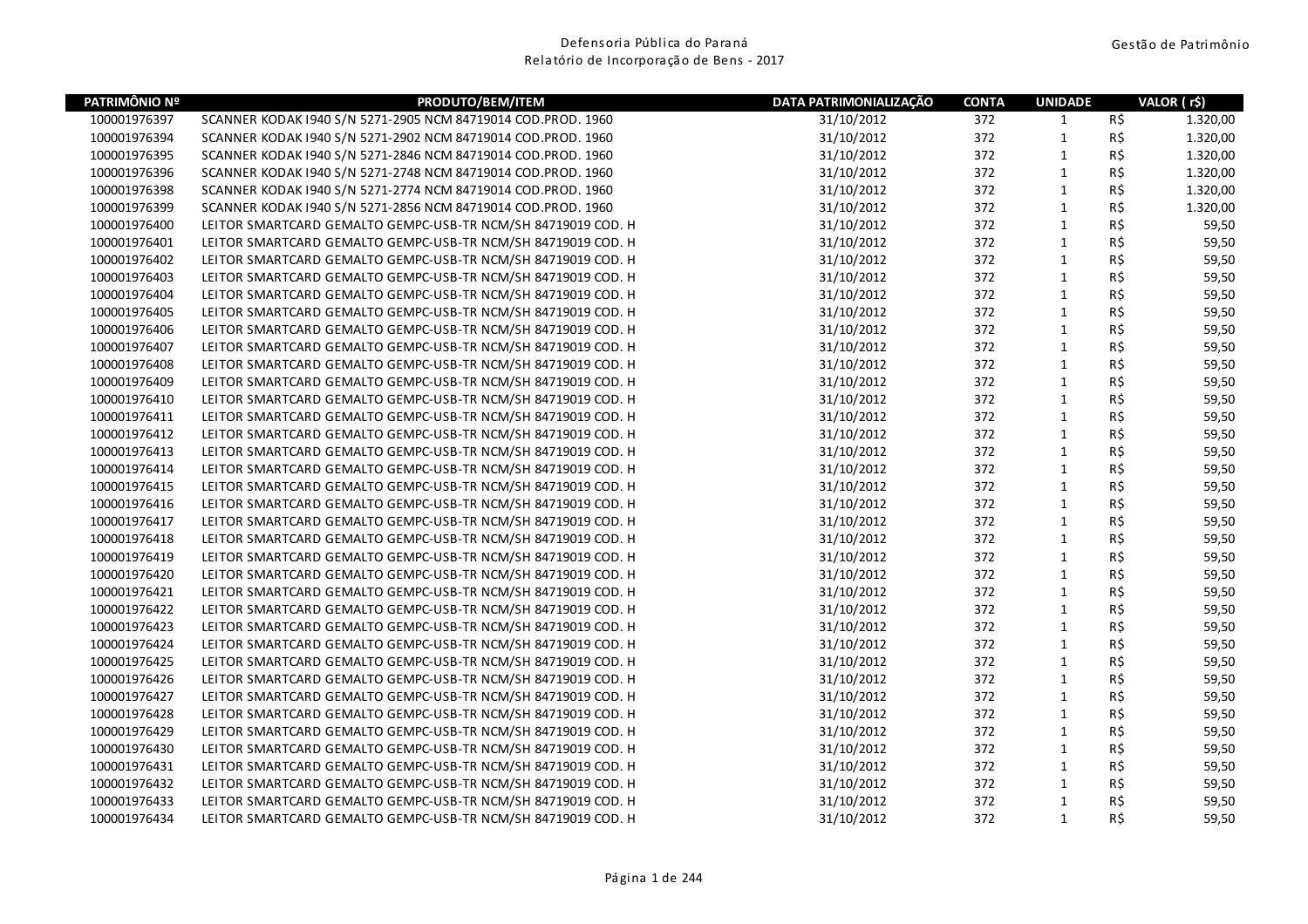| 100001976435 | LEITOR SMARTCARD GEMALTO GEMPC-USB-TR NCM/SH 84719019 COD. H | 31/10/2012 | 372 | $\mathbf{1}$ | R\$            | 59,50 |
|--------------|--------------------------------------------------------------|------------|-----|--------------|----------------|-------|
| 100001976436 | LEITOR SMARTCARD GEMALTO GEMPC-USB-TR NCM/SH 84719019 COD. H | 31/10/2012 | 372 | $\mathbf{1}$ | R\$            | 59,50 |
| 100001976437 | LEITOR SMARTCARD GEMALTO GEMPC-USB-TR NCM/SH 84719019 COD. H | 31/10/2012 | 372 | $\mathbf{1}$ | R\$            | 59,50 |
| 100001976438 | LEITOR SMARTCARD GEMALTO GEMPC-USB-TR NCM/SH 84719019 COD. H | 31/10/2012 | 372 | $\mathbf{1}$ | R\$            | 59,50 |
| 100001976439 | LEITOR SMARTCARD GEMALTO GEMPC-USB-TR NCM/SH 84719019 COD. H | 31/10/2012 | 372 | $\mathbf{1}$ | R\$            | 59,50 |
| 100001976440 | LEITOR SMARTCARD GEMALTO GEMPC-USB-TR NCM/SH 84719019 COD. H | 31/10/2012 | 372 | $\mathbf{1}$ | R\$            | 59,50 |
| 100001976441 | LEITOR SMARTCARD GEMALTO GEMPC-USB-TR NCM/SH 84719019 COD. H | 31/10/2012 | 372 | $\mathbf{1}$ | R\$            | 59,50 |
| 100001976442 | LEITOR SMARTCARD GEMALTO GEMPC-USB-TR NCM/SH 84719019 COD. H | 31/10/2012 | 372 | $\mathbf{1}$ | R\$            | 59,50 |
| 100001976443 | LEITOR SMARTCARD GEMALTO GEMPC-USB-TR NCM/SH 84719019 COD. H | 31/10/2012 | 372 | $\mathbf{1}$ | R\$            | 59,50 |
| 100001976444 | LEITOR SMARTCARD GEMALTO GEMPC-USB-TR NCM/SH 84719019 COD. H | 31/10/2012 | 372 | $\mathbf 1$  | R\$            | 59,50 |
| 100001976445 | LEITOR SMARTCARD GEMALTO GEMPC-USB-TR NCM/SH 84719019 COD. H | 31/10/2012 | 372 | $\mathbf{1}$ | R\$            | 59,50 |
| 100001976446 | LEITOR SMARTCARD GEMALTO GEMPC-USB-TR NCM/SH 84719019 COD. H | 31/10/2012 | 372 | $\mathbf{1}$ | R\$            | 59,50 |
| 100001976447 | LEITOR SMARTCARD GEMALTO GEMPC-USB-TR NCM/SH 84719019 COD. H | 31/10/2012 | 372 | $\mathbf{1}$ | R\$            | 59,50 |
| 100001976448 | LEITOR SMARTCARD GEMALTO GEMPC-USB-TR NCM/SH 84719019 COD. H | 31/10/2012 | 372 | $\mathbf{1}$ | R\$            | 59,50 |
| 100001976449 | LEITOR SMARTCARD GEMALTO GEMPC-USB-TR NCM/SH 84719019 COD. H | 31/10/2012 | 372 | $\mathbf{1}$ | R\$            | 59,50 |
| 100001976450 | LEITOR SMARTCARD GEMALTO GEMPC-USB-TR NCM/SH 84719019 COD. H | 31/10/2012 | 372 | $\mathbf{1}$ | R\$            | 59,50 |
| 100001976451 | LEITOR SMARTCARD GEMALTO GEMPC-USB-TR NCM/SH 84719019 COD. H | 31/10/2012 | 372 | $\mathbf{1}$ | R\$            | 59,50 |
| 100001976452 | LEITOR SMARTCARD GEMALTO GEMPC-USB-TR NCM/SH 84719019 COD. H | 31/10/2012 | 372 | $\mathbf{1}$ | R\$            | 59,50 |
| 100001976453 | LEITOR SMARTCARD GEMALTO GEMPC-USB-TR NCM/SH 84719019 COD. H | 31/10/2012 | 372 | $\mathbf{1}$ | R\$            | 59,50 |
| 100001976454 | LEITOR SMARTCARD GEMALTO GEMPC-USB-TR NCM/SH 84719019 COD. H | 31/10/2012 | 372 | $\mathbf{1}$ | R\$            | 59,50 |
| 100001976455 | LEITOR SMARTCARD GEMALTO GEMPC-USB-TR NCM/SH 84719019 COD. H | 31/10/2012 | 372 | $\mathbf{1}$ | R\$            | 59,50 |
| 100001976456 | LEITOR SMARTCARD GEMALTO GEMPC-USB-TR NCM/SH 84719019 COD. H | 31/10/2012 | 372 | $\mathbf{1}$ | R\$            | 59,50 |
| 100001976457 | LEITOR SMARTCARD GEMALTO GEMPC-USB-TR NCM/SH 84719019 COD. H | 31/10/2012 | 372 | $\mathbf{1}$ | R\$            | 59,50 |
| 100001976458 | LEITOR SMARTCARD GEMALTO GEMPC-USB-TR NCM/SH 84719019 COD. H | 31/10/2012 | 372 | $\mathbf{1}$ | R\$            | 59,50 |
| 100001976459 | LEITOR SMARTCARD GEMALTO GEMPC-USB-TR NCM/SH 84719019 COD. H | 31/10/2012 | 372 | $\mathbf{1}$ | R\$            | 59,50 |
| 100001976460 | LEITOR SMARTCARD GEMALTO GEMPC-USB-TR NCM/SH 84719019 COD. H | 31/10/2012 | 372 | $\mathbf{1}$ | R\$            | 59,50 |
| 100001976461 | LEITOR SMARTCARD GEMALTO GEMPC-USB-TR NCM/SH 84719019 COD. H | 31/10/2012 | 372 | $\mathbf{1}$ | R\$            | 59,50 |
| 100001976462 | LEITOR SMARTCARD GEMALTO GEMPC-USB-TR NCM/SH 84719019 COD. H | 31/10/2012 | 372 | $\mathbf{1}$ | R\$            | 59,50 |
| 100001976463 | LEITOR SMARTCARD GEMALTO GEMPC-USB-TR NCM/SH 84719019 COD. H | 31/10/2012 | 372 | $\mathbf{1}$ | R\$            | 59,50 |
| 100001976464 | LEITOR SMARTCARD GEMALTO GEMPC-USB-TR NCM/SH 84719019 COD. H | 31/10/2012 | 372 | $\mathbf{1}$ | R\$            | 59,50 |
| 100001976465 | LEITOR SMARTCARD GEMALTO GEMPC-USB-TR NCM/SH 84719019 COD. H | 31/10/2012 | 372 | $\mathbf{1}$ | R\$            | 59,50 |
| 100001976466 | LEITOR SMARTCARD GEMALTO GEMPC-USB-TR NCM/SH 84719019 COD. H | 31/10/2012 | 372 | $\mathbf{1}$ | R\$            | 59,50 |
| 100001976467 | LEITOR SMARTCARD GEMALTO GEMPC-USB-TR NCM/SH 84719019 COD. H | 31/10/2012 | 372 | $\mathbf{1}$ | R\$            | 59,50 |
| 100001976468 | LEITOR SMARTCARD GEMALTO GEMPC-USB-TR NCM/SH 84719019 COD. H | 31/10/2012 | 372 | $\mathbf{1}$ | R\$            | 59,50 |
| 100001976469 | LEITOR SMARTCARD GEMALTO GEMPC-USB-TR NCM/SH 84719019 COD. H | 31/10/2012 | 372 | $\mathbf{1}$ | R\$            | 59,50 |
| 100001976470 | LEITOR SMARTCARD GEMALTO GEMPC-USB-TR NCM/SH 84719019 COD. H | 31/10/2012 | 372 | $\mathbf{1}$ | R\$            | 59,50 |
| 100001976471 | LEITOR SMARTCARD GEMALTO GEMPC-USB-TR NCM/SH 84719019 COD. H | 31/10/2012 | 372 | $\mathbf{1}$ | R\$            | 59,50 |
| 100001976472 | LEITOR SMARTCARD GEMALTO GEMPC-USB-TR NCM/SH 84719019 COD. H | 31/10/2012 | 372 | $\mathbf{1}$ | R\$            | 59,50 |
| 100001976473 | LEITOR SMARTCARD GEMALTO GEMPC-USB-TR NCM/SH 84719019 COD. H | 31/10/2012 | 372 | $\mathbf{1}$ | R\$            | 59,50 |
| 100001976474 | LEITOR SMARTCARD GEMALTO GEMPC-USB-TR NCM/SH 84719019 COD. H | 31/10/2012 | 372 | $\mathbf{1}$ | $R\frac{2}{3}$ | 59,50 |
| 100001976475 | LEITOR SMARTCARD GEMALTO GEMPC-USB-TR NCM/SH 84719019 COD. H | 31/10/2012 | 372 | $\mathbf{1}$ | R\$            | 59,50 |
| 100001976476 | LEITOR SMARTCARD GEMALTO GEMPC-USB-TR NCM/SH 84719019 COD. H | 31/10/2012 | 372 | $\mathbf{1}$ | R\$            | 59,50 |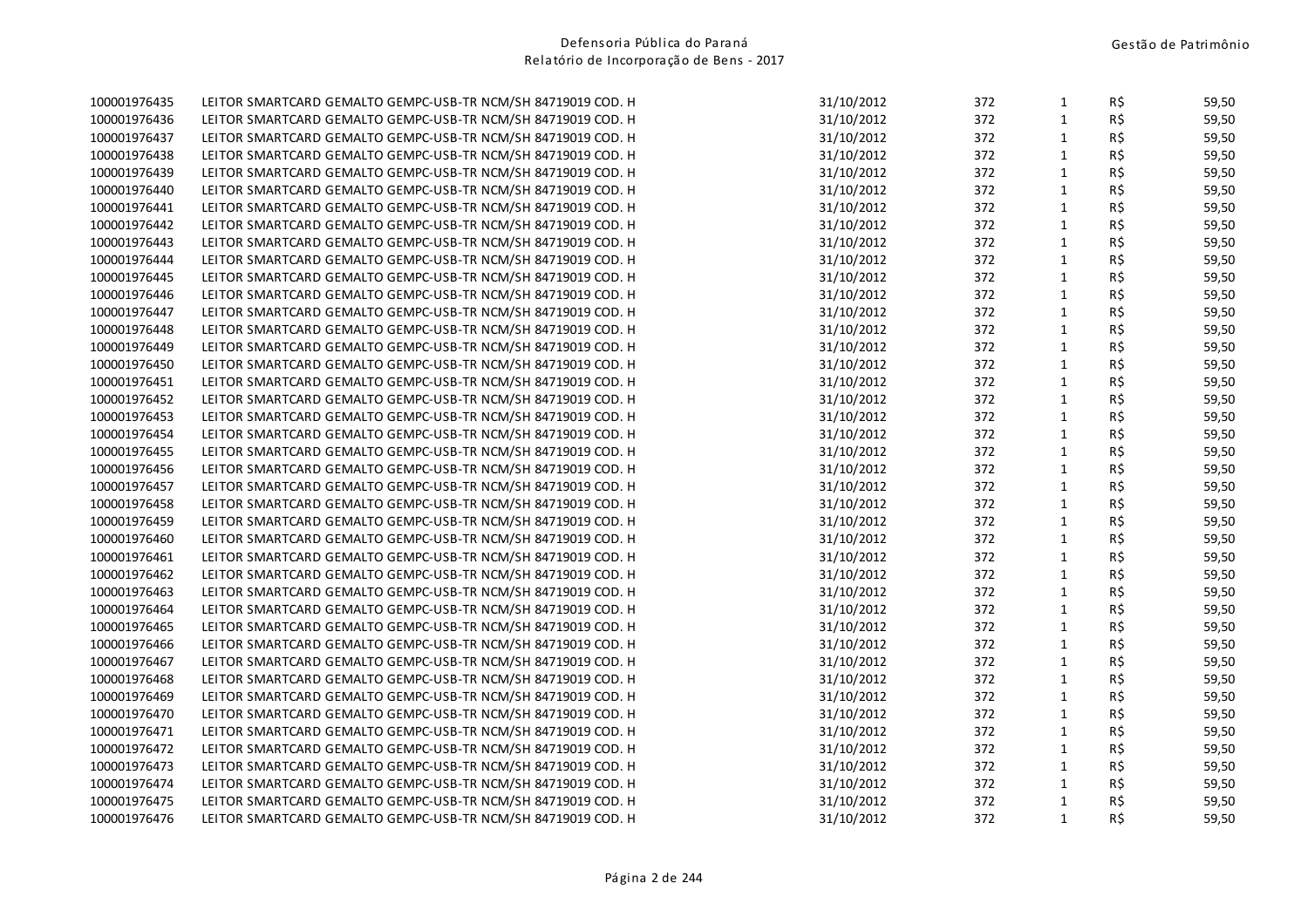| $\mathbf{1}$<br>R\$<br>31/10/2012<br>372<br>59,50<br>100001976478<br>LEITOR SMARTCARD GEMALTO GEMPC-USB-TR NCM/SH 84719019 COD. H<br>31/10/2012<br>372<br>1<br>R\$<br>59,50<br>100001976479<br>LEITOR SMARTCARD GEMALTO GEMPC-USB-TR NCM/SH 84719019 COD. H<br>R\$<br>$\mathbf{1}$<br>100001976480<br>LEITOR SMARTCARD GEMALTO GEMPC-USB-TR NCM/SH 84719019 COD. H<br>31/10/2012<br>372<br>59,50<br>$\mathbf{1}$<br>R\$<br>31/10/2012<br>372<br>59,50<br>100001976481<br>LEITOR SMARTCARD GEMALTO GEMPC-USB-TR NCM/SH 84719019 COD. H<br>$\mathbf{1}$<br>R\$<br>31/10/2012<br>372<br>59,50<br>100001976482<br>LEITOR SMARTCARD GEMALTO GEMPC-USB-TR NCM/SH 84719019 COD. H<br>$\mathbf{1}$<br>31/10/2012<br>372<br>R\$<br>59,50<br>100001976483<br>LEITOR SMARTCARD GEMALTO GEMPC-USB-TR NCM/SH 84719019 COD. H<br>$\mathbf{1}$<br>R\$<br>59,50<br>31/10/2012<br>372<br>LEITOR SMARTCARD GEMALTO GEMPC-USB-TR NCM/SH 84719019 COD. H<br>R\$<br>31/10/2012<br>372<br>$\mathbf{1}$<br>59,50<br>100001976485<br>LEITOR SMARTCARD GEMALTO GEMPC-USB-TR NCM/SH 84719019 COD. H<br>$\mathbf{1}$<br>R\$<br>31/10/2012<br>372<br>59,50<br>100001976486<br>LEITOR SMARTCARD GEMALTO GEMPC-USB-TR NCM/SH 84719019 COD. H<br>$\mathbf{1}$<br>R\$<br>31/10/2012<br>372<br>59,50<br>LEITOR SMARTCARD GEMALTO GEMPC-USB-TR NCM/SH 84719019 COD. H<br>$\mathbf{1}$<br>R\$<br>31/10/2012<br>372<br>59,50<br>100001976488<br>LEITOR SMARTCARD GEMALTO GEMPC-USB-TR NCM/SH 84719019 COD. H<br>R\$<br>$\mathbf{1}$<br>LEITOR SMARTCARD GEMALTO GEMPC-USB-TR NCM/SH 84719019 COD. H<br>31/10/2012<br>372<br>59,50<br>100001976489<br>R\$<br>$\mathbf{1}$<br>31/10/2012<br>372<br>59,50<br>100001976490<br>LEITOR SMARTCARD GEMALTO GEMPC-USB-TR NCM/SH 84719019 COD. H<br>$\mathbf 1$<br>R\$<br>31/10/2012<br>372<br>59,50<br>100001976491<br>LEITOR SMARTCARD GEMALTO GEMPC-USB-TR NCM/SH 84719019 COD. H<br>31/10/2012<br>372<br>$\mathbf{1}$<br>R\$<br>59,50<br>100001976492<br>LEITOR SMARTCARD GEMALTO GEMPC-USB-TR NCM/SH 84719019 COD. H<br>$\mathbf{1}$<br>R\$<br>100001976493<br>31/10/2012<br>372<br>59,50<br>LEITOR SMARTCARD GEMALTO GEMPC-USB-TR NCM/SH 84719019 COD. H<br>R\$<br>31/10/2012<br>372<br>1<br>59,50<br>100001976494<br>LEITOR SMARTCARD GEMALTO GEMPC-USB-TR NCM/SH 84719019 COD. H<br>$\mathbf{1}$<br>R\$<br>31/10/2012<br>372<br>59,50<br>100001976495<br>LEITOR SMARTCARD GEMALTO GEMPC-USB-TR NCM/SH 84719019 COD. H<br>$\mathbf{1}$<br>31/10/2012<br>R\$<br>372<br>59,50<br>LEITOR SMARTCARD GEMALTO GEMPC-USB-TR NCM/SH 84719019 COD. H<br>$\mathbf 1$<br>R\$<br>31/10/2012<br>372<br>59,50<br>LEITOR SMARTCARD GEMALTO GEMPC-USB-TR NCM/SH 84719019 COD. H<br>R\$<br>372<br>$\mathbf{1}$<br>59,50<br>LEITOR SMARTCARD GEMALTO GEMPC-USB-TR NCM/SH 84719019 COD. H<br>31/10/2012<br>R\$<br>372<br>$\mathbf{1}$<br>59,50<br>100001976499<br>31/10/2012<br>LEITOR SMARTCARD GEMALTO GEMPC-USB-TR NCM/SH 84719019 COD. H<br>$\mathbf{1}$<br>R\$<br>31/10/2012<br>372<br>59,50<br>100001976500<br>LEITOR SMARTCARD GEMALTO GEMPC-USB-TR NCM/SH 84719019 COD. H<br>31/10/2012<br>372<br>1<br>R\$<br>59,50<br>100001976501<br>LEITOR SMARTCARD GEMALTO GEMPC-USB-TR NCM/SH 84719019 COD. H<br>R\$<br>$\mathbf{1}$<br>31/10/2012<br>372<br>59,50<br>100001976502<br>LEITOR SMARTCARD GEMALTO GEMPC-USB-TR NCM/SH 84719019 COD. H<br>R\$<br>31/10/2012<br>372<br>$\mathbf{1}$<br>59,50<br>100001976503<br>LEITOR SMARTCARD GEMALTO GEMPC-USB-TR NCM/SH 84719019 COD. H<br>$\mathbf{1}$<br>R\$<br>31/10/2012<br>372<br>100001976504<br>LEITOR SMARTCARD GEMALTO GEMPC-USB-TR NCM/SH 84719019 COD. H<br>59,50<br>$\mathbf{1}$<br>31/10/2012<br>R\$<br>59,50<br>100001976505<br>LEITOR SMARTCARD GEMALTO GEMPC-USB-TR NCM/SH 84719019 COD. H<br>372<br>$\mathbf{1}$<br>R\$<br>31/10/2012<br>372<br>59,50<br>100001976506<br>LEITOR SMARTCARD GEMALTO GEMPC-USB-TR NCM/SH 84719019 COD. H<br>R\$<br>31/10/2012<br>372<br>$\mathbf{1}$<br>59,50<br>100001976507<br>LEITOR SMARTCARD GEMALTO GEMPC-USB-TR NCM/SH 84719019 COD. H<br>$\mathbf{1}$<br>R\$<br>31/10/2012<br>100001976508<br>372<br>59,50<br>LEITOR SMARTCARD GEMALTO GEMPC-USB-TR NCM/SH 84719019 COD. H<br>$\mathbf{1}$<br>R\$<br>31/10/2012<br>372<br>59,50<br>LEITOR SMARTCARD GEMALTO GEMPC-USB-TR NCM/SH 84719019 COD. H<br>$\mathbf{1}$<br>R\$<br>31/10/2012<br>372<br>59,50<br>LEITOR SMARTCARD GEMALTO GEMPC-USB-TR NCM/SH 84719019 COD. H<br>R\$<br>1<br>LEITOR SMARTCARD GEMALTO GEMPC-USB-TR NCM/SH 84719019 COD. H<br>31/10/2012<br>372<br>59,50<br>R\$<br>$\mathbf{1}$<br>31/10/2012<br>372<br>59,50<br>LEITOR SMARTCARD GEMALTO GEMPC-USB-TR NCM/SH 84719019 COD. H<br>$\mathbf{1}$<br>R\$<br>31/10/2012<br>372<br>59,50<br>100001976513<br>LEITOR SMARTCARD GEMALTO GEMPC-USB-TR NCM/SH 84719019 COD. H<br>31/10/2012<br>372<br>$\mathbf{1}$<br>R\$<br>59,50<br>100001976514<br>LEITOR SMARTCARD GEMALTO GEMPC-USB-TR NCM/SH 84719019 COD. H<br>R\$<br>$\mathbf{1}$<br>31/10/2012<br>372<br>59,50<br>100001976515<br>LEITOR SMARTCARD GEMALTO GEMPC-USB-TR NCM/SH 84719019 COD. H<br>R\$<br>372<br>1<br>59,50<br>100001976516<br>LEITOR SMARTCARD GEMALTO GEMPC-USB-TR NCM/SH 84719019 COD. H<br>31/10/2012<br>1<br>R\$<br>100001976517<br>LEITOR SMARTCARD GEMALTO GEMPC-USB-TR NCM/SH 84719019 COD. H<br>31/10/2012<br>372<br>59,50<br>$\mathbf{1}$<br>100001976518<br>LEITOR SMARTCARD GEMALTO GEMPC-USB-TR NCM/SH 84719019 COD. H<br>31/10/2012<br>372<br>R\$<br>59,50 | 100001976477 | LEITOR SMARTCARD GEMALTO GEMPC-USB-TR NCM/SH 84719019 COD. H | 31/10/2012 | 372 | $\mathbf{1}$ | R\$ | 59,50 |
|-------------------------------------------------------------------------------------------------------------------------------------------------------------------------------------------------------------------------------------------------------------------------------------------------------------------------------------------------------------------------------------------------------------------------------------------------------------------------------------------------------------------------------------------------------------------------------------------------------------------------------------------------------------------------------------------------------------------------------------------------------------------------------------------------------------------------------------------------------------------------------------------------------------------------------------------------------------------------------------------------------------------------------------------------------------------------------------------------------------------------------------------------------------------------------------------------------------------------------------------------------------------------------------------------------------------------------------------------------------------------------------------------------------------------------------------------------------------------------------------------------------------------------------------------------------------------------------------------------------------------------------------------------------------------------------------------------------------------------------------------------------------------------------------------------------------------------------------------------------------------------------------------------------------------------------------------------------------------------------------------------------------------------------------------------------------------------------------------------------------------------------------------------------------------------------------------------------------------------------------------------------------------------------------------------------------------------------------------------------------------------------------------------------------------------------------------------------------------------------------------------------------------------------------------------------------------------------------------------------------------------------------------------------------------------------------------------------------------------------------------------------------------------------------------------------------------------------------------------------------------------------------------------------------------------------------------------------------------------------------------------------------------------------------------------------------------------------------------------------------------------------------------------------------------------------------------------------------------------------------------------------------------------------------------------------------------------------------------------------------------------------------------------------------------------------------------------------------------------------------------------------------------------------------------------------------------------------------------------------------------------------------------------------------------------------------------------------------------------------------------------------------------------------------------------------------------------------------------------------------------------------------------------------------------------------------------------------------------------------------------------------------------------------------------------------------------------------------------------------------------------------------------------------------------------------------------------------------------------------------------------------------------------------------------------------------------------------------------------------------------------------------------------------------------------------------------------------------------------------------------------------------------------------------------------------------------------------------------------------------------------------------------------------------------------------------------------------------------------------------------------------------------------------------------------------------------------------------------------------------------------------------------------------------------------------------------------------------------------------------------------------------------------------------------------------------------------------------------------------------------------------------------------------------------------------------------------------------------------------------------------------------------------------------------------------------------------------------------------------------------------------------------------------------------------------------------------|--------------|--------------------------------------------------------------|------------|-----|--------------|-----|-------|
|                                                                                                                                                                                                                                                                                                                                                                                                                                                                                                                                                                                                                                                                                                                                                                                                                                                                                                                                                                                                                                                                                                                                                                                                                                                                                                                                                                                                                                                                                                                                                                                                                                                                                                                                                                                                                                                                                                                                                                                                                                                                                                                                                                                                                                                                                                                                                                                                                                                                                                                                                                                                                                                                                                                                                                                                                                                                                                                                                                                                                                                                                                                                                                                                                                                                                                                                                                                                                                                                                                                                                                                                                                                                                                                                                                                                                                                                                                                                                                                                                                                                                                                                                                                                                                                                                                                                                                                                                                                                                                                                                                                                                                                                                                                                                                                                                                                                                                                                                                                                                                                                                                                                                                                                                                                                                                                                                                                                                                                       |              |                                                              |            |     |              |     |       |
|                                                                                                                                                                                                                                                                                                                                                                                                                                                                                                                                                                                                                                                                                                                                                                                                                                                                                                                                                                                                                                                                                                                                                                                                                                                                                                                                                                                                                                                                                                                                                                                                                                                                                                                                                                                                                                                                                                                                                                                                                                                                                                                                                                                                                                                                                                                                                                                                                                                                                                                                                                                                                                                                                                                                                                                                                                                                                                                                                                                                                                                                                                                                                                                                                                                                                                                                                                                                                                                                                                                                                                                                                                                                                                                                                                                                                                                                                                                                                                                                                                                                                                                                                                                                                                                                                                                                                                                                                                                                                                                                                                                                                                                                                                                                                                                                                                                                                                                                                                                                                                                                                                                                                                                                                                                                                                                                                                                                                                                       |              |                                                              |            |     |              |     |       |
|                                                                                                                                                                                                                                                                                                                                                                                                                                                                                                                                                                                                                                                                                                                                                                                                                                                                                                                                                                                                                                                                                                                                                                                                                                                                                                                                                                                                                                                                                                                                                                                                                                                                                                                                                                                                                                                                                                                                                                                                                                                                                                                                                                                                                                                                                                                                                                                                                                                                                                                                                                                                                                                                                                                                                                                                                                                                                                                                                                                                                                                                                                                                                                                                                                                                                                                                                                                                                                                                                                                                                                                                                                                                                                                                                                                                                                                                                                                                                                                                                                                                                                                                                                                                                                                                                                                                                                                                                                                                                                                                                                                                                                                                                                                                                                                                                                                                                                                                                                                                                                                                                                                                                                                                                                                                                                                                                                                                                                                       |              |                                                              |            |     |              |     |       |
|                                                                                                                                                                                                                                                                                                                                                                                                                                                                                                                                                                                                                                                                                                                                                                                                                                                                                                                                                                                                                                                                                                                                                                                                                                                                                                                                                                                                                                                                                                                                                                                                                                                                                                                                                                                                                                                                                                                                                                                                                                                                                                                                                                                                                                                                                                                                                                                                                                                                                                                                                                                                                                                                                                                                                                                                                                                                                                                                                                                                                                                                                                                                                                                                                                                                                                                                                                                                                                                                                                                                                                                                                                                                                                                                                                                                                                                                                                                                                                                                                                                                                                                                                                                                                                                                                                                                                                                                                                                                                                                                                                                                                                                                                                                                                                                                                                                                                                                                                                                                                                                                                                                                                                                                                                                                                                                                                                                                                                                       |              |                                                              |            |     |              |     |       |
|                                                                                                                                                                                                                                                                                                                                                                                                                                                                                                                                                                                                                                                                                                                                                                                                                                                                                                                                                                                                                                                                                                                                                                                                                                                                                                                                                                                                                                                                                                                                                                                                                                                                                                                                                                                                                                                                                                                                                                                                                                                                                                                                                                                                                                                                                                                                                                                                                                                                                                                                                                                                                                                                                                                                                                                                                                                                                                                                                                                                                                                                                                                                                                                                                                                                                                                                                                                                                                                                                                                                                                                                                                                                                                                                                                                                                                                                                                                                                                                                                                                                                                                                                                                                                                                                                                                                                                                                                                                                                                                                                                                                                                                                                                                                                                                                                                                                                                                                                                                                                                                                                                                                                                                                                                                                                                                                                                                                                                                       |              |                                                              |            |     |              |     |       |
|                                                                                                                                                                                                                                                                                                                                                                                                                                                                                                                                                                                                                                                                                                                                                                                                                                                                                                                                                                                                                                                                                                                                                                                                                                                                                                                                                                                                                                                                                                                                                                                                                                                                                                                                                                                                                                                                                                                                                                                                                                                                                                                                                                                                                                                                                                                                                                                                                                                                                                                                                                                                                                                                                                                                                                                                                                                                                                                                                                                                                                                                                                                                                                                                                                                                                                                                                                                                                                                                                                                                                                                                                                                                                                                                                                                                                                                                                                                                                                                                                                                                                                                                                                                                                                                                                                                                                                                                                                                                                                                                                                                                                                                                                                                                                                                                                                                                                                                                                                                                                                                                                                                                                                                                                                                                                                                                                                                                                                                       |              |                                                              |            |     |              |     |       |
|                                                                                                                                                                                                                                                                                                                                                                                                                                                                                                                                                                                                                                                                                                                                                                                                                                                                                                                                                                                                                                                                                                                                                                                                                                                                                                                                                                                                                                                                                                                                                                                                                                                                                                                                                                                                                                                                                                                                                                                                                                                                                                                                                                                                                                                                                                                                                                                                                                                                                                                                                                                                                                                                                                                                                                                                                                                                                                                                                                                                                                                                                                                                                                                                                                                                                                                                                                                                                                                                                                                                                                                                                                                                                                                                                                                                                                                                                                                                                                                                                                                                                                                                                                                                                                                                                                                                                                                                                                                                                                                                                                                                                                                                                                                                                                                                                                                                                                                                                                                                                                                                                                                                                                                                                                                                                                                                                                                                                                                       | 100001976484 |                                                              |            |     |              |     |       |
|                                                                                                                                                                                                                                                                                                                                                                                                                                                                                                                                                                                                                                                                                                                                                                                                                                                                                                                                                                                                                                                                                                                                                                                                                                                                                                                                                                                                                                                                                                                                                                                                                                                                                                                                                                                                                                                                                                                                                                                                                                                                                                                                                                                                                                                                                                                                                                                                                                                                                                                                                                                                                                                                                                                                                                                                                                                                                                                                                                                                                                                                                                                                                                                                                                                                                                                                                                                                                                                                                                                                                                                                                                                                                                                                                                                                                                                                                                                                                                                                                                                                                                                                                                                                                                                                                                                                                                                                                                                                                                                                                                                                                                                                                                                                                                                                                                                                                                                                                                                                                                                                                                                                                                                                                                                                                                                                                                                                                                                       |              |                                                              |            |     |              |     |       |
|                                                                                                                                                                                                                                                                                                                                                                                                                                                                                                                                                                                                                                                                                                                                                                                                                                                                                                                                                                                                                                                                                                                                                                                                                                                                                                                                                                                                                                                                                                                                                                                                                                                                                                                                                                                                                                                                                                                                                                                                                                                                                                                                                                                                                                                                                                                                                                                                                                                                                                                                                                                                                                                                                                                                                                                                                                                                                                                                                                                                                                                                                                                                                                                                                                                                                                                                                                                                                                                                                                                                                                                                                                                                                                                                                                                                                                                                                                                                                                                                                                                                                                                                                                                                                                                                                                                                                                                                                                                                                                                                                                                                                                                                                                                                                                                                                                                                                                                                                                                                                                                                                                                                                                                                                                                                                                                                                                                                                                                       |              |                                                              |            |     |              |     |       |
|                                                                                                                                                                                                                                                                                                                                                                                                                                                                                                                                                                                                                                                                                                                                                                                                                                                                                                                                                                                                                                                                                                                                                                                                                                                                                                                                                                                                                                                                                                                                                                                                                                                                                                                                                                                                                                                                                                                                                                                                                                                                                                                                                                                                                                                                                                                                                                                                                                                                                                                                                                                                                                                                                                                                                                                                                                                                                                                                                                                                                                                                                                                                                                                                                                                                                                                                                                                                                                                                                                                                                                                                                                                                                                                                                                                                                                                                                                                                                                                                                                                                                                                                                                                                                                                                                                                                                                                                                                                                                                                                                                                                                                                                                                                                                                                                                                                                                                                                                                                                                                                                                                                                                                                                                                                                                                                                                                                                                                                       | 100001976487 |                                                              |            |     |              |     |       |
|                                                                                                                                                                                                                                                                                                                                                                                                                                                                                                                                                                                                                                                                                                                                                                                                                                                                                                                                                                                                                                                                                                                                                                                                                                                                                                                                                                                                                                                                                                                                                                                                                                                                                                                                                                                                                                                                                                                                                                                                                                                                                                                                                                                                                                                                                                                                                                                                                                                                                                                                                                                                                                                                                                                                                                                                                                                                                                                                                                                                                                                                                                                                                                                                                                                                                                                                                                                                                                                                                                                                                                                                                                                                                                                                                                                                                                                                                                                                                                                                                                                                                                                                                                                                                                                                                                                                                                                                                                                                                                                                                                                                                                                                                                                                                                                                                                                                                                                                                                                                                                                                                                                                                                                                                                                                                                                                                                                                                                                       |              |                                                              |            |     |              |     |       |
|                                                                                                                                                                                                                                                                                                                                                                                                                                                                                                                                                                                                                                                                                                                                                                                                                                                                                                                                                                                                                                                                                                                                                                                                                                                                                                                                                                                                                                                                                                                                                                                                                                                                                                                                                                                                                                                                                                                                                                                                                                                                                                                                                                                                                                                                                                                                                                                                                                                                                                                                                                                                                                                                                                                                                                                                                                                                                                                                                                                                                                                                                                                                                                                                                                                                                                                                                                                                                                                                                                                                                                                                                                                                                                                                                                                                                                                                                                                                                                                                                                                                                                                                                                                                                                                                                                                                                                                                                                                                                                                                                                                                                                                                                                                                                                                                                                                                                                                                                                                                                                                                                                                                                                                                                                                                                                                                                                                                                                                       |              |                                                              |            |     |              |     |       |
|                                                                                                                                                                                                                                                                                                                                                                                                                                                                                                                                                                                                                                                                                                                                                                                                                                                                                                                                                                                                                                                                                                                                                                                                                                                                                                                                                                                                                                                                                                                                                                                                                                                                                                                                                                                                                                                                                                                                                                                                                                                                                                                                                                                                                                                                                                                                                                                                                                                                                                                                                                                                                                                                                                                                                                                                                                                                                                                                                                                                                                                                                                                                                                                                                                                                                                                                                                                                                                                                                                                                                                                                                                                                                                                                                                                                                                                                                                                                                                                                                                                                                                                                                                                                                                                                                                                                                                                                                                                                                                                                                                                                                                                                                                                                                                                                                                                                                                                                                                                                                                                                                                                                                                                                                                                                                                                                                                                                                                                       |              |                                                              |            |     |              |     |       |
|                                                                                                                                                                                                                                                                                                                                                                                                                                                                                                                                                                                                                                                                                                                                                                                                                                                                                                                                                                                                                                                                                                                                                                                                                                                                                                                                                                                                                                                                                                                                                                                                                                                                                                                                                                                                                                                                                                                                                                                                                                                                                                                                                                                                                                                                                                                                                                                                                                                                                                                                                                                                                                                                                                                                                                                                                                                                                                                                                                                                                                                                                                                                                                                                                                                                                                                                                                                                                                                                                                                                                                                                                                                                                                                                                                                                                                                                                                                                                                                                                                                                                                                                                                                                                                                                                                                                                                                                                                                                                                                                                                                                                                                                                                                                                                                                                                                                                                                                                                                                                                                                                                                                                                                                                                                                                                                                                                                                                                                       |              |                                                              |            |     |              |     |       |
|                                                                                                                                                                                                                                                                                                                                                                                                                                                                                                                                                                                                                                                                                                                                                                                                                                                                                                                                                                                                                                                                                                                                                                                                                                                                                                                                                                                                                                                                                                                                                                                                                                                                                                                                                                                                                                                                                                                                                                                                                                                                                                                                                                                                                                                                                                                                                                                                                                                                                                                                                                                                                                                                                                                                                                                                                                                                                                                                                                                                                                                                                                                                                                                                                                                                                                                                                                                                                                                                                                                                                                                                                                                                                                                                                                                                                                                                                                                                                                                                                                                                                                                                                                                                                                                                                                                                                                                                                                                                                                                                                                                                                                                                                                                                                                                                                                                                                                                                                                                                                                                                                                                                                                                                                                                                                                                                                                                                                                                       |              |                                                              |            |     |              |     |       |
|                                                                                                                                                                                                                                                                                                                                                                                                                                                                                                                                                                                                                                                                                                                                                                                                                                                                                                                                                                                                                                                                                                                                                                                                                                                                                                                                                                                                                                                                                                                                                                                                                                                                                                                                                                                                                                                                                                                                                                                                                                                                                                                                                                                                                                                                                                                                                                                                                                                                                                                                                                                                                                                                                                                                                                                                                                                                                                                                                                                                                                                                                                                                                                                                                                                                                                                                                                                                                                                                                                                                                                                                                                                                                                                                                                                                                                                                                                                                                                                                                                                                                                                                                                                                                                                                                                                                                                                                                                                                                                                                                                                                                                                                                                                                                                                                                                                                                                                                                                                                                                                                                                                                                                                                                                                                                                                                                                                                                                                       |              |                                                              |            |     |              |     |       |
|                                                                                                                                                                                                                                                                                                                                                                                                                                                                                                                                                                                                                                                                                                                                                                                                                                                                                                                                                                                                                                                                                                                                                                                                                                                                                                                                                                                                                                                                                                                                                                                                                                                                                                                                                                                                                                                                                                                                                                                                                                                                                                                                                                                                                                                                                                                                                                                                                                                                                                                                                                                                                                                                                                                                                                                                                                                                                                                                                                                                                                                                                                                                                                                                                                                                                                                                                                                                                                                                                                                                                                                                                                                                                                                                                                                                                                                                                                                                                                                                                                                                                                                                                                                                                                                                                                                                                                                                                                                                                                                                                                                                                                                                                                                                                                                                                                                                                                                                                                                                                                                                                                                                                                                                                                                                                                                                                                                                                                                       |              |                                                              |            |     |              |     |       |
|                                                                                                                                                                                                                                                                                                                                                                                                                                                                                                                                                                                                                                                                                                                                                                                                                                                                                                                                                                                                                                                                                                                                                                                                                                                                                                                                                                                                                                                                                                                                                                                                                                                                                                                                                                                                                                                                                                                                                                                                                                                                                                                                                                                                                                                                                                                                                                                                                                                                                                                                                                                                                                                                                                                                                                                                                                                                                                                                                                                                                                                                                                                                                                                                                                                                                                                                                                                                                                                                                                                                                                                                                                                                                                                                                                                                                                                                                                                                                                                                                                                                                                                                                                                                                                                                                                                                                                                                                                                                                                                                                                                                                                                                                                                                                                                                                                                                                                                                                                                                                                                                                                                                                                                                                                                                                                                                                                                                                                                       |              |                                                              |            |     |              |     |       |
|                                                                                                                                                                                                                                                                                                                                                                                                                                                                                                                                                                                                                                                                                                                                                                                                                                                                                                                                                                                                                                                                                                                                                                                                                                                                                                                                                                                                                                                                                                                                                                                                                                                                                                                                                                                                                                                                                                                                                                                                                                                                                                                                                                                                                                                                                                                                                                                                                                                                                                                                                                                                                                                                                                                                                                                                                                                                                                                                                                                                                                                                                                                                                                                                                                                                                                                                                                                                                                                                                                                                                                                                                                                                                                                                                                                                                                                                                                                                                                                                                                                                                                                                                                                                                                                                                                                                                                                                                                                                                                                                                                                                                                                                                                                                                                                                                                                                                                                                                                                                                                                                                                                                                                                                                                                                                                                                                                                                                                                       | 100001976496 |                                                              |            |     |              |     |       |
|                                                                                                                                                                                                                                                                                                                                                                                                                                                                                                                                                                                                                                                                                                                                                                                                                                                                                                                                                                                                                                                                                                                                                                                                                                                                                                                                                                                                                                                                                                                                                                                                                                                                                                                                                                                                                                                                                                                                                                                                                                                                                                                                                                                                                                                                                                                                                                                                                                                                                                                                                                                                                                                                                                                                                                                                                                                                                                                                                                                                                                                                                                                                                                                                                                                                                                                                                                                                                                                                                                                                                                                                                                                                                                                                                                                                                                                                                                                                                                                                                                                                                                                                                                                                                                                                                                                                                                                                                                                                                                                                                                                                                                                                                                                                                                                                                                                                                                                                                                                                                                                                                                                                                                                                                                                                                                                                                                                                                                                       | 100001976497 |                                                              |            |     |              |     |       |
|                                                                                                                                                                                                                                                                                                                                                                                                                                                                                                                                                                                                                                                                                                                                                                                                                                                                                                                                                                                                                                                                                                                                                                                                                                                                                                                                                                                                                                                                                                                                                                                                                                                                                                                                                                                                                                                                                                                                                                                                                                                                                                                                                                                                                                                                                                                                                                                                                                                                                                                                                                                                                                                                                                                                                                                                                                                                                                                                                                                                                                                                                                                                                                                                                                                                                                                                                                                                                                                                                                                                                                                                                                                                                                                                                                                                                                                                                                                                                                                                                                                                                                                                                                                                                                                                                                                                                                                                                                                                                                                                                                                                                                                                                                                                                                                                                                                                                                                                                                                                                                                                                                                                                                                                                                                                                                                                                                                                                                                       | 100001976498 |                                                              |            |     |              |     |       |
|                                                                                                                                                                                                                                                                                                                                                                                                                                                                                                                                                                                                                                                                                                                                                                                                                                                                                                                                                                                                                                                                                                                                                                                                                                                                                                                                                                                                                                                                                                                                                                                                                                                                                                                                                                                                                                                                                                                                                                                                                                                                                                                                                                                                                                                                                                                                                                                                                                                                                                                                                                                                                                                                                                                                                                                                                                                                                                                                                                                                                                                                                                                                                                                                                                                                                                                                                                                                                                                                                                                                                                                                                                                                                                                                                                                                                                                                                                                                                                                                                                                                                                                                                                                                                                                                                                                                                                                                                                                                                                                                                                                                                                                                                                                                                                                                                                                                                                                                                                                                                                                                                                                                                                                                                                                                                                                                                                                                                                                       |              |                                                              |            |     |              |     |       |
|                                                                                                                                                                                                                                                                                                                                                                                                                                                                                                                                                                                                                                                                                                                                                                                                                                                                                                                                                                                                                                                                                                                                                                                                                                                                                                                                                                                                                                                                                                                                                                                                                                                                                                                                                                                                                                                                                                                                                                                                                                                                                                                                                                                                                                                                                                                                                                                                                                                                                                                                                                                                                                                                                                                                                                                                                                                                                                                                                                                                                                                                                                                                                                                                                                                                                                                                                                                                                                                                                                                                                                                                                                                                                                                                                                                                                                                                                                                                                                                                                                                                                                                                                                                                                                                                                                                                                                                                                                                                                                                                                                                                                                                                                                                                                                                                                                                                                                                                                                                                                                                                                                                                                                                                                                                                                                                                                                                                                                                       |              |                                                              |            |     |              |     |       |
|                                                                                                                                                                                                                                                                                                                                                                                                                                                                                                                                                                                                                                                                                                                                                                                                                                                                                                                                                                                                                                                                                                                                                                                                                                                                                                                                                                                                                                                                                                                                                                                                                                                                                                                                                                                                                                                                                                                                                                                                                                                                                                                                                                                                                                                                                                                                                                                                                                                                                                                                                                                                                                                                                                                                                                                                                                                                                                                                                                                                                                                                                                                                                                                                                                                                                                                                                                                                                                                                                                                                                                                                                                                                                                                                                                                                                                                                                                                                                                                                                                                                                                                                                                                                                                                                                                                                                                                                                                                                                                                                                                                                                                                                                                                                                                                                                                                                                                                                                                                                                                                                                                                                                                                                                                                                                                                                                                                                                                                       |              |                                                              |            |     |              |     |       |
|                                                                                                                                                                                                                                                                                                                                                                                                                                                                                                                                                                                                                                                                                                                                                                                                                                                                                                                                                                                                                                                                                                                                                                                                                                                                                                                                                                                                                                                                                                                                                                                                                                                                                                                                                                                                                                                                                                                                                                                                                                                                                                                                                                                                                                                                                                                                                                                                                                                                                                                                                                                                                                                                                                                                                                                                                                                                                                                                                                                                                                                                                                                                                                                                                                                                                                                                                                                                                                                                                                                                                                                                                                                                                                                                                                                                                                                                                                                                                                                                                                                                                                                                                                                                                                                                                                                                                                                                                                                                                                                                                                                                                                                                                                                                                                                                                                                                                                                                                                                                                                                                                                                                                                                                                                                                                                                                                                                                                                                       |              |                                                              |            |     |              |     |       |
|                                                                                                                                                                                                                                                                                                                                                                                                                                                                                                                                                                                                                                                                                                                                                                                                                                                                                                                                                                                                                                                                                                                                                                                                                                                                                                                                                                                                                                                                                                                                                                                                                                                                                                                                                                                                                                                                                                                                                                                                                                                                                                                                                                                                                                                                                                                                                                                                                                                                                                                                                                                                                                                                                                                                                                                                                                                                                                                                                                                                                                                                                                                                                                                                                                                                                                                                                                                                                                                                                                                                                                                                                                                                                                                                                                                                                                                                                                                                                                                                                                                                                                                                                                                                                                                                                                                                                                                                                                                                                                                                                                                                                                                                                                                                                                                                                                                                                                                                                                                                                                                                                                                                                                                                                                                                                                                                                                                                                                                       |              |                                                              |            |     |              |     |       |
|                                                                                                                                                                                                                                                                                                                                                                                                                                                                                                                                                                                                                                                                                                                                                                                                                                                                                                                                                                                                                                                                                                                                                                                                                                                                                                                                                                                                                                                                                                                                                                                                                                                                                                                                                                                                                                                                                                                                                                                                                                                                                                                                                                                                                                                                                                                                                                                                                                                                                                                                                                                                                                                                                                                                                                                                                                                                                                                                                                                                                                                                                                                                                                                                                                                                                                                                                                                                                                                                                                                                                                                                                                                                                                                                                                                                                                                                                                                                                                                                                                                                                                                                                                                                                                                                                                                                                                                                                                                                                                                                                                                                                                                                                                                                                                                                                                                                                                                                                                                                                                                                                                                                                                                                                                                                                                                                                                                                                                                       |              |                                                              |            |     |              |     |       |
|                                                                                                                                                                                                                                                                                                                                                                                                                                                                                                                                                                                                                                                                                                                                                                                                                                                                                                                                                                                                                                                                                                                                                                                                                                                                                                                                                                                                                                                                                                                                                                                                                                                                                                                                                                                                                                                                                                                                                                                                                                                                                                                                                                                                                                                                                                                                                                                                                                                                                                                                                                                                                                                                                                                                                                                                                                                                                                                                                                                                                                                                                                                                                                                                                                                                                                                                                                                                                                                                                                                                                                                                                                                                                                                                                                                                                                                                                                                                                                                                                                                                                                                                                                                                                                                                                                                                                                                                                                                                                                                                                                                                                                                                                                                                                                                                                                                                                                                                                                                                                                                                                                                                                                                                                                                                                                                                                                                                                                                       |              |                                                              |            |     |              |     |       |
|                                                                                                                                                                                                                                                                                                                                                                                                                                                                                                                                                                                                                                                                                                                                                                                                                                                                                                                                                                                                                                                                                                                                                                                                                                                                                                                                                                                                                                                                                                                                                                                                                                                                                                                                                                                                                                                                                                                                                                                                                                                                                                                                                                                                                                                                                                                                                                                                                                                                                                                                                                                                                                                                                                                                                                                                                                                                                                                                                                                                                                                                                                                                                                                                                                                                                                                                                                                                                                                                                                                                                                                                                                                                                                                                                                                                                                                                                                                                                                                                                                                                                                                                                                                                                                                                                                                                                                                                                                                                                                                                                                                                                                                                                                                                                                                                                                                                                                                                                                                                                                                                                                                                                                                                                                                                                                                                                                                                                                                       |              |                                                              |            |     |              |     |       |
|                                                                                                                                                                                                                                                                                                                                                                                                                                                                                                                                                                                                                                                                                                                                                                                                                                                                                                                                                                                                                                                                                                                                                                                                                                                                                                                                                                                                                                                                                                                                                                                                                                                                                                                                                                                                                                                                                                                                                                                                                                                                                                                                                                                                                                                                                                                                                                                                                                                                                                                                                                                                                                                                                                                                                                                                                                                                                                                                                                                                                                                                                                                                                                                                                                                                                                                                                                                                                                                                                                                                                                                                                                                                                                                                                                                                                                                                                                                                                                                                                                                                                                                                                                                                                                                                                                                                                                                                                                                                                                                                                                                                                                                                                                                                                                                                                                                                                                                                                                                                                                                                                                                                                                                                                                                                                                                                                                                                                                                       |              |                                                              |            |     |              |     |       |
|                                                                                                                                                                                                                                                                                                                                                                                                                                                                                                                                                                                                                                                                                                                                                                                                                                                                                                                                                                                                                                                                                                                                                                                                                                                                                                                                                                                                                                                                                                                                                                                                                                                                                                                                                                                                                                                                                                                                                                                                                                                                                                                                                                                                                                                                                                                                                                                                                                                                                                                                                                                                                                                                                                                                                                                                                                                                                                                                                                                                                                                                                                                                                                                                                                                                                                                                                                                                                                                                                                                                                                                                                                                                                                                                                                                                                                                                                                                                                                                                                                                                                                                                                                                                                                                                                                                                                                                                                                                                                                                                                                                                                                                                                                                                                                                                                                                                                                                                                                                                                                                                                                                                                                                                                                                                                                                                                                                                                                                       |              |                                                              |            |     |              |     |       |
|                                                                                                                                                                                                                                                                                                                                                                                                                                                                                                                                                                                                                                                                                                                                                                                                                                                                                                                                                                                                                                                                                                                                                                                                                                                                                                                                                                                                                                                                                                                                                                                                                                                                                                                                                                                                                                                                                                                                                                                                                                                                                                                                                                                                                                                                                                                                                                                                                                                                                                                                                                                                                                                                                                                                                                                                                                                                                                                                                                                                                                                                                                                                                                                                                                                                                                                                                                                                                                                                                                                                                                                                                                                                                                                                                                                                                                                                                                                                                                                                                                                                                                                                                                                                                                                                                                                                                                                                                                                                                                                                                                                                                                                                                                                                                                                                                                                                                                                                                                                                                                                                                                                                                                                                                                                                                                                                                                                                                                                       | 100001976509 |                                                              |            |     |              |     |       |
|                                                                                                                                                                                                                                                                                                                                                                                                                                                                                                                                                                                                                                                                                                                                                                                                                                                                                                                                                                                                                                                                                                                                                                                                                                                                                                                                                                                                                                                                                                                                                                                                                                                                                                                                                                                                                                                                                                                                                                                                                                                                                                                                                                                                                                                                                                                                                                                                                                                                                                                                                                                                                                                                                                                                                                                                                                                                                                                                                                                                                                                                                                                                                                                                                                                                                                                                                                                                                                                                                                                                                                                                                                                                                                                                                                                                                                                                                                                                                                                                                                                                                                                                                                                                                                                                                                                                                                                                                                                                                                                                                                                                                                                                                                                                                                                                                                                                                                                                                                                                                                                                                                                                                                                                                                                                                                                                                                                                                                                       | 100001976510 |                                                              |            |     |              |     |       |
|                                                                                                                                                                                                                                                                                                                                                                                                                                                                                                                                                                                                                                                                                                                                                                                                                                                                                                                                                                                                                                                                                                                                                                                                                                                                                                                                                                                                                                                                                                                                                                                                                                                                                                                                                                                                                                                                                                                                                                                                                                                                                                                                                                                                                                                                                                                                                                                                                                                                                                                                                                                                                                                                                                                                                                                                                                                                                                                                                                                                                                                                                                                                                                                                                                                                                                                                                                                                                                                                                                                                                                                                                                                                                                                                                                                                                                                                                                                                                                                                                                                                                                                                                                                                                                                                                                                                                                                                                                                                                                                                                                                                                                                                                                                                                                                                                                                                                                                                                                                                                                                                                                                                                                                                                                                                                                                                                                                                                                                       | 100001976511 |                                                              |            |     |              |     |       |
|                                                                                                                                                                                                                                                                                                                                                                                                                                                                                                                                                                                                                                                                                                                                                                                                                                                                                                                                                                                                                                                                                                                                                                                                                                                                                                                                                                                                                                                                                                                                                                                                                                                                                                                                                                                                                                                                                                                                                                                                                                                                                                                                                                                                                                                                                                                                                                                                                                                                                                                                                                                                                                                                                                                                                                                                                                                                                                                                                                                                                                                                                                                                                                                                                                                                                                                                                                                                                                                                                                                                                                                                                                                                                                                                                                                                                                                                                                                                                                                                                                                                                                                                                                                                                                                                                                                                                                                                                                                                                                                                                                                                                                                                                                                                                                                                                                                                                                                                                                                                                                                                                                                                                                                                                                                                                                                                                                                                                                                       | 100001976512 |                                                              |            |     |              |     |       |
|                                                                                                                                                                                                                                                                                                                                                                                                                                                                                                                                                                                                                                                                                                                                                                                                                                                                                                                                                                                                                                                                                                                                                                                                                                                                                                                                                                                                                                                                                                                                                                                                                                                                                                                                                                                                                                                                                                                                                                                                                                                                                                                                                                                                                                                                                                                                                                                                                                                                                                                                                                                                                                                                                                                                                                                                                                                                                                                                                                                                                                                                                                                                                                                                                                                                                                                                                                                                                                                                                                                                                                                                                                                                                                                                                                                                                                                                                                                                                                                                                                                                                                                                                                                                                                                                                                                                                                                                                                                                                                                                                                                                                                                                                                                                                                                                                                                                                                                                                                                                                                                                                                                                                                                                                                                                                                                                                                                                                                                       |              |                                                              |            |     |              |     |       |
|                                                                                                                                                                                                                                                                                                                                                                                                                                                                                                                                                                                                                                                                                                                                                                                                                                                                                                                                                                                                                                                                                                                                                                                                                                                                                                                                                                                                                                                                                                                                                                                                                                                                                                                                                                                                                                                                                                                                                                                                                                                                                                                                                                                                                                                                                                                                                                                                                                                                                                                                                                                                                                                                                                                                                                                                                                                                                                                                                                                                                                                                                                                                                                                                                                                                                                                                                                                                                                                                                                                                                                                                                                                                                                                                                                                                                                                                                                                                                                                                                                                                                                                                                                                                                                                                                                                                                                                                                                                                                                                                                                                                                                                                                                                                                                                                                                                                                                                                                                                                                                                                                                                                                                                                                                                                                                                                                                                                                                                       |              |                                                              |            |     |              |     |       |
|                                                                                                                                                                                                                                                                                                                                                                                                                                                                                                                                                                                                                                                                                                                                                                                                                                                                                                                                                                                                                                                                                                                                                                                                                                                                                                                                                                                                                                                                                                                                                                                                                                                                                                                                                                                                                                                                                                                                                                                                                                                                                                                                                                                                                                                                                                                                                                                                                                                                                                                                                                                                                                                                                                                                                                                                                                                                                                                                                                                                                                                                                                                                                                                                                                                                                                                                                                                                                                                                                                                                                                                                                                                                                                                                                                                                                                                                                                                                                                                                                                                                                                                                                                                                                                                                                                                                                                                                                                                                                                                                                                                                                                                                                                                                                                                                                                                                                                                                                                                                                                                                                                                                                                                                                                                                                                                                                                                                                                                       |              |                                                              |            |     |              |     |       |
|                                                                                                                                                                                                                                                                                                                                                                                                                                                                                                                                                                                                                                                                                                                                                                                                                                                                                                                                                                                                                                                                                                                                                                                                                                                                                                                                                                                                                                                                                                                                                                                                                                                                                                                                                                                                                                                                                                                                                                                                                                                                                                                                                                                                                                                                                                                                                                                                                                                                                                                                                                                                                                                                                                                                                                                                                                                                                                                                                                                                                                                                                                                                                                                                                                                                                                                                                                                                                                                                                                                                                                                                                                                                                                                                                                                                                                                                                                                                                                                                                                                                                                                                                                                                                                                                                                                                                                                                                                                                                                                                                                                                                                                                                                                                                                                                                                                                                                                                                                                                                                                                                                                                                                                                                                                                                                                                                                                                                                                       |              |                                                              |            |     |              |     |       |
|                                                                                                                                                                                                                                                                                                                                                                                                                                                                                                                                                                                                                                                                                                                                                                                                                                                                                                                                                                                                                                                                                                                                                                                                                                                                                                                                                                                                                                                                                                                                                                                                                                                                                                                                                                                                                                                                                                                                                                                                                                                                                                                                                                                                                                                                                                                                                                                                                                                                                                                                                                                                                                                                                                                                                                                                                                                                                                                                                                                                                                                                                                                                                                                                                                                                                                                                                                                                                                                                                                                                                                                                                                                                                                                                                                                                                                                                                                                                                                                                                                                                                                                                                                                                                                                                                                                                                                                                                                                                                                                                                                                                                                                                                                                                                                                                                                                                                                                                                                                                                                                                                                                                                                                                                                                                                                                                                                                                                                                       |              |                                                              |            |     |              |     |       |
|                                                                                                                                                                                                                                                                                                                                                                                                                                                                                                                                                                                                                                                                                                                                                                                                                                                                                                                                                                                                                                                                                                                                                                                                                                                                                                                                                                                                                                                                                                                                                                                                                                                                                                                                                                                                                                                                                                                                                                                                                                                                                                                                                                                                                                                                                                                                                                                                                                                                                                                                                                                                                                                                                                                                                                                                                                                                                                                                                                                                                                                                                                                                                                                                                                                                                                                                                                                                                                                                                                                                                                                                                                                                                                                                                                                                                                                                                                                                                                                                                                                                                                                                                                                                                                                                                                                                                                                                                                                                                                                                                                                                                                                                                                                                                                                                                                                                                                                                                                                                                                                                                                                                                                                                                                                                                                                                                                                                                                                       |              |                                                              |            |     |              |     |       |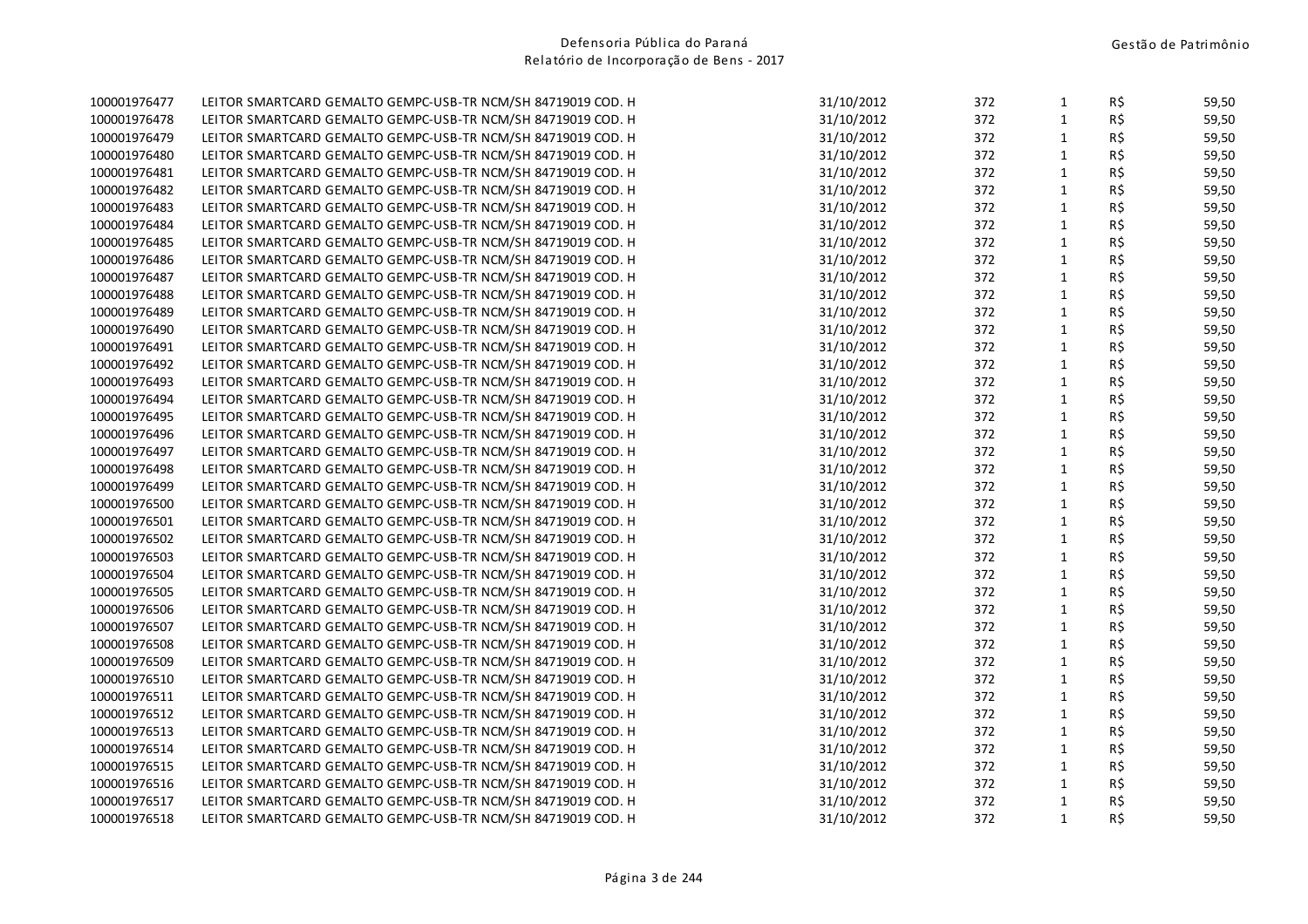| $\mathbf{1}$<br>R\$<br>31/10/2012<br>372<br>59,50<br>LEITOR SMARTCARD GEMALTO GEMPC-USB-TR NCM/SH 84719019 COD. H<br>31/10/2012<br>372<br>1<br>R\$<br>59,50<br>LEITOR SMARTCARD GEMALTO GEMPC-USB-TR NCM/SH 84719019 COD. H<br>R\$<br>$\mathbf{1}$<br>LEITOR SMARTCARD GEMALTO GEMPC-USB-TR NCM/SH 84719019 COD. H<br>31/10/2012<br>372<br>59,50<br>$\mathbf{1}$<br>R\$<br>31/10/2012<br>372<br>59,50<br>LEITOR SMARTCARD GEMALTO GEMPC-USB-TR NCM/SH 84719019 COD. H<br>$\mathbf{1}$<br>R\$<br>31/10/2012<br>372<br>59,50<br>LEITOR SMARTCARD GEMALTO GEMPC-USB-TR NCM/SH 84719019 COD. H<br>$\mathbf{1}$<br>31/10/2012<br>372<br>R\$<br>59,50<br>LEITOR SMARTCARD GEMALTO GEMPC-USB-TR NCM/SH 84719019 COD. H<br>$\mathbf{1}$<br>R\$<br>59,50<br>31/10/2012<br>372<br>LEITOR SMARTCARD GEMALTO GEMPC-USB-TR NCM/SH 84719019 COD. H<br>R\$<br>31/10/2012<br>372<br>$\mathbf{1}$<br>59,50<br>LEITOR SMARTCARD GEMALTO GEMPC-USB-TR NCM/SH 84719019 COD. H<br>$\mathbf{1}$<br>R\$<br>31/10/2012<br>372<br>59,50<br>LEITOR SMARTCARD GEMALTO GEMPC-USB-TR NCM/SH 84719019 COD. H<br>$\mathbf{1}$<br>R\$<br>31/10/2012<br>372<br>59,50<br>LEITOR SMARTCARD GEMALTO GEMPC-USB-TR NCM/SH 84719019 COD. H<br>$\mathbf{1}$<br>R\$<br>31/10/2012<br>372<br>59,50<br>LEITOR SMARTCARD GEMALTO GEMPC-USB-TR NCM/SH 84719019 COD. H<br>R\$<br>$\mathbf{1}$<br>LEITOR SMARTCARD GEMALTO GEMPC-USB-TR NCM/SH 84719019 COD. H<br>31/10/2012<br>372<br>59,50<br>R\$<br>$\mathbf{1}$<br>31/10/2012<br>372<br>59,50<br>LEITOR SMARTCARD GEMALTO GEMPC-USB-TR NCM/SH 84719019 COD. H<br>$\mathbf 1$<br>R\$<br>31/10/2012<br>372<br>59,50<br>LEITOR SMARTCARD GEMALTO GEMPC-USB-TR NCM/SH 84719019 COD. H<br>31/10/2012<br>372<br>$\mathbf{1}$<br>R\$<br>59,50<br>LEITOR SMARTCARD GEMALTO GEMPC-USB-TR NCM/SH 84719019 COD. H<br>$\mathbf{1}$<br>R\$<br>31/10/2012<br>372<br>59,50<br>LEITOR SMARTCARD GEMALTO GEMPC-USB-TR NCM/SH 84719019 COD. H<br>R\$<br>31/10/2012<br>372<br>1<br>59,50<br>LEITOR SMARTCARD GEMALTO GEMPC-USB-TR NCM/SH 84719019 COD. H<br>$\mathbf{1}$<br>R\$<br>31/10/2012<br>372<br>59,50<br>LEITOR SMARTCARD GEMALTO GEMPC-USB-TR NCM/SH 84719019 COD. H<br>$\mathbf{1}$<br>31/10/2012<br>R\$<br>372<br>59,50<br>LEITOR SMARTCARD GEMALTO GEMPC-USB-TR NCM/SH 84719019 COD. H<br>$\mathbf 1$<br>R\$<br>31/10/2012<br>372<br>59,50<br>LEITOR SMARTCARD GEMALTO GEMPC-USB-TR NCM/SH 84719019 COD. H<br>R\$<br>372<br>$\mathbf{1}$<br>59,50<br>LEITOR SMARTCARD GEMALTO GEMPC-USB-TR NCM/SH 84719019 COD. H<br>31/10/2012<br>R\$<br>372<br>$\mathbf{1}$<br>59,50<br>31/10/2012<br>LEITOR SMARTCARD GEMALTO GEMPC-USB-TR NCM/SH 84719019 COD. H<br>$\mathbf{1}$<br>R\$<br>31/10/2012<br>372<br>59,50<br>LEITOR SMARTCARD GEMALTO GEMPC-USB-TR NCM/SH 84719019 COD. H<br>31/10/2012<br>372<br>1<br>R\$<br>59,50<br>LEITOR SMARTCARD GEMALTO GEMPC-USB-TR NCM/SH 84719019 COD. H<br>R\$<br>$\mathbf{1}$<br>31/10/2012<br>372<br>59,50<br>LEITOR SMARTCARD GEMALTO GEMPC-USB-TR NCM/SH 84719019 COD. H<br>R\$<br>31/10/2012<br>372<br>$\mathbf{1}$<br>59,50<br>LEITOR SMARTCARD GEMALTO GEMPC-USB-TR NCM/SH 84719019 COD. H<br>$\mathbf{1}$<br>R\$<br>31/10/2012<br>372<br>LEITOR SMARTCARD GEMALTO GEMPC-USB-TR NCM/SH 84719019 COD. H<br>59,50<br>$\mathbf{1}$<br>31/10/2012<br>R\$<br>59,50<br>LEITOR SMARTCARD GEMALTO GEMPC-USB-TR NCM/SH 84719019 COD. H<br>372<br>$\mathbf{1}$<br>R\$<br>31/10/2012<br>372<br>59,50<br>LEITOR SMARTCARD GEMALTO GEMPC-USB-TR NCM/SH 84719019 COD. H<br>R\$<br>31/10/2012<br>372<br>$\mathbf{1}$<br>59,50<br>LEITOR SMARTCARD GEMALTO GEMPC-USB-TR NCM/SH 84719019 COD. H<br>$\mathbf{1}$<br>R\$<br>31/10/2012<br>372<br>59,50<br>LEITOR SMARTCARD GEMALTO GEMPC-USB-TR NCM/SH 84719019 COD. H<br>$\mathbf{1}$<br>R\$<br>31/10/2012<br>372<br>59,50<br>LEITOR SMARTCARD GEMALTO GEMPC-USB-TR NCM/SH 84719019 COD. H<br>$\mathbf{1}$<br>R\$<br>31/10/2012<br>372<br>59,50<br>LEITOR SMARTCARD GEMALTO GEMPC-USB-TR NCM/SH 84719019 COD. H<br>R\$<br>1<br>LEITOR SMARTCARD GEMALTO GEMPC-USB-TR NCM/SH 84719019 COD. H<br>31/10/2012<br>372<br>59,50<br>R\$<br>$\mathbf{1}$<br>31/10/2012<br>372<br>59,50<br>LEITOR SMARTCARD GEMALTO GEMPC-USB-TR NCM/SH 84719019 COD. H<br>$\mathbf{1}$<br>R\$<br>31/10/2012<br>372<br>59,50<br>LEITOR SMARTCARD GEMALTO GEMPC-USB-TR NCM/SH 84719019 COD. H<br>31/10/2012<br>372<br>$\mathbf{1}$<br>R\$<br>59,50<br>LEITOR SMARTCARD GEMALTO GEMPC-USB-TR NCM/SH 84719019 COD. H<br>$\mathbf{1}$<br>R\$<br>31/10/2012<br>372<br>59,50<br>LEITOR SMARTCARD GEMALTO GEMPC-USB-TR NCM/SH 84719019 COD. H<br>R\$<br>372<br>1<br>59,50<br>LEITOR SMARTCARD GEMALTO GEMPC-USB-TR NCM/SH 84719019 COD. H<br>31/10/2012<br>1<br>R\$<br>LEITOR SMARTCARD GEMALTO GEMPC-USB-TR NCM/SH 84719019 COD. H<br>31/10/2012<br>372<br>59,50<br>$\mathbf{1}$<br>LEITOR SMARTCARD GEMALTO GEMPC-USB-TR NCM/SH 84719019 COD. H<br>31/10/2012<br>372<br>R\$<br>59,50 | 100001976519 | LEITOR SMARTCARD GEMALTO GEMPC-USB-TR NCM/SH 84719019 COD. H | 31/10/2012 | 372 | $\mathbf{1}$ | R\$ | 59,50 |
|-----------------------------------------------------------------------------------------------------------------------------------------------------------------------------------------------------------------------------------------------------------------------------------------------------------------------------------------------------------------------------------------------------------------------------------------------------------------------------------------------------------------------------------------------------------------------------------------------------------------------------------------------------------------------------------------------------------------------------------------------------------------------------------------------------------------------------------------------------------------------------------------------------------------------------------------------------------------------------------------------------------------------------------------------------------------------------------------------------------------------------------------------------------------------------------------------------------------------------------------------------------------------------------------------------------------------------------------------------------------------------------------------------------------------------------------------------------------------------------------------------------------------------------------------------------------------------------------------------------------------------------------------------------------------------------------------------------------------------------------------------------------------------------------------------------------------------------------------------------------------------------------------------------------------------------------------------------------------------------------------------------------------------------------------------------------------------------------------------------------------------------------------------------------------------------------------------------------------------------------------------------------------------------------------------------------------------------------------------------------------------------------------------------------------------------------------------------------------------------------------------------------------------------------------------------------------------------------------------------------------------------------------------------------------------------------------------------------------------------------------------------------------------------------------------------------------------------------------------------------------------------------------------------------------------------------------------------------------------------------------------------------------------------------------------------------------------------------------------------------------------------------------------------------------------------------------------------------------------------------------------------------------------------------------------------------------------------------------------------------------------------------------------------------------------------------------------------------------------------------------------------------------------------------------------------------------------------------------------------------------------------------------------------------------------------------------------------------------------------------------------------------------------------------------------------------------------------------------------------------------------------------------------------------------------------------------------------------------------------------------------------------------------------------------------------------------------------------------------------------------------------------------------------------------------------------------------------------------------------------------------------------------------------------------------------------------------------------------------------------------------------------------------------------------------------------------------------------------------------------------------------------------------------------------------------------------------------------------------------------------------------------------------------------------------------------------------------------------------------------------------------------------------------------------------------------------------------------------------------------------------------------------------------------------|--------------|--------------------------------------------------------------|------------|-----|--------------|-----|-------|
|                                                                                                                                                                                                                                                                                                                                                                                                                                                                                                                                                                                                                                                                                                                                                                                                                                                                                                                                                                                                                                                                                                                                                                                                                                                                                                                                                                                                                                                                                                                                                                                                                                                                                                                                                                                                                                                                                                                                                                                                                                                                                                                                                                                                                                                                                                                                                                                                                                                                                                                                                                                                                                                                                                                                                                                                                                                                                                                                                                                                                                                                                                                                                                                                                                                                                                                                                                                                                                                                                                                                                                                                                                                                                                                                                                                                                                                                                                                                                                                                                                                                                                                                                                                                                                                                                                                                                                                                                                                                                                                                                                                                                                                                                                                                                                                                                                                                                                                       | 100001976520 |                                                              |            |     |              |     |       |
|                                                                                                                                                                                                                                                                                                                                                                                                                                                                                                                                                                                                                                                                                                                                                                                                                                                                                                                                                                                                                                                                                                                                                                                                                                                                                                                                                                                                                                                                                                                                                                                                                                                                                                                                                                                                                                                                                                                                                                                                                                                                                                                                                                                                                                                                                                                                                                                                                                                                                                                                                                                                                                                                                                                                                                                                                                                                                                                                                                                                                                                                                                                                                                                                                                                                                                                                                                                                                                                                                                                                                                                                                                                                                                                                                                                                                                                                                                                                                                                                                                                                                                                                                                                                                                                                                                                                                                                                                                                                                                                                                                                                                                                                                                                                                                                                                                                                                                                       | 100001976521 |                                                              |            |     |              |     |       |
|                                                                                                                                                                                                                                                                                                                                                                                                                                                                                                                                                                                                                                                                                                                                                                                                                                                                                                                                                                                                                                                                                                                                                                                                                                                                                                                                                                                                                                                                                                                                                                                                                                                                                                                                                                                                                                                                                                                                                                                                                                                                                                                                                                                                                                                                                                                                                                                                                                                                                                                                                                                                                                                                                                                                                                                                                                                                                                                                                                                                                                                                                                                                                                                                                                                                                                                                                                                                                                                                                                                                                                                                                                                                                                                                                                                                                                                                                                                                                                                                                                                                                                                                                                                                                                                                                                                                                                                                                                                                                                                                                                                                                                                                                                                                                                                                                                                                                                                       | 100001976522 |                                                              |            |     |              |     |       |
|                                                                                                                                                                                                                                                                                                                                                                                                                                                                                                                                                                                                                                                                                                                                                                                                                                                                                                                                                                                                                                                                                                                                                                                                                                                                                                                                                                                                                                                                                                                                                                                                                                                                                                                                                                                                                                                                                                                                                                                                                                                                                                                                                                                                                                                                                                                                                                                                                                                                                                                                                                                                                                                                                                                                                                                                                                                                                                                                                                                                                                                                                                                                                                                                                                                                                                                                                                                                                                                                                                                                                                                                                                                                                                                                                                                                                                                                                                                                                                                                                                                                                                                                                                                                                                                                                                                                                                                                                                                                                                                                                                                                                                                                                                                                                                                                                                                                                                                       | 100001976523 |                                                              |            |     |              |     |       |
|                                                                                                                                                                                                                                                                                                                                                                                                                                                                                                                                                                                                                                                                                                                                                                                                                                                                                                                                                                                                                                                                                                                                                                                                                                                                                                                                                                                                                                                                                                                                                                                                                                                                                                                                                                                                                                                                                                                                                                                                                                                                                                                                                                                                                                                                                                                                                                                                                                                                                                                                                                                                                                                                                                                                                                                                                                                                                                                                                                                                                                                                                                                                                                                                                                                                                                                                                                                                                                                                                                                                                                                                                                                                                                                                                                                                                                                                                                                                                                                                                                                                                                                                                                                                                                                                                                                                                                                                                                                                                                                                                                                                                                                                                                                                                                                                                                                                                                                       | 100001976524 |                                                              |            |     |              |     |       |
|                                                                                                                                                                                                                                                                                                                                                                                                                                                                                                                                                                                                                                                                                                                                                                                                                                                                                                                                                                                                                                                                                                                                                                                                                                                                                                                                                                                                                                                                                                                                                                                                                                                                                                                                                                                                                                                                                                                                                                                                                                                                                                                                                                                                                                                                                                                                                                                                                                                                                                                                                                                                                                                                                                                                                                                                                                                                                                                                                                                                                                                                                                                                                                                                                                                                                                                                                                                                                                                                                                                                                                                                                                                                                                                                                                                                                                                                                                                                                                                                                                                                                                                                                                                                                                                                                                                                                                                                                                                                                                                                                                                                                                                                                                                                                                                                                                                                                                                       | 100001976525 |                                                              |            |     |              |     |       |
|                                                                                                                                                                                                                                                                                                                                                                                                                                                                                                                                                                                                                                                                                                                                                                                                                                                                                                                                                                                                                                                                                                                                                                                                                                                                                                                                                                                                                                                                                                                                                                                                                                                                                                                                                                                                                                                                                                                                                                                                                                                                                                                                                                                                                                                                                                                                                                                                                                                                                                                                                                                                                                                                                                                                                                                                                                                                                                                                                                                                                                                                                                                                                                                                                                                                                                                                                                                                                                                                                                                                                                                                                                                                                                                                                                                                                                                                                                                                                                                                                                                                                                                                                                                                                                                                                                                                                                                                                                                                                                                                                                                                                                                                                                                                                                                                                                                                                                                       | 100001976526 |                                                              |            |     |              |     |       |
|                                                                                                                                                                                                                                                                                                                                                                                                                                                                                                                                                                                                                                                                                                                                                                                                                                                                                                                                                                                                                                                                                                                                                                                                                                                                                                                                                                                                                                                                                                                                                                                                                                                                                                                                                                                                                                                                                                                                                                                                                                                                                                                                                                                                                                                                                                                                                                                                                                                                                                                                                                                                                                                                                                                                                                                                                                                                                                                                                                                                                                                                                                                                                                                                                                                                                                                                                                                                                                                                                                                                                                                                                                                                                                                                                                                                                                                                                                                                                                                                                                                                                                                                                                                                                                                                                                                                                                                                                                                                                                                                                                                                                                                                                                                                                                                                                                                                                                                       | 100001976527 |                                                              |            |     |              |     |       |
|                                                                                                                                                                                                                                                                                                                                                                                                                                                                                                                                                                                                                                                                                                                                                                                                                                                                                                                                                                                                                                                                                                                                                                                                                                                                                                                                                                                                                                                                                                                                                                                                                                                                                                                                                                                                                                                                                                                                                                                                                                                                                                                                                                                                                                                                                                                                                                                                                                                                                                                                                                                                                                                                                                                                                                                                                                                                                                                                                                                                                                                                                                                                                                                                                                                                                                                                                                                                                                                                                                                                                                                                                                                                                                                                                                                                                                                                                                                                                                                                                                                                                                                                                                                                                                                                                                                                                                                                                                                                                                                                                                                                                                                                                                                                                                                                                                                                                                                       | 100001976528 |                                                              |            |     |              |     |       |
|                                                                                                                                                                                                                                                                                                                                                                                                                                                                                                                                                                                                                                                                                                                                                                                                                                                                                                                                                                                                                                                                                                                                                                                                                                                                                                                                                                                                                                                                                                                                                                                                                                                                                                                                                                                                                                                                                                                                                                                                                                                                                                                                                                                                                                                                                                                                                                                                                                                                                                                                                                                                                                                                                                                                                                                                                                                                                                                                                                                                                                                                                                                                                                                                                                                                                                                                                                                                                                                                                                                                                                                                                                                                                                                                                                                                                                                                                                                                                                                                                                                                                                                                                                                                                                                                                                                                                                                                                                                                                                                                                                                                                                                                                                                                                                                                                                                                                                                       | 100001976529 |                                                              |            |     |              |     |       |
|                                                                                                                                                                                                                                                                                                                                                                                                                                                                                                                                                                                                                                                                                                                                                                                                                                                                                                                                                                                                                                                                                                                                                                                                                                                                                                                                                                                                                                                                                                                                                                                                                                                                                                                                                                                                                                                                                                                                                                                                                                                                                                                                                                                                                                                                                                                                                                                                                                                                                                                                                                                                                                                                                                                                                                                                                                                                                                                                                                                                                                                                                                                                                                                                                                                                                                                                                                                                                                                                                                                                                                                                                                                                                                                                                                                                                                                                                                                                                                                                                                                                                                                                                                                                                                                                                                                                                                                                                                                                                                                                                                                                                                                                                                                                                                                                                                                                                                                       | 100001976530 |                                                              |            |     |              |     |       |
|                                                                                                                                                                                                                                                                                                                                                                                                                                                                                                                                                                                                                                                                                                                                                                                                                                                                                                                                                                                                                                                                                                                                                                                                                                                                                                                                                                                                                                                                                                                                                                                                                                                                                                                                                                                                                                                                                                                                                                                                                                                                                                                                                                                                                                                                                                                                                                                                                                                                                                                                                                                                                                                                                                                                                                                                                                                                                                                                                                                                                                                                                                                                                                                                                                                                                                                                                                                                                                                                                                                                                                                                                                                                                                                                                                                                                                                                                                                                                                                                                                                                                                                                                                                                                                                                                                                                                                                                                                                                                                                                                                                                                                                                                                                                                                                                                                                                                                                       | 100001976531 |                                                              |            |     |              |     |       |
|                                                                                                                                                                                                                                                                                                                                                                                                                                                                                                                                                                                                                                                                                                                                                                                                                                                                                                                                                                                                                                                                                                                                                                                                                                                                                                                                                                                                                                                                                                                                                                                                                                                                                                                                                                                                                                                                                                                                                                                                                                                                                                                                                                                                                                                                                                                                                                                                                                                                                                                                                                                                                                                                                                                                                                                                                                                                                                                                                                                                                                                                                                                                                                                                                                                                                                                                                                                                                                                                                                                                                                                                                                                                                                                                                                                                                                                                                                                                                                                                                                                                                                                                                                                                                                                                                                                                                                                                                                                                                                                                                                                                                                                                                                                                                                                                                                                                                                                       | 100001976532 |                                                              |            |     |              |     |       |
|                                                                                                                                                                                                                                                                                                                                                                                                                                                                                                                                                                                                                                                                                                                                                                                                                                                                                                                                                                                                                                                                                                                                                                                                                                                                                                                                                                                                                                                                                                                                                                                                                                                                                                                                                                                                                                                                                                                                                                                                                                                                                                                                                                                                                                                                                                                                                                                                                                                                                                                                                                                                                                                                                                                                                                                                                                                                                                                                                                                                                                                                                                                                                                                                                                                                                                                                                                                                                                                                                                                                                                                                                                                                                                                                                                                                                                                                                                                                                                                                                                                                                                                                                                                                                                                                                                                                                                                                                                                                                                                                                                                                                                                                                                                                                                                                                                                                                                                       | 100001976533 |                                                              |            |     |              |     |       |
|                                                                                                                                                                                                                                                                                                                                                                                                                                                                                                                                                                                                                                                                                                                                                                                                                                                                                                                                                                                                                                                                                                                                                                                                                                                                                                                                                                                                                                                                                                                                                                                                                                                                                                                                                                                                                                                                                                                                                                                                                                                                                                                                                                                                                                                                                                                                                                                                                                                                                                                                                                                                                                                                                                                                                                                                                                                                                                                                                                                                                                                                                                                                                                                                                                                                                                                                                                                                                                                                                                                                                                                                                                                                                                                                                                                                                                                                                                                                                                                                                                                                                                                                                                                                                                                                                                                                                                                                                                                                                                                                                                                                                                                                                                                                                                                                                                                                                                                       | 100001976534 |                                                              |            |     |              |     |       |
|                                                                                                                                                                                                                                                                                                                                                                                                                                                                                                                                                                                                                                                                                                                                                                                                                                                                                                                                                                                                                                                                                                                                                                                                                                                                                                                                                                                                                                                                                                                                                                                                                                                                                                                                                                                                                                                                                                                                                                                                                                                                                                                                                                                                                                                                                                                                                                                                                                                                                                                                                                                                                                                                                                                                                                                                                                                                                                                                                                                                                                                                                                                                                                                                                                                                                                                                                                                                                                                                                                                                                                                                                                                                                                                                                                                                                                                                                                                                                                                                                                                                                                                                                                                                                                                                                                                                                                                                                                                                                                                                                                                                                                                                                                                                                                                                                                                                                                                       | 100001976535 |                                                              |            |     |              |     |       |
|                                                                                                                                                                                                                                                                                                                                                                                                                                                                                                                                                                                                                                                                                                                                                                                                                                                                                                                                                                                                                                                                                                                                                                                                                                                                                                                                                                                                                                                                                                                                                                                                                                                                                                                                                                                                                                                                                                                                                                                                                                                                                                                                                                                                                                                                                                                                                                                                                                                                                                                                                                                                                                                                                                                                                                                                                                                                                                                                                                                                                                                                                                                                                                                                                                                                                                                                                                                                                                                                                                                                                                                                                                                                                                                                                                                                                                                                                                                                                                                                                                                                                                                                                                                                                                                                                                                                                                                                                                                                                                                                                                                                                                                                                                                                                                                                                                                                                                                       | 100001976536 |                                                              |            |     |              |     |       |
|                                                                                                                                                                                                                                                                                                                                                                                                                                                                                                                                                                                                                                                                                                                                                                                                                                                                                                                                                                                                                                                                                                                                                                                                                                                                                                                                                                                                                                                                                                                                                                                                                                                                                                                                                                                                                                                                                                                                                                                                                                                                                                                                                                                                                                                                                                                                                                                                                                                                                                                                                                                                                                                                                                                                                                                                                                                                                                                                                                                                                                                                                                                                                                                                                                                                                                                                                                                                                                                                                                                                                                                                                                                                                                                                                                                                                                                                                                                                                                                                                                                                                                                                                                                                                                                                                                                                                                                                                                                                                                                                                                                                                                                                                                                                                                                                                                                                                                                       | 100001976537 |                                                              |            |     |              |     |       |
|                                                                                                                                                                                                                                                                                                                                                                                                                                                                                                                                                                                                                                                                                                                                                                                                                                                                                                                                                                                                                                                                                                                                                                                                                                                                                                                                                                                                                                                                                                                                                                                                                                                                                                                                                                                                                                                                                                                                                                                                                                                                                                                                                                                                                                                                                                                                                                                                                                                                                                                                                                                                                                                                                                                                                                                                                                                                                                                                                                                                                                                                                                                                                                                                                                                                                                                                                                                                                                                                                                                                                                                                                                                                                                                                                                                                                                                                                                                                                                                                                                                                                                                                                                                                                                                                                                                                                                                                                                                                                                                                                                                                                                                                                                                                                                                                                                                                                                                       | 100001976538 |                                                              |            |     |              |     |       |
|                                                                                                                                                                                                                                                                                                                                                                                                                                                                                                                                                                                                                                                                                                                                                                                                                                                                                                                                                                                                                                                                                                                                                                                                                                                                                                                                                                                                                                                                                                                                                                                                                                                                                                                                                                                                                                                                                                                                                                                                                                                                                                                                                                                                                                                                                                                                                                                                                                                                                                                                                                                                                                                                                                                                                                                                                                                                                                                                                                                                                                                                                                                                                                                                                                                                                                                                                                                                                                                                                                                                                                                                                                                                                                                                                                                                                                                                                                                                                                                                                                                                                                                                                                                                                                                                                                                                                                                                                                                                                                                                                                                                                                                                                                                                                                                                                                                                                                                       | 100001976539 |                                                              |            |     |              |     |       |
|                                                                                                                                                                                                                                                                                                                                                                                                                                                                                                                                                                                                                                                                                                                                                                                                                                                                                                                                                                                                                                                                                                                                                                                                                                                                                                                                                                                                                                                                                                                                                                                                                                                                                                                                                                                                                                                                                                                                                                                                                                                                                                                                                                                                                                                                                                                                                                                                                                                                                                                                                                                                                                                                                                                                                                                                                                                                                                                                                                                                                                                                                                                                                                                                                                                                                                                                                                                                                                                                                                                                                                                                                                                                                                                                                                                                                                                                                                                                                                                                                                                                                                                                                                                                                                                                                                                                                                                                                                                                                                                                                                                                                                                                                                                                                                                                                                                                                                                       | 100001976540 |                                                              |            |     |              |     |       |
|                                                                                                                                                                                                                                                                                                                                                                                                                                                                                                                                                                                                                                                                                                                                                                                                                                                                                                                                                                                                                                                                                                                                                                                                                                                                                                                                                                                                                                                                                                                                                                                                                                                                                                                                                                                                                                                                                                                                                                                                                                                                                                                                                                                                                                                                                                                                                                                                                                                                                                                                                                                                                                                                                                                                                                                                                                                                                                                                                                                                                                                                                                                                                                                                                                                                                                                                                                                                                                                                                                                                                                                                                                                                                                                                                                                                                                                                                                                                                                                                                                                                                                                                                                                                                                                                                                                                                                                                                                                                                                                                                                                                                                                                                                                                                                                                                                                                                                                       | 100001976541 |                                                              |            |     |              |     |       |
|                                                                                                                                                                                                                                                                                                                                                                                                                                                                                                                                                                                                                                                                                                                                                                                                                                                                                                                                                                                                                                                                                                                                                                                                                                                                                                                                                                                                                                                                                                                                                                                                                                                                                                                                                                                                                                                                                                                                                                                                                                                                                                                                                                                                                                                                                                                                                                                                                                                                                                                                                                                                                                                                                                                                                                                                                                                                                                                                                                                                                                                                                                                                                                                                                                                                                                                                                                                                                                                                                                                                                                                                                                                                                                                                                                                                                                                                                                                                                                                                                                                                                                                                                                                                                                                                                                                                                                                                                                                                                                                                                                                                                                                                                                                                                                                                                                                                                                                       | 100001976542 |                                                              |            |     |              |     |       |
|                                                                                                                                                                                                                                                                                                                                                                                                                                                                                                                                                                                                                                                                                                                                                                                                                                                                                                                                                                                                                                                                                                                                                                                                                                                                                                                                                                                                                                                                                                                                                                                                                                                                                                                                                                                                                                                                                                                                                                                                                                                                                                                                                                                                                                                                                                                                                                                                                                                                                                                                                                                                                                                                                                                                                                                                                                                                                                                                                                                                                                                                                                                                                                                                                                                                                                                                                                                                                                                                                                                                                                                                                                                                                                                                                                                                                                                                                                                                                                                                                                                                                                                                                                                                                                                                                                                                                                                                                                                                                                                                                                                                                                                                                                                                                                                                                                                                                                                       | 100001976543 |                                                              |            |     |              |     |       |
|                                                                                                                                                                                                                                                                                                                                                                                                                                                                                                                                                                                                                                                                                                                                                                                                                                                                                                                                                                                                                                                                                                                                                                                                                                                                                                                                                                                                                                                                                                                                                                                                                                                                                                                                                                                                                                                                                                                                                                                                                                                                                                                                                                                                                                                                                                                                                                                                                                                                                                                                                                                                                                                                                                                                                                                                                                                                                                                                                                                                                                                                                                                                                                                                                                                                                                                                                                                                                                                                                                                                                                                                                                                                                                                                                                                                                                                                                                                                                                                                                                                                                                                                                                                                                                                                                                                                                                                                                                                                                                                                                                                                                                                                                                                                                                                                                                                                                                                       | 100001976544 |                                                              |            |     |              |     |       |
|                                                                                                                                                                                                                                                                                                                                                                                                                                                                                                                                                                                                                                                                                                                                                                                                                                                                                                                                                                                                                                                                                                                                                                                                                                                                                                                                                                                                                                                                                                                                                                                                                                                                                                                                                                                                                                                                                                                                                                                                                                                                                                                                                                                                                                                                                                                                                                                                                                                                                                                                                                                                                                                                                                                                                                                                                                                                                                                                                                                                                                                                                                                                                                                                                                                                                                                                                                                                                                                                                                                                                                                                                                                                                                                                                                                                                                                                                                                                                                                                                                                                                                                                                                                                                                                                                                                                                                                                                                                                                                                                                                                                                                                                                                                                                                                                                                                                                                                       | 100001976545 |                                                              |            |     |              |     |       |
|                                                                                                                                                                                                                                                                                                                                                                                                                                                                                                                                                                                                                                                                                                                                                                                                                                                                                                                                                                                                                                                                                                                                                                                                                                                                                                                                                                                                                                                                                                                                                                                                                                                                                                                                                                                                                                                                                                                                                                                                                                                                                                                                                                                                                                                                                                                                                                                                                                                                                                                                                                                                                                                                                                                                                                                                                                                                                                                                                                                                                                                                                                                                                                                                                                                                                                                                                                                                                                                                                                                                                                                                                                                                                                                                                                                                                                                                                                                                                                                                                                                                                                                                                                                                                                                                                                                                                                                                                                                                                                                                                                                                                                                                                                                                                                                                                                                                                                                       | 100001976546 |                                                              |            |     |              |     |       |
|                                                                                                                                                                                                                                                                                                                                                                                                                                                                                                                                                                                                                                                                                                                                                                                                                                                                                                                                                                                                                                                                                                                                                                                                                                                                                                                                                                                                                                                                                                                                                                                                                                                                                                                                                                                                                                                                                                                                                                                                                                                                                                                                                                                                                                                                                                                                                                                                                                                                                                                                                                                                                                                                                                                                                                                                                                                                                                                                                                                                                                                                                                                                                                                                                                                                                                                                                                                                                                                                                                                                                                                                                                                                                                                                                                                                                                                                                                                                                                                                                                                                                                                                                                                                                                                                                                                                                                                                                                                                                                                                                                                                                                                                                                                                                                                                                                                                                                                       | 100001976547 |                                                              |            |     |              |     |       |
|                                                                                                                                                                                                                                                                                                                                                                                                                                                                                                                                                                                                                                                                                                                                                                                                                                                                                                                                                                                                                                                                                                                                                                                                                                                                                                                                                                                                                                                                                                                                                                                                                                                                                                                                                                                                                                                                                                                                                                                                                                                                                                                                                                                                                                                                                                                                                                                                                                                                                                                                                                                                                                                                                                                                                                                                                                                                                                                                                                                                                                                                                                                                                                                                                                                                                                                                                                                                                                                                                                                                                                                                                                                                                                                                                                                                                                                                                                                                                                                                                                                                                                                                                                                                                                                                                                                                                                                                                                                                                                                                                                                                                                                                                                                                                                                                                                                                                                                       | 100001976548 |                                                              |            |     |              |     |       |
|                                                                                                                                                                                                                                                                                                                                                                                                                                                                                                                                                                                                                                                                                                                                                                                                                                                                                                                                                                                                                                                                                                                                                                                                                                                                                                                                                                                                                                                                                                                                                                                                                                                                                                                                                                                                                                                                                                                                                                                                                                                                                                                                                                                                                                                                                                                                                                                                                                                                                                                                                                                                                                                                                                                                                                                                                                                                                                                                                                                                                                                                                                                                                                                                                                                                                                                                                                                                                                                                                                                                                                                                                                                                                                                                                                                                                                                                                                                                                                                                                                                                                                                                                                                                                                                                                                                                                                                                                                                                                                                                                                                                                                                                                                                                                                                                                                                                                                                       | 100001976549 |                                                              |            |     |              |     |       |
|                                                                                                                                                                                                                                                                                                                                                                                                                                                                                                                                                                                                                                                                                                                                                                                                                                                                                                                                                                                                                                                                                                                                                                                                                                                                                                                                                                                                                                                                                                                                                                                                                                                                                                                                                                                                                                                                                                                                                                                                                                                                                                                                                                                                                                                                                                                                                                                                                                                                                                                                                                                                                                                                                                                                                                                                                                                                                                                                                                                                                                                                                                                                                                                                                                                                                                                                                                                                                                                                                                                                                                                                                                                                                                                                                                                                                                                                                                                                                                                                                                                                                                                                                                                                                                                                                                                                                                                                                                                                                                                                                                                                                                                                                                                                                                                                                                                                                                                       | 100001976550 |                                                              |            |     |              |     |       |
|                                                                                                                                                                                                                                                                                                                                                                                                                                                                                                                                                                                                                                                                                                                                                                                                                                                                                                                                                                                                                                                                                                                                                                                                                                                                                                                                                                                                                                                                                                                                                                                                                                                                                                                                                                                                                                                                                                                                                                                                                                                                                                                                                                                                                                                                                                                                                                                                                                                                                                                                                                                                                                                                                                                                                                                                                                                                                                                                                                                                                                                                                                                                                                                                                                                                                                                                                                                                                                                                                                                                                                                                                                                                                                                                                                                                                                                                                                                                                                                                                                                                                                                                                                                                                                                                                                                                                                                                                                                                                                                                                                                                                                                                                                                                                                                                                                                                                                                       | 100001976551 |                                                              |            |     |              |     |       |
|                                                                                                                                                                                                                                                                                                                                                                                                                                                                                                                                                                                                                                                                                                                                                                                                                                                                                                                                                                                                                                                                                                                                                                                                                                                                                                                                                                                                                                                                                                                                                                                                                                                                                                                                                                                                                                                                                                                                                                                                                                                                                                                                                                                                                                                                                                                                                                                                                                                                                                                                                                                                                                                                                                                                                                                                                                                                                                                                                                                                                                                                                                                                                                                                                                                                                                                                                                                                                                                                                                                                                                                                                                                                                                                                                                                                                                                                                                                                                                                                                                                                                                                                                                                                                                                                                                                                                                                                                                                                                                                                                                                                                                                                                                                                                                                                                                                                                                                       | 100001976552 |                                                              |            |     |              |     |       |
|                                                                                                                                                                                                                                                                                                                                                                                                                                                                                                                                                                                                                                                                                                                                                                                                                                                                                                                                                                                                                                                                                                                                                                                                                                                                                                                                                                                                                                                                                                                                                                                                                                                                                                                                                                                                                                                                                                                                                                                                                                                                                                                                                                                                                                                                                                                                                                                                                                                                                                                                                                                                                                                                                                                                                                                                                                                                                                                                                                                                                                                                                                                                                                                                                                                                                                                                                                                                                                                                                                                                                                                                                                                                                                                                                                                                                                                                                                                                                                                                                                                                                                                                                                                                                                                                                                                                                                                                                                                                                                                                                                                                                                                                                                                                                                                                                                                                                                                       | 100001976553 |                                                              |            |     |              |     |       |
|                                                                                                                                                                                                                                                                                                                                                                                                                                                                                                                                                                                                                                                                                                                                                                                                                                                                                                                                                                                                                                                                                                                                                                                                                                                                                                                                                                                                                                                                                                                                                                                                                                                                                                                                                                                                                                                                                                                                                                                                                                                                                                                                                                                                                                                                                                                                                                                                                                                                                                                                                                                                                                                                                                                                                                                                                                                                                                                                                                                                                                                                                                                                                                                                                                                                                                                                                                                                                                                                                                                                                                                                                                                                                                                                                                                                                                                                                                                                                                                                                                                                                                                                                                                                                                                                                                                                                                                                                                                                                                                                                                                                                                                                                                                                                                                                                                                                                                                       | 100001976554 |                                                              |            |     |              |     |       |
|                                                                                                                                                                                                                                                                                                                                                                                                                                                                                                                                                                                                                                                                                                                                                                                                                                                                                                                                                                                                                                                                                                                                                                                                                                                                                                                                                                                                                                                                                                                                                                                                                                                                                                                                                                                                                                                                                                                                                                                                                                                                                                                                                                                                                                                                                                                                                                                                                                                                                                                                                                                                                                                                                                                                                                                                                                                                                                                                                                                                                                                                                                                                                                                                                                                                                                                                                                                                                                                                                                                                                                                                                                                                                                                                                                                                                                                                                                                                                                                                                                                                                                                                                                                                                                                                                                                                                                                                                                                                                                                                                                                                                                                                                                                                                                                                                                                                                                                       | 100001976555 |                                                              |            |     |              |     |       |
|                                                                                                                                                                                                                                                                                                                                                                                                                                                                                                                                                                                                                                                                                                                                                                                                                                                                                                                                                                                                                                                                                                                                                                                                                                                                                                                                                                                                                                                                                                                                                                                                                                                                                                                                                                                                                                                                                                                                                                                                                                                                                                                                                                                                                                                                                                                                                                                                                                                                                                                                                                                                                                                                                                                                                                                                                                                                                                                                                                                                                                                                                                                                                                                                                                                                                                                                                                                                                                                                                                                                                                                                                                                                                                                                                                                                                                                                                                                                                                                                                                                                                                                                                                                                                                                                                                                                                                                                                                                                                                                                                                                                                                                                                                                                                                                                                                                                                                                       | 100001976556 |                                                              |            |     |              |     |       |
|                                                                                                                                                                                                                                                                                                                                                                                                                                                                                                                                                                                                                                                                                                                                                                                                                                                                                                                                                                                                                                                                                                                                                                                                                                                                                                                                                                                                                                                                                                                                                                                                                                                                                                                                                                                                                                                                                                                                                                                                                                                                                                                                                                                                                                                                                                                                                                                                                                                                                                                                                                                                                                                                                                                                                                                                                                                                                                                                                                                                                                                                                                                                                                                                                                                                                                                                                                                                                                                                                                                                                                                                                                                                                                                                                                                                                                                                                                                                                                                                                                                                                                                                                                                                                                                                                                                                                                                                                                                                                                                                                                                                                                                                                                                                                                                                                                                                                                                       | 100001976557 |                                                              |            |     |              |     |       |
|                                                                                                                                                                                                                                                                                                                                                                                                                                                                                                                                                                                                                                                                                                                                                                                                                                                                                                                                                                                                                                                                                                                                                                                                                                                                                                                                                                                                                                                                                                                                                                                                                                                                                                                                                                                                                                                                                                                                                                                                                                                                                                                                                                                                                                                                                                                                                                                                                                                                                                                                                                                                                                                                                                                                                                                                                                                                                                                                                                                                                                                                                                                                                                                                                                                                                                                                                                                                                                                                                                                                                                                                                                                                                                                                                                                                                                                                                                                                                                                                                                                                                                                                                                                                                                                                                                                                                                                                                                                                                                                                                                                                                                                                                                                                                                                                                                                                                                                       | 100001976558 |                                                              |            |     |              |     |       |
|                                                                                                                                                                                                                                                                                                                                                                                                                                                                                                                                                                                                                                                                                                                                                                                                                                                                                                                                                                                                                                                                                                                                                                                                                                                                                                                                                                                                                                                                                                                                                                                                                                                                                                                                                                                                                                                                                                                                                                                                                                                                                                                                                                                                                                                                                                                                                                                                                                                                                                                                                                                                                                                                                                                                                                                                                                                                                                                                                                                                                                                                                                                                                                                                                                                                                                                                                                                                                                                                                                                                                                                                                                                                                                                                                                                                                                                                                                                                                                                                                                                                                                                                                                                                                                                                                                                                                                                                                                                                                                                                                                                                                                                                                                                                                                                                                                                                                                                       | 100001976559 |                                                              |            |     |              |     |       |
|                                                                                                                                                                                                                                                                                                                                                                                                                                                                                                                                                                                                                                                                                                                                                                                                                                                                                                                                                                                                                                                                                                                                                                                                                                                                                                                                                                                                                                                                                                                                                                                                                                                                                                                                                                                                                                                                                                                                                                                                                                                                                                                                                                                                                                                                                                                                                                                                                                                                                                                                                                                                                                                                                                                                                                                                                                                                                                                                                                                                                                                                                                                                                                                                                                                                                                                                                                                                                                                                                                                                                                                                                                                                                                                                                                                                                                                                                                                                                                                                                                                                                                                                                                                                                                                                                                                                                                                                                                                                                                                                                                                                                                                                                                                                                                                                                                                                                                                       | 100001976560 |                                                              |            |     |              |     |       |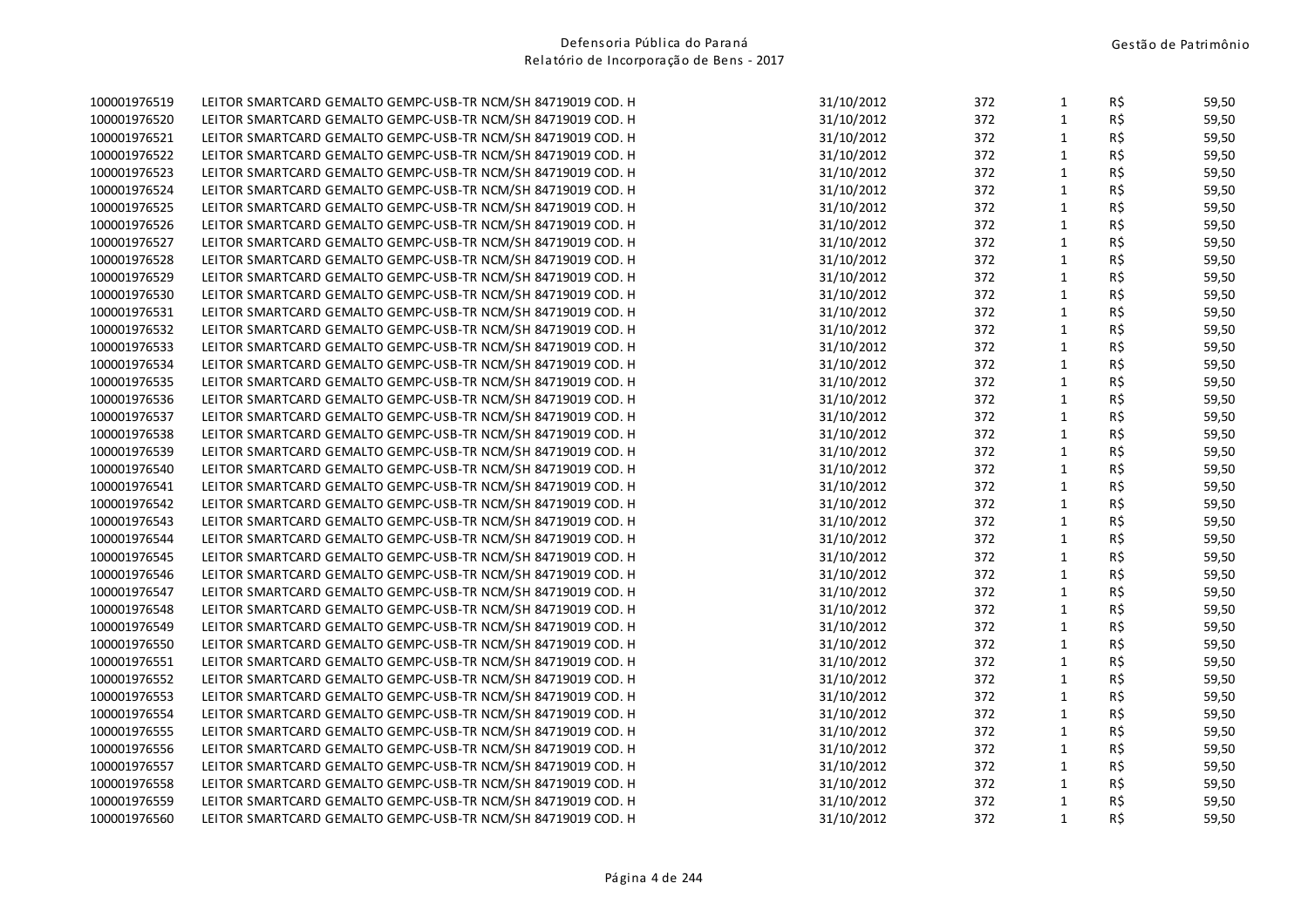| 100001976561 | LEITOR SMARTCARD GEMALTO GEMPC-USB-TR NCM/SH 84719019 COD. H | 31/10/2012 | 372 | $\mathbf{1}$ | R\$            | 59,50 |
|--------------|--------------------------------------------------------------|------------|-----|--------------|----------------|-------|
| 100001976562 | LEITOR SMARTCARD GEMALTO GEMPC-USB-TR NCM/SH 84719019 COD. H | 31/10/2012 | 372 | $\mathbf{1}$ | R\$            | 59,50 |
| 100001976563 | LEITOR SMARTCARD GEMALTO GEMPC-USB-TR NCM/SH 84719019 COD. H | 31/10/2012 | 372 | $\mathbf{1}$ | R\$            | 59,50 |
| 100001976564 | LEITOR SMARTCARD GEMALTO GEMPC-USB-TR NCM/SH 84719019 COD. H | 31/10/2012 | 372 | $\mathbf{1}$ | R\$            | 59,50 |
| 100001976565 | LEITOR SMARTCARD GEMALTO GEMPC-USB-TR NCM/SH 84719019 COD. H | 31/10/2012 | 372 | $\mathbf{1}$ | R\$            | 59,50 |
| 100001976566 | LEITOR SMARTCARD GEMALTO GEMPC-USB-TR NCM/SH 84719019 COD. H | 31/10/2012 | 372 | $\mathbf{1}$ | R\$            | 59,50 |
| 100001976567 | LEITOR SMARTCARD GEMALTO GEMPC-USB-TR NCM/SH 84719019 COD. H | 31/10/2012 | 372 | $\mathbf{1}$ | R\$            | 59,50 |
| 100001976568 | LEITOR SMARTCARD GEMALTO GEMPC-USB-TR NCM/SH 84719019 COD. H | 31/10/2012 | 372 | $\mathbf{1}$ | R\$            | 59,50 |
| 100001976569 | LEITOR SMARTCARD GEMALTO GEMPC-USB-TR NCM/SH 84719019 COD. H | 31/10/2012 | 372 | $\mathbf{1}$ | R\$            | 59,50 |
| 100001976570 | LEITOR SMARTCARD GEMALTO GEMPC-USB-TR NCM/SH 84719019 COD. H | 31/10/2012 | 372 | $\mathbf 1$  | R\$            | 59,50 |
| 100001976571 | LEITOR SMARTCARD GEMALTO GEMPC-USB-TR NCM/SH 84719019 COD. H | 31/10/2012 | 372 | $\mathbf{1}$ | R\$            | 59,50 |
| 100001976572 | LEITOR SMARTCARD GEMALTO GEMPC-USB-TR NCM/SH 84719019 COD. H | 31/10/2012 | 372 | $\mathbf{1}$ | R\$            | 59,50 |
| 100001976573 | LEITOR SMARTCARD GEMALTO GEMPC-USB-TR NCM/SH 84719019 COD. H | 31/10/2012 | 372 | $\mathbf{1}$ | R\$            | 59,50 |
| 100001976574 | LEITOR SMARTCARD GEMALTO GEMPC-USB-TR NCM/SH 84719019 COD. H | 31/10/2012 | 372 | $\mathbf{1}$ | R\$            | 59,50 |
| 100001976575 | LEITOR SMARTCARD GEMALTO GEMPC-USB-TR NCM/SH 84719019 COD. H | 31/10/2012 | 372 | $\mathbf{1}$ | R\$            | 59,50 |
| 100001976576 | LEITOR SMARTCARD GEMALTO GEMPC-USB-TR NCM/SH 84719019 COD. H | 31/10/2012 | 372 | $\mathbf{1}$ | R\$            | 59,50 |
| 100001976577 | LEITOR SMARTCARD GEMALTO GEMPC-USB-TR NCM/SH 84719019 COD. H | 31/10/2012 | 372 | $\mathbf{1}$ | R\$            | 59,50 |
| 100001976578 | LEITOR SMARTCARD GEMALTO GEMPC-USB-TR NCM/SH 84719019 COD. H | 31/10/2012 | 372 | $\mathbf{1}$ | R\$            | 59,50 |
| 100001976579 | LEITOR SMARTCARD GEMALTO GEMPC-USB-TR NCM/SH 84719019 COD. H | 31/10/2012 | 372 | $\mathbf{1}$ | R\$            | 59,50 |
| 100001976580 | LEITOR SMARTCARD GEMALTO GEMPC-USB-TR NCM/SH 84719019 COD. H | 31/10/2012 | 372 | $\mathbf{1}$ | R\$            | 59,50 |
| 100001976581 | LEITOR SMARTCARD GEMALTO GEMPC-USB-TR NCM/SH 84719019 COD. H | 31/10/2012 | 372 | $\mathbf{1}$ | R\$            | 59,50 |
| 100001976582 | LEITOR SMARTCARD GEMALTO GEMPC-USB-TR NCM/SH 84719019 COD. H | 31/10/2012 | 372 | $\mathbf{1}$ | R\$            | 59,50 |
| 100001976583 | LEITOR SMARTCARD GEMALTO GEMPC-USB-TR NCM/SH 84719019 COD. H | 31/10/2012 | 372 | $\mathbf{1}$ | R\$            | 59,50 |
| 100001976584 | LEITOR SMARTCARD GEMALTO GEMPC-USB-TR NCM/SH 84719019 COD. H | 31/10/2012 | 372 | $\mathbf{1}$ | R\$            | 59,50 |
| 100001976585 | LEITOR SMARTCARD GEMALTO GEMPC-USB-TR NCM/SH 84719019 COD. H | 31/10/2012 | 372 | $\mathbf{1}$ | R\$            | 59,50 |
| 100001976586 | LEITOR SMARTCARD GEMALTO GEMPC-USB-TR NCM/SH 84719019 COD. H | 31/10/2012 | 372 | $\mathbf{1}$ | R\$            | 59,50 |
| 100001976587 | LEITOR SMARTCARD GEMALTO GEMPC-USB-TR NCM/SH 84719019 COD. H | 31/10/2012 | 372 | $\mathbf{1}$ | R\$            | 59,50 |
| 100001976588 | LEITOR SMARTCARD GEMALTO GEMPC-USB-TR NCM/SH 84719019 COD. H | 31/10/2012 | 372 | $\mathbf{1}$ | R\$            | 59,50 |
| 100001976589 | LEITOR SMARTCARD GEMALTO GEMPC-USB-TR NCM/SH 84719019 COD. H | 31/10/2012 | 372 | $\mathbf{1}$ | R\$            | 59,50 |
| 100001976590 | LEITOR SMARTCARD GEMALTO GEMPC-USB-TR NCM/SH 84719019 COD. H | 31/10/2012 | 372 | $\mathbf{1}$ | R\$            | 59,50 |
| 100001976591 | LEITOR SMARTCARD GEMALTO GEMPC-USB-TR NCM/SH 84719019 COD. H | 31/10/2012 | 372 | $\mathbf{1}$ | R\$            | 59,50 |
| 100001976592 | LEITOR SMARTCARD GEMALTO GEMPC-USB-TR NCM/SH 84719019 COD. H | 31/10/2012 | 372 | $\mathbf{1}$ | R\$            | 59,50 |
| 100001976593 | LEITOR SMARTCARD GEMALTO GEMPC-USB-TR NCM/SH 84719019 COD. H | 31/10/2012 | 372 | $\mathbf{1}$ | R\$            | 59,50 |
| 100001976594 | LEITOR SMARTCARD GEMALTO GEMPC-USB-TR NCM/SH 84719019 COD. H | 31/10/2012 | 372 | $\mathbf{1}$ | R\$            | 59,50 |
| 100001976595 | LEITOR SMARTCARD GEMALTO GEMPC-USB-TR NCM/SH 84719019 COD. H | 31/10/2012 | 372 | $\mathbf{1}$ | R\$            | 59,50 |
| 100001976596 | LEITOR SMARTCARD GEMALTO GEMPC-USB-TR NCM/SH 84719019 COD. H | 31/10/2012 | 372 | $\mathbf{1}$ | R\$            | 59,50 |
| 100001976597 | LEITOR SMARTCARD GEMALTO GEMPC-USB-TR NCM/SH 84719019 COD. H | 31/10/2012 | 372 | $\mathbf{1}$ | R\$            | 59,50 |
| 100001976598 | LEITOR SMARTCARD GEMALTO GEMPC-USB-TR NCM/SH 84719019 COD. H | 31/10/2012 | 372 | $\mathbf{1}$ | R\$            | 59,50 |
| 100001976599 | LEITOR SMARTCARD GEMALTO GEMPC-USB-TR NCM/SH 84719019 COD. H | 31/10/2012 | 372 | $\mathbf{1}$ | R\$            | 59,50 |
| 100001976600 | LEITOR SMARTCARD GEMALTO GEMPC-USB-TR NCM/SH 84719019 COD. H | 31/10/2012 | 372 | $\mathbf{1}$ | $R\frac{2}{3}$ | 59,50 |
| 100001976601 | LEITOR SMARTCARD GEMALTO GEMPC-USB-TR NCM/SH 84719019 COD. H | 31/10/2012 | 372 | $\mathbf{1}$ | R\$            | 59,50 |
| 100001976602 | LEITOR SMARTCARD GEMALTO GEMPC-USB-TR NCM/SH 84719019 COD. H | 31/10/2012 | 372 | $\mathbf{1}$ | R\$            | 59,50 |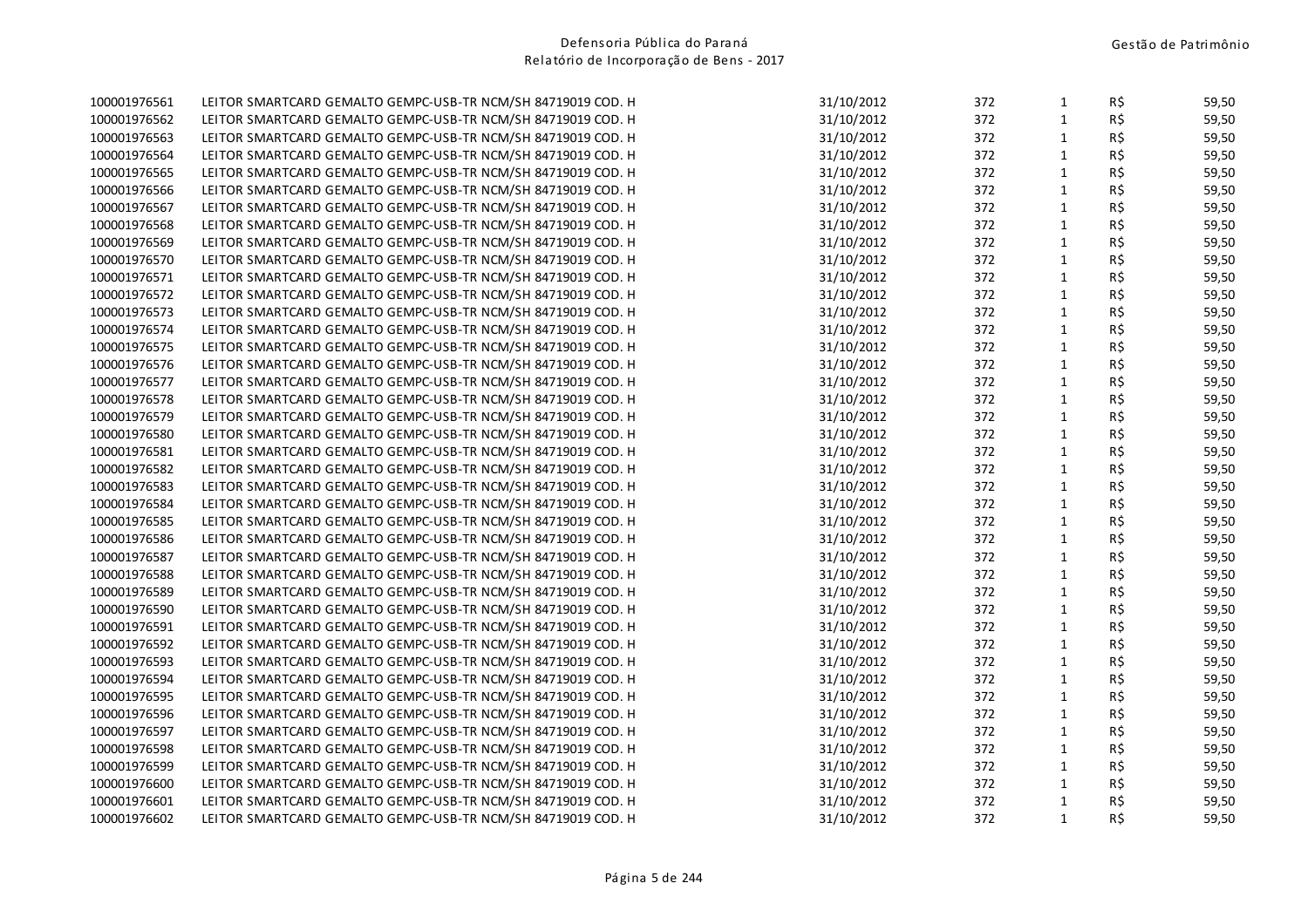| 100001976603 | LEITOR SMARTCARD GEMALTO GEMPC-USB-TR NCM/SH 84719019 COD. H | 31/10/2012 | 372 | $\mathbf{1}$ | R\$ | 59,50 |
|--------------|--------------------------------------------------------------|------------|-----|--------------|-----|-------|
| 100001976604 | LEITOR SMARTCARD GEMALTO GEMPC-USB-TR NCM/SH 84719019 COD. H | 31/10/2012 | 372 | $\mathbf{1}$ | R\$ | 59,50 |
| 100001976605 | LEITOR SMARTCARD GEMALTO GEMPC-USB-TR NCM/SH 84719019 COD. H | 31/10/2012 | 372 | 1            | R\$ | 59,50 |
| 100001976606 | LEITOR SMARTCARD GEMALTO GEMPC-USB-TR NCM/SH 84719019 COD. H | 31/10/2012 | 372 | $\mathbf{1}$ | R\$ | 59,50 |
| 100001976607 | LEITOR SMARTCARD GEMALTO GEMPC-USB-TR NCM/SH 84719019 COD. H | 31/10/2012 | 372 | $\mathbf{1}$ | R\$ | 59,50 |
| 100001976608 | LEITOR SMARTCARD GEMALTO GEMPC-USB-TR NCM/SH 84719019 COD. H | 31/10/2012 | 372 | $\mathbf{1}$ | R\$ | 59,50 |
| 100001976609 | LEITOR SMARTCARD GEMALTO GEMPC-USB-TR NCM/SH 84719019 COD. H | 31/10/2012 | 372 | $\mathbf{1}$ | R\$ | 59,50 |
| 100001976610 | LEITOR SMARTCARD GEMALTO GEMPC-USB-TR NCM/SH 84719019 COD. H | 31/10/2012 | 372 | $\mathbf{1}$ | R\$ | 59,50 |
| 100001976611 | LEITOR SMARTCARD GEMALTO GEMPC-USB-TR NCM/SH 84719019 COD. H | 31/10/2012 | 372 | $\mathbf{1}$ | R\$ | 59,50 |
| 100001976612 | LEITOR SMARTCARD GEMALTO GEMPC-USB-TR NCM/SH 84719019 COD. H | 31/10/2012 | 372 | $\mathbf{1}$ | R\$ | 59,50 |
| 100001976613 | LEITOR SMARTCARD GEMALTO GEMPC-USB-TR NCM/SH 84719019 COD. H | 31/10/2012 | 372 | $\mathbf{1}$ | R\$ | 59,50 |
| 100001976614 | LEITOR SMARTCARD GEMALTO GEMPC-USB-TR NCM/SH 84719019 COD. H | 31/10/2012 | 372 | $\mathbf{1}$ | R\$ | 59,50 |
| 100001976615 | LEITOR SMARTCARD GEMALTO GEMPC-USB-TR NCM/SH 84719019 COD. H | 31/10/2012 | 372 | $\mathbf{1}$ | R\$ | 59,50 |
| 100001976616 | LEITOR SMARTCARD GEMALTO GEMPC-USB-TR NCM/SH 84719019 COD. H | 31/10/2012 | 372 | $\mathbf{1}$ | R\$ | 59,50 |
| 100001976617 | LEITOR SMARTCARD GEMALTO GEMPC-USB-TR NCM/SH 84719019 COD. H | 31/10/2012 | 372 | $\mathbf 1$  | R\$ | 59,50 |
| 100001976618 | LEITOR SMARTCARD GEMALTO GEMPC-USB-TR NCM/SH 84719019 COD. H | 31/10/2012 | 372 | $\mathbf{1}$ | R\$ | 59,50 |
| 100001976619 | LEITOR SMARTCARD GEMALTO GEMPC-USB-TR NCM/SH 84719019 COD. H | 31/10/2012 | 372 | $\mathbf{1}$ | R\$ | 59,50 |
| 100001976620 | LEITOR SMARTCARD GEMALTO GEMPC-USB-TR NCM/SH 84719019 COD. H | 31/10/2012 | 372 | 1            | R\$ | 59,50 |
| 100001976621 | LEITOR SMARTCARD GEMALTO GEMPC-USB-TR NCM/SH 84719019 COD. H | 31/10/2012 | 372 | $\mathbf{1}$ | R\$ | 59,50 |
| 100001976622 | LEITOR SMARTCARD GEMALTO GEMPC-USB-TR NCM/SH 84719019 COD. H | 31/10/2012 | 372 | $\mathbf{1}$ | R\$ | 59,50 |
| 100001976623 | LEITOR SMARTCARD GEMALTO GEMPC-USB-TR NCM/SH 84719019 COD. H | 31/10/2012 | 372 | $\mathbf 1$  | R\$ | 59,50 |
| 100001976624 | LEITOR SMARTCARD GEMALTO GEMPC-USB-TR NCM/SH 84719019 COD. H | 31/10/2012 | 372 | $\mathbf{1}$ | R\$ | 59,50 |
| 100001976625 | LEITOR SMARTCARD GEMALTO GEMPC-USB-TR NCM/SH 84719019 COD. H | 31/10/2012 | 372 | $\mathbf{1}$ | R\$ | 59,50 |
| 100001976626 | LEITOR SMARTCARD GEMALTO GEMPC-USB-TR NCM/SH 84719019 COD. H | 31/10/2012 | 372 | $\mathbf{1}$ | R\$ | 59,50 |
| 100001976627 | LEITOR SMARTCARD GEMALTO GEMPC-USB-TR NCM/SH 84719019 COD. H | 31/10/2012 | 372 | 1            | R\$ | 59,50 |
| 100001976628 | LEITOR SMARTCARD GEMALTO GEMPC-USB-TR NCM/SH 84719019 COD. H | 31/10/2012 | 372 | $\mathbf{1}$ | R\$ | 59,50 |
| 100001976629 | LEITOR SMARTCARD GEMALTO GEMPC-USB-TR NCM/SH 84719019 COD. H | 31/10/2012 | 372 | $\mathbf{1}$ | R\$ | 59,50 |
| 100001976630 | LEITOR SMARTCARD GEMALTO GEMPC-USB-TR NCM/SH 84719019 COD. H | 31/10/2012 | 372 | $\mathbf{1}$ | R\$ | 59,50 |
| 100001976631 | LEITOR SMARTCARD GEMALTO GEMPC-USB-TR NCM/SH 84719019 COD. H | 31/10/2012 | 372 | $\mathbf{1}$ | R\$ | 59,50 |
| 100001976632 | LEITOR SMARTCARD GEMALTO GEMPC-USB-TR NCM/SH 84719019 COD. H | 31/10/2012 | 372 | $\mathbf{1}$ | R\$ | 59,50 |
| 100001976633 | LEITOR SMARTCARD GEMALTO GEMPC-USB-TR NCM/SH 84719019 COD. H | 31/10/2012 | 372 | $\mathbf{1}$ | R\$ | 59,50 |
| 100001976634 | LEITOR SMARTCARD GEMALTO GEMPC-USB-TR NCM/SH 84719019 COD. H | 31/10/2012 | 372 | $\mathbf{1}$ | R\$ | 59,50 |
| 100001976635 | LEITOR SMARTCARD GEMALTO GEMPC-USB-TR NCM/SH 84719019 COD. H | 31/10/2012 | 372 | $\mathbf{1}$ | R\$ | 59,50 |
| 100001976636 | LEITOR SMARTCARD GEMALTO GEMPC-USB-TR NCM/SH 84719019 COD. H | 31/10/2012 | 372 | $\mathbf{1}$ | R\$ | 59,50 |
| 100001976637 | LEITOR SMARTCARD GEMALTO GEMPC-USB-TR NCM/SH 84719019 COD. H | 31/10/2012 | 372 | 1            | R\$ | 59,50 |
| 100001976638 | LEITOR SMARTCARD GEMALTO GEMPC-USB-TR NCM/SH 84719019 COD. H | 31/10/2012 | 372 | $\mathbf{1}$ | R\$ | 59,50 |
| 100001976639 | LEITOR SMARTCARD GEMALTO GEMPC-USB-TR NCM/SH 84719019 COD. H | 31/10/2012 | 372 | $\mathbf{1}$ | R\$ | 59,50 |
| 100001976640 | LEITOR SMARTCARD GEMALTO GEMPC-USB-TR NCM/SH 84719019 COD. H | 31/10/2012 | 372 | $\mathbf{1}$ | R\$ | 59,50 |
| 100001976641 | LEITOR SMARTCARD GEMALTO GEMPC-USB-TR NCM/SH 84719019 COD. H | 31/10/2012 | 372 | $\mathbf{1}$ | R\$ | 59,50 |
| 100001976642 | LEITOR SMARTCARD GEMALTO GEMPC-USB-TR NCM/SH 84719019 COD. H | 31/10/2012 | 372 | 1            | R\$ | 59,50 |
| 100001976643 | LEITOR SMARTCARD GEMALTO GEMPC-USB-TR NCM/SH 84719019 COD. H | 31/10/2012 | 372 | 1            | R\$ | 59,50 |
| 100001976644 | LEITOR SMARTCARD GEMALTO GEMPC-USB-TR NCM/SH 84719019 COD. H | 31/10/2012 | 372 | $\mathbf{1}$ | R\$ | 59,50 |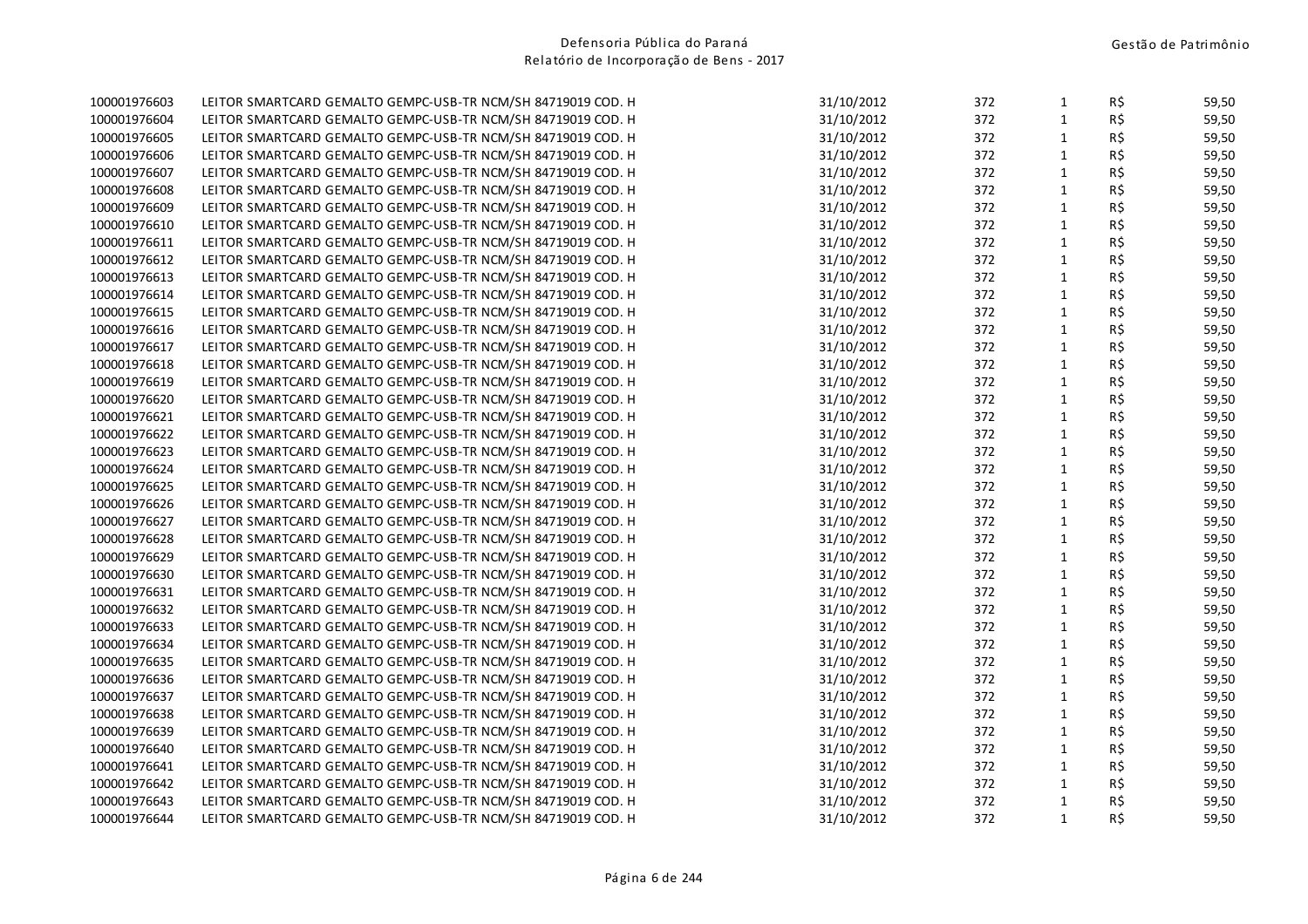| 100001976645 | LEITOR SMARTCARD GEMALTO GEMPC-USB-TR NCM/SH 84719019 COD. H | 31/10/2012 | 372 | $\mathbf{1}$ | R\$ | 59,50 |
|--------------|--------------------------------------------------------------|------------|-----|--------------|-----|-------|
| 100001976646 | LEITOR SMARTCARD GEMALTO GEMPC-USB-TR NCM/SH 84719019 COD. H | 31/10/2012 | 372 | $\mathbf{1}$ | R\$ | 59,50 |
| 100001976647 | LEITOR SMARTCARD GEMALTO GEMPC-USB-TR NCM/SH 84719019 COD. H | 31/10/2012 | 372 | 1            | R\$ | 59,50 |
| 100001976648 | LEITOR SMARTCARD GEMALTO GEMPC-USB-TR NCM/SH 84719019 COD. H | 31/10/2012 | 372 | $\mathbf{1}$ | R\$ | 59,50 |
| 100001976649 | LEITOR SMARTCARD GEMALTO GEMPC-USB-TR NCM/SH 84719019 COD. H | 31/10/2012 | 372 | $\mathbf{1}$ | R\$ | 59,50 |
| 100001976650 | LEITOR SMARTCARD GEMALTO GEMPC-USB-TR NCM/SH 84719019 COD. H | 31/10/2012 | 372 | $\mathbf{1}$ | R\$ | 59,50 |
| 100001976651 | LEITOR SMARTCARD GEMALTO GEMPC-USB-TR NCM/SH 84719019 COD. H | 31/10/2012 | 372 | $\mathbf{1}$ | R\$ | 59,50 |
| 100001976652 | LEITOR SMARTCARD GEMALTO GEMPC-USB-TR NCM/SH 84719019 COD. H | 31/10/2012 | 372 | $\mathbf{1}$ | R\$ | 59,50 |
| 100001976653 | LEITOR SMARTCARD GEMALTO GEMPC-USB-TR NCM/SH 84719019 COD. H | 31/10/2012 | 372 | $\mathbf{1}$ | R\$ | 59,50 |
| 100001976654 | LEITOR SMARTCARD GEMALTO GEMPC-USB-TR NCM/SH 84719019 COD. H | 31/10/2012 | 372 | $\mathbf{1}$ | R\$ | 59,50 |
| 100001976655 | LEITOR SMARTCARD GEMALTO GEMPC-USB-TR NCM/SH 84719019 COD. H | 31/10/2012 | 372 | $\mathbf{1}$ | R\$ | 59,50 |
| 100001976656 | LEITOR SMARTCARD GEMALTO GEMPC-USB-TR NCM/SH 84719019 COD. H | 31/10/2012 | 372 | $\mathbf{1}$ | R\$ | 59,50 |
| 100001976657 | LEITOR SMARTCARD GEMALTO GEMPC-USB-TR NCM/SH 84719019 COD. H | 31/10/2012 | 372 | $\mathbf{1}$ | R\$ | 59,50 |
| 100001976658 | LEITOR SMARTCARD GEMALTO GEMPC-USB-TR NCM/SH 84719019 COD. H | 31/10/2012 | 372 | $\mathbf{1}$ | R\$ | 59,50 |
| 100001976659 | LEITOR SMARTCARD GEMALTO GEMPC-USB-TR NCM/SH 84719019 COD. H | 31/10/2012 | 372 | $\mathbf 1$  | R\$ | 59,50 |
| 100001976660 | LEITOR SMARTCARD GEMALTO GEMPC-USB-TR NCM/SH 84719019 COD. H | 31/10/2012 | 372 | $\mathbf{1}$ | R\$ | 59,50 |
| 100001976661 | LEITOR SMARTCARD GEMALTO GEMPC-USB-TR NCM/SH 84719019 COD. H | 31/10/2012 | 372 | $\mathbf{1}$ | R\$ | 59,50 |
| 100001976662 | LEITOR SMARTCARD GEMALTO GEMPC-USB-TR NCM/SH 84719019 COD. H | 31/10/2012 | 372 | 1            | R\$ | 59,50 |
| 100001976663 | LEITOR SMARTCARD GEMALTO GEMPC-USB-TR NCM/SH 84719019 COD. H | 31/10/2012 | 372 | $\mathbf{1}$ | R\$ | 59,50 |
| 100001976664 | LEITOR SMARTCARD GEMALTO GEMPC-USB-TR NCM/SH 84719019 COD. H | 31/10/2012 | 372 | $\mathbf{1}$ | R\$ | 59,50 |
| 100001976665 | LEITOR SMARTCARD GEMALTO GEMPC-USB-TR NCM/SH 84719019 COD. H | 31/10/2012 | 372 | $\mathbf 1$  | R\$ | 59,50 |
| 100001976666 | LEITOR SMARTCARD GEMALTO GEMPC-USB-TR NCM/SH 84719019 COD. H | 31/10/2012 | 372 | $\mathbf{1}$ | R\$ | 59,50 |
| 100001976667 | LEITOR SMARTCARD GEMALTO GEMPC-USB-TR NCM/SH 84719019 COD. H | 31/10/2012 | 372 | $\mathbf{1}$ | R\$ | 59,50 |
| 100001976668 | LEITOR SMARTCARD GEMALTO GEMPC-USB-TR NCM/SH 84719019 COD. H | 31/10/2012 | 372 | $\mathbf{1}$ | R\$ | 59,50 |
| 100001976669 | LEITOR SMARTCARD GEMALTO GEMPC-USB-TR NCM/SH 84719019 COD. H | 31/10/2012 | 372 | 1            | R\$ | 59,50 |
| 100001976670 | LEITOR SMARTCARD GEMALTO GEMPC-USB-TR NCM/SH 84719019 COD. H | 31/10/2012 | 372 | $\mathbf{1}$ | R\$ | 59,50 |
| 100001976671 | LEITOR SMARTCARD GEMALTO GEMPC-USB-TR NCM/SH 84719019 COD. H | 31/10/2012 | 372 | $\mathbf{1}$ | R\$ | 59,50 |
| 100001976672 | LEITOR SMARTCARD GEMALTO GEMPC-USB-TR NCM/SH 84719019 COD. H | 31/10/2012 | 372 | $\mathbf{1}$ | R\$ | 59,50 |
| 100001976673 | LEITOR SMARTCARD GEMALTO GEMPC-USB-TR NCM/SH 84719019 COD. H | 31/10/2012 | 372 | $\mathbf{1}$ | R\$ | 59,50 |
| 100001976674 | LEITOR SMARTCARD GEMALTO GEMPC-USB-TR NCM/SH 84719019 COD. H | 31/10/2012 | 372 | $\mathbf{1}$ | R\$ | 59,50 |
| 100001976675 | LEITOR SMARTCARD GEMALTO GEMPC-USB-TR NCM/SH 84719019 COD. H | 31/10/2012 | 372 | $\mathbf{1}$ | R\$ | 59,50 |
| 100001976676 | LEITOR SMARTCARD GEMALTO GEMPC-USB-TR NCM/SH 84719019 COD. H | 31/10/2012 | 372 | $\mathbf{1}$ | R\$ | 59,50 |
| 100001976677 | LEITOR SMARTCARD GEMALTO GEMPC-USB-TR NCM/SH 84719019 COD. H | 31/10/2012 | 372 | $\mathbf{1}$ | R\$ | 59,50 |
| 100001976678 | LEITOR SMARTCARD GEMALTO GEMPC-USB-TR NCM/SH 84719019 COD. H | 31/10/2012 | 372 | $\mathbf{1}$ | R\$ | 59,50 |
| 100001976679 | LEITOR SMARTCARD GEMALTO GEMPC-USB-TR NCM/SH 84719019 COD. H | 31/10/2012 | 372 | 1            | R\$ | 59,50 |
| 100001976680 | LEITOR SMARTCARD GEMALTO GEMPC-USB-TR NCM/SH 84719019 COD. H | 31/10/2012 | 372 | $\mathbf{1}$ | R\$ | 59,50 |
| 100001976681 | LEITOR SMARTCARD GEMALTO GEMPC-USB-TR NCM/SH 84719019 COD. H | 31/10/2012 | 372 | $\mathbf{1}$ | R\$ | 59,50 |
| 100001976682 | LEITOR SMARTCARD GEMALTO GEMPC-USB-TR NCM/SH 84719019 COD. H | 31/10/2012 | 372 | $\mathbf{1}$ | R\$ | 59,50 |
| 100001976683 | LEITOR SMARTCARD GEMALTO GEMPC-USB-TR NCM/SH 84719019 COD. H | 31/10/2012 | 372 | $\mathbf{1}$ | R\$ | 59,50 |
| 100001976684 | LEITOR SMARTCARD GEMALTO GEMPC-USB-TR NCM/SH 84719019 COD. H | 31/10/2012 | 372 | 1            | R\$ | 59,50 |
| 100001976685 | LEITOR SMARTCARD GEMALTO GEMPC-USB-TR NCM/SH 84719019 COD. H | 31/10/2012 | 372 | 1            | R\$ | 59,50 |
| 100001976686 | LEITOR SMARTCARD GEMALTO GEMPC-USB-TR NCM/SH 84719019 COD. H | 31/10/2012 | 372 | $\mathbf{1}$ | R\$ | 59,50 |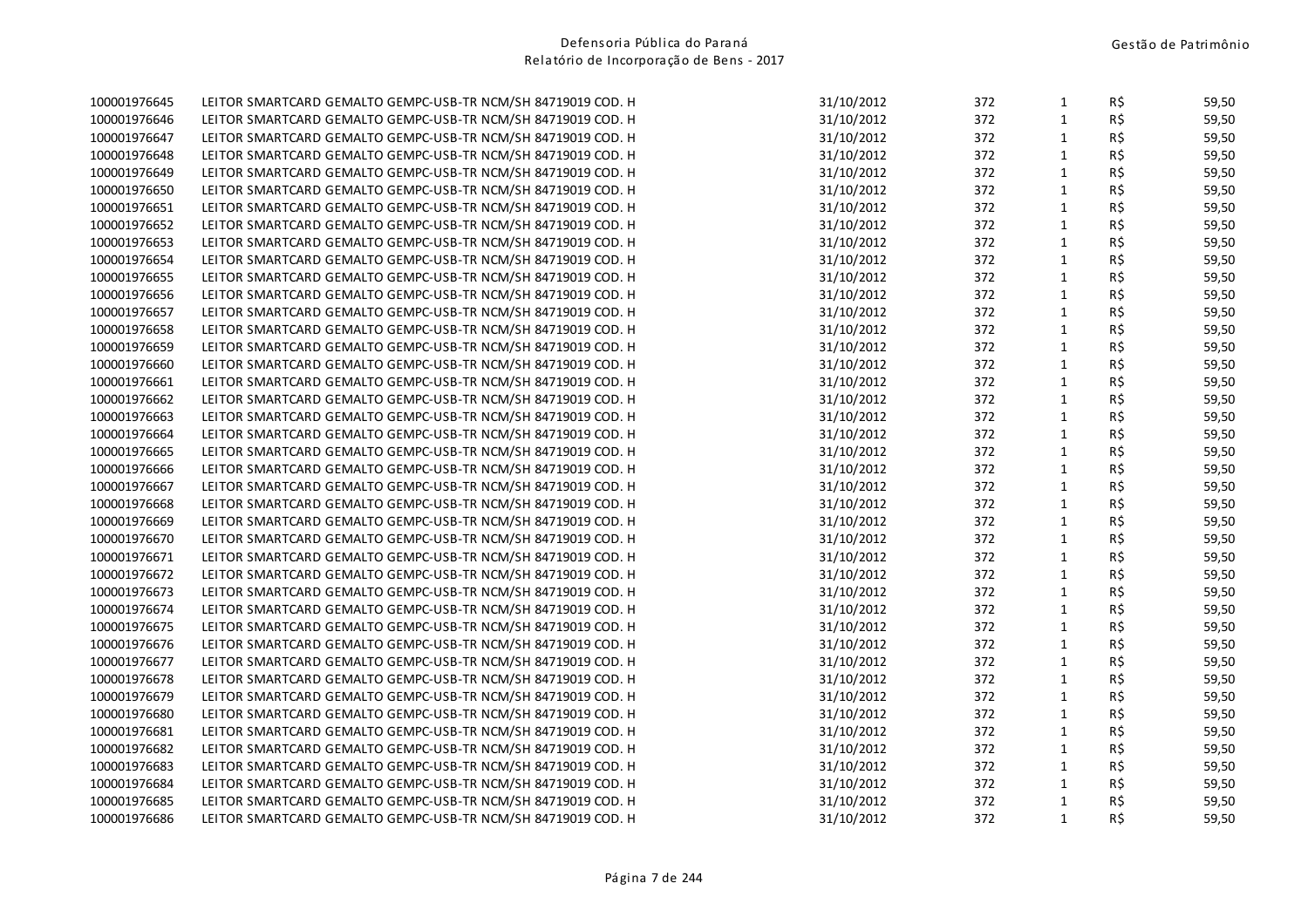| 100001976687 | LEITOR SMARTCARD GEMALTO GEMPC-USB-TR NCM/SH 84719019 COD. H | 31/10/2012 | 372 | $\mathbf{1}$ | R\$            | 59,50 |
|--------------|--------------------------------------------------------------|------------|-----|--------------|----------------|-------|
| 100001976688 | LEITOR SMARTCARD GEMALTO GEMPC-USB-TR NCM/SH 84719019 COD. H | 31/10/2012 | 372 | $\mathbf{1}$ | R\$            | 59,50 |
| 100001976689 | LEITOR SMARTCARD GEMALTO GEMPC-USB-TR NCM/SH 84719019 COD. H | 31/10/2012 | 372 | $\mathbf{1}$ | R\$            | 59,50 |
| 100001976690 | LEITOR SMARTCARD GEMALTO GEMPC-USB-TR NCM/SH 84719019 COD. H | 31/10/2012 | 372 | $\mathbf{1}$ | R\$            | 59,50 |
| 100001976691 | LEITOR SMARTCARD GEMALTO GEMPC-USB-TR NCM/SH 84719019 COD. H | 31/10/2012 | 372 | $\mathbf{1}$ | $R\frac{2}{3}$ | 59,50 |
| 100001976692 | LEITOR SMARTCARD GEMALTO GEMPC-USB-TR NCM/SH 84719019 COD. H | 31/10/2012 | 372 | $\mathbf{1}$ | R\$            | 59,50 |
| 100001976693 | LEITOR SMARTCARD GEMALTO GEMPC-USB-TR NCM/SH 84719019 COD. H | 31/10/2012 | 372 | $\mathbf{1}$ | R\$            | 59,50 |
| 100001976694 | LEITOR SMARTCARD GEMALTO GEMPC-USB-TR NCM/SH 84719019 COD. H | 31/10/2012 | 372 | $\mathbf{1}$ | R\$            | 59,50 |
| 100001976695 | LEITOR SMARTCARD GEMALTO GEMPC-USB-TR NCM/SH 84719019 COD. H | 31/10/2012 | 372 | $\mathbf{1}$ | R\$            | 59,50 |
| 100001976696 | LEITOR SMARTCARD GEMALTO GEMPC-USB-TR NCM/SH 84719019 COD. H | 31/10/2012 | 372 | $\mathbf{1}$ | R\$            | 59,50 |
| 100001976697 | LEITOR SMARTCARD GEMALTO GEMPC-USB-TR NCM/SH 84719019 COD. H | 31/10/2012 | 372 | $\mathbf{1}$ | R\$            | 59,50 |
| 100001976698 | LEITOR SMARTCARD GEMALTO GEMPC-USB-TR NCM/SH 84719019 COD. H | 31/10/2012 | 372 | $\mathbf{1}$ | R\$            | 59,50 |
| 100001976699 | LEITOR SMARTCARD GEMALTO GEMPC-USB-TR NCM/SH 84719019 COD. H | 31/10/2012 | 372 | $\mathbf{1}$ | R\$            | 59,50 |
| 100001976700 | LEITOR SMARTCARD GEMALTO GEMPC-USB-TR NCM/SH 84719019 COD. H | 31/10/2012 | 372 | $\mathbf{1}$ | R\$            | 59,50 |
| 100001976701 | LEITOR SMARTCARD GEMALTO GEMPC-USB-TR NCM/SH 84719019 COD. H | 31/10/2012 | 372 | $\mathbf{1}$ | R\$            | 59,50 |
| 100001976702 | LEITOR SMARTCARD GEMALTO GEMPC-USB-TR NCM/SH 84719019 COD. H | 31/10/2012 | 372 | $\mathbf{1}$ | R\$            | 59,50 |
| 100001976703 | LEITOR SMARTCARD GEMALTO GEMPC-USB-TR NCM/SH 84719019 COD. H | 31/10/2012 | 372 | $\mathbf{1}$ | R\$            | 59,50 |
| 100001976704 | LEITOR SMARTCARD GEMALTO GEMPC-USB-TR NCM/SH 84719019 COD. H | 31/10/2012 | 372 | $\mathbf{1}$ | R\$            | 59,50 |
| 100001976705 | LEITOR SMARTCARD GEMALTO GEMPC-USB-TR NCM/SH 84719019 COD. H | 31/10/2012 | 372 | $\mathbf{1}$ | R\$            | 59,50 |
| 100001976706 | LEITOR SMARTCARD GEMALTO GEMPC-USB-TR NCM/SH 84719019 COD. H | 31/10/2012 | 372 | $\mathbf{1}$ | R\$            | 59,50 |
| 100001976707 | LEITOR SMARTCARD GEMALTO GEMPC-USB-TR NCM/SH 84719019 COD. H | 31/10/2012 | 372 | $\mathbf{1}$ | R\$            | 59,50 |
| 100001976708 | LEITOR SMARTCARD GEMALTO GEMPC-USB-TR NCM/SH 84719019 COD. H | 31/10/2012 | 372 | $\mathbf{1}$ | R\$            | 59,50 |
| 100001976709 | LEITOR SMARTCARD GEMALTO GEMPC-USB-TR NCM/SH 84719019 COD. H | 31/10/2012 | 372 | $\mathbf{1}$ | R\$            | 59,50 |
| 100001976710 | LEITOR SMARTCARD GEMALTO GEMPC-USB-TR NCM/SH 84719019 COD. H | 31/10/2012 | 372 | $\mathbf{1}$ | R\$            | 59,50 |
| 100001976711 | LEITOR SMARTCARD GEMALTO GEMPC-USB-TR NCM/SH 84719019 COD. H | 31/10/2012 | 372 | $\mathbf{1}$ | R\$            | 59,50 |
| 100001976712 | LEITOR SMARTCARD GEMALTO GEMPC-USB-TR NCM/SH 84719019 COD. H | 31/10/2012 | 372 | $\mathbf{1}$ | R\$            | 59,50 |
| 100001976713 | LEITOR SMARTCARD GEMALTO GEMPC-USB-TR NCM/SH 84719019 COD. H | 31/10/2012 | 372 | $\mathbf{1}$ | $R\frac{2}{3}$ | 59,50 |
| 100001976714 | LEITOR SMARTCARD GEMALTO GEMPC-USB-TR NCM/SH 84719019 COD. H | 31/10/2012 | 372 | $\mathbf{1}$ | R\$            | 59,50 |
| 100001976715 | LEITOR SMARTCARD GEMALTO GEMPC-USB-TR NCM/SH 84719019 COD. H | 31/10/2012 | 372 | $\mathbf{1}$ | R\$            | 59,50 |
| 100001976716 | LEITOR SMARTCARD GEMALTO GEMPC-USB-TR NCM/SH 84719019 COD. H | 31/10/2012 | 372 | $\mathbf{1}$ | R\$            | 59,50 |
| 100001976717 | LEITOR SMARTCARD GEMALTO GEMPC-USB-TR NCM/SH 84719019 COD. H | 31/10/2012 | 372 | $\mathbf{1}$ | R\$            | 59,50 |
| 100001976718 | LEITOR SMARTCARD GEMALTO GEMPC-USB-TR NCM/SH 84719019 COD. H | 31/10/2012 | 372 | $\mathbf 1$  | R\$            | 59,50 |
| 100001976719 | LEITOR SMARTCARD GEMALTO GEMPC-USB-TR NCM/SH 84719019 COD. H | 31/10/2012 | 372 | $\mathbf{1}$ | R\$            | 59,50 |
| 100001976720 | LEITOR SMARTCARD GEMALTO GEMPC-USB-TR NCM/SH 84719019 COD. H | 31/10/2012 | 372 | $\mathbf{1}$ | R\$            | 59,50 |
| 100001976721 | LEITOR SMARTCARD GEMALTO GEMPC-USB-TR NCM/SH 84719019 COD. H | 31/10/2012 | 372 | $\mathbf{1}$ | R\$            | 59,50 |
| 100001976722 | LEITOR SMARTCARD GEMALTO GEMPC-USB-TR NCM/SH 84719019 COD. H | 31/10/2012 | 372 | $\mathbf{1}$ | R\$            | 59,50 |
| 100001976723 | LEITOR SMARTCARD GEMALTO GEMPC-USB-TR NCM/SH 84719019 COD. H | 31/10/2012 | 372 | $\mathbf{1}$ | R\$            | 59,50 |
| 100001976724 | LEITOR SMARTCARD GEMALTO GEMPC-USB-TR NCM/SH 84719019 COD. H | 31/10/2012 | 372 | $\mathbf{1}$ | R\$            | 59,50 |
| 100001976725 | LEITOR SMARTCARD GEMALTO GEMPC-USB-TR NCM/SH 84719019 COD. H | 31/10/2012 | 372 | $\mathbf{1}$ | R\$            | 59,50 |
| 100001976726 | LEITOR SMARTCARD GEMALTO GEMPC-USB-TR NCM/SH 84719019 COD. H | 31/10/2012 | 372 | $\mathbf{1}$ | R\$            | 59,50 |
| 100001976727 | LEITOR SMARTCARD GEMALTO GEMPC-USB-TR NCM/SH 84719019 COD. H | 31/10/2012 | 372 | $\mathbf 1$  | R\$            | 59,50 |
| 100001976728 | LEITOR SMARTCARD GEMALTO GEMPC-USB-TR NCM/SH 84719019 COD. H | 31/10/2012 | 372 | $\mathbf{1}$ | R\$            | 59,50 |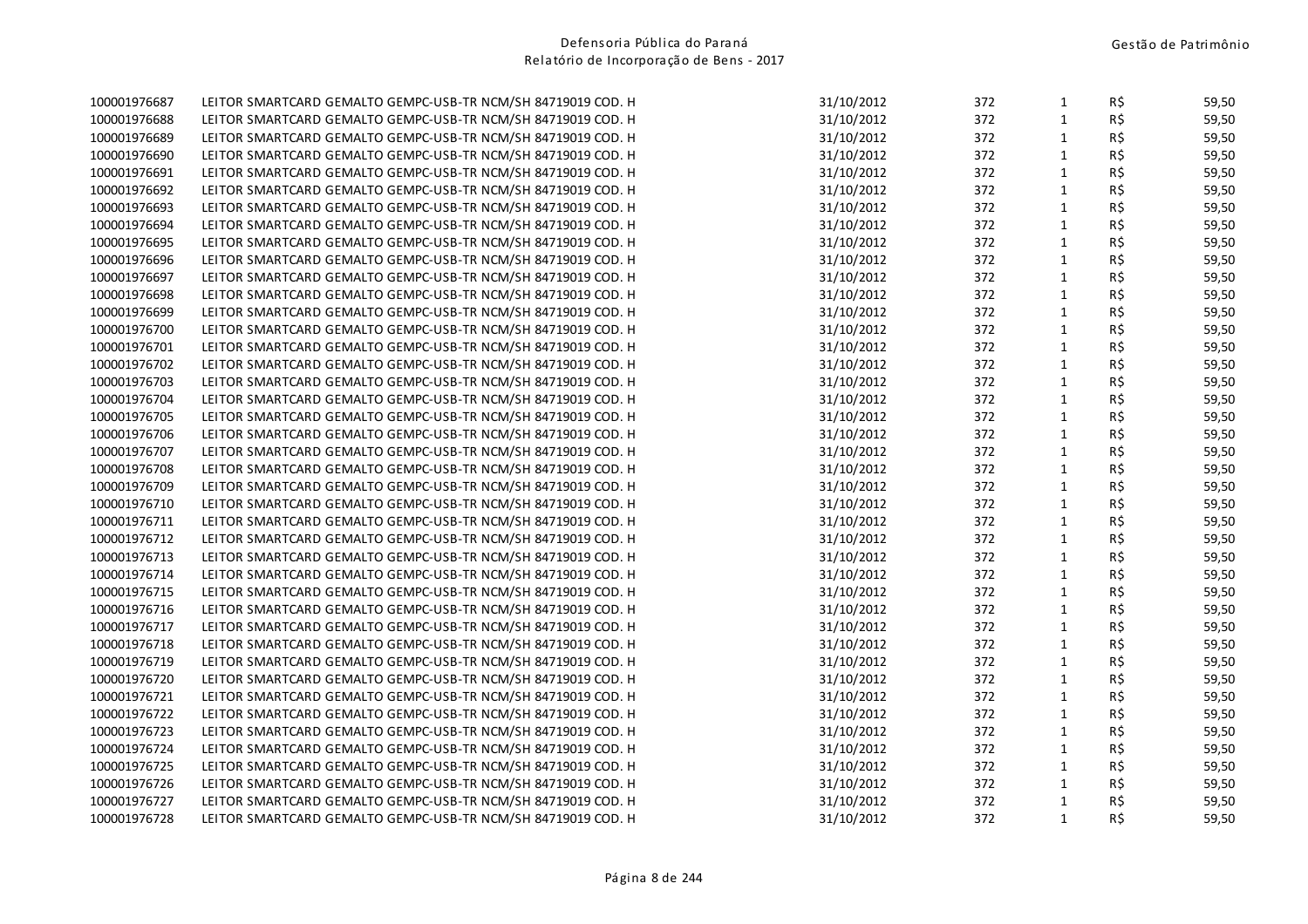| 100001976729 | LEITOR SMARTCARD GEMALTO GEMPC-USB-TR NCM/SH 84719019 COD. H | 31/10/2012 | 372 | $\mathbf{1}$ | R\$ | 59,50     |
|--------------|--------------------------------------------------------------|------------|-----|--------------|-----|-----------|
| 100001976730 | LEITOR SMARTCARD GEMALTO GEMPC-USB-TR NCM/SH 84719019 COD. H | 31/10/2012 | 372 | $\mathbf{1}$ | R\$ | 59,50     |
| 100001976731 | LEITOR SMARTCARD GEMALTO GEMPC-USB-TR NCM/SH 84719019 COD. H | 31/10/2012 | 372 | $\mathbf{1}$ | R\$ | 59,50     |
| 100001976732 | LEITOR SMARTCARD GEMALTO GEMPC-USB-TR NCM/SH 84719019 COD. H | 31/10/2012 | 372 | $\mathbf{1}$ | R\$ | 59,50     |
| 100001976733 | LEITOR SMARTCARD GEMALTO GEMPC-USB-TR NCM/SH 84719019 COD. H | 31/10/2012 | 372 | $\mathbf{1}$ | R\$ | 59,50     |
| 100001976734 | LEITOR SMARTCARD GEMALTO GEMPC-USB-TR NCM/SH 84719019 COD. H | 31/10/2012 | 372 | $\mathbf{1}$ | R\$ | 59,50     |
| 100001976735 | LEITOR SMARTCARD GEMALTO GEMPC-USB-TR NCM/SH 84719019 COD. H | 31/10/2012 | 372 | $\mathbf{1}$ | R\$ | 59,50     |
| 100001976736 | LEITOR SMARTCARD GEMALTO GEMPC-USB-TR NCM/SH 84719019 COD. H | 31/10/2012 | 372 | $\mathbf{1}$ | R\$ | 59,50     |
| 100001976737 | LEITOR SMARTCARD GEMALTO GEMPC-USB-TR NCM/SH 84719019 COD. H | 31/10/2012 | 372 | $\mathbf{1}$ | R\$ | 59,50     |
| 100001976738 | LEITOR SMARTCARD GEMALTO GEMPC-USB-TR NCM/SH 84719019 COD. H | 31/10/2012 | 372 | $\mathbf{1}$ | R\$ | 59,50     |
| 100001976739 | LEITOR SMARTCARD GEMALTO GEMPC-USB-TR NCM/SH 84719019 COD. H | 31/10/2012 | 372 | $\mathbf{1}$ | R\$ | 59,50     |
| 100001976740 | LEITOR SMARTCARD GEMALTO GEMPC-USB-TR NCM/SH 84719019 COD. H | 31/10/2012 | 372 | $\mathbf{1}$ | R\$ | 59,50     |
| 100001976741 | LEITOR SMARTCARD GEMALTO GEMPC-USB-TR NCM/SH 84719019 COD. H | 31/10/2012 | 372 | $\mathbf{1}$ | R\$ | 59,50     |
| 100001976742 | LEITOR SMARTCARD GEMALTO GEMPC-USB-TR NCM/SH 84719019 COD. H | 31/10/2012 | 372 | $\mathbf{1}$ | R\$ | 59,50     |
| 100001976743 | LEITOR SMARTCARD GEMALTO GEMPC-USB-TR NCM/SH 84719019 COD. H | 31/10/2012 | 372 | $\mathbf 1$  | R\$ | 59,50     |
| 100001976744 | LEITOR SMARTCARD GEMALTO GEMPC-USB-TR NCM/SH 84719019 COD. H | 31/10/2012 | 372 | $\mathbf{1}$ | R\$ | 59,50     |
| 100001976745 | LEITOR SMARTCARD GEMALTO GEMPC-USB-TR NCM/SH 84719019 COD. H | 31/10/2012 | 372 | $\mathbf{1}$ | R\$ | 59,50     |
| 100001976746 | LEITOR SMARTCARD GEMALTO GEMPC-USB-TR NCM/SH 84719019 COD. H | 31/10/2012 | 372 | $\mathbf{1}$ | R\$ | 59,50     |
| 100001976747 | LEITOR SMARTCARD GEMALTO GEMPC-USB-TR NCM/SH 84719019 COD. H | 31/10/2012 | 372 | $\mathbf{1}$ | R\$ | 59,50     |
| 100001976748 | LEITOR SMARTCARD GEMALTO GEMPC-USB-TR NCM/SH 84719019 COD. H | 31/10/2012 | 372 | $\mathbf{1}$ | R\$ | 59,50     |
| 100001976749 | LEITOR SMARTCARD GEMALTO GEMPC-USB-TR NCM/SH 84719019 COD. H | 31/10/2012 | 372 | $\mathbf{1}$ | R\$ | 59,50     |
| 100001975770 | VOLKSWAGEN GOL1.0 GIV 4 PORTAS GASOL/ALCOOL - 2011/2012      | 29/12/2011 | 372 | $\mathbf{1}$ | R\$ | 24.216,72 |
| 100001975769 | VOLKSWAGEM GOL 1.0 GIV 4 PORTAS GASOL/ALCOOL - 2011/2012  Z  | 28/12/2011 | 372 | $\mathbf{1}$ | R\$ | 24.216,72 |
| 100001975771 | VW/KOMBI                                                     | 28/12/2011 | 372 | $\mathbf{1}$ | R\$ | 42.636,00 |
| 100001975772 | VW/KOMBI ACOOL/GASOL - 2011/2012                             | 28/12/2011 | 372 | $\mathbf{1}$ | R\$ | 42.636,00 |
| 100001983390 | MANUAL DE CONTABILIDADE PUBLICA: DE ACORDO COM AS NORMAS INT | 28/11/2013 | 372 | $\mathbf{1}$ | R\$ | 74,20     |
| 100001983373 | CODIGO PENAL INTERPRETADO                                    | 28/11/2013 | 372 | $\mathbf{1}$ | R\$ | 203,00    |
| 100001983374 | COMENTARIOS A LEI DAS LICITACOES E CONTRATACOES DA ADMINISTR | 28/11/2013 | 372 | $\mathbf{1}$ | R\$ | 131,11    |
| 100001983375 | CURSO DE DIREITO ADMINISTRATIVO                              | 28/11/2013 | 372 | $\mathbf{1}$ | R\$ | 92,80     |
| 100001983376 | CURSO DE DIREITO ADMINISTRATIVO                              | 28/11/2013 | 372 | $\mathbf{1}$ | R\$ | 92,80     |
| 100001983377 | CURSO DE DIREITO ADMINISTRATIVO                              | 28/11/2013 | 372 | $\mathbf{1}$ | R\$ | 92,80     |
| 100001983378 | CURSO DE DIREITO CONSTITUCIONAL POSITIVO                     | 28/11/2013 | 372 | $\mathbf{1}$ | R\$ | 92,40     |
| 100001983379 | CURSO DE DIREITO CONSTITUCIONAL POSITIVO                     | 28/11/2013 | 372 | $\mathbf{1}$ | R\$ | 92,40     |
| 100001983380 | CURSO DE DIREITO PROCESSUAL CIVIL - EXECUCAO                 | 28/11/2013 | 372 | $\mathbf{1}$ | R\$ | 56,94     |
| 100001983381 | CURSO DE DIREITO PROCESSUAL CIVIL - EXECUCAO                 | 28/11/2013 | 372 | $\mathbf{1}$ | R\$ | 56,94     |
| 100001983382 | <b>CURSO DE DIREITO PROCESSUAL CIVIL</b>                     | 28/11/2013 | 372 | $\mathbf{1}$ | R\$ | 56,94     |
| 100001983383 | CURSO DE DIREITO PROCESSUAL CIVIL                            | 28/11/2013 | 372 | $\mathbf{1}$ | R\$ | 56,94     |
| 100001983384 | CURSO DE DIREITO PROCESSUAL CIVIL                            | 28/11/2013 | 372 | $\mathbf{1}$ | R\$ | 56,94     |
| 100001983385 | CURSO DE DIREITO PROCESSUAL CIVIL                            | 28/11/2013 | 372 | $\mathbf{1}$ | R\$ | 56,94     |
| 100001983386 | GESTAO PUBLICA - PLANEJAMENTO E PROCESSOS                    | 28/11/2013 | 372 | $\mathbf{1}$ | R\$ | 44,10     |
| 100001983394 | MANUAL DO PROFISSIONAL DE SECRETARIADO: CONHECENDO AS TECNIC | 28/11/2013 | 372 | $\mathbf{1}$ | R\$ | 25,20     |
| 100001983387 | LINUX GUIA PRATICO                                           | 28/11/2013 | 372 | $\mathbf{1}$ | R\$ | 54,00     |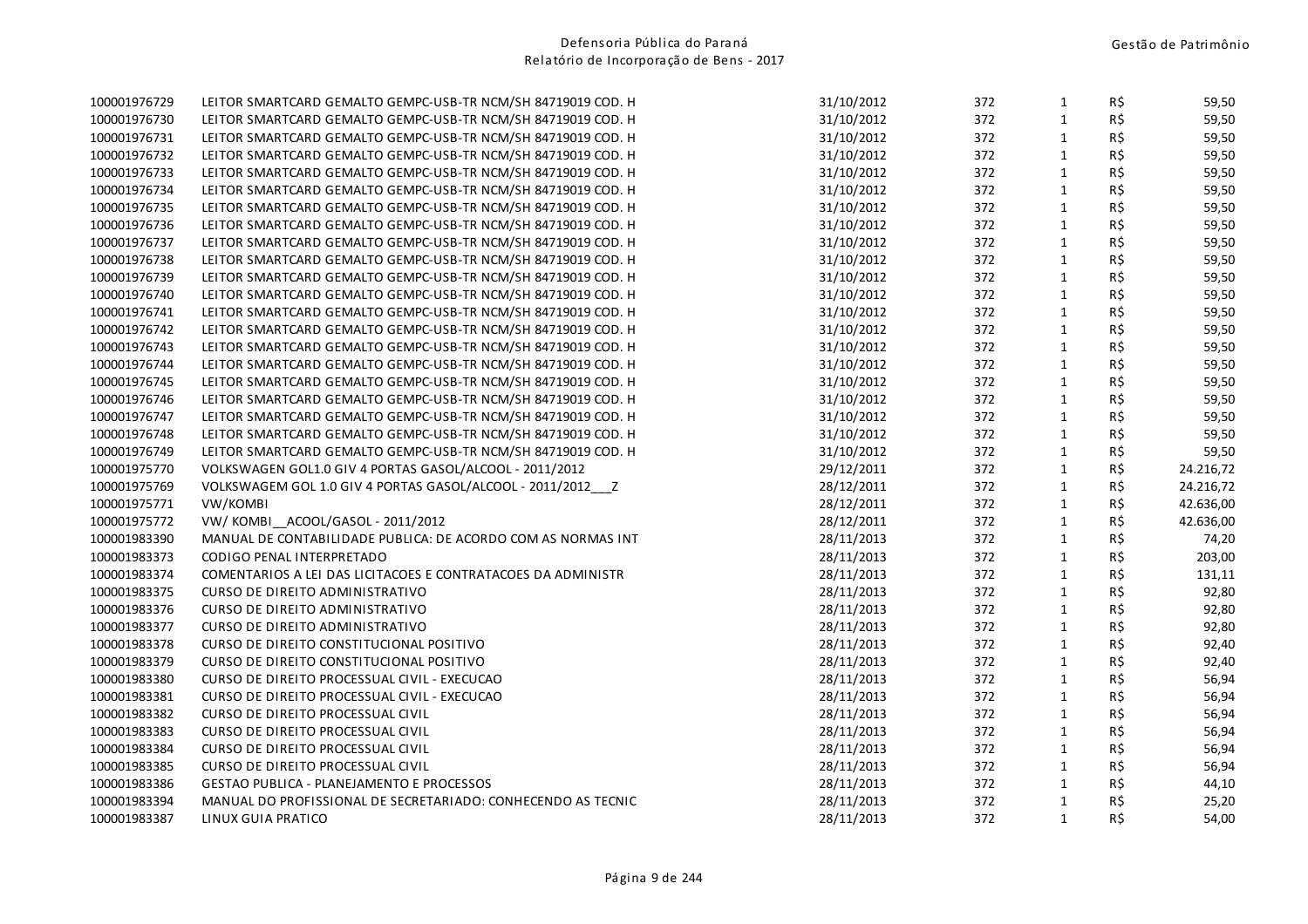| 100001983388 | MANUAL COMPLETO DE CONTABILIDADE PUBLICA                    | 28/11/2013 | 372 | $\mathbf{1}$ | R\$ | 99,00    |
|--------------|-------------------------------------------------------------|------------|-----|--------------|-----|----------|
| 100001983389 | MANUAL DA EXECUTTO                                          | 28/11/2013 | 372 | $\mathbf{1}$ | R\$ | 215,18   |
| 100001983391 | MANUAL DO PROFISSIONAL DE SECRETARIADO                      | 28/11/2013 | 372 | $\mathbf{1}$ | R\$ | 21,00    |
| 100001983392 | MANUAL DO PROFISSIONAL DE SECRETARIADO                      | 28/11/2013 | 372 | $\mathbf{1}$ | R\$ | 25,20    |
| 100001983393 | MANUAL DO PROFISSIONAL DE SECRETARIADO                      | 28/11/2013 | 372 | $\mathbf{1}$ | R\$ | 25,20    |
| 100001983395 | REDES DE COMPUTADORES                                       | 28/11/2013 | 372 | $\mathbf{1}$ | R\$ | 102,70   |
| 100001983396 | SERVIDORES LINUX - GUIA PRATICO                             | 28/11/2013 | 372 | $\mathbf{1}$ | R\$ | 57,60    |
| 100001983397 | TEORIA CRITICA DO DIREITO CIVIL                             | 28/11/2013 | 372 | $\mathbf{1}$ | R\$ | 77,40    |
| 100001983398 | VADE MECUM RT 2013                                          | 28/11/2013 | 372 | $\mathbf{1}$ | R\$ | 78,30    |
| 100001983826 | SUPORTE DE TETO P/ PROJETOR HI-POINT BRANCO AIRON           | 28/09/2016 | 372 | 10001        | R\$ | 385,00   |
| 100001984760 | APC SMARTLOT WEB/SNMP CARD AP9630                           | 28/09/2015 | 372 | 384          | R\$ | 6.135,99 |
| 100001984761 | SMART-UPS RT 2200VA                                         | 28/09/2015 | 372 | 384          | R\$ | 2.863,46 |
| 100001984762 | HP 1910 SWITCHJ                                             | 28/09/2015 | 372 | 384          | R\$ | 2.999,82 |
| 100001980993 | MEDIA CONVERTER DN8800 S20 RJ-45 10/100/SC SM100            | 28/05/2013 | 372 | $\mathbf{1}$ | R\$ | 344,00   |
| 100001980994 | MEDIA CONVERTER DN8800 S20 RJ-45 10/100/SC SM100            | 28/05/2013 | 372 | $\mathbf{1}$ | R\$ | 344,00   |
| 100001980995 | MEDIA CONVERTER DN8800 S20 RJ-45 10/100/SC SM100            | 28/05/2013 | 372 | $\mathbf{1}$ | R\$ | 344,00   |
| 100001985068 | MESA REDONDA C/ ESTRUTURA REDONDA                           | 27/01/2017 | 372 | 10001        | R\$ | 330,00   |
| 100001985124 | MESA MEDIA RETA C/ 02 GAVETAS - 1300 X 700 X 750            | 27/01/2017 | 372 | 10001        | R\$ | 505,00   |
| 100001985122 | MESA MEDIA RETA C/ 02 GAVETAS - 1300 X 700 X 750            | 27/01/2017 | 372 | 10001        | R\$ | 505,00   |
| 100001985052 | MESA MEDIA RETA C/ 02 GAVETAS - 1300 X 700 X 750            | 27/01/2017 | 372 | 10001        | R\$ | 505,00   |
| 100001985121 | MESA MEDIA RETA C/ 02 GAVETAS - 1300 X 700 X 750            | 27/01/2017 | 372 | 10001        | R\$ | 505,00   |
| 100001985051 | MESA EM GERAL - MOBILIARIO                                  | 27/01/2017 | 372 | 10001        | R\$ | 505,00   |
| 100001985141 | MESA MEDIA RETA C/ 02 GAVETAS - 1300 X 700 X 750            | 27/01/2017 | 372 | 10001        | R\$ | 505,00   |
| 100001985043 | MESA MEDIA RETA C/ 02 GAVETAS - 1300 X 700 X 750            | 27/01/2017 | 372 | 10001        | R\$ | 505,00   |
| 100001985049 | MESA MEDIA RETA C/ 02 GAVETAS - 1300 X 700 X 750            | 27/01/2017 | 372 | 10001        | R\$ | 505,00   |
| 100001985104 | MESA MEDIA RETA C/ 02 GAVETAS - 1300 X 700 X 750            | 27/01/2017 | 372 | 10001        | R\$ | 505,00   |
| 100001984936 | MESA MEDIA RETA C/ 02 GAVETAS - 1300 X 700 X 750            | 27/01/2017 | 372 | 10001        | R\$ | 505,00   |
| 100001985123 | MESA MEDIA RETA C/ 02 GAVETAS - 1300 X 700 X 750            | 27/01/2017 | 372 | 10001        | R\$ | 505,00   |
| 100001985126 | MESA MEDIA RETA C/ 02 GAVETAS - 1300 X 700 X 750            | 27/01/2017 | 372 | 10001        | R\$ | 505,00   |
| 100001985127 | MESA MEDIA RETA C/ 02 GAVETAS - 1300 X 700 X 750            | 27/01/2017 | 372 | 10001        | R\$ | 505,00   |
| 100001985128 | MESA MEDIA RETA C/ 02 GAVETAS - 1300 X 700 X 750            | 27/01/2017 | 372 | 10001        | R\$ | 505,00   |
| 100001985087 | MESA MEDIA RETA C/ 02 GAVETAS - 1300 X 700 X 750            | 27/01/2017 | 372 | 10001        | R\$ | 505,00   |
| 100001985053 | MESA MEDIA RETA C/ 02 GAVETAS - 1300 X 700 X 750            | 27/01/2017 | 372 | 10001        | R\$ | 505,00   |
| 100001985054 | MESA MEDIA RETA C/ 02 GAVETAS - 1300 X 700 X 750            | 27/01/2017 | 372 | 10001        | R\$ | 505,00   |
| 100001985061 | MESA MEDIA RETA C/ 02 GAVETAS - 1300 X 700 X 750            | 27/01/2017 | 372 | 10001        | R\$ | 505,00   |
| 100001985137 | MESA MEDIA RETA C/ 02 GAVETAS - 1300 X 700 X 750            | 27/01/2017 | 372 | 10001        | R\$ | 505,00   |
| 100001985138 | MESA MEDIA RETA C/ 02 GAVETAS - 1300 X 700 X 750            | 27/01/2017 | 372 | 10001        | R\$ | 505,00   |
| 100001983822 | SWITCH HP 48 G                                              | 26/08/2014 | 372 | 393          | R\$ | 6.135,99 |
| 100001983823 | SWITCH HP 48 G                                              | 26/08/2014 | 372 | 393          | R\$ | 6.135,99 |
| 100001983824 | SWITCH HP 48 G                                              | 26/08/2014 | 372 | 393          | R\$ | 6.135,99 |
| 100001983825 | SWITCH HP 48 G                                              | 26/08/2014 | 372 | 393          | R\$ | 6.135,99 |
| 100001984459 | SMART UPS RT 3000VA/2100V 3U AUT PLENA CARGA SURTA3000XL-BR | 26/02/2015 | 372 | 374          | R\$ | 3.886,12 |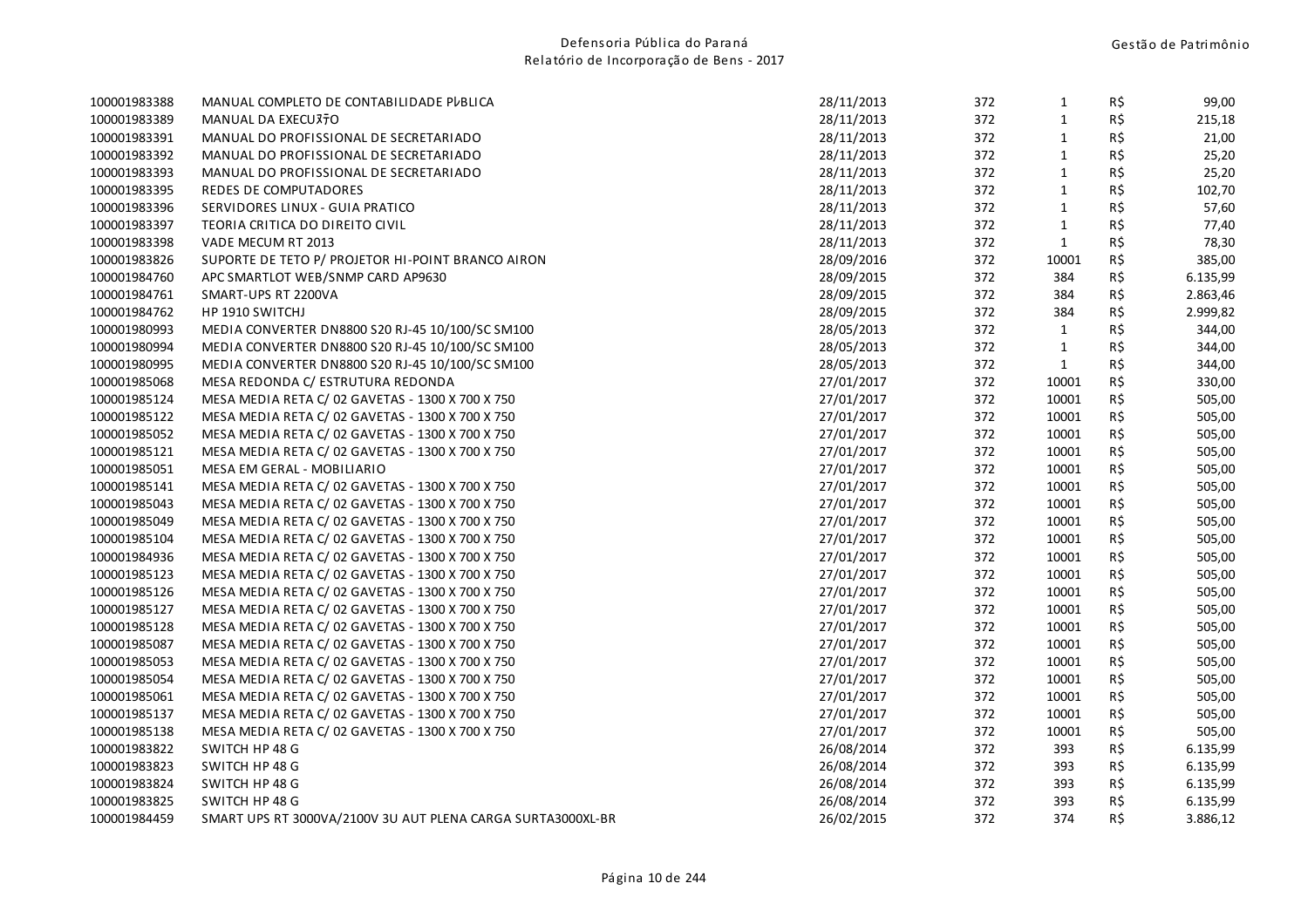| 100001984460 | RACK W37 44UX800X800/19 - W374471                            | 26/02/2015 | 372 | 374          | R\$ | 2.999,82  |
|--------------|--------------------------------------------------------------|------------|-----|--------------|-----|-----------|
| 100001984461 | <b>HP 1910-48G SWITCH</b>                                    | 26/02/2015 | 372 | 374          | R\$ | 6.135,99  |
| 100001984767 | SMART UPS RT 2200VA                                          | 25/09/2015 | 372 | 381          | R\$ | 2.863,46  |
| 100001984768 | RACK W35 45UX900X800/19 W354571                              | 25/09/2015 | 372 | 381          | R\$ | 2.999,82  |
| 100001984769 | HP 1910 48G                                                  | 25/09/2015 | 372 | 381          | R\$ | 6.135,99  |
| 100001976355 | VEICULO LOGAN L9M L2EX K7M L2 2012 2012 P- COR KNHPRATA - CO | 25/05/2012 | 372 | $\mathbf{1}$ | R\$ | 35.890,00 |
| 100001983417 | CORTINA BLACK OUT COM TRILHOS E INSTALACAO                   | 24/06/2013 | 372 | $\mathbf{1}$ | R\$ | 355,00    |
| 100001983418 | CORTINA BLACK OUT COM TRILHOS E INSTALACAO                   | 24/06/2013 | 372 | $\mathbf{1}$ | R\$ | 355,00    |
| 100001983419 | CORTINA BLACK OUT COM TRILHOS E INSTALACAO                   | 24/06/2013 | 372 | $\mathbf{1}$ | R\$ | 355,00    |
| 100001983420 | CORTINA BLACK OUT COM TRILHOS E INSTALACAO                   | 24/06/2013 | 372 | $\mathbf 1$  | R\$ | 330,00    |
| 100001983421 | CORTINA BLACK OUT COM TRILHOS E INSTALACAO                   | 24/06/2013 | 372 | $\mathbf{1}$ | R\$ | 330,00    |
| 100001983422 | CORTINA BLACK OUT COM TRILHOS E INSTALACAO                   | 24/06/2013 | 372 | $\mathbf{1}$ | R\$ | 330,00    |
| 100001983423 | CORTINA BLACK OUT COM TRILHOS E INSTALACAO                   | 24/06/2013 | 372 | $\mathbf{1}$ | R\$ | 195,00    |
| 100001985039 | PAREDE DIVISORIA NAVAL SIMPLIFICADA - 1200 X 2110 X 35 MM    | 24/01/2017 | 372 | 10001        | R\$ | 5.581,00  |
| 100001985059 | PORTA DIVISORIA NAVAL - 800 X 2100 X 35MM                    | 24/01/2017 | 372 | 10001        | R\$ | 1.172,50  |
| 100001983362 | DIREITO ADMINISTRATIVO BRASILEIRO                            | 23/09/2013 | 372 | $\mathbf{1}$ | R\$ | 86,25     |
| 100001983364 | INTRODUCAO A SISTEMAS DE BANCOS DE DADOS                     | 23/09/2013 | 372 | $\mathbf{1}$ | R\$ | 158,12    |
| 100001983366 | MANUAL COMPLETO DE CONTABILIDADE PUBLICA                     | 23/09/2013 | 372 | $\mathbf{1}$ | R\$ | 97,35     |
| 100001983359 | CODIGO DE PROCESSO PENAL                                     | 23/09/2013 | 372 | $\mathbf{1}$ | R\$ | 147,50    |
| 100001983360 | COMENTARIOS A LEI DE LICITACOES E CONTRATOS ADMINISTRATIVOS  | 23/09/2013 | 372 | $\mathbf{1}$ | R\$ | 132,75    |
| 100001983361 | CURSO DE DIREITO ADMINISTRATIVO                              | 23/09/2013 | 372 | $\mathbf{1}$ | R\$ | 103,50    |
| 100001983363 | HISTORIA ECONOMICA DO BRASIL                                 | 23/09/2013 | 372 | $\mathbf{1}$ | R\$ | 44,25     |
| 100001983365 | ITIL - GUIA DE REFERENCIA                                    | 23/09/2013 | 372 | $\mathbf{1}$ | R\$ | 49,56     |
| 100001983367 | MANUAL DA REDAJAO FOLHA DE SAO PAULO                         | 23/09/2013 | 372 | $\mathbf{1}$ | R\$ | 26,49     |
| 100001983368 | PLANEJAMENTO DE RELACOES PUBLICAS NA COMUNICA3AO INTEGRADA   | 23/09/2013 | 372 | $\mathbf{1}$ | R\$ | 51,51     |
| 100001983369 | SINTESE DA ECONOMIA BRASILEIRA                               | 23/09/2013 | 372 | $\mathbf{1}$ | R\$ | 51,75     |
| 100001983370 | SISTEMAS OPERACIONAIS MODERNOS                               | 23/09/2013 | 372 | $\mathbf{1}$ | R\$ | 88,32     |
| 100001983371 | UML - GUIA DO USUARIO                                        | 23/09/2013 | 372 | $\mathbf{1}$ | R\$ | 88,44     |
| 100001976299 | MONITOR LCD-20" MARCA AOC-MOD.E2043FK                        | 23/09/2011 | 372 | $\mathbf{1}$ | R\$ | 390,00    |
| 100001975730 | CPU ILHAWAI ATHL 500GB-DVDRW-TECLADO/MOUSE USB- CAIXA SOM    | 23/09/2011 | 372 | $\mathbf{1}$ | R\$ | 525,00    |
| 100001976310 | MONITOR LCD-20" MARCA AOC-MOD.E2043FK                        | 23/09/2011 | 372 | $\mathbf 1$  | R\$ | 390,00    |
| 100001975151 | CPU ILHAWAI ATHL 500GB-DVDRW-TECLADO/MOUSE USB<br>CAIXA SOM  | 23/09/2011 | 372 | $\mathbf{1}$ | R\$ | 525,00    |
| 100001975152 | CPU ILHAWAI ATHL 500GB-DVDRW-TECLADO/MOUSE USB<br>CAIXA SOM  | 23/09/2011 | 372 | $\mathbf{1}$ | R\$ | 525,00    |
| 100001975153 | CPU ILHAWAI ATHL 500GB-DVDRW-TECLADO/MOUSE USB<br>CAIXA SOM  | 23/09/2011 | 372 | $\mathbf{1}$ | R\$ | 525,00    |
| 100001975154 | CPU ILHAWAI ATHL 500GB-DVDRW-TECLADO/MOUSE USB<br>CAIXA SOM  | 23/09/2011 | 372 | $\mathbf{1}$ | R\$ | 525,00    |
| 100001975155 | CPU ILHAWAI ATHL 500GB-DVDRW-TECLADO/MOUSE USB<br>CAIXA SOM  | 23/09/2011 | 372 | $\mathbf{1}$ | R\$ | 525,00    |
| 100001975156 | CPU ILHAWAI ATHL 500GB-DVDRW-TECLADO/MOUSE USB<br>CAIXA SOM  | 23/09/2011 | 372 | $\mathbf{1}$ | R\$ | 525,00    |
| 100001975157 | CPU ILHAWAI ATHL 500GB-DVDRW-TECLADO/MOUSE USB<br>CAIXA SOM  | 23/09/2011 | 372 | $\mathbf{1}$ | R\$ | 525,00    |
| 100001975158 | CPU ILHAWAI ATHL 500GB-DVDRW-TECLADO/MOUSE USB<br>CAIXA SOM  | 23/09/2011 | 372 | $\mathbf{1}$ | R\$ | 525,00    |
| 100001975159 | CPU ILHAWAI ATHL 500GB-DVDRW-TECLADO/MOUSE USB<br>CAIXA SOM  | 23/09/2011 | 372 | $\mathbf{1}$ | R\$ | 525,00    |
| 100001975160 | CPU ILHAWAI ATHL 500GB-DVDRW-TECLADO/MOUSE USB<br>CAIXA SOM  | 23/09/2011 | 372 | $\mathbf{1}$ | R\$ | 525,00    |
| 100001975161 | CPU ILHAWAI ATHL 500GB-DVDRW-TECLADO/MOUSE USB<br>CAIXA SOM  | 23/09/2011 | 372 | $\mathbf{1}$ | R\$ | 525,00    |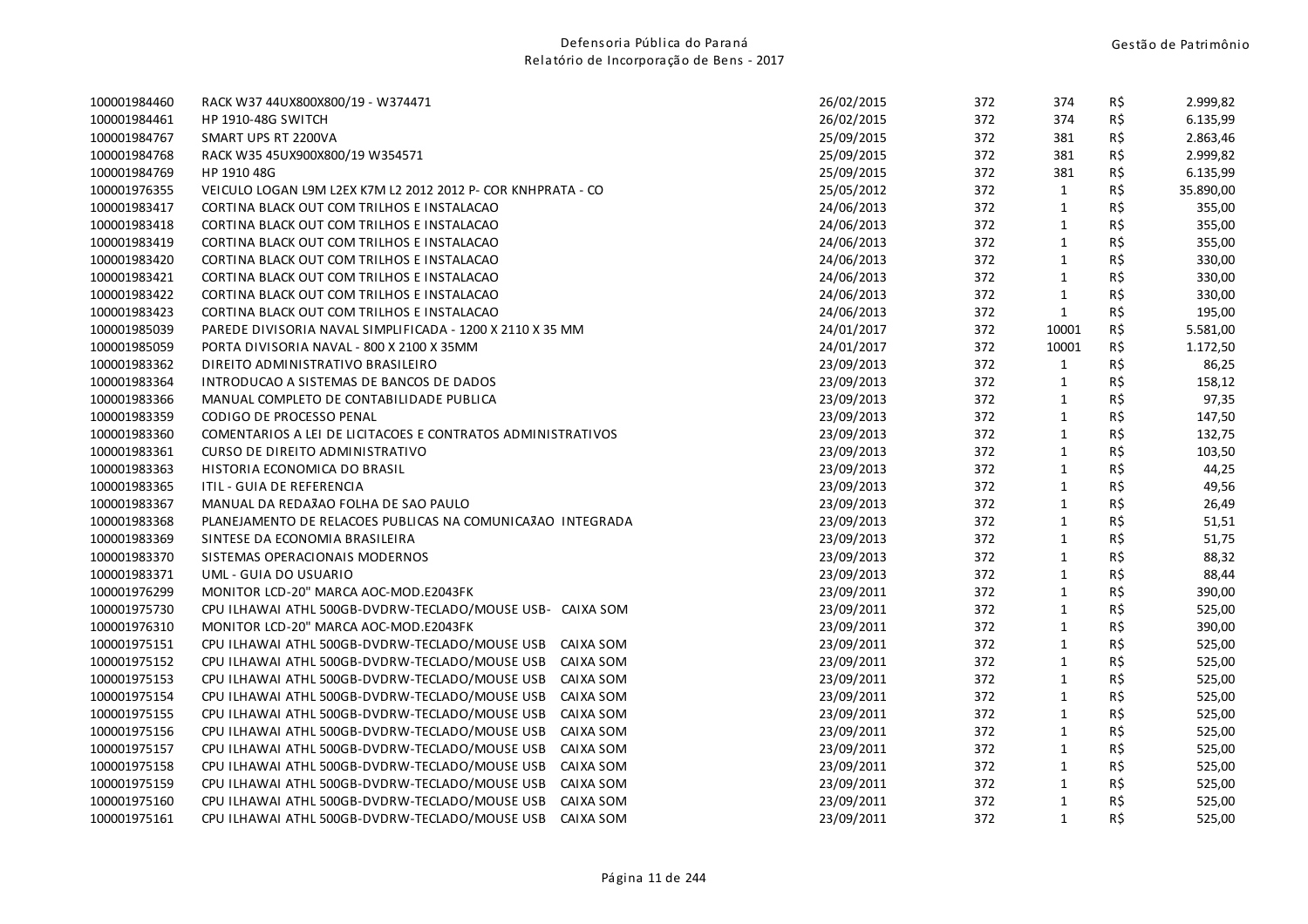| 100001975162 | CPU ILHAWAI ATHL 500GB-DVDRW-TECLADO/MOUSE USB | CAIXA SOM | 23/09/2011 | 372 | $\mathbf{1}$ | R\$ | 525,00 |
|--------------|------------------------------------------------|-----------|------------|-----|--------------|-----|--------|
| 100001975163 | CPU ILHAWAI ATHL 500GB-DVDRW-TECLADO/MOUSE USB | CAIXA SOM | 23/09/2011 | 372 | $\mathbf{1}$ | R\$ | 525,00 |
| 100001975164 | CPU ILHAWAI ATHL 500GB-DVDRW-TECLADO/MOUSE USB | CAIXA SOM | 23/09/2011 | 372 | $\mathbf 1$  | R\$ | 525,00 |
| 100001975165 | CPU ILHAWAI ATHL 500GB-DVDRW-TECLADO/MOUSE USB | CAIXA SOM | 23/09/2011 | 372 | $\mathbf{1}$ | R\$ | 525,00 |
| 100001975166 | CPU ILHAWAI ATHL 500GB-DVDRW-TECLADO/MOUSE USB | CAIXA SOM | 23/09/2011 | 372 | $\mathbf{1}$ | R\$ | 525,00 |
| 100001975167 | CPU ILHAWAI ATHL 500GB-DVDRW-TECLADO/MOUSE USB | CAIXA SOM | 23/09/2011 | 372 | $\mathbf 1$  | R\$ | 525,00 |
| 100001975168 | CPU ILHAWAI ATHL 500GB-DVDRW-TECLADO/MOUSE USB | CAIXA SOM | 23/09/2011 | 372 | $\mathbf{1}$ | R\$ | 525,00 |
| 100001975169 | CPU ILHAWAI ATHL 500GB-DVDRW-TECLADO/MOUSE USB | CAIXA SOM | 23/09/2011 | 372 | $\mathbf{1}$ | R\$ | 525,00 |
| 100001975170 | CPU ILHAWAI ATHL 500GB-DVDRW-TECLADO/MOUSE USB | CAIXA SOM | 23/09/2011 | 372 | $\mathbf{1}$ | R\$ | 525,00 |
| 100001975171 | CPU ILHAWAI ATHL 500GB-DVDRW-TECLADO/MOUSE USB | CAIXA SOM | 23/09/2011 | 372 | $\mathbf{1}$ | R\$ | 525,00 |
| 100001975172 | CPU ILHAWAI ATHL 500GB-DVDRW-TECLADO/MOUSE USB | CAIXA SOM | 23/09/2011 | 372 | $\mathbf 1$  | R\$ | 525,00 |
| 100001975173 | CPU ILHAWAI ATHL 500GB-DVDRW-TECLADO/MOUSE USB | CAIXA SOM | 23/09/2011 | 372 | $\mathbf{1}$ | R\$ | 525,00 |
| 100001975174 | CPU ILHAWAI ATHL 500GB-DVDRW-TECLADO/MOUSE USB | CAIXA SOM | 23/09/2011 | 372 | $\mathbf{1}$ | R\$ | 525,00 |
| 100001975175 | CPU ILHAWAI ATHL 500GB-DVDRW-TECLADO/MOUSE USB | CAIXA SOM | 23/09/2011 | 372 | $\mathbf 1$  | R\$ | 525,00 |
| 100001975176 | CPU ILHAWAI ATHL 500GB-DVDRW-TECLADO/MOUSE USB | CAIXA SOM | 23/09/2011 | 372 | $\mathbf 1$  | R\$ | 525,00 |
| 100001975177 | CPU ILHAWAI ATHL 500GB-DVDRW-TECLADO/MOUSE USB | CAIXA SOM | 23/09/2011 | 372 | $\mathbf 1$  | R\$ | 525,00 |
| 100001975178 | CPU ILHAWAI ATHL 500GB-DVDRW-TECLADO/MOUSE USB | CAIXA SOM | 23/09/2011 | 372 | $\mathbf{1}$ | R\$ | 525,00 |
| 100001975179 | CPU ILHAWAI ATHL 500GB-DVDRW-TECLADO/MOUSE USB | CAIXA SOM | 23/09/2011 | 372 | $\mathbf{1}$ | R\$ | 525,00 |
| 100001975180 | CPU ILHAWAI ATHL 500GB-DVDRW-TECLADO/MOUSE USB | CAIXA SOM | 23/09/2011 | 372 | $\mathbf{1}$ | R\$ | 525,00 |
| 100001975181 | CPU ILHAWAI ATHL 500GB-DVDRW-TECLADO/MOUSE USB | CAIXA SOM | 23/09/2011 | 372 | $\mathbf 1$  | R\$ | 525,00 |
| 100001975182 | CPU ILHAWAI ATHL 500GB-DVDRW-TECLADO/MOUSE USB | CAIXA SOM | 23/09/2011 | 372 | $\mathbf 1$  | R\$ | 525,00 |
| 100001975183 | CPU ILHAWAI ATHL 500GB-DVDRW-TECLADO/MOUSE USB | CAIXA SOM | 23/09/2011 | 372 | $\mathbf{1}$ | R\$ | 525,00 |
| 100001975184 | CPU ILHAWAI ATHL 500GB-DVDRW-TECLADO/MOUSE USB | CAIXA SOM | 23/09/2011 | 372 | $\mathbf{1}$ | R\$ | 525,00 |
| 100001975185 | CPU ILHAWAI ATHL 500GB-DVDRW-TECLADO/MOUSE USB | CAIXA SOM | 23/09/2011 | 372 | $\mathbf{1}$ | R\$ | 525,00 |
| 100001975186 | CPU ILHAWAI ATHL 500GB-DVDRW-TECLADO/MOUSE USB | CAIXA SOM | 23/09/2011 | 372 | $\mathbf 1$  | R\$ | 525,00 |
| 100001975187 | CPU ILHAWAI ATHL 500GB-DVDRW-TECLADO/MOUSE USB | CAIXA SOM | 23/09/2011 | 372 | $\mathbf 1$  | R\$ | 525,00 |
| 100001975188 | CPU ILHAWAI ATHL 500GB-DVDRW-TECLADO/MOUSE USB | CAIXA SOM | 23/09/2011 | 372 | $\mathbf{1}$ | R\$ | 525,00 |
| 100001975189 | CPU ILHAWAI ATHL 500GB-DVDRW-TECLADO/MOUSE USB | CAIXA SOM | 23/09/2011 | 372 | $\mathbf 1$  | R\$ | 525,00 |
| 100001975190 | CPU ILHAWAI ATHL 500GB-DVDRW-TECLADO/MOUSE USB | CAIXA SOM | 23/09/2011 | 372 | $\mathbf 1$  | R\$ | 525,00 |
| 100001975191 | CPU ILHAWAI ATHL 500GB-DVDRW-TECLADO/MOUSE USB | CAIXA SOM | 23/09/2011 | 372 | $\mathbf{1}$ | R\$ | 525,00 |
| 100001975192 | CPU ILHAWAI ATHL 500GB-DVDRW-TECLADO/MOUSE USB | CAIXA SOM | 23/09/2011 | 372 | $\mathbf 1$  | R\$ | 525,00 |
| 100001975193 | CPU ILHAWAI ATHL 500GB-DVDRW-TECLADO/MOUSE USB | CAIXA SOM | 23/09/2011 | 372 | $\mathbf{1}$ | R\$ | 525,00 |
| 100001975194 | CPU ILHAWAI ATHL 500GB-DVDRW-TECLADO/MOUSE USB | CAIXA SOM | 23/09/2011 | 372 | $\mathbf{1}$ | R\$ | 525,00 |
| 100001975195 | CPU ILHAWAI ATHL 500GB-DVDRW-TECLADO/MOUSE USB | CAIXA SOM | 23/09/2011 | 372 | $\mathbf 1$  | R\$ | 525,00 |
| 100001975196 | CPU ILHAWAI ATHL 500GB-DVDRW-TECLADO/MOUSE USB | CAIXA SOM | 23/09/2011 | 372 | $\mathbf{1}$ | R\$ | 525,00 |
| 100001975197 | CPU ILHAWAI ATHL 500GB-DVDRW-TECLADO/MOUSE USB | CAIXA SOM | 23/09/2011 | 372 | $\mathbf{1}$ | R\$ | 525,00 |
| 100001975198 | CPU ILHAWAI ATHL 500GB-DVDRW-TECLADO/MOUSE USB | CAIXA SOM | 23/09/2011 | 372 | $\mathbf 1$  | R\$ | 525,00 |
| 100001975199 | CPU ILHAWAI ATHL 500GB-DVDRW-TECLADO/MOUSE USB | CAIXA SOM | 23/09/2011 | 372 | $\mathbf{1}$ | R\$ | 525,00 |
| 100001975200 | CPU ILHAWAI ATHL 500GB-DVDRW-TECLADO/MOUSE USB | CAIXA SOM | 23/09/2011 | 372 | $\mathbf{1}$ | R\$ | 525,00 |
| 100001975201 | CPU ILHAWAI ATHL 500GB-DVDRW-TECLADO/MOUSE USB | CAIXA SOM | 23/09/2011 | 372 | $\mathbf{1}$ | R\$ | 525,00 |
| 100001975202 | CPU ILHAWAI ATHL 500GB-DVDRW-TECLADO/MOUSE USB | CAIXA SOM | 23/09/2011 | 372 | $\mathbf{1}$ | R\$ | 525,00 |
| 100001975203 | CPU ILHAWAI ATHL 500GB-DVDRW-TECLADO/MOUSE USB | CAIXA SOM | 23/09/2011 | 372 | $\mathbf{1}$ | R\$ | 525,00 |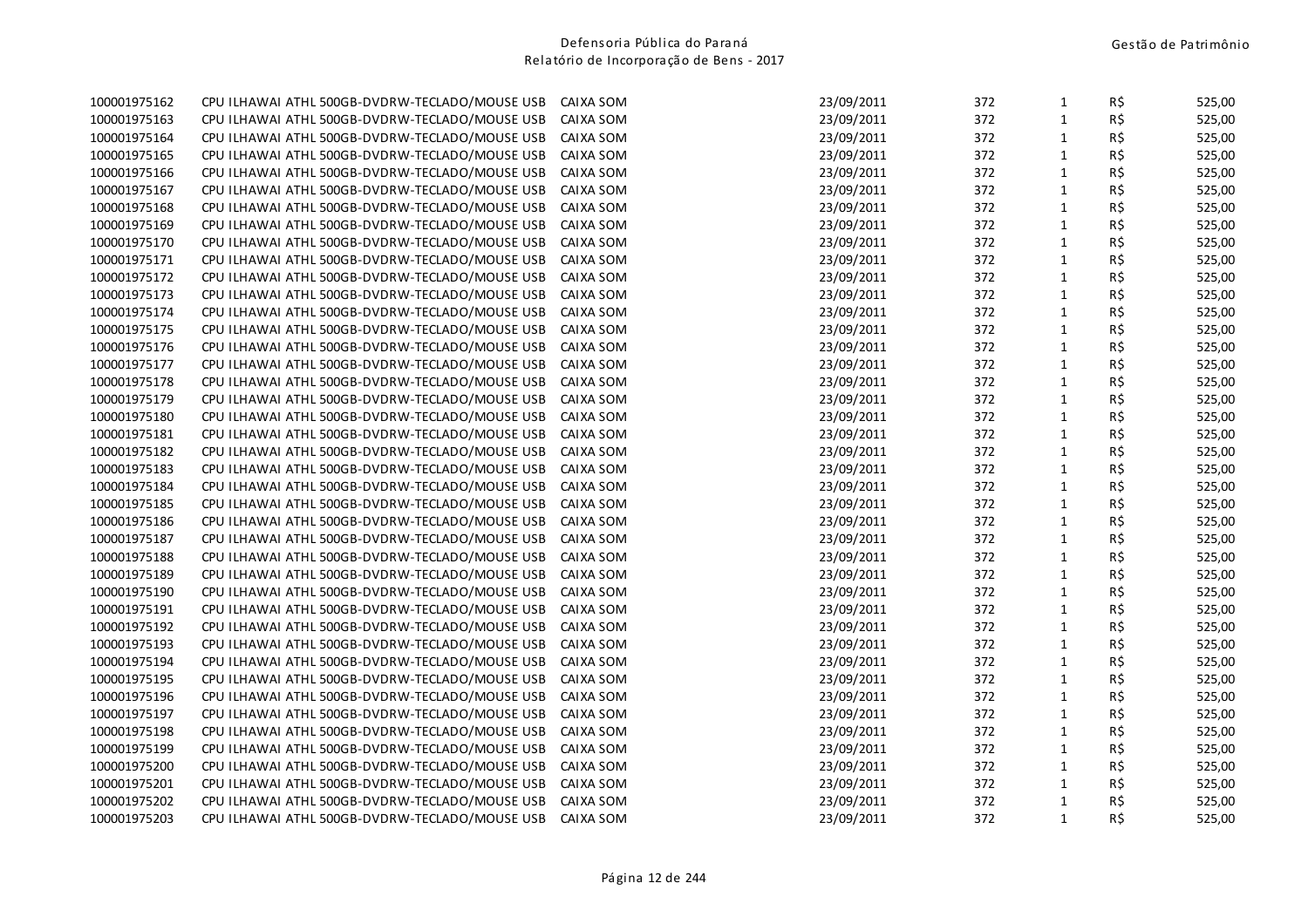| 100001975204 | CPU ILHAWAI ATHL 500GB-DVDRW-TECLADO/MOUSE USB | CAIXA SOM | 23/09/2011 | 372 | $\mathbf 1$  | R\$ | 525,00 |
|--------------|------------------------------------------------|-----------|------------|-----|--------------|-----|--------|
| 100001975205 | CPU ILHAWAI ATHL 500GB-DVDRW-TECLADO/MOUSE USB | CAIXA SOM | 23/09/2011 | 372 | $\mathbf 1$  | R\$ | 525,00 |
| 100001975206 | CPU ILHAWAI ATHL 500GB-DVDRW-TECLADO/MOUSE USB | CAIXA SOM | 23/09/2011 | 372 | $\mathbf{1}$ | R\$ | 525,00 |
| 100001975207 | CPU ILHAWAI ATHL 500GB-DVDRW-TECLADO/MOUSE USB | CAIXA SOM | 23/09/2011 | 372 | $\mathbf 1$  | R\$ | 525,00 |
| 100001975208 | CPU ILHAWAI ATHL 500GB-DVDRW-TECLADO/MOUSE USB | CAIXA SOM | 23/09/2011 | 372 | $\mathbf{1}$ | R\$ | 525,00 |
| 100001975209 | CPU ILHAWAI ATHL 500GB-DVDRW-TECLADO/MOUSE USB | CAIXA SOM | 23/09/2011 | 372 | $\mathbf 1$  | R\$ | 525,00 |
| 100001975210 | CPU ILHAWAI ATHL 500GB-DVDRW-TECLADO/MOUSE USB | CAIXA SOM | 23/09/2011 | 372 | $\mathbf 1$  | R\$ | 525,00 |
| 100001975211 | CPU ILHAWAI ATHL 500GB-DVDRW-TECLADO/MOUSE USB | CAIXA SOM | 23/09/2011 | 372 | $\mathbf 1$  | R\$ | 525,00 |
| 100001975212 | CPU ILHAWAI ATHL 500GB-DVDRW-TECLADO/MOUSE USB | CAIXA SOM | 23/09/2011 | 372 | $\mathbf{1}$ | R\$ | 525,00 |
| 100001975213 | CPU ILHAWAI ATHL 500GB-DVDRW-TECLADO/MOUSE USB | CAIXA SOM | 23/09/2011 | 372 | $\mathbf{1}$ | R\$ | 525,00 |
| 100001975214 | CPU ILHAWAI ATHL 500GB-DVDRW-TECLADO/MOUSE USB | CAIXA SOM | 23/09/2011 | 372 | $\mathbf{1}$ | R\$ | 525,00 |
| 100001975215 | CPU ILHAWAI ATHL 500GB-DVDRW-TECLADO/MOUSE USB | CAIXA SOM | 23/09/2011 | 372 | $\mathbf 1$  | R\$ | 525,00 |
| 100001975216 | CPU ILHAWAI ATHL 500GB-DVDRW-TECLADO/MOUSE USB | CAIXA SOM | 23/09/2011 | 372 | $\mathbf{1}$ | R\$ | 525,00 |
| 100001975217 | CPU ILHAWAI ATHL 500GB-DVDRW-TECLADO/MOUSE USB | CAIXA SOM | 23/09/2011 | 372 | $\mathbf{1}$ | R\$ | 525,00 |
| 100001975218 | CPU ILHAWAI ATHL 500GB-DVDRW-TECLADO/MOUSE USB | CAIXA SOM | 23/09/2011 | 372 | $\mathbf 1$  | R\$ | 525,00 |
| 100001975219 | CPU ILHAWAI ATHL 500GB-DVDRW-TECLADO/MOUSE USB | CAIXA SOM | 23/09/2011 | 372 | $\mathbf{1}$ | R\$ | 525,00 |
| 100001975220 | CPU ILHAWAI ATHL 500GB-DVDRW-TECLADO/MOUSE USB | CAIXA SOM | 23/09/2011 | 372 | $\mathbf 1$  | R\$ | 525,00 |
| 100001975221 | CPU ILHAWAI ATHL 500GB-DVDRW-TECLADO/MOUSE USB | CAIXA SOM | 23/09/2011 | 372 | $\mathbf 1$  | R\$ | 525,00 |
| 100001975222 | CPU ILHAWAI ATHL 500GB-DVDRW-TECLADO/MOUSE USB | CAIXA SOM | 23/09/2011 | 372 | $\mathbf 1$  | R\$ | 525,00 |
| 100001975223 | CPU ILHAWAI ATHL 500GB-DVDRW-TECLADO/MOUSE USB | CAIXA SOM | 23/09/2011 | 372 | $\mathbf 1$  | R\$ | 525,00 |
| 100001975224 | CPU ILHAWAI ATHL 500GB-DVDRW-TECLADO/MOUSE USB | CAIXA SOM | 23/09/2011 | 372 | $\mathbf{1}$ | R\$ | 525,00 |
| 100001975225 | CPU ILHAWAI ATHL 500GB-DVDRW-TECLADO/MOUSE USB | CAIXA SOM | 23/09/2011 | 372 | $\mathbf{1}$ | R\$ | 525,00 |
| 100001975226 | CPU ILHAWAI ATHL 500GB-DVDRW-TECLADO/MOUSE USB | CAIXA SOM | 23/09/2011 | 372 | $\mathbf{1}$ | R\$ | 525,00 |
| 100001975227 | CPU ILHAWAI ATHL 500GB-DVDRW-TECLADO/MOUSE USB | CAIXA SOM | 23/09/2011 | 372 | $\mathbf{1}$ | R\$ | 525,00 |
| 100001975228 | CPU ILHAWAI ATHL 500GB-DVDRW-TECLADO/MOUSE USB | CAIXA SOM | 23/09/2011 | 372 | $\mathbf 1$  | R\$ | 525,00 |
| 100001975229 | CPU ILHAWAI ATHL 500GB-DVDRW-TECLADO/MOUSE USB | CAIXA SOM | 23/09/2011 | 372 | $\mathbf{1}$ | R\$ | 525,00 |
| 100001975230 | CPU ILHAWAI ATHL 500GB-DVDRW-TECLADO/MOUSE USB | CAIXA SOM | 23/09/2011 | 372 | $\mathbf 1$  | R\$ | 525,00 |
| 100001975231 | CPU ILHAWAI ATHL 500GB-DVDRW-TECLADO/MOUSE USB | CAIXA SOM | 23/09/2011 | 372 | $\mathbf 1$  | R\$ | 525,00 |
| 100001975232 | CPU ILHAWAI ATHL 500GB-DVDRW-TECLADO/MOUSE USB | CAIXA SOM | 23/09/2011 | 372 | $\mathbf 1$  | R\$ | 525,00 |
| 100001975233 | CPU ILHAWAI ATHL 500GB-DVDRW-TECLADO/MOUSE USB | CAIXA SOM | 23/09/2011 | 372 | $\mathbf 1$  | R\$ | 525,00 |
| 100001975234 | CPU ILHAWAI ATHL 500GB-DVDRW-TECLADO/MOUSE USB | CAIXA SOM | 23/09/2011 | 372 | $\mathbf{1}$ | R\$ | 525,00 |
| 100001975235 | CPU ILHAWAI ATHL 500GB-DVDRW-TECLADO/MOUSE USB | CAIXA SOM | 23/09/2011 | 372 | $\mathbf 1$  | R\$ | 525,00 |
| 100001975236 | CPU ILHAWAI ATHL 500GB-DVDRW-TECLADO/MOUSE USB | CAIXA SOM | 23/09/2011 | 372 | $\mathbf{1}$ | R\$ | 525,00 |
| 100001975237 | CPU ILHAWAI ATHL 500GB-DVDRW-TECLADO/MOUSE USB | CAIXA SOM | 23/09/2011 | 372 | $\mathbf{1}$ | R\$ | 525,00 |
| 100001975238 | CPU ILHAWAI ATHL 500GB-DVDRW-TECLADO/MOUSE USB | CAIXA SOM | 23/09/2011 | 372 | $\mathbf{1}$ | R\$ | 525,00 |
| 100001975239 | CPU ILHAWAI ATHL 500GB-DVDRW-TECLADO/MOUSE USB | CAIXA SOM | 23/09/2011 | 372 | $\mathbf 1$  | R\$ | 525,00 |
| 100001975240 | CPU ILHAWAI ATHL 500GB-DVDRW-TECLADO/MOUSE USB | CAIXA SOM | 23/09/2011 | 372 | $\mathbf 1$  | R\$ | 525,00 |
| 100001975241 | CPU ILHAWAI ATHL 500GB-DVDRW-TECLADO/MOUSE USB | CAIXA SOM | 23/09/2011 | 372 | $\mathbf 1$  | R\$ | 525,00 |
| 100001975242 | CPU ILHAWAI ATHL 500GB-DVDRW-TECLADO/MOUSE USB | CAIXA SOM | 23/09/2011 | 372 | $\mathbf 1$  | R\$ | 525,00 |
| 100001975243 | CPU ILHAWAI ATHL 500GB-DVDRW-TECLADO/MOUSE USB | CAIXA SOM | 23/09/2011 | 372 | $\mathbf{1}$ | R\$ | 525,00 |
| 100001975244 | CPU ILHAWAI ATHL 500GB-DVDRW-TECLADO/MOUSE USB | CAIXA SOM | 23/09/2011 | 372 | $\mathbf 1$  | R\$ | 525,00 |
| 100001975245 | CPU ILHAWAI ATHL 500GB-DVDRW-TECLADO/MOUSE USB | CAIXA SOM | 23/09/2011 | 372 | $\mathbf{1}$ | R\$ | 525,00 |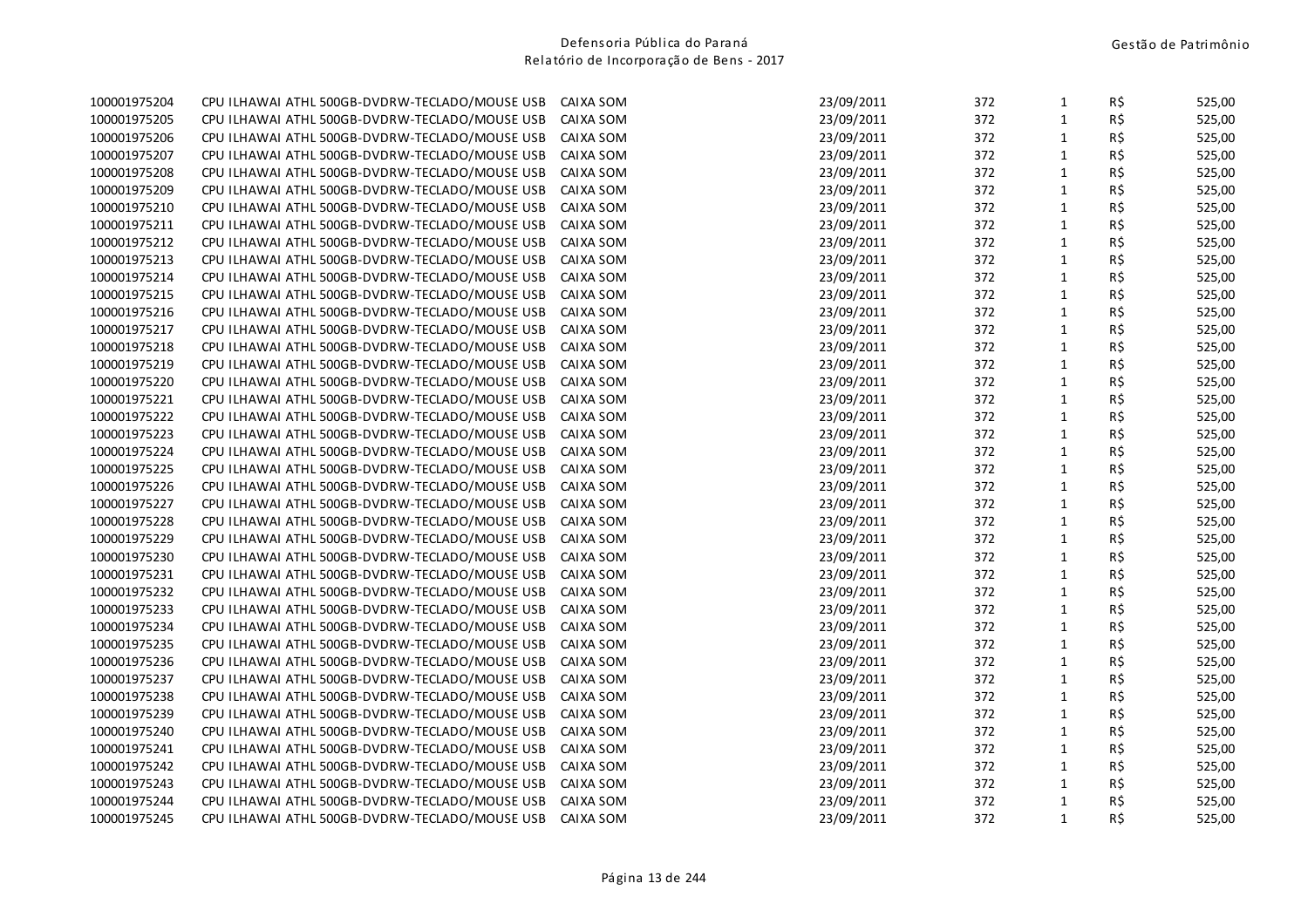| 100001975246 | CPU ILHAWAI ATHL 500GB-DVDRW-TECLADO/MOUSE USB | CAIXA SOM | 23/09/2011 | 372 | $\mathbf{1}$ | R\$ | 525,00 |
|--------------|------------------------------------------------|-----------|------------|-----|--------------|-----|--------|
| 100001975247 | CPU ILHAWAI ATHL 500GB-DVDRW-TECLADO/MOUSE USB | CAIXA SOM | 23/09/2011 | 372 | $\mathbf{1}$ | R\$ | 525,00 |
| 100001975248 | CPU ILHAWAI ATHL 500GB-DVDRW-TECLADO/MOUSE USB | CAIXA SOM | 23/09/2011 | 372 | $\mathbf 1$  | R\$ | 525,00 |
| 100001975249 | CPU ILHAWAI ATHL 500GB-DVDRW-TECLADO/MOUSE USB | CAIXA SOM | 23/09/2011 | 372 | $\mathbf{1}$ | R\$ | 525,00 |
| 100001975250 | CPU ILHAWAI ATHL 500GB-DVDRW-TECLADO/MOUSE USB | CAIXA SOM | 23/09/2011 | 372 | $\mathbf{1}$ | R\$ | 525,00 |
| 100001975251 | CPU ILHAWAI ATHL 500GB-DVDRW-TECLADO/MOUSE USB | CAIXA SOM | 23/09/2011 | 372 | $\mathbf 1$  | R\$ | 525,00 |
| 100001975252 | CPU ILHAWAI ATHL 500GB-DVDRW-TECLADO/MOUSE USB | CAIXA SOM | 23/09/2011 | 372 | $\mathbf{1}$ | R\$ | 525,00 |
| 100001975253 | CPU ILHAWAI ATHL 500GB-DVDRW-TECLADO/MOUSE USB | CAIXA SOM | 23/09/2011 | 372 | $\mathbf{1}$ | R\$ | 525,00 |
| 100001975254 | CPU ILHAWAI ATHL 500GB-DVDRW-TECLADO/MOUSE USB | CAIXA SOM | 23/09/2011 | 372 | $\mathbf{1}$ | R\$ | 525,00 |
| 100001975255 | CPU ILHAWAI ATHL 500GB-DVDRW-TECLADO/MOUSE USB | CAIXA SOM | 23/09/2011 | 372 | $\mathbf{1}$ | R\$ | 525,00 |
| 100001975256 | CPU ILHAWAI ATHL 500GB-DVDRW-TECLADO/MOUSE USB | CAIXA SOM | 23/09/2011 | 372 | $\mathbf 1$  | R\$ | 525,00 |
| 100001975257 | CPU ILHAWAI ATHL 500GB-DVDRW-TECLADO/MOUSE USB | CAIXA SOM | 23/09/2011 | 372 | $\mathbf{1}$ | R\$ | 525,00 |
| 100001975258 | CPU ILHAWAI ATHL 500GB-DVDRW-TECLADO/MOUSE USB | CAIXA SOM | 23/09/2011 | 372 | $\mathbf{1}$ | R\$ | 525,00 |
| 100001975259 | CPU ILHAWAI ATHL 500GB-DVDRW-TECLADO/MOUSE USB | CAIXA SOM | 23/09/2011 | 372 | $\mathbf 1$  | R\$ | 525,00 |
| 100001975260 | CPU ILHAWAI ATHL 500GB-DVDRW-TECLADO/MOUSE USB | CAIXA SOM | 23/09/2011 | 372 | $\mathbf 1$  | R\$ | 525,00 |
| 100001975261 | CPU ILHAWAI ATHL 500GB-DVDRW-TECLADO/MOUSE USB | CAIXA SOM | 23/09/2011 | 372 | $\mathbf 1$  | R\$ | 525,00 |
| 100001975262 | CPU ILHAWAI ATHL 500GB-DVDRW-TECLADO/MOUSE USB | CAIXA SOM | 23/09/2011 | 372 | $\mathbf{1}$ | R\$ | 525,00 |
| 100001975263 | CPU ILHAWAI ATHL 500GB-DVDRW-TECLADO/MOUSE USB | CAIXA SOM | 23/09/2011 | 372 | $\mathbf{1}$ | R\$ | 525,00 |
| 100001975264 | CPU ILHAWAI ATHL 500GB-DVDRW-TECLADO/MOUSE USB | CAIXA SOM | 23/09/2011 | 372 | $\mathbf{1}$ | R\$ | 525,00 |
| 100001975265 | CPU ILHAWAI ATHL 500GB-DVDRW-TECLADO/MOUSE USB | CAIXA SOM | 23/09/2011 | 372 | $\mathbf 1$  | R\$ | 525,00 |
| 100001975266 | CPU ILHAWAI ATHL 500GB-DVDRW-TECLADO/MOUSE USB | CAIXA SOM | 23/09/2011 | 372 | $\mathbf 1$  | R\$ | 525,00 |
| 100001975267 | CPU ILHAWAI ATHL 500GB-DVDRW-TECLADO/MOUSE USB | CAIXA SOM | 23/09/2011 | 372 | $\mathbf{1}$ | R\$ | 525,00 |
| 100001975268 | CPU ILHAWAI ATHL 500GB-DVDRW-TECLADO/MOUSE USB | CAIXA SOM | 23/09/2011 | 372 | $\mathbf{1}$ | R\$ | 525,00 |
| 100001975269 | CPU ILHAWAI ATHL 500GB-DVDRW-TECLADO/MOUSE USB | CAIXA SOM | 23/09/2011 | 372 | $\mathbf{1}$ | R\$ | 525,00 |
| 100001975270 | CPU ILHAWAI ATHL 500GB-DVDRW-TECLADO/MOUSE USB | CAIXA SOM | 23/09/2011 | 372 | $\mathbf 1$  | R\$ | 525,00 |
| 100001975271 | CPU ILHAWAI ATHL 500GB-DVDRW-TECLADO/MOUSE USB | CAIXA SOM | 23/09/2011 | 372 | $\mathbf 1$  | R\$ | 525,00 |
| 100001975272 | CPU ILHAWAI ATHL 500GB-DVDRW-TECLADO/MOUSE USB | CAIXA SOM | 23/09/2011 | 372 | $\mathbf{1}$ | R\$ | 525,00 |
| 100001975273 | CPU ILHAWAI ATHL 500GB-DVDRW-TECLADO/MOUSE USB | CAIXA SOM | 23/09/2011 | 372 | $\mathbf 1$  | R\$ | 525,00 |
| 100001975274 | CPU ILHAWAI ATHL 500GB-DVDRW-TECLADO/MOUSE USB | CAIXA SOM | 23/09/2011 | 372 | $\mathbf 1$  | R\$ | 525,00 |
| 100001975275 | CPU ILHAWAI ATHL 500GB-DVDRW-TECLADO/MOUSE USB | CAIXA SOM | 23/09/2011 | 372 | $\mathbf{1}$ | R\$ | 525,00 |
| 100001975276 | CPU ILHAWAI ATHL 500GB-DVDRW-TECLADO/MOUSE USB | CAIXA SOM | 23/09/2011 | 372 | $\mathbf 1$  | R\$ | 525,00 |
| 100001975277 | CPU ILHAWAI ATHL 500GB-DVDRW-TECLADO/MOUSE USB | CAIXA SOM | 23/09/2011 | 372 | $\mathbf{1}$ | R\$ | 525,00 |
| 100001975278 | CPU ILHAWAI ATHL 500GB-DVDRW-TECLADO/MOUSE USB | CAIXA SOM | 23/09/2011 | 372 | $\mathbf{1}$ | R\$ | 525,00 |
| 100001975279 | CPU ILHAWAI ATHL 500GB-DVDRW-TECLADO/MOUSE USB | CAIXA SOM | 23/09/2011 | 372 | $\mathbf 1$  | R\$ | 525,00 |
| 100001975280 | CPU ILHAWAI ATHL 500GB-DVDRW-TECLADO/MOUSE USB | CAIXA SOM | 23/09/2011 | 372 | $\mathbf{1}$ | R\$ | 525,00 |
| 100001975281 | CPU ILHAWAI ATHL 500GB-DVDRW-TECLADO/MOUSE USB | CAIXA SOM | 23/09/2011 | 372 | $\mathbf{1}$ | R\$ | 525,00 |
| 100001975282 | CPU ILHAWAI ATHL 500GB-DVDRW-TECLADO/MOUSE USB | CAIXA SOM | 23/09/2011 | 372 | $\mathbf 1$  | R\$ | 525,00 |
| 100001975283 | CPU ILHAWAI ATHL 500GB-DVDRW-TECLADO/MOUSE USB | CAIXA SOM | 23/09/2011 | 372 | $\mathbf{1}$ | R\$ | 525,00 |
| 100001975284 | CPU ILHAWAI ATHL 500GB-DVDRW-TECLADO/MOUSE USB | CAIXA SOM | 23/09/2011 | 372 | $\mathbf{1}$ | R\$ | 525,00 |
| 100001975285 | CPU ILHAWAI ATHL 500GB-DVDRW-TECLADO/MOUSE USB | CAIXA SOM | 23/09/2011 | 372 | $\mathbf{1}$ | R\$ | 525,00 |
| 100001975286 | CPU ILHAWAI ATHL 500GB-DVDRW-TECLADO/MOUSE USB | CAIXA SOM | 23/09/2011 | 372 | $\mathbf{1}$ | R\$ | 525,00 |
| 100001975287 | CPU ILHAWAI ATHL 500GB-DVDRW-TECLADO/MOUSE USB | CAIXA SOM | 23/09/2011 | 372 | $\mathbf{1}$ | R\$ | 525,00 |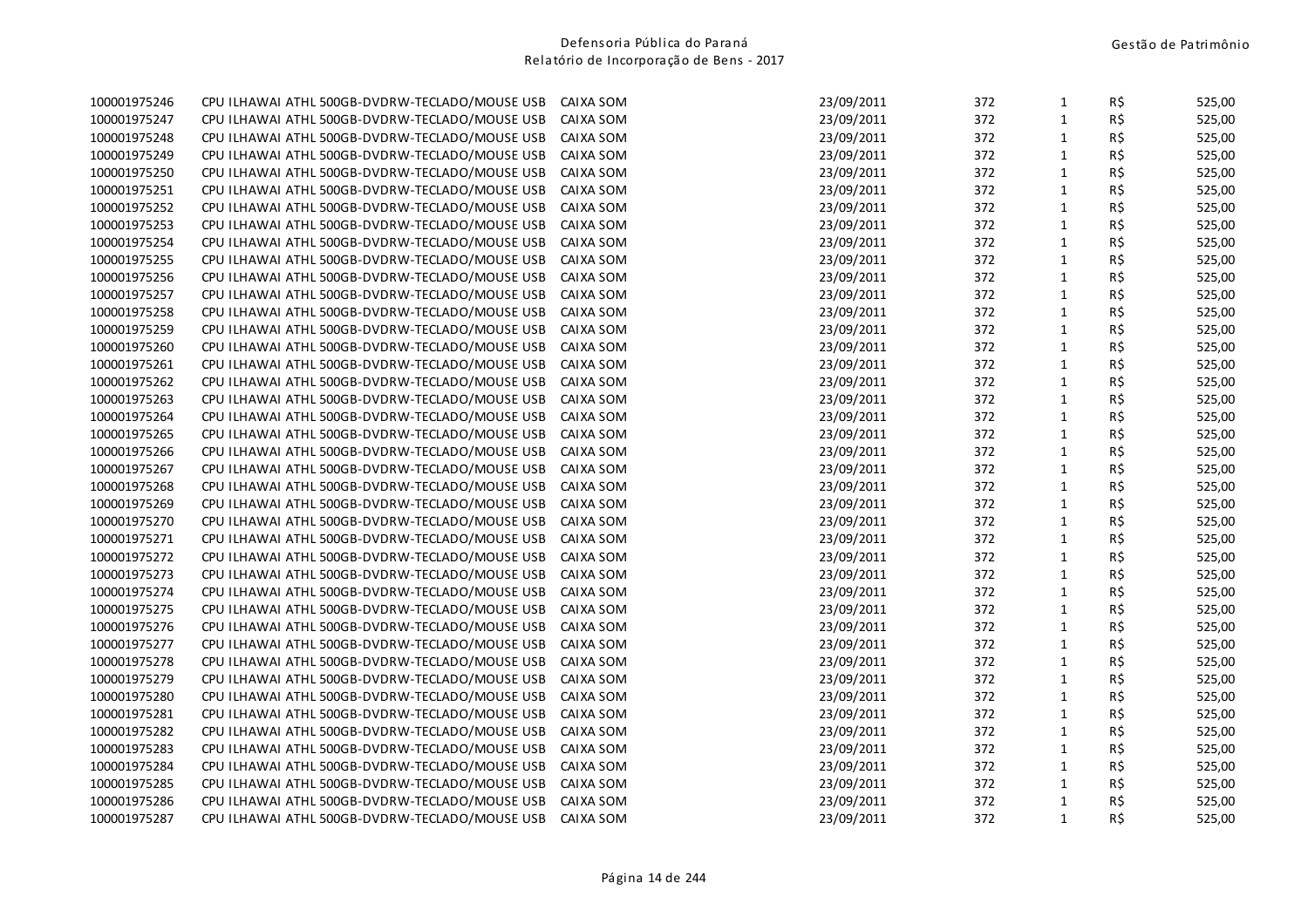| 100001975288 | CPU ILHAWAI ATHL 500GB-DVDRW-TECLADO/MOUSE USB | CAIXA SOM | 23/09/2011 | 372 | $\mathbf{1}$ | R\$ | 525,00 |
|--------------|------------------------------------------------|-----------|------------|-----|--------------|-----|--------|
| 100001975289 | CPU ILHAWAI ATHL 500GB-DVDRW-TECLADO/MOUSE USB | CAIXA SOM | 23/09/2011 | 372 | $\mathbf 1$  | R\$ | 525,00 |
| 100001975290 | CPU ILHAWAI ATHL 500GB-DVDRW-TECLADO/MOUSE USB | CAIXA SOM | 23/09/2011 | 372 | $\mathbf 1$  | R\$ | 525,00 |
| 100001975291 | CPU ILHAWAI ATHL 500GB-DVDRW-TECLADO/MOUSE USB | CAIXA SOM | 23/09/2011 | 372 | $\mathbf{1}$ | R\$ | 525,00 |
| 100001975292 | CPU ILHAWAI ATHL 500GB-DVDRW-TECLADO/MOUSE USB | CAIXA SOM | 23/09/2011 | 372 | $\mathbf{1}$ | R\$ | 525,00 |
| 100001975293 | CPU ILHAWAI ATHL 500GB-DVDRW-TECLADO/MOUSE USB | CAIXA SOM | 23/09/2011 | 372 | $\mathbf{1}$ | R\$ | 525,00 |
| 100001975294 | CPU ILHAWAI ATHL 500GB-DVDRW-TECLADO/MOUSE USB | CAIXA SOM | 23/09/2011 | 372 | $\mathbf{1}$ | R\$ | 525,00 |
| 100001975295 | CPU ILHAWAI ATHL 500GB-DVDRW-TECLADO/MOUSE USB | CAIXA SOM | 23/09/2011 | 372 | $\mathbf{1}$ | R\$ | 525,00 |
| 100001975296 | CPU ILHAWAI ATHL 500GB-DVDRW-TECLADO/MOUSE USB | CAIXA SOM | 23/09/2011 | 372 | $\mathbf{1}$ | R\$ | 525,00 |
| 100001975297 | CPU ILHAWAI ATHL 500GB-DVDRW-TECLADO/MOUSE USB | CAIXA SOM | 23/09/2011 | 372 | $\mathbf 1$  | R\$ | 525,00 |
| 100001975298 | CPU ILHAWAI ATHL 500GB-DVDRW-TECLADO/MOUSE USB | CAIXA SOM | 23/09/2011 | 372 | $\mathbf 1$  | R\$ | 525,00 |
| 100001975299 | CPU ILHAWAI ATHL 500GB-DVDRW-TECLADO/MOUSE USB | CAIXA SOM | 23/09/2011 | 372 | $\mathbf 1$  | R\$ | 525,00 |
| 100001975300 | CPU ILHAWAI ATHL 500GB-DVDRW-TECLADO/MOUSE USB | CAIXA SOM | 23/09/2011 | 372 | $\mathbf 1$  | R\$ | 525,00 |
| 100001975301 | CPU ILHAWAI ATHL 500GB-DVDRW-TECLADO/MOUSE USB | CAIXA SOM | 23/09/2011 | 372 | $\mathbf{1}$ | R\$ | 525,00 |
| 100001975302 | CPU ILHAWAI ATHL 500GB-DVDRW-TECLADO/MOUSE USB | CAIXA SOM | 23/09/2011 | 372 | $\mathbf 1$  | R\$ | 525,00 |
| 100001975303 | CPU ILHAWAI ATHL 500GB-DVDRW-TECLADO/MOUSE USB | CAIXA SOM | 23/09/2011 | 372 | $\mathbf{1}$ | R\$ | 525,00 |
| 100001975304 | CPU ILHAWAI ATHL 500GB-DVDRW-TECLADO/MOUSE USB | CAIXA SOM | 23/09/2011 | 372 | $\mathbf{1}$ | R\$ | 525,00 |
| 100001975305 | CPU ILHAWAI ATHL 500GB-DVDRW-TECLADO/MOUSE USB | CAIXA SOM | 23/09/2011 | 372 | $\mathbf{1}$ | R\$ | 525,00 |
| 100001975306 | CPU ILHAWAI ATHL 500GB-DVDRW-TECLADO/MOUSE USB | CAIXA SOM | 23/09/2011 | 372 | $\mathbf{1}$ | R\$ | 525,00 |
| 100001975307 | CPU ILHAWAI ATHL 500GB-DVDRW-TECLADO/MOUSE USB | CAIXA SOM | 23/09/2011 | 372 | $\mathbf 1$  | R\$ | 525,00 |
| 100001975308 | CPU ILHAWAI ATHL 500GB-DVDRW-TECLADO/MOUSE USB | CAIXA SOM | 23/09/2011 | 372 | $\mathbf{1}$ | R\$ | 525,00 |
| 100001975309 | CPU ILHAWAI ATHL 500GB-DVDRW-TECLADO/MOUSE USB | CAIXA SOM | 23/09/2011 | 372 | $\mathbf 1$  | R\$ | 525,00 |
| 100001975310 | CPU ILHAWAI ATHL 500GB-DVDRW-TECLADO/MOUSE USB | CAIXA SOM | 23/09/2011 | 372 | $\mathbf{1}$ | R\$ | 525,00 |
| 100001975311 | CPU ILHAWAI ATHL 500GB-DVDRW-TECLADO/MOUSE USB | CAIXA SOM | 23/09/2011 | 372 | $\mathbf{1}$ | R\$ | 525,00 |
| 100001975312 | CPU ILHAWAI ATHL 500GB-DVDRW-TECLADO/MOUSE USB | CAIXA SOM | 23/09/2011 | 372 | $\mathbf 1$  | R\$ | 525,00 |
| 100001975313 | CPU ILHAWAI ATHL 500GB-DVDRW-TECLADO/MOUSE USB | CAIXA SOM | 23/09/2011 | 372 | $\mathbf{1}$ | R\$ | 525,00 |
| 100001975314 | CPU ILHAWAI ATHL 500GB-DVDRW-TECLADO/MOUSE USB | CAIXA SOM | 23/09/2011 | 372 | $\mathbf{1}$ | R\$ | 525,00 |
| 100001975315 | CPU ILHAWAI ATHL 500GB-DVDRW-TECLADO/MOUSE USB | CAIXA SOM | 23/09/2011 | 372 | $\mathbf 1$  | R\$ | 525,00 |
| 100001975316 | CPU ILHAWAI ATHL 500GB-DVDRW-TECLADO/MOUSE USB | CAIXA SOM | 23/09/2011 | 372 | $\mathbf{1}$ | R\$ | 525,00 |
| 100001975317 | CPU ILHAWAI ATHL 500GB-DVDRW-TECLADO/MOUSE USB | CAIXA SOM | 23/09/2011 | 372 | $\mathbf{1}$ | R\$ | 525,00 |
| 100001975318 | CPU ILHAWAI ATHL 500GB-DVDRW-TECLADO/MOUSE USB | CAIXA SOM | 23/09/2011 | 372 | $\mathbf{1}$ | R\$ | 525,00 |
| 100001975319 | CPU ILHAWAI ATHL 500GB-DVDRW-TECLADO/MOUSE USB | CAIXA SOM | 23/09/2011 | 372 | $\mathbf{1}$ | R\$ | 525,00 |
| 100001975320 | CPU ILHAWAI ATHL 500GB-DVDRW-TECLADO/MOUSE USB | CAIXA SOM | 23/09/2011 | 372 | $\mathbf 1$  | R\$ | 525,00 |
| 100001975321 | CPU ILHAWAI ATHL 500GB-DVDRW-TECLADO/MOUSE USB | CAIXA SOM | 23/09/2011 | 372 | $\mathbf 1$  | R\$ | 525,00 |
| 100001975322 | CPU ILHAWAI ATHL 500GB-DVDRW-TECLADO/MOUSE USB | CAIXA SOM | 23/09/2011 | 372 | $\mathbf{1}$ | R\$ | 525,00 |
| 100001975323 | CPU ILHAWAI ATHL 500GB-DVDRW-TECLADO/MOUSE USB | CAIXA SOM | 23/09/2011 | 372 | $\mathbf{1}$ | R\$ | 525,00 |
| 100001975324 | CPU ILHAWAI ATHL 500GB-DVDRW-TECLADO/MOUSE USB | CAIXA SOM | 23/09/2011 | 372 | $\mathbf 1$  | R\$ | 525,00 |
| 100001975325 | CPU ILHAWAI ATHL 500GB-DVDRW-TECLADO/MOUSE USB | CAIXA SOM | 23/09/2011 | 372 | $\mathbf{1}$ | R\$ | 525,00 |
| 100001975326 | CPU ILHAWAI ATHL 500GB-DVDRW-TECLADO/MOUSE USB | CAIXA SOM | 23/09/2011 | 372 | $\mathbf{1}$ | R\$ | 525,00 |
| 100001975327 | CPU ILHAWAI ATHL 500GB-DVDRW-TECLADO/MOUSE USB | CAIXA SOM | 23/09/2011 | 372 | $\mathbf{1}$ | R\$ | 525,00 |
| 100001975328 | CPU ILHAWAI ATHL 500GB-DVDRW-TECLADO/MOUSE USB | CAIXA SOM | 23/09/2011 | 372 | $\mathbf{1}$ | R\$ | 525,00 |
| 100001975329 | CPU ILHAWAI ATHL 500GB-DVDRW-TECLADO/MOUSE USB | CAIXA SOM | 23/09/2011 | 372 | $\mathbf{1}$ | R\$ | 525,00 |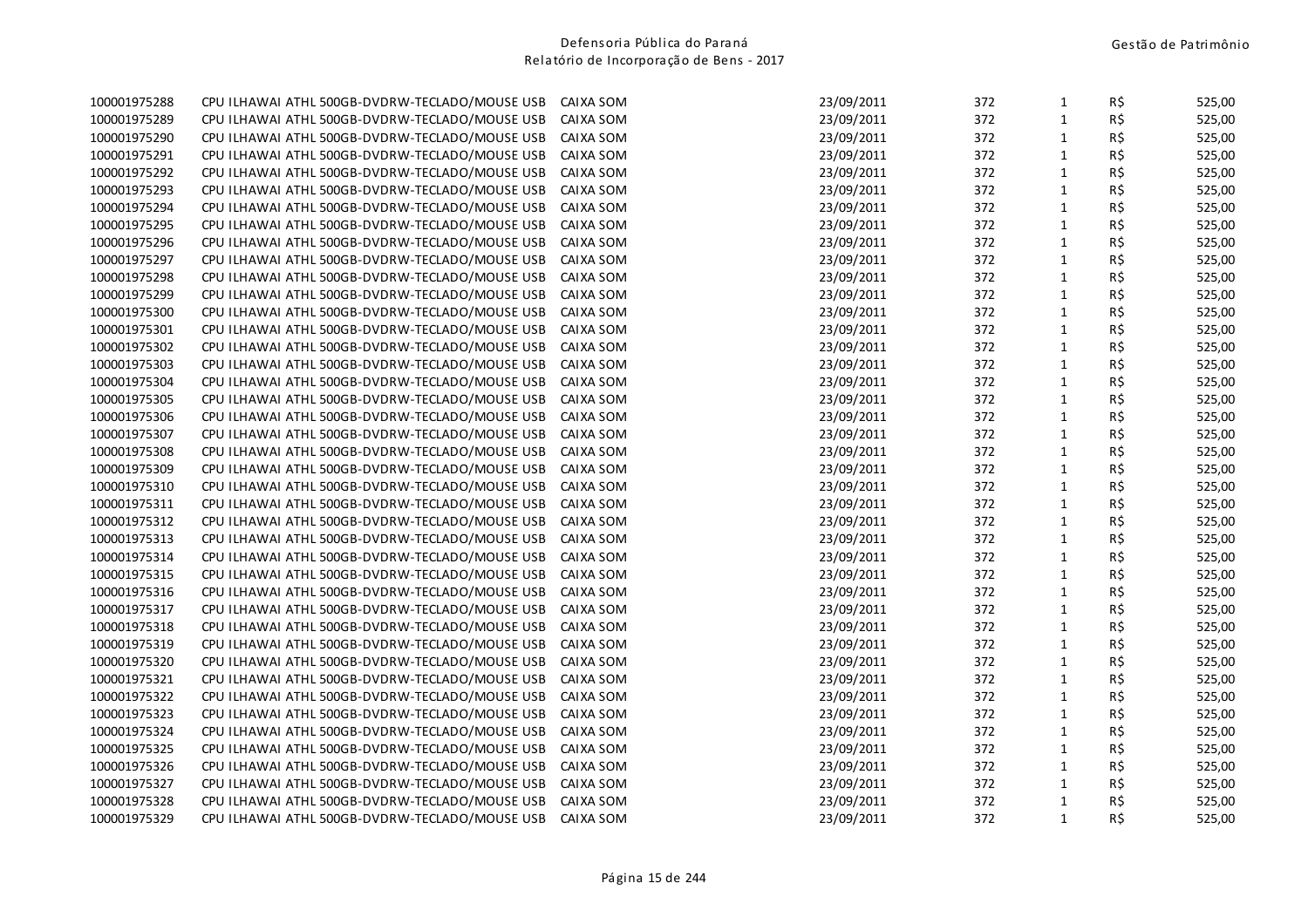| 100001975330 | CPU ILHAWAI ATHL 500GB-DVDRW-TECLADO/MOUSE USB            | CAIXA SOM | 23/09/2011 | 372 | $\mathbf{1}$ | R\$            | 525,00 |
|--------------|-----------------------------------------------------------|-----------|------------|-----|--------------|----------------|--------|
| 100001975331 | CPU ILHAWAI ATHL 500GB-DVDRW-TECLADO/MOUSE USB            | CAIXA SOM | 23/09/2011 | 372 | $\mathbf{1}$ | R\$            | 525,00 |
| 100001975332 | CPU ILHAWAI ATHL 500GB-DVDRW-TECLADO/MOUSE USB            | CAIXA SOM | 23/09/2011 | 372 | $\mathbf{1}$ | R\$            | 525,00 |
| 100001975333 | CPU ILHAWAI ATHL 500GB-DVDRW-TECLADO/MOUSE USB            | CAIXA SOM | 23/09/2011 | 372 | $\mathbf{1}$ | R\$            | 525,00 |
| 100001975334 | CPU ILHAWAI ATHL 500GB-DVDRW-TECLADO/MOUSE USB            | CAIXA SOM | 23/09/2011 | 372 | $\mathbf{1}$ | R\$            | 525,00 |
| 100001975335 | CPU ILHAWAI ATHL 500GB-DVDRW-TECLADO/MOUSE USB            | CAIXA SOM | 23/09/2011 | 372 | $\mathbf 1$  | R\$            | 525,00 |
| 100001975336 | CPU ILHAWAI ATHL 500GB-DVDRW-TECLADO/MOUSE USB            | CAIXA SOM | 23/09/2011 | 372 | $\mathbf 1$  | R\$            | 525,00 |
| 100001975337 | CPU ILHAWAI ATHL 500GB-DVDRW-TECLADO/MOUSE USB            | CAIXA SOM | 23/09/2011 | 372 | $\mathbf 1$  | R\$            | 525,00 |
| 100001975338 | CPU ILHAWAI ATHL 500GB-DVDRW-TECLADO/MOUSE USB            | CAIXA SOM | 23/09/2011 | 372 | $\mathbf{1}$ | R\$            | 525,00 |
| 100001975339 | CPU ILHAWAI ATHL 500GB-DVDRW-TECLADO/MOUSE USB            | CAIXA SOM | 23/09/2011 | 372 | $\mathbf 1$  | R\$            | 525,00 |
| 100001975340 | CPU ILHAWAI ATHL 500GB-DVDRW-TECLADO/MOUSE USB            | CAIXA SOM | 23/09/2011 | 372 | $\mathbf{1}$ | R\$            | 525,00 |
| 100001975341 | CPU ILHAWAI ATHL 500GB-DVDRW-TECLADO/MOUSE USB            | CAIXA SOM | 23/09/2011 | 372 | $\mathbf{1}$ | R\$            | 525,00 |
| 100001975342 | CPU ILHAWAI ATHL 500GB-DVDRW-TECLADO/MOUSE USB            | CAIXA SOM | 23/09/2011 | 372 | $\mathbf{1}$ | R\$            | 525,00 |
| 100001975343 | CPU ILHAWAI ATHL 500GB-DVDRW-TECLADO/MOUSE USB            | CAIXA SOM | 23/09/2011 | 372 | $\mathbf{1}$ | R\$            | 525,00 |
| 100001975344 | CPU ILHAWAI ATHL 500GB-DVDRW-TECLADO/MOUSE USB            | CAIXA SOM | 23/09/2011 | 372 | $\,1\,$      | R\$            | 525,00 |
| 100001975345 | CPU ILHAWAI ATHL 500GB-DVDRW-TECLADO/MOUSE USB            | CAIXA SOM | 23/09/2011 | 372 | $\mathbf 1$  | R\$            | 525,00 |
| 100001975346 | CPU ILHAWAI ATHL 500GB-DVDRW-TECLADO/MOUSE USB            | CAIXA SOM | 23/09/2011 | 372 | $\mathbf 1$  | R\$            | 525,00 |
| 100001975347 | CPU ILHAWAI ATHL 500GB-DVDRW-TECLADO/MOUSE USB            | CAIXA SOM | 23/09/2011 | 372 | $\mathbf 1$  | R\$            | 525,00 |
| 100001975348 | CPU ILHAWAI ATHL 500GB-DVDRW-TECLADO/MOUSE USB            | CAIXA SOM | 23/09/2011 | 372 | $\mathbf 1$  | R\$            | 525,00 |
| 100001975349 | CPU ILHAWAI ATHL 500GB-DVDRW-TECLADO/MOUSE USB            | CAIXA SOM | 23/09/2011 | 372 | $\mathbf 1$  | R\$            | 525,00 |
| 100001975350 | CPU ILHAWAI ATHL 500GB-DVDRW-TECLADO/MOUSE USB            | CAIXA SOM | 23/09/2011 | 372 | $\mathbf{1}$ | R\$            | 525,00 |
| 100001975351 | CPU ILHAWAI ATHL 500GB-DVDRW-TECLADO/MOUSE USB-           | CAIXA SOM | 23/09/2011 | 372 | $\mathbf{1}$ | R\$            | 525,00 |
| 100001975352 | CPU ILHAWAI ATHL 500GB-DVDRW-TECLADO/MOUSE USB-           | CAIXA SOM | 23/09/2011 | 372 | $\mathbf{1}$ | $R\frac{2}{3}$ | 525,00 |
| 100001975353 | CPU ILHAWAI ATHL 500GB-DVDRW-TECLADO/MOUSE USB- CAIXA SOM |           | 23/09/2011 | 372 | $\mathbf{1}$ | R\$            | 525,00 |
| 100001975354 | CPU ILHAWAI ATHL 500GB-DVDRW-TECLADO/MOUSE USB- CAIXA SOM |           | 23/09/2011 | 372 | $\,1\,$      | R\$            | 525,00 |
| 100001975355 | CPU ILHAWAI ATHL 500GB-DVDRW-TECLADO/MOUSE USB- CAIXA SOM |           | 23/09/2011 | 372 | $\mathbf{1}$ | R\$            | 525,00 |
| 100001975356 | CPU ILHAWAI ATHL 500GB-DVDRW-TECLADO/MOUSE USB- CAIXA SOM |           | 23/09/2011 | 372 | $\mathbf 1$  | R\$            | 525,00 |
| 100001975357 | CPU ILHAWAI ATHL 500GB-DVDRW-TECLADO/MOUSE USB- CAIXA SOM |           | 23/09/2011 | 372 | $\mathbf 1$  | R\$            | 525,00 |
| 100001975358 | CPU ILHAWAI ATHL 500GB-DVDRW-TECLADO/MOUSE USB- CAIXA SOM |           | 23/09/2011 | 372 | $\mathbf 1$  | R\$            | 525,00 |
| 100001975359 | CPU ILHAWAI ATHL 500GB-DVDRW-TECLADO/MOUSE USB- CAIXA SOM |           | 23/09/2011 | 372 | $\mathbf 1$  | R\$            | 525,00 |
| 100001975360 | CPU ILHAWAI ATHL 500GB-DVDRW-TECLADO/MOUSE USB- CAIXA SOM |           | 23/09/2011 | 372 | $\mathbf{1}$ | R\$            | 525,00 |
| 100001975361 | CPU ILHAWAI ATHL 500GB-DVDRW-TECLADO/MOUSE USB- CAIXA SOM |           | 23/09/2011 | 372 | $\mathbf{1}$ | R\$            | 525,00 |
| 100001975362 | CPU ILHAWAI ATHL 500GB-DVDRW-TECLADO/MOUSE USB- CAIXA SOM |           | 23/09/2011 | 372 | $\mathbf{1}$ | R\$            | 525,00 |
| 100001975363 | CPU ILHAWAI ATHL 500GB-DVDRW-TECLADO/MOUSE USB- CAIXA SOM |           | 23/09/2011 | 372 | $\mathbf{1}$ | R\$            | 525,00 |
| 100001975364 | CPU ILHAWAI ATHL 500GB-DVDRW-TECLADO/MOUSE USB- CAIXA SOM |           | 23/09/2011 | 372 | $\mathbf{1}$ | R\$            | 525,00 |
| 100001975365 | CPU ILHAWAI ATHL 500GB-DVDRW-TECLADO/MOUSE USB- CAIXA SOM |           | 23/09/2011 | 372 | $\mathbf 1$  | R\$            | 525,00 |
| 100001975366 | CPU ILHAWAI ATHL 500GB-DVDRW-TECLADO/MOUSE USB- CAIXA SOM |           | 23/09/2011 | 372 | $\mathbf 1$  | R\$            | 525,00 |
| 100001975367 | CPU ILHAWAI ATHL 500GB-DVDRW-TECLADO/MOUSE USB- CAIXA SOM |           | 23/09/2011 | 372 | $\mathbf 1$  | R\$            | 525,00 |
| 100001975368 | CPU ILHAWAI ATHL 500GB-DVDRW-TECLADO/MOUSE USB- CAIXA SOM |           | 23/09/2011 | 372 | $\mathbf 1$  | R\$            | 525,00 |
| 100001975369 | CPU ILHAWAI ATHL 500GB-DVDRW-TECLADO/MOUSE USB- CAIXA SOM |           | 23/09/2011 | 372 | $\mathbf{1}$ | R\$            | 525,00 |
| 100001975370 | CPU ILHAWAI ATHL 500GB-DVDRW-TECLADO/MOUSE USB- CAIXA SOM |           | 23/09/2011 | 372 | $\mathbf 1$  | R\$            | 525,00 |
| 100001975371 | CPU ILHAWAI ATHL 500GB-DVDRW-TECLADO/MOUSE USB- CAIXA SOM |           | 23/09/2011 | 372 | $\mathbf{1}$ | R\$            | 525,00 |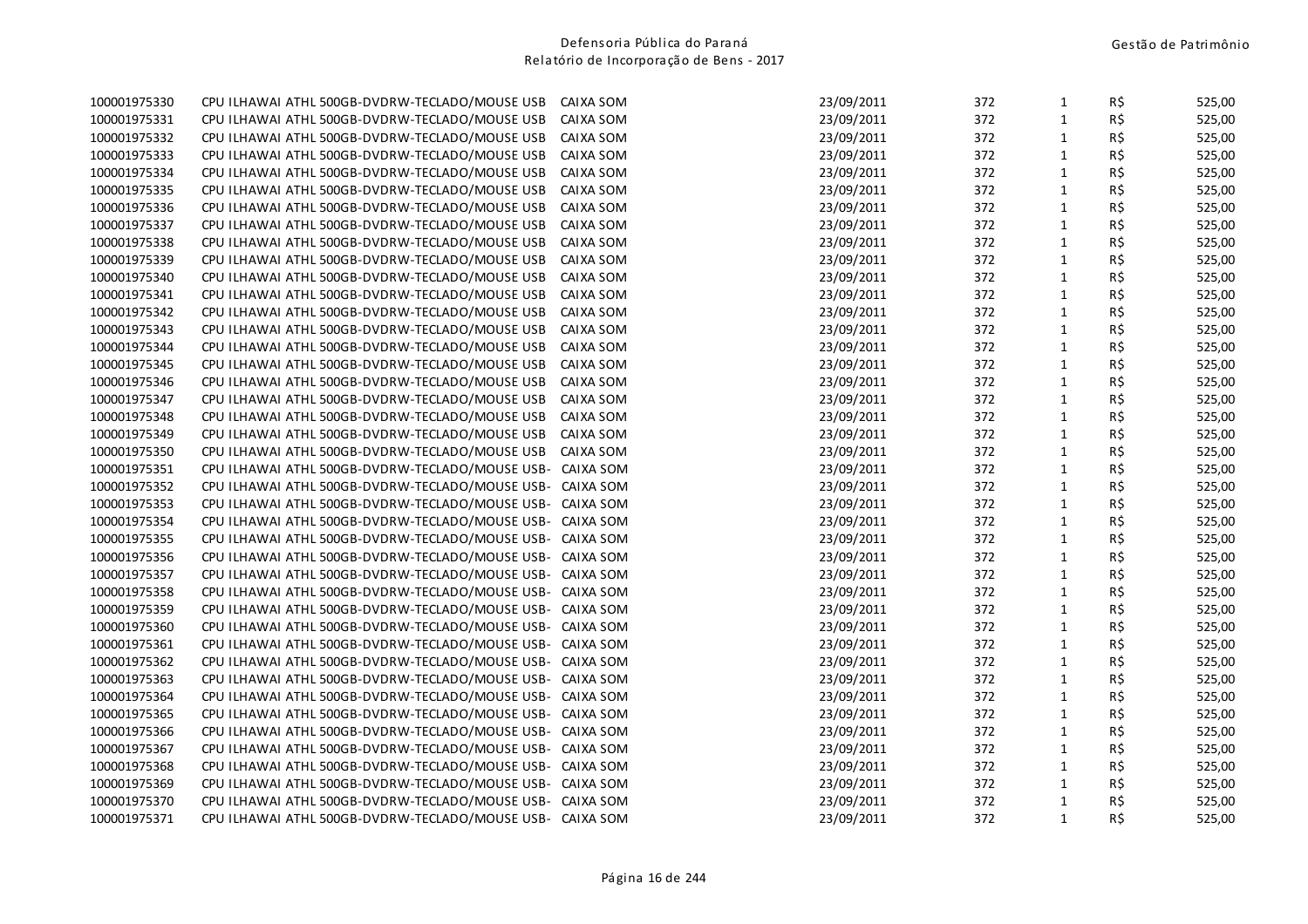| 23/09/2011<br>$\mathbf{1}$<br>R\$<br>100001975373<br>CPU ILHAWAI ATHL 500GB-DVDRW-TECLADO/MOUSE USB- CAIXA SOM<br>372<br>100001975374<br>CPU ILHAWAI ATHL 500GB-DVDRW-TECLADO/MOUSE USB-<br>23/09/2011<br>372<br>$\mathbf{1}$<br>R\$<br>CAIXA SOM<br>23/09/2011<br>372<br>$\mathbf{1}$<br>R\$<br>100001975375<br>CPU ILHAWAI ATHL 500GB-DVDRW-TECLADO/MOUSE USB-<br>CAIXA SOM<br>R\$<br>100001975376<br>CPU ILHAWAI ATHL 500GB-DVDRW-TECLADO/MOUSE USB- CAIXA SOM<br>23/09/2011<br>372<br>$\mathbf{1}$<br>$1\,$<br>R\$<br>100001975377<br>23/09/2011<br>372<br>CPU ILHAWAI ATHL 500GB-DVDRW-TECLADO/MOUSE USB- CAIXA SOM<br>23/09/2011<br>372<br>$\mathbf{1}$<br>R\$<br>100001975378<br>CPU ILHAWAI ATHL 500GB-DVDRW-TECLADO/MOUSE USB- CAIXA SOM<br>23/09/2011<br>372<br>$\mathbf{1}$<br>R\$<br>100001975379<br>CPU ILHAWAI ATHL 500GB-DVDRW-TECLADO/MOUSE USB- CAIXA SOM<br>R\$<br>372<br>$\mathbf{1}$<br>100001975380<br>CPU ILHAWAI ATHL 500GB-DVDRW-TECLADO/MOUSE USB- CAIXA SOM<br>23/09/2011<br>R\$<br>372<br>$\mathbf{1}$<br>100001975381<br>CPU ILHAWAI ATHL 500GB-DVDRW-TECLADO/MOUSE USB- CAIXA SOM<br>23/09/2011<br>$\mathbf{1}$<br>R\$<br>100001975382<br>23/09/2011<br>372<br>CPU ILHAWAI ATHL 500GB-DVDRW-TECLADO/MOUSE USB- CAIXA SOM<br>$\mathbf{1}$<br>R\$<br>100001975383<br>23/09/2011<br>372<br>CPU ILHAWAI ATHL 500GB-DVDRW-TECLADO/MOUSE USB-<br>CAIXA SOM<br>R\$<br>$\mathbf{1}$<br>100001975384<br>CPU ILHAWAI ATHL 500GB-DVDRW-TECLADO/MOUSE USB- CAIXA SOM<br>23/09/2011<br>372<br>$1\,$<br>R\$<br>100001975385<br>CPU ILHAWAI ATHL 500GB-DVDRW-TECLADO/MOUSE USB- CAIXA SOM<br>23/09/2011<br>372<br>$1\,$<br>R\$<br>23/09/2011<br>372<br>100001975386<br>CPU ILHAWAI ATHL 500GB-DVDRW-TECLADO/MOUSE USB- CAIXA SOM<br>23/09/2011<br>$\mathbf{1}$<br>R\$<br>100001975387<br>CPU ILHAWAI ATHL 500GB-DVDRW-TECLADO/MOUSE USB- CAIXA SOM<br>372<br>$1\,$<br>R\$<br>100001975388<br>CPU ILHAWAI ATHL 500GB-DVDRW-TECLADO/MOUSE USB- CAIXA SOM<br>23/09/2011<br>372<br>R\$<br>23/09/2011<br>372<br>$\mathbf{1}$<br>100001975389<br>CPU ILHAWAI ATHL 500GB-DVDRW-TECLADO/MOUSE USB- CAIXA SOM<br>$1\,$<br>R\$<br>372<br>100001975390<br>CPU ILHAWAI ATHL 500GB-DVDRW-TECLADO/MOUSE USB- CAIXA SOM<br>23/09/2011<br>$\mathbf{1}$<br>R\$<br>100001975391<br>23/09/2011<br>372<br>CPU ILHAWAI ATHL 500GB-DVDRW-TECLADO/MOUSE USB- CAIXA SOM<br>$1\,$<br>R\$<br>23/09/2011<br>372<br>100001975392<br>CPU ILHAWAI ATHL 500GB-DVDRW-TECLADO/MOUSE USB- CAIXA SOM<br>$\mathbf{1}$<br>R\$<br>100001975393<br>23/09/2011<br>372<br>CPU ILHAWAI ATHL 500GB-DVDRW-TECLADO/MOUSE USB- CAIXA SOM<br>$\mathbf{1}$<br>R\$<br>23/09/2011<br>372<br>100001975394<br>CPU ILHAWAI ATHL 500GB-DVDRW-TECLADO/MOUSE USB- CAIXA SOM<br>$\mathbf{1}$<br>R\$<br>23/09/2011<br>372<br>100001975395<br>CPU ILHAWAI ATHL 500GB-DVDRW-TECLADO/MOUSE USB- CAIXA SOM<br>23/09/2011<br>$\mathbf{1}$<br>R\$<br>100001975396<br>CPU ILHAWAI ATHL 500GB-DVDRW-TECLADO/MOUSE USB- CAIXA SOM<br>372<br>$1\,$<br>R\$<br>100001975397<br>23/09/2011<br>372<br>CPU ILHAWAI ATHL 500GB-DVDRW-TECLADO/MOUSE USB- CAIXA SOM<br>R\$<br>23/09/2011<br>372<br>$\mathbf{1}$<br>100001975398<br>CPU ILHAWAI ATHL 500GB-DVDRW-TECLADO/MOUSE USB- CAIXA SOM<br>23/09/2011<br>$\mathbf{1}$<br>R\$<br>100001975399<br>CPU ILHAWAI ATHL 500GB-DVDRW-TECLADO/MOUSE USB- CAIXA SOM<br>372<br>$\mathbf{1}$<br>R\$<br>100001975400<br>23/09/2011<br>372<br>CPU ILHAWAI ATHL 500GB-DVDRW-TECLADO/MOUSE USB- CAIXA SOM<br>$1\,$<br>R\$<br>23/09/2011<br>372<br>100001975401<br>CPU ILHAWAI ATHL 500GB-DVDRW-TECLADO/MOUSE USB- CAIXA SOM<br>$\mathbf{1}$<br>R\$<br>CPU ILHAWAI ATHL 500GB-DVDRW-TECLADO/MOUSE USB- CAIXA SOM<br>23/09/2011<br>372<br>100001975402<br>$1\,$<br>R\$<br>23/09/2011<br>372<br>100001975403<br>CPU ILHAWAI ATHL 500GB-DVDRW-TECLADO/MOUSE USB- CAIXA SOM<br>R\$<br>372<br>$\mathbf{1}$<br>100001975404<br>CPU ILHAWAI ATHL 500GB-DVDRW-TECLADO/MOUSE USB- CAIXA SOM<br>23/09/2011<br>$\mathbf{1}$<br>R\$<br>100001975405<br>23/09/2011<br>372<br>CPU ILHAWAI ATHL 500GB-DVDRW-TECLADO/MOUSE USB-<br>CAIXA SOM<br>R\$<br>23/09/2011<br>372<br>$\mathbf{1}$<br>100001975406<br>CPU ILHAWAI ATHL 500GB-DVDRW-TECLADO/MOUSE USB-<br>CAIXA SOM<br>R\$<br>372<br>$\mathbf{1}$<br>100001975407<br>CPU ILHAWAI ATHL 500GB-DVDRW-TECLADO/MOUSE USB-<br>CAIXA SOM<br>23/09/2011<br>$\mathbf 1$<br>R\$<br>100001975408<br>CPU ILHAWAI ATHL 500GB-DVDRW-TECLADO/MOUSE USB-<br>23/09/2011<br>372<br>CAIXA SOM<br>$\mathbf{1}$<br>100001975409<br>23/09/2011<br>372<br>R\$<br>CPU ILHAWAI ATHL 500GB-DVDRW-TECLADO/MOUSE USB-<br>CAIXA SOM<br>23/09/2011<br>$\mathbf{1}$<br>R\$<br>100001975410<br>CPU ILHAWAI ATHL 500GB-DVDRW-TECLADO/MOUSE USB- CAIXA SOM<br>372<br>R\$<br>100001975411<br>CPU ILHAWAI ATHL 500GB-DVDRW-TECLADO/MOUSE USB- CAIXA SOM<br>23/09/2011<br>372<br>$\mathbf{1}$<br>$\mathbf{1}$<br>R\$<br>100001975412<br>23/09/2011<br>372<br>CPU ILHAWAI ATHL 500GB-DVDRW-TECLADO/MOUSE USB- CAIXA SOM<br>$\mathbf{1}$<br>R\$<br>100001975413<br>CPU ILHAWAI ATHL 500GB-DVDRW-TECLADO/MOUSE USB- CAIXA SOM<br>23/09/2011<br>372 | 100001975372 | CPU ILHAWAI ATHL 500GB-DVDRW-TECLADO/MOUSE USB- CAIXA SOM | 23/09/2011 | 372 | $\mathbf{1}$ | R\$ | 525,00 |
|-----------------------------------------------------------------------------------------------------------------------------------------------------------------------------------------------------------------------------------------------------------------------------------------------------------------------------------------------------------------------------------------------------------------------------------------------------------------------------------------------------------------------------------------------------------------------------------------------------------------------------------------------------------------------------------------------------------------------------------------------------------------------------------------------------------------------------------------------------------------------------------------------------------------------------------------------------------------------------------------------------------------------------------------------------------------------------------------------------------------------------------------------------------------------------------------------------------------------------------------------------------------------------------------------------------------------------------------------------------------------------------------------------------------------------------------------------------------------------------------------------------------------------------------------------------------------------------------------------------------------------------------------------------------------------------------------------------------------------------------------------------------------------------------------------------------------------------------------------------------------------------------------------------------------------------------------------------------------------------------------------------------------------------------------------------------------------------------------------------------------------------------------------------------------------------------------------------------------------------------------------------------------------------------------------------------------------------------------------------------------------------------------------------------------------------------------------------------------------------------------------------------------------------------------------------------------------------------------------------------------------------------------------------------------------------------------------------------------------------------------------------------------------------------------------------------------------------------------------------------------------------------------------------------------------------------------------------------------------------------------------------------------------------------------------------------------------------------------------------------------------------------------------------------------------------------------------------------------------------------------------------------------------------------------------------------------------------------------------------------------------------------------------------------------------------------------------------------------------------------------------------------------------------------------------------------------------------------------------------------------------------------------------------------------------------------------------------------------------------------------------------------------------------------------------------------------------------------------------------------------------------------------------------------------------------------------------------------------------------------------------------------------------------------------------------------------------------------------------------------------------------------------------------------------------------------------------------------------------------------------------------------------------------------------------------------------------------------------------------------------------------------------------------------------------------------------------------------------------------------------------------------------------------------------------------------------------------------------------------------------------------------------------------------------------------------------------------------------------------------------------------------------------------------------------------------------------------------------------------------------------------------------------------------------------------------------------------------------------------------------------------------------------------------------------------------------------------------------------------------------|--------------|-----------------------------------------------------------|------------|-----|--------------|-----|--------|
|                                                                                                                                                                                                                                                                                                                                                                                                                                                                                                                                                                                                                                                                                                                                                                                                                                                                                                                                                                                                                                                                                                                                                                                                                                                                                                                                                                                                                                                                                                                                                                                                                                                                                                                                                                                                                                                                                                                                                                                                                                                                                                                                                                                                                                                                                                                                                                                                                                                                                                                                                                                                                                                                                                                                                                                                                                                                                                                                                                                                                                                                                                                                                                                                                                                                                                                                                                                                                                                                                                                                                                                                                                                                                                                                                                                                                                                                                                                                                                                                                                                                                                                                                                                                                                                                                                                                                                                                                                                                                                                                                                                                                                                                                                                                                                                                                                                                                                                                                                                                                                                                                                                       |              |                                                           |            |     |              |     | 525,00 |
|                                                                                                                                                                                                                                                                                                                                                                                                                                                                                                                                                                                                                                                                                                                                                                                                                                                                                                                                                                                                                                                                                                                                                                                                                                                                                                                                                                                                                                                                                                                                                                                                                                                                                                                                                                                                                                                                                                                                                                                                                                                                                                                                                                                                                                                                                                                                                                                                                                                                                                                                                                                                                                                                                                                                                                                                                                                                                                                                                                                                                                                                                                                                                                                                                                                                                                                                                                                                                                                                                                                                                                                                                                                                                                                                                                                                                                                                                                                                                                                                                                                                                                                                                                                                                                                                                                                                                                                                                                                                                                                                                                                                                                                                                                                                                                                                                                                                                                                                                                                                                                                                                                                       |              |                                                           |            |     |              |     | 525,00 |
|                                                                                                                                                                                                                                                                                                                                                                                                                                                                                                                                                                                                                                                                                                                                                                                                                                                                                                                                                                                                                                                                                                                                                                                                                                                                                                                                                                                                                                                                                                                                                                                                                                                                                                                                                                                                                                                                                                                                                                                                                                                                                                                                                                                                                                                                                                                                                                                                                                                                                                                                                                                                                                                                                                                                                                                                                                                                                                                                                                                                                                                                                                                                                                                                                                                                                                                                                                                                                                                                                                                                                                                                                                                                                                                                                                                                                                                                                                                                                                                                                                                                                                                                                                                                                                                                                                                                                                                                                                                                                                                                                                                                                                                                                                                                                                                                                                                                                                                                                                                                                                                                                                                       |              |                                                           |            |     |              |     | 525,00 |
|                                                                                                                                                                                                                                                                                                                                                                                                                                                                                                                                                                                                                                                                                                                                                                                                                                                                                                                                                                                                                                                                                                                                                                                                                                                                                                                                                                                                                                                                                                                                                                                                                                                                                                                                                                                                                                                                                                                                                                                                                                                                                                                                                                                                                                                                                                                                                                                                                                                                                                                                                                                                                                                                                                                                                                                                                                                                                                                                                                                                                                                                                                                                                                                                                                                                                                                                                                                                                                                                                                                                                                                                                                                                                                                                                                                                                                                                                                                                                                                                                                                                                                                                                                                                                                                                                                                                                                                                                                                                                                                                                                                                                                                                                                                                                                                                                                                                                                                                                                                                                                                                                                                       |              |                                                           |            |     |              |     | 525,00 |
|                                                                                                                                                                                                                                                                                                                                                                                                                                                                                                                                                                                                                                                                                                                                                                                                                                                                                                                                                                                                                                                                                                                                                                                                                                                                                                                                                                                                                                                                                                                                                                                                                                                                                                                                                                                                                                                                                                                                                                                                                                                                                                                                                                                                                                                                                                                                                                                                                                                                                                                                                                                                                                                                                                                                                                                                                                                                                                                                                                                                                                                                                                                                                                                                                                                                                                                                                                                                                                                                                                                                                                                                                                                                                                                                                                                                                                                                                                                                                                                                                                                                                                                                                                                                                                                                                                                                                                                                                                                                                                                                                                                                                                                                                                                                                                                                                                                                                                                                                                                                                                                                                                                       |              |                                                           |            |     |              |     | 525,00 |
|                                                                                                                                                                                                                                                                                                                                                                                                                                                                                                                                                                                                                                                                                                                                                                                                                                                                                                                                                                                                                                                                                                                                                                                                                                                                                                                                                                                                                                                                                                                                                                                                                                                                                                                                                                                                                                                                                                                                                                                                                                                                                                                                                                                                                                                                                                                                                                                                                                                                                                                                                                                                                                                                                                                                                                                                                                                                                                                                                                                                                                                                                                                                                                                                                                                                                                                                                                                                                                                                                                                                                                                                                                                                                                                                                                                                                                                                                                                                                                                                                                                                                                                                                                                                                                                                                                                                                                                                                                                                                                                                                                                                                                                                                                                                                                                                                                                                                                                                                                                                                                                                                                                       |              |                                                           |            |     |              |     | 525,00 |
|                                                                                                                                                                                                                                                                                                                                                                                                                                                                                                                                                                                                                                                                                                                                                                                                                                                                                                                                                                                                                                                                                                                                                                                                                                                                                                                                                                                                                                                                                                                                                                                                                                                                                                                                                                                                                                                                                                                                                                                                                                                                                                                                                                                                                                                                                                                                                                                                                                                                                                                                                                                                                                                                                                                                                                                                                                                                                                                                                                                                                                                                                                                                                                                                                                                                                                                                                                                                                                                                                                                                                                                                                                                                                                                                                                                                                                                                                                                                                                                                                                                                                                                                                                                                                                                                                                                                                                                                                                                                                                                                                                                                                                                                                                                                                                                                                                                                                                                                                                                                                                                                                                                       |              |                                                           |            |     |              |     | 525,00 |
|                                                                                                                                                                                                                                                                                                                                                                                                                                                                                                                                                                                                                                                                                                                                                                                                                                                                                                                                                                                                                                                                                                                                                                                                                                                                                                                                                                                                                                                                                                                                                                                                                                                                                                                                                                                                                                                                                                                                                                                                                                                                                                                                                                                                                                                                                                                                                                                                                                                                                                                                                                                                                                                                                                                                                                                                                                                                                                                                                                                                                                                                                                                                                                                                                                                                                                                                                                                                                                                                                                                                                                                                                                                                                                                                                                                                                                                                                                                                                                                                                                                                                                                                                                                                                                                                                                                                                                                                                                                                                                                                                                                                                                                                                                                                                                                                                                                                                                                                                                                                                                                                                                                       |              |                                                           |            |     |              |     | 525,00 |
|                                                                                                                                                                                                                                                                                                                                                                                                                                                                                                                                                                                                                                                                                                                                                                                                                                                                                                                                                                                                                                                                                                                                                                                                                                                                                                                                                                                                                                                                                                                                                                                                                                                                                                                                                                                                                                                                                                                                                                                                                                                                                                                                                                                                                                                                                                                                                                                                                                                                                                                                                                                                                                                                                                                                                                                                                                                                                                                                                                                                                                                                                                                                                                                                                                                                                                                                                                                                                                                                                                                                                                                                                                                                                                                                                                                                                                                                                                                                                                                                                                                                                                                                                                                                                                                                                                                                                                                                                                                                                                                                                                                                                                                                                                                                                                                                                                                                                                                                                                                                                                                                                                                       |              |                                                           |            |     |              |     | 525,00 |
|                                                                                                                                                                                                                                                                                                                                                                                                                                                                                                                                                                                                                                                                                                                                                                                                                                                                                                                                                                                                                                                                                                                                                                                                                                                                                                                                                                                                                                                                                                                                                                                                                                                                                                                                                                                                                                                                                                                                                                                                                                                                                                                                                                                                                                                                                                                                                                                                                                                                                                                                                                                                                                                                                                                                                                                                                                                                                                                                                                                                                                                                                                                                                                                                                                                                                                                                                                                                                                                                                                                                                                                                                                                                                                                                                                                                                                                                                                                                                                                                                                                                                                                                                                                                                                                                                                                                                                                                                                                                                                                                                                                                                                                                                                                                                                                                                                                                                                                                                                                                                                                                                                                       |              |                                                           |            |     |              |     | 525,00 |
|                                                                                                                                                                                                                                                                                                                                                                                                                                                                                                                                                                                                                                                                                                                                                                                                                                                                                                                                                                                                                                                                                                                                                                                                                                                                                                                                                                                                                                                                                                                                                                                                                                                                                                                                                                                                                                                                                                                                                                                                                                                                                                                                                                                                                                                                                                                                                                                                                                                                                                                                                                                                                                                                                                                                                                                                                                                                                                                                                                                                                                                                                                                                                                                                                                                                                                                                                                                                                                                                                                                                                                                                                                                                                                                                                                                                                                                                                                                                                                                                                                                                                                                                                                                                                                                                                                                                                                                                                                                                                                                                                                                                                                                                                                                                                                                                                                                                                                                                                                                                                                                                                                                       |              |                                                           |            |     |              |     | 525,00 |
|                                                                                                                                                                                                                                                                                                                                                                                                                                                                                                                                                                                                                                                                                                                                                                                                                                                                                                                                                                                                                                                                                                                                                                                                                                                                                                                                                                                                                                                                                                                                                                                                                                                                                                                                                                                                                                                                                                                                                                                                                                                                                                                                                                                                                                                                                                                                                                                                                                                                                                                                                                                                                                                                                                                                                                                                                                                                                                                                                                                                                                                                                                                                                                                                                                                                                                                                                                                                                                                                                                                                                                                                                                                                                                                                                                                                                                                                                                                                                                                                                                                                                                                                                                                                                                                                                                                                                                                                                                                                                                                                                                                                                                                                                                                                                                                                                                                                                                                                                                                                                                                                                                                       |              |                                                           |            |     |              |     | 525,00 |
|                                                                                                                                                                                                                                                                                                                                                                                                                                                                                                                                                                                                                                                                                                                                                                                                                                                                                                                                                                                                                                                                                                                                                                                                                                                                                                                                                                                                                                                                                                                                                                                                                                                                                                                                                                                                                                                                                                                                                                                                                                                                                                                                                                                                                                                                                                                                                                                                                                                                                                                                                                                                                                                                                                                                                                                                                                                                                                                                                                                                                                                                                                                                                                                                                                                                                                                                                                                                                                                                                                                                                                                                                                                                                                                                                                                                                                                                                                                                                                                                                                                                                                                                                                                                                                                                                                                                                                                                                                                                                                                                                                                                                                                                                                                                                                                                                                                                                                                                                                                                                                                                                                                       |              |                                                           |            |     |              |     | 525,00 |
|                                                                                                                                                                                                                                                                                                                                                                                                                                                                                                                                                                                                                                                                                                                                                                                                                                                                                                                                                                                                                                                                                                                                                                                                                                                                                                                                                                                                                                                                                                                                                                                                                                                                                                                                                                                                                                                                                                                                                                                                                                                                                                                                                                                                                                                                                                                                                                                                                                                                                                                                                                                                                                                                                                                                                                                                                                                                                                                                                                                                                                                                                                                                                                                                                                                                                                                                                                                                                                                                                                                                                                                                                                                                                                                                                                                                                                                                                                                                                                                                                                                                                                                                                                                                                                                                                                                                                                                                                                                                                                                                                                                                                                                                                                                                                                                                                                                                                                                                                                                                                                                                                                                       |              |                                                           |            |     |              |     | 525,00 |
|                                                                                                                                                                                                                                                                                                                                                                                                                                                                                                                                                                                                                                                                                                                                                                                                                                                                                                                                                                                                                                                                                                                                                                                                                                                                                                                                                                                                                                                                                                                                                                                                                                                                                                                                                                                                                                                                                                                                                                                                                                                                                                                                                                                                                                                                                                                                                                                                                                                                                                                                                                                                                                                                                                                                                                                                                                                                                                                                                                                                                                                                                                                                                                                                                                                                                                                                                                                                                                                                                                                                                                                                                                                                                                                                                                                                                                                                                                                                                                                                                                                                                                                                                                                                                                                                                                                                                                                                                                                                                                                                                                                                                                                                                                                                                                                                                                                                                                                                                                                                                                                                                                                       |              |                                                           |            |     |              |     | 525,00 |
|                                                                                                                                                                                                                                                                                                                                                                                                                                                                                                                                                                                                                                                                                                                                                                                                                                                                                                                                                                                                                                                                                                                                                                                                                                                                                                                                                                                                                                                                                                                                                                                                                                                                                                                                                                                                                                                                                                                                                                                                                                                                                                                                                                                                                                                                                                                                                                                                                                                                                                                                                                                                                                                                                                                                                                                                                                                                                                                                                                                                                                                                                                                                                                                                                                                                                                                                                                                                                                                                                                                                                                                                                                                                                                                                                                                                                                                                                                                                                                                                                                                                                                                                                                                                                                                                                                                                                                                                                                                                                                                                                                                                                                                                                                                                                                                                                                                                                                                                                                                                                                                                                                                       |              |                                                           |            |     |              |     | 525,00 |
|                                                                                                                                                                                                                                                                                                                                                                                                                                                                                                                                                                                                                                                                                                                                                                                                                                                                                                                                                                                                                                                                                                                                                                                                                                                                                                                                                                                                                                                                                                                                                                                                                                                                                                                                                                                                                                                                                                                                                                                                                                                                                                                                                                                                                                                                                                                                                                                                                                                                                                                                                                                                                                                                                                                                                                                                                                                                                                                                                                                                                                                                                                                                                                                                                                                                                                                                                                                                                                                                                                                                                                                                                                                                                                                                                                                                                                                                                                                                                                                                                                                                                                                                                                                                                                                                                                                                                                                                                                                                                                                                                                                                                                                                                                                                                                                                                                                                                                                                                                                                                                                                                                                       |              |                                                           |            |     |              |     | 525,00 |
|                                                                                                                                                                                                                                                                                                                                                                                                                                                                                                                                                                                                                                                                                                                                                                                                                                                                                                                                                                                                                                                                                                                                                                                                                                                                                                                                                                                                                                                                                                                                                                                                                                                                                                                                                                                                                                                                                                                                                                                                                                                                                                                                                                                                                                                                                                                                                                                                                                                                                                                                                                                                                                                                                                                                                                                                                                                                                                                                                                                                                                                                                                                                                                                                                                                                                                                                                                                                                                                                                                                                                                                                                                                                                                                                                                                                                                                                                                                                                                                                                                                                                                                                                                                                                                                                                                                                                                                                                                                                                                                                                                                                                                                                                                                                                                                                                                                                                                                                                                                                                                                                                                                       |              |                                                           |            |     |              |     | 525,00 |
|                                                                                                                                                                                                                                                                                                                                                                                                                                                                                                                                                                                                                                                                                                                                                                                                                                                                                                                                                                                                                                                                                                                                                                                                                                                                                                                                                                                                                                                                                                                                                                                                                                                                                                                                                                                                                                                                                                                                                                                                                                                                                                                                                                                                                                                                                                                                                                                                                                                                                                                                                                                                                                                                                                                                                                                                                                                                                                                                                                                                                                                                                                                                                                                                                                                                                                                                                                                                                                                                                                                                                                                                                                                                                                                                                                                                                                                                                                                                                                                                                                                                                                                                                                                                                                                                                                                                                                                                                                                                                                                                                                                                                                                                                                                                                                                                                                                                                                                                                                                                                                                                                                                       |              |                                                           |            |     |              |     | 525,00 |
|                                                                                                                                                                                                                                                                                                                                                                                                                                                                                                                                                                                                                                                                                                                                                                                                                                                                                                                                                                                                                                                                                                                                                                                                                                                                                                                                                                                                                                                                                                                                                                                                                                                                                                                                                                                                                                                                                                                                                                                                                                                                                                                                                                                                                                                                                                                                                                                                                                                                                                                                                                                                                                                                                                                                                                                                                                                                                                                                                                                                                                                                                                                                                                                                                                                                                                                                                                                                                                                                                                                                                                                                                                                                                                                                                                                                                                                                                                                                                                                                                                                                                                                                                                                                                                                                                                                                                                                                                                                                                                                                                                                                                                                                                                                                                                                                                                                                                                                                                                                                                                                                                                                       |              |                                                           |            |     |              |     | 525,00 |
|                                                                                                                                                                                                                                                                                                                                                                                                                                                                                                                                                                                                                                                                                                                                                                                                                                                                                                                                                                                                                                                                                                                                                                                                                                                                                                                                                                                                                                                                                                                                                                                                                                                                                                                                                                                                                                                                                                                                                                                                                                                                                                                                                                                                                                                                                                                                                                                                                                                                                                                                                                                                                                                                                                                                                                                                                                                                                                                                                                                                                                                                                                                                                                                                                                                                                                                                                                                                                                                                                                                                                                                                                                                                                                                                                                                                                                                                                                                                                                                                                                                                                                                                                                                                                                                                                                                                                                                                                                                                                                                                                                                                                                                                                                                                                                                                                                                                                                                                                                                                                                                                                                                       |              |                                                           |            |     |              |     | 525,00 |
|                                                                                                                                                                                                                                                                                                                                                                                                                                                                                                                                                                                                                                                                                                                                                                                                                                                                                                                                                                                                                                                                                                                                                                                                                                                                                                                                                                                                                                                                                                                                                                                                                                                                                                                                                                                                                                                                                                                                                                                                                                                                                                                                                                                                                                                                                                                                                                                                                                                                                                                                                                                                                                                                                                                                                                                                                                                                                                                                                                                                                                                                                                                                                                                                                                                                                                                                                                                                                                                                                                                                                                                                                                                                                                                                                                                                                                                                                                                                                                                                                                                                                                                                                                                                                                                                                                                                                                                                                                                                                                                                                                                                                                                                                                                                                                                                                                                                                                                                                                                                                                                                                                                       |              |                                                           |            |     |              |     | 525,00 |
|                                                                                                                                                                                                                                                                                                                                                                                                                                                                                                                                                                                                                                                                                                                                                                                                                                                                                                                                                                                                                                                                                                                                                                                                                                                                                                                                                                                                                                                                                                                                                                                                                                                                                                                                                                                                                                                                                                                                                                                                                                                                                                                                                                                                                                                                                                                                                                                                                                                                                                                                                                                                                                                                                                                                                                                                                                                                                                                                                                                                                                                                                                                                                                                                                                                                                                                                                                                                                                                                                                                                                                                                                                                                                                                                                                                                                                                                                                                                                                                                                                                                                                                                                                                                                                                                                                                                                                                                                                                                                                                                                                                                                                                                                                                                                                                                                                                                                                                                                                                                                                                                                                                       |              |                                                           |            |     |              |     | 525,00 |
|                                                                                                                                                                                                                                                                                                                                                                                                                                                                                                                                                                                                                                                                                                                                                                                                                                                                                                                                                                                                                                                                                                                                                                                                                                                                                                                                                                                                                                                                                                                                                                                                                                                                                                                                                                                                                                                                                                                                                                                                                                                                                                                                                                                                                                                                                                                                                                                                                                                                                                                                                                                                                                                                                                                                                                                                                                                                                                                                                                                                                                                                                                                                                                                                                                                                                                                                                                                                                                                                                                                                                                                                                                                                                                                                                                                                                                                                                                                                                                                                                                                                                                                                                                                                                                                                                                                                                                                                                                                                                                                                                                                                                                                                                                                                                                                                                                                                                                                                                                                                                                                                                                                       |              |                                                           |            |     |              |     | 525,00 |
|                                                                                                                                                                                                                                                                                                                                                                                                                                                                                                                                                                                                                                                                                                                                                                                                                                                                                                                                                                                                                                                                                                                                                                                                                                                                                                                                                                                                                                                                                                                                                                                                                                                                                                                                                                                                                                                                                                                                                                                                                                                                                                                                                                                                                                                                                                                                                                                                                                                                                                                                                                                                                                                                                                                                                                                                                                                                                                                                                                                                                                                                                                                                                                                                                                                                                                                                                                                                                                                                                                                                                                                                                                                                                                                                                                                                                                                                                                                                                                                                                                                                                                                                                                                                                                                                                                                                                                                                                                                                                                                                                                                                                                                                                                                                                                                                                                                                                                                                                                                                                                                                                                                       |              |                                                           |            |     |              |     | 525,00 |
|                                                                                                                                                                                                                                                                                                                                                                                                                                                                                                                                                                                                                                                                                                                                                                                                                                                                                                                                                                                                                                                                                                                                                                                                                                                                                                                                                                                                                                                                                                                                                                                                                                                                                                                                                                                                                                                                                                                                                                                                                                                                                                                                                                                                                                                                                                                                                                                                                                                                                                                                                                                                                                                                                                                                                                                                                                                                                                                                                                                                                                                                                                                                                                                                                                                                                                                                                                                                                                                                                                                                                                                                                                                                                                                                                                                                                                                                                                                                                                                                                                                                                                                                                                                                                                                                                                                                                                                                                                                                                                                                                                                                                                                                                                                                                                                                                                                                                                                                                                                                                                                                                                                       |              |                                                           |            |     |              |     | 525,00 |
|                                                                                                                                                                                                                                                                                                                                                                                                                                                                                                                                                                                                                                                                                                                                                                                                                                                                                                                                                                                                                                                                                                                                                                                                                                                                                                                                                                                                                                                                                                                                                                                                                                                                                                                                                                                                                                                                                                                                                                                                                                                                                                                                                                                                                                                                                                                                                                                                                                                                                                                                                                                                                                                                                                                                                                                                                                                                                                                                                                                                                                                                                                                                                                                                                                                                                                                                                                                                                                                                                                                                                                                                                                                                                                                                                                                                                                                                                                                                                                                                                                                                                                                                                                                                                                                                                                                                                                                                                                                                                                                                                                                                                                                                                                                                                                                                                                                                                                                                                                                                                                                                                                                       |              |                                                           |            |     |              |     | 525,00 |
|                                                                                                                                                                                                                                                                                                                                                                                                                                                                                                                                                                                                                                                                                                                                                                                                                                                                                                                                                                                                                                                                                                                                                                                                                                                                                                                                                                                                                                                                                                                                                                                                                                                                                                                                                                                                                                                                                                                                                                                                                                                                                                                                                                                                                                                                                                                                                                                                                                                                                                                                                                                                                                                                                                                                                                                                                                                                                                                                                                                                                                                                                                                                                                                                                                                                                                                                                                                                                                                                                                                                                                                                                                                                                                                                                                                                                                                                                                                                                                                                                                                                                                                                                                                                                                                                                                                                                                                                                                                                                                                                                                                                                                                                                                                                                                                                                                                                                                                                                                                                                                                                                                                       |              |                                                           |            |     |              |     | 525,00 |
|                                                                                                                                                                                                                                                                                                                                                                                                                                                                                                                                                                                                                                                                                                                                                                                                                                                                                                                                                                                                                                                                                                                                                                                                                                                                                                                                                                                                                                                                                                                                                                                                                                                                                                                                                                                                                                                                                                                                                                                                                                                                                                                                                                                                                                                                                                                                                                                                                                                                                                                                                                                                                                                                                                                                                                                                                                                                                                                                                                                                                                                                                                                                                                                                                                                                                                                                                                                                                                                                                                                                                                                                                                                                                                                                                                                                                                                                                                                                                                                                                                                                                                                                                                                                                                                                                                                                                                                                                                                                                                                                                                                                                                                                                                                                                                                                                                                                                                                                                                                                                                                                                                                       |              |                                                           |            |     |              |     | 525,00 |
|                                                                                                                                                                                                                                                                                                                                                                                                                                                                                                                                                                                                                                                                                                                                                                                                                                                                                                                                                                                                                                                                                                                                                                                                                                                                                                                                                                                                                                                                                                                                                                                                                                                                                                                                                                                                                                                                                                                                                                                                                                                                                                                                                                                                                                                                                                                                                                                                                                                                                                                                                                                                                                                                                                                                                                                                                                                                                                                                                                                                                                                                                                                                                                                                                                                                                                                                                                                                                                                                                                                                                                                                                                                                                                                                                                                                                                                                                                                                                                                                                                                                                                                                                                                                                                                                                                                                                                                                                                                                                                                                                                                                                                                                                                                                                                                                                                                                                                                                                                                                                                                                                                                       |              |                                                           |            |     |              |     | 525,00 |
|                                                                                                                                                                                                                                                                                                                                                                                                                                                                                                                                                                                                                                                                                                                                                                                                                                                                                                                                                                                                                                                                                                                                                                                                                                                                                                                                                                                                                                                                                                                                                                                                                                                                                                                                                                                                                                                                                                                                                                                                                                                                                                                                                                                                                                                                                                                                                                                                                                                                                                                                                                                                                                                                                                                                                                                                                                                                                                                                                                                                                                                                                                                                                                                                                                                                                                                                                                                                                                                                                                                                                                                                                                                                                                                                                                                                                                                                                                                                                                                                                                                                                                                                                                                                                                                                                                                                                                                                                                                                                                                                                                                                                                                                                                                                                                                                                                                                                                                                                                                                                                                                                                                       |              |                                                           |            |     |              |     | 525,00 |
|                                                                                                                                                                                                                                                                                                                                                                                                                                                                                                                                                                                                                                                                                                                                                                                                                                                                                                                                                                                                                                                                                                                                                                                                                                                                                                                                                                                                                                                                                                                                                                                                                                                                                                                                                                                                                                                                                                                                                                                                                                                                                                                                                                                                                                                                                                                                                                                                                                                                                                                                                                                                                                                                                                                                                                                                                                                                                                                                                                                                                                                                                                                                                                                                                                                                                                                                                                                                                                                                                                                                                                                                                                                                                                                                                                                                                                                                                                                                                                                                                                                                                                                                                                                                                                                                                                                                                                                                                                                                                                                                                                                                                                                                                                                                                                                                                                                                                                                                                                                                                                                                                                                       |              |                                                           |            |     |              |     | 525,00 |
|                                                                                                                                                                                                                                                                                                                                                                                                                                                                                                                                                                                                                                                                                                                                                                                                                                                                                                                                                                                                                                                                                                                                                                                                                                                                                                                                                                                                                                                                                                                                                                                                                                                                                                                                                                                                                                                                                                                                                                                                                                                                                                                                                                                                                                                                                                                                                                                                                                                                                                                                                                                                                                                                                                                                                                                                                                                                                                                                                                                                                                                                                                                                                                                                                                                                                                                                                                                                                                                                                                                                                                                                                                                                                                                                                                                                                                                                                                                                                                                                                                                                                                                                                                                                                                                                                                                                                                                                                                                                                                                                                                                                                                                                                                                                                                                                                                                                                                                                                                                                                                                                                                                       |              |                                                           |            |     |              |     | 525,00 |
|                                                                                                                                                                                                                                                                                                                                                                                                                                                                                                                                                                                                                                                                                                                                                                                                                                                                                                                                                                                                                                                                                                                                                                                                                                                                                                                                                                                                                                                                                                                                                                                                                                                                                                                                                                                                                                                                                                                                                                                                                                                                                                                                                                                                                                                                                                                                                                                                                                                                                                                                                                                                                                                                                                                                                                                                                                                                                                                                                                                                                                                                                                                                                                                                                                                                                                                                                                                                                                                                                                                                                                                                                                                                                                                                                                                                                                                                                                                                                                                                                                                                                                                                                                                                                                                                                                                                                                                                                                                                                                                                                                                                                                                                                                                                                                                                                                                                                                                                                                                                                                                                                                                       |              |                                                           |            |     |              |     | 525,00 |
|                                                                                                                                                                                                                                                                                                                                                                                                                                                                                                                                                                                                                                                                                                                                                                                                                                                                                                                                                                                                                                                                                                                                                                                                                                                                                                                                                                                                                                                                                                                                                                                                                                                                                                                                                                                                                                                                                                                                                                                                                                                                                                                                                                                                                                                                                                                                                                                                                                                                                                                                                                                                                                                                                                                                                                                                                                                                                                                                                                                                                                                                                                                                                                                                                                                                                                                                                                                                                                                                                                                                                                                                                                                                                                                                                                                                                                                                                                                                                                                                                                                                                                                                                                                                                                                                                                                                                                                                                                                                                                                                                                                                                                                                                                                                                                                                                                                                                                                                                                                                                                                                                                                       |              |                                                           |            |     |              |     | 525,00 |
|                                                                                                                                                                                                                                                                                                                                                                                                                                                                                                                                                                                                                                                                                                                                                                                                                                                                                                                                                                                                                                                                                                                                                                                                                                                                                                                                                                                                                                                                                                                                                                                                                                                                                                                                                                                                                                                                                                                                                                                                                                                                                                                                                                                                                                                                                                                                                                                                                                                                                                                                                                                                                                                                                                                                                                                                                                                                                                                                                                                                                                                                                                                                                                                                                                                                                                                                                                                                                                                                                                                                                                                                                                                                                                                                                                                                                                                                                                                                                                                                                                                                                                                                                                                                                                                                                                                                                                                                                                                                                                                                                                                                                                                                                                                                                                                                                                                                                                                                                                                                                                                                                                                       |              |                                                           |            |     |              |     | 525,00 |
|                                                                                                                                                                                                                                                                                                                                                                                                                                                                                                                                                                                                                                                                                                                                                                                                                                                                                                                                                                                                                                                                                                                                                                                                                                                                                                                                                                                                                                                                                                                                                                                                                                                                                                                                                                                                                                                                                                                                                                                                                                                                                                                                                                                                                                                                                                                                                                                                                                                                                                                                                                                                                                                                                                                                                                                                                                                                                                                                                                                                                                                                                                                                                                                                                                                                                                                                                                                                                                                                                                                                                                                                                                                                                                                                                                                                                                                                                                                                                                                                                                                                                                                                                                                                                                                                                                                                                                                                                                                                                                                                                                                                                                                                                                                                                                                                                                                                                                                                                                                                                                                                                                                       |              |                                                           |            |     |              |     | 525,00 |
|                                                                                                                                                                                                                                                                                                                                                                                                                                                                                                                                                                                                                                                                                                                                                                                                                                                                                                                                                                                                                                                                                                                                                                                                                                                                                                                                                                                                                                                                                                                                                                                                                                                                                                                                                                                                                                                                                                                                                                                                                                                                                                                                                                                                                                                                                                                                                                                                                                                                                                                                                                                                                                                                                                                                                                                                                                                                                                                                                                                                                                                                                                                                                                                                                                                                                                                                                                                                                                                                                                                                                                                                                                                                                                                                                                                                                                                                                                                                                                                                                                                                                                                                                                                                                                                                                                                                                                                                                                                                                                                                                                                                                                                                                                                                                                                                                                                                                                                                                                                                                                                                                                                       |              |                                                           |            |     |              |     | 525,00 |
|                                                                                                                                                                                                                                                                                                                                                                                                                                                                                                                                                                                                                                                                                                                                                                                                                                                                                                                                                                                                                                                                                                                                                                                                                                                                                                                                                                                                                                                                                                                                                                                                                                                                                                                                                                                                                                                                                                                                                                                                                                                                                                                                                                                                                                                                                                                                                                                                                                                                                                                                                                                                                                                                                                                                                                                                                                                                                                                                                                                                                                                                                                                                                                                                                                                                                                                                                                                                                                                                                                                                                                                                                                                                                                                                                                                                                                                                                                                                                                                                                                                                                                                                                                                                                                                                                                                                                                                                                                                                                                                                                                                                                                                                                                                                                                                                                                                                                                                                                                                                                                                                                                                       |              |                                                           |            |     |              |     | 525,00 |
|                                                                                                                                                                                                                                                                                                                                                                                                                                                                                                                                                                                                                                                                                                                                                                                                                                                                                                                                                                                                                                                                                                                                                                                                                                                                                                                                                                                                                                                                                                                                                                                                                                                                                                                                                                                                                                                                                                                                                                                                                                                                                                                                                                                                                                                                                                                                                                                                                                                                                                                                                                                                                                                                                                                                                                                                                                                                                                                                                                                                                                                                                                                                                                                                                                                                                                                                                                                                                                                                                                                                                                                                                                                                                                                                                                                                                                                                                                                                                                                                                                                                                                                                                                                                                                                                                                                                                                                                                                                                                                                                                                                                                                                                                                                                                                                                                                                                                                                                                                                                                                                                                                                       |              |                                                           |            |     |              |     | 525,00 |
|                                                                                                                                                                                                                                                                                                                                                                                                                                                                                                                                                                                                                                                                                                                                                                                                                                                                                                                                                                                                                                                                                                                                                                                                                                                                                                                                                                                                                                                                                                                                                                                                                                                                                                                                                                                                                                                                                                                                                                                                                                                                                                                                                                                                                                                                                                                                                                                                                                                                                                                                                                                                                                                                                                                                                                                                                                                                                                                                                                                                                                                                                                                                                                                                                                                                                                                                                                                                                                                                                                                                                                                                                                                                                                                                                                                                                                                                                                                                                                                                                                                                                                                                                                                                                                                                                                                                                                                                                                                                                                                                                                                                                                                                                                                                                                                                                                                                                                                                                                                                                                                                                                                       |              |                                                           |            |     |              |     | 525,00 |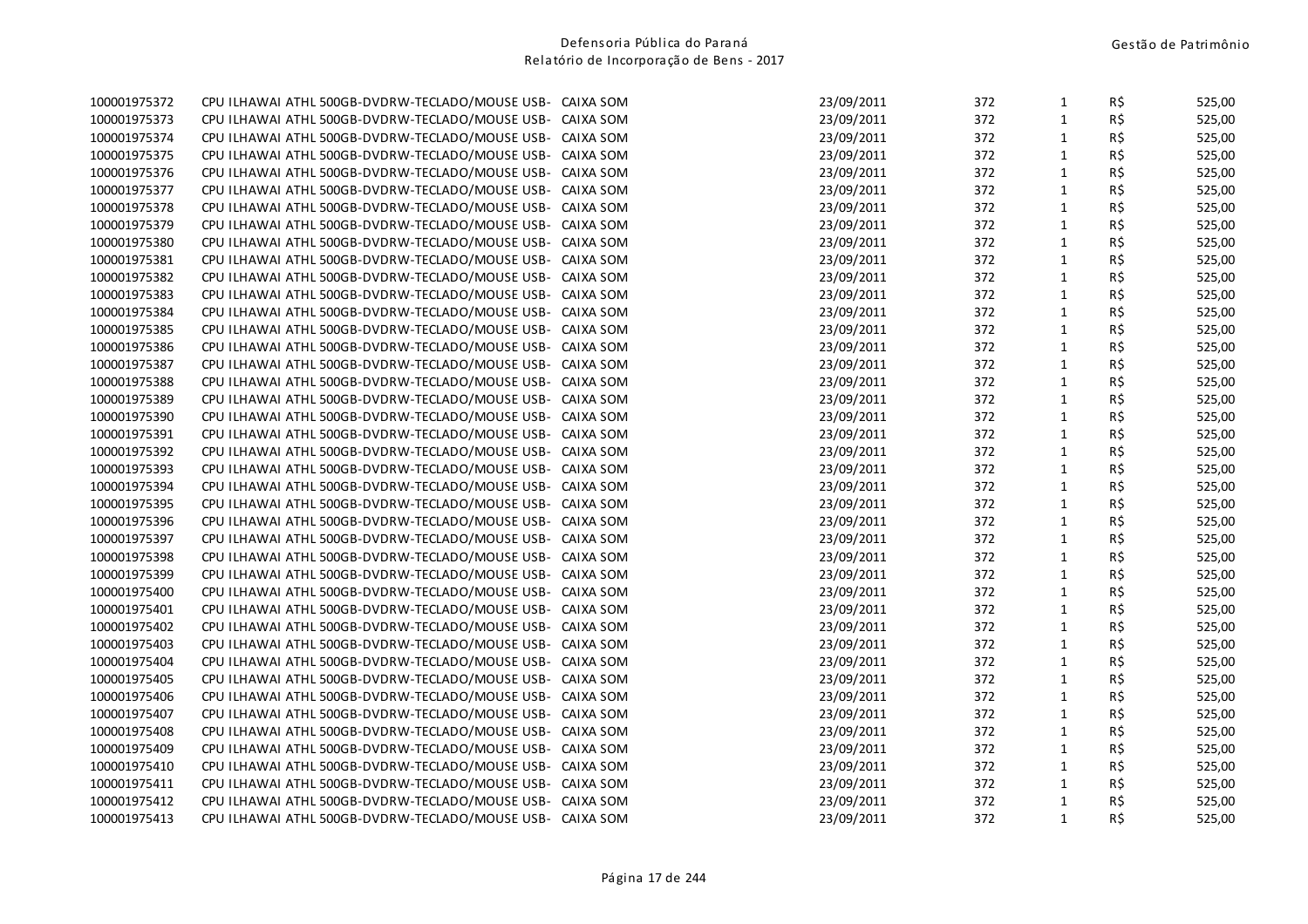| 100001975414 | CPU ILHAWAI ATHL 500GB-DVDRW-TECLADO/MOUSE USB- CAIXA SOM |           | 23/09/2011 | 372 | $\mathbf{1}$ | R\$ | 525,00 |
|--------------|-----------------------------------------------------------|-----------|------------|-----|--------------|-----|--------|
| 100001975415 | CPU ILHAWAI ATHL 500GB-DVDRW-TECLADO/MOUSE USB- CAIXA SOM |           | 23/09/2011 | 372 | $\mathbf{1}$ | R\$ | 525,00 |
| 100001975416 | CPU ILHAWAI ATHL 500GB-DVDRW-TECLADO/MOUSE USB-           | CAIXA SOM | 23/09/2011 | 372 | $\mathbf{1}$ | R\$ | 525,00 |
| 100001975417 | CPU ILHAWAI ATHL 500GB-DVDRW-TECLADO/MOUSE USB-           | CAIXA SOM | 23/09/2011 | 372 | $\mathbf{1}$ | R\$ | 525,00 |
| 100001975418 | CPU ILHAWAI ATHL 500GB-DVDRW-TECLADO/MOUSE USB- CAIXA SOM |           | 23/09/2011 | 372 | $\mathbf{1}$ | R\$ | 525,00 |
| 100001975419 | CPU ILHAWAI ATHL 500GB-DVDRW-TECLADO/MOUSE USB- CAIXA SOM |           | 23/09/2011 | 372 | $1\,$        | R\$ | 525,00 |
| 100001975420 | CPU ILHAWAI ATHL 500GB-DVDRW-TECLADO/MOUSE USB- CAIXA SOM |           | 23/09/2011 | 372 | $\mathbf{1}$ | R\$ | 525,00 |
| 100001975421 | CPU ILHAWAI ATHL 500GB-DVDRW-TECLADO/MOUSE USB- CAIXA SOM |           | 23/09/2011 | 372 | $\mathbf{1}$ | R\$ | 525,00 |
| 100001975422 | CPU ILHAWAI ATHL 500GB-DVDRW-TECLADO/MOUSE USB- CAIXA SOM |           | 23/09/2011 | 372 | $\mathbf{1}$ | R\$ | 525,00 |
| 100001975423 | CPU ILHAWAI ATHL 500GB-DVDRW-TECLADO/MOUSE USB- CAIXA SOM |           | 23/09/2011 | 372 | $\mathbf{1}$ | R\$ | 525,00 |
| 100001975424 | CPU ILHAWAI ATHL 500GB-DVDRW-TECLADO/MOUSE USB- CAIXA SOM |           | 23/09/2011 | 372 | $\mathbf{1}$ | R\$ | 525,00 |
| 100001975425 | CPU ILHAWAI ATHL 500GB-DVDRW-TECLADO/MOUSE USB-           | CAIXA SOM | 23/09/2011 | 372 | $1\,$        | R\$ | 525,00 |
| 100001975426 | CPU ILHAWAI ATHL 500GB-DVDRW-TECLADO/MOUSE USB- CAIXA SOM |           | 23/09/2011 | 372 | $\mathbf{1}$ | R\$ | 525,00 |
| 100001975427 | CPU ILHAWAI ATHL 500GB-DVDRW-TECLADO/MOUSE USB- CAIXA SOM |           | 23/09/2011 | 372 | $1\,$        | R\$ | 525,00 |
| 100001975428 | CPU ILHAWAI ATHL 500GB-DVDRW-TECLADO/MOUSE USB- CAIXA SOM |           | 23/09/2011 | 372 | $1\,$        | R\$ | 525,00 |
| 100001975429 | CPU ILHAWAI ATHL 500GB-DVDRW-TECLADO/MOUSE USB- CAIXA SOM |           | 23/09/2011 | 372 | $\mathbf{1}$ | R\$ | 525,00 |
| 100001975430 | CPU ILHAWAI ATHL 500GB-DVDRW-TECLADO/MOUSE USB- CAIXA SOM |           | 23/09/2011 | 372 | $1\,$        | R\$ | 525,00 |
| 100001975431 | CPU ILHAWAI ATHL 500GB-DVDRW-TECLADO/MOUSE USB- CAIXA SOM |           | 23/09/2011 | 372 | $\mathbf{1}$ | R\$ | 525,00 |
| 100001975432 | CPU ILHAWAI ATHL 500GB-DVDRW-TECLADO/MOUSE USB- CAIXA SOM |           | 23/09/2011 | 372 | $\mathbf{1}$ | R\$ | 525,00 |
| 100001975433 | CPU ILHAWAI ATHL 500GB-DVDRW-TECLADO/MOUSE USB- CAIXA SOM |           | 23/09/2011 | 372 | $\mathbf{1}$ | R\$ | 525,00 |
| 100001975434 | CPU ILHAWAI ATHL 500GB-DVDRW-TECLADO/MOUSE USB- CAIXA SOM |           | 23/09/2011 | 372 | $\mathbf{1}$ | R\$ | 525,00 |
| 100001975435 | CPU ILHAWAI ATHL 500GB-DVDRW-TECLADO/MOUSE USB- CAIXA SOM |           | 23/09/2011 | 372 | $\mathbf{1}$ | R\$ | 525,00 |
| 100001975436 | CPU ILHAWAI ATHL 500GB-DVDRW-TECLADO/MOUSE USB- CAIXA SOM |           | 23/09/2011 | 372 | $\mathbf{1}$ | R\$ | 525,00 |
| 100001975437 | CPU ILHAWAI ATHL 500GB-DVDRW-TECLADO/MOUSE USB- CAIXA SOM |           | 23/09/2011 | 372 | $\mathbf{1}$ | R\$ | 525,00 |
| 100001975438 | CPU ILHAWAI ATHL 500GB-DVDRW-TECLADO/MOUSE USB- CAIXA SOM |           | 23/09/2011 | 372 | $\mathbf{1}$ | R\$ | 525,00 |
| 100001975439 | CPU ILHAWAI ATHL 500GB-DVDRW-TECLADO/MOUSE USB- CAIXA SOM |           | 23/09/2011 | 372 | $\mathbf{1}$ | R\$ | 525,00 |
| 100001975440 | CPU ILHAWAI ATHL 500GB-DVDRW-TECLADO/MOUSE USB- CAIXA SOM |           | 23/09/2011 | 372 | $\mathbf{1}$ | R\$ | 525,00 |
| 100001975441 | CPU ILHAWAI ATHL 500GB-DVDRW-TECLADO/MOUSE USB- CAIXA SOM |           | 23/09/2011 | 372 | $\mathbf{1}$ | R\$ | 525,00 |
| 100001975442 | CPU ILHAWAI ATHL 500GB-DVDRW-TECLADO/MOUSE USB- CAIXA SOM |           | 23/09/2011 | 372 | $\mathbf{1}$ | R\$ | 525,00 |
| 100001975443 | CPU ILHAWAI ATHL 500GB-DVDRW-TECLADO/MOUSE USB- CAIXA SOM |           | 23/09/2011 | 372 | $\mathbf{1}$ | R\$ | 525,00 |
| 100001975444 | CPU ILHAWAI ATHL 500GB-DVDRW-TECLADO/MOUSE USB- CAIXA SOM |           | 23/09/2011 | 372 | $\mathbf{1}$ | R\$ | 525,00 |
| 100001975445 | CPU ILHAWAI ATHL 500GB-DVDRW-TECLADO/MOUSE USB- CAIXA SOM |           | 23/09/2011 | 372 | $1\,$        | R\$ | 525,00 |
| 100001975446 | CPU ILHAWAI ATHL 500GB-DVDRW-TECLADO/MOUSE USB- CAIXA SOM |           | 23/09/2011 | 372 | $\mathbf{1}$ | R\$ | 525,00 |
| 100001975447 | CPU ILHAWAI ATHL 500GB-DVDRW-TECLADO/MOUSE USB-           | CAIXA SOM | 23/09/2011 | 372 | $\mathbf{1}$ | R\$ | 525,00 |
| 100001975448 | CPU ILHAWAI ATHL 500GB-DVDRW-TECLADO/MOUSE USB-           | CAIXA SOM | 23/09/2011 | 372 | $\mathbf{1}$ | R\$ | 525,00 |
| 100001975449 | CPU ILHAWAI ATHL 500GB-DVDRW-TECLADO/MOUSE USB-           | CAIXA SOM | 23/09/2011 | 372 | $\mathbf{1}$ | R\$ | 525,00 |
| 100001975450 | CPU ILHAWAI ATHL 500GB-DVDRW-TECLADO/MOUSE USB-           | CAIXA SOM | 23/09/2011 | 372 | $\mathbf 1$  | R\$ | 525,00 |
| 100001975451 | CPU ILHAWAI ATHL 500GB-DVDRW-TECLADO/MOUSE USB-           | CAIXA SOM | 23/09/2011 | 372 | $1\,$        | R\$ | 525,00 |
| 100001975452 | CPU ILHAWAI ATHL 500GB-DVDRW-TECLADO/MOUSE USB- CAIXA SOM |           | 23/09/2011 | 372 | $\mathbf{1}$ | R\$ | 525,00 |
| 100001975453 | CPU ILHAWAI ATHL 500GB-DVDRW-TECLADO/MOUSE USB- CAIXA SOM |           | 23/09/2011 | 372 | $\mathbf{1}$ | R\$ | 525,00 |
| 100001975454 | CPU ILHAWAI ATHL 500GB-DVDRW-TECLADO/MOUSE USB- CAIXA SOM |           | 23/09/2011 | 372 | $\mathbf{1}$ | R\$ | 525,00 |
| 100001975455 | CPU ILHAWAI ATHL 500GB-DVDRW-TECLADO/MOUSE USB- CAIXA SOM |           | 23/09/2011 | 372 | $\mathbf{1}$ | R\$ | 525,00 |
|              |                                                           |           |            |     |              |     |        |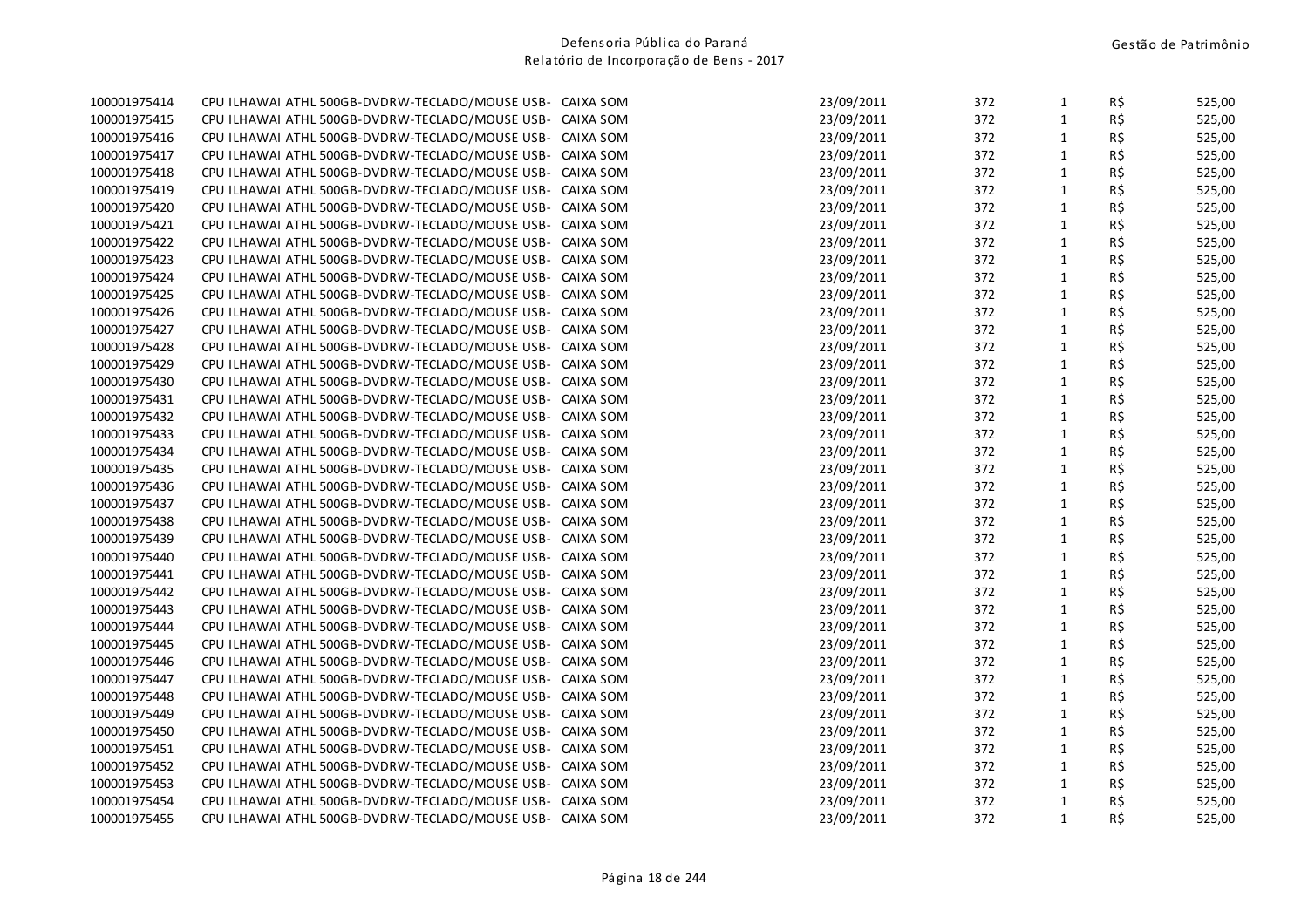| 100001975456 | CPU ILHAWAI ATHL 500GB-DVDRW-TECLADO/MOUSE USB- CAIXA SOM | 23/09/2011 | 372 | $\mathbf{1}$ | R\$            | 525,00 |
|--------------|-----------------------------------------------------------|------------|-----|--------------|----------------|--------|
| 100001975457 | CPU ILHAWAI ATHL 500GB-DVDRW-TECLADO/MOUSE USB- CAIXA SOM | 23/09/2011 | 372 | $\mathbf{1}$ | R\$            | 525,00 |
| 100001975458 | CPU ILHAWAI ATHL 500GB-DVDRW-TECLADO/MOUSE USB- CAIXA SOM | 23/09/2011 | 372 | $\mathbf{1}$ | R\$            | 525,00 |
| 100001975459 | CPU ILHAWAI ATHL 500GB-DVDRW-TECLADO/MOUSE USB- CAIXA SOM | 23/09/2011 | 372 | $\mathbf{1}$ | R\$            | 525,00 |
| 100001975460 | CPU ILHAWAI ATHL 500GB-DVDRW-TECLADO/MOUSE USB- CAIXA SOM | 23/09/2011 | 372 | $\mathbf{1}$ | R\$            | 525,00 |
| 100001975461 | CPU ILHAWAI ATHL 500GB-DVDRW-TECLADO/MOUSE USB- CAIXA SOM | 23/09/2011 | 372 | $\mathbf{1}$ | R\$            | 525,00 |
| 100001975462 | CPU ILHAWAI ATHL 500GB-DVDRW-TECLADO/MOUSE USB- CAIXA SOM | 23/09/2011 | 372 | $\mathbf{1}$ | R\$            | 525,00 |
| 100001975463 | CPU ILHAWAI ATHL 500GB-DVDRW-TECLADO/MOUSE USB- CAIXA SOM | 23/09/2011 | 372 | $\mathbf{1}$ | R\$            | 525,00 |
| 100001975464 | CPU ILHAWAI ATHL 500GB-DVDRW-TECLADO/MOUSE USB- CAIXA SOM | 23/09/2011 | 372 | $\mathbf{1}$ | $R\frac{2}{3}$ | 525,00 |
| 100001975465 | CPU ILHAWAI ATHL 500GB-DVDRW-TECLADO/MOUSE USB- CAIXA SOM | 23/09/2011 | 372 | $\mathbf{1}$ | R\$            | 525,00 |
| 100001975466 | CPU ILHAWAI ATHL 500GB-DVDRW-TECLADO/MOUSE USB- CAIXA SOM | 23/09/2011 | 372 | $\mathbf{1}$ | R\$            | 525,00 |
| 100001975467 | CPU ILHAWAI ATHL 500GB-DVDRW-TECLADO/MOUSE USB- CAIXA SOM | 23/09/2011 | 372 | $\mathbf{1}$ | R\$            | 525,00 |
| 100001975468 | CPU ILHAWAI ATHL 500GB-DVDRW-TECLADO/MOUSE USB- CAIXA SOM | 23/09/2011 | 372 | $\mathbf{1}$ | R\$            | 525,00 |
| 100001975469 | CPU ILHAWAI ATHL 500GB-DVDRW-TECLADO/MOUSE USB- CAIXA SOM | 23/09/2011 | 372 | $\mathbf 1$  | R\$            | 525,00 |
| 100001975470 | CPU ILHAWAI ATHL 500GB-DVDRW-TECLADO/MOUSE USB- CAIXA SOM | 23/09/2011 | 372 | $\mathbf{1}$ | R\$            | 525,00 |
| 100001975471 | CPU ILHAWAI ATHL 500GB-DVDRW-TECLADO/MOUSE USB- CAIXA SOM | 23/09/2011 | 372 | $\mathbf{1}$ | R\$            | 525,00 |
| 100001975472 | CPU ILHAWAI ATHL 500GB-DVDRW-TECLADO/MOUSE USB- CAIXA SOM | 23/09/2011 | 372 | $\mathbf{1}$ | R\$            | 525,00 |
| 100001975473 | CPU ILHAWAI ATHL 500GB-DVDRW-TECLADO/MOUSE USB- CAIXA SOM | 23/09/2011 | 372 | $\mathbf{1}$ | R\$            | 525,00 |
| 100001975474 | CPU ILHAWAI ATHL 500GB-DVDRW-TECLADO/MOUSE USB- CAIXA SOM | 23/09/2011 | 372 | $\mathbf{1}$ | R\$            | 525,00 |
| 100001975475 | CPU ILHAWAI ATHL 500GB-DVDRW-TECLADO/MOUSE USB- CAIXA SOM | 23/09/2011 | 372 | $\mathbf{1}$ | R\$            | 525,00 |
| 100001975476 | CPU ILHAWAI ATHL 500GB-DVDRW-TECLADO/MOUSE USB- CAIXA SOM | 23/09/2011 | 372 | $\mathbf{1}$ | R\$            | 525,00 |
| 100001975477 | CPU ILHAWAI ATHL 500GB-DVDRW-TECLADO/MOUSE USB- CAIXA SOM | 23/09/2011 | 372 | $\mathbf{1}$ | R\$            | 525,00 |
| 100001975478 | CPU ILHAWAI ATHL 500GB-DVDRW-TECLADO/MOUSE USB- CAIXA SOM | 23/09/2011 | 372 | $\mathbf{1}$ | $R\frac{2}{3}$ | 525,00 |
| 100001975479 | CPU ILHAWAI ATHL 500GB-DVDRW-TECLADO/MOUSE USB- CAIXA SOM | 23/09/2011 | 372 | $\mathbf{1}$ | R\$            | 525,00 |
| 100001975480 | CPU ILHAWAI ATHL 500GB-DVDRW-TECLADO/MOUSE USB- CAIXA SOM | 23/09/2011 | 372 | $\mathbf{1}$ | R\$            | 525,00 |
| 100001975481 | CPU ILHAWAI ATHL 500GB-DVDRW-TECLADO/MOUSE USB- CAIXA SOM | 23/09/2011 | 372 | $\mathbf{1}$ | R\$            | 525,00 |
| 100001975482 | CPU ILHAWAI ATHL 500GB-DVDRW-TECLADO/MOUSE USB- CAIXA SOM | 23/09/2011 | 372 | $\mathbf{1}$ | R\$            | 525,00 |
| 100001975483 | CPU ILHAWAI ATHL 500GB-DVDRW-TECLADO/MOUSE USB- CAIXA SOM | 23/09/2011 | 372 | $\mathbf{1}$ | R\$            | 525,00 |
| 100001975484 | CPU ILHAWAI ATHL 500GB-DVDRW-TECLADO/MOUSE USB- CAIXA SOM | 23/09/2011 | 372 | $\mathbf{1}$ | R\$            | 525,00 |
| 100001975485 | CPU ILHAWAI ATHL 500GB-DVDRW-TECLADO/MOUSE USB- CAIXA SOM | 23/09/2011 | 372 | $\mathbf{1}$ | R\$            | 525,00 |
| 100001975486 | CPU ILHAWAI ATHL 500GB-DVDRW-TECLADO/MOUSE USB- CAIXA SOM | 23/09/2011 | 372 | $\mathbf{1}$ | R\$            | 525,00 |
| 100001975487 | CPU ILHAWAI ATHL 500GB-DVDRW-TECLADO/MOUSE USB- CAIXA SOM | 23/09/2011 | 372 | $\mathbf{1}$ | R\$            | 525,00 |
| 100001975488 | CPU ILHAWAI ATHL 500GB-DVDRW-TECLADO/MOUSE USB- CAIXA SOM | 23/09/2011 | 372 | $\mathbf{1}$ | R\$            | 525,00 |
| 100001975489 | CPU ILHAWAI ATHL 500GB-DVDRW-TECLADO/MOUSE USB- CAIXA SOM | 23/09/2011 | 372 | $\mathbf{1}$ | R\$            | 525,00 |
| 100001975490 | CPU ILHAWAI ATHL 500GB-DVDRW-TECLADO/MOUSE USB- CAIXA SOM | 23/09/2011 | 372 | $\mathbf{1}$ | R\$            | 525,00 |
| 100001975491 | CPU ILHAWAI ATHL 500GB-DVDRW-TECLADO/MOUSE USB- CAIXA SOM | 23/09/2011 | 372 | $\mathbf{1}$ | $R\frac{2}{3}$ | 525,00 |
| 100001975492 | CPU ILHAWAI ATHL 500GB-DVDRW-TECLADO/MOUSE USB- CAIXA SOM | 23/09/2011 | 372 | $\mathbf{1}$ | R\$            | 525,00 |
| 100001975493 | CPU ILHAWAI ATHL 500GB-DVDRW-TECLADO/MOUSE USB- CAIXA SOM | 23/09/2011 | 372 | $\mathbf{1}$ | R\$            | 525,00 |
| 100001975494 | CPU ILHAWAI ATHL 500GB-DVDRW-TECLADO/MOUSE USB- CAIXA SOM | 23/09/2011 | 372 | $\mathbf{1}$ | R\$            | 525,00 |
| 100001975495 | CPU ILHAWAI ATHL 500GB-DVDRW-TECLADO/MOUSE USB- CAIXA SOM | 23/09/2011 | 372 | $\mathbf{1}$ | R\$            | 525,00 |
| 100001975496 | CPU ILHAWAI ATHL 500GB-DVDRW-TECLADO/MOUSE USB- CAIXA SOM | 23/09/2011 | 372 | $\mathbf{1}$ | $R\frac{2}{3}$ | 525,00 |
| 100001975497 | CPU ILHAWAI ATHL 500GB-DVDRW-TECLADO/MOUSE USB- CAIXA SOM | 23/09/2011 | 372 | $\mathbf{1}$ | R\$            | 525,00 |
|              |                                                           |            |     |              |                |        |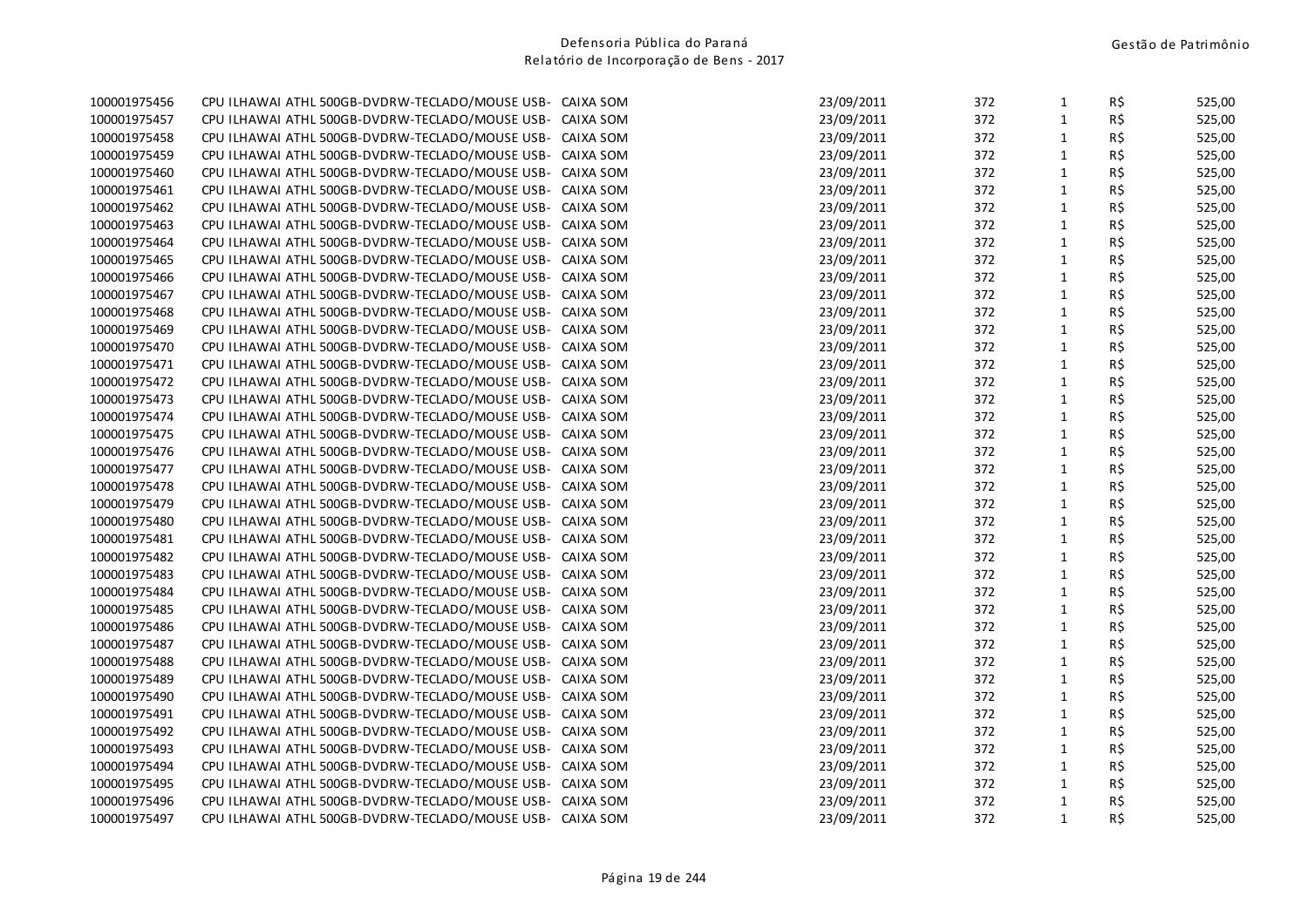|              |                                                           |           |            |     |              | R\$ | 525,00 |
|--------------|-----------------------------------------------------------|-----------|------------|-----|--------------|-----|--------|
| 100001975499 | CPU ILHAWAI ATHL 500GB-DVDRW-TECLADO/MOUSE USB- CAIXA SOM |           | 23/09/2011 | 372 | $\mathbf{1}$ | R\$ | 525,00 |
| 100001975500 | CPU ILHAWAI ATHL 500GB-DVDRW-TECLADO/MOUSE USB-           | CAIXA SOM | 23/09/2011 | 372 | $\mathbf{1}$ | R\$ | 525,00 |
| 100001975501 | CPU ILHAWAI ATHL 500GB-DVDRW-TECLADO/MOUSE USB-           | CAIXA SOM | 23/09/2011 | 372 | $\mathbf{1}$ | R\$ | 525,00 |
| 100001975502 | CPU ILHAWAI ATHL 500GB-DVDRW-TECLADO/MOUSE USB- CAIXA SOM |           | 23/09/2011 | 372 | $\mathbf{1}$ | R\$ | 525,00 |
| 100001975503 | CPU ILHAWAI ATHL 500GB-DVDRW-TECLADO/MOUSE USB- CAIXA SOM |           | 23/09/2011 | 372 | $1\,$        | R\$ | 525,00 |
| 100001975504 | CPU ILHAWAI ATHL 500GB-DVDRW-TECLADO/MOUSE USB- CAIXA SOM |           | 23/09/2011 | 372 | $\mathbf{1}$ | R\$ | 525,00 |
| 100001975505 | CPU ILHAWAI ATHL 500GB-DVDRW-TECLADO/MOUSE USB- CAIXA SOM |           | 23/09/2011 | 372 | $\mathbf{1}$ | R\$ | 525,00 |
| 100001975506 | CPU ILHAWAI ATHL 500GB-DVDRW-TECLADO/MOUSE USB- CAIXA SOM |           | 23/09/2011 | 372 | $\mathbf{1}$ | R\$ | 525,00 |
| 100001975507 | CPU ILHAWAI ATHL 500GB-DVDRW-TECLADO/MOUSE USB- CAIXA SOM |           | 23/09/2011 | 372 | $\mathbf{1}$ | R\$ | 525,00 |
| 100001975508 | CPU ILHAWAI ATHL 500GB-DVDRW-TECLADO/MOUSE USB- CAIXA SOM |           | 23/09/2011 | 372 | $\mathbf{1}$ | R\$ | 525,00 |
| 100001975509 | CPU ILHAWAI ATHL 500GB-DVDRW-TECLADO/MOUSE USB-           | CAIXA SOM | 23/09/2011 | 372 | $1\,$        | R\$ | 525,00 |
| 100001975510 | CPU ILHAWAI ATHL 500GB-DVDRW-TECLADO/MOUSE USB- CAIXA SOM |           | 23/09/2011 | 372 | $\mathbf{1}$ | R\$ | 525,00 |
| 100001975511 | CPU ILHAWAI ATHL 500GB-DVDRW-TECLADO/MOUSE USB- CAIXA SOM |           | 23/09/2011 | 372 | $1\,$        | R\$ | 525,00 |
| 100001975512 | CPU ILHAWAI ATHL 500GB-DVDRW-TECLADO/MOUSE USB- CAIXA SOM |           | 23/09/2011 | 372 | $1\,$        | R\$ | 525,00 |
| 100001975513 | CPU ILHAWAI ATHL 500GB-DVDRW-TECLADO/MOUSE USB- CAIXA SOM |           | 23/09/2011 | 372 | $\mathbf{1}$ | R\$ | 525,00 |
| 100001975514 | CPU ILHAWAI ATHL 500GB-DVDRW-TECLADO/MOUSE USB- CAIXA SOM |           | 23/09/2011 | 372 | $1\,$        | R\$ | 525,00 |
| 100001975515 | CPU ILHAWAI ATHL 500GB-DVDRW-TECLADO/MOUSE USB- CAIXA SOM |           | 23/09/2011 | 372 | $\mathbf{1}$ | R\$ | 525,00 |
| 100001975516 | CPU ILHAWAI ATHL 500GB-DVDRW-TECLADO/MOUSE USB- CAIXA SOM |           | 23/09/2011 | 372 | $1\,$        | R\$ | 525,00 |
| 100001975517 | CPU ILHAWAI ATHL 500GB-DVDRW-TECLADO/MOUSE USB- CAIXA SOM |           | 23/09/2011 | 372 | $\mathbf{1}$ | R\$ | 525,00 |
| 100001975518 | CPU ILHAWAI ATHL 500GB-DVDRW-TECLADO/MOUSE USB- CAIXA SOM |           | 23/09/2011 | 372 | $1\,$        | R\$ | 525,00 |
| 100001975519 | CPU ILHAWAI ATHL 500GB-DVDRW-TECLADO/MOUSE USB- CAIXA SOM |           | 23/09/2011 | 372 | $\mathbf{1}$ | R\$ | 525,00 |
| 100001975520 | CPU ILHAWAI ATHL 500GB-DVDRW-TECLADO/MOUSE USB- CAIXA SOM |           | 23/09/2011 | 372 | $\mathbf{1}$ | R\$ | 525,00 |
| 100001975521 | CPU ILHAWAI ATHL 500GB-DVDRW-TECLADO/MOUSE USB- CAIXA SOM |           | 23/09/2011 | 372 | $\mathbf{1}$ | R\$ | 525,00 |
| 100001975522 | CPU ILHAWAI ATHL 500GB-DVDRW-TECLADO/MOUSE USB- CAIXA SOM |           | 23/09/2011 | 372 | $\mathbf{1}$ | R\$ | 525,00 |
| 100001975523 | CPU ILHAWAI ATHL 500GB-DVDRW-TECLADO/MOUSE USB- CAIXA SOM |           | 23/09/2011 | 372 | $1\,$        | R\$ | 525,00 |
| 100001975524 | CPU ILHAWAI ATHL 500GB-DVDRW-TECLADO/MOUSE USB- CAIXA SOM |           | 23/09/2011 | 372 | $\mathbf{1}$ | R\$ | 525,00 |
| 100001975525 | CPU ILHAWAI ATHL 500GB-DVDRW-TECLADO/MOUSE USB- CAIXA SOM |           | 23/09/2011 | 372 | $\mathbf{1}$ | R\$ | 525,00 |
| 100001975526 | CPU ILHAWAI ATHL 500GB-DVDRW-TECLADO/MOUSE USB- CAIXA SOM |           | 23/09/2011 | 372 | $\mathbf{1}$ | R\$ | 525,00 |
| 100001975527 | CPU ILHAWAI ATHL 500GB-DVDRW-TECLADO/MOUSE USB- CAIXA SOM |           | 23/09/2011 | 372 | $1\,$        | R\$ | 525,00 |
| 100001975528 | CPU ILHAWAI ATHL 500GB-DVDRW-TECLADO/MOUSE USB- CAIXA SOM |           | 23/09/2011 | 372 | $\mathbf{1}$ | R\$ | 525,00 |
| 100001975529 | CPU ILHAWAI ATHL 500GB-DVDRW-TECLADO/MOUSE USB- CAIXA SOM |           | 23/09/2011 | 372 | $1\,$        | R\$ | 525,00 |
| 100001975530 | CPU ILHAWAI ATHL 500GB-DVDRW-TECLADO/MOUSE USB- CAIXA SOM |           | 23/09/2011 | 372 | $\mathbf{1}$ | R\$ | 525,00 |
| 100001975531 | CPU ILHAWAI ATHL 500GB-DVDRW-TECLADO/MOUSE USB-           | CAIXA SOM | 23/09/2011 | 372 | $\mathbf{1}$ | R\$ | 525,00 |
| 100001975532 | CPU ILHAWAI ATHL 500GB-DVDRW-TECLADO/MOUSE USB-           | CAIXA SOM | 23/09/2011 | 372 | $\mathbf{1}$ | R\$ | 525,00 |
| 100001975533 | CPU ILHAWAI ATHL 500GB-DVDRW-TECLADO/MOUSE USB-           | CAIXA SOM | 23/09/2011 | 372 | $\mathbf{1}$ | R\$ | 525,00 |
| 100001975534 | CPU ILHAWAI ATHL 500GB-DVDRW-TECLADO/MOUSE USB-           | CAIXA SOM | 23/09/2011 | 372 | $\mathbf 1$  | R\$ | 525,00 |
| 100001975535 | CPU ILHAWAI ATHL 500GB-DVDRW-TECLADO/MOUSE USB-           | CAIXA SOM | 23/09/2011 | 372 | $\mathbf{1}$ | R\$ | 525,00 |
| 100001975536 | CPU ILHAWAI ATHL 500GB-DVDRW-TECLADO/MOUSE USB- CAIXA SOM |           | 23/09/2011 | 372 | $\mathbf{1}$ | R\$ | 525,00 |
| 100001975537 | CPU ILHAWAI ATHL 500GB-DVDRW-TECLADO/MOUSE USB- CAIXA SOM |           | 23/09/2011 | 372 | $\mathbf{1}$ | R\$ | 525,00 |
| 100001975538 | CPU ILHAWAI ATHL 500GB-DVDRW-TECLADO/MOUSE USB- CAIXA SOM |           | 23/09/2011 | 372 | $\mathbf{1}$ | R\$ | 525,00 |
| 100001975539 | CPU ILHAWAI ATHL 500GB-DVDRW-TECLADO/MOUSE USB- CAIXA SOM |           | 23/09/2011 | 372 | $\mathbf{1}$ | R\$ | 525,00 |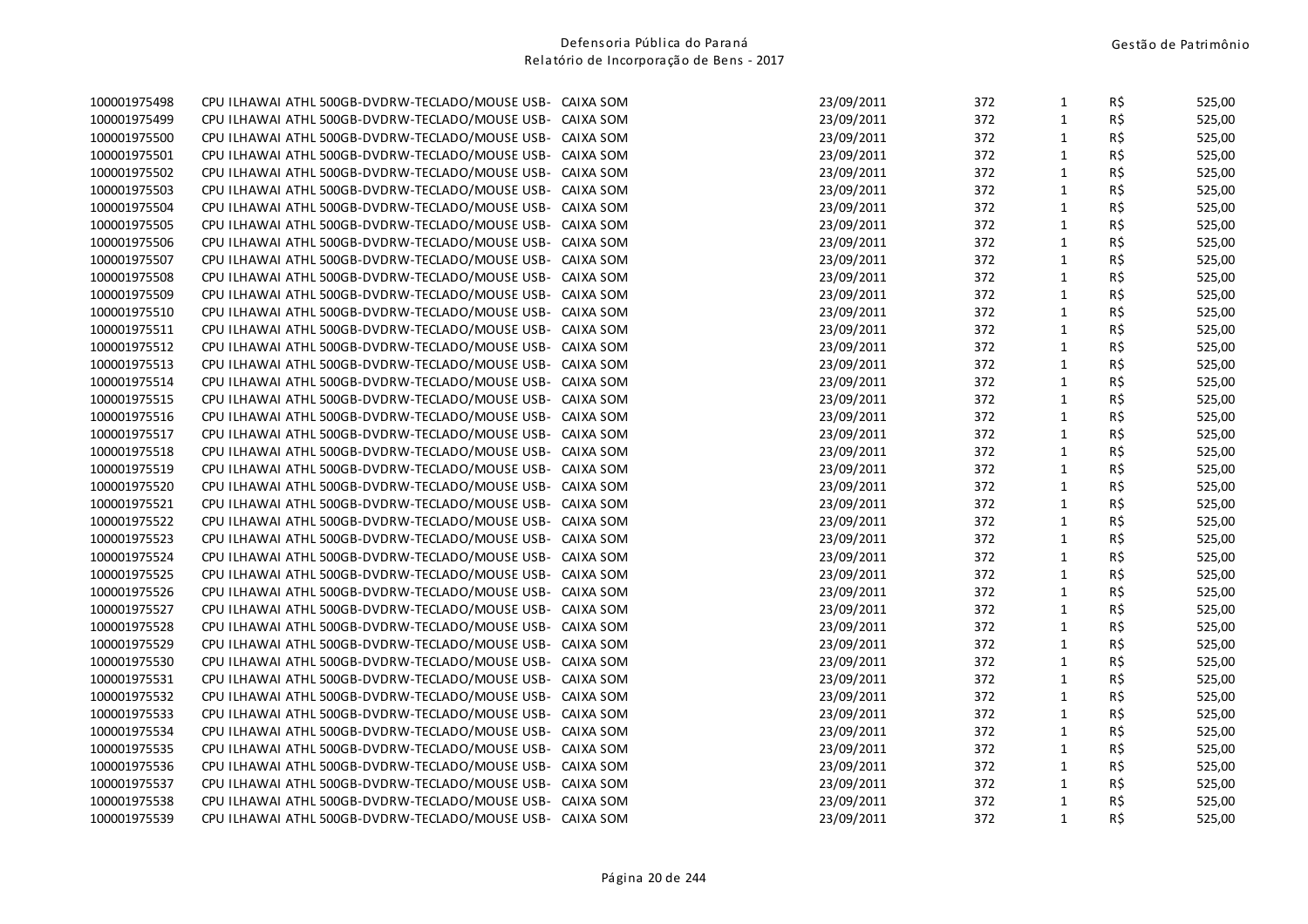| 23/09/2011<br>$\mathbf{1}$<br>R\$<br>100001975541<br>CPU ILHAWAI ATHL 500GB-DVDRW-TECLADO/MOUSE USB- CAIXA SOM<br>372<br>100001975542<br>CPU ILHAWAI ATHL 500GB-DVDRW-TECLADO/MOUSE USB-<br>23/09/2011<br>372<br>$\mathbf{1}$<br>R\$<br>CAIXA SOM<br>23/09/2011<br>372<br>$\mathbf{1}$<br>R\$<br>100001975543<br>CPU ILHAWAI ATHL 500GB-DVDRW-TECLADO/MOUSE USB-<br>CAIXA SOM<br>R\$<br>100001975544<br>CPU ILHAWAI ATHL 500GB-DVDRW-TECLADO/MOUSE USB- CAIXA SOM<br>23/09/2011<br>372<br>$\mathbf{1}$<br>$\mathbf{1}$<br>R\$<br>100001975545<br>23/09/2011<br>372<br>CPU ILHAWAI ATHL 500GB-DVDRW-TECLADO/MOUSE USB-<br>CAIXA SOM<br>23/09/2011<br>372<br>$\mathbf{1}$<br>R\$<br>100001975546<br>CPU ILHAWAI ATHL 500GB-DVDRW-TECLADO/MOUSE USB- CAIXA SOM<br>23/09/2011<br>372<br>$\mathbf{1}$<br>R\$<br>100001975547<br>CPU ILHAWAI ATHL 500GB-DVDRW-TECLADO/MOUSE USB- CAIXA SOM<br>R\$<br>372<br>$\mathbf{1}$<br>100001975548<br>CPU ILHAWAI ATHL 500GB-DVDRW-TECLADO/MOUSE USB- CAIXA SOM<br>23/09/2011<br>R\$<br>372<br>$\mathbf{1}$<br>100001975549<br>CPU ILHAWAI ATHL 500GB-DVDRW-TECLADO/MOUSE USB- CAIXA SOM<br>23/09/2011<br>$\mathbf{1}$<br>R\$<br>23/09/2011<br>372<br>100001975550<br>CPU ILHAWAI ATHL 500GB-DVDRW-TECLADO/MOUSE USB- CAIXA SOM<br>$\mathbf{1}$<br>R\$<br>100001975551<br>23/09/2011<br>372<br>CPU ILHAWAI ATHL 500GB-DVDRW-TECLADO/MOUSE USB-<br>CAIXA SOM<br>R\$<br>$\mathbf{1}$<br>100001975552<br>CPU ILHAWAI ATHL 500GB-DVDRW-TECLADO/MOUSE USB- CAIXA SOM<br>23/09/2011<br>372<br>$1\,$<br>R\$<br>100001975553<br>CPU ILHAWAI ATHL 500GB-DVDRW-TECLADO/MOUSE USB- CAIXA SOM<br>23/09/2011<br>372<br>$1\,$<br>R\$<br>23/09/2011<br>372<br>100001975554<br>CPU ILHAWAI ATHL 500GB-DVDRW-TECLADO/MOUSE USB- CAIXA SOM<br>23/09/2011<br>$\mathbf{1}$<br>R\$<br>100001975555<br>CPU ILHAWAI ATHL 500GB-DVDRW-TECLADO/MOUSE USB- CAIXA SOM<br>372<br>$1\,$<br>R\$<br>100001975556<br>CPU ILHAWAI ATHL 500GB-DVDRW-TECLADO/MOUSE USB- CAIXA SOM<br>23/09/2011<br>372<br>R\$<br>23/09/2011<br>372<br>$\mathbf{1}$<br>100001975557<br>CPU ILHAWAI ATHL 500GB-DVDRW-TECLADO/MOUSE USB- CAIXA SOM<br>$1\,$<br>R\$<br>372<br>100001975558<br>CPU ILHAWAI ATHL 500GB-DVDRW-TECLADO/MOUSE USB- CAIXA SOM<br>23/09/2011<br>$\mathbf{1}$<br>R\$<br>100001975559<br>23/09/2011<br>372<br>CPU ILHAWAI ATHL 500GB-DVDRW-TECLADO/MOUSE USB- CAIXA SOM<br>$1\,$<br>R\$<br>23/09/2011<br>372<br>100001975560<br>CPU ILHAWAI ATHL 500GB-DVDRW-TECLADO/MOUSE USB- CAIXA SOM<br>$\mathbf{1}$<br>R\$<br>100001975561<br>23/09/2011<br>372<br>CPU ILHAWAI ATHL 500GB-DVDRW-TECLADO/MOUSE USB- CAIXA SOM<br>$\mathbf{1}$<br>R\$<br>23/09/2011<br>372<br>100001975562<br>CPU ILHAWAI ATHL 500GB-DVDRW-TECLADO/MOUSE USB- CAIXA SOM<br>$1\,$<br>R\$<br>23/09/2011<br>372<br>100001975563<br>CPU ILHAWAI ATHL 500GB-DVDRW-TECLADO/MOUSE USB- CAIXA SOM<br>23/09/2011<br>$\mathbf{1}$<br>R\$<br>100001975564<br>CPU ILHAWAI ATHL 500GB-DVDRW-TECLADO/MOUSE USB- CAIXA SOM<br>372<br>$1\,$<br>R\$<br>100001975565<br>23/09/2011<br>372<br>CPU ILHAWAI ATHL 500GB-DVDRW-TECLADO/MOUSE USB- CAIXA SOM<br>23/09/2011<br>372<br>$\mathbf{1}$<br>R\$<br>100001975566<br>CPU ILHAWAI ATHL 500GB-DVDRW-TECLADO/MOUSE USB- CAIXA SOM<br>23/09/2011<br>$\mathbf{1}$<br>R\$<br>100001975567<br>CPU ILHAWAI ATHL 500GB-DVDRW-TECLADO/MOUSE USB- CAIXA SOM<br>372<br>$\mathbf{1}$<br>R\$<br>100001975568<br>23/09/2011<br>372<br>CPU ILHAWAI ATHL 500GB-DVDRW-TECLADO/MOUSE USB- CAIXA SOM<br>$1\,$<br>R\$<br>23/09/2011<br>372<br>100001975569<br>CPU ILHAWAI ATHL 500GB-DVDRW-TECLADO/MOUSE USB- CAIXA SOM<br>$\mathbf{1}$<br>R\$<br>100001975570<br>CPU ILHAWAI ATHL 500GB-DVDRW-TECLADO/MOUSE USB- CAIXA SOM<br>23/09/2011<br>372<br>$1\,$<br>R\$<br>23/09/2011<br>372<br>100001975571<br>CPU ILHAWAI ATHL 500GB-DVDRW-TECLADO/MOUSE USB- CAIXA SOM<br>372<br>$\mathbf{1}$<br>R\$<br>100001975572<br>CPU ILHAWAI ATHL 500GB-DVDRW-TECLADO/MOUSE USB- CAIXA SOM<br>23/09/2011<br>$\mathbf{1}$<br>R\$<br>100001975573<br>23/09/2011<br>372<br>CPU ILHAWAI ATHL 500GB-DVDRW-TECLADO/MOUSE USB-<br>CAIXA SOM<br>R\$<br>23/09/2011<br>372<br>$\mathbf{1}$<br>100001975574<br>CPU ILHAWAI ATHL 500GB-DVDRW-TECLADO/MOUSE USB-<br>CAIXA SOM<br>R\$<br>372<br>$\mathbf{1}$<br>100001975575<br>CPU ILHAWAI ATHL 500GB-DVDRW-TECLADO/MOUSE USB-<br>CAIXA SOM<br>23/09/2011<br>$\mathbf 1$<br>R\$<br>100001975576<br>CPU ILHAWAI ATHL 500GB-DVDRW-TECLADO/MOUSE USB-<br>23/09/2011<br>372<br>CAIXA SOM<br>$1\,$<br>100001975577<br>23/09/2011<br>372<br>R\$<br>CPU ILHAWAI ATHL 500GB-DVDRW-TECLADO/MOUSE USB-<br>CAIXA SOM<br>23/09/2011<br>$\mathbf{1}$<br>R\$<br>100001975578<br>CPU ILHAWAI ATHL 500GB-DVDRW-TECLADO/MOUSE USB- CAIXA SOM<br>372<br>R\$<br>100001975579<br>CPU ILHAWAI ATHL 500GB-DVDRW-TECLADO/MOUSE USB- CAIXA SOM<br>23/09/2011<br>372<br>$\mathbf{1}$<br>$\mathbf{1}$<br>R\$<br>100001975580<br>23/09/2011<br>372<br>CPU ILHAWAI ATHL 500GB-DVDRW-TECLADO/MOUSE USB- CAIXA SOM<br>$\mathbf{1}$<br>R\$<br>100001975581<br>CPU ILHAWAI ATHL 500GB-DVDRW-TECLADO/MOUSE USB- CAIXA SOM<br>23/09/2011<br>372 | 100001975540 | CPU ILHAWAI ATHL 500GB-DVDRW-TECLADO/MOUSE USB- CAIXA SOM | 23/09/2011 | 372 | $\mathbf{1}$ | R\$ | 525,00 |
|-------------------------------------------------------------------------------------------------------------------------------------------------------------------------------------------------------------------------------------------------------------------------------------------------------------------------------------------------------------------------------------------------------------------------------------------------------------------------------------------------------------------------------------------------------------------------------------------------------------------------------------------------------------------------------------------------------------------------------------------------------------------------------------------------------------------------------------------------------------------------------------------------------------------------------------------------------------------------------------------------------------------------------------------------------------------------------------------------------------------------------------------------------------------------------------------------------------------------------------------------------------------------------------------------------------------------------------------------------------------------------------------------------------------------------------------------------------------------------------------------------------------------------------------------------------------------------------------------------------------------------------------------------------------------------------------------------------------------------------------------------------------------------------------------------------------------------------------------------------------------------------------------------------------------------------------------------------------------------------------------------------------------------------------------------------------------------------------------------------------------------------------------------------------------------------------------------------------------------------------------------------------------------------------------------------------------------------------------------------------------------------------------------------------------------------------------------------------------------------------------------------------------------------------------------------------------------------------------------------------------------------------------------------------------------------------------------------------------------------------------------------------------------------------------------------------------------------------------------------------------------------------------------------------------------------------------------------------------------------------------------------------------------------------------------------------------------------------------------------------------------------------------------------------------------------------------------------------------------------------------------------------------------------------------------------------------------------------------------------------------------------------------------------------------------------------------------------------------------------------------------------------------------------------------------------------------------------------------------------------------------------------------------------------------------------------------------------------------------------------------------------------------------------------------------------------------------------------------------------------------------------------------------------------------------------------------------------------------------------------------------------------------------------------------------------------------------------------------------------------------------------------------------------------------------------------------------------------------------------------------------------------------------------------------------------------------------------------------------------------------------------------------------------------------------------------------------------------------------------------------------------------------------------------------------------------------------------------------------------------------------------------------------------------------------------------------------------------------------------------------------------------------------------------------------------------------------------------------------------------------------------------------------------------------------------------------------------------------------------------------------------------------------------------------------------------------------------------------------------------|--------------|-----------------------------------------------------------|------------|-----|--------------|-----|--------|
|                                                                                                                                                                                                                                                                                                                                                                                                                                                                                                                                                                                                                                                                                                                                                                                                                                                                                                                                                                                                                                                                                                                                                                                                                                                                                                                                                                                                                                                                                                                                                                                                                                                                                                                                                                                                                                                                                                                                                                                                                                                                                                                                                                                                                                                                                                                                                                                                                                                                                                                                                                                                                                                                                                                                                                                                                                                                                                                                                                                                                                                                                                                                                                                                                                                                                                                                                                                                                                                                                                                                                                                                                                                                                                                                                                                                                                                                                                                                                                                                                                                                                                                                                                                                                                                                                                                                                                                                                                                                                                                                                                                                                                                                                                                                                                                                                                                                                                                                                                                                                                                                                                                   |              |                                                           |            |     |              |     | 525,00 |
|                                                                                                                                                                                                                                                                                                                                                                                                                                                                                                                                                                                                                                                                                                                                                                                                                                                                                                                                                                                                                                                                                                                                                                                                                                                                                                                                                                                                                                                                                                                                                                                                                                                                                                                                                                                                                                                                                                                                                                                                                                                                                                                                                                                                                                                                                                                                                                                                                                                                                                                                                                                                                                                                                                                                                                                                                                                                                                                                                                                                                                                                                                                                                                                                                                                                                                                                                                                                                                                                                                                                                                                                                                                                                                                                                                                                                                                                                                                                                                                                                                                                                                                                                                                                                                                                                                                                                                                                                                                                                                                                                                                                                                                                                                                                                                                                                                                                                                                                                                                                                                                                                                                   |              |                                                           |            |     |              |     | 525,00 |
|                                                                                                                                                                                                                                                                                                                                                                                                                                                                                                                                                                                                                                                                                                                                                                                                                                                                                                                                                                                                                                                                                                                                                                                                                                                                                                                                                                                                                                                                                                                                                                                                                                                                                                                                                                                                                                                                                                                                                                                                                                                                                                                                                                                                                                                                                                                                                                                                                                                                                                                                                                                                                                                                                                                                                                                                                                                                                                                                                                                                                                                                                                                                                                                                                                                                                                                                                                                                                                                                                                                                                                                                                                                                                                                                                                                                                                                                                                                                                                                                                                                                                                                                                                                                                                                                                                                                                                                                                                                                                                                                                                                                                                                                                                                                                                                                                                                                                                                                                                                                                                                                                                                   |              |                                                           |            |     |              |     | 525,00 |
|                                                                                                                                                                                                                                                                                                                                                                                                                                                                                                                                                                                                                                                                                                                                                                                                                                                                                                                                                                                                                                                                                                                                                                                                                                                                                                                                                                                                                                                                                                                                                                                                                                                                                                                                                                                                                                                                                                                                                                                                                                                                                                                                                                                                                                                                                                                                                                                                                                                                                                                                                                                                                                                                                                                                                                                                                                                                                                                                                                                                                                                                                                                                                                                                                                                                                                                                                                                                                                                                                                                                                                                                                                                                                                                                                                                                                                                                                                                                                                                                                                                                                                                                                                                                                                                                                                                                                                                                                                                                                                                                                                                                                                                                                                                                                                                                                                                                                                                                                                                                                                                                                                                   |              |                                                           |            |     |              |     | 525,00 |
|                                                                                                                                                                                                                                                                                                                                                                                                                                                                                                                                                                                                                                                                                                                                                                                                                                                                                                                                                                                                                                                                                                                                                                                                                                                                                                                                                                                                                                                                                                                                                                                                                                                                                                                                                                                                                                                                                                                                                                                                                                                                                                                                                                                                                                                                                                                                                                                                                                                                                                                                                                                                                                                                                                                                                                                                                                                                                                                                                                                                                                                                                                                                                                                                                                                                                                                                                                                                                                                                                                                                                                                                                                                                                                                                                                                                                                                                                                                                                                                                                                                                                                                                                                                                                                                                                                                                                                                                                                                                                                                                                                                                                                                                                                                                                                                                                                                                                                                                                                                                                                                                                                                   |              |                                                           |            |     |              |     | 525,00 |
|                                                                                                                                                                                                                                                                                                                                                                                                                                                                                                                                                                                                                                                                                                                                                                                                                                                                                                                                                                                                                                                                                                                                                                                                                                                                                                                                                                                                                                                                                                                                                                                                                                                                                                                                                                                                                                                                                                                                                                                                                                                                                                                                                                                                                                                                                                                                                                                                                                                                                                                                                                                                                                                                                                                                                                                                                                                                                                                                                                                                                                                                                                                                                                                                                                                                                                                                                                                                                                                                                                                                                                                                                                                                                                                                                                                                                                                                                                                                                                                                                                                                                                                                                                                                                                                                                                                                                                                                                                                                                                                                                                                                                                                                                                                                                                                                                                                                                                                                                                                                                                                                                                                   |              |                                                           |            |     |              |     | 525,00 |
|                                                                                                                                                                                                                                                                                                                                                                                                                                                                                                                                                                                                                                                                                                                                                                                                                                                                                                                                                                                                                                                                                                                                                                                                                                                                                                                                                                                                                                                                                                                                                                                                                                                                                                                                                                                                                                                                                                                                                                                                                                                                                                                                                                                                                                                                                                                                                                                                                                                                                                                                                                                                                                                                                                                                                                                                                                                                                                                                                                                                                                                                                                                                                                                                                                                                                                                                                                                                                                                                                                                                                                                                                                                                                                                                                                                                                                                                                                                                                                                                                                                                                                                                                                                                                                                                                                                                                                                                                                                                                                                                                                                                                                                                                                                                                                                                                                                                                                                                                                                                                                                                                                                   |              |                                                           |            |     |              |     | 525,00 |
|                                                                                                                                                                                                                                                                                                                                                                                                                                                                                                                                                                                                                                                                                                                                                                                                                                                                                                                                                                                                                                                                                                                                                                                                                                                                                                                                                                                                                                                                                                                                                                                                                                                                                                                                                                                                                                                                                                                                                                                                                                                                                                                                                                                                                                                                                                                                                                                                                                                                                                                                                                                                                                                                                                                                                                                                                                                                                                                                                                                                                                                                                                                                                                                                                                                                                                                                                                                                                                                                                                                                                                                                                                                                                                                                                                                                                                                                                                                                                                                                                                                                                                                                                                                                                                                                                                                                                                                                                                                                                                                                                                                                                                                                                                                                                                                                                                                                                                                                                                                                                                                                                                                   |              |                                                           |            |     |              |     | 525,00 |
|                                                                                                                                                                                                                                                                                                                                                                                                                                                                                                                                                                                                                                                                                                                                                                                                                                                                                                                                                                                                                                                                                                                                                                                                                                                                                                                                                                                                                                                                                                                                                                                                                                                                                                                                                                                                                                                                                                                                                                                                                                                                                                                                                                                                                                                                                                                                                                                                                                                                                                                                                                                                                                                                                                                                                                                                                                                                                                                                                                                                                                                                                                                                                                                                                                                                                                                                                                                                                                                                                                                                                                                                                                                                                                                                                                                                                                                                                                                                                                                                                                                                                                                                                                                                                                                                                                                                                                                                                                                                                                                                                                                                                                                                                                                                                                                                                                                                                                                                                                                                                                                                                                                   |              |                                                           |            |     |              |     | 525,00 |
|                                                                                                                                                                                                                                                                                                                                                                                                                                                                                                                                                                                                                                                                                                                                                                                                                                                                                                                                                                                                                                                                                                                                                                                                                                                                                                                                                                                                                                                                                                                                                                                                                                                                                                                                                                                                                                                                                                                                                                                                                                                                                                                                                                                                                                                                                                                                                                                                                                                                                                                                                                                                                                                                                                                                                                                                                                                                                                                                                                                                                                                                                                                                                                                                                                                                                                                                                                                                                                                                                                                                                                                                                                                                                                                                                                                                                                                                                                                                                                                                                                                                                                                                                                                                                                                                                                                                                                                                                                                                                                                                                                                                                                                                                                                                                                                                                                                                                                                                                                                                                                                                                                                   |              |                                                           |            |     |              |     | 525,00 |
|                                                                                                                                                                                                                                                                                                                                                                                                                                                                                                                                                                                                                                                                                                                                                                                                                                                                                                                                                                                                                                                                                                                                                                                                                                                                                                                                                                                                                                                                                                                                                                                                                                                                                                                                                                                                                                                                                                                                                                                                                                                                                                                                                                                                                                                                                                                                                                                                                                                                                                                                                                                                                                                                                                                                                                                                                                                                                                                                                                                                                                                                                                                                                                                                                                                                                                                                                                                                                                                                                                                                                                                                                                                                                                                                                                                                                                                                                                                                                                                                                                                                                                                                                                                                                                                                                                                                                                                                                                                                                                                                                                                                                                                                                                                                                                                                                                                                                                                                                                                                                                                                                                                   |              |                                                           |            |     |              |     | 525,00 |
|                                                                                                                                                                                                                                                                                                                                                                                                                                                                                                                                                                                                                                                                                                                                                                                                                                                                                                                                                                                                                                                                                                                                                                                                                                                                                                                                                                                                                                                                                                                                                                                                                                                                                                                                                                                                                                                                                                                                                                                                                                                                                                                                                                                                                                                                                                                                                                                                                                                                                                                                                                                                                                                                                                                                                                                                                                                                                                                                                                                                                                                                                                                                                                                                                                                                                                                                                                                                                                                                                                                                                                                                                                                                                                                                                                                                                                                                                                                                                                                                                                                                                                                                                                                                                                                                                                                                                                                                                                                                                                                                                                                                                                                                                                                                                                                                                                                                                                                                                                                                                                                                                                                   |              |                                                           |            |     |              |     | 525,00 |
|                                                                                                                                                                                                                                                                                                                                                                                                                                                                                                                                                                                                                                                                                                                                                                                                                                                                                                                                                                                                                                                                                                                                                                                                                                                                                                                                                                                                                                                                                                                                                                                                                                                                                                                                                                                                                                                                                                                                                                                                                                                                                                                                                                                                                                                                                                                                                                                                                                                                                                                                                                                                                                                                                                                                                                                                                                                                                                                                                                                                                                                                                                                                                                                                                                                                                                                                                                                                                                                                                                                                                                                                                                                                                                                                                                                                                                                                                                                                                                                                                                                                                                                                                                                                                                                                                                                                                                                                                                                                                                                                                                                                                                                                                                                                                                                                                                                                                                                                                                                                                                                                                                                   |              |                                                           |            |     |              |     | 525,00 |
|                                                                                                                                                                                                                                                                                                                                                                                                                                                                                                                                                                                                                                                                                                                                                                                                                                                                                                                                                                                                                                                                                                                                                                                                                                                                                                                                                                                                                                                                                                                                                                                                                                                                                                                                                                                                                                                                                                                                                                                                                                                                                                                                                                                                                                                                                                                                                                                                                                                                                                                                                                                                                                                                                                                                                                                                                                                                                                                                                                                                                                                                                                                                                                                                                                                                                                                                                                                                                                                                                                                                                                                                                                                                                                                                                                                                                                                                                                                                                                                                                                                                                                                                                                                                                                                                                                                                                                                                                                                                                                                                                                                                                                                                                                                                                                                                                                                                                                                                                                                                                                                                                                                   |              |                                                           |            |     |              |     | 525,00 |
|                                                                                                                                                                                                                                                                                                                                                                                                                                                                                                                                                                                                                                                                                                                                                                                                                                                                                                                                                                                                                                                                                                                                                                                                                                                                                                                                                                                                                                                                                                                                                                                                                                                                                                                                                                                                                                                                                                                                                                                                                                                                                                                                                                                                                                                                                                                                                                                                                                                                                                                                                                                                                                                                                                                                                                                                                                                                                                                                                                                                                                                                                                                                                                                                                                                                                                                                                                                                                                                                                                                                                                                                                                                                                                                                                                                                                                                                                                                                                                                                                                                                                                                                                                                                                                                                                                                                                                                                                                                                                                                                                                                                                                                                                                                                                                                                                                                                                                                                                                                                                                                                                                                   |              |                                                           |            |     |              |     | 525,00 |
|                                                                                                                                                                                                                                                                                                                                                                                                                                                                                                                                                                                                                                                                                                                                                                                                                                                                                                                                                                                                                                                                                                                                                                                                                                                                                                                                                                                                                                                                                                                                                                                                                                                                                                                                                                                                                                                                                                                                                                                                                                                                                                                                                                                                                                                                                                                                                                                                                                                                                                                                                                                                                                                                                                                                                                                                                                                                                                                                                                                                                                                                                                                                                                                                                                                                                                                                                                                                                                                                                                                                                                                                                                                                                                                                                                                                                                                                                                                                                                                                                                                                                                                                                                                                                                                                                                                                                                                                                                                                                                                                                                                                                                                                                                                                                                                                                                                                                                                                                                                                                                                                                                                   |              |                                                           |            |     |              |     | 525,00 |
|                                                                                                                                                                                                                                                                                                                                                                                                                                                                                                                                                                                                                                                                                                                                                                                                                                                                                                                                                                                                                                                                                                                                                                                                                                                                                                                                                                                                                                                                                                                                                                                                                                                                                                                                                                                                                                                                                                                                                                                                                                                                                                                                                                                                                                                                                                                                                                                                                                                                                                                                                                                                                                                                                                                                                                                                                                                                                                                                                                                                                                                                                                                                                                                                                                                                                                                                                                                                                                                                                                                                                                                                                                                                                                                                                                                                                                                                                                                                                                                                                                                                                                                                                                                                                                                                                                                                                                                                                                                                                                                                                                                                                                                                                                                                                                                                                                                                                                                                                                                                                                                                                                                   |              |                                                           |            |     |              |     | 525,00 |
|                                                                                                                                                                                                                                                                                                                                                                                                                                                                                                                                                                                                                                                                                                                                                                                                                                                                                                                                                                                                                                                                                                                                                                                                                                                                                                                                                                                                                                                                                                                                                                                                                                                                                                                                                                                                                                                                                                                                                                                                                                                                                                                                                                                                                                                                                                                                                                                                                                                                                                                                                                                                                                                                                                                                                                                                                                                                                                                                                                                                                                                                                                                                                                                                                                                                                                                                                                                                                                                                                                                                                                                                                                                                                                                                                                                                                                                                                                                                                                                                                                                                                                                                                                                                                                                                                                                                                                                                                                                                                                                                                                                                                                                                                                                                                                                                                                                                                                                                                                                                                                                                                                                   |              |                                                           |            |     |              |     | 525,00 |
|                                                                                                                                                                                                                                                                                                                                                                                                                                                                                                                                                                                                                                                                                                                                                                                                                                                                                                                                                                                                                                                                                                                                                                                                                                                                                                                                                                                                                                                                                                                                                                                                                                                                                                                                                                                                                                                                                                                                                                                                                                                                                                                                                                                                                                                                                                                                                                                                                                                                                                                                                                                                                                                                                                                                                                                                                                                                                                                                                                                                                                                                                                                                                                                                                                                                                                                                                                                                                                                                                                                                                                                                                                                                                                                                                                                                                                                                                                                                                                                                                                                                                                                                                                                                                                                                                                                                                                                                                                                                                                                                                                                                                                                                                                                                                                                                                                                                                                                                                                                                                                                                                                                   |              |                                                           |            |     |              |     | 525,00 |
|                                                                                                                                                                                                                                                                                                                                                                                                                                                                                                                                                                                                                                                                                                                                                                                                                                                                                                                                                                                                                                                                                                                                                                                                                                                                                                                                                                                                                                                                                                                                                                                                                                                                                                                                                                                                                                                                                                                                                                                                                                                                                                                                                                                                                                                                                                                                                                                                                                                                                                                                                                                                                                                                                                                                                                                                                                                                                                                                                                                                                                                                                                                                                                                                                                                                                                                                                                                                                                                                                                                                                                                                                                                                                                                                                                                                                                                                                                                                                                                                                                                                                                                                                                                                                                                                                                                                                                                                                                                                                                                                                                                                                                                                                                                                                                                                                                                                                                                                                                                                                                                                                                                   |              |                                                           |            |     |              |     | 525,00 |
|                                                                                                                                                                                                                                                                                                                                                                                                                                                                                                                                                                                                                                                                                                                                                                                                                                                                                                                                                                                                                                                                                                                                                                                                                                                                                                                                                                                                                                                                                                                                                                                                                                                                                                                                                                                                                                                                                                                                                                                                                                                                                                                                                                                                                                                                                                                                                                                                                                                                                                                                                                                                                                                                                                                                                                                                                                                                                                                                                                                                                                                                                                                                                                                                                                                                                                                                                                                                                                                                                                                                                                                                                                                                                                                                                                                                                                                                                                                                                                                                                                                                                                                                                                                                                                                                                                                                                                                                                                                                                                                                                                                                                                                                                                                                                                                                                                                                                                                                                                                                                                                                                                                   |              |                                                           |            |     |              |     | 525,00 |
|                                                                                                                                                                                                                                                                                                                                                                                                                                                                                                                                                                                                                                                                                                                                                                                                                                                                                                                                                                                                                                                                                                                                                                                                                                                                                                                                                                                                                                                                                                                                                                                                                                                                                                                                                                                                                                                                                                                                                                                                                                                                                                                                                                                                                                                                                                                                                                                                                                                                                                                                                                                                                                                                                                                                                                                                                                                                                                                                                                                                                                                                                                                                                                                                                                                                                                                                                                                                                                                                                                                                                                                                                                                                                                                                                                                                                                                                                                                                                                                                                                                                                                                                                                                                                                                                                                                                                                                                                                                                                                                                                                                                                                                                                                                                                                                                                                                                                                                                                                                                                                                                                                                   |              |                                                           |            |     |              |     | 525,00 |
|                                                                                                                                                                                                                                                                                                                                                                                                                                                                                                                                                                                                                                                                                                                                                                                                                                                                                                                                                                                                                                                                                                                                                                                                                                                                                                                                                                                                                                                                                                                                                                                                                                                                                                                                                                                                                                                                                                                                                                                                                                                                                                                                                                                                                                                                                                                                                                                                                                                                                                                                                                                                                                                                                                                                                                                                                                                                                                                                                                                                                                                                                                                                                                                                                                                                                                                                                                                                                                                                                                                                                                                                                                                                                                                                                                                                                                                                                                                                                                                                                                                                                                                                                                                                                                                                                                                                                                                                                                                                                                                                                                                                                                                                                                                                                                                                                                                                                                                                                                                                                                                                                                                   |              |                                                           |            |     |              |     | 525,00 |
|                                                                                                                                                                                                                                                                                                                                                                                                                                                                                                                                                                                                                                                                                                                                                                                                                                                                                                                                                                                                                                                                                                                                                                                                                                                                                                                                                                                                                                                                                                                                                                                                                                                                                                                                                                                                                                                                                                                                                                                                                                                                                                                                                                                                                                                                                                                                                                                                                                                                                                                                                                                                                                                                                                                                                                                                                                                                                                                                                                                                                                                                                                                                                                                                                                                                                                                                                                                                                                                                                                                                                                                                                                                                                                                                                                                                                                                                                                                                                                                                                                                                                                                                                                                                                                                                                                                                                                                                                                                                                                                                                                                                                                                                                                                                                                                                                                                                                                                                                                                                                                                                                                                   |              |                                                           |            |     |              |     | 525,00 |
|                                                                                                                                                                                                                                                                                                                                                                                                                                                                                                                                                                                                                                                                                                                                                                                                                                                                                                                                                                                                                                                                                                                                                                                                                                                                                                                                                                                                                                                                                                                                                                                                                                                                                                                                                                                                                                                                                                                                                                                                                                                                                                                                                                                                                                                                                                                                                                                                                                                                                                                                                                                                                                                                                                                                                                                                                                                                                                                                                                                                                                                                                                                                                                                                                                                                                                                                                                                                                                                                                                                                                                                                                                                                                                                                                                                                                                                                                                                                                                                                                                                                                                                                                                                                                                                                                                                                                                                                                                                                                                                                                                                                                                                                                                                                                                                                                                                                                                                                                                                                                                                                                                                   |              |                                                           |            |     |              |     | 525,00 |
|                                                                                                                                                                                                                                                                                                                                                                                                                                                                                                                                                                                                                                                                                                                                                                                                                                                                                                                                                                                                                                                                                                                                                                                                                                                                                                                                                                                                                                                                                                                                                                                                                                                                                                                                                                                                                                                                                                                                                                                                                                                                                                                                                                                                                                                                                                                                                                                                                                                                                                                                                                                                                                                                                                                                                                                                                                                                                                                                                                                                                                                                                                                                                                                                                                                                                                                                                                                                                                                                                                                                                                                                                                                                                                                                                                                                                                                                                                                                                                                                                                                                                                                                                                                                                                                                                                                                                                                                                                                                                                                                                                                                                                                                                                                                                                                                                                                                                                                                                                                                                                                                                                                   |              |                                                           |            |     |              |     | 525,00 |
|                                                                                                                                                                                                                                                                                                                                                                                                                                                                                                                                                                                                                                                                                                                                                                                                                                                                                                                                                                                                                                                                                                                                                                                                                                                                                                                                                                                                                                                                                                                                                                                                                                                                                                                                                                                                                                                                                                                                                                                                                                                                                                                                                                                                                                                                                                                                                                                                                                                                                                                                                                                                                                                                                                                                                                                                                                                                                                                                                                                                                                                                                                                                                                                                                                                                                                                                                                                                                                                                                                                                                                                                                                                                                                                                                                                                                                                                                                                                                                                                                                                                                                                                                                                                                                                                                                                                                                                                                                                                                                                                                                                                                                                                                                                                                                                                                                                                                                                                                                                                                                                                                                                   |              |                                                           |            |     |              |     | 525,00 |
|                                                                                                                                                                                                                                                                                                                                                                                                                                                                                                                                                                                                                                                                                                                                                                                                                                                                                                                                                                                                                                                                                                                                                                                                                                                                                                                                                                                                                                                                                                                                                                                                                                                                                                                                                                                                                                                                                                                                                                                                                                                                                                                                                                                                                                                                                                                                                                                                                                                                                                                                                                                                                                                                                                                                                                                                                                                                                                                                                                                                                                                                                                                                                                                                                                                                                                                                                                                                                                                                                                                                                                                                                                                                                                                                                                                                                                                                                                                                                                                                                                                                                                                                                                                                                                                                                                                                                                                                                                                                                                                                                                                                                                                                                                                                                                                                                                                                                                                                                                                                                                                                                                                   |              |                                                           |            |     |              |     | 525,00 |
|                                                                                                                                                                                                                                                                                                                                                                                                                                                                                                                                                                                                                                                                                                                                                                                                                                                                                                                                                                                                                                                                                                                                                                                                                                                                                                                                                                                                                                                                                                                                                                                                                                                                                                                                                                                                                                                                                                                                                                                                                                                                                                                                                                                                                                                                                                                                                                                                                                                                                                                                                                                                                                                                                                                                                                                                                                                                                                                                                                                                                                                                                                                                                                                                                                                                                                                                                                                                                                                                                                                                                                                                                                                                                                                                                                                                                                                                                                                                                                                                                                                                                                                                                                                                                                                                                                                                                                                                                                                                                                                                                                                                                                                                                                                                                                                                                                                                                                                                                                                                                                                                                                                   |              |                                                           |            |     |              |     | 525,00 |
|                                                                                                                                                                                                                                                                                                                                                                                                                                                                                                                                                                                                                                                                                                                                                                                                                                                                                                                                                                                                                                                                                                                                                                                                                                                                                                                                                                                                                                                                                                                                                                                                                                                                                                                                                                                                                                                                                                                                                                                                                                                                                                                                                                                                                                                                                                                                                                                                                                                                                                                                                                                                                                                                                                                                                                                                                                                                                                                                                                                                                                                                                                                                                                                                                                                                                                                                                                                                                                                                                                                                                                                                                                                                                                                                                                                                                                                                                                                                                                                                                                                                                                                                                                                                                                                                                                                                                                                                                                                                                                                                                                                                                                                                                                                                                                                                                                                                                                                                                                                                                                                                                                                   |              |                                                           |            |     |              |     | 525,00 |
|                                                                                                                                                                                                                                                                                                                                                                                                                                                                                                                                                                                                                                                                                                                                                                                                                                                                                                                                                                                                                                                                                                                                                                                                                                                                                                                                                                                                                                                                                                                                                                                                                                                                                                                                                                                                                                                                                                                                                                                                                                                                                                                                                                                                                                                                                                                                                                                                                                                                                                                                                                                                                                                                                                                                                                                                                                                                                                                                                                                                                                                                                                                                                                                                                                                                                                                                                                                                                                                                                                                                                                                                                                                                                                                                                                                                                                                                                                                                                                                                                                                                                                                                                                                                                                                                                                                                                                                                                                                                                                                                                                                                                                                                                                                                                                                                                                                                                                                                                                                                                                                                                                                   |              |                                                           |            |     |              |     | 525,00 |
|                                                                                                                                                                                                                                                                                                                                                                                                                                                                                                                                                                                                                                                                                                                                                                                                                                                                                                                                                                                                                                                                                                                                                                                                                                                                                                                                                                                                                                                                                                                                                                                                                                                                                                                                                                                                                                                                                                                                                                                                                                                                                                                                                                                                                                                                                                                                                                                                                                                                                                                                                                                                                                                                                                                                                                                                                                                                                                                                                                                                                                                                                                                                                                                                                                                                                                                                                                                                                                                                                                                                                                                                                                                                                                                                                                                                                                                                                                                                                                                                                                                                                                                                                                                                                                                                                                                                                                                                                                                                                                                                                                                                                                                                                                                                                                                                                                                                                                                                                                                                                                                                                                                   |              |                                                           |            |     |              |     | 525,00 |
|                                                                                                                                                                                                                                                                                                                                                                                                                                                                                                                                                                                                                                                                                                                                                                                                                                                                                                                                                                                                                                                                                                                                                                                                                                                                                                                                                                                                                                                                                                                                                                                                                                                                                                                                                                                                                                                                                                                                                                                                                                                                                                                                                                                                                                                                                                                                                                                                                                                                                                                                                                                                                                                                                                                                                                                                                                                                                                                                                                                                                                                                                                                                                                                                                                                                                                                                                                                                                                                                                                                                                                                                                                                                                                                                                                                                                                                                                                                                                                                                                                                                                                                                                                                                                                                                                                                                                                                                                                                                                                                                                                                                                                                                                                                                                                                                                                                                                                                                                                                                                                                                                                                   |              |                                                           |            |     |              |     | 525,00 |
|                                                                                                                                                                                                                                                                                                                                                                                                                                                                                                                                                                                                                                                                                                                                                                                                                                                                                                                                                                                                                                                                                                                                                                                                                                                                                                                                                                                                                                                                                                                                                                                                                                                                                                                                                                                                                                                                                                                                                                                                                                                                                                                                                                                                                                                                                                                                                                                                                                                                                                                                                                                                                                                                                                                                                                                                                                                                                                                                                                                                                                                                                                                                                                                                                                                                                                                                                                                                                                                                                                                                                                                                                                                                                                                                                                                                                                                                                                                                                                                                                                                                                                                                                                                                                                                                                                                                                                                                                                                                                                                                                                                                                                                                                                                                                                                                                                                                                                                                                                                                                                                                                                                   |              |                                                           |            |     |              |     | 525,00 |
|                                                                                                                                                                                                                                                                                                                                                                                                                                                                                                                                                                                                                                                                                                                                                                                                                                                                                                                                                                                                                                                                                                                                                                                                                                                                                                                                                                                                                                                                                                                                                                                                                                                                                                                                                                                                                                                                                                                                                                                                                                                                                                                                                                                                                                                                                                                                                                                                                                                                                                                                                                                                                                                                                                                                                                                                                                                                                                                                                                                                                                                                                                                                                                                                                                                                                                                                                                                                                                                                                                                                                                                                                                                                                                                                                                                                                                                                                                                                                                                                                                                                                                                                                                                                                                                                                                                                                                                                                                                                                                                                                                                                                                                                                                                                                                                                                                                                                                                                                                                                                                                                                                                   |              |                                                           |            |     |              |     | 525,00 |
|                                                                                                                                                                                                                                                                                                                                                                                                                                                                                                                                                                                                                                                                                                                                                                                                                                                                                                                                                                                                                                                                                                                                                                                                                                                                                                                                                                                                                                                                                                                                                                                                                                                                                                                                                                                                                                                                                                                                                                                                                                                                                                                                                                                                                                                                                                                                                                                                                                                                                                                                                                                                                                                                                                                                                                                                                                                                                                                                                                                                                                                                                                                                                                                                                                                                                                                                                                                                                                                                                                                                                                                                                                                                                                                                                                                                                                                                                                                                                                                                                                                                                                                                                                                                                                                                                                                                                                                                                                                                                                                                                                                                                                                                                                                                                                                                                                                                                                                                                                                                                                                                                                                   |              |                                                           |            |     |              |     | 525,00 |
|                                                                                                                                                                                                                                                                                                                                                                                                                                                                                                                                                                                                                                                                                                                                                                                                                                                                                                                                                                                                                                                                                                                                                                                                                                                                                                                                                                                                                                                                                                                                                                                                                                                                                                                                                                                                                                                                                                                                                                                                                                                                                                                                                                                                                                                                                                                                                                                                                                                                                                                                                                                                                                                                                                                                                                                                                                                                                                                                                                                                                                                                                                                                                                                                                                                                                                                                                                                                                                                                                                                                                                                                                                                                                                                                                                                                                                                                                                                                                                                                                                                                                                                                                                                                                                                                                                                                                                                                                                                                                                                                                                                                                                                                                                                                                                                                                                                                                                                                                                                                                                                                                                                   |              |                                                           |            |     |              |     | 525,00 |
|                                                                                                                                                                                                                                                                                                                                                                                                                                                                                                                                                                                                                                                                                                                                                                                                                                                                                                                                                                                                                                                                                                                                                                                                                                                                                                                                                                                                                                                                                                                                                                                                                                                                                                                                                                                                                                                                                                                                                                                                                                                                                                                                                                                                                                                                                                                                                                                                                                                                                                                                                                                                                                                                                                                                                                                                                                                                                                                                                                                                                                                                                                                                                                                                                                                                                                                                                                                                                                                                                                                                                                                                                                                                                                                                                                                                                                                                                                                                                                                                                                                                                                                                                                                                                                                                                                                                                                                                                                                                                                                                                                                                                                                                                                                                                                                                                                                                                                                                                                                                                                                                                                                   |              |                                                           |            |     |              |     | 525,00 |
|                                                                                                                                                                                                                                                                                                                                                                                                                                                                                                                                                                                                                                                                                                                                                                                                                                                                                                                                                                                                                                                                                                                                                                                                                                                                                                                                                                                                                                                                                                                                                                                                                                                                                                                                                                                                                                                                                                                                                                                                                                                                                                                                                                                                                                                                                                                                                                                                                                                                                                                                                                                                                                                                                                                                                                                                                                                                                                                                                                                                                                                                                                                                                                                                                                                                                                                                                                                                                                                                                                                                                                                                                                                                                                                                                                                                                                                                                                                                                                                                                                                                                                                                                                                                                                                                                                                                                                                                                                                                                                                                                                                                                                                                                                                                                                                                                                                                                                                                                                                                                                                                                                                   |              |                                                           |            |     |              |     | 525,00 |
|                                                                                                                                                                                                                                                                                                                                                                                                                                                                                                                                                                                                                                                                                                                                                                                                                                                                                                                                                                                                                                                                                                                                                                                                                                                                                                                                                                                                                                                                                                                                                                                                                                                                                                                                                                                                                                                                                                                                                                                                                                                                                                                                                                                                                                                                                                                                                                                                                                                                                                                                                                                                                                                                                                                                                                                                                                                                                                                                                                                                                                                                                                                                                                                                                                                                                                                                                                                                                                                                                                                                                                                                                                                                                                                                                                                                                                                                                                                                                                                                                                                                                                                                                                                                                                                                                                                                                                                                                                                                                                                                                                                                                                                                                                                                                                                                                                                                                                                                                                                                                                                                                                                   |              |                                                           |            |     |              |     | 525,00 |
|                                                                                                                                                                                                                                                                                                                                                                                                                                                                                                                                                                                                                                                                                                                                                                                                                                                                                                                                                                                                                                                                                                                                                                                                                                                                                                                                                                                                                                                                                                                                                                                                                                                                                                                                                                                                                                                                                                                                                                                                                                                                                                                                                                                                                                                                                                                                                                                                                                                                                                                                                                                                                                                                                                                                                                                                                                                                                                                                                                                                                                                                                                                                                                                                                                                                                                                                                                                                                                                                                                                                                                                                                                                                                                                                                                                                                                                                                                                                                                                                                                                                                                                                                                                                                                                                                                                                                                                                                                                                                                                                                                                                                                                                                                                                                                                                                                                                                                                                                                                                                                                                                                                   |              |                                                           |            |     |              |     | 525,00 |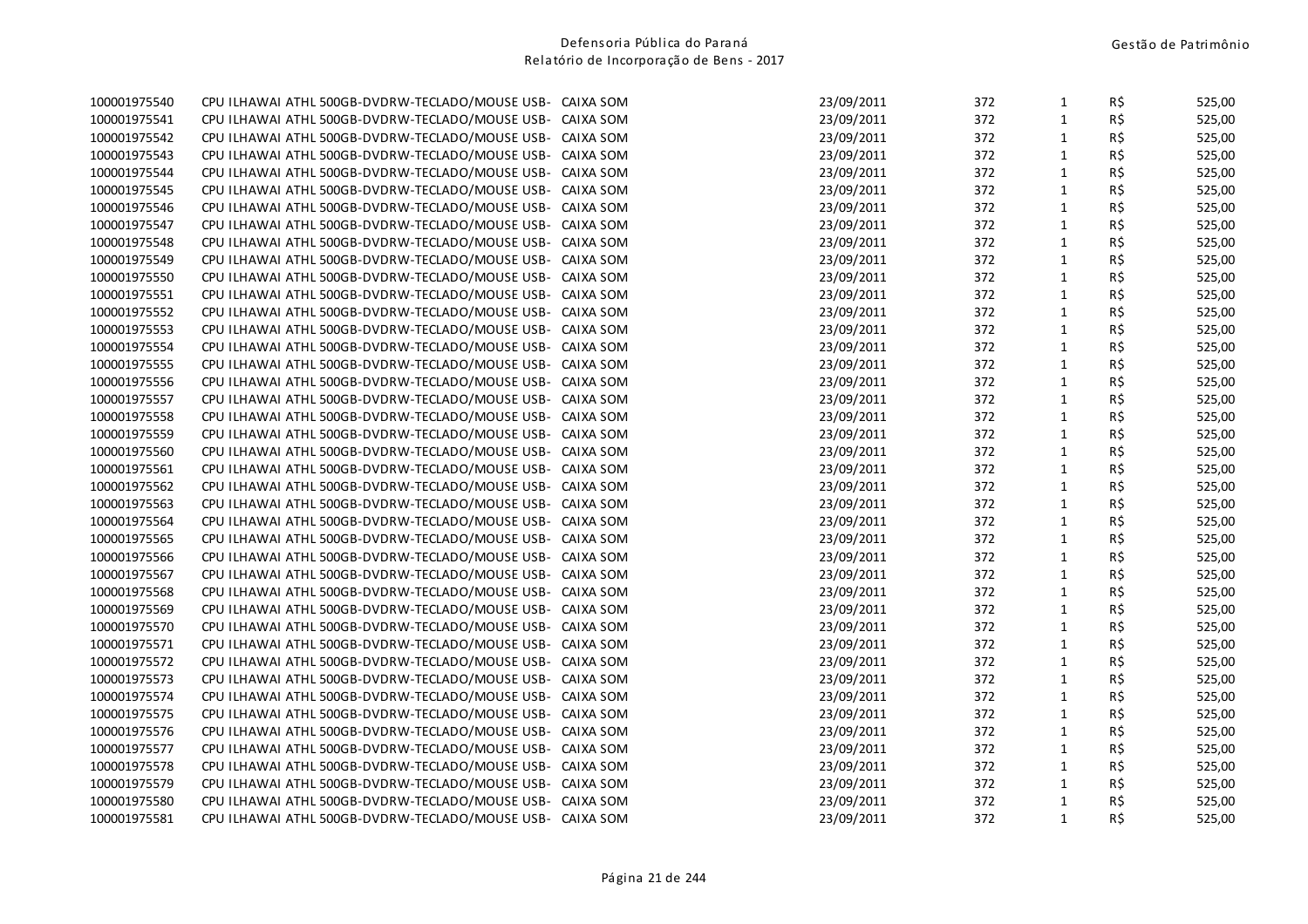| 100001975583<br>CPU ILHAWAI ATHL 500GB-DVDRW-TECLADO/MOUSE USB- CAIXA SOM<br>100001975584<br>CPU ILHAWAI ATHL 500GB-DVDRW-TECLADO/MOUSE USB-<br>100001975585<br>CPU ILHAWAI ATHL 500GB-DVDRW-TECLADO/MOUSE USB- | CAIXA SOM<br>CAIXA SOM | 23/09/2011<br>23/09/2011<br>23/09/2011 | 372<br>372<br>372 | $\mathbf{1}$<br>$\mathbf{1}$<br>$\mathbf{1}$ | R\$<br>R\$<br>R\$ | 525,00<br>525,00<br>525,00 |
|-----------------------------------------------------------------------------------------------------------------------------------------------------------------------------------------------------------------|------------------------|----------------------------------------|-------------------|----------------------------------------------|-------------------|----------------------------|
|                                                                                                                                                                                                                 |                        |                                        |                   |                                              |                   |                            |
|                                                                                                                                                                                                                 |                        |                                        |                   |                                              |                   |                            |
|                                                                                                                                                                                                                 |                        |                                        |                   |                                              |                   | 525,00                     |
| 100001975586<br>CPU ILHAWAI ATHL 500GB-DVDRW-TECLADO/MOUSE USB- CAIXA SOM                                                                                                                                       |                        | 23/09/2011                             | 372               | $\mathbf{1}$                                 | R\$               | 525,00                     |
| 100001975587<br>CPU ILHAWAI ATHL 500GB-DVDRW-TECLADO/MOUSE USB-                                                                                                                                                 | CAIXA SOM              | 23/09/2011                             | 372               | $1\,$                                        | R\$               | 525,00                     |
| 100001975588<br>CPU ILHAWAI ATHL 500GB-DVDRW-TECLADO/MOUSE USB- CAIXA SOM                                                                                                                                       |                        | 23/09/2011                             | 372               | $\mathbf{1}$                                 | R\$               | 525,00                     |
| 100001975589<br>CPU ILHAWAI ATHL 500GB-DVDRW-TECLADO/MOUSE USB- CAIXA SOM                                                                                                                                       |                        | 23/09/2011                             | 372               | $\mathbf{1}$                                 | R\$               | 525,00                     |
| 100001975590<br>CPU ILHAWAI ATHL 500GB-DVDRW-TECLADO/MOUSE USB- CAIXA SOM                                                                                                                                       |                        | 23/09/2011                             | 372               | $\mathbf{1}$                                 | R\$               | 525,00                     |
| 100001975591<br>CPU ILHAWAI ATHL 500GB-DVDRW-TECLADO/MOUSE USB- CAIXA SOM                                                                                                                                       |                        | 23/09/2011                             | 372               | $\mathbf{1}$                                 | R\$               | 525,00                     |
| 100001975592<br>CPU ILHAWAI ATHL 500GB-DVDRW-TECLADO/MOUSE USB- CAIXA SOM                                                                                                                                       |                        | 23/09/2011                             | 372               | $\mathbf{1}$                                 | R\$               | 525,00                     |
| 100001975593<br>CPU ILHAWAI ATHL 500GB-DVDRW-TECLADO/MOUSE USB-                                                                                                                                                 | CAIXA SOM              | 23/09/2011                             | 372               | $1\,$                                        | R\$               | 525,00                     |
| 100001975594<br>CPU ILHAWAI ATHL 500GB-DVDRW-TECLADO/MOUSE USB- CAIXA SOM                                                                                                                                       |                        | 23/09/2011                             | 372               | $\mathbf{1}$                                 | R\$               | 525,00                     |
| 100001975595<br>CPU ILHAWAI ATHL 500GB-DVDRW-TECLADO/MOUSE USB- CAIXA SOM                                                                                                                                       |                        | 23/09/2011                             | 372               | $1\,$                                        | R\$               | 525,00                     |
| 100001975596<br>CPU ILHAWAI ATHL 500GB-DVDRW-TECLADO/MOUSE USB- CAIXA SOM                                                                                                                                       |                        | 23/09/2011                             | 372               | $1\,$                                        | R\$               | 525,00                     |
| 100001975597<br>CPU ILHAWAI ATHL 500GB-DVDRW-TECLADO/MOUSE USB- CAIXA SOM                                                                                                                                       |                        | 23/09/2011                             | 372               | $\mathbf{1}$                                 | R\$               | 525,00                     |
| 100001975598<br>CPU ILHAWAI ATHL 500GB-DVDRW-TECLADO/MOUSE USB- CAIXA SOM                                                                                                                                       |                        | 23/09/2011                             | 372               | $1\,$                                        | R\$               | 525,00                     |
| 100001975599<br>CPU ILHAWAI ATHL 500GB-DVDRW-TECLADO/MOUSE USB- CAIXA SOM                                                                                                                                       |                        | 23/09/2011                             | 372               | $\mathbf{1}$                                 | R\$               | 525,00                     |
| 100001975600<br>CPU ILHAWAI ATHL 500GB-DVDRW-TECLADO/MOUSE USB- CAIXA SOM                                                                                                                                       |                        | 23/09/2011                             | 372               | $1\,$                                        | R\$               | 525,00                     |
| 100001975601<br>CPU ILHAWAI ATHL 500GB-DVDRW-TECLADO/MOUSE USB- CAIXA SOM                                                                                                                                       |                        | 23/09/2011                             | 372               | $\mathbf{1}$                                 | R\$               | 525,00                     |
| 100001975602<br>CPU ILHAWAI ATHL 500GB-DVDRW-TECLADO/MOUSE USB- CAIXA SOM                                                                                                                                       |                        | 23/09/2011                             | 372               | $1\,$                                        | R\$               | 525,00                     |
| 100001975603<br>CPU ILHAWAI ATHL 500GB-DVDRW-TECLADO/MOUSE USB- CAIXA SOM                                                                                                                                       |                        | 23/09/2011                             | 372               | $\mathbf{1}$                                 | R\$               | 525,00                     |
| 100001975604<br>CPU ILHAWAI ATHL 500GB-DVDRW-TECLADO/MOUSE USB- CAIXA SOM                                                                                                                                       |                        | 23/09/2011                             | 372               | $\mathbf{1}$                                 | R\$               | 525,00                     |
| 100001975605<br>CPU ILHAWAI ATHL 500GB-DVDRW-TECLADO/MOUSE USB- CAIXA SOM                                                                                                                                       |                        | 23/09/2011                             | 372               | $\mathbf{1}$                                 | R\$               | 525,00                     |
| 100001975606<br>CPU ILHAWAI ATHL 500GB-DVDRW-TECLADO/MOUSE USB- CAIXA SOM                                                                                                                                       |                        | 23/09/2011                             | 372               | $\mathbf{1}$                                 | R\$               | 525,00                     |
| 100001975607<br>CPU ILHAWAI ATHL 500GB-DVDRW-TECLADO/MOUSE USB- CAIXA SOM                                                                                                                                       |                        | 23/09/2011                             | 372               | $\mathbf{1}$                                 | R\$               | 525,00                     |
| 100001975608<br>CPU ILHAWAI ATHL 500GB-DVDRW-TECLADO/MOUSE USB- CAIXA SOM                                                                                                                                       |                        | 23/09/2011                             | 372               | $\mathbf{1}$                                 | R\$               | 525,00                     |
| 100001975609<br>CPU ILHAWAI ATHL 500GB-DVDRW-TECLADO/MOUSE USB- CAIXA SOM                                                                                                                                       |                        | 23/09/2011                             | 372               | $\mathbf{1}$                                 | R\$               | 525,00                     |
| 100001975610<br>CPU ILHAWAI ATHL 500GB-DVDRW-TECLADO/MOUSE USB- CAIXA SOM                                                                                                                                       |                        | 23/09/2011                             | 372               | $\mathbf{1}$                                 | R\$               | 525,00                     |
| 100001975611<br>CPU ILHAWAI ATHL 500GB-DVDRW-TECLADO/MOUSE USB- CAIXA SOM                                                                                                                                       |                        | 23/09/2011                             | 372               | $\mathbf{1}$                                 | R\$               | 525,00                     |
| 100001975612<br>CPU ILHAWAI ATHL 500GB-DVDRW-TECLADO/MOUSE USB- CAIXA SOM                                                                                                                                       |                        | 23/09/2011                             | 372               | $\mathbf{1}$                                 | R\$               | 525,00                     |
| 100001975613<br>CPU ILHAWAI ATHL 500GB-DVDRW-TECLADO/MOUSE USB- CAIXA SOM                                                                                                                                       |                        | 23/09/2011                             | 372               | $\mathbf{1}$                                 | R\$               | 525,00                     |
| 100001975614<br>CPU ILHAWAI ATHL 500GB-DVDRW-TECLADO/MOUSE USB- CAIXA SOM                                                                                                                                       |                        | 23/09/2011                             | 372               | $\mathbf{1}$                                 | R\$               | 525,00                     |
| 100001975615<br>CPU ILHAWAI ATHL 500GB-DVDRW-TECLADO/MOUSE USB-                                                                                                                                                 | CAIXA SOM              | 23/09/2011                             | 372               | $\mathbf{1}$                                 | R\$               | 525,00                     |
| 100001975616<br>CPU ILHAWAI ATHL 500GB-DVDRW-TECLADO/MOUSE USB-                                                                                                                                                 | CAIXA SOM              | 23/09/2011                             | 372               | $\mathbf{1}$                                 | R\$               | 525,00                     |
| 100001975617<br>CPU ILHAWAI ATHL 500GB-DVDRW-TECLADO/MOUSE USB-                                                                                                                                                 | CAIXA SOM              | 23/09/2011                             | 372               | $\mathbf{1}$                                 | R\$               | 525,00                     |
| 100001975618<br>CPU ILHAWAI ATHL 500GB-DVDRW-TECLADO/MOUSE USB-                                                                                                                                                 | CAIXA SOM              | 23/09/2011                             | 372               | $\mathbf 1$                                  | R\$               | 525,00                     |
| 100001975619<br>CPU ILHAWAI ATHL 500GB-DVDRW-TECLADO/MOUSE USB-                                                                                                                                                 | CAIXA SOM              | 23/09/2011                             | 372               | $\mathbf{1}$                                 | R\$               | 525,00                     |
| 100001975620<br>CPU ILHAWAI ATHL 500GB-DVDRW-TECLADO/MOUSE USB- CAIXA SOM                                                                                                                                       |                        | 23/09/2011                             | 372               | $\mathbf{1}$                                 | R\$               | 525,00                     |
| 100001975621<br>CPU ILHAWAI ATHL 500GB-DVDRW-TECLADO/MOUSE USB- CAIXA SOM                                                                                                                                       |                        | 23/09/2011                             | 372               | $\mathbf{1}$                                 | R\$               | 525,00                     |
| 100001975622<br>CPU ILHAWAI ATHL 500GB-DVDRW-TECLADO/MOUSE USB- CAIXA SOM                                                                                                                                       |                        | 23/09/2011                             | 372               | $\mathbf{1}$                                 | R\$               | 525,00                     |
| 100001975623<br>CPU ILHAWAI ATHL 500GB-DVDRW-TECLADO/MOUSE USB- CAIXA SOM                                                                                                                                       |                        | 23/09/2011                             | 372               | $\mathbf{1}$                                 | R\$               | 525,00                     |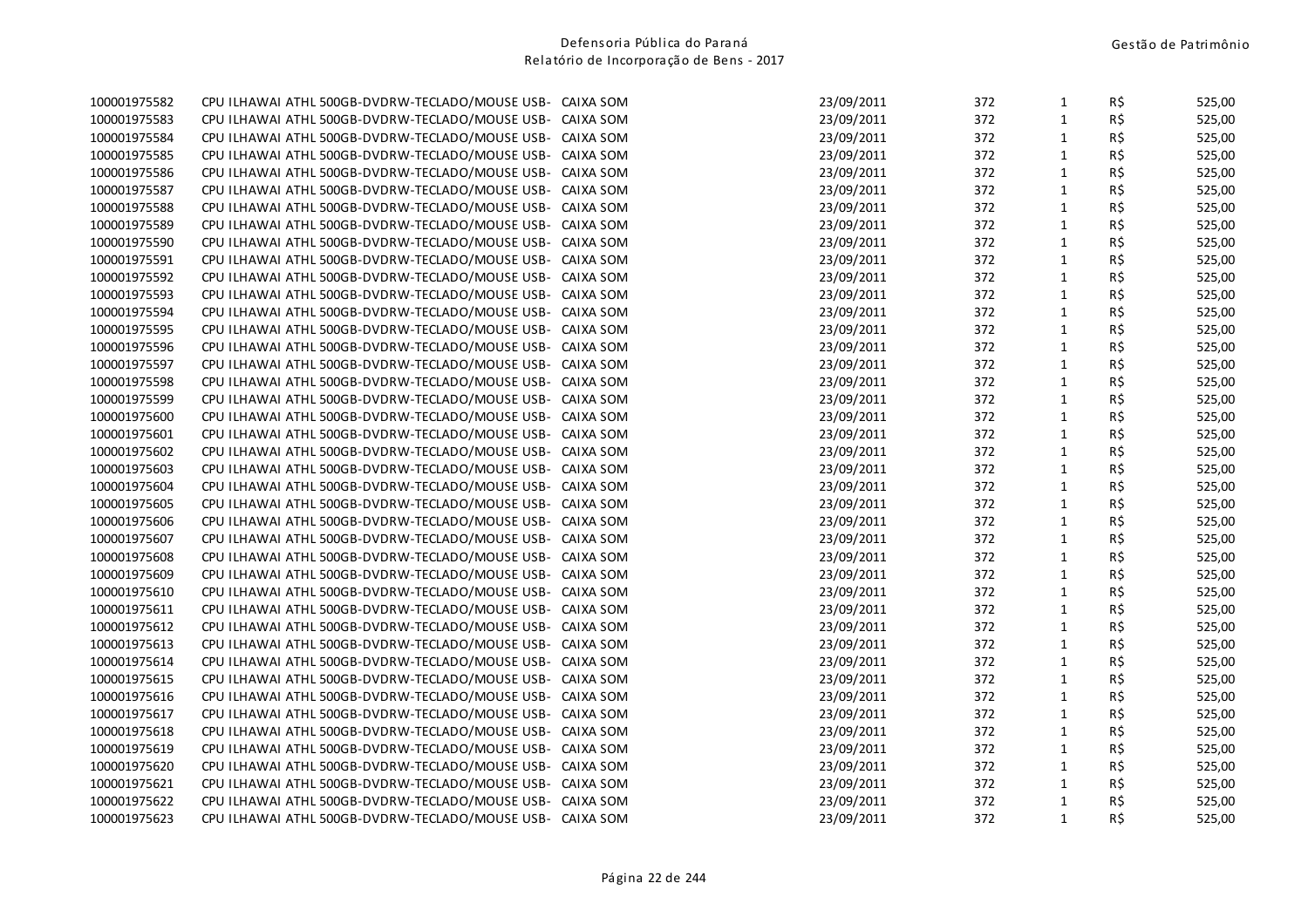| 23/09/2011<br>$\mathbf{1}$<br>R\$<br>100001975625<br>CPU ILHAWAI ATHL 500GB-DVDRW-TECLADO/MOUSE USB- CAIXA SOM<br>372<br>100001975626<br>CPU ILHAWAI ATHL 500GB-DVDRW-TECLADO/MOUSE USB-<br>23/09/2011<br>372<br>$\mathbf{1}$<br>R\$<br>CAIXA SOM<br>23/09/2011<br>372<br>$\mathbf{1}$<br>R\$<br>100001975627<br>CPU ILHAWAI ATHL 500GB-DVDRW-TECLADO/MOUSE USB-<br>CAIXA SOM<br>R\$<br>100001975628<br>CPU ILHAWAI ATHL 500GB-DVDRW-TECLADO/MOUSE USB- CAIXA SOM<br>23/09/2011<br>372<br>$\mathbf{1}$<br>$1\,$<br>R\$<br>100001975629<br>23/09/2011<br>372<br>CPU ILHAWAI ATHL 500GB-DVDRW-TECLADO/MOUSE USB-<br>CAIXA SOM<br>23/09/2011<br>372<br>$\mathbf{1}$<br>R\$<br>100001975630<br>CPU ILHAWAI ATHL 500GB-DVDRW-TECLADO/MOUSE USB- CAIXA SOM<br>23/09/2011<br>372<br>$\mathbf{1}$<br>R\$<br>100001975631<br>CPU ILHAWAI ATHL 500GB-DVDRW-TECLADO/MOUSE USB- CAIXA SOM<br>R\$<br>372<br>$\mathbf{1}$<br>100001975632<br>CPU ILHAWAI ATHL 500GB-DVDRW-TECLADO/MOUSE USB- CAIXA SOM<br>23/09/2011<br>R\$<br>372<br>$\mathbf{1}$<br>100001975633<br>CPU ILHAWAI ATHL 500GB-DVDRW-TECLADO/MOUSE USB- CAIXA SOM<br>23/09/2011<br>$\mathbf{1}$<br>R\$<br>100001975634<br>23/09/2011<br>372<br>CPU ILHAWAI ATHL 500GB-DVDRW-TECLADO/MOUSE USB- CAIXA SOM<br>$1\,$<br>R\$<br>100001975635<br>23/09/2011<br>372<br>CPU ILHAWAI ATHL 500GB-DVDRW-TECLADO/MOUSE USB-<br>CAIXA SOM<br>R\$<br>$\mathbf{1}$<br>100001975636<br>CPU ILHAWAI ATHL 500GB-DVDRW-TECLADO/MOUSE USB- CAIXA SOM<br>23/09/2011<br>372<br>$1\,$<br>R\$<br>100001975637<br>CPU ILHAWAI ATHL 500GB-DVDRW-TECLADO/MOUSE USB- CAIXA SOM<br>23/09/2011<br>372<br>$1\,$<br>R\$<br>23/09/2011<br>372<br>100001975638<br>CPU ILHAWAI ATHL 500GB-DVDRW-TECLADO/MOUSE USB- CAIXA SOM<br>23/09/2011<br>$\mathbf{1}$<br>R\$<br>100001975639<br>CPU ILHAWAI ATHL 500GB-DVDRW-TECLADO/MOUSE USB- CAIXA SOM<br>372 |        |
|---------------------------------------------------------------------------------------------------------------------------------------------------------------------------------------------------------------------------------------------------------------------------------------------------------------------------------------------------------------------------------------------------------------------------------------------------------------------------------------------------------------------------------------------------------------------------------------------------------------------------------------------------------------------------------------------------------------------------------------------------------------------------------------------------------------------------------------------------------------------------------------------------------------------------------------------------------------------------------------------------------------------------------------------------------------------------------------------------------------------------------------------------------------------------------------------------------------------------------------------------------------------------------------------------------------------------------------------------------------------------------------------------------------------------------------------------------------------------------------------------------------------------------------------------------------------------------------------------------------------------------------------------------------------------------------------------------------------------------------------------------------------------------------------------------------------------------------------------------------------|--------|
|                                                                                                                                                                                                                                                                                                                                                                                                                                                                                                                                                                                                                                                                                                                                                                                                                                                                                                                                                                                                                                                                                                                                                                                                                                                                                                                                                                                                                                                                                                                                                                                                                                                                                                                                                                                                                                                                     | 525,00 |
|                                                                                                                                                                                                                                                                                                                                                                                                                                                                                                                                                                                                                                                                                                                                                                                                                                                                                                                                                                                                                                                                                                                                                                                                                                                                                                                                                                                                                                                                                                                                                                                                                                                                                                                                                                                                                                                                     | 525,00 |
|                                                                                                                                                                                                                                                                                                                                                                                                                                                                                                                                                                                                                                                                                                                                                                                                                                                                                                                                                                                                                                                                                                                                                                                                                                                                                                                                                                                                                                                                                                                                                                                                                                                                                                                                                                                                                                                                     | 525,00 |
|                                                                                                                                                                                                                                                                                                                                                                                                                                                                                                                                                                                                                                                                                                                                                                                                                                                                                                                                                                                                                                                                                                                                                                                                                                                                                                                                                                                                                                                                                                                                                                                                                                                                                                                                                                                                                                                                     | 525,00 |
|                                                                                                                                                                                                                                                                                                                                                                                                                                                                                                                                                                                                                                                                                                                                                                                                                                                                                                                                                                                                                                                                                                                                                                                                                                                                                                                                                                                                                                                                                                                                                                                                                                                                                                                                                                                                                                                                     | 525,00 |
|                                                                                                                                                                                                                                                                                                                                                                                                                                                                                                                                                                                                                                                                                                                                                                                                                                                                                                                                                                                                                                                                                                                                                                                                                                                                                                                                                                                                                                                                                                                                                                                                                                                                                                                                                                                                                                                                     | 525,00 |
|                                                                                                                                                                                                                                                                                                                                                                                                                                                                                                                                                                                                                                                                                                                                                                                                                                                                                                                                                                                                                                                                                                                                                                                                                                                                                                                                                                                                                                                                                                                                                                                                                                                                                                                                                                                                                                                                     | 525,00 |
|                                                                                                                                                                                                                                                                                                                                                                                                                                                                                                                                                                                                                                                                                                                                                                                                                                                                                                                                                                                                                                                                                                                                                                                                                                                                                                                                                                                                                                                                                                                                                                                                                                                                                                                                                                                                                                                                     | 525,00 |
|                                                                                                                                                                                                                                                                                                                                                                                                                                                                                                                                                                                                                                                                                                                                                                                                                                                                                                                                                                                                                                                                                                                                                                                                                                                                                                                                                                                                                                                                                                                                                                                                                                                                                                                                                                                                                                                                     | 525,00 |
|                                                                                                                                                                                                                                                                                                                                                                                                                                                                                                                                                                                                                                                                                                                                                                                                                                                                                                                                                                                                                                                                                                                                                                                                                                                                                                                                                                                                                                                                                                                                                                                                                                                                                                                                                                                                                                                                     | 525,00 |
|                                                                                                                                                                                                                                                                                                                                                                                                                                                                                                                                                                                                                                                                                                                                                                                                                                                                                                                                                                                                                                                                                                                                                                                                                                                                                                                                                                                                                                                                                                                                                                                                                                                                                                                                                                                                                                                                     | 525,00 |
|                                                                                                                                                                                                                                                                                                                                                                                                                                                                                                                                                                                                                                                                                                                                                                                                                                                                                                                                                                                                                                                                                                                                                                                                                                                                                                                                                                                                                                                                                                                                                                                                                                                                                                                                                                                                                                                                     | 525,00 |
|                                                                                                                                                                                                                                                                                                                                                                                                                                                                                                                                                                                                                                                                                                                                                                                                                                                                                                                                                                                                                                                                                                                                                                                                                                                                                                                                                                                                                                                                                                                                                                                                                                                                                                                                                                                                                                                                     | 525,00 |
|                                                                                                                                                                                                                                                                                                                                                                                                                                                                                                                                                                                                                                                                                                                                                                                                                                                                                                                                                                                                                                                                                                                                                                                                                                                                                                                                                                                                                                                                                                                                                                                                                                                                                                                                                                                                                                                                     | 525,00 |
|                                                                                                                                                                                                                                                                                                                                                                                                                                                                                                                                                                                                                                                                                                                                                                                                                                                                                                                                                                                                                                                                                                                                                                                                                                                                                                                                                                                                                                                                                                                                                                                                                                                                                                                                                                                                                                                                     | 525,00 |
| $1\,$<br>R\$<br>100001975640<br>CPU ILHAWAI ATHL 500GB-DVDRW-TECLADO/MOUSE USB- CAIXA SOM<br>23/09/2011<br>372                                                                                                                                                                                                                                                                                                                                                                                                                                                                                                                                                                                                                                                                                                                                                                                                                                                                                                                                                                                                                                                                                                                                                                                                                                                                                                                                                                                                                                                                                                                                                                                                                                                                                                                                                      | 525,00 |
| R\$<br>372<br>$\mathbf{1}$<br>100001975641<br>CPU ILHAWAI ATHL 500GB-DVDRW-TECLADO/MOUSE USB- CAIXA SOM<br>23/09/2011                                                                                                                                                                                                                                                                                                                                                                                                                                                                                                                                                                                                                                                                                                                                                                                                                                                                                                                                                                                                                                                                                                                                                                                                                                                                                                                                                                                                                                                                                                                                                                                                                                                                                                                                               | 525,00 |
| $1\,$<br>R\$<br>372<br>100001975642<br>CPU ILHAWAI ATHL 500GB-DVDRW-TECLADO/MOUSE USB- CAIXA SOM<br>23/09/2011                                                                                                                                                                                                                                                                                                                                                                                                                                                                                                                                                                                                                                                                                                                                                                                                                                                                                                                                                                                                                                                                                                                                                                                                                                                                                                                                                                                                                                                                                                                                                                                                                                                                                                                                                      | 525,00 |
| $\mathbf{1}$<br>R\$<br>100001975643<br>23/09/2011<br>372<br>CPU ILHAWAI ATHL 500GB-DVDRW-TECLADO/MOUSE USB- CAIXA SOM                                                                                                                                                                                                                                                                                                                                                                                                                                                                                                                                                                                                                                                                                                                                                                                                                                                                                                                                                                                                                                                                                                                                                                                                                                                                                                                                                                                                                                                                                                                                                                                                                                                                                                                                               | 525,00 |
| $1\,$<br>23/09/2011<br>372<br>R\$<br>100001975644<br>CPU ILHAWAI ATHL 500GB-DVDRW-TECLADO/MOUSE USB- CAIXA SOM                                                                                                                                                                                                                                                                                                                                                                                                                                                                                                                                                                                                                                                                                                                                                                                                                                                                                                                                                                                                                                                                                                                                                                                                                                                                                                                                                                                                                                                                                                                                                                                                                                                                                                                                                      | 525,00 |
| $\mathbf{1}$<br>R\$<br>100001975645<br>23/09/2011<br>372<br>CPU ILHAWAI ATHL 500GB-DVDRW-TECLADO/MOUSE USB- CAIXA SOM                                                                                                                                                                                                                                                                                                                                                                                                                                                                                                                                                                                                                                                                                                                                                                                                                                                                                                                                                                                                                                                                                                                                                                                                                                                                                                                                                                                                                                                                                                                                                                                                                                                                                                                                               | 525,00 |
| $\mathbf{1}$<br>R\$<br>23/09/2011<br>372<br>100001975646<br>CPU ILHAWAI ATHL 500GB-DVDRW-TECLADO/MOUSE USB- CAIXA SOM                                                                                                                                                                                                                                                                                                                                                                                                                                                                                                                                                                                                                                                                                                                                                                                                                                                                                                                                                                                                                                                                                                                                                                                                                                                                                                                                                                                                                                                                                                                                                                                                                                                                                                                                               | 525,00 |
| $1\,$<br>R\$<br>23/09/2011<br>372<br>100001975647<br>CPU ILHAWAI ATHL 500GB-DVDRW-TECLADO/MOUSE USB- CAIXA SOM                                                                                                                                                                                                                                                                                                                                                                                                                                                                                                                                                                                                                                                                                                                                                                                                                                                                                                                                                                                                                                                                                                                                                                                                                                                                                                                                                                                                                                                                                                                                                                                                                                                                                                                                                      | 525,00 |
| 23/09/2011<br>$\mathbf{1}$<br>R\$<br>100001975648<br>CPU ILHAWAI ATHL 500GB-DVDRW-TECLADO/MOUSE USB- CAIXA SOM<br>372                                                                                                                                                                                                                                                                                                                                                                                                                                                                                                                                                                                                                                                                                                                                                                                                                                                                                                                                                                                                                                                                                                                                                                                                                                                                                                                                                                                                                                                                                                                                                                                                                                                                                                                                               | 525,00 |
| $1\,$<br>R\$<br>100001975649<br>23/09/2011<br>372<br>CPU ILHAWAI ATHL 500GB-DVDRW-TECLADO/MOUSE USB- CAIXA SOM                                                                                                                                                                                                                                                                                                                                                                                                                                                                                                                                                                                                                                                                                                                                                                                                                                                                                                                                                                                                                                                                                                                                                                                                                                                                                                                                                                                                                                                                                                                                                                                                                                                                                                                                                      | 525,00 |
| 23/09/2011<br>372<br>$\mathbf{1}$<br>R\$<br>100001975650<br>CPU ILHAWAI ATHL 500GB-DVDRW-TECLADO/MOUSE USB- CAIXA SOM                                                                                                                                                                                                                                                                                                                                                                                                                                                                                                                                                                                                                                                                                                                                                                                                                                                                                                                                                                                                                                                                                                                                                                                                                                                                                                                                                                                                                                                                                                                                                                                                                                                                                                                                               | 525,00 |
| 23/09/2011<br>$\mathbf{1}$<br>R\$<br>100001975651<br>CPU ILHAWAI ATHL 500GB-DVDRW-TECLADO/MOUSE USB- CAIXA SOM<br>372                                                                                                                                                                                                                                                                                                                                                                                                                                                                                                                                                                                                                                                                                                                                                                                                                                                                                                                                                                                                                                                                                                                                                                                                                                                                                                                                                                                                                                                                                                                                                                                                                                                                                                                                               | 525,00 |
| $\mathbf{1}$<br>R\$<br>100001975652<br>23/09/2011<br>372<br>CPU ILHAWAI ATHL 500GB-DVDRW-TECLADO/MOUSE USB- CAIXA SOM                                                                                                                                                                                                                                                                                                                                                                                                                                                                                                                                                                                                                                                                                                                                                                                                                                                                                                                                                                                                                                                                                                                                                                                                                                                                                                                                                                                                                                                                                                                                                                                                                                                                                                                                               | 525,00 |
| $1\,$<br>R\$<br>23/09/2011<br>372<br>100001975653<br>CPU ILHAWAI ATHL 500GB-DVDRW-TECLADO/MOUSE USB- CAIXA SOM                                                                                                                                                                                                                                                                                                                                                                                                                                                                                                                                                                                                                                                                                                                                                                                                                                                                                                                                                                                                                                                                                                                                                                                                                                                                                                                                                                                                                                                                                                                                                                                                                                                                                                                                                      | 525,00 |
| $\mathbf{1}$<br>R\$<br>CPU ILHAWAI ATHL 500GB-DVDRW-TECLADO/MOUSE USB- CAIXA SOM<br>23/09/2011<br>372<br>100001975654                                                                                                                                                                                                                                                                                                                                                                                                                                                                                                                                                                                                                                                                                                                                                                                                                                                                                                                                                                                                                                                                                                                                                                                                                                                                                                                                                                                                                                                                                                                                                                                                                                                                                                                                               | 525,00 |
| $1\,$<br>R\$<br>23/09/2011<br>372<br>100001975655<br>CPU ILHAWAI ATHL 500GB-DVDRW-TECLADO/MOUSE USB- CAIXA SOM                                                                                                                                                                                                                                                                                                                                                                                                                                                                                                                                                                                                                                                                                                                                                                                                                                                                                                                                                                                                                                                                                                                                                                                                                                                                                                                                                                                                                                                                                                                                                                                                                                                                                                                                                      | 525,00 |
| 372<br>$\mathbf{1}$<br>R\$<br>100001975656<br>CPU ILHAWAI ATHL 500GB-DVDRW-TECLADO/MOUSE USB- CAIXA SOM<br>23/09/2011                                                                                                                                                                                                                                                                                                                                                                                                                                                                                                                                                                                                                                                                                                                                                                                                                                                                                                                                                                                                                                                                                                                                                                                                                                                                                                                                                                                                                                                                                                                                                                                                                                                                                                                                               | 525,00 |
| $\mathbf{1}$<br>R\$<br>100001975657<br>23/09/2011<br>372<br>CPU ILHAWAI ATHL 500GB-DVDRW-TECLADO/MOUSE USB-<br>CAIXA SOM                                                                                                                                                                                                                                                                                                                                                                                                                                                                                                                                                                                                                                                                                                                                                                                                                                                                                                                                                                                                                                                                                                                                                                                                                                                                                                                                                                                                                                                                                                                                                                                                                                                                                                                                            | 525,00 |
| R\$<br>23/09/2011<br>372<br>$\mathbf{1}$<br>100001975658<br>CPU ILHAWAI ATHL 500GB-DVDRW-TECLADO/MOUSE USB-<br>CAIXA SOM                                                                                                                                                                                                                                                                                                                                                                                                                                                                                                                                                                                                                                                                                                                                                                                                                                                                                                                                                                                                                                                                                                                                                                                                                                                                                                                                                                                                                                                                                                                                                                                                                                                                                                                                            | 525,00 |
| R\$<br>372<br>$\mathbf{1}$<br>100001975659<br>CPU ILHAWAI ATHL 500GB-DVDRW-TECLADO/MOUSE USB-<br>CAIXA SOM<br>23/09/2011                                                                                                                                                                                                                                                                                                                                                                                                                                                                                                                                                                                                                                                                                                                                                                                                                                                                                                                                                                                                                                                                                                                                                                                                                                                                                                                                                                                                                                                                                                                                                                                                                                                                                                                                            | 525,00 |
| $\mathbf 1$<br>R\$<br>100001975660<br>CPU ILHAWAI ATHL 500GB-DVDRW-TECLADO/MOUSE USB-<br>23/09/2011<br>372<br>CAIXA SOM                                                                                                                                                                                                                                                                                                                                                                                                                                                                                                                                                                                                                                                                                                                                                                                                                                                                                                                                                                                                                                                                                                                                                                                                                                                                                                                                                                                                                                                                                                                                                                                                                                                                                                                                             | 525,00 |
| 100001975661<br>23/09/2011<br>372<br>$\mathbf{1}$<br>R\$<br>CPU ILHAWAI ATHL 500GB-DVDRW-TECLADO/MOUSE USB-<br>CAIXA SOM                                                                                                                                                                                                                                                                                                                                                                                                                                                                                                                                                                                                                                                                                                                                                                                                                                                                                                                                                                                                                                                                                                                                                                                                                                                                                                                                                                                                                                                                                                                                                                                                                                                                                                                                            | 525,00 |
| 23/09/2011<br>$\mathbf{1}$<br>R\$<br>100001975662<br>CPU ILHAWAI ATHL 500GB-DVDRW-TECLADO/MOUSE USB- CAIXA SOM<br>372                                                                                                                                                                                                                                                                                                                                                                                                                                                                                                                                                                                                                                                                                                                                                                                                                                                                                                                                                                                                                                                                                                                                                                                                                                                                                                                                                                                                                                                                                                                                                                                                                                                                                                                                               | 525,00 |
| R\$<br>100001975663<br>CPU ILHAWAI ATHL 500GB-DVDRW-TECLADO/MOUSE USB- CAIXA SOM<br>23/09/2011<br>372<br>$\mathbf{1}$                                                                                                                                                                                                                                                                                                                                                                                                                                                                                                                                                                                                                                                                                                                                                                                                                                                                                                                                                                                                                                                                                                                                                                                                                                                                                                                                                                                                                                                                                                                                                                                                                                                                                                                                               | 525,00 |
| $\mathbf{1}$<br>R\$<br>23/09/2011<br>372<br>100001975664<br>CPU ILHAWAI ATHL 500GB-DVDRW-TECLADO/MOUSE USB- CAIXA SOM                                                                                                                                                                                                                                                                                                                                                                                                                                                                                                                                                                                                                                                                                                                                                                                                                                                                                                                                                                                                                                                                                                                                                                                                                                                                                                                                                                                                                                                                                                                                                                                                                                                                                                                                               | 525,00 |
| $\mathbf{1}$<br>R\$<br>100001975665<br>CPU ILHAWAI ATHL 500GB-DVDRW-TECLADO/MOUSE USB- CAIXA SOM<br>23/09/2011<br>372                                                                                                                                                                                                                                                                                                                                                                                                                                                                                                                                                                                                                                                                                                                                                                                                                                                                                                                                                                                                                                                                                                                                                                                                                                                                                                                                                                                                                                                                                                                                                                                                                                                                                                                                               | 525,00 |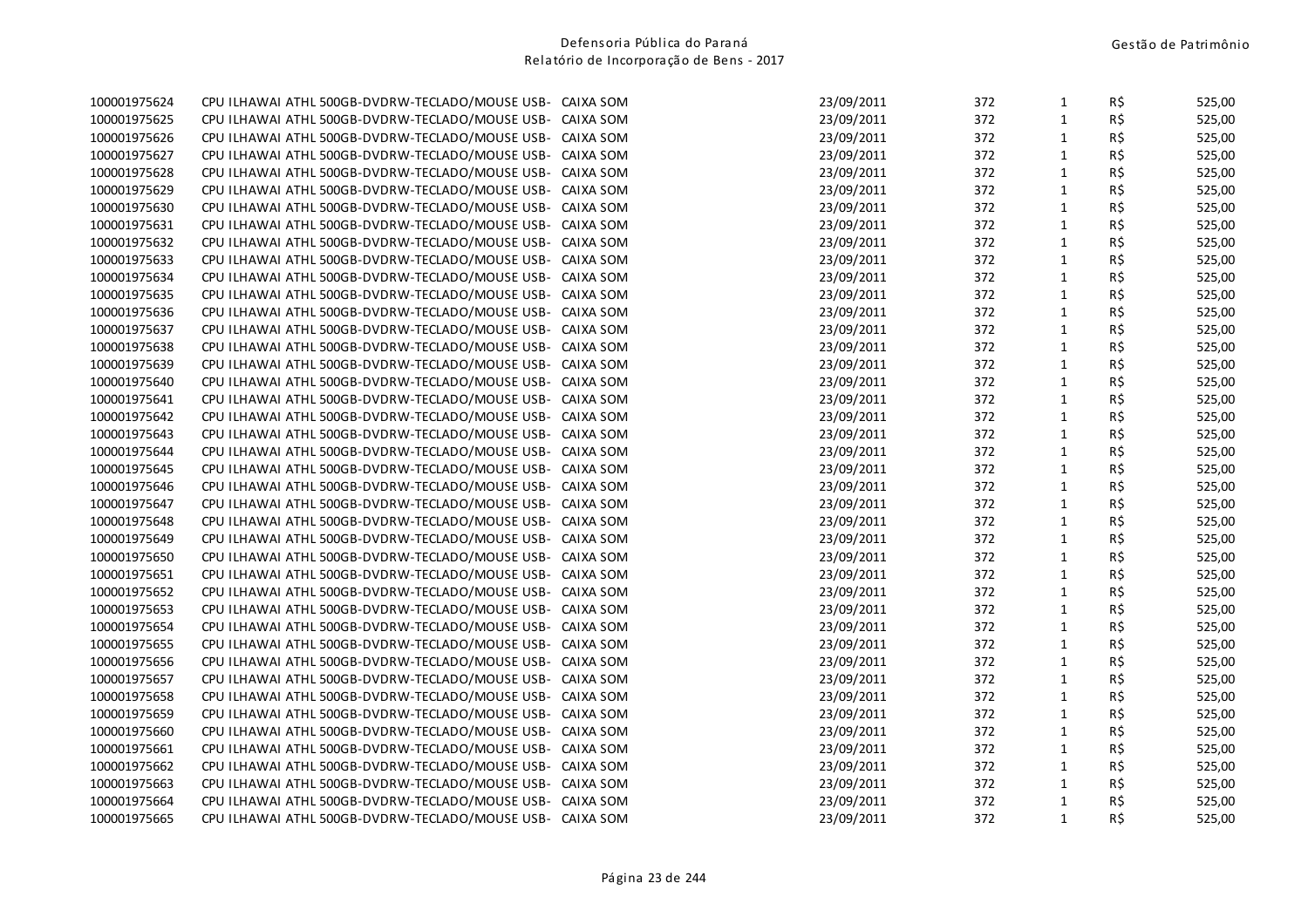| 100001975666 | CPU ILHAWAI ATHL 500GB-DVDRW-TECLADO/MOUSE USB-           | CAIXA SOM | 23/09/2011 | 372 | $\mathbf{1}$ | R\$ | 525,00 |
|--------------|-----------------------------------------------------------|-----------|------------|-----|--------------|-----|--------|
| 100001975667 | CPU ILHAWAI ATHL 500GB-DVDRW-TECLADO/MOUSE USB-           | CAIXA SOM | 23/09/2011 | 372 | $\mathbf{1}$ | R\$ | 525,00 |
| 100001975668 | CPU ILHAWAI ATHL 500GB-DVDRW-TECLADO/MOUSE USB-           | CAIXA SOM | 23/09/2011 | 372 | $\mathbf{1}$ | R\$ | 525,00 |
| 100001975669 | CPU ILHAWAI ATHL 500GB-DVDRW-TECLADO/MOUSE USB-           | CAIXA SOM | 23/09/2011 | 372 | $\mathbf{1}$ | R\$ | 525,00 |
| 100001975670 | CPU ILHAWAI ATHL 500GB-DVDRW-TECLADO/MOUSE USB-           | CAIXA SOM | 23/09/2011 | 372 | $\mathbf{1}$ | R\$ | 525,00 |
| 100001975671 | CPU ILHAWAI ATHL 500GB-DVDRW-TECLADO/MOUSE USB-           | CAIXA SOM | 23/09/2011 | 372 | $\mathbf{1}$ | R\$ | 525,00 |
| 100001975672 | CPU ILHAWAI ATHL 500GB-DVDRW-TECLADO/MOUSE USB-           | CAIXA SOM | 23/09/2011 | 372 | $\mathbf{1}$ | R\$ | 525,00 |
| 100001975673 | CPU ILHAWAI ATHL 500GB-DVDRW-TECLADO/MOUSE USB-           | CAIXA SOM | 23/09/2011 | 372 | $\mathbf{1}$ | R\$ | 525,00 |
| 100001975674 | CPU ILHAWAI ATHL 500GB-DVDRW-TECLADO/MOUSE USB-           | CAIXA SOM | 23/09/2011 | 372 | $\mathbf{1}$ | R\$ | 525,00 |
| 100001975675 | CPU ILHAWAI ATHL 500GB-DVDRW-TECLADO/MOUSE USB-           | CAIXA SOM | 23/09/2011 | 372 | $\mathbf{1}$ | R\$ | 525,00 |
| 100001975676 | CPU ILHAWAI ATHL 500GB-DVDRW-TECLADO/MOUSE USB-           | CAIXA SOM | 23/09/2011 | 372 | $\mathbf{1}$ | R\$ | 525,00 |
| 100001975677 | CPU ILHAWAI ATHL 500GB-DVDRW-TECLADO/MOUSE USB-           | CAIXA SOM | 23/09/2011 | 372 | $\mathbf{1}$ | R\$ | 525,00 |
| 100001975678 | CPU ILHAWAI ATHL 500GB-DVDRW-TECLADO/MOUSE USB-           | CAIXA SOM | 23/09/2011 | 372 | $\mathbf{1}$ | R\$ | 525,00 |
| 100001975679 | CPU ILHAWAI ATHL 500GB-DVDRW-TECLADO/MOUSE USB-           | CAIXA SOM | 23/09/2011 | 372 | $\mathbf 1$  | R\$ | 525,00 |
| 100001975680 | CPU ILHAWAI ATHL 500GB-DVDRW-TECLADO/MOUSE USB-           | CAIXA SOM | 23/09/2011 | 372 | $\mathbf{1}$ | R\$ | 525,00 |
| 100001975681 | CPU ILHAWAI ATHL 500GB-DVDRW-TECLADO/MOUSE USB-           | CAIXA SOM | 23/09/2011 | 372 | $\mathbf{1}$ | R\$ | 525,00 |
| 100001975682 | CPU ILHAWAI ATHL 500GB-DVDRW-TECLADO/MOUSE USB-           | CAIXA SOM | 23/09/2011 | 372 | $\mathbf{1}$ | R\$ | 525,00 |
| 100001975683 | CPU ILHAWAI ATHL 500GB-DVDRW-TECLADO/MOUSE USB-           | CAIXA SOM | 23/09/2011 | 372 | $\mathbf{1}$ | R\$ | 525,00 |
| 100001975684 | CPU ILHAWAI ATHL 500GB-DVDRW-TECLADO/MOUSE USB-           | CAIXA SOM | 23/09/2011 | 372 | $\mathbf 1$  | R\$ | 525,00 |
| 100001975685 | CPU ILHAWAI ATHL 500GB-DVDRW-TECLADO/MOUSE USB-           | CAIXA SOM | 23/09/2011 | 372 | $\mathbf 1$  | R\$ | 525,00 |
| 100001975686 | CPU ILHAWAI ATHL 500GB-DVDRW-TECLADO/MOUSE USB-           | CAIXA SOM | 23/09/2011 | 372 | $\mathbf 1$  | R\$ | 525,00 |
| 100001975687 | CPU ILHAWAI ATHL 500GB-DVDRW-TECLADO/MOUSE USB-           | CAIXA SOM | 23/09/2011 | 372 | $\mathbf{1}$ | R\$ | 525,00 |
| 100001975688 | CPU ILHAWAI ATHL 500GB-DVDRW-TECLADO/MOUSE USB-           | CAIXA SOM | 23/09/2011 | 372 | $\mathbf{1}$ | R\$ | 525,00 |
| 100001975689 | CPU ILHAWAI ATHL 500GB-DVDRW-TECLADO/MOUSE USB-           | CAIXA SOM | 23/09/2011 | 372 | $\mathbf{1}$ | R\$ | 525,00 |
| 100001975690 | CPU ILHAWAI ATHL 500GB-DVDRW-TECLADO/MOUSE USB-           | CAIXA SOM | 23/09/2011 | 372 | $\mathbf{1}$ | R\$ | 525,00 |
| 100001975691 | CPU ILHAWAI ATHL 500GB-DVDRW-TECLADO/MOUSE USB-           | CAIXA SOM | 23/09/2011 | 372 | $\mathbf{1}$ | R\$ | 525,00 |
| 100001975692 | CPU ILHAWAI ATHL 500GB-DVDRW-TECLADO/MOUSE USB-           | CAIXA SOM | 23/09/2011 | 372 | $\mathbf{1}$ | R\$ | 525,00 |
| 100001975693 | CPU ILHAWAI ATHL 500GB-DVDRW-TECLADO/MOUSE USB-           | CAIXA SOM | 23/09/2011 | 372 | $\mathbf 1$  | R\$ | 525,00 |
| 100001975694 | CPU ILHAWAI ATHL 500GB-DVDRW-TECLADO/MOUSE USB-           | CAIXA SOM | 23/09/2011 | 372 | $\mathbf{1}$ | R\$ | 525,00 |
| 100001975695 | CPU ILHAWAI ATHL 500GB-DVDRW-TECLADO/MOUSE USB-           | CAIXA SOM | 23/09/2011 | 372 | $\mathbf{1}$ | R\$ | 525,00 |
| 100001975696 | CPU ILHAWAI ATHL 500GB-DVDRW-TECLADO/MOUSE USB-           | CAIXA SOM | 23/09/2011 | 372 | $\mathbf{1}$ | R\$ | 525,00 |
| 100001975697 | CPU ILHAWAI ATHL 500GB-DVDRW-TECLADO/MOUSE USB-           | CAIXA SOM | 23/09/2011 | 372 | $\mathbf 1$  | R\$ | 525,00 |
| 100001975698 | CPU ILHAWAI ATHL 500GB-DVDRW-TECLADO/MOUSE USB-           | CAIXA SOM | 23/09/2011 | 372 | $\mathbf{1}$ | R\$ | 525,00 |
| 100001975699 | CPU ILHAWAI ATHL 500GB-DVDRW-TECLADO/MOUSE USB-           | CAIXA SOM | 23/09/2011 | 372 | $\mathbf{1}$ | R\$ | 525,00 |
| 100001975700 | CPU ILHAWAI ATHL 500GB-DVDRW-TECLADO/MOUSE USB-           | CAIXA SOM | 23/09/2011 | 372 | $\mathbf{1}$ | R\$ | 525,00 |
| 100001975702 | CPU ILHAWAI ATHL 500GB-DVDRW-TECLADO/MOUSE USB-           | CAIXA SOM | 23/09/2011 | 372 | $\mathbf{1}$ | R\$ | 525,00 |
| 100001975703 | CPU ILHAWAI ATHL 500GB-DVDRW-TECLADO/MOUSE USB-           | CAIXA SOM | 23/09/2011 | 372 | $\mathbf 1$  | R\$ | 525,00 |
| 100001975704 | CPU ILHAWAI ATHL 500GB-DVDRW-TECLADO/MOUSE USB-           | CAIXA SOM | 23/09/2011 | 372 | $\mathbf{1}$ | R\$ | 525,00 |
| 100001975705 | CPU ILHAWAI ATHL 500GB-DVDRW-TECLADO/MOUSE USB-           | CAIXA SOM | 23/09/2011 | 372 | $\mathbf{1}$ | R\$ | 525,00 |
| 100001975706 | CPU ILHAWAI ATHL 500GB-DVDRW-TECLADO/MOUSE USB-           | CAIXA SOM | 23/09/2011 | 372 | $\mathbf{1}$ | R\$ | 525,00 |
| 100001975701 | CPU ILHAWAI ATHL 500GB-DVDRW-TECLADO/MOUSE USB-           | CAIXA SOM | 23/09/2011 | 372 | $\mathbf 1$  | R\$ | 525,00 |
| 100001975707 | CPU ILHAWAI ATHL 500GB-DVDRW-TECLADO/MOUSE USB- CAIXA SOM |           | 23/09/2011 | 372 | $\mathbf{1}$ | R\$ | 525,00 |
|              |                                                           |           |            |     |              |     |        |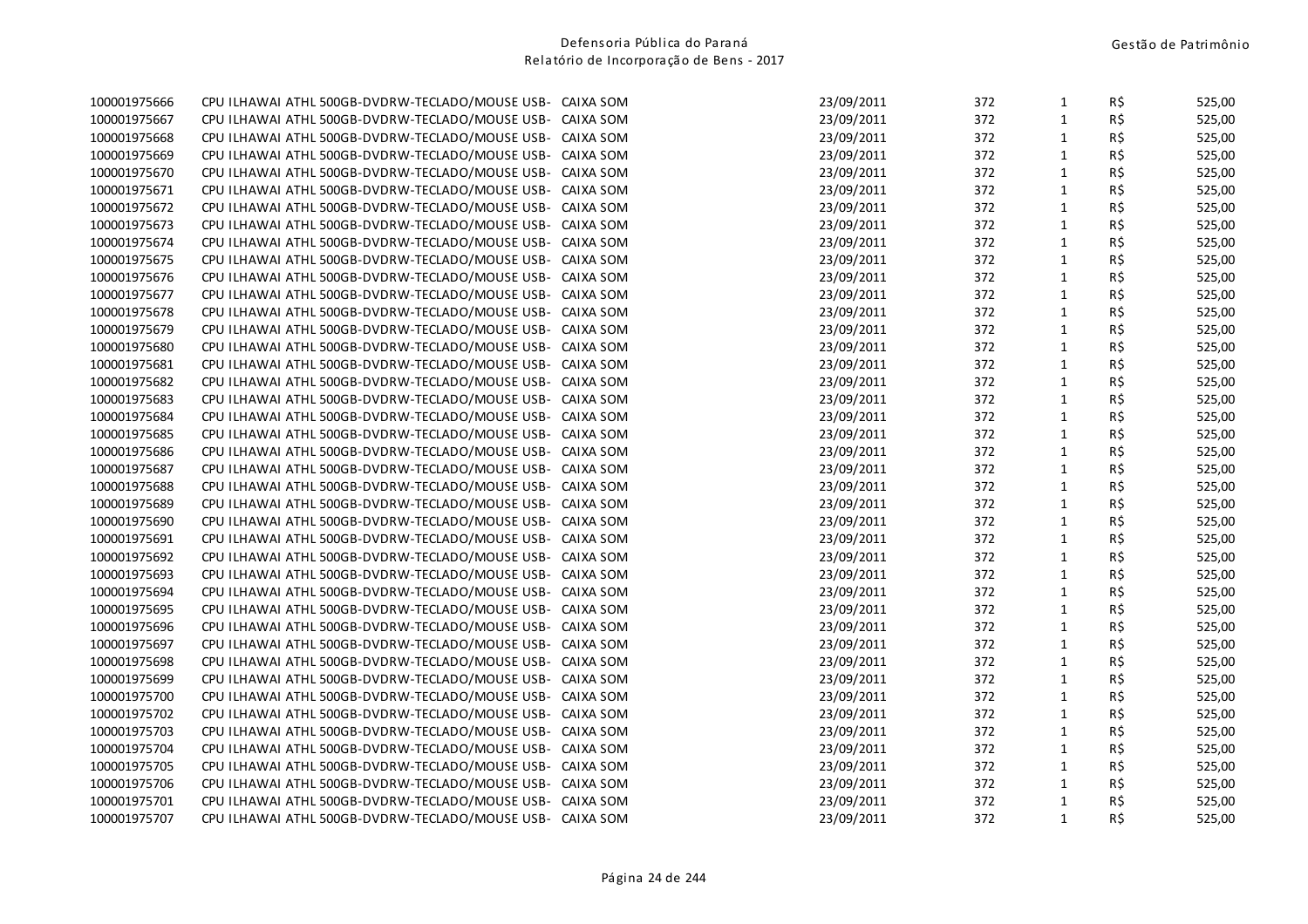| 100001975708 | CPU ILHAWAI ATHL 500GB-DVDRW-TECLADO/MOUSE USB- CAIXA SOM |           | 23/09/2011 | 372 | $\mathbf{1}$ | R\$ | 525,00 |
|--------------|-----------------------------------------------------------|-----------|------------|-----|--------------|-----|--------|
| 100001975709 | CPU ILHAWAI ATHL 500GB-DVDRW-TECLADO/MOUSE USB- CAIXA SOM |           | 23/09/2011 | 372 | $\mathbf{1}$ | R\$ | 525,00 |
| 100001975710 | CPU ILHAWAI ATHL 500GB-DVDRW-TECLADO/MOUSE USB- CAIXA SOM |           | 23/09/2011 | 372 | $\mathbf{1}$ | R\$ | 525,00 |
| 100001975711 | CPU ILHAWAI ATHL 500GB-DVDRW-TECLADO/MOUSE USB- CAIXA SOM |           | 23/09/2011 | 372 | $\mathbf 1$  | R\$ | 525,00 |
| 100001975712 | CPU ILHAWAI ATHL 500GB-DVDRW-TECLADO/MOUSE USB- CAIXA SOM |           | 23/09/2011 | 372 | $\mathbf{1}$ | R\$ | 525,00 |
| 100001975713 | CPU ILHAWAI ATHL 500GB-DVDRW-TECLADO/MOUSE USB- CAIXA SOM |           | 23/09/2011 | 372 | $\mathbf{1}$ | R\$ | 525,00 |
| 100001975714 | CPU ILHAWAI ATHL 500GB-DVDRW-TECLADO/MOUSE USB-           | CAIXA SOM | 23/09/2011 | 372 | $\mathbf{1}$ | R\$ | 525,00 |
| 100001975715 | CPU ILHAWAI ATHL 500GB-DVDRW-TECLADO/MOUSE USB-           | CAIXA SOM | 23/09/2011 | 372 | $\mathbf{1}$ | R\$ | 525,00 |
| 100001975716 | CPU ILHAWAI ATHL 500GB-DVDRW-TECLADO/MOUSE USB- CAIXA SOM |           | 23/09/2011 | 372 | $\mathbf{1}$ | R\$ | 525,00 |
| 100001975717 | CPU ILHAWAI ATHL 500GB-DVDRW-TECLADO/MOUSE USB- CAIXA SOM |           | 23/09/2011 | 372 | $\mathbf{1}$ | R\$ | 525,00 |
| 100001975718 | CPU ILHAWAI ATHL 500GB-DVDRW-TECLADO/MOUSE USB- CAIXA SOM |           | 23/09/2011 | 372 | $\mathbf{1}$ | R\$ | 525,00 |
| 100001975719 | CPU ILHAWAI ATHL 500GB-DVDRW-TECLADO/MOUSE USB- CAIXA SOM |           | 23/09/2011 | 372 | $\mathbf{1}$ | R\$ | 525,00 |
| 100001975720 | CPU ILHAWAI ATHL 500GB-DVDRW-TECLADO/MOUSE USB- CAIXA SOM |           | 23/09/2011 | 372 | $\mathbf{1}$ | R\$ | 525,00 |
| 100001975721 | CPU ILHAWAI ATHL 500GB-DVDRW-TECLADO/MOUSE USB- CAIXA SOM |           | 23/09/2011 | 372 | $\mathbf{1}$ | R\$ | 525,00 |
| 100001975722 | CPU ILHAWAI ATHL 500GB-DVDRW-TECLADO/MOUSE USB- CAIXA SOM |           | 23/09/2011 | 372 | $\mathbf{1}$ | R\$ | 525,00 |
| 100001975723 | CPU ILHAWAI ATHL 500GB-DVDRW-TECLADO/MOUSE USB- CAIXA SOM |           | 23/09/2011 | 372 | $\mathbf{1}$ | R\$ | 525,00 |
| 100001975724 | CPU ILHAWAI ATHL 500GB-DVDRW-TECLADO/MOUSE USB- CAIXA SOM |           | 23/09/2011 | 372 | $\mathbf{1}$ | R\$ | 525,00 |
| 100001975725 | CPU ILHAWAI ATHL 500GB-DVDRW-TECLADO/MOUSE USB- CAIXA SOM |           | 23/09/2011 | 372 | $\mathbf{1}$ | R\$ | 525,00 |
| 100001975726 | CPU ILHAWAI ATHL 500GB-DVDRW-TECLADO/MOUSE USB- CAIXA SOM |           | 23/09/2011 | 372 | $\mathbf{1}$ | R\$ | 525,00 |
| 100001975727 | CPU ILHAWAI ATHL 500GB-DVDRW-TECLADO/MOUSE USB- CAIXA SOM |           | 23/09/2011 | 372 | $\mathbf{1}$ | R\$ | 525,00 |
| 100001975728 | CPU ILHAWAI ATHL 500GB-DVDRW-TECLADO/MOUSE USB- CAIXA SOM |           | 23/09/2011 | 372 | $\mathbf{1}$ | R\$ | 525,00 |
| 100001975729 | CPU ILHAWAI ATHL 500GB-DVDRW-TECLADO/MOUSE USB- CAIXA SOM |           | 23/09/2011 | 372 | $\mathbf{1}$ | R\$ | 525,00 |
| 100001975773 | MONITOR LCD 20' MARCA AOC-MOD.E2043FK                     |           | 23/09/2011 | 372 | $\mathbf{1}$ | R\$ | 390,00 |
| 100001975774 | MONITOR LCD 20' MARCA AOC-MOD.E2043FK                     |           | 23/09/2011 | 372 | $\mathbf{1}$ | R\$ | 390,00 |
| 100001975775 | MONITOR LCD 20' MARCA AOC-MOD.E2043FK                     |           | 23/09/2011 | 372 | $\mathbf{1}$ | R\$ | 390,00 |
| 100001975776 | MONITOR LCD 20' MARCA AOC-MOD.E2043FK                     |           | 23/09/2011 | 372 | $\mathbf{1}$ | R\$ | 390,00 |
| 100001975777 | MONITOR LCD 20' MARCA AOC-MOD.E2043FK                     |           | 23/09/2011 | 372 | $\mathbf{1}$ | R\$ | 390,00 |
| 100001975778 | MONITOR LCD 20' MARCA AOC-MOD.E2043FK                     |           | 23/09/2011 | 372 | $\mathbf{1}$ | R\$ | 390,00 |
| 100001975779 | MONITOR LCD 20' MARCA AOC-MOD.E2043FK                     |           | 23/09/2011 | 372 | $\mathbf{1}$ | R\$ | 390,00 |
| 100001975780 | MONITOR LCD 20' MARCA AOC-MOD.E2043FK                     |           | 23/09/2011 | 372 | $\mathbf{1}$ | R\$ | 390,00 |
| 100001975781 | MONITOR LCD 20' MARCA AOC-MOD.E2043FK                     |           | 23/09/2011 | 372 | $\mathbf{1}$ | R\$ | 390,00 |
| 100001975782 | MONITOR LCD 20' MARCA AOC-MOD.E2043FK                     |           | 23/09/2011 | 372 | $\mathbf{1}$ | R\$ | 390,00 |
| 100001975783 | MONITOR LCD 20' MARCA AOC-MOD.E2043FK                     |           | 23/09/2011 | 372 | $\mathbf{1}$ | R\$ | 390,00 |
| 100001975784 | MONITOR LCD 20' MARCA AOC-MOD.E2043FK                     |           | 23/09/2011 | 372 | $\mathbf{1}$ | R\$ | 390,00 |
| 100001975785 | MONITOR LCD 20' MARCA AOC-MOD.E2043FK                     |           | 23/09/2011 | 372 | $\mathbf{1}$ | R\$ | 390,00 |
| 100001975786 | MONITOR LCD 20' MARCA AOC-MOD.E2043FK                     |           | 23/09/2011 | 372 | $\mathbf{1}$ | R\$ | 390,00 |
| 100001975787 | MONITOR LCD 20' MARCA AOC-MOD.E2043FK                     |           | 23/09/2011 | 372 | $\mathbf{1}$ | R\$ | 390,00 |
| 100001975788 | MONITOR LCD 20' MARCA AOC-MOD.E2043FK                     |           | 23/09/2011 | 372 | $\mathbf{1}$ | R\$ | 390,00 |
| 100001975789 | MONITOR LCD 20' MARCA AOC-MOD.E2043FK                     |           | 23/09/2011 | 372 | $\mathbf{1}$ | R\$ | 390,00 |
| 100001975790 | MONITOR LCD 20' MARCA AOC-MOD.E2043FK                     |           | 23/09/2011 | 372 | $\mathbf{1}$ | R\$ | 390,00 |
| 100001975791 | MONITOR LCD 20' MARCA AOC-MOD.E2043FK                     |           | 23/09/2011 | 372 | $\mathbf{1}$ | R\$ | 390,00 |
| 100001975792 | MONITOR LCD 20' MARCA AOC-MOD.E2043FK                     |           | 23/09/2011 | 372 | $\mathbf{1}$ | R\$ | 390,00 |
|              |                                                           |           |            |     |              |     |        |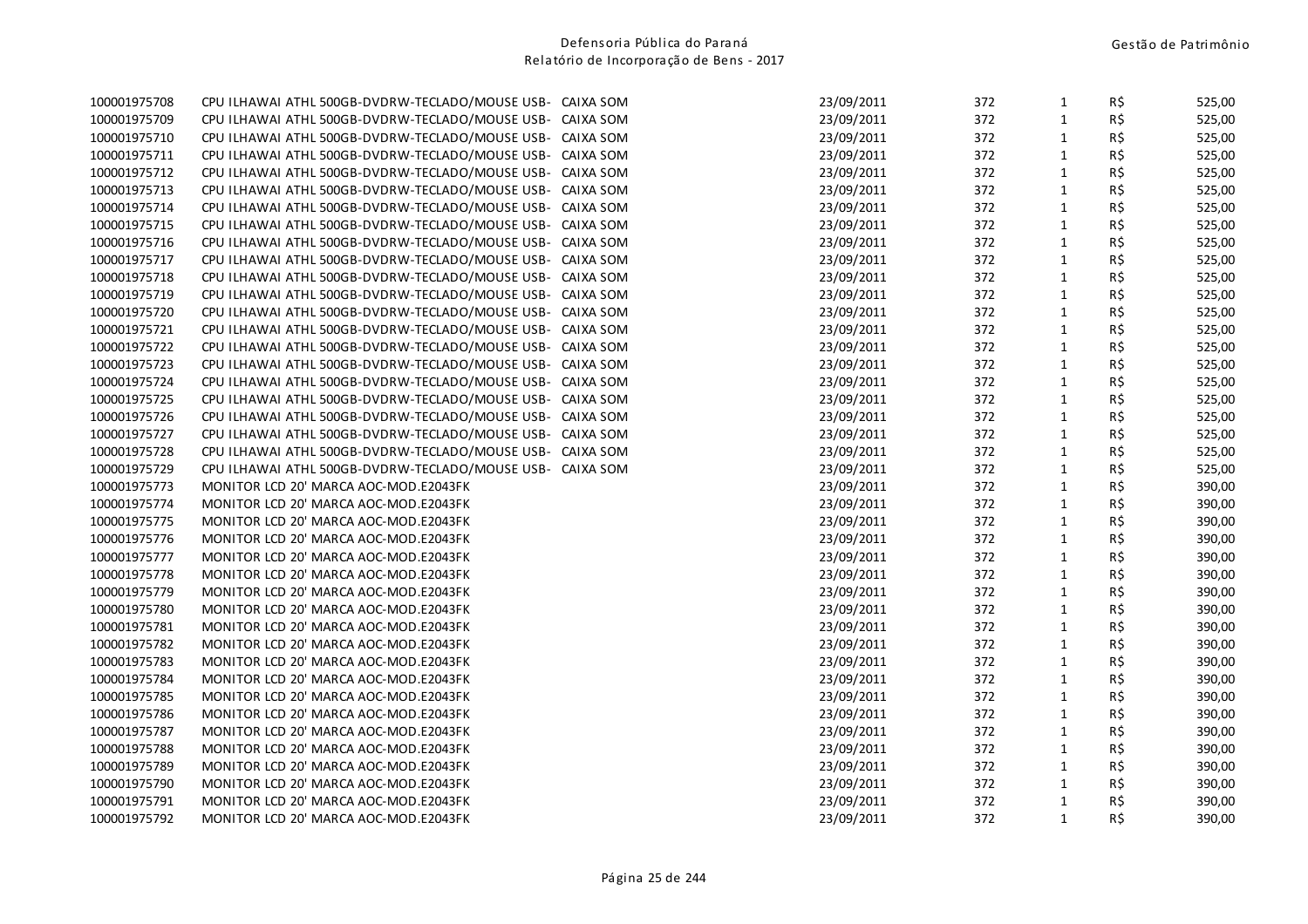| 100001975793 |  | MONITOR LCD 20' MARCA AOC-MOD.E2043FK |  |
|--------------|--|---------------------------------------|--|
| 100001975794 |  | MONITOR LCD 20' MARCA AOC-MOD.E2043FK |  |
| 100001975795 |  | MONITOR LCD 20' MARCA AOC-MOD.E2043FK |  |
| 100001975796 |  | MONITOR LCD 20' MARCA AOC-MOD.E2043FK |  |
| 100001975797 |  | MONITOR LCD 20' MARCA AOC-MOD.E2043FK |  |
| 100001975798 |  | MONITOR LCD 20' MARCA AOC-MOD.E2043FK |  |
| 100001975799 |  | MONITOR LCD 20' MARCA AOC-MOD.E2043FK |  |
| 100001975800 |  | MONITOR LCD 20' MARCA AOC-MOD.E2043FK |  |
| 100001975801 |  | MONITOR LCD 20' MARCA AOC-MOD.E2043FK |  |
| 100001975802 |  | MONITOR LCD 20' MARCA AOC-MOD.E2043FK |  |
| 100001975803 |  | MONITOR LCD 20' MARCA AOC-MOD.E2043FK |  |
| 100001975804 |  | MONITOR LCD 20' MARCA AOC-MOD.E2043FK |  |
| 100001975805 |  | MONITOR LCD 20' MARCA AOC-MOD.E2043FK |  |
| 100001975806 |  | MONITOR LCD 20' MARCA AOC-MOD.E2043FK |  |
| 100001975807 |  | MONITOR LCD 20' MARCA AOC-MOD.E2043FK |  |
| 100001975808 |  | MONITOR LCD 20' MARCA AOC-MOD.E2043FK |  |
| 100001975809 |  | MONITOR LCD 20' MARCA AOC-MOD.E2043FK |  |
| 100001975810 |  | MONITOR LCD 20' MARCA AOC-MOD.E2043FK |  |
| 100001975811 |  | MONITOR LCD 20' MARCA AOC-MOD.E2043FK |  |
| 100001975812 |  | MONITOR LCD 20' MARCA AOC-MOD.E2043FK |  |
| 100001975813 |  | MONITOR LCD 20' MARCA AOC-MOD.E2043FK |  |
| 100001975814 |  | MONITOR LCD 20' MARCA AOC-MOD.E2043FK |  |
| 100001975815 |  | MONITOR LCD 20' MARCA AOC-MOD.E2043FK |  |
| 100001975816 |  | MONITOR LCD 20' MARCA AOC-MOD.E2043FK |  |
| 100001975817 |  | MONITOR LCD 20' MARCA AOC-MOD.E2043FK |  |
| 100001975818 |  | MONITOR LCD 20' MARCA AOC-MOD.E2043FK |  |
| 100001975819 |  | MONITOR LCD 20' MARCA AOC-MOD.E2043FK |  |
| 100001975820 |  | MONITOR LCD 20' MARCA AOC-MOD.E2043FK |  |
| 100001975821 |  | MONITOR LCD 20' MARCA AOC-MOD.E2043FK |  |
| 100001975822 |  | MONITOR LCD 20' MARCA AOC-MOD.E2043FK |  |
| 100001975823 |  | MONITOR LCD 20' MARCA AOC-MOD.E2043FK |  |
| 100001975824 |  | MONITOR LCD 20' MARCA AOC-MOD.E2043FK |  |
| 100001975825 |  | MONITOR LCD 20' MARCA AOC-MOD.E2043FK |  |
| 100001975826 |  | MONITOR LCD 20' MARCA AOC-MOD.E2043FK |  |
| 100001975827 |  | MONITOR LCD 20' MARCA AOC-MOD.E2043FK |  |
| 100001975828 |  | MONITOR LCD 20' MARCA AOC-MOD.E2043FK |  |
| 100001975829 |  | MONITOR LCD 20' MARCA AOC-MOD.E2043FK |  |
| 100001975830 |  | MONITOR LCD 20' MARCA AOC-MOD.E2043FK |  |
| 100001975831 |  | MONITOR LCD 20' MARCA AOC-MOD.E2043FK |  |
| 100001975832 |  | MONITOR LCD 20' MARCA AOC-MOD.E2043FK |  |
| 100001975833 |  | MONITOR LCD 20' MARCA AOC-MOD.E2043FK |  |
| 100001975834 |  | MONITOR LCD 20' MARCA AOC-MOD.E2043FK |  |

| 100001975793 | MONITOR LCD 20' MARCA AOC-MOD.E2043FK | 23/09/2011 | 372 | 1            | R\$            | 390,00 |
|--------------|---------------------------------------|------------|-----|--------------|----------------|--------|
| 100001975794 | MONITOR LCD 20' MARCA AOC-MOD.E2043FK | 23/09/2011 | 372 | $\mathbf{1}$ | R\$            | 390,00 |
| 100001975795 | MONITOR LCD 20' MARCA AOC-MOD.E2043FK | 23/09/2011 | 372 | $\mathbf{1}$ | $R\frac{2}{3}$ | 390,00 |
| 100001975796 | MONITOR LCD 20' MARCA AOC-MOD.E2043FK | 23/09/2011 | 372 | $\mathbf{1}$ | R\$            | 390,00 |
| 100001975797 | MONITOR LCD 20' MARCA AOC-MOD.E2043FK | 23/09/2011 | 372 | $\mathbf{1}$ | R\$            | 390,00 |
| 100001975798 | MONITOR LCD 20' MARCA AOC-MOD.E2043FK | 23/09/2011 | 372 | $\mathbf{1}$ | R\$            | 390,00 |
| 100001975799 | MONITOR LCD 20' MARCA AOC-MOD.E2043FK | 23/09/2011 | 372 | $\mathbf{1}$ | $R\frac{2}{3}$ | 390,00 |
| 100001975800 | MONITOR LCD 20' MARCA AOC-MOD.E2043FK | 23/09/2011 | 372 | $\mathbf{1}$ | $R\,$ \$       | 390,00 |
| 100001975801 | MONITOR LCD 20' MARCA AOC-MOD.E2043FK | 23/09/2011 | 372 | $\mathbf{1}$ | R\$            | 390,00 |
| 100001975802 | MONITOR LCD 20' MARCA AOC-MOD.E2043FK | 23/09/2011 | 372 | $\mathbf{1}$ | R\$            | 390,00 |
| 100001975803 | MONITOR LCD 20' MARCA AOC-MOD.E2043FK | 23/09/2011 | 372 | $\mathbf{1}$ | R\$            | 390,00 |
| 100001975804 | MONITOR LCD 20' MARCA AOC-MOD.E2043FK | 23/09/2011 | 372 | $\mathbf{1}$ | $R\,$ \$       | 390,00 |
| 100001975805 | MONITOR LCD 20' MARCA AOC-MOD.E2043FK | 23/09/2011 | 372 | $\mathbf{1}$ | R\$            | 390,00 |
| 100001975806 | MONITOR LCD 20' MARCA AOC-MOD.E2043FK | 23/09/2011 | 372 | $\mathbf{1}$ | R\$            | 390,00 |
| 100001975807 | MONITOR LCD 20' MARCA AOC-MOD.E2043FK | 23/09/2011 | 372 | $\mathbf{1}$ | R\$            | 390,00 |
| 100001975808 | MONITOR LCD 20' MARCA AOC-MOD.E2043FK | 23/09/2011 | 372 | $\mathbf{1}$ | R\$            | 390,00 |
| 100001975809 | MONITOR LCD 20' MARCA AOC-MOD.E2043FK | 23/09/2011 | 372 | $\mathbf{1}$ | $R\frac{2}{3}$ | 390,00 |
| 100001975810 | MONITOR LCD 20' MARCA AOC-MOD.E2043FK | 23/09/2011 | 372 | $\mathbf{1}$ | R\$            | 390,00 |
| 100001975811 | MONITOR LCD 20' MARCA AOC-MOD.E2043FK | 23/09/2011 | 372 | $\mathbf{1}$ | R\$            | 390,00 |
| 100001975812 | MONITOR LCD 20' MARCA AOC-MOD.E2043FK | 23/09/2011 | 372 | $\mathbf{1}$ | R\$            | 390,00 |
| 100001975813 | MONITOR LCD 20' MARCA AOC-MOD.E2043FK | 23/09/2011 | 372 | $\mathbf{1}$ | $R\frac{2}{3}$ | 390,00 |
| 100001975814 | MONITOR LCD 20' MARCA AOC-MOD.E2043FK | 23/09/2011 | 372 | $\mathbf{1}$ | $R\,$ \$       | 390,00 |
| 100001975815 | MONITOR LCD 20' MARCA AOC-MOD.E2043FK | 23/09/2011 | 372 | $\mathbf{1}$ | R\$            | 390,00 |
| 100001975816 | MONITOR LCD 20' MARCA AOC-MOD.E2043FK | 23/09/2011 | 372 | $\mathbf{1}$ | R\$            | 390,00 |
| 100001975817 | MONITOR LCD 20' MARCA AOC-MOD.E2043FK | 23/09/2011 | 372 | $\mathbf{1}$ | R\$            | 390,00 |
| 100001975818 | MONITOR LCD 20' MARCA AOC-MOD.E2043FK | 23/09/2011 | 372 | $\mathbf{1}$ | $R\,$ \$       | 390,00 |
| 100001975819 | MONITOR LCD 20' MARCA AOC-MOD.E2043FK | 23/09/2011 | 372 | $\mathbf{1}$ | R\$            | 390,00 |
| 100001975820 | MONITOR LCD 20' MARCA AOC-MOD.E2043FK | 23/09/2011 | 372 | $\mathbf{1}$ | R\$            | 390,00 |
| 100001975821 | MONITOR LCD 20' MARCA AOC-MOD.E2043FK | 23/09/2011 | 372 | $\mathbf{1}$ | R\$            | 390,00 |
| 100001975822 | MONITOR LCD 20' MARCA AOC-MOD.E2043FK | 23/09/2011 | 372 | $\mathbf{1}$ | R\$            | 390,00 |
| 100001975823 | MONITOR LCD 20' MARCA AOC-MOD.E2043FK | 23/09/2011 | 372 | $\mathbf{1}$ | $R\frac{2}{3}$ | 390,00 |
| 100001975824 | MONITOR LCD 20' MARCA AOC-MOD.E2043FK | 23/09/2011 | 372 | $\mathbf{1}$ | R\$            | 390,00 |
| 100001975825 | MONITOR LCD 20' MARCA AOC-MOD.E2043FK | 23/09/2011 | 372 | $\mathbf{1}$ | R\$            | 390,00 |
| 100001975826 | MONITOR LCD 20' MARCA AOC-MOD.E2043FK | 23/09/2011 | 372 | $\mathbf{1}$ | R\$            | 390,00 |
| 100001975827 | MONITOR LCD 20' MARCA AOC-MOD.E2043FK | 23/09/2011 | 372 | $\mathbf{1}$ | $R\frac{2}{3}$ | 390,00 |
| 100001975828 | MONITOR LCD 20' MARCA AOC-MOD.E2043FK | 23/09/2011 | 372 | $\mathbf{1}$ | $R\,$ \$       | 390,00 |
| 100001975829 | MONITOR LCD 20' MARCA AOC-MOD.E2043FK | 23/09/2011 | 372 | $\mathbf{1}$ | R\$            | 390,00 |
| 100001975830 | MONITOR LCD 20' MARCA AOC-MOD.E2043FK | 23/09/2011 | 372 | $\mathbf{1}$ | R\$            | 390,00 |
| 100001975831 | MONITOR LCD 20' MARCA AOC-MOD.E2043FK | 23/09/2011 | 372 | $\mathbf{1}$ | R\$            | 390,00 |
| 100001975832 | MONITOR LCD 20' MARCA AOC-MOD.E2043FK | 23/09/2011 | 372 | $\mathbf{1}$ | $R\,$ \$       | 390,00 |
| 100001975833 | MONITOR LCD 20' MARCA AOC-MOD.E2043FK | 23/09/2011 | 372 | $\mathbf{1}$ | R\$            | 390,00 |
| 100001975834 | MONITOR LCD 20' MARCA AOC-MOD.E2043FK | 23/09/2011 | 372 | $\mathbf{1}$ | R\$            | 390,00 |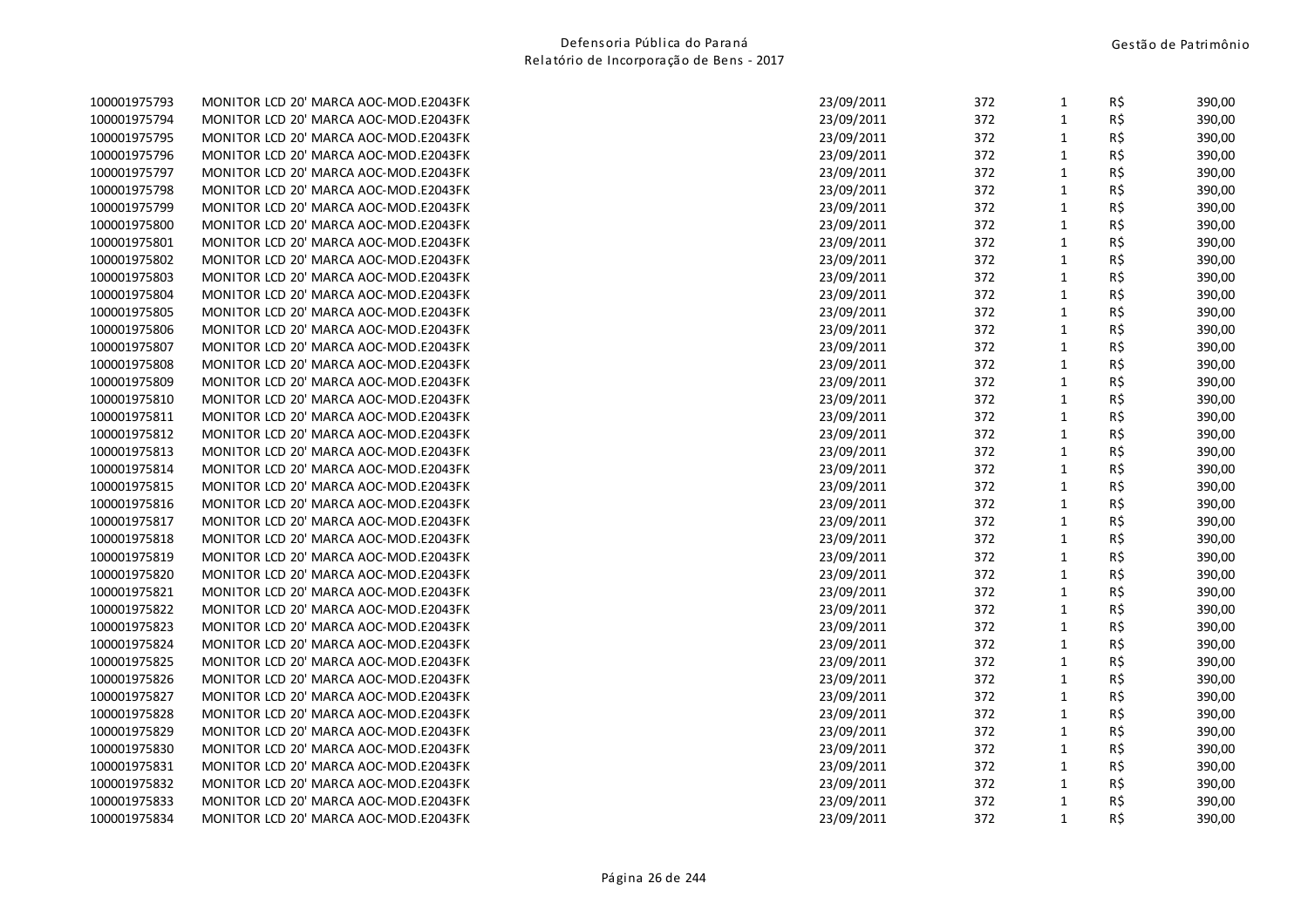| 100001975835 |  | MUNTTUR LCD ZU MARCA AUC-MUD.EZ043FK  |  |
|--------------|--|---------------------------------------|--|
| 100001975836 |  | MONITOR LCD 20' MARCA AOC-MOD.E2043FK |  |
| 100001975837 |  | MONITOR LCD 20' MARCA AOC-MOD.E2043FK |  |
| 100001975838 |  | MONITOR LCD 20' MARCA AOC-MOD.E2043FK |  |
| 100001975839 |  | MONITOR LCD 20' MARCA AOC-MOD.E2043FK |  |
| 100001975840 |  | MONITOR LCD 20' MARCA AOC-MOD.E2043FK |  |
| 100001975841 |  | MONITOR LCD 20' MARCA AOC-MOD.E2043FK |  |
| 100001975842 |  | MONITOR LCD 20' MARCA AOC-MOD.E2043FK |  |
| 100001975843 |  | MONITOR LCD 20' MARCA AOC-MOD.E2043FK |  |
| 100001975844 |  | MONITOR LCD 20' MARCA AOC-MOD.E2043FK |  |
| 100001975845 |  | MONITOR LCD 20' MARCA AOC-MOD.E2043FK |  |
| 100001975846 |  | MONITOR LCD 20' MARCA AOC-MOD.E2043FK |  |
| 100001975847 |  | MONITOR LCD 20' MARCA AOC-MOD.E2043FK |  |
| 100001975848 |  | MONITOR LCD 20' MARCA AOC-MOD.E2043FK |  |
| 100001975849 |  | MONITOR LCD 20' MARCA AOC-MOD.E2043FK |  |
| 100001975850 |  | MONITOR LCD 20' MARCA AOC-MOD.E2043FK |  |
| 100001975851 |  | MONITOR LCD 20' MARCA AOC-MOD.E2043FK |  |
| 100001975852 |  | MONITOR LCD 20' MARCA AOC-MOD.E2043FK |  |
| 100001975853 |  | MONITOR LCD 20' MARCA AOC-MOD.E2043FK |  |
| 100001975854 |  | MONITOR LCD 20' MARCA AOC-MOD.E2043FK |  |
| 100001975855 |  | MONITOR LCD 20' MARCA AOC-MOD.E2043FK |  |
| 100001975856 |  | MONITOR LCD 20' MARCA AOC-MOD.E2043FK |  |
| 100001975857 |  | MONITOR LCD 20' MARCA AOC-MOD.E2043FK |  |
| 100001975858 |  | MONITOR LCD 20' MARCA AOC-MOD.E2043FK |  |
| 100001975859 |  | MONITOR LCD 20' MARCA AOC-MOD.E2043FK |  |
| 100001975860 |  | MONITOR LCD 20' MARCA AOC-MOD.E2043FK |  |
| 100001975861 |  | MONITOR LCD 20' MARCA AOC-MOD.E2043FK |  |
| 100001975862 |  | MONITOR LCD 20' MARCA AOC-MOD.E2043FK |  |
| 100001975863 |  | MONITOR LCD 20' MARCA AOC-MOD.E2043FK |  |
| 100001975864 |  | MONITOR LCD 20' MARCA AOC-MOD.E2043FK |  |
| 100001975865 |  | MONITOR LCD 20' MARCA AOC-MOD.E2043FK |  |
| 100001975866 |  | MONITOR LCD 20' MARCA AOC-MOD.E2043FK |  |
| 100001975867 |  | MONITOR LCD 20' MARCA AOC-MOD.E2043FK |  |
| 100001975868 |  | MONITOR LCD 20' MARCA AOC-MOD.E2043FK |  |
| 100001975869 |  | MONITOR LCD 20' MARCA AOC-MOD.E2043FK |  |
| 100001975870 |  | MONITOR LCD 20' MARCA AOC-MOD.E2043FK |  |
| 100001975871 |  | MONITOR LCD 20' MARCA AOC-MOD.E2043FK |  |
| 100001975872 |  | MONITOR LCD 20' MARCA AOC-MOD.E2043FK |  |
| 100001975873 |  | MONITOR LCD 20' MARCA AOC-MOD.E2043FK |  |
| 100001975874 |  | MONITOR LCD 20' MARCA AOC-MOD.E2043FK |  |
| 100001975875 |  | MONITOR LCD 20' MARCA AOC-MOD.E2043FK |  |
| 100001975876 |  | MONITOR LCD 20' MARCA AOC-MOD.E2043FK |  |

| 100001975835 | MONITOR LCD 20' MARCA AOC-MOD.E2043FK | 23/09/2011 | 372 | $\mathbf{1}$ | R\$ | 390,00 |
|--------------|---------------------------------------|------------|-----|--------------|-----|--------|
| 100001975836 | MONITOR LCD 20' MARCA AOC-MOD.E2043FK | 23/09/2011 | 372 | $\mathbf{1}$ | R\$ | 390,00 |
| 100001975837 | MONITOR LCD 20' MARCA AOC-MOD.E2043FK | 23/09/2011 | 372 | $\mathbf{1}$ | R\$ | 390,00 |
| 100001975838 | MONITOR LCD 20' MARCA AOC-MOD.E2043FK | 23/09/2011 | 372 | $\mathbf{1}$ | R\$ | 390,00 |
| 100001975839 | MONITOR LCD 20' MARCA AOC-MOD.E2043FK | 23/09/2011 | 372 | $\mathbf{1}$ | R\$ | 390,00 |
| 100001975840 | MONITOR LCD 20' MARCA AOC-MOD.E2043FK | 23/09/2011 | 372 | $\mathbf{1}$ | R\$ | 390,00 |
| 100001975841 | MONITOR LCD 20' MARCA AOC-MOD.E2043FK | 23/09/2011 | 372 | $\mathbf{1}$ | R\$ | 390,00 |
| 100001975842 | MONITOR LCD 20' MARCA AOC-MOD.E2043FK | 23/09/2011 | 372 | $\mathbf{1}$ | R\$ | 390,00 |
| 100001975843 | MONITOR LCD 20' MARCA AOC-MOD.E2043FK | 23/09/2011 | 372 | $\mathbf{1}$ | R\$ | 390,00 |
| 100001975844 | MONITOR LCD 20' MARCA AOC-MOD.E2043FK | 23/09/2011 | 372 | $1\,$        | R\$ | 390,00 |
| 100001975845 | MONITOR LCD 20' MARCA AOC-MOD.E2043FK | 23/09/2011 | 372 | $\mathbf{1}$ | R\$ | 390,00 |
| 100001975846 | MONITOR LCD 20' MARCA AOC-MOD.E2043FK | 23/09/2011 | 372 | $\mathbf{1}$ | R\$ | 390,00 |
| 100001975847 | MONITOR LCD 20' MARCA AOC-MOD.E2043FK | 23/09/2011 | 372 | $\mathbf{1}$ | R\$ | 390,00 |
| 100001975848 | MONITOR LCD 20' MARCA AOC-MOD.E2043FK | 23/09/2011 | 372 | $1\,$        | R\$ | 390,00 |
| 100001975849 | MONITOR LCD 20' MARCA AOC-MOD.E2043FK | 23/09/2011 | 372 | $\mathbf{1}$ | R\$ | 390,00 |
| 100001975850 | MONITOR LCD 20' MARCA AOC-MOD.E2043FK | 23/09/2011 | 372 | $\mathbf{1}$ | R\$ | 390,00 |
| 100001975851 | MONITOR LCD 20' MARCA AOC-MOD.E2043FK | 23/09/2011 | 372 | $\mathbf{1}$ | R\$ | 390,00 |
| 100001975852 | MONITOR LCD 20' MARCA AOC-MOD.E2043FK | 23/09/2011 | 372 | $\mathbf{1}$ | R\$ | 390,00 |
| 100001975853 | MONITOR LCD 20' MARCA AOC-MOD.E2043FK | 23/09/2011 | 372 | $\mathbf{1}$ | R\$ | 390,00 |
| 100001975854 | MONITOR LCD 20' MARCA AOC-MOD.E2043FK | 23/09/2011 | 372 | $\mathbf{1}$ | R\$ | 390,00 |
| 100001975855 | MONITOR LCD 20' MARCA AOC-MOD.E2043FK | 23/09/2011 | 372 | $\mathbf{1}$ | R\$ | 390,00 |
| 100001975856 | MONITOR LCD 20' MARCA AOC-MOD.E2043FK | 23/09/2011 | 372 | $\mathbf{1}$ | R\$ | 390,00 |
| 100001975857 | MONITOR LCD 20' MARCA AOC-MOD.E2043FK | 23/09/2011 | 372 | $\mathbf{1}$ | R\$ | 390,00 |
| 100001975858 | MONITOR LCD 20' MARCA AOC-MOD.E2043FK | 23/09/2011 | 372 | $\mathbf{1}$ | R\$ | 390,00 |
| 100001975859 | MONITOR LCD 20' MARCA AOC-MOD.E2043FK | 23/09/2011 | 372 | $\mathbf{1}$ | R\$ | 390,00 |
| 100001975860 | MONITOR LCD 20' MARCA AOC-MOD.E2043FK | 23/09/2011 | 372 | $\mathbf{1}$ | R\$ | 390,00 |
| 100001975861 | MONITOR LCD 20' MARCA AOC-MOD.E2043FK | 23/09/2011 | 372 | $\mathbf{1}$ | R\$ | 390,00 |
| 100001975862 | MONITOR LCD 20' MARCA AOC-MOD.E2043FK | 23/09/2011 | 372 | $1\,$        | R\$ | 390,00 |
| 100001975863 | MONITOR LCD 20' MARCA AOC-MOD.E2043FK | 23/09/2011 | 372 | $\mathbf{1}$ | R\$ | 390,00 |
| 100001975864 | MONITOR LCD 20' MARCA AOC-MOD.E2043FK | 23/09/2011 | 372 | $\mathbf{1}$ | R\$ | 390,00 |
| 100001975865 | MONITOR LCD 20' MARCA AOC-MOD.E2043FK | 23/09/2011 | 372 | $\mathbf{1}$ | R\$ | 390,00 |
| 100001975866 | MONITOR LCD 20' MARCA AOC-MOD.E2043FK | 23/09/2011 | 372 | $\mathbf{1}$ | R\$ | 390,00 |
| 100001975867 | MONITOR LCD 20' MARCA AOC-MOD.E2043FK | 23/09/2011 | 372 | $\mathbf{1}$ | R\$ | 390,00 |
| 100001975868 | MONITOR LCD 20' MARCA AOC-MOD.E2043FK | 23/09/2011 | 372 | $\mathbf{1}$ | R\$ | 390,00 |
| 100001975869 | MONITOR LCD 20' MARCA AOC-MOD.E2043FK | 23/09/2011 | 372 | $\mathbf{1}$ | R\$ | 390,00 |
| 100001975870 | MONITOR LCD 20' MARCA AOC-MOD.E2043FK | 23/09/2011 | 372 | $\mathbf{1}$ | R\$ | 390,00 |
| 100001975871 | MONITOR LCD 20' MARCA AOC-MOD.E2043FK | 23/09/2011 | 372 | $\mathbf 1$  | R\$ | 390,00 |
| 100001975872 | MONITOR LCD 20' MARCA AOC-MOD.E2043FK | 23/09/2011 | 372 | $\mathbf{1}$ | R\$ | 390,00 |
| 100001975873 | MONITOR LCD 20' MARCA AOC-MOD.E2043FK | 23/09/2011 | 372 | 1            | R\$ | 390,00 |
| 100001975874 | MONITOR LCD 20' MARCA AOC-MOD.E2043FK | 23/09/2011 | 372 | $\mathbf{1}$ | R\$ | 390,00 |
| 100001975875 | MONITOR LCD 20' MARCA AOC-MOD.E2043FK | 23/09/2011 | 372 | $\mathbf{1}$ | R\$ | 390,00 |
| 100001975876 | MONITOR LCD 20' MARCA AOC-MOD.E2043FK | 23/09/2011 | 372 | $\mathbf{1}$ | R\$ | 390,00 |
|              |                                       |            |     |              |     |        |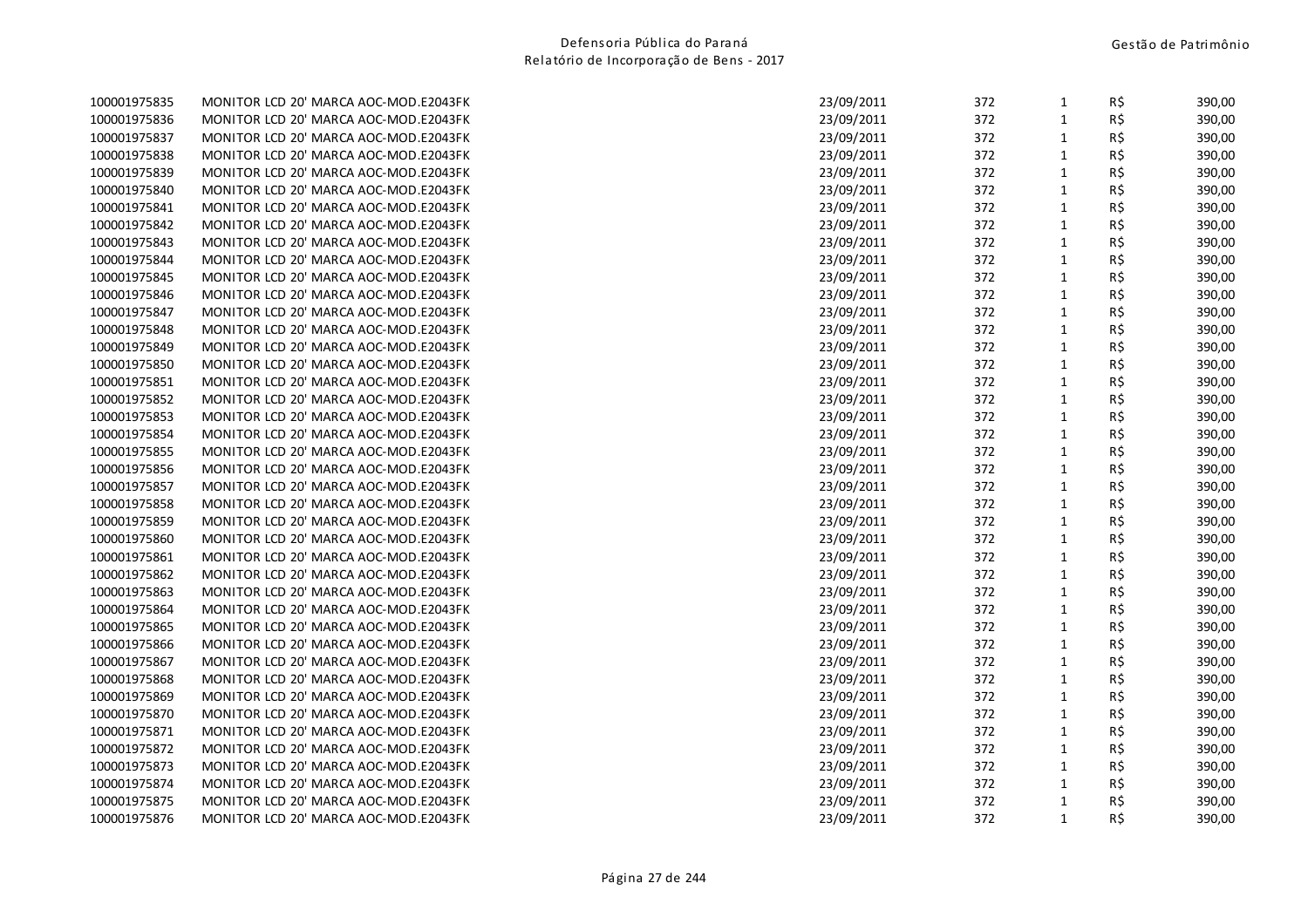| 100001975877 |  | MUNTTUR LCD ZU MARCA AUC-MUD.EZ043FK  |  |
|--------------|--|---------------------------------------|--|
| 100001975878 |  | MONITOR LCD 20' MARCA AOC-MOD.E2043FK |  |
| 100001975879 |  | MONITOR LCD 20' MARCA AOC-MOD.E2043FK |  |
| 100001975880 |  | MONITOR LCD 20' MARCA AOC-MOD.E2043FK |  |
| 100001975881 |  | MONITOR LCD 20' MARCA AOC-MOD.E2043FK |  |
| 100001975882 |  | MONITOR LCD 20' MARCA AOC-MOD.E2043FK |  |
| 100001975883 |  | MONITOR LCD 20' MARCA AOC-MOD.E2043FK |  |
| 100001975884 |  | MONITOR LCD 20' MARCA AOC-MOD.E2043FK |  |
| 100001975885 |  | MONITOR LCD 20' MARCA AOC-MOD.E2043FK |  |
| 100001975886 |  | MONITOR LCD 20' MARCA AOC-MOD.E2043FK |  |
| 100001975887 |  | MONITOR LCD 20' MARCA AOC-MOD.E2043FK |  |
| 100001975888 |  | MONITOR LCD 20' MARCA AOC-MOD.E2043FK |  |
| 100001975889 |  | MONITOR LCD 20' MARCA AOC-MOD.E2043FK |  |
| 100001975890 |  | MONITOR LCD 20' MARCA AOC-MOD.E2043FK |  |
| 100001975891 |  | MONITOR LCD 20' MARCA AOC-MOD.E2043FK |  |
| 100001975892 |  | MONITOR LCD 20' MARCA AOC-MOD.E2043FK |  |
| 100001975893 |  | MONITOR LCD 20' MARCA AOC-MOD.E2043FK |  |
| 100001975894 |  | MONITOR LCD 20' MARCA AOC-MOD.E2043FK |  |
| 100001975895 |  | MONITOR LCD 20' MARCA AOC-MOD.E2043FK |  |
| 100001975896 |  | MONITOR LCD 20' MARCA AOC-MOD.E2043FK |  |
| 100001975897 |  | MONITOR LCD 20' MARCA AOC-MOD.E2043FK |  |
| 100001975898 |  | MONITOR LCD 20' MARCA AOC-MOD.E2043FK |  |
| 100001975899 |  | MONITOR LCD 20' MARCA AOC-MOD.E2043FK |  |
| 100001975900 |  | MONITOR LCD 20' MARCA AOC-MOD.E2043FK |  |
| 100001975901 |  | MONITOR LCD 20' MARCA AOC-MOD.E2043FK |  |
| 100001975902 |  | MONITOR LCD 20' MARCA AOC-MOD.E2043FK |  |
| 100001975903 |  | MONITOR LCD 20' MARCA AOC-MOD.E2043FK |  |
| 100001975904 |  | MONITOR LCD 20' MARCA AOC-MOD.E2043FK |  |
| 100001975905 |  | MONITOR LCD 20' MARCA AOC-MOD.E2043FK |  |
| 100001975906 |  | MONITOR LCD 20' MARCA AOC-MOD.E2043FK |  |
| 100001975907 |  | MONITOR LCD 20' MARCA AOC-MOD.E2043FK |  |
| 100001975908 |  | MONITOR LCD 20' MARCA AOC-MOD.E2043FK |  |
| 100001975909 |  | MONITOR LCD 20' MARCA AOC-MOD.E2043FK |  |
| 100001975910 |  | MONITOR LCD 20' MARCA AOC-MOD.E2043FK |  |
| 100001975911 |  | MONITOR LCD 20' MARCA AOC-MOD.E2043FK |  |
| 100001975912 |  | MONITOR LCD 20' MARCA AOC-MOD.E2043FK |  |
| 100001975913 |  | MONITOR LCD 20' MARCA AOC-MOD.E2043FK |  |
| 100001975914 |  | MONITOR LCD 20' MARCA AOC-MOD.E2043FK |  |
| 100001975915 |  | MONITOR LCD 20' MARCA AOC-MOD.E2043FK |  |
| 100001975916 |  | MONITOR LCD 20' MARCA AOC-MOD.E2043FK |  |
| 100001975917 |  | MONITOR LCD 20' MARCA AOC-MOD.E2043FK |  |
| 100001975918 |  | MONITOR LCD 20' MARCA AOC-MOD.E2043FK |  |

| 100001975877 | MONITOR LCD 20' MARCA AOC-MOD.E2043FK | 23/09/2011 | 372 | $\mathbf{1}$ | R\$ | 390,00 |
|--------------|---------------------------------------|------------|-----|--------------|-----|--------|
| 100001975878 | MONITOR LCD 20' MARCA AOC-MOD.E2043FK | 23/09/2011 | 372 | $\mathbf{1}$ | R\$ | 390,00 |
| 100001975879 | MONITOR LCD 20' MARCA AOC-MOD.E2043FK | 23/09/2011 | 372 | $\mathbf{1}$ | R\$ | 390,00 |
| 100001975880 | MONITOR LCD 20' MARCA AOC-MOD.E2043FK | 23/09/2011 | 372 | $\mathbf{1}$ | R\$ | 390,00 |
| 100001975881 | MONITOR LCD 20' MARCA AOC-MOD.E2043FK | 23/09/2011 | 372 | $\mathbf{1}$ | R\$ | 390,00 |
| 100001975882 | MONITOR LCD 20' MARCA AOC-MOD.E2043FK | 23/09/2011 | 372 | $\mathbf{1}$ | R\$ | 390,00 |
| 100001975883 | MONITOR LCD 20' MARCA AOC-MOD.E2043FK | 23/09/2011 | 372 | $\mathbf{1}$ | R\$ | 390,00 |
| 100001975884 | MONITOR LCD 20' MARCA AOC-MOD.E2043FK | 23/09/2011 | 372 | $\mathbf{1}$ | R\$ | 390,00 |
| 100001975885 | MONITOR LCD 20' MARCA AOC-MOD.E2043FK | 23/09/2011 | 372 | $\mathbf{1}$ | R\$ | 390,00 |
| 100001975886 | MONITOR LCD 20' MARCA AOC-MOD.E2043FK | 23/09/2011 | 372 | $1\,$        | R\$ | 390,00 |
| 100001975887 | MONITOR LCD 20' MARCA AOC-MOD.E2043FK | 23/09/2011 | 372 | $\mathbf{1}$ | R\$ | 390,00 |
| 100001975888 | MONITOR LCD 20' MARCA AOC-MOD.E2043FK | 23/09/2011 | 372 | $\mathbf{1}$ | R\$ | 390,00 |
| 100001975889 | MONITOR LCD 20' MARCA AOC-MOD.E2043FK | 23/09/2011 | 372 | $\mathbf{1}$ | R\$ | 390,00 |
| 100001975890 | MONITOR LCD 20' MARCA AOC-MOD.E2043FK | 23/09/2011 | 372 | $1\,$        | R\$ | 390,00 |
| 100001975891 | MONITOR LCD 20' MARCA AOC-MOD.E2043FK | 23/09/2011 | 372 | $\mathbf{1}$ | R\$ | 390,00 |
| 100001975892 | MONITOR LCD 20' MARCA AOC-MOD.E2043FK | 23/09/2011 | 372 | $\mathbf{1}$ | R\$ | 390,00 |
| 100001975893 | MONITOR LCD 20' MARCA AOC-MOD.E2043FK | 23/09/2011 | 372 | $\mathbf{1}$ | R\$ | 390,00 |
| 100001975894 | MONITOR LCD 20' MARCA AOC-MOD.E2043FK | 23/09/2011 | 372 | $\mathbf{1}$ | R\$ | 390,00 |
| 100001975895 | MONITOR LCD 20' MARCA AOC-MOD.E2043FK | 23/09/2011 | 372 | $\mathbf{1}$ | R\$ | 390,00 |
| 100001975896 | MONITOR LCD 20' MARCA AOC-MOD.E2043FK | 23/09/2011 | 372 | $\mathbf{1}$ | R\$ | 390,00 |
| 100001975897 | MONITOR LCD 20' MARCA AOC-MOD.E2043FK | 23/09/2011 | 372 | $\mathbf{1}$ | R\$ | 390,00 |
| 100001975898 | MONITOR LCD 20' MARCA AOC-MOD.E2043FK | 23/09/2011 | 372 | $\mathbf{1}$ | R\$ | 390,00 |
| 100001975899 | MONITOR LCD 20' MARCA AOC-MOD.E2043FK | 23/09/2011 | 372 | $\mathbf{1}$ | R\$ | 390,00 |
| 100001975900 | MONITOR LCD 20' MARCA AOC-MOD.E2043FK | 23/09/2011 | 372 | $\mathbf{1}$ | R\$ | 390,00 |
| 100001975901 | MONITOR LCD 20' MARCA AOC-MOD.E2043FK | 23/09/2011 | 372 | $\mathbf{1}$ | R\$ | 390,00 |
| 100001975902 | MONITOR LCD 20' MARCA AOC-MOD.E2043FK | 23/09/2011 | 372 | $\mathbf{1}$ | R\$ | 390,00 |
| 100001975903 | MONITOR LCD 20' MARCA AOC-MOD.E2043FK | 23/09/2011 | 372 | $\mathbf{1}$ | R\$ | 390,00 |
| 100001975904 | MONITOR LCD 20' MARCA AOC-MOD.E2043FK | 23/09/2011 | 372 | $1\,$        | R\$ | 390,00 |
| 100001975905 | MONITOR LCD 20' MARCA AOC-MOD.E2043FK | 23/09/2011 | 372 | $\mathbf{1}$ | R\$ | 390,00 |
| 100001975906 | MONITOR LCD 20' MARCA AOC-MOD.E2043FK | 23/09/2011 | 372 | $\mathbf{1}$ | R\$ | 390,00 |
| 100001975907 | MONITOR LCD 20' MARCA AOC-MOD.E2043FK | 23/09/2011 | 372 | $\mathbf{1}$ | R\$ | 390,00 |
| 100001975908 | MONITOR LCD 20' MARCA AOC-MOD.E2043FK | 23/09/2011 | 372 | $\mathbf{1}$ | R\$ | 390,00 |
| 100001975909 | MONITOR LCD 20' MARCA AOC-MOD.E2043FK | 23/09/2011 | 372 | $\mathbf{1}$ | R\$ | 390,00 |
| 100001975910 | MONITOR LCD 20' MARCA AOC-MOD.E2043FK | 23/09/2011 | 372 | $\mathbf{1}$ | R\$ | 390,00 |
| 100001975911 | MONITOR LCD 20' MARCA AOC-MOD.E2043FK | 23/09/2011 | 372 | $\mathbf{1}$ | R\$ | 390,00 |
| 100001975912 | MONITOR LCD 20' MARCA AOC-MOD.E2043FK | 23/09/2011 | 372 | $\mathbf{1}$ | R\$ | 390,00 |
| 100001975913 | MONITOR LCD 20' MARCA AOC-MOD.E2043FK | 23/09/2011 | 372 | $\mathbf 1$  | R\$ | 390,00 |
| 100001975914 | MONITOR LCD 20' MARCA AOC-MOD.E2043FK | 23/09/2011 | 372 | $\mathbf{1}$ | R\$ | 390,00 |
| 100001975915 | MONITOR LCD 20' MARCA AOC-MOD.E2043FK | 23/09/2011 | 372 | 1            | R\$ | 390,00 |
| 100001975916 | MONITOR LCD 20' MARCA AOC-MOD.E2043FK | 23/09/2011 | 372 | $\mathbf{1}$ | R\$ | 390,00 |
| 100001975917 | MONITOR LCD 20' MARCA AOC-MOD.E2043FK | 23/09/2011 | 372 | $\mathbf{1}$ | R\$ | 390,00 |
| 100001975918 | MONITOR LCD 20' MARCA AOC-MOD.E2043FK | 23/09/2011 | 372 | $\mathbf{1}$ | R\$ | 390,00 |
|              |                                       |            |     |              |     |        |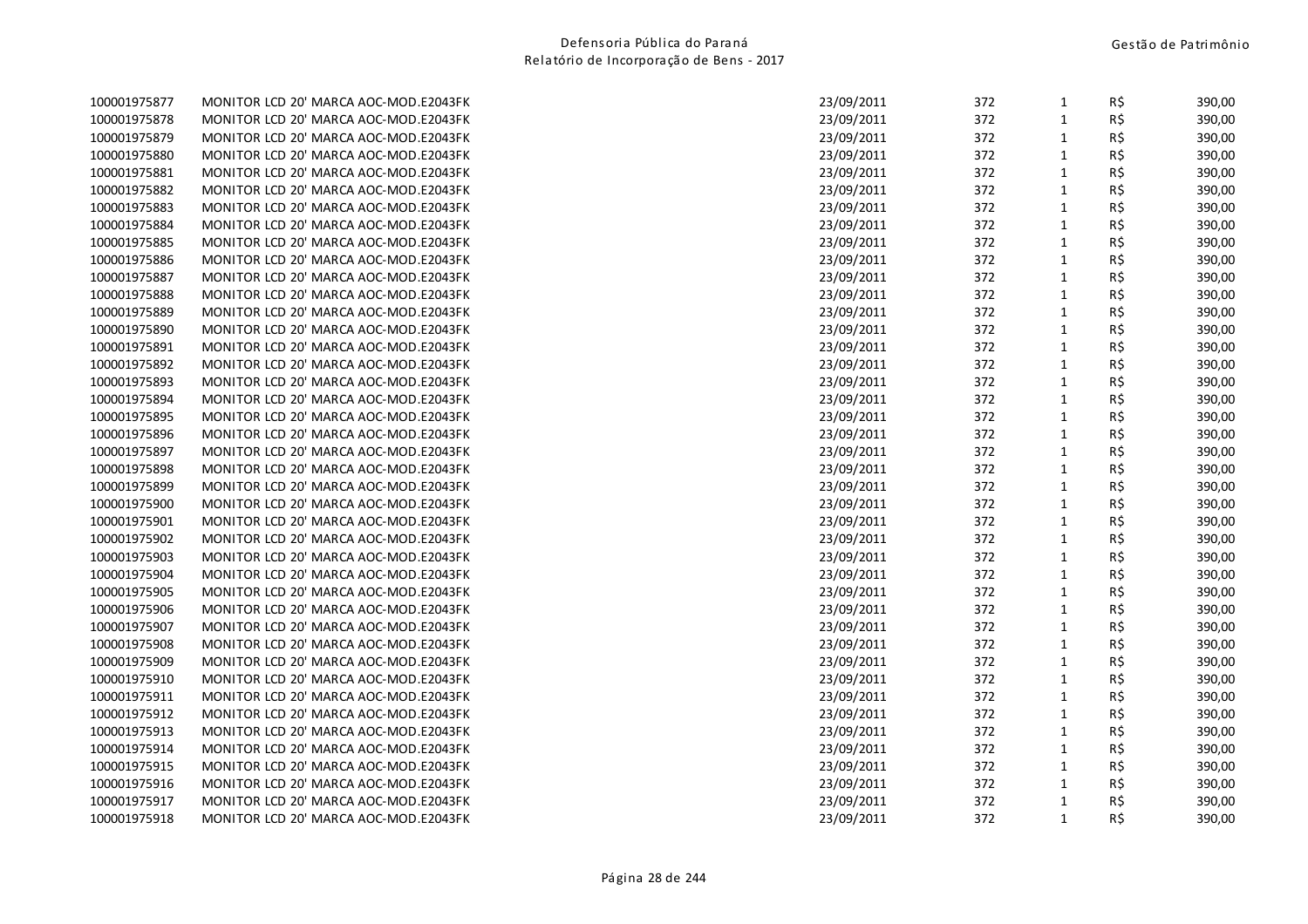| 100001975919 |  | MONITOR LCD 20' MARCA AOC-MOD.EZ043FK |  |
|--------------|--|---------------------------------------|--|
| 100001975920 |  | MONITOR LCD 20' MARCA AOC-MOD.E2043FK |  |
| 100001975921 |  | MONITOR LCD 20' MARCA AOC-MOD.E2043FK |  |
| 100001975922 |  | MONITOR LCD 20' MARCA AOC-MOD.E2043FK |  |
| 100001975923 |  | MONITOR LCD 20' MARCA AOC-MOD.E2043FK |  |
| 100001975924 |  | MONITOR LCD 20' MARCA AOC-MOD.E2043FK |  |
| 100001975925 |  | MONITOR LCD 20' MARCA AOC-MOD.E2043FK |  |
| 100001975926 |  | MONITOR LCD 20' MARCA AOC-MOD.E2043FK |  |
| 100001975927 |  | MONITOR LCD 20' MARCA AOC-MOD.E2043FK |  |
| 100001975928 |  | MONITOR LCD 20' MARCA AOC-MOD.E2043FK |  |
| 100001975929 |  | MONITOR LCD 20' MARCA AOC-MOD.E2043FK |  |
| 100001975930 |  | MONITOR LCD 20' MARCA AOC-MOD.E2043FK |  |
| 100001975931 |  | MONITOR LCD 20' MARCA AOC-MOD.E2043FK |  |
| 100001975932 |  | MONITOR LCD 20' MARCA AOC-MOD.E2043FK |  |
| 100001975933 |  | MONITOR LCD 20' MARCA AOC-MOD.E2043FK |  |
| 100001975934 |  | MONITOR LCD 20' MARCA AOC-MOD.E2043FK |  |
| 100001975935 |  | MONITOR LCD 20' MARCA AOC-MOD.E2043FK |  |
| 100001975936 |  | MONITOR LCD 20' MARCA AOC-MOD.E2043FK |  |
| 100001975937 |  | MONITOR LCD 20' MARCA AOC-MOD.E2043FK |  |
| 100001975938 |  | MONITOR LCD 20' MARCA AOC-MOD.E2043FK |  |
| 100001975939 |  | MONITOR LCD 20' MARCA AOC-MOD.E2043FK |  |
| 100001975940 |  | MONITOR LCD 20' MARCA AOC-MOD.E2043FK |  |
| 100001975941 |  | MONITOR LCD 20' MARCA AOC-MOD.E2043FK |  |
| 100001975942 |  | MONITOR LCD 20' MARCA AOC-MOD.E2043FK |  |
| 100001975943 |  | MONITOR LCD 20' MARCA AOC-MOD.E2043FK |  |
| 100001975944 |  | MONITOR LCD 20' MARCA AOC-MOD.E2043FK |  |
| 100001975945 |  | MONITOR LCD 20' MARCA AOC-MOD.E2043FK |  |
| 100001975946 |  | MONITOR LCD 20' MARCA AOC-MOD.E2043FK |  |
| 100001975947 |  | MONITOR LCD 20' MARCA AOC-MOD.E2043FK |  |
| 100001975948 |  | MONITOR LCD 20' MARCA AOC-MOD.E2043FK |  |
| 100001975949 |  | MONITOR LCD 20' MARCA AOC-MOD.E2043FK |  |
| 100001975950 |  | MONITOR LCD 20' MARCA AOC-MOD.E2043FK |  |
| 100001975951 |  | MONITOR LCD 20' MARCA AOC-MOD.E2043FK |  |
| 100001975952 |  | MONITOR LCD 20' MARCA AOC-MOD.E2043FK |  |
| 100001975953 |  | MONITOR LCD 20' MARCA AOC-MOD.E2043FK |  |
| 100001975954 |  | MONITOR LCD 20' MARCA AOC-MOD.E2043FK |  |
| 100001975955 |  | MONITOR LCD 20' MARCA AOC-MOD.E2043FK |  |
| 100001975956 |  | MONITOR LCD 20' MARCA AOC-MOD.E2043FK |  |
| 100001975957 |  | MONITOR LCD 20' MARCA AOC-MOD.E2043FK |  |
| 100001975958 |  | MONITOR LCD 20' MARCA AOC-MOD.E2043FK |  |
| 100001975959 |  | MONITOR LCD 20' MARCA AOC-MOD.E2043FK |  |
| 100001975960 |  | MONITOR LCD 20' MARCA AOC-MOD.E2043FK |  |

| 100001975919 | MONITOR LCD 20' MARCA AOC-MOD.E2043FK | 23/09/2011 | 372 | $\mathbf{1}$ | R\$ | 390,00 |
|--------------|---------------------------------------|------------|-----|--------------|-----|--------|
| 100001975920 | MONITOR LCD 20' MARCA AOC-MOD.E2043FK | 23/09/2011 | 372 | $\mathbf{1}$ | R\$ | 390,00 |
| 100001975921 | MONITOR LCD 20' MARCA AOC-MOD.E2043FK | 23/09/2011 | 372 | $\mathbf{1}$ | R\$ | 390,00 |
| 100001975922 | MONITOR LCD 20' MARCA AOC-MOD.E2043FK | 23/09/2011 | 372 | $\mathbf{1}$ | R\$ | 390,00 |
| 100001975923 | MONITOR LCD 20' MARCA AOC-MOD.E2043FK | 23/09/2011 | 372 | $1\,$        | R\$ | 390,00 |
| 100001975924 | MONITOR LCD 20' MARCA AOC-MOD.E2043FK | 23/09/2011 | 372 | $\mathbf{1}$ | R\$ | 390,00 |
| 100001975925 | MONITOR LCD 20' MARCA AOC-MOD.E2043FK | 23/09/2011 | 372 | $\mathbf{1}$ | R\$ | 390,00 |
| 100001975926 | MONITOR LCD 20' MARCA AOC-MOD.E2043FK | 23/09/2011 | 372 | $\mathbf{1}$ | R\$ | 390,00 |
| 100001975927 | MONITOR LCD 20' MARCA AOC-MOD.E2043FK | 23/09/2011 | 372 | $\mathbf{1}$ | R\$ | 390,00 |
| 100001975928 | MONITOR LCD 20' MARCA AOC-MOD.E2043FK | 23/09/2011 | 372 | $\mathbf{1}$ | R\$ | 390,00 |
| 100001975929 | MONITOR LCD 20' MARCA AOC-MOD.E2043FK | 23/09/2011 | 372 | $\mathbf{1}$ | R\$ | 390,00 |
| 100001975930 | MONITOR LCD 20' MARCA AOC-MOD.E2043FK | 23/09/2011 | 372 | $\mathbf{1}$ | R\$ | 390,00 |
| 100001975931 | MONITOR LCD 20' MARCA AOC-MOD.E2043FK | 23/09/2011 | 372 | $\mathbf{1}$ | R\$ | 390,00 |
| 100001975932 | MONITOR LCD 20' MARCA AOC-MOD.E2043FK | 23/09/2011 | 372 | $\mathbf{1}$ | R\$ | 390,00 |
| 100001975933 | MONITOR LCD 20' MARCA AOC-MOD.E2043FK | 23/09/2011 | 372 | $\mathbf{1}$ | R\$ | 390,00 |
| 100001975934 | MONITOR LCD 20' MARCA AOC-MOD.E2043FK | 23/09/2011 | 372 | $\mathbf{1}$ | R\$ | 390,00 |
| 100001975935 | MONITOR LCD 20' MARCA AOC-MOD.E2043FK | 23/09/2011 | 372 | $\mathbf{1}$ | R\$ | 390,00 |
| 100001975936 | MONITOR LCD 20' MARCA AOC-MOD.E2043FK | 23/09/2011 | 372 | $\mathbf{1}$ | R\$ | 390,00 |
| 100001975937 | MONITOR LCD 20' MARCA AOC-MOD.E2043FK | 23/09/2011 | 372 | $1\,$        | R\$ | 390,00 |
| 100001975938 | MONITOR LCD 20' MARCA AOC-MOD.E2043FK | 23/09/2011 | 372 | $\mathbf{1}$ | R\$ | 390,00 |
| 100001975939 | MONITOR LCD 20' MARCA AOC-MOD.E2043FK | 23/09/2011 | 372 | $\mathbf{1}$ | R\$ | 390,00 |
| 100001975940 | MONITOR LCD 20' MARCA AOC-MOD.E2043FK | 23/09/2011 | 372 | $\mathbf{1}$ | R\$ | 390,00 |
| 100001975941 | MONITOR LCD 20' MARCA AOC-MOD.E2043FK | 23/09/2011 | 372 | $\mathbf{1}$ | R\$ | 390,00 |
| 100001975942 | MONITOR LCD 20' MARCA AOC-MOD.E2043FK | 23/09/2011 | 372 | $\mathbf{1}$ | R\$ | 390,00 |
| 100001975943 | MONITOR LCD 20' MARCA AOC-MOD.E2043FK | 23/09/2011 | 372 | $\mathbf{1}$ | R\$ | 390,00 |
| 100001975944 | MONITOR LCD 20' MARCA AOC-MOD.E2043FK | 23/09/2011 | 372 | $\mathbf{1}$ | R\$ | 390,00 |
| 100001975945 | MONITOR LCD 20' MARCA AOC-MOD.E2043FK | 23/09/2011 | 372 | $\mathbf{1}$ | R\$ | 390,00 |
| 100001975946 | MONITOR LCD 20' MARCA AOC-MOD.E2043FK | 23/09/2011 | 372 | $1\,$        | R\$ | 390,00 |
| 100001975947 | MONITOR LCD 20' MARCA AOC-MOD.E2043FK | 23/09/2011 | 372 | $\mathbf{1}$ | R\$ | 390,00 |
| 100001975948 | MONITOR LCD 20' MARCA AOC-MOD.E2043FK | 23/09/2011 | 372 | $\mathbf{1}$ | R\$ | 390,00 |
| 100001975949 | MONITOR LCD 20' MARCA AOC-MOD.E2043FK | 23/09/2011 | 372 | $\mathbf{1}$ | R\$ | 390,00 |
| 100001975950 | MONITOR LCD 20' MARCA AOC-MOD.E2043FK | 23/09/2011 | 372 | $\mathbf{1}$ | R\$ | 390,00 |
| 100001975951 | MONITOR LCD 20' MARCA AOC-MOD.E2043FK | 23/09/2011 | 372 | $\mathbf{1}$ | R\$ | 390,00 |
| 100001975952 | MONITOR LCD 20' MARCA AOC-MOD.E2043FK | 23/09/2011 | 372 | $\mathbf{1}$ | R\$ | 390,00 |
| 100001975953 | MONITOR LCD 20' MARCA AOC-MOD.E2043FK | 23/09/2011 | 372 | $\mathbf{1}$ | R\$ | 390,00 |
| 100001975954 | MONITOR LCD 20' MARCA AOC-MOD.E2043FK | 23/09/2011 | 372 | $\mathbf{1}$ | R\$ | 390,00 |
| 100001975955 | MONITOR LCD 20' MARCA AOC-MOD.E2043FK | 23/09/2011 | 372 | $\mathbf 1$  | R\$ | 390,00 |
| 100001975956 | MONITOR LCD 20' MARCA AOC-MOD.E2043FK | 23/09/2011 | 372 | $\mathbf{1}$ | R\$ | 390,00 |
| 100001975957 | MONITOR LCD 20' MARCA AOC-MOD.E2043FK | 23/09/2011 | 372 | $\mathbf{1}$ | R\$ | 390,00 |
| 100001975958 | MONITOR LCD 20' MARCA AOC-MOD.E2043FK | 23/09/2011 | 372 | $\mathbf{1}$ | R\$ | 390,00 |
| 100001975959 | MONITOR LCD 20' MARCA AOC-MOD.E2043FK | 23/09/2011 | 372 | $\mathbf{1}$ | R\$ | 390,00 |
| 100001975960 | MONITOR LCD 20' MARCA AOC-MOD.E2043FK | 23/09/2011 | 372 | $\mathbf{1}$ | R\$ | 390,00 |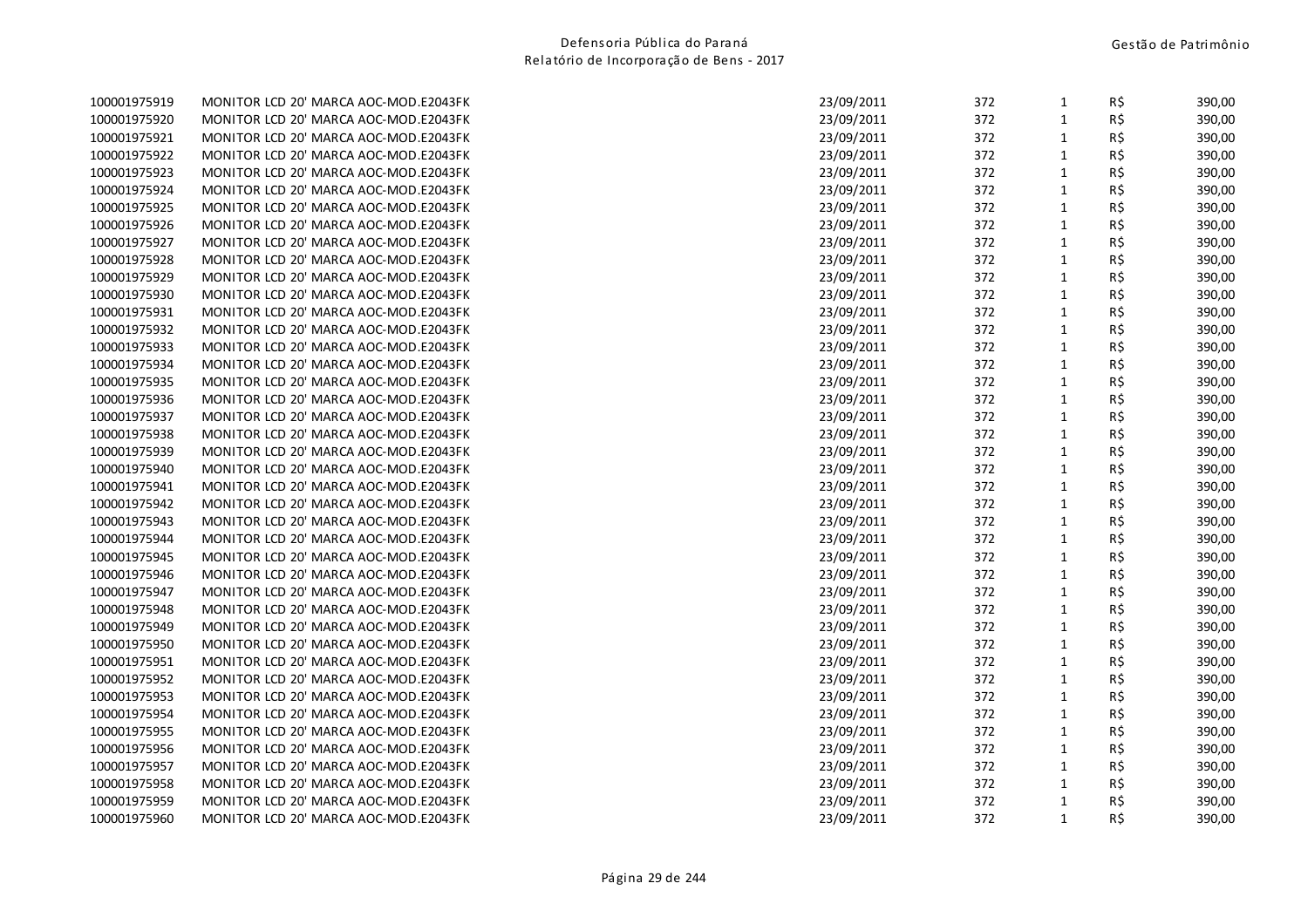| 100001975961 | MONITOR LCD 20' MARCA AOC-MOD.E2043FK  | 23/09/2011 | 372 | 1            | КŞ  | 390,00 |
|--------------|----------------------------------------|------------|-----|--------------|-----|--------|
| 100001975962 | MONITOR LCD 20' MARCA AOC-MOD.E2043FK  | 23/09/2011 | 372 | $\mathbf{1}$ | R\$ | 390,00 |
| 100001975963 | MONITOR LCD 20' MARCA AOC-MOD.E2043FK  | 23/09/2011 | 372 | $\mathbf{1}$ | R\$ | 390,00 |
| 100001975964 | MONITOR LCD 20' MARCA AOC-MOD.E2043FK  | 23/09/2011 | 372 | $\mathbf{1}$ | R\$ | 390,00 |
| 100001975965 | MONITOR LCD 20' MARCA AOC-MOD.E2043FK  | 23/09/2011 | 372 | 1            | R\$ | 390,00 |
| 100001975966 | MONITOR LCD 20' MARCA AOC-MOD.E2043FK  | 23/09/2011 | 372 | $\mathbf{1}$ | R\$ | 390,00 |
| 100001975967 | MONITOR LCD 20' MARCA AOC-MOD.E2043FK  | 23/09/2011 | 372 | $\mathbf{1}$ | R\$ | 390,00 |
| 100001975968 | MONITOR LCD 20' MARCA AOC-MOD.E2043FK  | 23/09/2011 | 372 | $\mathbf{1}$ | R\$ | 390,00 |
| 100001975969 | MONITOR LCD 20' MARCA AOC-MOD.E2043FK  | 23/09/2011 | 372 | $\mathbf{1}$ | R\$ | 390,00 |
| 100001975970 | MONITOR LCD 20' MARCA AOC-MOD.E2043FK  | 23/09/2011 | 372 | $\mathbf{1}$ | R\$ | 390,00 |
| 100001975971 | MONITOR LCD 20' MARCA AOC-MOD.E2043FK  | 23/09/2011 | 372 | $\mathbf{1}$ | R\$ | 390,00 |
| 100001975972 | MONITOR LCD 20' MARCA AOC-MOD.E2043FK  | 23/09/2011 | 372 | $\mathbf{1}$ | R\$ | 390,00 |
| 100001975973 | MONITOR LCD-20" MARCA AOC-MOD E 2043FK | 23/09/2011 | 372 | $\mathbf{1}$ | R\$ | 390,00 |
| 100001975974 | MONITOR LCD-20" MARCA AOC-MOD E 2043FK | 23/09/2011 | 372 | $\mathbf{1}$ | R\$ | 390,00 |
| 100001975975 | MONITOR LCD-20" MARCA AOC-MOD E 2043FK | 23/09/2011 | 372 | $\mathbf{1}$ | R\$ | 390,00 |
| 100001975976 | MONITOR LCD-20" MARCA AOC-MOD E 2043FK | 23/09/2011 | 372 | $\mathbf{1}$ | R\$ | 390,00 |
| 100001975977 | MONITOR LCD-20" MARCA AOC-MOD E 2043FK | 23/09/2011 | 372 | $1\,$        | R\$ | 390,00 |
| 100001975978 | MONITOR LCD-20" MARCA AOC-MOD E 2043FK | 23/09/2011 | 372 | $\mathbf{1}$ | R\$ | 390,00 |
| 100001975979 | MONITOR LCD-20" MARCA AOC-MOD E 2043FK | 23/09/2011 | 372 | $\mathbf{1}$ | R\$ | 390,00 |
| 100001975980 | MONITOR LCD-20" MARCA AOC-MOD E 2043FK | 23/09/2011 | 372 | $\mathbf{1}$ | R\$ | 390,00 |
| 100001975981 | MONITOR LCD-20" MARCA AOC-MOD E 2043FK | 23/09/2011 | 372 | $\mathbf{1}$ | R\$ | 390,00 |
| 100001975982 | MONITOR LCD-20" MARCA AOC-MOD E 2043FK | 23/09/2011 | 372 | $\mathbf 1$  | R\$ | 390,00 |
| 100001975983 | MONITOR LCD-20" MARCA AOC-MOD E 2043FK | 23/09/2011 | 372 | $\mathbf{1}$ | R\$ | 390,00 |
| 100001975984 | MONITOR LCD-20" MARCA AOC-MOD E 2043FK | 23/09/2011 | 372 | $\mathbf{1}$ | R\$ | 390,00 |
| 100001975985 | MONITOR LCD-20" MARCA AOC-MOD E 2043FK | 23/09/2011 | 372 | $\mathbf{1}$ | R\$ | 390,00 |
| 100001975986 | MONITOR LCD-20" MARCA AOC-MOD E 2043FK | 23/09/2011 | 372 | $\mathbf{1}$ | R\$ | 390,00 |
| 100001975987 | MONITOR LCD-20" MARCA AOC-MOD E 2043FK | 23/09/2011 | 372 | $\mathbf{1}$ | R\$ | 390,00 |
| 100001975988 | MONITOR LCD-20" MARCA AOC-MOD E 2043FK | 23/09/2011 | 372 | $\mathbf{1}$ | R\$ | 390,00 |
| 100001975989 | MONITOR LCD-20" MARCA AOC-MOD E 2043FK | 23/09/2011 | 372 | $\mathbf{1}$ | R\$ | 390,00 |
| 100001975990 | MONITOR LCD-20" MARCA AOC-MOD E 2043FK | 23/09/2011 | 372 | $\mathbf{1}$ | R\$ | 390,00 |
| 100001975991 | MONITOR LCD-20" MARCA AOC-MOD E 2043FK | 23/09/2011 | 372 | $\mathbf{1}$ | R\$ | 390,00 |
| 100001975992 | MONITOR LCD-20" MARCA AOC-MOD E 2043FK | 23/09/2011 | 372 | $\mathbf{1}$ | R\$ | 390,00 |
| 100001975993 | MONITOR LCD-20" MARCA AOC-MOD E 2043FK | 23/09/2011 | 372 | $\mathbf{1}$ | R\$ | 390,00 |
| 100001975994 | MONITOR LCD-20" MARCA AOC-MOD E 2043FK | 23/09/2011 | 372 | $\mathbf{1}$ | R\$ | 390,00 |
| 100001975995 | MONITOR LCD-20" MARCA AOC-MOD E 2043FK | 23/09/2011 | 372 | $\mathbf{1}$ | R\$ | 390,00 |
| 100001975996 | MONITOR LCD-20" MARCA AOC-MOD E 2043FK | 23/09/2011 | 372 | $\mathbf{1}$ | R\$ | 390,00 |
| 100001975997 | MONITOR LCD-20" MARCA AOC-MOD E 2043FK | 23/09/2011 | 372 | $\mathbf{1}$ | R\$ | 390,00 |
| 100001975998 | MONITOR LCD-20" MARCA AOC-MOD E 2043FK | 23/09/2011 | 372 | $\mathbf{1}$ | R\$ | 390,00 |
| 100001975999 | MONITOR LCD-20" MARCA AOC-MOD E 2043FK | 23/09/2011 | 372 | $\mathbf{1}$ | R\$ | 390,00 |
| 100001976000 | MONITOR LCD-20" MARCA AOC-MOD E 2043FK | 23/09/2011 | 372 | $\mathbf{1}$ | R\$ | 390,00 |
| 100001976001 | MONITOR LCD-20" MARCA AOC-MOD E 2043FK | 23/09/2011 | 372 | $\mathbf{1}$ | R\$ | 390,00 |
| 100001976002 | MONITOR LCD-20" MARCA AOC-MOD E 2043FK | 23/09/2011 | 372 | $\mathbf{1}$ | R\$ | 390,00 |
|              |                                        |            |     |              |     |        |

| 100001975961 | MONITOR LCD 20' MARCA AOC-MOD.E2043FK  | 23/09/2011 | 372 | $\mathbf{1}$ | R\$ | 390,00 |
|--------------|----------------------------------------|------------|-----|--------------|-----|--------|
| 100001975962 | MONITOR LCD 20' MARCA AOC-MOD.E2043FK  | 23/09/2011 | 372 | $\mathbf{1}$ | R\$ | 390,00 |
| 100001975963 | MONITOR LCD 20' MARCA AOC-MOD.E2043FK  | 23/09/2011 | 372 | $\mathbf{1}$ | R\$ | 390,00 |
| 100001975964 | MONITOR LCD 20' MARCA AOC-MOD.E2043FK  | 23/09/2011 | 372 | $\mathbf{1}$ | R\$ | 390,00 |
| 100001975965 | MONITOR LCD 20' MARCA AOC-MOD.E2043FK  | 23/09/2011 | 372 | $\mathbf{1}$ | R\$ | 390,00 |
| 100001975966 | MONITOR LCD 20' MARCA AOC-MOD.E2043FK  | 23/09/2011 | 372 | $\mathbf{1}$ | R\$ | 390,00 |
| 100001975967 | MONITOR LCD 20' MARCA AOC-MOD.E2043FK  | 23/09/2011 | 372 | 1            | R\$ | 390,00 |
| 100001975968 | MONITOR LCD 20' MARCA AOC-MOD.E2043FK  | 23/09/2011 | 372 | $\mathbf{1}$ | R\$ | 390,00 |
| 100001975969 | MONITOR LCD 20' MARCA AOC-MOD.E2043FK  | 23/09/2011 | 372 | $\mathbf{1}$ | R\$ | 390,00 |
| 100001975970 | MONITOR LCD 20' MARCA AOC-MOD.E2043FK  | 23/09/2011 | 372 | $\mathbf{1}$ | R\$ | 390,00 |
| 100001975971 | MONITOR LCD 20' MARCA AOC-MOD.E2043FK  | 23/09/2011 | 372 | $\mathbf{1}$ | R\$ | 390,00 |
| 100001975972 | MONITOR LCD 20' MARCA AOC-MOD.E2043FK  | 23/09/2011 | 372 | $\mathbf{1}$ | R\$ | 390,00 |
| 100001975973 | MONITOR LCD-20" MARCA AOC-MOD E 2043FK | 23/09/2011 | 372 | $\mathbf{1}$ | R\$ | 390,00 |
| 100001975974 | MONITOR LCD-20" MARCA AOC-MOD E 2043FK | 23/09/2011 | 372 | $1\,$        | R\$ | 390,00 |
| 100001975975 | MONITOR LCD-20" MARCA AOC-MOD E 2043FK | 23/09/2011 | 372 | $\mathbf{1}$ | R\$ | 390,00 |
| 100001975976 | MONITOR LCD-20" MARCA AOC-MOD E 2043FK | 23/09/2011 | 372 | $\mathbf{1}$ | R\$ | 390,00 |
| 100001975977 | MONITOR LCD-20" MARCA AOC-MOD E 2043FK | 23/09/2011 | 372 | $\mathbf{1}$ | R\$ | 390,00 |
| 100001975978 | MONITOR LCD-20" MARCA AOC-MOD E 2043FK | 23/09/2011 | 372 | $\mathbf{1}$ | R\$ | 390,00 |
| 100001975979 | MONITOR LCD-20" MARCA AOC-MOD E 2043FK | 23/09/2011 | 372 | $\mathbf{1}$ | R\$ | 390,00 |
| 100001975980 | MONITOR LCD-20" MARCA AOC-MOD E 2043FK | 23/09/2011 | 372 | $\mathbf{1}$ | R\$ | 390,00 |
| 100001975981 | MONITOR LCD-20" MARCA AOC-MOD E 2043FK | 23/09/2011 | 372 | $\mathbf{1}$ | R\$ | 390,00 |
| 100001975982 | MONITOR LCD-20" MARCA AOC-MOD E 2043FK | 23/09/2011 | 372 | $\mathbf{1}$ | R\$ | 390,00 |
| 100001975983 | MONITOR LCD-20" MARCA AOC-MOD E 2043FK | 23/09/2011 | 372 | $1\,$        | R\$ | 390,00 |
| 100001975984 | MONITOR LCD-20" MARCA AOC-MOD E 2043FK | 23/09/2011 | 372 | $\mathbf{1}$ | R\$ | 390,00 |
| 100001975985 | MONITOR LCD-20" MARCA AOC-MOD E 2043FK | 23/09/2011 | 372 | $\mathbf{1}$ | R\$ | 390,00 |
| 100001975986 | MONITOR LCD-20" MARCA AOC-MOD E 2043FK | 23/09/2011 | 372 | $\mathbf{1}$ | R\$ | 390,00 |
| 100001975987 | MONITOR LCD-20" MARCA AOC-MOD E 2043FK | 23/09/2011 | 372 | $1\,$        | R\$ | 390,00 |
| 100001975988 | MONITOR LCD-20" MARCA AOC-MOD E 2043FK | 23/09/2011 | 372 | $\mathbf{1}$ | R\$ | 390,00 |
| 100001975989 | MONITOR LCD-20" MARCA AOC-MOD E 2043FK | 23/09/2011 | 372 | $\mathbf{1}$ | R\$ | 390,00 |
| 100001975990 | MONITOR LCD-20" MARCA AOC-MOD E 2043FK | 23/09/2011 | 372 | $\mathbf{1}$ | R\$ | 390,00 |
| 100001975991 | MONITOR LCD-20" MARCA AOC-MOD E 2043FK | 23/09/2011 | 372 | $\mathbf{1}$ | R\$ | 390,00 |
| 100001975992 | MONITOR LCD-20" MARCA AOC-MOD E 2043FK | 23/09/2011 | 372 | $\mathbf{1}$ | R\$ | 390,00 |
| 100001975993 | MONITOR LCD-20" MARCA AOC-MOD E 2043FK | 23/09/2011 | 372 | $\mathbf{1}$ | R\$ | 390,00 |
| 100001975994 | MONITOR LCD-20" MARCA AOC-MOD E 2043FK | 23/09/2011 | 372 | $\mathbf{1}$ | R\$ | 390,00 |
| 100001975995 | MONITOR LCD-20" MARCA AOC-MOD E 2043FK | 23/09/2011 | 372 | $\mathbf{1}$ | R\$ | 390,00 |
| 100001975996 | MONITOR LCD-20" MARCA AOC-MOD E 2043FK | 23/09/2011 | 372 | $\mathbf{1}$ | R\$ | 390,00 |
| 100001975997 | MONITOR LCD-20" MARCA AOC-MOD E 2043FK | 23/09/2011 | 372 | $1\,$        | R\$ | 390,00 |
| 100001975998 | MONITOR LCD-20" MARCA AOC-MOD E 2043FK | 23/09/2011 | 372 | $\mathbf{1}$ | R\$ | 390,00 |
| 100001975999 | MONITOR LCD-20" MARCA AOC-MOD E 2043FK | 23/09/2011 | 372 | $\mathbf{1}$ | R\$ | 390,00 |
| 100001976000 | MONITOR LCD-20" MARCA AOC-MOD E 2043FK | 23/09/2011 | 372 | $\mathbf{1}$ | R\$ | 390,00 |
| 100001976001 | MONITOR LCD-20" MARCA AOC-MOD E 2043FK | 23/09/2011 | 372 | $\mathbf{1}$ | R\$ | 390,00 |
| 100001976002 | MONITOR LCD-20" MARCA AOC-MOD E 2043FK | 23/09/2011 | 372 | $\mathbf{1}$ | R\$ | 390,00 |
|              |                                        |            |     |              |     |        |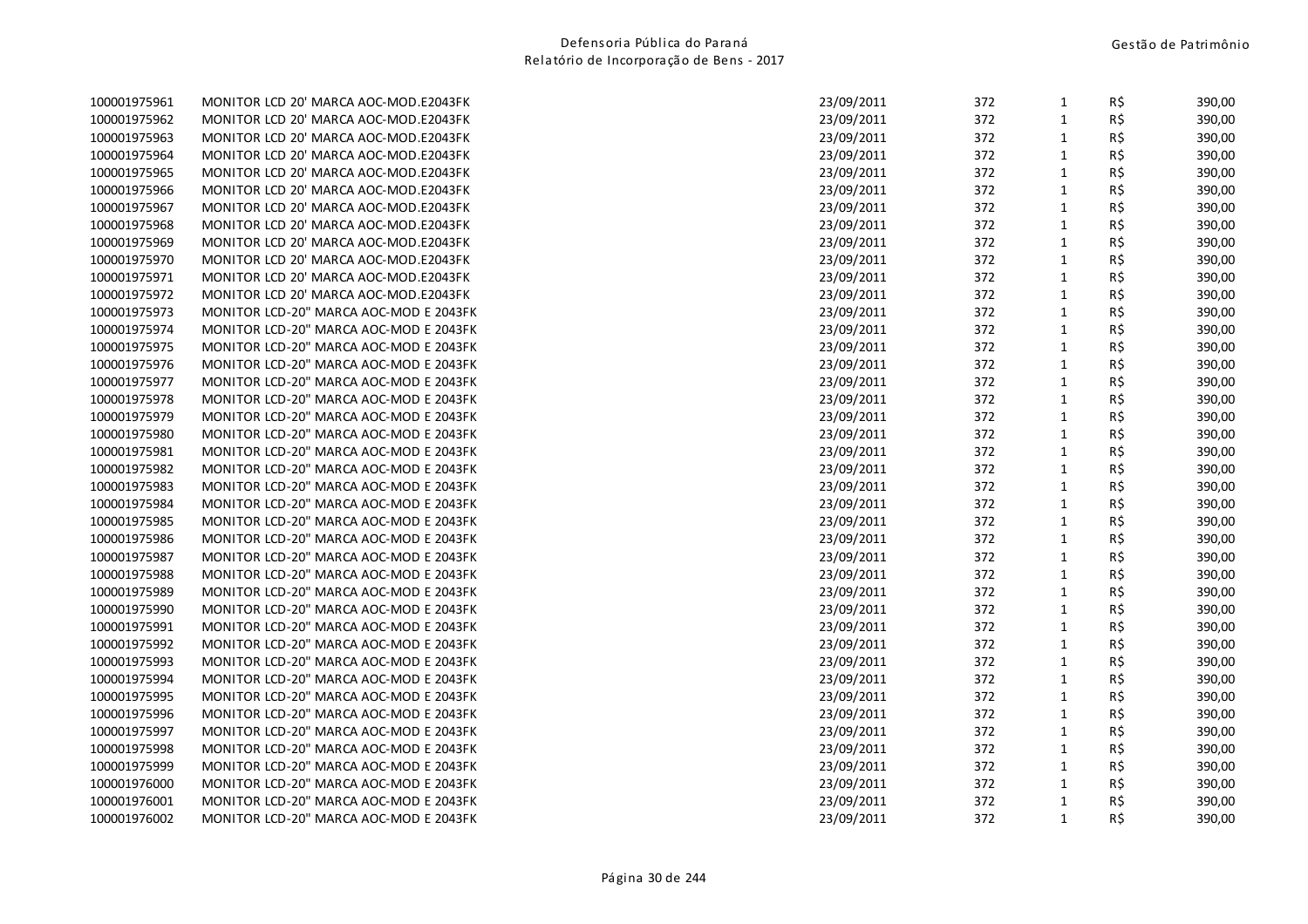| 100001976003 | MONITOR LCD-20" MARCA AOC-MOD E 2043FK | 23/09/2011 | 372 | 1            | RŞ. | 390,00 |
|--------------|----------------------------------------|------------|-----|--------------|-----|--------|
| 100001976004 | MONITOR LCD-20" MARCA AOC-MOD E 2043FK | 23/09/2011 | 372 | $\mathbf{1}$ | R\$ | 390,00 |
| 100001976005 | MONITOR LCD-20" MARCA AOC-MOD E 2043FK | 23/09/2011 | 372 | $\mathbf{1}$ | R\$ | 390,00 |
| 100001976006 | MONITOR LCD-20" MARCA AOC-MOD E 2043FK | 23/09/2011 | 372 | $\mathbf{1}$ | R\$ | 390,00 |
| 100001976007 | MONITOR LCD-20" MARCA AOC-MOD E 2043FK | 23/09/2011 | 372 | $\mathbf{1}$ | R\$ | 390,00 |
| 100001976008 | MONITOR LCD-20" MARCA AOC-MOD E 2043FK | 23/09/2011 | 372 | $\mathbf{1}$ | R\$ | 390,00 |
| 100001976009 | MONITOR LCD-20" MARCA AOC-MOD E 2043FK | 23/09/2011 | 372 | $\mathbf{1}$ | R\$ | 390,00 |
| 100001976010 | MONITOR LCD-20" MARCA AOC-MOD E 2043FK | 23/09/2011 | 372 | $\mathbf{1}$ | R\$ | 390,00 |
| 100001976011 | MONITOR LCD-20" MARCA AOC-MOD E 2043FK | 23/09/2011 | 372 | $\mathbf{1}$ | R\$ | 390,00 |
| 100001976012 | MONITOR LCD-20" MARCA AOC-MOD E 2043FK | 23/09/2011 | 372 | $\mathbf{1}$ | R\$ | 390,00 |
| 100001976013 | MONITOR LCD-20" MARCA AOC-MOD E 2043FK | 23/09/2011 | 372 | $\mathbf{1}$ | R\$ | 390,00 |
| 100001976014 | MONITOR LCD-20" MARCA AOC-MOD E 2043FK | 23/09/2011 | 372 | $\mathbf{1}$ | R\$ | 390,00 |
| 100001976015 | MONITOR LCD-20" MARCA AOC-MOD E 2043FK | 23/09/2011 | 372 | $\mathbf{1}$ | R\$ | 390,00 |
| 100001976016 | MONITOR LCD-20" MARCA AOC-MOD E 2043FK | 23/09/2011 | 372 | $\mathbf{1}$ | R\$ | 390,00 |
| 100001976017 | MONITOR LCD-20" MARCA AOC-MOD E 2043FK | 23/09/2011 | 372 | $\mathbf{1}$ | R\$ | 390,00 |
| 100001976018 | MONITOR LCD-20" MARCA AOC-MOD E 2043FK | 23/09/2011 | 372 | $\mathbf{1}$ | R\$ | 390,00 |
| 100001976019 | MONITOR LCD-20" MARCA AOC-MOD E 2043FK | 23/09/2011 | 372 | $\mathbf{1}$ | R\$ | 390,00 |
| 100001976020 | MONITOR LCD-20" MARCA AOC-MOD E 2043FK | 23/09/2011 | 372 | $\mathbf{1}$ | R\$ | 390,00 |
| 100001976021 | MONITOR LCD-20" MARCA AOC-MOD E 2043FK | 23/09/2011 | 372 | $\mathbf{1}$ | R\$ | 390,00 |
| 100001976022 | MONITOR LCD-20" MARCA AOC-MOD E 2043FK | 23/09/2011 | 372 | $\mathbf{1}$ | R\$ | 390,00 |
| 100001976023 | MONITOR LCD-20" MARCA AOC-MOD E 2043FK | 23/09/2011 | 372 | $\mathbf{1}$ | R\$ | 390,00 |
| 100001976024 | MONITOR LCD-20" MARCA AOC-MOD E 2043FK | 23/09/2011 | 372 | $\mathbf{1}$ | R\$ | 390,00 |
| 100001976025 | MONITOR LCD-20" MARCA AOC-MOD E 2043FK | 23/09/2011 | 372 | $\mathbf{1}$ | R\$ | 390,00 |
| 100001976026 | MONITOR LCD-20" MARCA AOC-MOD E 2043FK | 23/09/2011 | 372 | $\mathbf{1}$ | R\$ | 390,00 |
| 100001976027 | MONITOR LCD-20" MARCA AOC-MOD E 2043FK | 23/09/2011 | 372 | $\mathbf{1}$ | R\$ | 390,00 |
| 100001976028 | MONITOR LCD-20" MARCA AOC-MOD E 2043FK | 23/09/2011 | 372 | $\mathbf{1}$ | R\$ | 390,00 |
| 100001976029 | MONITOR LCD-20" MARCA AOC-MOD E 2043FK | 23/09/2011 | 372 | $\mathbf{1}$ | R\$ | 390,00 |
| 100001976030 | MONITOR LCD-20" MARCA AOC-MOD E 2043FK | 23/09/2011 | 372 | $\mathbf{1}$ | R\$ | 390,00 |
| 100001976031 | MONITOR LCD-20" MARCA AOC-MOD E 2043FK | 23/09/2011 | 372 | $\mathbf{1}$ | R\$ | 390,00 |
| 100001976032 | MONITOR LCD-20" MARCA AOC-MOD E 2043FK | 23/09/2011 | 372 | $\mathbf{1}$ | R\$ | 390,00 |
| 100001976033 | MONITOR LCD-20" MARCA AOC-MOD E 2043FK | 23/09/2011 | 372 | $\mathbf{1}$ | R\$ | 390,00 |
| 100001976034 | MONITOR LCD-20" MARCA AOC-MOD E 2043FK | 23/09/2011 | 372 | $\mathbf{1}$ | R\$ | 390,00 |
| 100001976035 | MONITOR LCD-20" MARCA AOC-MOD E 2043FK | 23/09/2011 | 372 | $\mathbf{1}$ | R\$ | 390,00 |
| 100001976036 | MONITOR LCD-20" MARCA AOC-MOD E 2043FK | 23/09/2011 | 372 | $\mathbf{1}$ | R\$ | 390,00 |
| 100001976037 | MONITOR LCD-20" MARCA AOC-MOD E 2043FK | 23/09/2011 | 372 | $\mathbf{1}$ | R\$ | 390,00 |
| 100001976038 | MONITOR LCD-20" MARCA AOC-MOD E 2043FK | 23/09/2011 | 372 | $\mathbf{1}$ | R\$ | 390,00 |
| 100001976039 | MONITOR LCD-20" MARCA AOC-MOD E 2043FK | 23/09/2011 | 372 | $\mathbf{1}$ | R\$ | 390,00 |
| 100001976040 | MONITOR LCD-20" MARCA AOC-MOD E 2043FK | 23/09/2011 | 372 | 1            | R\$ | 390,00 |
| 100001976041 | MONITOR LCD-20" MARCA AOC-MOD E 2043FK | 23/09/2011 | 372 | $\mathbf{1}$ | R\$ | 390,00 |
| 100001976042 | MONITOR LCD-20" MARCA AOC-MOD E 2043FK | 23/09/2011 | 372 | $\mathbf{1}$ | R\$ | 390,00 |
| 100001976043 | MONITOR LCD-20" MARCA AOC-MOD E 2043FK | 23/09/2011 | 372 | $\mathbf 1$  | R\$ | 390,00 |
| 100001976044 | MONITOR LCD-20" MARCA AOC-MOD E 2043FK | 23/09/2011 | 372 | $\mathbf{1}$ | R\$ | 390,00 |
|              |                                        |            |     |              |     |        |

| 100001976003 | MONITOR LCD-20" MARCA AOC-MOD E 2043FK | 23/09/2011 | 372 | $\mathbf{1}$ | R\$      | 390,00 |
|--------------|----------------------------------------|------------|-----|--------------|----------|--------|
| 100001976004 | MONITOR LCD-20" MARCA AOC-MOD E 2043FK | 23/09/2011 | 372 | $\mathbf{1}$ | R\$      | 390,00 |
| 100001976005 | MONITOR LCD-20" MARCA AOC-MOD E 2043FK | 23/09/2011 | 372 | $\mathbf{1}$ | R\$      | 390,00 |
| 100001976006 | MONITOR LCD-20" MARCA AOC-MOD E 2043FK | 23/09/2011 | 372 | $\mathbf{1}$ | R\$      | 390,00 |
| 100001976007 | MONITOR LCD-20" MARCA AOC-MOD E 2043FK | 23/09/2011 | 372 | $\mathbf{1}$ | R\$      | 390,00 |
| 100001976008 | MONITOR LCD-20" MARCA AOC-MOD E 2043FK | 23/09/2011 | 372 | $\mathbf{1}$ | R\$      | 390,00 |
| 100001976009 | MONITOR LCD-20" MARCA AOC-MOD E 2043FK | 23/09/2011 | 372 | $\mathbf{1}$ | R\$      | 390,00 |
| 100001976010 | MONITOR LCD-20" MARCA AOC-MOD E 2043FK | 23/09/2011 | 372 | 1            | R\$      | 390,00 |
| 100001976011 | MONITOR LCD-20" MARCA AOC-MOD E 2043FK | 23/09/2011 | 372 | $\mathbf{1}$ | R\$      | 390,00 |
| 100001976012 | MONITOR LCD-20" MARCA AOC-MOD E 2043FK | 23/09/2011 | 372 | $1\,$        | R\$      | 390,00 |
| 100001976013 | MONITOR LCD-20" MARCA AOC-MOD E 2043FK | 23/09/2011 | 372 | $\mathbf{1}$ | R\$      | 390,00 |
| 100001976014 | MONITOR LCD-20" MARCA AOC-MOD E 2043FK | 23/09/2011 | 372 | $\mathbf{1}$ | R\$      | 390,00 |
| 100001976015 | MONITOR LCD-20" MARCA AOC-MOD E 2043FK | 23/09/2011 | 372 | $\mathbf{1}$ | R\$      | 390,00 |
| 100001976016 | MONITOR LCD-20" MARCA AOC-MOD E 2043FK | 23/09/2011 | 372 | $\mathbf{1}$ | R\$      | 390,00 |
| 100001976017 | MONITOR LCD-20" MARCA AOC-MOD E 2043FK | 23/09/2011 | 372 | $\mathbf{1}$ | R\$      | 390,00 |
| 100001976018 | MONITOR LCD-20" MARCA AOC-MOD E 2043FK | 23/09/2011 | 372 | $\mathbf{1}$ | R\$      | 390,00 |
| 100001976019 | MONITOR LCD-20" MARCA AOC-MOD E 2043FK | 23/09/2011 | 372 | 1            | $R\,$ \$ | 390,00 |
| 100001976020 | MONITOR LCD-20" MARCA AOC-MOD E 2043FK | 23/09/2011 | 372 | $\mathbf{1}$ | R\$      | 390,00 |
| 100001976021 | MONITOR LCD-20" MARCA AOC-MOD E 2043FK | 23/09/2011 | 372 | $\mathbf{1}$ | R\$      | 390,00 |
| 100001976022 | MONITOR LCD-20" MARCA AOC-MOD E 2043FK | 23/09/2011 | 372 | $\mathbf{1}$ | R\$      | 390,00 |
| 100001976023 | MONITOR LCD-20" MARCA AOC-MOD E 2043FK | 23/09/2011 | 372 | $\mathbf{1}$ | R\$      | 390,00 |
| 100001976024 | MONITOR LCD-20" MARCA AOC-MOD E 2043FK | 23/09/2011 | 372 | $\mathbf{1}$ | R\$      | 390,00 |
| 100001976025 | MONITOR LCD-20" MARCA AOC-MOD E 2043FK | 23/09/2011 | 372 | $\mathbf{1}$ | R\$      | 390,00 |
| 100001976026 | MONITOR LCD-20" MARCA AOC-MOD E 2043FK | 23/09/2011 | 372 | $\mathbf{1}$ | R\$      | 390,00 |
| 100001976027 | MONITOR LCD-20" MARCA AOC-MOD E 2043FK | 23/09/2011 | 372 | $\mathbf{1}$ | R\$      | 390,00 |
| 100001976028 | MONITOR LCD-20" MARCA AOC-MOD E 2043FK | 23/09/2011 | 372 | $\mathbf{1}$ | R\$      | 390,00 |
| 100001976029 | MONITOR LCD-20" MARCA AOC-MOD E 2043FK | 23/09/2011 | 372 | $\mathbf{1}$ | R\$      | 390,00 |
| 100001976030 | MONITOR LCD-20" MARCA AOC-MOD E 2043FK | 23/09/2011 | 372 | $1\,$        | R\$      | 390,00 |
| 100001976031 | MONITOR LCD-20" MARCA AOC-MOD E 2043FK | 23/09/2011 | 372 | $\mathbf{1}$ | R\$      | 390,00 |
| 100001976032 | MONITOR LCD-20" MARCA AOC-MOD E 2043FK | 23/09/2011 | 372 | $\mathbf{1}$ | R\$      | 390,00 |
| 100001976033 | MONITOR LCD-20" MARCA AOC-MOD E 2043FK | 23/09/2011 | 372 | $\mathbf{1}$ | R\$      | 390,00 |
| 100001976034 | MONITOR LCD-20" MARCA AOC-MOD E 2043FK | 23/09/2011 | 372 | $\mathbf{1}$ | R\$      | 390,00 |
| 100001976035 | MONITOR LCD-20" MARCA AOC-MOD E 2043FK | 23/09/2011 | 372 | $\mathbf{1}$ | R\$      | 390,00 |
| 100001976036 | MONITOR LCD-20" MARCA AOC-MOD E 2043FK | 23/09/2011 | 372 | $\mathbf{1}$ | R\$      | 390,00 |
| 100001976037 | MONITOR LCD-20" MARCA AOC-MOD E 2043FK | 23/09/2011 | 372 | $\mathbf{1}$ | R\$      | 390,00 |
| 100001976038 | MONITOR LCD-20" MARCA AOC-MOD E 2043FK | 23/09/2011 | 372 | $\mathbf{1}$ | R\$      | 390,00 |
| 100001976039 | MONITOR LCD-20" MARCA AOC-MOD E 2043FK | 23/09/2011 | 372 | $1\,$        | R\$      | 390,00 |
| 100001976040 | MONITOR LCD-20" MARCA AOC-MOD E 2043FK | 23/09/2011 | 372 | $\mathbf{1}$ | R\$      | 390,00 |
| 100001976041 | MONITOR LCD-20" MARCA AOC-MOD E 2043FK | 23/09/2011 | 372 | $\mathbf{1}$ | R\$      | 390,00 |
| 100001976042 | MONITOR LCD-20" MARCA AOC-MOD E 2043FK | 23/09/2011 | 372 | $\mathbf{1}$ | R\$      | 390,00 |
| 100001976043 | MONITOR LCD-20" MARCA AOC-MOD E 2043FK | 23/09/2011 | 372 | $\mathbf{1}$ | R\$      | 390,00 |
| 100001976044 | MONITOR LCD-20" MARCA AOC-MOD E 2043FK | 23/09/2011 | 372 | $\mathbf{1}$ | R\$      | 390,00 |
|              |                                        |            |     |              |          |        |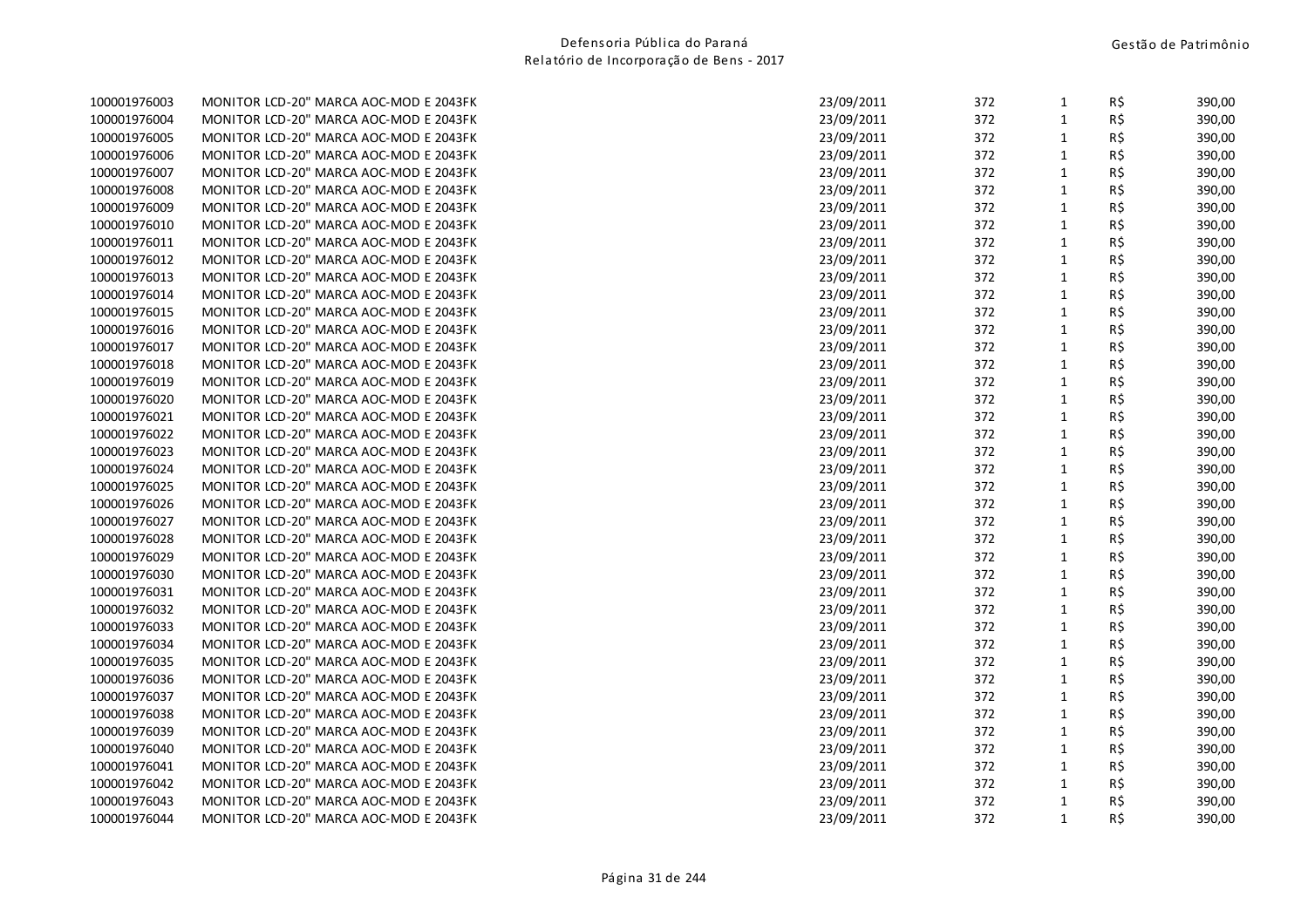| 100001976045 | MONITOR LCD-20" MARCA AOC-MOD E 2043FK | 23/09/2011 | 372 | 1            | RŞ. | 390,00 |
|--------------|----------------------------------------|------------|-----|--------------|-----|--------|
| 100001976046 | MONITOR LCD-20" MARCA AOC-MOD E 2043FK | 23/09/2011 | 372 | $\mathbf{1}$ | R\$ | 390,00 |
| 100001976047 | MONITOR LCD-20" MARCA AOC-MOD E 2043FK | 23/09/2011 | 372 | $\mathbf{1}$ | R\$ | 390,00 |
| 100001976048 | MONITOR LCD-20" MARCA AOC-MOD E 2043FK | 23/09/2011 | 372 | $\mathbf{1}$ | R\$ | 390,00 |
| 100001976049 | MONITOR LCD-20" MARCA AOC-MOD E 2043FK | 23/09/2011 | 372 | $\mathbf{1}$ | R\$ | 390,00 |
| 100001976050 | MONITOR LCD-20" MARCA AOC-MOD E 2043FK | 23/09/2011 | 372 | $\mathbf{1}$ | R\$ | 390,00 |
| 100001976051 | MONITOR LCD-20" MARCA AOC-MOD E 2043FK | 23/09/2011 | 372 | $\mathbf{1}$ | R\$ | 390,00 |
| 100001976052 | MONITOR LCD-20" MARCA AOC-MOD E 2043FK | 23/09/2011 | 372 | $\mathbf{1}$ | R\$ | 390,00 |
| 100001976053 | MONITOR LCD-20" MARCA AOC-MOD E 2043FK | 23/09/2011 | 372 | $\mathbf{1}$ | R\$ | 390,00 |
| 100001976054 | MONITOR LCD-20" MARCA AOC-MOD E 2043FK | 23/09/2011 | 372 | $\mathbf{1}$ | R\$ | 390,00 |
| 100001976055 | MONITOR LCD-20" MARCA AOC-MOD E 2043FK | 23/09/2011 | 372 | $\mathbf{1}$ | R\$ | 390,00 |
| 100001976056 | MONITOR LCD-20" MARCA AOC-MOD E 2043FK | 23/09/2011 | 372 | $\mathbf{1}$ | R\$ | 390,00 |
| 100001976057 | MONITOR LCD-20" MARCA AOC-MOD E 2043FK | 23/09/2011 | 372 | $\mathbf{1}$ | R\$ | 390,00 |
| 100001976058 | MONITOR LCD-20" MARCA AOC-MOD E 2043FK | 23/09/2011 | 372 | $\mathbf{1}$ | R\$ | 390,00 |
| 100001976059 | MONITOR LCD-20" MARCA AOC-MOD E 2043FK | 23/09/2011 | 372 | $\mathbf{1}$ | R\$ | 390,00 |
| 100001976060 | MONITOR LCD-20" MARCA AOC-MOD E 2043FK | 23/09/2011 | 372 | $\mathbf{1}$ | R\$ | 390,00 |
| 100001976061 | MONITOR LCD-20" MARCA AOC-MOD E 2043FK | 23/09/2011 | 372 | $\mathbf{1}$ | R\$ | 390,00 |
| 100001976062 | MONITOR LCD-20" MARCA AOC-MOD E 2043FK | 23/09/2011 | 372 | $\mathbf{1}$ | R\$ | 390,00 |
| 100001976063 | MONITOR LCD-20" MARCA AOC-MOD E 2043FK | 23/09/2011 | 372 | $\mathbf{1}$ | R\$ | 390,00 |
| 100001976064 | MONITOR LCD-20" MARCA AOC-MOD E 2043FK | 23/09/2011 | 372 | $\mathbf{1}$ | R\$ | 390,00 |
| 100001976065 | MONITOR LCD-20" MARCA AOC-MOD E 2043FK | 23/09/2011 | 372 | $\mathbf{1}$ | R\$ | 390,00 |
| 100001976066 | MONITOR LCD-20" MARCA AOC-MOD E 2043FK | 23/09/2011 | 372 | $\mathbf{1}$ | R\$ | 390,00 |
| 100001976067 | MONITOR LCD-20" MARCA AOC-MOD E 2043FK | 23/09/2011 | 372 | $\mathbf{1}$ | R\$ | 390,00 |
| 100001976068 | MONITOR LCD-20" MARCA AOC-MOD E 2043FK | 23/09/2011 | 372 | $\mathbf{1}$ | R\$ | 390,00 |
| 100001976069 | MONITOR LCD-20" MARCA AOC-MOD E 2043FK | 23/09/2011 | 372 | $\mathbf{1}$ | R\$ | 390,00 |
| 100001976070 | MONITOR LCD-20" MARCA AOC-MOD E 2043FK | 23/09/2011 | 372 | $\mathbf{1}$ | R\$ | 390,00 |
| 100001976071 | MONITOR LCD-20" MARCA AOC-MOD E 2043FK | 23/09/2011 | 372 | $\mathbf{1}$ | R\$ | 390,00 |
| 100001976072 | MONITOR LCD-20" MARCA AOC-MOD E 2043FK | 23/09/2011 | 372 | $\mathbf{1}$ | R\$ | 390,00 |
| 100001976073 | MONITOR LCD-20" MARCA AOC-MOD E 2043FK | 23/09/2011 | 372 | $\mathbf{1}$ | R\$ | 390,00 |
| 100001976074 | MONITOR LCD-20" MARCA AOC-MOD E 2043FK | 23/09/2011 | 372 | $\mathbf{1}$ | R\$ | 390,00 |
| 100001976075 | MONITOR LCD-20" MARCA AOC-MOD E 2043FK | 23/09/2011 | 372 | $\mathbf{1}$ | R\$ | 390,00 |
| 100001976076 | MONITOR LCD-20" MARCA AOC-MOD E 2043FK | 23/09/2011 | 372 | $\mathbf{1}$ | R\$ | 390,00 |
| 100001976077 | MONITOR LCD-20" MARCA AOC-MOD E 2043FK | 23/09/2011 | 372 | $\mathbf{1}$ | R\$ | 390,00 |
| 100001976078 | MONITOR LCD-20" MARCA AOC-MOD E 2043FK | 23/09/2011 | 372 | $\mathbf{1}$ | R\$ | 390,00 |
| 100001976079 | MONITOR LCD-20" MARCA AOC-MOD E 2043FK | 23/09/2011 | 372 | $\mathbf{1}$ | R\$ | 390,00 |
| 100001976080 | MONITOR LCD-20" MARCA AOC-MOD E 2043FK | 23/09/2011 | 372 | $\mathbf{1}$ | R\$ | 390,00 |
| 100001976081 | MONITOR LCD-20" MARCA AOC-MOD E 2043FK | 23/09/2011 | 372 | $\mathbf{1}$ | R\$ | 390,00 |
| 100001976082 | MONITOR LCD-20" MARCA AOC-MOD E 2043FK | 23/09/2011 | 372 | 1            | R\$ | 390,00 |
| 100001976083 | MONITOR LCD-20" MARCA AOC-MOD E 2043FK | 23/09/2011 | 372 | $\mathbf{1}$ | R\$ | 390,00 |
| 100001976084 | MONITOR LCD-20" MARCA AOC-MOD E 2043FK | 23/09/2011 | 372 | $\mathbf{1}$ | R\$ | 390,00 |
| 100001976085 | MONITOR LCD-20" MARCA AOC-MOD E 2043FK | 23/09/2011 | 372 | $\mathbf 1$  | R\$ | 390,00 |
| 100001976086 | MONITOR LCD-20" MARCA AOC-MOD E 2043FK | 23/09/2011 | 372 | $\mathbf{1}$ | R\$ | 390,00 |
|              |                                        |            |     |              |     |        |

| 100001976045 | MONITOR LCD-20" MARCA AOC-MOD E 2043FK | 23/09/2011 | 372 | $\mathbf{1}$ | R\$ | 390,00 |
|--------------|----------------------------------------|------------|-----|--------------|-----|--------|
| 100001976046 | MONITOR LCD-20" MARCA AOC-MOD E 2043FK | 23/09/2011 | 372 | $\mathbf{1}$ | R\$ | 390,00 |
| 100001976047 | MONITOR LCD-20" MARCA AOC-MOD E 2043FK | 23/09/2011 | 372 | $\mathbf{1}$ | R\$ | 390,00 |
| 100001976048 | MONITOR LCD-20" MARCA AOC-MOD E 2043FK | 23/09/2011 | 372 | $\mathbf{1}$ | R\$ | 390,00 |
| 100001976049 | MONITOR LCD-20" MARCA AOC-MOD E 2043FK | 23/09/2011 | 372 | $\mathbf{1}$ | R\$ | 390,00 |
| 100001976050 | MONITOR LCD-20" MARCA AOC-MOD E 2043FK | 23/09/2011 | 372 | $\mathbf{1}$ | R\$ | 390,00 |
| 100001976051 | MONITOR LCD-20" MARCA AOC-MOD E 2043FK | 23/09/2011 | 372 | $\mathbf{1}$ | R\$ | 390,00 |
| 100001976052 | MONITOR LCD-20" MARCA AOC-MOD E 2043FK | 23/09/2011 | 372 | $\mathbf{1}$ | R\$ | 390,00 |
| 100001976053 | MONITOR LCD-20" MARCA AOC-MOD E 2043FK | 23/09/2011 | 372 | $\mathbf{1}$ | R\$ | 390,00 |
| 100001976054 | MONITOR LCD-20" MARCA AOC-MOD E 2043FK | 23/09/2011 | 372 | $\mathbf{1}$ | R\$ | 390,00 |
| 100001976055 | MONITOR LCD-20" MARCA AOC-MOD E 2043FK | 23/09/2011 | 372 | $\mathbf{1}$ | R\$ | 390,00 |
| 100001976056 | MONITOR LCD-20" MARCA AOC-MOD E 2043FK | 23/09/2011 | 372 | $\mathbf{1}$ | R\$ | 390,00 |
| 100001976057 | MONITOR LCD-20" MARCA AOC-MOD E 2043FK | 23/09/2011 | 372 | $\mathbf{1}$ | R\$ | 390,00 |
| 100001976058 | MONITOR LCD-20" MARCA AOC-MOD E 2043FK | 23/09/2011 | 372 | $\mathbf{1}$ | R\$ | 390,00 |
| 100001976059 | MONITOR LCD-20" MARCA AOC-MOD E 2043FK | 23/09/2011 | 372 | $\mathbf{1}$ | R\$ | 390,00 |
| 100001976060 | MONITOR LCD-20" MARCA AOC-MOD E 2043FK | 23/09/2011 | 372 | $\mathbf{1}$ | R\$ | 390,00 |
| 100001976061 | MONITOR LCD-20" MARCA AOC-MOD E 2043FK | 23/09/2011 | 372 | $\mathbf{1}$ | R\$ | 390,00 |
| 100001976062 | MONITOR LCD-20" MARCA AOC-MOD E 2043FK | 23/09/2011 | 372 | $\mathbf{1}$ | R\$ | 390,00 |
| 100001976063 | MONITOR LCD-20" MARCA AOC-MOD E 2043FK | 23/09/2011 | 372 | $\mathbf{1}$ | R\$ | 390,00 |
| 100001976064 | MONITOR LCD-20" MARCA AOC-MOD E 2043FK | 23/09/2011 | 372 | $\mathbf{1}$ | R\$ | 390,00 |
| 100001976065 | MONITOR LCD-20" MARCA AOC-MOD E 2043FK | 23/09/2011 | 372 | $\mathbf{1}$ | R\$ | 390,00 |
| 100001976066 | MONITOR LCD-20" MARCA AOC-MOD E 2043FK | 23/09/2011 | 372 | $\mathbf{1}$ | R\$ | 390,00 |
| 100001976067 | MONITOR LCD-20" MARCA AOC-MOD E 2043FK | 23/09/2011 | 372 | $\mathbf{1}$ | R\$ | 390,00 |
| 100001976068 | MONITOR LCD-20" MARCA AOC-MOD E 2043FK | 23/09/2011 | 372 | $\mathbf{1}$ | R\$ | 390,00 |
| 100001976069 | MONITOR LCD-20" MARCA AOC-MOD E 2043FK | 23/09/2011 | 372 | $\mathbf{1}$ | R\$ | 390,00 |
| 100001976070 | MONITOR LCD-20" MARCA AOC-MOD E 2043FK | 23/09/2011 | 372 | $\mathbf{1}$ | R\$ | 390,00 |
| 100001976071 | MONITOR LCD-20" MARCA AOC-MOD E 2043FK | 23/09/2011 | 372 | $\mathbf{1}$ | R\$ | 390,00 |
| 100001976072 | MONITOR LCD-20" MARCA AOC-MOD E 2043FK | 23/09/2011 | 372 | $\mathbf{1}$ | R\$ | 390,00 |
| 100001976073 | MONITOR LCD-20" MARCA AOC-MOD E 2043FK | 23/09/2011 | 372 | $\mathbf{1}$ | R\$ | 390,00 |
| 100001976074 | MONITOR LCD-20" MARCA AOC-MOD E 2043FK | 23/09/2011 | 372 | $\mathbf{1}$ | R\$ | 390,00 |
| 100001976075 | MONITOR LCD-20" MARCA AOC-MOD E 2043FK | 23/09/2011 | 372 | $\mathbf{1}$ | R\$ | 390,00 |
| 100001976076 | MONITOR LCD-20" MARCA AOC-MOD E 2043FK | 23/09/2011 | 372 | $\mathbf{1}$ | R\$ | 390,00 |
| 100001976077 | MONITOR LCD-20" MARCA AOC-MOD E 2043FK | 23/09/2011 | 372 | $\mathbf{1}$ | R\$ | 390,00 |
| 100001976078 | MONITOR LCD-20" MARCA AOC-MOD E 2043FK | 23/09/2011 | 372 | $\mathbf{1}$ | R\$ | 390,00 |
| 100001976079 | MONITOR LCD-20" MARCA AOC-MOD E 2043FK | 23/09/2011 | 372 | $\mathbf{1}$ | R\$ | 390,00 |
| 100001976080 | MONITOR LCD-20" MARCA AOC-MOD E 2043FK | 23/09/2011 | 372 | $\mathbf{1}$ | R\$ | 390,00 |
| 100001976081 | MONITOR LCD-20" MARCA AOC-MOD E 2043FK | 23/09/2011 | 372 | $\mathbf{1}$ | R\$ | 390,00 |
| 100001976082 | MONITOR LCD-20" MARCA AOC-MOD E 2043FK | 23/09/2011 | 372 | $\mathbf{1}$ | R\$ | 390,00 |
| 100001976083 | MONITOR LCD-20" MARCA AOC-MOD E 2043FK | 23/09/2011 | 372 | $\mathbf{1}$ | R\$ | 390,00 |
| 100001976084 | MONITOR LCD-20" MARCA AOC-MOD E 2043FK | 23/09/2011 | 372 | $\mathbf{1}$ | R\$ | 390,00 |
| 100001976085 | MONITOR LCD-20" MARCA AOC-MOD E 2043FK | 23/09/2011 | 372 | $\mathbf{1}$ | R\$ | 390,00 |
| 100001976086 | MONITOR LCD-20" MARCA AOC-MOD E 2043FK | 23/09/2011 | 372 | $\mathbf{1}$ | R\$ | 390,00 |
|              |                                        |            |     |              |     |        |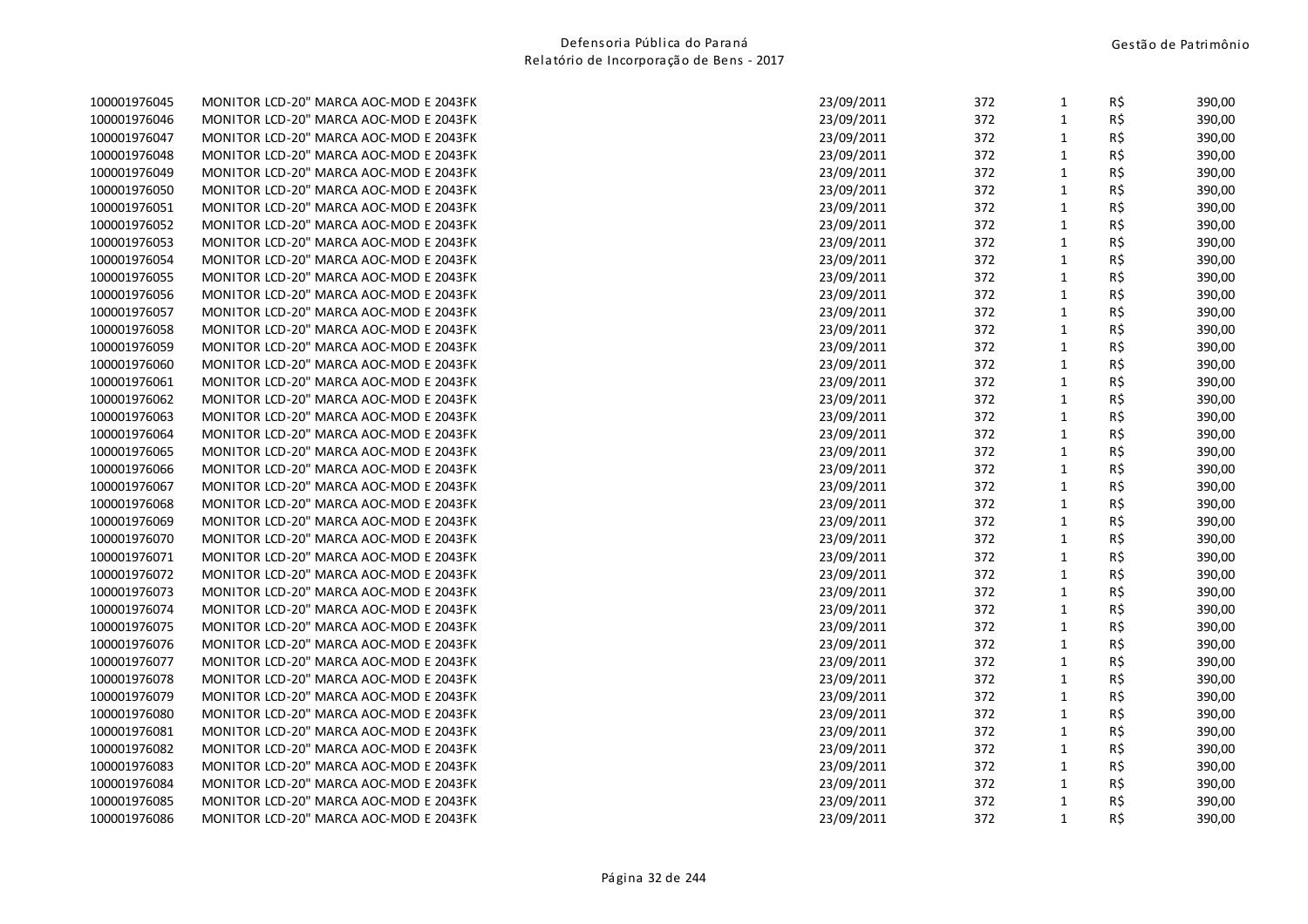| 100001976087 | MONITOR LCD-20" MARCA AOC-MOD E 2043FK | 23/09/2011 | 372 | 1            | RŞ. | 390,00 |
|--------------|----------------------------------------|------------|-----|--------------|-----|--------|
| 100001976088 | MONITOR LCD-20" MARCA AOC-MOD E 2043FK | 23/09/2011 | 372 | $\mathbf{1}$ | R\$ | 390,00 |
| 100001976089 | MONITOR LCD-20" MARCA AOC-MOD E 2043FK | 23/09/2011 | 372 | $\mathbf{1}$ | R\$ | 390,00 |
| 100001976090 | MONITOR LCD-20" MARCA AOC-MOD E 2043FK | 23/09/2011 | 372 | $\mathbf{1}$ | R\$ | 390,00 |
| 100001976091 | MONITOR LCD-20" MARCA AOC-MOD E 2043FK | 23/09/2011 | 372 | $\mathbf{1}$ | R\$ | 390,00 |
| 100001976092 | MONITOR LCD-20" MARCA AOC-MOD E 2043FK | 23/09/2011 | 372 | $\mathbf{1}$ | R\$ | 390,00 |
| 100001976093 | MONITOR LCD-20" MARCA AOC-MOD E 2043FK | 23/09/2011 | 372 | $\mathbf{1}$ | R\$ | 390,00 |
| 100001976094 | MONITOR LCD-20" MARCA AOC-MOD E 2043FK | 23/09/2011 | 372 | $\mathbf{1}$ | R\$ | 390,00 |
| 100001976095 | MONITOR LCD-20" MARCA AOC-MOD E 2043FK | 23/09/2011 | 372 | $\mathbf{1}$ | R\$ | 390,00 |
| 100001976096 | MONITOR LCD-20" MARCA AOC-MOD E 2043FK | 23/09/2011 | 372 | $\mathbf{1}$ | R\$ | 390,00 |
| 100001976097 | MONITOR LCD-20" MARCA AOC-MOD E 2043FK | 23/09/2011 | 372 | $\mathbf{1}$ | R\$ | 390,00 |
| 100001976098 | MONITOR LCD-20" MARCA AOC-MOD E 2043FK | 23/09/2011 | 372 | $\mathbf{1}$ | R\$ | 390,00 |
| 100001976099 | MONITOR LCD-20" MARCA AOC-MOD E 2043FK | 23/09/2011 | 372 | $\mathbf{1}$ | R\$ | 390,00 |
| 100001976100 | MONITOR LCD-20" MARCA AOC-MOD E 2043FK | 23/09/2011 | 372 | $\mathbf{1}$ | R\$ | 390,00 |
| 100001976101 | MONITOR LCD-20" MARCA AOC-MOD E 2043FK | 23/09/2011 | 372 | $\mathbf{1}$ | R\$ | 390,00 |
| 100001976102 | MONITOR LCD-20" MARCA AOC-MOD E 2043FK | 23/09/2011 | 372 | $\mathbf{1}$ | R\$ | 390,00 |
| 100001976103 | MONITOR LCD-20" MARCA AOC-MOD E 2043FK | 23/09/2011 | 372 | $\mathbf{1}$ | R\$ | 390,00 |
| 100001976104 | MONITOR LCD-20" MARCA AOC-MOD E 2043FK | 23/09/2011 | 372 | $\mathbf{1}$ | R\$ | 390,00 |
| 100001976105 | MONITOR LCD-20" MARCA AOC-MOD E 2043FK | 23/09/2011 | 372 | $\mathbf{1}$ | R\$ | 390,00 |
| 100001976106 | MONITOR LCD-20" MARCA AOC-MOD E 2043FK | 23/09/2011 | 372 | $\mathbf{1}$ | R\$ | 390,00 |
| 100001976107 | MONITOR LCD-20" MARCA AOC-MOD E 2043FK | 23/09/2011 | 372 | $\mathbf{1}$ | R\$ | 390,00 |
| 100001976108 | MONITOR LCD-20" MARCA AOC-MOD E 2043FK | 23/09/2011 | 372 | $\mathbf{1}$ | R\$ | 390,00 |
| 100001976109 | MONITOR LCD-20" MARCA AOC-MOD E 2043FK | 23/09/2011 | 372 | $\mathbf{1}$ | R\$ | 390,00 |
| 100001976110 | MONITOR LCD-20" MARCA AOC-MOD E 2043FK | 23/09/2011 | 372 | $\mathbf{1}$ | R\$ | 390,00 |
| 100001976111 | MONITOR LCD-20" MARCA AOC-MOD E 2043FK | 23/09/2011 | 372 | 1            | R\$ | 390,00 |
| 100001976112 | MONITOR LCD-20" MARCA AOC-MOD E 2043FK | 23/09/2011 | 372 | $\mathbf{1}$ | R\$ | 390,00 |
| 100001976113 | MONITOR LCD-20" MARCA AOC-MOD E 2043FK | 23/09/2011 | 372 | $\mathbf{1}$ | R\$ | 390,00 |
| 100001976114 | MONITOR LCD-20" MARCA AOC-MOD E 2043FK | 23/09/2011 | 372 | $\mathbf{1}$ | R\$ | 390,00 |
| 100001976115 | MONITOR LCD-20" MARCA AOC-MOD E 2043FK | 23/09/2011 | 372 | $\mathbf{1}$ | R\$ | 390,00 |
| 100001976116 | MONITOR LCD-20" MARCA AOC-MOD E 2043FK | 23/09/2011 | 372 | $\mathbf{1}$ | R\$ | 390,00 |
| 100001976117 | MONITOR LCD-20" MARCA AOC-MOD E 2043FK | 23/09/2011 | 372 | $\mathbf{1}$ | R\$ | 390,00 |
| 100001976118 | MONITOR LCD-20" MARCA AOC-MOD E 2043FK | 23/09/2011 | 372 | $\mathbf{1}$ | R\$ | 390,00 |
| 100001976119 | MONITOR LCD-20" MARCA AOC-MOD E 2043FK | 23/09/2011 | 372 | $\mathbf{1}$ | R\$ | 390,00 |
| 100001976120 | MONITOR LCD-20" MARCA AOC-MOD E 2043FK | 23/09/2011 | 372 | $\mathbf{1}$ | R\$ | 390,00 |
| 100001976121 | MONITOR LCD-20" MARCA AOC-MOD E 2043FK | 23/09/2011 | 372 | $\mathbf{1}$ | R\$ | 390,00 |
| 100001976122 | MONITOR LCD-20" MARCA AOC-MOD E 2043FK | 23/09/2011 | 372 | $1\,$        | R\$ | 390,00 |
| 100001976123 | MONITOR LCD-20" MARCA AOC-MOD E 2043FK | 23/09/2011 | 372 | $\mathbf{1}$ | R\$ | 390,00 |
| 100001976124 | MONITOR LCD-20" MARCA AOC-MOD E 2043FK | 23/09/2011 | 372 | 1            | R\$ | 390,00 |
| 100001976125 | MONITOR LCD-20" MARCA AOC-MOD E 2043FK | 23/09/2011 | 372 | $\mathbf{1}$ | R\$ | 390,00 |
| 100001976126 | MONITOR LCD-20" MARCA AOC-MOD E 2043FK | 23/09/2011 | 372 | $\mathbf{1}$ | R\$ | 390,00 |
| 100001976127 | MONITOR LCD-20" MARCA AOC-MOD E 2043FK | 23/09/2011 | 372 | $\mathbf 1$  | R\$ | 390,00 |
| 100001976128 | MONITOR LCD-20" MARCA AOC-MOD E 2043FK | 23/09/2011 | 372 | $\mathbf{1}$ | R\$ | 390,00 |
|              |                                        |            |     |              |     |        |

| 100001976087 | MONITOR LCD-20" MARCA AOC-MOD E 2043FK | 23/09/2011 | 372 | $\mathbf{1}$ | R\$ | 390,00 |
|--------------|----------------------------------------|------------|-----|--------------|-----|--------|
| 100001976088 | MONITOR LCD-20" MARCA AOC-MOD E 2043FK | 23/09/2011 | 372 | $\mathbf{1}$ | R\$ | 390,00 |
| 100001976089 | MONITOR LCD-20" MARCA AOC-MOD E 2043FK | 23/09/2011 | 372 | $\mathbf{1}$ | R\$ | 390,00 |
| 100001976090 | MONITOR LCD-20" MARCA AOC-MOD E 2043FK | 23/09/2011 | 372 | $\mathbf{1}$ | R\$ | 390,00 |
| 100001976091 | MONITOR LCD-20" MARCA AOC-MOD E 2043FK | 23/09/2011 | 372 | $\mathbf{1}$ | R\$ | 390,00 |
| 100001976092 | MONITOR LCD-20" MARCA AOC-MOD E 2043FK | 23/09/2011 | 372 | $\mathbf{1}$ | R\$ | 390,00 |
| 100001976093 | MONITOR LCD-20" MARCA AOC-MOD E 2043FK | 23/09/2011 | 372 | $\mathbf{1}$ | R\$ | 390,00 |
| 100001976094 | MONITOR LCD-20" MARCA AOC-MOD E 2043FK | 23/09/2011 | 372 | $\mathbf{1}$ | R\$ | 390,00 |
| 100001976095 | MONITOR LCD-20" MARCA AOC-MOD E 2043FK | 23/09/2011 | 372 | $\mathbf{1}$ | R\$ | 390,00 |
| 100001976096 | MONITOR LCD-20" MARCA AOC-MOD E 2043FK | 23/09/2011 | 372 | $1\,$        | R\$ | 390,00 |
| 100001976097 | MONITOR LCD-20" MARCA AOC-MOD E 2043FK | 23/09/2011 | 372 | $\mathbf{1}$ | R\$ | 390,00 |
| 100001976098 | MONITOR LCD-20" MARCA AOC-MOD E 2043FK | 23/09/2011 | 372 | $\mathbf{1}$ | R\$ | 390,00 |
| 100001976099 | MONITOR LCD-20" MARCA AOC-MOD E 2043FK | 23/09/2011 | 372 | $\mathbf{1}$ | R\$ | 390,00 |
| 100001976100 | MONITOR LCD-20" MARCA AOC-MOD E 2043FK | 23/09/2011 | 372 | $\mathbf{1}$ | R\$ | 390,00 |
| 100001976101 | MONITOR LCD-20" MARCA AOC-MOD E 2043FK | 23/09/2011 | 372 | $\mathbf{1}$ | R\$ | 390,00 |
| 100001976102 | MONITOR LCD-20" MARCA AOC-MOD E 2043FK | 23/09/2011 | 372 | $\mathbf{1}$ | R\$ | 390,00 |
| 100001976103 | MONITOR LCD-20" MARCA AOC-MOD E 2043FK | 23/09/2011 | 372 | $\mathbf{1}$ | R\$ | 390,00 |
| 100001976104 | MONITOR LCD-20" MARCA AOC-MOD E 2043FK | 23/09/2011 | 372 | 1            | R\$ | 390,00 |
| 100001976105 | MONITOR LCD-20" MARCA AOC-MOD E 2043FK | 23/09/2011 | 372 | $1\,$        | R\$ | 390,00 |
| 100001976106 | MONITOR LCD-20" MARCA AOC-MOD E 2043FK | 23/09/2011 | 372 | $\mathbf{1}$ | R\$ | 390,00 |
| 100001976107 | MONITOR LCD-20" MARCA AOC-MOD E 2043FK | 23/09/2011 | 372 | $\mathbf{1}$ | R\$ | 390,00 |
| 100001976108 | MONITOR LCD-20" MARCA AOC-MOD E 2043FK | 23/09/2011 | 372 | $\mathbf{1}$ | R\$ | 390,00 |
| 100001976109 | MONITOR LCD-20" MARCA AOC-MOD E 2043FK | 23/09/2011 | 372 | $\mathbf{1}$ | R\$ | 390,00 |
| 100001976110 | MONITOR LCD-20" MARCA AOC-MOD E 2043FK | 23/09/2011 | 372 | $1\,$        | R\$ | 390,00 |
| 100001976111 | MONITOR LCD-20" MARCA AOC-MOD E 2043FK | 23/09/2011 | 372 | $\mathbf{1}$ | R\$ | 390,00 |
| 100001976112 | MONITOR LCD-20" MARCA AOC-MOD E 2043FK | 23/09/2011 | 372 | $\mathbf{1}$ | R\$ | 390,00 |
| 100001976113 | MONITOR LCD-20" MARCA AOC-MOD E 2043FK | 23/09/2011 | 372 | $\mathbf{1}$ | R\$ | 390,00 |
| 100001976114 | MONITOR LCD-20" MARCA AOC-MOD E 2043FK | 23/09/2011 | 372 | $1\,$        | R\$ | 390,00 |
| 100001976115 | MONITOR LCD-20" MARCA AOC-MOD E 2043FK | 23/09/2011 | 372 | $\mathbf{1}$ | R\$ | 390,00 |
| 100001976116 | MONITOR LCD-20" MARCA AOC-MOD E 2043FK | 23/09/2011 | 372 | $\mathbf{1}$ | R\$ | 390,00 |
| 100001976117 | MONITOR LCD-20" MARCA AOC-MOD E 2043FK | 23/09/2011 | 372 | $\mathbf{1}$ | R\$ | 390,00 |
| 100001976118 | MONITOR LCD-20" MARCA AOC-MOD E 2043FK | 23/09/2011 | 372 | $\mathbf{1}$ | R\$ | 390,00 |
| 100001976119 | MONITOR LCD-20" MARCA AOC-MOD E 2043FK | 23/09/2011 | 372 | $\mathbf{1}$ | R\$ | 390,00 |
| 100001976120 | MONITOR LCD-20" MARCA AOC-MOD E 2043FK | 23/09/2011 | 372 | 1            | R\$ | 390,00 |
| 100001976121 | MONITOR LCD-20" MARCA AOC-MOD E 2043FK | 23/09/2011 | 372 | $\mathbf{1}$ | R\$ | 390,00 |
| 100001976122 | MONITOR LCD-20" MARCA AOC-MOD E 2043FK | 23/09/2011 | 372 | $\mathbf{1}$ | R\$ | 390,00 |
| 100001976123 | MONITOR LCD-20" MARCA AOC-MOD E 2043FK | 23/09/2011 | 372 | $1\,$        | R\$ | 390,00 |
| 100001976124 | MONITOR LCD-20" MARCA AOC-MOD E 2043FK | 23/09/2011 | 372 | $\mathbf{1}$ | R\$ | 390,00 |
| 100001976125 | MONITOR LCD-20" MARCA AOC-MOD E 2043FK | 23/09/2011 | 372 | $\mathbf{1}$ | R\$ | 390,00 |
| 100001976126 | MONITOR LCD-20" MARCA AOC-MOD E 2043FK | 23/09/2011 | 372 | $\mathbf{1}$ | R\$ | 390,00 |
| 100001976127 | MONITOR LCD-20" MARCA AOC-MOD E 2043FK | 23/09/2011 | 372 | $\mathbf{1}$ | R\$ | 390,00 |
| 100001976128 | MONITOR LCD-20" MARCA AOC-MOD E 2043FK | 23/09/2011 | 372 | $\mathbf{1}$ | R\$ | 390,00 |
|              |                                        |            |     |              |     |        |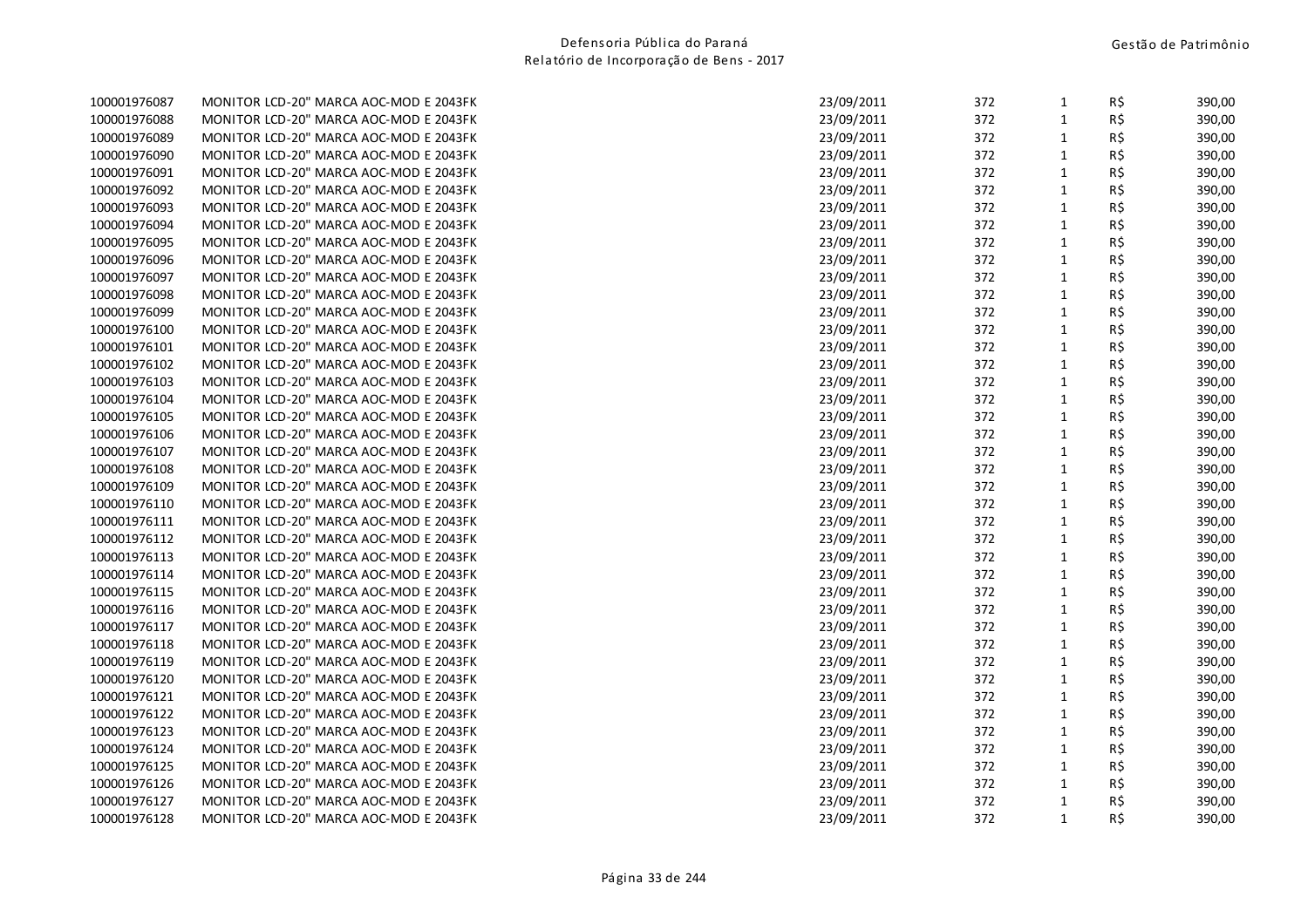| 100001976129 | MONITOR LCD-20" MARCA AOC-MOD E 2043FK | 23/09/2011 | 372 | 1            | RŞ. | 390,00 |
|--------------|----------------------------------------|------------|-----|--------------|-----|--------|
| 100001976130 | MONITOR LCD-20" MARCA AOC-MOD E 2043FK | 23/09/2011 | 372 | $\mathbf{1}$ | R\$ | 390,00 |
| 100001976131 | MONITOR LCD-20" MARCA AOC-MOD E 2043FK | 23/09/2011 | 372 | $\mathbf{1}$ | R\$ | 390,00 |
| 100001976132 | MONITOR LCD-20" MARCA AOC-MOD E 2043FK | 23/09/2011 | 372 | $\mathbf{1}$ | R\$ | 390,00 |
| 100001976133 | MONITOR LCD-20" MARCA AOC-MOD E 2043FK | 23/09/2011 | 372 | $\mathbf{1}$ | R\$ | 390,00 |
| 100001976134 | MONITOR LCD-20" MARCA AOC-MOD E 2043FK | 23/09/2011 | 372 | $\mathbf{1}$ | R\$ | 390,00 |
| 100001976135 | MONITOR LCD-20" MARCA AOC-MOD E 2043FK | 23/09/2011 | 372 | $\mathbf{1}$ | R\$ | 390,00 |
| 100001976136 | MONITOR LCD-20" MARCA AOC-MOD E 2043FK | 23/09/2011 | 372 | $\mathbf{1}$ | R\$ | 390,00 |
| 100001976137 | MONITOR LCD-20" MARCA AOC-MOD E 2043FK | 23/09/2011 | 372 | $\mathbf{1}$ | R\$ | 390,00 |
| 100001976138 | MONITOR LCD-20" MARCA AOC-MOD E 2043FK | 23/09/2011 | 372 | $\mathbf{1}$ | R\$ | 390,00 |
| 100001976139 | MONITOR LCD-20" MARCA AOC-MOD E 2043FK | 23/09/2011 | 372 | $\mathbf{1}$ | R\$ | 390,00 |
| 100001976140 | MONITOR LCD-20" MARCA AOC-MOD E 2043FK | 23/09/2011 | 372 | $\mathbf{1}$ | R\$ | 390,00 |
| 100001976141 | MONITOR LCD-20" MARCA AOC-MOD E 2043FK | 23/09/2011 | 372 | $\mathbf{1}$ | R\$ | 390,00 |
| 100001976142 | MONITOR LCD-20" MARCA AOC-MOD E 2043FK | 23/09/2011 | 372 | $\mathbf{1}$ | R\$ | 390,00 |
| 100001976143 | MONITOR LCD-20" MARCA AOC-MOD E 2043FK | 23/09/2011 | 372 | $\mathbf{1}$ | R\$ | 390,00 |
| 100001976144 | MONITOR LCD-20" MARCA AOC-MOD E 2043FK | 23/09/2011 | 372 | $\mathbf{1}$ | R\$ | 390,00 |
| 100001976145 | MONITOR LCD-20" MARCA AOC-MOD E 2043FK | 23/09/2011 | 372 | $\mathbf{1}$ | R\$ | 390,00 |
| 100001976146 | MONITOR LCD-20" MARCA AOC-MOD E 2043FK | 23/09/2011 | 372 | $\mathbf{1}$ | R\$ | 390,00 |
| 100001976147 | MONITOR LCD-20" MARCA AOC-MOD E 2043FK | 23/09/2011 | 372 | $\mathbf{1}$ | R\$ | 390,00 |
| 100001976148 | MONITOR LCD-20" MARCA AOC-MOD E 2043FK | 23/09/2011 | 372 | $\mathbf{1}$ | R\$ | 390,00 |
| 100001976149 | MONITOR LCD-20" MARCA AOC-MOD E 2043FK | 23/09/2011 | 372 | $\mathbf{1}$ | R\$ | 390,00 |
| 100001976150 | MONITOR LCD-20" MARCA AOC-MOD E 2043FK | 23/09/2011 | 372 | $\mathbf{1}$ | R\$ | 390,00 |
| 100001976151 | MONITOR LCD-20" MARCA AOC-MOD E 2043FK | 23/09/2011 | 372 | $\mathbf{1}$ | R\$ | 390,00 |
| 100001976152 | MONITOR LCD-20" MARCA AOC-MOD E 2043FK | 23/09/2011 | 372 | $\mathbf{1}$ | R\$ | 390,00 |
| 100001976153 | MONITOR LCD-20" MARCA AOC-MOD E 2043FK | 23/09/2011 | 372 | 1            | R\$ | 390,00 |
| 100001976154 | MONITOR LCD-20" MARCA AOC-MOD E 2043FK | 23/09/2011 | 372 | $\mathbf{1}$ | R\$ | 390,00 |
| 100001976155 | MONITOR LCD-20" MARCA AOC-MOD E 2043FK | 23/09/2011 | 372 | $\mathbf{1}$ | R\$ | 390,00 |
| 100001976156 | MONITOR LCD-20" MARCA AOC-MOD E 2043FK | 23/09/2011 | 372 | $\mathbf{1}$ | R\$ | 390,00 |
| 100001976157 | MONITOR LCD-20" MARCA AOC-MOD E 2043FK | 23/09/2011 | 372 | $\mathbf{1}$ | R\$ | 390,00 |
| 100001976158 | MONITOR LCD-20" MARCA AOC-MOD E 2043FK | 23/09/2011 | 372 | $\mathbf{1}$ | R\$ | 390,00 |
| 100001976159 | MONITOR LCD-20" MARCA AOC-MOD E 2043FK | 23/09/2011 | 372 | $\mathbf{1}$ | R\$ | 390,00 |
| 100001976160 | MONITOR LCD-20" MARCA AOC-MOD E 2043FK | 23/09/2011 | 372 | $\mathbf{1}$ | R\$ | 390,00 |
| 100001976161 | MONITOR LCD-20" MARCA AOC-MOD E 2043FK | 23/09/2011 | 372 | $\mathbf{1}$ | R\$ | 390,00 |
| 100001976162 | MONITOR LCD-20" MARCA AOC-MOD E 2043FK | 23/09/2011 | 372 | $\mathbf{1}$ | R\$ | 390,00 |
| 100001976163 | MONITOR LCD-20" MARCA AOC-MOD E 2043FK | 23/09/2011 | 372 | $\mathbf{1}$ | R\$ | 390,00 |
| 100001976164 | MONITOR LCD-20" MARCA AOC-MOD E 2043FK | 23/09/2011 | 372 | $1\,$        | R\$ | 390,00 |
| 100001976165 | MONITOR LCD-20" MARCA AOC-MOD E 2043FK | 23/09/2011 | 372 | $\mathbf{1}$ | R\$ | 390,00 |
| 100001976166 | MONITOR LCD-20" MARCA AOC-MOD E 2043FK | 23/09/2011 | 372 | 1            | R\$ | 390,00 |
| 100001976167 | MONITOR LCD-20" MARCA AOC-MOD E 2043FK | 23/09/2011 | 372 | $\mathbf{1}$ | R\$ | 390,00 |
| 100001976168 | MONITOR LCD-20" MARCA AOC-MOD E 2043FK | 23/09/2011 | 372 | $\mathbf{1}$ | R\$ | 390,00 |
| 100001976169 | MONITOR LCD-20" MARCA AOC-MOD E 2043FK | 23/09/2011 | 372 | $\mathbf 1$  | R\$ | 390,00 |
| 100001976170 | MONITOR LCD-20" MARCA AOC-MOD E 2043FK | 23/09/2011 | 372 | $\mathbf{1}$ | R\$ | 390,00 |
|              |                                        |            |     |              |     |        |

| 100001976129 | MONITOR LCD-20" MARCA AOC-MOD E 2043FK | 23/09/2011 | 372 | $\mathbf{1}$ | R\$      | 390,00 |
|--------------|----------------------------------------|------------|-----|--------------|----------|--------|
| 100001976130 | MONITOR LCD-20" MARCA AOC-MOD E 2043FK | 23/09/2011 | 372 | $\mathbf{1}$ | R\$      | 390,00 |
| 100001976131 | MONITOR LCD-20" MARCA AOC-MOD E 2043FK | 23/09/2011 | 372 | $\mathbf{1}$ | R\$      | 390,00 |
| 100001976132 | MONITOR LCD-20" MARCA AOC-MOD E 2043FK | 23/09/2011 | 372 | $\mathbf{1}$ | R\$      | 390,00 |
| 100001976133 | MONITOR LCD-20" MARCA AOC-MOD E 2043FK | 23/09/2011 | 372 | $\mathbf{1}$ | R\$      | 390,00 |
| 100001976134 | MONITOR LCD-20" MARCA AOC-MOD E 2043FK | 23/09/2011 | 372 | $\mathbf{1}$ | R\$      | 390,00 |
| 100001976135 | MONITOR LCD-20" MARCA AOC-MOD E 2043FK | 23/09/2011 | 372 | $\mathbf{1}$ | R\$      | 390,00 |
| 100001976136 | MONITOR LCD-20" MARCA AOC-MOD E 2043FK | 23/09/2011 | 372 | $\mathbf{1}$ | R\$      | 390,00 |
| 100001976137 | MONITOR LCD-20" MARCA AOC-MOD E 2043FK | 23/09/2011 | 372 | $\mathbf{1}$ | R\$      | 390,00 |
| 100001976138 | MONITOR LCD-20" MARCA AOC-MOD E 2043FK | 23/09/2011 | 372 | $1\,$        | R\$      | 390,00 |
| 100001976139 | MONITOR LCD-20" MARCA AOC-MOD E 2043FK | 23/09/2011 | 372 | $\mathbf{1}$ | R\$      | 390,00 |
| 100001976140 | MONITOR LCD-20" MARCA AOC-MOD E 2043FK | 23/09/2011 | 372 | $\mathbf{1}$ | R\$      | 390,00 |
| 100001976141 | MONITOR LCD-20" MARCA AOC-MOD E 2043FK | 23/09/2011 | 372 | $\mathbf{1}$ | R\$      | 390,00 |
| 100001976142 | MONITOR LCD-20" MARCA AOC-MOD E 2043FK | 23/09/2011 | 372 | $\mathbf{1}$ | R\$      | 390,00 |
| 100001976143 | MONITOR LCD-20" MARCA AOC-MOD E 2043FK | 23/09/2011 | 372 | $\mathbf{1}$ | R\$      | 390,00 |
| 100001976144 | MONITOR LCD-20" MARCA AOC-MOD E 2043FK | 23/09/2011 | 372 | $\mathbf{1}$ | R\$      | 390,00 |
| 100001976145 | MONITOR LCD-20" MARCA AOC-MOD E 2043FK | 23/09/2011 | 372 | 1            | $R\,$ \$ | 390,00 |
| 100001976146 | MONITOR LCD-20" MARCA AOC-MOD E 2043FK | 23/09/2011 | 372 | $\mathbf{1}$ | R\$      | 390,00 |
| 100001976147 | MONITOR LCD-20" MARCA AOC-MOD E 2043FK | 23/09/2011 | 372 | $\mathbf{1}$ | R\$      | 390,00 |
| 100001976148 | MONITOR LCD-20" MARCA AOC-MOD E 2043FK | 23/09/2011 | 372 | $\mathbf{1}$ | R\$      | 390,00 |
| 100001976149 | MONITOR LCD-20" MARCA AOC-MOD E 2043FK | 23/09/2011 | 372 | $\mathbf{1}$ | R\$      | 390,00 |
| 100001976150 | MONITOR LCD-20" MARCA AOC-MOD E 2043FK | 23/09/2011 | 372 | $\mathbf{1}$ | R\$      | 390,00 |
| 100001976151 | MONITOR LCD-20" MARCA AOC-MOD E 2043FK | 23/09/2011 | 372 | $\mathbf{1}$ | R\$      | 390,00 |
| 100001976152 | MONITOR LCD-20" MARCA AOC-MOD E 2043FK | 23/09/2011 | 372 | $\mathbf{1}$ | R\$      | 390,00 |
| 100001976153 | MONITOR LCD-20" MARCA AOC-MOD E 2043FK | 23/09/2011 | 372 | $\mathbf{1}$ | R\$      | 390,00 |
| 100001976154 | MONITOR LCD-20" MARCA AOC-MOD E 2043FK | 23/09/2011 | 372 | $\mathbf{1}$ | R\$      | 390,00 |
| 100001976155 | MONITOR LCD-20" MARCA AOC-MOD E 2043FK | 23/09/2011 | 372 | $\mathbf{1}$ | R\$      | 390,00 |
| 100001976156 | MONITOR LCD-20" MARCA AOC-MOD E 2043FK | 23/09/2011 | 372 | $1\,$        | R\$      | 390,00 |
| 100001976157 | MONITOR LCD-20" MARCA AOC-MOD E 2043FK | 23/09/2011 | 372 | $\mathbf{1}$ | R\$      | 390,00 |
| 100001976158 | MONITOR LCD-20" MARCA AOC-MOD E 2043FK | 23/09/2011 | 372 | $\mathbf{1}$ | R\$      | 390,00 |
| 100001976159 | MONITOR LCD-20" MARCA AOC-MOD E 2043FK | 23/09/2011 | 372 | $\mathbf{1}$ | R\$      | 390,00 |
| 100001976160 | MONITOR LCD-20" MARCA AOC-MOD E 2043FK | 23/09/2011 | 372 | $\mathbf{1}$ | R\$      | 390,00 |
| 100001976161 | MONITOR LCD-20" MARCA AOC-MOD E 2043FK | 23/09/2011 | 372 | $\mathbf{1}$ | R\$      | 390,00 |
| 100001976162 | MONITOR LCD-20" MARCA AOC-MOD E 2043FK | 23/09/2011 | 372 | $\mathbf{1}$ | R\$      | 390,00 |
| 100001976163 | MONITOR LCD-20" MARCA AOC-MOD E 2043FK | 23/09/2011 | 372 | $\mathbf{1}$ | R\$      | 390,00 |
| 100001976164 | MONITOR LCD-20" MARCA AOC-MOD E 2043FK | 23/09/2011 | 372 | $\mathbf{1}$ | R\$      | 390,00 |
| 100001976165 | MONITOR LCD-20" MARCA AOC-MOD E 2043FK | 23/09/2011 | 372 | $1\,$        | R\$      | 390,00 |
| 100001976166 | MONITOR LCD-20" MARCA AOC-MOD E 2043FK | 23/09/2011 | 372 | $\mathbf{1}$ | R\$      | 390,00 |
| 100001976167 | MONITOR LCD-20" MARCA AOC-MOD E 2043FK | 23/09/2011 | 372 | $\mathbf{1}$ | R\$      | 390,00 |
| 100001976168 | MONITOR LCD-20" MARCA AOC-MOD E 2043FK | 23/09/2011 | 372 | $\mathbf{1}$ | R\$      | 390,00 |
| 100001976169 | MONITOR LCD-20" MARCA AOC-MOD E 2043FK | 23/09/2011 | 372 | $\mathbf{1}$ | R\$      | 390,00 |
| 100001976170 | MONITOR LCD-20" MARCA AOC-MOD E 2043FK | 23/09/2011 | 372 | $\mathbf{1}$ | R\$      | 390,00 |
|              |                                        |            |     |              |          |        |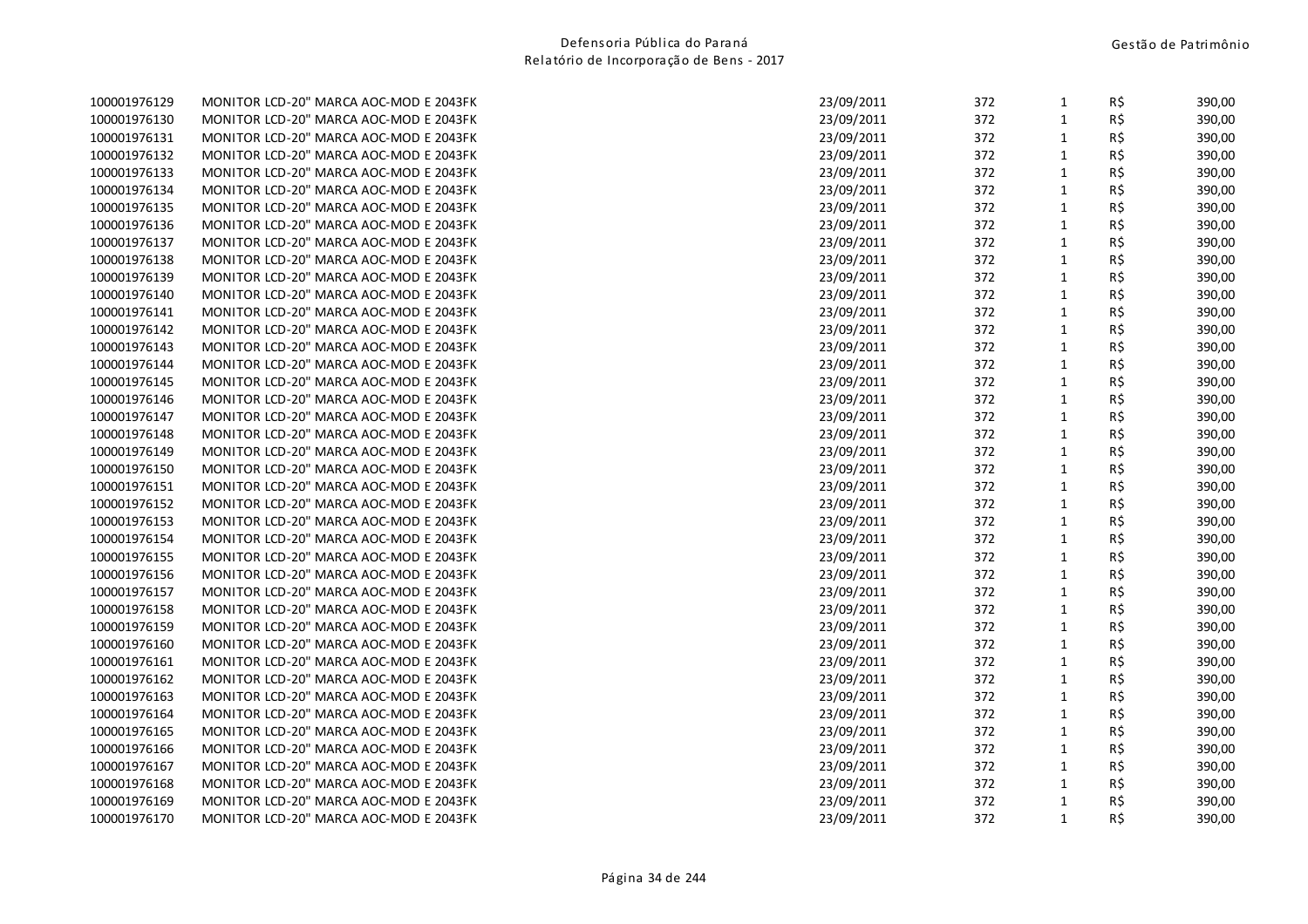| 100001976171 | MONITOR LCD-20" MARCA AOC-MOD E 2043FK | 23/09/2011 | 372 | 1            | RŞ. | 390,00 |
|--------------|----------------------------------------|------------|-----|--------------|-----|--------|
| 100001976172 | MONITOR LCD-20" MARCA AOC-MOD E 2043FK | 23/09/2011 | 372 | $\mathbf{1}$ | R\$ | 390,00 |
| 100001976173 | MONITOR LCD-20" MARCA AOC-MOD.E2043FK  | 23/09/2011 | 372 | $1\,$        | R\$ | 390,00 |
| 100001976174 | MONITOR LCD-20" MARCA AOC-MOD.E2043FK  | 23/09/2011 | 372 | 1            | R\$ | 390,00 |
| 100001976175 | MONITOR LCD-20" MARCA AOC-MOD.E2043FK  | 23/09/2011 | 372 | $\mathbf{1}$ | R\$ | 390,00 |
| 100001976176 | MONITOR LCD-20" MARCA AOC-MOD.E2043FK  | 23/09/2011 | 372 | $\mathbf{1}$ | R\$ | 390,00 |
| 100001976177 | MONITOR LCD-20" MARCA AOC-MOD.E2043FK  | 23/09/2011 | 372 | $\mathbf{1}$ | R\$ | 390,00 |
| 100001976178 | MONITOR LCD-20" MARCA AOC-MOD.E2043FK  | 23/09/2011 | 372 | $\mathbf{1}$ | R\$ | 390,00 |
| 100001976179 | MONITOR LCD-20" MARCA AOC-MOD.E2043FK  | 23/09/2011 | 372 | $\mathbf{1}$ | R\$ | 390,00 |
| 100001976180 | MONITOR LCD-20" MARCA AOC-MOD.E2043FK  | 23/09/2011 | 372 | $\mathbf{1}$ | R\$ | 390,00 |
| 100001976181 | MONITOR LCD-20" MARCA AOC-MOD.E2043FK  | 23/09/2011 | 372 | $\mathbf{1}$ | R\$ | 390,00 |
| 100001976182 | MONITOR LCD-20" MARCA AOC-MOD.E2043FK  | 23/09/2011 | 372 | $\mathbf{1}$ | R\$ | 390,00 |
| 100001976183 | MONITOR LCD-20" MARCA AOC-MOD.E2043FK  | 23/09/2011 | 372 | $1\,$        | R\$ | 390,00 |
| 100001976184 | MONITOR LCD-20" MARCA AOC-MOD.E2043FK  | 23/09/2011 | 372 | $\mathbf{1}$ | R\$ | 390,00 |
| 100001976185 | MONITOR LCD-20" MARCA AOC-MOD.E2043FK  | 23/09/2011 | 372 | 1            | R\$ | 390,00 |
| 100001976186 | MONITOR LCD-20" MARCA AOC-MOD.E2043FK  | 23/09/2011 | 372 | $\mathbf{1}$ | R\$ | 390,00 |
| 100001976187 | MONITOR LCD-20" MARCA AOC-MOD.E2043FK  | 23/09/2011 | 372 | $\mathbf{1}$ | R\$ | 390,00 |
| 100001976188 | MONITOR LCD-20" MARCA AOC-MOD.E2043FK  | 23/09/2011 | 372 | $\mathbf{1}$ | R\$ | 390,00 |
| 100001976189 | MONITOR LCD-20" MARCA AOC-MOD.E2043FK  | 23/09/2011 | 372 | $\mathbf{1}$ | R\$ | 390,00 |
| 100001976190 | MONITOR LCD-20" MARCA AOC-MOD.E2043FK  | 23/09/2011 | 372 | $\mathbf{1}$ | R\$ | 390,00 |
| 100001976191 | MONITOR LCD-20" MARCA AOC-MOD.E2043FK  | 23/09/2011 | 372 | $\mathbf{1}$ | R\$ | 390,00 |
| 100001976192 | MONITOR LCD-20" MARCA AOC-MOD.E2043FK  | 23/09/2011 | 372 | $\mathbf{1}$ | R\$ | 390,00 |
| 100001976193 | MONITOR LCD-20" MARCA AOC-MOD.E2043FK  | 23/09/2011 | 372 | $\mathbf{1}$ | R\$ | 390,00 |
| 100001976194 | MONITOR LCD-20" MARCA AOC-MOD.E2043FK  | 23/09/2011 | 372 | $\mathbf{1}$ | R\$ | 390,00 |
| 100001976195 | MONITOR LCD-20" MARCA AOC-MOD.E2043FK  | 23/09/2011 | 372 | $\mathbf{1}$ | R\$ | 390,00 |
| 100001976196 | MONITOR LCD-20" MARCA AOC-MOD.E2043FK  | 23/09/2011 | 372 | $\mathbf{1}$ | R\$ | 390,00 |
| 100001976197 | MONITOR LCD-20" MARCA AOC-MOD.E2043FK  | 23/09/2011 | 372 | $\mathbf 1$  | R\$ | 390,00 |
| 100001976198 | MONITOR LCD-20" MARCA AOC-MOD.E2043FK  | 23/09/2011 | 372 | $\mathbf{1}$ | R\$ | 390,00 |
| 100001976199 | MONITOR LCD-20" MARCA AOC-MOD.E2043FK  | 23/09/2011 | 372 | 1            | R\$ | 390,00 |
| 100001976200 | MONITOR LCD-20" MARCA AOC-MOD.E2043FK  | 23/09/2011 | 372 | $\mathbf{1}$ | R\$ | 390,00 |
| 100001976201 | MONITOR LCD-20" MARCA AOC-MOD.E2043FK  | 23/09/2011 | 372 | $\mathbf{1}$ | R\$ | 390,00 |
| 100001976202 | MONITOR LCD-20" MARCA AOC-MOD.E2043FK  | 23/09/2011 | 372 | $\mathbf{1}$ | R\$ | 390,00 |
| 100001976203 | MONITOR LCD-20" MARCA AOC-MOD.E2043FK  | 23/09/2011 | 372 | $\mathbf{1}$ | R\$ | 390,00 |
| 100001976204 | MONITOR LCD-20" MARCA AOC-MOD.E2043FK  | 23/09/2011 | 372 | $\mathbf{1}$ | R\$ | 390,00 |
| 100001976205 | MONITOR LCD-20" MARCA AOC-MOD.E2043FK  | 23/09/2011 | 372 | $\mathbf{1}$ | R\$ | 390,00 |
| 100001976206 | MONITOR LCD-20" MARCA AOC-MOD.E2043FK  | 23/09/2011 | 372 | $\mathbf{1}$ | R\$ | 390,00 |
| 100001976207 | MONITOR LCD-20" MARCA AOC-MOD.E2043FK  | 23/09/2011 | 372 | $\mathbf{1}$ | R\$ | 390,00 |
| 100001976208 | MONITOR LCD-20" MARCA AOC-MOD.E2043FK  | 23/09/2011 | 372 | $\mathbf{1}$ | R\$ | 390,00 |
| 100001976209 | MONITOR LCD-20" MARCA AOC-MOD.E2043FK  | 23/09/2011 | 372 | $\mathbf{1}$ | R\$ | 390,00 |
| 100001976210 | MONITOR LCD-20" MARCA AOC-MOD.E2043FK  | 23/09/2011 | 372 | $\mathbf{1}$ | R\$ | 390,00 |
| 100001976211 | MONITOR LCD-20" MARCA AOC-MOD.E2043FK  | 23/09/2011 | 372 | $\mathbf{1}$ | R\$ | 390,00 |
| 100001976212 | MONITOR LCD-20" MARCA AOC-MOD.E2043FK  | 23/09/2011 | 372 | $\mathbf{1}$ | R\$ | 390,00 |
|              |                                        |            |     |              |     |        |

| 100001976171 | MONITOR LCD-20" MARCA AOC-MOD E 2043FK | 23/09/2011 | 372 | $\mathbf{1}$ | R\$ | 390,00 |
|--------------|----------------------------------------|------------|-----|--------------|-----|--------|
| 100001976172 | MONITOR LCD-20" MARCA AOC-MOD E 2043FK | 23/09/2011 | 372 | $\mathbf{1}$ | R\$ | 390,00 |
| 100001976173 | MONITOR LCD-20" MARCA AOC-MOD.E2043FK  | 23/09/2011 | 372 | 1            | R\$ | 390,00 |
| 100001976174 | MONITOR LCD-20" MARCA AOC-MOD.E2043FK  | 23/09/2011 | 372 | $1\,$        | R\$ | 390,00 |
| 100001976175 | MONITOR LCD-20" MARCA AOC-MOD.E2043FK  | 23/09/2011 | 372 | $\mathbf{1}$ | R\$ | 390,00 |
| 100001976176 | MONITOR LCD-20" MARCA AOC-MOD.E2043FK  | 23/09/2011 | 372 | 1            | R\$ | 390,00 |
| 100001976177 | MONITOR LCD-20" MARCA AOC-MOD.E2043FK  | 23/09/2011 | 372 | $\mathbf{1}$ | R\$ | 390,00 |
| 100001976178 | MONITOR LCD-20" MARCA AOC-MOD.E2043FK  | 23/09/2011 | 372 | $\mathbf{1}$ | R\$ | 390,00 |
| 100001976179 | MONITOR LCD-20" MARCA AOC-MOD.E2043FK  | 23/09/2011 | 372 | $\mathbf{1}$ | R\$ | 390,00 |
| 100001976180 | MONITOR LCD-20" MARCA AOC-MOD.E2043FK  | 23/09/2011 | 372 | $\mathbf{1}$ | R\$ | 390,00 |
| 100001976181 | MONITOR LCD-20" MARCA AOC-MOD.E2043FK  | 23/09/2011 | 372 | $\mathbf{1}$ | R\$ | 390,00 |
| 100001976182 | MONITOR LCD-20" MARCA AOC-MOD.E2043FK  | 23/09/2011 | 372 | $\mathbf{1}$ | R\$ | 390,00 |
| 100001976183 | MONITOR LCD-20" MARCA AOC-MOD.E2043FK  | 23/09/2011 | 372 | $\mathbf{1}$ | R\$ | 390,00 |
| 100001976184 | MONITOR LCD-20" MARCA AOC-MOD.E2043FK  | 23/09/2011 | 372 | $\mathbf{1}$ | R\$ | 390,00 |
| 100001976185 | MONITOR LCD-20" MARCA AOC-MOD.E2043FK  | 23/09/2011 | 372 | $\mathbf{1}$ | R\$ | 390,00 |
| 100001976186 | MONITOR LCD-20" MARCA AOC-MOD.E2043FK  | 23/09/2011 | 372 | $\mathbf{1}$ | R\$ | 390,00 |
| 100001976187 | MONITOR LCD-20" MARCA AOC-MOD.E2043FK  | 23/09/2011 | 372 | $\mathbf{1}$ | R\$ | 390,00 |
| 100001976188 | MONITOR LCD-20" MARCA AOC-MOD.E2043FK  | 23/09/2011 | 372 | $\mathbf{1}$ | R\$ | 390,00 |
| 100001976189 | MONITOR LCD-20" MARCA AOC-MOD.E2043FK  | 23/09/2011 | 372 | $\mathbf{1}$ | R\$ | 390,00 |
| 100001976190 | MONITOR LCD-20" MARCA AOC-MOD.E2043FK  | 23/09/2011 | 372 | $\mathbf{1}$ | R\$ | 390,00 |
| 100001976191 | MONITOR LCD-20" MARCA AOC-MOD.E2043FK  | 23/09/2011 | 372 | $\mathbf{1}$ | R\$ | 390,00 |
| 100001976192 | MONITOR LCD-20" MARCA AOC-MOD.E2043FK  | 23/09/2011 | 372 | $\mathbf{1}$ | R\$ | 390,00 |
| 100001976193 | MONITOR LCD-20" MARCA AOC-MOD.E2043FK  | 23/09/2011 | 372 | $\mathbf 1$  | R\$ | 390,00 |
| 100001976194 | MONITOR LCD-20" MARCA AOC-MOD.E2043FK  | 23/09/2011 | 372 | $\mathbf{1}$ | R\$ | 390,00 |
| 100001976195 | MONITOR LCD-20" MARCA AOC-MOD.E2043FK  | 23/09/2011 | 372 | $\mathbf{1}$ | R\$ | 390,00 |
| 100001976196 | MONITOR LCD-20" MARCA AOC-MOD.E2043FK  | 23/09/2011 | 372 | $\mathbf{1}$ | R\$ | 390,00 |
| 100001976197 | MONITOR LCD-20" MARCA AOC-MOD.E2043FK  | 23/09/2011 | 372 | $\mathbf{1}$ | R\$ | 390,00 |
| 100001976198 | MONITOR LCD-20" MARCA AOC-MOD.E2043FK  | 23/09/2011 | 372 | $1\,$        | R\$ | 390,00 |
| 100001976199 | MONITOR LCD-20" MARCA AOC-MOD.E2043FK  | 23/09/2011 | 372 | $\mathbf{1}$ | R\$ | 390,00 |
| 100001976200 | MONITOR LCD-20" MARCA AOC-MOD.E2043FK  | 23/09/2011 | 372 | $\mathbf{1}$ | R\$ | 390,00 |
| 100001976201 | MONITOR LCD-20" MARCA AOC-MOD.E2043FK  | 23/09/2011 | 372 | $\mathbf{1}$ | R\$ | 390,00 |
| 100001976202 | MONITOR LCD-20" MARCA AOC-MOD.E2043FK  | 23/09/2011 | 372 | $1\,$        | R\$ | 390,00 |
| 100001976203 | MONITOR LCD-20" MARCA AOC-MOD.E2043FK  | 23/09/2011 | 372 | $\mathbf{1}$ | R\$ | 390,00 |
| 100001976204 | MONITOR LCD-20" MARCA AOC-MOD.E2043FK  | 23/09/2011 | 372 | 1            | R\$ | 390,00 |
| 100001976205 | MONITOR LCD-20" MARCA AOC-MOD.E2043FK  | 23/09/2011 | 372 | $\mathbf{1}$ | R\$ | 390,00 |
| 100001976206 | MONITOR LCD-20" MARCA AOC-MOD.E2043FK  | 23/09/2011 | 372 | $\mathbf{1}$ | R\$ | 390,00 |
| 100001976207 | MONITOR LCD-20" MARCA AOC-MOD.E2043FK  | 23/09/2011 | 372 | $\mathbf{1}$ | R\$ | 390,00 |
| 100001976208 | MONITOR LCD-20" MARCA AOC-MOD.E2043FK  | 23/09/2011 | 372 | $\mathbf{1}$ | R\$ | 390,00 |
| 100001976209 | MONITOR LCD-20" MARCA AOC-MOD.E2043FK  | 23/09/2011 | 372 | $\mathbf{1}$ | R\$ | 390,00 |
| 100001976210 | MONITOR LCD-20" MARCA AOC-MOD.E2043FK  | 23/09/2011 | 372 | $\mathbf{1}$ | R\$ | 390,00 |
| 100001976211 | MONITOR LCD-20" MARCA AOC-MOD.E2043FK  | 23/09/2011 | 372 | $\mathbf{1}$ | R\$ | 390,00 |
| 100001976212 | MONITOR LCD-20" MARCA AOC-MOD.E2043FK  | 23/09/2011 | 372 | $\mathbf{1}$ | R\$ | 390,00 |
|              |                                        |            |     |              |     |        |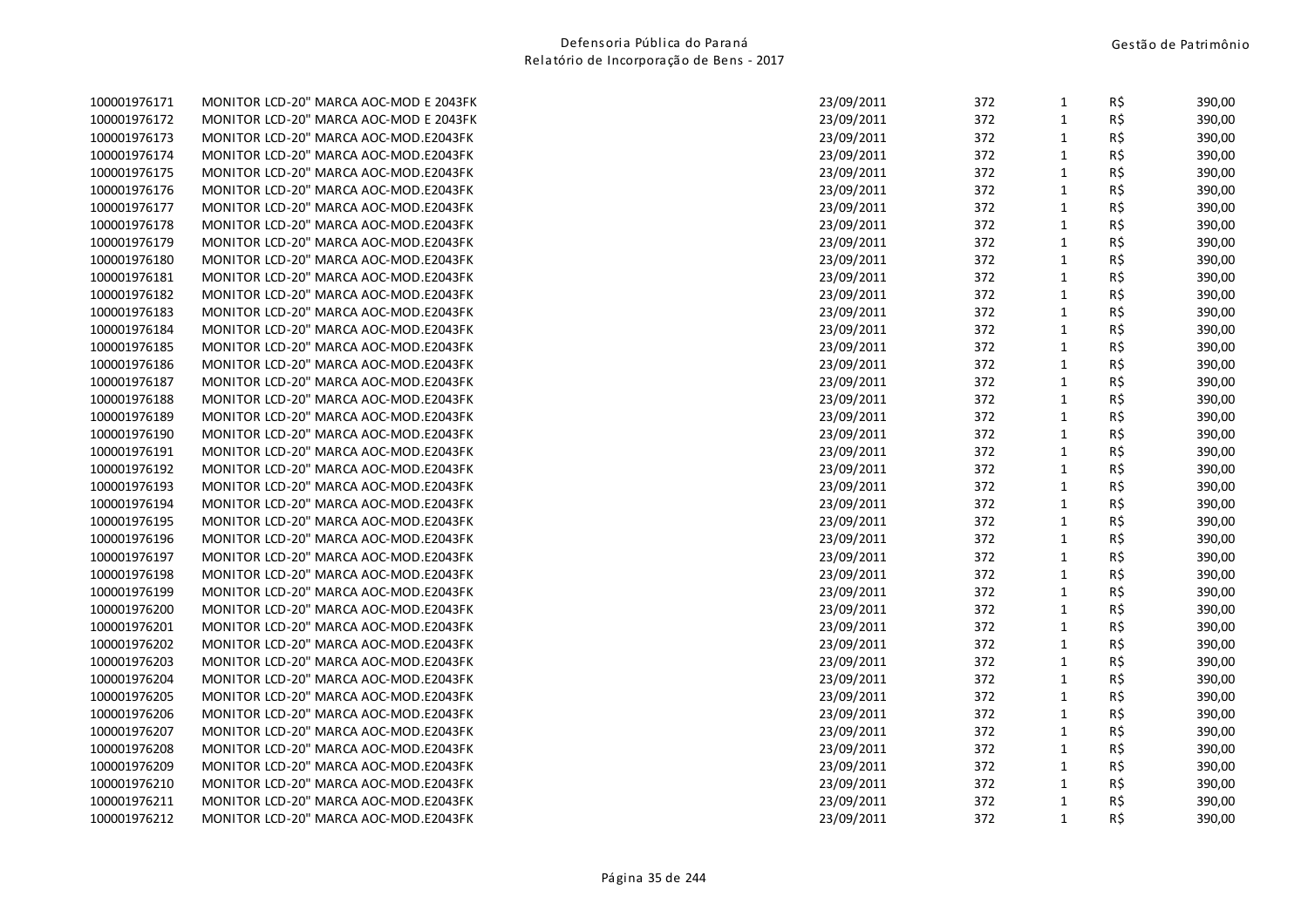| 100001976213 | MONITOR LCD-20" MARCA AOC-MOD.E2043FK |
|--------------|---------------------------------------|
| 100001976214 | MONITOR LCD-20" MARCA AOC-MOD.E2043FK |
| 100001976215 | MONITOR LCD-20" MARCA AOC-MOD.E2043FK |
| 100001976216 | MONITOR LCD-20" MARCA AOC-MOD.E2043FK |
| 100001976217 | MONITOR LCD-20" MARCA AOC-MOD.E2043FK |
| 100001976218 | MONITOR LCD-20" MARCA AOC-MOD.E2043FK |
| 100001976219 | MONITOR LCD-20" MARCA AOC-MOD.E2043FK |
| 100001976220 | MONITOR LCD-20" MARCA AOC-MOD.E2043FK |
| 100001976221 | MONITOR LCD-20" MARCA AOC-MOD.E2043FK |
| 100001976222 | MONITOR LCD-20" MARCA AOC-MOD.E2043FK |
| 100001976223 | MONITOR LCD-20" MARCA AOC-MOD.E2043FK |
| 100001976224 | MONITOR LCD-20" MARCA AOC-MOD.E2043FK |
| 100001976225 | MONITOR LCD-20" MARCA AOC-MOD.E2043FK |
| 100001976226 | MONITOR LCD-20" MARCA AOC-MOD.E2043FK |
| 100001976227 | MONITOR LCD-20" MARCA AOC-MOD.E2043FK |
| 100001976228 | MONITOR LCD-20" MARCA AOC-MOD.E2043FK |
| 100001976229 | MONITOR LCD-20" MARCA AOC-MOD.E2043FK |
| 100001976230 | MONITOR LCD-20" MARCA AOC-MOD.E2043FK |
| 100001976231 | MONITOR LCD-20" MARCA AOC-MOD.E2043FK |
| 100001976232 | MONITOR LCD-20" MARCA AOC-MOD.E2043FK |
| 100001976233 | MONITOR LCD-20" MARCA AOC-MOD.E2043FK |
| 100001976234 | MONITOR LCD-20" MARCA AOC-MOD.E2043FK |
| 100001976235 | MONITOR LCD-20" MARCA AOC-MOD.E2043FK |
| 100001976236 | MONITOR LCD-20" MARCA AOC-MOD.E2043FK |
| 100001976237 | MONITOR LCD-20" MARCA AOC-MOD.E2043FK |
| 100001976238 | MONITOR LCD-20" MARCA AOC-MOD.E2043FK |
| 100001976239 | MONITOR LCD-20" MARCA AOC-MOD.E2043FK |
| 100001976240 | MONITOR LCD-20" MARCA AOC-MOD.E2043FK |
| 100001976241 | MONITOR LCD-20" MARCA AOC-MOD.E2043FK |
| 100001976242 | MONITOR LCD-20" MARCA AOC-MOD.E2043FK |
| 100001976243 | MONITOR LCD-20" MARCA AOC-MOD.E2043FK |
| 100001976244 | MONITOR LCD-20" MARCA AOC-MOD.E2043FK |
| 100001976245 | MONITOR LCD-20" MARCA AOC-MOD.E2043FK |
| 100001976246 | MONITOR LCD-20" MARCA AOC-MOD.E2043FK |
| 100001976247 | MONITOR LCD-20" MARCA AOC-MOD.E2043FK |
| 100001976248 | MONITOR LCD-20" MARCA AOC-MOD.E2043FK |
| 100001976249 | MONITOR LCD-20" MARCA AOC-MOD.E2043FK |
| 100001976250 | MONITOR LCD-20" MARCA AOC-MOD.E2043FK |
| 100001976251 | MONITOR LCD-20" MARCA AOC-MOD.E2043FK |
| 100001976252 | MONITOR LCD-20" MARCA AOC-MOD.E2043FK |
| 100001976253 | MONITOR LCD-20" MARCA AOC-MOD.E2043FK |
| 100001976254 | MONITOR LCD-20" MARCA AOC-MOD.E2043FK |

| 100001976213 | MONITOR LCD-20" MARCA AOC-MOD.E2043FK | 23/09/2011 | 372 | $\mathbf{1}$ | R\$ | 390,00 |
|--------------|---------------------------------------|------------|-----|--------------|-----|--------|
| 100001976214 | MONITOR LCD-20" MARCA AOC-MOD.E2043FK | 23/09/2011 | 372 | $\mathbf{1}$ | R\$ | 390,00 |
| 100001976215 | MONITOR LCD-20" MARCA AOC-MOD.E2043FK | 23/09/2011 | 372 | $\mathbf{1}$ | R\$ | 390,00 |
| 100001976216 | MONITOR LCD-20" MARCA AOC-MOD.E2043FK | 23/09/2011 | 372 | $\mathbf{1}$ | R\$ | 390,00 |
| 100001976217 | MONITOR LCD-20" MARCA AOC-MOD.E2043FK | 23/09/2011 | 372 | $\mathbf{1}$ | R\$ | 390,00 |
| 100001976218 | MONITOR LCD-20" MARCA AOC-MOD.E2043FK | 23/09/2011 | 372 | $\mathbf{1}$ | R\$ | 390,00 |
| 100001976219 | MONITOR LCD-20" MARCA AOC-MOD.E2043FK | 23/09/2011 | 372 | $\mathbf{1}$ | R\$ | 390,00 |
| 100001976220 | MONITOR LCD-20" MARCA AOC-MOD.E2043FK | 23/09/2011 | 372 | $\mathbf{1}$ | R\$ | 390,00 |
| 100001976221 | MONITOR LCD-20" MARCA AOC-MOD.E2043FK | 23/09/2011 | 372 | $\mathbf{1}$ | R\$ | 390,00 |
| 100001976222 | MONITOR LCD-20" MARCA AOC-MOD.E2043FK | 23/09/2011 | 372 | $1\,$        | R\$ | 390,00 |
| 100001976223 | MONITOR LCD-20" MARCA AOC-MOD.E2043FK | 23/09/2011 | 372 | $\mathbf{1}$ | R\$ | 390,00 |
| 100001976224 | MONITOR LCD-20" MARCA AOC-MOD.E2043FK | 23/09/2011 | 372 | $\mathbf{1}$ | R\$ | 390,00 |
| 100001976225 | MONITOR LCD-20" MARCA AOC-MOD.E2043FK | 23/09/2011 | 372 | $\mathbf{1}$ | R\$ | 390,00 |
| 100001976226 | MONITOR LCD-20" MARCA AOC-MOD.E2043FK | 23/09/2011 | 372 | $1\,$        | R\$ | 390,00 |
| 100001976227 | MONITOR LCD-20" MARCA AOC-MOD.E2043FK | 23/09/2011 | 372 | $\mathbf{1}$ | R\$ | 390,00 |
| 100001976228 | MONITOR LCD-20" MARCA AOC-MOD.E2043FK | 23/09/2011 | 372 | $\mathbf{1}$ | R\$ | 390,00 |
| 100001976229 | MONITOR LCD-20" MARCA AOC-MOD.E2043FK | 23/09/2011 | 372 | $\mathbf{1}$ | R\$ | 390,00 |
| 100001976230 | MONITOR LCD-20" MARCA AOC-MOD.E2043FK | 23/09/2011 | 372 | $\mathbf{1}$ | R\$ | 390,00 |
| 100001976231 | MONITOR LCD-20" MARCA AOC-MOD.E2043FK | 23/09/2011 | 372 | $\mathbf{1}$ | R\$ | 390,00 |
| 100001976232 | MONITOR LCD-20" MARCA AOC-MOD.E2043FK | 23/09/2011 | 372 | $\mathbf{1}$ | R\$ | 390,00 |
| 100001976233 | MONITOR LCD-20" MARCA AOC-MOD.E2043FK | 23/09/2011 | 372 | $\mathbf{1}$ | R\$ | 390,00 |
| 100001976234 | MONITOR LCD-20" MARCA AOC-MOD.E2043FK | 23/09/2011 | 372 | $\mathbf{1}$ | R\$ | 390,00 |
| 100001976235 | MONITOR LCD-20" MARCA AOC-MOD.E2043FK | 23/09/2011 | 372 | $\mathbf{1}$ | R\$ | 390,00 |
| 100001976236 | MONITOR LCD-20" MARCA AOC-MOD.E2043FK | 23/09/2011 | 372 | $\mathbf{1}$ | R\$ | 390,00 |
| 100001976237 | MONITOR LCD-20" MARCA AOC-MOD.E2043FK | 23/09/2011 | 372 | $\mathbf{1}$ | R\$ | 390,00 |
| 100001976238 | MONITOR LCD-20" MARCA AOC-MOD.E2043FK | 23/09/2011 | 372 | $\mathbf{1}$ | R\$ | 390,00 |
| 100001976239 | MONITOR LCD-20" MARCA AOC-MOD.E2043FK | 23/09/2011 | 372 | $\mathbf{1}$ | R\$ | 390,00 |
| 100001976240 | MONITOR LCD-20" MARCA AOC-MOD.E2043FK | 23/09/2011 | 372 | $1\,$        | R\$ | 390,00 |
| 100001976241 | MONITOR LCD-20" MARCA AOC-MOD.E2043FK | 23/09/2011 | 372 | $\mathbf{1}$ | R\$ | 390,00 |
| 100001976242 | MONITOR LCD-20" MARCA AOC-MOD.E2043FK | 23/09/2011 | 372 | $\mathbf{1}$ | R\$ | 390,00 |
| 100001976243 | MONITOR LCD-20" MARCA AOC-MOD.E2043FK | 23/09/2011 | 372 | $\mathbf{1}$ | R\$ | 390,00 |
| 100001976244 | MONITOR LCD-20" MARCA AOC-MOD.E2043FK | 23/09/2011 | 372 | $\mathbf{1}$ | R\$ | 390,00 |
| 100001976245 | MONITOR LCD-20" MARCA AOC-MOD.E2043FK | 23/09/2011 | 372 | $\mathbf{1}$ | R\$ | 390,00 |
| 100001976246 | MONITOR LCD-20" MARCA AOC-MOD.E2043FK | 23/09/2011 | 372 | $\mathbf{1}$ | R\$ | 390,00 |
| 100001976247 | MONITOR LCD-20" MARCA AOC-MOD.E2043FK | 23/09/2011 | 372 | $\mathbf{1}$ | R\$ | 390,00 |
| 100001976248 | MONITOR LCD-20" MARCA AOC-MOD.E2043FK | 23/09/2011 | 372 | $\mathbf{1}$ | R\$ | 390,00 |
| 100001976249 | MONITOR LCD-20" MARCA AOC-MOD.E2043FK | 23/09/2011 | 372 | $\mathbf{1}$ | R\$ | 390,00 |
| 100001976250 | MONITOR LCD-20" MARCA AOC-MOD.E2043FK | 23/09/2011 | 372 | $\mathbf{1}$ | R\$ | 390,00 |
| 100001976251 | MONITOR LCD-20" MARCA AOC-MOD.E2043FK | 23/09/2011 | 372 | 1            | R\$ | 390,00 |
| 100001976252 | MONITOR LCD-20" MARCA AOC-MOD.E2043FK | 23/09/2011 | 372 | $\mathbf{1}$ | R\$ | 390,00 |
| 100001976253 | MONITOR LCD-20" MARCA AOC-MOD.E2043FK | 23/09/2011 | 372 | $\mathbf{1}$ | R\$ | 390,00 |
| 100001976254 | MONITOR LCD-20" MARCA AOC-MOD.E2043FK | 23/09/2011 | 372 | $\mathbf{1}$ | R\$ | 390,00 |
|              |                                       |            |     |              |     |        |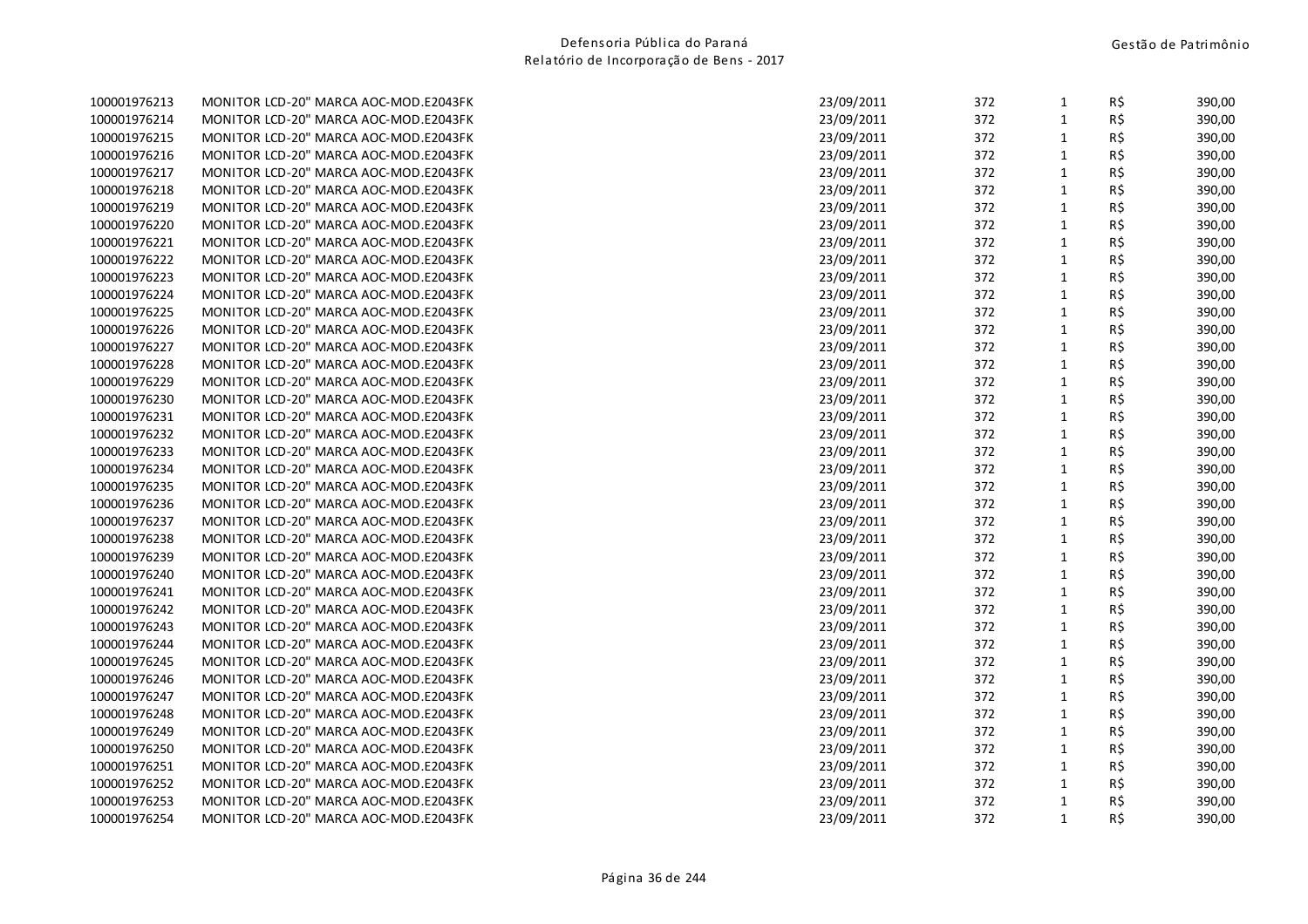| 100001976255 | MONITOR LCD-20" MARCA AOC-MOD.E2043FK | 23/09/2011 | 372 | 1            | R\$ | 390,00 |
|--------------|---------------------------------------|------------|-----|--------------|-----|--------|
| 100001976256 | MONITOR LCD-20" MARCA AOC-MOD.E2043FK | 23/09/2011 | 372 | $\mathbf{1}$ | R\$ | 390,00 |
| 100001976257 | MONITOR LCD-20" MARCA AOC-MOD.E2043FK | 23/09/2011 | 372 | $\mathbf{1}$ | R\$ | 390,00 |
| 100001976258 | MONITOR LCD-20" MARCA AOC-MOD.E2043FK | 23/09/2011 | 372 | $\mathbf{1}$ | R\$ | 390,00 |
| 100001976259 | MONITOR LCD-20" MARCA AOC-MOD.E2043FK | 23/09/2011 | 372 | $\mathbf{1}$ | R\$ | 390,00 |
| 100001976260 | MONITOR LCD-20" MARCA AOC-MOD.E2043FK | 23/09/2011 | 372 | 1            | R\$ | 390,00 |
| 100001976261 | MONITOR LCD-20" MARCA AOC-MOD.E2043FK | 23/09/2011 | 372 | $\mathbf{1}$ | R\$ | 390,00 |
| 100001976262 | MONITOR LCD-20" MARCA AOC-MOD.E2043FK | 23/09/2011 | 372 | $\mathbf{1}$ | R\$ | 390,00 |
| 100001976263 | MONITOR LCD-20" MARCA AOC-MOD.E2043FK | 23/09/2011 | 372 | $\mathbf{1}$ | R\$ | 390,00 |
| 100001976264 | MONITOR LCD-20" MARCA AOC-MOD.E2043FK | 23/09/2011 | 372 | $\mathbf{1}$ | R\$ | 390,00 |
| 100001976265 | MONITOR LCD-20" MARCA AOC-MOD.E2043FK | 23/09/2011 | 372 | $\mathbf{1}$ | R\$ | 390,00 |
| 100001976266 | MONITOR LCD-20" MARCA AOC-MOD.E2043FK | 23/09/2011 | 372 | $\mathbf{1}$ | R\$ | 390,00 |
| 100001976267 | MONITOR LCD-20" MARCA AOC-MOD.E2043FK | 23/09/2011 | 372 | $\mathbf{1}$ | R\$ | 390,00 |
| 100001976268 | MONITOR LCD-20" MARCA AOC-MOD.E2043FK | 23/09/2011 | 372 | $\mathbf{1}$ | R\$ | 390,00 |
| 100001976269 | MONITOR LCD-20" MARCA AOC-MOD.E2043FK | 23/09/2011 | 372 | $\mathbf{1}$ | R\$ | 390,00 |
| 100001976270 | MONITOR LCD-20" MARCA AOC-MOD.E2043FK | 23/09/2011 | 372 | 1            | R\$ | 390,00 |
| 100001976271 | MONITOR LCD-20" MARCA AOC-MOD.E2043FK | 23/09/2011 | 372 | $\mathbf{1}$ | R\$ | 390,00 |
| 100001976272 | MONITOR LCD-20" MARCA AOC-MOD.E2043FK | 23/09/2011 | 372 | $\mathbf{1}$ | R\$ | 390,00 |
| 100001976273 | MONITOR LCD-20" MARCA AOC-MOD.E2043FK | 23/09/2011 | 372 | $\mathbf{1}$ | R\$ | 390,00 |
| 100001976274 | MONITOR LCD-20" MARCA AOC-MOD.E2043FK | 23/09/2011 | 372 | $\mathbf{1}$ | R\$ | 390,00 |
| 100001976275 | MONITOR LCD-20" MARCA AOC-MOD.E2043FK | 23/09/2011 | 372 | $\mathbf{1}$ | R\$ | 390,00 |
| 100001976276 | MONITOR LCD-20" MARCA AOC-MOD.E2043FK | 23/09/2011 | 372 | $\mathbf{1}$ | R\$ | 390,00 |
| 100001976277 | MONITOR LCD-20" MARCA AOC-MOD.E2043FK | 23/09/2011 | 372 | $\mathbf{1}$ | R\$ | 390,00 |
| 100001976278 | MONITOR LCD-20" MARCA AOC-MOD.E2043FK | 23/09/2011 | 372 | 1            | R\$ | 390,00 |
| 100001976279 | MONITOR LCD-20" MARCA AOC-MOD.E2043FK | 23/09/2011 | 372 | $\mathbf{1}$ | R\$ | 390,00 |
| 100001976280 | MONITOR LCD-20" MARCA AOC-MOD.E2043FK | 23/09/2011 | 372 | $\mathbf{1}$ | R\$ | 390,00 |
| 100001976281 | MONITOR LCD-20" MARCA AOC-MOD.E2043FK | 23/09/2011 | 372 | $1\,$        | R\$ | 390,00 |
| 100001976282 | MONITOR LCD-20" MARCA AOC-MOD.E2043FK | 23/09/2011 | 372 | $\mathbf{1}$ | R\$ | 390,00 |
| 100001976283 | MONITOR LCD-20" MARCA AOC-MOD.E2043FK | 23/09/2011 | 372 | $\mathbf{1}$ | R\$ | 390,00 |
| 100001976284 | MONITOR LCD-20" MARCA AOC-MOD.E2043FK | 23/09/2011 | 372 | $\mathbf{1}$ | R\$ | 390,00 |
| 100001976285 | MONITOR LCD-20" MARCA AOC-MOD.E2043FK | 23/09/2011 | 372 | $\mathbf{1}$ | R\$ | 390,00 |
| 100001976286 | MONITOR LCD-20" MARCA AOC-MOD.E2043FK | 23/09/2011 | 372 | $\mathbf{1}$ | R\$ | 390,00 |
| 100001976287 | MONITOR LCD-20" MARCA AOC-MOD.E2043FK | 23/09/2011 | 372 | $\mathbf{1}$ | R\$ | 390,00 |
| 100001976288 | MONITOR LCD-20" MARCA AOC-MOD.E2043FK | 23/09/2011 | 372 | $\mathbf{1}$ | R\$ | 390,00 |
| 100001976289 | MONITOR LCD-20" MARCA AOC-MOD.E2043FK | 23/09/2011 | 372 | $\mathbf{1}$ | R\$ | 390,00 |
| 100001976290 | MONITOR LCD-20" MARCA AOC-MOD.E2043FK | 23/09/2011 | 372 | $\mathbf{1}$ | R\$ | 390,00 |
| 100001976291 | MONITOR LCD-20" MARCA AOC-MOD.E2043FK | 23/09/2011 | 372 | $\mathbf{1}$ | R\$ | 390,00 |
| 100001976292 | MONITOR LCD-20" MARCA AOC-MOD.E2043FK | 23/09/2011 | 372 | 1            | R\$ | 390,00 |
| 100001976293 | MONITOR LCD-20" MARCA AOC-MOD.E2043FK | 23/09/2011 | 372 | $\mathbf{1}$ | R\$ | 390,00 |
| 100001976294 | MONITOR LCD-20" MARCA AOC-MOD.E2043FK | 23/09/2011 | 372 | $\mathbf{1}$ | R\$ | 390,00 |
| 100001976295 | MONITOR LCD-20" MARCA AOC-MOD.E2043FK | 23/09/2011 | 372 | $\mathbf{1}$ | R\$ | 390,00 |
| 100001976296 | MONITOR LCD-20" MARCA AOC-MOD.E2043FK | 23/09/2011 | 372 | $\mathbf{1}$ | R\$ | 390,00 |
|              |                                       |            |     |              |     |        |

| 100001976255 | MONITOR LCD-20" MARCA AOC-MOD.E2043FK | 23/09/2011 | 372 | $\mathbf{1}$ | R\$            | 390,00 |
|--------------|---------------------------------------|------------|-----|--------------|----------------|--------|
| 100001976256 | MONITOR LCD-20" MARCA AOC-MOD.E2043FK | 23/09/2011 | 372 | $\mathbf{1}$ | R\$            | 390,00 |
| 100001976257 | MONITOR LCD-20" MARCA AOC-MOD.E2043FK | 23/09/2011 | 372 | $\mathbf{1}$ | $R\,$ \$       | 390,00 |
| 100001976258 | MONITOR LCD-20" MARCA AOC-MOD.E2043FK | 23/09/2011 | 372 | $\mathbf{1}$ | R\$            | 390,00 |
| 100001976259 | MONITOR LCD-20" MARCA AOC-MOD.E2043FK | 23/09/2011 | 372 | $\mathbf{1}$ | $R\frac{2}{3}$ | 390,00 |
| 100001976260 | MONITOR LCD-20" MARCA AOC-MOD.E2043FK | 23/09/2011 | 372 | $\mathbf{1}$ | R\$            | 390,00 |
| 100001976261 | MONITOR LCD-20" MARCA AOC-MOD.E2043FK | 23/09/2011 | 372 | $\mathbf{1}$ | R\$            | 390,00 |
| 100001976262 | MONITOR LCD-20" MARCA AOC-MOD.E2043FK | 23/09/2011 | 372 | $\mathbf{1}$ | R\$            | 390,00 |
| 100001976263 | MONITOR LCD-20" MARCA AOC-MOD.E2043FK | 23/09/2011 | 372 | $\mathbf{1}$ | R\$            | 390,00 |
| 100001976264 | MONITOR LCD-20" MARCA AOC-MOD.E2043FK | 23/09/2011 | 372 | $\mathbf{1}$ | R\$            | 390,00 |
| 100001976265 | MONITOR LCD-20" MARCA AOC-MOD.E2043FK | 23/09/2011 | 372 | $\mathbf{1}$ | R\$            | 390,00 |
| 100001976266 | MONITOR LCD-20" MARCA AOC-MOD.E2043FK | 23/09/2011 | 372 | $\mathbf{1}$ | $R\,$ \$       | 390,00 |
| 100001976267 | MONITOR LCD-20" MARCA AOC-MOD.E2043FK | 23/09/2011 | 372 | $\mathbf{1}$ | R\$            | 390,00 |
| 100001976268 | MONITOR LCD-20" MARCA AOC-MOD.E2043FK | 23/09/2011 | 372 | $\mathbf{1}$ | R\$            | 390,00 |
| 100001976269 | MONITOR LCD-20" MARCA AOC-MOD.E2043FK | 23/09/2011 | 372 | $\mathbf{1}$ | R\$            | 390,00 |
| 100001976270 | MONITOR LCD-20" MARCA AOC-MOD.E2043FK | 23/09/2011 | 372 | $\mathbf{1}$ | R\$            | 390,00 |
| 100001976271 | MONITOR LCD-20" MARCA AOC-MOD.E2043FK | 23/09/2011 | 372 | $\mathbf{1}$ | R\$            | 390,00 |
| 100001976272 | MONITOR LCD-20" MARCA AOC-MOD.E2043FK | 23/09/2011 | 372 | $\mathbf{1}$ | $R\frac{2}{3}$ | 390,00 |
| 100001976273 | MONITOR LCD-20" MARCA AOC-MOD.E2043FK | 23/09/2011 | 372 | $\mathbf{1}$ | R\$            | 390,00 |
| 100001976274 | MONITOR LCD-20" MARCA AOC-MOD.E2043FK | 23/09/2011 | 372 | $\mathbf{1}$ | R\$            | 390,00 |
| 100001976275 | MONITOR LCD-20" MARCA AOC-MOD.E2043FK | 23/09/2011 | 372 | $\mathbf{1}$ | R\$            | 390,00 |
| 100001976276 | MONITOR LCD-20" MARCA AOC-MOD.E2043FK | 23/09/2011 | 372 | $\mathbf{1}$ | R\$            | 390,00 |
| 100001976277 | MONITOR LCD-20" MARCA AOC-MOD.E2043FK | 23/09/2011 | 372 | $\mathbf 1$  | $R\frac{2}{3}$ | 390,00 |
| 100001976278 | MONITOR LCD-20" MARCA AOC-MOD.E2043FK | 23/09/2011 | 372 | $\mathbf{1}$ | R\$            | 390,00 |
| 100001976279 | MONITOR LCD-20" MARCA AOC-MOD.E2043FK | 23/09/2011 | 372 | $\mathbf{1}$ | R\$            | 390,00 |
| 100001976280 | MONITOR LCD-20" MARCA AOC-MOD.E2043FK | 23/09/2011 | 372 | $\mathbf{1}$ | R\$            | 390,00 |
| 100001976281 | MONITOR LCD-20" MARCA AOC-MOD.E2043FK | 23/09/2011 | 372 | $\mathbf{1}$ | $R\frac{2}{3}$ | 390,00 |
| 100001976282 | MONITOR LCD-20" MARCA AOC-MOD.E2043FK | 23/09/2011 | 372 | $\mathbf{1}$ | R\$            | 390,00 |
| 100001976283 | MONITOR LCD-20" MARCA AOC-MOD.E2043FK | 23/09/2011 | 372 | $\mathbf{1}$ | R\$            | 390,00 |
| 100001976284 | MONITOR LCD-20" MARCA AOC-MOD.E2043FK | 23/09/2011 | 372 | $\mathbf{1}$ | R\$            | 390,00 |
| 100001976285 | MONITOR LCD-20" MARCA AOC-MOD.E2043FK | 23/09/2011 | 372 | $\mathbf{1}$ | $R\frac{2}{3}$ | 390,00 |
| 100001976286 | MONITOR LCD-20" MARCA AOC-MOD.E2043FK | 23/09/2011 | 372 | $\mathbf{1}$ | R\$            | 390,00 |
| 100001976287 | MONITOR LCD-20" MARCA AOC-MOD.E2043FK | 23/09/2011 | 372 | $\mathbf{1}$ | R\$            | 390,00 |
| 100001976288 | MONITOR LCD-20" MARCA AOC-MOD.E2043FK | 23/09/2011 | 372 | $\mathbf{1}$ | R\$            | 390,00 |
| 100001976289 | MONITOR LCD-20" MARCA AOC-MOD.E2043FK | 23/09/2011 | 372 | $\mathbf{1}$ | R\$            | 390,00 |
| 100001976290 | MONITOR LCD-20" MARCA AOC-MOD.E2043FK | 23/09/2011 | 372 | $\mathbf{1}$ | $R\,$ \$       | 390,00 |
| 100001976291 | MONITOR LCD-20" MARCA AOC-MOD.E2043FK | 23/09/2011 | 372 | $\mathbf{1}$ | R\$            | 390,00 |
| 100001976292 | MONITOR LCD-20" MARCA AOC-MOD.E2043FK | 23/09/2011 | 372 | $\mathbf{1}$ | R\$            | 390,00 |
| 100001976293 | MONITOR LCD-20" MARCA AOC-MOD.E2043FK | 23/09/2011 | 372 | $\mathbf{1}$ | R\$            | 390,00 |
| 100001976294 | MONITOR LCD-20" MARCA AOC-MOD.E2043FK | 23/09/2011 | 372 | $\mathbf{1}$ | $R\,$ \$       | 390,00 |
| 100001976295 | MONITOR LCD-20" MARCA AOC-MOD.E2043FK | 23/09/2011 | 372 | $\mathbf{1}$ | R\$            | 390,00 |
| 100001976296 | MONITOR LCD-20" MARCA AOC-MOD.E2043FK | 23/09/2011 | 372 | $\mathbf{1}$ | R\$            | 390,00 |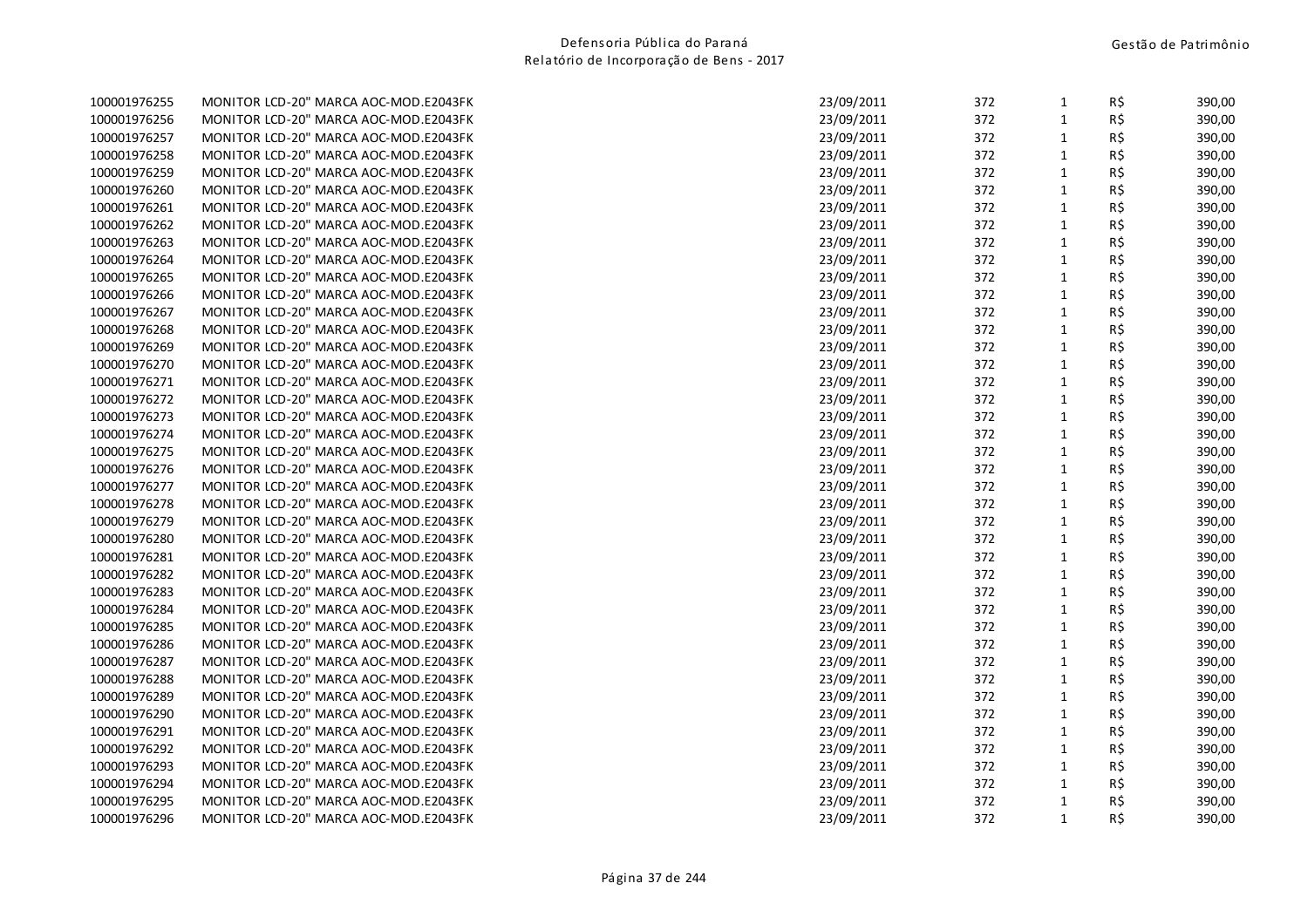| 100001976297 | MONITOR LCD-20" MARCA AOC-MOD.E2043FK |
|--------------|---------------------------------------|
| 100001976298 | MONITOR LCD-20" MARCA AOC-MOD.E2043FK |
| 100001976300 | MONITOR LCD-20" MARCA AOC-MOD.E2043FK |
| 100001976301 | MONITOR LCD-20" MARCA AOC-MOD.E2043FK |
| 100001976302 | MONITOR LCD-20" MARCA AOC-MOD.E2043FK |
| 100001976303 | MONITOR LCD-20" MARCA AOC-MOD.E2043FK |
| 100001976304 | MONITOR LCD-20" MARCA AOC-MOD.E2043FK |
| 100001976305 | MONITOR LCD-20" MARCA AOC-MOD.E2043FK |
| 100001976306 | MONITOR LCD-20" MARCA AOC-MOD.E2043FK |
| 100001976307 | MONITOR LCD-20" MARCA AOC-MOD.E2043FK |
| 100001976308 | MONITOR LCD-20" MARCA AOC-MOD.E2043FK |
| 100001976309 | MONITOR LCD-20" MARCA AOC-MOD.E2043FK |
| 100001976311 | MONITOR LCD-20" MARCA AOC-MOD.E2043FK |
| 100001976312 | MONITOR LCD-20" MARCA AOC-MOD.E2043FK |
| 100001976313 | MONITOR LCD-20" MARCA AOC-MOD.E2043FK |
| 100001976314 | MONITOR LCD-20" MARCA AOC-MOD.E2043FK |
| 100001976315 | MONITOR LCD-20" MARCA AOC-MOD.E2043FK |
| 100001976316 | MONITOR LCD-20" MARCA AOC-MOD.E2043FK |
| 100001976317 | MONITOR LCD-20" MARCA AOC-MOD.E2043FK |
| 100001976318 | MONITOR LCD-20" MARCA AOC-MOD.E2043FK |
| 100001976319 | MONITOR LCD-20" MARCA AOC-MOD.E2043FK |
| 100001976320 | MONITOR LCD-20" MARCA AOC-MOD.E2043FK |
| 100001976321 | MONITOR LCD-20" MARCA AOC-MOD.E2043FK |
| 100001976322 | MONITOR LCD-20" MARCA AOC-MOD.E2043FK |
| 100001976323 | MONITOR LCD-20" MARCA AOC-MOD.E2043FK |
| 100001976324 | MONITOR LCD-20" MARCA AOC-MOD.E2043FK |
| 100001976325 | MONITOR LCD-20" MARCA AOC-MOD.E2043FK |
| 100001976326 | MONITOR LCD-20" MARCA AOC-MOD.E2043FK |
| 100001976327 | MONITOR LCD-20" MARCA AOC-MOD.E2043FK |
| 100001976328 | MONITOR LCD-20" MARCA AOC-MOD.E2043FK |
| 100001976329 | MONITOR LCD-20" MARCA AOC-MOD.E2043FK |
| 100001976330 | MONITOR LCD-20" MARCA AOC-MOD.E2043FK |
| 100001976331 | MONITOR LCD-20" MARCA AOC-MOD.E2043FK |
| 100001976332 | MONITOR LCD-20" MARCA AOC-MOD.E2043FK |
| 100001976333 | MONITOR LCD-20" MARCA AOC-MOD.E2043FK |
| 100001976334 | MONITOR LCD-20" MARCA AOC-MOD.E2043FK |
| 100001976335 | MONITOR LCD-20" MARCA AOC-MOD.E2043FK |
| 100001976336 | MONITOR LCD-20" MARCA AOC-MOD.E2043FK |
| 100001976337 | MONITOR LCD-20" MARCA AOC-MOD.E2043FK |
| 100001976338 | MONITOR LCD-20" MARCA AOC-MOD.E2043FK |
| 100001976339 | MONITOR LCD-20" MARCA AOC-MOD.E2043FK |
| 100001976340 | MONITOR LCD-20" MARCA AOC-MOD.E2043FK |

| 100001976297 | MONITOR LCD-20" MARCA AOC-MOD.E2043FK | 23/09/2011 | 372 | 1            | R\$ | 390,00 |
|--------------|---------------------------------------|------------|-----|--------------|-----|--------|
| 100001976298 | MONITOR LCD-20" MARCA AOC-MOD.E2043FK | 23/09/2011 | 372 | $\mathbf{1}$ | R\$ | 390,00 |
| 100001976300 | MONITOR LCD-20" MARCA AOC-MOD.E2043FK | 23/09/2011 | 372 | $\mathbf{1}$ | R\$ | 390,00 |
| 100001976301 | MONITOR LCD-20" MARCA AOC-MOD.E2043FK | 23/09/2011 | 372 | $\mathbf{1}$ | R\$ | 390,00 |
| 100001976302 | MONITOR LCD-20" MARCA AOC-MOD.E2043FK | 23/09/2011 | 372 | $\mathbf{1}$ | R\$ | 390,00 |
| 100001976303 | MONITOR LCD-20" MARCA AOC-MOD.E2043FK | 23/09/2011 | 372 | 1            | R\$ | 390,00 |
| 100001976304 | MONITOR LCD-20" MARCA AOC-MOD.E2043FK | 23/09/2011 | 372 | $\mathbf{1}$ | R\$ | 390,00 |
| 100001976305 | MONITOR LCD-20" MARCA AOC-MOD.E2043FK | 23/09/2011 | 372 | $\mathbf{1}$ | R\$ | 390,00 |
| 100001976306 | MONITOR LCD-20" MARCA AOC-MOD.E2043FK | 23/09/2011 | 372 | $\mathbf{1}$ | R\$ | 390,00 |
| 100001976307 | MONITOR LCD-20" MARCA AOC-MOD.E2043FK | 23/09/2011 | 372 | $\mathbf{1}$ | R\$ | 390,00 |
| 100001976308 | MONITOR LCD-20" MARCA AOC-MOD.E2043FK | 23/09/2011 | 372 | $\mathbf{1}$ | R\$ | 390,00 |
| 100001976309 | MONITOR LCD-20" MARCA AOC-MOD.E2043FK | 23/09/2011 | 372 | $\mathbf{1}$ | R\$ | 390,00 |
| 100001976311 | MONITOR LCD-20" MARCA AOC-MOD.E2043FK | 23/09/2011 | 372 | $\mathbf{1}$ | R\$ | 390,00 |
| 100001976312 | MONITOR LCD-20" MARCA AOC-MOD.E2043FK | 23/09/2011 | 372 | $\mathbf{1}$ | R\$ | 390,00 |
| 100001976313 | MONITOR LCD-20" MARCA AOC-MOD.E2043FK | 23/09/2011 | 372 | 1            | R\$ | 390,00 |
| 100001976314 | MONITOR LCD-20" MARCA AOC-MOD.E2043FK | 23/09/2011 | 372 | $\mathbf{1}$ | R\$ | 390,00 |
| 100001976315 | MONITOR LCD-20" MARCA AOC-MOD.E2043FK | 23/09/2011 | 372 | $\mathbf{1}$ | R\$ | 390,00 |
| 100001976316 | MONITOR LCD-20" MARCA AOC-MOD.E2043FK | 23/09/2011 | 372 | $1\,$        | R\$ | 390,00 |
| 100001976317 | MONITOR LCD-20" MARCA AOC-MOD.E2043FK | 23/09/2011 | 372 | $\mathbf{1}$ | R\$ | 390,00 |
| 100001976318 | MONITOR LCD-20" MARCA AOC-MOD.E2043FK | 23/09/2011 | 372 | $\mathbf{1}$ | R\$ | 390,00 |
| 100001976319 | MONITOR LCD-20" MARCA AOC-MOD.E2043FK | 23/09/2011 | 372 | $\mathbf{1}$ | R\$ | 390,00 |
| 100001976320 | MONITOR LCD-20" MARCA AOC-MOD.E2043FK | 23/09/2011 | 372 | $\mathbf{1}$ | R\$ | 390,00 |
| 100001976321 | MONITOR LCD-20" MARCA AOC-MOD.E2043FK | 23/09/2011 | 372 | $\mathbf{1}$ | R\$ | 390,00 |
| 100001976322 | MONITOR LCD-20" MARCA AOC-MOD.E2043FK | 23/09/2011 | 372 | $\mathbf{1}$ | R\$ | 390,00 |
| 100001976323 | MONITOR LCD-20" MARCA AOC-MOD.E2043FK | 23/09/2011 | 372 | $\mathbf{1}$ | R\$ | 390,00 |
| 100001976324 | MONITOR LCD-20" MARCA AOC-MOD.E2043FK | 23/09/2011 | 372 | $\mathbf{1}$ | R\$ | 390,00 |
| 100001976325 | MONITOR LCD-20" MARCA AOC-MOD.E2043FK | 23/09/2011 | 372 | $1\,$        | R\$ | 390,00 |
| 100001976326 | MONITOR LCD-20" MARCA AOC-MOD.E2043FK | 23/09/2011 | 372 | $\mathbf{1}$ | R\$ | 390,00 |
| 100001976327 | MONITOR LCD-20" MARCA AOC-MOD.E2043FK | 23/09/2011 | 372 | $\mathbf{1}$ | R\$ | 390,00 |
| 100001976328 | MONITOR LCD-20" MARCA AOC-MOD.E2043FK | 23/09/2011 | 372 | $\mathbf{1}$ | R\$ | 390,00 |
| 100001976329 | MONITOR LCD-20" MARCA AOC-MOD.E2043FK | 23/09/2011 | 372 | $\mathbf{1}$ | R\$ | 390,00 |
| 100001976330 | MONITOR LCD-20" MARCA AOC-MOD.E2043FK | 23/09/2011 | 372 | $1\,$        | R\$ | 390,00 |
| 100001976331 | MONITOR LCD-20" MARCA AOC-MOD.E2043FK | 23/09/2011 | 372 | $\mathbf{1}$ | R\$ | 390,00 |
| 100001976332 | MONITOR LCD-20" MARCA AOC-MOD.E2043FK | 23/09/2011 | 372 | 1            | R\$ | 390,00 |
| 100001976333 | MONITOR LCD-20" MARCA AOC-MOD.E2043FK | 23/09/2011 | 372 | $\mathbf{1}$ | R\$ | 390,00 |
| 100001976334 | MONITOR LCD-20" MARCA AOC-MOD.E2043FK | 23/09/2011 | 372 | $\mathbf{1}$ | R\$ | 390,00 |
| 100001976335 | MONITOR LCD-20" MARCA AOC-MOD.E2043FK | 23/09/2011 | 372 | $\mathbf{1}$ | R\$ | 390,00 |
| 100001976336 | MONITOR LCD-20" MARCA AOC-MOD.E2043FK | 23/09/2011 | 372 | $\mathbf{1}$ | R\$ | 390,00 |
| 100001976337 | MONITOR LCD-20" MARCA AOC-MOD.E2043FK | 23/09/2011 | 372 | $\mathbf{1}$ | R\$ | 390,00 |
| 100001976338 | MONITOR LCD-20" MARCA AOC-MOD.E2043FK | 23/09/2011 | 372 | $\mathbf{1}$ | R\$ | 390,00 |
| 100001976339 | MONITOR LCD-20" MARCA AOC-MOD.E2043FK | 23/09/2011 | 372 | $\mathbf{1}$ | R\$ | 390,00 |
| 100001976340 | MONITOR LCD-20" MARCA AOC-MOD.E2043FK | 23/09/2011 | 372 | $\mathbf{1}$ | R\$ | 390,00 |
|              |                                       |            |     |              |     |        |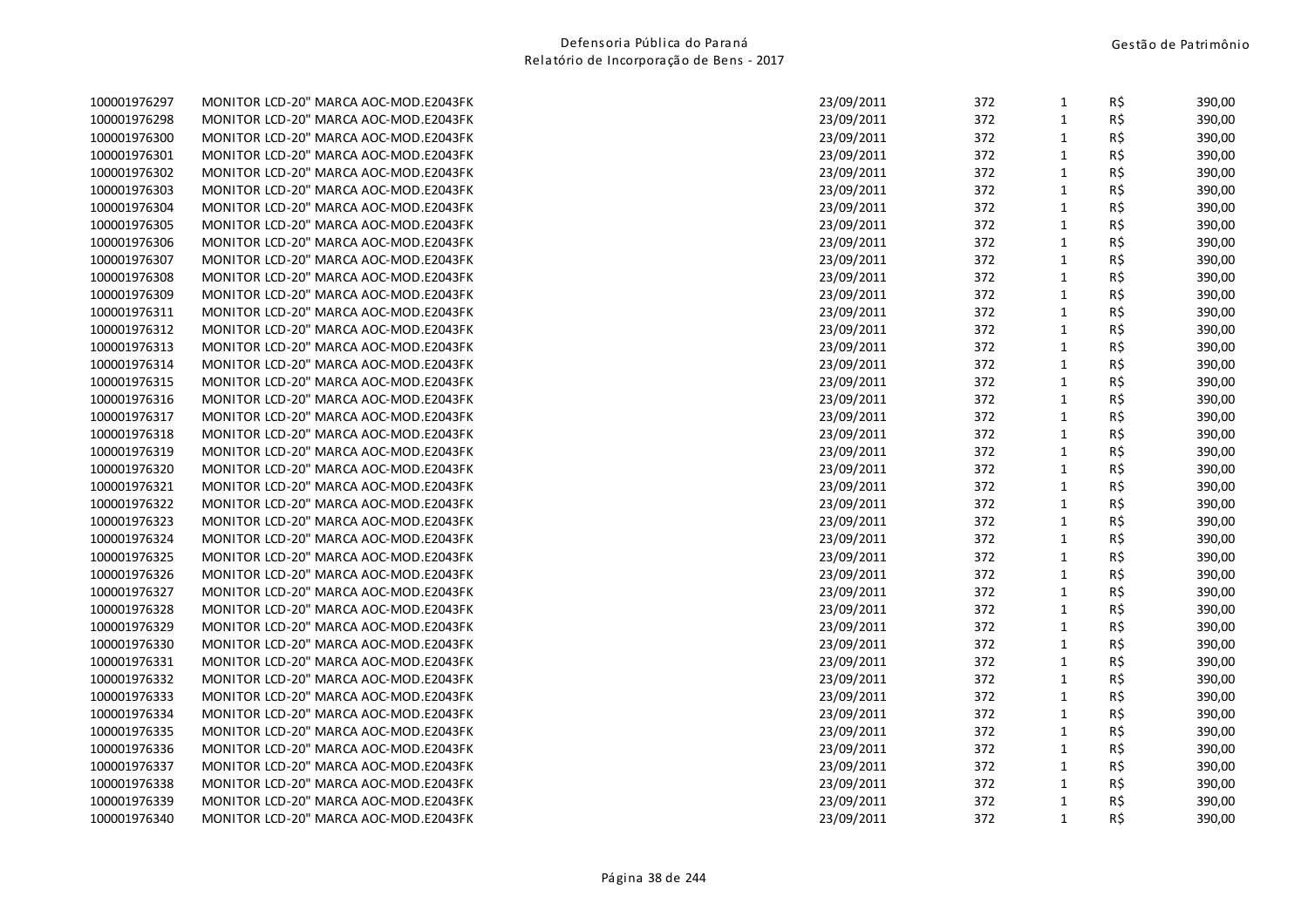| 100001976341 | MONITOR LCD-20" MARCA AOC-MOD.E2043FK                   | 23/09/2011 | 372 | $\mathbf{1}$ | R\$            | 390,00   |
|--------------|---------------------------------------------------------|------------|-----|--------------|----------------|----------|
| 100001976342 | MONITOR LCD-20" MARCA AOC-MOD.E2043FK                   | 23/09/2011 | 372 | $\mathbf 1$  | $R\frac{2}{3}$ | 390,00   |
| 100001976343 | MONITOR LCD-20" MARCA AOC-MOD.E2043FK                   | 23/09/2011 | 372 | $\mathbf 1$  | R\$            | 390,00   |
| 100001976344 | MONITOR LCD-20" MARCA AOC-MOD.E2043FK                   | 23/09/2011 | 372 | $\mathbf 1$  | R\$            | 390,00   |
| 100001976345 | MONITOR LCD-20" MARCA AOC-MOD.E2043FK                   | 23/09/2011 | 372 | $\mathbf 1$  | R\$            | 390,00   |
| 100001976346 | MONITOR LCD-20" MARCA AOC-MOD.E2043FK                   | 23/09/2011 | 372 | $\mathbf{1}$ | R\$            | 390,00   |
| 100001976347 | MONITOR LCD-20" MARCA AOC-MOD.E2043FK                   | 23/09/2011 | 372 | $\mathbf 1$  | R\$            | 390,00   |
| 100001976348 | MONITOR LCD-20" MARCA AOC-MOD.E2043FK                   | 23/09/2011 | 372 | $\mathbf 1$  | R\$            | 390,00   |
| 100001976349 | MONITOR LCD-20" MARCA AOC-MOD.E2043FK                   | 23/09/2011 | 372 | $\mathbf{1}$ | R\$            | 390,00   |
| 100001976350 | MONITOR LCD-20" MARCA AOC-MOD.E2043FK                   | 23/09/2011 | 372 | $\mathbf{1}$ | R\$            | 390,00   |
| 100001976351 | MONITOR LCD-20" MARCA AOC-MOD.E2043FK                   | 23/09/2011 | 372 | $\mathbf{1}$ | R\$            | 390,00   |
| 100001976352 | MONITOR LCD-20" MARCA AOC-MOD.E2043FK                   | 23/09/2011 | 372 | $\mathbf 1$  | R\$            | 390,00   |
| 100001984914 | VASILHAME BOTIJAO DE GAS 13KG                           | 23/08/2016 | 372 | 387          | R\$            | 100,00   |
| 100001984500 | LAN RACK-BRACKET FECHADO 12U 570 MM PLUS- BRACKET57012U | 23/05/2015 | 372 | 372          | R\$            | 599,96   |
| 100001984501 | LAN RACK-BRACKET FECHADO 12U 570 MM PLUS- BRACKET57012U | 23/05/2015 | 372 | 372          | $R\frac{2}{3}$ | 599,96   |
| 100001984502 | SMART-UPS RT 2200VA/1760W120V 2U SURTA2200XL-BR         | 23/05/2015 | 372 | 372          | R\$            | 2.863,46 |
| 100001984503 | SMART-UPS RT 2200VA/1760W120V 2U SURTA2200XL-BR         | 23/05/2015 | 372 | 372          | R\$            | 2.863,46 |
| 100001984504 | <b>HP 1910-48G SWITCH</b>                               | 23/05/2015 | 372 | 372          | R\$            | 6.135,99 |
| 100001984505 | <b>HP 1910-48G SWITCH</b>                               | 23/05/2015 | 372 | 372          | $R\frac{2}{3}$ | 6.135,99 |
| 100001984486 | MODULO MINI GBCI SFP MM 850NM, 3.3V 500M (SX)           | 23/04/2015 | 372 | 372          | R\$            | 1.643,08 |
| 100001984487 | MODULO MINI GBCI SFP MM 850NM, 3.3V 500M (SX)           | 23/04/2015 | 372 | 372          | R\$            | 1.643,08 |
| 100001984488 | LAN RACK-BRACKET FECHADO 12U 570 MM PLUS                | 23/04/2015 | 372 | 372          | R\$            | 599,96   |
| 100001984489 | LAN RACK-BRACKET FECHADO 12U 570 MM PLUS                | 23/04/2015 | 372 | 372          | $R\frac{2}{3}$ | 599,96   |
| 100001984490 | LAN RACK-BRACKET FECHADO 12U 570 MM PLUS                | 23/04/2015 | 372 | 372          | R\$            | 599,96   |
| 100001984491 | SMART-UPS RT 2200VA/1760W120V 2U                        | 23/04/2015 | 372 | 372          | R\$            | 2.863,46 |
| 100001984492 | SMART-UPS RT 2200VA/1760W120V 2U                        | 23/04/2015 | 372 | 372          | R\$            | 2.863,46 |
| 100001984493 | SMART-UPS RT 2200VA/1760W120V 2U                        | 23/04/2015 | 372 | 372          | R\$            | 2.863,46 |
| 100001984494 | SMART UPS RT 3300VA/2100V 3U AUT PLENA CARGA            | 23/04/2015 | 372 | 372          | $R\frac{2}{3}$ | 3.886,12 |
| 100001984495 | HP 1910-24G 10/100/1000 + 4SFP SWITCH                   | 23/04/2015 | 372 | 372          | R\$            | 4.431,55 |
| 100001984496 | HP 1910-24G 10/100/1000 + 4SFP SWITCH                   | 23/04/2015 | 372 | 372          | R\$            | 4.431,55 |
| 100001984497 | HP 1910-48G SWITCH                                      | 23/04/2015 | 372 | 372          | R\$            | 6.135,99 |
| 100001984498 | <b>HP 1910-48G SWITCH</b>                               | 23/04/2015 | 372 | 372          | $R\hat{S}$     | 6.135,99 |
| 100001984499 | <b>HP 1910-48G SWITCH</b>                               | 23/04/2015 | 372 | 372          | R\$            | 6.135,99 |
| 100001984909 | VENTILADOR DE PAREDE OSC PREMIUM                        | 23/02/2016 | 372 | 372          | R\$            | 179,23   |
| 100001984910 | VENTILADOR DE PAREDE OSC PREMIUM                        | 23/02/2016 | 372 | 372          | R\$            | 179,23   |
| 100001984911 | VENTILADOR DE PAREDE OSC PREMIUM                        | 23/02/2016 | 372 | 372          | $R\hat{S}$     | 179,23   |
| 100001984912 | VENTILADOR DE PAREDE OSC. PREMIUM                       | 23/02/2016 | 372 | 372          | R\$            | 179,25   |
| 100001984904 | ROTEADOR WIRELESS TP-LINK WR941ND                       | 22/12/2015 | 372 | 393          | R\$            | 249,00   |
| 100001984905 | ROTEADOR WIRELESS TP-LINK WR941ND                       | 22/12/2015 | 372 | 393          | R\$            | 249,00   |
| 100001984906 | ROTEADOR WIRELESS TP-LINK WR941ND                       | 22/12/2015 | 372 | 393          | $R\,$ \$       | 249,00   |
| 100001984907 | ROTEADOR WIRELESS TP-LINK WR941ND                       | 22/12/2015 | 372 | 393          | R\$            | 249,00   |
| 100001984908 | ROTEADOR WIRELESS TP-LINK WR941ND                       | 22/12/2015 | 372 | 393          | R\$            | 249,00   |
|              |                                                         |            |     |              |                |          |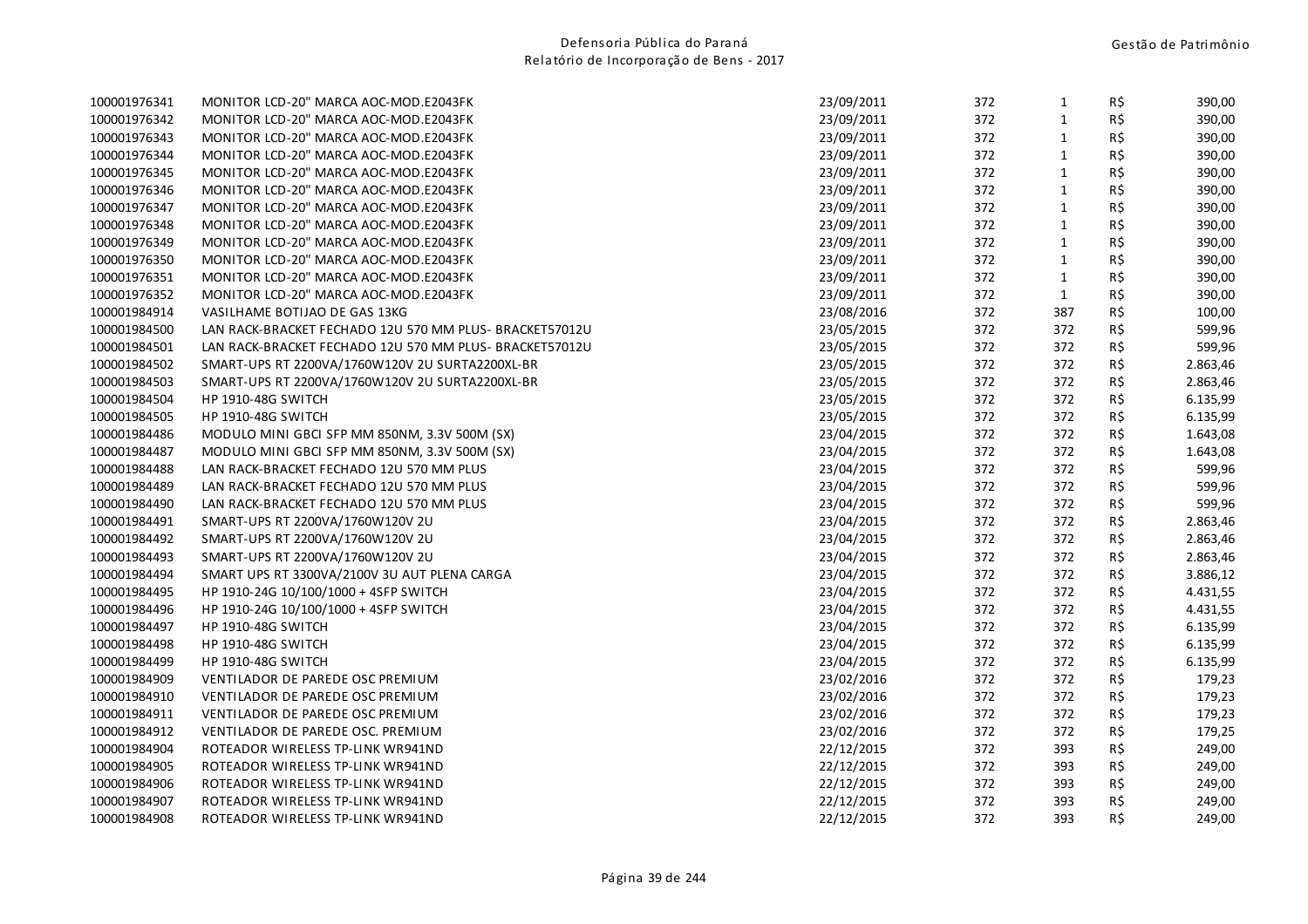| 100001984874 | ADAPTADOR USB WIRELESS N 150 MBPS - TL-WN72NN                | 22/12/2015 | 372 | 393          | R\$ | 64,30     |
|--------------|--------------------------------------------------------------|------------|-----|--------------|-----|-----------|
| 100001984875 | ADAPTADOR USB WIRELESS N 150 MBPS - TL-WN72NN                | 22/12/2015 | 372 | 393          | R\$ | 64,30     |
| 100001984876 | ADAPTADOR USB WIRELESS N 150 MBPS - TL-WN72NN                | 22/12/2015 | 372 | 393          | R\$ | 64,30     |
| 100001984877 | ADAPTADOR USB WIRELESS N 150 MBPS - TL-WN72NN                | 22/12/2015 | 372 | 393          | R\$ | 64,30     |
| 100001984878 | ADAPTADOR USB WIRELESS N 150 MBPS - TL-WN72NN                | 22/12/2015 | 372 | 393          | R\$ | 64,30     |
| 100001984879 | ADAPTADOR USB WIRELESS N 150 MBPS - TL-WN72NN                | 22/12/2015 | 372 | 393          | R\$ | 64,30     |
| 100001984880 | ADAPTADOR USB WIRELESS N 150 MBPS - TL-WN72NN                | 22/12/2015 | 372 | 393          | R\$ | 64,30     |
| 100001984881 | ADAPTADOR USB WIRELESS N 150 MBPS - TL-WN72NN                | 22/12/2015 | 372 | 393          | R\$ | 64,30     |
| 100001984882 | ADAPTADOR USB WIRELESS N 150 MBPS - TL-WN72NN                | 22/12/2015 | 372 | 393          | R\$ | 64,30     |
| 100001984883 | ADAPTADOR USB WIRELESS N 150 MBPS - TL-WN72NN                | 22/12/2015 | 372 | 393          | R\$ | 64,30     |
| 100001984884 | ADAPTADOR USB WIRELESS N 150 MBPS - TL-WN72NN                | 22/12/2015 | 372 | 393          | R\$ | 64,30     |
| 100001984885 | ADAPTADOR USB WIRELESS N 150 MBPS - TL-WN72NN                | 22/12/2015 | 372 | 393          | R\$ | 64,30     |
| 100001984886 | ADAPTADOR USB WIRELESS N 150 MBPS - TL-WN72NN                | 22/12/2015 | 372 | 393          | R\$ | 64,30     |
| 100001984887 | ADAPTADOR USB WIRELESS N 150 MBPS - TL-WN72NN                | 22/12/2015 | 372 | 393          | R\$ | 64,30     |
| 100001984888 | ADAPTADOR USB WIRELESS N 150 MBPS - TL-WN72NN                | 22/12/2015 | 372 | 393          | R\$ | 64,30     |
| 100001984889 | ADAPTADOR USB WIRELESS N 150 MBPS - TL-WN72NN                | 22/12/2015 | 372 | 393          | R\$ | 64,30     |
| 100001984890 | ADAPTADOR USB WIRELESS N 150 MBPS - TL-WN72NN                | 22/12/2015 | 372 | 393          | R\$ | 64,30     |
| 100001984891 | ADAPTADOR USB WIRELESS N 150 MBPS - TL-WN72NN                | 22/12/2015 | 372 | 393          | R\$ | 64,30     |
| 100001984892 | ADAPTADOR USB WIRELESS N 150 MBPS - TL-WN72NN                | 22/12/2015 | 372 | 393          | R\$ | 64,30     |
| 100001984893 | ADAPTADOR USB WIRELESS N 150 MBPS - TL-WN72NN                | 22/12/2015 | 372 | 393          | R\$ | 64,30     |
| 100001984894 | ADAPTADOR USB WIRELESS N 150 MBPS - TL-WN72NN                | 22/12/2015 | 372 | 393          | R\$ | 64,30     |
| 100001984895 | ADAPTADOR USB WIRELESS N 150 MBPS - TL-WN72NN                | 22/12/2015 | 372 | 393          | R\$ | 64,30     |
| 100001984896 | ADAPTADOR USB WIRELESS N 150 MBPS - TL-WN72NN                | 22/12/2015 | 372 | 393          | R\$ | 64,30     |
| 100001984897 | ADAPTADOR USB WIRELESS N 150 MBPS - TL-WN72NN                | 22/12/2015 | 372 | 393          | R\$ | 64,30     |
| 100001984898 | ADAPTADOR USB WIRELESS N 150 MBPS - TL-WN72NN                | 22/12/2015 | 372 | 393          | R\$ | 64,30     |
| 100001984899 | ADAPTADOR USB WIRELESS N 150 MBPS - TL-WN72NN                | 22/12/2015 | 372 | 393          | R\$ | 64,30     |
| 100001984900 | ADAPTADOR USB WIRELESS N 150 MBPS - TL-WN72NN                | 22/12/2015 | 372 | 393          | R\$ | 64,30     |
| 100001984901 | ADAPTADOR USB WIRELESS N 150 MBPS - TL-WN72NN                | 22/12/2015 | 372 | 393          | R\$ | 64,30     |
| 100001984902 | ADAPTADOR USB WIRELESS N 150 MBPS - TL-WN72NN                | 22/12/2015 | 372 | 393          | R\$ | 64,30     |
| 100001984903 | ADAPTADOR USB WIRELESS N 150 MBPS - TL-WN72NN                | 22/12/2015 | 372 | 393          | R\$ | 64,30     |
| 100001976353 | VEIC. LOGAN L9M L2EX K7M L2 2011 2012 - COR PRATA-COMB. ALCO | 22/12/2011 | 372 | $\mathbf{1}$ | R\$ | 35.890,00 |
| 100001983431 | APARELHO TELEFONICO FIXO                                     | 22/08/2014 | 372 | $\mathbf{1}$ | R\$ | 41,00     |
| 100001983432 | APARELHO TELEFONICO FIXO                                     | 22/08/2014 | 372 | $\mathbf{1}$ | R\$ | 41,00     |
| 100001983433 | APARELHO TELEFONICO FIXO                                     | 22/08/2014 | 372 | $\mathbf{1}$ | R\$ | 41,00     |
| 100001983434 | APARELHO TELEFONICO FIXO                                     | 22/08/2014 | 372 | $\mathbf{1}$ | R\$ | 41,00     |
| 100001983435 | APARELHO TELEFONICO FIXO                                     | 22/08/2014 | 372 | $\mathbf{1}$ | R\$ | 41,00     |
| 100001983436 | APARELHO TELEFONICO FIXO                                     | 22/08/2014 | 372 | $\mathbf{1}$ | R\$ | 41,00     |
| 100001983437 | APARELHO TELEFONICO FIXO                                     | 22/08/2014 | 372 | $\mathbf{1}$ | R\$ | 41,00     |
| 100001983438 | APARELHO TELEFONICO FIXO                                     | 22/08/2014 | 372 | $\mathbf{1}$ | R\$ | 41,00     |
| 100001983439 | APARELHO TELEFONICO FIXO                                     | 22/08/2014 | 372 | $\mathbf{1}$ | R\$ | 41,00     |
| 100001983440 | APARELHO TELEFONICO FIXO                                     | 22/08/2014 | 372 | $\mathbf{1}$ | R\$ | 41,00     |
| 100001983441 | APARELHO TELEFONICO FIXO                                     | 22/08/2014 | 372 | $\mathbf{1}$ | R\$ | 41,00     |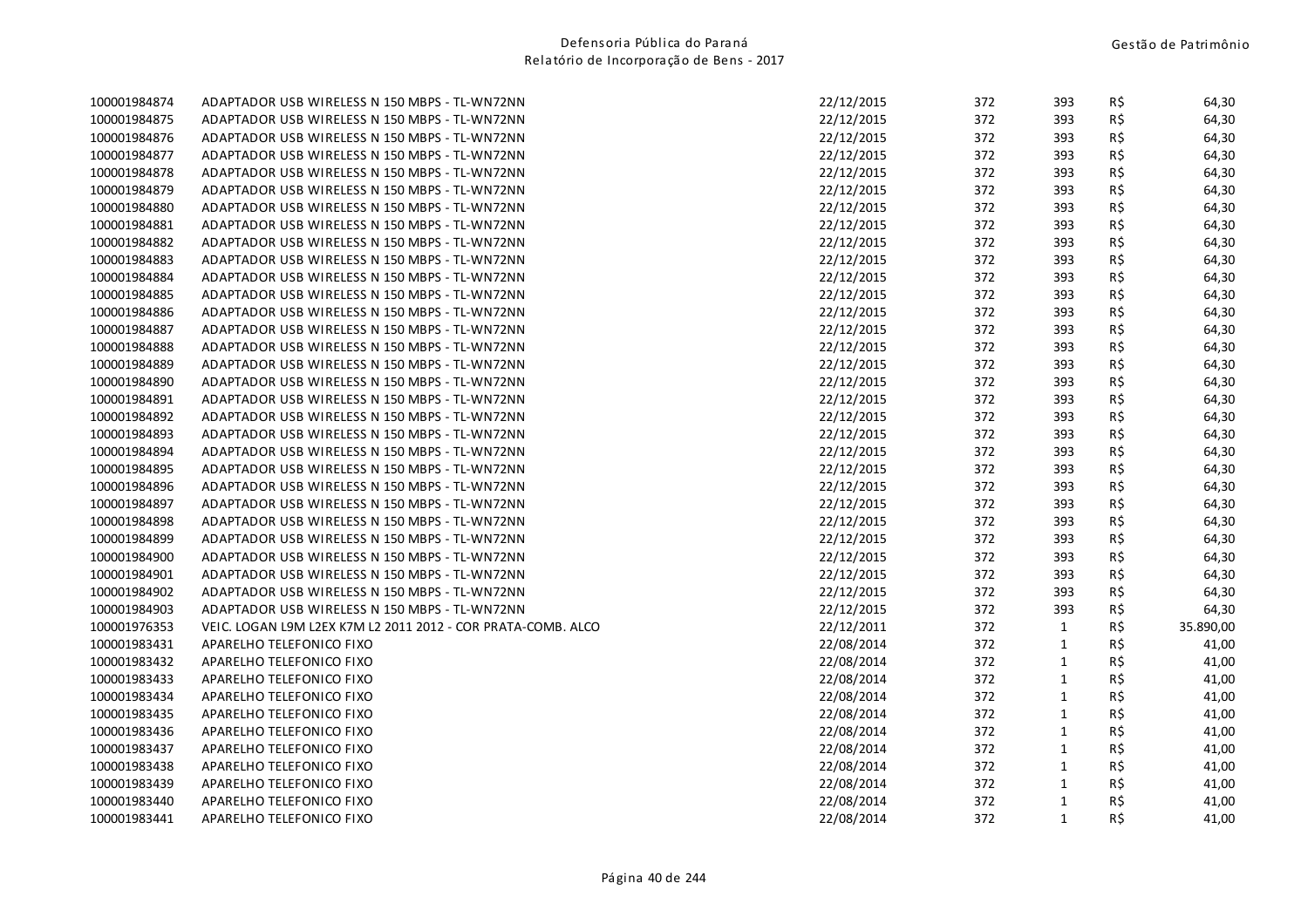| 100001983442 | APARELHO TELEFONICO FIXO | 22/08/2014 | 372 | 1            | R\$ | 41,00 |
|--------------|--------------------------|------------|-----|--------------|-----|-------|
| 100001983443 | APARELHO TELEFONICO FIXO | 22/08/2014 | 372 | $\mathbf{1}$ | R\$ | 41,00 |
| 100001983444 | APARELHO TELEFONICO FIXO | 22/08/2014 | 372 | $\mathbf{1}$ | R\$ | 41,00 |
| 100001983445 | APARELHO TELEFONICO FIXO | 22/08/2014 | 372 | $\mathbf{1}$ | R\$ | 41,00 |
| 100001983446 | APARELHO TELEFONICO FIXO | 22/08/2014 | 372 | $\mathbf{1}$ | R\$ | 41,00 |
| 100001983447 | APARELHO TELEFONICO FIXO | 22/08/2014 | 372 | $\mathbf{1}$ | R\$ | 41,00 |
| 100001983448 | APARELHO TELEFONICO FIXO | 22/08/2014 | 372 | $\mathbf 1$  | R\$ | 41,00 |
| 100001983449 | APARELHO TELEFONICO FIXO | 22/08/2014 | 372 | $\mathbf{1}$ | R\$ | 41,00 |
| 100001983450 | APARELHO TELEFONICO FIXO | 22/08/2014 | 372 | $\mathbf{1}$ | R\$ | 41,00 |
| 100001983451 | APARELHO TELEFONICO FIXO | 22/08/2014 | 372 | $\mathbf{1}$ | R\$ | 41,00 |
| 100001983452 | APARELHO TELEFONICO FIXO | 22/08/2014 | 372 | $\mathbf 1$  | R\$ | 41,00 |
| 100001983453 | APARELHO TELEFONICO FIXO | 22/08/2014 | 372 | $\mathbf 1$  | R\$ | 41,00 |
| 100001983454 | APARELHO TELEFONICO FIXO | 22/08/2014 | 372 | $\mathbf 1$  | R\$ | 41,00 |
| 100001983455 | APARELHO TELEFONICO FIXO | 22/08/2014 | 372 | $\mathbf{1}$ | R\$ | 41,00 |
| 100001983456 | APARELHO TELEFONICO FIXO | 22/08/2014 | 372 | $\mathbf{1}$ | R\$ | 41,00 |
| 100001983457 | APARELHO TELEFONICO FIXO | 22/08/2014 | 372 | $\mathbf{1}$ | R\$ | 41,00 |
| 100001983458 | APARELHO TELEFONICO FIXO | 22/08/2014 | 372 | $\mathbf{1}$ | R\$ | 41,00 |
| 100001983459 | APARELHO TELEFONICO FIXO | 22/08/2014 | 372 | $\mathbf{1}$ | R\$ | 41,00 |
| 100001983460 | APARELHO TELEFONICO FIXO | 22/08/2014 | 372 | $\mathbf{1}$ | R\$ | 41,00 |
| 100001983461 | APARELHO TELEFONICO FIXO | 22/08/2014 | 372 | $\mathbf 1$  | R\$ | 41,00 |
| 100001983462 | APARELHO TELEFONICO FIXO | 22/08/2014 | 372 | $\mathbf{1}$ | R\$ | 41,00 |
| 100001983463 | APARELHO TELEFONICO FIXO | 22/08/2014 | 372 | $\mathbf{1}$ | R\$ | 41,00 |
| 100001983464 | APARELHO TELEFONICO FIXO | 22/08/2014 | 372 | $\mathbf{1}$ | R\$ | 41,00 |
| 100001983465 | APARELHO TELEFONICO FIXO | 22/08/2014 | 372 | $\mathbf{1}$ | R\$ | 41,00 |
| 100001983466 | APARELHO TELEFONICO FIXO | 22/08/2014 | 372 | $\mathbf{1}$ | R\$ | 41,00 |
| 100001983467 | APARELHO TELEFONICO FIXO | 22/08/2014 | 372 | $\mathbf{1}$ | R\$ | 41,00 |
| 100001983468 | APARELHO TELEFONICO FIXO | 22/08/2014 | 372 | $\mathbf{1}$ | R\$ | 41,00 |
| 100001983469 | APARELHO TELEFONICO FIXO | 22/08/2014 | 372 | $\mathbf{1}$ | R\$ | 41,00 |
| 100001983470 | APARELHO TELEFONICO FIXO | 22/08/2014 | 372 | $\mathbf{1}$ | R\$ | 41,00 |
| 100001983471 | APARELHO TELEFONICO FIXO | 22/08/2014 | 372 | $\mathbf 1$  | R\$ | 41,00 |
| 100001983472 | APARELHO TELEFONICO FIXO | 22/08/2014 | 372 | $\mathbf{1}$ | R\$ | 41,00 |
| 100001983473 | APARELHO TELEFONICO FIXO | 22/08/2014 | 372 | $\mathbf{1}$ | R\$ | 41,00 |
| 100001983474 | APARELHO TELEFONICO FIXO | 22/08/2014 | 372 | $\mathbf{1}$ | R\$ | 41,00 |
| 100001983475 | APARELHO TELEFONICO FIXO | 22/08/2014 | 372 | $\mathbf{1}$ | R\$ | 41,00 |
| 100001983476 | APARELHO TELEFONICO FIXO | 22/08/2014 | 372 | $\mathbf{1}$ | R\$ | 41,00 |
| 100001983477 | APARELHO TELEFONICO FIXO | 22/08/2014 | 372 | $\mathbf{1}$ | R\$ | 41,00 |
| 100001983478 | APARELHO TELEFONICO FIXO | 22/08/2014 | 372 | $\mathbf 1$  | R\$ | 41,00 |
| 100001983479 | APARELHO TELEFONICO FIXO | 22/08/2014 | 372 | $\mathbf{1}$ | R\$ | 41,00 |
| 100001983480 | APARELHO TELEFONICO FIXO | 22/08/2014 | 372 | $\mathbf 1$  | R\$ | 41,00 |
| 100001983481 | APARELHO TELEFONICO FIXO | 22/08/2014 | 372 | $\mathbf{1}$ | R\$ | 41,00 |
| 100001983482 | APARELHO TELEFONICO FIXO | 22/08/2014 | 372 | $\mathbf{1}$ | R\$ | 41,00 |
| 100001983483 | APARELHO TELEFONICO FIXO | 22/08/2014 | 372 | $\mathbf{1}$ | R\$ | 41,00 |
|              |                          |            |     |              |     |       |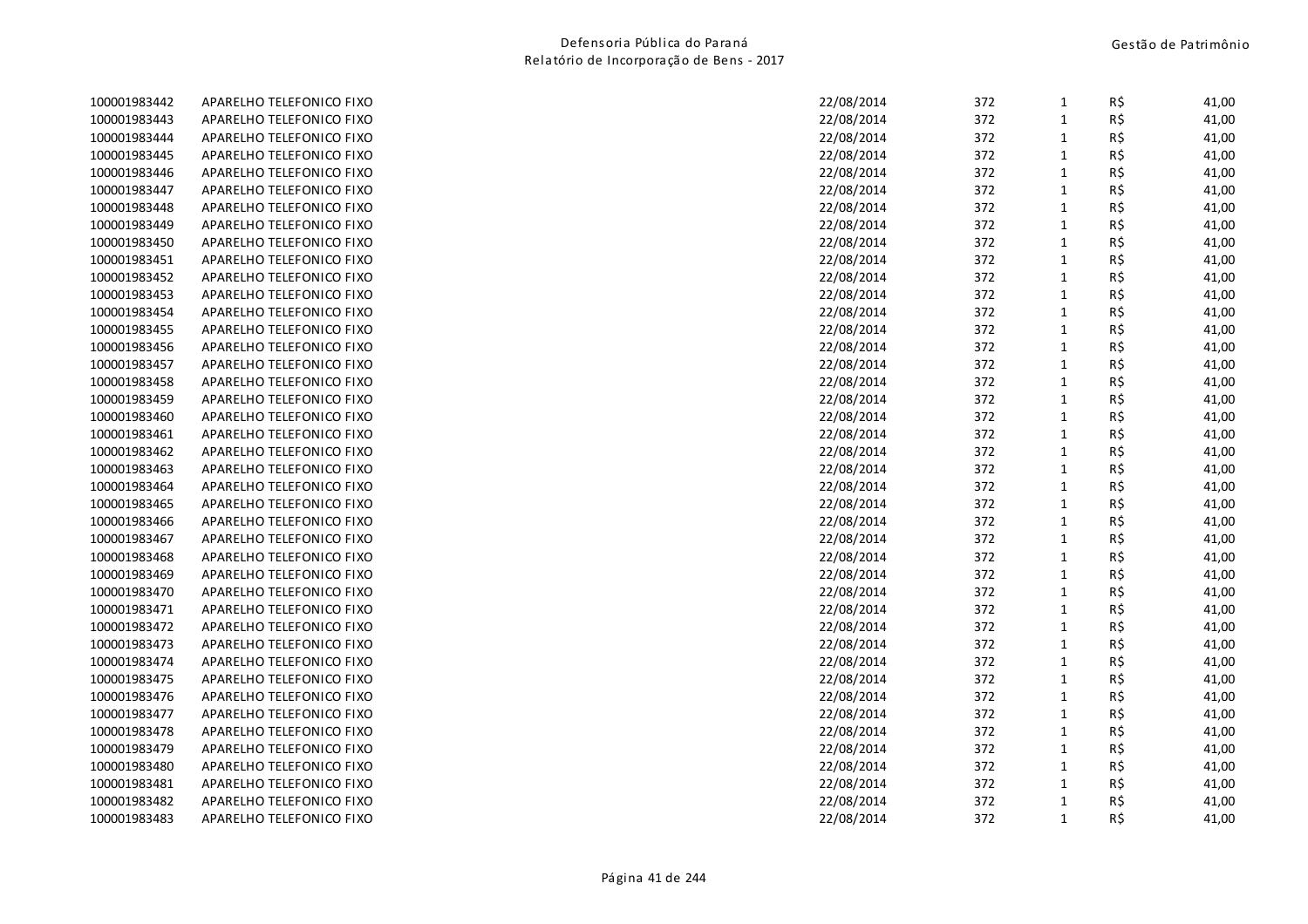| 100001983484 | APARELHO TELEFONICO FIXO | 22/08/2014 | 372 | 1            | R\$ | 41,00 |
|--------------|--------------------------|------------|-----|--------------|-----|-------|
| 100001983485 | APARELHO TELEFONICO FIXO | 22/08/2014 | 372 | $\mathbf{1}$ | R\$ | 41,00 |
| 100001983486 | APARELHO TELEFONICO FIXO | 22/08/2014 | 372 | $\mathbf{1}$ | R\$ | 41,00 |
| 100001983487 | APARELHO TELEFONICO FIXO | 22/08/2014 | 372 | $\mathbf{1}$ | R\$ | 41,00 |
| 100001983488 | APARELHO TELEFONICO FIXO | 22/08/2014 | 372 | $\mathbf{1}$ | R\$ | 41,00 |
| 100001983489 | APARELHO TELEFONICO FIXO | 22/08/2014 | 372 | $\mathbf{1}$ | R\$ | 41,00 |
| 100001983490 | APARELHO TELEFONICO FIXO | 22/08/2014 | 372 | $\mathbf 1$  | R\$ | 41,00 |
| 100001983491 | APARELHO TELEFONICO FIXO | 22/08/2014 | 372 | $\mathbf{1}$ | R\$ | 41,00 |
| 100001983492 | APARELHO TELEFONICO FIXO | 22/08/2014 | 372 | $\mathbf{1}$ | R\$ | 41,00 |
| 100001983493 | APARELHO TELEFONICO FIXO | 22/08/2014 | 372 | $\mathbf{1}$ | R\$ | 41,00 |
| 100001983494 | APARELHO TELEFONICO FIXO | 22/08/2014 | 372 | $\mathbf 1$  | R\$ | 41,00 |
| 100001983495 | APARELHO TELEFONICO FIXO | 22/08/2014 | 372 | $\mathbf 1$  | R\$ | 41,00 |
| 100001983496 | APARELHO TELEFONICO FIXO | 22/08/2014 | 372 | $\mathbf 1$  | R\$ | 41,00 |
| 100001983497 | APARELHO TELEFONICO FIXO | 22/08/2014 | 372 | $\mathbf{1}$ | R\$ | 41,00 |
| 100001983498 | APARELHO TELEFONICO FIXO | 22/08/2014 | 372 | $\mathbf{1}$ | R\$ | 41,00 |
| 100001983499 | APARELHO TELEFONICO FIXO | 22/08/2014 | 372 | $\mathbf{1}$ | R\$ | 41,00 |
| 100001983500 | APARELHO TELEFONICO FIXO | 22/08/2014 | 372 | $\mathbf{1}$ | R\$ | 41,00 |
| 100001983501 | APARELHO TELEFONICO FIXO | 22/08/2014 | 372 | $\mathbf{1}$ | R\$ | 41,00 |
| 100001983502 | APARELHO TELEFONICO FIXO | 22/08/2014 | 372 | $\mathbf{1}$ | R\$ | 41,00 |
| 100001983503 | APARELHO TELEFONICO FIXO | 22/08/2014 | 372 | $\mathbf 1$  | R\$ | 41,00 |
| 100001983504 | APARELHO TELEFONICO FIXO | 22/08/2014 | 372 | $\mathbf{1}$ | R\$ | 41,00 |
| 100001983505 | APARELHO TELEFONICO FIXO | 22/08/2014 | 372 | $\mathbf{1}$ | R\$ | 41,00 |
| 100001983506 | APARELHO TELEFONICO FIXO | 22/08/2014 | 372 | $\mathbf{1}$ | R\$ | 41,00 |
| 100001983507 | APARELHO TELEFONICO FIXO | 22/08/2014 | 372 | $\mathbf{1}$ | R\$ | 41,00 |
| 100001983508 | APARELHO TELEFONICO FIXO | 22/08/2014 | 372 | $\mathbf{1}$ | R\$ | 41,00 |
| 100001983509 | APARELHO TELEFONICO FIXO | 22/08/2014 | 372 | $\mathbf{1}$ | R\$ | 41,00 |
| 100001983510 | APARELHO TELEFONICO FIXO | 22/08/2014 | 372 | $\mathbf{1}$ | R\$ | 41,00 |
| 100001983511 | APARELHO TELEFONICO FIXO | 22/08/2014 | 372 | $\mathbf{1}$ | R\$ | 41,00 |
| 100001983512 | APARELHO TELEFONICO FIXO | 22/08/2014 | 372 | $\mathbf{1}$ | R\$ | 41,00 |
| 100001983513 | APARELHO TELEFONICO FIXO | 22/08/2014 | 372 | $\mathbf 1$  | R\$ | 41,00 |
| 100001983514 | APARELHO TELEFONICO FIXO | 22/08/2014 | 372 | $\mathbf{1}$ | R\$ | 41,00 |
| 100001983515 | APARELHO TELEFONICO FIXO | 22/08/2014 | 372 | $\mathbf{1}$ | R\$ | 41,00 |
| 100001983516 | APARELHO TELEFONICO FIXO | 22/08/2014 | 372 | $\mathbf{1}$ | R\$ | 41,00 |
| 100001983517 | APARELHO TELEFONICO FIXO | 22/08/2014 | 372 | $\mathbf{1}$ | R\$ | 41,00 |
| 100001983518 | APARELHO TELEFONICO FIXO | 22/08/2014 | 372 | $\mathbf{1}$ | R\$ | 41,00 |
| 100001983519 | APARELHO TELEFONICO FIXO | 22/08/2014 | 372 | $\mathbf{1}$ | R\$ | 41,00 |
| 100001983520 | APARELHO TELEFONICO FIXO | 22/08/2014 | 372 | $\mathbf 1$  | R\$ | 41,00 |
| 100001983521 | APARELHO TELEFONICO FIXO | 22/08/2014 | 372 | $\mathbf{1}$ | R\$ | 41,00 |
| 100001983522 | APARELHO TELEFONICO FIXO | 22/08/2014 | 372 | $\mathbf 1$  | R\$ | 41,00 |
| 100001983523 | APARELHO TELEFONICO FIXO | 22/08/2014 | 372 | $\mathbf{1}$ | R\$ | 41,00 |
| 100001983524 | APARELHO TELEFONICO FIXO | 22/08/2014 | 372 | $\mathbf{1}$ | R\$ | 41,00 |
| 100001983525 | APARELHO TELEFONICO FIXO | 22/08/2014 | 372 | $\mathbf{1}$ | R\$ | 41,00 |
|              |                          |            |     |              |     |       |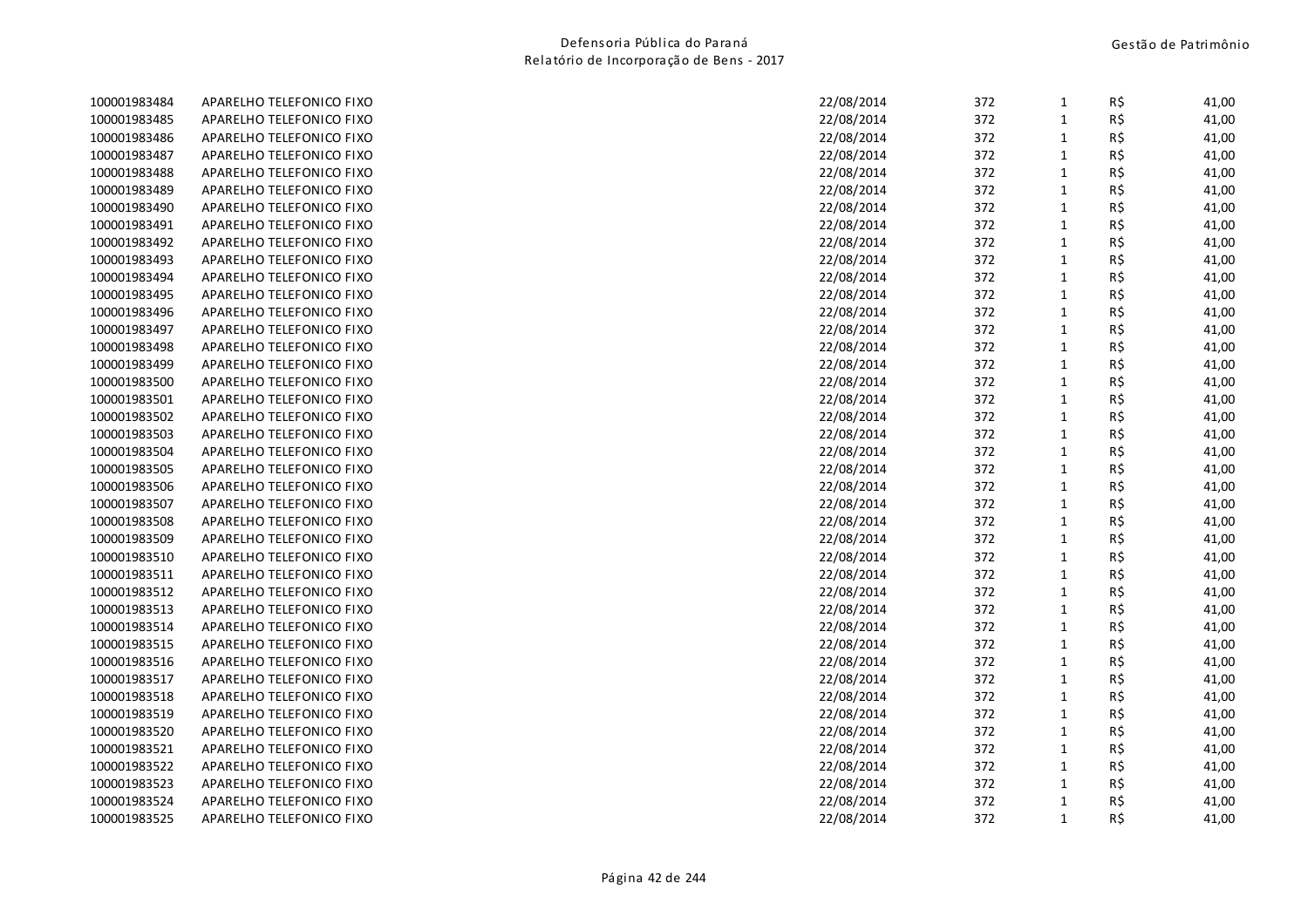| 100001983526 | APARELHO TELEFONICO FIXO | 22/08/2014 | 372 | 1            | R\$ | 41,00 |
|--------------|--------------------------|------------|-----|--------------|-----|-------|
| 100001983527 | APARELHO TELEFONICO FIXO | 22/08/2014 | 372 | $\mathbf{1}$ | R\$ | 41,00 |
| 100001983528 | APARELHO TELEFONICO FIXO | 22/08/2014 | 372 | $\mathbf{1}$ | R\$ | 41,00 |
| 100001983529 | APARELHO TELEFONICO FIXO | 22/08/2014 | 372 | $\mathbf{1}$ | R\$ | 41,00 |
| 100001983530 | APARELHO TELEFONICO FIXO | 22/08/2014 | 372 | $\mathbf{1}$ | R\$ | 41,00 |
| 100001983531 | APARELHO TELEFONICO FIXO | 22/08/2014 | 372 | $\mathbf{1}$ | R\$ | 41,00 |
| 100001983532 | APARELHO TELEFONICO FIXO | 22/08/2014 | 372 | $\mathbf 1$  | R\$ | 41,00 |
| 100001983533 | APARELHO TELEFONICO FIXO | 22/08/2014 | 372 | $\mathbf{1}$ | R\$ | 41,00 |
| 100001983534 | APARELHO TELEFONICO FIXO | 22/08/2014 | 372 | $\mathbf{1}$ | R\$ | 41,00 |
| 100001983535 | APARELHO TELEFONICO FIXO | 22/08/2014 | 372 | $\mathbf{1}$ | R\$ | 41,00 |
| 100001983536 | APARELHO TELEFONICO FIXO | 22/08/2014 | 372 | $\mathbf 1$  | R\$ | 41,00 |
| 100001983537 | APARELHO TELEFONICO FIXO | 22/08/2014 | 372 | $\mathbf 1$  | R\$ | 41,00 |
| 100001983538 | APARELHO TELEFONICO FIXO | 22/08/2014 | 372 | $\mathbf 1$  | R\$ | 41,00 |
| 100001983539 | APARELHO TELEFONICO FIXO | 22/08/2014 | 372 | $\mathbf{1}$ | R\$ | 41,00 |
| 100001983540 | APARELHO TELEFONICO FIXO | 22/08/2014 | 372 | $\mathbf{1}$ | R\$ | 41,00 |
| 100001983541 | APARELHO TELEFONICO FIXO | 22/08/2014 | 372 | $\mathbf{1}$ | R\$ | 41,00 |
| 100001983542 | APARELHO TELEFONICO FIXO | 22/08/2014 | 372 | $\mathbf{1}$ | R\$ | 41,00 |
| 100001983543 | APARELHO TELEFONICO FIXO | 22/08/2014 | 372 | $\mathbf{1}$ | R\$ | 41,00 |
| 100001983544 | APARELHO TELEFONICO FIXO | 22/08/2014 | 372 | $\mathbf{1}$ | R\$ | 41,00 |
| 100001983545 | APARELHO TELEFONICO FIXO | 22/08/2014 | 372 | $\mathbf 1$  | R\$ | 41,00 |
| 100001983546 | APARELHO TELEFONICO FIXO | 22/08/2014 | 372 | $\mathbf{1}$ | R\$ | 41,00 |
| 100001983547 | APARELHO TELEFONICO FIXO | 22/08/2014 | 372 | $\mathbf{1}$ | R\$ | 41,00 |
| 100001983548 | APARELHO TELEFONICO FIXO | 22/08/2014 | 372 | $\mathbf{1}$ | R\$ | 41,00 |
| 100001983549 | APARELHO TELEFONICO FIXO | 22/08/2014 | 372 | $\mathbf{1}$ | R\$ | 41,00 |
| 100001983550 | APARELHO TELEFONICO FIXO | 22/08/2014 | 372 | $\mathbf{1}$ | R\$ | 41,00 |
| 100001983551 | APARELHO TELEFONICO FIXO | 22/08/2014 | 372 | $\mathbf{1}$ | R\$ | 41,00 |
| 100001983552 | APARELHO TELEFONICO FIXO | 22/08/2014 | 372 | $\mathbf{1}$ | R\$ | 41,00 |
| 100001983553 | APARELHO TELEFONICO FIXO | 22/08/2014 | 372 | $\mathbf{1}$ | R\$ | 41,00 |
| 100001983554 | APARELHO TELEFONICO FIXO | 22/08/2014 | 372 | $\mathbf{1}$ | R\$ | 41,00 |
| 100001983555 | APARELHO TELEFONICO FIXO | 22/08/2014 | 372 | $\mathbf{1}$ | R\$ | 41,00 |
| 100001983556 | APARELHO TELEFONICO FIXO | 22/08/2014 | 372 | $\mathbf{1}$ | R\$ | 41,00 |
| 100001983557 | APARELHO TELEFONICO FIXO | 22/08/2014 | 372 | $\mathbf{1}$ | R\$ | 41,00 |
| 100001983558 | APARELHO TELEFONICO FIXO | 22/08/2014 | 372 | $\mathbf{1}$ | R\$ | 41,00 |
| 100001983559 | APARELHO TELEFONICO FIXO | 22/08/2014 | 372 | $\mathbf{1}$ | R\$ | 41,00 |
| 100001983560 | APARELHO TELEFONICO FIXO | 22/08/2014 | 372 | $\mathbf{1}$ | R\$ | 41,00 |
| 100001983561 | APARELHO TELEFONICO FIXO | 22/08/2014 | 372 | $\mathbf{1}$ | R\$ | 41,00 |
| 100001983562 | APARELHO TELEFONICO FIXO | 22/08/2014 | 372 | $\mathbf 1$  | R\$ | 41,00 |
| 100001983563 | APARELHO TELEFONICO FIXO | 22/08/2014 | 372 | $\mathbf{1}$ | R\$ | 41,00 |
| 100001983564 | APARELHO TELEFONICO FIXO | 22/08/2014 | 372 | $\mathbf 1$  | R\$ | 41,00 |
| 100001983565 | APARELHO TELEFONICO FIXO | 22/08/2014 | 372 | $\mathbf{1}$ | R\$ | 41,00 |
| 100001983566 | APARELHO TELEFONICO FIXO | 22/08/2014 | 372 | $\mathbf{1}$ | R\$ | 41,00 |
| 100001983567 | APARELHO TELEFONICO FIXO | 22/08/2014 | 372 | $\mathbf{1}$ | R\$ | 41,00 |
|              |                          |            |     |              |     |       |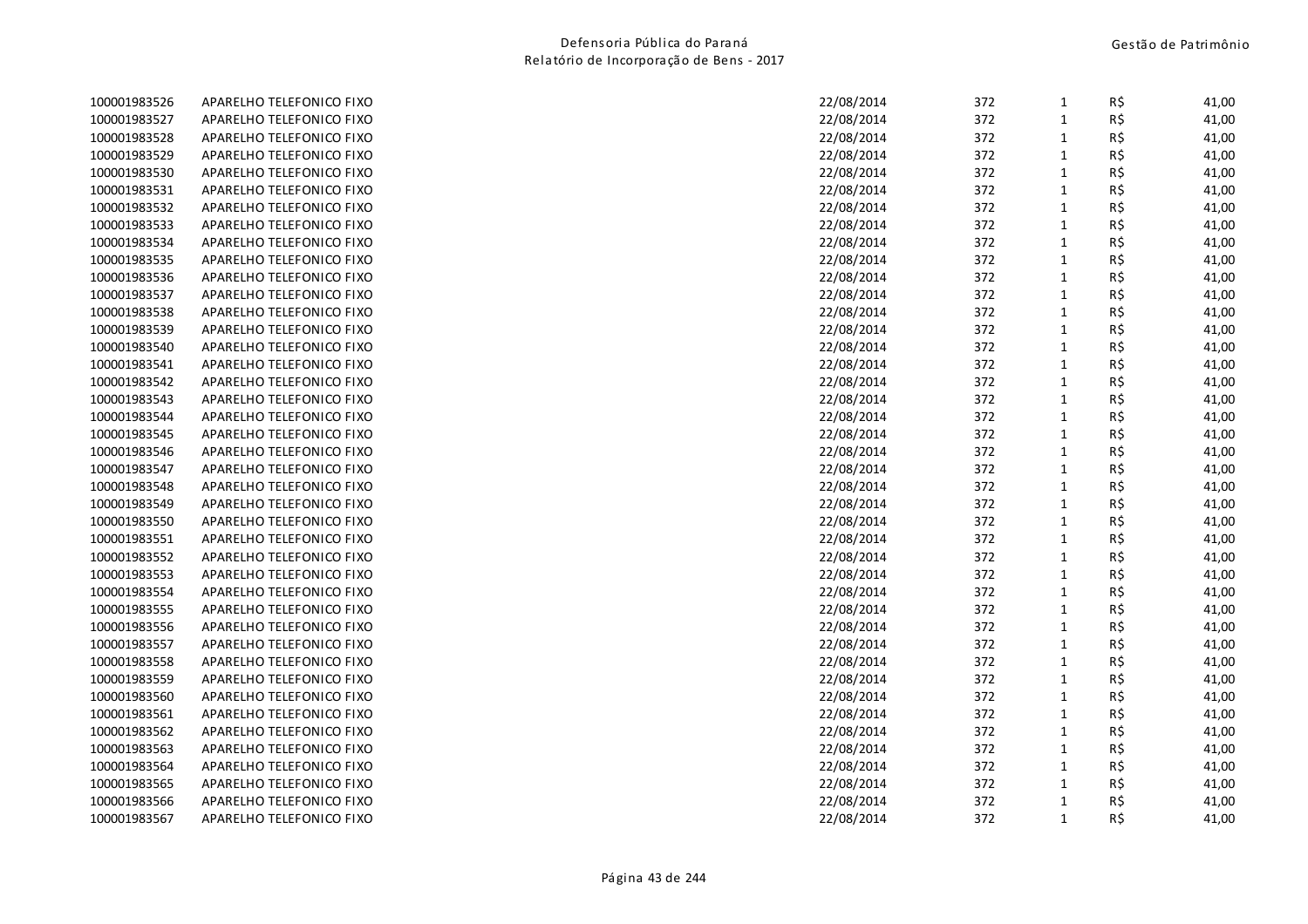| 100001983568 | APARELHO TELEFONICO FIXO | 22/08/2014 | 372 | 1            | R\$ | 41,00 |
|--------------|--------------------------|------------|-----|--------------|-----|-------|
| 100001983569 | APARELHO TELEFONICO FIXO | 22/08/2014 | 372 | $\mathbf{1}$ | R\$ | 41,00 |
| 100001983570 | APARELHO TELEFONICO FIXO | 22/08/2014 | 372 | $\mathbf{1}$ | R\$ | 41,00 |
| 100001983571 | APARELHO TELEFONICO FIXO | 22/08/2014 | 372 | $\mathbf{1}$ | R\$ | 41,00 |
| 100001983572 | APARELHO TELEFONICO FIXO | 22/08/2014 | 372 | $\mathbf{1}$ | R\$ | 41,00 |
| 100001983573 | APARELHO TELEFONICO FIXO | 22/08/2014 | 372 | $\mathbf{1}$ | R\$ | 41,00 |
| 100001983574 | APARELHO TELEFONICO FIXO | 22/08/2014 | 372 | $\mathbf 1$  | R\$ | 41,00 |
| 100001983575 | APARELHO TELEFONICO FIXO | 22/08/2014 | 372 | $\mathbf{1}$ | R\$ | 41,00 |
| 100001983576 | APARELHO TELEFONICO FIXO | 22/08/2014 | 372 | $\mathbf{1}$ | R\$ | 41,00 |
| 100001983577 | APARELHO TELEFONICO FIXO | 22/08/2014 | 372 | $\mathbf{1}$ | R\$ | 41,00 |
| 100001983578 | APARELHO TELEFONICO FIXO | 22/08/2014 | 372 | $\mathbf 1$  | R\$ | 41,00 |
| 100001983579 | APARELHO TELEFONICO FIXO | 22/08/2014 | 372 | $\mathbf 1$  | R\$ | 41,00 |
| 100001983580 | APARELHO TELEFONICO FIXO | 22/08/2014 | 372 | $\mathbf 1$  | R\$ | 41,00 |
| 100001983581 | APARELHO TELEFONICO FIXO | 22/08/2014 | 372 | $\mathbf{1}$ | R\$ | 41,00 |
| 100001983582 | APARELHO TELEFONICO FIXO | 22/08/2014 | 372 | $\mathbf{1}$ | R\$ | 41,00 |
| 100001983583 | APARELHO TELEFONICO FIXO | 22/08/2014 | 372 | $\mathbf{1}$ | R\$ | 41,00 |
| 100001983584 | APARELHO TELEFONICO FIXO | 22/08/2014 | 372 | $\mathbf{1}$ | R\$ | 41,00 |
| 100001983585 | APARELHO TELEFONICO FIXO | 22/08/2014 | 372 | $\mathbf{1}$ | R\$ | 41,00 |
| 100001983586 | APARELHO TELEFONICO FIXO | 22/08/2014 | 372 | $\mathbf{1}$ | R\$ | 41,00 |
| 100001983587 | APARELHO TELEFONICO FIXO | 22/08/2014 | 372 | $\mathbf 1$  | R\$ | 41,00 |
| 100001983588 | APARELHO TELEFONICO FIXO | 22/08/2014 | 372 | $\mathbf{1}$ | R\$ | 41,00 |
| 100001983589 | APARELHO TELEFONICO FIXO | 22/08/2014 | 372 | $\mathbf{1}$ | R\$ | 41,00 |
| 100001983590 | APARELHO TELEFONICO FIXO | 22/08/2014 | 372 | $\mathbf{1}$ | R\$ | 41,00 |
| 100001983591 | APARELHO TELEFONICO FIXO | 22/08/2014 | 372 | $\mathbf{1}$ | R\$ | 41,00 |
| 100001983592 | APARELHO TELEFONICO FIXO | 22/08/2014 | 372 | $\mathbf{1}$ | R\$ | 41,00 |
| 100001983593 | APARELHO TELEFONICO FIXO | 22/08/2014 | 372 | $\mathbf{1}$ | R\$ | 41,00 |
| 100001983594 | APARELHO TELEFONICO FIXO | 22/08/2014 | 372 | $\mathbf{1}$ | R\$ | 41,00 |
| 100001983595 | APARELHO TELEFONICO FIXO | 22/08/2014 | 372 | $\mathbf{1}$ | R\$ | 41,00 |
| 100001983596 | APARELHO TELEFONICO FIXO | 22/08/2014 | 372 | $\mathbf{1}$ | R\$ | 41,00 |
| 100001983597 | APARELHO TELEFONICO FIXO | 22/08/2014 | 372 | $\mathbf 1$  | R\$ | 41,00 |
| 100001983598 | APARELHO TELEFONICO FIXO | 22/08/2014 | 372 | $\mathbf{1}$ | R\$ | 41,00 |
| 100001983599 | APARELHO TELEFONICO FIXO | 22/08/2014 | 372 | $\mathbf{1}$ | R\$ | 41,00 |
| 100001983600 | APARELHO TELEFONICO FIXO | 22/08/2014 | 372 | $\mathbf{1}$ | R\$ | 41,00 |
| 100001983601 | APARELHO TELEFONICO FIXO | 22/08/2014 | 372 | $\mathbf{1}$ | R\$ | 41,00 |
| 100001983602 | APARELHO TELEFONICO FIXO | 22/08/2014 | 372 | $\mathbf{1}$ | R\$ | 41,00 |
| 100001983603 | APARELHO TELEFONICO FIXO | 22/08/2014 | 372 | $\mathbf{1}$ | R\$ | 41,00 |
| 100001983604 | APARELHO TELEFONICO FIXO | 22/08/2014 | 372 | $\mathbf 1$  | R\$ | 41,00 |
| 100001983605 | APARELHO TELEFONICO FIXO | 22/08/2014 | 372 | $\mathbf{1}$ | R\$ | 41,00 |
| 100001983606 | APARELHO TELEFONICO FIXO | 22/08/2014 | 372 | $\mathbf 1$  | R\$ | 41,00 |
| 100001983607 | APARELHO TELEFONICO FIXO | 22/08/2014 | 372 | $\mathbf{1}$ | R\$ | 41,00 |
| 100001983608 | APARELHO TELEFONICO FIXO | 22/08/2014 | 372 | $\mathbf{1}$ | R\$ | 41,00 |
| 100001983609 | APARELHO TELEFONICO FIXO | 22/08/2014 | 372 | $\mathbf{1}$ | R\$ | 41,00 |
|              |                          |            |     |              |     |       |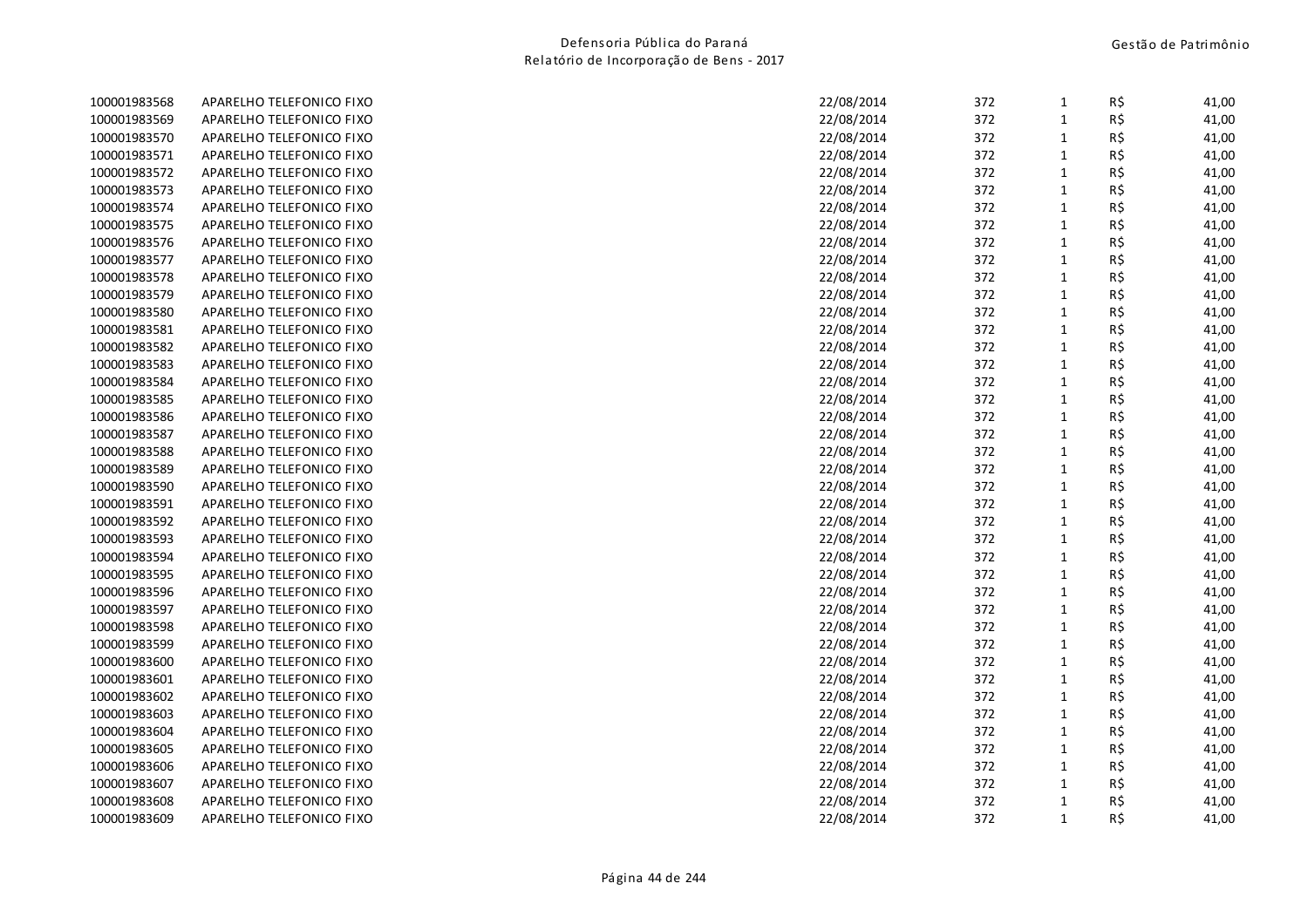| 100001983610 | APARELHO TELEFONICO FIXO | 22/08/2014<br>372 | $\mathbf{1}$ | R\$<br>41,00 |
|--------------|--------------------------|-------------------|--------------|--------------|
| 100001983611 | APARELHO TELEFONICO FIXO | 22/08/2014<br>372 | $\mathbf{1}$ | R\$<br>41,00 |
| 100001983612 | APARELHO TELEFONICO FIXO | 22/08/2014<br>372 | $\mathbf{1}$ | R\$<br>41,00 |
| 100001983613 | APARELHO TELEFONICO FIXO | 22/08/2014<br>372 | $\mathbf{1}$ | R\$<br>41,00 |
| 100001983614 | APARELHO TELEFONICO FIXO | 22/08/2014<br>372 | $\mathbf{1}$ | R\$<br>41,00 |
| 100001983615 | APARELHO TELEFONICO FIXO | 22/08/2014<br>372 | $\mathbf{1}$ | R\$<br>41,00 |
| 100001983616 | APARELHO TELEFONICO FIXO | 22/08/2014<br>372 | $\mathbf{1}$ | R\$<br>41,00 |
| 100001983617 | APARELHO TELEFONICO FIXO | 22/08/2014<br>372 | $\mathbf{1}$ | R\$<br>41,00 |
| 100001983618 | APARELHO TELEFONICO FIXO | 22/08/2014<br>372 | $\mathbf{1}$ | R\$<br>41,00 |
| 100001983619 | APARELHO TELEFONICO FIXO | 22/08/2014<br>372 | $\mathbf{1}$ | R\$<br>41,00 |
| 100001983620 | APARELHO TELEFONICO FIXO | 22/08/2014<br>372 | $\mathbf 1$  | R\$<br>41,00 |
| 100001983621 | APARELHO TELEFONICO FIXO | 372<br>22/08/2014 | $\mathbf{1}$ | R\$<br>41,00 |
| 100001983622 | APARELHO TELEFONICO FIXO | 372<br>22/08/2014 | $\mathbf{1}$ | R\$<br>41,00 |
| 100001983623 | APARELHO TELEFONICO FIXO | 372<br>22/08/2014 | $\mathbf{1}$ | R\$<br>41,00 |
| 100001983624 | APARELHO TELEFONICO FIXO | 22/08/2014<br>372 | $\mathbf{1}$ | R\$<br>41,00 |
| 100001983625 | APARELHO TELEFONICO FIXO | 22/08/2014<br>372 | $\mathbf 1$  | R\$<br>41,00 |
| 100001983626 | APARELHO TELEFONICO FIXO | 22/08/2014<br>372 | $\mathbf{1}$ | R\$<br>41,00 |
| 100001983627 | APARELHO TELEFONICO FIXO | 22/08/2014<br>372 | $\mathbf{1}$ | R\$<br>41,00 |
| 100001983628 | APARELHO TELEFONICO FIXO | 22/08/2014<br>372 | $\mathbf{1}$ | R\$<br>41,00 |
| 100001983629 | APARELHO TELEFONICO FIXO | 22/08/2014<br>372 | $\mathbf{1}$ | R\$<br>41,00 |
| 100001983630 | APARELHO TELEFONICO FIXO | 22/08/2014<br>372 | $\mathbf{1}$ | R\$<br>41,00 |
| 100001983631 | APARELHO TELEFONICO FIXO | 372<br>22/08/2014 | $\mathbf{1}$ | R\$<br>41,00 |
| 100001983632 | APARELHO TELEFONICO FIXO | 22/08/2014<br>372 | $\mathbf{1}$ | R\$<br>41,00 |
| 100001983633 | APARELHO TELEFONICO FIXO | 22/08/2014<br>372 | $\mathbf{1}$ | R\$<br>41,00 |
| 100001983634 | APARELHO TELEFONICO FIXO | 372<br>22/08/2014 | $\mathbf{1}$ | R\$<br>41,00 |
| 100001983635 | APARELHO TELEFONICO FIXO | 372<br>22/08/2014 | $\mathbf{1}$ | R\$<br>41,00 |
| 100001983636 | APARELHO TELEFONICO FIXO | 372<br>22/08/2014 | $\mathbf{1}$ | R\$<br>41,00 |
| 100001983637 | APARELHO TELEFONICO FIXO | 372<br>22/08/2014 | $\mathbf{1}$ | R\$<br>41,00 |
| 100001983638 | APARELHO TELEFONICO FIXO | 22/08/2014<br>372 | $\mathbf{1}$ | R\$<br>41,00 |
| 100001983639 | APARELHO TELEFONICO FIXO | 22/08/2014<br>372 | $\mathbf 1$  | R\$<br>41,00 |
| 100001983640 | APARELHO TELEFONICO FIXO | 372<br>22/08/2014 | $\mathbf{1}$ | R\$<br>41,00 |
| 100001983641 | APARELHO TELEFONICO FIXO | 22/08/2014<br>372 | $\mathbf{1}$ | R\$<br>41,00 |
| 100001983642 | APARELHO TELEFONICO FIXO | 22/08/2014<br>372 | $\mathbf{1}$ | R\$<br>41,00 |
| 100001983643 | APARELHO TELEFONICO FIXO | 22/08/2014<br>372 | $\mathbf{1}$ | R\$<br>41,00 |
| 100001983644 | APARELHO TELEFONICO FIXO | 22/08/2014<br>372 | $\mathbf{1}$ | R\$<br>41,00 |
| 100001983645 | APARELHO TELEFONICO FIXO | 22/08/2014<br>372 | $\mathbf{1}$ | R\$<br>41,00 |
| 100001983646 | APARELHO TELEFONICO FIXO | 22/08/2014<br>372 | $\mathbf{1}$ | R\$<br>41,00 |
| 100001983647 | APARELHO TELEFONICO FIXO | 372<br>22/08/2014 | $\mathbf{1}$ | R\$<br>41,00 |
| 100001983648 | APARELHO TELEFONICO FIXO | 372<br>22/08/2014 | $\mathbf{1}$ | R\$<br>41,00 |
| 100001983649 | APARELHO TELEFONICO FIXO | 372<br>22/08/2014 | $\mathbf{1}$ | R\$<br>41,00 |
| 100001983650 | APARELHO TELEFONICO FIXO | 372<br>22/08/2014 | $\mathbf{1}$ | R\$<br>41,00 |
| 100001983651 | APARELHO TELEFONICO FIXO | 22/08/2014<br>372 | $\mathbf{1}$ | R\$<br>41,00 |
|              |                          |                   |              |              |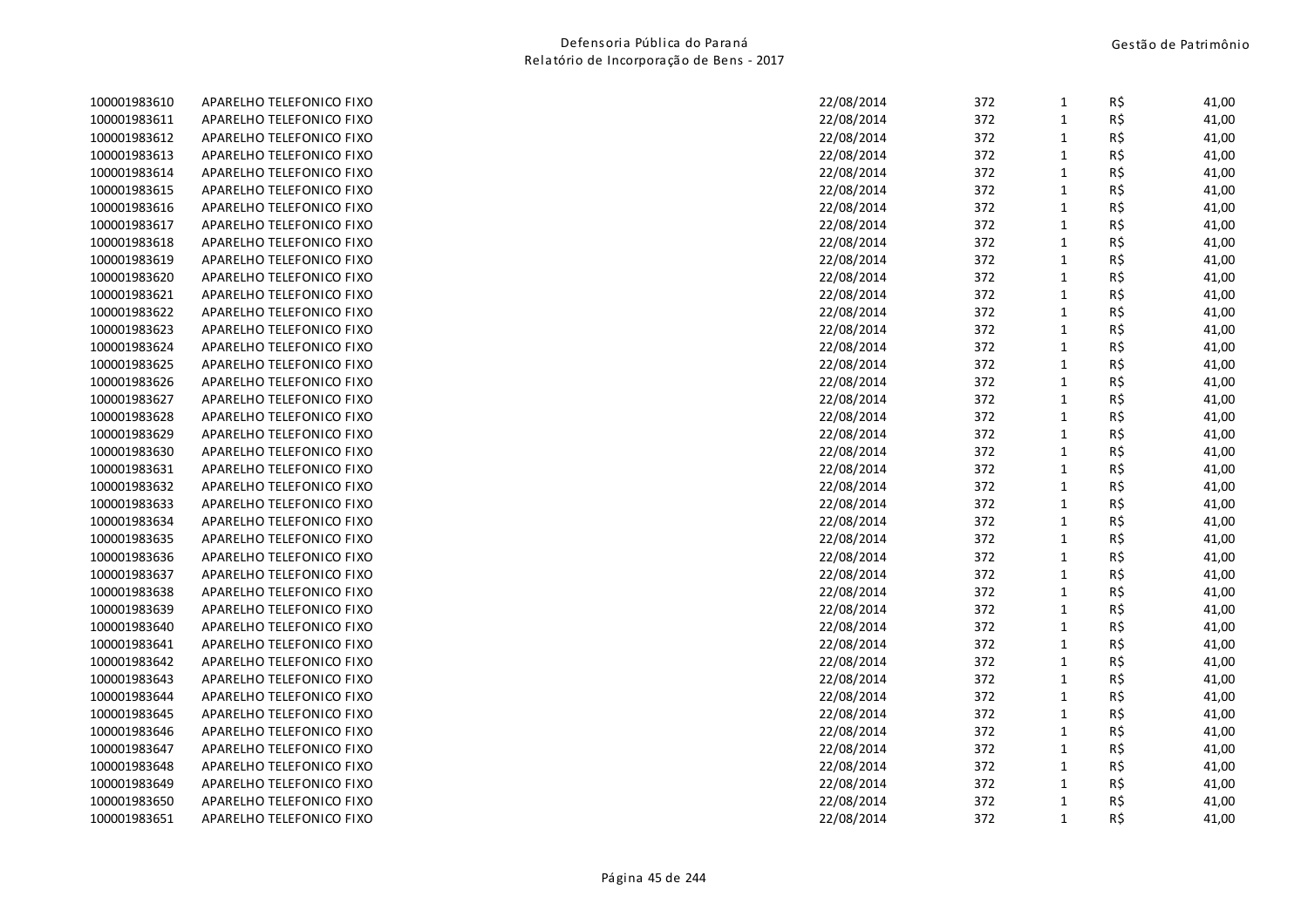| 100001983652 | APARELHO TELEFONICO FIXO | 22/08/2014<br>372 | $\mathbf{1}$ | R\$<br>41,00 |
|--------------|--------------------------|-------------------|--------------|--------------|
| 100001983653 | APARELHO TELEFONICO FIXO | 22/08/2014<br>372 | $\mathbf{1}$ | R\$<br>41,00 |
| 100001983654 | APARELHO TELEFONICO FIXO | 22/08/2014<br>372 | $\mathbf{1}$ | R\$<br>41,00 |
| 100001983655 | APARELHO TELEFONICO FIXO | 22/08/2014<br>372 | $\mathbf{1}$ | R\$<br>41,00 |
| 100001983656 | APARELHO TELEFONICO FIXO | 22/08/2014<br>372 | $\mathbf{1}$ | R\$<br>41,00 |
| 100001983657 | APARELHO TELEFONICO FIXO | 22/08/2014<br>372 | $\mathbf{1}$ | R\$<br>41,00 |
| 100001983658 | APARELHO TELEFONICO FIXO | 22/08/2014<br>372 | $\mathbf{1}$ | R\$<br>41,00 |
| 100001983659 | APARELHO TELEFONICO FIXO | 22/08/2014<br>372 | $\mathbf{1}$ | R\$<br>41,00 |
| 100001983660 | APARELHO TELEFONICO FIXO | 22/08/2014<br>372 | $\mathbf{1}$ | R\$<br>41,00 |
| 100001983661 | APARELHO TELEFONICO FIXO | 22/08/2014<br>372 | $\mathbf{1}$ | R\$<br>41,00 |
| 100001983662 | APARELHO TELEFONICO FIXO | 22/08/2014<br>372 | $\mathbf 1$  | R\$<br>41,00 |
| 100001983663 | APARELHO TELEFONICO FIXO | 372<br>22/08/2014 | $\mathbf{1}$ | R\$<br>41,00 |
| 100001983664 | APARELHO TELEFONICO FIXO | 372<br>22/08/2014 | $\mathbf{1}$ | R\$<br>41,00 |
| 100001983665 | APARELHO TELEFONICO FIXO | 372<br>22/08/2014 | $\mathbf{1}$ | R\$<br>41,00 |
| 100001983666 | APARELHO TELEFONICO FIXO | 22/08/2014<br>372 | $\mathbf{1}$ | R\$<br>41,00 |
| 100001983667 | APARELHO TELEFONICO FIXO | 22/08/2014<br>372 | $\mathbf{1}$ | R\$<br>41,00 |
| 100001983668 | APARELHO TELEFONICO FIXO | 22/08/2014<br>372 | $\mathbf{1}$ | R\$<br>41,00 |
| 100001983669 | APARELHO TELEFONICO FIXO | 22/08/2014<br>372 | $\mathbf{1}$ | R\$<br>41,00 |
| 100001983670 | APARELHO TELEFONICO FIXO | 22/08/2014<br>372 | $\mathbf{1}$ | R\$<br>41,00 |
| 100001983671 | APARELHO TELEFONICO FIXO | 22/08/2014<br>372 | $\mathbf{1}$ | R\$<br>41,00 |
| 100001983672 | APARELHO TELEFONICO FIXO | 22/08/2014<br>372 | $\mathbf{1}$ | 41,00<br>R\$ |
| 100001983673 | APARELHO TELEFONICO FIXO | 372<br>22/08/2014 | $\mathbf{1}$ | R\$<br>41,00 |
| 100001983674 | APARELHO TELEFONICO FIXO | 22/08/2014<br>372 | $\mathbf{1}$ | R\$<br>41,00 |
| 100001983675 | APARELHO TELEFONICO FIXO | 22/08/2014<br>372 | $\mathbf{1}$ | R\$<br>41,00 |
| 100001983676 | APARELHO TELEFONICO FIXO | 372<br>22/08/2014 | $\mathbf{1}$ | R\$<br>41,00 |
| 100001983677 | APARELHO TELEFONICO FIXO | 372<br>22/08/2014 | $\mathbf{1}$ | R\$<br>41,00 |
| 100001983678 | APARELHO TELEFONICO FIXO | 372<br>22/08/2014 | $\mathbf{1}$ | R\$<br>41,00 |
| 100001983679 | APARELHO TELEFONICO FIXO | 372<br>22/08/2014 | $\mathbf{1}$ | R\$<br>41,00 |
| 100001983680 | APARELHO TELEFONICO FIXO | 22/08/2014<br>372 | $\mathbf{1}$ | R\$<br>41,00 |
| 100001983681 | APARELHO TELEFONICO FIXO | 22/08/2014<br>372 | $\mathbf 1$  | R\$<br>41,00 |
| 100001983682 | APARELHO TELEFONICO FIXO | 372<br>22/08/2014 | $\mathbf{1}$ | R\$<br>41,00 |
| 100001983683 | APARELHO TELEFONICO FIXO | 22/08/2014<br>372 | $\mathbf{1}$ | R\$<br>41,00 |
| 100001983684 | APARELHO TELEFONICO FIXO | 22/08/2014<br>372 | $\mathbf{1}$ | R\$<br>41,00 |
| 100001983685 | APARELHO TELEFONICO FIXO | 22/08/2014<br>372 | $\mathbf{1}$ | R\$<br>41,00 |
| 100001983686 | APARELHO TELEFONICO FIXO | 22/08/2014<br>372 | $\mathbf{1}$ | R\$<br>41,00 |
| 100001983687 | APARELHO TELEFONICO FIXO | 22/08/2014<br>372 | $\mathbf{1}$ | R\$<br>41,00 |
| 100001983688 | APARELHO TELEFONICO FIXO | 22/08/2014<br>372 | $\mathbf{1}$ | R\$<br>41,00 |
| 100001983689 | APARELHO TELEFONICO FIXO | 372<br>22/08/2014 | $\mathbf{1}$ | R\$<br>41,00 |
| 100001983690 | APARELHO TELEFONICO FIXO | 372<br>22/08/2014 | $\mathbf{1}$ | R\$<br>41,00 |
| 100001983691 | APARELHO TELEFONICO FIXO | 372<br>22/08/2014 | $\mathbf{1}$ | R\$<br>41,00 |
| 100001983692 | APARELHO TELEFONICO FIXO | 372<br>22/08/2014 | $\mathbf{1}$ | R\$<br>41,00 |
| 100001983693 | APARELHO TELEFONICO FIXO | 22/08/2014<br>372 | $\mathbf{1}$ | R\$<br>41,00 |
|              |                          |                   |              |              |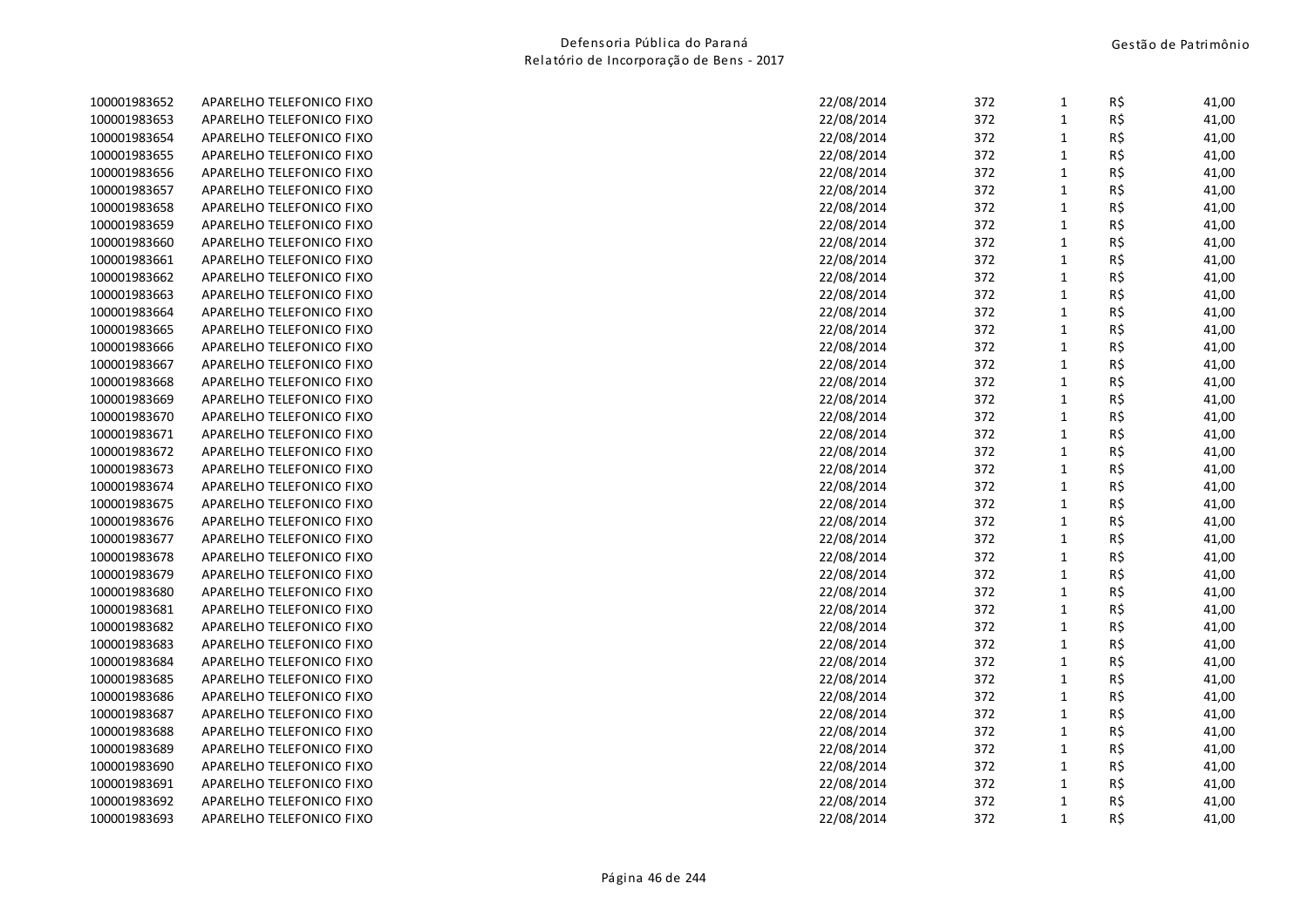| 100001983694 | APARELHO TELEFONICO FIXO | 22/08/2014 | 372 | $\mathbf{1}$ | R\$ | 41,00 |
|--------------|--------------------------|------------|-----|--------------|-----|-------|
| 100001983695 | APARELHO TELEFONICO FIXO | 22/08/2014 | 372 | $\mathbf{1}$ | R\$ | 41,00 |
| 100001983696 | APARELHO TELEFONICO FIXO | 22/08/2014 | 372 | 1            | R\$ | 41,00 |
| 100001983697 | APARELHO TELEFONICO FIXO | 22/08/2014 | 372 | $\mathbf{1}$ | R\$ | 41,00 |
| 100001983698 | APARELHO TELEFONICO FIXO | 22/08/2014 | 372 | $\mathbf{1}$ | R\$ | 41,00 |
| 100001983699 | APARELHO TELEFONICO FIXO | 22/08/2014 | 372 | $\mathbf{1}$ | R\$ | 41,00 |
| 100001983700 | APARELHO TELEFONICO FIXO | 22/08/2014 | 372 | $\mathbf 1$  | R\$ | 41,00 |
| 100001983701 | APARELHO TELEFONICO FIXO | 22/08/2014 | 372 | $\mathbf{1}$ | R\$ | 41,00 |
| 100001983702 | APARELHO TELEFONICO FIXO | 22/08/2014 | 372 | $\mathbf{1}$ | R\$ | 41,00 |
| 100001983703 | APARELHO TELEFONICO FIXO | 22/08/2014 | 372 | 1            | R\$ | 41,00 |
| 100001983704 | APARELHO TELEFONICO FIXO | 22/08/2014 | 372 | $\mathbf 1$  | R\$ | 41,00 |
| 100001983705 | APARELHO TELEFONICO FIXO | 22/08/2014 | 372 | $\mathbf{1}$ | R\$ | 41,00 |
| 100001983706 | APARELHO TELEFONICO FIXO | 22/08/2014 | 372 | $\mathbf{1}$ | R\$ | 41,00 |
| 100001983707 | APARELHO TELEFONICO FIXO | 22/08/2014 | 372 | $\mathbf{1}$ | R\$ | 41,00 |
| 100001983708 | APARELHO TELEFONICO FIXO | 22/08/2014 | 372 | $\mathbf{1}$ | R\$ | 41,00 |
| 100001983709 | APARELHO TELEFONICO FIXO | 22/08/2014 | 372 | $\mathbf{1}$ | R\$ | 41,00 |
| 100001983710 | APARELHO TELEFONICO FIXO | 22/08/2014 | 372 | $\mathbf{1}$ | R\$ | 41,00 |
| 100001983711 | APARELHO TELEFONICO FIXO | 22/08/2014 | 372 | $\mathbf{1}$ | R\$ | 41,00 |
| 100001983712 | APARELHO TELEFONICO FIXO | 22/08/2014 | 372 | $\mathbf{1}$ | R\$ | 41,00 |
| 100001983713 | APARELHO TELEFONICO FIXO | 22/08/2014 | 372 | $1\,$        | R\$ | 41,00 |
| 100001983714 | APARELHO TELEFONICO FIXO | 22/08/2014 | 372 | $\mathbf 1$  | R\$ | 41,00 |
| 100001983715 | APARELHO TELEFONICO FIXO | 22/08/2014 | 372 | $\mathbf{1}$ | R\$ | 41,00 |
| 100001983716 | APARELHO TELEFONICO FIXO | 22/08/2014 | 372 | 1            | R\$ | 41,00 |
| 100001983717 | APARELHO TELEFONICO FIXO | 22/08/2014 | 372 | $\mathbf 1$  | R\$ | 41,00 |
| 100001983718 | APARELHO TELEFONICO FIXO | 22/08/2014 | 372 | $\mathbf{1}$ | R\$ | 41,00 |
| 100001983719 | APARELHO TELEFONICO FIXO | 22/08/2014 | 372 | $\mathbf{1}$ | R\$ | 41,00 |
| 100001983720 | APARELHO TELEFONICO FIXO | 22/08/2014 | 372 | $\mathbf{1}$ | R\$ | 41,00 |
| 100001983721 | APARELHO TELEFONICO FIXO | 22/08/2014 | 372 | $\mathbf 1$  | R\$ | 41,00 |
| 100001983722 | APARELHO TELEFONICO FIXO | 22/08/2014 | 372 | $\mathbf{1}$ | R\$ | 41,00 |
| 100001983723 | APARELHO TELEFONICO FIXO | 22/08/2014 | 372 | $\mathbf 1$  | R\$ | 41,00 |
| 100001983724 | APARELHO TELEFONICO FIXO | 22/08/2014 | 372 | $\mathbf{1}$ | R\$ | 41,00 |
| 100001983725 | APARELHO TELEFONICO FIXO | 22/08/2014 | 372 | $\mathbf{1}$ | R\$ | 41,00 |
| 100001983726 | APARELHO TELEFONICO FIXO | 22/08/2014 | 372 | $\mathbf{1}$ | R\$ | 41,00 |
| 100001983727 | APARELHO TELEFONICO FIXO | 22/08/2014 | 372 | $\mathbf{1}$ | R\$ | 41,00 |
| 100001983728 | APARELHO TELEFONICO FIXO | 22/08/2014 | 372 | $\mathbf{1}$ | R\$ | 41,00 |
| 100001983729 | APARELHO TELEFONICO FIXO | 22/08/2014 | 372 | $\mathbf{1}$ | R\$ | 41,00 |
| 100001983730 | APARELHO TELEFONICO FIXO | 22/08/2014 | 372 | $\mathbf 1$  | R\$ | 41,00 |
| 100001983731 | APARELHO TELEFONICO FIXO | 22/08/2014 | 372 | $\mathbf{1}$ | R\$ | 41,00 |
| 100001983732 | APARELHO TELEFONICO FIXO | 22/08/2014 | 372 | $\mathbf{1}$ | R\$ | 41,00 |
| 100001983733 | APARELHO TELEFONICO FIXO | 22/08/2014 | 372 | 1            | R\$ | 41,00 |
| 100001983734 | APARELHO TELEFONICO FIXO | 22/08/2014 | 372 | $\mathbf{1}$ | R\$ | 41,00 |
| 100001983735 | APARELHO TELEFONICO FIXO | 22/08/2014 | 372 | $\mathbf{1}$ | R\$ | 41,00 |
|              |                          |            |     |              |     |       |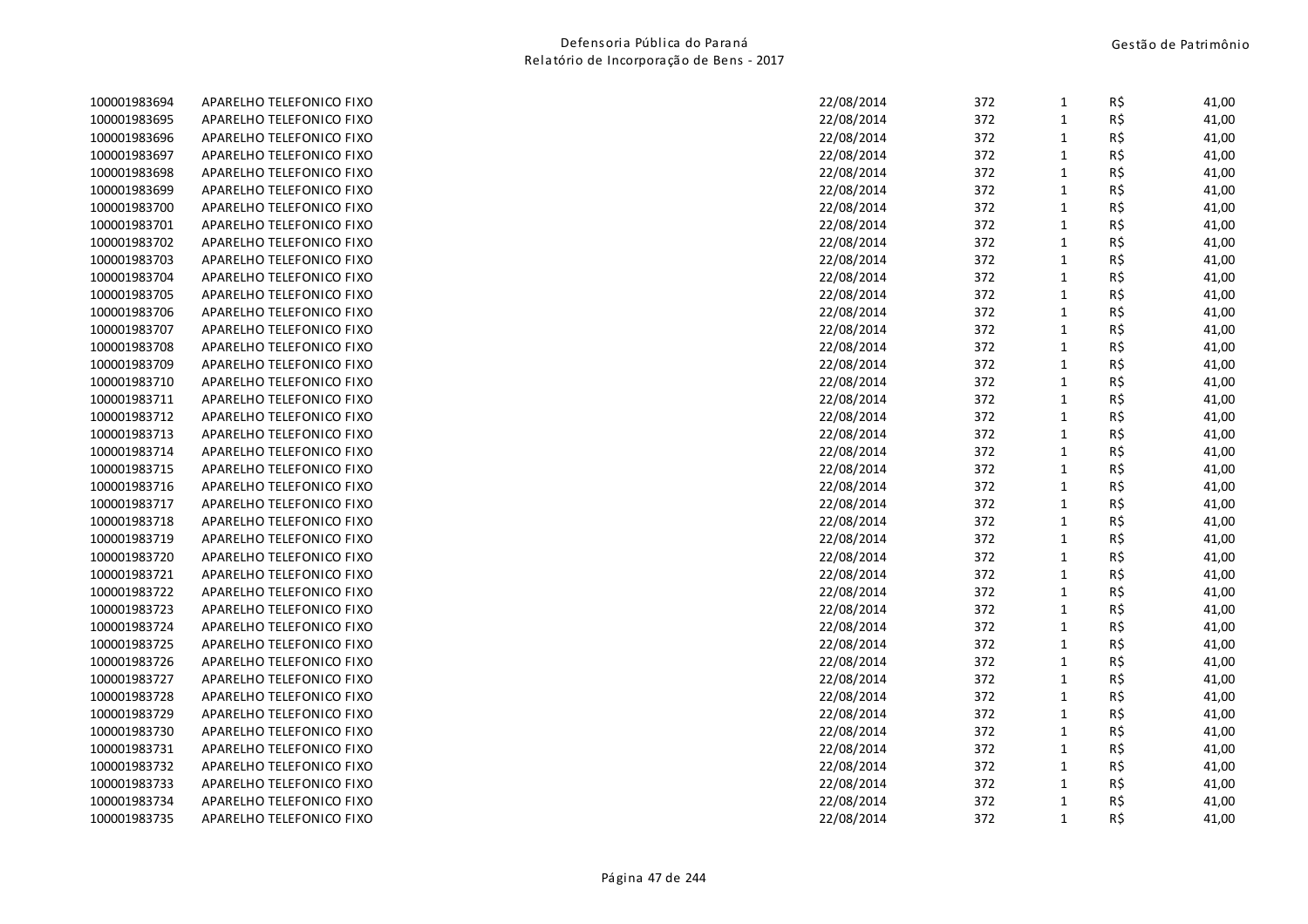| 100001983736 | APARELHO TELEFONICO FIXO | 22/08/2014<br>372 | R\$<br>$\mathbf{1}$ | 41,00 |
|--------------|--------------------------|-------------------|---------------------|-------|
| 100001983737 | APARELHO TELEFONICO FIXO | 22/08/2014<br>372 | R\$<br>$\mathbf{1}$ | 41,00 |
| 100001983738 | APARELHO TELEFONICO FIXO | 22/08/2014<br>372 | R\$<br>$\mathbf{1}$ | 41,00 |
| 100001983739 | APARELHO TELEFONICO FIXO | 22/08/2014<br>372 | R\$<br>$\mathbf{1}$ | 41,00 |
| 100001983740 | APARELHO TELEFONICO FIXO | 22/08/2014<br>372 | R\$<br>$\mathbf{1}$ | 41,00 |
| 100001983741 | APARELHO TELEFONICO FIXO | 22/08/2014<br>372 | R\$<br>$\mathbf{1}$ | 41,00 |
| 100001983742 | APARELHO TELEFONICO FIXO | 22/08/2014<br>372 | $\mathbf{1}$<br>R\$ | 41,00 |
| 100001983743 | APARELHO TELEFONICO FIXO | 22/08/2014<br>372 | R\$<br>$\mathbf{1}$ | 41,00 |
| 100001983744 | APARELHO TELEFONICO FIXO | 22/08/2014<br>372 | R\$<br>$\mathbf{1}$ | 41,00 |
| 100001983745 | APARELHO TELEFONICO FIXO | 22/08/2014<br>372 | R\$<br>$\mathbf{1}$ | 41,00 |
| 100001983746 | APARELHO TELEFONICO FIXO | 22/08/2014<br>372 | $\mathbf 1$<br>R\$  | 41,00 |
| 100001983747 | APARELHO TELEFONICO FIXO | 372<br>22/08/2014 | R\$<br>$\mathbf{1}$ | 41,00 |
| 100001983748 | APARELHO TELEFONICO FIXO | 372<br>22/08/2014 | $\mathbf{1}$<br>R\$ | 41,00 |
| 100001983749 | APARELHO TELEFONICO FIXO | 372<br>22/08/2014 | $\mathbf{1}$<br>R\$ | 41,00 |
| 100001983750 | APARELHO TELEFONICO FIXO | 22/08/2014<br>372 | $\mathbf{1}$<br>R\$ | 41,00 |
| 100001983751 | APARELHO TELEFONICO FIXO | 22/08/2014<br>372 | $\mathbf 1$<br>R\$  | 41,00 |
| 100001983752 | APARELHO TELEFONICO FIXO | 22/08/2014<br>372 | $\mathbf{1}$<br>R\$ | 41,00 |
| 100001983753 | APARELHO TELEFONICO FIXO | 22/08/2014<br>372 | R\$<br>$\mathbf{1}$ | 41,00 |
| 100001983754 | APARELHO TELEFONICO FIXO | 22/08/2014<br>372 | R\$<br>$\mathbf{1}$ | 41,00 |
| 100001983755 | APARELHO TELEFONICO FIXO | 22/08/2014<br>372 | $\mathbf{1}$<br>R\$ | 41,00 |
| 100001983756 | APARELHO TELEFONICO FIXO | 22/08/2014<br>372 | $\mathbf{1}$<br>R\$ | 41,00 |
| 100001983757 | APARELHO TELEFONICO FIXO | 372<br>22/08/2014 | R\$<br>$\mathbf{1}$ | 41,00 |
| 100001983758 | APARELHO TELEFONICO FIXO | 22/08/2014<br>372 | R\$<br>$\mathbf{1}$ | 41,00 |
| 100001983759 | APARELHO TELEFONICO FIXO | 22/08/2014<br>372 | $\mathbf{1}$<br>R\$ | 41,00 |
| 100001983760 | APARELHO TELEFONICO FIXO | 372<br>22/08/2014 | R\$<br>$\mathbf{1}$ | 41,00 |
| 100001983761 | APARELHO TELEFONICO FIXO | 372<br>22/08/2014 | $\mathbf{1}$<br>R\$ | 41,00 |
| 100001983762 | APARELHO TELEFONICO FIXO | 372<br>22/08/2014 | $\mathbf{1}$<br>R\$ | 41,00 |
| 100001983763 | APARELHO TELEFONICO FIXO | 372<br>22/08/2014 | $\mathbf{1}$<br>R\$ | 41,00 |
| 100001983764 | APARELHO TELEFONICO FIXO | 22/08/2014<br>372 | $\mathbf{1}$<br>R\$ | 41,00 |
| 100001983765 | APARELHO TELEFONICO FIXO | 22/08/2014<br>372 | $\mathbf 1$<br>R\$  | 41,00 |
| 100001983766 | APARELHO TELEFONICO FIXO | 372<br>22/08/2014 | $\mathbf{1}$<br>R\$ | 41,00 |
| 100001983767 | APARELHO TELEFONICO FIXO | 22/08/2014<br>372 | R\$<br>$\mathbf{1}$ | 41,00 |
| 100001983768 | APARELHO TELEFONICO FIXO | 22/08/2014<br>372 | $\mathbf{1}$<br>R\$ | 41,00 |
| 100001983769 | APARELHO TELEFONICO FIXO | 22/08/2014<br>372 | R\$<br>$\mathbf{1}$ | 41,00 |
| 100001983770 | APARELHO TELEFONICO FIXO | 22/08/2014<br>372 | $\mathbf{1}$<br>R\$ | 41,00 |
| 100001983771 | APARELHO TELEFONICO FIXO | 22/08/2014<br>372 | R\$<br>$\mathbf{1}$ | 41,00 |
| 100001983772 | APARELHO TELEFONICO FIXO | 22/08/2014<br>372 | $\mathbf{1}$<br>R\$ | 41,00 |
| 100001983773 | APARELHO TELEFONICO FIXO | 372<br>22/08/2014 | $\mathbf{1}$<br>R\$ | 41,00 |
| 100001983774 | APARELHO TELEFONICO FIXO | 372<br>22/08/2014 | $\mathbf{1}$<br>R\$ | 41,00 |
| 100001983775 | APARELHO TELEFONICO FIXO | 372<br>22/08/2014 | $\mathbf{1}$<br>R\$ | 41,00 |
| 100001983776 | APARELHO TELEFONICO FIXO | 372<br>22/08/2014 | R\$<br>$\mathbf{1}$ | 41,00 |
| 100001983777 | APARELHO TELEFONICO FIXO | 22/08/2014<br>372 | $\mathbf{1}$<br>R\$ | 41,00 |
|              |                          |                   |                     |       |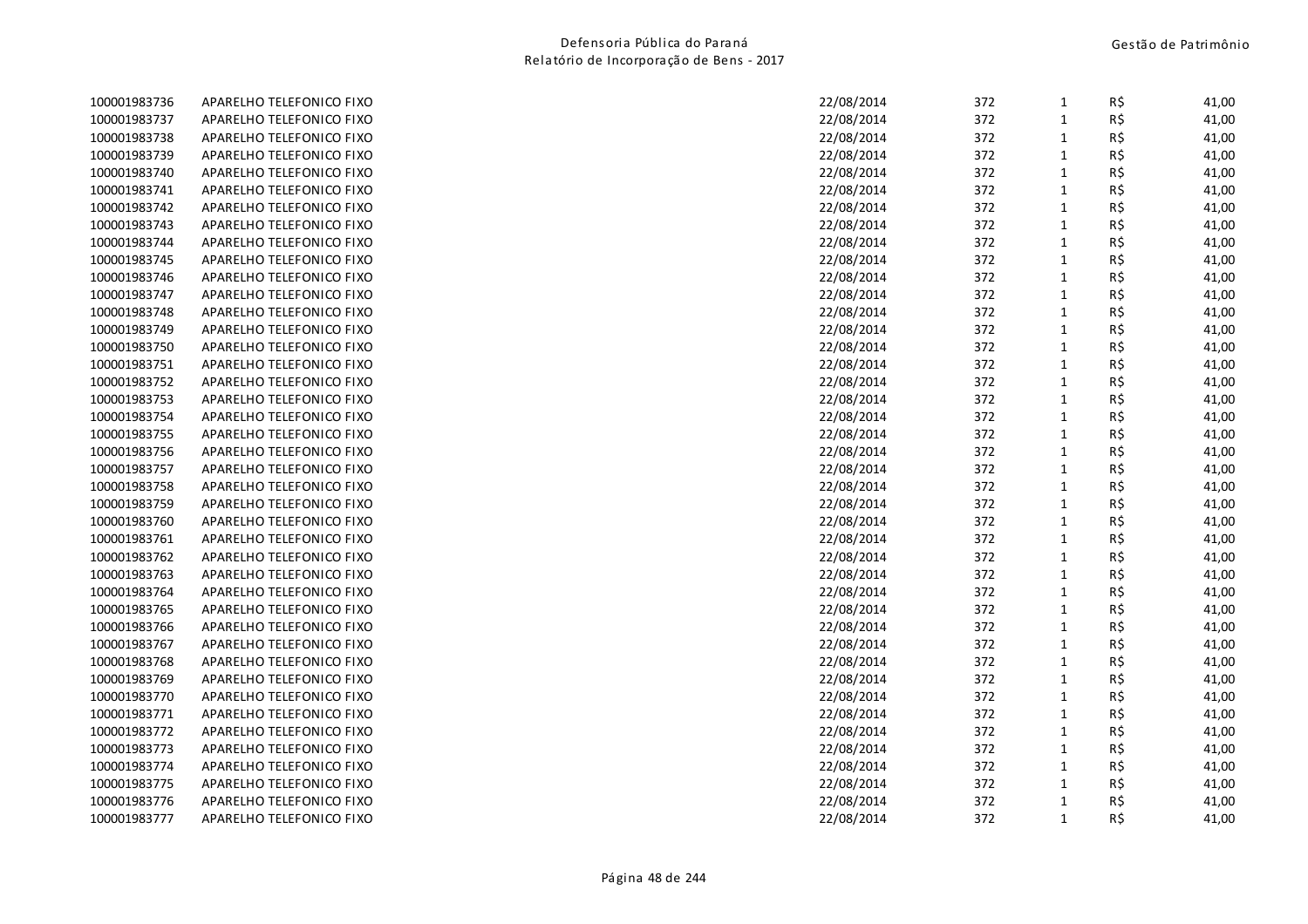| 100001983778 | APARELHO TELEFONICO FIXO | 22/08/2014<br>372<br>$\mathbf{1}$ | R\$ | 41,00 |
|--------------|--------------------------|-----------------------------------|-----|-------|
| 100001983779 | APARELHO TELEFONICO FIXO | 22/08/2014<br>372<br>$\mathbf{1}$ | R\$ | 41,00 |
| 100001983780 | APARELHO TELEFONICO FIXO | 22/08/2014<br>372<br>$\mathbf{1}$ | R\$ | 41,00 |
| 100001983781 | APARELHO TELEFONICO FIXO | 22/08/2014<br>372<br>$\mathbf{1}$ | R\$ | 41,00 |
| 100001983782 | APARELHO TELEFONICO FIXO | 22/08/2014<br>372<br>$\mathbf{1}$ | R\$ | 41,00 |
| 100001983783 | APARELHO TELEFONICO FIXO | 22/08/2014<br>372<br>$\mathbf{1}$ | R\$ | 41,00 |
| 100001983784 | APARELHO TELEFONICO FIXO | 22/08/2014<br>372<br>$\mathbf{1}$ | R\$ | 41,00 |
| 100001983785 | APARELHO TELEFONICO FIXO | 22/08/2014<br>372<br>$\mathbf{1}$ | R\$ | 41,00 |
| 100001983786 | APARELHO TELEFONICO FIXO | 22/08/2014<br>372<br>$\mathbf{1}$ | R\$ | 41,00 |
| 100001983787 | APARELHO TELEFONICO FIXO | 22/08/2014<br>372<br>$\mathbf{1}$ | R\$ | 41,00 |
| 100001983788 | APARELHO TELEFONICO FIXO | 22/08/2014<br>372<br>$\mathbf 1$  | R\$ | 41,00 |
| 100001983789 | APARELHO TELEFONICO FIXO | 372<br>22/08/2014<br>$\mathbf{1}$ | R\$ | 41,00 |
| 100001983790 | APARELHO TELEFONICO FIXO | 372<br>22/08/2014<br>$\mathbf{1}$ | R\$ | 41,00 |
| 100001983791 | APARELHO TELEFONICO FIXO | 372<br>$\mathbf{1}$<br>22/08/2014 | R\$ | 41,00 |
| 100001983792 | APARELHO TELEFONICO FIXO | $\mathbf{1}$<br>22/08/2014<br>372 | R\$ | 41,00 |
| 100001983793 | APARELHO TELEFONICO FIXO | $\mathbf 1$<br>22/08/2014<br>372  | R\$ | 41,00 |
| 100001983794 | APARELHO TELEFONICO FIXO | 22/08/2014<br>372<br>$\mathbf{1}$ | R\$ | 41,00 |
| 100001983795 | APARELHO TELEFONICO FIXO | 22/08/2014<br>372<br>$\mathbf{1}$ | R\$ | 41,00 |
| 100001983796 | APARELHO TELEFONICO FIXO | 22/08/2014<br>372<br>$\mathbf{1}$ | R\$ | 41,00 |
| 100001983797 | APARELHO TELEFONICO FIXO | 22/08/2014<br>372<br>$\mathbf{1}$ | R\$ | 41,00 |
| 100001983798 | APARELHO TELEFONICO FIXO | 22/08/2014<br>372<br>$\mathbf{1}$ | R\$ | 41,00 |
| 100001983799 | APARELHO TELEFONICO FIXO | 372<br>22/08/2014<br>$\mathbf{1}$ | R\$ | 41,00 |
| 100001983800 | APARELHO TELEFONICO FIXO | 22/08/2014<br>372<br>$\mathbf{1}$ | R\$ | 41,00 |
| 100001983801 | APARELHO TELEFONICO FIXO | 22/08/2014<br>372<br>$\mathbf{1}$ | R\$ | 41,00 |
| 100001983802 | APARELHO TELEFONICO FIXO | 372<br>22/08/2014<br>$\mathbf{1}$ | R\$ | 41,00 |
| 100001983803 | APARELHO TELEFONICO FIXO | 372<br>22/08/2014<br>$\mathbf{1}$ | R\$ | 41,00 |
| 100001983804 | APARELHO TELEFONICO FIXO | 372<br>$\mathbf{1}$<br>22/08/2014 | R\$ | 41,00 |
| 100001983805 | APARELHO TELEFONICO FIXO | 372<br>$\mathbf{1}$<br>22/08/2014 | R\$ | 41,00 |
| 100001983806 | APARELHO TELEFONICO FIXO | $\mathbf{1}$<br>22/08/2014<br>372 | R\$ | 41,00 |
| 100001983807 | APARELHO TELEFONICO FIXO | 22/08/2014<br>372<br>$\mathbf 1$  | R\$ | 41,00 |
| 100001983808 | APARELHO TELEFONICO FIXO | 372<br>$\mathbf{1}$<br>22/08/2014 | R\$ | 41,00 |
| 100001983809 | APARELHO TELEFONICO FIXO | 22/08/2014<br>372<br>$\mathbf{1}$ | R\$ | 41,00 |
| 100001983810 | APARELHO TELEFONICO FIXO | 22/08/2014<br>372<br>$\mathbf{1}$ | R\$ | 41,00 |
| 100001983811 | APARELHO TELEFONICO FIXO | 22/08/2014<br>372<br>$\mathbf{1}$ | R\$ | 41,00 |
| 100001983812 | APARELHO TELEFONICO FIXO | 22/08/2014<br>372<br>$\mathbf{1}$ | R\$ | 41,00 |
| 100001983813 | APARELHO TELEFONICO FIXO | 22/08/2014<br>372<br>$\mathbf{1}$ | R\$ | 41,00 |
| 100001983814 | APARELHO TELEFONICO FIXO | 22/08/2014<br>372<br>$\mathbf{1}$ | R\$ | 41,00 |
| 100001983815 | APARELHO TELEFONICO FIXO | 372<br>$\mathbf{1}$<br>22/08/2014 | R\$ | 41,00 |
| 100001983816 | APARELHO TELEFONICO FIXO | 372<br>22/08/2014<br>$\mathbf{1}$ | R\$ | 41,00 |
| 100001983817 | APARELHO TELEFONICO FIXO | 372<br>$\mathbf{1}$<br>22/08/2014 | R\$ | 41,00 |
| 100001983818 | APARELHO TELEFONICO FIXO | 372<br>22/08/2014<br>$\mathbf{1}$ | R\$ | 41,00 |
| 100001983819 | APARELHO TELEFONICO FIXO | $\mathbf{1}$<br>22/08/2014<br>372 | R\$ | 41,00 |
|              |                          |                                   |     |       |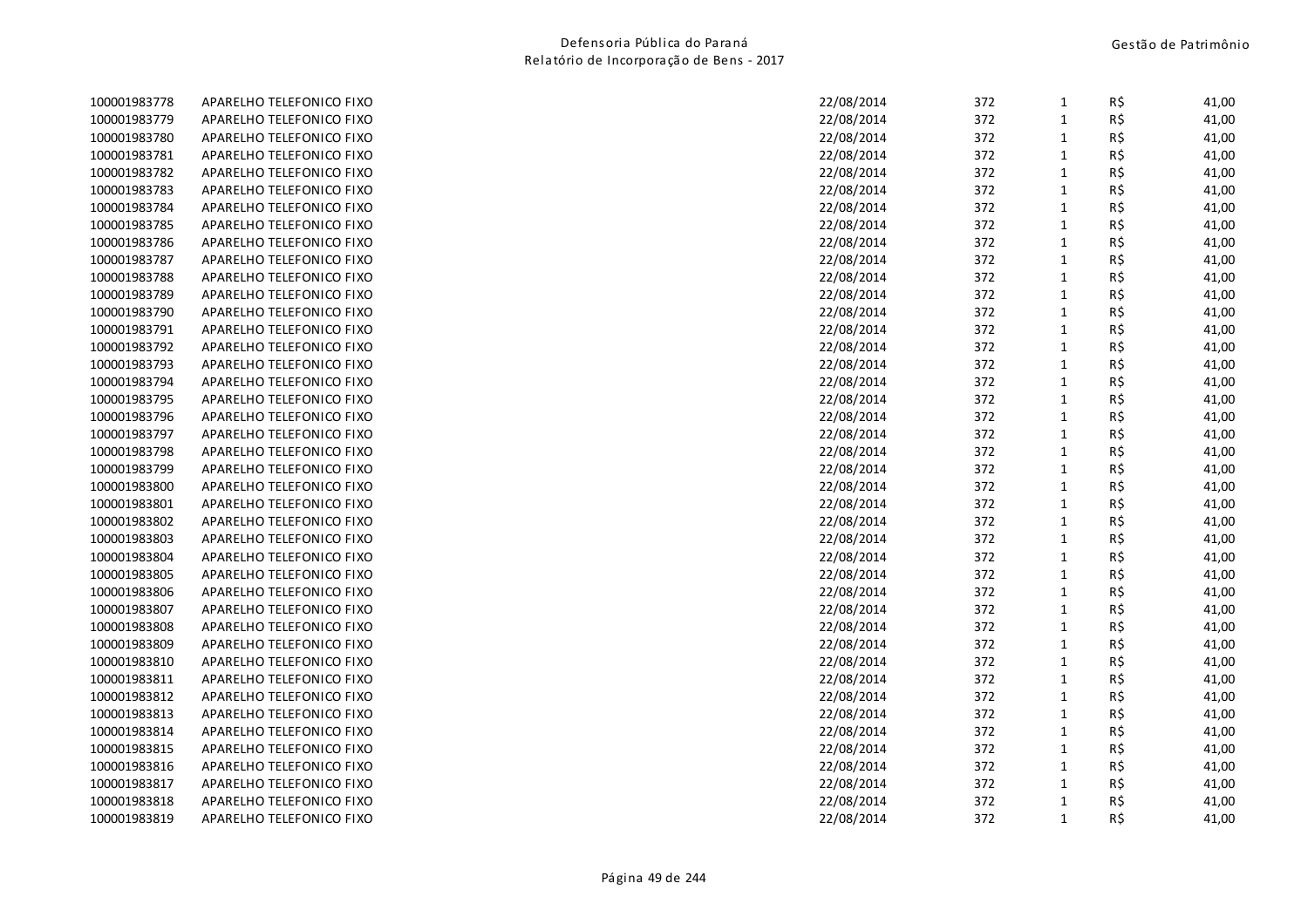| 100001984468 | FOGAO 4 BOCAS CONTINENTAL                                    | 21/12/2014 | 372 | 372          | R\$ | 449,13   |
|--------------|--------------------------------------------------------------|------------|-----|--------------|-----|----------|
| 100001984469 | FOGAO 4 BOCAS CONTINENTAL                                    | 21/12/2014 | 372 | 372          | R\$ | 449,13   |
| 100001984778 | RACK W37 16UX800X800/19                                      | 21/10/2015 | 372 | 393          | R\$ | 818,13   |
| 100001984779 | RACK W37 16UX800X800/19                                      | 21/10/2015 | 372 | 393          | R\$ | 818,13   |
| 100001984781 | RACK W37 16UX800X800/19                                      | 21/10/2015 | 372 | 393          | R\$ | 818,13   |
| 100001984787 | HP SWITCH 1920-24G - JG924A                                  | 21/10/2015 | 372 | 393          | R\$ | 4.431,55 |
| 100001984780 | RACK W37 16UX800X800/19                                      | 21/10/2015 | 372 | 393          | R\$ | 818,13   |
| 100001984782 | RACK W37 16UX800X800/19                                      | 21/10/2015 | 372 | 393          | R\$ | 818,13   |
| 100001984783 | RACK W37 16UX800X800/19                                      | 21/10/2015 | 372 | 393          | R\$ | 818,13   |
| 100001984784 | RACK W37 16UX800X800/19                                      | 21/10/2015 | 372 | 393          | R\$ | 818,13   |
| 100001984785 | RACK W37 16UX800X800/19                                      | 21/10/2015 | 372 | 393          | R\$ | 818,13   |
| 100001984786 | HP SWITCH 1920-24G - JG99924A                                | 21/10/2015 | 372 | 393          | R\$ | 4.431,55 |
| 100001976356 | IMPRESSORA MULTIFUNCIONAL BROTHER 7360                       | 21/09/2012 | 372 | $\mathbf{1}$ | R\$ | 1.214,00 |
| 100001976357 | IMPRESSORA MULTIFUNCIONAL BROTHER 7360                       | 21/09/2012 | 372 | $\mathbf{1}$ | R\$ | 1.214,00 |
| 100001976358 | IMPRESSORA MULTIFUNCIONAL BROTHER 7360                       | 21/09/2012 | 372 | $\mathbf{1}$ | R\$ | 1.214,00 |
| 100001976359 | IMPRESSORA MULTIFUNCIONAL BROTHER 7360                       | 21/09/2012 | 372 | $\mathbf{1}$ | R\$ | 1.214,00 |
| 100001976360 | IMPRESSORA MULTIFUNCIONAL BROTHER 7360                       | 21/09/2012 | 372 | $\mathbf{1}$ | R\$ | 1.214,00 |
| 100001976361 | IMPRESSORA MULTIFUNCIONAL COLOR BROTHER 9010                 | 21/09/2012 | 372 | $\mathbf{1}$ | R\$ | 1.835,00 |
| 100001984736 | O VALOR ATRIBUIDO A ESTE BEM INCLUI CUSTO DE INSTALACAO CONF | 20/08/2015 | 372 | 387          | R\$ | 2.240,61 |
| 100001984737 | O VALOR ATRIBUIDO A ESTE BEM INCLUI CUSTO DE INSTALACAO CONF | 20/08/2015 | 372 | 387          | R\$ | 2.240,61 |
| 100001984738 | O VALOR ATRIBUIDO A ESTE BEM INCLUI CUSTO DE INSTALACAO CONF | 20/08/2015 | 372 | 387          | R\$ | 2.240,61 |
| 100001984739 | O VALOR ATRIBUIDO A ESTE BEM INCLUI CUSTO DE INSTALACAO CONF | 20/08/2015 | 372 | 387          | R\$ | 2.240,61 |
| 100001984740 | O VALOR ATRIBUIDO A ESTE BEM INCLUI CUSTO DE INSTALACAO CONF | 20/08/2015 | 372 | 387          | R\$ | 2.240,61 |
| 100001984741 | O VALOR ATRIBUIDO A ESTE BEM INCLUI CUSTO DE INSTALACAO CONF | 20/08/2015 | 372 | 387          | R\$ | 2.240,61 |
| 100001984742 | O VALOR ATRIBUIDO A ESTE BEM INCLUI CUSTO DE INSTALACAO CONF | 20/08/2015 | 372 | 387          | R\$ | 2.240,61 |
| 100001984743 | O VALOR ATRIBUIDO A ESTE BEM INCLUI CUSTO DE INSTALACAO CONF | 20/08/2015 | 372 | 387          | R\$ | 2.240,61 |
| 100001984744 | O VALOR ATRIBUIDO A ESTE BEM INCLUI CUSTO DE INSTALACAO CONF | 20/08/2015 | 372 | 387          | R\$ | 2.240,61 |
| 100001984745 | O VALOR ATRIBUIDO A ESTE BEM INCLUI CUSTO DE INSTALACAO CONF | 20/08/2015 | 372 | 387          | R\$ | 1.663,62 |
| 100001984746 | O VALOR ATRIBUIDO A ESTE BEM INCLUI CUSTO DE INSTALACAO CONF | 20/08/2015 | 372 | 387          | R\$ | 1.663,62 |
| 100001984747 | O VALOR ATRIBUIDO A ESTE BEM INCLUI CUSTO DE INSTALACAO CONF | 20/08/2015 | 372 | 387          | R\$ | 1.663,62 |
| 100001984748 | O VALOR ATRIBUIDO A ESTE BEM INCLUI CUSTO DE INSTALACAO CONF | 20/08/2015 | 372 | 387          | R\$ | 1.663,62 |
| 100001984749 | O VALOR ATRIBUIDO A ESTE BEM INCLUI CUSTO DE INSTALACAO CONF | 20/08/2015 | 372 | 387          | R\$ | 1.663,62 |
| 100001984750 | O VALOR ATRIBUIDO A ESTE BEM INCLUI CUSTO DE INSTALACAO CONF | 20/08/2015 | 372 | 387          | R\$ | 1.663,62 |
| 100001984751 | O VALOR ATRIBUIDO A ESTE BEM INCLUI CUSTO DE INSTALACAO CONF | 20/08/2015 | 372 | 387          | R\$ | 1.663,62 |
| 100001984752 | O VALOR ATRIBUIDO A ESTE BEM INCLUI CUSTO DE INSTALACAO CONF | 20/08/2015 | 372 | 387          | R\$ | 1.663,62 |
| 100001984753 | O VALOR ATRIBUIDO A ESTE BEM INCLUI CUSTO DE INSTALACAO CONF | 20/08/2015 | 372 | 387          | R\$ | 1.663,62 |
| 100001983429 | <b>GABINETE FECHADO TIPO RACK</b>                            | 20/08/2014 | 372 | 393          | R\$ | 1.227,20 |
| 100001983827 | UNIDADE CONDENSADORA SPACE 60.000 VALOR ACRESCIDO DOS CUSTOS | 19/12/2014 | 372 | 380          | R\$ | 6.075,00 |
| 100001983828 | UNIDADE CONDENSADORA SPACE 60.000 VALOR ACRESCIDO DOS CUSTOS | 19/12/2014 | 372 | 380          | R\$ | 6.075,00 |
| 100001983829 | UNIDADE CONDENSADORA SPACE 60.000 VALOR ACRESCIDO DOS CUSTOS | 19/12/2014 | 372 | 380          | R\$ | 6.075,00 |
| 100001983830 | UNIDADE CONDENSADORA SPACE 60.000 VALOR ACRESCIDO DOS CUSTOS | 19/12/2014 | 372 | 380          | R\$ | 6.075,00 |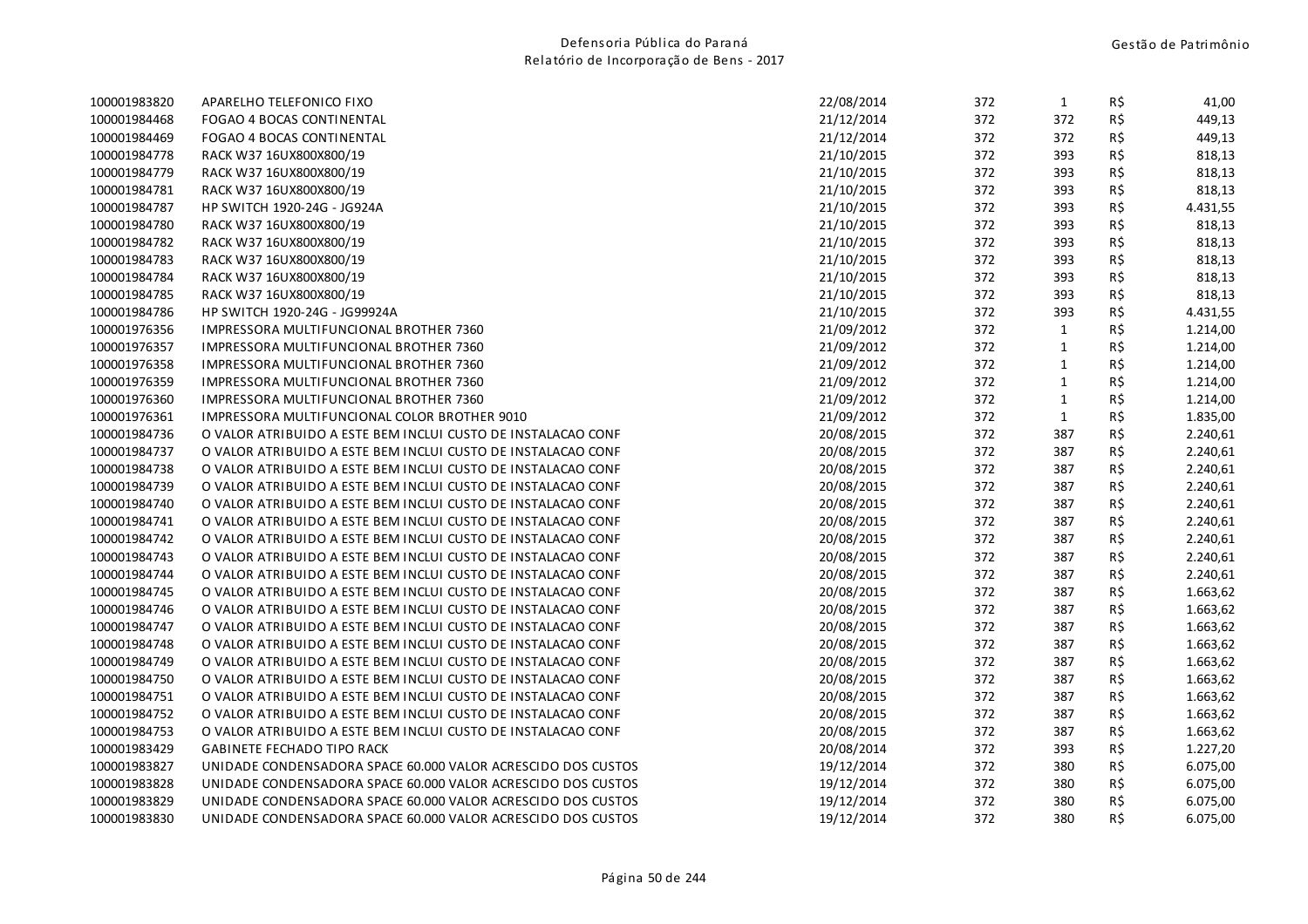| 100001983831 | UNIDADE CONDENSADORA SPACE 60.000 VALOR ACRESCIDO DOS CUSTOS | 19/12/2014 | 372 | 380          | R\$ | 6.075,00 |
|--------------|--------------------------------------------------------------|------------|-----|--------------|-----|----------|
| 100001983832 | UNIDADE CONDENSADORA SPACE 60.000 VALOR ACRESCIDO DOS CUSTOS | 19/12/2014 | 372 | 380          | R\$ | 6.075,00 |
| 100001983833 | UNIDADE CONDENSADORA SPACE 60.000 VALOR ACRESCIDO DOS CUSTOS | 19/12/2014 | 372 | 380          | R\$ | 6.075,00 |
| 100001983834 | UNIDADE CONDENSADORA SPACE 60.000 VALOR ACRESCIDO DOS CUSTOS | 19/12/2014 | 372 | 380          | R\$ | 6.075,00 |
| 100001983882 | UNIDADE EVAPORADORA 60000 Q/F - VALOR ACRESCIDO DOS CUSTOS D | 19/12/2014 | 372 | 380          | R\$ | 3.275,03 |
| 100001983835 | UNIDADE EVAPORADOR 60000 Q/F VALOR ACRESCIDO OS CUSTOS DE IN | 19/12/2014 | 372 | 380          | R\$ | 3.275,03 |
| 100001983836 | UNIDADE EVAPORADOR 60000 Q/F VALOR ACRESCIDO OS CUSTOS DE IN | 19/12/2014 | 372 | 380          | R\$ | 3.275,03 |
| 100001983837 | UNIDADE EVAPORADOR 60000 Q/F VALOR ACRESCIDO OS CUSTOS DE IN | 19/12/2014 | 372 | 380          | R\$ | 3.275,03 |
| 100001983838 | UNIDADE EVAPORADOR 60000 Q/F VALOR ACRESCIDO OS CUSTOS DE IN | 19/12/2014 | 372 | 380          | R\$ | 3.275,03 |
| 100001983839 | UNIDADE EVAPORADOR 60000 Q/F VALOR ACRESCIDO OS CUSTOS DE IN | 19/12/2014 | 372 | 380          | R\$ | 3.275,03 |
| 100001983840 | UNIDADE EVAPORADOR 60000 Q/F VALOR ACRESCIDO OS CUSTOS DE IN | 19/12/2014 | 372 | 380          | R\$ | 3.275,03 |
| 100001983841 | UNIDADE EVAPORADOR 60000 Q/F VALOR ACRESCIDO OS CUSTOS DE IN | 19/12/2014 | 372 | 380          | R\$ | 3.275,03 |
| 100001983413 | CURSO DE DIREITO PROCESSUAL CIVIL                            | 18/12/2013 | 372 | $\mathbf{1}$ | R\$ | 56,94    |
| 100001983414 | CURSO DE DIREITO PROCESSUAL CIVIL                            | 18/12/2013 | 372 | $\mathbf{1}$ | R\$ | 56,94    |
| 100001983415 | GEST70 E CONTROLE DE PATRIMONIO                              | 18/12/2013 | 372 | $\mathbf{1}$ | R\$ | 29,25    |
| 100001983416 | MARKETING                                                    | 18/12/2013 | 372 | $\mathbf{1}$ | R\$ | 84,00    |
| 100001976362 | SWITCH MINI TENDA - NAO EXISTE A MARCA NA NOTA FISCAL        | 18/05/2012 | 372 | $\mathbf{1}$ | R\$ | 47,00    |
| 100001976363 | SWITCH MINI TENDA - NAO EXISTE A MARCA NA NOTA FISCAL        | 18/05/2012 | 372 | $\mathbf{1}$ | R\$ | 47,00    |
| 100001976364 | SWITCH MINI TENDA - NAO EXISTE A MARCA NA NOTA FISCAL        | 18/05/2012 | 372 | $\mathbf 1$  | R\$ | 47,00    |
| 100001976365 | SWITCH MINI TENDA - NAO EXISTE A MARCA NA NOTA FISCAL        | 18/05/2012 | 372 | $\mathbf{1}$ | R\$ | 47,00    |
| 100001976366 | SWITCH MINI TENDA - NAO EXISTE A MARCA NA NOTA FISCAL        | 18/05/2012 | 372 | $\mathbf{1}$ | R\$ | 47,00    |
| 100001976367 | SWITCH MINI TENDA - NAO EXISTE A MARCA NA NOTA FISCAL        | 18/05/2012 | 372 | $\mathbf{1}$ | R\$ | 47,00    |
| 100001976368 | SWITCH MINI TENDA - NAO EXISTE A MARCA NA NOTA FISCAL        | 18/05/2012 | 372 | $\mathbf 1$  | R\$ | 47,00    |
| 100001976369 | SWITCH MINI TENDA - NAO EXISTE A MARCA NA NOTA FISCAL        | 18/05/2012 | 372 | $\mathbf{1}$ | R\$ | 47,00    |
| 100001976370 | SWITCH MINI TENDA - NAO EXISTE A MARCA NA NOTA FISCAL        | 18/05/2012 | 372 | $\mathbf{1}$ | R\$ | 47,00    |
| 100001976371 | SWITCH MINI TENDA - NAO EXISTE A MARCA NA NOTA FISCAL        | 18/05/2012 | 372 | $\mathbf{1}$ | R\$ | 47,00    |
| 100001976372 | SWITCH MINI TENDA - NAO EXISTE A MARCA NA NOTA FISCAL        | 18/05/2012 | 372 | $\mathbf{1}$ | R\$ | 47,00    |
| 100001976373 | SWITCH MINI TENDA - NAO EXISTE A MARCA NA NOTA FISCAL        | 18/05/2012 | 372 | $\mathbf{1}$ | R\$ | 47,00    |
| 100001976374 | SWITCH MINI TENDA - NAO EXISTE A MARCA NA NOTA FISCAL        | 18/05/2012 | 372 | $\mathbf{1}$ | R\$ | 47,00    |
| 100001976375 | SWITCH MINI TENDA - NAO EXISTE A MARCA NA NOTA FISCAL        | 18/05/2012 | 372 | $\mathbf{1}$ | R\$ | 47,00    |
| 100001976376 | SWITCH MINI TENDA - NAO EXISTE A MARCA NA NOTA FISCAL        | 18/05/2012 | 372 | $\mathbf{1}$ | R\$ | 47,00    |
| 100001976377 | SWITCH MINI TENDA - NAO EXISTE A MARCA NA NOTA FISCAL        | 18/05/2012 | 372 | $\mathbf{1}$ | R\$ | 47,00    |
| 100001976378 | SWITCH MINI TENDA - NAO EXISTE A MARCA NA NOTA FISCAL        | 18/05/2012 | 372 | $\mathbf{1}$ | R\$ | 47,00    |
| 100001976379 | SWITCH MINI TENDA - NAO EXISTE A MARCA NA NOTA FISCAL        | 18/05/2012 | 372 | $\mathbf{1}$ | R\$ | 47,00    |
| 100001976380 | SWITCH MINI TENDA - NAO EXISTE A MARCA NA NOTA FISCAL        | 18/05/2012 | 372 | $\mathbf{1}$ | R\$ | 47,00    |
| 100001976381 | SWITCH MINI TENDA - NAO EXISTE A MARCA NA NOTA FISCAL        | 18/05/2012 | 372 | $\mathbf 1$  | R\$ | 47,00    |
| 100001976382 | SWITCH MINI TENDA - NAO EXISTE A MARCA NA NOTA FISCAL        | 18/05/2012 | 372 | $\mathbf{1}$ | R\$ | 47,00    |
| 100001976383 | SWITCH MINI TENDA - NAO EXISTE A MARCA NA NOTA FISCAL        | 18/05/2012 | 372 | $\mathbf{1}$ | R\$ | 47,00    |
| 100001976384 | SWITCH MINI TENDA - NAO EXISTE A MARCA NA NOTA FISCAL        | 18/05/2012 | 372 | $\mathbf{1}$ | R\$ | 47,00    |
| 100001976385 | SWITCH MINI TENDA - NAO EXISTE A MARCA NA NOTA FISCAL        | 18/05/2012 | 372 | $\mathbf{1}$ | R\$ | 47,00    |
| 100001976386 | SWITCH MINI TENDA - NAO EXISTE A MARCA NA NOTA FISCAL        | 18/05/2012 | 372 | $\mathbf{1}$ | R\$ | 47,00    |
| 100001976387 | SWITCH MINI TENDA - NAO EXISTE A MARCA NA NOTA FISCAL        | 18/05/2012 | 372 | $\mathbf{1}$ | R\$ | 47,00    |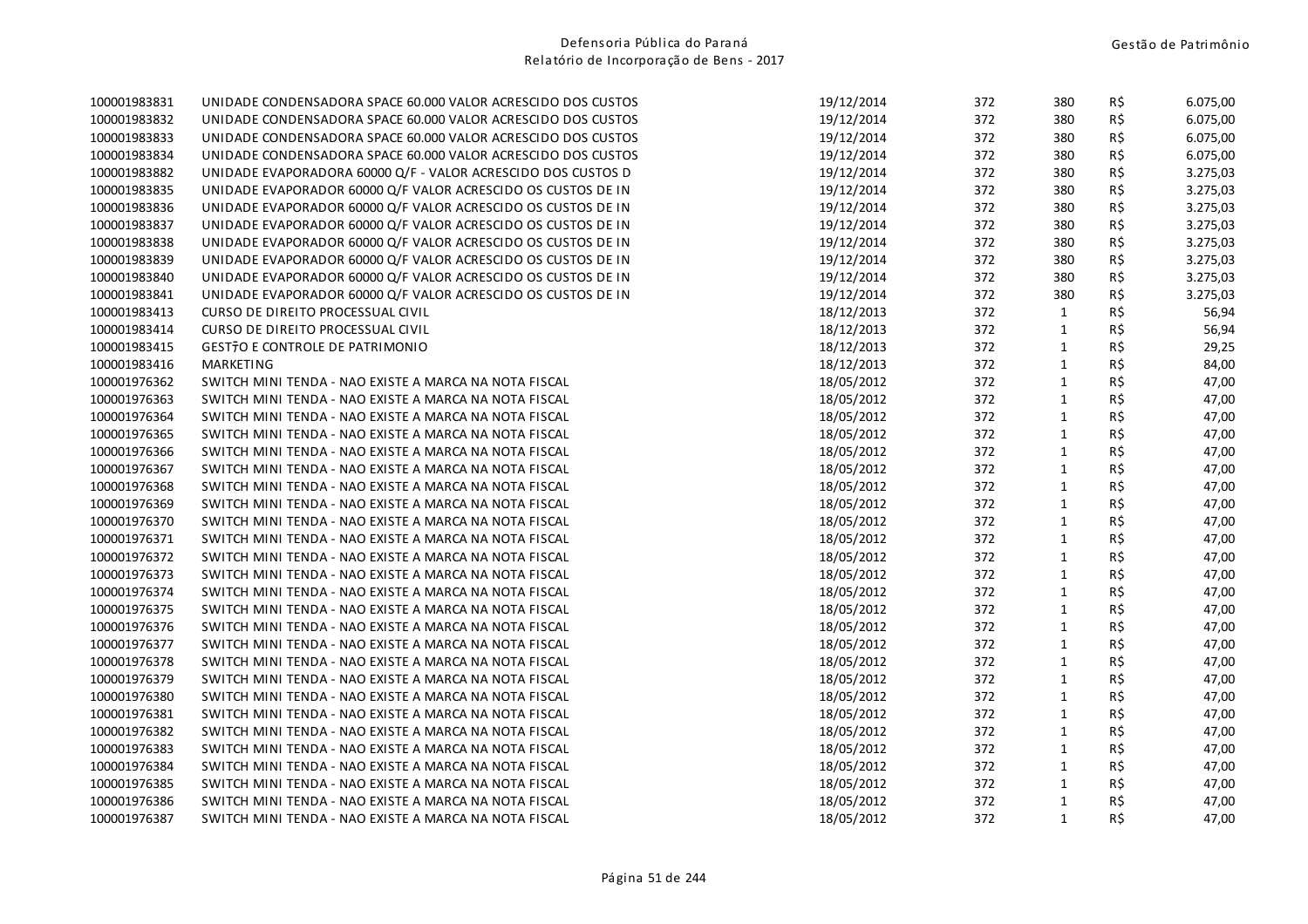| 100001976388 | SWITCH MINI TENDA - NAO EXISTE A MARCA NA NOTA FISCAL | 18/05/2012 | 372 | 1            | R\$ | 47,00  |
|--------------|-------------------------------------------------------|------------|-----|--------------|-----|--------|
| 100001976389 | SWITCH MINI TENDA - NAO EXISTE A MARCA NA NOTA FISCAL | 18/05/2012 | 372 | $\mathbf{1}$ | R\$ | 47,00  |
| 100001976390 | SWITCH MINI TENDA - NAO EXISTE A MARCA NA NOTA FISCAL | 18/05/2012 | 372 | $\mathbf{1}$ | R\$ | 47,00  |
| 100001976391 | SWITCH MINI TENDA - NAO EXISTE A MARCA NA NOTA FISCAL | 18/05/2012 | 372 | $\mathbf{1}$ | R\$ | 47,00  |
| 100001976392 | SWITCH MINI TENDA - NAO EXISTE A MARCA NA NOTA FISCAL | 18/05/2012 | 372 | $\mathbf{1}$ | R\$ | 47,00  |
| 100001976393 | SWITCH MINI TENDA - NAO EXISTE A MARCA NA NOTA FISCAL | 18/05/2012 | 372 | $\mathbf{1}$ | R\$ | 47,00  |
| 100001984973 | ARQUIVO DE ACO COM 4 GAVETAS                          | 16/12/2016 | 372 | 10001        | R\$ | 342,99 |
| 100001984972 | ARQUIVO DE ACO COM 4 GAVETAS                          | 16/12/2016 | 372 | 10001        | R\$ | 342,99 |
| 100001984977 | ARQUIVO EM GERAL                                      | 16/12/2016 | 372 | 10001        | R\$ | 342,99 |
| 100001984976 | ARQUIVO DE ACO COM 4 GAVETAS                          | 16/12/2016 | 372 | 10001        | R\$ | 342,99 |
| 100001984975 | ARQUIVO DE ACO COM 4 GAVETAS                          | 16/12/2016 | 372 | 10001        | R\$ | 342,99 |
| 100001984979 | ARQUIVO DE ACO COM 4 GAVETAS                          | 16/12/2016 | 372 | 10001        | R\$ | 342,99 |
| 100001984968 | ARQUIVO DE ACO COM 4 GAVETAS                          | 16/12/2016 | 372 | 10001        | R\$ | 342,99 |
| 100001984978 | ARQUIVO DE ACO COM 4 GAVETAS                          | 16/12/2016 | 372 | 10001        | R\$ | 342,99 |
| 100001984970 | ARQUIVO DE ACO COM 4 GAVETAS                          | 16/12/2016 | 372 | 10001        | R\$ | 342,99 |
| 100001984969 | ARQUIVO DE ACO COM 4 GAVETAS                          | 16/12/2016 | 372 | 10001        | R\$ | 342,99 |
| 100001984956 | ARQUIVO EM GERAL                                      | 16/12/2016 | 372 | 10001        | R\$ | 342,99 |
| 100001984974 | ARQUIVO DE ACO COM 4 GAVETAS                          | 16/12/2016 | 372 | 10001        | R\$ | 342,99 |
| 100001984967 | ARQUIVO DE ACO COM 4 GAVETAS                          | 16/12/2016 | 372 | 10001        | R\$ | 342,99 |
| 100001984966 | ARQUIVO DE ACO COM 4 GAVETAS                          | 16/12/2016 | 372 | 10001        | R\$ | 342,99 |
| 100001984980 | ARQUIVO DE ACO COM 4 GAVETAS                          | 16/12/2016 | 372 | 10001        | R\$ | 342,99 |
| 100001984965 | ARQUIVO DE ACO COM 4 GAVETAS                          | 16/12/2016 | 372 | 10001        | R\$ | 342,99 |
| 100001984964 | ARQUIVO DE ACO COM 4 GAVETAS                          | 16/12/2016 | 372 | 10001        | R\$ | 342,99 |
| 100001984963 | ARQUIVO DE ACO COM 4 GAVETAS                          | 16/12/2016 | 372 | 10001        | R\$ | 342,99 |
| 100001984982 | ARQUIVO DE ACO COM 4 GAVETAS                          | 16/12/2016 | 372 | 10001        | R\$ | 342,99 |
| 100001984962 | ARQUIVO DE ACO COM 4 GAVETAS                          | 16/12/2016 | 372 | 10001        | R\$ | 342,99 |
| 100001984971 | ARQUIVO DE ACO COM 4 GAVETAS                          | 16/12/2016 | 372 | 10001        | R\$ | 342,99 |
| 100001984985 | ARQUIVO DE ACO COM 4 GAVETAS                          | 16/12/2016 | 372 | 10001        | R\$ | 342,99 |
| 100001984984 | ARQUIVO EM GERAL                                      | 16/12/2016 | 372 | 10001        | R\$ | 342,99 |
| 100001984983 | ARQUIVO DE ACO COM 4 GAVETAS                          | 16/12/2016 | 372 | 10001        | R\$ | 342,99 |
| 100001984958 | ARQUIVO DE ACO COM 4 GAVETAS                          | 16/12/2016 | 372 | 10001        | R\$ | 342,99 |
| 100001984957 | ARQUIVO DE ACO COM 4 GAVETAS                          | 16/12/2016 | 372 | 10001        | R\$ | 342,99 |
| 100001984959 | ARQUIVO DE ACO COM 4 GAVETAS                          | 16/12/2016 | 372 | 10001        | R\$ | 342,99 |
| 100001984960 | ARQUIVO DE ACO COM 4 GAVETAS                          | 16/12/2016 | 372 | 10001        | R\$ | 342,99 |
| 100001984961 | ARQUIVO DE ACO COM 4 GAVETAS                          | 16/12/2016 | 372 | 10001        | R\$ | 342,99 |
| 100001984981 | ARQUIVO DE ACO COM 4 GAVETAS                          | 16/12/2016 | 372 | 10001        | R\$ | 342,99 |
| 100001984986 | ARQUIVO EM GERAL                                      | 16/12/2016 | 372 | 10001        | R\$ | 342,99 |
| 100001984987 | ARQUIVO DE ACO COM 4 GAVETAS                          | 16/12/2016 | 372 | 10001        | R\$ | 342,99 |
| 100001984989 | ARQUIVO DE ACO COM 4 GAVETAS                          | 16/12/2016 | 372 | 10001        | R\$ | 342,99 |
| 100001984988 | ARQUIVO DE ACO COM 4 GAVETAS                          | 16/12/2016 | 372 | 10001        | R\$ | 342,99 |
| 100001984995 | ARQUIVO DE ACO COM 4 GAVETAS                          | 16/12/2016 | 372 | 10001        | R\$ | 342,99 |
| 100001984990 | ARQUIVO DE ACO COM 4 GAVETAS                          | 16/12/2016 | 372 | 10001        | R\$ | 342,99 |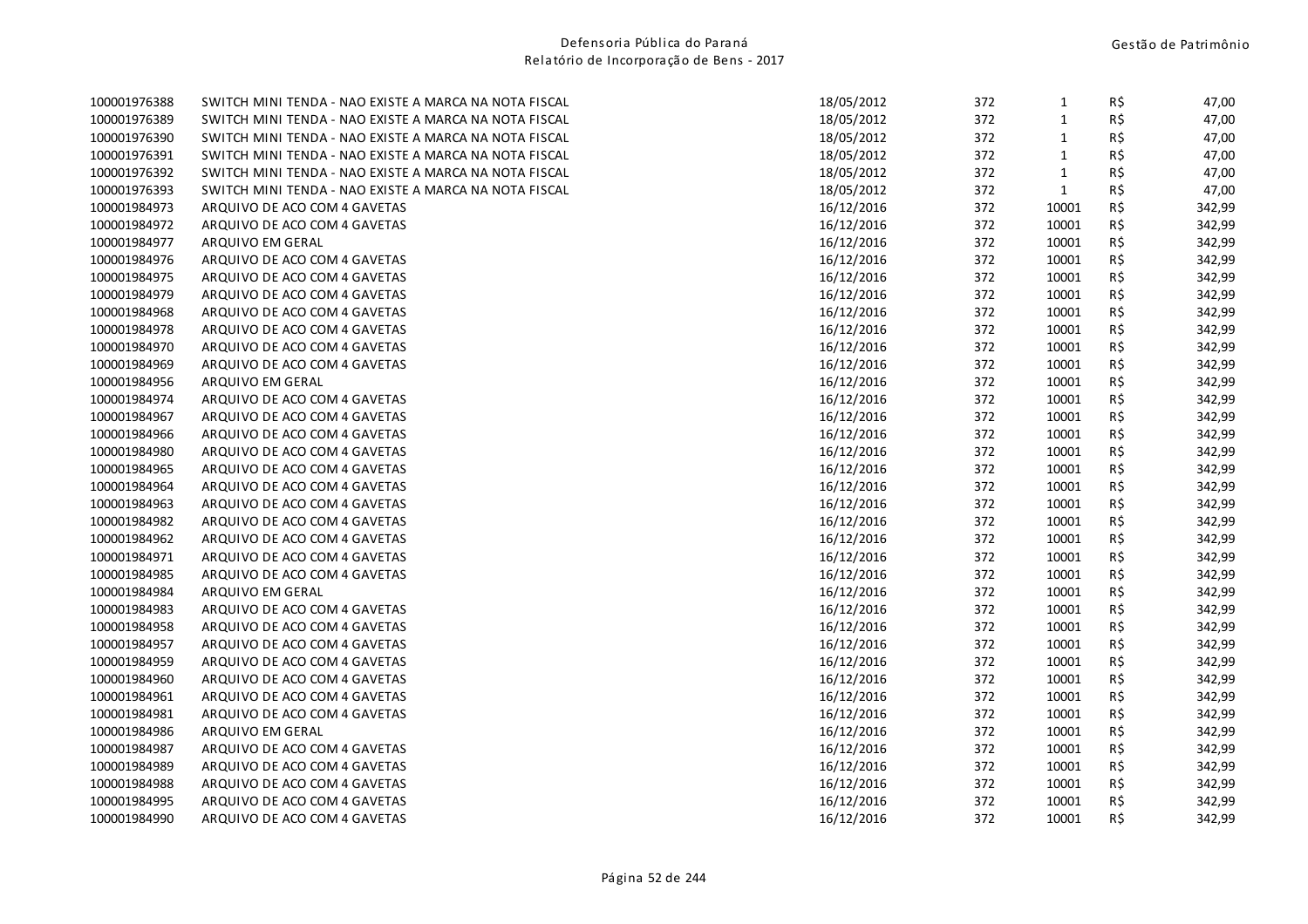| 100001984991 | ARQUIVO DE ACO COM 4 GAVETAS                                | 16/12/2016 | 372 | 10001        | R\$ | 342,99     |
|--------------|-------------------------------------------------------------|------------|-----|--------------|-----|------------|
| 100001984992 | ARQUIVO DE ACO COM 4 GAVETAS                                | 16/12/2016 | 372 | 10001        | R\$ | 342,99     |
| 100001984993 | ARQUIVO DE ACO COM 4 GAVETAS                                | 16/12/2016 | 372 | 10001        | R\$ | 342,99     |
| 100001984994 | ARQUIVO EM GERAL                                            | 16/12/2016 | 372 | 10001        | R\$ | 342,99     |
| 100001984872 | WINDOWS PROFESSIONAL LEGALIZATION GETGENUINE LARGEO         | 16/12/2014 | 372 | 393          | R\$ | 388.261,30 |
| 100001983869 | ESCADA EM ALUMINIO DUPLA/EXTENSIVA 2,40 X 3,90 M - ALL      | 16/11/2016 | 372 | 10001        | R\$ | 325,00     |
| 100001983821 | ESCADA EM ALUMINIO DUPLA/EXTENSIVA - 2,40 X 3,90 M - ALL    | 16/11/2016 | 372 | 10001        | R\$ | 325,00     |
| 100001983867 | PAREDE DIVISORIA NAVAL BP PLUS - 1200 X 2110 X 35MM         | 16/11/2016 | 372 | 10001        | R\$ | 15.909,98  |
| 100001983868 | PORTA DIVISORIA NAVAL BP PLUS - 800 X 2110 X 35MM           | 16/11/2016 | 372 | 10001        | R\$ | 2.814,00   |
| 100001984926 | PORTA DIVISORIA NAVAL BP PLUS - 900 X 2110 X 35MM           | 16/11/2016 | 372 | 10001        | R\$ | 811,17     |
| 100001980996 | MULTIFUNCIONAL LAZER                                        | 16/07/2013 | 372 | $\mathbf{1}$ | R\$ | 800,00     |
| 100001980997 | MULTIFUNCIONAL LAZER                                        | 16/07/2013 | 372 | $\mathbf{1}$ | R\$ | 800,00     |
| 100001980998 | MULTIFUNCIONAL LAZER                                        | 16/07/2013 | 372 | $\mathbf{1}$ | R\$ | 800,00     |
| 100001980999 | MULTIFUNCIONAL LAZER                                        | 16/07/2013 | 372 | $\mathbf{1}$ | R\$ | 800,00     |
| 100001981000 | MULTIFUNCIONAL LAZER                                        | 16/07/2013 | 372 | $\mathbf{1}$ | R\$ | 800,00     |
| 100001981001 | MULTIFUNCIONAL LAZER                                        | 16/07/2013 | 372 | $\mathbf{1}$ | R\$ | 800,00     |
| 100001981002 | MULTIFUNCIONAL LAZER                                        | 16/07/2013 | 372 | $\mathbf{1}$ | R\$ | 800,00     |
| 100001981003 | MULTIFUNCIONAL LAZER                                        | 16/07/2013 | 372 | $\mathbf{1}$ | R\$ | 800,00     |
| 100001984513 | SMART UPS RT 3000VA/2100V 3U AUT PLENA CARGA SURTA3000XL-BR | 16/06/2015 | 372 | 372          | R\$ | 5.886,12   |
| 100001984514 | <b>RACK W374471</b>                                         | 16/06/2015 | 372 | 372          | R\$ | 5.463,06   |
| 100001984515 | HP 1910-48G                                                 | 16/06/2015 | 372 | 372          | R\$ | 8.135,99   |
| 100001980907 | POLTRONA GIRATORIA                                          | 16/04/2013 | 372 | $\mathbf{1}$ | R\$ | 801,01     |
| 100001980864 | POLTRONA FIXA                                               | 16/04/2013 | 372 | $\mathbf{1}$ | R\$ | 607,56     |
| 100001980865 | POLTRONA FIXA                                               | 16/04/2013 | 372 | $\mathbf{1}$ | R\$ | 607,56     |
| 100001980870 | POLTRONA GIRATORIA                                          | 16/04/2013 | 372 | $\mathbf{1}$ | R\$ | 774,19     |
| 100001980871 | POLTRONA GIRATORIA                                          | 16/04/2013 | 372 | $\mathbf{1}$ | R\$ | 774,19     |
| 100001980872 | POLTRONA GIRATORIA                                          | 16/04/2013 | 372 | $\mathbf{1}$ | R\$ | 774,19     |
| 100001980873 | POLTRONA GIRATORIA                                          | 16/04/2013 | 372 | $\mathbf{1}$ | R\$ | 774,19     |
| 100001980874 | POLTRONA GIRATORIA                                          | 16/04/2013 | 372 | $\mathbf{1}$ | R\$ | 774,19     |
| 100001980703 | POLTRONA FIXA                                               | 16/04/2013 | 372 | $\mathbf{1}$ | R\$ | 607,60     |
| 100001980704 | POLTRONA FIXA                                               | 16/04/2013 | 372 | $\mathbf{1}$ | R\$ | 607,60     |
| 100001980705 | POLTRONA FIXA                                               | 16/04/2013 | 372 | $\mathbf{1}$ | R\$ | 607,60     |
| 100001980706 | POLTRONA FIXA                                               | 16/04/2013 | 372 | $\mathbf{1}$ | R\$ | 607,60     |
| 100001980707 | POLTRONA FIXA                                               | 16/04/2013 | 372 | $\mathbf{1}$ | R\$ | 607,60     |
| 100001980708 | POLTRONA FIXA                                               | 16/04/2013 | 372 | $\mathbf{1}$ | R\$ | 607,60     |
| 100001980709 | POLTRONA FIXA                                               | 16/04/2013 | 372 | $\mathbf{1}$ | R\$ | 607,60     |
| 100001980710 | POLTRONA GIRATORIA                                          | 16/04/2013 | 372 | $\mathbf{1}$ | R\$ | 782,35     |
| 100001980711 | POLTRONA GIRATORIA                                          | 16/04/2013 | 372 | $\mathbf{1}$ | R\$ | 782,35     |
| 100001980712 | POLTRONA GIRATORIA                                          | 16/04/2013 | 372 | $\mathbf{1}$ | R\$ | 782,35     |
| 100001980713 | POLTRONA GIRATORIA                                          | 16/04/2013 | 372 | $\mathbf{1}$ | R\$ | 782,35     |
| 100001980714 | POLTRONA GIRATORIA                                          | 16/04/2013 | 372 | $\mathbf{1}$ | R\$ | 782,35     |
| 100001980715 | POLTRONA GIRATORIA                                          | 16/04/2013 | 372 | $\mathbf{1}$ | R\$ | 782,35     |
|              |                                                             |            |     |              |     |            |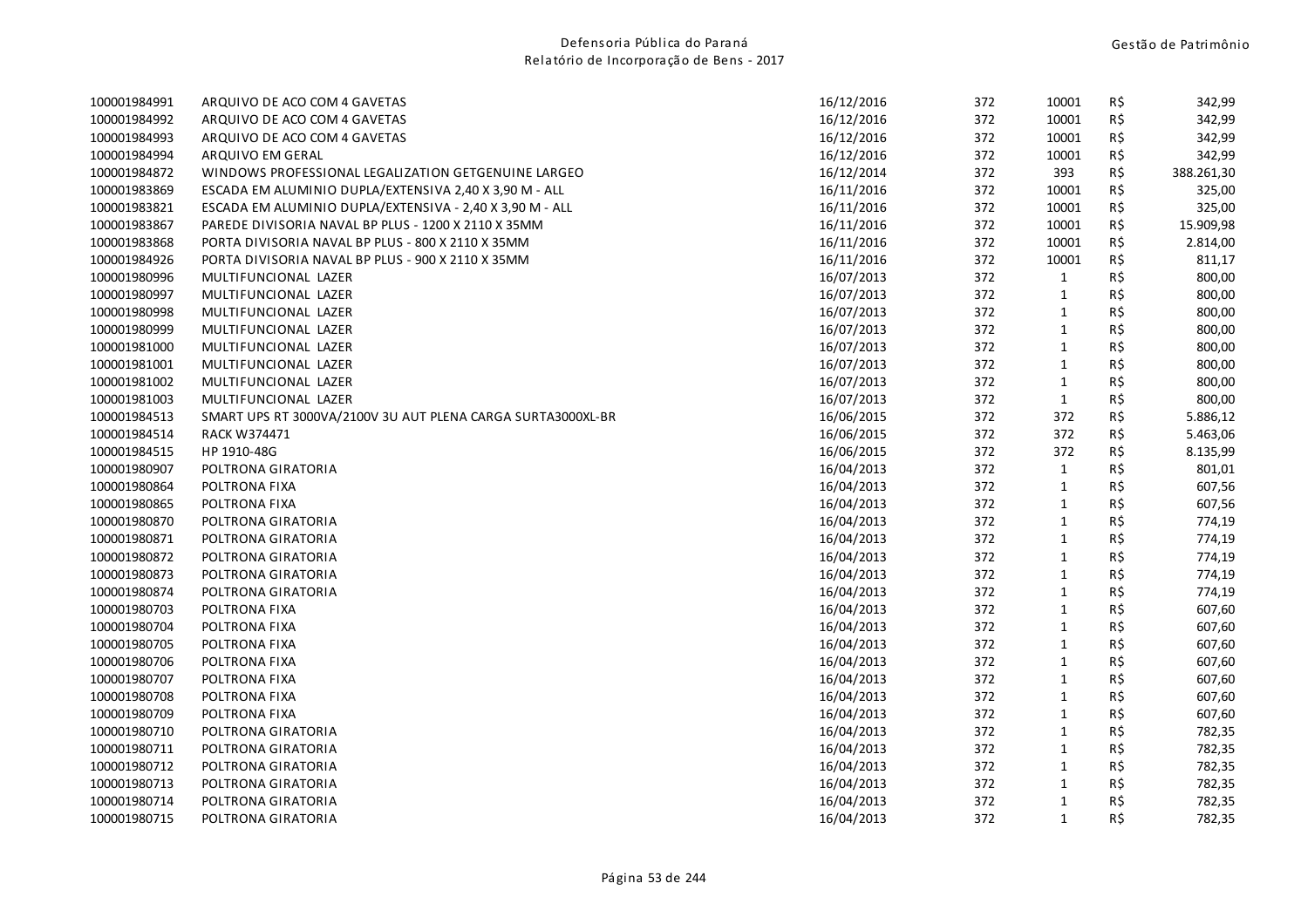| 372<br>R\$<br>100001980717<br>16/04/2013<br>$\mathbf{1}$<br>POLTRONA GIRATORIA<br>372<br>R\$<br>100001980718<br>POLTRONA GIRATORIA<br>16/04/2013<br>$\mathbf{1}$<br>372<br>R\$<br>100001980719<br>16/04/2013<br>$\mathbf{1}$<br>POLTRONA GIRATORIA<br>372<br>$\mathbf{1}$<br>R\$<br>100001980720<br>POLTRONA GIRATORIA<br>16/04/2013<br>372<br>100001980721<br>16/04/2013<br>$\mathbf{1}$<br>R\$<br>POLTRONA GIRATORIA<br>372<br>R\$<br>100001980722<br>POLTRONA GIRATORIA<br>16/04/2013<br>1<br>R\$<br>100001980723<br>372<br>$\mathbf{1}$<br>POLTRONA GIRATORIA<br>16/04/2013<br>100001980724<br>372<br>$1\,$<br>R\$<br>POLTRONA GIRATORIA<br>16/04/2013<br>372<br>R\$<br>100001980725<br>16/04/2013<br>$\mathbf{1}$<br>POLTRONA GIRATORIA<br>372<br>$\mathbf{1}$<br>R\$<br>100001980726<br>POLTRONA GIRATORIA<br>16/04/2013<br>372<br>R\$<br>100001980727<br>POLTRONA GIRATORIA<br>16/04/2013<br>$\mathbf{1}$<br>372<br>R\$<br>100001980728<br>POLTRONA GIRATORIA<br>16/04/2013<br>$\mathbf{1}$<br>100001980729<br>16/04/2013<br>372<br>$\mathbf{1}$<br>R\$<br>POLTRONA GIRATORIA<br>372<br>$\mathbf{1}$<br>100001980730<br>POLTRONA GIRATORIA<br>16/04/2013<br>R\$<br>100001980731<br>16/04/2013<br>372<br>$\mathbf{1}$<br>R\$<br>POLTRONA GIRATORIA<br>372<br>R\$<br>100001980732<br>POLTRONA GIRATORIA<br>16/04/2013<br>$\mathbf{1}$<br>R\$<br>100001980733<br>16/04/2013<br>372<br>$\mathbf{1}$<br>POLTRONA GIRATORIA<br>372<br>$\mathbf{1}$<br>R\$<br>100001980734<br>16/04/2013<br>POLTRONA GIRATORIA<br>372<br>$\mathbf{1}$<br>R\$<br>100001980735<br>POLTRONA GIRATORIA<br>16/04/2013<br>372<br>R\$<br>100001980736<br>16/04/2013<br>$\mathbf{1}$<br>POLTRONA GIRATORIA<br>372<br>$\mathbf{1}$<br>R\$<br>100001980737<br>POLTRONA GIRATORIA<br>16/04/2013<br>R\$<br>100001980738<br>16/04/2013<br>372<br>$\mathbf{1}$<br>POLTRONA GIRATORIA<br>100001980739<br>372<br>$\mathbf{1}$<br>R\$<br>POLTRONA GIRATORIA<br>16/04/2013<br>372<br>100001980740<br>16/04/2013<br>$\mathbf{1}$<br>R\$<br>POLTRONA GIRATORIA<br>372<br>R\$<br>100001980741<br>POLTRONA GIRATORIA<br>16/04/2013<br>1<br>372<br>R\$<br>100001980742<br>16/04/2013<br>$\mathbf{1}$<br>POLTRONA GIRATORIA<br>372<br>$\mathbf{1}$<br>R\$<br>100001980743<br>POLTRONA GIRATORIA<br>16/04/2013<br>372<br>100001980744<br>16/04/2013<br>$\mathbf{1}$<br>R\$<br>POLTRONA GIRATORIA<br>372<br>$\mathbf{1}$<br>R\$<br>100001980745<br>POLTRONA GIRATORIA<br>16/04/2013<br>R\$<br>372<br>$\mathbf{1}$<br>100001980746<br>POLTRONA GIRATORIA<br>16/04/2013<br>372<br>$\mathbf{1}$<br>R\$<br>100001980747<br>POLTRONA GIRATORIA<br>16/04/2013<br>R\$<br>372<br>$\mathbf{1}$<br>100001980748<br>POLTRONA GIRATORIA<br>16/04/2013<br>372<br>100001980749<br>POLTRONA GIRATORIA<br>16/04/2013<br>$\mathbf{1}$<br>R\$<br>372<br>R\$<br>100001980750<br>POLTRONA GIRATORIA<br>16/04/2013<br>$\mathbf{1}$<br>372<br>R\$<br>100001980751<br>POLTRONA GIRATORIA<br>16/04/2013<br>$\mathbf{1}$<br>R\$<br>100001980752<br>16/04/2013<br>372<br>$\mathbf{1}$<br>POLTRONA GIRATORIA<br>372<br>R\$<br>100001980753<br>16/04/2013<br>$\mathbf{1}$<br>POLTRONA GIRATORIA<br>372<br>$\mathbf{1}$<br>R\$<br>100001980754<br>POLTRONA GIRATORIA<br>16/04/2013<br>R\$<br>100001980755<br>372<br>$\mathbf{1}$<br>POLTRONA GIRATORIA<br>16/04/2013<br>100001980756<br>372<br>R\$<br>POLTRONA GIRATORIA<br>16/04/2013<br>1<br>$\mathbf{1}$<br>R\$<br>372<br>100001980757<br>POLTRONA GIRATORIA<br>16/04/2013 | 100001980716 | POLTRONA GIRATORIA | 16/04/2013 | 372 | $\mathbf{1}$ | R\$ | 782,35 |
|--------------------------------------------------------------------------------------------------------------------------------------------------------------------------------------------------------------------------------------------------------------------------------------------------------------------------------------------------------------------------------------------------------------------------------------------------------------------------------------------------------------------------------------------------------------------------------------------------------------------------------------------------------------------------------------------------------------------------------------------------------------------------------------------------------------------------------------------------------------------------------------------------------------------------------------------------------------------------------------------------------------------------------------------------------------------------------------------------------------------------------------------------------------------------------------------------------------------------------------------------------------------------------------------------------------------------------------------------------------------------------------------------------------------------------------------------------------------------------------------------------------------------------------------------------------------------------------------------------------------------------------------------------------------------------------------------------------------------------------------------------------------------------------------------------------------------------------------------------------------------------------------------------------------------------------------------------------------------------------------------------------------------------------------------------------------------------------------------------------------------------------------------------------------------------------------------------------------------------------------------------------------------------------------------------------------------------------------------------------------------------------------------------------------------------------------------------------------------------------------------------------------------------------------------------------------------------------------------------------------------------------------------------------------------------------------------------------------------------------------------------------------------------------------------------------------------------------------------------------------------------------------------------------------------------------------------------------------------------------------------------------------------------------------------------------------------------------------------------------------------------------------------------------------------------------------------------------------------------------------------------------------------------------------------------------------------------------------------------------------------------------------------------------------------------------------------------|--------------|--------------------|------------|-----|--------------|-----|--------|
|                                                                                                                                                                                                                                                                                                                                                                                                                                                                                                                                                                                                                                                                                                                                                                                                                                                                                                                                                                                                                                                                                                                                                                                                                                                                                                                                                                                                                                                                                                                                                                                                                                                                                                                                                                                                                                                                                                                                                                                                                                                                                                                                                                                                                                                                                                                                                                                                                                                                                                                                                                                                                                                                                                                                                                                                                                                                                                                                                                                                                                                                                                                                                                                                                                                                                                                                                                                                                                                        |              |                    |            |     |              |     | 782,35 |
|                                                                                                                                                                                                                                                                                                                                                                                                                                                                                                                                                                                                                                                                                                                                                                                                                                                                                                                                                                                                                                                                                                                                                                                                                                                                                                                                                                                                                                                                                                                                                                                                                                                                                                                                                                                                                                                                                                                                                                                                                                                                                                                                                                                                                                                                                                                                                                                                                                                                                                                                                                                                                                                                                                                                                                                                                                                                                                                                                                                                                                                                                                                                                                                                                                                                                                                                                                                                                                                        |              |                    |            |     |              |     | 782,35 |
|                                                                                                                                                                                                                                                                                                                                                                                                                                                                                                                                                                                                                                                                                                                                                                                                                                                                                                                                                                                                                                                                                                                                                                                                                                                                                                                                                                                                                                                                                                                                                                                                                                                                                                                                                                                                                                                                                                                                                                                                                                                                                                                                                                                                                                                                                                                                                                                                                                                                                                                                                                                                                                                                                                                                                                                                                                                                                                                                                                                                                                                                                                                                                                                                                                                                                                                                                                                                                                                        |              |                    |            |     |              |     | 782,35 |
|                                                                                                                                                                                                                                                                                                                                                                                                                                                                                                                                                                                                                                                                                                                                                                                                                                                                                                                                                                                                                                                                                                                                                                                                                                                                                                                                                                                                                                                                                                                                                                                                                                                                                                                                                                                                                                                                                                                                                                                                                                                                                                                                                                                                                                                                                                                                                                                                                                                                                                                                                                                                                                                                                                                                                                                                                                                                                                                                                                                                                                                                                                                                                                                                                                                                                                                                                                                                                                                        |              |                    |            |     |              |     | 782,35 |
|                                                                                                                                                                                                                                                                                                                                                                                                                                                                                                                                                                                                                                                                                                                                                                                                                                                                                                                                                                                                                                                                                                                                                                                                                                                                                                                                                                                                                                                                                                                                                                                                                                                                                                                                                                                                                                                                                                                                                                                                                                                                                                                                                                                                                                                                                                                                                                                                                                                                                                                                                                                                                                                                                                                                                                                                                                                                                                                                                                                                                                                                                                                                                                                                                                                                                                                                                                                                                                                        |              |                    |            |     |              |     | 782,35 |
|                                                                                                                                                                                                                                                                                                                                                                                                                                                                                                                                                                                                                                                                                                                                                                                                                                                                                                                                                                                                                                                                                                                                                                                                                                                                                                                                                                                                                                                                                                                                                                                                                                                                                                                                                                                                                                                                                                                                                                                                                                                                                                                                                                                                                                                                                                                                                                                                                                                                                                                                                                                                                                                                                                                                                                                                                                                                                                                                                                                                                                                                                                                                                                                                                                                                                                                                                                                                                                                        |              |                    |            |     |              |     | 782,35 |
|                                                                                                                                                                                                                                                                                                                                                                                                                                                                                                                                                                                                                                                                                                                                                                                                                                                                                                                                                                                                                                                                                                                                                                                                                                                                                                                                                                                                                                                                                                                                                                                                                                                                                                                                                                                                                                                                                                                                                                                                                                                                                                                                                                                                                                                                                                                                                                                                                                                                                                                                                                                                                                                                                                                                                                                                                                                                                                                                                                                                                                                                                                                                                                                                                                                                                                                                                                                                                                                        |              |                    |            |     |              |     | 782,35 |
|                                                                                                                                                                                                                                                                                                                                                                                                                                                                                                                                                                                                                                                                                                                                                                                                                                                                                                                                                                                                                                                                                                                                                                                                                                                                                                                                                                                                                                                                                                                                                                                                                                                                                                                                                                                                                                                                                                                                                                                                                                                                                                                                                                                                                                                                                                                                                                                                                                                                                                                                                                                                                                                                                                                                                                                                                                                                                                                                                                                                                                                                                                                                                                                                                                                                                                                                                                                                                                                        |              |                    |            |     |              |     | 782,35 |
|                                                                                                                                                                                                                                                                                                                                                                                                                                                                                                                                                                                                                                                                                                                                                                                                                                                                                                                                                                                                                                                                                                                                                                                                                                                                                                                                                                                                                                                                                                                                                                                                                                                                                                                                                                                                                                                                                                                                                                                                                                                                                                                                                                                                                                                                                                                                                                                                                                                                                                                                                                                                                                                                                                                                                                                                                                                                                                                                                                                                                                                                                                                                                                                                                                                                                                                                                                                                                                                        |              |                    |            |     |              |     | 782,35 |
|                                                                                                                                                                                                                                                                                                                                                                                                                                                                                                                                                                                                                                                                                                                                                                                                                                                                                                                                                                                                                                                                                                                                                                                                                                                                                                                                                                                                                                                                                                                                                                                                                                                                                                                                                                                                                                                                                                                                                                                                                                                                                                                                                                                                                                                                                                                                                                                                                                                                                                                                                                                                                                                                                                                                                                                                                                                                                                                                                                                                                                                                                                                                                                                                                                                                                                                                                                                                                                                        |              |                    |            |     |              |     | 782,35 |
|                                                                                                                                                                                                                                                                                                                                                                                                                                                                                                                                                                                                                                                                                                                                                                                                                                                                                                                                                                                                                                                                                                                                                                                                                                                                                                                                                                                                                                                                                                                                                                                                                                                                                                                                                                                                                                                                                                                                                                                                                                                                                                                                                                                                                                                                                                                                                                                                                                                                                                                                                                                                                                                                                                                                                                                                                                                                                                                                                                                                                                                                                                                                                                                                                                                                                                                                                                                                                                                        |              |                    |            |     |              |     | 782,35 |
|                                                                                                                                                                                                                                                                                                                                                                                                                                                                                                                                                                                                                                                                                                                                                                                                                                                                                                                                                                                                                                                                                                                                                                                                                                                                                                                                                                                                                                                                                                                                                                                                                                                                                                                                                                                                                                                                                                                                                                                                                                                                                                                                                                                                                                                                                                                                                                                                                                                                                                                                                                                                                                                                                                                                                                                                                                                                                                                                                                                                                                                                                                                                                                                                                                                                                                                                                                                                                                                        |              |                    |            |     |              |     | 782,35 |
|                                                                                                                                                                                                                                                                                                                                                                                                                                                                                                                                                                                                                                                                                                                                                                                                                                                                                                                                                                                                                                                                                                                                                                                                                                                                                                                                                                                                                                                                                                                                                                                                                                                                                                                                                                                                                                                                                                                                                                                                                                                                                                                                                                                                                                                                                                                                                                                                                                                                                                                                                                                                                                                                                                                                                                                                                                                                                                                                                                                                                                                                                                                                                                                                                                                                                                                                                                                                                                                        |              |                    |            |     |              |     | 782,35 |
|                                                                                                                                                                                                                                                                                                                                                                                                                                                                                                                                                                                                                                                                                                                                                                                                                                                                                                                                                                                                                                                                                                                                                                                                                                                                                                                                                                                                                                                                                                                                                                                                                                                                                                                                                                                                                                                                                                                                                                                                                                                                                                                                                                                                                                                                                                                                                                                                                                                                                                                                                                                                                                                                                                                                                                                                                                                                                                                                                                                                                                                                                                                                                                                                                                                                                                                                                                                                                                                        |              |                    |            |     |              |     | 782,35 |
|                                                                                                                                                                                                                                                                                                                                                                                                                                                                                                                                                                                                                                                                                                                                                                                                                                                                                                                                                                                                                                                                                                                                                                                                                                                                                                                                                                                                                                                                                                                                                                                                                                                                                                                                                                                                                                                                                                                                                                                                                                                                                                                                                                                                                                                                                                                                                                                                                                                                                                                                                                                                                                                                                                                                                                                                                                                                                                                                                                                                                                                                                                                                                                                                                                                                                                                                                                                                                                                        |              |                    |            |     |              |     | 782,35 |
|                                                                                                                                                                                                                                                                                                                                                                                                                                                                                                                                                                                                                                                                                                                                                                                                                                                                                                                                                                                                                                                                                                                                                                                                                                                                                                                                                                                                                                                                                                                                                                                                                                                                                                                                                                                                                                                                                                                                                                                                                                                                                                                                                                                                                                                                                                                                                                                                                                                                                                                                                                                                                                                                                                                                                                                                                                                                                                                                                                                                                                                                                                                                                                                                                                                                                                                                                                                                                                                        |              |                    |            |     |              |     | 782,35 |
|                                                                                                                                                                                                                                                                                                                                                                                                                                                                                                                                                                                                                                                                                                                                                                                                                                                                                                                                                                                                                                                                                                                                                                                                                                                                                                                                                                                                                                                                                                                                                                                                                                                                                                                                                                                                                                                                                                                                                                                                                                                                                                                                                                                                                                                                                                                                                                                                                                                                                                                                                                                                                                                                                                                                                                                                                                                                                                                                                                                                                                                                                                                                                                                                                                                                                                                                                                                                                                                        |              |                    |            |     |              |     | 782,35 |
|                                                                                                                                                                                                                                                                                                                                                                                                                                                                                                                                                                                                                                                                                                                                                                                                                                                                                                                                                                                                                                                                                                                                                                                                                                                                                                                                                                                                                                                                                                                                                                                                                                                                                                                                                                                                                                                                                                                                                                                                                                                                                                                                                                                                                                                                                                                                                                                                                                                                                                                                                                                                                                                                                                                                                                                                                                                                                                                                                                                                                                                                                                                                                                                                                                                                                                                                                                                                                                                        |              |                    |            |     |              |     | 782,35 |
|                                                                                                                                                                                                                                                                                                                                                                                                                                                                                                                                                                                                                                                                                                                                                                                                                                                                                                                                                                                                                                                                                                                                                                                                                                                                                                                                                                                                                                                                                                                                                                                                                                                                                                                                                                                                                                                                                                                                                                                                                                                                                                                                                                                                                                                                                                                                                                                                                                                                                                                                                                                                                                                                                                                                                                                                                                                                                                                                                                                                                                                                                                                                                                                                                                                                                                                                                                                                                                                        |              |                    |            |     |              |     | 782,35 |
|                                                                                                                                                                                                                                                                                                                                                                                                                                                                                                                                                                                                                                                                                                                                                                                                                                                                                                                                                                                                                                                                                                                                                                                                                                                                                                                                                                                                                                                                                                                                                                                                                                                                                                                                                                                                                                                                                                                                                                                                                                                                                                                                                                                                                                                                                                                                                                                                                                                                                                                                                                                                                                                                                                                                                                                                                                                                                                                                                                                                                                                                                                                                                                                                                                                                                                                                                                                                                                                        |              |                    |            |     |              |     | 782,35 |
|                                                                                                                                                                                                                                                                                                                                                                                                                                                                                                                                                                                                                                                                                                                                                                                                                                                                                                                                                                                                                                                                                                                                                                                                                                                                                                                                                                                                                                                                                                                                                                                                                                                                                                                                                                                                                                                                                                                                                                                                                                                                                                                                                                                                                                                                                                                                                                                                                                                                                                                                                                                                                                                                                                                                                                                                                                                                                                                                                                                                                                                                                                                                                                                                                                                                                                                                                                                                                                                        |              |                    |            |     |              |     | 782,35 |
|                                                                                                                                                                                                                                                                                                                                                                                                                                                                                                                                                                                                                                                                                                                                                                                                                                                                                                                                                                                                                                                                                                                                                                                                                                                                                                                                                                                                                                                                                                                                                                                                                                                                                                                                                                                                                                                                                                                                                                                                                                                                                                                                                                                                                                                                                                                                                                                                                                                                                                                                                                                                                                                                                                                                                                                                                                                                                                                                                                                                                                                                                                                                                                                                                                                                                                                                                                                                                                                        |              |                    |            |     |              |     | 788,00 |
|                                                                                                                                                                                                                                                                                                                                                                                                                                                                                                                                                                                                                                                                                                                                                                                                                                                                                                                                                                                                                                                                                                                                                                                                                                                                                                                                                                                                                                                                                                                                                                                                                                                                                                                                                                                                                                                                                                                                                                                                                                                                                                                                                                                                                                                                                                                                                                                                                                                                                                                                                                                                                                                                                                                                                                                                                                                                                                                                                                                                                                                                                                                                                                                                                                                                                                                                                                                                                                                        |              |                    |            |     |              |     | 788,00 |
|                                                                                                                                                                                                                                                                                                                                                                                                                                                                                                                                                                                                                                                                                                                                                                                                                                                                                                                                                                                                                                                                                                                                                                                                                                                                                                                                                                                                                                                                                                                                                                                                                                                                                                                                                                                                                                                                                                                                                                                                                                                                                                                                                                                                                                                                                                                                                                                                                                                                                                                                                                                                                                                                                                                                                                                                                                                                                                                                                                                                                                                                                                                                                                                                                                                                                                                                                                                                                                                        |              |                    |            |     |              |     | 788,00 |
|                                                                                                                                                                                                                                                                                                                                                                                                                                                                                                                                                                                                                                                                                                                                                                                                                                                                                                                                                                                                                                                                                                                                                                                                                                                                                                                                                                                                                                                                                                                                                                                                                                                                                                                                                                                                                                                                                                                                                                                                                                                                                                                                                                                                                                                                                                                                                                                                                                                                                                                                                                                                                                                                                                                                                                                                                                                                                                                                                                                                                                                                                                                                                                                                                                                                                                                                                                                                                                                        |              |                    |            |     |              |     | 788,00 |
|                                                                                                                                                                                                                                                                                                                                                                                                                                                                                                                                                                                                                                                                                                                                                                                                                                                                                                                                                                                                                                                                                                                                                                                                                                                                                                                                                                                                                                                                                                                                                                                                                                                                                                                                                                                                                                                                                                                                                                                                                                                                                                                                                                                                                                                                                                                                                                                                                                                                                                                                                                                                                                                                                                                                                                                                                                                                                                                                                                                                                                                                                                                                                                                                                                                                                                                                                                                                                                                        |              |                    |            |     |              |     | 788,00 |
|                                                                                                                                                                                                                                                                                                                                                                                                                                                                                                                                                                                                                                                                                                                                                                                                                                                                                                                                                                                                                                                                                                                                                                                                                                                                                                                                                                                                                                                                                                                                                                                                                                                                                                                                                                                                                                                                                                                                                                                                                                                                                                                                                                                                                                                                                                                                                                                                                                                                                                                                                                                                                                                                                                                                                                                                                                                                                                                                                                                                                                                                                                                                                                                                                                                                                                                                                                                                                                                        |              |                    |            |     |              |     | 788,00 |
|                                                                                                                                                                                                                                                                                                                                                                                                                                                                                                                                                                                                                                                                                                                                                                                                                                                                                                                                                                                                                                                                                                                                                                                                                                                                                                                                                                                                                                                                                                                                                                                                                                                                                                                                                                                                                                                                                                                                                                                                                                                                                                                                                                                                                                                                                                                                                                                                                                                                                                                                                                                                                                                                                                                                                                                                                                                                                                                                                                                                                                                                                                                                                                                                                                                                                                                                                                                                                                                        |              |                    |            |     |              |     | 788,00 |
|                                                                                                                                                                                                                                                                                                                                                                                                                                                                                                                                                                                                                                                                                                                                                                                                                                                                                                                                                                                                                                                                                                                                                                                                                                                                                                                                                                                                                                                                                                                                                                                                                                                                                                                                                                                                                                                                                                                                                                                                                                                                                                                                                                                                                                                                                                                                                                                                                                                                                                                                                                                                                                                                                                                                                                                                                                                                                                                                                                                                                                                                                                                                                                                                                                                                                                                                                                                                                                                        |              |                    |            |     |              |     | 788,00 |
|                                                                                                                                                                                                                                                                                                                                                                                                                                                                                                                                                                                                                                                                                                                                                                                                                                                                                                                                                                                                                                                                                                                                                                                                                                                                                                                                                                                                                                                                                                                                                                                                                                                                                                                                                                                                                                                                                                                                                                                                                                                                                                                                                                                                                                                                                                                                                                                                                                                                                                                                                                                                                                                                                                                                                                                                                                                                                                                                                                                                                                                                                                                                                                                                                                                                                                                                                                                                                                                        |              |                    |            |     |              |     | 788,00 |
|                                                                                                                                                                                                                                                                                                                                                                                                                                                                                                                                                                                                                                                                                                                                                                                                                                                                                                                                                                                                                                                                                                                                                                                                                                                                                                                                                                                                                                                                                                                                                                                                                                                                                                                                                                                                                                                                                                                                                                                                                                                                                                                                                                                                                                                                                                                                                                                                                                                                                                                                                                                                                                                                                                                                                                                                                                                                                                                                                                                                                                                                                                                                                                                                                                                                                                                                                                                                                                                        |              |                    |            |     |              |     | 788,00 |
|                                                                                                                                                                                                                                                                                                                                                                                                                                                                                                                                                                                                                                                                                                                                                                                                                                                                                                                                                                                                                                                                                                                                                                                                                                                                                                                                                                                                                                                                                                                                                                                                                                                                                                                                                                                                                                                                                                                                                                                                                                                                                                                                                                                                                                                                                                                                                                                                                                                                                                                                                                                                                                                                                                                                                                                                                                                                                                                                                                                                                                                                                                                                                                                                                                                                                                                                                                                                                                                        |              |                    |            |     |              |     | 788,00 |
|                                                                                                                                                                                                                                                                                                                                                                                                                                                                                                                                                                                                                                                                                                                                                                                                                                                                                                                                                                                                                                                                                                                                                                                                                                                                                                                                                                                                                                                                                                                                                                                                                                                                                                                                                                                                                                                                                                                                                                                                                                                                                                                                                                                                                                                                                                                                                                                                                                                                                                                                                                                                                                                                                                                                                                                                                                                                                                                                                                                                                                                                                                                                                                                                                                                                                                                                                                                                                                                        |              |                    |            |     |              |     | 788,00 |
|                                                                                                                                                                                                                                                                                                                                                                                                                                                                                                                                                                                                                                                                                                                                                                                                                                                                                                                                                                                                                                                                                                                                                                                                                                                                                                                                                                                                                                                                                                                                                                                                                                                                                                                                                                                                                                                                                                                                                                                                                                                                                                                                                                                                                                                                                                                                                                                                                                                                                                                                                                                                                                                                                                                                                                                                                                                                                                                                                                                                                                                                                                                                                                                                                                                                                                                                                                                                                                                        |              |                    |            |     |              |     | 788,00 |
|                                                                                                                                                                                                                                                                                                                                                                                                                                                                                                                                                                                                                                                                                                                                                                                                                                                                                                                                                                                                                                                                                                                                                                                                                                                                                                                                                                                                                                                                                                                                                                                                                                                                                                                                                                                                                                                                                                                                                                                                                                                                                                                                                                                                                                                                                                                                                                                                                                                                                                                                                                                                                                                                                                                                                                                                                                                                                                                                                                                                                                                                                                                                                                                                                                                                                                                                                                                                                                                        |              |                    |            |     |              |     | 788,00 |
|                                                                                                                                                                                                                                                                                                                                                                                                                                                                                                                                                                                                                                                                                                                                                                                                                                                                                                                                                                                                                                                                                                                                                                                                                                                                                                                                                                                                                                                                                                                                                                                                                                                                                                                                                                                                                                                                                                                                                                                                                                                                                                                                                                                                                                                                                                                                                                                                                                                                                                                                                                                                                                                                                                                                                                                                                                                                                                                                                                                                                                                                                                                                                                                                                                                                                                                                                                                                                                                        |              |                    |            |     |              |     | 788,00 |
|                                                                                                                                                                                                                                                                                                                                                                                                                                                                                                                                                                                                                                                                                                                                                                                                                                                                                                                                                                                                                                                                                                                                                                                                                                                                                                                                                                                                                                                                                                                                                                                                                                                                                                                                                                                                                                                                                                                                                                                                                                                                                                                                                                                                                                                                                                                                                                                                                                                                                                                                                                                                                                                                                                                                                                                                                                                                                                                                                                                                                                                                                                                                                                                                                                                                                                                                                                                                                                                        |              |                    |            |     |              |     | 788,00 |
|                                                                                                                                                                                                                                                                                                                                                                                                                                                                                                                                                                                                                                                                                                                                                                                                                                                                                                                                                                                                                                                                                                                                                                                                                                                                                                                                                                                                                                                                                                                                                                                                                                                                                                                                                                                                                                                                                                                                                                                                                                                                                                                                                                                                                                                                                                                                                                                                                                                                                                                                                                                                                                                                                                                                                                                                                                                                                                                                                                                                                                                                                                                                                                                                                                                                                                                                                                                                                                                        |              |                    |            |     |              |     | 788,00 |
|                                                                                                                                                                                                                                                                                                                                                                                                                                                                                                                                                                                                                                                                                                                                                                                                                                                                                                                                                                                                                                                                                                                                                                                                                                                                                                                                                                                                                                                                                                                                                                                                                                                                                                                                                                                                                                                                                                                                                                                                                                                                                                                                                                                                                                                                                                                                                                                                                                                                                                                                                                                                                                                                                                                                                                                                                                                                                                                                                                                                                                                                                                                                                                                                                                                                                                                                                                                                                                                        |              |                    |            |     |              |     | 788,00 |
|                                                                                                                                                                                                                                                                                                                                                                                                                                                                                                                                                                                                                                                                                                                                                                                                                                                                                                                                                                                                                                                                                                                                                                                                                                                                                                                                                                                                                                                                                                                                                                                                                                                                                                                                                                                                                                                                                                                                                                                                                                                                                                                                                                                                                                                                                                                                                                                                                                                                                                                                                                                                                                                                                                                                                                                                                                                                                                                                                                                                                                                                                                                                                                                                                                                                                                                                                                                                                                                        |              |                    |            |     |              |     | 788,00 |
|                                                                                                                                                                                                                                                                                                                                                                                                                                                                                                                                                                                                                                                                                                                                                                                                                                                                                                                                                                                                                                                                                                                                                                                                                                                                                                                                                                                                                                                                                                                                                                                                                                                                                                                                                                                                                                                                                                                                                                                                                                                                                                                                                                                                                                                                                                                                                                                                                                                                                                                                                                                                                                                                                                                                                                                                                                                                                                                                                                                                                                                                                                                                                                                                                                                                                                                                                                                                                                                        |              |                    |            |     |              |     | 788,00 |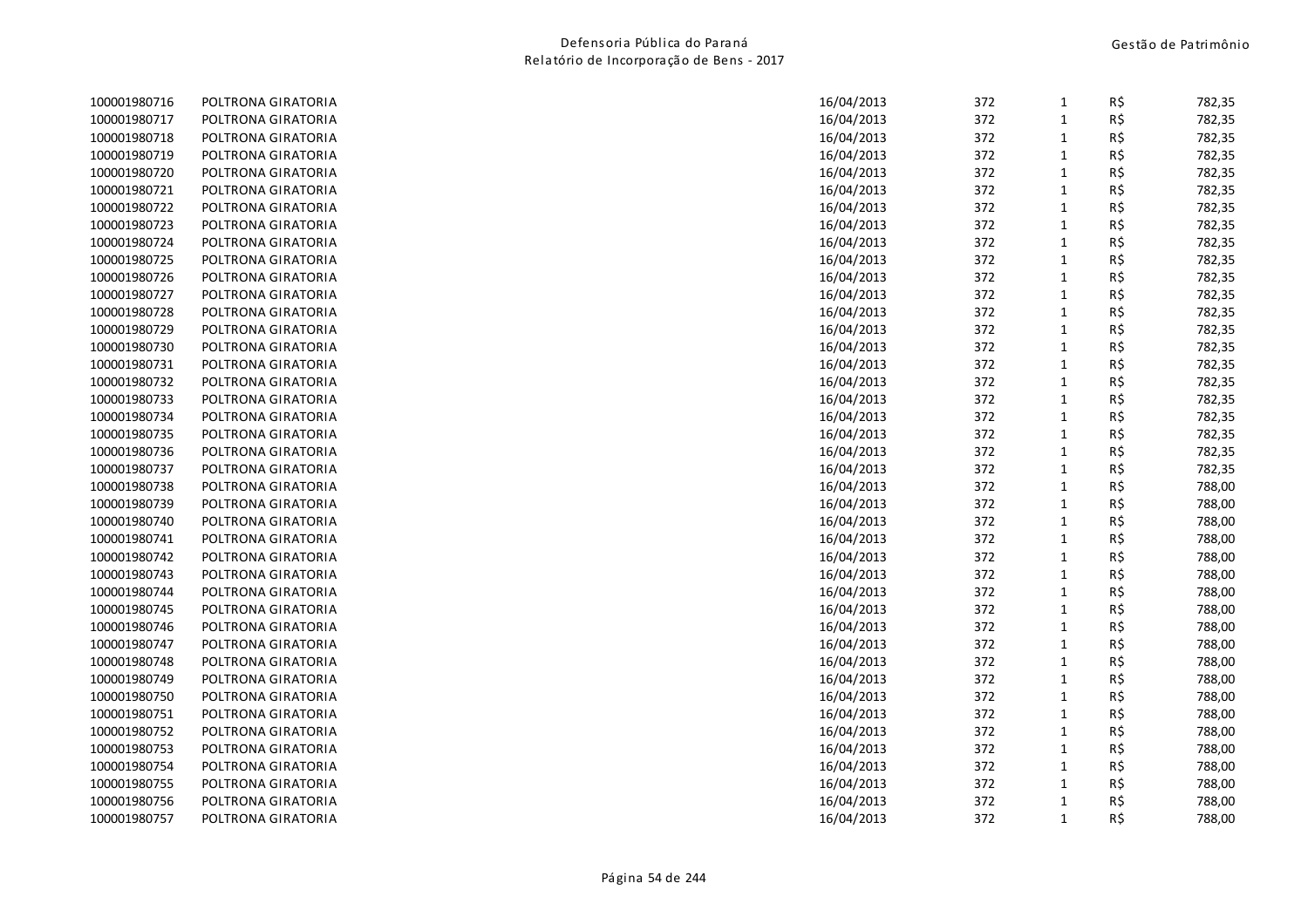| 372<br>R\$<br>100001980759<br>16/04/2013<br>POLTRONA GIRATORIA<br>1<br>372<br>R\$<br>100001980760<br>POLTRONA GIRATORIA<br>16/04/2013<br>1<br>372<br>R\$<br>100001980761<br>16/04/2013<br>POLTRONA GIRATORIA<br>1<br>372<br>R\$<br>100001980762<br>POLTRONA GIRATORIA<br>16/04/2013<br>1<br>372<br>100001980763<br>POLTRONA GIRATORIA<br>16/04/2013<br>R\$<br>1<br>372<br>R\$<br>100001980764<br>POLTRONA GIRATORIA<br>16/04/2013<br>1<br>R\$<br>100001980765<br>16/04/2013<br>372<br>POLTRONA GIRATORIA<br>1<br>R\$<br>100001980766<br>16/04/2013<br>372<br>POLTRONA GIRATORIA<br>$\mathbf{1}$<br>372<br>R\$<br>100001980767<br>16/04/2013<br>POLTRONA GIRATORIA<br>1<br>16/04/2013<br>372<br>R\$<br>100001980768<br>POLTRONA GIRATORIA<br>$\mathbf{1}$<br>R\$<br>372<br>100001980769<br>POLTRONA GIRATORIA<br>16/04/2013<br>$\mathbf{1}$<br>372<br>R\$<br>100001980770<br>POLTRONA GIRATORIA<br>16/04/2013<br>$\mathbf{1}$<br>100001980771<br>POLTRONA GIRATORIA<br>16/04/2013<br>372<br>$\mathbf{1}$<br>R\$<br>372<br>R\$<br>100001980772<br>POLTRONA GIRATORIA<br>16/04/2013<br>$\mathbf{1}$<br>100001980773<br>16/04/2013<br>372<br>R\$<br>POLTRONA GIRATORIA<br>$\mathbf{1}$<br>372<br>R\$<br>100001980774<br>POLTRONA GIRATORIA<br>16/04/2013<br>1<br>R\$<br>100001980775<br>16/04/2013<br>372<br>POLTRONA GIRATORIA<br>1<br>372<br>R\$<br>100001980776<br>16/04/2013<br>$\mathbf{1}$<br>POLTRONA GIRATORIA<br>16/04/2013<br>372<br>R\$<br>100001980777<br>POLTRONA GIRATORIA<br>1<br>R\$<br>100001980778<br>POLTRONA GIRATORIA<br>16/04/2013<br>372<br>1<br>372<br>R\$<br>100001980779<br>POLTRONA GIRATORIA<br>16/04/2013<br>1<br>R\$<br>100001980780<br>POLTRONA GIRATORIA<br>16/04/2013<br>372<br>$\mathbf{1}$<br>100001980781<br>16/04/2013<br>372<br>R\$<br>POLTRONA GIRATORIA<br>1<br>372<br>R\$<br>100001980782<br>16/04/2013<br>POLTRONA GIRATORIA<br>1<br>372<br>R\$<br>100001980783<br>POLTRONA GIRATORIA<br>16/04/2013<br>1<br>R\$<br>100001980784<br>16/04/2013<br>372<br>POLTRONA GIRATORIA<br>1<br>372<br>R\$<br>100001980785<br>POLTRONA GIRATORIA<br>16/04/2013<br>$\mathbf{1}$<br>100001980786<br>POLTRONA GIRATORIA<br>16/04/2013<br>372<br>$\mathbf{1}$<br>R\$<br>372<br>R\$<br>100001980787<br>POLTRONA GIRATORIA<br>16/04/2013<br>$\mathbf{1}$<br>R\$<br>100001980788<br>16/04/2013<br>372<br>POLTRONA GIRATORIA<br>1<br>372<br>R\$<br>100001980789<br>POLTRONA GIRATORIA<br>16/04/2013<br>$\mathbf{1}$<br>372<br>R\$<br>100001980790<br>POLTRONA GIRATORIA<br>16/04/2013<br>$\mathbf{1}$<br>372<br>R\$<br>100001980791<br>POLTRONA GIRATORIA<br>16/04/2013<br>1<br>R\$<br>372<br>100001980792<br>POLTRONA GIRATORIA<br>16/04/2013<br>1<br>372<br>R\$<br>100001980793<br>POLTRONA GIRATORIA<br>16/04/2013<br>1<br>R\$<br>100001980794<br>16/04/2013<br>372<br>$\mathbf{1}$<br>POLTRONA GIRATORIA<br>372<br>R\$<br>100001980795<br>POLTRONA GIRATORIA<br>16/04/2013<br>$\mathbf{1}$<br>100001980796<br>16/04/2013<br>372<br>R\$<br>POLTRONA GIRATORIA<br>1<br>R\$<br>100001980797<br>372<br>POLTRONA GIRATORIA<br>16/04/2013<br>1<br>100001980798<br>372<br>R\$<br>POLTRONA GIRATORIA<br>16/04/2013<br>1<br>R\$<br>100001980799<br>372<br>$\mathbf{1}$<br>POLTRONA GIRATORIA<br>16/04/2013 | 100001980758 | POLTRONA GIRATORIA | 16/04/2013 | 372 | $\mathbf{1}$ | R\$ | 788,00 |
|------------------------------------------------------------------------------------------------------------------------------------------------------------------------------------------------------------------------------------------------------------------------------------------------------------------------------------------------------------------------------------------------------------------------------------------------------------------------------------------------------------------------------------------------------------------------------------------------------------------------------------------------------------------------------------------------------------------------------------------------------------------------------------------------------------------------------------------------------------------------------------------------------------------------------------------------------------------------------------------------------------------------------------------------------------------------------------------------------------------------------------------------------------------------------------------------------------------------------------------------------------------------------------------------------------------------------------------------------------------------------------------------------------------------------------------------------------------------------------------------------------------------------------------------------------------------------------------------------------------------------------------------------------------------------------------------------------------------------------------------------------------------------------------------------------------------------------------------------------------------------------------------------------------------------------------------------------------------------------------------------------------------------------------------------------------------------------------------------------------------------------------------------------------------------------------------------------------------------------------------------------------------------------------------------------------------------------------------------------------------------------------------------------------------------------------------------------------------------------------------------------------------------------------------------------------------------------------------------------------------------------------------------------------------------------------------------------------------------------------------------------------------------------------------------------------------------------------------------------------------------------------------------------------------------------------------------------------------------------------------------------------------------------------------------------------------------------------------------------------------------------------------------------------------------------------------------------------------|--------------|--------------------|------------|-----|--------------|-----|--------|
|                                                                                                                                                                                                                                                                                                                                                                                                                                                                                                                                                                                                                                                                                                                                                                                                                                                                                                                                                                                                                                                                                                                                                                                                                                                                                                                                                                                                                                                                                                                                                                                                                                                                                                                                                                                                                                                                                                                                                                                                                                                                                                                                                                                                                                                                                                                                                                                                                                                                                                                                                                                                                                                                                                                                                                                                                                                                                                                                                                                                                                                                                                                                                                                                                        |              |                    |            |     |              |     | 788,00 |
|                                                                                                                                                                                                                                                                                                                                                                                                                                                                                                                                                                                                                                                                                                                                                                                                                                                                                                                                                                                                                                                                                                                                                                                                                                                                                                                                                                                                                                                                                                                                                                                                                                                                                                                                                                                                                                                                                                                                                                                                                                                                                                                                                                                                                                                                                                                                                                                                                                                                                                                                                                                                                                                                                                                                                                                                                                                                                                                                                                                                                                                                                                                                                                                                                        |              |                    |            |     |              |     | 788,00 |
|                                                                                                                                                                                                                                                                                                                                                                                                                                                                                                                                                                                                                                                                                                                                                                                                                                                                                                                                                                                                                                                                                                                                                                                                                                                                                                                                                                                                                                                                                                                                                                                                                                                                                                                                                                                                                                                                                                                                                                                                                                                                                                                                                                                                                                                                                                                                                                                                                                                                                                                                                                                                                                                                                                                                                                                                                                                                                                                                                                                                                                                                                                                                                                                                                        |              |                    |            |     |              |     | 788,00 |
|                                                                                                                                                                                                                                                                                                                                                                                                                                                                                                                                                                                                                                                                                                                                                                                                                                                                                                                                                                                                                                                                                                                                                                                                                                                                                                                                                                                                                                                                                                                                                                                                                                                                                                                                                                                                                                                                                                                                                                                                                                                                                                                                                                                                                                                                                                                                                                                                                                                                                                                                                                                                                                                                                                                                                                                                                                                                                                                                                                                                                                                                                                                                                                                                                        |              |                    |            |     |              |     | 788,00 |
|                                                                                                                                                                                                                                                                                                                                                                                                                                                                                                                                                                                                                                                                                                                                                                                                                                                                                                                                                                                                                                                                                                                                                                                                                                                                                                                                                                                                                                                                                                                                                                                                                                                                                                                                                                                                                                                                                                                                                                                                                                                                                                                                                                                                                                                                                                                                                                                                                                                                                                                                                                                                                                                                                                                                                                                                                                                                                                                                                                                                                                                                                                                                                                                                                        |              |                    |            |     |              |     | 788,00 |
|                                                                                                                                                                                                                                                                                                                                                                                                                                                                                                                                                                                                                                                                                                                                                                                                                                                                                                                                                                                                                                                                                                                                                                                                                                                                                                                                                                                                                                                                                                                                                                                                                                                                                                                                                                                                                                                                                                                                                                                                                                                                                                                                                                                                                                                                                                                                                                                                                                                                                                                                                                                                                                                                                                                                                                                                                                                                                                                                                                                                                                                                                                                                                                                                                        |              |                    |            |     |              |     | 788,00 |
|                                                                                                                                                                                                                                                                                                                                                                                                                                                                                                                                                                                                                                                                                                                                                                                                                                                                                                                                                                                                                                                                                                                                                                                                                                                                                                                                                                                                                                                                                                                                                                                                                                                                                                                                                                                                                                                                                                                                                                                                                                                                                                                                                                                                                                                                                                                                                                                                                                                                                                                                                                                                                                                                                                                                                                                                                                                                                                                                                                                                                                                                                                                                                                                                                        |              |                    |            |     |              |     | 788,00 |
|                                                                                                                                                                                                                                                                                                                                                                                                                                                                                                                                                                                                                                                                                                                                                                                                                                                                                                                                                                                                                                                                                                                                                                                                                                                                                                                                                                                                                                                                                                                                                                                                                                                                                                                                                                                                                                                                                                                                                                                                                                                                                                                                                                                                                                                                                                                                                                                                                                                                                                                                                                                                                                                                                                                                                                                                                                                                                                                                                                                                                                                                                                                                                                                                                        |              |                    |            |     |              |     | 788,00 |
|                                                                                                                                                                                                                                                                                                                                                                                                                                                                                                                                                                                                                                                                                                                                                                                                                                                                                                                                                                                                                                                                                                                                                                                                                                                                                                                                                                                                                                                                                                                                                                                                                                                                                                                                                                                                                                                                                                                                                                                                                                                                                                                                                                                                                                                                                                                                                                                                                                                                                                                                                                                                                                                                                                                                                                                                                                                                                                                                                                                                                                                                                                                                                                                                                        |              |                    |            |     |              |     | 788,00 |
|                                                                                                                                                                                                                                                                                                                                                                                                                                                                                                                                                                                                                                                                                                                                                                                                                                                                                                                                                                                                                                                                                                                                                                                                                                                                                                                                                                                                                                                                                                                                                                                                                                                                                                                                                                                                                                                                                                                                                                                                                                                                                                                                                                                                                                                                                                                                                                                                                                                                                                                                                                                                                                                                                                                                                                                                                                                                                                                                                                                                                                                                                                                                                                                                                        |              |                    |            |     |              |     | 788,00 |
|                                                                                                                                                                                                                                                                                                                                                                                                                                                                                                                                                                                                                                                                                                                                                                                                                                                                                                                                                                                                                                                                                                                                                                                                                                                                                                                                                                                                                                                                                                                                                                                                                                                                                                                                                                                                                                                                                                                                                                                                                                                                                                                                                                                                                                                                                                                                                                                                                                                                                                                                                                                                                                                                                                                                                                                                                                                                                                                                                                                                                                                                                                                                                                                                                        |              |                    |            |     |              |     | 788,00 |
|                                                                                                                                                                                                                                                                                                                                                                                                                                                                                                                                                                                                                                                                                                                                                                                                                                                                                                                                                                                                                                                                                                                                                                                                                                                                                                                                                                                                                                                                                                                                                                                                                                                                                                                                                                                                                                                                                                                                                                                                                                                                                                                                                                                                                                                                                                                                                                                                                                                                                                                                                                                                                                                                                                                                                                                                                                                                                                                                                                                                                                                                                                                                                                                                                        |              |                    |            |     |              |     | 788,00 |
|                                                                                                                                                                                                                                                                                                                                                                                                                                                                                                                                                                                                                                                                                                                                                                                                                                                                                                                                                                                                                                                                                                                                                                                                                                                                                                                                                                                                                                                                                                                                                                                                                                                                                                                                                                                                                                                                                                                                                                                                                                                                                                                                                                                                                                                                                                                                                                                                                                                                                                                                                                                                                                                                                                                                                                                                                                                                                                                                                                                                                                                                                                                                                                                                                        |              |                    |            |     |              |     | 780,41 |
|                                                                                                                                                                                                                                                                                                                                                                                                                                                                                                                                                                                                                                                                                                                                                                                                                                                                                                                                                                                                                                                                                                                                                                                                                                                                                                                                                                                                                                                                                                                                                                                                                                                                                                                                                                                                                                                                                                                                                                                                                                                                                                                                                                                                                                                                                                                                                                                                                                                                                                                                                                                                                                                                                                                                                                                                                                                                                                                                                                                                                                                                                                                                                                                                                        |              |                    |            |     |              |     | 780,41 |
|                                                                                                                                                                                                                                                                                                                                                                                                                                                                                                                                                                                                                                                                                                                                                                                                                                                                                                                                                                                                                                                                                                                                                                                                                                                                                                                                                                                                                                                                                                                                                                                                                                                                                                                                                                                                                                                                                                                                                                                                                                                                                                                                                                                                                                                                                                                                                                                                                                                                                                                                                                                                                                                                                                                                                                                                                                                                                                                                                                                                                                                                                                                                                                                                                        |              |                    |            |     |              |     | 780,41 |
|                                                                                                                                                                                                                                                                                                                                                                                                                                                                                                                                                                                                                                                                                                                                                                                                                                                                                                                                                                                                                                                                                                                                                                                                                                                                                                                                                                                                                                                                                                                                                                                                                                                                                                                                                                                                                                                                                                                                                                                                                                                                                                                                                                                                                                                                                                                                                                                                                                                                                                                                                                                                                                                                                                                                                                                                                                                                                                                                                                                                                                                                                                                                                                                                                        |              |                    |            |     |              |     | 780,41 |
|                                                                                                                                                                                                                                                                                                                                                                                                                                                                                                                                                                                                                                                                                                                                                                                                                                                                                                                                                                                                                                                                                                                                                                                                                                                                                                                                                                                                                                                                                                                                                                                                                                                                                                                                                                                                                                                                                                                                                                                                                                                                                                                                                                                                                                                                                                                                                                                                                                                                                                                                                                                                                                                                                                                                                                                                                                                                                                                                                                                                                                                                                                                                                                                                                        |              |                    |            |     |              |     | 780,41 |
|                                                                                                                                                                                                                                                                                                                                                                                                                                                                                                                                                                                                                                                                                                                                                                                                                                                                                                                                                                                                                                                                                                                                                                                                                                                                                                                                                                                                                                                                                                                                                                                                                                                                                                                                                                                                                                                                                                                                                                                                                                                                                                                                                                                                                                                                                                                                                                                                                                                                                                                                                                                                                                                                                                                                                                                                                                                                                                                                                                                                                                                                                                                                                                                                                        |              |                    |            |     |              |     | 780,41 |
|                                                                                                                                                                                                                                                                                                                                                                                                                                                                                                                                                                                                                                                                                                                                                                                                                                                                                                                                                                                                                                                                                                                                                                                                                                                                                                                                                                                                                                                                                                                                                                                                                                                                                                                                                                                                                                                                                                                                                                                                                                                                                                                                                                                                                                                                                                                                                                                                                                                                                                                                                                                                                                                                                                                                                                                                                                                                                                                                                                                                                                                                                                                                                                                                                        |              |                    |            |     |              |     | 780,41 |
|                                                                                                                                                                                                                                                                                                                                                                                                                                                                                                                                                                                                                                                                                                                                                                                                                                                                                                                                                                                                                                                                                                                                                                                                                                                                                                                                                                                                                                                                                                                                                                                                                                                                                                                                                                                                                                                                                                                                                                                                                                                                                                                                                                                                                                                                                                                                                                                                                                                                                                                                                                                                                                                                                                                                                                                                                                                                                                                                                                                                                                                                                                                                                                                                                        |              |                    |            |     |              |     | 780,41 |
|                                                                                                                                                                                                                                                                                                                                                                                                                                                                                                                                                                                                                                                                                                                                                                                                                                                                                                                                                                                                                                                                                                                                                                                                                                                                                                                                                                                                                                                                                                                                                                                                                                                                                                                                                                                                                                                                                                                                                                                                                                                                                                                                                                                                                                                                                                                                                                                                                                                                                                                                                                                                                                                                                                                                                                                                                                                                                                                                                                                                                                                                                                                                                                                                                        |              |                    |            |     |              |     | 780,41 |
|                                                                                                                                                                                                                                                                                                                                                                                                                                                                                                                                                                                                                                                                                                                                                                                                                                                                                                                                                                                                                                                                                                                                                                                                                                                                                                                                                                                                                                                                                                                                                                                                                                                                                                                                                                                                                                                                                                                                                                                                                                                                                                                                                                                                                                                                                                                                                                                                                                                                                                                                                                                                                                                                                                                                                                                                                                                                                                                                                                                                                                                                                                                                                                                                                        |              |                    |            |     |              |     | 780,41 |
|                                                                                                                                                                                                                                                                                                                                                                                                                                                                                                                                                                                                                                                                                                                                                                                                                                                                                                                                                                                                                                                                                                                                                                                                                                                                                                                                                                                                                                                                                                                                                                                                                                                                                                                                                                                                                                                                                                                                                                                                                                                                                                                                                                                                                                                                                                                                                                                                                                                                                                                                                                                                                                                                                                                                                                                                                                                                                                                                                                                                                                                                                                                                                                                                                        |              |                    |            |     |              |     | 780,41 |
|                                                                                                                                                                                                                                                                                                                                                                                                                                                                                                                                                                                                                                                                                                                                                                                                                                                                                                                                                                                                                                                                                                                                                                                                                                                                                                                                                                                                                                                                                                                                                                                                                                                                                                                                                                                                                                                                                                                                                                                                                                                                                                                                                                                                                                                                                                                                                                                                                                                                                                                                                                                                                                                                                                                                                                                                                                                                                                                                                                                                                                                                                                                                                                                                                        |              |                    |            |     |              |     | 780,41 |
|                                                                                                                                                                                                                                                                                                                                                                                                                                                                                                                                                                                                                                                                                                                                                                                                                                                                                                                                                                                                                                                                                                                                                                                                                                                                                                                                                                                                                                                                                                                                                                                                                                                                                                                                                                                                                                                                                                                                                                                                                                                                                                                                                                                                                                                                                                                                                                                                                                                                                                                                                                                                                                                                                                                                                                                                                                                                                                                                                                                                                                                                                                                                                                                                                        |              |                    |            |     |              |     | 780,41 |
|                                                                                                                                                                                                                                                                                                                                                                                                                                                                                                                                                                                                                                                                                                                                                                                                                                                                                                                                                                                                                                                                                                                                                                                                                                                                                                                                                                                                                                                                                                                                                                                                                                                                                                                                                                                                                                                                                                                                                                                                                                                                                                                                                                                                                                                                                                                                                                                                                                                                                                                                                                                                                                                                                                                                                                                                                                                                                                                                                                                                                                                                                                                                                                                                                        |              |                    |            |     |              |     | 780,41 |
|                                                                                                                                                                                                                                                                                                                                                                                                                                                                                                                                                                                                                                                                                                                                                                                                                                                                                                                                                                                                                                                                                                                                                                                                                                                                                                                                                                                                                                                                                                                                                                                                                                                                                                                                                                                                                                                                                                                                                                                                                                                                                                                                                                                                                                                                                                                                                                                                                                                                                                                                                                                                                                                                                                                                                                                                                                                                                                                                                                                                                                                                                                                                                                                                                        |              |                    |            |     |              |     | 780,41 |
|                                                                                                                                                                                                                                                                                                                                                                                                                                                                                                                                                                                                                                                                                                                                                                                                                                                                                                                                                                                                                                                                                                                                                                                                                                                                                                                                                                                                                                                                                                                                                                                                                                                                                                                                                                                                                                                                                                                                                                                                                                                                                                                                                                                                                                                                                                                                                                                                                                                                                                                                                                                                                                                                                                                                                                                                                                                                                                                                                                                                                                                                                                                                                                                                                        |              |                    |            |     |              |     | 780,41 |
|                                                                                                                                                                                                                                                                                                                                                                                                                                                                                                                                                                                                                                                                                                                                                                                                                                                                                                                                                                                                                                                                                                                                                                                                                                                                                                                                                                                                                                                                                                                                                                                                                                                                                                                                                                                                                                                                                                                                                                                                                                                                                                                                                                                                                                                                                                                                                                                                                                                                                                                                                                                                                                                                                                                                                                                                                                                                                                                                                                                                                                                                                                                                                                                                                        |              |                    |            |     |              |     | 780,41 |
|                                                                                                                                                                                                                                                                                                                                                                                                                                                                                                                                                                                                                                                                                                                                                                                                                                                                                                                                                                                                                                                                                                                                                                                                                                                                                                                                                                                                                                                                                                                                                                                                                                                                                                                                                                                                                                                                                                                                                                                                                                                                                                                                                                                                                                                                                                                                                                                                                                                                                                                                                                                                                                                                                                                                                                                                                                                                                                                                                                                                                                                                                                                                                                                                                        |              |                    |            |     |              |     | 780,41 |
|                                                                                                                                                                                                                                                                                                                                                                                                                                                                                                                                                                                                                                                                                                                                                                                                                                                                                                                                                                                                                                                                                                                                                                                                                                                                                                                                                                                                                                                                                                                                                                                                                                                                                                                                                                                                                                                                                                                                                                                                                                                                                                                                                                                                                                                                                                                                                                                                                                                                                                                                                                                                                                                                                                                                                                                                                                                                                                                                                                                                                                                                                                                                                                                                                        |              |                    |            |     |              |     | 780,41 |
|                                                                                                                                                                                                                                                                                                                                                                                                                                                                                                                                                                                                                                                                                                                                                                                                                                                                                                                                                                                                                                                                                                                                                                                                                                                                                                                                                                                                                                                                                                                                                                                                                                                                                                                                                                                                                                                                                                                                                                                                                                                                                                                                                                                                                                                                                                                                                                                                                                                                                                                                                                                                                                                                                                                                                                                                                                                                                                                                                                                                                                                                                                                                                                                                                        |              |                    |            |     |              |     | 780,41 |
|                                                                                                                                                                                                                                                                                                                                                                                                                                                                                                                                                                                                                                                                                                                                                                                                                                                                                                                                                                                                                                                                                                                                                                                                                                                                                                                                                                                                                                                                                                                                                                                                                                                                                                                                                                                                                                                                                                                                                                                                                                                                                                                                                                                                                                                                                                                                                                                                                                                                                                                                                                                                                                                                                                                                                                                                                                                                                                                                                                                                                                                                                                                                                                                                                        |              |                    |            |     |              |     | 780,41 |
|                                                                                                                                                                                                                                                                                                                                                                                                                                                                                                                                                                                                                                                                                                                                                                                                                                                                                                                                                                                                                                                                                                                                                                                                                                                                                                                                                                                                                                                                                                                                                                                                                                                                                                                                                                                                                                                                                                                                                                                                                                                                                                                                                                                                                                                                                                                                                                                                                                                                                                                                                                                                                                                                                                                                                                                                                                                                                                                                                                                                                                                                                                                                                                                                                        |              |                    |            |     |              |     | 780,41 |
|                                                                                                                                                                                                                                                                                                                                                                                                                                                                                                                                                                                                                                                                                                                                                                                                                                                                                                                                                                                                                                                                                                                                                                                                                                                                                                                                                                                                                                                                                                                                                                                                                                                                                                                                                                                                                                                                                                                                                                                                                                                                                                                                                                                                                                                                                                                                                                                                                                                                                                                                                                                                                                                                                                                                                                                                                                                                                                                                                                                                                                                                                                                                                                                                                        |              |                    |            |     |              |     | 780,41 |
|                                                                                                                                                                                                                                                                                                                                                                                                                                                                                                                                                                                                                                                                                                                                                                                                                                                                                                                                                                                                                                                                                                                                                                                                                                                                                                                                                                                                                                                                                                                                                                                                                                                                                                                                                                                                                                                                                                                                                                                                                                                                                                                                                                                                                                                                                                                                                                                                                                                                                                                                                                                                                                                                                                                                                                                                                                                                                                                                                                                                                                                                                                                                                                                                                        |              |                    |            |     |              |     | 780,41 |
|                                                                                                                                                                                                                                                                                                                                                                                                                                                                                                                                                                                                                                                                                                                                                                                                                                                                                                                                                                                                                                                                                                                                                                                                                                                                                                                                                                                                                                                                                                                                                                                                                                                                                                                                                                                                                                                                                                                                                                                                                                                                                                                                                                                                                                                                                                                                                                                                                                                                                                                                                                                                                                                                                                                                                                                                                                                                                                                                                                                                                                                                                                                                                                                                                        |              |                    |            |     |              |     | 780,41 |
|                                                                                                                                                                                                                                                                                                                                                                                                                                                                                                                                                                                                                                                                                                                                                                                                                                                                                                                                                                                                                                                                                                                                                                                                                                                                                                                                                                                                                                                                                                                                                                                                                                                                                                                                                                                                                                                                                                                                                                                                                                                                                                                                                                                                                                                                                                                                                                                                                                                                                                                                                                                                                                                                                                                                                                                                                                                                                                                                                                                                                                                                                                                                                                                                                        |              |                    |            |     |              |     | 780,41 |
|                                                                                                                                                                                                                                                                                                                                                                                                                                                                                                                                                                                                                                                                                                                                                                                                                                                                                                                                                                                                                                                                                                                                                                                                                                                                                                                                                                                                                                                                                                                                                                                                                                                                                                                                                                                                                                                                                                                                                                                                                                                                                                                                                                                                                                                                                                                                                                                                                                                                                                                                                                                                                                                                                                                                                                                                                                                                                                                                                                                                                                                                                                                                                                                                                        |              |                    |            |     |              |     | 780,41 |
|                                                                                                                                                                                                                                                                                                                                                                                                                                                                                                                                                                                                                                                                                                                                                                                                                                                                                                                                                                                                                                                                                                                                                                                                                                                                                                                                                                                                                                                                                                                                                                                                                                                                                                                                                                                                                                                                                                                                                                                                                                                                                                                                                                                                                                                                                                                                                                                                                                                                                                                                                                                                                                                                                                                                                                                                                                                                                                                                                                                                                                                                                                                                                                                                                        |              |                    |            |     |              |     | 780,41 |
|                                                                                                                                                                                                                                                                                                                                                                                                                                                                                                                                                                                                                                                                                                                                                                                                                                                                                                                                                                                                                                                                                                                                                                                                                                                                                                                                                                                                                                                                                                                                                                                                                                                                                                                                                                                                                                                                                                                                                                                                                                                                                                                                                                                                                                                                                                                                                                                                                                                                                                                                                                                                                                                                                                                                                                                                                                                                                                                                                                                                                                                                                                                                                                                                                        |              |                    |            |     |              |     | 780,41 |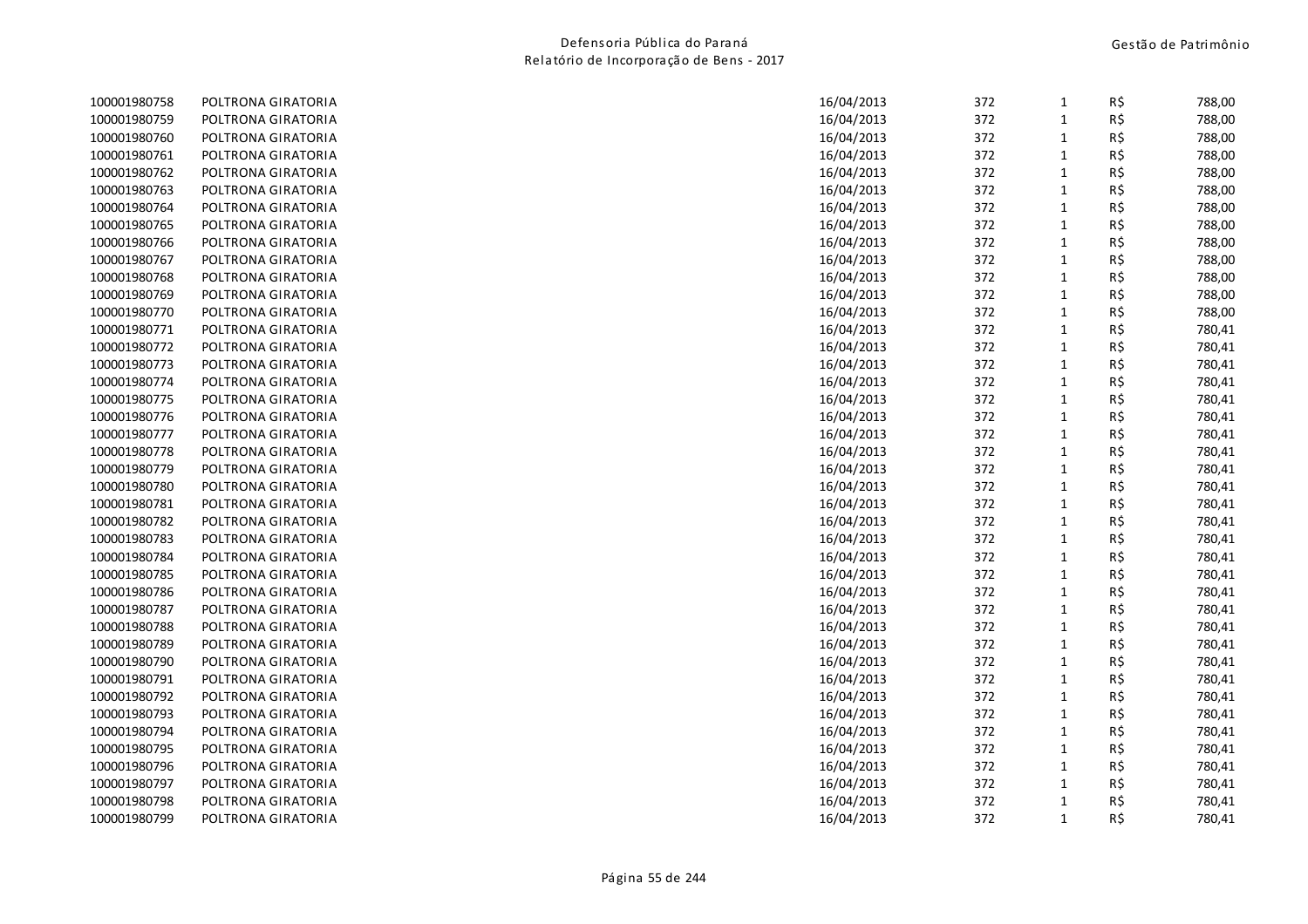| 100001980800 | POLTRONA GIRATORIA | 16/04/2013 | 372 | 1            | R\$ | 780,41 |
|--------------|--------------------|------------|-----|--------------|-----|--------|
| 100001980801 | POLTRONA GIRATORIA | 16/04/2013 | 372 | $\mathbf{1}$ | R\$ | 780,41 |
| 100001980802 | POLTRONA GIRATORIA | 16/04/2013 | 372 | 1            | R\$ | 780,41 |
| 100001980803 | POLTRONA GIRATORIA | 16/04/2013 | 372 | $\mathbf{1}$ | R\$ | 780,41 |
| 100001980804 | POLTRONA GIRATORIA | 16/04/2013 | 372 | $\mathbf{1}$ | R\$ | 780,41 |
| 100001980805 | POLTRONA GIRATORIA | 16/04/2013 | 372 | 1            | R\$ | 780,41 |
| 100001980806 | POLTRONA FIXA      | 16/04/2013 | 372 | $\mathbf{1}$ | R\$ | 616,69 |
| 100001980807 | POLTRONA FIXA      | 16/04/2013 | 372 | 1            | R\$ | 616,69 |
| 100001980808 | POLTRONA FIXA      | 16/04/2013 | 372 | $\mathbf{1}$ | R\$ | 616,69 |
| 100001980809 | POLTRONA FIXA      | 16/04/2013 | 372 | $\mathbf{1}$ | R\$ | 616,69 |
| 100001980810 | POLTRONA FIXA      | 16/04/2013 | 372 | $\mathbf{1}$ | R\$ | 616,69 |
| 100001980811 | POLTRONA FIXA      | 16/04/2013 | 372 | 1            | R\$ | 616,69 |
| 100001980812 | POLTRONA FIXA      | 16/04/2013 | 372 | $\mathbf{1}$ | R\$ | 616,69 |
| 100001980813 | POLTRONA FIXA      | 16/04/2013 | 372 | $\mathbf{1}$ | R\$ | 616,69 |
| 100001980814 | POLTRONA FIXA      | 16/04/2013 | 372 | $\mathbf{1}$ | R\$ | 616,69 |
| 100001980815 | POLTRONA FIXA      | 16/04/2013 | 372 | 1            | R\$ | 616,69 |
| 100001980816 | POLTRONA FIXA      | 16/04/2013 | 372 | 1            | R\$ | 616,69 |
| 100001980817 | POLTRONA FIXA      | 16/04/2013 | 372 | $\mathbf{1}$ | R\$ | 616,69 |
| 100001980818 | POLTRONA FIXA      | 16/04/2013 | 372 | 1            | R\$ | 616,69 |
| 100001980819 | POLTRONA FIXA      | 16/04/2013 | 372 | $\mathbf{1}$ | R\$ | 616,69 |
| 100001980820 | POLTRONA FIXA      | 16/04/2013 | 372 | 1            | R\$ | 616,69 |
| 100001980821 | POLTRONA FIXA      | 16/04/2013 | 372 | $\mathbf{1}$ | R\$ | 616,69 |
| 100001980822 | POLTRONA FIXA      | 16/04/2013 | 372 | $\mathbf{1}$ | R\$ | 616,69 |
| 100001980823 | POLTRONA FIXA      | 16/04/2013 | 372 | $\mathbf{1}$ | R\$ | 616,69 |
| 100001980824 | POLTRONA FIXA      | 16/04/2013 | 372 | 1            | R\$ | 616,69 |
| 100001980825 | POLTRONA FIXA      | 16/04/2013 | 372 | 1            | R\$ | 616,69 |
| 100001980826 | POLTRONA FIXA      | 16/04/2013 | 372 | 1            | R\$ | 616,69 |
| 100001980827 | POLTRONA FIXA      | 16/04/2013 | 372 | $\mathbf{1}$ | R\$ | 616,69 |
| 100001980828 | POLTRONA FIXA      | 16/04/2013 | 372 | $\mathbf{1}$ | R\$ | 616,69 |
| 100001980829 | POLTRONA FIXA      | 16/04/2013 | 372 | 1            | R\$ | 616,69 |
| 100001980830 | POLTRONA FIXA      | 16/04/2013 | 372 | $\mathbf{1}$ | R\$ | 616,69 |
| 100001980831 | POLTRONA FIXA      | 16/04/2013 | 372 | $\mathbf{1}$ | R\$ | 616,69 |
| 100001980832 | POLTRONA FIXA      | 16/04/2013 | 372 | $\mathbf{1}$ | R\$ | 616,69 |
| 100001980833 | POLTRONA FIXA      | 16/04/2013 | 372 | 1            | R\$ | 616,69 |
| 100001980834 | POLTRONA FIXA      | 16/04/2013 | 372 | 1            | R\$ | 616,69 |
| 100001980835 | POLTRONA FIXA      | 16/04/2013 | 372 | 1            | R\$ | 616,69 |
| 100001980836 | POLTRONA FIXA      | 16/04/2013 | 372 | $\mathbf{1}$ | R\$ | 616,69 |
| 100001980837 | POLTRONA FIXA      | 16/04/2013 | 372 | $\mathbf{1}$ | R\$ | 616,69 |
| 100001980838 | POLTRONA FIXA      | 16/04/2013 | 372 | $\mathbf{1}$ | R\$ | 616,69 |
| 100001980839 | POLTRONA FIXA      | 16/04/2013 | 372 | 1            | R\$ | 616,69 |
| 100001980840 | POLTRONA FIXA      | 16/04/2013 | 372 | $\mathbf{1}$ | R\$ | 616,69 |
| 100001980841 | POLTRONA FIXA      | 16/04/2013 | 372 | $\mathbf{1}$ | R\$ | 616,69 |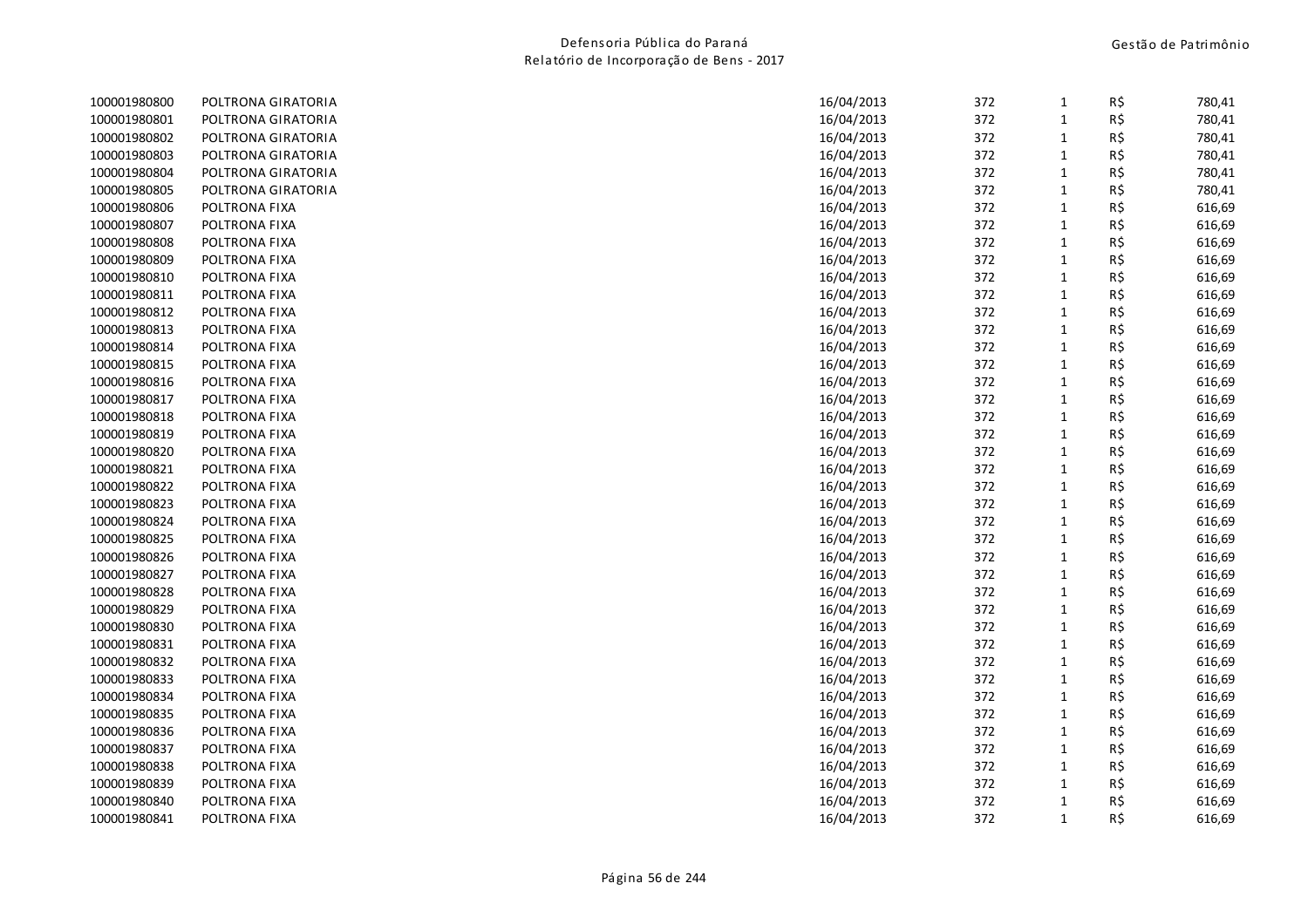| POLTRONA FIXA      |            | 372                                                                                            | 1                                      | R\$ | 616,69                                                                                  |
|--------------------|------------|------------------------------------------------------------------------------------------------|----------------------------------------|-----|-----------------------------------------------------------------------------------------|
| POLTRONA FIXA      | 16/04/2013 | 372                                                                                            | $\mathbf{1}$                           | R\$ | 616,69                                                                                  |
| POLTRONA FIXA      | 16/04/2013 | 372                                                                                            | 1                                      | R\$ | 616,69                                                                                  |
| POLTRONA FIXA      | 16/04/2013 | 372                                                                                            | $\mathbf{1}$                           | R\$ | 616,69                                                                                  |
| POLTRONA FIXA      | 16/04/2013 | 372                                                                                            | $\mathbf{1}$                           | R\$ | 616,69                                                                                  |
| POLTRONA FIXA      | 16/04/2013 | 372                                                                                            | $\mathbf{1}$                           | R\$ | 616,69                                                                                  |
| POLTRONA FIXA      | 16/04/2013 | 372                                                                                            | $\mathbf{1}$                           | R\$ | 616,69                                                                                  |
| POLTRONA FIXA      | 16/04/2013 | 372                                                                                            | $\mathbf{1}$                           | R\$ | 616,69                                                                                  |
| POLTRONA FIXA      | 16/04/2013 | 372                                                                                            | $\mathbf{1}$                           | R\$ | 616,69                                                                                  |
| POLTRONA FIXA      | 16/04/2013 | 372                                                                                            | $\mathbf{1}$                           | R\$ | 616,69                                                                                  |
| POLTRONA FIXA      | 16/04/2013 | 372                                                                                            | $\mathbf{1}$                           | R\$ | 616,69                                                                                  |
| POLTRONA FIXA      | 16/04/2013 | 372                                                                                            | $\mathbf{1}$                           |     | 616,69                                                                                  |
| POLTRONA FIXA      | 16/04/2013 | 372                                                                                            | $\mathbf{1}$                           | R\$ | 616,69                                                                                  |
| POLTRONA FIXA      | 16/04/2013 | 372                                                                                            | $\mathbf{1}$                           | R\$ | 616,69                                                                                  |
| POLTRONA FIXA      | 16/04/2013 | 372                                                                                            | $\mathbf{1}$                           | R\$ | 616,69                                                                                  |
| POLTRONA FIXA      | 16/04/2013 | 372                                                                                            | $\mathbf{1}$                           | R\$ | 616,69                                                                                  |
| POLTRONA FIXA      | 16/04/2013 | 372                                                                                            | $\mathbf{1}$                           | R\$ | 616,69                                                                                  |
| POLTRONA FIXA      | 16/04/2013 | 372                                                                                            | $\mathbf{1}$                           | R\$ | 616,69                                                                                  |
| POLTRONA FIXA      | 16/04/2013 | 372                                                                                            | $\mathbf{1}$                           | R\$ | 616,69                                                                                  |
| POLTRONA FIXA      | 16/04/2013 | 372                                                                                            | $\mathbf{1}$                           | R\$ | 616,69                                                                                  |
| POLTRONA FIXA      | 16/04/2013 | 372                                                                                            | $\mathbf{1}$                           | R\$ | 607,56                                                                                  |
| POLTRONA FIXA      | 16/04/2013 | 372                                                                                            | $\mathbf{1}$                           | R\$ | 607,56                                                                                  |
| POLTRONA FIXA      | 16/04/2013 | 372                                                                                            | $\mathbf{1}$                           | R\$ | 607,56                                                                                  |
| POLTRONA FIXA      | 16/04/2013 | 372                                                                                            | $\mathbf{1}$                           | R\$ | 607,56                                                                                  |
| POLTRONA FIXA      |            | 372                                                                                            | $\mathbf{1}$                           |     | 607,56                                                                                  |
| POLTRONA FIXA      | 16/04/2013 | 372                                                                                            | $\mathbf{1}$                           |     | 607,56                                                                                  |
| POLTRONA GIRATORIA | 16/04/2013 |                                                                                                | $\mathbf{1}$                           |     | 774,19                                                                                  |
| POLTRONA GIRATORIA | 16/04/2013 | 372                                                                                            | $\mathbf{1}$                           | R\$ | 774,19                                                                                  |
| POLTRONA GIRATORIA |            | 372                                                                                            | $\mathbf{1}$                           |     | 774,19                                                                                  |
| POLTRONA GIRATORIA | 16/04/2013 | 372                                                                                            | $\mathbf{1}$                           |     | 774,19                                                                                  |
| POLTRONA GIRATORIA |            |                                                                                                | $\mathbf{1}$                           |     | 774,19                                                                                  |
| POLTRONA GIRATORIA | 16/04/2013 | 372                                                                                            | $\mathbf{1}$                           | R\$ | 774,19                                                                                  |
| POLTRONA GIRATORIA | 16/04/2013 | 372                                                                                            | $\mathbf{1}$                           |     | 774,19                                                                                  |
| POLTRONA GIRATORIA |            |                                                                                                | $\mathbf{1}$                           |     | 774,19                                                                                  |
| POLTRONA GIRATORIA | 16/04/2013 | 372                                                                                            | $\mathbf{1}$                           |     | 774,19                                                                                  |
| POLTRONA GIRATORIA | 16/04/2013 |                                                                                                | $\mathbf{1}$                           |     | 774,19                                                                                  |
| POLTRONA GIRATORIA |            | 372                                                                                            | $\mathbf{1}$                           |     | 774,19                                                                                  |
| POLTRONA GIRATORIA |            |                                                                                                | $\mathbf{1}$                           |     | 774,19                                                                                  |
| POLTRONA GIRATORIA | 16/04/2013 | 372                                                                                            | $\mathbf{1}$                           | R\$ | 774,19                                                                                  |
| POLTRONA GIRATORIA | 16/04/2013 | 372                                                                                            | $\mathbf{1}$                           | R\$ | 774,19                                                                                  |
| POLTRONA GIRATORIA | 16/04/2013 |                                                                                                | $\mathbf{1}$                           | R\$ | 774,19                                                                                  |
| POLTRONA GIRATORIA | 16/04/2013 | 372                                                                                            | $\mathbf{1}$                           | R\$ | 774,19                                                                                  |
|                    |            | 16/04/2013<br>16/04/2013<br>16/04/2013<br>16/04/2013<br>16/04/2013<br>16/04/2013<br>16/04/2013 | 372<br>372<br>372<br>372<br>372<br>372 |     | R\$<br>R\$<br>R\$<br>R\$<br>R\$<br>R\$<br>R\$<br>R\$<br>R\$<br>R\$<br>R\$<br>R\$<br>R\$ |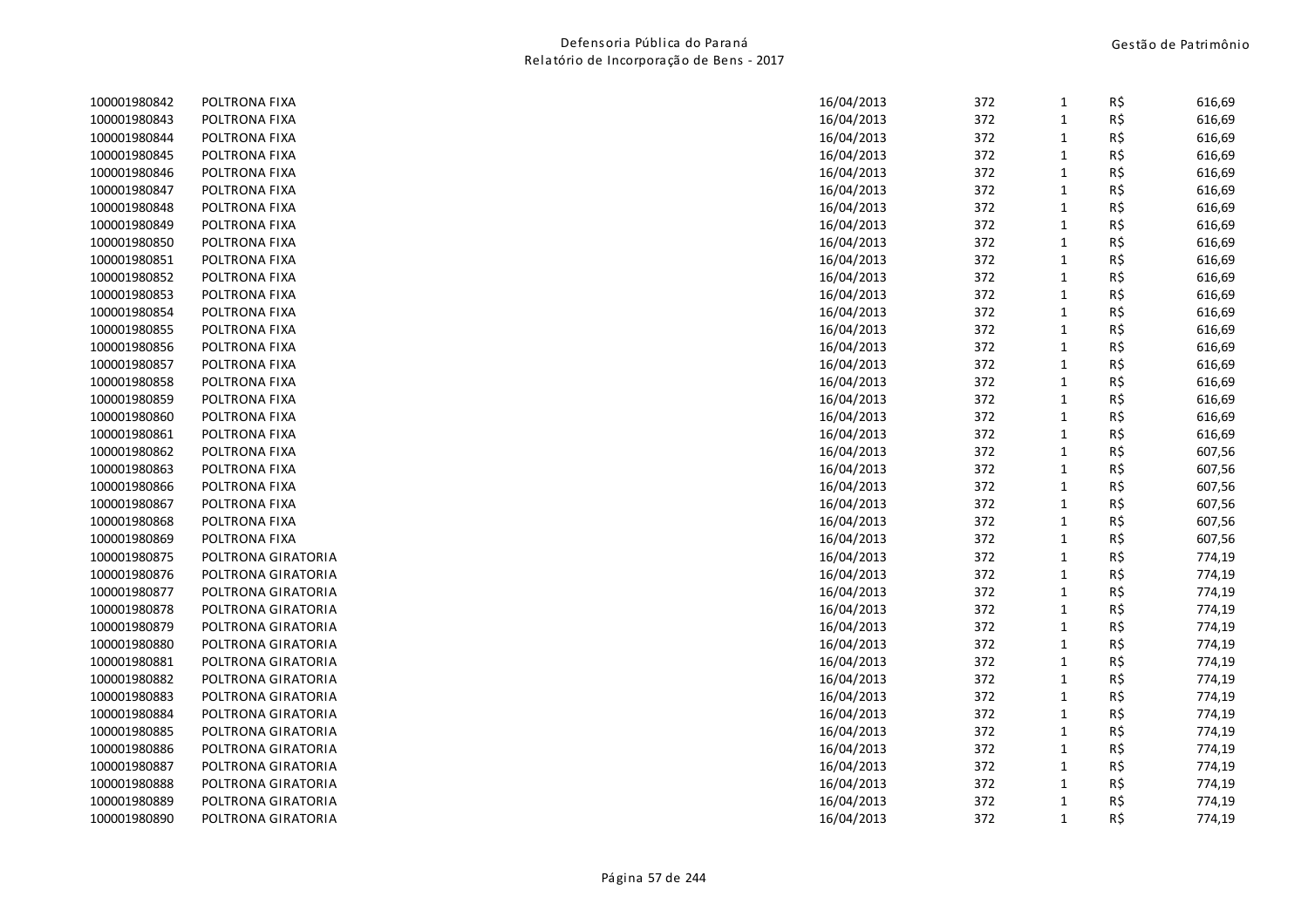| 100001980891 | POLTRONA GIRATORIA | 16/04/2013 | 372 | $\mathbf{1}$ | R\$ | 774,19 |
|--------------|--------------------|------------|-----|--------------|-----|--------|
| 100001980892 | POLTRONA GIRATORIA | 16/04/2013 | 372 | $\mathbf{1}$ | R\$ | 774,19 |
| 100001980893 | POLTRONA GIRATORIA | 16/04/2013 | 372 | $\mathbf{1}$ | R\$ | 774,19 |
| 100001980894 | POLTRONA GIRATORIA | 16/04/2013 | 372 | $\mathbf{1}$ | R\$ | 774,19 |
| 100001980895 | POLTRONA GIRATORIA | 16/04/2013 | 372 | $\mathbf{1}$ | R\$ | 774,19 |
| 100001980896 | POLTRONA GIRATORIA | 16/04/2013 | 372 | $\mathbf{1}$ | R\$ | 774,19 |
| 100001980897 | POLTRONA GIRATORIA | 16/04/2013 | 372 | $\mathbf{1}$ | R\$ | 774,19 |
| 100001980898 | POLTRONA GIRATORIA | 16/04/2013 | 372 | $\mathbf{1}$ | R\$ | 801,01 |
| 100001980899 | POLTRONA GIRATORIA | 16/04/2013 | 372 | $\mathbf{1}$ | R\$ | 801,01 |
| 100001980900 | POLTRONA GIRATORIA | 16/04/2013 | 372 | $\mathbf{1}$ | R\$ | 801,01 |
| 100001980901 | POLTRONA GIRATORIA | 16/04/2013 | 372 | $\mathbf{1}$ | R\$ | 801,01 |
| 100001980902 | POLTRONA GIRATORIA | 16/04/2013 | 372 | $\mathbf{1}$ | R\$ | 801,01 |
| 100001980903 | POLTRONA GIRATORIA | 16/04/2013 | 372 | $\mathbf{1}$ | R\$ | 801,01 |
| 100001980904 | POLTRONA GIRATORIA | 16/04/2013 | 372 | $\mathbf 1$  | R\$ | 801,01 |
| 100001980905 | POLTRONA GIRATORIA | 16/04/2013 | 372 | $\mathbf{1}$ | R\$ | 801,01 |
| 100001980906 | POLTRONA GIRATORIA | 16/04/2013 | 372 | $\mathbf{1}$ | R\$ | 801,01 |
| 100001980908 | POLTRONA GIRATORIA | 16/04/2013 | 372 | $\mathbf{1}$ | R\$ | 801,01 |
| 100001980909 | POLTRONA GIRATORIA | 16/04/2013 | 372 | $\mathbf{1}$ | R\$ | 801,01 |
| 100001980910 | POLTRONA GIRATORIA | 16/04/2013 | 372 | $\mathbf{1}$ | R\$ | 801,01 |
| 100001980911 | POLTRONA GIRATORIA | 16/04/2013 | 372 | $\mathbf{1}$ | R\$ | 801,01 |
| 100001980912 | POLTRONA GIRATORIA | 16/04/2013 | 372 | $\mathbf{1}$ | R\$ | 801,01 |
| 100001980913 | POLTRONA GIRATORIA | 16/04/2013 | 372 | $\mathbf{1}$ | R\$ | 801,01 |
| 100001980914 | POLTRONA GIRATORIA | 16/04/2013 | 372 | $\mathbf{1}$ | R\$ | 801,01 |
| 100001980915 | POLTRONA GIRATORIA | 16/04/2013 | 372 | $\mathbf{1}$ | R\$ | 801,01 |
| 100001980916 | POLTRONA GIRATORIA | 16/04/2013 | 372 | $\mathbf{1}$ | R\$ | 801,01 |
| 100001980917 | POLTRONA GIRATORIA | 16/04/2013 | 372 | $\mathbf{1}$ | R\$ | 801,01 |
| 100001980918 | POLTRONA GIRATORIA | 16/04/2013 | 372 | $\mathbf{1}$ | R\$ | 801,01 |
| 100001980919 | POLTRONA GIRATORIA | 16/04/2013 | 372 | $\mathbf{1}$ | R\$ | 801,01 |
| 100001980920 | POLTRONA GIRATORIA | 16/04/2013 | 372 | $\mathbf{1}$ | R\$ | 801,01 |
| 100001980921 | POLTRONA GIRATORIA | 16/04/2013 | 372 | $\mathbf{1}$ | R\$ | 801,01 |
| 100001980922 | POLTRONA GIRATORIA | 16/04/2013 | 372 | $\mathbf{1}$ | R\$ | 801,01 |
| 100001980923 | POLTRONA GIRATORIA | 16/04/2013 | 372 | $\mathbf{1}$ | R\$ | 801,01 |
| 100001980924 | POLTRONA GIRATORIA | 16/04/2013 | 372 | $\mathbf{1}$ | R\$ | 801,01 |
| 100001980925 | POLTRONA GIRATORIA | 16/04/2013 | 372 | $\mathbf{1}$ | R\$ | 801,01 |
| 100001980926 | POLTRONA GIRATORIA | 16/04/2013 | 372 | 1            | R\$ | 801,01 |
| 100001980927 | POLTRONA GIRATORIA | 16/04/2013 | 372 | $\mathbf{1}$ | R\$ | 801,01 |
| 100001980928 | POLTRONA GIRATORIA | 16/04/2013 | 372 | $\mathbf{1}$ | R\$ | 801,01 |
| 100001980929 | POLTRONA GIRATORIA | 16/04/2013 | 372 | $\mathbf{1}$ | R\$ | 801,01 |
| 100001980930 | POLTRONA GIRATORIA | 16/04/2013 | 372 | $\mathbf{1}$ | R\$ | 801,01 |
| 100001980931 | POLTRONA GIRATORIA | 16/04/2013 | 372 | $\mathbf{1}$ | R\$ | 801,01 |
| 100001980932 | POLTRONA GIRATORIA | 16/04/2013 | 372 | 1            | R\$ | 801,01 |
| 100001980933 | POLTRONA GIRATORIA | 16/04/2013 | 372 | $\mathbf{1}$ | R\$ | 801,01 |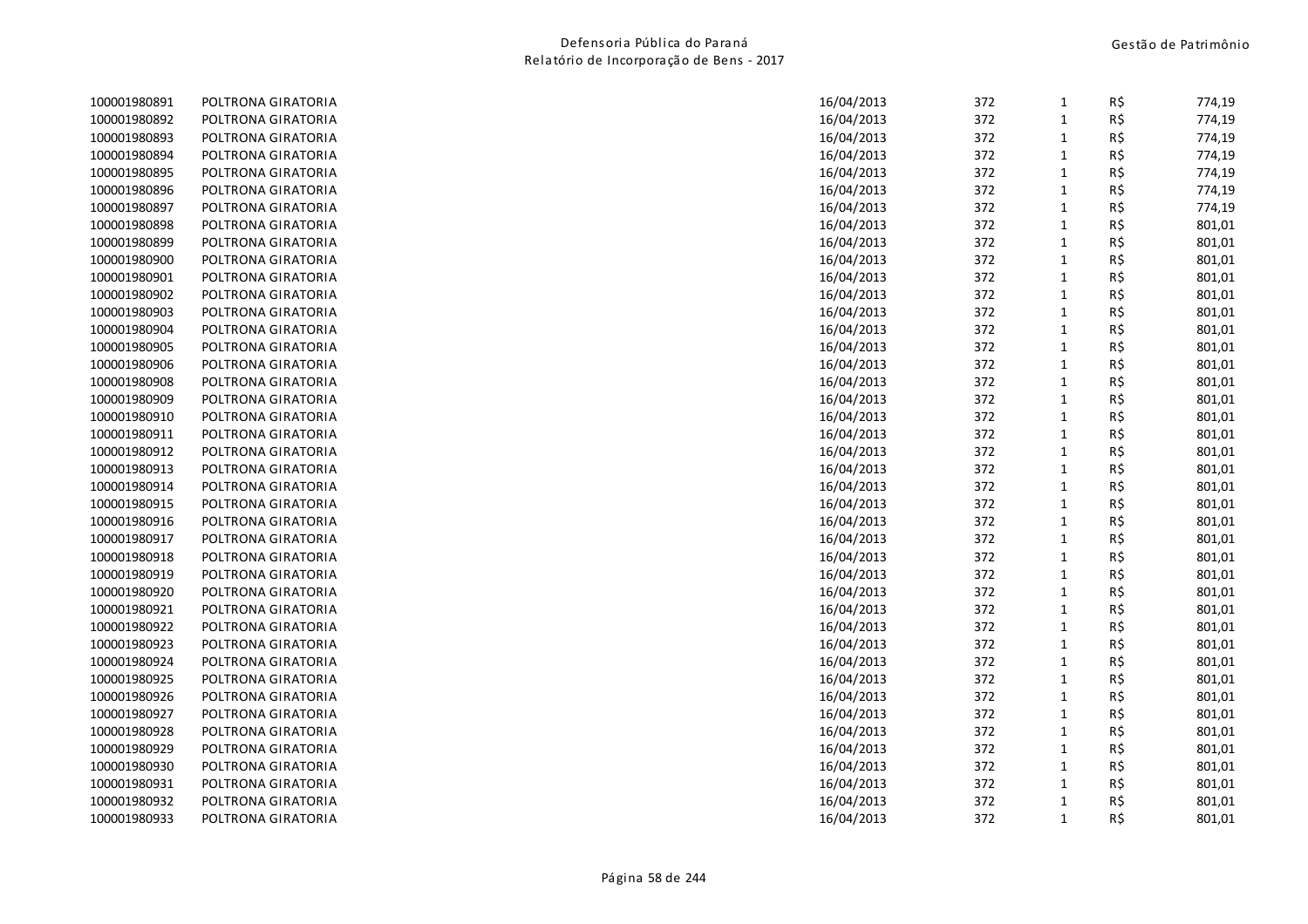| 100001980934 | POLTRONA GIRATORIA                                           | 16/04/2013 | 372 | 1            | R\$ | 801,01   |
|--------------|--------------------------------------------------------------|------------|-----|--------------|-----|----------|
| 100001980935 | POLTRONA GIRATORIA                                           | 16/04/2013 | 372 | $\mathbf{1}$ | R\$ | 801,01   |
| 100001980936 | POLTRONA GIRATORIA                                           | 16/04/2013 | 372 | $\mathbf{1}$ | R\$ | 801,01   |
| 100001980937 | POLTRONA GIRATORIA                                           | 16/04/2013 | 372 | $\mathbf{1}$ | R\$ | 801,01   |
| 100001980938 | POLTRONA GIRATORIA                                           | 16/04/2013 | 372 | $\mathbf{1}$ | R\$ | 801,01   |
| 100001980939 | POLTRONA GIRATORIA                                           | 16/04/2013 | 372 | $\mathbf{1}$ | R\$ | 801,01   |
| 100001976750 | NOTEBOOK POSITIVO MASTER N1701 COM MOUSE RETRARIL MTEK, MALE | 16/01/2013 | 372 | $\mathbf 1$  | R\$ | 1.595,84 |
| 100001976751 | NOTEBOOK POSITIVO MASTER N1701 COM MOUSE RETRARIL MTEK, MALE | 16/01/2013 | 372 | $\mathbf{1}$ | R\$ | 1.595,84 |
| 100001976752 | NOTEBOOK POSITIVO MASTER N1701 COM MOUSE RETRARIL MTEK, MALE | 16/01/2013 | 372 | $\mathbf{1}$ | R\$ | 1.595,84 |
| 100001976753 | NOTEBOOK POSITIVO MASTER N1701 COM MOUSE RETRARIL MTEK, MALE | 16/01/2013 | 372 | $\mathbf{1}$ | R\$ | 1.595,84 |
| 100001976754 | NOTEBOOK POSITIVO MASTER N1701 COM MOUSE RETRARIL MTEK, MALE | 16/01/2013 | 372 | $\mathbf{1}$ | R\$ | 1.595,84 |
| 100001976755 | NOTEBOOK POSITIVO MASTER N1701 COM MOUSE RETRARIL MTEK, MALE | 16/01/2013 | 372 | $\mathbf 1$  | R\$ | 1.595,84 |
| 100001976756 | NOTEBOOK POSITIVO MASTER N1701 COM MOUSE RETRARIL MTEK, MALE | 16/01/2013 | 372 | $\mathbf{1}$ | R\$ | 1.595,84 |
| 100001976757 | NOTEBOOK POSITIVO MASTER N1701 COM MOUSE RETRARIL MTEK, MALE | 16/01/2013 | 372 | $\mathbf{1}$ | R\$ | 1.595,84 |
| 100001976758 | NOTEBOOK POSITIVO MASTER N1701 COM MOUSE RETRARIL MTEK, MALE | 16/01/2013 | 372 | $\mathbf{1}$ | R\$ | 1.595,84 |
| 100001976759 | NOTEBOOK POSITIVO MASTER N1701 COM MOUSE RETRARIL MTEK, MALE | 16/01/2013 | 372 | $\mathbf{1}$ | R\$ | 1.595,84 |
| 100001976760 | NOTEBOOK POSITIVO MASTER N1701 COM MOUSE RETRARIL MTEK, MALE | 16/01/2013 | 372 | $\mathbf 1$  | R\$ | 1.595,84 |
| 100001976761 | NOTEBOOK POSITIVO MASTER N1701 COM MOUSE RETRARIL MTEK, MALE | 16/01/2013 | 372 | $\mathbf{1}$ | R\$ | 1.595,84 |
| 100001976762 | NOTEBOOK POSITIVO MASTER N1701 COM MOUSE RETRARIL MTEK, MALE | 16/01/2013 | 372 | $\mathbf{1}$ | R\$ | 1.595,84 |
| 100001976763 | NOTEBOOK POSITIVO MASTER N1701 COM MOUSE RETRARIL MTEK, MALE | 16/01/2013 | 372 | $\mathbf{1}$ | R\$ | 1.595,84 |
| 100001976764 | NOTEBOOK POSITIVO MASTER N1701 COM MOUSE RETRARIL MTEK, MALE | 16/01/2013 | 372 | $\mathbf{1}$ | R\$ | 1.595,84 |
| 100001976765 | NOTEBOOK POSITIVO MASTER N1701 COM MOUSE RETRARIL MTEK, MALE | 16/01/2013 | 372 | $\mathbf{1}$ | R\$ | 1.595,84 |
| 100001976766 | NOTEBOOK POSITIVO MASTER N1701 COM MOUSE RETRARIL MTEK, MALE | 16/01/2013 | 372 | $\mathbf{1}$ | R\$ | 1.595,84 |
| 100001976767 | NOTEBOOK POSITIVO MASTER N1701 COM MOUSE RETRARIL MTEK, MALE | 16/01/2013 | 372 | $\mathbf 1$  | R\$ | 1.595,84 |
| 100001976768 | NOTEBOOK POSITIVO MASTER N1701 COM MOUSE RETRARIL MTEK, MALE | 16/01/2013 | 372 | $\mathbf{1}$ | R\$ | 1.595,84 |
| 100001976769 | NOTEBOOK POSITIVO MASTER N1701 COM MOUSE RETRARIL MTEK, MALE | 16/01/2013 | 372 | $\mathbf{1}$ | R\$ | 1.595,84 |
| 100001976770 | NOTEBOOK POSITIVO MASTER N1701 COM MOUSE RETRARIL MTEK, MALE | 16/01/2013 | 372 | $\mathbf{1}$ | R\$ | 1.595,84 |
| 100001976771 | NOTEBOOK POSITIVO MASTER N1701 COM MOUSE RETRARIL MTEK, MALE | 16/01/2013 | 372 | $\mathbf 1$  | R\$ | 1.595,84 |
| 100001976772 | NOTEBOOK POSITIVO MASTER N1701 COM MOUSE RETRARIL MTEK, MALE | 16/01/2013 | 372 | $\mathbf{1}$ | R\$ | 1.595,84 |
| 100001976773 | NOTEBOOK POSITIVO MASTER N1701 COM MOUSE RETRARIL MTEK, MALE | 16/01/2013 | 372 | $\mathbf{1}$ | R\$ | 1.595,84 |
| 100001976774 | NOTEBOOK POSITIVO MASTER N1701 COM MOUSE RETRARIL MTEK, MALE | 16/01/2013 | 372 | $\mathbf{1}$ | R\$ | 1.595,84 |
| 100001976775 | NOTEBOOK POSITIVO MASTER N1701 COM MOUSE RETRARIL MTEK, MALE | 16/01/2013 | 372 | $\mathbf{1}$ | R\$ | 1.595,84 |
| 100001976776 | NOTEBOOK POSITIVO MASTER N1701 COM MOUSE RETRARIL MTEK, MALE | 16/01/2013 | 372 | $\mathbf 1$  | R\$ | 1.595,84 |
| 100001976777 | NOTEBOOK POSITIVO MASTER N1701 COM MOUSE RETRARIL MTEK, MALE | 16/01/2013 | 372 | $\mathbf{1}$ | R\$ | 1.595,84 |
| 100001976778 | NOTEBOOK POSITIVO MASTER N1701 COM MOUSE RETRARIL MTEK, MALE | 16/01/2013 | 372 | $\mathbf{1}$ | R\$ | 1.595,84 |
| 100001976779 | NOTEBOOK POSITIVO MASTER N1701 COM MOUSE RETRARIL MTEK, MALE | 16/01/2013 | 372 | $\mathbf{1}$ | R\$ | 1.595,84 |
| 100001976780 | NOTEBOOK POSITIVO MASTER N1701 COM MOUSE RETRARIL MTEK, MALE | 16/01/2013 | 372 | $\mathbf{1}$ | R\$ | 1.595,84 |
| 100001976781 | NOTEBOOK POSITIVO MASTER N1701 COM MOUSE RETRARIL MTEK, MALE | 16/01/2013 | 372 | $\mathbf 1$  | R\$ | 1.595,84 |
| 100001976782 | NOTEBOOK POSITIVO MASTER N1701 COM MOUSE RETRARIL MTEK, MALE | 16/01/2013 | 372 | $\mathbf{1}$ | R\$ | 1.595,84 |
| 100001976783 | NOTEBOOK POSITIVO MASTER N1701 COM MOUSE RETRARIL MTEK, MALE | 16/01/2013 | 372 | $\mathbf{1}$ | R\$ | 1.595,84 |
| 100001976784 | NOTEBOOK POSITIVO MASTER N1701 COM MOUSE RETRARIL MTEK, MALE | 16/01/2013 | 372 | $\mathbf{1}$ | R\$ | 1.595,84 |
| 100001976785 | NOTEBOOK POSITIVO MASTER N1701 COM MOUSE RETRARIL MTEK, MALE | 16/01/2013 | 372 | $\mathbf{1}$ | R\$ | 1.595,84 |
|              |                                                              |            |     |              |     |          |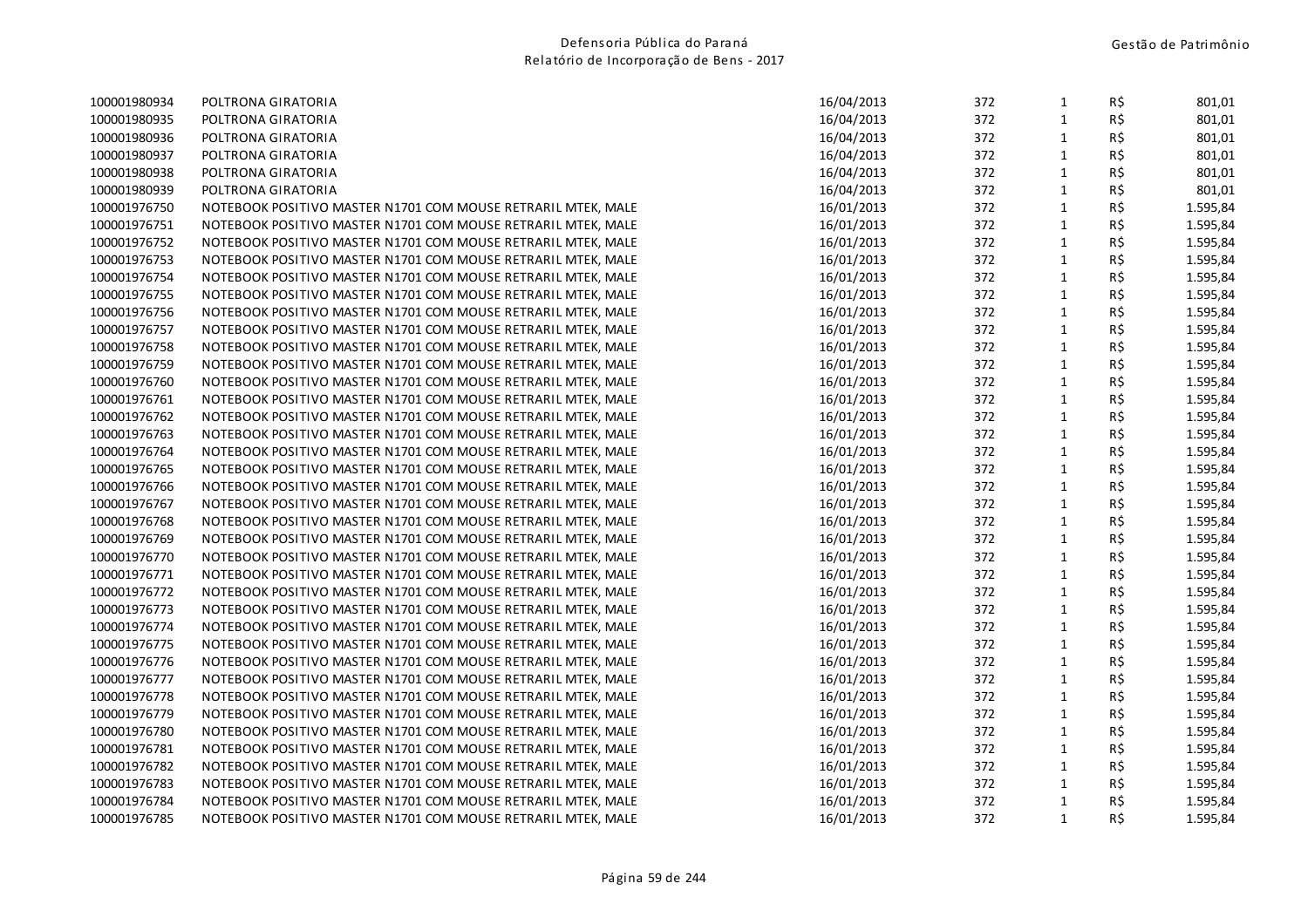| 100001976786 | NOTEBOOK POSITIVO MASTER N1701 COM MOUSE RETRARIL MTEK, MALE | 16/01/2013 | 372 | $\mathbf{1}$ | R\$        | 1.595,84 |
|--------------|--------------------------------------------------------------|------------|-----|--------------|------------|----------|
| 100001976787 | NOTEBOOK POSITIVO MASTER N1701 COM MOUSE RETRARIL MTEK, MALE | 16/01/2013 | 372 | $\mathbf 1$  | R\$        | 1.595,84 |
| 100001976788 | NOTEBOOK POSITIVO MASTER N1701 COM MOUSE RETRARIL MTEK, MALE | 16/01/2013 | 372 | $\mathbf{1}$ | R\$        | 1.595,84 |
| 100001976789 | NOTEBOOK POSITIVO MASTER N1701 COM MOUSE RETRARIL MTEK, MALE | 16/01/2013 | 372 | $\mathbf{1}$ | R\$        | 1.595,84 |
| 100001976790 | NOTEBOOK POSITIVO MASTER N1701 COM MOUSE RETRARIL MTEK, MALE | 16/01/2013 | 372 | $\mathbf{1}$ | R\$        | 1.595,84 |
| 100001976791 | NOTEBOOK POSITIVO MASTER N1701 COM MOUSE RETRARIL MTEK, MALE | 16/01/2013 | 372 | $\mathbf 1$  | R\$        | 1.595,84 |
| 100001976792 | NOTEBOOK POSITIVO MASTER N1701 COM MOUSE RETRARIL MTEK, MALE | 16/01/2013 | 372 | $\mathbf 1$  | R\$        | 1.595,84 |
| 100001976793 | NOTEBOOK POSITIVO MASTER N1701 COM MOUSE RETRARIL MTEK, MALE | 16/01/2013 | 372 | $\mathbf{1}$ | R\$        | 1.595,84 |
| 100001976794 | NOTEBOOK POSITIVO MASTER N1701 COM MOUSE RETRARIL MTEK, MALE | 16/01/2013 | 372 | $\mathbf{1}$ | R\$        | 1.595,84 |
| 100001976795 | NOTEBOOK POSITIVO MASTER N1701 COM MOUSE RETRARIL MTEK, MALE | 16/01/2013 | 372 | $\mathbf 1$  | R\$        | 1.595,84 |
| 100001976796 | NOTEBOOK POSITIVO MASTER N1701 COM MOUSE RETRARIL MTEK, MALE | 16/01/2013 | 372 | $\mathbf 1$  | R\$        | 1.595,84 |
| 100001976797 | NOTEBOOK POSITIVO MASTER N1701 COM MOUSE RETRARIL MTEK, MALE | 16/01/2013 | 372 | $\mathbf{1}$ | R\$        | 1.595,84 |
| 100001976798 | NOTEBOOK POSITIVO MASTER N1701 COM MOUSE RETRARIL MTEK, MALE | 16/01/2013 | 372 | $\mathbf{1}$ | R\$        | 1.595,84 |
| 100001976799 | NOTEBOOK POSITIVO MASTER N1701 COM MOUSE RETRARIL MTEK, MALE | 16/01/2013 | 372 | $\mathbf 1$  | R\$        | 1.595,84 |
| 100001976800 | NOTEBOOK POSITIVO MASTER N1701 COM MOUSE RETRARIL MTEK, MALE | 16/01/2013 | 372 | $\mathbf 1$  | R\$        | 1.595,84 |
| 100001976801 | NOTEBOOK POSITIVO MASTER N1701 COM MOUSE RETRARIL MTEK, MALE | 16/01/2013 | 372 | $\mathbf{1}$ | R\$        | 1.595,84 |
| 100001976802 | NOTEBOOK POSITIVO MASTER N1701 COM MOUSE RETRARIL MTEK, MALE | 16/01/2013 | 372 | $\mathbf{1}$ | R\$        | 1.595,84 |
| 100001976803 | NOTEBOOK POSITIVO MASTER N1701 COM MOUSE RETRARIL MTEK, MALE | 16/01/2013 | 372 | $\mathbf{1}$ | R\$        | 1.595,84 |
| 100001976804 | NOTEBOOK POSITIVO MASTER N1701 COM MOUSE RETRARIL MTEK, MALE | 16/01/2013 | 372 | $1\,$        | R\$        | 1.595,84 |
| 100001976805 | NOTEBOOK POSITIVO MASTER N1701 COM MOUSE RETRARIL MTEK, MALE | 16/01/2013 | 372 | $\mathbf 1$  | R\$        | 1.595,84 |
| 100001976806 | NOTEBOOK POSITIVO MASTER N1701 COM MOUSE RETRARIL MTEK, MALE | 16/01/2013 | 372 | $\mathbf 1$  | R\$        | 1.595,84 |
| 100001976807 | NOTEBOOK POSITIVO MASTER N1701 COM MOUSE RETRARIL MTEK, MALE | 16/01/2013 | 372 | $\mathbf{1}$ | R\$        | 1.595,84 |
| 100001976808 | NOTEBOOK POSITIVO MASTER N1701 COM MOUSE RETRARIL MTEK, MALE | 16/01/2013 | 372 | $1\,$        | R\$        | 1.595,84 |
| 100001976809 | NOTEBOOK POSITIVO MASTER N1701 COM MOUSE RETRARIL MTEK, MALE | 16/01/2013 | 372 | $\mathbf{1}$ | $R\hat{S}$ | 1.595,84 |
| 100001976810 | NOTEBOOK POSITIVO MASTER N1701 COM MOUSE RETRARIL MTEK, MALE | 16/01/2013 | 372 | $\mathbf{1}$ | R\$        | 1.595,84 |
| 100001976811 | NOTEBOOK POSITIVO MASTER N1701 COM MOUSE RETRARIL MTEK, MALE | 16/01/2013 | 372 | $\mathbf{1}$ | R\$        | 1.595,84 |
| 100001976812 | NOTEBOOK POSITIVO MASTER N1701 COM MOUSE RETRARIL MTEK, MALE | 16/01/2013 | 372 | $\mathbf 1$  | R\$        | 1.595,84 |
| 100001976813 | NOTEBOOK POSITIVO MASTER N1701 COM MOUSE RETRARIL MTEK, MALE | 16/01/2013 | 372 | $\mathbf 1$  | $R\hat{S}$ | 1.595,84 |
| 100001976814 | NOTEBOOK POSITIVO MASTER N1701 COM MOUSE RETRARIL MTEK, MALE | 16/01/2013 | 372 | $\mathbf{1}$ | R\$        | 1.595,84 |
| 100001976815 | NOTEBOOK POSITIVO MASTER N1701 COM MOUSE RETRARIL MTEK, MALE | 16/01/2013 | 372 | $\mathbf{1}$ | R\$        | 1.595,84 |
| 100001976816 | NOTEBOOK POSITIVO MASTER N1701 COM MOUSE RETRARIL MTEK, MALE | 16/01/2013 | 372 | $\mathbf{1}$ | R\$        | 1.595,84 |
| 100001976817 | NOTEBOOK POSITIVO MASTER N1701 COM MOUSE RETRARIL MTEK, MALE | 16/01/2013 | 372 | $\mathbf{1}$ | R\$        | 1.595,84 |
| 100001976818 | NOTEBOOK POSITIVO MASTER N1701 COM MOUSE RETRARIL MTEK, MALE | 16/01/2013 | 372 | $\mathbf{1}$ | R\$        | 1.595,84 |
| 100001976819 | NOTEBOOK POSITIVO MASTER N1701 COM MOUSE RETRARIL MTEK, MALE | 16/01/2013 | 372 | $\mathbf{1}$ | R\$        | 1.595,84 |
| 100001976820 | NOTEBOOK POSITIVO MASTER N1701 COM MOUSE RETRARIL MTEK, MALE | 16/01/2013 | 372 | $\mathbf{1}$ | R\$        | 1.595,84 |
| 100001976821 | NOTEBOOK POSITIVO MASTER N1701 COM MOUSE RETRARIL MTEK, MALE | 16/01/2013 | 372 | $1\,$        | R\$        | 1.595,84 |
| 100001976822 | NOTEBOOK POSITIVO MASTER N1701 COM MOUSE RETRARIL MTEK, MALE | 16/01/2013 | 372 | $\mathbf{1}$ | R\$        | 1.595,84 |
| 100001976823 | NOTEBOOK POSITIVO MASTER N1701 COM MOUSE RETRARIL MTEK, MALE | 16/01/2013 | 372 | $\mathbf 1$  | R\$        | 1.595,84 |
| 100001976824 | NOTEBOOK POSITIVO MASTER N1701 COM MOUSE RETRARIL MTEK, MALE | 16/01/2013 | 372 | $\mathbf 1$  | R\$        | 1.595,84 |
| 100001976825 | NOTEBOOK POSITIVO MASTER N1701 COM MOUSE RETRARIL MTEK, MALE | 16/01/2013 | 372 | $\mathbf 1$  | R\$        | 1.595,84 |
| 100001976826 | NOTEBOOK POSITIVO MASTER N1701 COM MOUSE RETRARIL MTEK, MALE | 16/01/2013 | 372 | $\mathbf{1}$ | R\$        | 1.595,84 |
| 100001976827 | NOTEBOOK POSITIVO MASTER N1701 COM MOUSE RETRARIL MTEK, MALE | 16/01/2013 | 372 | $\mathbf 1$  | $R\hat{S}$ | 1.595,84 |
|              |                                                              |            |     |              |            |          |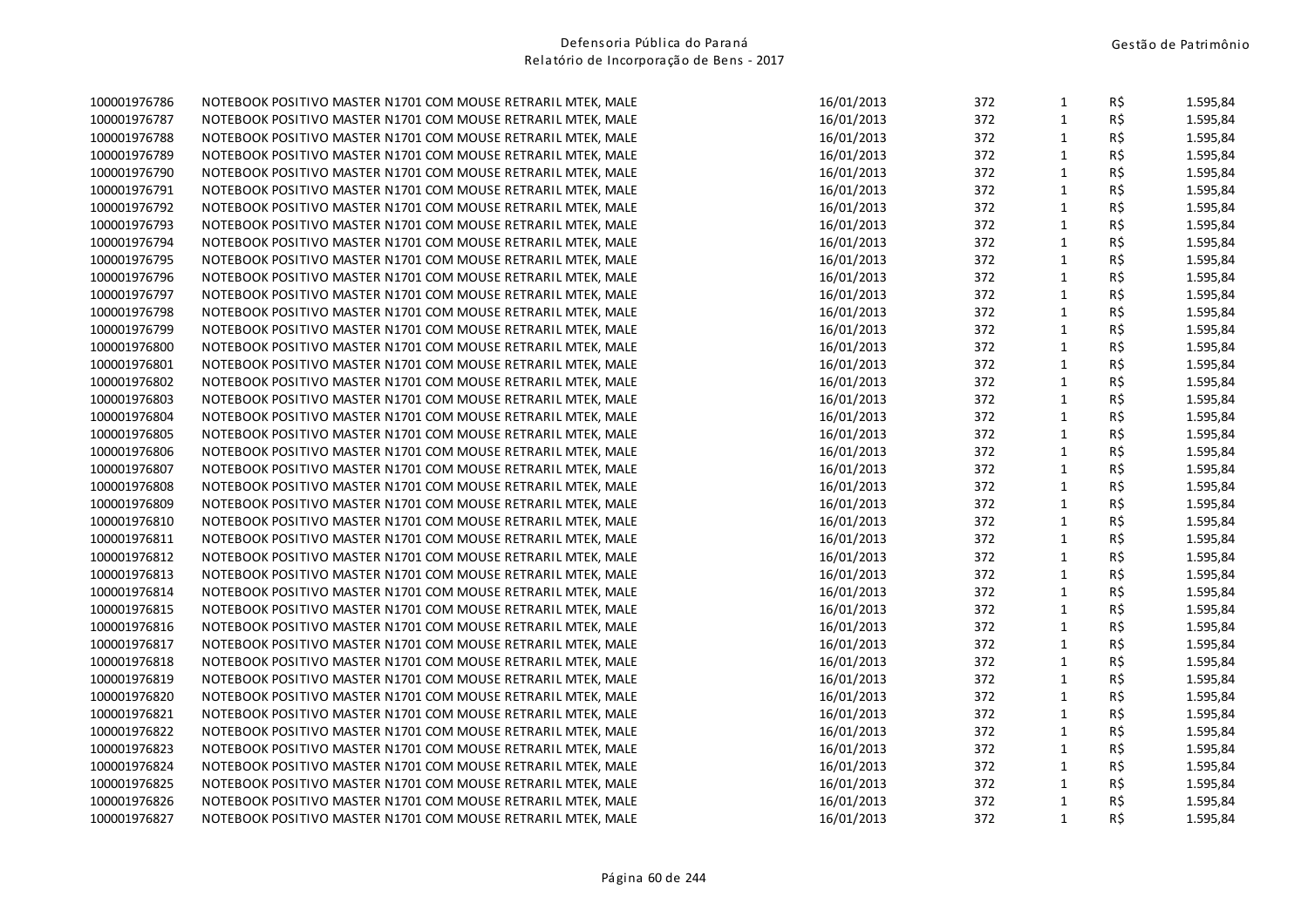| 100001976828 | NOTEBOOK POSITIVO MASTER N1701 COM MOUSE RETRARIL MTEK, MALE | 16/01/2013 | 372 | $\mathbf{1}$ | R\$            | 1.595,84 |
|--------------|--------------------------------------------------------------|------------|-----|--------------|----------------|----------|
| 100001976829 | NOTEBOOK POSITIVO MASTER N1701 COM MOUSE RETRARIL MTEK, MALE | 16/01/2013 | 372 | $\mathbf{1}$ | R\$            | 1.595,84 |
| 100001976830 | NOTEBOOK POSITIVO MASTER N1701 COM MOUSE RETRARIL MTEK, MALE | 16/01/2013 | 372 | $\mathbf{1}$ | R\$            | 1.595,84 |
| 100001976831 | NOTEBOOK POSITIVO MASTER N1701 COM MOUSE RETRARIL MTEK, MALE | 16/01/2013 | 372 | $\mathbf{1}$ | R\$            | 1.595,84 |
| 100001976832 | NOTEBOOK POSITIVO MASTER N1701 COM MOUSE RETRARIL MTEK, MALE | 16/01/2013 | 372 | $\mathbf 1$  | R\$            | 1.595,84 |
| 100001976833 | NOTEBOOK POSITIVO MASTER N1701 COM MOUSE RETRARIL MTEK, MALE | 16/01/2013 | 372 | $\mathbf 1$  | R\$            | 1.595,84 |
| 100001976834 | NOTEBOOK POSITIVO MASTER N1701 COM MOUSE RETRARIL MTEK, MALE | 16/01/2013 | 372 | $\mathbf 1$  | R\$            | 1.595,84 |
| 100001976835 | NOTEBOOK POSITIVO MASTER N1701 COM MOUSE RETRARIL MTEK, MALE | 16/01/2013 | 372 | $\mathbf{1}$ | R\$            | 1.595,84 |
| 100001976836 | NOTEBOOK POSITIVO MASTER N1701 COM MOUSE RETRARIL MTEK, MALE | 16/01/2013 | 372 | $\mathbf{1}$ | R\$            | 1.595,84 |
| 100001976837 | NOTEBOOK POSITIVO MASTER N1701 COM MOUSE RETRARIL MTEK, MALE | 16/01/2013 | 372 | $\mathbf 1$  | R\$            | 1.595,84 |
| 100001976838 | NOTEBOOK POSITIVO MASTER N1701 COM MOUSE RETRARIL MTEK, MALE | 16/01/2013 | 372 | $\mathbf{1}$ | R\$            | 1.595,84 |
| 100001976839 | NOTEBOOK POSITIVO MASTER N1701 COM MOUSE RETRARIL MTEK, MALE | 16/01/2013 | 372 | $\mathbf 1$  | R\$            | 1.595,84 |
| 100001976840 | NOTEBOOK POSITIVO MASTER N1701 COM MOUSE RETRARIL MTEK, MALE | 16/01/2013 | 372 | $\mathbf{1}$ | R\$            | 1.595,84 |
| 100001976841 | NOTEBOOK POSITIVO MASTER N1701 COM MOUSE RETRARIL MTEK, MALE | 16/01/2013 | 372 | $\mathbf 1$  | R\$            | 1.595,84 |
| 100001976842 | NOTEBOOK POSITIVO MASTER N1701 COM MOUSE RETRARIL MTEK, MALE | 16/01/2013 | 372 | $\mathbf{1}$ | R\$            | 1.595,84 |
| 100001976843 | NOTEBOOK POSITIVO MASTER N1701 COM MOUSE RETRARIL MTEK, MALE | 16/01/2013 | 372 | $\mathbf{1}$ | R\$            | 1.595,84 |
| 100001976844 | NOTEBOOK POSITIVO MASTER N1701 COM MOUSE RETRARIL MTEK, MALE | 16/01/2013 | 372 | $\mathbf{1}$ | R\$            | 1.595,84 |
| 100001976845 | NOTEBOOK POSITIVO MASTER N1701 COM MOUSE RETRARIL MTEK, MALE | 16/01/2013 | 372 | $\mathbf{1}$ | R\$            | 1.595,84 |
| 100001976846 | NOTEBOOK POSITIVO MASTER N1701 COM MOUSE RETRARIL MTEK, MALE | 16/01/2013 | 372 | $\mathbf{1}$ | R\$            | 1.595,84 |
| 100001976847 | NOTEBOOK POSITIVO MASTER N1701 COM MOUSE RETRARIL MTEK, MALE | 16/01/2013 | 372 | $\mathbf 1$  | R\$            | 1.595,84 |
| 100001976848 | NOTEBOOK POSITIVO MASTER N1701 COM MOUSE RETRARIL MTEK, MALE | 16/01/2013 | 372 | $\mathbf{1}$ | R\$            | 1.595,84 |
| 100001976849 | NOTEBOOK POSITIVO MASTER N1701 COM MOUSE RETRARIL MTEK, MALE | 16/01/2013 | 372 | $\mathbf{1}$ | R\$            | 1.595,84 |
| 100001976850 | NOTEBOOK POSITIVO MASTER N1701 COM MOUSE RETRARIL MTEK, MALE | 16/01/2013 | 372 | $1\,$        | R\$            | 1.595,84 |
| 100001976851 | NOTEBOOK POSITIVO MASTER N1701 COM MOUSE RETRARIL MTEK, MALE | 16/01/2013 | 372 | $\mathbf{1}$ | R\$            | 1.595,84 |
| 100001976852 | NOTEBOOK POSITIVO MASTER N1701 COM MOUSE RETRARIL MTEK, MALE | 16/01/2013 | 372 | $\mathbf 1$  | R\$            | 1.595,84 |
| 100001976853 | NOTEBOOK POSITIVO MASTER N1701 COM MOUSE RETRARIL MTEK, MALE | 16/01/2013 | 372 | $\mathbf{1}$ | R\$            | 1.595,84 |
| 100001976854 | NOTEBOOK POSITIVO MASTER N1701 COM MOUSE RETRARIL MTEK, MALE | 16/01/2013 | 372 | $1\,$        | R\$            | 1.595,84 |
| 100001976855 | NOTEBOOK POSITIVO MASTER N1701 COM MOUSE RETRARIL MTEK, MALE | 16/01/2013 | 372 | $\mathbf{1}$ | R\$            | 1.595,84 |
| 100001976856 | NOTEBOOK POSITIVO MASTER N1701 COM MOUSE RETRARIL MTEK, MALE | 16/01/2013 | 372 | $\mathbf 1$  | R\$            | 1.595,84 |
| 100001976857 | NOTEBOOK POSITIVO MASTER N1701 COM MOUSE RETRARIL MTEK, MALE | 16/01/2013 | 372 | $\mathbf 1$  | R\$            | 1.595,84 |
| 100001976858 | NOTEBOOK POSITIVO MASTER N1701 COM MOUSE RETRARIL MTEK, MALE | 16/01/2013 | 372 | $\mathbf 1$  | R\$            | 1.595,84 |
| 100001976859 | NOTEBOOK POSITIVO MASTER N1701 COM MOUSE RETRARIL MTEK, MALE | 16/01/2013 | 372 | $\mathbf 1$  | R\$            | 1.595,84 |
| 100001976860 | NOTEBOOK POSITIVO MASTER N1701 COM MOUSE RETRARIL MTEK, MALE | 16/01/2013 | 372 | $\mathbf{1}$ | R\$            | 1.595,84 |
| 100001976861 | NOTEBOOK POSITIVO MASTER N1701 COM MOUSE RETRARIL MTEK, MALE | 16/01/2013 | 372 | $\mathbf 1$  | R\$            | 1.595,84 |
| 100001976862 | NOTEBOOK POSITIVO MASTER N1701 COM MOUSE RETRARIL MTEK, MALE | 16/01/2013 | 372 | $\mathbf{1}$ | R\$            | 1.595,84 |
| 100001976863 | NOTEBOOK POSITIVO MASTER N1701 COM MOUSE RETRARIL MTEK, MALE | 16/01/2013 | 372 | $\mathbf{1}$ | R\$            | 1.595,84 |
| 100001976864 | NOTEBOOK POSITIVO MASTER N1701 COM MOUSE RETRARIL MTEK, MALE | 16/01/2013 | 372 | $\mathbf{1}$ | R\$            | 1.595,84 |
| 100001976865 | NOTEBOOK POSITIVO MASTER N1701 COM MOUSE RETRARIL MTEK, MALE | 16/01/2013 | 372 | $\mathbf{1}$ | R\$            | 1.595,84 |
| 100001976866 | NOTEBOOK POSITIVO MASTER N1701 COM MOUSE RETRARIL MTEK, MALE | 16/01/2013 | 372 | $\mathbf 1$  | R\$            | 1.595,84 |
| 100001976867 | NOTEBOOK POSITIVO MASTER N1701 COM MOUSE RETRARIL MTEK, MALE | 16/01/2013 | 372 | $\mathbf 1$  | R\$            | 1.595,84 |
| 100001976868 | NOTEBOOK POSITIVO MASTER N1701 COM MOUSE RETRARIL MTEK, MALE | 16/01/2013 | 372 | $\mathbf{1}$ | R\$            | 1.595,84 |
| 100001976869 | NOTEBOOK POSITIVO MASTER N1701 COM MOUSE RETRARIL MTEK, MALE | 16/01/2013 | 372 | $\mathbf{1}$ | $R\frac{2}{3}$ | 1.595,84 |
|              |                                                              |            |     |              |                |          |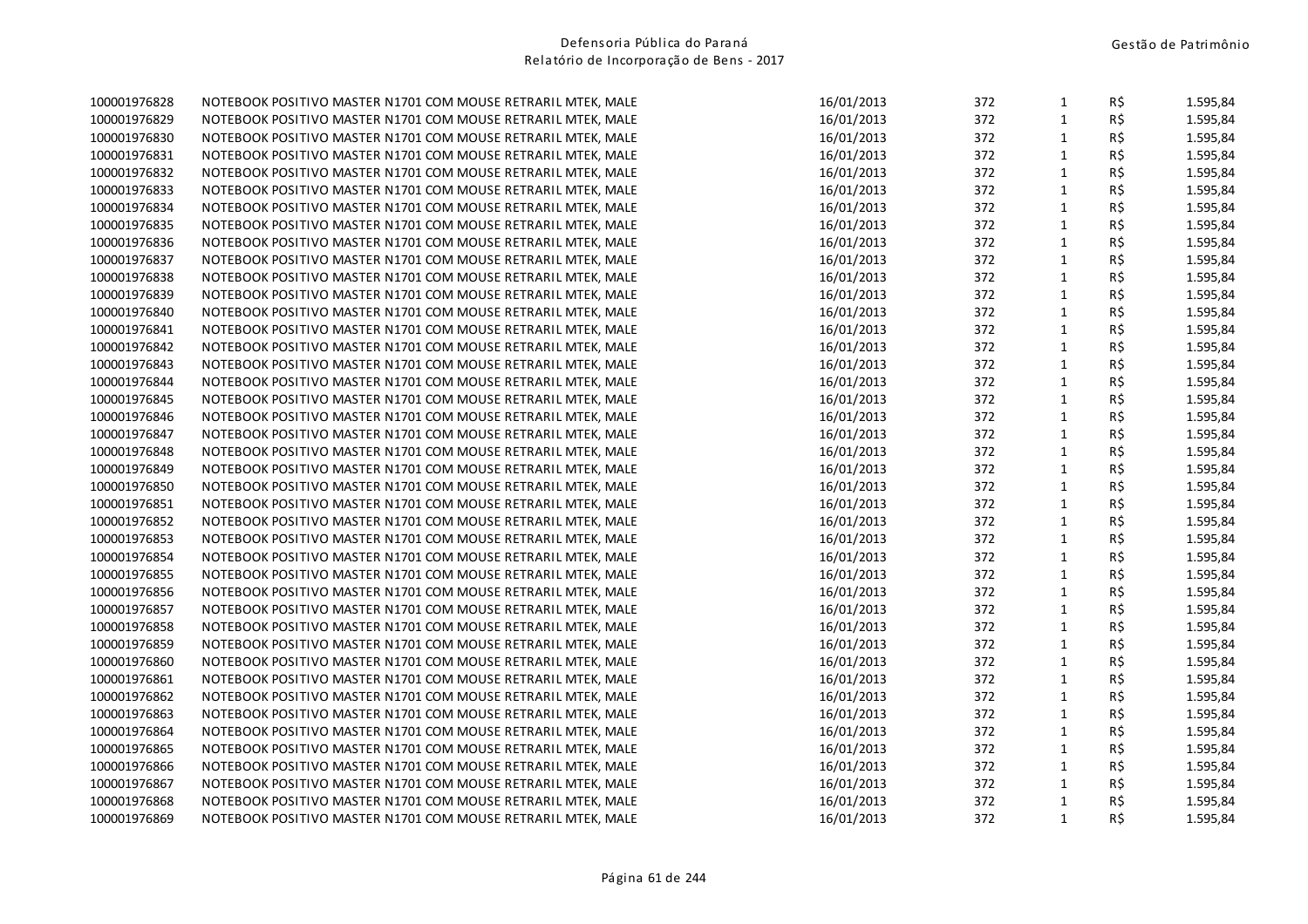| 100001976870 | NOTEBOOK POSITIVO MASTER N1701 COM MOUSE RETRARIL MTEK, MALE | 16/01/2013 | 372 | $\mathbf{1}$ | R\$            | 1.595,84 |
|--------------|--------------------------------------------------------------|------------|-----|--------------|----------------|----------|
| 100001976871 | NOTEBOOK POSITIVO MASTER N1701 COM MOUSE RETRARIL MTEK, MALE | 16/01/2013 | 372 | $\mathbf{1}$ | R\$            | 1.595,84 |
| 100001976872 | NOTEBOOK POSITIVO MASTER N1701 COM MOUSE RETRARIL MTEK, MALE | 16/01/2013 | 372 | $\mathbf{1}$ | R\$            | 1.595,84 |
| 100001976873 | NOTEBOOK POSITIVO MASTER N1701 COM MOUSE RETRARIL MTEK, MALE | 16/01/2013 | 372 | $\mathbf{1}$ | R\$            | 1.595,84 |
| 100001976874 | NOTEBOOK POSITIVO MASTER N1701 COM MOUSE RETRARIL MTEK, MALE | 16/01/2013 | 372 | $\mathbf 1$  | R\$            | 1.595,84 |
| 100001976875 | NOTEBOOK POSITIVO MASTER N1701 COM MOUSE RETRARIL MTEK, MALE | 16/01/2013 | 372 | $\mathbf 1$  | R\$            | 1.595,84 |
| 100001976876 | NOTEBOOK POSITIVO MASTER N1701 COM MOUSE RETRARIL MTEK, MALE | 16/01/2013 | 372 | $\mathbf 1$  | R\$            | 1.595,84 |
| 100001976877 | NOTEBOOK POSITIVO MASTER N1701 COM MOUSE RETRARIL MTEK, MALE | 16/01/2013 | 372 | $\mathbf{1}$ | R\$            | 1.595,84 |
| 100001976878 | NOTEBOOK POSITIVO MASTER N1701 COM MOUSE RETRARIL MTEK, MALE | 16/01/2013 | 372 | $\mathbf{1}$ | R\$            | 1.595,84 |
| 100001976879 | NOTEBOOK POSITIVO MASTER N1701 COM MOUSE RETRARIL MTEK, MALE | 16/01/2013 | 372 | $\mathbf 1$  | R\$            | 1.595,84 |
| 100001976880 | NOTEBOOK POSITIVO MASTER N1701 COM MOUSE RETRARIL MTEK, MALE | 16/01/2013 | 372 | $\mathbf{1}$ | R\$            | 1.595,84 |
| 100001976881 | NOTEBOOK POSITIVO MASTER N1701 COM MOUSE RETRARIL MTEK, MALE | 16/01/2013 | 372 | $\mathbf 1$  | R\$            | 1.595,84 |
| 100001976882 | NOTEBOOK POSITIVO MASTER N1701 COM MOUSE RETRARIL MTEK, MALE | 16/01/2013 | 372 | $\mathbf{1}$ | R\$            | 1.595,84 |
| 100001976883 | NOTEBOOK POSITIVO MASTER N1701 COM MOUSE RETRARIL MTEK, MALE | 16/01/2013 | 372 | $\mathbf 1$  | R\$            | 1.595,84 |
| 100001976884 | NOTEBOOK POSITIVO MASTER N1701 COM MOUSE RETRARIL MTEK, MALE | 16/01/2013 | 372 | $\mathbf{1}$ | R\$            | 1.595,84 |
| 100001976885 | NOTEBOOK POSITIVO MASTER N1701 COM MOUSE RETRARIL MTEK, MALE | 16/01/2013 | 372 | $\mathbf{1}$ | R\$            | 1.595,84 |
| 100001976886 | NOTEBOOK POSITIVO MASTER N1701 COM MOUSE RETRARIL MTEK, MALE | 16/01/2013 | 372 | $\mathbf{1}$ | R\$            | 1.595,84 |
| 100001976887 | NOTEBOOK POSITIVO MASTER N1701 COM MOUSE RETRARIL MTEK, MALE | 16/01/2013 | 372 | $\mathbf{1}$ | R\$            | 1.595,84 |
| 100001976888 | NOTEBOOK POSITIVO MASTER N1701 COM MOUSE RETRARIL MTEK, MALE | 16/01/2013 | 372 | $\mathbf{1}$ | R\$            | 1.595,84 |
| 100001976889 | NOTEBOOK POSITIVO MASTER N1701 COM MOUSE RETRARIL MTEK, MALE | 16/01/2013 | 372 | $\mathbf 1$  | R\$            | 1.595,84 |
| 100001976890 | NOTEBOOK POSITIVO MASTER N1701 COM MOUSE RETRARIL MTEK, MALE | 16/01/2013 | 372 | $\mathbf{1}$ | R\$            | 1.595,84 |
| 100001976891 | NOTEBOOK POSITIVO MASTER N1701 COM MOUSE RETRARIL MTEK, MALE | 16/01/2013 | 372 | $\mathbf{1}$ | R\$            | 1.595,84 |
| 100001976892 | NOTEBOOK POSITIVO MASTER N1701 COM MOUSE RETRARIL MTEK, MALE | 16/01/2013 | 372 | $1\,$        | R\$            | 1.595,84 |
| 100001976893 | NOTEBOOK POSITIVO MASTER N1701 COM MOUSE RETRARIL MTEK, MALE | 16/01/2013 | 372 | $\mathbf{1}$ | R\$            | 1.595,84 |
| 100001976894 | NOTEBOOK POSITIVO MASTER N1701 COM MOUSE RETRARIL MTEK, MALE | 16/01/2013 | 372 | $\mathbf 1$  | R\$            | 1.595,84 |
| 100001976895 | NOTEBOOK POSITIVO MASTER N1701 COM MOUSE RETRARIL MTEK, MALE | 16/01/2013 | 372 | $\mathbf{1}$ | R\$            | 1.595,84 |
| 100001976896 | NOTEBOOK POSITIVO MASTER N1701 COM MOUSE RETRARIL MTEK, MALE | 16/01/2013 | 372 | $1\,$        | R\$            | 1.595,84 |
| 100001976897 | NOTEBOOK POSITIVO MASTER N1701 COM MOUSE RETRARIL MTEK, MALE | 16/01/2013 | 372 | $\mathbf{1}$ | R\$            | 1.595,84 |
| 100001976898 | NOTEBOOK POSITIVO MASTER N1701 COM MOUSE RETRARIL MTEK, MALE | 16/01/2013 | 372 | $\mathbf 1$  | R\$            | 1.595,84 |
| 100001976899 | NOTEBOOK POSITIVO MASTER N1701 COM MOUSE RETRARIL MTEK, MALE | 16/01/2013 | 372 | $\mathbf 1$  | R\$            | 1.595,84 |
| 100001976900 | NOTEBOOK POSITIVO MASTER N1701 COM MOUSE RETRARIL MTEK, MALE | 16/01/2013 | 372 | $\mathbf 1$  | R\$            | 1.595,84 |
| 100001976901 | NOTEBOOK POSITIVO MASTER N1701 COM MOUSE RETRARIL MTEK, MALE | 16/01/2013 | 372 | $\mathbf 1$  | R\$            | 1.595,84 |
| 100001976902 | NOTEBOOK POSITIVO MASTER N1701 COM MOUSE RETRARIL MTEK, MALE | 16/01/2013 | 372 | $\mathbf{1}$ | R\$            | 1.595,84 |
| 100001976903 | NOTEBOOK POSITIVO MASTER N1701 COM MOUSE RETRARIL MTEK, MALE | 16/01/2013 | 372 | $\mathbf 1$  | R\$            | 1.595,84 |
| 100001976904 | NOTEBOOK POSITIVO MASTER N1701 COM MOUSE RETRARIL MTEK, MALE | 16/01/2013 | 372 | $\mathbf{1}$ | R\$            | 1.595,84 |
| 100001976905 | NOTEBOOK POSITIVO MASTER N1701 COM MOUSE RETRARIL MTEK, MALE | 16/01/2013 | 372 | $\mathbf{1}$ | R\$            | 1.595,84 |
| 100001976906 | NOTEBOOK POSITIVO MASTER N1701 COM MOUSE RETRARIL MTEK, MALE | 16/01/2013 | 372 | $\mathbf{1}$ | R\$            | 1.595,84 |
| 100001976907 | NOTEBOOK POSITIVO MASTER N1701 COM MOUSE RETRARIL MTEK, MALE | 16/01/2013 | 372 | $\mathbf{1}$ | R\$            | 1.595,84 |
| 100001976908 | NOTEBOOK POSITIVO MASTER N1701 COM MOUSE RETRARIL MTEK, MALE | 16/01/2013 | 372 | $\mathbf 1$  | R\$            | 1.595,84 |
| 100001976909 | NOTEBOOK POSITIVO MASTER N1701 COM MOUSE RETRARIL MTEK, MALE | 16/01/2013 | 372 | $\mathbf 1$  | R\$            | 1.595,84 |
| 100001976910 | NOTEBOOK POSITIVO MASTER N1701 COM MOUSE RETRARIL MTEK, MALE | 16/01/2013 | 372 | $\mathbf{1}$ | R\$            | 1.595,84 |
| 100001976911 | NOTEBOOK POSITIVO MASTER N1701 COM MOUSE RETRARIL MTEK, MALE | 16/01/2013 | 372 | $\mathbf{1}$ | $R\frac{2}{3}$ | 1.595,84 |
|              |                                                              |            |     |              |                |          |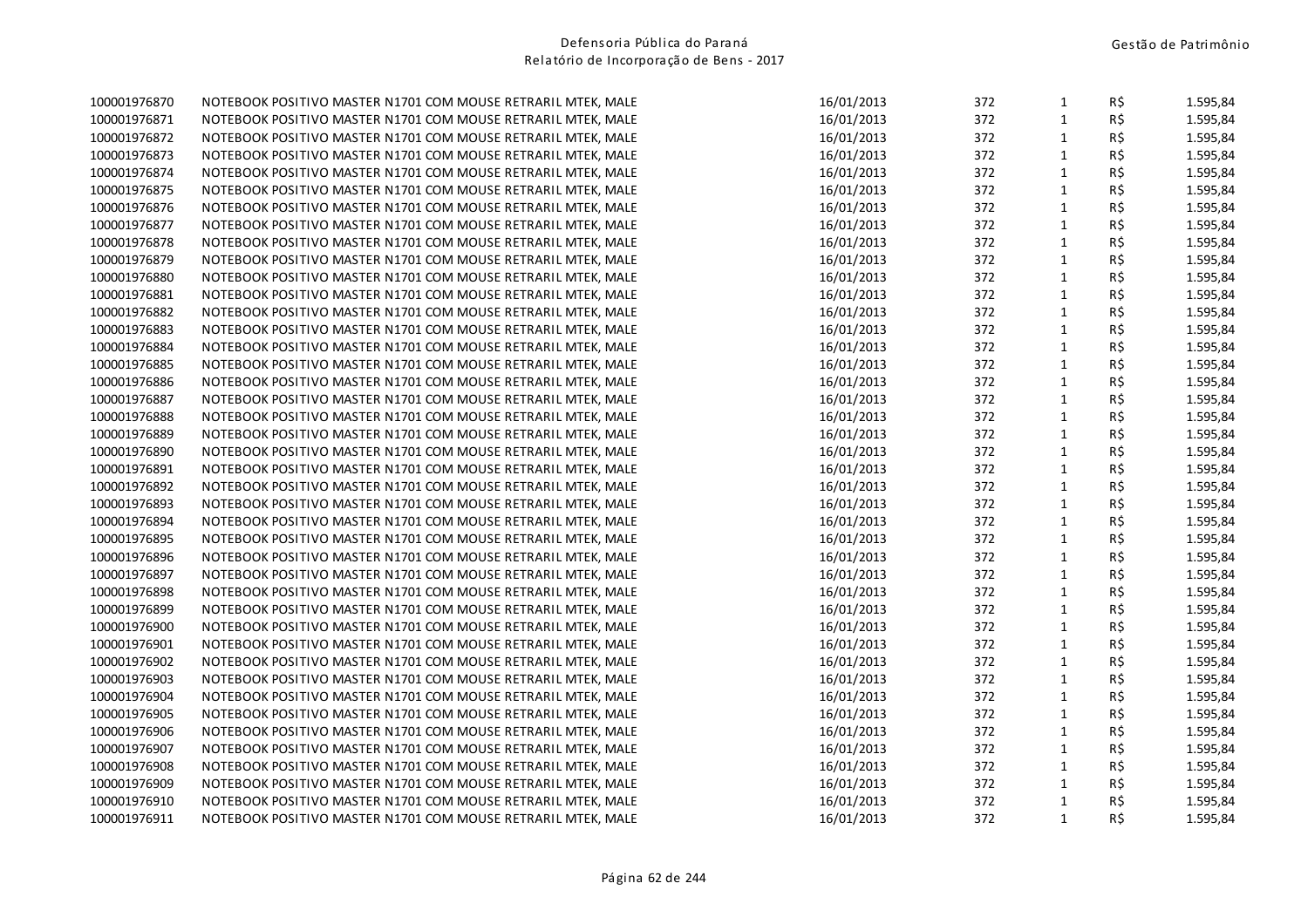| 100001976912 | NOTEBOOK POSITIVO MASTER N1701 COM MOUSE RETRARIL MTEK, MALE | 16/01/2013 | 372 | $\mathbf{1}$ | R\$ | 1.595,84 |
|--------------|--------------------------------------------------------------|------------|-----|--------------|-----|----------|
| 100001976913 | NOTEBOOK POSITIVO MASTER N1701 COM MOUSE RETRARIL MTEK, MALE | 16/01/2013 | 372 | $\mathbf{1}$ | R\$ | 1.595,84 |
| 100001976914 | NOTEBOOK POSITIVO MASTER N1701 COM MOUSE RETRARIL MTEK, MALE | 16/01/2013 | 372 | $\mathbf{1}$ | R\$ | 1.595,84 |
| 100001976915 | NOTEBOOK POSITIVO MASTER N1701 COM MOUSE RETRARIL MTEK, MALE | 16/01/2013 | 372 | $\mathbf 1$  | R\$ | 1.595,84 |
| 100001976916 | NOTEBOOK POSITIVO MASTER N1701 COM MOUSE RETRARIL MTEK, MALE | 16/01/2013 | 372 | $\mathbf 1$  | R\$ | 1.595,84 |
| 100001976917 | NOTEBOOK POSITIVO MASTER N1701 COM MOUSE RETRARIL MTEK, MALE | 16/01/2013 | 372 | $\mathbf{1}$ | R\$ | 1.595,84 |
| 100001976918 | NOTEBOOK POSITIVO MASTER N1701 COM MOUSE RETRARIL MTEK, MALE | 16/01/2013 | 372 | $\mathbf{1}$ | R\$ | 1.595,84 |
| 100001976919 | NOTEBOOK POSITIVO MASTER N1701 COM MOUSE RETRARIL MTEK, MALE | 16/01/2013 | 372 | $\mathbf{1}$ | R\$ | 1.595,84 |
| 100001976920 | NOTEBOOK POSITIVO MASTER N1701 COM MOUSE RETRARIL MTEK, MALE | 16/01/2013 | 372 | $\mathbf{1}$ | R\$ | 1.595,84 |
| 100001976921 | NOTEBOOK POSITIVO MASTER N1701 COM MOUSE RETRARIL MTEK, MALE | 16/01/2013 | 372 | $\mathbf{1}$ | R\$ | 1.595,84 |
| 100001976922 | NOTEBOOK POSITIVO MASTER N1701 COM MOUSE RETRARIL MTEK, MALE | 16/01/2013 | 372 | $\mathbf{1}$ | R\$ | 1.595,84 |
| 100001976923 | NOTEBOOK POSITIVO MASTER N1701 COM MOUSE RETRARIL MTEK, MALE | 16/01/2013 | 372 | $\mathbf{1}$ | R\$ | 1.595,84 |
| 100001976924 | NOTEBOOK POSITIVO MASTER N1701 COM MOUSE RETRARIL MTEK, MALE | 16/01/2013 | 372 | $\mathbf{1}$ | R\$ | 1.595,84 |
| 100001976925 | NOTEBOOK POSITIVO MASTER N1701 COM MOUSE RETRARIL MTEK, MALE | 16/01/2013 | 372 | $\mathbf{1}$ | R\$ | 1.595,84 |
| 100001976926 | NOTEBOOK POSITIVO MASTER N1701 COM MOUSE RETRARIL MTEK, MALE | 16/01/2013 | 372 | $\mathbf{1}$ | R\$ | 1.595,84 |
| 100001976927 | NOTEBOOK POSITIVO MASTER N1701 COM MOUSE RETRARIL MTEK, MALE | 16/01/2013 | 372 | $\mathbf{1}$ | R\$ | 1.595,84 |
| 100001976928 | NOTEBOOK POSITIVO MASTER N1701 COM MOUSE RETRARIL MTEK, MALE | 16/01/2013 | 372 | $\mathbf{1}$ | R\$ | 1.595,84 |
| 100001976929 | NOTEBOOK POSITIVO MASTER N1701 COM MOUSE RETRARIL MTEK, MALE | 16/01/2013 | 372 | $\mathbf 1$  | R\$ | 1.595,84 |
| 100001976930 | NOTEBOOK POSITIVO MASTER N1701 COM MOUSE RETRARIL MTEK, MALE | 16/01/2013 | 372 | $\mathbf{1}$ | R\$ | 1.595,84 |
| 100001976931 | NOTEBOOK POSITIVO MASTER N1701 COM MOUSE RETRARIL MTEK, MALE | 16/01/2013 | 372 | $\mathbf{1}$ | R\$ | 1.595,84 |
| 100001976932 | NOTEBOOK POSITIVO MASTER N1701 COM MOUSE RETRARIL MTEK, MALE | 16/01/2013 | 372 | $\mathbf{1}$ | R\$ | 1.595,84 |
| 100001976933 | NOTEBOOK POSITIVO MASTER N1701 COM MOUSE RETRARIL MTEK, MALE | 16/01/2013 | 372 | $\mathbf{1}$ | R\$ | 1.595,84 |
| 100001976934 | NOTEBOOK POSITIVO MASTER N1701 COM MOUSE RETRARIL MTEK, MALE | 16/01/2013 | 372 | $\mathbf{1}$ | R\$ | 1.595,84 |
| 100001976935 | NOTEBOOK POSITIVO MASTER N1701 COM MOUSE RETRARIL MTEK, MALE | 16/01/2013 | 372 | $\mathbf{1}$ | R\$ | 1.595,84 |
| 100001976936 | NOTEBOOK POSITIVO MASTER N1701 COM MOUSE RETRARIL MTEK, MALE | 16/01/2013 | 372 | $\mathbf{1}$ | R\$ | 1.595,84 |
| 100001976937 | NOTEBOOK POSITIVO MASTER N1701 COM MOUSE RETRARIL MTEK, MALE | 16/01/2013 | 372 | $\mathbf{1}$ | R\$ | 1.595,84 |
| 100001976938 | NOTEBOOK POSITIVO MASTER N1701 COM MOUSE RETRARIL MTEK, MALE | 16/01/2013 | 372 | $\mathbf{1}$ | R\$ | 1.595,84 |
| 100001976939 | NOTEBOOK POSITIVO MASTER N1701 COM MOUSE RETRARIL MTEK, MALE | 16/01/2013 | 372 | $\mathbf 1$  | R\$ | 1.595,84 |
| 100001976940 | NOTEBOOK POSITIVO MASTER N1701 COM MOUSE RETRARIL MTEK, MALE | 16/01/2013 | 372 | $\mathbf{1}$ | R\$ | 1.595,84 |
| 100001976941 | NOTEBOOK POSITIVO MASTER N1701 COM MOUSE RETRARIL MTEK, MALE | 16/01/2013 | 372 | $\mathbf 1$  | R\$ | 1.595,84 |
| 100001976942 | NOTEBOOK POSITIVO MASTER N1701 COM MOUSE RETRARIL MTEK, MALE | 16/01/2013 | 372 | $\mathbf 1$  | R\$ | 1.595,84 |
| 100001976943 | NOTEBOOK POSITIVO MASTER N1701 COM MOUSE RETRARIL MTEK, MALE | 16/01/2013 | 372 | $\mathbf 1$  | R\$ | 1.595,84 |
| 100001976944 | NOTEBOOK POSITIVO MASTER N1701 COM MOUSE RETRARIL MTEK, MALE | 16/01/2013 | 372 | $\mathbf{1}$ | R\$ | 1.595,84 |
| 100001976945 | NOTEBOOK POSITIVO MASTER N1701 COM MOUSE RETRARIL MTEK, MALE | 16/01/2013 | 372 | $\mathbf{1}$ | R\$ | 1.595,84 |
| 100001976946 | NOTEBOOK POSITIVO MASTER N1701 COM MOUSE RETRARIL MTEK, MALE | 16/01/2013 | 372 | $\mathbf{1}$ | R\$ | 1.595,84 |
| 100001976947 | NOTEBOOK POSITIVO MASTER N1701 COM MOUSE RETRARIL MTEK, MALE | 16/01/2013 | 372 | $\mathbf 1$  | R\$ | 1.595,84 |
| 100001976948 | NOTEBOOK POSITIVO MASTER N1701 COM MOUSE RETRARIL MTEK, MALE | 16/01/2013 | 372 | $\mathbf{1}$ | R\$ | 1.595,84 |
| 100001976949 | NOTEBOOK POSITIVO MASTER N1701 COM MOUSE RETRARIL MTEK, MALE | 16/01/2013 | 372 | $\mathbf 1$  | R\$ | 1.595,84 |
| 100001976950 | NOTEBOOK POSITIVO MASTER N1701 COM MOUSE RETRARIL MTEK, MALE | 16/01/2013 | 372 | $\mathbf 1$  | R\$ | 1.595,84 |
| 100001976951 | NOTEBOOK POSITIVO MASTER N1701 COM MOUSE RETRARIL MTEK, MALE | 16/01/2013 | 372 | $\mathbf{1}$ | R\$ | 1.595,84 |
| 100001976952 | NOTEBOOK POSITIVO MASTER N1701 COM MOUSE RETRARIL MTEK, MALE | 16/01/2013 | 372 | $\mathbf{1}$ | R\$ | 1.595,84 |
| 100001976953 | NOTEBOOK POSITIVO MASTER N1701 COM MOUSE RETRARIL MTEK, MALE | 16/01/2013 | 372 | $\mathbf{1}$ | R\$ | 1.595,84 |
|              |                                                              |            |     |              |     |          |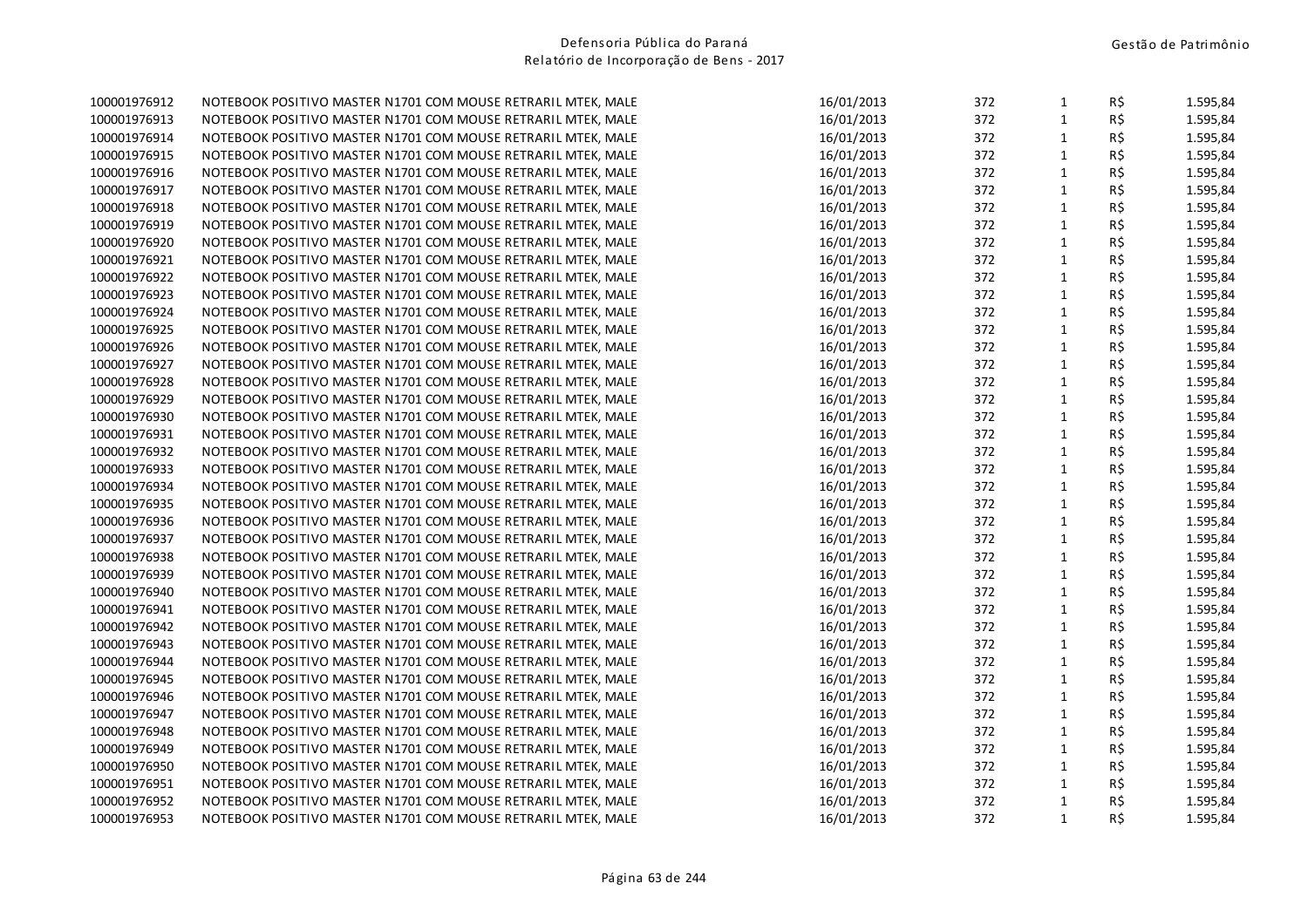| 100001976954 | NOTEBOOK POSITIVO MASTER N1701 COM MOUSE RETRARIL MTEK, MALE | 16/01/2013 | 372 | $\mathbf{1}$ | R\$ | 1.595,84 |
|--------------|--------------------------------------------------------------|------------|-----|--------------|-----|----------|
| 100001976955 | NOTEBOOK POSITIVO MASTER N1701 COM MOUSE RETRARIL MTEK, MALE | 16/01/2013 | 372 | $\mathbf{1}$ | R\$ | 1.595,84 |
| 100001976956 | NOTEBOOK POSITIVO MASTER N1701 COM MOUSE RETRARIL MTEK, MALE | 16/01/2013 | 372 | $\mathbf{1}$ | R\$ | 1.595,84 |
| 100001976957 | NOTEBOOK POSITIVO MASTER N1701 COM MOUSE RETRARIL MTEK, MALE | 16/01/2013 | 372 | $\mathbf 1$  | R\$ | 1.595,84 |
| 100001976958 | NOTEBOOK POSITIVO MASTER N1701 COM MOUSE RETRARIL MTEK, MALE | 16/01/2013 | 372 | $\mathbf 1$  | R\$ | 1.595,84 |
| 100001976959 | NOTEBOOK POSITIVO MASTER N1701 COM MOUSE RETRARIL MTEK, MALE | 16/01/2013 | 372 | $\mathbf{1}$ | R\$ | 1.595,84 |
| 100001976960 | NOTEBOOK POSITIVO MASTER N1701 COM MOUSE RETRARIL MTEK, MALE | 16/01/2013 | 372 | $\mathbf{1}$ | R\$ | 1.595,84 |
| 100001976961 | NOTEBOOK POSITIVO MASTER N1701 COM MOUSE RETRARIL MTEK, MALE | 16/01/2013 | 372 | $\mathbf{1}$ | R\$ | 1.595,84 |
| 100001976962 | NOTEBOOK POSITIVO MASTER N1701 COM MOUSE RETRARIL MTEK, MALE | 16/01/2013 | 372 | $\mathbf{1}$ | R\$ | 1.595,84 |
| 100001976963 | NOTEBOOK POSITIVO MASTER N1701 COM MOUSE RETRARIL MTEK, MALE | 16/01/2013 | 372 | $\mathbf{1}$ | R\$ | 1.595,84 |
| 100001976964 | NOTEBOOK POSITIVO MASTER N1701 COM MOUSE RETRARIL MTEK, MALE | 16/01/2013 | 372 | $\mathbf{1}$ | R\$ | 1.595,84 |
| 100001976965 | NOTEBOOK POSITIVO MASTER N1701 COM MOUSE RETRARIL MTEK, MALE | 16/01/2013 | 372 | $\mathbf{1}$ | R\$ | 1.595,84 |
| 100001976966 | NOTEBOOK POSITIVO MASTER N1701 COM MOUSE RETRARIL MTEK, MALE | 16/01/2013 | 372 | $\mathbf{1}$ | R\$ | 1.595,84 |
| 100001976967 | NOTEBOOK POSITIVO MASTER N1701 COM MOUSE RETRARIL MTEK, MALE | 16/01/2013 | 372 | $\mathbf 1$  | R\$ | 1.595,84 |
| 100001976968 | NOTEBOOK POSITIVO MASTER N1701 COM MOUSE RETRARIL MTEK, MALE | 16/01/2013 | 372 | $\mathbf{1}$ | R\$ | 1.595,84 |
| 100001976969 | NOTEBOOK POSITIVO MASTER N1701 COM MOUSE RETRARIL MTEK, MALE | 16/01/2013 | 372 | $\mathbf{1}$ | R\$ | 1.595,84 |
| 100001976970 | NOTEBOOK POSITIVO MASTER N1701 COM MOUSE RETRARIL MTEK, MALE | 16/01/2013 | 372 | $\mathbf{1}$ | R\$ | 1.595,84 |
| 100001976971 | NOTEBOOK POSITIVO MASTER N1701 COM MOUSE RETRARIL MTEK, MALE | 16/01/2013 | 372 | $\mathbf 1$  | R\$ | 1.595,84 |
| 100001976972 | NOTEBOOK POSITIVO MASTER N1701 COM MOUSE RETRARIL MTEK, MALE | 16/01/2013 | 372 | $\mathbf{1}$ | R\$ | 1.595,84 |
| 100001976973 | NOTEBOOK POSITIVO MASTER N1701 COM MOUSE RETRARIL MTEK, MALE | 16/01/2013 | 372 | $\mathbf{1}$ | R\$ | 1.595,84 |
| 100001976974 | NOTEBOOK POSITIVO MASTER N1701 COM MOUSE RETRARIL MTEK, MALE | 16/01/2013 | 372 | $\mathbf{1}$ | R\$ | 1.595,84 |
| 100001976975 | NOTEBOOK POSITIVO MASTER N1701 COM MOUSE RETRARIL MTEK, MALE | 16/01/2013 | 372 | $\mathbf{1}$ | R\$ | 1.595,84 |
| 100001976976 | NOTEBOOK POSITIVO MASTER N1701 COM MOUSE RETRARIL MTEK, MALE | 16/01/2013 | 372 | $\mathbf{1}$ | R\$ | 1.595,84 |
| 100001976977 | NOTEBOOK POSITIVO MASTER N1701 COM MOUSE RETRARIL MTEK, MALE | 16/01/2013 | 372 | $\mathbf{1}$ | R\$ | 1.595,84 |
| 100001976978 | NOTEBOOK POSITIVO MASTER N1701 COM MOUSE RETRARIL MTEK, MALE | 16/01/2013 | 372 | $\mathbf{1}$ | R\$ | 1.595,84 |
| 100001976979 | NOTEBOOK POSITIVO MASTER N1701 COM MOUSE RETRARIL MTEK, MALE | 16/01/2013 | 372 | $\mathbf{1}$ | R\$ | 1.595,84 |
| 100001976980 | NOTEBOOK POSITIVO MASTER N1701 COM MOUSE RETRARIL MTEK, MALE | 16/01/2013 | 372 | $\mathbf{1}$ | R\$ | 1.595,84 |
| 100001976981 | NOTEBOOK POSITIVO MASTER N1701 COM MOUSE RETRARIL MTEK, MALE | 16/01/2013 | 372 | $\mathbf 1$  | R\$ | 1.595,84 |
| 100001976982 | NOTEBOOK POSITIVO MASTER N1701 COM MOUSE RETRARIL MTEK, MALE | 16/01/2013 | 372 | $\mathbf{1}$ | R\$ | 1.595,84 |
| 100001976983 | NOTEBOOK POSITIVO MASTER N1701 COM MOUSE RETRARIL MTEK, MALE | 16/01/2013 | 372 | $\mathbf 1$  | R\$ | 1.595,84 |
| 100001976984 | NOTEBOOK POSITIVO MASTER N1701 COM MOUSE RETRARIL MTEK, MALE | 16/01/2013 | 372 | $\mathbf 1$  | R\$ | 1.595,84 |
| 100001976985 | NOTEBOOK POSITIVO MASTER N1701 COM MOUSE RETRARIL MTEK, MALE | 16/01/2013 | 372 | $\mathbf 1$  | R\$ | 1.595,84 |
| 100001976986 | NOTEBOOK POSITIVO MASTER N1701 COM MOUSE RETRARIL MTEK, MALE | 16/01/2013 | 372 | $\mathbf{1}$ | R\$ | 1.595,84 |
| 100001976987 | NOTEBOOK POSITIVO MASTER N1701 COM MOUSE RETRARIL MTEK, MALE | 16/01/2013 | 372 | $\mathbf{1}$ | R\$ | 1.595,84 |
| 100001976988 | NOTEBOOK POSITIVO MASTER N1701 COM MOUSE RETRARIL MTEK, MALE | 16/01/2013 | 372 | $\mathbf{1}$ | R\$ | 1.595,84 |
| 100001976989 | NOTEBOOK POSITIVO MASTER N1701 COM MOUSE RETRARIL MTEK, MALE | 16/01/2013 | 372 | $\mathbf 1$  | R\$ | 1.595,84 |
| 100001976990 | NOTEBOOK POSITIVO MASTER N1701 COM MOUSE RETRARIL MTEK, MALE | 16/01/2013 | 372 | $\mathbf{1}$ | R\$ | 1.595,84 |
| 100001976991 | NOTEBOOK POSITIVO MASTER N1701 COM MOUSE RETRARIL MTEK, MALE | 16/01/2013 | 372 | $\mathbf 1$  | R\$ | 1.595,84 |
| 100001976992 | NOTEBOOK POSITIVO MASTER N1701 COM MOUSE RETRARIL MTEK, MALE | 16/01/2013 | 372 | $\mathbf 1$  | R\$ | 1.595,84 |
| 100001976993 | NOTEBOOK POSITIVO MASTER N1701 COM MOUSE RETRARIL MTEK, MALE | 16/01/2013 | 372 | $\mathbf 1$  | R\$ | 1.595,84 |
| 100001976994 | NOTEBOOK POSITIVO MASTER N1701 COM MOUSE RETRARIL MTEK, MALE | 16/01/2013 | 372 | $\mathbf{1}$ | R\$ | 1.595,84 |
| 100001976995 | NOTEBOOK POSITIVO MASTER N1701 COM MOUSE RETRARIL MTEK, MALE | 16/01/2013 | 372 | $\mathbf{1}$ | R\$ | 1.595,84 |
|              |                                                              |            |     |              |     |          |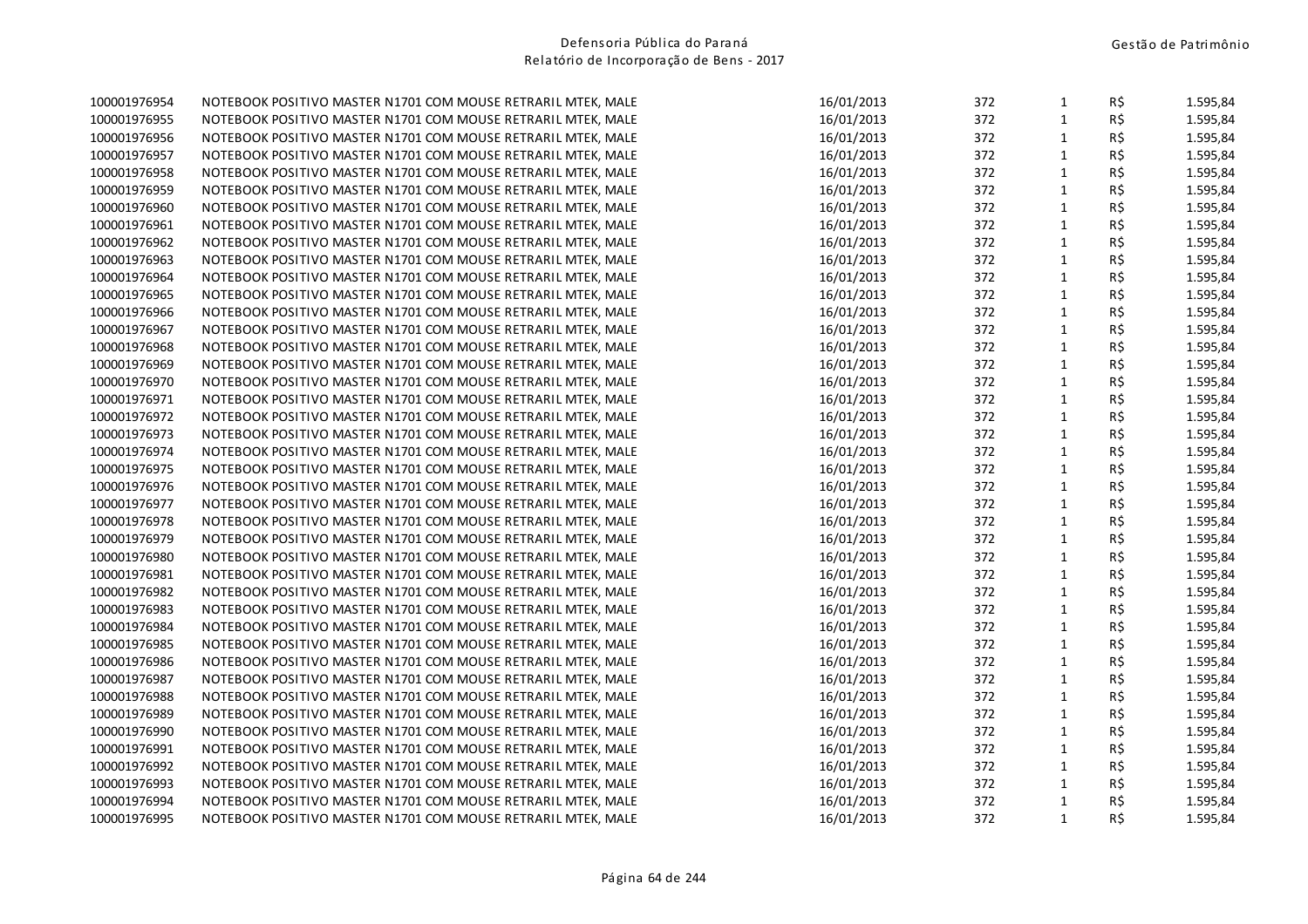| 100001976996 | NOTEBOOK POSITIVO MASTER N1701 COM MOUSE RETRARIL MTEK, MALE | 16/01/2013 | 372 | $\mathbf{1}$ | R\$ | 1.595,84 |
|--------------|--------------------------------------------------------------|------------|-----|--------------|-----|----------|
| 100001976997 | NOTEBOOK POSITIVO MASTER N1701 COM MOUSE RETRARIL MTEK, MALE | 16/01/2013 | 372 | $\mathbf{1}$ | R\$ | 1.595,84 |
| 100001976998 | NOTEBOOK POSITIVO MASTER N1701 COM MOUSE RETRARIL MTEK, MALE | 16/01/2013 | 372 | $\mathbf{1}$ | R\$ | 1.595,84 |
| 100001976999 | NOTEBOOK POSITIVO MASTER N1701 COM MOUSE RETRARIL MTEK, MALE | 16/01/2013 | 372 | $\mathbf 1$  | R\$ | 1.595,84 |
| 100001977000 | NOTEBOOK POSITIVO MASTER N1701 COM MOUSE RETRARIL MTEK, MALE | 16/01/2013 | 372 | $\mathbf 1$  | R\$ | 1.595,84 |
| 100001977001 | NOTEBOOK POSITIVO MASTER N1701 COM MOUSE RETRARIL MTEK, MALE | 16/01/2013 | 372 | $\mathbf{1}$ | R\$ | 1.595,84 |
| 100001977002 | NOTEBOOK POSITIVO MASTER N1701 COM MOUSE RETRARIL MTEK, MALE | 16/01/2013 | 372 | $\mathbf{1}$ | R\$ | 1.595,84 |
| 100001977003 | NOTEBOOK POSITIVO MASTER N1701 COM MOUSE RETRARIL MTEK, MALE | 16/01/2013 | 372 | $\mathbf{1}$ | R\$ | 1.595,84 |
| 100001977004 | NOTEBOOK POSITIVO MASTER N1701 COM MOUSE RETRARIL MTEK, MALE | 16/01/2013 | 372 | $\mathbf{1}$ | R\$ | 1.595,84 |
| 100001977005 | NOTEBOOK POSITIVO MASTER N1701 COM MOUSE RETRARIL MTEK, MALE | 16/01/2013 | 372 | $\mathbf{1}$ | R\$ | 1.595,84 |
| 100001977006 | NOTEBOOK POSITIVO MASTER N1701 COM MOUSE RETRARIL MTEK, MALE | 16/01/2013 | 372 | $\mathbf{1}$ | R\$ | 1.595,84 |
| 100001977007 | NOTEBOOK POSITIVO MASTER N1701 COM MOUSE RETRARIL MTEK, MALE | 16/01/2013 | 372 | $\mathbf{1}$ | R\$ | 1.595,84 |
| 100001977008 | NOTEBOOK POSITIVO MASTER N1701 COM MOUSE RETRARIL MTEK, MALE | 16/01/2013 | 372 | $\mathbf{1}$ | R\$ | 1.595,84 |
| 100001977009 | NOTEBOOK POSITIVO MASTER N1701 COM MOUSE RETRARIL MTEK, MALE | 16/01/2013 | 372 | $\mathbf{1}$ | R\$ | 1.595,84 |
| 100001977010 | NOTEBOOK POSITIVO MASTER N1701 COM MOUSE RETRARIL MTEK, MALE | 16/01/2013 | 372 | $\mathbf{1}$ | R\$ | 1.595,84 |
| 100001977011 | NOTEBOOK POSITIVO MASTER N1701 COM MOUSE RETRARIL MTEK, MALE | 16/01/2013 | 372 | $\mathbf{1}$ | R\$ | 1.595,84 |
| 100001977012 | NOTEBOOK POSITIVO MASTER N1701 COM MOUSE RETRARIL MTEK, MALE | 16/01/2013 | 372 | $\mathbf{1}$ | R\$ | 1.595,84 |
| 100001977013 | NOTEBOOK POSITIVO MASTER N1701 COM MOUSE RETRARIL MTEK, MALE | 16/01/2013 | 372 | $\mathbf 1$  | R\$ | 1.595,84 |
| 100001977014 | NOTEBOOK POSITIVO MASTER N1701 COM MOUSE RETRARIL MTEK, MALE | 16/01/2013 | 372 | $\mathbf{1}$ | R\$ | 1.595,84 |
| 100001977015 | NOTEBOOK POSITIVO MASTER N1701 COM MOUSE RETRARIL MTEK, MALE | 16/01/2013 | 372 | $\mathbf{1}$ | R\$ | 1.595,84 |
| 100001977016 | NOTEBOOK POSITIVO MASTER N1701 COM MOUSE RETRARIL MTEK, MALE | 16/01/2013 | 372 | $\mathbf{1}$ | R\$ | 1.595,84 |
| 100001977017 | NOTEBOOK POSITIVO MASTER N1701 COM MOUSE RETRARIL MTEK, MALE | 16/01/2013 | 372 | $\mathbf{1}$ | R\$ | 1.595,84 |
| 100001977018 | NOTEBOOK POSITIVO MASTER N1701 COM MOUSE RETRARIL MTEK, MALE | 16/01/2013 | 372 | $\mathbf{1}$ | R\$ | 1.595,84 |
| 100001977019 | NOTEBOOK POSITIVO MASTER N1701 COM MOUSE RETRARIL MTEK, MALE | 16/01/2013 | 372 | $\mathbf{1}$ | R\$ | 1.595,84 |
| 100001977020 | NOTEBOOK POSITIVO MASTER N1701 COM MOUSE RETRARIL MTEK, MALE | 16/01/2013 | 372 | $\mathbf{1}$ | R\$ | 1.595,84 |
| 100001977021 | NOTEBOOK POSITIVO MASTER N1701 COM MOUSE RETRARIL MTEK, MALE | 16/01/2013 | 372 | $\mathbf{1}$ | R\$ | 1.595,84 |
| 100001977022 | NOTEBOOK POSITIVO MASTER N1701 COM MOUSE RETRARIL MTEK, MALE | 16/01/2013 | 372 | $\mathbf{1}$ | R\$ | 1.595,84 |
| 100001977023 | NOTEBOOK POSITIVO MASTER N1701 COM MOUSE RETRARIL MTEK, MALE | 16/01/2013 | 372 | $\mathbf 1$  | R\$ | 1.595,84 |
| 100001977024 | NOTEBOOK POSITIVO MASTER N1701 COM MOUSE RETRARIL MTEK, MALE | 16/01/2013 | 372 | $\mathbf{1}$ | R\$ | 1.595,84 |
| 100001977025 | NOTEBOOK POSITIVO MASTER N1701 COM MOUSE RETRARIL MTEK, MALE | 16/01/2013 | 372 | $\mathbf 1$  | R\$ | 1.595,84 |
| 100001977026 | NOTEBOOK POSITIVO MASTER N1701 COM MOUSE RETRARIL MTEK, MALE | 16/01/2013 | 372 | $\mathbf 1$  | R\$ | 1.595,84 |
| 100001977027 | NOTEBOOK POSITIVO MASTER N1701 COM MOUSE RETRARIL MTEK, MALE | 16/01/2013 | 372 | $\mathbf 1$  | R\$ | 1.595,84 |
| 100001977028 | NOTEBOOK POSITIVO MASTER N1701 COM MOUSE RETRARIL MTEK, MALE | 16/01/2013 | 372 | $\mathbf{1}$ | R\$ | 1.595,84 |
| 100001977029 | NOTEBOOK POSITIVO MASTER N1701 COM MOUSE RETRARIL MTEK, MALE | 16/01/2013 | 372 | $\mathbf{1}$ | R\$ | 1.595,84 |
| 100001977030 | NOTEBOOK POSITIVO MASTER N1701 COM MOUSE RETRARIL MTEK, MALE | 16/01/2013 | 372 | $\mathbf{1}$ | R\$ | 1.595,84 |
| 100001977031 | NOTEBOOK POSITIVO MASTER N1701 COM MOUSE RETRARIL MTEK, MALE | 16/01/2013 | 372 | $\mathbf 1$  | R\$ | 1.595,84 |
| 100001977032 | NOTEBOOK POSITIVO MASTER N1701 COM MOUSE RETRARIL MTEK, MALE | 16/01/2013 | 372 | $\mathbf{1}$ | R\$ | 1.595,84 |
| 100001977033 | NOTEBOOK POSITIVO MASTER N1701 COM MOUSE RETRARIL MTEK, MALE | 16/01/2013 | 372 | $\mathbf 1$  | R\$ | 1.595,84 |
| 100001977034 | NOTEBOOK POSITIVO MASTER N1701 COM MOUSE RETRARIL MTEK, MALE | 16/01/2013 | 372 | $\mathbf 1$  | R\$ | 1.595,84 |
| 100001977035 | NOTEBOOK POSITIVO MASTER N1701 COM MOUSE RETRARIL MTEK, MALE | 16/01/2013 | 372 | $\mathbf{1}$ | R\$ | 1.595,84 |
| 100001977036 | NOTEBOOK POSITIVO MASTER N1701 COM MOUSE RETRARIL MTEK, MALE | 16/01/2013 | 372 | $\mathbf 1$  | R\$ | 1.595,84 |
| 100001977037 | NOTEBOOK POSITIVO MASTER N1701 COM MOUSE RETRARIL MTEK, MALE | 16/01/2013 | 372 | $\mathbf{1}$ | R\$ | 1.595,84 |
|              |                                                              |            |     |              |     |          |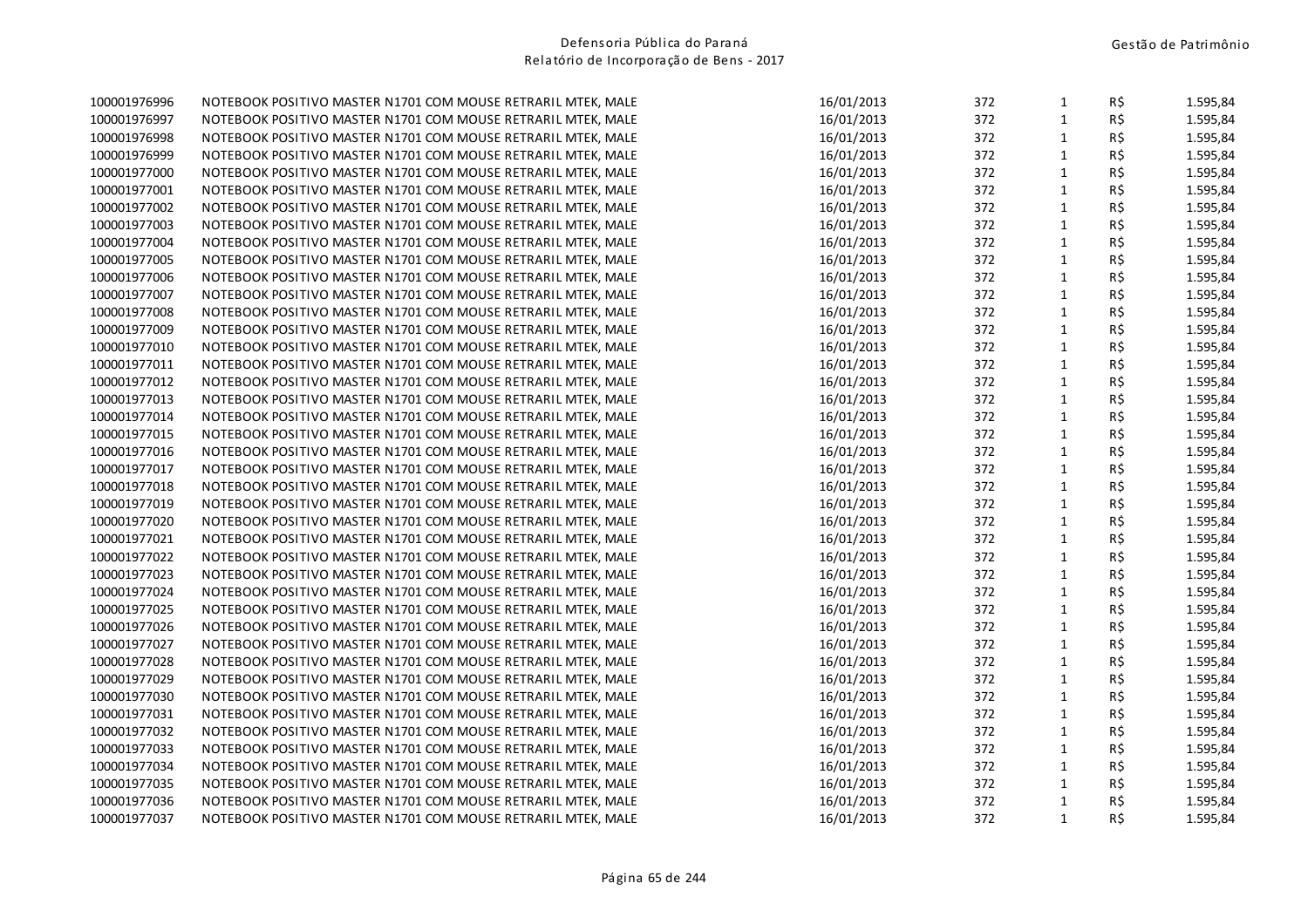| 100001977038 | NOTEBOOK POSITIVO MASTER N1701 COM MOUSE RETRARIL MTEK, MALE | 16/01/2013 | 372 | $\mathbf{1}$ | R\$        | 1.595,84 |
|--------------|--------------------------------------------------------------|------------|-----|--------------|------------|----------|
| 100001977039 | NOTEBOOK POSITIVO MASTER N1701 COM MOUSE RETRARIL MTEK, MALE | 16/01/2013 | 372 | $\mathbf{1}$ | R\$        | 1.595,84 |
| 100001977040 | NOTEBOOK POSITIVO MASTER N1701 COM MOUSE RETRARIL MTEK, MALE | 16/01/2013 | 372 | $\mathbf{1}$ | R\$        | 1.595,84 |
| 100001977041 | NOTEBOOK POSITIVO MASTER N1701 COM MOUSE RETRARIL MTEK, MALE | 16/01/2013 | 372 | $\mathbf{1}$ | R\$        | 1.595,84 |
| 100001977042 | NOTEBOOK POSITIVO MASTER N1701 COM MOUSE RETRARIL MTEK, MALE | 16/01/2013 | 372 | $\mathbf 1$  | R\$        | 1.595,84 |
| 100001977043 | NOTEBOOK POSITIVO MASTER N1701 COM MOUSE RETRARIL MTEK, MALE | 16/01/2013 | 372 | $\mathbf 1$  | R\$        | 1.595,84 |
| 100001977044 | NOTEBOOK POSITIVO MASTER N1701 COM MOUSE RETRARIL MTEK, MALE | 16/01/2013 | 372 | $\mathbf 1$  | R\$        | 1.595,84 |
| 100001977045 | NOTEBOOK POSITIVO MASTER N1701 COM MOUSE RETRARIL MTEK, MALE | 16/01/2013 | 372 | $\mathbf{1}$ | R\$        | 1.595,84 |
| 100001977046 | NOTEBOOK POSITIVO MASTER N1701 COM MOUSE RETRARIL MTEK, MALE | 16/01/2013 | 372 | $\mathbf{1}$ | R\$        | 1.595,84 |
| 100001977047 | NOTEBOOK POSITIVO MASTER N1701 COM MOUSE RETRARIL MTEK, MALE | 16/01/2013 | 372 | $\mathbf 1$  | R\$        | 1.595,84 |
| 100001977048 | NOTEBOOK POSITIVO MASTER N1701 COM MOUSE RETRARIL MTEK, MALE | 16/01/2013 | 372 | $\mathbf{1}$ | R\$        | 1.595,84 |
| 100001977049 | NOTEBOOK POSITIVO MASTER N1701 COM MOUSE RETRARIL MTEK, MALE | 16/01/2013 | 372 | $\mathbf 1$  | R\$        | 1.595,84 |
| 100001977050 | NOTEBOOK POSITIVO MASTER N1701 COM MOUSE RETRARIL MTEK, MALE | 16/01/2013 | 372 | $\mathbf{1}$ | R\$        | 1.595,84 |
| 100001977051 | NOTEBOOK POSITIVO MASTER N1701 COM MOUSE RETRARIL MTEK, MALE | 16/01/2013 | 372 | $\mathbf 1$  | R\$        | 1.595,84 |
| 100001977052 | NOTEBOOK POSITIVO MASTER N1701 COM MOUSE RETRARIL MTEK, MALE | 16/01/2013 | 372 | $\mathbf{1}$ | R\$        | 1.595,84 |
| 100001977053 | NOTEBOOK POSITIVO MASTER N1701 COM MOUSE RETRARIL MTEK, MALE | 16/01/2013 | 372 | $\mathbf{1}$ | R\$        | 1.595,84 |
| 100001977054 | NOTEBOOK POSITIVO MASTER N1701 COM MOUSE RETRARIL MTEK, MALE | 16/01/2013 | 372 | $\mathbf{1}$ | R\$        | 1.595,84 |
| 100001977055 | NOTEBOOK POSITIVO MASTER N1701 COM MOUSE RETRARIL MTEK, MALE | 16/01/2013 | 372 | $\mathbf{1}$ | R\$        | 1.595,84 |
| 100001977056 | NOTEBOOK POSITIVO MASTER N1701 COM MOUSE RETRARIL MTEK, MALE | 16/01/2013 | 372 | $\mathbf{1}$ | R\$        | 1.595,84 |
| 100001977057 | NOTEBOOK POSITIVO MASTER N1701 COM MOUSE RETRARIL MTEK, MALE | 16/01/2013 | 372 | $\mathbf 1$  | R\$        | 1.595,84 |
| 100001977058 | NOTEBOOK POSITIVO MASTER N1701 COM MOUSE RETRARIL MTEK, MALE | 16/01/2013 | 372 | $\mathbf{1}$ | R\$        | 1.595,84 |
| 100001977059 | NOTEBOOK POSITIVO MASTER N1701 COM MOUSE RETRARIL MTEK, MALE | 16/01/2013 | 372 | $\mathbf{1}$ | R\$        | 1.595,84 |
| 100001977060 | NOTEBOOK POSITIVO MASTER N1701 COM MOUSE RETRARIL MTEK, MALE | 16/01/2013 | 372 | $1\,$        | R\$        | 1.595,84 |
| 100001977061 | NOTEBOOK POSITIVO MASTER N1701 COM MOUSE RETRARIL MTEK, MALE | 16/01/2013 | 372 | $\mathbf{1}$ | R\$        | 1.595,84 |
| 100001977062 | NOTEBOOK POSITIVO MASTER N1701 COM MOUSE RETRARIL MTEK, MALE | 16/01/2013 | 372 | $\mathbf 1$  | R\$        | 1.595,84 |
| 100001977063 | NOTEBOOK POSITIVO MASTER N1701 COM MOUSE RETRARIL MTEK, MALE | 16/01/2013 | 372 | $\mathbf{1}$ | R\$        | 1.595,84 |
| 100001977064 | NOTEBOOK POSITIVO MASTER N1701 COM MOUSE RETRARIL MTEK, MALE | 16/01/2013 | 372 | $1\,$        | R\$        | 1.595,84 |
| 100001977065 | NOTEBOOK POSITIVO MASTER N1701 COM MOUSE RETRARIL MTEK, MALE | 16/01/2013 | 372 | $\mathbf{1}$ | R\$        | 1.595,84 |
| 100001977066 | NOTEBOOK POSITIVO MASTER N1701 COM MOUSE RETRARIL MTEK, MALE | 16/01/2013 | 372 | $\mathbf 1$  | R\$        | 1.595,84 |
| 100001977067 | NOTEBOOK POSITIVO MASTER N1701 COM MOUSE RETRARIL MTEK, MALE | 16/01/2013 | 372 | $\mathbf 1$  | R\$        | 1.595,84 |
| 100001977068 | NOTEBOOK POSITIVO MASTER N1701 COM MOUSE RETRARIL MTEK, MALE | 16/01/2013 | 372 | $\mathbf 1$  | R\$        | 1.595,84 |
| 100001977069 | NOTEBOOK POSITIVO MASTER N1701 COM MOUSE RETRARIL MTEK, MALE | 16/01/2013 | 372 | $\mathbf 1$  | R\$        | 1.595,84 |
| 100001977070 | NOTEBOOK POSITIVO MASTER N1701 COM MOUSE RETRARIL MTEK, MALE | 16/01/2013 | 372 | $\mathbf{1}$ | R\$        | 1.595,84 |
| 100001977071 | NOTEBOOK POSITIVO MASTER N1701 COM MOUSE RETRARIL MTEK, MALE | 16/01/2013 | 372 | $\mathbf 1$  | R\$        | 1.595,84 |
| 100001977072 | NOTEBOOK POSITIVO MASTER N1701 COM MOUSE RETRARIL MTEK, MALE | 16/01/2013 | 372 | $\mathbf{1}$ | R\$        | 1.595,84 |
| 100001977073 | NOTEBOOK POSITIVO MASTER N1701 COM MOUSE RETRARIL MTEK, MALE | 16/01/2013 | 372 | $\mathbf{1}$ | R\$        | 1.595,84 |
| 100001977074 | NOTEBOOK POSITIVO MASTER N1701 COM MOUSE RETRARIL MTEK, MALE | 16/01/2013 | 372 | $\mathbf{1}$ | R\$        | 1.595,84 |
| 100001977075 | NOTEBOOK POSITIVO MASTER N1701 COM MOUSE RETRARIL MTEK, MALE | 16/01/2013 | 372 | $\mathbf{1}$ | R\$        | 1.595,84 |
| 100001977076 | NOTEBOOK POSITIVO MASTER N1701 COM MOUSE RETRARIL MTEK, MALE | 16/01/2013 | 372 | $\mathbf 1$  | R\$        | 1.595,84 |
| 100001977077 | NOTEBOOK POSITIVO MASTER N1701 COM MOUSE RETRARIL MTEK, MALE | 16/01/2013 | 372 | $\mathbf 1$  | R\$        | 1.595,84 |
| 100001977078 | NOTEBOOK POSITIVO MASTER N1701 COM MOUSE RETRARIL MTEK, MALE | 16/01/2013 | 372 | $\mathbf{1}$ | R\$        | 1.595,84 |
| 100001977079 | NOTEBOOK POSITIVO MASTER N1701 COM MOUSE RETRARIL MTEK, MALE | 16/01/2013 | 372 | $\mathbf{1}$ | $R\hat{S}$ | 1.595,84 |
|              |                                                              |            |     |              |            |          |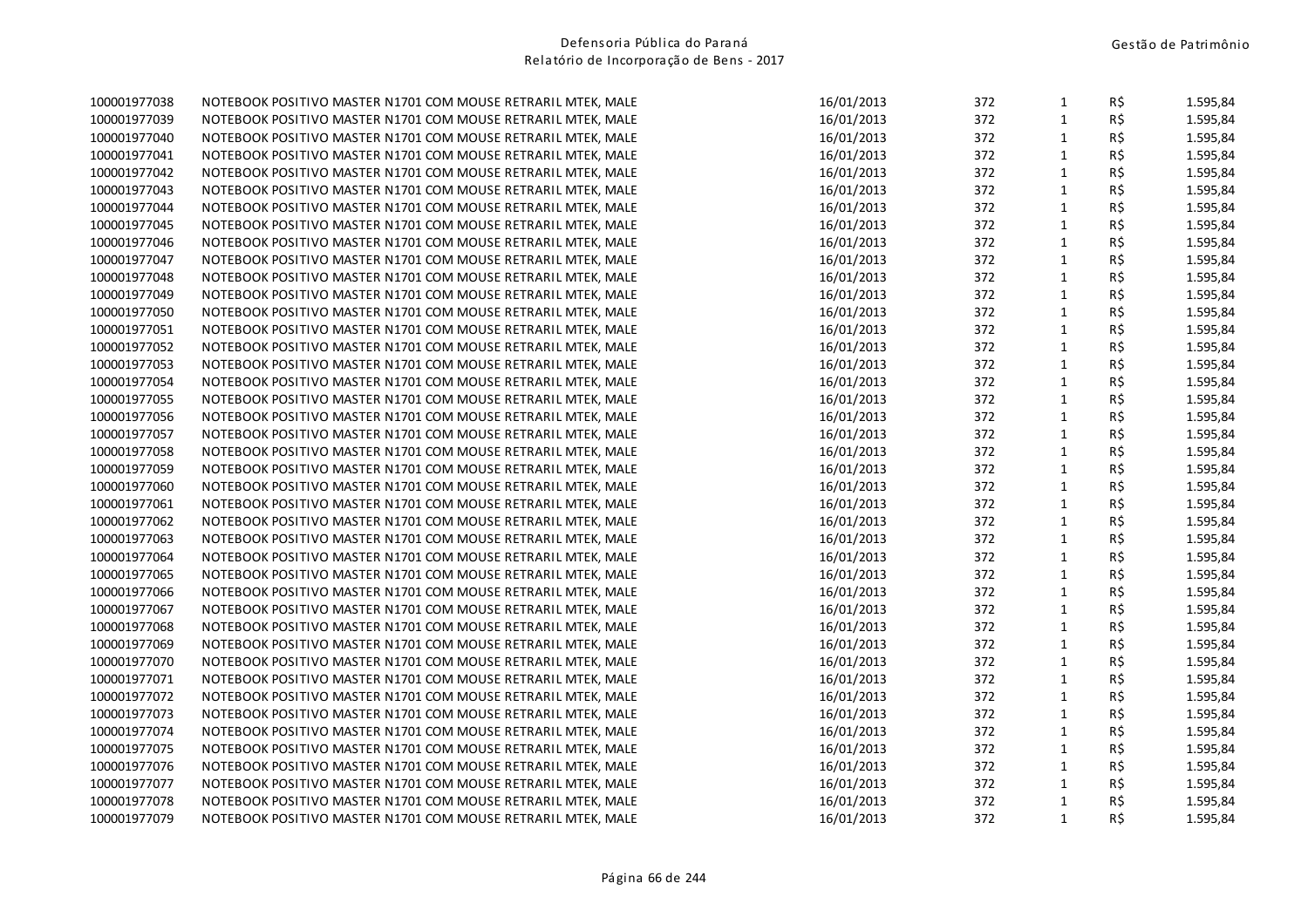| 100001977080 | NOTEBOOK POSITIVO MASTER N1701 COM MOUSE RETRARIL MTEK, MALE | 16/01/2013 | 372 | $\mathbf{1}$ | R\$            | 1.595,84 |
|--------------|--------------------------------------------------------------|------------|-----|--------------|----------------|----------|
| 100001977081 | NOTEBOOK POSITIVO MASTER N1701 COM MOUSE RETRARIL MTEK, MALE | 16/01/2013 | 372 | $\mathbf 1$  | R\$            | 1.595,84 |
| 100001977082 | NOTEBOOK POSITIVO MASTER N1701 COM MOUSE RETRARIL MTEK, MALE | 16/01/2013 | 372 | $\mathbf{1}$ | R\$            | 1.595,84 |
| 100001977083 | NOTEBOOK POSITIVO MASTER N1701 COM MOUSE RETRARIL MTEK, MALE | 16/01/2013 | 372 | $\mathbf{1}$ | R\$            | 1.595,84 |
| 100001977084 | NOTEBOOK POSITIVO MASTER N1701 COM MOUSE RETRARIL MTEK, MALE | 16/01/2013 | 372 | $\mathbf{1}$ | R\$            | 1.595,84 |
| 100001977085 | NOTEBOOK POSITIVO MASTER N1701 COM MOUSE RETRARIL MTEK, MALE | 16/01/2013 | 372 | $\mathbf 1$  | R\$            | 1.595,84 |
| 100001977086 | NOTEBOOK POSITIVO MASTER N1701 COM MOUSE RETRARIL MTEK, MALE | 16/01/2013 | 372 | $\mathbf 1$  | R\$            | 1.595,84 |
| 100001977087 | NOTEBOOK POSITIVO MASTER N1701 COM MOUSE RETRARIL MTEK, MALE | 16/01/2013 | 372 | $\mathbf{1}$ | R\$            | 1.595,84 |
| 100001977088 | NOTEBOOK POSITIVO MASTER N1701 COM MOUSE RETRARIL MTEK, MALE | 16/01/2013 | 372 | $\mathbf{1}$ | R\$            | 1.595,84 |
| 100001977089 | NOTEBOOK POSITIVO MASTER N1701 COM MOUSE RETRARIL MTEK, MALE | 16/01/2013 | 372 | $\mathbf{1}$ | R\$            | 1.595,84 |
| 100001984032 | <b>FIGOBAR CONSUL</b>                                        | 15/12/2014 | 372 | 385          | R\$            | 809,95   |
| 100001984040 | FORNO MICRO-ONDAS PANASONIC                                  | 15/12/2014 | 372 | 386          | R\$            | 341,20   |
| 100001984013 | <b>FORNO DE MICRO-ONDAS</b>                                  | 15/12/2014 | 372 | 380          | R\$            | 341,20   |
| 100001984014 | BEBEDOURO DE GALTO                                           | 15/12/2014 | 372 | 380          | R\$            | 501,71   |
| 100001984015 | BEBEDOURO DE GALTO                                           | 15/12/2014 | 372 | 380          | R\$            | 501,71   |
| 100001984016 | REFRIGERADOR CONSUL                                          | 15/12/2014 | 372 | 380          | R\$            | 1.978,40 |
| 100001984017 | CAFETEIRA ELETRICA BRITANIA                                  | 15/12/2014 | 372 | 380          | R\$            | 92,96    |
| 100001984038 | REFRIGERADOR CONSUL                                          | 15/12/2014 | 372 | 395          | R\$            | 1.978,40 |
| 100001984046 | <b>BEBEDOURO EM GERAL</b>                                    | 15/12/2014 | 372 | 391          | $R\frac{1}{2}$ | 501,71   |
| 100001984047 | <b>BEBEDOURO EM GERAL</b>                                    | 15/12/2014 | 372 | 391          | $R\zeta$       | 501,71   |
| 100001983895 | BEBEDOURO DE GALÃO                                           | 15/12/2014 | 372 | 372          | R\$            | 501,71   |
| 100001983896 | BEBEDOURO DE GALÃO                                           | 15/12/2014 | 372 | 372          | R\$            | 501,71   |
| 100001983897 | BEBEDOURO DE GALÃO                                           | 15/12/2014 | 372 | 372          | R\$            | 501,71   |
| 100001983898 | BEBEDOURO DE GALÃO                                           | 15/12/2014 | 372 | 372          | R\$            | 501,71   |
| 100001983899 | BEBEDOURO DE GALÃO                                           | 15/12/2014 | 372 | 372          | R\$            | 501,71   |
| 100001983900 | BEBEDOURO DE GALÃO                                           | 15/12/2014 | 372 | 372          | R\$            | 501,71   |
| 100001983901 | BEBEDOURO DE GALÃO                                           | 15/12/2014 | 372 | 372          | R\$            | 501,71   |
| 100001983902 | BEBEDOURO DE GALÃO                                           | 15/12/2014 | 372 | 372          | R\$            | 501,71   |
| 100001983903 | BEBEDOURO DE GALÃO                                           | 15/12/2014 | 372 | 372          | R\$            | 501,71   |
| 100001983904 | BEBEDOURO DE GALÃO                                           | 15/12/2014 | 372 | 372          | R\$            | 501,71   |
| 100001983905 | BEBEDOURO DE GALÃO                                           | 15/12/2014 | 372 | 372          | R\$            | 501,71   |
| 100001983906 | BEBEDOURO DE GALÃO                                           | 15/12/2014 | 372 | 372          | R\$            | 501,71   |
| 100001983907 | BEBEDOURO DE GALÃO                                           | 15/12/2014 | 372 | 372          | R\$            | 501,71   |
| 100001983908 | BEBEDOURO DE GALÃO                                           | 15/12/2014 | 372 | 372          | R\$            | 501,71   |
| 100001983909 | BEBEDOURO DE GALÃO                                           | 15/12/2014 | 372 | 372          | R\$            | 501,71   |
| 100001983910 | BEBEDOURO DE GALÃO                                           | 15/12/2014 | 372 | 372          | R\$            | 501,71   |
| 100001983911 | BEBEDOURO DE GALÃO                                           | 15/12/2014 | 372 | 372          | R\$            | 501,71   |
| 100001983888 | MICRO-ONDAS PANASONIC                                        | 15/12/2014 | 372 | 372          | R\$            | 341,20   |
| 100001983889 | MICRO-ONDAS PANASONIC                                        | 15/12/2014 | 372 | 372          | R\$            | 341,20   |
| 100001983890 | MICRO-ONDAS PANASONIC                                        | 15/12/2014 | 372 | 372          | R\$            | 341,20   |
| 100001983891 | MICRO-ONDAS PANASONIC                                        | 15/12/2014 | 372 | 372          | R\$            | 341,20   |
| 100001983892 | MICRO-ONDAS PANASONIC                                        | 15/12/2014 | 372 | 372          | R\$            | 341,20   |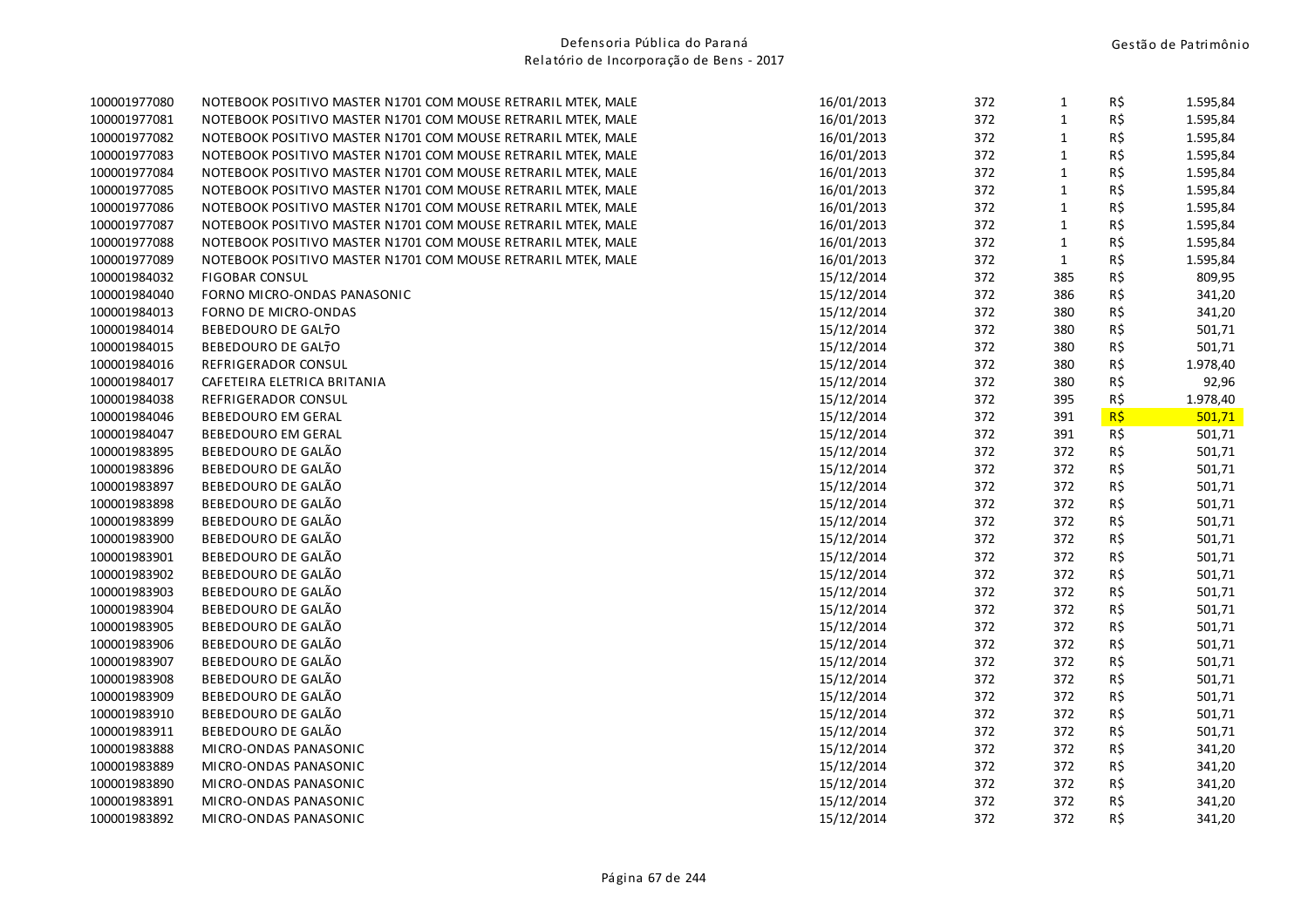| 100001983893 | MICRO-ONDAS PANASONIC  | 15/12/2014 | 372 | 372 | R\$ | 341,20   |
|--------------|------------------------|------------|-----|-----|-----|----------|
| 100001983894 | MICRO-ONDAS PANASONIC  | 15/12/2014 | 372 | 372 | R\$ | 341,20   |
| 100001983912 | BEBEDOURO DE GALÃO     | 15/12/2014 | 372 | 372 | R\$ | 501,71   |
| 100001983913 | BEBEDOURO DE GALÃO     | 15/12/2014 | 372 | 372 | R\$ | 501,71   |
| 100001983914 | BEBEDOURO DE GALÃO     | 15/12/2014 | 372 | 372 | R\$ | 501,71   |
| 100001983915 | BEBEDOURO DE GALÃO     | 15/12/2014 | 372 | 372 | R\$ | 501,71   |
| 100001983916 | BEBEDOURO DE GALÃO     | 15/12/2014 | 372 | 372 | R\$ | 501,71   |
| 100001983917 | BEBEDOURO DE GALÃO     | 15/12/2014 | 372 | 372 | R\$ | 501,71   |
| 100001983918 | BEBEDOURO DE GALÃO     | 15/12/2014 | 372 | 372 | R\$ | 501,71   |
| 100001983919 | BEBEDOURO DE GALÃO     | 15/12/2014 | 372 | 372 | R\$ | 501,71   |
| 100001983920 | BEBEDOURO DE GALÃO     | 15/12/2014 | 372 | 372 | R\$ | 501,71   |
| 100001983921 | BEBEDOURO DE GALÃO     | 15/12/2014 | 372 | 372 | R\$ | 501,71   |
| 100001983922 | BEBEDOURO DE GALÃO     | 15/12/2014 | 372 | 372 | R\$ | 501,71   |
| 100001983923 | BEBEDOURO DE GALÃO     | 15/12/2014 | 372 | 372 | R\$ | 501,71   |
| 100001983924 | BEBEDOURO DE GALÃO     | 15/12/2014 | 372 | 372 | R\$ | 501,71   |
| 100001983925 | BEBEDOURO DE GALÃO     | 15/12/2014 | 372 | 372 | R\$ | 501,71   |
| 100001983862 | REFRIGERADOR CUNSUL    | 15/12/2014 | 372 | 372 | R\$ | 1.978,40 |
| 100001983863 | REFRIGERADOR CUNSUL    | 15/12/2014 | 372 | 372 | R\$ | 1.978,40 |
| 100001983864 | REFRIGERADOR CUNSUL    | 15/12/2014 | 372 | 372 | R\$ | 1.978,40 |
| 100001983865 | REFRIGERADOR CUNSUL    | 15/12/2014 | 372 | 372 | R\$ | 1.978,40 |
| 100001983866 | REFRIGERADOR CUNSUL    | 15/12/2014 | 372 | 372 | R\$ | 1.978,40 |
| 100001983931 | <b>FRIGOBAR CONSUL</b> | 15/12/2014 | 372 | 372 | R\$ | 809,95   |
| 100001983932 | <b>FRIGOBAR CONSUL</b> | 15/12/2014 | 372 | 372 | R\$ | 809,95   |
| 100001983933 | <b>FRIGOBAR CONSUL</b> | 15/12/2014 | 372 | 372 | R\$ | 809,95   |
| 100001983934 | <b>FRIGOBAR CONSUL</b> | 15/12/2014 | 372 | 372 | R\$ | 809,95   |
| 100001983935 | <b>FRIGOBAR CONSUL</b> | 15/12/2014 | 372 | 372 | R\$ | 809,95   |
| 100001983936 | <b>FRIGOBAR CONSUL</b> | 15/12/2014 | 372 | 372 | R\$ | 809,95   |
| 100001983937 | <b>FRIGOBAR CONSUL</b> | 15/12/2014 | 372 | 372 | R\$ | 809,95   |
| 100001983938 | <b>FRIGOBAR CONSUL</b> | 15/12/2014 | 372 | 372 | R\$ | 809,95   |
| 100001983939 | <b>FRIGOBAR CONSUL</b> | 15/12/2014 | 372 | 372 | R\$ | 809,95   |
| 100001983940 | <b>FRIGOBAR CONSUL</b> | 15/12/2014 | 372 | 372 | R\$ | 809,95   |
| 100001983941 | <b>FRIGOBAR CONSUL</b> | 15/12/2014 | 372 | 372 | R\$ | 809,95   |
| 100001983942 | <b>FRIGOBAR CONSUL</b> | 15/12/2014 | 372 | 372 | R\$ | 809,95   |
| 100001983943 | <b>FRIGOBAR CONSUL</b> | 15/12/2014 | 372 | 372 | R\$ | 809,95   |
| 100001983944 | <b>FRIGOBAR CONSUL</b> | 15/12/2014 | 372 | 372 | R\$ | 809,95   |
| 100001983945 | <b>FRIGOBAR CONSUL</b> | 15/12/2014 | 372 | 372 | R\$ | 809,95   |
| 100001983946 | <b>FRIGOBAR CONSUL</b> | 15/12/2014 | 372 | 372 | R\$ | 809,95   |
| 100001983947 | <b>FRIGOBAR CONSUL</b> | 15/12/2014 | 372 | 372 | R\$ | 809,95   |
| 100001983948 | <b>FRIGOBAR CONSUL</b> | 15/12/2014 | 372 | 372 | R\$ | 809,95   |
| 100001983949 | <b>FRIGOBAR CONSUL</b> | 15/12/2014 | 372 | 372 | R\$ | 809,95   |
| 100001983950 | <b>FRIGOBAR CONSUL</b> | 15/12/2014 | 372 | 372 | R\$ | 809,95   |
| 100001983951 | <b>FRIGOBAR CONSUL</b> | 15/12/2014 | 372 | 372 | R\$ | 809,95   |
|              |                        |            |     |     |     |          |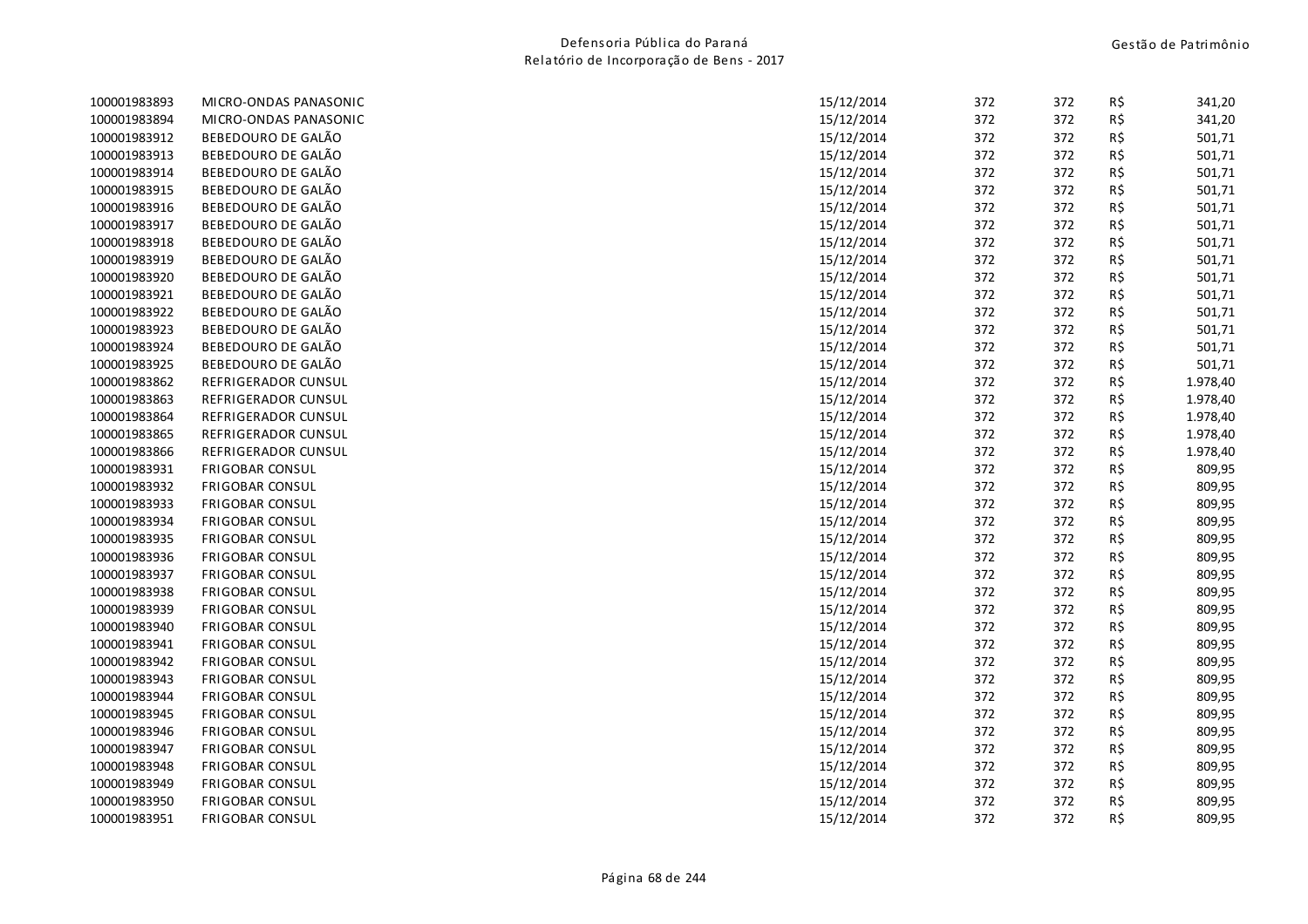| 100001983952 | <b>FRIGOBAR CONSUL</b>      | 15/12/2014 | 372 | 372 | R\$ | 809,95   |
|--------------|-----------------------------|------------|-----|-----|-----|----------|
| 100001983953 | <b>FRIGOBAR CONSUL</b>      | 15/12/2014 | 372 | 372 | R\$ | 809,95   |
| 100001983954 | <b>FRIGOBAR CONSUL</b>      | 15/12/2014 | 372 | 372 | R\$ | 809,95   |
| 100001983955 | <b>FRIGOBAR CONSUL</b>      | 15/12/2014 | 372 | 372 | R\$ | 809,95   |
| 100001983956 | <b>FRIGOBAR CONSUL</b>      | 15/12/2014 | 372 | 372 | R\$ | 809,95   |
| 100001983957 | <b>FRIGOBAR CONSUL</b>      | 15/12/2014 | 372 | 372 | R\$ | 809,95   |
| 100001983958 | <b>FRIGOBAR CONSUL</b>      | 15/12/2014 | 372 | 372 | R\$ | 809,95   |
| 100001983959 | CAFETEIRA ELETRICA          | 15/12/2014 | 372 | 372 | R\$ | 92,96    |
| 100001983960 | CAFETEIRA ELETRICA          | 15/12/2014 | 372 | 372 | R\$ | 92,96    |
| 100001983926 | MICRO-ONDAS PANASONIC       | 15/12/2014 | 372 | 378 | R\$ | 341,20   |
| 100001983927 | BEBEDOURO DE GALÃO          | 15/12/2014 | 372 | 378 | R\$ | 501,71   |
| 100001983928 | BEBEDOURO DE GALÃO          | 15/12/2014 | 372 | 378 | R\$ | 501,71   |
| 100001983929 | <b>FRIGOBAR CONSUL</b>      | 15/12/2014 | 372 | 378 | R\$ | 809,95   |
| 100001983930 | CAFETEIRA INOX BRITANIA     | 15/12/2014 | 372 | 378 | R\$ | 92,96    |
| 100001983961 | MICRO - ONDAS PANASONIC     | 15/12/2014 | 372 | 379 | R\$ | 341,20   |
| 100001983963 | <b>BEBEDOURO DE GALÃO</b>   | 15/12/2014 | 372 | 379 | R\$ | 501,71   |
| 100001983964 | BEBEDOURO DE GALÃO          | 15/12/2014 | 372 | 379 | R\$ | 501,71   |
| 100001983876 | <b>FRIGOBAR CONSUL</b>      | 15/12/2014 | 372 | 379 | R\$ | 809,95   |
| 100001983877 | CAFETEIRA BRITÂNIA          | 15/12/2014 | 372 | 379 | R\$ | 92,96    |
| 100001984041 | BEBEDOURO DE GALÃO          | 15/12/2014 | 372 | 386 | R\$ | 501,71   |
| 100001984042 | BEBEDOURO DE GALÃO          | 15/12/2014 | 372 | 386 | R\$ | 501,71   |
| 100001984043 | <b>FRIGOBAR CONSUL</b>      | 15/12/2014 | 372 | 386 | R\$ | 809,95   |
| 100001984044 | CAFETEIRA ELETRICA BRITANIA | 15/12/2014 | 372 | 386 | R\$ | 92,96    |
| 100001984029 | FORNO MICRO-ONDAS PANASONIC | 15/12/2014 | 372 | 385 | R\$ | 341,20   |
| 100001984030 | BEBEDOURO DE GALÃO          | 15/12/2014 | 372 | 385 | R\$ | 501,71   |
| 100001984031 | BEBEDOURO DE GALÃO          | 15/12/2014 | 372 | 385 | R\$ | 501,71   |
| 100001984033 | CAFETEIRA ELETRICA          | 15/12/2014 | 372 | 385 | R\$ | 92,96    |
| 100001984045 | FORNO MICRO ONDAS PANASONIC | 15/12/2014 | 372 | 391 | R\$ | 341,20   |
| 100001984048 | REFRIGERADOR CONSUL         | 15/12/2014 | 372 | 391 | R\$ | 1.978,40 |
| 100001984049 | CAFETEIRA ELETRICA          | 15/12/2014 | 372 | 391 | R\$ | 92,96    |
| 100001984050 | MICRO ONDAS PANASONIC       | 15/12/2014 | 372 | 401 | R\$ | 341,20   |
| 100001984051 | BEBEBDOURO GALÃO IBBL       | 15/12/2014 | 372 | 401 | R\$ | 501,71   |
| 100001984052 | BEBEBDOURO GALÃO IBBL       | 15/12/2014 | 372 | 401 | R\$ | 501,71   |
| 100001984053 | <b>GELADEIRA CONSUL</b>     | 15/12/2014 | 372 | 401 | R\$ | 1.978,40 |
| 100001984054 | CAFETEIRA BRITANIA          | 15/12/2014 | 372 | 401 | R\$ | 92,96    |
| 100001984034 | MICRO ONDAS PANASONIC       | 15/12/2014 | 372 | 395 | R\$ | 341,20   |
| 100001984039 | CAFETEIRA BRITANIA INOX     | 15/12/2014 | 372 | 395 | R\$ | 92,96    |
| 100001984035 | BEBEDOURO DE GALÃO IBBL     | 15/12/2014 | 372 | 395 | R\$ | 501,71   |
| 100001984036 | BEBEDOURO DE GALÃO IBBL     | 15/12/2014 | 372 | 395 | R\$ | 501,71   |
| 100001984037 | BEBEDOURO DE GALÃO IBBL     | 15/12/2014 | 372 | 395 | R\$ | 501,71   |
| 100001984055 | MICRO ONDAS PANASONIC       | 15/12/2014 | 372 | 388 | R\$ | 341,20   |
| 100001984056 | <b>BEBEDOURO</b>            | 15/12/2014 | 372 | 388 | R\$ | 501,71   |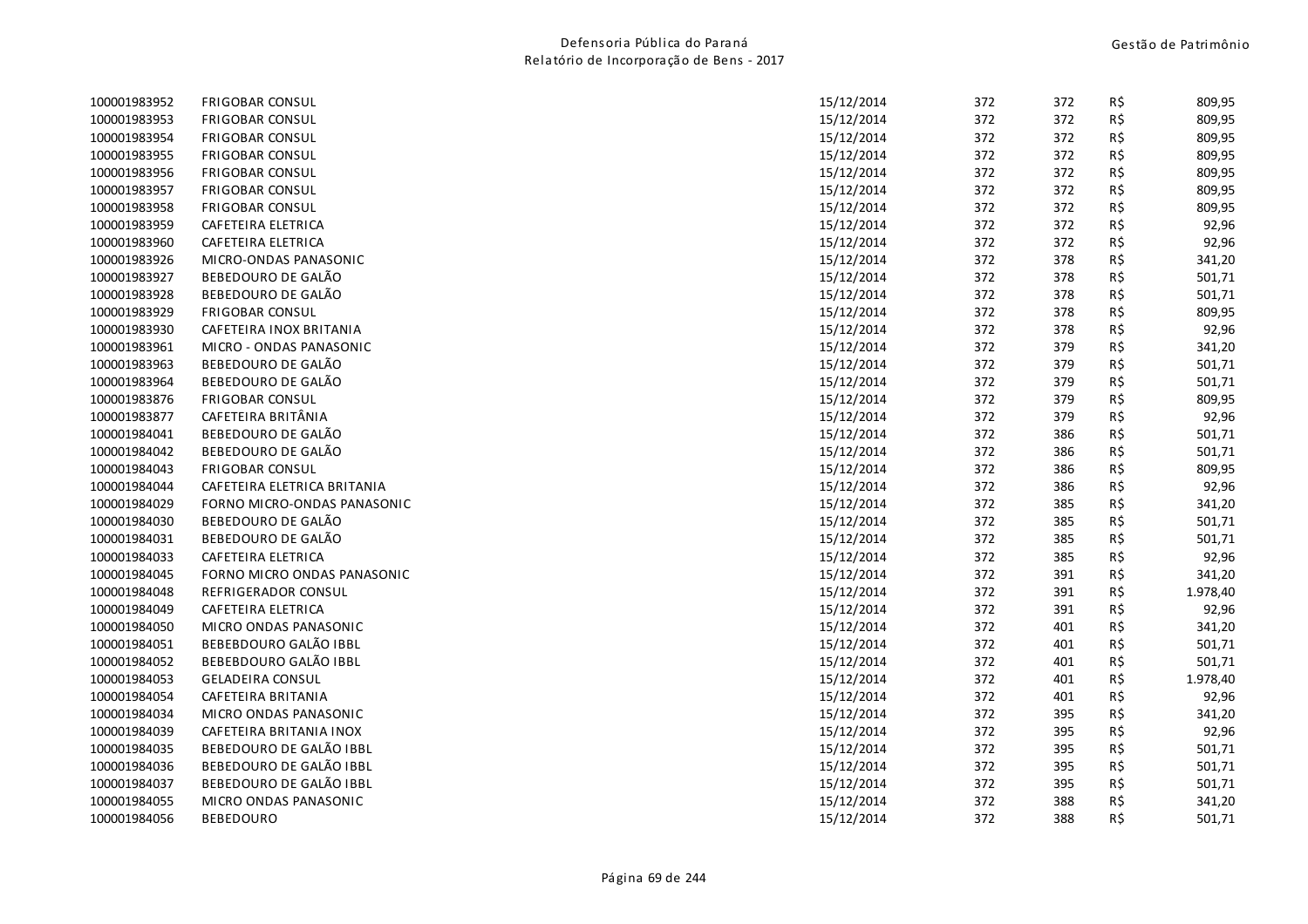| 100001984057 | <b>FRIGOBAR CONSUL</b>         | 15/12/2014 | 372          | 388 | R\$ | 809,95   |
|--------------|--------------------------------|------------|--------------|-----|-----|----------|
| 100001984058 | CAFETEIRA ELETRICA             | 15/12/2014 | 372          | 388 | R\$ | 92,96    |
| 100001984018 | <b>FORNO MICRO ONDAS</b>       | 15/12/2014 | 372          | 375 | R\$ | 341,20   |
| 100001984019 | <b>BEBEDOURO</b>               | 15/12/2014 | 372          | 375 | R\$ | 501,71   |
| 100001984020 | <b>BEBEDOURO</b>               | 15/12/2014 | 372          | 375 | R\$ | 501,71   |
| 100001984021 | REFRIGERADOR CONSUL            | 15/12/2014 | $\mathbf{1}$ | 375 | R\$ | 1.978,40 |
| 100001984022 | CAFETEIRA                      | 15/12/2014 | 372          | 375 | R\$ | 92,96    |
| 100001984455 | FORNO DE MICRO ONDAS PANASONIC | 15/12/2014 | 372          | 383 | R\$ | 341,20   |
| 100001984456 | <b>BEBEDOURO</b>               | 15/12/2014 | 372          | 383 | R\$ | 501,71   |
| 100001984457 | <b>FRIGOBAR</b>                | 15/12/2014 | 372          | 383 | R\$ | 809,95   |
| 100001984458 | CAFETEIRA ELETRICA BRITANIA    | 15/12/2014 | 372          | 383 | R\$ | 92,96    |
| 100001984023 | MICRO ONDAS PANASONIC          | 15/12/2014 | 372          | 384 | R\$ | 341,20   |
| 100001984024 | <b>BEBEDOURO</b>               | 15/12/2014 | 372          | 384 | R\$ | 501,71   |
| 100001984025 | <b>BEBEDOURO</b>               | 15/12/2014 | 372          | 384 | R\$ | 501,71   |
| 100001984026 | <b>BEBEDOURO</b>               | 15/12/2014 | 372          | 384 | R\$ | 501,71   |
| 100001984027 | REFRIGERADOR CONSUL            | 15/12/2014 | 372          | 384 | R\$ | 1.978,40 |
| 100001984028 | CAFETEIRA                      | 15/12/2014 | 372          | 384 | R\$ | 92,96    |
| 100001984462 | MICRO ONDAS PANASONIC          | 15/12/2014 | 372          | 376 | R\$ | 341,20   |
| 100001984463 | BEBEDOURO DE GALAO IBBL        | 15/12/2014 | 372          | 376 | R\$ | 501,71   |
| 100001984464 | BEBEDOURO DE GALAO IBBL        | 15/12/2014 | 372          | 376 | R\$ | 501,71   |
| 100001984465 | BEBEDOURO DE GALAO IBBL        | 15/12/2014 | 372          | 376 | R\$ | 501,71   |
| 100001984466 | REFRIGERADOR CONSUL            | 15/12/2014 | 372          | 376 | R\$ | 1.978,40 |
| 100001984467 | CAFETEIRA BRITANIA             | 15/12/2014 | 372          | 376 | R\$ | 92,96    |
| 100001984472 | FORNO MICRO ONDAS PANASONIC    | 15/12/2014 | 372          | 377 | R\$ | 341,20   |
| 100001984473 | BEBEDOURO DE GALÃO             | 15/12/2014 | 372          | 377 | R\$ | 501,71   |
| 100001984474 | <b>FRIGOBAR CONSUL</b>         | 15/12/2014 | 372          | 377 | R\$ | 809,95   |
| 100001984475 | CAFETEIRA ELETRICA BRITANIA    | 15/12/2014 | 372          | 377 | R\$ | 92,96    |
| 100001984476 | MICRO ONDAS PANASONIC          | 15/12/2014 | 372          | 389 | R\$ | 341,20   |
| 100001984477 | BEBEDOURO DE GALÃO             | 15/12/2014 | 372          | 389 | R\$ | 501,71   |
| 100001984478 | BEBEDOURO DE GALÃO             | 15/12/2014 | 372          | 389 | R\$ | 501,71   |
| 100001984479 | REFRIGERADOR CONSUL            | 15/12/2014 | 372          | 389 | R\$ | 1.978,40 |
| 100001984480 | CAFETEIRA_ELETRICA BRITANIA    | 15/12/2014 | 372          | 389 | R\$ | 92,96    |
| 100001984481 | FORNO MICRO ONDAS              | 15/12/2014 | 372          | 374 | R\$ | 341,20   |
| 100001984482 | BEBEDOURO DE GALÃO             | 15/12/2014 | 372          | 374 | R\$ | 501,71   |
| 100001984483 | <b>BEBEDOURO GALAO</b>         | 15/12/2014 | 372          | 374 | R\$ | 501,71   |
| 100001984484 | REFRIGERADOR CONSUL            | 15/12/2014 | 372          | 374 | R\$ | 1.978,40 |
| 100001984485 | CAFETEIRA ELETRICA BRITANIA    | 15/12/2014 | 372          | 374 | R\$ | 92,96    |
| 100001984509 | BEBEDOURO DE GALÃO             | 15/12/2014 | 372          | 396 | R\$ | 501,71   |
| 100001984506 | MICRO-ONDAS PANASONIC          | 15/12/2014 | 372          | 396 | R\$ | 341,20   |
| 100001984507 | BEBEDOURO DE GALÃO             | 15/12/2014 | 372          | 396 | R\$ | 501,71   |
| 100001984508 | BEBEDOURO DE GALÃO             | 15/12/2014 | 372          | 396 | R\$ | 501,71   |
| 100001984510 | BEBEDOURO DE GALÃO             | 15/12/2014 | 372          | 396 | R\$ | 501,71   |
|              |                                |            |              |     |     |          |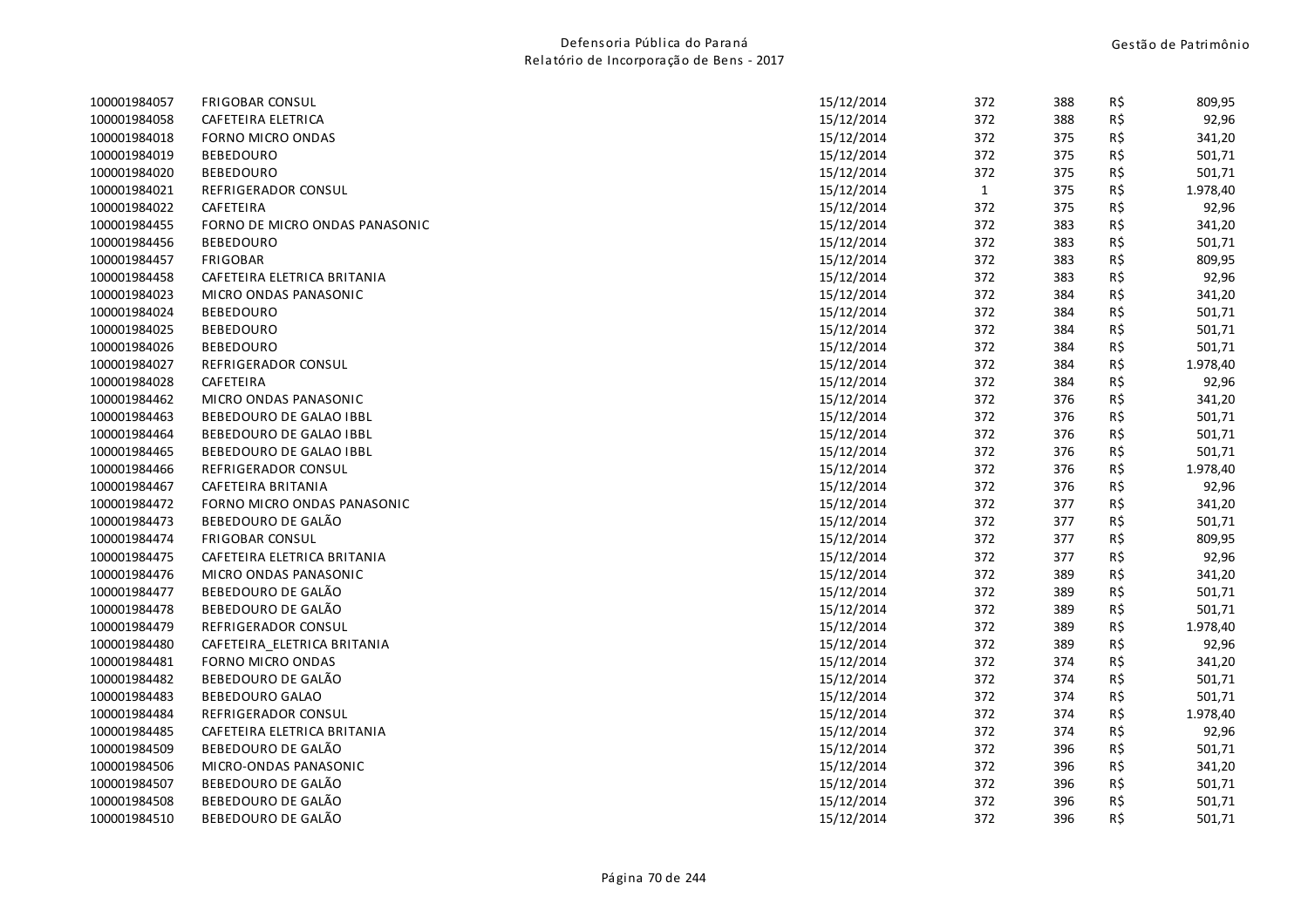| 100001984511 | REFRIGERADOR CONSUL                                     | 15/12/2014 | 372 | 396          | R\$ | 1.978,40 |
|--------------|---------------------------------------------------------|------------|-----|--------------|-----|----------|
| 100001984512 | CAFETEIRA BRITÂNIA                                      | 15/12/2014 | 372 | 396          | R\$ | 92,96    |
| 100001975731 | MESA RETA 140X70X74 MDP 15MM                            | 15/12/2011 | 372 | $\mathbf{1}$ | R\$ | 150,00   |
| 100001975732 | MESA RETA 140X70X74 MDP 15MM                            | 15/12/2011 | 372 | $\mathbf{1}$ | R\$ | 150,00   |
| 100001975733 | MESA RETA 140X70X74 MDP 15MM                            | 15/12/2011 | 372 | $\mathbf{1}$ | R\$ | 150,00   |
| 100001975734 | MESA RETA 140X70X74 MDP 15MM                            | 15/12/2011 | 372 | $\mathbf{1}$ | R\$ | 150,00   |
| 100001975735 | MESA RETA 140X70X74 MDP 15MM                            | 15/12/2011 | 372 | $\mathbf{1}$ | R\$ | 150,00   |
| 100001975736 | MESA RETA 140X70X74 MDP 15MM                            | 15/12/2011 | 372 | $\mathbf{1}$ | R\$ | 150,00   |
| 100001975737 | MESA RETA 140X70X74 MDP 15MM                            | 15/12/2011 | 372 | $\mathbf 1$  | R\$ | 150,00   |
| 100001975738 | MESA RETA 140X70X74 MDP 15MM                            | 15/12/2011 | 372 | $\mathbf{1}$ | R\$ | 150,00   |
| 100001975739 | MESA RETA 140X70X74 MDP 15MM                            | 15/12/2011 | 372 | $\mathbf{1}$ | R\$ | 150,00   |
| 100001975740 | MESA RETA 140X70X74 MDP 15MM                            | 15/12/2011 | 372 | $\mathbf{1}$ | R\$ | 150,00   |
| 100001975741 | ARMARIO FECHADO C/CH MDP 15MM 150X80X40                 | 15/12/2011 | 372 | $\mathbf{1}$ | R\$ | 352,00   |
| 100001975742 | ARMARIO FECHADO C/CH MDP 15MM 150X80X40                 | 15/12/2011 | 372 | $\mathbf{1}$ | R\$ | 352,00   |
| 100001975743 | ARMARIO FECHADO C/CH MDP 15MM 150X80X40                 | 15/12/2011 | 372 | $\mathbf{1}$ | R\$ | 352,00   |
| 100001975744 | ARMARIO FECHADO C/CH MDP 15MM 150X80X40                 | 15/12/2011 | 372 | $\mathbf{1}$ | R\$ | 352,00   |
| 100001975745 | ARMARIO FECHADO C/CH MDP 15MM 150X80X40                 | 15/12/2011 | 372 | $\mathbf{1}$ | R\$ | 352,00   |
| 100001975746 | GAVETEIRO VOLANTE C/4 GAVETAS FECHADURA                 | 15/12/2011 | 372 | $\mathbf{1}$ | R\$ | 200,00   |
| 100001975747 | GAVETEIRO VOLANTE C/4 GAVETAS FECHADURA                 | 15/12/2011 | 372 | $\mathbf{1}$ | R\$ | 200,00   |
| 100001975748 | GAVETEIRO VOLANTE C/4 GAVETAS FECHADURA                 | 15/12/2011 | 372 | $\mathbf{1}$ | R\$ | 200,00   |
| 100001975749 | GAVETEIRO VOLANTE C/4 GAVETAS FECHADURA                 | 15/12/2011 | 372 | $\mathbf{1}$ | R\$ | 200,00   |
| 100001975750 | GAVETEIRO VOLANTE C/4 GAVETAS FECHADURA                 | 15/12/2011 | 372 | $\mathbf{1}$ | R\$ | 200,00   |
| 100001975751 | GAVETEIRO VOLANTE C/4 GAVETAS FECHADURA                 | 15/12/2011 | 372 | $\mathbf{1}$ | R\$ | 200,00   |
| 100001975752 | GAVETEIRO VOLANTE C/4 GAVETAS FECHADURA                 | 15/12/2011 | 372 | $\mathbf{1}$ | R\$ | 200,00   |
| 100001975753 | GAVETEIRO VOLANTE C/4 GAVETAS FECHADURA                 | 15/12/2011 | 372 | $\mathbf{1}$ | R\$ | 200,00   |
| 100001975754 | GAVETEIRO VOLANTE C/4 GAVETAS FECHADURA                 | 15/12/2011 | 372 | $\mathbf{1}$ | R\$ | 200,00   |
| 100001975755 | GAVETEIRO VOLANTE C/4 GAVETAS FECHADURA                 | 15/12/2011 | 372 | $\mathbf{1}$ | R\$ | 200,00   |
| 100001975756 | POLTRONA PRESIDENTE COSTURA TOP CROMADA                 | 15/12/2011 | 372 | $\mathbf{1}$ | R\$ | 400,00   |
| 100001975757 | POLTRONA DIRETOR BACK SYSTEN II                         | 15/12/2011 | 372 | $\mathbf{1}$ | R\$ | 400,00   |
| 100001975758 | CADEIRA EXECUTIVA GIRATORIA C/BRACO REGULAVEL EM CORANO | 15/12/2011 | 372 | $\mathbf{1}$ | R\$ | 240,00   |
| 100001975759 | CADEIRA EXECUTIVA GIRATORIA C/BRACO REGULAVEL EM CORANO | 15/12/2011 | 372 | $\mathbf{1}$ | R\$ | 240,00   |
| 100001975760 | CADEIRA EXECUTIVA GIRATORIA C/BRACO REGULAVEL EM CORANO | 15/12/2011 | 372 | $\mathbf{1}$ | R\$ | 240,00   |
| 100001975761 | CADEIRA EXECUTIVA GIRATORIA C/BRACO REGULAVEL EM CORANO | 15/12/2011 | 372 | $\mathbf{1}$ | R\$ | 240,00   |
| 100001975762 | CADEIRA EXECUTIVA GIRATORIA C/BRACO REGULAVEL EM CORANO | 15/12/2011 | 372 | $\mathbf{1}$ | R\$ | 240,00   |
| 100001975763 | CADEIRA EXECUTIVA GIRATORIA C/BRACO REGULAVEL EM CORANO | 15/12/2011 | 372 | $\mathbf{1}$ | R\$ | 240,00   |
| 100001975764 | CADEIRA EXECUTIVA GIRATORIA C/BRACO REGULAVEL EM CORANO | 15/12/2011 | 372 | $\mathbf{1}$ | R\$ | 240,00   |
| 100001975765 | CADEIRA EXECUTIVA GIRATORIA C/BRACO REGULAVEL EM CORANO | 15/12/2011 | 372 | $\mathbf{1}$ | R\$ | 240,00   |
| 100001979848 | ARMARIO ALTO 2 PORTAS                                   | 15/04/2013 | 372 | $\mathbf{1}$ | R\$ | 827,15   |
| 100001979849 | ARMARIO ALTO 2 PORTAS                                   | 15/04/2013 | 372 | $\mathbf{1}$ | R\$ | 827,15   |
| 100001979866 | <b>MESA ANGULAR</b>                                     | 15/04/2013 | 372 | $\mathbf{1}$ | R\$ | 1.544,91 |
| 100001979867 | <b>MESA ANGULAR</b>                                     | 15/04/2013 | 372 | $\mathbf{1}$ | R\$ | 1.544,91 |
| 100001979868 | <b>MESA ANGULAR</b>                                     | 15/04/2013 | 372 | $\mathbf{1}$ | R\$ | 1.544,91 |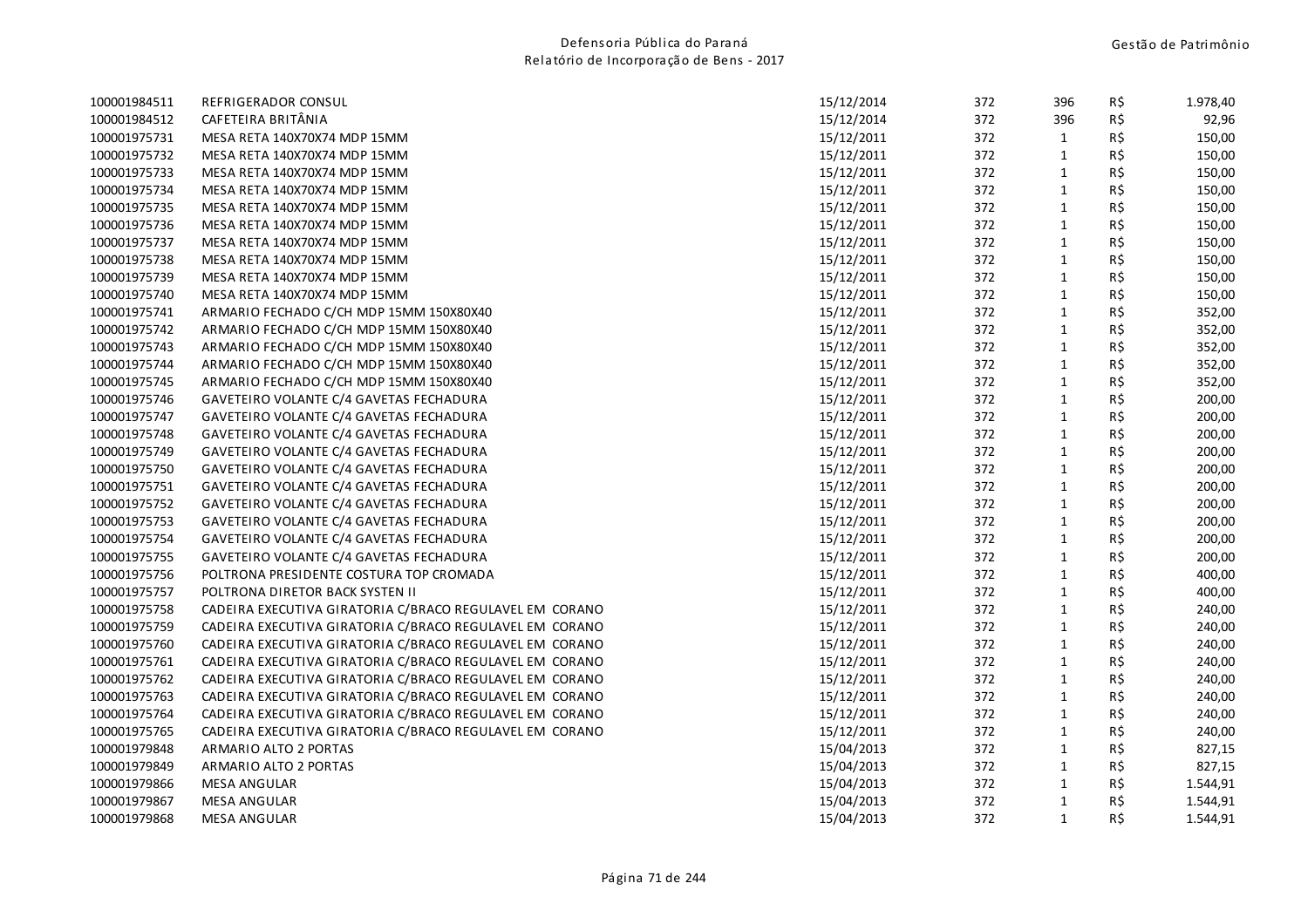| 100001979869 | <b>MESA ANGULAR</b>   | 15/04/2013 | 372 | $\mathbf{1}$ | R\$ | 1.544,91 |
|--------------|-----------------------|------------|-----|--------------|-----|----------|
| 100001979870 | <b>MESA ANGULAR</b>   | 15/04/2013 | 372 | $\mathbf{1}$ | R\$ | 1.544,91 |
| 100001979871 | <b>MESA ANGULAR</b>   | 15/04/2013 | 372 | 1            | R\$ | 1.544,91 |
| 100001979872 | <b>MESA ANGULAR</b>   | 15/04/2013 | 372 | $\mathbf{1}$ | R\$ | 1.544,91 |
| 100001979873 | <b>MESA ANGULAR</b>   | 15/04/2013 | 372 | $\mathbf{1}$ | R\$ | 1.544,91 |
| 100001979874 | <b>MESA ANGULAR</b>   | 15/04/2013 | 372 | 1            | R\$ | 1.544,91 |
| 100001979875 | <b>MESA ANGULAR</b>   | 15/04/2013 | 372 | $\mathbf{1}$ | R\$ | 1.544,91 |
| 100001979876 | <b>MESA ANGULAR</b>   | 15/04/2013 | 372 | 1            | R\$ | 1.544,91 |
| 100001979877 | <b>MESA ANGULAR</b>   | 15/04/2013 | 372 | $\mathbf{1}$ | R\$ | 1.544,91 |
| 100001979878 | <b>MESA ANGULAR</b>   | 15/04/2013 | 372 | $\mathbf{1}$ | R\$ | 1.544,91 |
| 100001979763 | <b>MESA ANGULAR</b>   | 15/04/2013 | 372 | $\mathbf{1}$ | R\$ | 1.536,88 |
| 100001979851 | ARMARIO ALTO 2 PORTAS | 15/04/2013 | 372 | 1            | R\$ | 827,15   |
| 100001979853 | ARMARIO ALTO 2 PORTAS | 15/04/2013 | 372 | 1            | R\$ | 827,15   |
| 100001979854 | ARMARIO ALTO 2 PORTAS | 15/04/2013 | 372 | 1            | R\$ | 827,15   |
| 100001979886 | <b>MESA ANGULAR</b>   | 15/04/2013 | 372 | $\mathbf{1}$ | R\$ | 1.544,91 |
| 100001980373 | LONGARINA 5 LUGARES   | 15/04/2013 | 372 | $\mathbf{1}$ | R\$ | 2.367,91 |
| 100001980374 | LONGARINA 5 LUGARES   | 15/04/2013 | 372 | 1            | R\$ | 2.367,91 |
| 100001980375 | LONGARINA 5 LUGARES   | 15/04/2013 | 372 | $\mathbf{1}$ | R\$ | 2.367,91 |
| 100001980376 | LONGARINA 5 LUGARES   | 15/04/2013 | 372 | $\mathbf{1}$ | R\$ | 2.367,91 |
| 100001980377 | LONGARINA 5 LUGARES   | 15/04/2013 | 372 | $\mathbf{1}$ | R\$ | 2.367,91 |
| 100001980378 | LONGARINA 5 LUGARES   | 15/04/2013 | 372 | $\mathbf{1}$ | R\$ | 2.367,91 |
| 100001980379 | LONGARINA 5 LUGARES   | 15/04/2013 | 372 | $\mathbf{1}$ | R\$ | 2.367,91 |
| 100001980380 | LONGARINA 5 LUGARES   | 15/04/2013 | 372 | $\mathbf{1}$ | R\$ | 2.367,91 |
| 100001980381 | LONGARINA 5 LUGARES   | 15/04/2013 | 372 | $\mathbf{1}$ | R\$ | 2.367,91 |
| 100001980382 | LONGARINA 5 LUGARES   | 15/04/2013 | 372 | $\mathbf{1}$ | R\$ | 2.367,91 |
| 100001980383 | LONGARINA 5 LUGARES   | 15/04/2013 | 372 | 1            | R\$ | 2.367,91 |
| 100001980384 | LONGARINA 5 LUGARES   | 15/04/2013 | 372 | $\mathbf{1}$ | R\$ | 2.367,91 |
| 100001980385 | LONGARINA 5 LUGARES   | 15/04/2013 | 372 | 1            | R\$ | 2.371,29 |
| 100001980386 | LONGARINA 5 LUGARES   | 15/04/2013 | 372 | $\mathbf{1}$ | R\$ | 2.371,29 |
| 100001980387 | LONGARINA 5 LUGARES   | 15/04/2013 | 372 | $\mathbf{1}$ | R\$ | 2.371,29 |
| 100001980388 | LONGARINA 5 LUGARES   | 15/04/2013 | 372 | $\mathbf{1}$ | R\$ | 2.371,29 |
| 100001980389 | LONGARINA 5 LUGARES   | 15/04/2013 | 372 | $\mathbf{1}$ | R\$ | 2.371,29 |
| 100001980390 | LONGARINA 5 LUGARES   | 15/04/2013 | 372 | $\mathbf{1}$ | R\$ | 2.371,29 |
| 100001980391 | LONGARINA 5 LUGARES   | 15/04/2013 | 372 | 1            | R\$ | 2.371,29 |
| 100001980392 | LONGARINA 5 LUGARES   | 15/04/2013 | 372 | 1            | R\$ | 2.371,29 |
| 100001980393 | LONGARINA 5 LUGARES   | 15/04/2013 | 372 | $\mathbf{1}$ | R\$ | 2.371,29 |
| 100001980394 | LONGARINA 5 LUGARES   | 15/04/2013 | 372 | $\mathbf{1}$ | R\$ | 2.371,29 |
| 100001980395 | LONGARINA 5 LUGARES   | 15/04/2013 | 372 | $\mathbf{1}$ | R\$ | 2.371,29 |
| 100001980396 | LONGARINA 5 LUGARES   | 15/04/2013 | 372 | 1            | R\$ | 2.371,29 |
| 100001980397 | LONGARINA FIXA        | 15/04/2013 | 372 | 1            | R\$ | 2.376,41 |
| 100001980398 | LONGARINA FIXA        | 15/04/2013 | 372 | $\mathbf{1}$ | R\$ | 2.376,41 |
| 100001980399 | LONGARINA FIXA        | 15/04/2013 | 372 | $\mathbf{1}$ | R\$ | 2.376,41 |
|              |                       |            |     |              |     |          |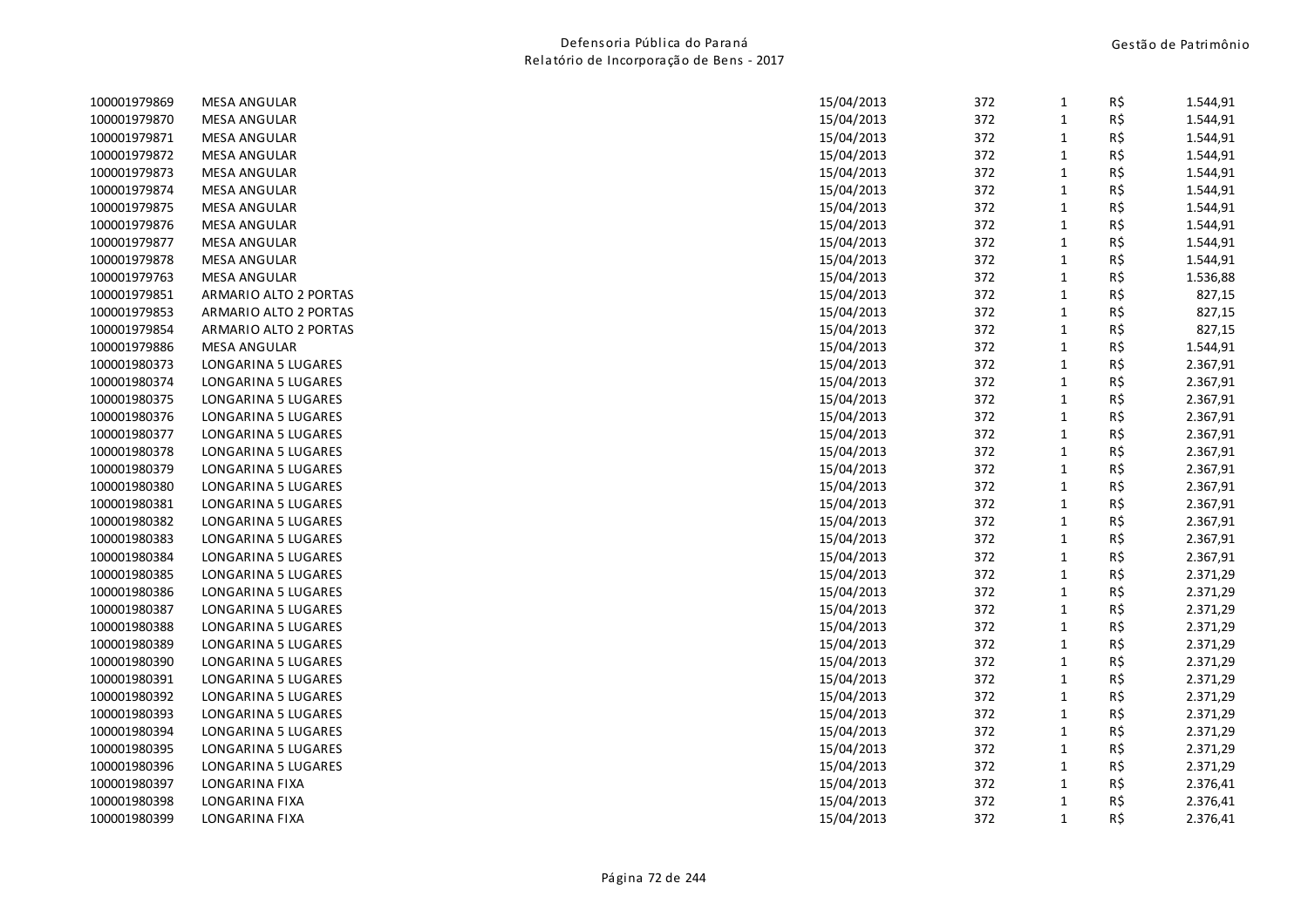| 100001980400 | LONGARINA FIXA      | 15/04/2013 | 372 | $\mathbf{1}$ | R\$ | 2.376,41 |
|--------------|---------------------|------------|-----|--------------|-----|----------|
| 100001980401 | LONGARINA FIXA      | 15/04/2013 | 372 | $\mathbf{1}$ | R\$ | 2.376,41 |
| 100001980402 | LONGARINA FIXA      | 15/04/2013 | 372 | $\mathbf{1}$ | R\$ | 2.376,41 |
| 100001980403 | LONGARINA FIXA      | 15/04/2013 | 372 | $\mathbf{1}$ | R\$ | 2.376,41 |
| 100001980404 | LONGARINA FIXA      | 15/04/2013 | 372 | $\mathbf{1}$ | R\$ | 2.376,41 |
| 100001980405 | LONGARINA FIXA      | 15/04/2013 | 372 | $\mathbf{1}$ | R\$ | 2.376,41 |
| 100001980406 | LONGARINA FIXA      | 15/04/2013 | 372 | 1            | R\$ | 2.376,41 |
| 100001980407 | LONGARINA FIXA      | 15/04/2013 | 372 | $\mathbf{1}$ | R\$ | 2.376,41 |
| 100001980408 | LONGARINA FIXA      | 15/04/2013 | 372 | $\mathbf{1}$ | R\$ | 2.376,41 |
| 100001980409 | LONGARINA FIXA      | 15/04/2013 | 372 | $\mathbf{1}$ | R\$ | 2.376,41 |
| 100001980410 | LONGARINA FIXA      | 15/04/2013 | 372 | $\mathbf{1}$ | R\$ | 2.376,41 |
| 100001980411 | LONGARINA FIXA      | 15/04/2013 | 372 | $\mathbf{1}$ | R\$ | 2.376,41 |
| 100001980412 | LONGARINA FIXA      | 15/04/2013 | 372 | $\mathbf{1}$ | R\$ | 2.376,41 |
| 100001980413 | LONGARINA FIXA      | 15/04/2013 | 372 | $\mathbf{1}$ | R\$ | 2.376,41 |
| 100001980414 | LONGARINA FIXA      | 15/04/2013 | 372 | $\mathbf{1}$ | R\$ | 2.376,41 |
| 100001980415 | LONGARINA FIXA      | 15/04/2013 | 372 | $\mathbf{1}$ | R\$ | 2.376,41 |
| 100001980416 | LONGARINA FIXA      | 15/04/2013 | 372 | $\mathbf{1}$ | R\$ | 2.376,41 |
| 100001980417 | LONGARINA FIXA      | 15/04/2013 | 372 | $\mathbf{1}$ | R\$ | 2.376,41 |
| 100001980418 | LONGARINA 5 LUGARES | 15/04/2013 | 372 | $\mathbf{1}$ | R\$ | 2.351,41 |
| 100001980419 | LONGARINA 5 LUGARES | 15/04/2013 | 372 | $\mathbf{1}$ | R\$ | 2.351,41 |
| 100001980420 | LONGARINA 5 LUGARES | 15/04/2013 | 372 | $\mathbf{1}$ | R\$ | 2.351,41 |
| 100001980421 | LONGARINA 5 LUGARES | 15/04/2013 | 372 | $\mathbf{1}$ | R\$ | 2.351,41 |
| 100001980422 | LONGARINA 5 LUGARES | 15/04/2013 | 372 | $\mathbf{1}$ | R\$ | 2.351,41 |
| 100001980423 | LONGARINA 5 LUGARES | 15/04/2013 | 372 | $\mathbf{1}$ | R\$ | 2.351,41 |
| 100001980424 | LONGARINA 5 LUGARES | 15/04/2013 | 372 | $\mathbf{1}$ | R\$ | 2.351,41 |
| 100001980425 | LONGARINA 5 LUGARES | 15/04/2013 | 372 | $\mathbf{1}$ | R\$ | 2.351,41 |
| 100001980426 | LONGARINA 5 LUGARES | 15/04/2013 | 372 | $\mathbf{1}$ | R\$ | 2.351,41 |
| 100001980427 | LONGARINA 5 LUGARES | 15/04/2013 | 372 | $\mathbf{1}$ | R\$ | 2.351,41 |
| 100001980428 | LONGARINA 5 LUGARES | 15/04/2013 | 372 | $\mathbf{1}$ | R\$ | 2.351,41 |
| 100001980429 | LONGARINA 5 LUGARES | 15/04/2013 | 372 | $\mathbf{1}$ | R\$ | 2.351,41 |
| 100001980430 | LONGARINA 5 LUGARES | 15/04/2013 | 372 | $\mathbf{1}$ | R\$ | 2.351,41 |
| 100001980431 | LONGARINA 5 LUGARES | 15/04/2013 | 372 | $\mathbf{1}$ | R\$ | 2.351,41 |
| 100001980432 | LONGARINA 5 LUGARES | 15/04/2013 | 372 | $\mathbf{1}$ | R\$ | 2.351,41 |
| 100001980433 | LONGARINA 5 LUGARES | 15/04/2013 | 372 | $\mathbf{1}$ | R\$ | 2.351,41 |
| 100001980434 | LONGARINA 5 LUGARES | 15/04/2013 | 372 | $\mathbf{1}$ | R\$ | 2.351,41 |
| 100001980435 | LONGARINA 5 LUGARES | 15/04/2013 | 372 | $\mathbf{1}$ | R\$ | 2.351,41 |
| 100001980436 | LONGARINA 5 LUGARES | 15/04/2013 | 372 | $\mathbf{1}$ | R\$ | 2.351,41 |
| 100001980437 | LONGARINA 5 LUGARES | 15/04/2013 | 372 | $\mathbf{1}$ | R\$ | 2.351,41 |
| 100001980438 | LONGARINA 5 LUGARES | 15/04/2013 | 372 | $\mathbf{1}$ | R\$ | 2.351,41 |
| 100001980439 | LONGARINA 5 LUGARES | 15/04/2013 | 372 | $\mathbf{1}$ | R\$ | 2.351,41 |
| 100001980440 | LONGARINA 5 LUGARES | 15/04/2013 | 372 | $\mathbf{1}$ | R\$ | 2.351,41 |
| 100001980441 | LONGARINA 5 LUGARES | 15/04/2013 | 372 | $\mathbf{1}$ | R\$ | 2.351,41 |
|              |                     |            |     |              |     |          |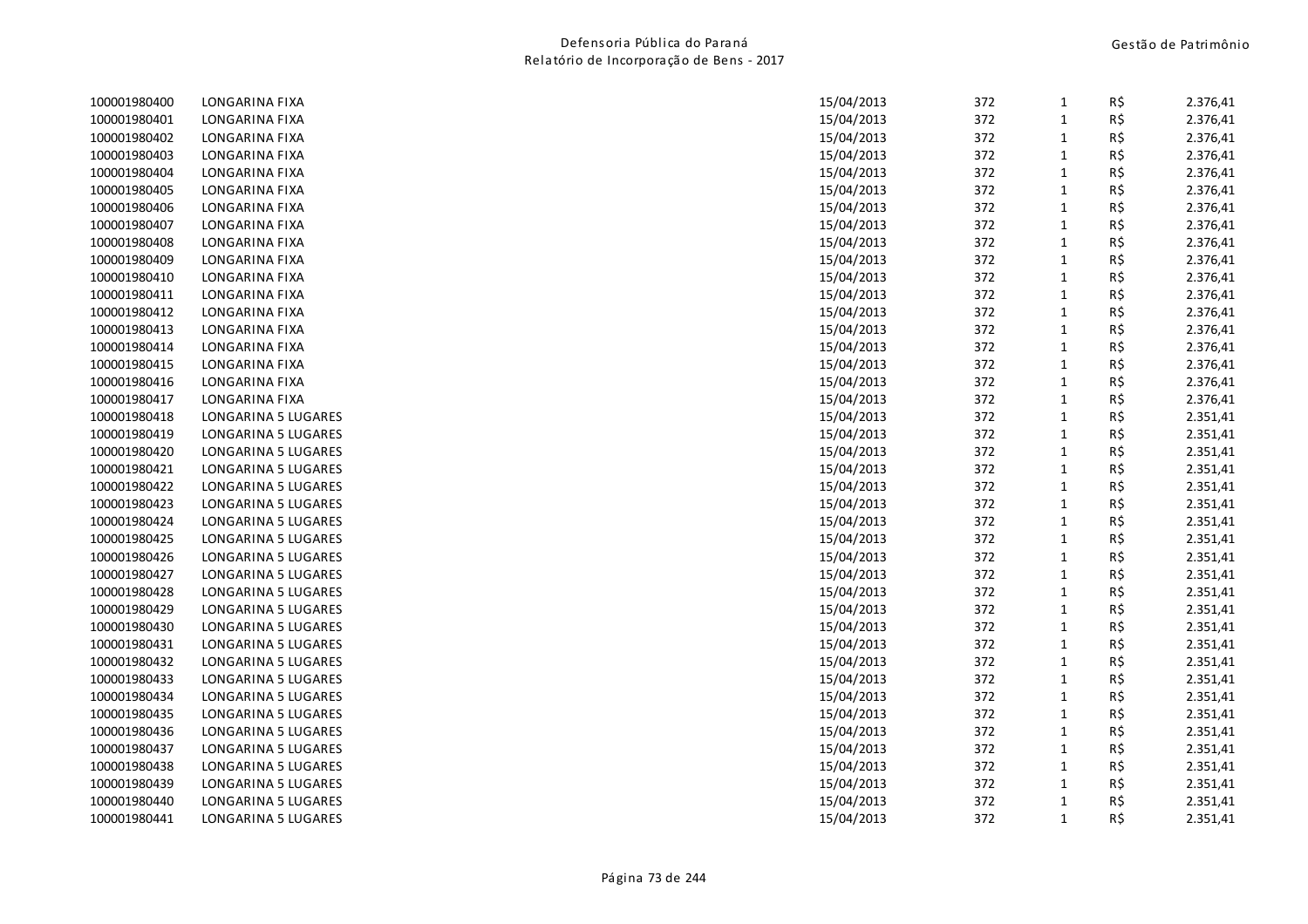| 100001980442 | LONGARINA 5 LUGARES  | 15/04/2013 | 372 | 1            | R\$ | 2.351,41 |
|--------------|----------------------|------------|-----|--------------|-----|----------|
| 100001980443 | LONGARINA 5 LUGARES  | 15/04/2013 | 372 | $\mathbf{1}$ | R\$ | 2.351,41 |
| 100001980444 | LONGARINA 5 LUGARES  | 15/04/2013 | 372 | $\mathbf{1}$ | R\$ | 2.351,41 |
| 100001980445 | LONGARINA 5 LUGARES  | 15/04/2013 | 372 | $\mathbf 1$  | R\$ | 2.351,41 |
| 100001980446 | LONGARINA 05 LUGARES | 15/04/2013 | 372 | $\mathbf 1$  | R\$ | 2.378,41 |
| 100001980447 | LONGARINA 05 LUGARES | 15/04/2013 | 372 | $\mathbf 1$  | R\$ | 2.378,41 |
| 100001980448 | LONGARINA 05 LUGARES | 15/04/2013 | 372 | $\mathbf{1}$ | R\$ | 2.378,41 |
| 100001980449 | LONGARINA 05 LUGARES | 15/04/2013 | 372 | $\mathbf{1}$ | R\$ | 2.378,41 |
| 100001980450 | LONGARINA 05 LUGARES | 15/04/2013 | 372 | $\mathbf 1$  | R\$ | 2.378,41 |
| 100001980451 | LONGARINA 05 LUGARES | 15/04/2013 | 372 | $\mathbf 1$  | R\$ | 2.378,41 |
| 100001980452 | LONGARINA 05 LUGARES | 15/04/2013 | 372 | $\mathbf 1$  | R\$ | 2.378,41 |
| 100001980453 | LONGARINA 05 LUGARES | 15/04/2013 | 372 | $\mathbf{1}$ | R\$ | 2.378,41 |
| 100001980454 | LONGARINA 05 LUGARES | 15/04/2013 | 372 | $\mathbf 1$  | R\$ | 2.378,41 |
| 100001980455 | LONGARINA 05 LUGARES | 15/04/2013 | 372 | $\mathbf 1$  | R\$ | 2.378,41 |
| 100001980456 | LONGARINA 05 LUGARES | 15/04/2013 | 372 | $\mathbf{1}$ | R\$ | 2.378,41 |
| 100001980457 | LONGARINA 05 LUGARES | 15/04/2013 | 372 | $\mathbf{1}$ | R\$ | 2.378,41 |
| 100001980458 | LONGARINA 05 LUGARES | 15/04/2013 | 372 | $\mathbf{1}$ | R\$ | 2.378,41 |
| 100001980459 | LONGARINA 05 LUGARES | 15/04/2013 | 372 | $\mathbf 1$  | R\$ | 2.378,41 |
| 100001980460 | LONGARINA 05 LUGARES | 15/04/2013 | 372 | $\mathbf{1}$ | R\$ | 2.378,41 |
| 100001980461 | LONGARINA 05 LUGARES | 15/04/2013 | 372 | $\mathbf 1$  | R\$ | 2.378,41 |
| 100001980462 | LONGARINA 05 LUGARES | 15/04/2013 | 372 | $\mathbf{1}$ | R\$ | 2.378,41 |
| 100001980463 | LONGARINA 05 LUGARES | 15/04/2013 | 372 | $\mathbf{1}$ | R\$ | 2.378,41 |
| 100001980464 | LONGARINA 05 LUGARES | 15/04/2013 | 372 | $\mathbf{1}$ | R\$ | 2.378,41 |
| 100001980465 | LONGARINA 05 LUGARES | 15/04/2013 | 372 | $\mathbf{1}$ | R\$ | 2.378,41 |
| 100001980466 | LONGARINA 05 LUGARES | 15/04/2013 | 372 | $\mathbf 1$  | R\$ | 2.378,41 |
| 100001980467 | LONGARINA 05 LUGARES | 15/04/2013 | 372 | $\mathbf{1}$ | R\$ | 2.378,41 |
| 100001980468 | LONGARINA 05 LUGARES | 15/04/2013 | 372 | $\mathbf 1$  | R\$ | 2.378,41 |
| 100001980469 | LONGARINA 05 LUGARES | 15/04/2013 | 372 | $\mathbf 1$  | R\$ | 2.378,41 |
| 100001980470 | LONGARINA 05 LUGARES | 15/04/2013 | 372 | $\mathbf{1}$ | R\$ | 2.378,41 |
| 100001980471 | LONGARINA 05 LUGARES | 15/04/2013 | 372 | $\mathbf 1$  | R\$ | 2.378,41 |
| 100001980472 | LONGARINA 05 LUGARES | 15/04/2013 | 372 | $\mathbf{1}$ | R\$ | 2.378,41 |
| 100001980473 | LONGARINA 05 LUGARES | 15/04/2013 | 372 | $\mathbf 1$  | R\$ | 2.378,41 |
| 100001980474 | LONGARINA 05 LUGARES | 15/04/2013 | 372 | $\mathbf{1}$ | R\$ | 2.378,41 |
| 100001980475 | LONGARINA 05 LUGARES | 15/04/2013 | 372 | $\mathbf 1$  | R\$ | 2.378,41 |
| 100001980476 | LONGARINA 5 LUGARES  | 15/04/2013 | 372 | $\mathbf{1}$ | R\$ | 2.384,18 |
| 100001980477 | LONGARINA 5 LUGARES  | 15/04/2013 | 372 | $\mathbf{1}$ | R\$ | 2.384,18 |
| 100001980478 | LONGARINA 5 LUGARES  | 15/04/2013 | 372 | $\mathbf 1$  | R\$ | 2.384,18 |
| 100001980479 | LONGARINA 5 LUGARES  | 15/04/2013 | 372 | $\mathbf{1}$ | R\$ | 2.384,18 |
| 100001980480 | LONGARINA 5 LUGARES  | 15/04/2013 | 372 | $\mathbf 1$  | R\$ | 2.384,18 |
| 100001980481 | LONGARINA 5 LUGARES  | 15/04/2013 | 372 | $\mathbf{1}$ | R\$ | 2.384,18 |
| 100001980482 | LONGARINA 5 LUGARES  | 15/04/2013 | 372 | $\mathbf{1}$ | R\$ | 2.384,18 |
| 100001980483 | LONGARINA 5 LUGARES  | 15/04/2013 | 372 | $\mathbf{1}$ | R\$ | 2.384,18 |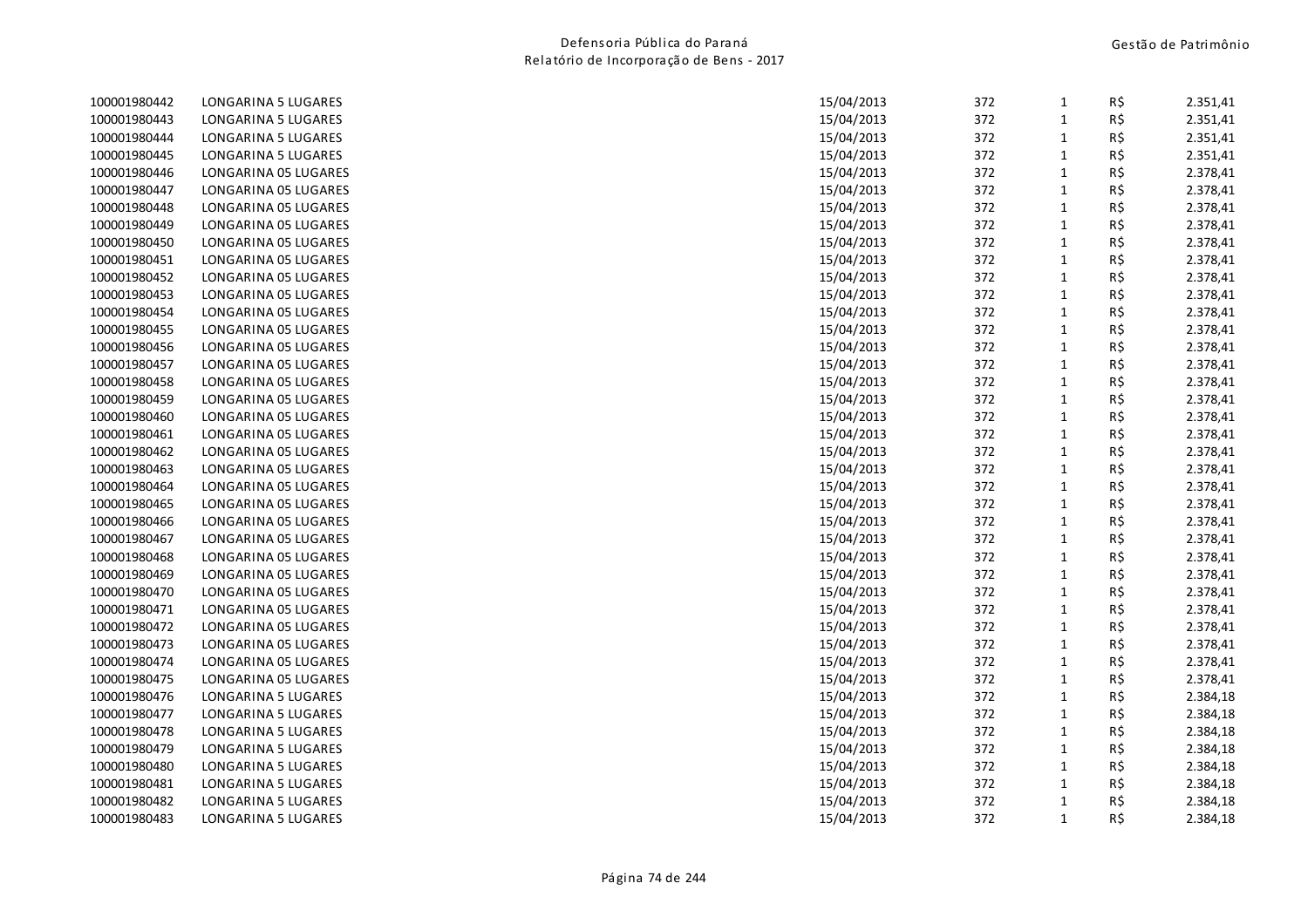| 100001980484 | LONGARINA 5 LUGARES | 15/04/2013 | 372 | $\mathbf{1}$ | R\$ | 2.384,18 |
|--------------|---------------------|------------|-----|--------------|-----|----------|
| 100001980485 | LONGARINA 5 LUGARES | 15/04/2013 | 372 | $\mathbf 1$  | R\$ | 2.384,18 |
| 100001980486 | LONGARINA 5 LUGARES | 15/04/2013 | 372 | $\mathbf{1}$ | R\$ | 2.384,18 |
| 100001980487 | LONGARINA 5 LUGARES | 15/04/2013 | 372 | $\mathbf 1$  | R\$ | 2.384,18 |
| 100001980488 | LONGARINA 5 LUGARES | 15/04/2013 | 372 | $\mathbf{1}$ | R\$ | 2.384,18 |
| 100001980489 | LONGARINA 5 LUGARES | 15/04/2013 | 372 | $\mathbf{1}$ | R\$ | 2.384,18 |
| 100001980490 | LONGARINA 5 LUGARES | 15/04/2013 | 372 | $\mathbf{1}$ | R\$ | 2.384,18 |
| 100001980491 | LONGARINA 5 LUGARES | 15/04/2013 | 372 | $\mathbf 1$  | R\$ | 2.384,18 |
| 100001980492 | LONGARINA 5 LUGARES | 15/04/2013 | 372 | $\mathbf 1$  | R\$ | 2.384,18 |
| 100001980493 | LONGARINA 5 LUGARES | 15/04/2013 | 372 | $\mathbf 1$  | R\$ | 2.384,18 |
| 100001980494 | LONGARINA 5 LUGARES | 15/04/2013 | 372 | $\mathbf 1$  | R\$ | 2.384,18 |
| 100001980495 | LONGARINA 5 LUGARES | 15/04/2013 | 372 | $\mathbf{1}$ | R\$ | 2.384,18 |
| 100001980496 | LONGARINA 5 LUGARES | 15/04/2013 | 372 | $\mathbf 1$  | R\$ | 2.384,18 |
| 100001980497 | LONGARINA 5 LUGARES | 15/04/2013 | 372 | $\mathbf 1$  | R\$ | 2.384,18 |
| 100001980498 | LONGARINA 5 LUGARES | 15/04/2013 | 372 | $\mathbf 1$  | R\$ | 2.384,18 |
| 100001980499 | LONGARINA 5 LUGARES | 15/04/2013 | 372 | $\mathbf{1}$ | R\$ | 2.384,18 |
| 100001980500 | LONGARINA 5 LUGARES | 15/04/2013 | 372 | $\mathbf{1}$ | R\$ | 2.384,18 |
| 100001980501 | LONGARINA 5 LUGARES | 15/04/2013 | 372 | $\mathbf 1$  | R\$ | 2.384,18 |
| 100001980502 | LONGARINA 5 LUGARES | 15/04/2013 | 372 | $\mathbf 1$  | R\$ | 2.384,18 |
| 100001980503 | LONGARINA 5 LUGARES | 15/04/2013 | 372 | $\mathbf{1}$ | R\$ | 2.384,18 |
| 100001980504 | LONGARINA 5 LUGARES | 15/04/2013 | 372 | $\mathbf{1}$ | R\$ | 2.384,18 |
| 100001980250 | POLTRONA GIRATORIA  | 15/04/2013 | 372 | $\mathbf 1$  | R\$ | 784,38   |
| 100001980251 | POLTRONA GIRATORIA  | 15/04/2013 | 372 | $\mathbf 1$  | R\$ | 784,38   |
| 100001980252 | POLTRONA GIRATORIA  | 15/04/2013 | 372 | $\mathbf 1$  | R\$ | 784,38   |
| 100001980253 | POLTRONA GIRATORIA  | 15/04/2013 | 372 | $\mathbf{1}$ | R\$ | 784,38   |
| 100001980254 | POLTRONA GIRATORIA  | 15/04/2013 | 372 | $\mathbf{1}$ | R\$ | 784,38   |
| 100001980255 | POLTRONA GIRATORIA  | 15/04/2013 | 372 | $\mathbf 1$  | R\$ | 784,38   |
| 100001980256 | POLTRONA GIRATORIA  | 15/04/2013 | 372 | $\mathbf 1$  | R\$ | 784,38   |
| 100001980257 | POLTRONA GIRATORIA  | 15/04/2013 | 372 | $\mathbf 1$  | R\$ | 784,38   |
| 100001980258 | POLTRONA GIRATORIA  | 15/04/2013 | 372 | $\mathbf{1}$ | R\$ | 784,38   |
| 100001980259 | POLTRONA GIRATORIA  | 15/04/2013 | 372 | $\mathbf 1$  | R\$ | 784,38   |
| 100001980260 | POLTRONA GIRATORIA  | 15/04/2013 | 372 | $\mathbf 1$  | R\$ | 784,38   |
| 100001980261 | POLTRONA GIRATORIA  | 15/04/2013 | 372 | $\mathbf{1}$ | R\$ | 784,38   |
| 100001980262 | POLTRONA GIRATORIA  | 15/04/2013 | 372 | $\mathbf{1}$ | R\$ | 784,38   |
| 100001980263 | POLTRONA GIRATORIA  | 15/04/2013 | 372 | $\mathbf{1}$ | R\$ | 784,38   |
| 100001980264 | POLTRONA GIRATORIA  | 15/04/2013 | 372 | $\mathbf 1$  | R\$ | 784,38   |
| 100001980265 | POLTRONA GIRATORIA  | 15/04/2013 | 372 | $\mathbf 1$  | R\$ | 784,38   |
| 100001980266 | POLTRONA GIRATORIA  | 15/04/2013 | 372 | $\mathbf{1}$ | R\$ | 784,38   |
| 100001980267 | POLTRONA GIRATORIA  | 15/04/2013 | 372 | $\mathbf{1}$ | R\$ | 784,38   |
| 100001980268 | POLTRONA GIRATORIA  | 15/04/2013 | 372 | $\mathbf{1}$ | R\$ | 784,38   |
| 100001980269 | POLTRONA GIRATORIA  | 15/04/2013 | 372 | $\mathbf{1}$ | R\$ | 784,38   |
| 100001980270 | POLTRONA GIRATORIA  | 15/04/2013 | 372 | $\mathbf{1}$ | R\$ | 784,38   |
|              |                     |            |     |              |     |          |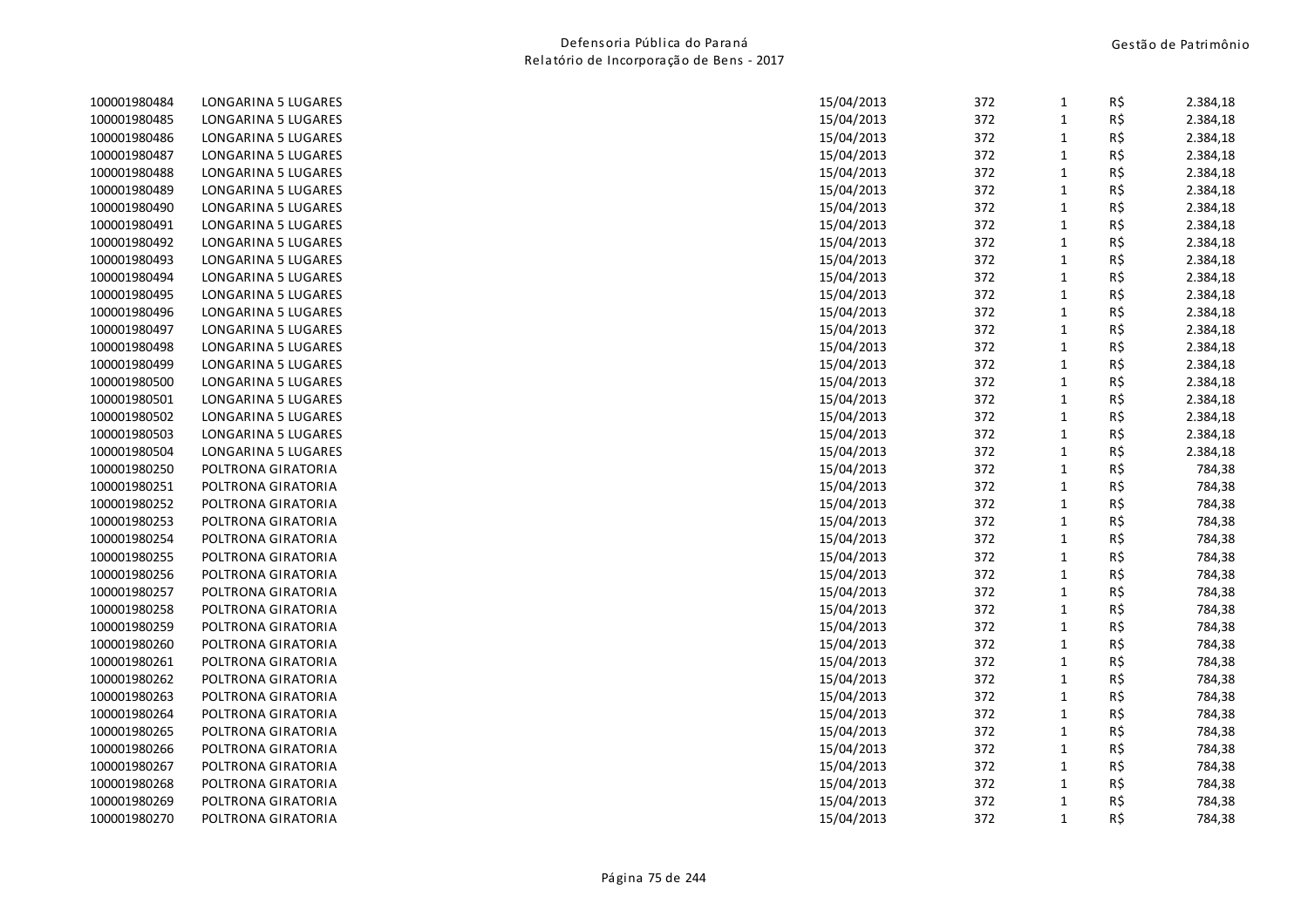| 100001980271 | POLTRONA GIRATORIA | 15/04/2013 | 372 | $\mathbf{1}$ | R\$ | 784,38 |
|--------------|--------------------|------------|-----|--------------|-----|--------|
| 100001980272 | POLTRONA GIRATORIA | 15/04/2013 | 372 | $\mathbf{1}$ | R\$ | 784,38 |
| 100001980273 | POLTRONA GIRATORIA | 15/04/2013 | 372 | 1            | R\$ | 784,38 |
| 100001980274 | POLTRONA GIRATORIA | 15/04/2013 | 372 | 1            | R\$ | 784,38 |
| 100001980275 | POLTRONA GIRATORIA | 15/04/2013 | 372 | $\mathbf{1}$ | R\$ | 784,38 |
| 100001980276 | POLTRONA GIRATORIA | 15/04/2013 | 372 | 1            | R\$ | 784,38 |
| 100001980277 | POLTRONA GIRATORIA | 15/04/2013 | 372 | 1            | R\$ | 784,38 |
| 100001980278 | POLTRONA GIRATORIA | 15/04/2013 | 372 | 1            | R\$ | 784,38 |
| 100001980279 | POLTRONA GIRATORIA | 15/04/2013 | 372 | 1            | R\$ | 784,38 |
| 100001980280 | POLTRONA GIRATORIA | 15/04/2013 | 372 | $\mathbf{1}$ | R\$ | 784,38 |
| 100001980281 | POLTRONA GIRATORIA | 15/04/2013 | 372 | 1            | R\$ | 784,38 |
| 100001980282 | POLTRONA GIRATORIA | 15/04/2013 | 372 | $\mathbf{1}$ | R\$ | 784,38 |
| 100001980283 | POLTRONA GIRATORIA | 15/04/2013 | 372 | $\mathbf{1}$ | R\$ | 784,38 |
| 100001980284 | POLTRONA GIRATORIA | 15/04/2013 | 372 | $\mathbf{1}$ | R\$ | 784,38 |
| 100001980285 | POLTRONA GIRATORIA | 15/04/2013 | 372 | $\mathbf{1}$ | R\$ | 784,38 |
| 100001980286 | POLTRONA GIRATORIA | 15/04/2013 | 372 | $\mathbf{1}$ | R\$ | 784,38 |
| 100001980287 | POLTRONA GIRATORIA | 15/04/2013 | 372 | $\mathbf{1}$ | R\$ | 784,38 |
| 100001980288 | POLTRONA GIRATORIA | 15/04/2013 | 372 | 1            | R\$ | 784,38 |
| 100001980289 | POLTRONA GIRATORIA | 15/04/2013 | 372 | $\mathbf{1}$ | R\$ | 784,38 |
| 100001980290 | POLTRONA GIRATORIA | 15/04/2013 | 372 | 1            | R\$ | 784,38 |
| 100001980291 | POLTRONA GIRATORIA | 15/04/2013 | 372 | $\mathbf{1}$ | R\$ | 784,38 |
| 100001980292 | POLTRONA GIRATORIA | 15/04/2013 | 372 | 1            | R\$ | 784,38 |
| 100001980293 | POLTRONA GIRATORIA | 15/04/2013 | 372 | $\mathbf{1}$ | R\$ | 784,38 |
| 100001980294 | POLTRONA GIRATORIA | 15/04/2013 | 372 | $\mathbf{1}$ | R\$ | 784,38 |
| 100001980295 | POLTRONA GIRATORIA | 15/04/2013 | 372 | 1            | R\$ | 784,38 |
| 100001980296 | POLTRONA GIRATORIA | 15/04/2013 | 372 | $\mathbf{1}$ | R\$ | 784,38 |
| 100001980297 | POLTRONA GIRATORIA | 15/04/2013 | 372 | 1            | R\$ | 784,38 |
| 100001980298 | POLTRONA GIRATORIA | 15/04/2013 | 372 | $\mathbf{1}$ | R\$ | 784,38 |
| 100001980299 | POLTRONA GIRATORIA | 15/04/2013 | 372 | $\mathbf{1}$ | R\$ | 784,38 |
| 100001980300 | POLTRONA GIRATORIA | 15/04/2013 | 372 | $\mathbf{1}$ | R\$ | 784,38 |
| 100001980301 | POLTRONA GIRATORIA | 15/04/2013 | 372 | 1            | R\$ | 784,38 |
| 100001980302 | POLTRONA GIRATORIA | 15/04/2013 | 372 | $\mathbf{1}$ | R\$ | 784,38 |
| 100001980303 | POLTRONA GIRATORIA | 15/04/2013 | 372 | 1            | R\$ | 784,38 |
| 100001980304 | POLTRONA GIRATORIA | 15/04/2013 | 372 | 1            | R\$ | 784,38 |
| 100001980305 | POLTRONA GIRATORIA | 15/04/2013 | 372 | 1            | R\$ | 784,38 |
| 100001980306 | POLTRONA GIRATORIA | 15/04/2013 | 372 | 1            | R\$ | 784,38 |
| 100001980307 | POLTRONA GIRATORIA | 15/04/2013 | 372 | $\mathbf{1}$ | R\$ | 784,38 |
| 100001980308 | POLTRONA GIRATORIA | 15/04/2013 | 372 | $\mathbf{1}$ | R\$ | 784,38 |
| 100001980309 | POLTRONA GIRATORIA | 15/04/2013 | 372 | $\mathbf{1}$ | R\$ | 784,38 |
| 100001980310 | POLTRONA GIRATORIA | 15/04/2013 | 372 | 1            | R\$ | 784,38 |
| 100001980311 | POLTRONA GIRATORIA | 15/04/2013 | 372 | $\mathbf{1}$ | R\$ | 784,38 |
| 100001980312 | POLTRONA GIRATORIA | 15/04/2013 | 372 | $\mathbf{1}$ | R\$ | 784,38 |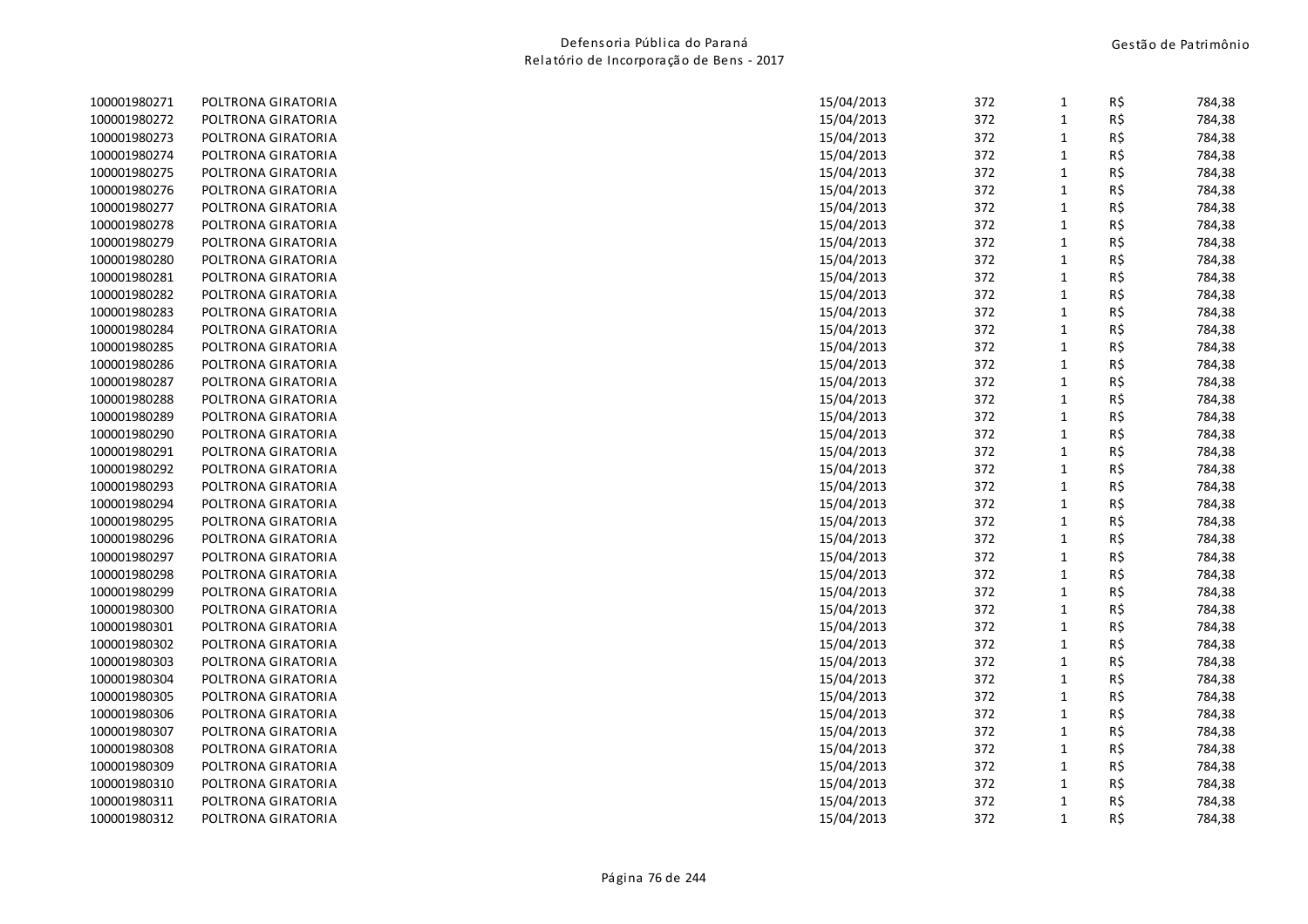| 100001980313 | POLTRONA GIRATORIA |            | 372<br>15/04/2013 | $\mathbf{1}$ | R\$ | 784,38 |
|--------------|--------------------|------------|-------------------|--------------|-----|--------|
| 100001980314 | POLTRONA GIRATORIA |            | 372<br>15/04/2013 | 1            | R\$ | 784,38 |
| 100001980315 | POLTRONA GIRATORIA |            | 372<br>15/04/2013 | 1            | R\$ | 784,38 |
| 100001980316 | POLTRONA GIRATORIA | 15/04/2013 | 372               | 1            | R\$ | 784,38 |
| 100001980317 | POLTRONA GIRATORIA | 15/04/2013 | 372               | $\mathbf{1}$ | R\$ | 784,38 |
| 100001980318 | POLTRONA GIRATORIA |            | 372<br>15/04/2013 | $\mathbf{1}$ | R\$ | 784,38 |
| 100001980319 | POLTRONA GIRATORIA |            | 15/04/2013<br>372 | 1            | R\$ | 784,38 |
| 100001980320 | POLTRONA GIRATORIA | 15/04/2013 | 372               | 1            | R\$ | 818,20 |
| 100001980321 | POLTRONA GIRATORIA | 15/04/2013 | 372               | 1            | R\$ | 818,20 |
| 100001980322 | POLTRONA GIRATORIA |            | 372<br>15/04/2013 | 1            | R\$ | 818,20 |
| 100001980323 | POLTRONA GIRATORIA |            | 15/04/2013<br>372 | 1            | R\$ | 818,20 |
| 100001980324 | POLTRONA GIRATORIA |            | 15/04/2013<br>372 | 1            | R\$ | 818,20 |
| 100001980325 | POLTRONA GIRATORIA |            | 372<br>15/04/2013 | 1            | R\$ | 818,20 |
| 100001980326 | POLTRONA GIRATORIA |            | 15/04/2013<br>372 | $\mathbf{1}$ | R\$ | 818,20 |
| 100001980327 | POLTRONA GIRATORIA |            | 15/04/2013<br>372 | 1            | R\$ | 818,20 |
| 100001980328 | POLTRONA GIRATORIA |            | 372<br>15/04/2013 | 1            | R\$ | 818,20 |
| 100001980329 | POLTRONA GIRATORIA | 15/04/2013 | 372               | $\mathbf{1}$ | R\$ | 818,20 |
| 100001980330 | POLTRONA GIRATORIA | 15/04/2013 | 372               | 1            | R\$ | 818,20 |
| 100001980331 | POLTRONA GIRATORIA |            | 15/04/2013<br>372 | $\mathbf{1}$ | R\$ | 818,20 |
| 100001980332 | POLTRONA GIRATORIA |            | 372<br>15/04/2013 | $\mathbf{1}$ | R\$ | 818,20 |
| 100001980333 | POLTRONA GIRATORIA |            | 372<br>15/04/2013 | $\mathbf{1}$ | R\$ | 818,20 |
| 100001980334 | POLTRONA GIRATORIA |            | 372<br>15/04/2013 | 1            | R\$ | 818,20 |
| 100001980335 | POLTRONA GIRATORIA |            | 15/04/2013<br>372 | 1            | R\$ | 818,20 |
| 100001980336 | POLTRONA GIRATORIA |            | 372<br>15/04/2013 | 1            | R\$ | 818,20 |
| 100001980337 | POLTRONA GIRATORIA |            | 15/04/2013<br>372 | 1            | R\$ | 818,20 |
| 100001980338 | POLTRONA GIRATORIA |            | 372<br>15/04/2013 | 1            | R\$ | 818,20 |
| 100001980339 | POLTRONA GIRATORIA | 15/04/2013 | 372               | 1            | R\$ | 818,20 |
| 100001980340 | POLTRONA GIRATORIA | 15/04/2013 | 372               | $\mathbf{1}$ | R\$ | 818,20 |
| 100001980341 | POLTRONA GIRATORIA |            | 15/04/2013<br>372 | 1            | R\$ | 818,20 |
| 100001980342 | POLTRONA GIRATORIA |            | 15/04/2013<br>372 | $\mathbf{1}$ | R\$ | 818,20 |
| 100001980343 | POLTRONA GIRATORIA |            | 372<br>15/04/2013 | 1            | R\$ | 818,20 |
| 100001980344 | POLTRONA GIRATORIA | 15/04/2013 | 372               | $\mathbf{1}$ | R\$ | 818,20 |
| 100001980345 | POLTRONA GIRATORIA | 15/04/2013 | 372               | $\mathbf{1}$ | R\$ | 818,20 |
| 100001980346 | POLTRONA GIRATORIA |            | 372<br>15/04/2013 | 1            | R\$ | 818,20 |
| 100001980347 | POLTRONA GIRATORIA |            | 372<br>15/04/2013 | 1            | R\$ | 818,20 |
| 100001980348 | POLTRONA GIRATORIA | 15/04/2013 | 372               | 1            | R\$ | 818,20 |
| 100001980349 | POLTRONA GIRATORIA |            | 15/04/2013<br>372 | 1            | R\$ | 818,20 |
| 100001980350 | POLTRONA GIRATORIA |            | 372<br>15/04/2013 | 1            | R\$ | 818,20 |
| 100001980351 | POLTRONA GIRATORIA |            | 15/04/2013<br>372 | 1            | R\$ | 818,20 |
| 100001980352 | POLTRONA GIRATORIA |            | 372<br>15/04/2013 | 1            | R\$ | 818,20 |
| 100001980353 | POLTRONA GIRATORIA |            | 372<br>15/04/2013 | 1            | R\$ | 818,20 |
| 100001980354 | POLTRONA GIRATORIA |            | 372<br>15/04/2013 | $\mathbf{1}$ | R\$ | 818,20 |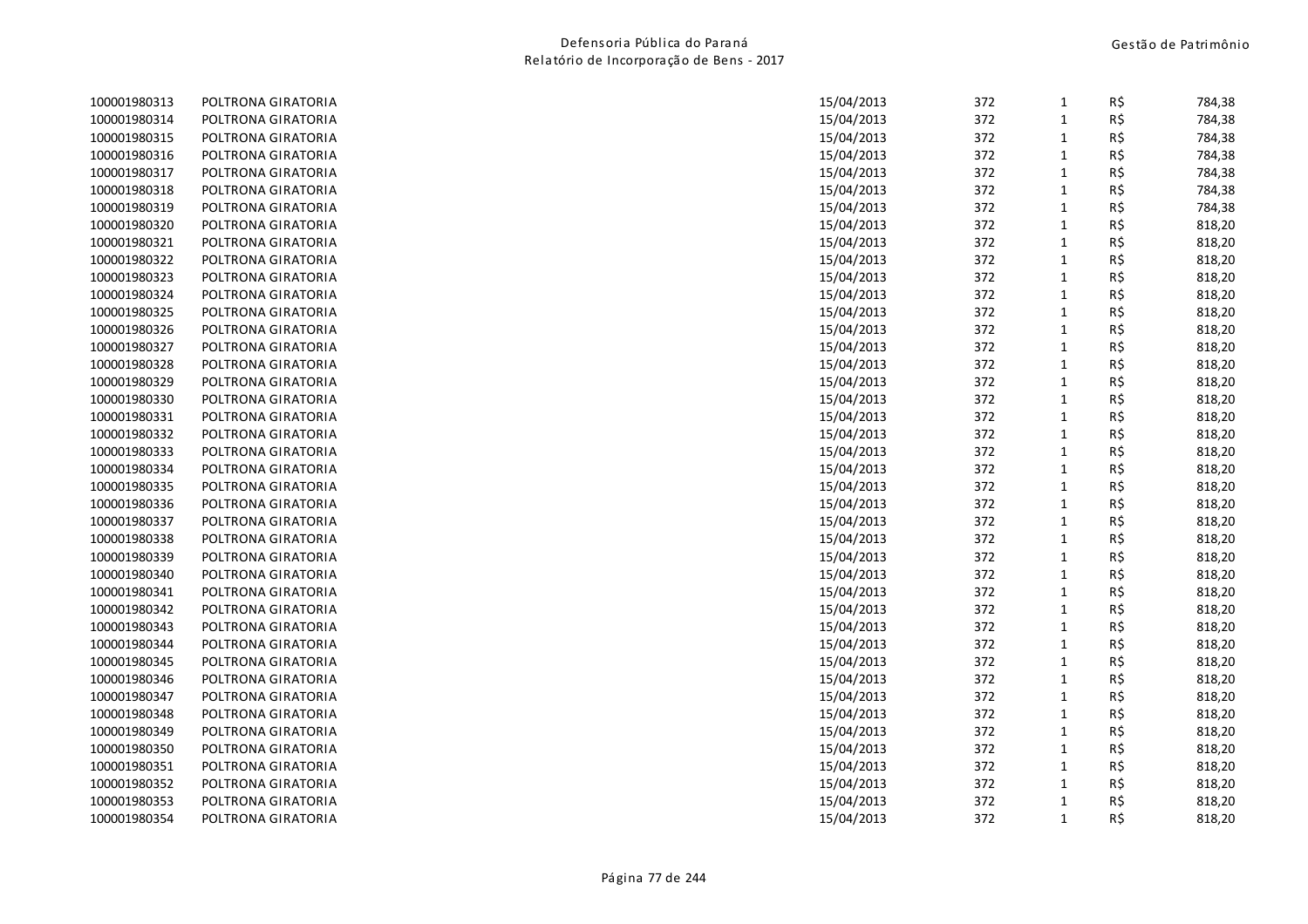| 100001980355 | POLTRONA GIRATORIA    | 15/04/2013 | 372          | 1            | R\$ | 818,20   |
|--------------|-----------------------|------------|--------------|--------------|-----|----------|
| 100001980356 | POLTRONA GIRATORIA    | 15/04/2013 | 372          | 1            | R\$ | 818,20   |
| 100001980357 | POLTRONA GIRATORIA    | 15/04/2013 | 372          | 1            | R\$ | 818,20   |
| 100001980358 | POLTRONA GIRATORIA    | 15/04/2013 | 372          | $\mathbf{1}$ | R\$ | 818,20   |
| 100001980359 | POLTRONA GIRATORIA    | 15/04/2013 | 372          | $\mathbf{1}$ | R\$ | 818,20   |
| 100001980360 | POLTRONA GIRATORIA    | 15/04/2013 | 372          | 1            | R\$ | 818,20   |
| 100001980361 | POLTRONA GIRATORIA    | 15/04/2013 | 372          | $\mathbf{1}$ | R\$ | 818,20   |
| 100001980362 | POLTRONA GIRATORIA    | 15/04/2013 | 372          | $\mathbf{1}$ | R\$ | 818,20   |
| 100001980363 | POLTRONA GIRATORIA    | 15/04/2013 | 372          | $\mathbf{1}$ | R\$ | 818,20   |
| 100001980364 | POLTRONA GIRATORIA    | 15/04/2013 | 372          | 1            | R\$ | 818,20   |
| 100001980365 | POLTRONA GIRATORIA    | 15/04/2013 | 372          | $\mathbf{1}$ | R\$ | 818,20   |
| 100001980366 | POLTRONA GIRATORIA    | 15/04/2013 | 372          | $\mathbf{1}$ | R\$ | 818,20   |
| 100001980367 | POLTRONA GIRATORIA    | 15/04/2013 | 372          | $\mathbf{1}$ | R\$ | 818,20   |
| 100001979918 | <b>MESA ANGULAR</b>   | 15/04/2013 | $\mathbf{1}$ | $\mathbf{1}$ | R\$ | 1.536,81 |
| 100001979919 | <b>MESA ANGULAR</b>   | 15/04/2013 | $\mathbf{1}$ | 1            | R\$ | 1.536,81 |
| 100001979920 | <b>MESA ANGULAR</b>   | 15/04/2013 | $\mathbf{1}$ | 1            | R\$ | 1.536,81 |
| 100001979921 | <b>MESA ANGULAR</b>   | 15/04/2013 | $\mathbf{1}$ | $\mathbf{1}$ | R\$ | 1.536,81 |
| 100001979922 | <b>MESA ANGULAR</b>   | 15/04/2013 | $\mathbf{1}$ | $\mathbf{1}$ | R\$ | 1.536,81 |
| 100001979923 | <b>MESA ANGULAR</b>   | 15/04/2013 | $\mathbf{1}$ | 1            | R\$ | 1.536,81 |
| 100001979924 | <b>MESA ANGULAR</b>   | 15/04/2013 | $\mathbf{1}$ | $\mathbf{1}$ | R\$ | 1.536,81 |
| 100001979925 | <b>MESA ANGULAR</b>   | 15/04/2013 | $\mathbf{1}$ | $\mathbf{1}$ | R\$ | 1.536,81 |
| 100001979926 | <b>MESA ANGULAR</b>   | 15/04/2013 | $\mathbf{1}$ | $\mathbf{1}$ | R\$ | 1.536,81 |
| 100001979927 | <b>MESA ANGULAR</b>   | 15/04/2013 | $\mathbf{1}$ | 1            | R\$ | 1.536,81 |
| 100001979928 | <b>MESA ANGULAR</b>   | 15/04/2013 | $\mathbf{1}$ | $\mathbf{1}$ | R\$ | 1.536,81 |
| 100001979929 | MESA ANGULAR          | 15/04/2013 | $\mathbf{1}$ | $\mathbf{1}$ | R\$ | 1.536,81 |
| 100001979930 | MESA ANGULAR          | 15/04/2013 | $\mathbf{1}$ | 1            | R\$ | 1.536,81 |
| 100001979931 | <b>MESA ANGULAR</b>   | 15/04/2013 | $\mathbf{1}$ | 1            | R\$ | 1.536,81 |
| 100001979932 | <b>MESA ANGULAR</b>   | 15/04/2013 | $\mathbf{1}$ | 1            | R\$ | 1.536,81 |
| 100001979933 | <b>MESA ANGULAR</b>   | 15/04/2013 | $\mathbf 1$  | 1            | R\$ | 1.536,81 |
| 100001979934 | <b>MESA ANGULAR</b>   | 15/04/2013 | $\mathbf 1$  | 1            | R\$ | 1.536,81 |
| 100001979935 | <b>MESA ANGULAR</b>   | 15/04/2013 | $\mathbf{1}$ | $\mathbf{1}$ | R\$ | 1.536,81 |
| 100001979936 | <b>MESA ANGULAR</b>   | 15/04/2013 | $\mathbf 1$  | $\mathbf{1}$ | R\$ | 1.536,81 |
| 100001979937 | <b>MESA ANGULAR</b>   | 15/04/2013 | $\mathbf{1}$ | $\mathbf{1}$ | R\$ | 1.536,81 |
| 100001979938 | <b>MESA ANGULAR</b>   | 15/04/2013 | $\mathbf{1}$ | $\mathbf{1}$ | R\$ | 1.536,81 |
| 100001979939 | <b>MESA ANGULAR</b>   | 15/04/2013 | $\mathbf{1}$ | $\mathbf{1}$ | R\$ | 1.536,81 |
| 100001979940 | <b>MESA ANGULAR</b>   | 15/04/2013 | $\mathbf{1}$ | 1            | R\$ | 1.536,81 |
| 100001979941 | <b>MESA ANGULAR</b>   | 15/04/2013 | $\mathbf{1}$ | $\mathbf{1}$ | R\$ | 1.536,81 |
| 100001979942 | <b>MESA ANGULAR</b>   | 15/04/2013 | $\mathbf{1}$ | 1            | R\$ | 1.536,81 |
| 100001979943 | <b>MESA ANGULAR</b>   | 15/04/2013 | $\mathbf{1}$ | 1            | R\$ | 1.536,81 |
| 100001979944 | <b>MESA ANGULAR</b>   | 15/04/2013 | $\mathbf{1}$ | 1            | R\$ | 1.536,81 |
| 100001979945 | <b>MESA ANGULAR</b>   | 15/04/2013 | $\mathbf{1}$ | 1            | R\$ | 1.536,81 |
| 100001979634 | ARMARIO ALTO 2 PORTAS | 15/04/2013 | 372          | $\mathbf{1}$ | R\$ | 870,80   |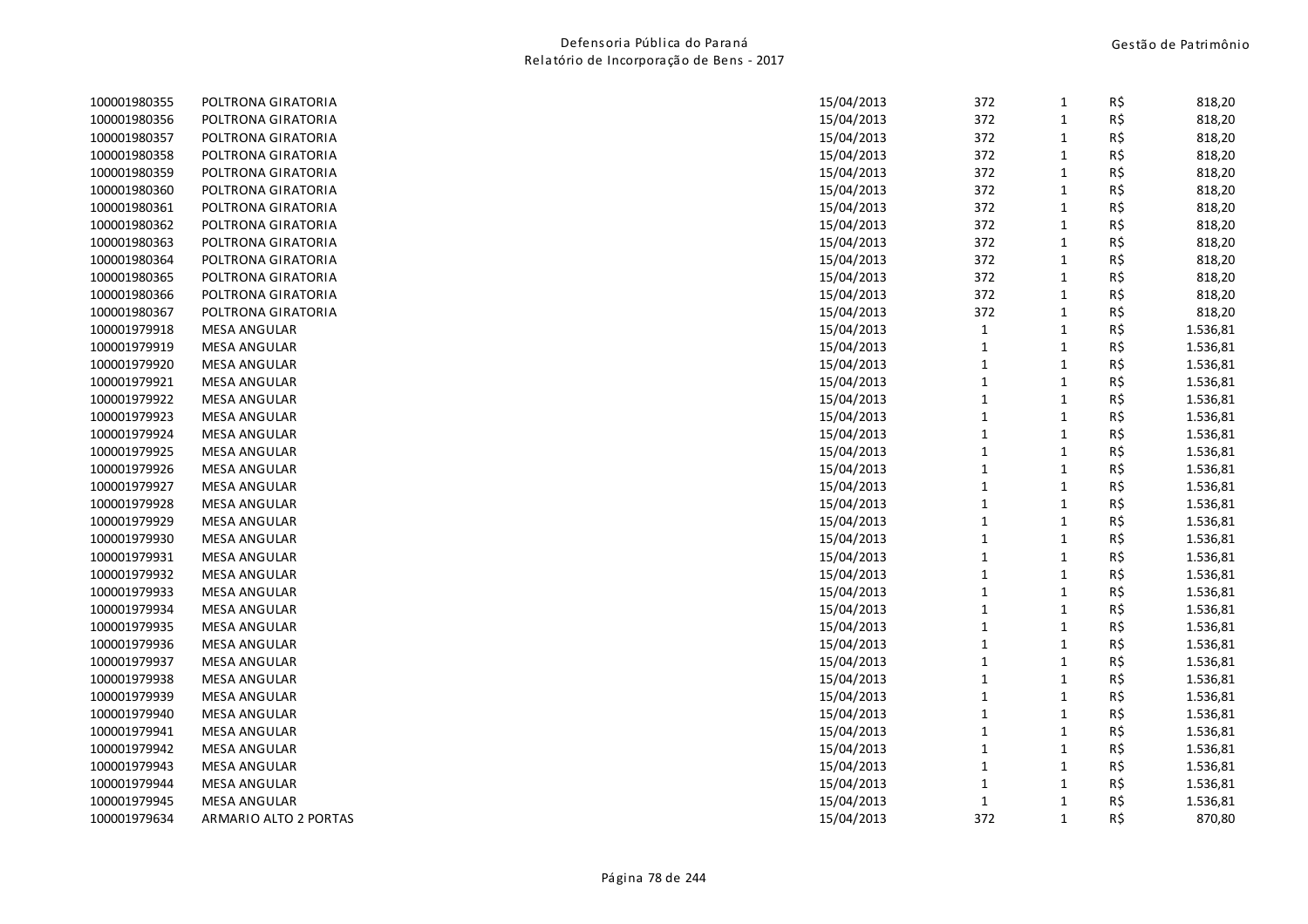|                              |                       |            | 372        | $\mathbf{1}$                 | R\$ |        |
|------------------------------|-----------------------|------------|------------|------------------------------|-----|--------|
| 100001979635<br>100001979636 | ARMARIO ALTO 2 PORTAS | 15/04/2013 | 372        |                              | R\$ | 870,80 |
|                              | ARMARIO ALTO 2 PORTAS | 15/04/2013 |            | $\mathbf{1}$<br>$\mathbf{1}$ |     | 870,80 |
| 100001979637                 | ARMARIO ALTO 2 PORTAS | 15/04/2013 | 372<br>372 |                              | R\$ | 870,80 |
| 100001979638                 | ARMARIO ALTO 2 PORTAS | 15/04/2013 |            | $\mathbf{1}$                 | R\$ | 870,80 |
| 100001979639                 | ARMARIO ALTO 2 PORTAS | 15/04/2013 | 372        | $\mathbf{1}$                 | R\$ | 870,80 |
| 100001979640                 | ARMARIO ALTO 2 PORTAS | 15/04/2013 | 372        | $\mathbf{1}$                 | R\$ | 870,80 |
| 100001979641                 | ARMARIO ALTO 2 PORTAS | 15/04/2013 | 372        | $\mathbf 1$                  | R\$ | 870,80 |
| 100001979642                 | ARMARIO ALTO 2 PORTAS | 15/04/2013 | 372        | $\mathbf{1}$                 | R\$ | 870,80 |
| 100001979643                 | ARMARIO ALTO 2 PORTAS | 15/04/2013 | 372        | $\mathbf{1}$                 | R\$ | 870,80 |
| 100001979644                 | ARMARIO ALTO 2 PORTAS | 15/04/2013 | 372        | $\mathbf{1}$                 | R\$ | 870,80 |
| 100001979645                 | ARMARIO ALTO 2 PORTAS | 15/04/2013 | 372        | $\mathbf 1$                  | R\$ | 870,80 |
| 100001979646                 | ARMARIO ALTO 2 PORTAS | 15/04/2013 | 372        | $\mathbf{1}$                 | R\$ | 870,80 |
| 100001979647                 | ARMARIO ALTO 2 PORTAS | 15/04/2013 | 372        | $\mathbf{1}$                 | R\$ | 870,80 |
| 100001979648                 | ARMARIO ALTO 2 PORTAS | 15/04/2013 | 372        | $\mathbf{1}$                 | R\$ | 870,80 |
| 100001979649                 | ARMARIO ALTO 2 PORTAS | 15/04/2013 | 372        | $\mathbf 1$                  | R\$ | 870,80 |
| 100001979650                 | ARMARIO ALTO 2 PORTAS | 15/04/2013 | 372        | $\mathbf{1}$                 | R\$ | 870,80 |
| 100001979651                 | ARMARIO ALTO 2 PORTAS | 15/04/2013 | 372        | $\mathbf{1}$                 | R\$ | 870,80 |
| 100001979652                 | ARMARIO ALTO 2 PORTAS | 15/04/2013 | 372        | $\mathbf{1}$                 | R\$ | 870,80 |
| 100001979653                 | ARMARIO ALTO 2 PORTAS | 15/04/2013 | 372        | $\mathbf 1$                  | R\$ | 870,80 |
| 100001979654                 | ARMARIO ALTO 2 PORTAS | 15/04/2013 | 372        | $\mathbf 1$                  | R\$ | 870,80 |
| 100001979655                 | ARMARIO ALTO 2 PORTAS | 15/04/2013 | 372        | $\mathbf 1$                  | R\$ | 870,80 |
| 100001979656                 | ARMARIO ALTO 2 PORTAS | 15/04/2013 | 372        | $\mathbf{1}$                 | R\$ | 870,80 |
| 100001979657                 | ARMARIO ALTO 2 PORTAS | 15/04/2013 | 372        | $\mathbf 1$                  | R\$ | 870,80 |
| 100001979658                 | ARMARIO ALTO 2 PORTAS | 15/04/2013 | 372        | $\mathbf 1$                  | R\$ | 870,80 |
| 100001979659                 | ARMARIO ALTO 2 PORTAS | 15/04/2013 | 372        | $\mathbf{1}$                 | R\$ | 870,80 |
| 100001979660                 | ARMARIO ALTO 2 PORTAS | 15/04/2013 | 372        | $\mathbf{1}$                 | R\$ | 870,80 |
| 100001979661                 | ARMARIO ALTO 2 PORTAS | 15/04/2013 | 372        | $\mathbf{1}$                 | R\$ | 870,80 |
| 100001979662                 | ARMARIO ALTO 2 PORTAS | 15/04/2013 | 372        | $\mathbf{1}$                 | R\$ | 870,80 |
| 100001979663                 | ARMARIO ALTO 2 PORTAS | 15/04/2013 | 372        | $\mathbf{1}$                 | R\$ | 870,80 |
| 100001979664                 | ARMARIO ALTO 2 PORTAS | 15/04/2013 | 372        | $\mathbf 1$                  | R\$ | 870,80 |
| 100001979665                 | ARMARIO ALTO 2 PORTAS | 15/04/2013 | 372        | $\mathbf{1}$                 | R\$ | 870,80 |
| 100001979666                 | ARMARIO ALTO 2 PORTAS | 15/04/2013 | 372        | $\mathbf{1}$                 | R\$ | 870,80 |
| 100001979667                 | ARMARIO ALTO 2 PORTAS | 15/04/2013 | 372        | $\mathbf{1}$                 | R\$ | 870,80 |
| 100001979668                 | ARMARIO ALTO 2 PORTAS | 15/04/2013 | 372        | $\mathbf 1$                  |     | 870,80 |
|                              |                       |            |            |                              | R\$ |        |
| 100001979669                 | ARMARIO ALTO 2 PORTAS | 15/04/2013 | 372        | $\mathbf{1}$                 | R\$ | 870,80 |
| 100001979670                 | ARMARIO ALTO 2 PORTAS | 15/04/2013 | 372        | $\mathbf 1$                  | R\$ | 870,80 |
| 100001979671                 | ARMARIO ALTO 2 PORTAS | 15/04/2013 | 372        | $\mathbf 1$                  | R\$ | 870,80 |
| 100001979672                 | ARMARIO ALTO 2 PORTAS | 15/04/2013 | 372        | $\mathbf{1}$                 | R\$ | 870,80 |
| 100001979673                 | ARMARIO ALTO 2 PORTAS | 15/04/2013 | 372        | $\mathbf{1}$                 | R\$ | 870,80 |
| 100001979674                 | ARMARIO ALTO 2 PORTAS | 15/04/2013 | 372        | $\mathbf{1}$                 | R\$ | 870,80 |
| 100001979675                 | ARMARIO ALTO 2 PORTAS | 15/04/2013 | 372        | $\mathbf{1}$                 | R\$ | 870,80 |
| 100001979676                 | ARMARIO ALTO 2 PORTAS | 15/04/2013 | 372        | $\mathbf{1}$                 | R\$ | 870,80 |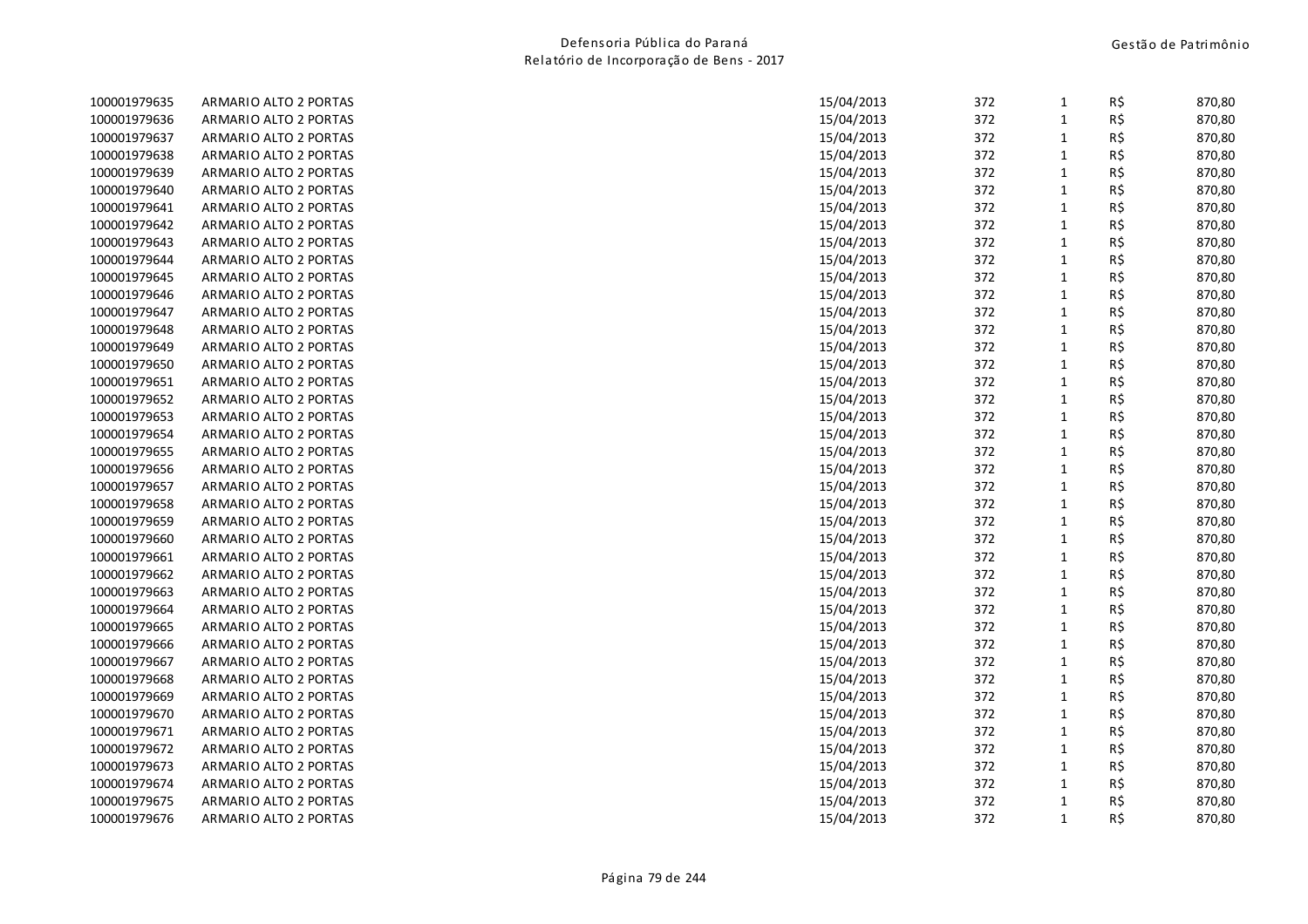| 100001979677 | ARMARIO ALTO 2 PORTAS | 15/04/2013 | 372 | $\mathbf{1}$ | R\$ | 870,80 |
|--------------|-----------------------|------------|-----|--------------|-----|--------|
| 100001979678 | ARMARIO ALTO 2 PORTAS | 15/04/2013 | 372 | $\mathbf{1}$ | R\$ | 870,80 |
| 100001979679 | ARMARIO ALTO 2 PORTAS | 15/04/2013 | 372 | $\mathbf{1}$ | R\$ | 870,80 |
| 100001979680 | ARMARIO ALTO 2 PORTAS | 15/04/2013 | 372 | $\mathbf{1}$ | R\$ | 870,80 |
| 100001979681 | ARMARIO ALTO 2 PORTAS | 15/04/2013 | 372 | $\mathbf{1}$ | R\$ | 870,80 |
| 100001979682 | ARMARIO ALTO 2 PORTAS | 15/04/2013 | 372 | $\mathbf{1}$ | R\$ | 870,80 |
| 100001979683 | ARMARIO ALTO 2 PORTAS | 15/04/2013 | 372 | $\mathbf{1}$ | R\$ | 870,80 |
| 100001979684 | ARMARIO ALTO 2 PORTAS | 15/04/2013 | 372 | $\mathbf{1}$ | R\$ | 870,80 |
| 100001979685 | ARMARIO ALTO 2 PORTAS | 15/04/2013 | 372 | $\mathbf{1}$ | R\$ | 870,80 |
| 100001979686 | ARMARIO ALTO 2 PORTAS | 15/04/2013 | 372 | $\mathbf{1}$ | R\$ | 870,80 |
| 100001979687 | ARMARIO ALTO 2 PORTAS | 15/04/2013 | 372 | $\mathbf{1}$ | R\$ | 870,80 |
| 100001979688 | ARMARIO ALTO 2 PORTAS | 15/04/2013 | 372 | $\mathbf{1}$ | R\$ | 870,80 |
| 100001979689 | ARMARIO ALTO 2 PORTAS | 15/04/2013 | 372 | $\mathbf{1}$ | R\$ | 870,80 |
| 100001979690 | ARMARIO ALTO 2 PORTAS | 15/04/2013 | 372 | $\mathbf{1}$ | R\$ | 870,80 |
| 100001979691 | ARMARIO ALTO 2 PORTAS | 15/04/2013 | 372 | $\mathbf{1}$ | R\$ | 870,80 |
| 100001979692 | ARMARIO ALTO 2 PORTAS | 15/04/2013 | 372 | $\mathbf{1}$ | R\$ | 870,80 |
| 100001979693 | ARMARIO ALTO 2 PORTAS | 15/04/2013 | 372 | $\mathbf{1}$ | R\$ | 870,80 |
| 100001979694 | ARMARIO ALTO 2 PORTAS | 15/04/2013 | 372 | $\mathbf{1}$ | R\$ | 870,80 |
| 100001979695 | ARMARIO ALTO 2 PORTAS | 15/04/2013 | 372 | $\mathbf{1}$ | R\$ | 870,80 |
| 100001979696 | ARMARIO ALTO 2 PORTAS | 15/04/2013 | 372 | $\mathbf 1$  | R\$ | 870,80 |
| 100001979697 | ARMARIO ALTO 2 PORTAS | 15/04/2013 | 372 | $\mathbf{1}$ | R\$ | 870,80 |
| 100001979698 | ARMARIO ALTO 2 PORTAS | 15/04/2013 | 372 | $\mathbf{1}$ | R\$ | 870,80 |
| 100001979699 | ARMARIO ALTO 2 PORTAS | 15/04/2013 | 372 | $\mathbf{1}$ | R\$ | 870,80 |
| 100001979700 | ARMARIO ALTO 2 PORTAS | 15/04/2013 | 372 | $\mathbf 1$  | R\$ | 870,80 |
| 100001979701 | ARMARIO ALTO 2 PORTAS | 15/04/2013 | 372 | $\mathbf{1}$ | R\$ | 870,80 |
| 100001979702 | ARMARIO ALTO 2 PORTAS | 15/04/2013 | 372 | $\mathbf{1}$ | R\$ | 870,80 |
| 100001979703 | ARMARIO ALTO 2 PORTAS | 15/04/2013 | 372 | $\mathbf{1}$ | R\$ | 870,80 |
| 100001979704 | ARMARIO ALTO 2 PORTAS | 15/04/2013 | 372 | $\mathbf{1}$ | R\$ | 870,80 |
| 100001979705 | ARMARIO ALTO 2 PORTAS | 15/04/2013 | 372 | $\mathbf{1}$ | R\$ | 870,80 |
| 100001979706 | ARMARIO ALTO 2 PORTAS | 15/04/2013 | 372 | $\mathbf{1}$ | R\$ | 870,80 |
| 100001979707 | ARMARIO ALTO 2 PORTAS | 15/04/2013 | 372 | $\mathbf{1}$ | R\$ | 870,80 |
| 100001979708 | ARMARIO ALTO 2 PORTAS | 15/04/2013 | 372 | $\mathbf{1}$ | R\$ | 870,80 |
| 100001979709 | ARMARIO ALTO 2 PORTAS | 15/04/2013 | 372 | $\mathbf{1}$ | R\$ | 870,80 |
| 100001979710 | ARMARIO ALTO 2 PORTAS | 15/04/2013 | 372 | $\mathbf{1}$ | R\$ | 870,80 |
| 100001979711 | ARMARIO ALTO 2 PORTAS | 15/04/2013 | 372 | $\mathbf{1}$ | R\$ | 870,80 |
| 100001979712 | ARMARIO ALTO 2 PORTAS | 15/04/2013 | 372 | $\mathbf{1}$ | R\$ | 870,80 |
| 100001979713 | ARMARIO ALTO 2 PORTAS | 15/04/2013 | 372 | $\mathbf 1$  | R\$ | 870,80 |
| 100001979714 | ARMARIO ALTO 2 PORTAS | 15/04/2013 | 372 | $\mathbf{1}$ | R\$ | 870,80 |
| 100001979715 | ARMARIO ALTO 2 PORTAS | 15/04/2013 | 372 | $\mathbf{1}$ | R\$ | 870,80 |
| 100001979716 | ARMARIO ALTO 2 PORTAS | 15/04/2013 | 372 | $\mathbf{1}$ | R\$ | 870,80 |
| 100001979717 | ARMARIO ALTO 2 PORTAS | 15/04/2013 | 372 | $\mathbf{1}$ | R\$ | 857,80 |
| 100001979718 | ARMARIO ALTO 2 PORTAS | 15/04/2013 | 372 | $\mathbf{1}$ | R\$ | 857,80 |
|              |                       |            |     |              |     |        |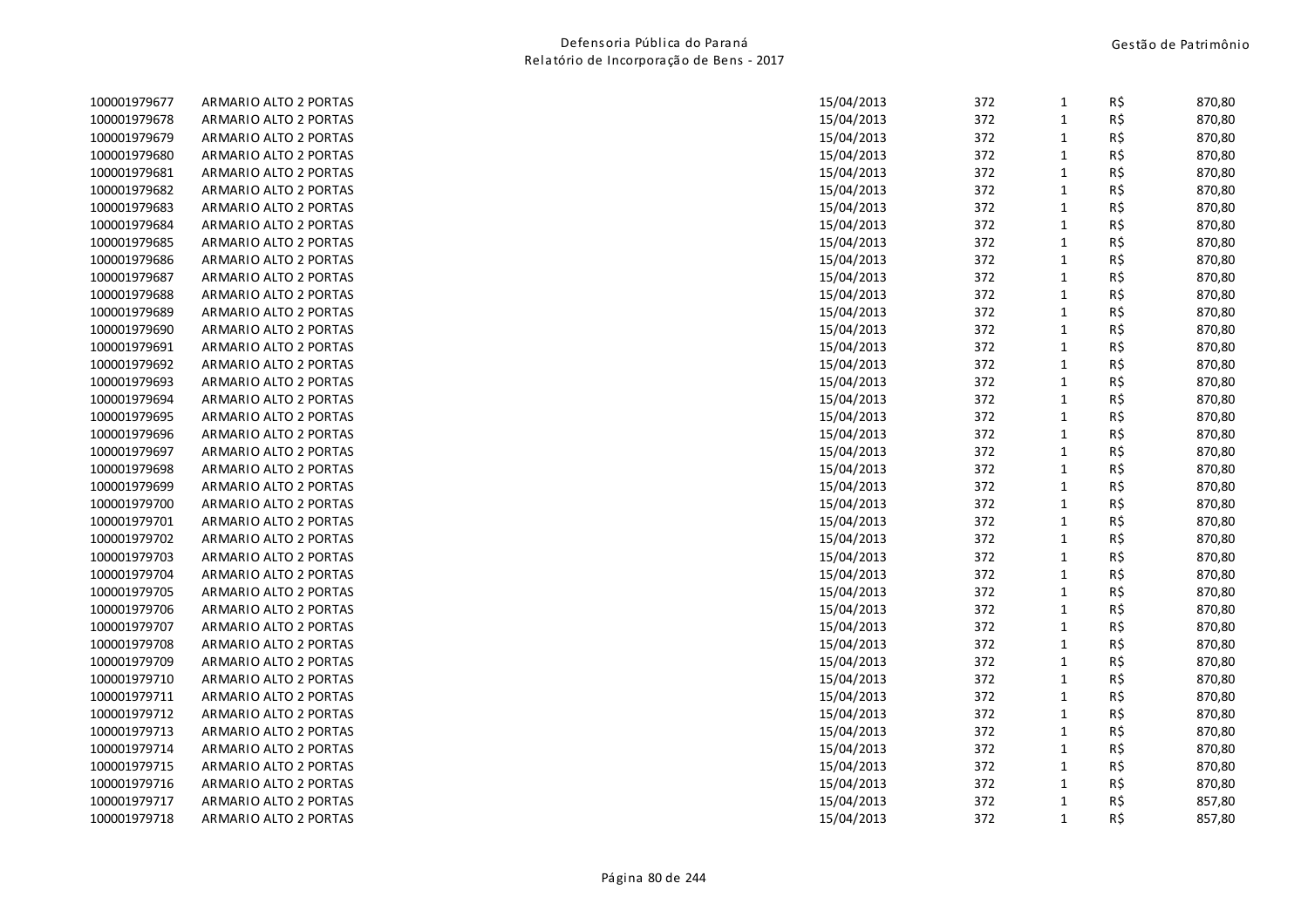| 100001979719 | ARMARIO ALTO 2 PORTAS | 15/04/2013 | 372 | 1            | R\$ | 857,80   |
|--------------|-----------------------|------------|-----|--------------|-----|----------|
| 100001979720 | ARMARIO ALTO 2 PORTAS | 15/04/2013 | 372 | $\mathbf{1}$ | R\$ | 857,80   |
| 100001979721 | ARMARIO ALTO 2 PORTAS | 15/04/2013 | 372 | $\mathbf{1}$ | R\$ | 857,80   |
| 100001979722 | ARMARIO ALTO 2 PORTAS | 15/04/2013 | 372 | $\mathbf 1$  | R\$ | 857,80   |
| 100001979723 | ARMARIO ALTO 2 PORTAS | 15/04/2013 | 372 | $\mathbf 1$  | R\$ | 857,80   |
| 100001979724 | ARMARIO ALTO 2 PORTAS | 15/04/2013 | 372 | $\mathbf{1}$ | R\$ | 857,80   |
| 100001979725 | ARMARIO ALTO 2 PORTAS | 15/04/2013 | 372 | $\mathbf{1}$ | R\$ | 857,80   |
| 100001979726 | ARMARIO ALTO 2 PORTAS | 15/04/2013 | 372 | $\mathbf{1}$ | R\$ | 857,80   |
| 100001979727 | ARMARIO ALTO 2 PORTAS | 15/04/2013 | 372 | $\mathbf 1$  | R\$ | 857,80   |
| 100001979728 | ARMARIO ALTO 2 PORTAS | 15/04/2013 | 372 | $\mathbf 1$  | R\$ | 857,80   |
| 100001979729 | ARMARIO ALTO 2 PORTAS | 15/04/2013 | 372 | $\mathbf{1}$ | R\$ | 857,80   |
| 100001979730 | ARMARIO ALTO 2 PORTAS | 15/04/2013 | 372 | $\mathbf 1$  | R\$ | 857,80   |
| 100001979731 | ARMARIO ALTO 2 PORTAS | 15/04/2013 | 372 | $\mathbf 1$  | R\$ | 857,80   |
| 100001979732 | ARMARIO ALTO 2 PORTAS | 15/04/2013 | 372 | $\mathbf{1}$ | R\$ | 857,80   |
| 100001979733 | ARMARIO ALTO 2 PORTAS | 15/04/2013 | 372 | $\mathbf{1}$ | R\$ | 857,80   |
| 100001979734 | ARMARIO ALTO 2 PORTAS | 15/04/2013 | 372 | $\mathbf{1}$ | R\$ | 857,80   |
| 100001979735 | ARMARIO ALTO 2 PORTAS | 15/04/2013 | 372 | $\mathbf 1$  | R\$ | 857,80   |
| 100001979736 | ARMARIO ALTO 2 PORTAS | 15/04/2013 | 372 | $\mathbf 1$  | R\$ | 857,80   |
| 100001979737 | ARMARIO ALTO 2 PORTAS | 15/04/2013 | 372 | $\mathbf 1$  | R\$ | 857,80   |
| 100001979738 | ARMARIO ALTO 2 PORTAS | 15/04/2013 | 372 | $\mathbf{1}$ | R\$ | 857,80   |
| 100001979739 | ARMARIO ALTO 2 PORTAS | 15/04/2013 | 372 | $\mathbf{1}$ | R\$ | 857,80   |
| 100001979740 | ARMARIO ALTO 2 PORTAS | 15/04/2013 | 372 | $\mathbf{1}$ | R\$ | 857,80   |
| 100001979741 | ARMARIO ALTO 2 PORTAS | 15/04/2013 | 372 | $\mathbf{1}$ | R\$ | 857,80   |
| 100001979742 | ARMARIO ALTO 2 PORTAS | 15/04/2013 | 372 | $\mathbf 1$  | R\$ | 857,80   |
| 100001979743 | ARMARIO ALTO 2 PORTAS | 15/04/2013 | 372 | $\mathbf{1}$ | R\$ | 857,80   |
| 100001979744 | ARMARIO ALTO 2 PORTAS | 15/04/2013 | 372 | $\mathbf{1}$ | R\$ | 857,80   |
| 100001979745 | ARMARIO ALTO 2 PORTAS | 15/04/2013 | 372 | $\mathbf 1$  | R\$ | 857,80   |
| 100001979746 | ARMARIO ALTO 2 PORTAS | 15/04/2013 | 372 | $\mathbf 1$  | R\$ | 857,80   |
| 100001979747 | ARMARIO ALTO 2 PORTAS | 15/04/2013 | 372 | $\mathbf{1}$ | R\$ | 857,80   |
| 100001979748 | ARMARIO ALTO 2 PORTAS | 15/04/2013 | 372 | $\mathbf{1}$ | R\$ | 857,80   |
| 100001979749 | ARMARIO ALTO 2 PORTAS | 15/04/2013 | 372 | $\mathbf 1$  | R\$ | 857,80   |
| 100001979750 | ARMARIO ALTO 2 PORTAS | 15/04/2013 | 372 | $\mathbf 1$  | R\$ | 857,80   |
| 100001979751 | ARMARIO ALTO 2 PORTAS | 15/04/2013 | 372 | $\mathbf 1$  | R\$ | 857,80   |
| 100001979752 | ARMARIO ALTO 2 PORTAS | 15/04/2013 | 372 | $\mathbf 1$  | R\$ | 857,80   |
| 100001979753 | ARMARIO ALTO 2 PORTAS | 15/04/2013 | 372 | $\mathbf{1}$ | R\$ | 857,80   |
| 100001979754 | ARMARIO ALTO 2 PORTAS | 15/04/2013 | 372 | $\mathbf{1}$ | R\$ | 857,80   |
| 100001979755 | ARMARIO ALTO 2 PORTAS | 15/04/2013 | 372 | $\mathbf 1$  | R\$ | 857,80   |
| 100001979756 | <b>MESA ANGULAR</b>   | 15/04/2013 | 372 | $\mathbf 1$  | R\$ | 1.536,88 |
| 100001979757 | <b>MESA ANGULAR</b>   | 15/04/2013 | 372 | $\mathbf{1}$ | R\$ | 1.536,88 |
| 100001979758 | <b>MESA ANGULAR</b>   | 15/04/2013 | 372 | $\mathbf{1}$ | R\$ | 1.536,88 |
| 100001979759 | <b>MESA ANGULAR</b>   | 15/04/2013 | 372 | $\mathbf 1$  | R\$ | 1.536,88 |
| 100001979760 | <b>MESA ANGULAR</b>   | 15/04/2013 | 372 | $\mathbf{1}$ | R\$ | 1.536,88 |
|              |                       |            |     |              |     |          |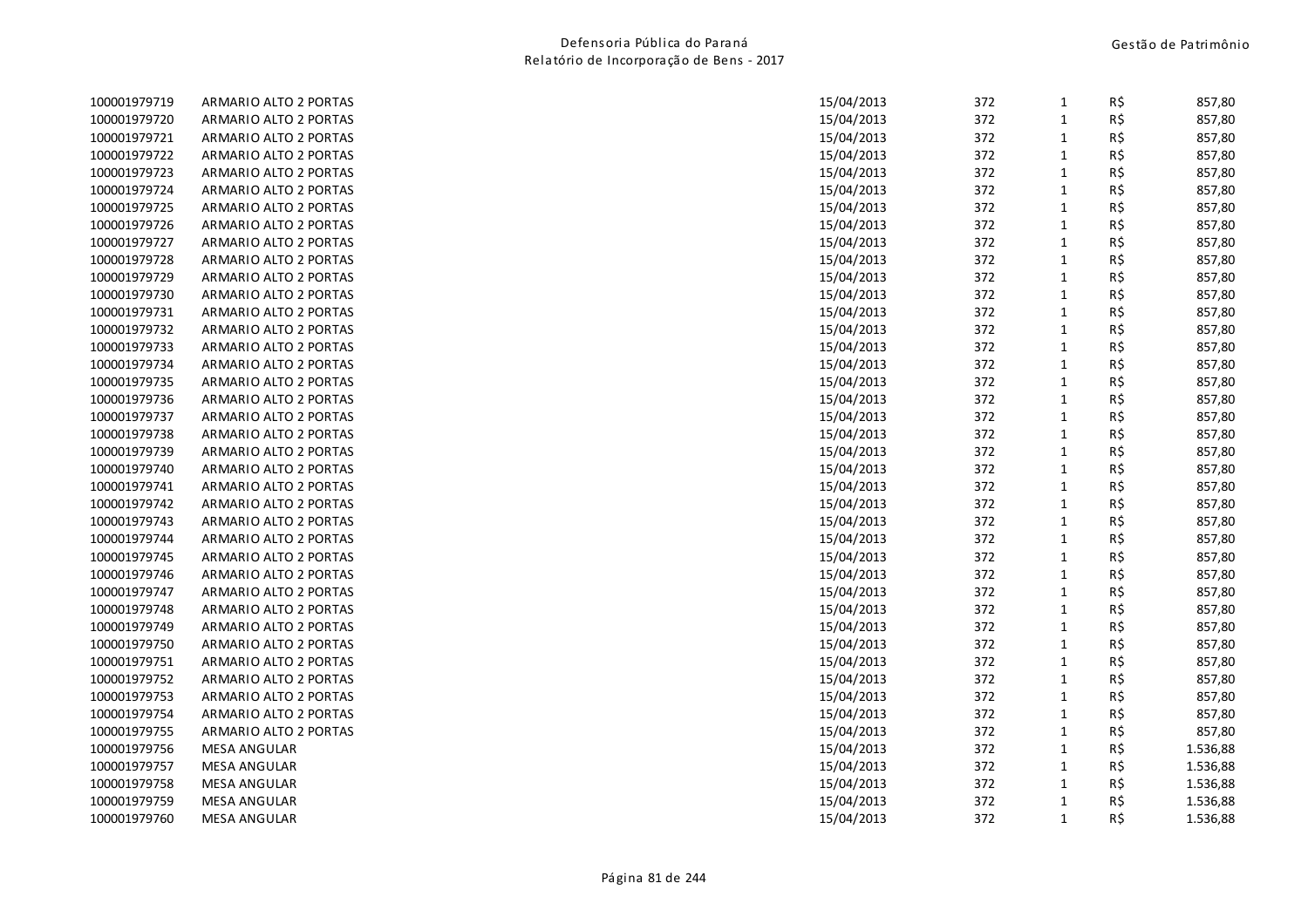| 100001979761 | <b>MESA ANGULAR</b> | 15/04/2013 | 372 | $\mathbf{1}$ | R\$ | 1.536,88 |
|--------------|---------------------|------------|-----|--------------|-----|----------|
| 100001979762 | <b>MESA ANGULAR</b> | 15/04/2013 | 372 | $\mathbf{1}$ | R\$ | 1.536,88 |
| 100001979764 | <b>MESA ANGULAR</b> | 15/04/2013 | 372 | $\mathbf{1}$ | R\$ | 1.536,88 |
| 100001979765 | <b>MESA ANGULAR</b> | 15/04/2013 | 372 | $\mathbf 1$  | R\$ | 1.536,88 |
| 100001979766 | <b>MESA ANGULAR</b> | 15/04/2013 | 372 | $\mathbf{1}$ | R\$ | 1.536,88 |
| 100001979767 | <b>MESA ANGULAR</b> | 15/04/2013 | 372 | $\mathbf{1}$ | R\$ | 1.536,88 |
| 100001979768 | <b>MESA ANGULAR</b> | 15/04/2013 | 372 | $\mathbf{1}$ | R\$ | 1.536,88 |
| 100001979769 | <b>MESA ANGULAR</b> | 15/04/2013 | 372 | $\mathbf{1}$ | R\$ | 1.536,88 |
| 100001979770 | <b>MESA ANGULAR</b> | 15/04/2013 | 372 | $\mathbf{1}$ | R\$ | 1.536,88 |
| 100001979771 | <b>MESA ANGULAR</b> | 15/04/2013 | 372 | $\mathbf{1}$ | R\$ | 1.536,88 |
| 100001979772 | <b>MESA ANGULAR</b> | 15/04/2013 | 372 | $\mathbf 1$  | R\$ | 1.536,88 |
| 100001979773 | <b>MESA ANGULAR</b> | 15/04/2013 | 372 | $\mathbf{1}$ | R\$ | 1.536,88 |
| 100001979774 | <b>MESA ANGULAR</b> | 15/04/2013 | 372 | $\mathbf 1$  | R\$ | 1.536,88 |
| 100001979775 | <b>MESA ANGULAR</b> | 15/04/2013 | 372 | $\mathbf{1}$ | R\$ | 1.536,88 |
| 100001979776 | <b>MESA ANGULAR</b> | 15/04/2013 | 372 | $\mathbf{1}$ | R\$ | 1.536,88 |
| 100001979777 | <b>MESA ANGULAR</b> | 15/04/2013 | 372 | $\mathbf{1}$ | R\$ | 1.536,88 |
| 100001979778 | <b>MESA ANGULAR</b> | 15/04/2013 | 372 | $\mathbf{1}$ | R\$ | 1.536,88 |
| 100001979779 | <b>MESA ANGULAR</b> | 15/04/2013 | 372 | $\mathbf 1$  | R\$ | 1.536,88 |
| 100001979780 | <b>MESA ANGULAR</b> | 15/04/2013 | 372 | $\mathbf{1}$ | R\$ | 1.536,88 |
| 100001979781 | <b>MESA ANGULAR</b> | 15/04/2013 | 372 | $\mathbf{1}$ | R\$ | 1.536,88 |
| 100001979782 | <b>MESA ANGULAR</b> | 15/04/2013 | 372 | $\mathbf{1}$ | R\$ | 1.536,88 |
| 100001979783 | <b>MESA ANGULAR</b> | 15/04/2013 | 372 | $\mathbf{1}$ | R\$ | 1.536,88 |
| 100001979784 | <b>MESA ANGULAR</b> | 15/04/2013 | 372 | $\mathbf 1$  | R\$ | 1.536,88 |
| 100001979785 | <b>MESA ANGULAR</b> | 15/04/2013 | 372 | $\mathbf 1$  | R\$ | 1.536,88 |
| 100001979786 | <b>MESA ANGULAR</b> | 15/04/2013 | 372 | $\mathbf 1$  | R\$ | 1.536,88 |
| 100001979787 | <b>MESA ANGULAR</b> | 15/04/2013 | 372 | $\mathbf{1}$ | R\$ | 1.536,88 |
| 100001979788 | <b>MESA ANGULAR</b> | 15/04/2013 | 372 | $\mathbf 1$  | R\$ | 1.536,88 |
| 100001979789 | <b>MESA ANGULAR</b> | 15/04/2013 | 372 | $\mathbf{1}$ | R\$ | 1.536,88 |
| 100001979790 | <b>MESA ANGULAR</b> | 15/04/2013 | 372 | $\mathbf{1}$ | R\$ | 1.536,88 |
| 100001979791 | <b>MESA ANGULAR</b> | 15/04/2013 | 372 | $\mathbf{1}$ | R\$ | 1.536,88 |
| 100001979792 | <b>MESA ANGULAR</b> | 15/04/2013 | 372 | $\mathbf 1$  | R\$ | 1.536,88 |
| 100001979793 | <b>MESA ANGULAR</b> | 15/04/2013 | 372 | $\mathbf 1$  | R\$ | 1.536,88 |
| 100001979794 | <b>MESA ANGULAR</b> | 15/04/2013 | 372 | $\mathbf{1}$ | R\$ | 1.536,88 |
| 100001979795 | <b>MESA ANGULAR</b> | 15/04/2013 | 372 | $\mathbf{1}$ | R\$ | 1.536,88 |
| 100001979796 | <b>MESA ANGULAR</b> | 15/04/2013 | 372 | $\mathbf{1}$ | R\$ | 1.536,88 |
| 100001979797 | <b>MESA ANGULAR</b> | 15/04/2013 | 372 | $\mathbf{1}$ | R\$ | 1.536,88 |
| 100001979798 | <b>MESA ANGULAR</b> | 15/04/2013 | 372 | $\mathbf 1$  | R\$ | 1.536,88 |
| 100001979799 | <b>MESA ANGULAR</b> | 15/04/2013 | 372 | $\mathbf{1}$ | R\$ | 1.536,88 |
| 100001979800 | <b>MESA ANGULAR</b> | 15/04/2013 | 372 | $\mathbf{1}$ | R\$ | 1.536,88 |
| 100001979801 | <b>MESA ANGULAR</b> | 15/04/2013 | 372 | $\mathbf{1}$ | R\$ | 1.536,88 |
| 100001979802 | <b>MESA ANGULAR</b> | 15/04/2013 | 372 | $\mathbf{1}$ | R\$ | 1.536,88 |
| 100001979803 | <b>MESA ANGULAR</b> | 15/04/2013 | 372 | $\mathbf{1}$ | R\$ | 1.536,88 |
|              |                     |            |     |              |     |          |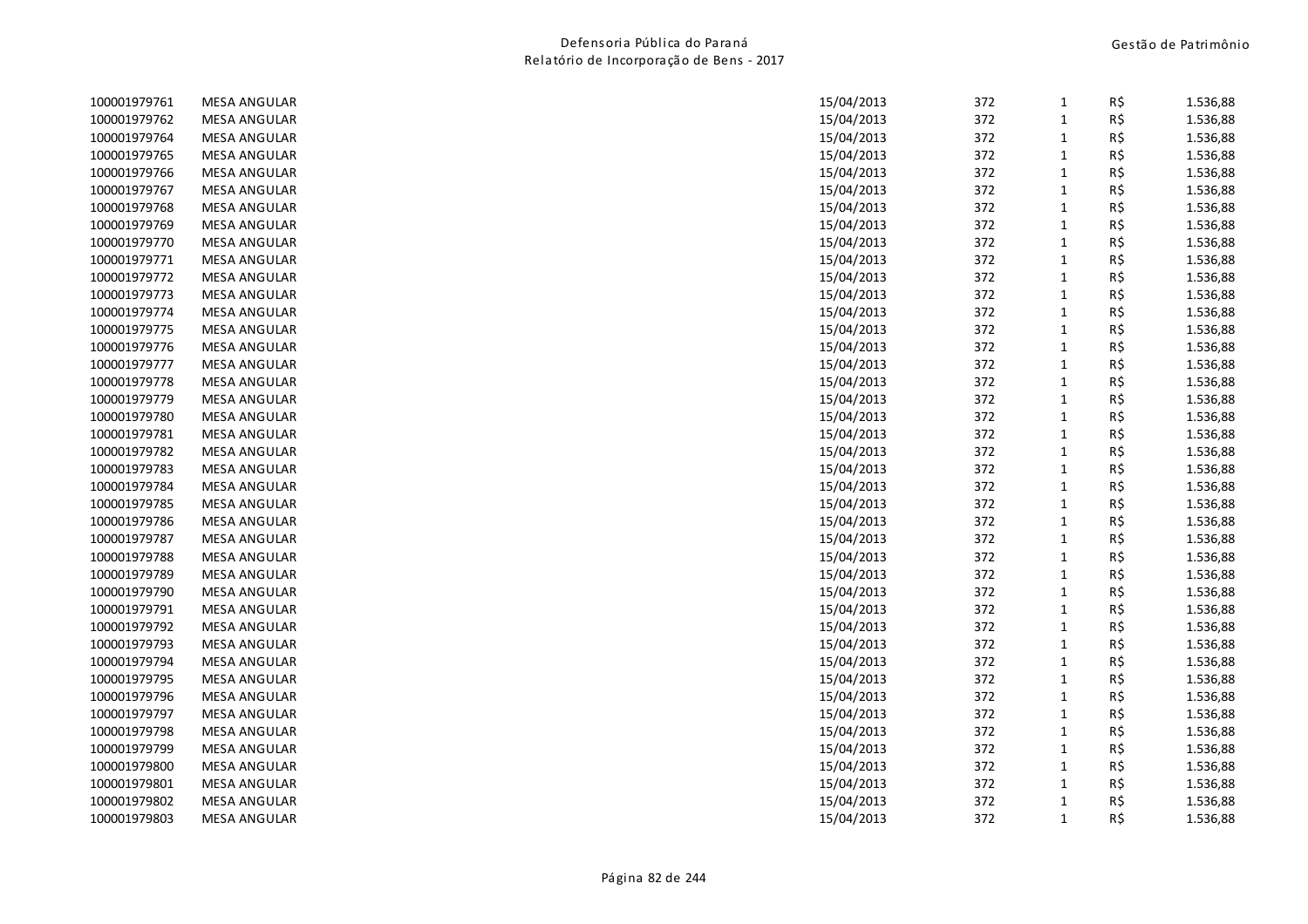| 100001979804 | <b>MESA ANGULAR</b>   | 15/04/2013 | 372 | 1            | R\$ | 1.536,88 |
|--------------|-----------------------|------------|-----|--------------|-----|----------|
| 100001979805 | <b>MESA ANGULAR</b>   | 15/04/2013 | 372 | $\mathbf{1}$ | R\$ | 1.536,88 |
| 100001979806 | <b>MESA ANGULAR</b>   | 15/04/2013 | 372 | $\mathbf{1}$ | R\$ | 1.536,88 |
| 100001979807 | <b>MESA ANGULAR</b>   | 15/04/2013 | 372 | $\mathbf 1$  | R\$ | 1.536,88 |
| 100001979808 | <b>MESA ANGULAR</b>   | 15/04/2013 | 372 | $\mathbf{1}$ | R\$ | 1.536,88 |
| 100001979809 | <b>MESA ANGULAR</b>   | 15/04/2013 | 372 | $\mathbf{1}$ | R\$ | 1.536,88 |
| 100001979810 | <b>MESA ANGULAR</b>   | 15/04/2013 | 372 | $\mathbf{1}$ | R\$ | 1.536,88 |
| 100001979811 | <b>MESA ANGULAR</b>   | 15/04/2013 | 372 | $\mathbf{1}$ | R\$ | 1.536,88 |
| 100001979812 | <b>MESA ANGULAR</b>   | 15/04/2013 | 372 | $\mathbf 1$  | R\$ | 1.536,88 |
| 100001979813 | <b>MESA ANGULAR</b>   | 15/04/2013 | 372 | $\mathbf{1}$ | R\$ | 1.536,88 |
| 100001979814 | <b>MESA ANGULAR</b>   | 15/04/2013 | 372 | $\mathbf 1$  | R\$ | 1.536,88 |
| 100001979815 | <b>MESA ANGULAR</b>   | 15/04/2013 | 372 | $\mathbf{1}$ | R\$ | 1.536,88 |
| 100001979816 | <b>MESA ANGULAR</b>   | 15/04/2013 | 372 | $\mathbf{1}$ | R\$ | 1.536,88 |
| 100001979817 | <b>MESA ANGULAR</b>   | 15/04/2013 | 372 | $\mathbf{1}$ | R\$ | 1.536,88 |
| 100001979818 | <b>MESA ANGULAR</b>   | 15/04/2013 | 372 | $\mathbf{1}$ | R\$ | 1.536,88 |
| 100001979819 | <b>MESA ANGULAR</b>   | 15/04/2013 | 372 | $\mathbf{1}$ | R\$ | 1.536,88 |
| 100001979820 | <b>MESA ANGULAR</b>   | 15/04/2013 | 372 | $\mathbf{1}$ | R\$ | 1.536,88 |
| 100001979821 | <b>MESA ANGULAR</b>   | 15/04/2013 | 372 | $\mathbf 1$  | R\$ | 1.536,88 |
| 100001979822 | <b>MESA ANGULAR</b>   | 15/04/2013 | 372 | $\mathbf{1}$ | R\$ | 1.536,88 |
| 100001979823 | <b>MESA ANGULAR</b>   | 15/04/2013 | 372 | $\mathbf{1}$ | R\$ | 1.536,88 |
| 100001979824 | <b>MESA ANGULAR</b>   | 15/04/2013 | 372 | $\mathbf{1}$ | R\$ | 1.536,88 |
| 100001979825 | <b>MESA ANGULAR</b>   | 15/04/2013 | 372 | $\mathbf{1}$ | R\$ | 1.536,88 |
| 100001979826 | <b>MESA ANGULAR</b>   | 15/04/2013 | 372 | $\mathbf 1$  | R\$ | 1.536,88 |
| 100001979827 | <b>MESA ANGULAR</b>   | 15/04/2013 | 372 | $\mathbf 1$  | R\$ | 1.536,88 |
| 100001979828 | <b>MESA ANGULAR</b>   | 15/04/2013 | 372 | $\mathbf{1}$ | R\$ | 1.536,88 |
| 100001979829 | <b>MESA ANGULAR</b>   | 15/04/2013 | 372 | $\mathbf{1}$ | R\$ | 1.536,88 |
| 100001979830 | <b>MESA ANGULAR</b>   | 15/04/2013 | 372 | $\mathbf{1}$ | R\$ | 1.536,88 |
| 100001979831 | <b>MESA ANGULAR</b>   | 15/04/2013 | 372 | $\mathbf{1}$ | R\$ | 1.536,88 |
| 100001979832 | <b>MESA ANGULAR</b>   | 15/04/2013 | 372 | $\mathbf{1}$ | R\$ | 1.536,88 |
| 100001979833 | <b>MESA ANGULAR</b>   | 15/04/2013 | 372 | $\mathbf{1}$ | R\$ | 1.536,88 |
| 100001979834 | <b>MESA ANGULAR</b>   | 15/04/2013 | 372 | $\mathbf{1}$ | R\$ | 1.536,88 |
| 100001979835 | <b>MESA ANGULAR</b>   | 15/04/2013 | 372 | $\mathbf 1$  | R\$ | 1.536,88 |
| 100001979836 | <b>MESA ANGULAR</b>   | 15/04/2013 | 372 | $\mathbf{1}$ | R\$ | 1.536,88 |
| 100001979837 | <b>MESA ANGULAR</b>   | 15/04/2013 | 372 | $\mathbf{1}$ | R\$ | 1.536,88 |
| 100001979838 | <b>MESA ANGULAR</b>   | 15/04/2013 | 372 | $\mathbf{1}$ | R\$ | 1.536,88 |
| 100001979839 | ARMARIO ALTO 2 PORTAS | 15/04/2013 | 372 | $\mathbf{1}$ | R\$ | 827,15   |
| 100001979840 | ARMARIO ALTO 2 PORTAS | 15/04/2013 | 372 | $\mathbf 1$  | R\$ | 827,15   |
| 100001979841 | ARMARIO ALTO 2 PORTAS | 15/04/2013 | 372 | $\mathbf{1}$ | R\$ | 827,15   |
| 100001979842 | ARMARIO ALTO 2 PORTAS | 15/04/2013 | 372 | $\mathbf{1}$ | R\$ | 827,15   |
| 100001979843 | ARMARIO ALTO 2 PORTAS | 15/04/2013 | 372 | $\mathbf{1}$ | R\$ | 827,15   |
| 100001979844 | ARMARIO ALTO 2 PORTAS | 15/04/2013 | 372 | $\mathbf{1}$ | R\$ | 827,15   |
| 100001979845 | ARMARIO ALTO 2 PORTAS | 15/04/2013 | 372 | $\mathbf{1}$ | R\$ | 827,15   |
|              |                       |            |     |              |     |          |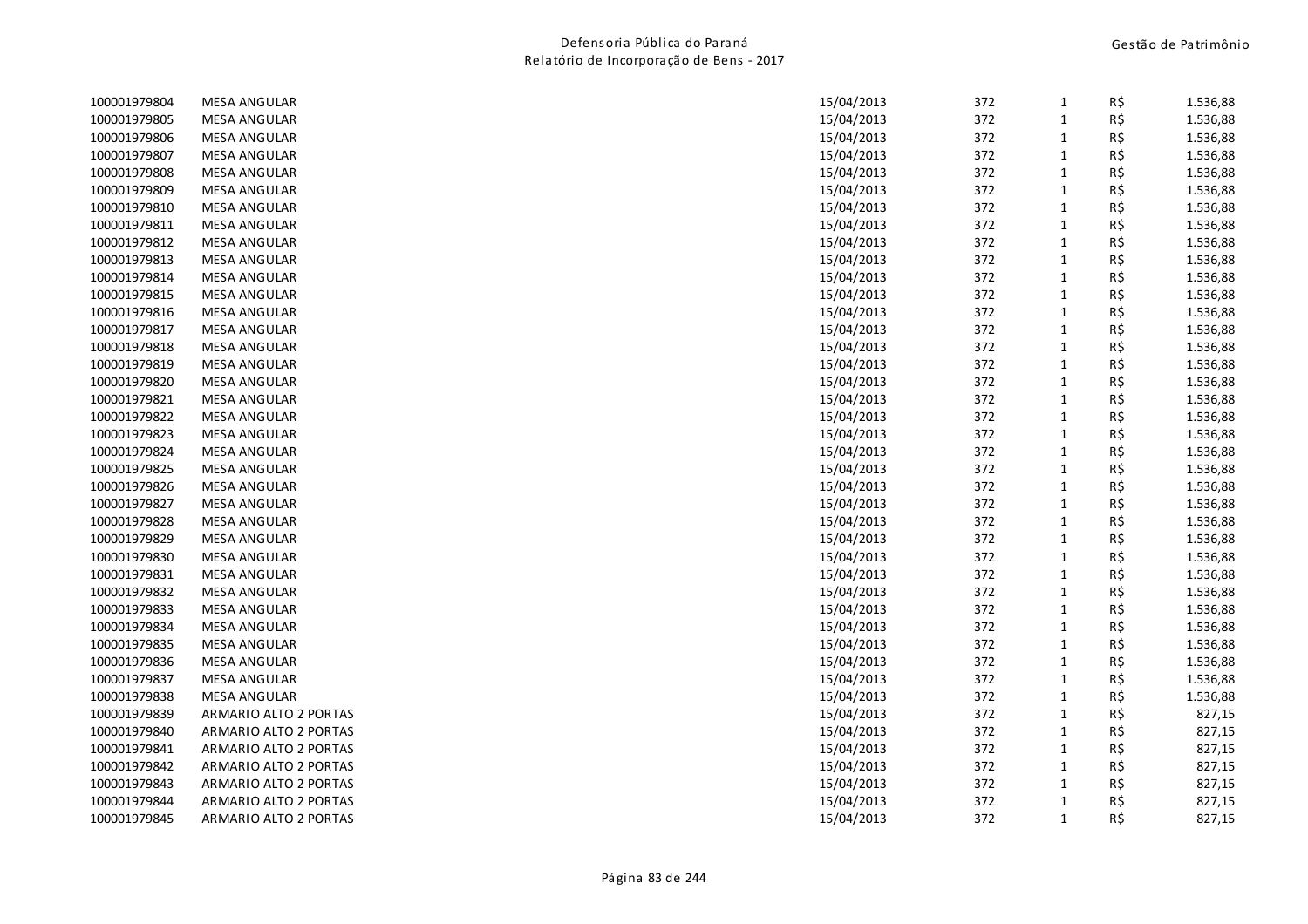| 100001979846 | ARMARIO ALTO 2 PORTAS | 15/04/2013 | 372 | 1            | R\$ | 827,15   |
|--------------|-----------------------|------------|-----|--------------|-----|----------|
| 100001979847 | ARMARIO ALTO 2 PORTAS | 15/04/2013 | 372 | $\mathbf{1}$ | R\$ | 827,15   |
| 100001979850 | ARMARIO ALTO 2 PORTAS | 15/04/2013 | 372 | $\mathbf{1}$ | R\$ | 827,15   |
| 100001979852 | ARMARIO ALTO 2 PORTAS | 15/04/2013 | 372 | $\mathbf 1$  | R\$ | 827,15   |
| 100001979855 | ARMARIO ALTO 2 PORTAS | 15/04/2013 | 372 | $\mathbf 1$  | R\$ | 827,15   |
| 100001979856 | ARMARIO ALTO 2 PORTAS | 15/04/2013 | 372 | $\mathbf 1$  | R\$ | 827,15   |
| 100001979857 | ARMARIO ALTO 2 PORTAS | 15/04/2013 | 372 | $\mathbf{1}$ | R\$ | 827,15   |
| 100001979858 | ARMARIO ALTO 2 PORTAS | 15/04/2013 | 372 | $\mathbf{1}$ | R\$ | 827,15   |
| 100001979859 | ARMARIO ALTO 2 PORTAS | 15/04/2013 | 372 | $\mathbf 1$  | R\$ | 827,15   |
| 100001979860 | ARMARIO ALTO 2 PORTAS | 15/04/2013 | 372 | $\mathbf 1$  | R\$ | 827,15   |
| 100001979861 | ARMARIO ALTO 2 PORTAS | 15/04/2013 | 372 | $\mathbf 1$  | R\$ | 827,15   |
| 100001979862 | <b>MESA ANGULAR</b>   | 15/04/2013 | 372 | $\mathbf{1}$ | R\$ | 1.544,91 |
| 100001979863 | <b>MESA ANGULAR</b>   | 15/04/2013 | 372 | $\mathbf 1$  | R\$ | 1.544,91 |
| 100001979864 | <b>MESA ANGULAR</b>   | 15/04/2013 | 372 | $\mathbf{1}$ | R\$ | 1.544,91 |
| 100001979865 | <b>MESA ANGULAR</b>   | 15/04/2013 | 372 | $\mathbf{1}$ | R\$ | 1.544,91 |
| 100001979879 | <b>MESA ANGULAR</b>   | 15/04/2013 | 372 | $\mathbf{1}$ | R\$ | 1.544,91 |
| 100001979880 | <b>MESA ANGULAR</b>   | 15/04/2013 | 372 | $\mathbf 1$  | R\$ | 1.544,91 |
| 100001979881 | <b>MESA ANGULAR</b>   | 15/04/2013 | 372 | $\mathbf 1$  | R\$ | 1.544,91 |
| 100001979882 | <b>MESA ANGULAR</b>   | 15/04/2013 | 372 | $\mathbf 1$  | R\$ | 1.544,91 |
| 100001979883 | <b>MESA ANGULAR</b>   | 15/04/2013 | 372 | $\mathbf 1$  | R\$ | 1.544,91 |
| 100001979884 | <b>MESA ANGULAR</b>   | 15/04/2013 | 372 | $\mathbf{1}$ | R\$ | 1.544,91 |
| 100001979885 | <b>MESA ANGULAR</b>   | 15/04/2013 | 372 | $\mathbf{1}$ | R\$ | 1.544,91 |
| 100001979887 | <b>MESA ANGULAR</b>   | 15/04/2013 | 372 | $\mathbf 1$  | R\$ | 1.544,91 |
| 100001979888 | <b>MESA ANGULAR</b>   | 15/04/2013 | 372 | $\mathbf 1$  | R\$ | 1.544,91 |
| 100001979889 | <b>MESA ANGULAR</b>   | 15/04/2013 | 372 | $\mathbf 1$  | R\$ | 1.544,91 |
| 100001979890 | <b>MESA ANGULAR</b>   | 15/04/2013 | 372 | $\mathbf{1}$ | R\$ | 1.544,91 |
| 100001979891 | <b>MESA ANGULAR</b>   | 15/04/2013 | 372 | $\mathbf 1$  | R\$ | 1.544,91 |
| 100001979892 | <b>MESA ANGULAR</b>   | 15/04/2013 | 372 | $\mathbf 1$  | R\$ | 1.544,91 |
| 100001979893 | <b>MESA ANGULAR</b>   | 15/04/2013 | 372 | $\mathbf{1}$ | R\$ | 1.544,91 |
| 100001979894 | <b>MESA ANGULAR</b>   | 15/04/2013 | 372 | $\mathbf{1}$ | R\$ | 1.544,91 |
| 100001979895 | <b>MESA ANGULAR</b>   | 15/04/2013 | 372 | $\mathbf 1$  | R\$ | 1.544,91 |
| 100001979896 | <b>MESA ANGULAR</b>   | 15/04/2013 | 372 | $\mathbf 1$  | R\$ | 1.544,91 |
| 100001979897 | <b>MESA ANGULAR</b>   | 15/04/2013 | 372 | $\mathbf 1$  | R\$ | 1.544,91 |
| 100001979898 | <b>MESA ANGULAR</b>   | 15/04/2013 | 372 | $\mathbf 1$  | R\$ | 1.544,91 |
| 100001979899 | <b>MESA ANGULAR</b>   | 15/04/2013 | 372 | $\mathbf{1}$ | R\$ | 1.544,91 |
| 100001979900 | <b>MESA ANGULAR</b>   | 15/04/2013 | 372 | $\mathbf{1}$ | R\$ | 1.544,91 |
| 100001979901 | <b>MESA ANGULAR</b>   | 15/04/2013 | 372 | $\mathbf 1$  | R\$ | 1.544,91 |
| 100001979902 | <b>MESA ANGULAR</b>   | 15/04/2013 | 372 | $\mathbf 1$  | R\$ | 1.544,91 |
| 100001979903 | <b>MESA ANGULAR</b>   | 15/04/2013 | 372 | $\mathbf 1$  | R\$ | 1.544,91 |
| 100001979904 | <b>MESA ANGULAR</b>   | 15/04/2013 | 372 | $\mathbf{1}$ | R\$ | 1.544,91 |
| 100001979905 | <b>MESA ANGULAR</b>   | 15/04/2013 | 372 | $\mathbf{1}$ | R\$ | 1.544,91 |
| 100001979906 | <b>MESA ANGULAR</b>   | 15/04/2013 | 372 | $\mathbf{1}$ | R\$ | 1.544,91 |
|              |                       |            |     |              |     |          |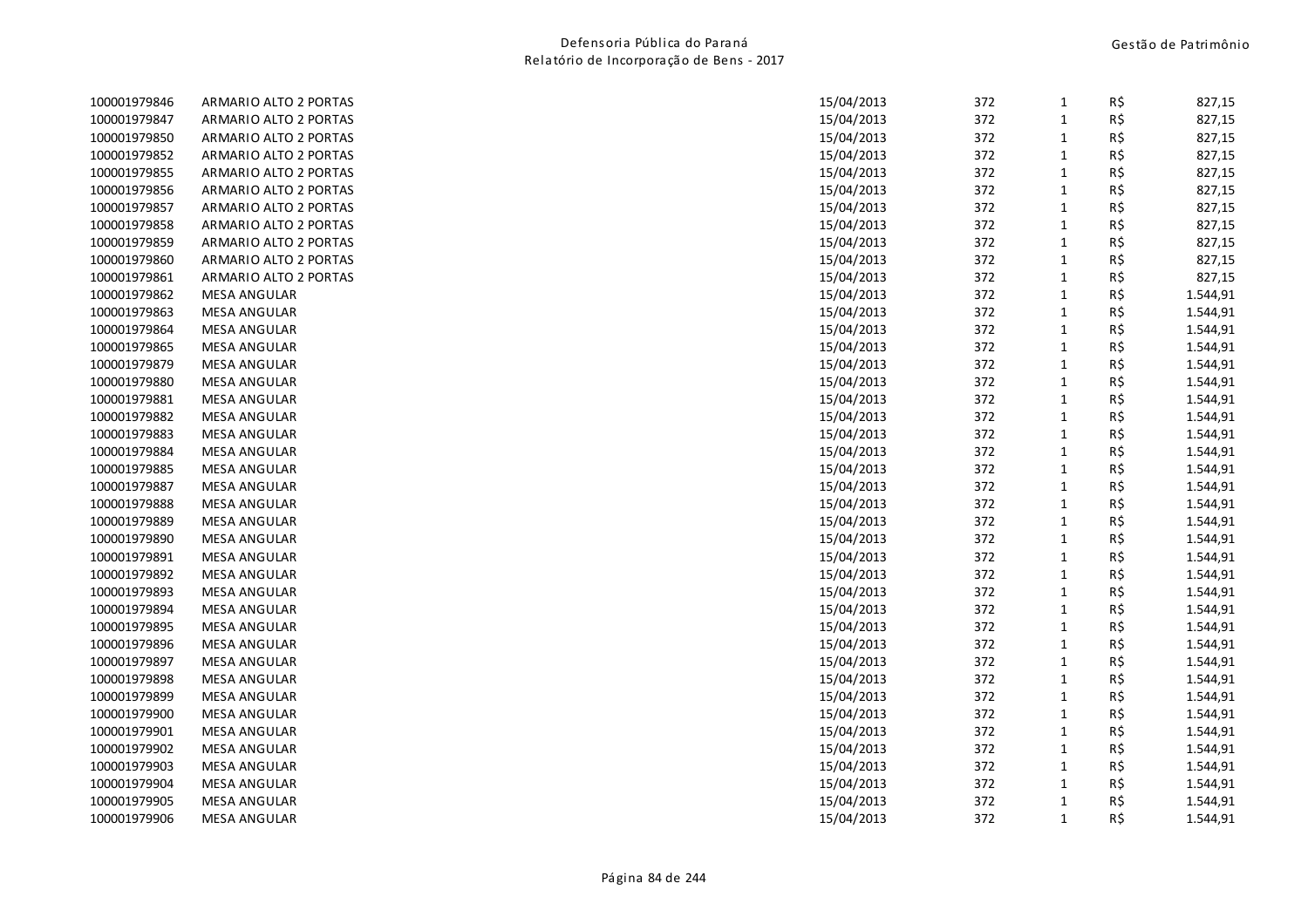| 100001979907 | <b>MESA ANGULAR</b> | 15/04/2013 | 372 | $\mathbf{1}$ | R\$ | 1.544,91 |
|--------------|---------------------|------------|-----|--------------|-----|----------|
| 100001979908 | <b>MESA ANGULAR</b> | 15/04/2013 | 372 | $\mathbf{1}$ | R\$ | 1.544,91 |
| 100001979909 | <b>MESA ANGULAR</b> | 15/04/2013 | 372 | $\mathbf{1}$ | R\$ | 1.544,91 |
| 100001979910 | <b>MESA ANGULAR</b> | 15/04/2013 | 372 | $\mathbf 1$  | R\$ | 1.544,91 |
| 100001979911 | <b>MESA ANGULAR</b> | 15/04/2013 | 372 | $\mathbf 1$  | R\$ | 1.544,91 |
| 100001979912 | <b>MESA ANGULAR</b> | 15/04/2013 | 372 | $\mathbf{1}$ | R\$ | 1.544,91 |
| 100001979913 | <b>MESA ANGULAR</b> | 15/04/2013 | 372 | $\mathbf 1$  | R\$ | 1.544,91 |
| 100001979914 | <b>MESA ANGULAR</b> | 15/04/2013 | 372 | $\mathbf{1}$ | R\$ | 1.544,91 |
| 100001979915 | <b>MESA ANGULAR</b> | 15/04/2013 | 372 | $\mathbf 1$  | R\$ | 1.544,91 |
| 100001979916 | <b>MESA ANGULAR</b> | 15/04/2013 | 372 | $\mathbf{1}$ | R\$ | 1.544,91 |
| 100001979917 | <b>MESA ANGULAR</b> | 15/04/2013 | 372 | $\mathbf 1$  | R\$ | 1.544,91 |
| 100001979946 | <b>MESA ANGULAR</b> | 15/04/2013 | 372 | $\mathbf{1}$ | R\$ | 1.538,15 |
| 100001979947 | <b>MESA ANGULAR</b> | 15/04/2013 | 372 | $\mathbf 1$  | R\$ | 1.538,15 |
| 100001979948 | <b>MESA ANGULAR</b> | 15/04/2013 | 372 | $\mathbf 1$  | R\$ | 1.538,15 |
| 100001979949 | <b>MESA ANGULAR</b> | 15/04/2013 | 372 | $\mathbf{1}$ | R\$ | 1.538,15 |
| 100001979950 | <b>MESA ANGULAR</b> | 15/04/2013 | 372 | $\mathbf{1}$ | R\$ | 1.538,15 |
| 100001979951 | <b>MESA ANGULAR</b> | 15/04/2013 | 372 | $\mathbf{1}$ | R\$ | 1.538,15 |
| 100001979952 | <b>MESA ANGULAR</b> | 15/04/2013 | 372 | $\mathbf 1$  | R\$ | 1.538,15 |
| 100001979953 | <b>MESA ANGULAR</b> | 15/04/2013 | 372 | $\mathbf{1}$ | R\$ | 1.538,15 |
| 100001979954 | <b>MESA ANGULAR</b> | 15/04/2013 | 372 | $\mathbf 1$  | R\$ | 1.538,15 |
| 100001979955 | <b>MESA ANGULAR</b> | 15/04/2013 | 372 | $\mathbf 1$  | R\$ | 1.538,15 |
| 100001979956 | <b>MESA ANGULAR</b> | 15/04/2013 | 372 | $\mathbf{1}$ | R\$ | 1.538,15 |
| 100001979957 | <b>MESA ANGULAR</b> | 15/04/2013 | 372 | $\mathbf 1$  | R\$ | 1.538,15 |
| 100001979958 | <b>MESA ANGULAR</b> | 15/04/2013 | 372 | $\mathbf 1$  | R\$ | 1.538,15 |
| 100001979959 | <b>MESA ANGULAR</b> | 15/04/2013 | 372 | $\mathbf 1$  | R\$ | 1.538,15 |
| 100001979960 | <b>MESA ANGULAR</b> | 15/04/2013 | 372 | $\mathbf{1}$ | R\$ | 1.538,15 |
| 100001979961 | <b>MESA ANGULAR</b> | 15/04/2013 | 372 | $\mathbf 1$  | R\$ | 1.538,15 |
| 100001979962 | <b>MESA ANGULAR</b> | 15/04/2013 | 372 | $\mathbf 1$  | R\$ | 1.538,15 |
| 100001979963 | <b>MESA ANGULAR</b> | 15/04/2013 | 372 | $\mathbf{1}$ | R\$ | 1.538,15 |
| 100001979964 | <b>MESA ANGULAR</b> | 15/04/2013 | 372 | $\mathbf 1$  | R\$ | 1.538,15 |
| 100001979965 | <b>MESA ANGULAR</b> | 15/04/2013 | 372 | $\mathbf{1}$ | R\$ | 1.538,15 |
| 100001979966 | <b>MESA ANGULAR</b> | 15/04/2013 | 372 | $\mathbf 1$  | R\$ | 1.538,15 |
| 100001979967 | <b>MESA ANGULAR</b> | 15/04/2013 | 372 | $\mathbf 1$  | R\$ | 1.538,15 |
| 100001979968 | <b>MESA ANGULAR</b> | 15/04/2013 | 372 | $\mathbf{1}$ | R\$ | 1.538,15 |
| 100001979969 | <b>MESA ANGULAR</b> | 15/04/2013 | 372 | $\mathbf 1$  | R\$ | 1.538,15 |
| 100001979970 | <b>MESA ANGULAR</b> | 15/04/2013 | 372 | $\mathbf{1}$ | R\$ | 1.538,15 |
| 100001979971 | <b>MESA ANGULAR</b> | 15/04/2013 | 372 | $\mathbf 1$  | R\$ | 1.538,15 |
| 100001979972 | <b>MESA ANGULAR</b> | 15/04/2013 | 372 | $\mathbf{1}$ | R\$ | 1.538,15 |
| 100001979973 | <b>MESA ANGULAR</b> | 15/04/2013 | 372 | $\mathbf 1$  | R\$ | 1.538,15 |
| 100001979974 | <b>MESA ANGULAR</b> | 15/04/2013 | 372 | $\mathbf{1}$ | R\$ | 1.538,15 |
| 100001979975 | <b>MESA ANGULAR</b> | 15/04/2013 | 372 | $\mathbf 1$  | R\$ | 1.538,15 |
| 100001979976 | <b>MESA ANGULAR</b> | 15/04/2013 | 372 | $\mathbf{1}$ | R\$ | 1.538,15 |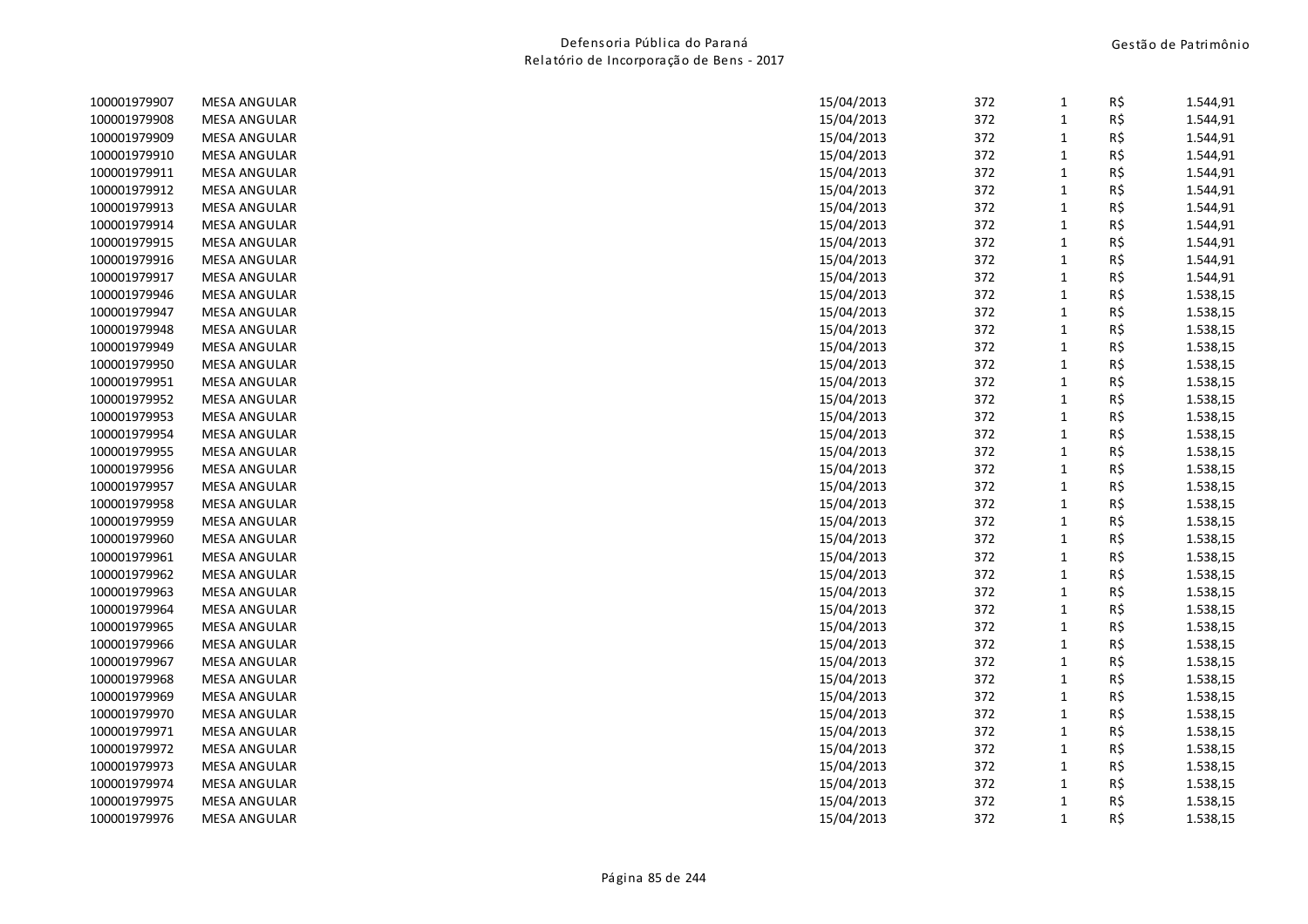| 100001979977 | <b>MESA ANGULAR</b> | 15/04/2013 | 372 | $\mathbf{1}$ | R\$ | 1.538,15 |
|--------------|---------------------|------------|-----|--------------|-----|----------|
| 100001979978 | <b>MESA ANGULAR</b> | 15/04/2013 | 372 | $\mathbf{1}$ | R\$ | 1.538,15 |
| 100001979979 | <b>MESA ANGULAR</b> | 15/04/2013 | 372 | $\mathbf{1}$ | R\$ | 1.538,15 |
| 100001979980 | <b>MESA ANGULAR</b> | 15/04/2013 | 372 | $\mathbf 1$  | R\$ | 1.538,15 |
| 100001979981 | <b>MESA ANGULAR</b> | 15/04/2013 | 372 | $\mathbf{1}$ | R\$ | 1.538,15 |
| 100001979982 | <b>MESA ANGULAR</b> | 15/04/2013 | 372 | $\mathbf{1}$ | R\$ | 1.538,15 |
| 100001979983 | <b>MESA ANGULAR</b> | 15/04/2013 | 372 | $\mathbf{1}$ | R\$ | 1.538,15 |
| 100001979984 | <b>MESA ANGULAR</b> | 15/04/2013 | 372 | $\mathbf{1}$ | R\$ | 1.538,15 |
| 100001979985 | <b>MESA ANGULAR</b> | 15/04/2013 | 372 | $\mathbf{1}$ | R\$ | 1.538,15 |
| 100001979986 | <b>MESA ANGULAR</b> | 15/04/2013 | 372 | $\mathbf{1}$ | R\$ | 1.538,15 |
| 100001979987 | <b>MESA ANGULAR</b> | 15/04/2013 | 372 | $\mathbf 1$  | R\$ | 1.538,15 |
| 100001979988 | <b>MESA ANGULAR</b> | 15/04/2013 | 372 | $\mathbf{1}$ | R\$ | 1.538,15 |
| 100001979989 | <b>MESA ANGULAR</b> | 15/04/2013 | 372 | $\mathbf 1$  | R\$ | 1.538,15 |
| 100001979990 | <b>MESA ANGULAR</b> | 15/04/2013 | 372 | $\mathbf{1}$ | R\$ | 1.538,15 |
| 100001979991 | <b>MESA ANGULAR</b> | 15/04/2013 | 372 | $\mathbf{1}$ | R\$ | 1.538,15 |
| 100001979992 | <b>MESA ANGULAR</b> | 15/04/2013 | 372 | $\mathbf{1}$ | R\$ | 1.538,15 |
| 100001979993 | <b>MESA ANGULAR</b> | 15/04/2013 | 372 | $\mathbf{1}$ | R\$ | 1.538,15 |
| 100001979994 | <b>MESA ANGULAR</b> | 15/04/2013 | 372 | $\mathbf 1$  | R\$ | 1.538,15 |
| 100001979995 | <b>MESA ANGULAR</b> | 15/04/2013 | 372 | $\mathbf{1}$ | R\$ | 1.538,15 |
| 100001979996 | <b>MESA ANGULAR</b> | 15/04/2013 | 372 | $\mathbf{1}$ | R\$ | 1.538,15 |
| 100001979997 | <b>MESA ANGULAR</b> | 15/04/2013 | 372 | $\mathbf{1}$ | R\$ | 1.538,15 |
| 100001979998 | <b>MESA ANGULAR</b> | 15/04/2013 | 372 | $\mathbf{1}$ | R\$ | 1.538,15 |
| 100001979999 | <b>MESA ANGULAR</b> | 15/04/2013 | 372 | $\mathbf 1$  | R\$ | 1.538,15 |
| 100001980000 | <b>MESA ANGULAR</b> | 15/04/2013 | 372 | $\mathbf 1$  | R\$ | 1.538,15 |
| 100001980001 | <b>MESA ANGULAR</b> | 15/04/2013 | 372 | $\mathbf 1$  | R\$ | 1.538,15 |
| 100001980002 | <b>MESA ANGULAR</b> | 15/04/2013 | 372 | $\mathbf{1}$ | R\$ | 1.538,15 |
| 100001980003 | <b>MESA ANGULAR</b> | 15/04/2013 | 372 | $\mathbf 1$  | R\$ | 1.538,15 |
| 100001980004 | <b>MESA ANGULAR</b> | 15/04/2013 | 372 | $\mathbf{1}$ | R\$ | 1.538,15 |
| 100001980005 | <b>MESA ANGULAR</b> | 15/04/2013 | 372 | $\mathbf{1}$ | R\$ | 1.538,15 |
| 100001980006 | <b>MESA ANGULAR</b> | 15/04/2013 | 372 | $\mathbf{1}$ | R\$ | 1.538,15 |
| 100001980007 | <b>MESA ANGULAR</b> | 15/04/2013 | 372 | $\mathbf 1$  | R\$ | 1.538,15 |
| 100001980008 | <b>MESA ANGULAR</b> | 15/04/2013 | 372 | $\mathbf 1$  | R\$ | 1.538,15 |
| 100001980009 | <b>MESA ANGULAR</b> | 15/04/2013 | 372 | $\mathbf{1}$ | R\$ | 1.538,15 |
| 100001980010 | <b>MESA ANGULAR</b> | 15/04/2013 | 372 | $\mathbf{1}$ | R\$ | 1.538,15 |
| 100001980011 | <b>MESA ANGULAR</b> | 15/04/2013 | 372 | $\mathbf{1}$ | R\$ | 1.538,15 |
| 100001980012 | <b>MESA ANGULAR</b> | 15/04/2013 | 372 | $\mathbf{1}$ | R\$ | 1.538,15 |
| 100001980013 | <b>MESA ANGULAR</b> | 15/04/2013 | 372 | $\mathbf 1$  | R\$ | 1.538,15 |
| 100001980014 | <b>MESA ANGULAR</b> | 15/04/2013 | 372 | $\mathbf{1}$ | R\$ | 1.538,15 |
| 100001980015 | <b>MESA ANGULAR</b> | 15/04/2013 | 372 | $\mathbf{1}$ | R\$ | 1.538,15 |
| 100001980016 | <b>MESA ANGULAR</b> | 15/04/2013 | 372 | $\mathbf{1}$ | R\$ | 1.538,15 |
| 100001980017 | <b>MESA ANGULAR</b> | 15/04/2013 | 372 | $\mathbf{1}$ | R\$ | 1.538,15 |
| 100001980018 | <b>MESA ANGULAR</b> | 15/04/2013 | 372 | $\mathbf{1}$ | R\$ | 1.538,15 |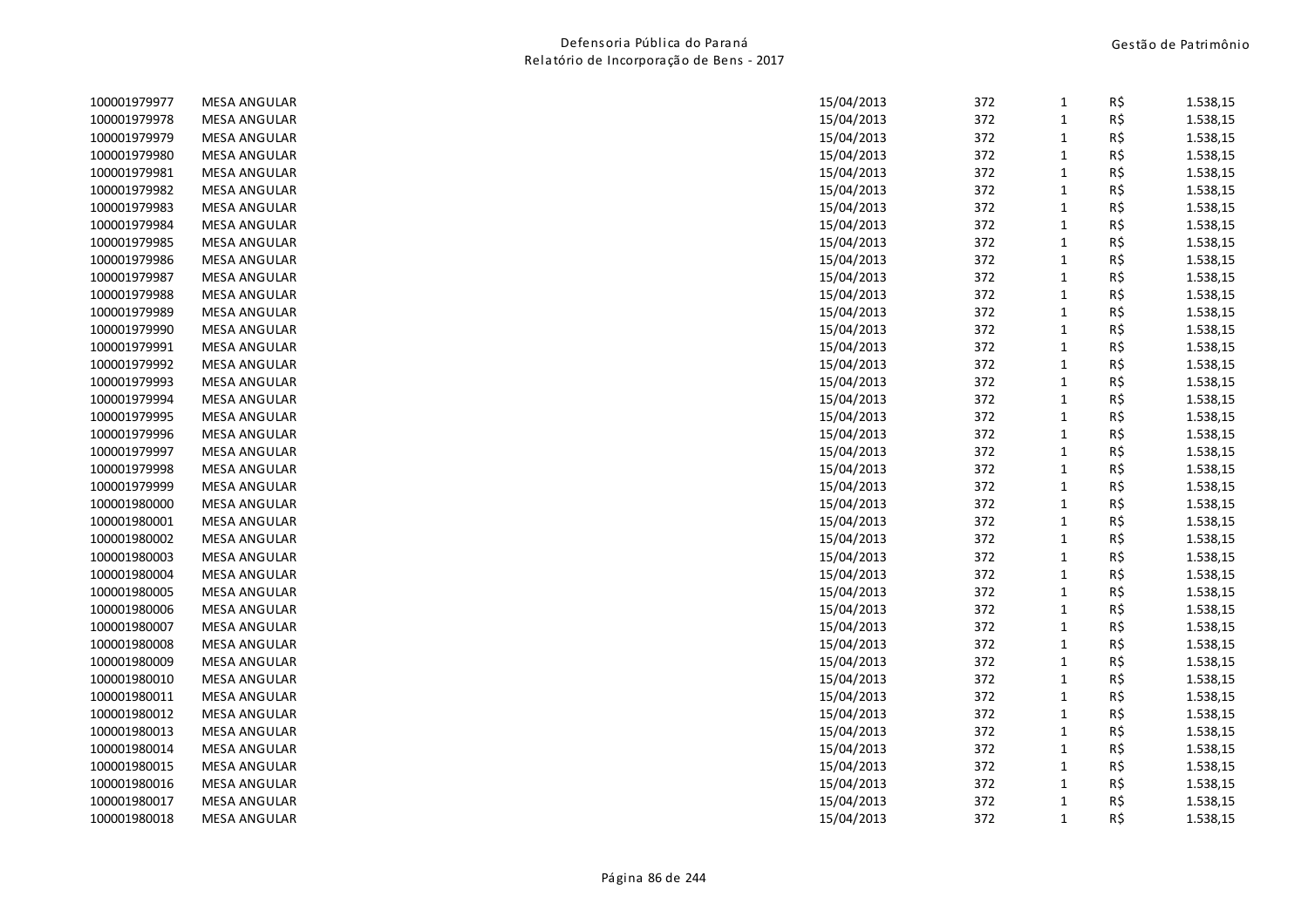| 100001980019 | <b>MESA ANGULAR</b> | 15/04/2013 | 372 | $\mathbf{1}$ | R\$ | 1.538,15 |
|--------------|---------------------|------------|-----|--------------|-----|----------|
| 100001980020 | <b>MESA ANGULAR</b> | 15/04/2013 | 372 | $\mathbf 1$  | R\$ | 1.538,15 |
| 100001980021 | <b>MESA ANGULAR</b> | 15/04/2013 | 372 | $\mathbf{1}$ | R\$ | 1.538,15 |
| 100001980022 | <b>MESA ANGULAR</b> | 15/04/2013 | 372 | $\mathbf 1$  | R\$ | 1.538,15 |
| 100001980023 | <b>MESA ANGULAR</b> | 15/04/2013 | 372 | $1\,$        | R\$ | 1.538,15 |
| 100001980024 | <b>MESA ANGULAR</b> | 15/04/2013 | 372 | $\mathbf 1$  | R\$ | 1.538,15 |
| 100001980025 | <b>MESA ANGULAR</b> | 15/04/2013 | 372 | $\mathbf 1$  | R\$ | 1.538,15 |
| 100001980026 | <b>MESA ANGULAR</b> | 15/04/2013 | 372 | $\mathbf{1}$ | R\$ | 1.538,15 |
| 100001980027 | <b>MESA ANGULAR</b> | 15/04/2013 | 372 | $1\,$        | R\$ | 1.538,15 |
| 100001980028 | <b>MESA ANGULAR</b> | 15/04/2013 | 372 | $\mathbf 1$  | R\$ | 1.538,15 |
| 100001980029 | <b>MESA ANGULAR</b> | 15/04/2013 | 372 | $\mathbf 1$  | R\$ | 1.538,15 |
| 100001980030 | <b>MESA ANGULAR</b> | 15/04/2013 | 372 | $\mathbf{1}$ | R\$ | 1.538,15 |
| 100001980031 | <b>MESA ANGULAR</b> | 15/04/2013 | 372 | $1\,$        | R\$ | 1.538,15 |
| 100001980032 | <b>MESA ANGULAR</b> | 15/04/2013 | 372 | $1\,$        | R\$ | 1.538,15 |
| 100001980033 | <b>MESA ANGULAR</b> | 15/04/2013 | 372 | $\mathbf{1}$ | R\$ | 1.538,15 |
| 100001980034 | <b>MESA ANGULAR</b> | 15/04/2013 | 372 | $\mathbf 1$  | R\$ | 1.538,15 |
| 100001980035 | <b>MESA ANGULAR</b> | 15/04/2013 | 372 | $\mathbf 1$  | R\$ | 1.538,15 |
| 100001980036 | <b>MESA ANGULAR</b> | 15/04/2013 | 372 | $\mathbf 1$  | R\$ | 1.538,15 |
| 100001980037 | <b>MESA ANGULAR</b> | 15/04/2013 | 372 | $\mathbf 1$  | R\$ | 1.538,15 |
| 100001980038 | <b>MESA ANGULAR</b> | 15/04/2013 | 372 | $\mathbf 1$  | R\$ | 1.538,15 |
| 100001980039 | <b>MESA ANGULAR</b> | 15/04/2013 | 372 | $\mathbf 1$  | R\$ | 1.538,15 |
| 100001980040 | <b>MESA ANGULAR</b> | 15/04/2013 | 372 | $\mathbf 1$  | R\$ | 1.538,15 |
| 100001980041 | <b>MESA ANGULAR</b> | 15/04/2013 | 372 | $\mathbf 1$  | R\$ | 1.538,15 |
| 100001980042 | <b>MESA ANGULAR</b> | 15/04/2013 | 372 | $\mathbf 1$  | R\$ | 1.538,15 |
| 100001980043 | <b>MESA ANGULAR</b> | 15/04/2013 | 372 | $\mathbf 1$  | R\$ | 1.538,15 |
| 100001980044 | <b>MESA ANGULAR</b> | 15/04/2013 | 372 | $\mathbf 1$  | R\$ | 1.538,15 |
| 100001980045 | <b>MESA ANGULAR</b> | 15/04/2013 | 372 | $\mathbf 1$  | R\$ | 1.538,15 |
| 100001980046 | <b>MESA ANGULAR</b> | 15/04/2013 | 372 | $\mathbf 1$  | R\$ | 1.538,15 |
| 100001980047 | <b>MESA ANGULAR</b> | 15/04/2013 | 372 | $\mathbf{1}$ | R\$ | 1.538,15 |
| 100001980048 | <b>MESA ANGULAR</b> | 15/04/2013 | 372 | $\mathbf 1$  | R\$ | 1.538,15 |
| 100001980049 | <b>MESA ANGULAR</b> | 15/04/2013 | 372 | $\mathbf 1$  | R\$ | 1.538,15 |
| 100001980050 | <b>MESA ANGULAR</b> | 15/04/2013 | 372 | $\mathbf 1$  | R\$ | 1.538,15 |
| 100001980051 | <b>MESA ANGULAR</b> | 15/04/2013 | 372 | $\mathbf 1$  | R\$ | 1.538,15 |
| 100001980052 | <b>MESA ANGULAR</b> | 15/04/2013 | 372 | $\mathbf 1$  | R\$ | 1.538,15 |
| 100001980053 | <b>MESA ANGULAR</b> | 15/04/2013 | 372 | $\mathbf 1$  | R\$ | 1.538,15 |
| 100001980054 | <b>MESA ANGULAR</b> | 15/04/2013 | 372 | $\mathbf{1}$ | R\$ | 1.538,15 |
| 100001980055 | <b>MESA ANGULAR</b> | 15/04/2013 | 372 | $1\,$        | R\$ | 1.538,15 |
| 100001980056 | <b>MESA ANGULAR</b> | 15/04/2013 | 372 | $\mathbf 1$  | R\$ | 1.538,15 |
| 100001980057 | <b>MESA ANGULAR</b> | 15/04/2013 | 372 | $\mathbf 1$  | R\$ | 1.538,15 |
| 100001980058 | <b>MESA ANGULAR</b> | 15/04/2013 | 372 | $\mathbf{1}$ | R\$ | 1.538,15 |
| 100001980059 | <b>MESA ANGULAR</b> | 15/04/2013 | 372 | $\mathbf 1$  | R\$ | 1.538,15 |
| 100001980060 | <b>MESA ANGULAR</b> | 15/04/2013 | 372 | $\mathbf{1}$ | R\$ | 1.538,15 |
|              |                     |            |     |              |     |          |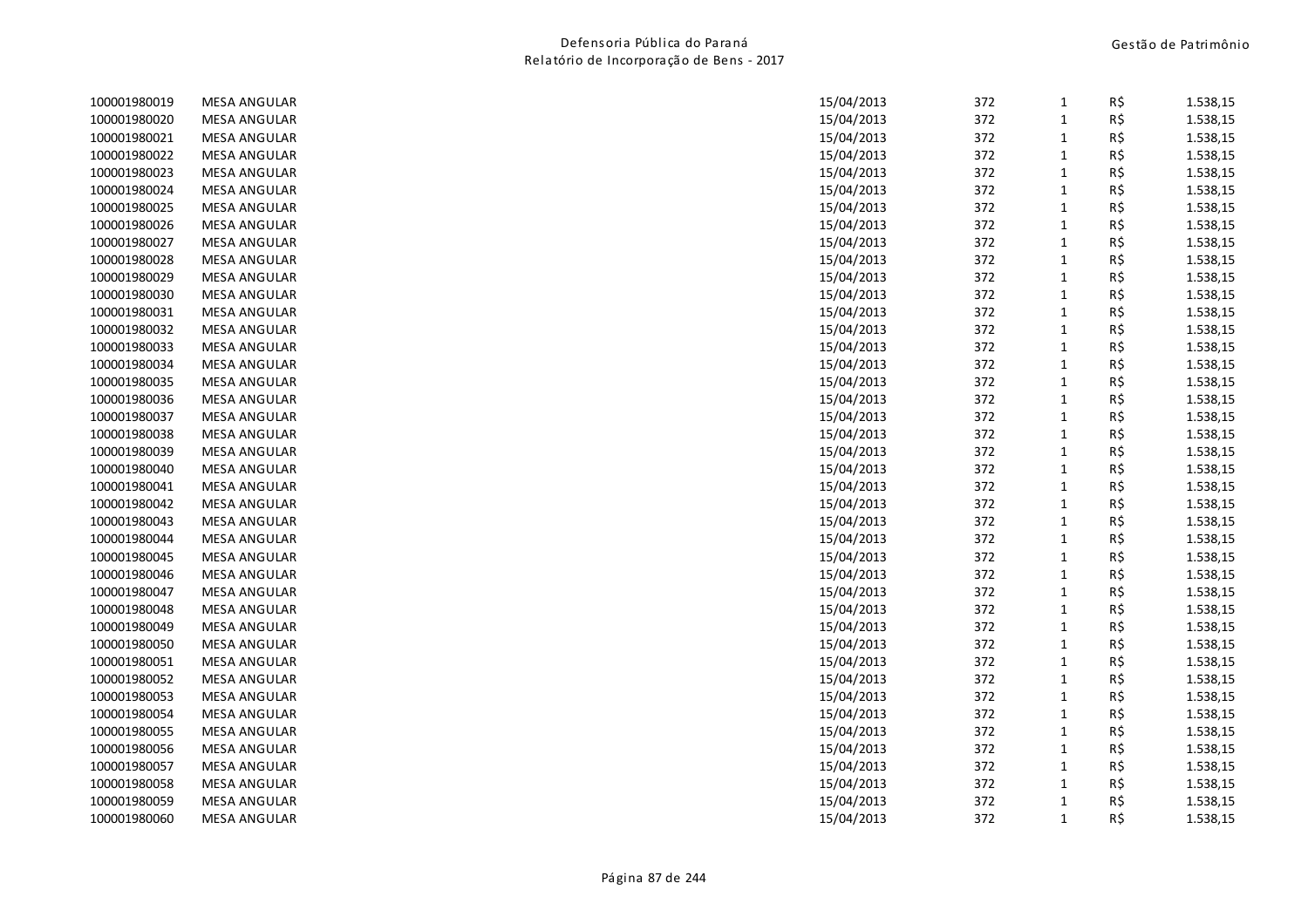| 100001980061 | <b>MESA ANGULAR</b> |   | 15/04/2013 | 372 | $\mathbf{1}$ | R\$ | 1.538,15 |
|--------------|---------------------|---|------------|-----|--------------|-----|----------|
| 100001980062 | <b>MESA ANGULAR</b> |   | 15/04/2013 | 372 | $\mathbf{1}$ | R\$ | 1.538,15 |
| 100001980063 | <b>MESA ANGULAR</b> |   | 15/04/2013 | 372 | $\mathbf 1$  | R\$ | 1.538,15 |
| 100001980064 | <b>MESA ANGULAR</b> |   | 15/04/2013 | 372 | $\mathbf{1}$ | R\$ | 1.538,15 |
| 100001980065 | <b>MESA ANGULAR</b> | S | 15/04/2013 | 372 | $\mathbf{1}$ | R\$ | 1.539,74 |
| 100001980066 | <b>MESA ANGULAR</b> | S | 15/04/2013 | 372 | $\mathbf{1}$ | R\$ | 1.539,74 |
| 100001980067 | <b>MESA ANGULAR</b> | S | 15/04/2013 | 372 | $\mathbf{1}$ | R\$ | 1.539,74 |
| 100001980068 | <b>MESA ANGULAR</b> |   | 15/04/2013 | 372 | $\mathbf{1}$ | R\$ | 1.539,74 |
| 100001980069 | <b>MESA ANGULAR</b> |   | 15/04/2013 | 372 | $\mathbf{1}$ | R\$ | 1.539,74 |
| 100001980070 | <b>MESA ANGULAR</b> |   | 15/04/2013 | 372 | $\mathbf{1}$ | R\$ | 1.539,74 |
| 100001980071 | <b>MESA ANGULAR</b> |   | 15/04/2013 | 372 | $\mathbf{1}$ | R\$ | 1.539,74 |
| 100001980072 | <b>MESA ANGULAR</b> |   | 15/04/2013 | 372 | $\mathbf{1}$ | R\$ | 1.539,74 |
| 100001980073 | <b>MESA ANGULAR</b> |   | 15/04/2013 | 372 | $\mathbf{1}$ | R\$ | 1.539,74 |
| 100001980074 | <b>MESA ANGULAR</b> |   | 15/04/2013 | 372 | $\mathbf{1}$ | R\$ | 1.539,74 |
| 100001980075 | <b>MESA ANGULAR</b> |   | 15/04/2013 | 372 | $\mathbf{1}$ | R\$ | 1.539,74 |
| 100001980076 | <b>MESA ANGULAR</b> |   | 15/04/2013 | 372 | $\mathbf{1}$ | R\$ | 1.539,74 |
| 100001980077 | <b>MESA ANGULAR</b> |   | 15/04/2013 | 372 | $\mathbf{1}$ | R\$ | 1.539,74 |
| 100001980078 | <b>MESA ANGULAR</b> |   | 15/04/2013 | 372 | $\mathbf{1}$ | R\$ | 1.539,74 |
| 100001980079 | <b>MESA ANGULAR</b> |   | 15/04/2013 | 372 | $\mathbf{1}$ | R\$ | 1.539,74 |
| 100001980080 | <b>MESA ANGULAR</b> |   | 15/04/2013 | 372 | $\mathbf{1}$ | R\$ | 1.539,74 |
| 100001980081 | <b>MESA ANGULAR</b> | S | 15/04/2013 | 372 | $\mathbf{1}$ | R\$ | 1.539,74 |
| 100001980082 | <b>MESA ANGULAR</b> |   | 15/04/2013 | 372 | $\mathbf{1}$ | R\$ | 1.539,74 |
| 100001980083 | <b>MESA ANGULAR</b> |   | 15/04/2013 | 372 | $\mathbf{1}$ | R\$ | 1.539,74 |
| 100001980084 | <b>MESA ANGULAR</b> |   | 15/04/2013 | 372 | $\mathbf{1}$ | R\$ | 1.539,74 |
| 100001980085 | <b>MESA ANGULAR</b> |   | 15/04/2013 | 372 | $\mathbf{1}$ | R\$ | 1.539,74 |
| 100001980086 | <b>MESA ANGULAR</b> | S | 15/04/2013 | 372 | $\mathbf{1}$ | R\$ | 1.539,74 |
| 100001980087 | <b>MESA ANGULAR</b> |   | 15/04/2013 | 372 | $\mathbf{1}$ | R\$ | 1.539,74 |
| 100001980088 | <b>MESA ANGULAR</b> |   | 15/04/2013 | 372 | $\mathbf{1}$ | R\$ | 1.539,74 |
| 100001980089 | <b>MESA ANGULAR</b> | S | 15/04/2013 | 372 | $\mathbf{1}$ | R\$ | 1.539,74 |
| 100001980090 | <b>MESA ANGULAR</b> | S | 15/04/2013 | 372 | $\mathbf{1}$ | R\$ | 1.539,74 |
| 100001980091 | <b>MESA ANGULAR</b> |   | 15/04/2013 | 372 | $\mathbf 1$  | R\$ | 1.539,74 |
| 100001980092 | <b>MESA ANGULAR</b> |   | 15/04/2013 | 372 | $\mathbf{1}$ | R\$ | 1.539,74 |
| 100001980093 | <b>MESA ANGULAR</b> |   | 15/04/2013 | 372 | $\mathbf{1}$ | R\$ | 1.539,74 |
| 100001980094 | <b>MESA ANGULAR</b> |   | 15/04/2013 | 372 | $\mathbf{1}$ | R\$ | 1.539,74 |
| 100001980095 | <b>MESA ANGULAR</b> | S | 15/04/2013 | 372 | $\mathbf{1}$ | R\$ | 1.539,74 |
| 100001980096 | <b>MESA ANGULAR</b> |   | 15/04/2013 | 372 | $\mathbf{1}$ | R\$ | 1.539,74 |
| 100001980097 | <b>MESA ANGULAR</b> |   | 15/04/2013 | 372 | $\mathbf{1}$ | R\$ | 1.539,74 |
| 100001980098 | <b>MESA ANGULAR</b> |   | 15/04/2013 | 372 | $\mathbf{1}$ | R\$ | 1.539,74 |
| 100001980099 | <b>MESA ANGULAR</b> |   | 15/04/2013 | 372 | $\mathbf{1}$ | R\$ | 1.539,74 |
| 100001980100 | <b>MESA ANGULAR</b> |   | 15/04/2013 | 372 | $\mathbf{1}$ | R\$ | 1.539,74 |
| 100001980101 | <b>MESA ANGULAR</b> |   | 15/04/2013 | 372 | $\mathbf{1}$ | R\$ | 1.539,74 |
| 100001980102 | <b>MESA ANGULAR</b> | S | 15/04/2013 | 372 | $\mathbf{1}$ | R\$ | 1.539,74 |
|              |                     |   |            |     |              |     |          |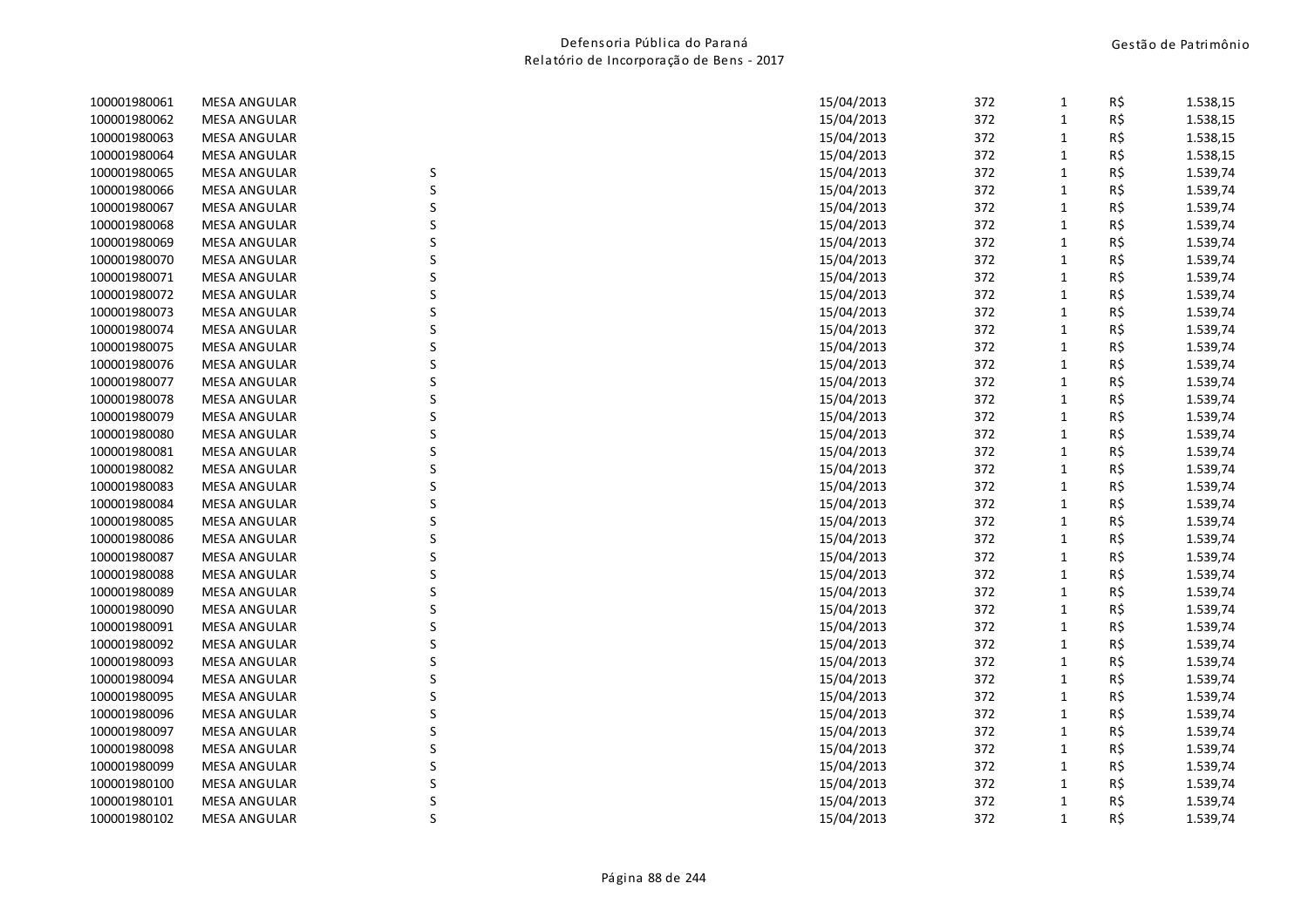| 100001980103 | <b>MESA ANGULAR</b>      | S | 15/04/2013 | 372 | $\mathbf{1}$ | R\$ | 1.539,74 |
|--------------|--------------------------|---|------------|-----|--------------|-----|----------|
| 100001980104 | <b>MESA ANGULAR</b>      | S | 15/04/2013 | 372 | $\mathbf{1}$ | R\$ | 1.539,74 |
| 100001980105 | <b>MESA ANGULAR</b>      | S | 15/04/2013 | 372 | $\mathbf{1}$ | R\$ | 1.539,74 |
| 100001980106 | <b>MESA ANGULAR</b>      |   | 15/04/2013 | 372 | $\mathbf{1}$ | R\$ | 1.539,74 |
| 100001980107 | <b>MESA ANGULAR</b>      |   | 15/04/2013 | 372 | $\mathbf{1}$ | R\$ | 1.539,74 |
| 100001980108 | <b>MESA ANGULAR</b>      |   | 15/04/2013 | 372 | $\mathbf{1}$ | R\$ | 1.539,74 |
| 100001980109 | <b>MESA ANGULAR</b>      | S | 15/04/2013 | 372 | 1            | R\$ | 1.539,74 |
| 100001980110 | <b>MESA ANGULAR</b>      |   | 15/04/2013 | 372 | $\mathbf{1}$ | R\$ | 1.539,74 |
| 100001980111 | <b>MESA ANGULAR</b>      |   | 15/04/2013 | 372 | $\mathbf{1}$ | R\$ | 1.539,74 |
| 100001980112 | <b>MESA ANGULAR</b>      |   | 15/04/2013 | 372 | $\mathbf{1}$ | R\$ | 1.539,74 |
| 100001980113 | <b>MESA ANGULAR</b>      | S | 15/04/2013 | 372 | $\mathbf{1}$ | R\$ | 1.539,74 |
| 100001980114 | <b>MESA ANGULAR</b>      | S | 15/04/2013 | 372 | $\mathbf{1}$ | R\$ | 1.539,74 |
| 100001980115 | <b>MESA ANGULAR</b>      |   | 15/04/2013 | 372 | $\mathbf{1}$ | R\$ | 1.539,74 |
| 100001980116 | <b>MESA ANGULAR</b>      |   | 15/04/2013 | 372 | $\mathbf{1}$ | R\$ | 1.539,74 |
| 100001980117 | <b>MESA ANGULAR</b>      |   | 15/04/2013 | 372 | $\mathbf{1}$ | R\$ | 1.539,74 |
| 100001980118 | <b>MESA ANGULAR</b>      |   | 15/04/2013 | 372 | $\mathbf{1}$ | R\$ | 1.539,74 |
| 100001980119 | <b>MESA ANGULAR</b>      |   | 15/04/2013 | 372 | $\mathbf{1}$ | R\$ | 1.539,74 |
| 100001980120 | <b>MESA ANGULAR</b>      |   | 15/04/2013 | 372 | $\mathbf{1}$ | R\$ | 1.539,74 |
| 100001980121 | <b>MESA ANGULAR</b>      |   | 15/04/2013 | 372 | $\mathbf{1}$ | R\$ | 1.539,74 |
| 100001980122 | <b>MESA ANGULAR</b>      | S | 15/04/2013 | 372 | $\mathbf{1}$ | R\$ | 1.539,74 |
| 100001980123 | <b>MESA ANGULAR</b>      | S | 15/04/2013 | 372 | $\mathbf{1}$ | R\$ | 1.539,74 |
| 100001980124 | <b>MESA ANGULAR</b>      |   | 15/04/2013 | 372 | $\mathbf{1}$ | R\$ | 1.539,74 |
| 100001980125 | <b>MESA ANGULAR</b>      |   | 15/04/2013 | 372 | $\mathbf{1}$ | R\$ | 1.539,74 |
| 100001980126 | <b>MESA ANGULAR</b>      |   | 15/04/2013 | 372 | $\mathbf{1}$ | R\$ | 1.539,74 |
| 100001980127 | <b>MESA ANGULAR</b>      |   | 15/04/2013 | 372 | $\mathbf{1}$ | R\$ | 1.539,74 |
| 100001980128 | <b>MESA ANGULAR</b>      | S | 15/04/2013 | 372 | $\mathbf{1}$ | R\$ | 1.539,74 |
| 100001980129 | <b>MESA ANGULAR</b>      |   | 15/04/2013 | 372 | $\mathbf{1}$ | R\$ | 1.539,74 |
| 100001980130 | <b>MESA ANGULAR</b>      |   | 15/04/2013 | 372 | $\mathbf{1}$ | R\$ | 1.539,74 |
| 100001980131 | <b>MESA ANGULAR</b>      |   | 15/04/2013 | 372 | $\mathbf{1}$ | R\$ | 1.539,74 |
| 100001980132 | <b>MESA ANGULAR</b>      | S | 15/04/2013 | 372 | $\mathbf{1}$ | R\$ | 1.539,74 |
| 100001980133 | <b>MESA ANGULAR</b>      |   | 15/04/2013 | 372 | $\mathbf{1}$ | R\$ | 1.539,74 |
| 100001980134 | <b>MESA ANGULAR</b>      |   | 15/04/2013 | 372 | $\mathbf{1}$ | R\$ | 1.539,74 |
| 100001980135 | <b>MESA ANGULAR</b>      |   | 15/04/2013 | 372 | $\mathbf{1}$ | R\$ | 1.539,74 |
| 100001980136 | <b>MESA ANGULAR</b>      | S | 15/04/2013 | 372 | $\mathbf{1}$ | R\$ | 1.539,74 |
| 100001980137 | <b>MESA ANGULAR</b>      | S | 15/04/2013 | 372 | $\mathbf{1}$ | R\$ | 1.539,74 |
| 100001980138 | <b>MESA ANGULAR</b>      | S | 15/04/2013 | 372 | $\mathbf{1}$ | R\$ | 1.539,74 |
| 100001980139 | <b>GAVETEIRO VOLANTE</b> |   | 15/04/2013 | 372 | $\mathbf{1}$ | R\$ | 637,69   |
| 100001980140 | <b>GAVETEIRO VOLANTE</b> |   | 15/04/2013 | 372 | $\mathbf{1}$ | R\$ | 637,69   |
| 100001980141 | <b>GAVETEIRO VOLANTE</b> |   | 15/04/2013 | 372 | $\mathbf{1}$ | R\$ | 637,69   |
| 100001980142 | <b>GAVETEIRO VOLANTE</b> |   | 15/04/2013 | 372 | $\mathbf{1}$ | R\$ | 637,69   |
| 100001980143 | <b>GAVETEIRO VOLANTE</b> |   | 15/04/2013 | 372 | 1            | R\$ | 637,69   |
| 100001980144 | <b>GAVETEIRO VOLANTE</b> |   | 15/04/2013 | 372 | $\mathbf{1}$ | R\$ | 637,69   |
|              |                          |   |            |     |              |     |          |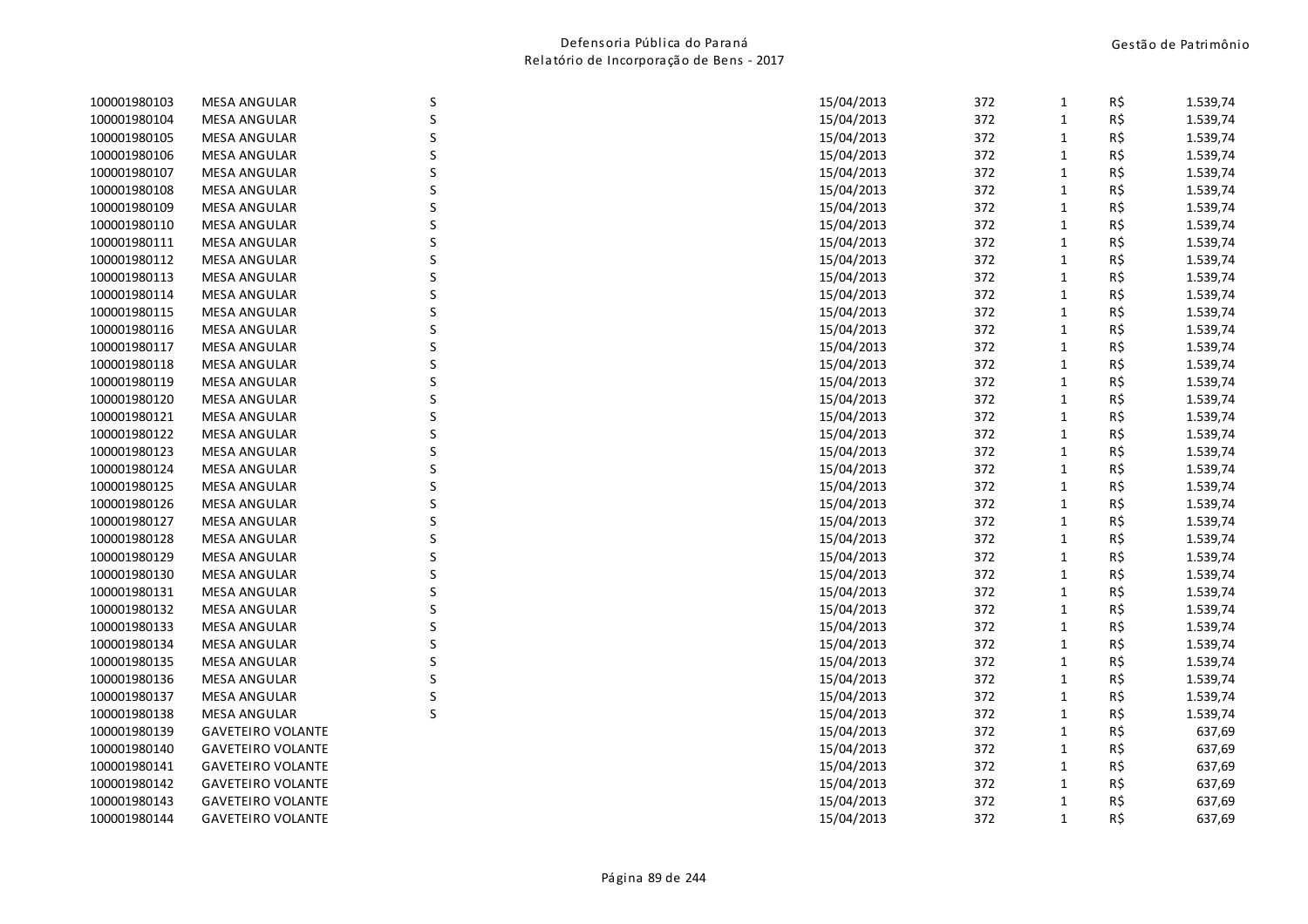| 100001980145 | <b>GAVETEIRO VOLANTE</b> | 15/04/2013 | 372 | $\mathbf{1}$ | R\$ | 637,69 |
|--------------|--------------------------|------------|-----|--------------|-----|--------|
| 100001980146 | <b>GAVETEIRO VOLANTE</b> | 15/04/2013 | 372 | $\mathbf{1}$ | R\$ | 637,69 |
| 100001980147 | <b>GAVETEIRO VOLANTE</b> | 15/04/2013 | 372 | $\mathbf{1}$ | R\$ | 637,69 |
| 100001980148 | <b>GAVETEIRO VOLANTE</b> | 15/04/2013 | 372 | $\mathbf 1$  | R\$ | 637,69 |
| 100001980149 | <b>GAVETEIRO VOLANTE</b> | 15/04/2013 | 372 | $\mathbf{1}$ | R\$ | 637,69 |
| 100001980150 | <b>GAVETEIRO VOLANTE</b> | 15/04/2013 | 372 | $\mathbf 1$  | R\$ | 637,69 |
| 100001980151 | ARMARIO ALTO 2 PORTAS    | 15/04/2013 | 372 | $\mathbf{1}$ | R\$ | 827,15 |
| 100001980152 | ARMARIO ALTO 2 PORTAS    | 15/04/2013 | 372 | $\mathbf{1}$ | R\$ | 827,15 |
| 100001980153 | ARMARIO ALTO 2 PORTAS    | 15/04/2013 | 372 | $\mathbf 1$  | R\$ | 827,15 |
| 100001980154 | ARMARIO ALTO 2 PORTAS    | 15/04/2013 | 372 | $\mathbf{1}$ | R\$ | 827,15 |
| 100001980155 | ARMARIO ALTO 2 PORTAS    | 15/04/2013 | 372 | $\mathbf 1$  | R\$ | 827,15 |
| 100001980156 | ARMARIO ALTO 2 PORTAS    | 15/04/2013 | 372 | $\mathbf{1}$ | R\$ | 827,15 |
| 100001980157 | ARMARIO ALTO 2 PORTAS    | 15/04/2013 | 372 | $\mathbf 1$  | R\$ | 827,15 |
| 100001980158 | ARMARIO ALTO 2 PORTAS    | 15/04/2013 | 372 | $\mathbf{1}$ | R\$ | 827,15 |
| 100001980159 | ARMARIO ALTO 2 PORTAS    | 15/04/2013 | 372 | $\mathbf{1}$ | R\$ | 827,15 |
| 100001980160 | ARMARIO ALTO 2 PORTAS    | 15/04/2013 | 372 | $\mathbf{1}$ | R\$ | 827,15 |
| 100001980161 | POLTRONA FIXA            | 15/04/2013 | 372 | $\mathbf{1}$ | R\$ | 607,72 |
| 100001980162 | POLTRONA FIXA            | 15/04/2013 | 372 | $\mathbf 1$  | R\$ | 607,72 |
| 100001980163 | POLTRONA FIXA            | 15/04/2013 | 372 | $\mathbf{1}$ | R\$ | 607,72 |
| 100001980164 | POLTRONA FIXA            | 15/04/2013 | 372 | $\mathbf 1$  | R\$ | 607,72 |
| 100001980165 | POLTRONA FIXA            | 15/04/2013 | 372 | $\mathbf{1}$ | R\$ | 607,72 |
| 100001980166 | POLTRONA FIXA            | 15/04/2013 | 372 | $\mathbf{1}$ | R\$ | 607,72 |
| 100001980167 | POLTRONA FIXA            | 15/04/2013 | 372 | $\mathbf 1$  | R\$ | 607,72 |
| 100001980168 | POLTRONA FIXA            | 15/04/2013 | 372 | $\mathbf 1$  | R\$ | 607,72 |
| 100001980169 | POLTRONA FIXA            | 15/04/2013 | 372 | $\mathbf 1$  | R\$ | 607,72 |
| 100001980170 | POLTRONA FIXA            | 15/04/2013 | 372 | $\mathbf{1}$ | R\$ | 607,72 |
| 100001980171 | POLTRONA FIXA            | 15/04/2013 | 372 | $\mathbf 1$  | R\$ | 607,72 |
| 100001980172 | POLTRONA FIXA            | 15/04/2013 | 372 | $\mathbf{1}$ | R\$ | 607,72 |
| 100001980173 | POLTRONA FIXA            | 15/04/2013 | 372 | $\mathbf{1}$ | R\$ | 607,72 |
| 100001980174 | POLTRONA FIXA            | 15/04/2013 | 372 | $\mathbf{1}$ | R\$ | 607,72 |
| 100001980175 | POLTRONA FIXA            | 15/04/2013 | 372 | $\mathbf{1}$ | R\$ | 607,72 |
| 100001980176 | POLTRONA FIXA            | 15/04/2013 | 372 | $\mathbf 1$  | R\$ | 607,72 |
| 100001980177 | POLTRONA FIXA            | 15/04/2013 | 372 | $\mathbf{1}$ | R\$ | 607,72 |
| 100001980178 | POLTRONA FIXA            | 15/04/2013 | 372 | $\mathbf 1$  | R\$ | 607,72 |
| 100001980179 | POLTRONA FIXA            | 15/04/2013 | 372 | $\mathbf{1}$ | R\$ | 607,72 |
| 100001980180 | POLTRONA FIXA            | 15/04/2013 | 372 | $\mathbf{1}$ | R\$ | 607,72 |
| 100001980181 | POLTRONA FIXA            | 15/04/2013 | 372 | $\mathbf 1$  | R\$ | 607,72 |
| 100001980182 | POLTRONA FIXA            | 15/04/2013 | 372 | $\mathbf{1}$ | R\$ | 607,72 |
| 100001980183 | POLTRONA FIXA            | 15/04/2013 | 372 | $\mathbf 1$  | R\$ | 607,72 |
| 100001980184 | POLTRONA FIXA            | 15/04/2013 | 372 | $\mathbf{1}$ | R\$ | 607,72 |
| 100001980185 | POLTRONA FIXA            | 15/04/2013 | 372 | $\mathbf{1}$ | R\$ | 607,72 |
| 100001980186 | POLTRONA FIXA            | 15/04/2013 | 372 | $\mathbf{1}$ | R\$ | 607,72 |
|              |                          |            |     |              |     |        |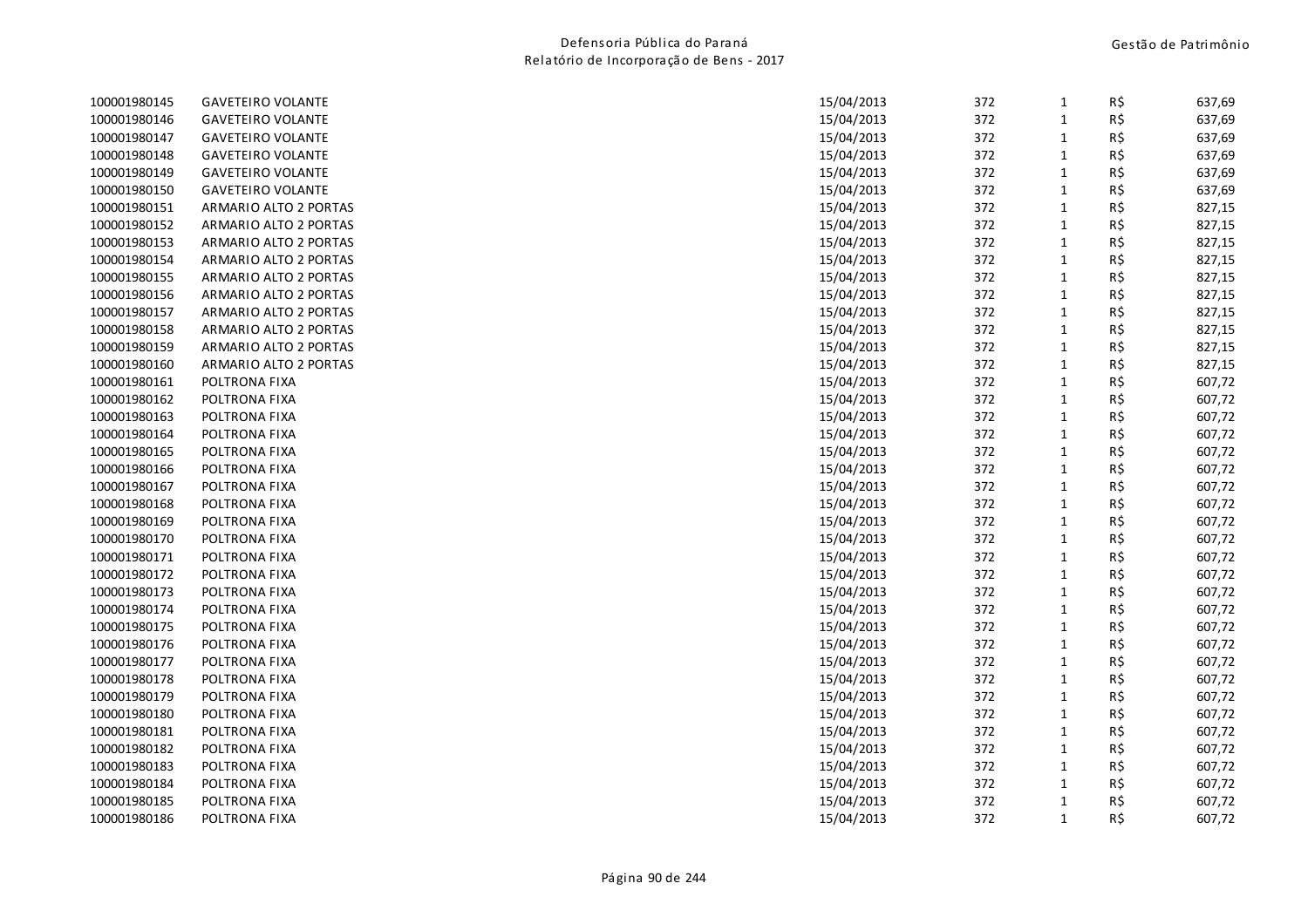| 100001980187 | POLTRONA FIXA | 15/04/2013 | 372 | $\mathbf{1}$ | R\$ | 607,72 |
|--------------|---------------|------------|-----|--------------|-----|--------|
| 100001980188 | POLTRONA FIXA | 15/04/2013 | 372 | $\mathbf 1$  | R\$ | 607,72 |
| 100001980189 | POLTRONA FIXA | 15/04/2013 | 372 | $\mathbf{1}$ | R\$ | 607,72 |
| 100001980190 | POLTRONA FIXA | 15/04/2013 | 372 | $\mathbf{1}$ | R\$ | 607,72 |
| 100001980191 | POLTRONA FIXA | 15/04/2013 | 372 | $\mathbf{1}$ | R\$ | 607,72 |
| 100001980192 | POLTRONA FIXA | 15/04/2013 | 372 | $\mathbf{1}$ | R\$ | 607,72 |
| 100001980193 | POLTRONA FIXA | 15/04/2013 | 372 | $\mathbf{1}$ | R\$ | 607,72 |
| 100001980194 | POLTRONA FIXA | 15/04/2013 | 372 | 1            | R\$ | 607,72 |
| 100001980195 | POLTRONA FIXA | 15/04/2013 | 372 | $\mathbf 1$  | R\$ | 607,72 |
| 100001980196 | POLTRONA FIXA | 15/04/2013 | 372 | $\mathbf{1}$ | R\$ | 607,72 |
| 100001980197 | POLTRONA FIXA | 15/04/2013 | 372 | $\mathbf{1}$ | R\$ | 607,72 |
| 100001980198 | POLTRONA FIXA | 15/04/2013 | 372 | $\mathbf{1}$ | R\$ | 607,72 |
| 100001980199 | POLTRONA FIXA | 15/04/2013 | 372 | $\mathbf{1}$ | R\$ | 607,72 |
| 100001980200 | POLTRONA FIXA | 15/04/2013 | 372 | $\mathbf{1}$ | R\$ | 607,72 |
| 100001980201 | POLTRONA FIXA | 15/04/2013 | 372 | $\mathbf{1}$ | R\$ | 607,72 |
| 100001980202 | POLTRONA FIXA | 15/04/2013 | 372 | $\mathbf{1}$ | R\$ | 607,72 |
| 100001980203 | POLTRONA FIXA | 15/04/2013 | 372 | 1            | R\$ | 607,72 |
| 100001980204 | POLTRONA FIXA | 15/04/2013 | 372 | $\mathbf{1}$ | R\$ | 607,72 |
| 100001980205 | POLTRONA FIXA | 15/04/2013 | 372 | $\mathbf{1}$ | R\$ | 607,72 |
| 100001980206 | POLTRONA FIXA | 15/04/2013 | 372 | $\mathbf{1}$ | R\$ | 607,72 |
| 100001980207 | POLTRONA FIXA | 15/04/2013 | 372 | $\mathbf{1}$ | R\$ | 607,72 |
| 100001980208 | POLTRONA FIXA | 15/04/2013 | 372 | $\mathbf{1}$ | R\$ | 607,72 |
| 100001980209 | POLTRONA FIXA | 15/04/2013 | 372 | $\mathbf{1}$ | R\$ | 607,72 |
| 100001980210 | POLTRONA FIXA | 15/04/2013 | 372 | $\mathbf{1}$ | R\$ | 607,72 |
| 100001980211 | POLTRONA FIXA | 15/04/2013 | 372 | $\mathbf{1}$ | R\$ | 607,72 |
| 100001980212 | POLTRONA FIXA | 15/04/2013 | 372 | $\mathbf{1}$ | R\$ | 607,72 |
| 100001980213 | POLTRONA FIXA | 15/04/2013 | 372 | $\mathbf{1}$ | R\$ | 607,72 |
| 100001980214 | POLTRONA FIXA | 15/04/2013 | 372 | $\mathbf{1}$ | R\$ | 607,72 |
| 100001980215 | POLTRONA FIXA | 15/04/2013 | 372 | $\mathbf{1}$ | R\$ | 607,72 |
| 100001980216 | POLTRONA FIXA | 15/04/2013 | 372 | $\mathbf{1}$ | R\$ | 607,72 |
| 100001980217 | POLTRONA FIXA | 15/04/2013 | 372 | $\mathbf{1}$ | R\$ | 607,72 |
| 100001980218 | POLTRONA FIXA | 15/04/2013 | 372 | $\mathbf{1}$ | R\$ | 607,72 |
| 100001980219 | POLTRONA FIXA | 15/04/2013 | 372 | $\mathbf{1}$ | R\$ | 607,72 |
| 100001980220 | POLTRONA FIXA | 15/04/2013 | 372 | $\mathbf{1}$ | R\$ | 607,72 |
| 100001980221 | POLTRONA FIXA | 15/04/2013 | 372 | $\mathbf{1}$ | R\$ | 607,72 |
| 100001980222 | POLTRONA FIXA | 15/04/2013 | 372 | $\mathbf{1}$ | R\$ | 607,72 |
| 100001980223 | POLTRONA FIXA | 15/04/2013 | 372 | $\mathbf{1}$ | R\$ | 607,72 |
| 100001980224 | POLTRONA FIXA | 15/04/2013 | 372 | $\mathbf{1}$ | R\$ | 607,72 |
| 100001980225 | POLTRONA FIXA | 15/04/2013 | 372 | $\mathbf{1}$ | R\$ | 607,72 |
| 100001980226 | POLTRONA FIXA | 15/04/2013 | 372 | 1            | R\$ | 607,72 |
| 100001980227 | POLTRONA FIXA | 15/04/2013 | 372 | 1            | R\$ | 607,72 |
| 100001980228 | POLTRONA FIXA | 15/04/2013 | 372 | $\mathbf{1}$ | R\$ | 607,72 |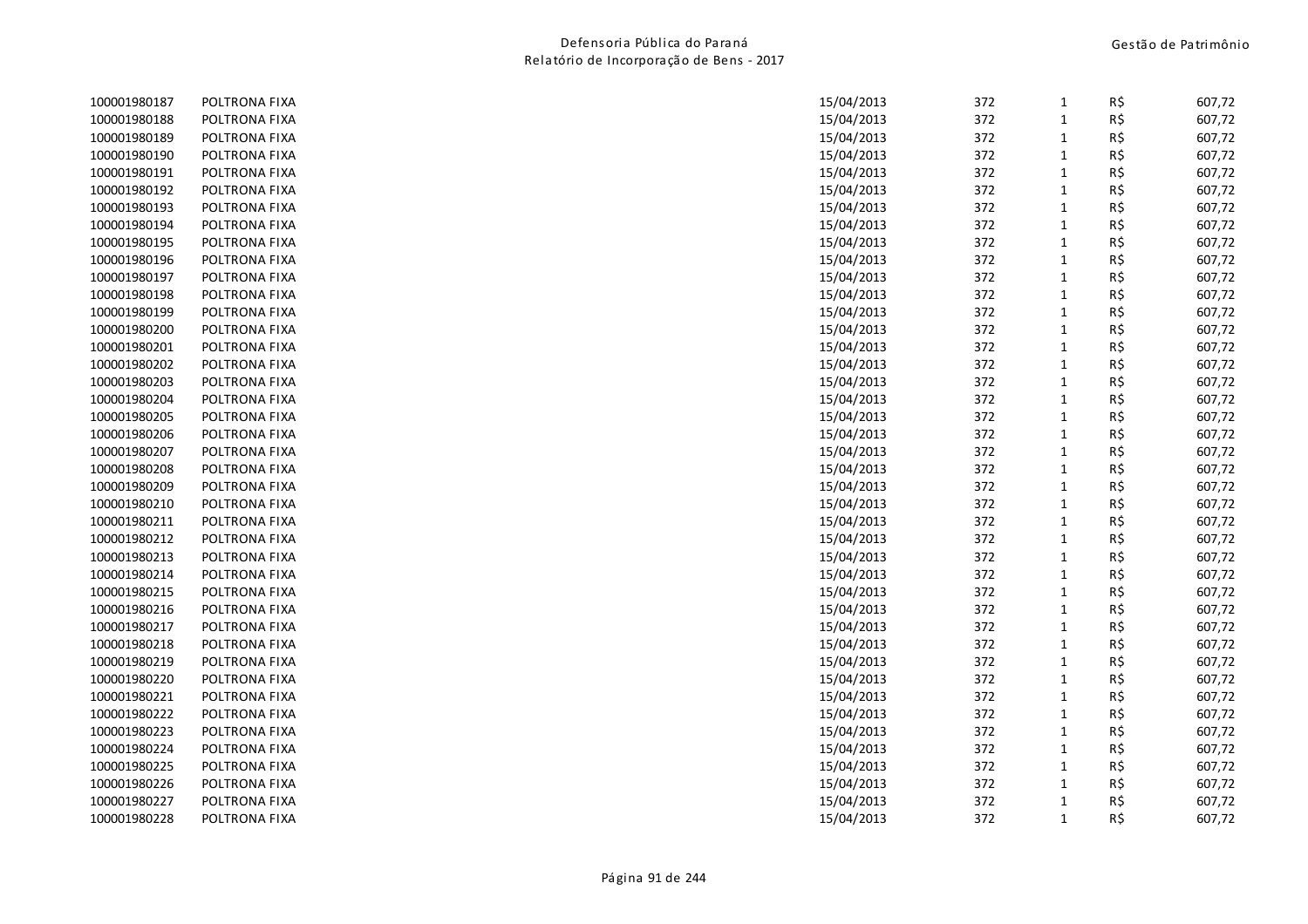| 100001980229 | POLTRONA FIXA       | 15/04/2013 | 372 | $\mathbf{1}$ | R\$ | 607,72   |
|--------------|---------------------|------------|-----|--------------|-----|----------|
| 100001980230 | POLTRONA FIXA       | 15/04/2013 | 372 | $\mathbf 1$  | R\$ | 607,72   |
| 100001980231 | POLTRONA GIRATORIA  | 15/04/2013 | 372 | $\mathbf{1}$ | R\$ | 780,41   |
| 100001980232 | POLTRONA GIRATORIA  | 15/04/2013 | 372 | $\mathbf{1}$ | R\$ | 780,41   |
| 100001980233 | POLTRONA GIRATORIA  | 15/04/2013 | 372 | $\mathbf 1$  | R\$ | 780,41   |
| 100001980234 | POLTRONA GIRATORIA  | 15/04/2013 | 372 | $\mathbf{1}$ | R\$ | 780,41   |
| 100001980235 | POLTRONA GIRATORIA  | 15/04/2013 | 372 | $\mathbf{1}$ | R\$ | 780,41   |
| 100001980236 | POLTRONA GIRATORIA  | 15/04/2013 | 372 | $\mathbf{1}$ | R\$ | 780,41   |
| 100001980237 | POLTRONA GIRATORIA  | 15/04/2013 | 372 | $1\,$        | R\$ | 780,41   |
| 100001980238 | POLTRONA GIRATORIA  | 15/04/2013 | 372 | $\mathbf{1}$ | R\$ | 780,41   |
| 100001980239 | POLTRONA GIRATORIA  | 15/04/2013 | 372 | $\mathbf{1}$ | R\$ | 780,41   |
| 100001980240 | POLTRONA GIRATORIA  | 15/04/2013 | 372 | $\mathbf{1}$ | R\$ | 780,41   |
| 100001980241 | POLTRONA GIRATORIA  | 15/04/2013 | 372 | $\mathbf{1}$ | R\$ | 780,41   |
| 100001980242 | POLTRONA GIRATORIA  | 15/04/2013 | 372 | $\mathbf{1}$ | R\$ | 780,41   |
| 100001980243 | POLTRONA GIRATORIA  | 15/04/2013 | 372 | $\mathbf{1}$ | R\$ | 780,41   |
| 100001980244 | POLTRONA GIRATORIA  | 15/04/2013 | 372 | $\mathbf{1}$ | R\$ | 780,41   |
| 100001980245 | POLTRONA GIRATORIA  | 15/04/2013 | 372 | $\mathbf{1}$ | R\$ | 780,41   |
| 100001980246 | POLTRONA GIRATORIA  | 15/04/2013 | 372 | $\mathbf 1$  | R\$ | 780,41   |
| 100001980247 | POLTRONA GIRATORIA  | 15/04/2013 | 372 | $\mathbf{1}$ | R\$ | 780,41   |
| 100001980248 | POLTRONA GIRATORIA  | 15/04/2013 | 372 | $\mathbf{1}$ | R\$ | 780,41   |
| 100001980249 | POLTRONA GIRATORIA  | 15/04/2013 | 372 | $\mathbf{1}$ | R\$ | 780,41   |
| 100001980368 | POLTRONA GIRATORIA  | 15/04/2013 | 372 | $\mathbf{1}$ | R\$ | 818,20   |
| 100001980369 | POLTRONA GIRATORIA  | 15/04/2013 | 372 | $\mathbf 1$  | R\$ | 818,20   |
| 100001980370 | POLTRONA GIRATORIA  | 15/04/2013 | 372 | $\mathbf{1}$ | R\$ | 818,20   |
| 100001980371 | POLTRONA GIRATORIA  | 15/04/2013 | 372 | $\mathbf{1}$ | R\$ | 818,20   |
| 100001980372 | POLTRONA GIRATORIA  | 15/04/2013 | 372 | $\mathbf{1}$ | R\$ | 818,20   |
| 100001980505 | <b>MESA ANGULAR</b> | 15/04/2013 | 372 | $\mathbf{1}$ | R\$ | 1.541,67 |
| 100001980506 | <b>MESA ANGULAR</b> | 15/04/2013 | 372 | $\mathbf{1}$ | R\$ | 1.541,67 |
| 100001980507 | MESA ANGULAR        | 15/04/2013 | 372 | $\mathbf{1}$ | R\$ | 1.541,67 |
| 100001980508 | <b>MESA ANGULAR</b> | 15/04/2013 | 372 | $\mathbf{1}$ | R\$ | 1.541,67 |
| 100001980509 | <b>MESA ANGULAR</b> | 15/04/2013 | 372 | $\mathbf{1}$ | R\$ | 1.541,67 |
| 100001980510 | <b>MESA ANGULAR</b> | 15/04/2013 | 372 | $\mathbf 1$  | R\$ | 1.541,67 |
| 100001980511 | MESA ANGULAR        | 15/04/2013 | 372 | $\mathbf{1}$ | R\$ | 1.541,67 |
| 100001980512 | <b>MESA ANGULAR</b> | 15/04/2013 | 372 | $\mathbf{1}$ | R\$ | 1.541,67 |
| 100001980513 | <b>MESA ANGULAR</b> | 15/04/2013 | 372 | $\mathbf{1}$ | R\$ | 1.541,67 |
| 100001980514 | <b>MESA ANGULAR</b> | 15/04/2013 | 372 | $\mathbf{1}$ | R\$ | 1.541,67 |
| 100001980515 | <b>MESA ANGULAR</b> | 15/04/2013 | 372 | $\mathbf{1}$ | R\$ | 1.541,67 |
| 100001980516 | MESA ANGULAR        | 15/04/2013 | 372 | $\mathbf{1}$ | R\$ | 1.541,67 |
| 100001980517 | <b>MESA ANGULAR</b> | 15/04/2013 | 372 | $\mathbf{1}$ | R\$ | 1.541,67 |
| 100001980518 | <b>MESA ANGULAR</b> | 15/04/2013 | 372 | $\mathbf{1}$ | R\$ | 1.541,67 |
| 100001980519 | <b>MESA ANGULAR</b> | 15/04/2013 | 372 | $\mathbf 1$  | R\$ | 1.541,67 |
| 100001980520 | MESA ANGULAR        | 15/04/2013 | 372 | $\mathbf{1}$ | R\$ | 1.541,67 |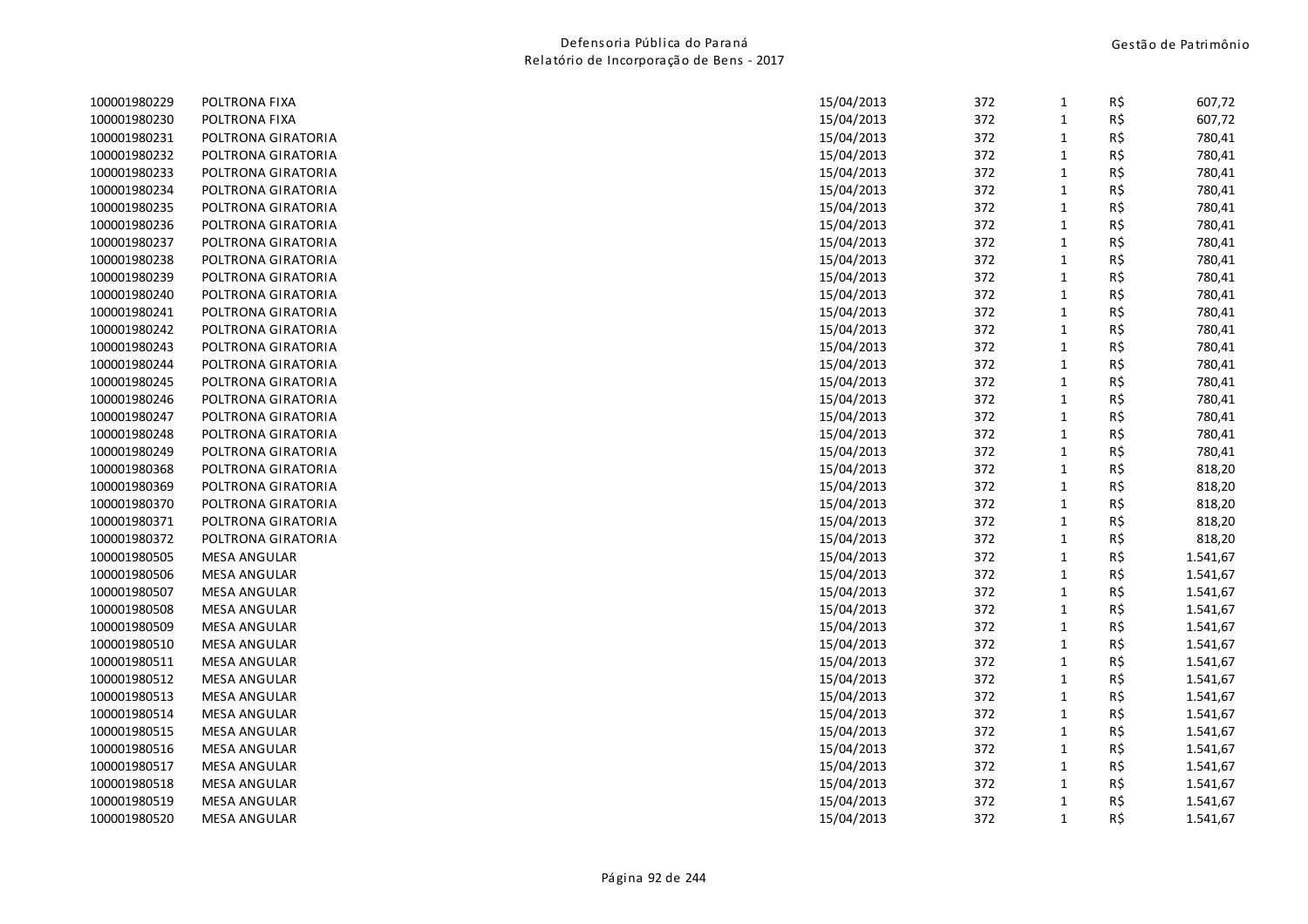| 100001980521 | <b>MESA ANGULAR</b> | 15/04/2013 | 372 | $\mathbf{1}$ | R\$ | 1.541,67 |
|--------------|---------------------|------------|-----|--------------|-----|----------|
| 100001980522 | <b>MESA ANGULAR</b> | 15/04/2013 | 372 | $\mathbf{1}$ | R\$ | 1.541,67 |
| 100001980523 | <b>MESA ANGULAR</b> | 15/04/2013 | 372 | $\mathbf{1}$ | R\$ | 1.541,67 |
| 100001980524 | <b>MESA ANGULAR</b> | 15/04/2013 | 372 | $\mathbf 1$  | R\$ | 1.541,67 |
| 100001980525 | <b>MESA ANGULAR</b> | 15/04/2013 | 372 | $\mathbf{1}$ | R\$ | 1.541,67 |
| 100001980526 | <b>MESA ANGULAR</b> | 15/04/2013 | 372 | $\mathbf{1}$ | R\$ | 1.541,67 |
| 100001980527 | <b>MESA ANGULAR</b> | 15/04/2013 | 372 | $\mathbf{1}$ | R\$ | 1.541,67 |
| 100001980528 | <b>MESA ANGULAR</b> | 15/04/2013 | 372 | $\mathbf{1}$ | R\$ | 1.541,67 |
| 100001980529 | <b>MESA ANGULAR</b> | 15/04/2013 | 372 | $\mathbf 1$  | R\$ | 1.541,67 |
| 100001980530 | <b>MESA ANGULAR</b> | 15/04/2013 | 372 | $\mathbf 1$  | R\$ | 1.541,67 |
| 100001980531 | <b>MESA ANGULAR</b> | 15/04/2013 | 372 | $\mathbf 1$  | R\$ | 1.541,67 |
| 100001980532 | <b>MESA ANGULAR</b> | 15/04/2013 | 372 | $\mathbf{1}$ | R\$ | 1.541,67 |
| 100001980533 | <b>MESA ANGULAR</b> | 15/04/2013 | 372 | $\mathbf{1}$ | R\$ | 1.541,67 |
| 100001980534 | <b>MESA ANGULAR</b> | 15/04/2013 | 372 | $\mathbf{1}$ | R\$ | 1.541,67 |
| 100001980535 | <b>MESA ANGULAR</b> | 15/04/2013 | 372 | $\mathbf{1}$ | R\$ | 1.541,67 |
| 100001980536 | <b>MESA ANGULAR</b> | 15/04/2013 | 372 | $\mathbf{1}$ | R\$ | 1.541,67 |
| 100001980537 | <b>MESA ANGULAR</b> | 15/04/2013 | 372 | $\mathbf 1$  | R\$ | 1.541,67 |
| 100001980538 | <b>MESA ANGULAR</b> | 15/04/2013 | 372 | $\mathbf 1$  | R\$ | 1.541,67 |
| 100001980539 | <b>MESA ANGULAR</b> | 15/04/2013 | 372 | $\mathbf{1}$ | R\$ | 1.541,67 |
| 100001980540 | <b>MESA ANGULAR</b> | 15/04/2013 | 372 | $\mathbf{1}$ | R\$ | 1.541,67 |
| 100001980541 | <b>MESA ANGULAR</b> | 15/04/2013 | 372 | $\mathbf{1}$ | R\$ | 1.541,67 |
| 100001980542 | <b>MESA ANGULAR</b> | 15/04/2013 | 372 | $\mathbf{1}$ | R\$ | 1.541,67 |
| 100001980543 | <b>MESA ANGULAR</b> | 15/04/2013 | 372 | $\mathbf 1$  | R\$ | 1.541,67 |
| 100001980544 | <b>MESA ANGULAR</b> | 15/04/2013 | 372 | $\mathbf 1$  | R\$ | 1.541,67 |
| 100001980545 | <b>MESA ANGULAR</b> | 15/04/2013 | 372 | $\mathbf{1}$ | R\$ | 1.541,67 |
| 100001980546 | <b>MESA ANGULAR</b> | 15/04/2013 | 372 | $\mathbf{1}$ | R\$ | 1.541,67 |
| 100001980547 | <b>MESA ANGULAR</b> | 15/04/2013 | 372 | $\mathbf{1}$ | R\$ | 1.541,67 |
| 100001980548 | <b>MESA ANGULAR</b> | 15/04/2013 | 372 | $\mathbf{1}$ | R\$ | 1.541,67 |
| 100001980549 | <b>MESA ANGULAR</b> | 15/04/2013 | 372 | $\mathbf{1}$ | R\$ | 1.541,67 |
| 100001980550 | <b>MESA ANGULAR</b> | 15/04/2013 | 372 | $\mathbf{1}$ | R\$ | 1.541,67 |
| 100001980551 | <b>MESA ANGULAR</b> | 15/04/2013 | 372 | $\mathbf{1}$ | R\$ | 1.541,67 |
| 100001980552 | <b>MESA ANGULAR</b> | 15/04/2013 | 372 | $\mathbf 1$  | R\$ | 1.541,67 |
| 100001980553 | <b>MESA ANGULAR</b> | 15/04/2013 | 372 | $\mathbf 1$  | R\$ | 1.541,67 |
| 100001980554 | <b>MESA ANGULAR</b> | 15/04/2013 | 372 | $\mathbf{1}$ | R\$ | 1.541,67 |
| 100001980555 | <b>MESA ANGULAR</b> | 15/04/2013 | 372 | $\mathbf{1}$ | R\$ | 1.541,67 |
| 100001980556 | <b>MESA ANGULAR</b> | 15/04/2013 | 372 | $\mathbf{1}$ | R\$ | 1.541,67 |
| 100001980557 | <b>MESA ANGULAR</b> | 15/04/2013 | 372 | $\mathbf 1$  | R\$ | 1.541,67 |
| 100001980558 | <b>MESA ANGULAR</b> | 15/04/2013 | 372 | $\mathbf 1$  | R\$ | 1.541,67 |
| 100001980559 | <b>MESA ANGULAR</b> | 15/04/2013 | 372 | $\mathbf{1}$ | R\$ | 1.541,67 |
| 100001980560 | <b>MESA ANGULAR</b> | 15/04/2013 | 372 | $\mathbf{1}$ | R\$ | 1.541,67 |
| 100001980561 | <b>MESA ANGULAR</b> | 15/04/2013 | 372 | $\mathbf{1}$ | R\$ | 1.541,67 |
| 100001980562 | <b>MESA ANGULAR</b> | 15/04/2013 | 372 | $\mathbf{1}$ | R\$ | 1.541,67 |
|              |                     |            |     |              |     |          |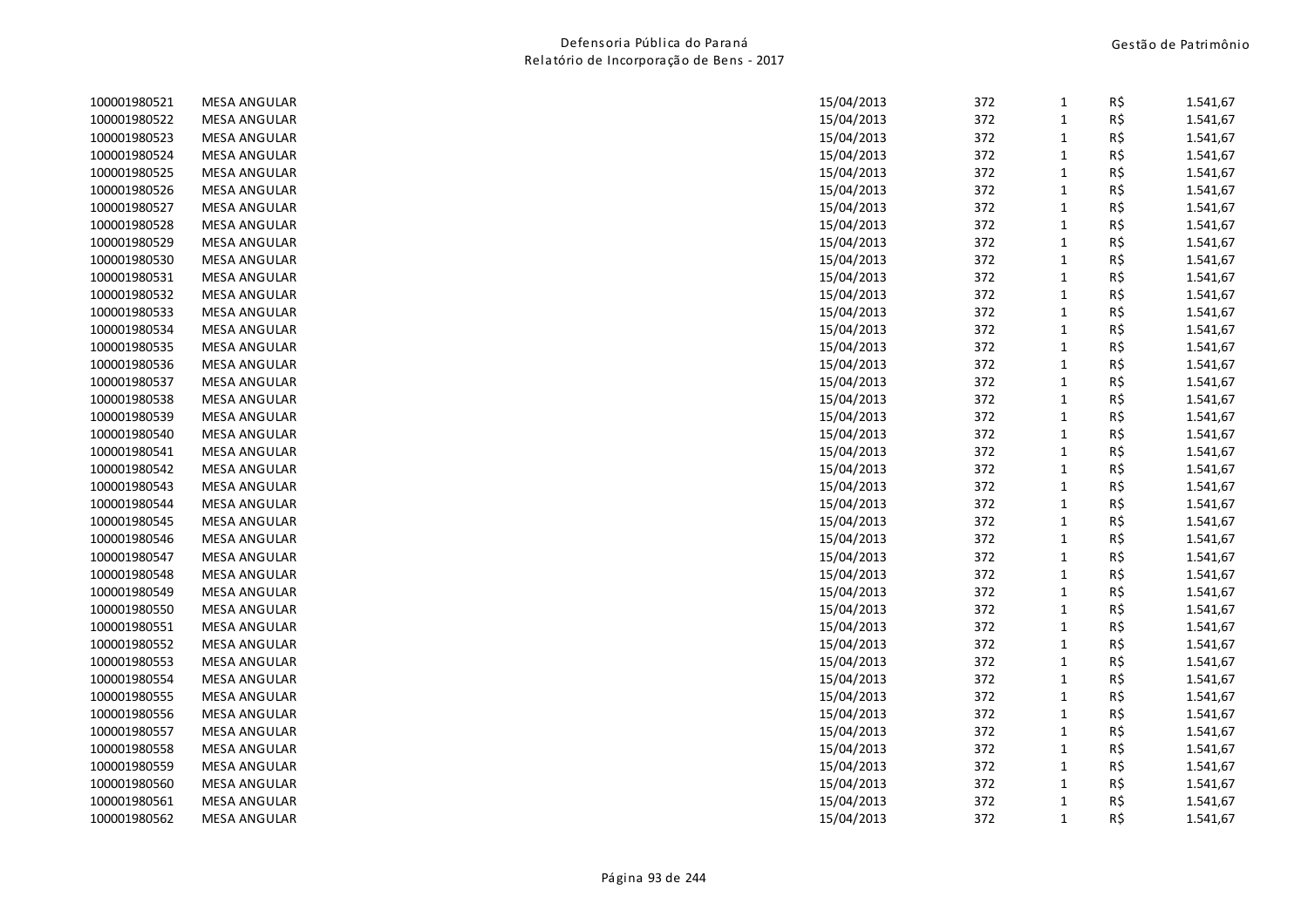| 100001980563 | <b>MESA ANGULAR</b> | 15/04/2013 | 372 | 1            | R\$ | 1.541,67 |
|--------------|---------------------|------------|-----|--------------|-----|----------|
| 100001980564 | <b>MESA ANGULAR</b> | 15/04/2013 | 372 | $\mathbf{1}$ | R\$ | 1.541,67 |
| 100001980565 | <b>MESA ANGULAR</b> | 15/04/2013 | 372 | $\mathbf{1}$ | R\$ | 1.541,67 |
| 100001980566 | <b>MESA ANGULAR</b> | 15/04/2013 | 372 | $\mathbf 1$  | R\$ | 1.541,67 |
| 100001980567 | <b>MESA ANGULAR</b> | 15/04/2013 | 372 | $\mathbf{1}$ | R\$ | 1.541,67 |
| 100001980568 | <b>MESA ANGULAR</b> | 15/04/2013 | 372 | $\mathbf{1}$ | R\$ | 1.541,67 |
| 100001980569 | <b>MESA ANGULAR</b> | 15/04/2013 | 372 | $\mathbf{1}$ | R\$ | 1.541,67 |
| 100001980570 | <b>MESA ANGULAR</b> | 15/04/2013 | 372 | $\mathbf{1}$ | R\$ | 1.541,67 |
| 100001980571 | <b>MESA ANGULAR</b> | 15/04/2013 | 372 | $\mathbf 1$  | R\$ | 1.541,67 |
| 100001980572 | <b>MESA ANGULAR</b> | 15/04/2013 | 372 | $\mathbf 1$  | R\$ | 1.541,67 |
| 100001980573 | <b>MESA ANGULAR</b> | 15/04/2013 | 372 | $\mathbf 1$  | R\$ | 1.541,67 |
| 100001980574 | <b>MESA ANGULAR</b> | 15/04/2013 | 372 | $\mathbf{1}$ | R\$ | 1.541,67 |
| 100001980575 | <b>MESA ANGULAR</b> | 15/04/2013 | 372 | $\mathbf{1}$ | R\$ | 1.541,67 |
| 100001980576 | <b>MESA ANGULAR</b> | 15/04/2013 | 372 | $\mathbf{1}$ | R\$ | 1.541,67 |
| 100001980577 | <b>MESA ANGULAR</b> | 15/04/2013 | 372 | $\mathbf{1}$ | R\$ | 1.541,67 |
| 100001980578 | <b>MESA ANGULAR</b> | 15/04/2013 | 372 | $\mathbf{1}$ | R\$ | 1.541,67 |
| 100001980579 | <b>MESA ANGULAR</b> | 15/04/2013 | 372 | $\mathbf{1}$ | R\$ | 1.541,67 |
| 100001980580 | <b>MESA ANGULAR</b> | 15/04/2013 | 372 | $\mathbf 1$  | R\$ | 1.541,67 |
| 100001980581 | <b>MESA ANGULAR</b> | 15/04/2013 | 372 | $\mathbf{1}$ | R\$ | 1.541,67 |
| 100001980582 | <b>MESA ANGULAR</b> | 15/04/2013 | 372 | $\mathbf{1}$ | R\$ | 1.541,67 |
| 100001980583 | <b>MESA ANGULAR</b> | 15/04/2013 | 372 | $\mathbf{1}$ | R\$ | 1.541,67 |
| 100001980584 | <b>MESA ANGULAR</b> | 15/04/2013 | 372 | $\mathbf{1}$ | R\$ | 1.541,67 |
| 100001980585 | <b>MESA ANGULAR</b> | 15/04/2013 | 372 | $\mathbf 1$  | R\$ | 1.541,67 |
| 100001980586 | <b>MESA ANGULAR</b> | 15/04/2013 | 372 | $\mathbf 1$  | R\$ | 1.541,67 |
| 100001980587 | <b>MESA ANGULAR</b> | 15/04/2013 | 372 | $\mathbf{1}$ | R\$ | 1.541,67 |
| 100001980588 | <b>MESA ANGULAR</b> | 15/04/2013 | 372 | $\mathbf{1}$ | R\$ | 1.548,79 |
| 100001980589 | <b>MESA ANGULAR</b> | 15/04/2013 | 372 | $\mathbf{1}$ | R\$ | 1.548,79 |
| 100001980590 | <b>MESA ANGULAR</b> | 15/04/2013 | 372 | $\mathbf{1}$ | R\$ | 1.548,79 |
| 100001980591 | <b>MESA ANGULAR</b> | 15/04/2013 | 372 | $\mathbf{1}$ | R\$ | 1.548,79 |
| 100001980592 | <b>MESA ANGULAR</b> | 15/04/2013 | 372 | $\mathbf{1}$ | R\$ | 1.548,79 |
| 100001980593 | <b>MESA ANGULAR</b> | 15/04/2013 | 372 | $\mathbf{1}$ | R\$ | 1.548,79 |
| 100001980594 | <b>MESA ANGULAR</b> | 15/04/2013 | 372 | $\mathbf 1$  | R\$ | 1.548,79 |
| 100001980595 | <b>MESA ANGULAR</b> | 15/04/2013 | 372 | $\mathbf{1}$ | R\$ | 1.548,79 |
| 100001980596 | <b>MESA ANGULAR</b> | 15/04/2013 | 372 | $\mathbf{1}$ | R\$ | 1.548,79 |
| 100001980597 | <b>MESA ANGULAR</b> | 15/04/2013 | 372 | $\mathbf{1}$ | R\$ | 1.548,79 |
| 100001980598 | <b>MESA ANGULAR</b> | 15/04/2013 | 372 | $\mathbf{1}$ | R\$ | 1.548,79 |
| 100001980599 | <b>MESA ANGULAR</b> | 15/04/2013 | 372 | $\mathbf 1$  | R\$ | 1.548,79 |
| 100001980600 | <b>MESA ANGULAR</b> | 15/04/2013 | 372 | $\mathbf 1$  | R\$ | 1.548,79 |
| 100001980601 | <b>MESA ANGULAR</b> | 15/04/2013 | 372 | $\mathbf{1}$ | R\$ | 1.548,79 |
| 100001980602 | <b>MESA ANGULAR</b> | 15/04/2013 | 372 | $\mathbf{1}$ | R\$ | 1.548,79 |
| 100001980603 | <b>MESA ANGULAR</b> | 15/04/2013 | 372 | $\mathbf{1}$ | R\$ | 1.548,79 |
| 100001980604 | <b>MESA ANGULAR</b> | 15/04/2013 | 372 | $\mathbf{1}$ | R\$ | 1.548,79 |
|              |                     |            |     |              |     |          |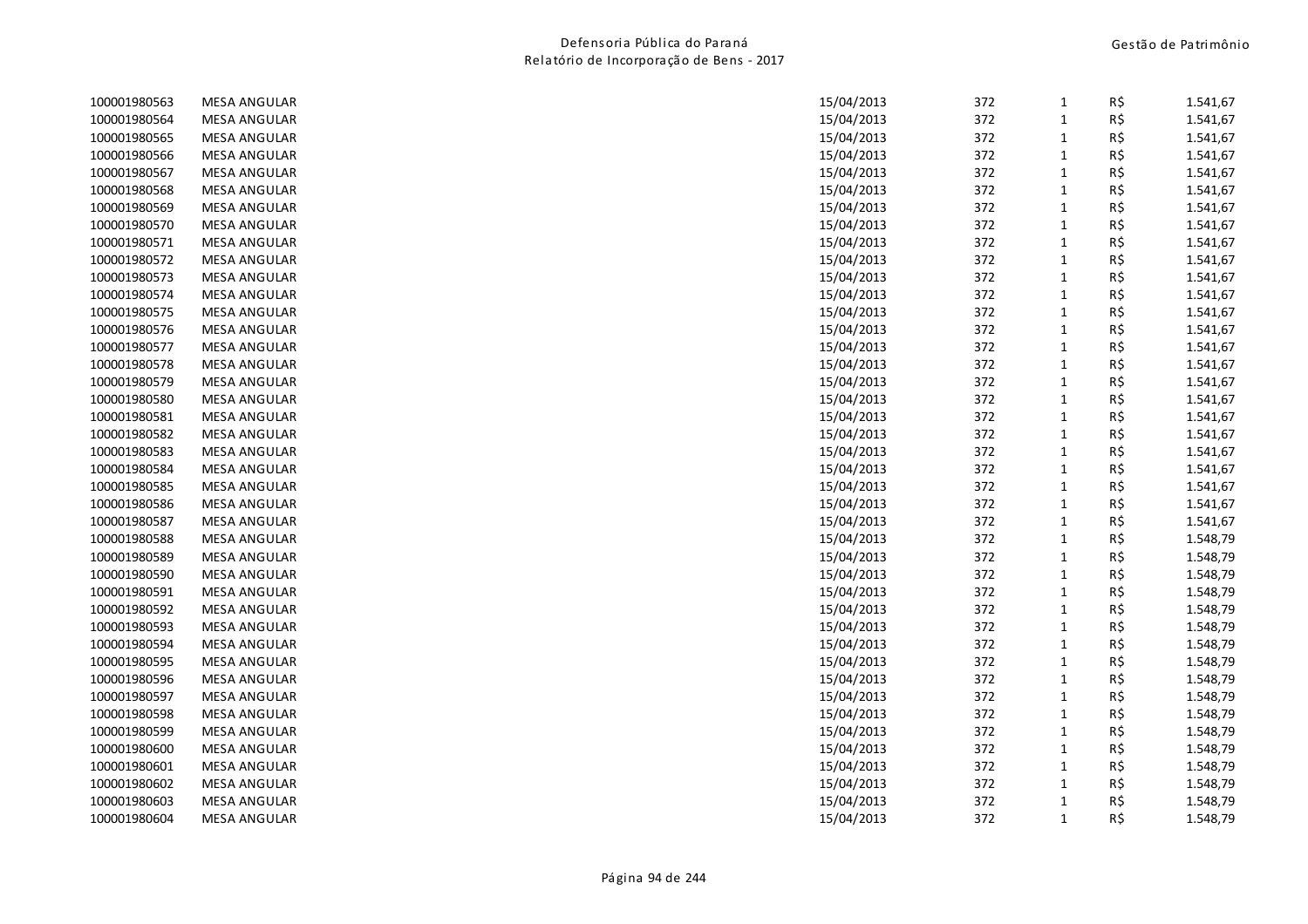| 100001980605 | <b>MESA ANGULAR</b> | 15/04/2013 | 372 | $\mathbf{1}$ | R\$ | 1.548,79 |
|--------------|---------------------|------------|-----|--------------|-----|----------|
| 100001980606 | <b>MESA ANGULAR</b> | 15/04/2013 | 372 | $\mathbf{1}$ | R\$ | 1.548,79 |
| 100001980607 | <b>MESA ANGULAR</b> | 15/04/2013 | 372 | $\mathbf{1}$ | R\$ | 1.548,79 |
| 100001980608 | <b>MESA ANGULAR</b> | 15/04/2013 | 372 | $\mathbf 1$  | R\$ | 1.548,79 |
| 100001980609 | <b>MESA ANGULAR</b> | 15/04/2013 | 372 | $\mathbf{1}$ | R\$ | 1.548,79 |
| 100001980610 | <b>MESA ANGULAR</b> | 15/04/2013 | 372 | $\mathbf{1}$ | R\$ | 1.548,79 |
| 100001980611 | <b>MESA ANGULAR</b> | 15/04/2013 | 372 | $\mathbf{1}$ | R\$ | 1.548,79 |
| 100001980612 | <b>MESA ANGULAR</b> | 15/04/2013 | 372 | $\mathbf{1}$ | R\$ | 1.548,79 |
| 100001980613 | <b>MESA ANGULAR</b> | 15/04/2013 | 372 | $\mathbf 1$  | R\$ | 1.548,79 |
| 100001980614 | <b>MESA ANGULAR</b> | 15/04/2013 | 372 | $\mathbf 1$  | R\$ | 1.548,79 |
| 100001980615 | <b>MESA ANGULAR</b> | 15/04/2013 | 372 | $\mathbf 1$  | R\$ | 1.548,79 |
| 100001980616 | <b>MESA ANGULAR</b> | 15/04/2013 | 372 | $\mathbf 1$  | R\$ | 1.548,79 |
| 100001980617 | <b>MESA ANGULAR</b> | 15/04/2013 | 372 | $\mathbf{1}$ | R\$ | 1.548,79 |
| 100001980618 | <b>MESA ANGULAR</b> | 15/04/2013 | 372 | $\mathbf 1$  | R\$ | 1.548,79 |
| 100001980619 | <b>MESA ANGULAR</b> | 15/04/2013 | 372 | $\mathbf{1}$ | R\$ | 1.548,79 |
| 100001980620 | <b>MESA ANGULAR</b> | 15/04/2013 | 372 | $\mathbf{1}$ | R\$ | 1.548,79 |
| 100001980621 | <b>MESA ANGULAR</b> | 15/04/2013 | 372 | $\mathbf{1}$ | R\$ | 1.548,79 |
| 100001980622 | <b>MESA ANGULAR</b> | 15/04/2013 | 372 | $\mathbf 1$  | R\$ | 1.548,79 |
| 100001980623 | <b>MESA ANGULAR</b> | 15/04/2013 | 372 | $\mathbf{1}$ | R\$ | 1.548,79 |
| 100001980624 | <b>MESA ANGULAR</b> | 15/04/2013 | 372 | $\mathbf{1}$ | R\$ | 1.548,79 |
| 100001980625 | <b>MESA ANGULAR</b> | 15/04/2013 | 372 | $\mathbf 1$  | R\$ | 1.548,79 |
| 100001980626 | <b>MESA ANGULAR</b> | 15/04/2013 | 372 | $\mathbf{1}$ | R\$ | 1.548,79 |
| 100001980627 | <b>MESA ANGULAR</b> | 15/04/2013 | 372 | $\mathbf 1$  | R\$ | 1.548,79 |
| 100001980628 | <b>MESA ANGULAR</b> | 15/04/2013 | 372 | $\mathbf 1$  | R\$ | 1.548,79 |
| 100001980629 | <b>MESA ANGULAR</b> | 15/04/2013 | 372 | $\mathbf{1}$ | R\$ | 1.548,79 |
| 100001980630 | <b>MESA ANGULAR</b> | 15/04/2013 | 372 | $\mathbf{1}$ | R\$ | 1.548,79 |
| 100001980631 | <b>MESA ANGULAR</b> | 15/04/2013 | 372 | $\mathbf 1$  | R\$ | 1.548,79 |
| 100001980632 | <b>MESA ANGULAR</b> | 15/04/2013 | 372 | $\mathbf 1$  | R\$ | 1.548,79 |
| 100001980633 | <b>MESA ANGULAR</b> | 15/04/2013 | 372 | $\mathbf{1}$ | R\$ | 1.548,79 |
| 100001980634 | <b>MESA ANGULAR</b> | 15/04/2013 | 372 | $\mathbf{1}$ | R\$ | 1.548,79 |
| 100001980635 | <b>MESA ANGULAR</b> | 15/04/2013 | 372 | $\mathbf{1}$ | R\$ | 1.548,79 |
| 100001980636 | <b>MESA ANGULAR</b> | 15/04/2013 | 372 | $\mathbf 1$  | R\$ | 1.548,79 |
| 100001980637 | <b>MESA ANGULAR</b> | 15/04/2013 | 372 | $\mathbf 1$  | R\$ | 1.548,79 |
| 100001980638 | <b>MESA ANGULAR</b> | 15/04/2013 | 372 | $\mathbf{1}$ | R\$ | 1.548,79 |
| 100001980639 | <b>MESA ANGULAR</b> | 15/04/2013 | 372 | $\mathbf 1$  | R\$ | 1.548,79 |
| 100001980640 | <b>MESA ANGULAR</b> | 15/04/2013 | 372 | $\mathbf{1}$ | R\$ | 1.548,79 |
| 100001980641 | <b>MESA ANGULAR</b> | 15/04/2013 | 372 | $\mathbf 1$  | R\$ | 1.548,79 |
| 100001980642 | <b>MESA ANGULAR</b> | 15/04/2013 | 372 | $\mathbf 1$  | R\$ | 1.572,47 |
| 100001980643 | <b>MESA ANGULAR</b> | 15/04/2013 | 372 | $\mathbf{1}$ | R\$ | 1.572,47 |
| 100001980644 | <b>MESA ANGULAR</b> | 15/04/2013 | 372 | $\mathbf{1}$ | R\$ | 1.572,47 |
| 100001980645 | <b>MESA ANGULAR</b> | 15/04/2013 | 372 | $\mathbf{1}$ | R\$ | 1.572,47 |
| 100001980646 | <b>MESA ANGULAR</b> | 15/04/2013 | 372 | $\mathbf{1}$ | R\$ | 1.572,47 |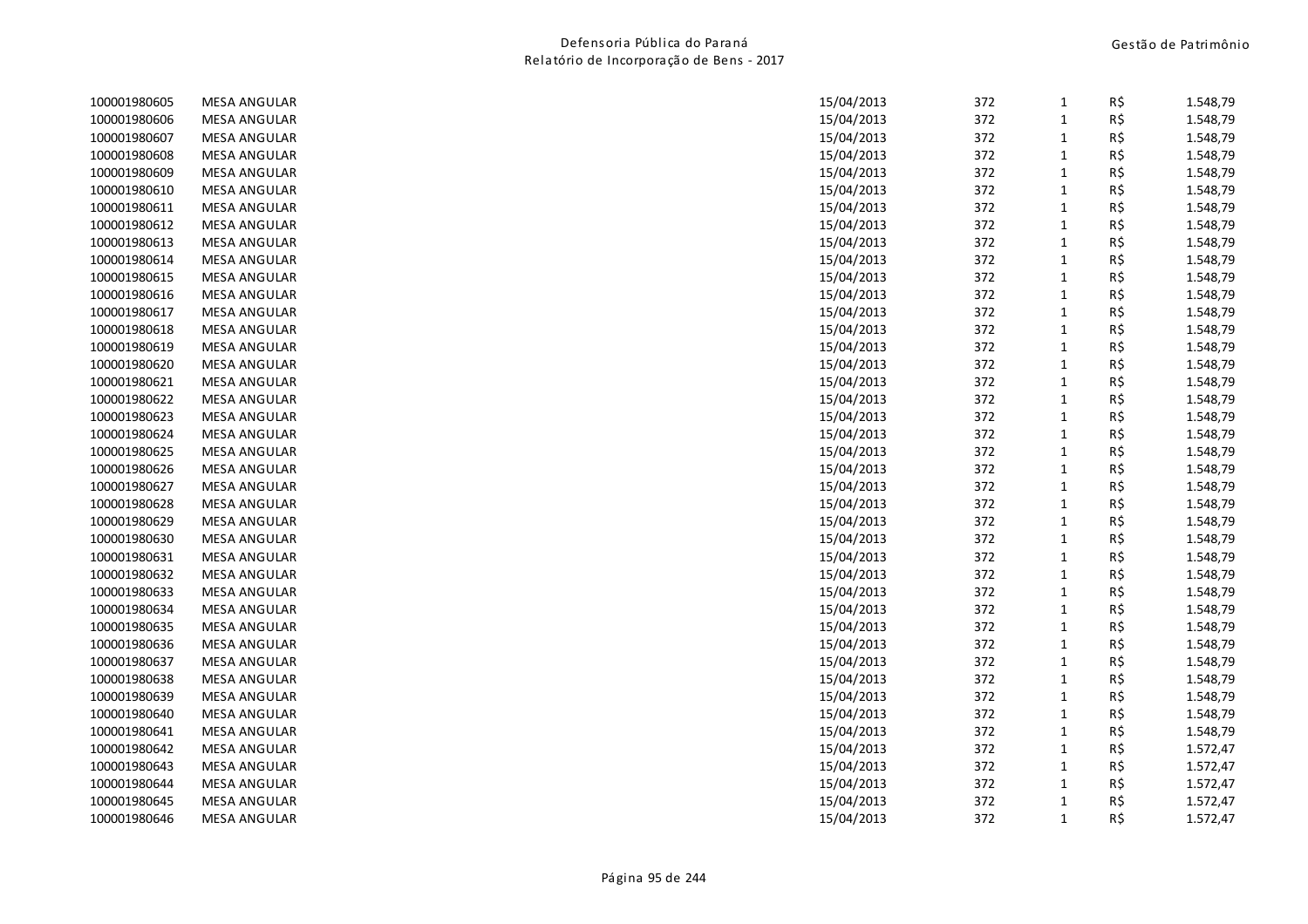| 100001980647 | <b>MESA ANGULAR</b> | 15/04/2013 | 372 | $\mathbf{1}$ | R\$ | 1.572,47 |
|--------------|---------------------|------------|-----|--------------|-----|----------|
| 100001980648 | <b>MESA ANGULAR</b> | 15/04/2013 | 372 | $\mathbf{1}$ | R\$ | 1.572,47 |
| 100001980649 | <b>MESA ANGULAR</b> | 15/04/2013 | 372 | $\mathbf{1}$ | R\$ | 1.572,47 |
| 100001980650 | <b>MESA ANGULAR</b> | 15/04/2013 | 372 | $\mathbf 1$  | R\$ | 1.572,47 |
| 100001980651 | <b>MESA ANGULAR</b> | 15/04/2013 | 372 | $\mathbf{1}$ | R\$ | 1.572,47 |
| 100001980652 | <b>MESA ANGULAR</b> | 15/04/2013 | 372 | $\mathbf{1}$ | R\$ | 1.572,47 |
| 100001980653 | <b>MESA ANGULAR</b> | 15/04/2013 | 372 | $\mathbf{1}$ | R\$ | 1.572,47 |
| 100001980654 | <b>MESA ANGULAR</b> | 15/04/2013 | 372 | $\mathbf{1}$ | R\$ | 1.572,47 |
| 100001980655 | <b>MESA ANGULAR</b> | 15/04/2013 | 372 | $\mathbf 1$  | R\$ | 1.572,47 |
| 100001980656 | <b>MESA ANGULAR</b> | 15/04/2013 | 372 | $\mathbf{1}$ | R\$ | 1.572,47 |
| 100001980657 | <b>MESA ANGULAR</b> | 15/04/2013 | 372 | $\mathbf 1$  | R\$ | 1.572,47 |
| 100001980658 | <b>MESA ANGULAR</b> | 15/04/2013 | 372 | $\mathbf{1}$ | R\$ | 1.572,47 |
| 100001980659 | <b>MESA ANGULAR</b> | 15/04/2013 | 372 | $\mathbf{1}$ | R\$ | 1.572,47 |
| 100001980660 | <b>MESA ANGULAR</b> | 15/04/2013 | 372 | $\mathbf{1}$ | R\$ | 1.572,47 |
| 100001980661 | <b>MESA ANGULAR</b> | 15/04/2013 | 372 | $\mathbf{1}$ | R\$ | 1.572,47 |
| 100001980662 | <b>MESA ANGULAR</b> | 15/04/2013 | 372 | $\mathbf{1}$ | R\$ | 1.572,47 |
| 100001980663 | <b>MESA ANGULAR</b> | 15/04/2013 | 372 | $\mathbf{1}$ | R\$ | 1.572,47 |
| 100001980664 | <b>MESA ANGULAR</b> | 15/04/2013 | 372 | $\mathbf 1$  | R\$ | 1.572,47 |
| 100001980665 | <b>MESA ANGULAR</b> | 15/04/2013 | 372 | $\mathbf{1}$ | R\$ | 1.572,47 |
| 100001980666 | <b>MESA ANGULAR</b> | 15/04/2013 | 372 | $\mathbf{1}$ | R\$ | 1.572,47 |
| 100001980667 | <b>MESA ANGULAR</b> | 15/04/2013 | 372 | $\mathbf{1}$ | R\$ | 1.572,47 |
| 100001980668 | <b>MESA ANGULAR</b> | 15/04/2013 | 372 | $\mathbf{1}$ | R\$ | 1.572,47 |
| 100001980669 | <b>MESA ANGULAR</b> | 15/04/2013 | 372 | $\mathbf 1$  | R\$ | 1.572,47 |
| 100001980670 | <b>MESA ANGULAR</b> | 15/04/2013 | 372 | $\mathbf 1$  | R\$ | 1.572,47 |
| 100001980671 | <b>MESA ANGULAR</b> | 15/04/2013 | 372 | $\mathbf{1}$ | R\$ | 1.572,47 |
| 100001980672 | <b>MESA ANGULAR</b> | 15/04/2013 | 372 | $\mathbf{1}$ | R\$ | 1.572,47 |
| 100001980673 | <b>MESA ANGULAR</b> | 15/04/2013 | 372 | $\mathbf{1}$ | R\$ | 1.572,47 |
| 100001980674 | <b>MESA ANGULAR</b> | 15/04/2013 | 372 | $\mathbf{1}$ | R\$ | 1.572,47 |
| 100001980675 | <b>MESA ANGULAR</b> | 15/04/2013 | 372 | $\mathbf{1}$ | R\$ | 1.550,70 |
| 100001980676 | <b>MESA ANGULAR</b> | 15/04/2013 | 372 | $\mathbf{1}$ | R\$ | 1.550,70 |
| 100001980677 | <b>MESA ANGULAR</b> | 15/04/2013 | 372 | $\mathbf{1}$ | R\$ | 1.550,70 |
| 100001980678 | <b>MESA ANGULAR</b> | 15/04/2013 | 372 | $\mathbf 1$  | R\$ | 1.550,70 |
| 100001980679 | <b>MESA ANGULAR</b> | 15/04/2013 | 372 | $\mathbf{1}$ | R\$ | 1.550,70 |
| 100001980680 | <b>MESA ANGULAR</b> | 15/04/2013 | 372 | $\mathbf{1}$ | R\$ | 1.550,70 |
| 100001980681 | <b>MESA ANGULAR</b> | 15/04/2013 | 372 | $\mathbf{1}$ | R\$ | 1.550,70 |
| 100001980682 | <b>MESA ANGULAR</b> | 15/04/2013 | 372 | $\mathbf{1}$ | R\$ | 1.550,70 |
| 100001980683 | <b>MESA ANGULAR</b> | 15/04/2013 | 372 | $\mathbf{1}$ | R\$ | 1.550,70 |
| 100001980684 | <b>MESA ANGULAR</b> | 15/04/2013 | 372 | $\mathbf 1$  | R\$ | 1.550,70 |
| 100001980685 | <b>MESA ANGULAR</b> | 15/04/2013 | 372 | $\mathbf{1}$ | R\$ | 1.550,70 |
| 100001980686 | <b>MESA ANGULAR</b> | 15/04/2013 | 372 | $\mathbf{1}$ | R\$ | 1.550,70 |
| 100001980687 | <b>MESA ANGULAR</b> | 15/04/2013 | 372 | $\mathbf{1}$ | R\$ | 1.550,70 |
| 100001980688 | <b>MESA ANGULAR</b> | 15/04/2013 | 372 | $\mathbf{1}$ | R\$ | 1.550,70 |
|              |                     |            |     |              |     |          |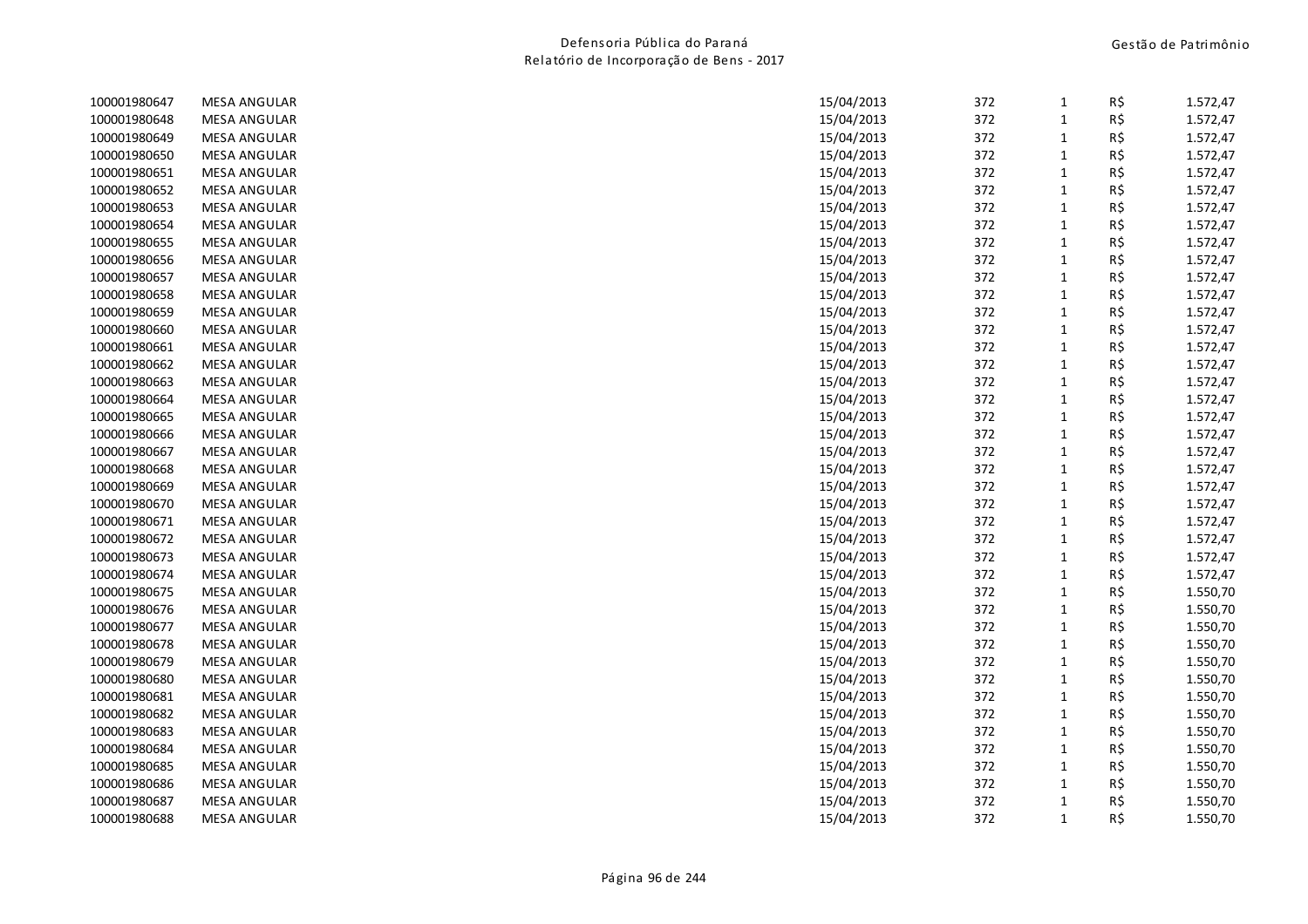| <b>MESA ANGULAR</b>                        | 15/04/2013 | 372 | $\mathbf{1}$ | R\$ | 1.550,70 |
|--------------------------------------------|------------|-----|--------------|-----|----------|
| <b>MESA ANGULAR</b>                        | 15/04/2013 | 372 | $\mathbf 1$  | R\$ | 1.550,70 |
| <b>MESA ANGULAR</b>                        | 15/04/2013 | 372 | $\mathbf 1$  | R\$ | 1.550,70 |
| <b>MESA ANGULAR</b>                        | 15/04/2013 | 372 | $\mathbf{1}$ | R\$ | 1.550,70 |
| <b>MESA ANGULAR</b>                        | 15/04/2013 | 372 | $\mathbf 1$  | R\$ | 1.550,70 |
| <b>MESA ANGULAR</b>                        | 15/04/2013 | 372 | $\mathbf 1$  | R\$ | 1.550,70 |
| <b>MESA ANGULAR</b>                        | 15/04/2013 | 372 | $\mathbf 1$  | R\$ | 1.550,70 |
| <b>MESA ANGULAR</b>                        | 15/04/2013 | 372 | $1\,$        | R\$ | 1.550,70 |
| <b>MESA ANGULAR</b>                        | 15/04/2013 | 372 | $\mathbf{1}$ | R\$ | 1.550,70 |
| <b>MESA ANGULAR</b>                        | 15/04/2013 | 372 | $\mathbf 1$  | R\$ | 1.550,70 |
| <b>MESA ANGULAR</b>                        | 15/04/2013 | 372 | $\mathbf{1}$ | R\$ | 1.550,70 |
| <b>MESA ANGULAR</b>                        | 15/04/2013 | 372 | $\mathbf{1}$ | R\$ | 1.550,70 |
| MESA ANGULAR                               | 15/04/2013 | 372 | $\mathbf{1}$ | R\$ | 1.550,70 |
| <b>MESA ANGULAR</b>                        | 15/04/2013 | 372 | $\mathbf{1}$ | R\$ | 1.550,70 |
| SMART-UPS RT 2200VA                        | 15/01/2015 | 372 | 385          | R\$ | 2.863,46 |
| HP 1910 24 G+4SFP                          | 15/01/2015 | 372 | 385          | R\$ | 4.431,55 |
| TABLET PC (COMPUTADOR MAO) GENESIS GT.7402 | 14/12/2016 | 372 | 10001        | R\$ | 115,80   |
| GPS FOSTON FS.3D710                        | 14/12/2016 | 372 | 10001        | R\$ | 155,93   |
| GPS FOSTON FS.3D710                        | 14/12/2016 | 372 | 10001        | R\$ | 155,93   |
| GPS FOSTON FS.3D710                        | 14/12/2016 | 372 | 10001        | R\$ | 155,93   |
| GPS FOSTON FS.3D710                        | 14/12/2016 | 372 | 10001        | R\$ | 155,93   |
| TABLET PYD TPD708                          | 14/12/2016 | 372 | 10001        | R\$ | 118,64   |
| TABLET PYD TPD708                          | 14/12/2016 | 372 | 10001        | R\$ | 118,64   |
| TABLET PYD TPD708                          | 14/12/2016 | 372 | 10001        | R\$ | 118,64   |
| TABLET PYD TPD708                          | 14/12/2016 | 372 | 10001        | R\$ | 118,64   |
| TABLET PYD TPD708                          | 14/12/2016 | 372 | 10001        | R\$ | 118,64   |
| TABLET PYD TPD708                          | 14/12/2016 | 372 | 10001        | R\$ | 118,64   |
| TABLET PYD TYPD708                         | 14/12/2016 | 372 | 10001        | R\$ | 118,64   |
| <b>IMPRESSORA EPSON T50</b>                | 14/12/2016 | 372 | 10001        | R\$ | 528,34   |
| IMPRESSORA HP 2545                         | 14/12/2016 | 372 | 10001        | R\$ | 301,98   |
| IMPRESSORA HP 2545                         | 14/12/2016 | 372 | 10001        | R\$ | 301,98   |
| IMPRESSORA LASER HP P1606DN LASERJET       | 14/12/2016 | 372 | 10001        | R\$ | 492,04   |
| IMPRESSORA LASER HP P1606DN LASERJET       | 14/12/2016 | 372 | 10001        | R\$ | 492,04   |
| IMPRESSORA LASER HP P1606DN LASERJET       | 14/12/2016 | 372 | 10001        | R\$ | 492,04   |
| IMPRESSORA HP DESKJET 2542                 | 14/12/2016 | 372 | 10001        | R\$ | 137,71   |
| IMPRESSORA SAMSUNG M2020W                  | 14/12/2016 | 372 | 10001        | R\$ | 143,24   |
| IMPRESSORA EPSON L800                      | 14/12/2016 | 372 | 10001        | R\$ | 612,25   |
| IMPRESSORA HP DESKJET 1115                 | 14/12/2016 | 372 | 10001        | R\$ | 86,66    |
| IMPRESSORA HP DESKJET 1115                 | 14/12/2016 | 372 | 10001        | R\$ | 90,15    |
| IMPRESSORA HP DESKJET 1115                 | 14/12/2016 | 372 | 10001        | R\$ | 90,15    |
| <b>IMPRESSORA EPSON FX.890</b>             | 14/12/2016 | 372 | 10001        | R\$ | 1.073,70 |
| TELEFONE SEM FIO PHILIPS D205              | 14/12/2016 | 372 | 10001        | R\$ | 89,41    |
|                                            |            |     |              |     |          |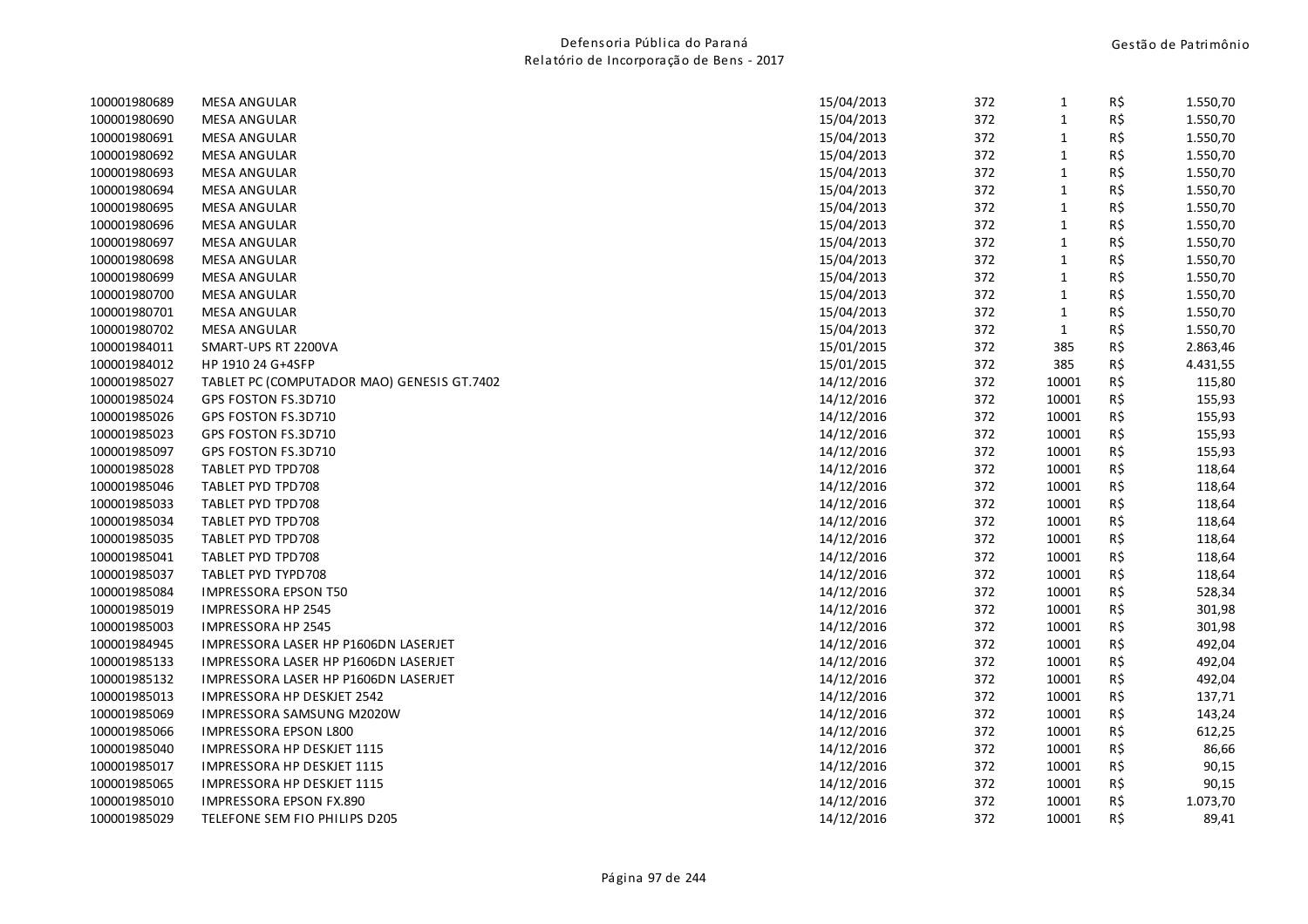| 100001984942 | TELEFONE SEM FIO PANASONIC KX TG4271   | 14/12/2016 | 372 | 10001        | R\$ | 95,37  |
|--------------|----------------------------------------|------------|-----|--------------|-----|--------|
| 100001985109 | TELEFONE SEM FIO PANASONIC KX TG4271   | 14/12/2016 | 372 | 10001        | R\$ | 95,37  |
| 100001985110 | TELEFONE SEM FIO PANASONIC KX.TGD220   | 14/12/2016 | 372 | 10001        | R\$ | 125,16 |
| 100001985108 | TELEFONE SEM FIO PANASONIC KX.TGB210   | 14/12/2016 | 372 | 10001        | R\$ | 125,16 |
| 100001985094 | TELEFONE SEM FIO PANASONIC KX.TGC212   | 14/12/2016 | 372 | 10001        | R\$ | 184,05 |
| 100001985012 | TELEFONE SEM FIO PANASONIC KX.TGB210   | 14/12/2016 | 372 | 10001        | R\$ | 92,02  |
| 100001985146 | TELEFONE SEM FIO PANASONIC KX.TGC210   | 14/12/2016 | 372 | 10001        | R\$ | 92,02  |
| 100001985025 | TELEFONE SEM FIO PANASONIC KX.TG1711   | 14/12/2016 | 372 | 10001        | R\$ | 64,20  |
| 100001985072 | TELEFONE SEM FIO PANASONIC KX.TG1711   | 14/12/2016 | 372 | 10001        | R\$ | 67,07  |
| 100001985071 | TELEFONE SEM FIO MOTOROLA AURI2000.2   | 14/12/2016 | 372 | 10001        | R\$ | 76,24  |
| 100001985092 | TELEFONE SEM FIO PANASONIC KX.TGB210   | 14/12/2016 | 372 | 10001        | R\$ | 81,41  |
| 100001985107 | TELEFONE SEM FIO PANASONIC KX.TGB210   | 14/12/2016 | 372 | 10001        | R\$ | 81,41  |
| 100001985101 | TELEFONE SEM FIO PANASONIC KX.TGB210   | 14/12/2016 | 372 | 10001        | R\$ | 81,41  |
| 100001985120 | TELEFONE SEM FIO PANASONIC KX.TGB210   | 14/12/2016 | 372 | 10001        | R\$ | 81,41  |
| 100001985150 | APARELHO TELEFONICO                    | 14/12/2016 | 372 | 10001        | R\$ | 81,41  |
| 100001985091 | TELEFONE SEM FIO PANASONIC KX.TGB110   | 14/12/2016 | 372 | 10001        | R\$ | 75,16  |
| 100001985075 | TELEFONE SEM FIO PANASONIC KX.TGB110   | 14/12/2016 | 372 | 10001        | R\$ | 75,16  |
| 100001985103 | APARELHO TELEFONICO                    | 14/12/2016 | 372 | 10001        | R\$ | 75,16  |
| 100001985083 | TELEFONE SEM FIO PANASONIC KX.TGB110   | 14/12/2016 | 372 | 10001        | R\$ | 75,16  |
| 100001985119 | TELEFONE SEM FIO KX.TGB110             | 14/12/2016 | 372 | 10001        | R\$ | 75,16  |
| 100001985145 | TELEFONE SEM FIO MOTOROLA FOX 500      | 14/12/2016 | 372 | 10001        | R\$ | 57,98  |
| 100001985098 | TELEFONE SEM FIO MOTOROLA FOX 500      | 14/12/2016 | 372 | 10001        | R\$ | 57,98  |
| 100001985082 | TEELFONE SEM FIO MOTOROLA AURI3500     | 14/12/2016 | 372 | 10001        | R\$ | 67,85  |
| 100001985016 | TELEFONE SEM FIO MOTOROLA AURI3500     | 14/12/2016 | 372 | 10001        | R\$ | 67,85  |
| 100001985015 | TELEFONE SEM FIO MOTOROLA AURI3500     | 14/12/2016 | 372 | 10001        | R\$ | 67,85  |
| 100001984999 | TEELFONE SEM FIO MOTOROLA AURI3500     | 14/12/2016 | 372 | 10001        | R\$ | 67,85  |
| 100001985118 | APARELHO TELEFONICO                    | 14/12/2016 | 372 | 10001        | R\$ | 77,31  |
| 100001985089 | APARELHO TELEFONICO                    | 14/12/2016 | 372 | 10001        | R\$ | 125,16 |
| 100001985129 | APARELHO TELEFONICO                    | 14/12/2016 | 372 | 10001        | R\$ | 125,16 |
| 100001985088 | TELEFONE SEM FIO PANASONIX KX.TG1711   | 14/12/2016 | 372 | 10001        | R\$ | 67,07  |
| 100001985062 | TELEFONE SEM FIO KX.TG1711             | 14/12/2016 | 372 | 10001        | R\$ | 67,07  |
| 100001985099 | TELEFONE SEM FIO PANASONIC KX.TG1711   | 14/12/2016 | 372 | 10001        | R\$ | 67,07  |
| 100001985073 | TELEFONE SEM FIO PANASONIC KX.TG1711   | 14/12/2016 | 372 | 10001        | R\$ | 67,07  |
| 100001985125 | TELEFONE SEM FIO PANASONIC KX.TGB110   | 14/12/2016 | 372 | 10001        | R\$ | 75,16  |
| 100001985048 | TELEFONE SEM FIO                       | 14/12/2016 | 372 | 10001        | R\$ | 71,74  |
| 100001984944 | APARELHO TELEFONICO                    | 14/12/2016 | 372 | 10001        | R\$ | 71,74  |
| 100001985032 | TABLET PYD TPD 708                     | 14/12/2013 | 372 | 10001        | R\$ | 118,64 |
| 100001983348 | APLICARAO PRATICA DE GESTAO DE PESSOAS | 14/09/2013 | 372 | $\mathbf{1}$ | R\$ | 31,32  |
| 100001983349 | <b>BALAN7OS PUBLICOS</b>               | 14/09/2013 | 372 | $\mathbf{1}$ | R\$ | 49,43  |
| 100001983350 | CONTABILIDADE PUBLICA                  | 14/09/2013 | 372 | $\mathbf{1}$ | R\$ | 61,63  |
| 100001983351 | CONTABILIDADE PUBLICA                  | 14/09/2013 | 372 | $\mathbf{1}$ | R\$ | 36,66  |
| 100001983352 | CONTABILIDADE PUBLICA                  | 14/09/2013 | 372 | $\mathbf{1}$ | R\$ | 43,01  |
|              |                                        |            |     |              |     |        |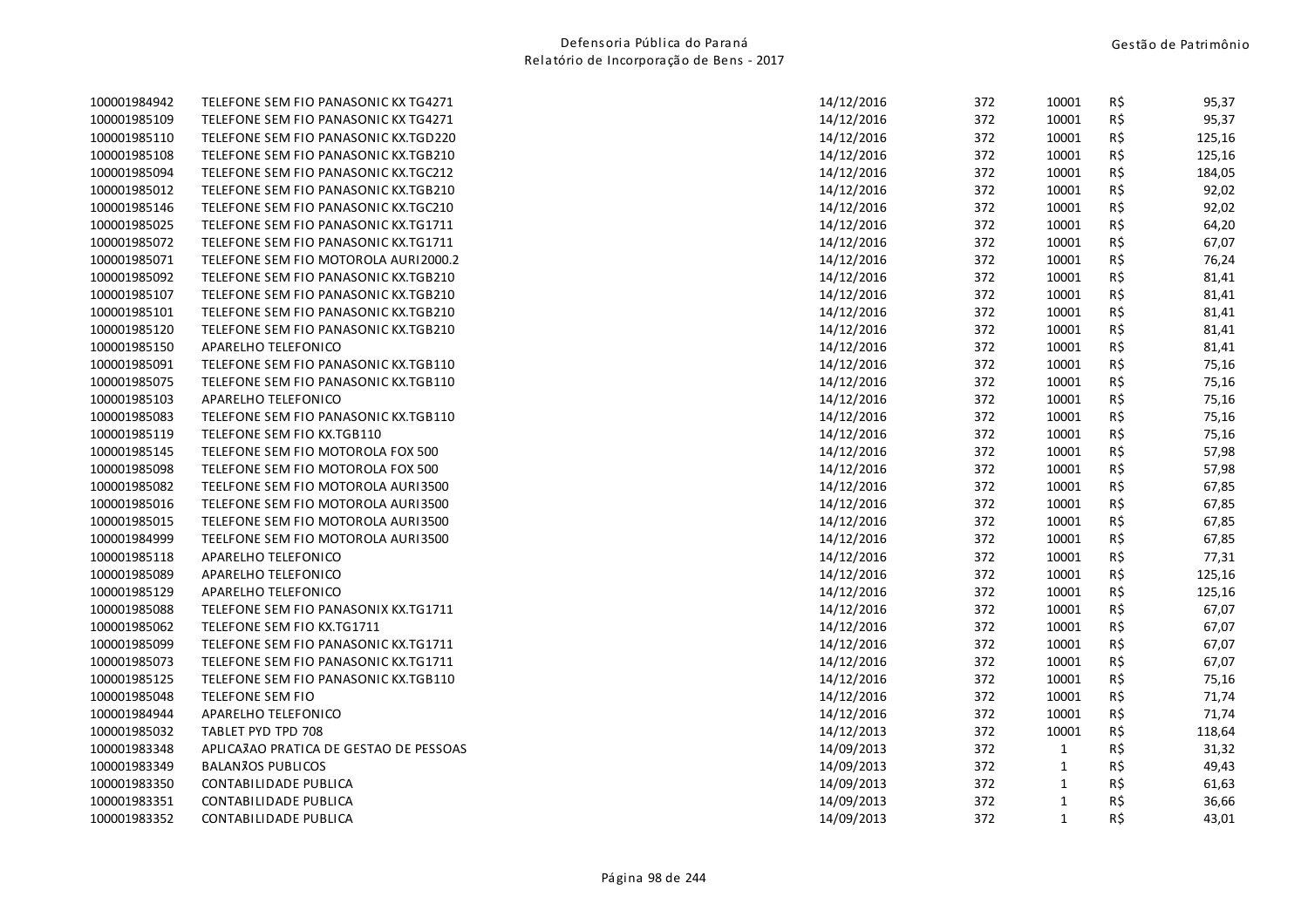| 100001983353 | DIREITO ADMNINISTRATIVO                               | 14/09/2013 | 372 | $\mathbf{1}$ | R\$      | 71,63    |
|--------------|-------------------------------------------------------|------------|-----|--------------|----------|----------|
| 100001983354 | DIREITO CONSTITUCIONAL                                | 14/09/2013 | 372 | $\mathbf{1}$ | R\$      | 70,45    |
| 100001983355 | ENGENHARIA DE SOFTWARE                                | 14/09/2013 | 372 | $\mathbf{1}$ | R\$      | 111,07   |
| 100001983356 | LICITACOES E CONTRATOS ADMINISTRATIVOS                | 14/09/2013 | 372 | $\mathbf 1$  | R\$      | 40,26    |
| 100001983357 | ORCAMENTO PUBLICO                                     | 14/09/2013 | 372 | $\mathbf 1$  | $R\,$ \$ | 62,92    |
| 100001983358 | PESQUISA DE MARKETING                                 | 14/09/2013 | 372 | $\mathbf{1}$ | R\$      | 92,06    |
| 100001983427 | S<br><b>TELA TER TRIPE</b>                            | 14/07/2014 | 372 | $\mathbf 1$  | R\$      | 310,00   |
| 100001983424 | PROJETOR BENQ MP514 2700 ANSI LUMENS                  | 14/07/2014 | 372 | $\mathbf{1}$ | R\$      | 1.490,00 |
| 100001983425 | PROJETOR BENQ MP514 27000 ANSI LUMENS                 | 14/07/2014 | 372 | $\mathbf{1}$ | R\$      | 1.490,00 |
| 100001983426 | TELAS TES TRIPE                                       | 14/07/2014 | 372 | $\mathbf{1}$ | R\$      | 310,00   |
| 100001980990 | <b>FRIGOBAR 120 LITROS</b>                            | 14/05/2013 | 372 | $\mathbf 1$  | R\$      | 622,29   |
| 100001980991 | REFRIGERADOR BRANCO 323 LITROS                        | 14/05/2013 | 372 | $\mathbf{1}$ | R\$      | 1.040,00 |
| 100001980992 | FORNO DE MICROONDAS 31 LITROS                         | 14/05/2013 | 372 | $\mathbf{1}$ | R\$      | 295,00   |
| 100001984954 | CAIXA ACUSTICA ECOPOWER - EP 1291                     | 13/12/2016 | 372 | 10001        | R\$      | 811,20   |
| 100001984955 | CAIXA ACUSTICA ECOPOWER - EP 291                      | 13/12/2016 | 372 | 10001        | R\$      | 811,20   |
| 100001984927 | CAMERA FOTOGRAFICA DIGIT - SONY - DSC-H400            | 13/12/2016 | 372 | 10001        | R\$      | 766,46   |
| 100001984928 | CAMERA FOTOGRAFICA DIGIT. - CANON - EOS 70D - KIT     | 13/12/2016 | 372 | 10001        | R\$      | 2.857,95 |
| 100001984929 | CAMERA FOTOGRAFICA DIGIT. - CANON EOS REBEL T5I - KIT | 13/12/2016 | 372 | 10001        | R\$      | 1.724,63 |
| 100001984930 | CAMERA FOTOGRAFICA DIGIT. - CANON EOS REBEL T5I - KIT | 13/12/2016 | 372 | 10001        | R\$      | 1.724,63 |
| 100001984931 | CAMERA FOTOGRAFICA DIGIT. - CANON EOS REBEL T5I - KIT | 13/12/2016 | 372 | 10001        | R\$      | 1.724,63 |
| 100001984932 | CAMERA FOTOGRAFICA DIGIT. - CANON EOS REBEL T5I - KIT | 13/12/2016 | 372 | 10001        | R\$      | 1.724,63 |
| 100001984952 | CAMERA FOTOGRAFICA DIGIT. - NIKON COOLPIX - AW130     | 13/12/2016 | 372 | 10001        | R\$      | 1.056,84 |
| 100001984935 | PROJETOR DE IMAGEM - LG BE325                         | 13/12/2016 | 372 | 10001        | R\$      | 1.072,65 |
| 100001984934 | PROJETOR DE IMAGEM - LG BE325                         | 13/12/2016 | 372 | 10001        | R\$      | 1.072,65 |
| 100001984933 | PROJETOR DE IMAGEM - LG BE325                         | 13/12/2016 | 372 | 10001        | R\$      | 1.072,65 |
| 100001984923 | PROJETOR DE IMAGEM - LG BE325                         | 13/12/2016 | 372 | 10001        | R\$      | 1.072,65 |
| 100001984922 | PROJETOR DE IMAGEM - LG BE325                         | 13/12/2016 | 372 | 10001        | R\$      | 1.072,65 |
| 100001984953 | PROJETOR DE IMAGEM - LG BE325                         | 13/12/2016 | 372 | 10001        | R\$      | 1.072,65 |
| 100001984925 | PROJETOR DE IMAGEM - LG BE325                         | 13/12/2016 | 372 | 10001        | R\$      | 1.072,65 |
| 100001984924 | PROJETOR DE IMAGEM - LG BE325                         | 13/12/2016 | 372 | 10001        | R\$      | 1.072,65 |
| 100001984918 | PROJETOR DE IMAGEM - LG BE325                         | 13/12/2016 | 372 | 10001        | R\$      | 1.072,65 |
| 100001984951 | PROJETOR DE IMAGEM - LG BE325                         | 13/12/2016 | 372 | 10001        | R\$      | 1.072,65 |
| 100001984917 | TELEVISOR SATELLITE A-DT19                            | 13/12/2016 | 372 | 10001        | R\$      | 359,04   |
| 100001984921 | CALCULADORA - CASIO - HR-8TM-BK-A                     | 13/12/2016 | 372 | 10001        | R\$      | 44,86    |
| 100001984916 | CALCULADORA DE MESA - SHARP EL-1750V                  | 13/12/2016 | 372 | 10001        | R\$      | 91,62    |
| 100001984920 | CALCULADORA DE MESA - SHARP EL-1750V                  | 13/12/2016 | 372 | 10001        | R\$      | 91,62    |
| 100001984940 | MONITOR CRISTAL LIQUIDO - AOC E970SWN                 | 13/12/2016 | 372 | 10001        | R\$      | 250,41   |
| 100001984937 | MONITOR CRISTAL LIQUIDO - AOC E970SWN                 | 13/12/2016 | 372 | 10001        | R\$      | 250,41   |
| 100001984919 | MONITOR - AOC E 2070S                                 | 13/12/2016 | 372 | 10001        | R\$      | 271,82   |
| 100001984938 | MONITOR - AOC - E2070S                                | 13/12/2016 | 372 | 10001        | R\$      | 271,82   |
| 100001984939 | MONITOR DE VIDEO / COMPUTADOR - AOC - E2260SW         | 13/12/2016 | 372 | 10001        | R\$      | 369,13   |
| 100001985056 | ROTEADOR WIRELESS N - 450 MBPS                        | 13/12/2016 | 372 | 10001        | R\$      | 50,85    |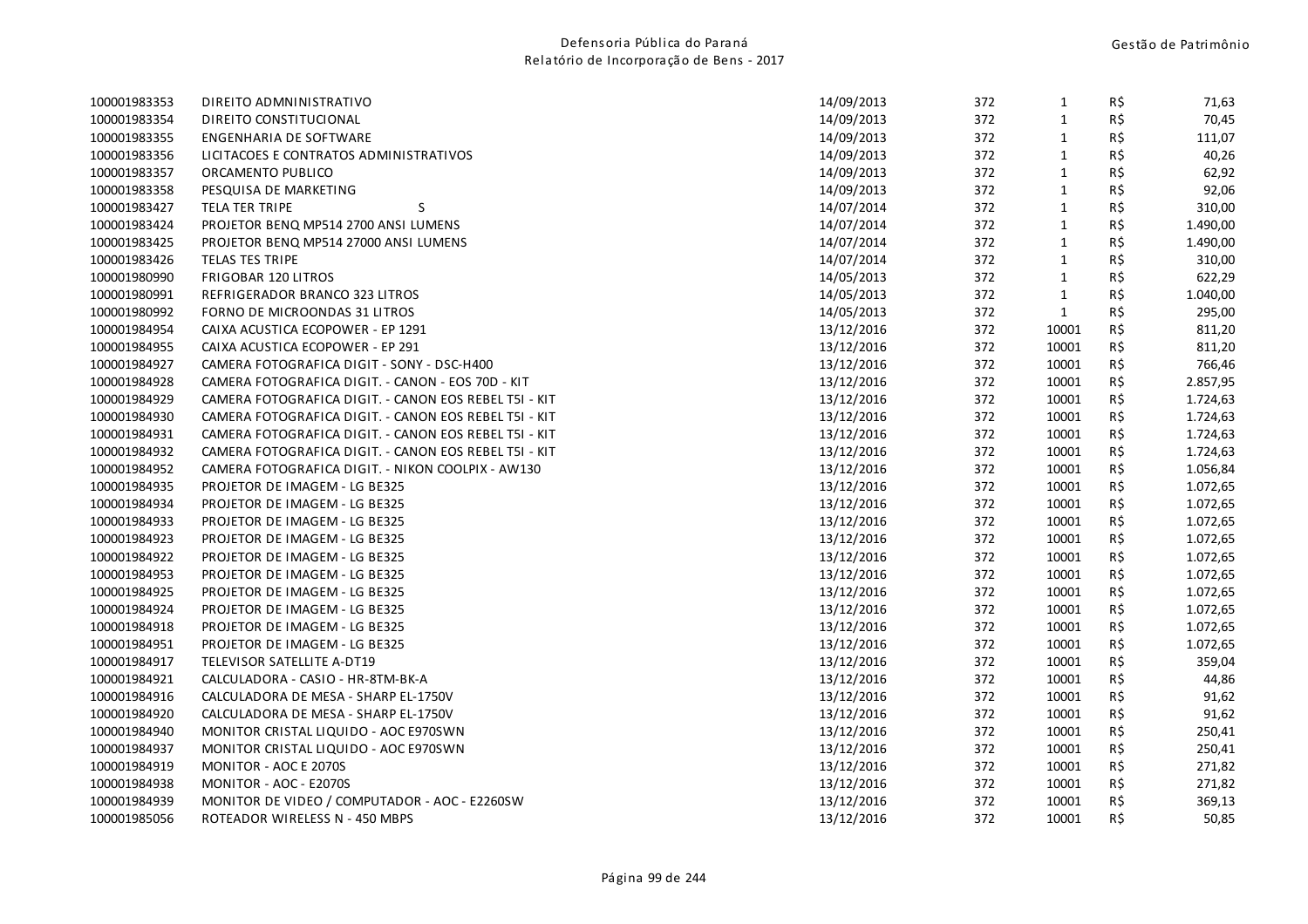| 100001985021 | ROTEADOR WIRELESS N - 450 MBPS                     | 13/12/2016 | 372 | 10001        | R\$ | 50,85  |
|--------------|----------------------------------------------------|------------|-----|--------------|-----|--------|
| 100001985080 | ROTEADOR WIRELESS N - 450 MBPS                     | 13/12/2016 | 372 | 10001        | R\$ | 50,85  |
| 100001985008 | ROTEADOR WIRELESS N - 450 MBPS                     | 13/12/2016 | 372 | 10001        | R\$ | 50,85  |
| 100001985057 | ROTEADOR WIRELESS N - 450 MBPS                     | 13/12/2016 | 372 | 10001        | R\$ | 50,85  |
| 100001985022 | ROTEADOR WIRELESS N - 450 MBPS                     | 13/12/2016 | 372 | 10001        | R\$ | 50,85  |
| 100001984996 | ROTEADOR WIRELESS N - 450 MBPS                     | 13/12/2016 | 372 | 10001        | R\$ | 50,85  |
| 100001985144 | ROTEADOR WIRELESS N - 450 MBPS                     | 13/12/2016 | 372 | 10001        | R\$ | 50,85  |
| 100001985007 | ROTEADOR WIRELESS N - 450 MBPS                     | 13/12/2016 | 372 | 10001        | R\$ | 50,85  |
| 100001985131 | MODEM ROTEADOR - ADSL2+                            | 13/12/2016 | 372 | 10001        | R\$ | 50,85  |
| 100001985076 | ROTEADOR WIRELESS N - 3G/4G - 300 MBPS             | 13/12/2016 | 372 | 10001        | R\$ | 50,85  |
| 100001985134 | ROTEADOR WIRELESS N - 300 MBPS                     | 13/12/2016 | 372 | 10001        | R\$ | 50,85  |
| 100001985139 | ROTEADOR WIRELESS N - 300 MBPS                     | 13/12/2016 | 372 | 10001        | R\$ | 50,85  |
| 100001984950 | ROTEADOR WIRELESS N - 300 MBPS                     | 13/12/2016 | 372 | 10001        | R\$ | 50,85  |
| 100001985014 | ROTEADOR WIRELESS N - 300 MBPS                     | 13/12/2016 | 372 | 10001        | R\$ | 50,85  |
| 100001985147 | ROTEADOR WIRELESS N - 300 MBPS                     | 13/12/2016 | 372 | 10001        | R\$ | 50,85  |
| 100001985130 | ROTEADOR WIRELESS N - 300 MBPS                     | 13/12/2016 | 372 | 10001        | R\$ | 50,85  |
| 100001985020 | ROTEADOR WIRELESS N - 300 MBPS                     | 13/12/2016 | 372 | 10001        | R\$ | 50,85  |
| 100001985143 | ROTEADOR WIRELESS N - 300 MBPS                     | 13/12/2016 | 372 | 10001        | R\$ | 50,85  |
| 100001985114 | ROTEADOR WIRELESS N - 300 MBPS                     | 13/12/2016 | 372 | 10001        | R\$ | 50,85  |
| 100001985011 | TELEFONE S/ FIO - TGC 210                          | 13/12/2016 | 372 | 10001        | R\$ | 125,00 |
| 100001985000 | TELEFONE S/ FIO - KX-TGC210                        | 13/12/2016 | 372 | 10001        | R\$ | 125,16 |
| 100001985042 | TELEFONE S/ FIO - KX-TGC210                        | 13/12/2016 | 372 | 10001        | R\$ | 125,16 |
| 100001985078 | TELEFONE S/ FIO - KX-TGC210                        | 13/12/2016 | 372 | 10001        | R\$ | 125,16 |
| 100001985005 | TELEFONE S/ FIO - KX-TGC210                        | 13/12/2016 | 372 | 10001        | R\$ | 125,16 |
| 100001985004 | TELEFONE S/ FIO - KX-TGC210                        | 13/12/2016 | 372 | 10001        | R\$ | 125,16 |
| 100001985044 | TELEFONE S/ FIO - KX-TGC210                        | 13/12/2016 | 372 | 10001        | R\$ | 125,16 |
| 100001985135 | TELEFONE S/ FIO - KX-TGC210                        | 13/12/2016 | 372 | 10001        | R\$ | 125,16 |
| 100001985038 | TELEFONE S/ FIO - KX-TGC210                        | 13/12/2016 | 372 | 10001        | R\$ | 125,16 |
| 100001985070 | TELEFONE S/ FIO - KX-TGC210                        | 13/12/2016 | 372 | 10001        | R\$ | 125,16 |
| 100001985117 | TELEFONE S/ FIO - KX-TGC210                        | 13/12/2016 | 372 | 10001        | R\$ | 125,16 |
| 100001985116 | TELEFONE S/ FIO - KX-TGC210                        | 13/12/2016 | 372 | 10001        | R\$ | 125,16 |
| 100001985140 | TELEFONE S/ FIO - KX-TGC210                        | 13/12/2016 | 372 | 10001        | R\$ | 125,16 |
| 100001985030 | TELEFONE S/ FIO - KX-TGC210                        | 13/12/2016 | 372 | 10001        | R\$ | 125,16 |
| 100001985115 | TELEFONE S/ FIO - KX-TGC210                        | 13/12/2016 | 372 | 10001        | R\$ | 125,16 |
| 100003161397 | CAMERA FOTOGRAFICA                                 | 13/12/2016 | 372 | 10001        | R\$ | 594,79 |
| 100001985148 | APARELHO CELULAR                                   | 13/01/2017 | 372 | 10001        | R\$ | 288,72 |
| 100001985060 | APARELHO CELULAR                                   | 13/01/2017 | 372 | 10001        | R\$ | 288,72 |
| 100001985067 | TABLET GENESIS - GT 9320                           | 13/01/2017 | 372 | 10001        | R\$ | 282,00 |
| 100001985093 | APARELHO TELEFONICO - KX TGC 222                   | 13/01/2017 | 372 | 10001        | R\$ | 143,48 |
| 100001982415 | SUPERFICIE BALCAO EM FOLHA DE MADEIRA PRE COMPOSTA | 12/07/2013 | 372 | $\mathbf{1}$ | R\$ | 166,46 |
| 100001982416 | SUPERFICIE BALCAO EM FOLHA DE MADEIRA PRE COMPOSTA | 12/07/2013 | 372 | $\mathbf{1}$ | R\$ | 166,46 |
| 100001982417 | SUPERFICIE BALCAO EM FOLHA DE MADEIRA PRE COMPOSTA | 12/07/2013 | 372 | $\mathbf{1}$ | R\$ | 166,46 |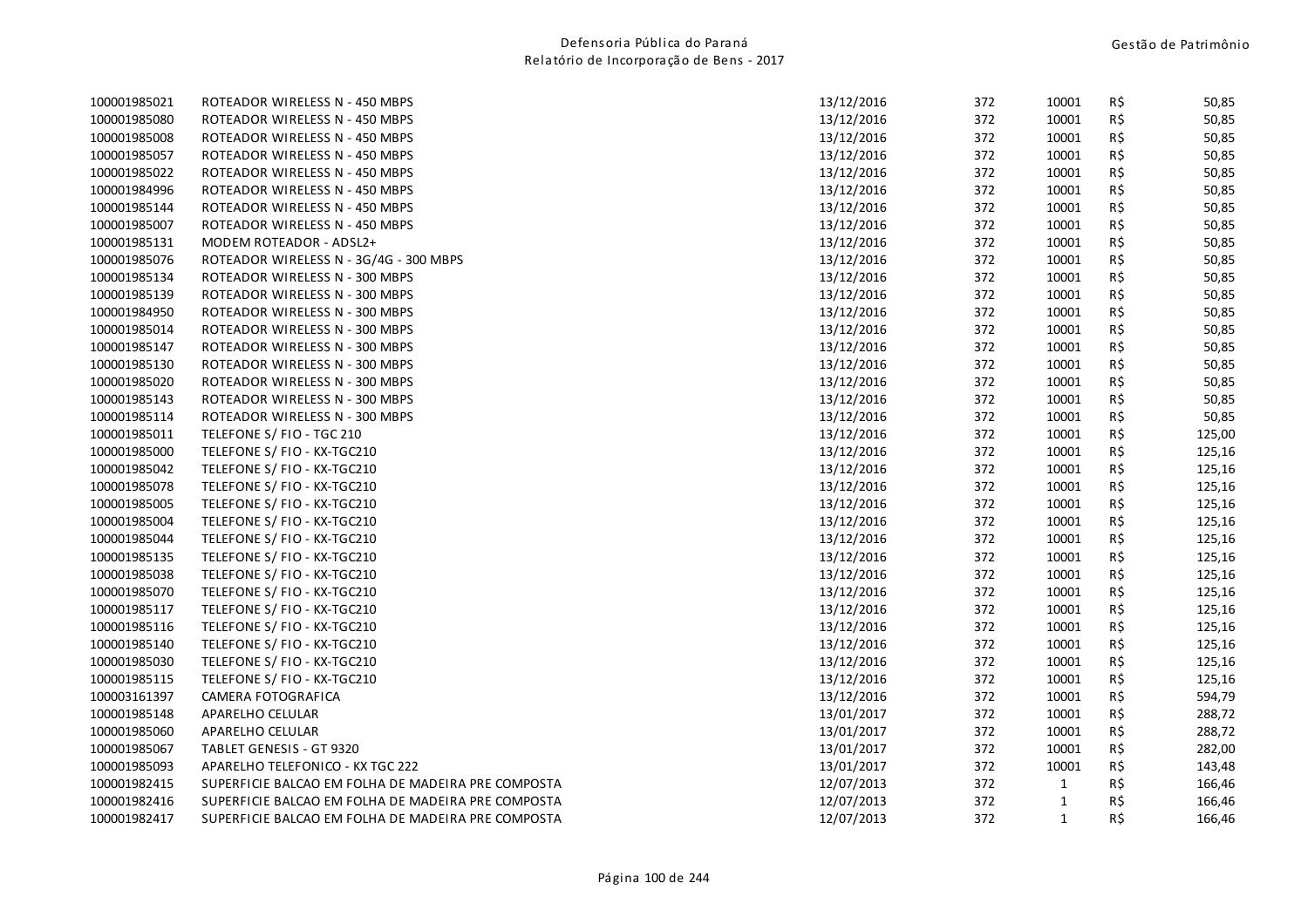| 100001982418 | SUPERFICIE BALCAO EM FOLHA DE MADEIRA PRE COMPOSTA           | 12/07/2013 | 372 | $\mathbf{1}$ | R\$ | 166,46   |
|--------------|--------------------------------------------------------------|------------|-----|--------------|-----|----------|
| 100001982419 | SUPERFICIE BALCAO EM FOLHA DE MADEIRA PRE COMPOSTA           | 12/07/2013 | 372 | $\mathbf{1}$ | R\$ | 166,46   |
| 100001982420 | SUPERFICIE BALCAO EM FOLHA DE MADEIRA PRE COMPOSTA           | 12/07/2013 | 372 | $\mathbf{1}$ | R\$ | 166,46   |
| 100001982421 | SUPERFICIE BALCAO EM FOLHA DE MADEIRA PRE COMPOSTA           | 12/07/2013 | 372 | $\mathbf{1}$ | R\$ | 166,46   |
| 100001982422 | SUPERFICIE BALCAO EM FOLHA DE MADEIRA PRE COMPOSTA           | 12/07/2013 | 372 | $\mathbf{1}$ | R\$ | 166,46   |
| 100001982423 | SUPERFICIE BALCAO EM FOLHA DE MADEIRA PRE COMPOSTA           | 12/07/2013 | 372 | $\mathbf{1}$ | R\$ | 166,46   |
| 100001982424 | SUPERFICIE BALCAO EM FOLHA DE MADEIRA PRE COMPOSTA           | 12/07/2013 | 372 | $\mathbf{1}$ | R\$ | 166,46   |
| 100001982425 | SUPERFICIE BALCAO EM FOLHA DE MADEIRA PRE COMPOSTA           | 12/07/2013 | 372 | $\mathbf{1}$ | R\$ | 166,46   |
| 100001982426 | SUPERFICIE BALCAO EM FOLHA DE MADEIRA PRE COMPOSTA           | 12/07/2013 | 372 | $\mathbf{1}$ | R\$ | 166,46   |
| 100001982401 | SUPERFICIE EM LACOPLADA EM FOLHA DE MADEIRA PRE COMPOSTA     | 12/07/2013 | 372 | $\mathbf{1}$ | R\$ | 2.010,81 |
| 100001982403 | SUPERFICIE EM LACOPLADA EM FOLHA DE MADEIRA PRE COMPOSTA     | 12/07/2013 | 372 | $\mathbf{1}$ | R\$ | 2.168,57 |
| 100001982404 | SUPERFICIE EM LACOPLADA EM FOLHA DE MADEIRA PRE COMPOSTA     | 12/07/2013 | 372 | $\mathbf{1}$ | R\$ | 2.168,57 |
| 100001982405 | SUPERFICIE EM LACOPLADA EM FOLHA DE MADEIRA PRE COMPOSTA     | 12/07/2013 | 372 | $\mathbf{1}$ | R\$ | 2.168,57 |
| 100001982406 | SUPERFICIE EM LACOPLADA EM FOLHA DE MADEIRA PRE COMPOSTA     | 12/07/2013 | 372 | $\mathbf{1}$ | R\$ | 2.168,57 |
| 100001982407 | SUPERFICIE EM LACOPLADA EM FOLHA DE MADEIRA PRE COMPOSTA     | 12/07/2013 | 372 | $\mathbf 1$  | R\$ | 2.168,57 |
| 100001982428 | SUPERFICIE BALCAO EM FOLHA DE MADEIRA PRE COMPOSTA           | 12/07/2013 | 372 | $\mathbf{1}$ | R\$ | 264,02   |
| 100001982429 | SUPERFICIE DE TRABALHO PENINSULA CURVA EM FOLHA DEMADEIRA PR | 12/07/2013 | 372 | $\mathbf{1}$ | R\$ | 1.562,63 |
| 100001982457 | MESA RETANGULAR AS BASE SEGMENTADA EM FOLHA DE MADEIRA PRE C | 12/07/2013 | 372 | $\mathbf{1}$ | R\$ | 8.982,35 |
| 100001983235 | POLTRONA FIXA                                                | 12/07/2013 | 372 | $\mathbf{1}$ | R\$ | 1.043,82 |
| 100001983236 | POLTRONA FIXA                                                | 12/07/2013 | 372 | $\mathbf{1}$ | R\$ | 1.043,82 |
| 100001983237 | POLTRONA FIXA                                                | 12/07/2013 | 372 | $\mathbf{1}$ | R\$ | 1.043,82 |
| 100001982440 | PAINEIS DIVISORES EM FOLHA DE MADEIRA PRE COMPOSTA           | 12/07/2013 | 372 | $\mathbf{1}$ | R\$ | 680,44   |
| 100001982441 | PAINEIS DIVISORES EM FOLHA DE MADEIRA PRE COMPOSTA           | 12/07/2013 | 372 | $\mathbf{1}$ | R\$ | 680,44   |
| 100001982442 | PAINEIS DIVISORES EM FOLHA DE MADEIRA PRE COMPOSTA           | 12/07/2013 | 372 | $\mathbf{1}$ | R\$ | 680,44   |
| 100001981004 | ARMARIO EM FOLHA DE MADEIRA PR/COMPOSTA                      | 12/07/2013 | 372 | $\mathbf{1}$ | R\$ | 2.995,00 |
| 100001981005 | ARMARIO EM FOLHA DE MADEIRA PR/COMPOSTA                      | 12/07/2013 | 372 | $\mathbf{1}$ | R\$ | 2.995,00 |
| 100001981006 | ARMARIO EM FOLHA DE MADEIRA PR/COMPOSTA                      | 12/07/2013 | 372 | $\mathbf{1}$ | R\$ | 2.995,00 |
| 100001981007 | ARMARIO EM FOLHA DE MADEIRA PR/COMPOSTA                      | 12/07/2013 | 372 | $\mathbf{1}$ | R\$ | 2.995,00 |
| 100001981008 | ARMARIO EM FOLHA DE MADEIRA PR/COMPOSTA                      | 12/07/2013 | 372 | $\mathbf{1}$ | R\$ | 2.995,00 |
| 100001981009 | ARMARIO EM FOLHA DE MADEIRA PR/COMPOSTA                      | 12/07/2013 | 372 | $\mathbf{1}$ | R\$ | 2.995,00 |
| 100001981010 | ARMARIO EM FOLHA DE MADEIRA PR/COMPOSTA                      | 12/07/2013 | 372 | $\mathbf{1}$ | R\$ | 2.995,00 |
| 100001981011 | ARMARIO EM FOLHA DE MADEIRA PR/COMPOSTA                      | 12/07/2013 | 372 | $\mathbf{1}$ | R\$ | 2.995,00 |
| 100001981012 | ARMARIO EM FOLHA DE MADEIRA PR/COMPOSTA                      | 12/07/2013 | 372 | $\mathbf{1}$ | R\$ | 2.995,00 |
| 100001981013 | ARMARIO EM FOLHA DE MADEIRA PR/COMPOSTA                      | 12/07/2013 | 372 | $\mathbf{1}$ | R\$ | 2.995,00 |
| 100001981014 | ARMARIO EM FOLHA DE MADEIRA PR/COMPOSTA                      | 12/07/2013 | 372 | $\mathbf{1}$ | R\$ | 2.995,00 |
| 100001981015 | ARMARIO EM FOLHA DE MADEIRA PR/COMPOSTA                      | 12/07/2013 | 372 | $\mathbf{1}$ | R\$ | 2.995,00 |
| 100001981016 | ARMARIO EM FOLHA DE MADEIRA PR/COMPOSTA                      | 12/07/2013 | 372 | $\mathbf{1}$ | R\$ | 2.995,00 |
| 100001981017 | ARMARIO EM FOLHA DE MADEIRA PR/COMPOSTA                      | 12/07/2013 | 372 | $\mathbf{1}$ | R\$ | 2.995,00 |
| 100001981018 | ARMARIO EM FOLHA DE MADEIRA PR/COMPOSTA                      | 12/07/2013 | 372 | $\mathbf{1}$ | R\$ | 2.995,00 |
| 100001981019 | ARMARIO EM FOLHA DE MADEIRA PR/COMPOSTA                      | 12/07/2013 | 372 | $\mathbf{1}$ | R\$ | 2.995,00 |
| 100001981020 | ARMARIO EM FOLHA DE MADEIRA PR/COMPOSTA                      | 12/07/2013 | 372 | $\mathbf{1}$ | R\$ | 2.995,00 |
| 100001981021 | ARMARIO EM FOLHA DE MADEIRA PR/COMPOSTA                      | 12/07/2013 | 372 | $\mathbf{1}$ | R\$ | 2.995,00 |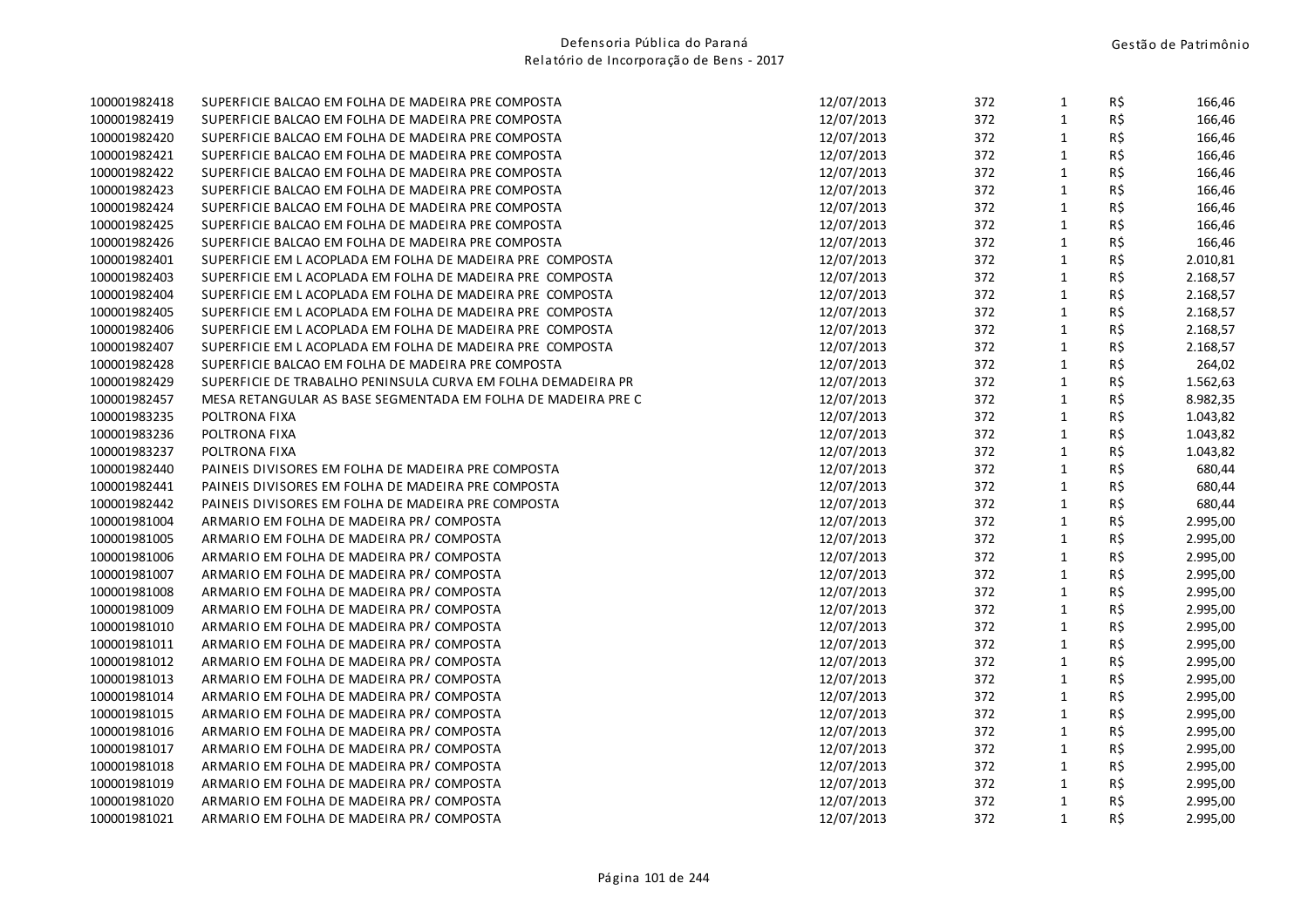| 100001981022 | ARMARIO EM FOLHA DE MADEIRA PR/COMPOSTA  | 12/07/2013 | 372 | $\mathbf{1}$ | R\$            | 2.995,00 |
|--------------|------------------------------------------|------------|-----|--------------|----------------|----------|
| 100001981023 | ARMARIO EM FOLHA DE MADEIRA PR/COMPOSTA  | 12/07/2013 | 372 | $\mathbf{1}$ | R\$            | 2.995,00 |
| 100001981024 | ARMARIO EM FOLHA DE MADEIRA PR/COMPOSTA  | 12/07/2013 | 372 | $\mathbf{1}$ | R\$            | 2.995,00 |
| 100001981025 | ARMARIO EM FOLHA DE MADEIRA PR/COMPOSTA  | 12/07/2013 | 372 | $\mathbf{1}$ | R\$            | 2.995,00 |
| 100001981026 | ARMARIO EM FOLHA DE MADEIRA PR/COMPOSTA  | 12/07/2013 | 372 | $\mathbf{1}$ | R\$            | 2.995,00 |
| 100001981027 | ARMARIO EM FOLHA DE MADEIRA PR/COMPOSTA  | 12/07/2013 | 372 | $\mathbf{1}$ | R\$            | 2.995,00 |
| 100001981028 | ARMARIO EM FOLHA DE MADEIRA PR/COMPOSTA  | 12/07/2013 | 372 | $\mathbf{1}$ | R\$            | 2.995,00 |
| 100001981029 | ARMARIO EM FOLHA DE MADEIRA PR/COMPOSTA  | 12/07/2013 | 372 | $\mathbf{1}$ | R\$            | 2.995,00 |
| 100001981030 | ARMARIO EM FOLHA DE MADEIRA PR/COMPOSTA  | 12/07/2013 | 372 | $\mathbf 1$  | R\$            | 2.995,00 |
| 100001981031 | ARMARIO EM FOLHA DE MADEIRA PR/COMPOSTA  | 12/07/2013 | 372 | $\mathbf{1}$ | R\$            | 2.995,00 |
| 100001981032 | ARMARIO EM FOLHA DE MADEIRA PR/COMPOSTA  | 12/07/2013 | 372 | $\mathbf{1}$ | R\$            | 2.995,00 |
| 100001981033 | ARMARIO EM FOLHA DE MADEIRA PR/COMPOSTA  | 12/07/2013 | 372 | $\mathbf{1}$ | R\$            | 2.995,00 |
| 100001981034 | ARMARIO EM FOLHA DE MADEIRA PR/COMPOSTA  | 12/07/2013 | 372 | $\mathbf{1}$ | $R\,$ \$       | 2.995,00 |
| 100001981035 | ARMARIO EM FOLHA DE MADEIRA PR/COMPOSTA  | 12/07/2013 | 372 | $\mathbf 1$  | R\$            | 2.995,00 |
| 100001981036 | ARMARIO EM FOLHA DE MADEIRA PR/COMPOSTA  | 12/07/2013 | 372 | $\mathbf{1}$ | R\$            | 2.995,00 |
| 100001981037 | ARMARIO EM FOLHA DE MADEIRA PR/COMPOSTA  | 12/07/2013 | 372 | $\mathbf{1}$ | R\$            | 2.995,00 |
| 100001981038 | ARMARIO EM FOLHA DE MADEIRA PR/COMPOSTA  | 12/07/2013 | 372 | $\mathbf{1}$ | R\$            | 2.995,00 |
| 100001981039 | ARMARIO EM FOLHA DE MADEIRA PR/COMPOSTA  | 12/07/2013 | 372 | $\mathbf{1}$ | R\$            | 2.995,00 |
| 100001981040 | ARMARIO EM FOLHA DE MADEIRA PR/COMPOSTA  | 12/07/2013 | 372 | $\mathbf{1}$ | R\$            | 2.995,00 |
| 100001981041 | ARMARIO EM FOLHA DE MADEIRA PR/COMPOSTA  | 12/07/2013 | 372 | $\mathbf{1}$ | R\$            | 2.995,00 |
| 100001981042 | ARMARIO EM FOLHA DE MADEIRA PR/COMPOSTA  | 12/07/2013 | 372 | $\mathbf{1}$ | R\$            | 2.995,00 |
| 100001981043 | ARMARIO EM FOLHA DE MADEIRA PR/COMPOSTA  | 12/07/2013 | 372 | $\mathbf{1}$ | R\$            | 2.995,00 |
| 100001981044 | ARMARIO EM FOLHA DE MADEIRA PR/COMPOSTA  | 12/07/2013 | 372 | $\mathbf{1}$ | R\$            | 2.995,00 |
| 100001981045 | ARMARIO EM FOLHA DE MADEIRA PR/COMPOSTA  | 12/07/2013 | 372 | $\mathbf{1}$ | R\$            | 2.995,00 |
| 100001981046 | ARMARIO EM FOLHA DE MADEIRA PR/COMPOSTA  | 12/07/2013 | 372 | $\mathbf{1}$ | R\$            | 2.995,00 |
| 100001981047 | ARMARIO EM FOLHA DE MADEIRA PR/COMPOSTA  | 12/07/2013 | 372 | $\mathbf 1$  | $R\,$ \$       | 2.995,00 |
| 100001981048 | ARMARIO EM FOLHA DE MADEIRA PR/COMPOSTA  | 12/07/2013 | 372 | $\mathbf 1$  | R\$            | 2.995,00 |
| 100001981049 | ARMARIO EM FOLHA DE MADEIRA PR/ COMPOSTA | 12/07/2013 | 372 | $\mathbf{1}$ | R\$            | 2.995,00 |
| 100001981050 | ARMARIO EM FOLHA DE MADEIRA PR/COMPOSTA  | 12/07/2013 | 372 | $\mathbf 1$  | R\$            | 2.995,00 |
| 100001981051 | ARMARIO EM FOLHA DE MADEIRA PR/COMPOSTA  | 12/07/2013 | 372 | $\mathbf{1}$ | R\$            | 2.995,00 |
| 100001981052 | ARMARIO EM FOLHA DE MADEIRA PR/COMPOSTA  | 12/07/2013 | 372 | $\mathbf 1$  | R\$            | 2.995,00 |
| 100001981053 | ARMARIO EM FOLHA DE MADEIRA PR/COMPOSTA  | 12/07/2013 | 372 | $\mathbf{1}$ | R\$            | 2.995,00 |
| 100001981054 | ARMARIO EM FOLHA DE MADEIRA PR/COMPOSTA  | 12/07/2013 | 372 | $\mathbf{1}$ | R\$            | 2.995,00 |
| 100001981055 | ARMARIO EM FOLHA DE MADEIRA PR/COMPOSTA  | 12/07/2013 | 372 | $\mathbf{1}$ | R\$            | 2.995,00 |
| 100001981056 | ARMARIO EM FOLHA DE MADEIRA PR/COMPOSTA  | 12/07/2013 | 372 | $\mathbf{1}$ | R\$            | 2.995,00 |
| 100001981057 | ARMARIO EM FOLHA DE MADEIRA PR/COMPOSTA  | 12/07/2013 | 372 | $\mathbf{1}$ | $R\,$ \$       | 2.995,00 |
| 100001981058 | ARMARIO EM FOLHA DE MADEIRA PR/COMPOSTA  | 12/07/2013 | 372 | $\mathbf{1}$ | R\$            | 2.995,00 |
| 100001981059 | ARMARIO EM FOLHA DE MADEIRA PR/COMPOSTA  | 12/07/2013 | 372 | $\mathbf{1}$ | R\$            | 2.995,00 |
| 100001981060 | ARMARIO EM FOLHA DE MADEIRA PR/COMPOSTA  | 12/07/2013 | 372 | $\mathbf 1$  | R\$            | 2.995,00 |
| 100001981061 | ARMARIO EM FOLHA DE MADEIRA PR/COMPOSTA  | 12/07/2013 | 372 | $\mathbf{1}$ | R\$            | 2.995,00 |
| 100001981062 | ARMARIO EM FOLHA DE MADEIRA PR/COMPOSTA  | 12/07/2013 | 372 | $\mathbf{1}$ | R\$            | 2.995,00 |
| 100001981063 | ARMARIO EM FOLHA DE MADEIRA PR/COMPOSTA  | 12/07/2013 | 372 | $\mathbf{1}$ | $R\frac{2}{3}$ | 2.995,00 |
|              |                                          |            |     |              |                |          |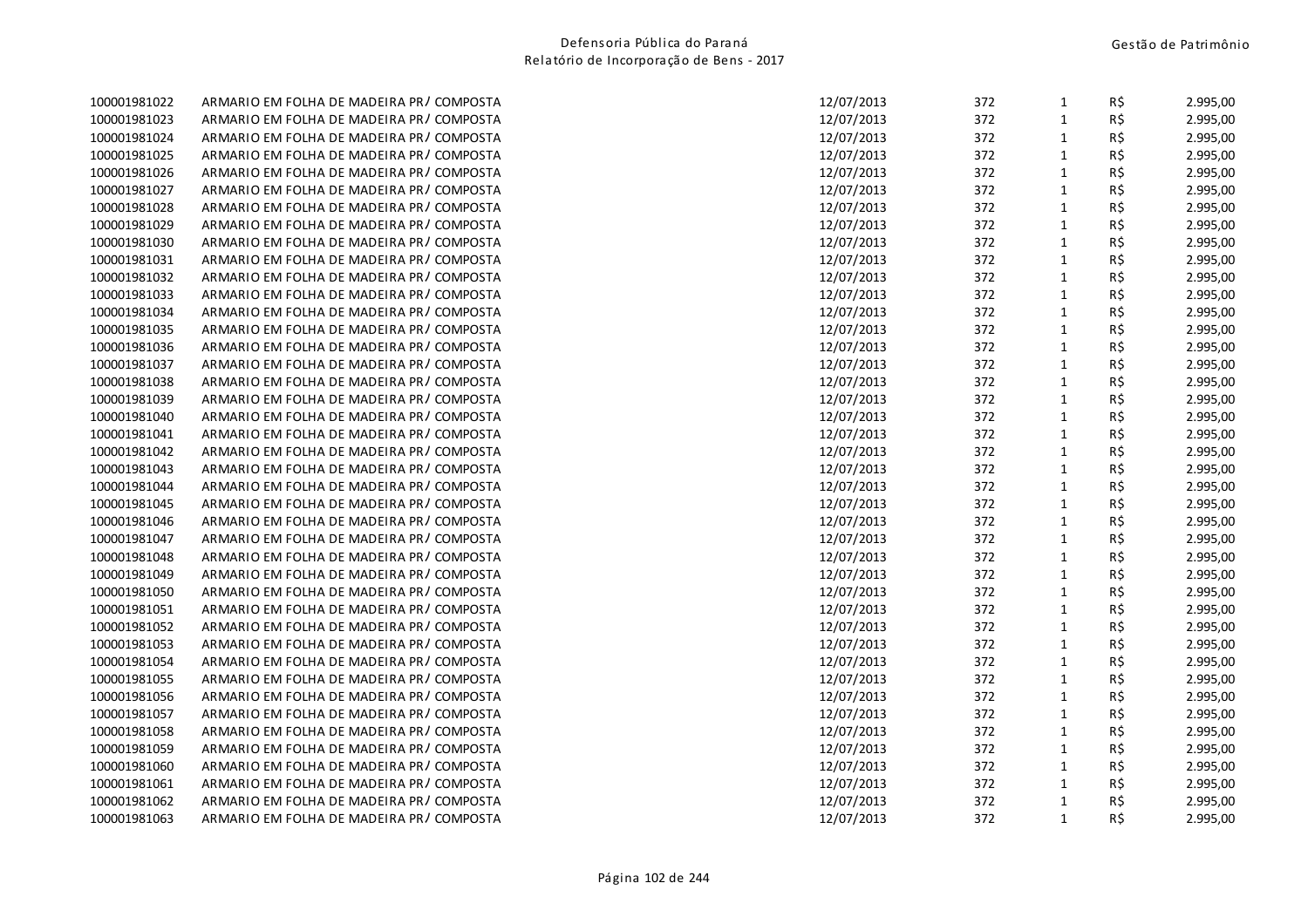| 100001981064 | ARMARIO EM FOLHA DE MADEIRA PR/COMPOSTA | 12/07/2013 | 372 | $\mathbf{1}$ | R\$      | 2.995,00 |
|--------------|-----------------------------------------|------------|-----|--------------|----------|----------|
| 100001981065 | ARMARIO EM FOLHA DE MADEIRA PR/COMPOSTA | 12/07/2013 | 372 | $\mathbf{1}$ | R\$      | 2.995,00 |
| 100001981066 | ARMARIO EM FOLHA DE MADEIRA PR/COMPOSTA | 12/07/2013 | 372 | $\mathbf{1}$ | R\$      | 2.995,00 |
| 100001981067 | ARMARIO EM FOLHA DE MADEIRA PR/COMPOSTA | 12/07/2013 | 372 | $\mathbf{1}$ | R\$      | 2.995,00 |
| 100001981068 | ARMARIO EM FOLHA DE MADEIRA PR/COMPOSTA | 12/07/2013 | 372 | $\mathbf{1}$ | R\$      | 2.995,00 |
| 100001981069 | ARMARIO EM FOLHA DE MADEIRA PR/COMPOSTA | 12/07/2013 | 372 | $\mathbf{1}$ | R\$      | 2.995,00 |
| 100001981070 | ARMARIO EM FOLHA DE MADEIRA PR/COMPOSTA | 12/07/2013 | 372 | $\mathbf{1}$ | R\$      | 2.995,00 |
| 100001981071 | ARMARIO EM FOLHA DE MADEIRA PR/COMPOSTA | 12/07/2013 | 372 | $\mathbf{1}$ | R\$      | 2.995,00 |
| 100001981072 | ARMARIO EM FOLHA DE MADEIRA PR/COMPOSTA | 12/07/2013 | 372 | $\mathbf{1}$ | R\$      | 2.995,00 |
| 100001981073 | ARMARIO EM FOLHA DE MADEIRA PR/COMPOSTA | 12/07/2013 | 372 | $\mathbf{1}$ | R\$      | 2.995,00 |
| 100001981074 | ARMARIO EM FOLHA DE MADEIRA PR/COMPOSTA | 12/07/2013 | 372 | $\mathbf{1}$ | R\$      | 2.995,00 |
| 100001981075 | ARMARIO EM FOLHA DE MADEIRA PR/COMPOSTA | 12/07/2013 | 372 | $\mathbf{1}$ | R\$      | 2.995,00 |
| 100001981076 | ARMARIO EM FOLHA DE MADEIRA PR/COMPOSTA | 12/07/2013 | 372 | $\mathbf{1}$ | R\$      | 2.995,00 |
| 100001981077 | ARMARIO EM FOLHA DE MADEIRA PR/COMPOSTA | 12/07/2013 | 372 | $\mathbf{1}$ | R\$      | 2.995,00 |
| 100001981078 | ARMARIO EM FOLHA DE MADEIRA PR/COMPOSTA | 12/07/2013 | 372 | $\mathbf{1}$ | R\$      | 2.995,00 |
| 100001981079 | ARMARIO EM FOLHA DE MADEIRA PR/COMPOSTA | 12/07/2013 | 372 | $\mathbf{1}$ | R\$      | 2.995,00 |
| 100001981080 | ARMARIO EM FOLHA DE MADEIRA PR/COMPOSTA | 12/07/2013 | 372 | $\mathbf{1}$ | R\$      | 2.995,00 |
| 100001981081 | ARMARIO EM FOLHA DE MADEIRA PR/COMPOSTA | 12/07/2013 | 372 | $\mathbf{1}$ | $R\zeta$ | 2.995,00 |
| 100001981082 | ARMARIO EM FOLHA DE MADEIRA PR/COMPOSTA | 12/07/2013 | 372 | $\mathbf{1}$ | R\$      | 2.995,00 |
| 100001981083 | ARMARIO EM FOLHA DE MADEIRA PR/COMPOSTA | 12/07/2013 | 372 | $\mathbf{1}$ | R\$      | 2.995,00 |
| 100001981084 | ARMARIO EM FOLHA DE MADEIRA PR/COMPOSTA | 12/07/2013 | 372 | $\mathbf{1}$ | $R\,$ \$ | 2.995,00 |
| 100001981085 | ARMARIO EM FOLHA DE MADEIRA PR/COMPOSTA | 12/07/2013 | 372 | $\mathbf{1}$ | R\$      | 2.995,00 |
| 100001981086 | ARMARIO EM FOLHA DE MADEIRA PR/COMPOSTA | 12/07/2013 | 372 | $\mathbf{1}$ | R\$      | 2.995,00 |
| 100001981087 | ARMARIO EM FOLHA DE MADEIRA PR/COMPOSTA | 12/07/2013 | 372 | $\mathbf{1}$ | R\$      | 2.995,00 |
| 100001981088 | ARMARIO EM FOLHA DE MADEIRA PR/COMPOSTA | 12/07/2013 | 372 | $\mathbf{1}$ | R\$      | 2.995,00 |
| 100001981089 | ARMARIO EM FOLHA DE MADEIRA PR/COMPOSTA | 12/07/2013 | 372 | $\mathbf{1}$ | R\$      | 2.995,00 |
| 100001981090 | ARMARIO EM FOLHA DE MADEIRA PR/COMPOSTA | 12/07/2013 | 372 | $\mathbf 1$  | R\$      | 2.995,00 |
| 100001981091 | ARMARIO EM FOLHA DE MADEIRA PR/COMPOSTA | 12/07/2013 | 372 | $\mathbf{1}$ | R\$      | 2.995,00 |
| 100001981092 | ARMARIO EM FOLHA DE MADEIRA PR/COMPOSTA | 12/07/2013 | 372 | $\mathbf{1}$ | R\$      | 2.995,00 |
| 100001981093 | ARMARIO EM FOLHA DE MADEIRA PR/COMPOSTA | 12/07/2013 | 372 | $\mathbf{1}$ | R\$      | 2.995,00 |
| 100001981094 | ARMARIO EM FOLHA DE MADEIRA PR/COMPOSTA | 12/07/2013 | 372 | $\mathbf{1}$ | R\$      | 2.995,00 |
| 100001981095 | ARMARIO EM FOLHA DE MADEIRA PR/COMPOSTA | 12/07/2013 | 372 | $\mathbf{1}$ | R\$      | 2.995,00 |
| 100001981096 | ARMARIO EM FOLHA DE MADEIRA PR/COMPOSTA | 12/07/2013 | 372 | $\mathbf{1}$ | R\$      | 2.995,00 |
| 100001981097 | ARMARIO EM FOLHA DE MADEIRA PR/COMPOSTA | 12/07/2013 | 372 | $\mathbf{1}$ | R\$      | 2.995,00 |
| 100001981098 | ARMARIO EM FOLHA DE MADEIRA PR/COMPOSTA | 12/07/2013 | 372 | $\mathbf{1}$ | R\$      | 2.995,00 |
| 100001981099 | ARMARIO EM FOLHA DE MADEIRA PR/COMPOSTA | 12/07/2013 | 372 | $\mathbf 1$  | R\$      | 2.995,00 |
| 100001981100 | ARMARIO EM FOLHA DE MADEIRA PR/COMPOSTA | 12/07/2013 | 372 | $\mathbf{1}$ | R\$      | 2.995,00 |
| 100001981101 | ARMARIO EM FOLHA DE MADEIRA PR/COMPOSTA | 12/07/2013 | 372 | $\mathbf{1}$ | R\$      | 2.995,00 |
| 100001981102 | ARMARIO EM FOLHA DE MADEIRA PR/COMPOSTA | 12/07/2013 | 372 | $\mathbf{1}$ | R\$      | 2.995,00 |
| 100001981103 | ARMARIO EM FOLHA DE MADEIRA PR/COMPOSTA | 12/07/2013 | 372 | $\mathbf{1}$ | R\$      | 2.995,00 |
| 100001981104 | ARMARIO EM FOLHA DE MADEIRA PR/COMPOSTA | 12/07/2013 | 372 | $\mathbf{1}$ | R\$      | 2.995,00 |
| 100001981105 | ARMARIO EM FOLHA DE MADEIRA PR/COMPOSTA | 12/07/2013 | 372 | $\mathbf{1}$ | R\$      | 2.995,00 |
|              |                                         |            |     |              |          |          |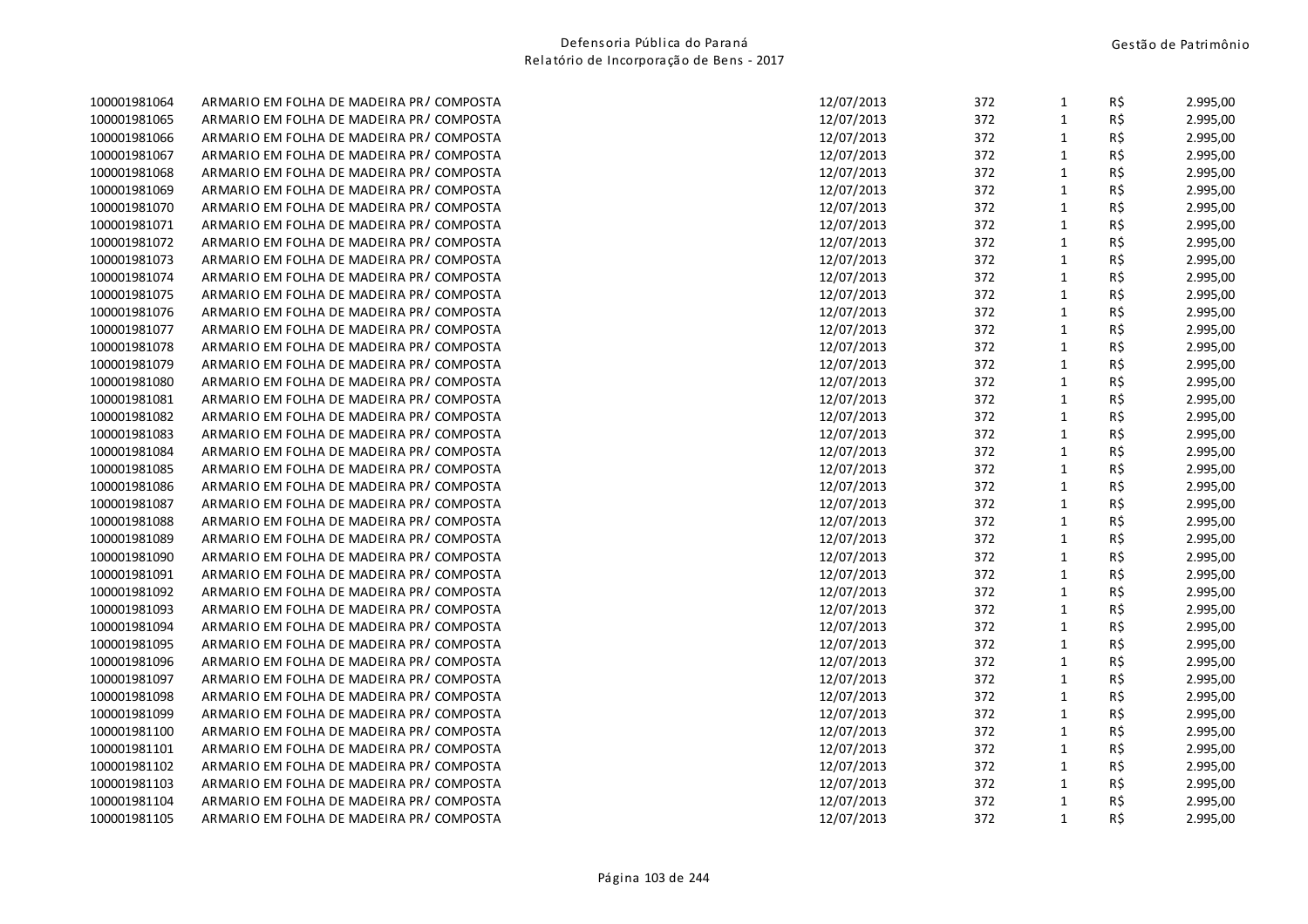| 100001981106 | ARMARIO EM FOLHA DE MADEIRA PR/COMPOSTA   | 12/07/2013 | 372 | $\mathbf{1}$ | R\$ | 2.995,00 |
|--------------|-------------------------------------------|------------|-----|--------------|-----|----------|
| 100001981107 | ARMARIO EM FOLHA DE MADEIRA PR/COMPOSTA   | 12/07/2013 | 372 | $\mathbf{1}$ | R\$ | 2.995,00 |
| 100001981108 | ARMARIO EM FOLHA DE MADEIRA PR/COMPOSTA   | 12/07/2013 | 372 | $\mathbf{1}$ | R\$ | 2.995,00 |
| 100001981109 | ARMARIO EM FOLHA DE MADEIRA PR/COMPOSTA   | 12/07/2013 | 372 | $\mathbf{1}$ | R\$ | 2.995,00 |
| 100001981110 | ARMARIO EM FOLHA DE MADEIRA PR/COMPOSTA   | 12/07/2013 | 372 | $\mathbf 1$  | R\$ | 2.995,00 |
| 100001981111 | ARMARIO EM FOLHA DE MADEIRA PR/COMPOSTA   | 12/07/2013 | 372 | $\mathbf{1}$ | R\$ | 2.995,00 |
| 100001981112 | ARMARIO EM FOLHA DE MADEIRA PR/COMPOSTA   | 12/07/2013 | 372 | $\mathbf{1}$ | R\$ | 2.995,00 |
| 100001981113 | ARMARIO EM FOLHA DE MADEIRA PR/COMPOSTA   | 12/07/2013 | 372 | $\mathbf{1}$ | R\$ | 2.995,00 |
| 100001981114 | ARMARIO EM FOLHA DE MADEIRA PR/COMPOSTA   | 12/07/2013 | 372 | $\mathbf 1$  | R\$ | 2.995,00 |
| 100001981115 | ARMARIO EM FOLHA DE MADEIRA PR/COMPOSTA   | 12/07/2013 | 372 | $\mathbf{1}$ | R\$ | 2.995,00 |
| 100001981116 | ARMARIO EM FOLHA DE MADEIRA PR/COMPOSTA   | 12/07/2013 | 372 | $\mathbf{1}$ | R\$ | 2.995,00 |
| 100001981117 | ARMARIO EM FOLHA DE MADEIRA PR/COMPOSTA   | 12/07/2013 | 372 | $\mathbf{1}$ | R\$ | 2.995,00 |
| 100001981118 | ARMARIO EM FOLHA DE MADEIRA PR/COMPOSTA   | 12/07/2013 | 372 | $\mathbf 1$  | R\$ | 2.995,00 |
| 100001981119 | ARMARIO EM FOLHA DE MADEIRA PR/COMPOSTA   | 12/07/2013 | 372 | $\mathbf 1$  | R\$ | 2.995,00 |
| 100001981120 | ARMARIO EM FOLHA DE MADEIRA PR/COMPOSTA   | 12/07/2013 | 372 | $\mathbf{1}$ | R\$ | 2.995,00 |
| 100001981121 | ARMARIO EM FOLHA DE MADEIRA PR/COMPOSTA   | 12/07/2013 | 372 | $\mathbf{1}$ | R\$ | 2.995,00 |
| 100001981122 | ARMARIO EM FOLHA DE MADEIRA PR/COMPOSTA   | 12/07/2013 | 372 | $\mathbf{1}$ | R\$ | 2.995,00 |
| 100001981123 | ARMARIO EM FOLHA DE MADEIRA PR/COMPOSTA   | 12/07/2013 | 372 | $\mathbf 1$  | R\$ | 2.995,00 |
| 100001981124 | ARMARIO EM FOLHA DE MADEIRA PR/COMPOSTA   | 12/07/2013 | 372 | $\mathbf{1}$ | R\$ | 2.995,00 |
| 100001981125 | ARMARIO EM FOLHA DE MADEIRA PR/COMPOSTA   | 12/07/2013 | 372 | $\mathbf{1}$ | R\$ | 2.995,00 |
| 100001981126 | ARMARIO EM FOLHA DE MADEIRA PR/COMPOSTA   | 12/07/2013 | 372 | $\mathbf 1$  | R\$ | 2.995,00 |
| 100001981127 | ARMARIO EM FOLHA DE MADEIRA PR/COMPOSTA   | 12/07/2013 | 372 | $\mathbf 1$  | R\$ | 2.995,00 |
| 100001981128 | ARMARIO EM FOLHA DE MADEIRA PR/COMPOSTA   | 12/07/2013 | 372 | $\mathbf{1}$ | R\$ | 2.995,00 |
| 100001981129 | ARMARIO EM FOLHA DE MADEIRA PR / COMPOSTA | 12/07/2013 | 372 | $\mathbf{1}$ | R\$ | 2.995,00 |
| 100001981130 | ARMARIO EM FOLHA DE MADEIRA PR/COMPOSTA   | 12/07/2013 | 372 | $\mathbf{1}$ | R\$ | 2.995,00 |
| 100001981131 | ARMARIO EM FOLHA DE MADEIRA PR/COMPOSTA   | 12/07/2013 | 372 | $\mathbf{1}$ | R\$ | 2.995,00 |
| 100001981132 | ARMARIO EM FOLHA DE MADEIRA PR/COMPOSTA   | 12/07/2013 | 372 | $\mathbf 1$  | R\$ | 2.995,00 |
| 100001981133 | ARMARIO EM FOLHA DE MADEIRA PR/COMPOSTA   | 12/07/2013 | 372 | $\mathbf{1}$ | R\$ | 2.995,00 |
| 100001981134 | ARMARIO EM FOLHA DE MADEIRA PR/COMPOSTA   | 12/07/2013 | 372 | $\mathbf{1}$ | R\$ | 2.995,00 |
| 100001981135 | ARMARIO EM FOLHA DE MADEIRA PR/COMPOSTA   | 12/07/2013 | 372 | $\mathbf 1$  | R\$ | 2.995,00 |
| 100001981136 | ARMARIO EM FOLHA DE MADEIRA PR/COMPOSTA   | 12/07/2013 | 372 | $\mathbf 1$  | R\$ | 2.995,00 |
| 100001981137 | ARMARIO EM FOLHA DE MADEIRA PR/COMPOSTA   | 12/07/2013 | 372 | $\mathbf{1}$ | R\$ | 2.995,00 |
| 100001981138 | ARMARIO EM FOLHA DE MADEIRA PR/COMPOSTA   | 12/07/2013 | 372 | $\mathbf{1}$ | R\$ | 2.995,00 |
| 100001981139 | ARMARIO EM FOLHA DE MADEIRA PR/COMPOSTA   | 12/07/2013 | 372 | $\mathbf{1}$ | R\$ | 2.995,00 |
| 100001981140 | ARMARIO EM FOLHA DE MADEIRA PR/COMPOSTA   | 12/07/2013 | 372 | $\mathbf 1$  | R\$ | 2.995,00 |
| 100001981141 | ARMARIO EM FOLHA DE MADEIRA PR/COMPOSTA   | 12/07/2013 | 372 | $\mathbf{1}$ | R\$ | 2.995,00 |
| 100001981142 | ARMARIO EM FOLHA DE MADEIRA PR/COMPOSTA   | 12/07/2013 | 372 | $\mathbf{1}$ | R\$ | 2.995,00 |
| 100001981143 | ARMARIO EM FOLHA DE MADEIRA PR/COMPOSTA   | 12/07/2013 | 372 | $\mathbf{1}$ | R\$ | 2.995,00 |
| 100001981144 | ARMARIO EM FOLHA DE MADEIRA PR/COMPOSTA   | 12/07/2013 | 372 | $\mathbf 1$  | R\$ | 2.995,00 |
| 100001981145 | ARMARIO EM FOLHA DE MADEIRA PR/COMPOSTA   | 12/07/2013 | 372 | $\mathbf{1}$ | R\$ | 2.995,00 |
| 100001981146 | ARMARIO EM FOLHA DE MADEIRA PR/COMPOSTA   | 12/07/2013 | 372 | $\mathbf{1}$ | R\$ | 2.995,00 |
| 100001981147 | ARMARIO EM FOLHA DE MADEIRA PR/COMPOSTA   | 12/07/2013 | 372 | $\mathbf{1}$ | R\$ | 2.995,00 |
|              |                                           |            |     |              |     |          |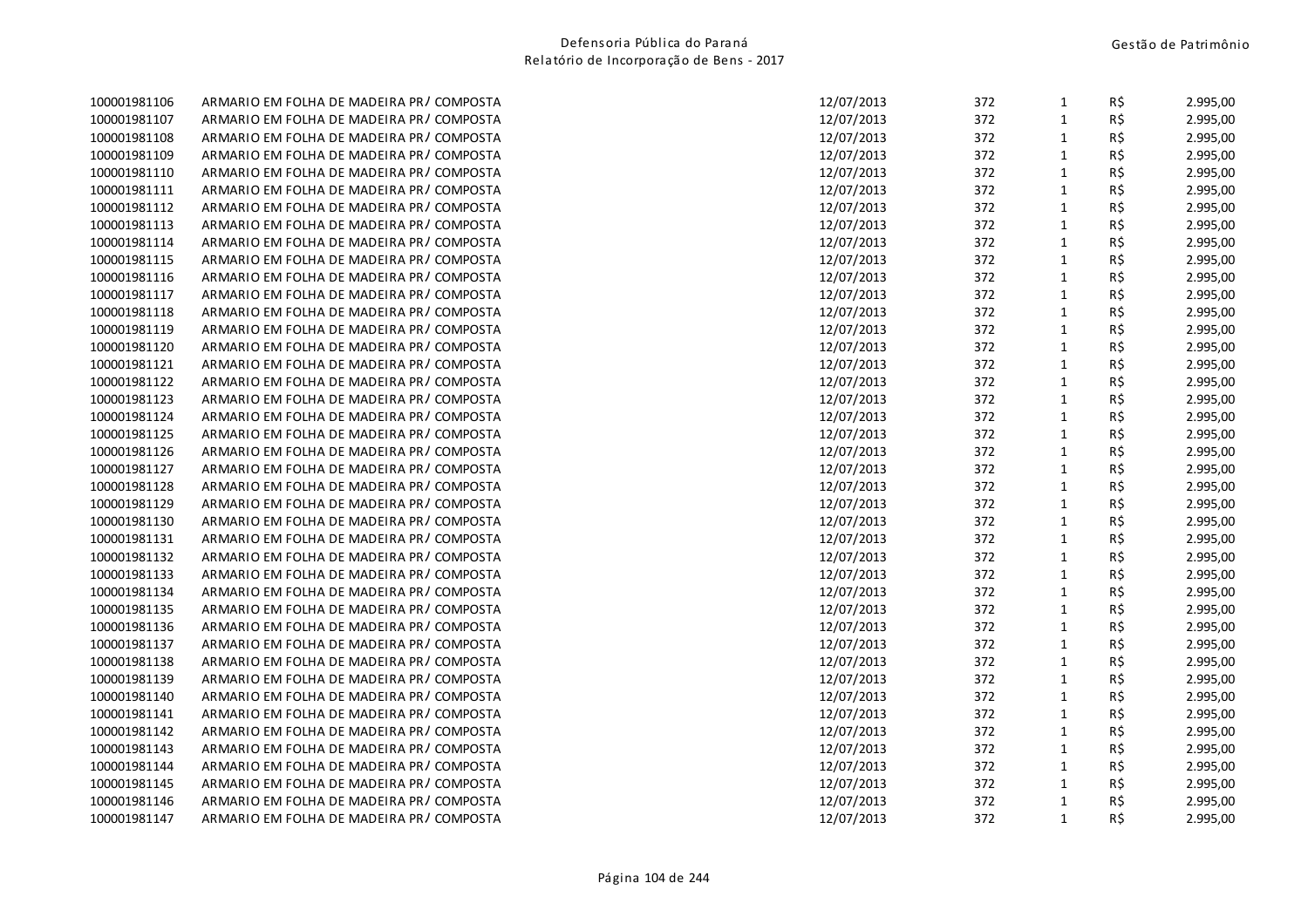| 100001981148 | ARMARIO EM FOLHA DE MADEIRA PR/COMPOSTA        | 12/07/2013 | 372 | $\mathbf{1}$ | R\$ | 2.995,00 |
|--------------|------------------------------------------------|------------|-----|--------------|-----|----------|
| 100001981149 | ARMARIO EM FOLHA DE MADEIRA PR/COMPOSTA        | 12/07/2013 | 372 | $\mathbf 1$  | R\$ | 2.995,00 |
| 100001981150 | ARMARIO EM FOLHA DE MADEIRA PR/COMPOSTA        | 12/07/2013 | 372 | $\mathbf 1$  | R\$ | 2.995,00 |
| 100001981151 | ARMARIO EM FOLHA DE MADEIRA PR/COMPOSTA        | 12/07/2013 | 372 | $\mathbf{1}$ | R\$ | 2.995,00 |
| 100001981152 | ARMARIO EM FOLHA DE MADEIRA PR/COMPOSTA        | 12/07/2013 | 372 | $\mathbf 1$  | R\$ | 2.995,00 |
| 100001981153 | ARMARIO EM FOLHA DE MADEIRA PR/COMPOSTA        | 12/07/2013 | 372 | $\mathbf 1$  | R\$ | 2.995,00 |
| 100001981154 | ARMARIO EM FOLHA DE MADEIRA PR / COMPOSTA      | 12/07/2013 | 372 | $\mathbf 1$  | R\$ | 2.995,00 |
| 100001981155 | ARMARIO EM FOLHA DE MADEIRA PR/COMPOSTA        | 12/07/2013 | 372 | $\mathbf 1$  | R\$ | 2.995,00 |
| 100001981156 | ARMARIO EM FOLHA DE MADEIRA PR/COMPOSTA        | 12/07/2013 | 372 | $\mathbf 1$  | R\$ | 2.995,00 |
| 100001981157 | ARMARIO BAIXO EM FOLHA DE MADEIRA PRE COMPOSTA | 12/07/2013 | 372 | $\mathbf 1$  | R\$ | 2.300,00 |
| 100001981158 | ARMARIO BAIXO EM FOLHA DE MADEIRA PRE COMPOSTA | 12/07/2013 | 372 | $\mathbf{1}$ | R\$ | 2.300,00 |
| 100001981159 | ARMARIO BAIXO EM FOLHA DE MADEIRA PRE COMPOSTA | 12/07/2013 | 372 | $\mathbf 1$  | R\$ | 2.300,00 |
| 100001981160 | ARMARIO BAIXO EM FOLHA DE MADEIRA PRE COMPOSTA | 12/07/2013 | 372 | $\mathbf{1}$ | R\$ | 2.300,00 |
| 100001981161 | ARMARIO BAIXO EM FOLHA DE MADEIRA PRE COMPOSTA | 12/07/2013 | 372 | $\mathbf 1$  | R\$ | 2.300,00 |
| 100001981162 | ARMARIO BAIXO EM FOLHA DE MADEIRA PRE COMPOSTA | 12/07/2013 | 372 | $\mathbf 1$  | R\$ | 2.300,00 |
| 100001981163 | ARMARIO BAIXO EM FOLHA DE MADEIRA PRE COMPOSTA | 12/07/2013 | 372 | $\mathbf 1$  | R\$ | 2.300,00 |
| 100001981164 | ARMARIO BAIXO EM FOLHA DE MADEIRA PRE COMPOSTA | 12/07/2013 | 372 | $\mathbf 1$  | R\$ | 2.300,00 |
| 100001981165 | ARMARIO BAIXO EM FOLHA DE MADEIRA PRE COMPOSTA | 12/07/2013 | 372 | $\mathbf{1}$ | R\$ | 2.300,00 |
| 100001981166 | ARMARIO BAIXO EM FOLHA DE MADEIRA PRE COMPOSTA | 12/07/2013 | 372 | $\mathbf{1}$ | R\$ | 2.300,00 |
| 100001981167 | ARMARIO BAIXO EM FOLHA DE MADEIRA PRE COMPOSTA | 12/07/2013 | 372 | $\mathbf{1}$ | R\$ | 2.300,00 |
| 100001981168 | ARMARIO BAIXO EM FOLHA DE MADEIRA PRE COMPOSTA | 12/07/2013 | 372 | $\mathbf 1$  | R\$ | 2.300,00 |
| 100001981169 | ARMARIO BAIXO EM FOLHA DE MADEIRA PRE COMPOSTA | 12/07/2013 | 372 | $\mathbf 1$  | R\$ | 2.300,00 |
| 100001981170 | ARMARIO BAIXO EM FOLHA DE MADEIRA PRE COMPOSTA | 12/07/2013 | 372 | $\mathbf 1$  | R\$ | 2.300,00 |
| 100001981171 | ARMARIO BAIXO EM FOLHA DE MADEIRA PRE COMPOSTA | 12/07/2013 | 372 | $\mathbf 1$  | R\$ | 2.300,00 |
| 100001981172 | ARMARIO BAIXO EM FOLHA DE MADEIRA PRE COMPOSTA | 12/07/2013 | 372 | $\mathbf{1}$ | R\$ | 2.300,00 |
| 100001981173 | ARMARIO BAIXO EM FOLHA DE MADEIRA PRE COMPOSTA | 12/07/2013 | 372 | $\mathbf{1}$ | R\$ | 2.300,00 |
| 100001981174 | ARMARIO BAIXO EM FOLHA DE MADEIRA PRE COMPOSTA | 12/07/2013 | 372 | $\mathbf 1$  | R\$ | 2.300,00 |
| 100001981175 | ARMARIO BAIXO EM FOLHA DE MADEIRA PRE COMPOSTA | 12/07/2013 | 372 | $\mathbf 1$  | R\$ | 2.300,00 |
| 100001981176 | ARMARIO BAIXO EM FOLHA DE MADEIRA PRE COMPOSTA | 12/07/2013 | 372 | $\mathbf 1$  | R\$ | 2.300,00 |
| 100001981177 | ARMARIO BAIXO EM FOLHA DE MADEIRA PRE COMPOSTA | 12/07/2013 | 372 | $\mathbf 1$  | R\$ | 2.300,00 |
| 100001981178 | ARMARIO BAIXO EM FOLHA DE MADEIRA PRE COMPOSTA | 12/07/2013 | 372 | $\mathbf 1$  | R\$ | 2.300,00 |
| 100001981179 | ARMARIO BAIXO EM FOLHA DE MADEIRA PRE COMPOSTA | 12/07/2013 | 372 | $\mathbf 1$  | R\$ | 2.300,00 |
| 100001981180 | ARMARIO BAIXO EM FOLHA DE MADEIRA PRE COMPOSTA | 12/07/2013 | 372 | $\mathbf 1$  | R\$ | 2.300,00 |
| 100001981181 | ARMARIO BAIXO EM FOLHA DE MADEIRA PRE COMPOSTA | 12/07/2013 | 372 | $\mathbf 1$  | R\$ | 2.300,00 |
| 100001981182 | ARMARIO BAIXO EM FOLHA DE MADEIRA PRE COMPOSTA | 12/07/2013 | 372 | $\mathbf{1}$ | R\$ | 2.300,00 |
| 100001981183 | ARMARIO BAIXO EM FOLHA DE MADEIRA PRE COMPOSTA | 12/07/2013 | 372 | $\mathbf 1$  | R\$ | 2.300,00 |
| 100001981184 | ARMARIO BAIXO EM FOLHA DE MADEIRA PRE COMPOSTA | 12/07/2013 | 372 | $\mathbf 1$  | R\$ | 2.300,00 |
| 100001981185 | ARMARIO BAIXO EM FOLHA DE MADEIRA PRE COMPOSTA | 12/07/2013 | 372 | $\mathbf{1}$ | R\$ | 2.300,00 |
| 100001981186 | ARMARIO BAIXO EM FOLHA DE MADEIRA PRE COMPOSTA | 12/07/2013 | 372 | $\mathbf 1$  | R\$ | 2.300,00 |
| 100001981187 | ARMARIO BAIXO EM FOLHA DE MADEIRA PRE COMPOSTA | 12/07/2013 | 372 | $\mathbf{1}$ | R\$ | 2.300,00 |
| 100001981188 | ARMARIO BAIXO EM FOLHA DE MADEIRA PRE COMPOSTA | 12/07/2013 | 372 | $\mathbf 1$  | R\$ | 2.300,00 |
| 100001981189 | ARMARIO BAIXO EM FOLHA DE MADEIRA PRE COMPOSTA | 12/07/2013 | 372 | $\mathbf 1$  | R\$ | 2.300,00 |
|              |                                                |            |     |              |     |          |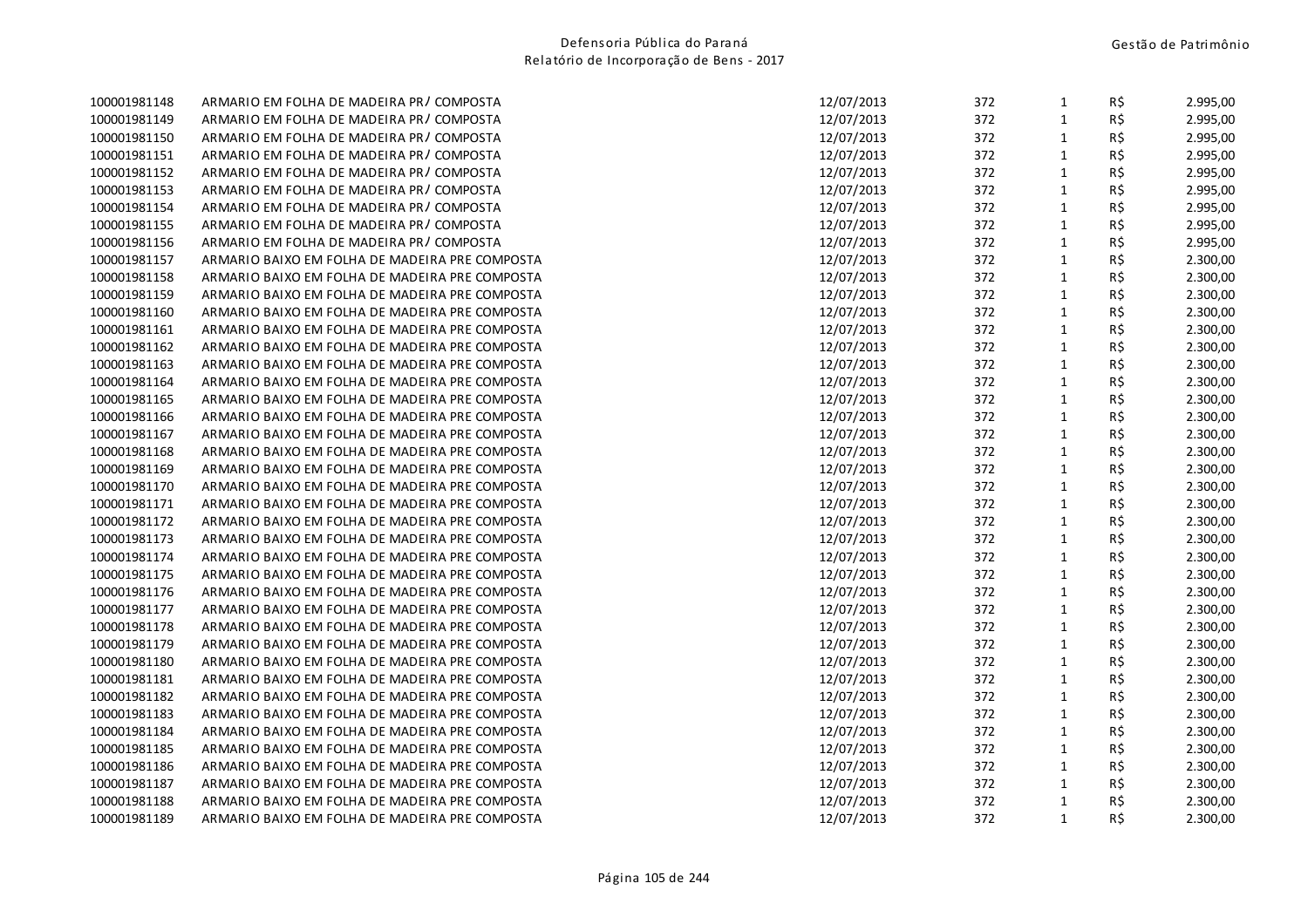| 100001981190 | ARMARIO BAIXO EM FOLHA DE MADEIRA PRE COMPOSTA | 12/07/2013 | 372 | $\mathbf{1}$ | R\$ | 2.300,00 |
|--------------|------------------------------------------------|------------|-----|--------------|-----|----------|
| 100001981191 | ARMARIO BAIXO EM FOLHA DE MADEIRA PRE COMPOSTA | 12/07/2013 | 372 | $\mathbf 1$  | R\$ | 2.300,00 |
| 100001981192 | ARMARIO BAIXO EM FOLHA DE MADEIRA PRE COMPOSTA | 12/07/2013 | 372 | $\mathbf{1}$ | R\$ | 2.300,00 |
| 100001981193 | ARMARIO BAIXO EM FOLHA DE MADEIRA PRE COMPOSTA | 12/07/2013 | 372 | $\mathbf 1$  | R\$ | 2.300,00 |
| 100001981194 | ARMARIO BAIXO EM FOLHA DE MADEIRA PRE COMPOSTA | 12/07/2013 | 372 | $\mathbf{1}$ | R\$ | 2.300,00 |
| 100001981195 | ARMARIO BAIXO EM FOLHA DE MADEIRA PRE COMPOSTA | 12/07/2013 | 372 | $\mathbf{1}$ | R\$ | 2.300,00 |
| 100001981196 | ARMARIO BAIXO EM FOLHA DE MADEIRA PRE COMPOSTA | 12/07/2013 | 372 | $\mathbf{1}$ | R\$ | 2.300,00 |
| 100001981197 | ARMARIO BAIXO EM FOLHA DE MADEIRA PRE COMPOSTA | 12/07/2013 | 372 | $\mathbf{1}$ | R\$ | 2.300,00 |
| 100001981198 | ARMARIO BAIXO EM FOLHA DE MADEIRA PRE COMPOSTA | 12/07/2013 | 372 | $\mathbf 1$  | R\$ | 2.300,00 |
| 100001981199 | ARMARIO BAIXO EM FOLHA DE MADEIRA PRE COMPOSTA | 12/07/2013 | 372 | $\mathbf{1}$ | R\$ | 2.300,00 |
| 100001981200 | ARMARIO BAIXO EM FOLHA DE MADEIRA PRE COMPOSTA | 12/07/2013 | 372 | $\mathbf 1$  | R\$ | 2.300,00 |
| 100001981201 | ARMARIO BAIXO EM FOLHA DE MADEIRA PRE COMPOSTA | 12/07/2013 | 372 | $\mathbf{1}$ | R\$ | 2.300,00 |
| 100001981202 | ARMARIO BAIXO EM FOLHA DE MADEIRA PRE COMPOSTA | 12/07/2013 | 372 | $\mathbf 1$  | R\$ | 2.300,00 |
| 100001981203 | ARMARIO BAIXO EM FOLHA DE MADEIRA PRE COMPOSTA | 12/07/2013 | 372 | $\mathbf{1}$ | R\$ | 2.300,00 |
| 100001981204 | ARMARIO BAIXO EM FOLHA DE MADEIRA PRE COMPOSTA | 12/07/2013 | 372 | $\mathbf{1}$ | R\$ | 2.300,00 |
| 100001981205 | ARMARIO BAIXO EM FOLHA DE MADEIRA PRE COMPOSTA | 12/07/2013 | 372 | $\mathbf{1}$ | R\$ | 2.300,00 |
| 100001981206 | ARMARIO BAIXO EM FOLHA DE MADEIRA PRE COMPOSTA | 12/07/2013 | 372 | $\mathbf{1}$ | R\$ | 2.300,00 |
| 100001981207 | ARMARIO BAIXO EM FOLHA DE MADEIRA PRE COMPOSTA | 12/07/2013 | 372 | $\mathbf 1$  | R\$ | 2.300,00 |
| 100001981208 | ARMARIO BAIXO EM FOLHA DE MADEIRA PRE COMPOSTA | 12/07/2013 | 372 | $\mathbf{1}$ | R\$ | 2.300,00 |
| 100001981209 | ARMARIO BAIXO EM FOLHA DE MADEIRA PRE COMPOSTA | 12/07/2013 | 372 | $\mathbf 1$  | R\$ | 2.300,00 |
| 100001981210 | ARMARIO BAIXO EM FOLHA DE MADEIRA PRE COMPOSTA | 12/07/2013 | 372 | $\mathbf{1}$ | R\$ | 2.300,00 |
| 100001981211 | ARMARIO BAIXO EM FOLHA DE MADEIRA PRE COMPOSTA | 12/07/2013 | 372 | $\mathbf{1}$ | R\$ | 2.300,00 |
| 100001981212 | ARMARIO BAIXO EM FOLHA DE MADEIRA PRE COMPOSTA | 12/07/2013 | 372 | $\mathbf{1}$ | R\$ | 2.300,00 |
| 100001981213 | ARMARIO BAIXO EM FOLHA DE MADEIRA PRE COMPOSTA | 12/07/2013 | 372 | $\mathbf{1}$ | R\$ | 2.300,00 |
| 100001981214 | ARMARIO BAIXO EM FOLHA DE MADEIRA PRE COMPOSTA | 12/07/2013 | 372 | $\mathbf{1}$ | R\$ | 2.300,00 |
| 100001981215 | ARMARIO BAIXO EM FOLHA DE MADEIRA PRE COMPOSTA | 12/07/2013 | 372 | $\mathbf{1}$ | R\$ | 2.300,00 |
| 100001981216 | ARMARIO BAIXO EM FOLHA DE MADEIRA PRE COMPOSTA | 12/07/2013 | 372 | $\mathbf 1$  | R\$ | 2.300,00 |
| 100001981217 | ARMARIO BAIXO EM FOLHA DE MADEIRA PRE COMPOSTA | 12/07/2013 | 372 | $\mathbf{1}$ | R\$ | 2.300,00 |
| 100001981218 | ARMARIO BAIXO EM FOLHA DE MADEIRA PRE COMPOSTA | 12/07/2013 | 372 | $\mathbf{1}$ | R\$ | 2.300,00 |
| 100001981219 | ARMARIO BAIXO EM FOLHA DE MADEIRA PRE COMPOSTA | 12/07/2013 | 372 | $\mathbf{1}$ | R\$ | 2.300,00 |
| 100001981220 | ARMARIO BAIXO EM FOLHA DE MADEIRA PRE COMPOSTA | 12/07/2013 | 372 | $\mathbf{1}$ | R\$ | 2.300,00 |
| 100001981221 | ARMARIO BAIXO EM FOLHA DE MADEIRA PRE COMPOSTA | 12/07/2013 | 372 | $\mathbf{1}$ | R\$ | 2.300,00 |
| 100001981222 | ARMARIO BAIXO EM FOLHA DE MADEIRA PRE COMPOSTA | 12/07/2013 | 372 | $\mathbf{1}$ | R\$ | 2.300,00 |
| 100001981223 | ARMARIO BAIXO EM FOLHA DE MADEIRA PRE COMPOSTA | 12/07/2013 | 372 | $\mathbf{1}$ | R\$ | 2.300,00 |
| 100001981224 | ARMARIO BAIXO EM FOLHA DE MADEIRA PRE COMPOSTA | 12/07/2013 | 372 | $\mathbf{1}$ | R\$ | 2.300,00 |
| 100001981225 | ARMARIO BAIXO EM FOLHA DE MADEIRA PRE COMPOSTA | 12/07/2013 | 372 | $\mathbf{1}$ | R\$ | 2.300,00 |
| 100001981226 | ARMARIO BAIXO EM FOLHA DE MADEIRA PRE COMPOSTA | 12/07/2013 | 372 | $\mathbf{1}$ | R\$ | 2.300,00 |
| 100001981227 | ARMARIO BAIXO EM FOLHA DE MADEIRA PRE COMPOSTA | 12/07/2013 | 372 | $\mathbf{1}$ | R\$ | 2.300,00 |
| 100001981228 | ARMARIO BAIXO EM FOLHA DE MADEIRA PRE COMPOSTA | 12/07/2013 | 372 | $\mathbf{1}$ | R\$ | 2.300,00 |
| 100001981229 | ARMARIO BAIXO EM FOLHA DE MADEIRA PRE COMPOSTA | 12/07/2013 | 372 | $\mathbf{1}$ | R\$ | 2.300,00 |
| 100001981230 | ARMARIO BAIXO EM FOLHA DE MADEIRA PRE COMPOSTA | 12/07/2013 | 372 | $\mathbf 1$  | R\$ | 2.300,00 |
| 100001981231 | ARMARIO BAIXO EM FOLHA DE MADEIRA PRE COMPOSTA | 12/07/2013 | 372 | $\mathbf{1}$ | R\$ | 2.300,00 |
|              |                                                |            |     |              |     |          |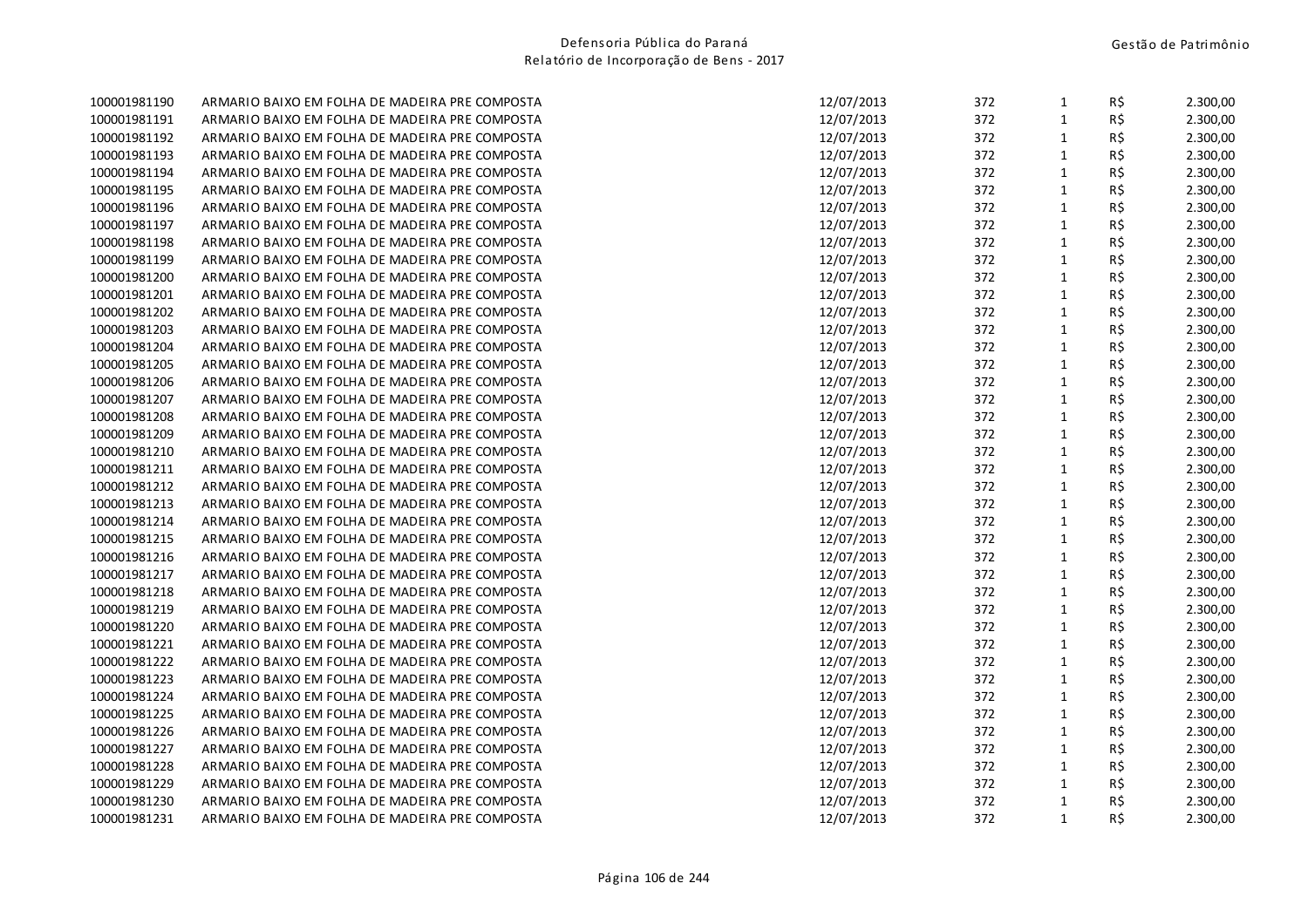| 100001981232 | ARMARIO BAIXO EM FOLHA DE MADEIRA PRE COMPOSTA        | 12/07/2013 | 372 | $\mathbf{1}$ | R\$ | 2.300,00 |
|--------------|-------------------------------------------------------|------------|-----|--------------|-----|----------|
| 100001981233 | ARMARIO BAIXO EM FOLHA DE MADEIRA PRE COMPOSTA        | 12/07/2013 | 372 | $\mathbf{1}$ | R\$ | 2.300,00 |
| 100001981234 | ARMARIO BAIXO EM FOLHA DE MADEIRA PRE COMPOSTA        | 12/07/2013 | 372 | $\mathbf{1}$ | R\$ | 2.300,00 |
| 100001981235 | ARMARIO BAIXO EM FOLHA DE MADEIRA PRE COMPOSTA        | 12/07/2013 | 372 | $\mathbf 1$  | R\$ | 2.300,00 |
| 100001981236 | ARMARIO BAIXO EM FOLHA DE MADEIRA PRE COMPOSTA        | 12/07/2013 | 372 | $\mathbf{1}$ | R\$ | 2.300,00 |
| 100001981237 | ARMARIO BAIXO EM FOLHA DE MADEIRA PRE COMPOSTA        | 12/07/2013 | 372 | $\mathbf{1}$ | R\$ | 2.300,00 |
| 100001981238 | ARMARIO BAIXO EM FOLHA DE MADEIRA PRE COMPOSTA        | 12/07/2013 | 372 | $\mathbf{1}$ | R\$ | 2.300,00 |
| 100001981239 | ARMARIO BAIXO EM FOLHA DE MADEIRA PRE COMPOSTA        | 12/07/2013 | 372 | $\mathbf{1}$ | R\$ | 2.300,00 |
| 100001981240 | ARMARIO BAIXO EM FOLHA DE MADEIRA PRE COMPOSTA        | 12/07/2013 | 372 | $\mathbf{1}$ | R\$ | 2.300,00 |
| 100001981241 | ARMARIO BAIXO EM FOLHA DE MADEIRA PRE COMPOSTA        | 12/07/2013 | 372 | $\mathbf 1$  | R\$ | 2.300,00 |
| 100001981242 | ARMARIO BAIXO EM FOLHA DE MADEIRA PRE COMPOSTA        | 12/07/2013 | 372 | $\mathbf{1}$ | R\$ | 2.300,00 |
| 100001981243 | ARMARIO BAIXO EM FOLHA DE MADEIRA PRE COMPOSTA        | 12/07/2013 | 372 | $\mathbf{1}$ | R\$ | 2.300,00 |
| 100001981244 | ARMARIO BAIXO EM FOLHA DE MADEIRA PRE COMPOSTA        | 12/07/2013 | 372 | $\mathbf 1$  | R\$ | 2.300,00 |
| 100001981245 | ARMARIO BAIXO EM FOLHA DE MADEIRA PRE COMPOSTA        | 12/07/2013 | 372 | $\mathbf{1}$ | R\$ | 2.300,00 |
| 100001981246 | ARMARIO BAIXO EM FOLHA DE MADEIRA PRE COMPOSTA        | 12/07/2013 | 372 | $\mathbf{1}$ | R\$ | 2.300,00 |
| 100001981247 | ARMARIO BAIXO EM FOLHA DE MADEIRA PRE COMPOSTA        | 12/07/2013 | 372 | $\mathbf{1}$ | R\$ | 2.300,00 |
| 100001981248 | ARMARIO BAIXO EM FOLHA DE MADEIRA PRE COMPOSTA        | 12/07/2013 | 372 | $\mathbf{1}$ | R\$ | 2.300,00 |
| 100001981249 | ARMARIO BAIXO EM FOLHA DE MADEIRA PRE COMPOSTA        | 12/07/2013 | 372 | $\mathbf{1}$ | R\$ | 2.300,00 |
| 100001981250 | ARMARIO BAIXO EM FOLHA DE MADEIRA PRE COMPOSTA        | 12/07/2013 | 372 | $\mathbf{1}$ | R\$ | 2.300,00 |
| 100001981251 | ARMARIO BAIXO EM FOLHA DE MADEIRA PRE COMPOSTA        | 12/07/2013 | 372 | $\mathbf{1}$ | R\$ | 2.300,00 |
| 100001981252 | ARMARIO BAIXO EM FOLHA DE MADEIRA PRE COMPOSTA        | 12/07/2013 | 372 | $\mathbf{1}$ | R\$ | 2.300,00 |
| 100001981253 | ARMARIO BAIXO EM FOLHA DE MADEIRA PRE COMPOSTA        | 12/07/2013 | 372 | $\mathbf{1}$ | R\$ | 2.300,00 |
| 100001981254 | ARMARIO BAIXO EM FOLHA DE MADEIRA PRE COMPOSTA        | 12/07/2013 | 372 | $\mathbf 1$  | R\$ | 2.300,00 |
| 100001981255 | ARMARIO BAIXO EM FOLHA DE MADEIRA PRE COMPOSTA        | 12/07/2013 | 372 | $\mathbf{1}$ | R\$ | 2.300,00 |
| 100001981256 | ARMARIO BAIXO EM FOLHA DE MADEIRA PRE COMPOSTA        | 12/07/2013 | 372 | $\mathbf{1}$ | R\$ | 2.300,00 |
| 100001981257 | ARMARIO BAIXO EM FOLHA DE MADEIRA PRE COMPOSTA        | 12/07/2013 | 372 | $\mathbf{1}$ | R\$ | 2.300,00 |
| 100001981258 | ARMARIO BAIXO EM FOLHA DE MADEIRA PRE COMPOSTA        | 12/07/2013 | 372 | $\mathbf 1$  | R\$ | 2.300,00 |
| 100001981259 | ARMARIO BAIXO EM FOLHA DE MADEIRA PRE COMPOSTA        | 12/07/2013 | 372 | $\mathbf{1}$ | R\$ | 2.300,00 |
| 100001981260 | ARMARIO BAIXO EM FOLHA DE MADEIRA PRE COMPOSTA        | 12/07/2013 | 372 | $\mathbf{1}$ | R\$ | 2.300,00 |
| 100001981261 | ARMARIO BAIXO EM FOLHA DE MADEIRA PRE COMPOSTA        | 12/07/2013 | 372 | $\mathbf{1}$ | R\$ | 2.300,00 |
| 100001981262 | ARMARIO BAIXO EM FOLHA DE MADEIRA PRE COMPOSTA        | 12/07/2013 | 372 | $\mathbf{1}$ | R\$ | 2.300,00 |
| 100001981263 | ARMARIO BAIXO EM FOLHA DE MADEIRA PRE COMPOSTA        | 12/07/2013 | 372 | $\mathbf 1$  | R\$ | 2.300,00 |
| 100001981264 | ARMARIO BAIXO EM FOLHA DE MADEIRA PRE COMPOSTA        | 12/07/2013 | 372 | $\mathbf{1}$ | R\$ | 2.300,00 |
| 100001981265 | ARMARIO BAIXO EM FOLHA DE MADEIRA PRE COMPOSTA        | 12/07/2013 | 372 | $\mathbf{1}$ | R\$ | 2.300,00 |
| 100001981266 | ARMARIO BAIXO EM FOLHA DE MADEIRA PRE COMPOSTA        | 12/07/2013 | 372 | $\mathbf{1}$ | R\$ | 2.300,00 |
| 100001981267 | ARMARIO BAIXO EM FOLHA DE MADEIRA PRE COMPOSTA        | 12/07/2013 | 372 | $\mathbf{1}$ | R\$ | 2.300,00 |
| 100001981268 | ARMARIO BAIXO EM FOLHA DE MADEIRA PRE COMPOSTA        | 12/07/2013 | 372 | $\mathbf 1$  | R\$ | 2.300,00 |
| 100001981269 | ARMARIO BAIXO EM FOLHA DE MADEIRA PRE COMPOSTA        | 12/07/2013 | 372 | $\mathbf 1$  | R\$ | 2.300,00 |
| 100001981270 | ARMARIO BAIXO EM FOLHA DE MADEIRA PRE COMPOSTA        | 12/07/2013 | 372 | $\mathbf{1}$ | R\$ | 2.300,00 |
| 100001981271 | ARMARIO BAIXO EM FOLHA DE MADEIRA PRE COMPOSTA        | 12/07/2013 | 372 | $\mathbf{1}$ | R\$ | 2.300,00 |
| 100001981272 | ARMARIO BAIXO EM FOLHA DE MADEIRA PRE COMPOSTA        | 12/07/2013 | 372 | $\mathbf 1$  | R\$ | 2.300,00 |
| 100001981273 | ARMARIO BAIXO DUPLO EM FOLHA DE MADEIRA PR / COMPOSTA | 12/07/2013 | 372 | $\mathbf{1}$ | R\$ | 4.612,00 |
|              |                                                       |            |     |              |     |          |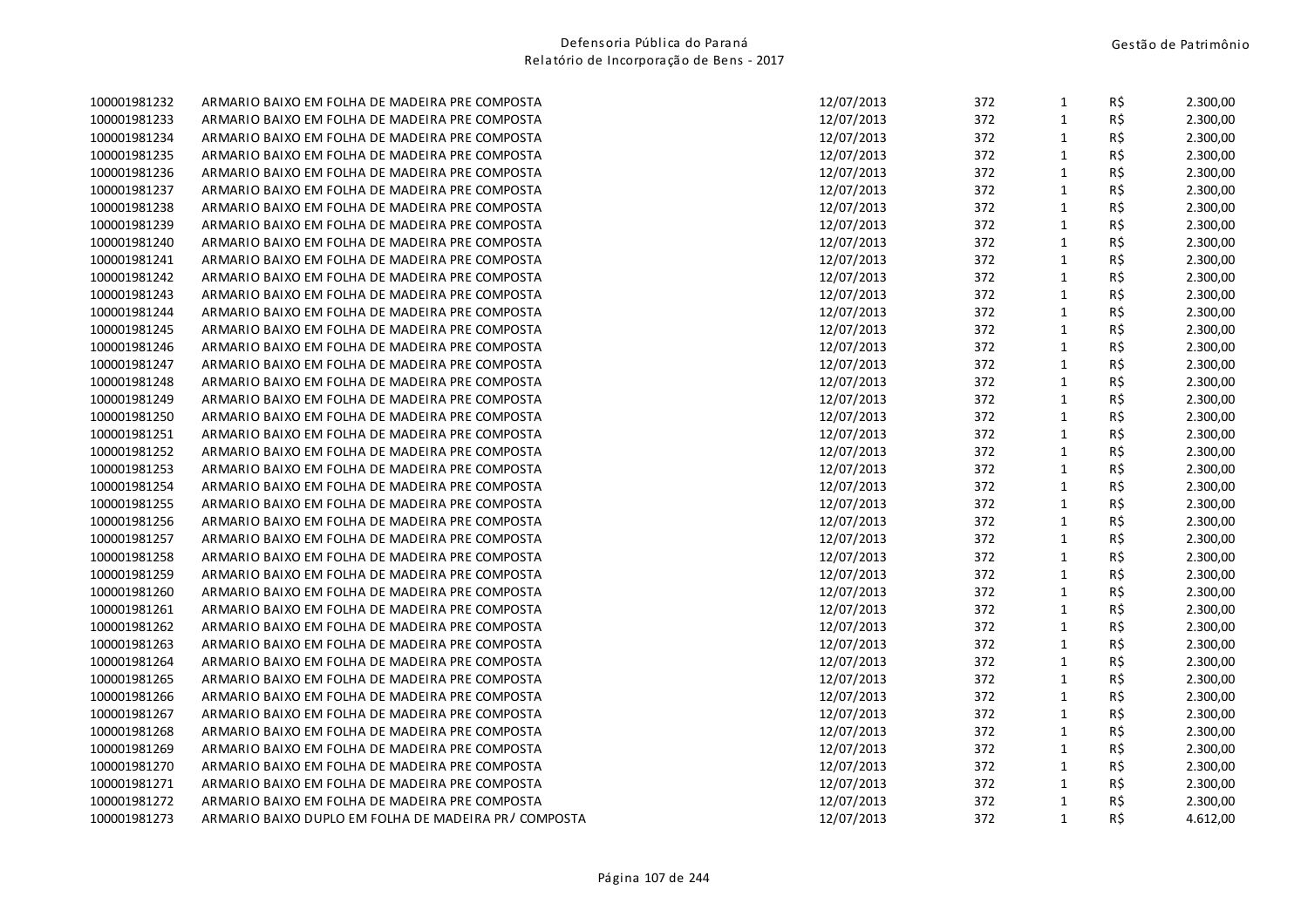| $\mathbf 1$<br>12/07/2013<br>372<br>R\$<br>ARMARIO BAIXO DUPLO EM FOLHA DE MADEIRA PR/COMPOSTA<br>4.612,00<br>$\mathbf{1}$<br>R\$<br>ARMARIO BAIXO DUPLO EM FOLHA DE MADEIRA PR/COMPOSTA<br>12/07/2013<br>372<br>4.612,00<br>R\$<br>12/07/2013<br>372<br>$\mathbf{1}$<br>4.612,00<br>ARMARIO BAIXO DUPLO EM FOLHA DE MADEIRA PR/COMPOSTA<br>R\$<br>12/07/2013<br>372<br>$\mathbf{1}$<br>ARMARIO BAIXO DUPLO EM FOLHA DE MADEIRA PR/COMPOSTA<br>4.612,00<br>R\$<br>12/07/2013<br>372<br>$\mathbf{1}$<br>4.612,00<br>ARMARIO BAIXO DUPLO EM FOLHA DE MADEIRA PR / COMPOSTA<br>12/07/2013<br>372<br>$\mathbf{1}$<br>R\$<br>ARMARIO BAIXO DUPLO EM FOLHA DE MADEIRA PR/COMPOSTA<br>4.612,00<br>R\$<br>12/07/2013<br>372<br>$\mathbf{1}$<br>ARMARIO BAIXO DUPLO EM FOLHA DE MADEIRA PR/COMPOSTA<br>4.612,00<br>R\$<br>12/07/2013<br>372<br>ARMARIO BAIXO DUPLO EM FOLHA DE MADEIRA PR/COMPOSTA<br>$\mathbf{1}$<br>4.612,00<br>$\mathbf{1}$<br>R\$<br>12/07/2013<br>372<br>4.612,00<br>ARMARIO BAIXO DUPLO EM FOLHA DE MADEIRA PR / COMPOSTA<br>$\mathbf{1}$<br>12/07/2013<br>372<br>R\$<br>4.612,00<br>ARMARIO BAIXO DUPLO EM FOLHA DE MADEIRA PR/COMPOSTA<br>$\mathbf{1}$<br>R\$<br>ARMARIO BAIXO DUPLO EM FOLHA DE MADEIRA PR/COMPOSTA<br>12/07/2013<br>372<br>4.612,00<br>R\$<br>12/07/2013<br>372<br>$\mathbf{1}$<br>ARMARIO BAIXO DUPLO EM FOLHA DE MADEIRA PR/COMPOSTA<br>4.612,00<br>R\$<br>372<br>$\mathbf{1}$<br>ARMARIO BAIXO DUPLO EM FOLHA DE MADEIRA PR/COMPOSTA<br>12/07/2013<br>4.612,00<br>R\$<br>12/07/2013<br>372<br>$\mathbf{1}$<br>ARMARIO BAIXO DUPLO EM FOLHA DE MADEIRA PR/COMPOSTA<br>4.612,00<br>12/07/2013<br>372<br>$\mathbf{1}$<br>R\$<br>ARMARIO BAIXO DUPLO EM FOLHA DE MADEIRA PR/COMPOSTA<br>4.612,00<br>R\$<br>372<br>$\mathbf{1}$<br>ARMARIO BAIXO DUPLO EM FOLHA DE MADEIRA PR / COMPOSTA<br>12/07/2013<br>4.612,00<br>R\$<br>372<br>ARMARIO BAIXO DUPLO EM FOLHA DE MADEIRA PR/COMPOSTA<br>12/07/2013<br>$\mathbf{1}$<br>4.612,00<br>$\mathbf 1$<br>R\$<br>12/07/2013<br>372<br>4.612,00<br>ARMARIO BAIXO DUPLO EM FOLHA DE MADEIRA PR/COMPOSTA<br>12/07/2013<br>372<br>$\mathbf{1}$<br>R\$<br>4.612,00<br>ARMARIO BAIXO DUPLO EM FOLHA DE MADEIRA PR/COMPOSTA<br>$\mathbf{1}$<br>R\$<br>ARMARIO BAIXO DUPLO EM FOLHA DE MADEIRA PR/COMPOSTA<br>12/07/2013<br>372<br>4.612,00<br>R\$<br>372<br>$\mathbf{1}$<br>ARMARIO BAIXO DUPLO EM FOLHA DE MADEIRA PR/COMPOSTA<br>12/07/2013<br>4.612,00<br>372<br>$\mathbf{1}$<br>R\$<br>ARMARIO BAIXO DUPLO EM FOLHA DE MADEIRA PR/COMPOSTA<br>12/07/2013<br>4.612,00<br>R\$<br>372<br>$\mathbf{1}$<br>ARMARIO BAIXO DUPLO EM FOLHA DE MADEIRA PR/COMPOSTA<br>12/07/2013<br>4.612,00<br>12/07/2013<br>372<br>$\mathbf{1}$<br>R\$<br>ARMARIO BAIXO DUPLO EM FOLHA DE MADEIRA PR/COMPOSTA<br>4.612,00<br>R\$<br>372<br>$\mathbf{1}$<br>ARMARIO BAIXO DUPLO EM FOLHA DE MADEIRA PR/COMPOSTA<br>12/07/2013<br>4.612,00<br>R\$<br>372<br>ARMARIO BAIXO DUPLO EM FOLHA DE MADEIRA PR/COMPOSTA<br>12/07/2013<br>$\mathbf{1}$<br>4.612,00<br>$\mathbf 1$<br>R\$<br>12/07/2013<br>372<br>ARMARIO BAIXO DUPLO EM FOLHA DE MADEIRA PR / COMPOSTA<br>4.612,00<br>12/07/2013<br>372<br>$\mathbf{1}$<br>R\$<br>4.612,00<br>ARMARIO BAIXO DUPLO EM FOLHA DE MADEIRA PR/COMPOSTA<br>R\$<br>ARMARIO BAIXO DUPLO EM FOLHA DE MADEIRA PR/COMPOSTA<br>12/07/2013<br>372<br>$\mathbf{1}$<br>4.612,00<br>R\$<br>372<br>$\mathbf{1}$<br>ARMARIO BAIXO DUPLO EM FOLHA DE MADEIRA PR/COMPOSTA<br>12/07/2013<br>4.612,00<br>372<br>$\mathbf{1}$<br>R\$<br>12/07/2013<br>4.612,00<br>ARMARIO BAIXO DUPLO EM FOLHA DE MADEIRA PR/COMPOSTA<br>R\$<br>372<br>$\mathbf{1}$<br>ARMARIO BAIXO DUPLO EM FOLHA DE MADEIRA PR/COMPOSTA<br>12/07/2013<br>4.612,00<br>R\$<br>ARMARIO BAIXO DUPLO EM FOLHA DE MADEIRA PR/COMPOSTA<br>12/07/2013<br>372<br>$\mathbf{1}$<br>4.612,00<br>R\$<br>372<br>$\mathbf{1}$<br>ARMARIO BAIXO DUPLO EM FOLHA DE MADEIRA PR/COMPOSTA<br>12/07/2013<br>4.612,00<br>R\$<br>$\mathbf{1}$<br>ARMARIO BAIXO DUPLO EM FOLHA DE MADEIRA PR/COMPOSTA<br>12/07/2013<br>372<br>4.612,00<br>$\mathbf 1$<br>R\$<br>12/07/2013<br>372<br>ARMARIO BAIXO DUPLO EM FOLHA DE MADEIRA PR/COMPOSTA<br>4.612,00<br>12/07/2013<br>$\mathbf{1}$<br>R\$<br>ARMARIO BAIXO DUPLO EM FOLHA DE MADEIRA PR/COMPOSTA<br>372<br>4.612,00<br>R\$<br>ARMARIO BAIXO DUPLO EM FOLHA DE MADEIRA PR/COMPOSTA<br>12/07/2013<br>372<br>$\mathbf{1}$<br>4.612,00<br>372<br>R\$<br>ARMARIO BAIXO DUPLO EM FOLHA DE MADEIRA PR/COMPOSTA<br>12/07/2013<br>$\mathbf{1}$<br>4.612,00<br>R\$<br>12/07/2013<br>372<br>$\mathbf{1}$<br>4.612,00<br>ARMARIO BAIXO DUPLO EM FOLHA DE MADEIRA PR / COMPOSTA | 100001981274 | ARMARIO BAIXO DUPLO EM FOLHA DE MADEIRA PR/COMPOSTA | 12/07/2013 | 372 | $\mathbf{1}$ | R\$ | 4.612,00 |
|----------------------------------------------------------------------------------------------------------------------------------------------------------------------------------------------------------------------------------------------------------------------------------------------------------------------------------------------------------------------------------------------------------------------------------------------------------------------------------------------------------------------------------------------------------------------------------------------------------------------------------------------------------------------------------------------------------------------------------------------------------------------------------------------------------------------------------------------------------------------------------------------------------------------------------------------------------------------------------------------------------------------------------------------------------------------------------------------------------------------------------------------------------------------------------------------------------------------------------------------------------------------------------------------------------------------------------------------------------------------------------------------------------------------------------------------------------------------------------------------------------------------------------------------------------------------------------------------------------------------------------------------------------------------------------------------------------------------------------------------------------------------------------------------------------------------------------------------------------------------------------------------------------------------------------------------------------------------------------------------------------------------------------------------------------------------------------------------------------------------------------------------------------------------------------------------------------------------------------------------------------------------------------------------------------------------------------------------------------------------------------------------------------------------------------------------------------------------------------------------------------------------------------------------------------------------------------------------------------------------------------------------------------------------------------------------------------------------------------------------------------------------------------------------------------------------------------------------------------------------------------------------------------------------------------------------------------------------------------------------------------------------------------------------------------------------------------------------------------------------------------------------------------------------------------------------------------------------------------------------------------------------------------------------------------------------------------------------------------------------------------------------------------------------------------------------------------------------------------------------------------------------------------------------------------------------------------------------------------------------------------------------------------------------------------------------------------------------------------------------------------------------------------------------------------------------------------------------------------------------------------------------------------------------------------------------------------------------------------------------------------------------------------------------------------------------------------------------------------------------------------------------------------------------------------------------------------------------------------------------------------------------------------------------------------------------------------------------------------------------------------------------------------------------------------------------------------------------------------------------------------------------------------------------------------------------------------------------------------------------------|--------------|-----------------------------------------------------|------------|-----|--------------|-----|----------|
|                                                                                                                                                                                                                                                                                                                                                                                                                                                                                                                                                                                                                                                                                                                                                                                                                                                                                                                                                                                                                                                                                                                                                                                                                                                                                                                                                                                                                                                                                                                                                                                                                                                                                                                                                                                                                                                                                                                                                                                                                                                                                                                                                                                                                                                                                                                                                                                                                                                                                                                                                                                                                                                                                                                                                                                                                                                                                                                                                                                                                                                                                                                                                                                                                                                                                                                                                                                                                                                                                                                                                                                                                                                                                                                                                                                                                                                                                                                                                                                                                                                                                                                                                                                                                                                                                                                                                                                                                                                                                                                                                                                                                            | 100001981275 |                                                     |            |     |              |     |          |
|                                                                                                                                                                                                                                                                                                                                                                                                                                                                                                                                                                                                                                                                                                                                                                                                                                                                                                                                                                                                                                                                                                                                                                                                                                                                                                                                                                                                                                                                                                                                                                                                                                                                                                                                                                                                                                                                                                                                                                                                                                                                                                                                                                                                                                                                                                                                                                                                                                                                                                                                                                                                                                                                                                                                                                                                                                                                                                                                                                                                                                                                                                                                                                                                                                                                                                                                                                                                                                                                                                                                                                                                                                                                                                                                                                                                                                                                                                                                                                                                                                                                                                                                                                                                                                                                                                                                                                                                                                                                                                                                                                                                                            | 100001981276 |                                                     |            |     |              |     |          |
|                                                                                                                                                                                                                                                                                                                                                                                                                                                                                                                                                                                                                                                                                                                                                                                                                                                                                                                                                                                                                                                                                                                                                                                                                                                                                                                                                                                                                                                                                                                                                                                                                                                                                                                                                                                                                                                                                                                                                                                                                                                                                                                                                                                                                                                                                                                                                                                                                                                                                                                                                                                                                                                                                                                                                                                                                                                                                                                                                                                                                                                                                                                                                                                                                                                                                                                                                                                                                                                                                                                                                                                                                                                                                                                                                                                                                                                                                                                                                                                                                                                                                                                                                                                                                                                                                                                                                                                                                                                                                                                                                                                                                            | 100001981277 |                                                     |            |     |              |     |          |
|                                                                                                                                                                                                                                                                                                                                                                                                                                                                                                                                                                                                                                                                                                                                                                                                                                                                                                                                                                                                                                                                                                                                                                                                                                                                                                                                                                                                                                                                                                                                                                                                                                                                                                                                                                                                                                                                                                                                                                                                                                                                                                                                                                                                                                                                                                                                                                                                                                                                                                                                                                                                                                                                                                                                                                                                                                                                                                                                                                                                                                                                                                                                                                                                                                                                                                                                                                                                                                                                                                                                                                                                                                                                                                                                                                                                                                                                                                                                                                                                                                                                                                                                                                                                                                                                                                                                                                                                                                                                                                                                                                                                                            | 100001981278 |                                                     |            |     |              |     |          |
|                                                                                                                                                                                                                                                                                                                                                                                                                                                                                                                                                                                                                                                                                                                                                                                                                                                                                                                                                                                                                                                                                                                                                                                                                                                                                                                                                                                                                                                                                                                                                                                                                                                                                                                                                                                                                                                                                                                                                                                                                                                                                                                                                                                                                                                                                                                                                                                                                                                                                                                                                                                                                                                                                                                                                                                                                                                                                                                                                                                                                                                                                                                                                                                                                                                                                                                                                                                                                                                                                                                                                                                                                                                                                                                                                                                                                                                                                                                                                                                                                                                                                                                                                                                                                                                                                                                                                                                                                                                                                                                                                                                                                            | 100001981279 |                                                     |            |     |              |     |          |
|                                                                                                                                                                                                                                                                                                                                                                                                                                                                                                                                                                                                                                                                                                                                                                                                                                                                                                                                                                                                                                                                                                                                                                                                                                                                                                                                                                                                                                                                                                                                                                                                                                                                                                                                                                                                                                                                                                                                                                                                                                                                                                                                                                                                                                                                                                                                                                                                                                                                                                                                                                                                                                                                                                                                                                                                                                                                                                                                                                                                                                                                                                                                                                                                                                                                                                                                                                                                                                                                                                                                                                                                                                                                                                                                                                                                                                                                                                                                                                                                                                                                                                                                                                                                                                                                                                                                                                                                                                                                                                                                                                                                                            | 100001981280 |                                                     |            |     |              |     |          |
|                                                                                                                                                                                                                                                                                                                                                                                                                                                                                                                                                                                                                                                                                                                                                                                                                                                                                                                                                                                                                                                                                                                                                                                                                                                                                                                                                                                                                                                                                                                                                                                                                                                                                                                                                                                                                                                                                                                                                                                                                                                                                                                                                                                                                                                                                                                                                                                                                                                                                                                                                                                                                                                                                                                                                                                                                                                                                                                                                                                                                                                                                                                                                                                                                                                                                                                                                                                                                                                                                                                                                                                                                                                                                                                                                                                                                                                                                                                                                                                                                                                                                                                                                                                                                                                                                                                                                                                                                                                                                                                                                                                                                            | 100001981281 |                                                     |            |     |              |     |          |
|                                                                                                                                                                                                                                                                                                                                                                                                                                                                                                                                                                                                                                                                                                                                                                                                                                                                                                                                                                                                                                                                                                                                                                                                                                                                                                                                                                                                                                                                                                                                                                                                                                                                                                                                                                                                                                                                                                                                                                                                                                                                                                                                                                                                                                                                                                                                                                                                                                                                                                                                                                                                                                                                                                                                                                                                                                                                                                                                                                                                                                                                                                                                                                                                                                                                                                                                                                                                                                                                                                                                                                                                                                                                                                                                                                                                                                                                                                                                                                                                                                                                                                                                                                                                                                                                                                                                                                                                                                                                                                                                                                                                                            | 100001981282 |                                                     |            |     |              |     |          |
|                                                                                                                                                                                                                                                                                                                                                                                                                                                                                                                                                                                                                                                                                                                                                                                                                                                                                                                                                                                                                                                                                                                                                                                                                                                                                                                                                                                                                                                                                                                                                                                                                                                                                                                                                                                                                                                                                                                                                                                                                                                                                                                                                                                                                                                                                                                                                                                                                                                                                                                                                                                                                                                                                                                                                                                                                                                                                                                                                                                                                                                                                                                                                                                                                                                                                                                                                                                                                                                                                                                                                                                                                                                                                                                                                                                                                                                                                                                                                                                                                                                                                                                                                                                                                                                                                                                                                                                                                                                                                                                                                                                                                            | 100001981283 |                                                     |            |     |              |     |          |
|                                                                                                                                                                                                                                                                                                                                                                                                                                                                                                                                                                                                                                                                                                                                                                                                                                                                                                                                                                                                                                                                                                                                                                                                                                                                                                                                                                                                                                                                                                                                                                                                                                                                                                                                                                                                                                                                                                                                                                                                                                                                                                                                                                                                                                                                                                                                                                                                                                                                                                                                                                                                                                                                                                                                                                                                                                                                                                                                                                                                                                                                                                                                                                                                                                                                                                                                                                                                                                                                                                                                                                                                                                                                                                                                                                                                                                                                                                                                                                                                                                                                                                                                                                                                                                                                                                                                                                                                                                                                                                                                                                                                                            | 100001981284 |                                                     |            |     |              |     |          |
|                                                                                                                                                                                                                                                                                                                                                                                                                                                                                                                                                                                                                                                                                                                                                                                                                                                                                                                                                                                                                                                                                                                                                                                                                                                                                                                                                                                                                                                                                                                                                                                                                                                                                                                                                                                                                                                                                                                                                                                                                                                                                                                                                                                                                                                                                                                                                                                                                                                                                                                                                                                                                                                                                                                                                                                                                                                                                                                                                                                                                                                                                                                                                                                                                                                                                                                                                                                                                                                                                                                                                                                                                                                                                                                                                                                                                                                                                                                                                                                                                                                                                                                                                                                                                                                                                                                                                                                                                                                                                                                                                                                                                            | 100001981285 |                                                     |            |     |              |     |          |
|                                                                                                                                                                                                                                                                                                                                                                                                                                                                                                                                                                                                                                                                                                                                                                                                                                                                                                                                                                                                                                                                                                                                                                                                                                                                                                                                                                                                                                                                                                                                                                                                                                                                                                                                                                                                                                                                                                                                                                                                                                                                                                                                                                                                                                                                                                                                                                                                                                                                                                                                                                                                                                                                                                                                                                                                                                                                                                                                                                                                                                                                                                                                                                                                                                                                                                                                                                                                                                                                                                                                                                                                                                                                                                                                                                                                                                                                                                                                                                                                                                                                                                                                                                                                                                                                                                                                                                                                                                                                                                                                                                                                                            | 100001981286 |                                                     |            |     |              |     |          |
|                                                                                                                                                                                                                                                                                                                                                                                                                                                                                                                                                                                                                                                                                                                                                                                                                                                                                                                                                                                                                                                                                                                                                                                                                                                                                                                                                                                                                                                                                                                                                                                                                                                                                                                                                                                                                                                                                                                                                                                                                                                                                                                                                                                                                                                                                                                                                                                                                                                                                                                                                                                                                                                                                                                                                                                                                                                                                                                                                                                                                                                                                                                                                                                                                                                                                                                                                                                                                                                                                                                                                                                                                                                                                                                                                                                                                                                                                                                                                                                                                                                                                                                                                                                                                                                                                                                                                                                                                                                                                                                                                                                                                            | 100001981287 |                                                     |            |     |              |     |          |
|                                                                                                                                                                                                                                                                                                                                                                                                                                                                                                                                                                                                                                                                                                                                                                                                                                                                                                                                                                                                                                                                                                                                                                                                                                                                                                                                                                                                                                                                                                                                                                                                                                                                                                                                                                                                                                                                                                                                                                                                                                                                                                                                                                                                                                                                                                                                                                                                                                                                                                                                                                                                                                                                                                                                                                                                                                                                                                                                                                                                                                                                                                                                                                                                                                                                                                                                                                                                                                                                                                                                                                                                                                                                                                                                                                                                                                                                                                                                                                                                                                                                                                                                                                                                                                                                                                                                                                                                                                                                                                                                                                                                                            | 100001981288 |                                                     |            |     |              |     |          |
|                                                                                                                                                                                                                                                                                                                                                                                                                                                                                                                                                                                                                                                                                                                                                                                                                                                                                                                                                                                                                                                                                                                                                                                                                                                                                                                                                                                                                                                                                                                                                                                                                                                                                                                                                                                                                                                                                                                                                                                                                                                                                                                                                                                                                                                                                                                                                                                                                                                                                                                                                                                                                                                                                                                                                                                                                                                                                                                                                                                                                                                                                                                                                                                                                                                                                                                                                                                                                                                                                                                                                                                                                                                                                                                                                                                                                                                                                                                                                                                                                                                                                                                                                                                                                                                                                                                                                                                                                                                                                                                                                                                                                            | 100001981289 |                                                     |            |     |              |     |          |
|                                                                                                                                                                                                                                                                                                                                                                                                                                                                                                                                                                                                                                                                                                                                                                                                                                                                                                                                                                                                                                                                                                                                                                                                                                                                                                                                                                                                                                                                                                                                                                                                                                                                                                                                                                                                                                                                                                                                                                                                                                                                                                                                                                                                                                                                                                                                                                                                                                                                                                                                                                                                                                                                                                                                                                                                                                                                                                                                                                                                                                                                                                                                                                                                                                                                                                                                                                                                                                                                                                                                                                                                                                                                                                                                                                                                                                                                                                                                                                                                                                                                                                                                                                                                                                                                                                                                                                                                                                                                                                                                                                                                                            | 100001981290 |                                                     |            |     |              |     |          |
|                                                                                                                                                                                                                                                                                                                                                                                                                                                                                                                                                                                                                                                                                                                                                                                                                                                                                                                                                                                                                                                                                                                                                                                                                                                                                                                                                                                                                                                                                                                                                                                                                                                                                                                                                                                                                                                                                                                                                                                                                                                                                                                                                                                                                                                                                                                                                                                                                                                                                                                                                                                                                                                                                                                                                                                                                                                                                                                                                                                                                                                                                                                                                                                                                                                                                                                                                                                                                                                                                                                                                                                                                                                                                                                                                                                                                                                                                                                                                                                                                                                                                                                                                                                                                                                                                                                                                                                                                                                                                                                                                                                                                            | 100001981291 |                                                     |            |     |              |     |          |
|                                                                                                                                                                                                                                                                                                                                                                                                                                                                                                                                                                                                                                                                                                                                                                                                                                                                                                                                                                                                                                                                                                                                                                                                                                                                                                                                                                                                                                                                                                                                                                                                                                                                                                                                                                                                                                                                                                                                                                                                                                                                                                                                                                                                                                                                                                                                                                                                                                                                                                                                                                                                                                                                                                                                                                                                                                                                                                                                                                                                                                                                                                                                                                                                                                                                                                                                                                                                                                                                                                                                                                                                                                                                                                                                                                                                                                                                                                                                                                                                                                                                                                                                                                                                                                                                                                                                                                                                                                                                                                                                                                                                                            | 100001981292 |                                                     |            |     |              |     |          |
|                                                                                                                                                                                                                                                                                                                                                                                                                                                                                                                                                                                                                                                                                                                                                                                                                                                                                                                                                                                                                                                                                                                                                                                                                                                                                                                                                                                                                                                                                                                                                                                                                                                                                                                                                                                                                                                                                                                                                                                                                                                                                                                                                                                                                                                                                                                                                                                                                                                                                                                                                                                                                                                                                                                                                                                                                                                                                                                                                                                                                                                                                                                                                                                                                                                                                                                                                                                                                                                                                                                                                                                                                                                                                                                                                                                                                                                                                                                                                                                                                                                                                                                                                                                                                                                                                                                                                                                                                                                                                                                                                                                                                            | 100001981293 |                                                     |            |     |              |     |          |
|                                                                                                                                                                                                                                                                                                                                                                                                                                                                                                                                                                                                                                                                                                                                                                                                                                                                                                                                                                                                                                                                                                                                                                                                                                                                                                                                                                                                                                                                                                                                                                                                                                                                                                                                                                                                                                                                                                                                                                                                                                                                                                                                                                                                                                                                                                                                                                                                                                                                                                                                                                                                                                                                                                                                                                                                                                                                                                                                                                                                                                                                                                                                                                                                                                                                                                                                                                                                                                                                                                                                                                                                                                                                                                                                                                                                                                                                                                                                                                                                                                                                                                                                                                                                                                                                                                                                                                                                                                                                                                                                                                                                                            | 100001981294 |                                                     |            |     |              |     |          |
|                                                                                                                                                                                                                                                                                                                                                                                                                                                                                                                                                                                                                                                                                                                                                                                                                                                                                                                                                                                                                                                                                                                                                                                                                                                                                                                                                                                                                                                                                                                                                                                                                                                                                                                                                                                                                                                                                                                                                                                                                                                                                                                                                                                                                                                                                                                                                                                                                                                                                                                                                                                                                                                                                                                                                                                                                                                                                                                                                                                                                                                                                                                                                                                                                                                                                                                                                                                                                                                                                                                                                                                                                                                                                                                                                                                                                                                                                                                                                                                                                                                                                                                                                                                                                                                                                                                                                                                                                                                                                                                                                                                                                            | 100001981295 |                                                     |            |     |              |     |          |
|                                                                                                                                                                                                                                                                                                                                                                                                                                                                                                                                                                                                                                                                                                                                                                                                                                                                                                                                                                                                                                                                                                                                                                                                                                                                                                                                                                                                                                                                                                                                                                                                                                                                                                                                                                                                                                                                                                                                                                                                                                                                                                                                                                                                                                                                                                                                                                                                                                                                                                                                                                                                                                                                                                                                                                                                                                                                                                                                                                                                                                                                                                                                                                                                                                                                                                                                                                                                                                                                                                                                                                                                                                                                                                                                                                                                                                                                                                                                                                                                                                                                                                                                                                                                                                                                                                                                                                                                                                                                                                                                                                                                                            | 100001981296 |                                                     |            |     |              |     |          |
|                                                                                                                                                                                                                                                                                                                                                                                                                                                                                                                                                                                                                                                                                                                                                                                                                                                                                                                                                                                                                                                                                                                                                                                                                                                                                                                                                                                                                                                                                                                                                                                                                                                                                                                                                                                                                                                                                                                                                                                                                                                                                                                                                                                                                                                                                                                                                                                                                                                                                                                                                                                                                                                                                                                                                                                                                                                                                                                                                                                                                                                                                                                                                                                                                                                                                                                                                                                                                                                                                                                                                                                                                                                                                                                                                                                                                                                                                                                                                                                                                                                                                                                                                                                                                                                                                                                                                                                                                                                                                                                                                                                                                            | 100001981297 |                                                     |            |     |              |     |          |
|                                                                                                                                                                                                                                                                                                                                                                                                                                                                                                                                                                                                                                                                                                                                                                                                                                                                                                                                                                                                                                                                                                                                                                                                                                                                                                                                                                                                                                                                                                                                                                                                                                                                                                                                                                                                                                                                                                                                                                                                                                                                                                                                                                                                                                                                                                                                                                                                                                                                                                                                                                                                                                                                                                                                                                                                                                                                                                                                                                                                                                                                                                                                                                                                                                                                                                                                                                                                                                                                                                                                                                                                                                                                                                                                                                                                                                                                                                                                                                                                                                                                                                                                                                                                                                                                                                                                                                                                                                                                                                                                                                                                                            | 100001981298 |                                                     |            |     |              |     |          |
|                                                                                                                                                                                                                                                                                                                                                                                                                                                                                                                                                                                                                                                                                                                                                                                                                                                                                                                                                                                                                                                                                                                                                                                                                                                                                                                                                                                                                                                                                                                                                                                                                                                                                                                                                                                                                                                                                                                                                                                                                                                                                                                                                                                                                                                                                                                                                                                                                                                                                                                                                                                                                                                                                                                                                                                                                                                                                                                                                                                                                                                                                                                                                                                                                                                                                                                                                                                                                                                                                                                                                                                                                                                                                                                                                                                                                                                                                                                                                                                                                                                                                                                                                                                                                                                                                                                                                                                                                                                                                                                                                                                                                            | 100001981299 |                                                     |            |     |              |     |          |
|                                                                                                                                                                                                                                                                                                                                                                                                                                                                                                                                                                                                                                                                                                                                                                                                                                                                                                                                                                                                                                                                                                                                                                                                                                                                                                                                                                                                                                                                                                                                                                                                                                                                                                                                                                                                                                                                                                                                                                                                                                                                                                                                                                                                                                                                                                                                                                                                                                                                                                                                                                                                                                                                                                                                                                                                                                                                                                                                                                                                                                                                                                                                                                                                                                                                                                                                                                                                                                                                                                                                                                                                                                                                                                                                                                                                                                                                                                                                                                                                                                                                                                                                                                                                                                                                                                                                                                                                                                                                                                                                                                                                                            | 100001981300 |                                                     |            |     |              |     |          |
|                                                                                                                                                                                                                                                                                                                                                                                                                                                                                                                                                                                                                                                                                                                                                                                                                                                                                                                                                                                                                                                                                                                                                                                                                                                                                                                                                                                                                                                                                                                                                                                                                                                                                                                                                                                                                                                                                                                                                                                                                                                                                                                                                                                                                                                                                                                                                                                                                                                                                                                                                                                                                                                                                                                                                                                                                                                                                                                                                                                                                                                                                                                                                                                                                                                                                                                                                                                                                                                                                                                                                                                                                                                                                                                                                                                                                                                                                                                                                                                                                                                                                                                                                                                                                                                                                                                                                                                                                                                                                                                                                                                                                            | 100001981301 |                                                     |            |     |              |     |          |
|                                                                                                                                                                                                                                                                                                                                                                                                                                                                                                                                                                                                                                                                                                                                                                                                                                                                                                                                                                                                                                                                                                                                                                                                                                                                                                                                                                                                                                                                                                                                                                                                                                                                                                                                                                                                                                                                                                                                                                                                                                                                                                                                                                                                                                                                                                                                                                                                                                                                                                                                                                                                                                                                                                                                                                                                                                                                                                                                                                                                                                                                                                                                                                                                                                                                                                                                                                                                                                                                                                                                                                                                                                                                                                                                                                                                                                                                                                                                                                                                                                                                                                                                                                                                                                                                                                                                                                                                                                                                                                                                                                                                                            | 100001981302 |                                                     |            |     |              |     |          |
|                                                                                                                                                                                                                                                                                                                                                                                                                                                                                                                                                                                                                                                                                                                                                                                                                                                                                                                                                                                                                                                                                                                                                                                                                                                                                                                                                                                                                                                                                                                                                                                                                                                                                                                                                                                                                                                                                                                                                                                                                                                                                                                                                                                                                                                                                                                                                                                                                                                                                                                                                                                                                                                                                                                                                                                                                                                                                                                                                                                                                                                                                                                                                                                                                                                                                                                                                                                                                                                                                                                                                                                                                                                                                                                                                                                                                                                                                                                                                                                                                                                                                                                                                                                                                                                                                                                                                                                                                                                                                                                                                                                                                            | 100001981303 |                                                     |            |     |              |     |          |
|                                                                                                                                                                                                                                                                                                                                                                                                                                                                                                                                                                                                                                                                                                                                                                                                                                                                                                                                                                                                                                                                                                                                                                                                                                                                                                                                                                                                                                                                                                                                                                                                                                                                                                                                                                                                                                                                                                                                                                                                                                                                                                                                                                                                                                                                                                                                                                                                                                                                                                                                                                                                                                                                                                                                                                                                                                                                                                                                                                                                                                                                                                                                                                                                                                                                                                                                                                                                                                                                                                                                                                                                                                                                                                                                                                                                                                                                                                                                                                                                                                                                                                                                                                                                                                                                                                                                                                                                                                                                                                                                                                                                                            | 100001981304 |                                                     |            |     |              |     |          |
|                                                                                                                                                                                                                                                                                                                                                                                                                                                                                                                                                                                                                                                                                                                                                                                                                                                                                                                                                                                                                                                                                                                                                                                                                                                                                                                                                                                                                                                                                                                                                                                                                                                                                                                                                                                                                                                                                                                                                                                                                                                                                                                                                                                                                                                                                                                                                                                                                                                                                                                                                                                                                                                                                                                                                                                                                                                                                                                                                                                                                                                                                                                                                                                                                                                                                                                                                                                                                                                                                                                                                                                                                                                                                                                                                                                                                                                                                                                                                                                                                                                                                                                                                                                                                                                                                                                                                                                                                                                                                                                                                                                                                            | 100001981305 |                                                     |            |     |              |     |          |
|                                                                                                                                                                                                                                                                                                                                                                                                                                                                                                                                                                                                                                                                                                                                                                                                                                                                                                                                                                                                                                                                                                                                                                                                                                                                                                                                                                                                                                                                                                                                                                                                                                                                                                                                                                                                                                                                                                                                                                                                                                                                                                                                                                                                                                                                                                                                                                                                                                                                                                                                                                                                                                                                                                                                                                                                                                                                                                                                                                                                                                                                                                                                                                                                                                                                                                                                                                                                                                                                                                                                                                                                                                                                                                                                                                                                                                                                                                                                                                                                                                                                                                                                                                                                                                                                                                                                                                                                                                                                                                                                                                                                                            | 100001981306 |                                                     |            |     |              |     |          |
|                                                                                                                                                                                                                                                                                                                                                                                                                                                                                                                                                                                                                                                                                                                                                                                                                                                                                                                                                                                                                                                                                                                                                                                                                                                                                                                                                                                                                                                                                                                                                                                                                                                                                                                                                                                                                                                                                                                                                                                                                                                                                                                                                                                                                                                                                                                                                                                                                                                                                                                                                                                                                                                                                                                                                                                                                                                                                                                                                                                                                                                                                                                                                                                                                                                                                                                                                                                                                                                                                                                                                                                                                                                                                                                                                                                                                                                                                                                                                                                                                                                                                                                                                                                                                                                                                                                                                                                                                                                                                                                                                                                                                            | 100001981307 |                                                     |            |     |              |     |          |
|                                                                                                                                                                                                                                                                                                                                                                                                                                                                                                                                                                                                                                                                                                                                                                                                                                                                                                                                                                                                                                                                                                                                                                                                                                                                                                                                                                                                                                                                                                                                                                                                                                                                                                                                                                                                                                                                                                                                                                                                                                                                                                                                                                                                                                                                                                                                                                                                                                                                                                                                                                                                                                                                                                                                                                                                                                                                                                                                                                                                                                                                                                                                                                                                                                                                                                                                                                                                                                                                                                                                                                                                                                                                                                                                                                                                                                                                                                                                                                                                                                                                                                                                                                                                                                                                                                                                                                                                                                                                                                                                                                                                                            | 100001981308 |                                                     |            |     |              |     |          |
|                                                                                                                                                                                                                                                                                                                                                                                                                                                                                                                                                                                                                                                                                                                                                                                                                                                                                                                                                                                                                                                                                                                                                                                                                                                                                                                                                                                                                                                                                                                                                                                                                                                                                                                                                                                                                                                                                                                                                                                                                                                                                                                                                                                                                                                                                                                                                                                                                                                                                                                                                                                                                                                                                                                                                                                                                                                                                                                                                                                                                                                                                                                                                                                                                                                                                                                                                                                                                                                                                                                                                                                                                                                                                                                                                                                                                                                                                                                                                                                                                                                                                                                                                                                                                                                                                                                                                                                                                                                                                                                                                                                                                            | 100001981309 |                                                     |            |     |              |     |          |
|                                                                                                                                                                                                                                                                                                                                                                                                                                                                                                                                                                                                                                                                                                                                                                                                                                                                                                                                                                                                                                                                                                                                                                                                                                                                                                                                                                                                                                                                                                                                                                                                                                                                                                                                                                                                                                                                                                                                                                                                                                                                                                                                                                                                                                                                                                                                                                                                                                                                                                                                                                                                                                                                                                                                                                                                                                                                                                                                                                                                                                                                                                                                                                                                                                                                                                                                                                                                                                                                                                                                                                                                                                                                                                                                                                                                                                                                                                                                                                                                                                                                                                                                                                                                                                                                                                                                                                                                                                                                                                                                                                                                                            | 100001981310 |                                                     |            |     |              |     |          |
|                                                                                                                                                                                                                                                                                                                                                                                                                                                                                                                                                                                                                                                                                                                                                                                                                                                                                                                                                                                                                                                                                                                                                                                                                                                                                                                                                                                                                                                                                                                                                                                                                                                                                                                                                                                                                                                                                                                                                                                                                                                                                                                                                                                                                                                                                                                                                                                                                                                                                                                                                                                                                                                                                                                                                                                                                                                                                                                                                                                                                                                                                                                                                                                                                                                                                                                                                                                                                                                                                                                                                                                                                                                                                                                                                                                                                                                                                                                                                                                                                                                                                                                                                                                                                                                                                                                                                                                                                                                                                                                                                                                                                            | 100001981311 |                                                     |            |     |              |     |          |
|                                                                                                                                                                                                                                                                                                                                                                                                                                                                                                                                                                                                                                                                                                                                                                                                                                                                                                                                                                                                                                                                                                                                                                                                                                                                                                                                                                                                                                                                                                                                                                                                                                                                                                                                                                                                                                                                                                                                                                                                                                                                                                                                                                                                                                                                                                                                                                                                                                                                                                                                                                                                                                                                                                                                                                                                                                                                                                                                                                                                                                                                                                                                                                                                                                                                                                                                                                                                                                                                                                                                                                                                                                                                                                                                                                                                                                                                                                                                                                                                                                                                                                                                                                                                                                                                                                                                                                                                                                                                                                                                                                                                                            | 100001981312 |                                                     |            |     |              |     |          |
|                                                                                                                                                                                                                                                                                                                                                                                                                                                                                                                                                                                                                                                                                                                                                                                                                                                                                                                                                                                                                                                                                                                                                                                                                                                                                                                                                                                                                                                                                                                                                                                                                                                                                                                                                                                                                                                                                                                                                                                                                                                                                                                                                                                                                                                                                                                                                                                                                                                                                                                                                                                                                                                                                                                                                                                                                                                                                                                                                                                                                                                                                                                                                                                                                                                                                                                                                                                                                                                                                                                                                                                                                                                                                                                                                                                                                                                                                                                                                                                                                                                                                                                                                                                                                                                                                                                                                                                                                                                                                                                                                                                                                            | 100001981313 |                                                     |            |     |              |     |          |
|                                                                                                                                                                                                                                                                                                                                                                                                                                                                                                                                                                                                                                                                                                                                                                                                                                                                                                                                                                                                                                                                                                                                                                                                                                                                                                                                                                                                                                                                                                                                                                                                                                                                                                                                                                                                                                                                                                                                                                                                                                                                                                                                                                                                                                                                                                                                                                                                                                                                                                                                                                                                                                                                                                                                                                                                                                                                                                                                                                                                                                                                                                                                                                                                                                                                                                                                                                                                                                                                                                                                                                                                                                                                                                                                                                                                                                                                                                                                                                                                                                                                                                                                                                                                                                                                                                                                                                                                                                                                                                                                                                                                                            | 100001981314 |                                                     |            |     |              |     |          |
| 372<br>$\mathbf{1}$<br>R\$<br>ARMARIO BAIXO DUPLO EM FOLHA DE MADEIRA PR/COMPOSTA<br>12/07/2013<br>4.612,00                                                                                                                                                                                                                                                                                                                                                                                                                                                                                                                                                                                                                                                                                                                                                                                                                                                                                                                                                                                                                                                                                                                                                                                                                                                                                                                                                                                                                                                                                                                                                                                                                                                                                                                                                                                                                                                                                                                                                                                                                                                                                                                                                                                                                                                                                                                                                                                                                                                                                                                                                                                                                                                                                                                                                                                                                                                                                                                                                                                                                                                                                                                                                                                                                                                                                                                                                                                                                                                                                                                                                                                                                                                                                                                                                                                                                                                                                                                                                                                                                                                                                                                                                                                                                                                                                                                                                                                                                                                                                                                | 100001981315 |                                                     |            |     |              |     |          |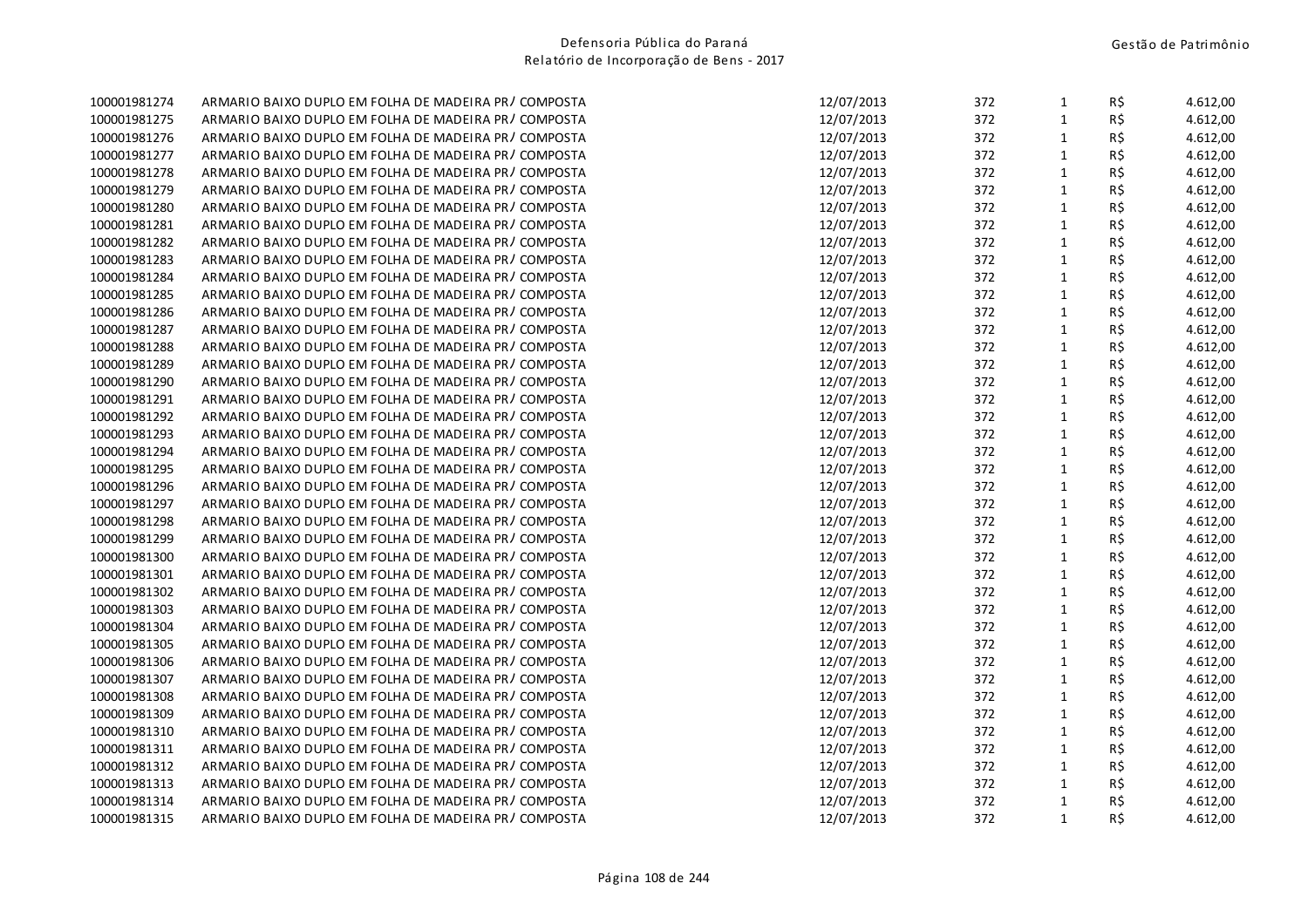| 100001981316 | ARMARIO BAIXO DUPLO EM FOLHA DE MADEIRA PR/COMPOSTA   | 12/07/2013 | 372 | $\mathbf{1}$ | R\$ | 4.612,00 |
|--------------|-------------------------------------------------------|------------|-----|--------------|-----|----------|
| 100001981317 | ARMARIO BAIXO DUPLO EM FOLHA DE MADEIRA PR / COMPOSTA | 12/07/2013 | 372 | $\mathbf{1}$ | R\$ | 4.612,00 |
| 100001981318 | ARMARIO BAIXO DUPLO EM FOLHA DE MADEIRA PR/COMPOSTA   | 12/07/2013 | 372 | $\mathbf{1}$ | R\$ | 4.612,00 |
| 100001981319 | ARMARIO BAIXO DUPLO EM FOLHA DE MADEIRA PR/COMPOSTA   | 12/07/2013 | 372 | $\mathbf{1}$ | R\$ | 4.612,00 |
| 100001981320 | ARMARIO BAIXO DUPLO EM FOLHA DE MADEIRA PR/COMPOSTA   | 12/07/2013 | 372 | $\mathbf{1}$ | R\$ | 4.612,00 |
| 100001981321 | ARMARIO BAIXO DUPLO EM FOLHA DE MADEIRA PR/COMPOSTA   | 12/07/2013 | 372 | $\mathbf{1}$ | R\$ | 4.612,00 |
| 100001981322 | ARMARIO BAIXO DUPLO EM FOLHA DE MADEIRA PR/COMPOSTA   | 12/07/2013 | 372 | $\mathbf{1}$ | R\$ | 4.612,00 |
| 100001981323 | ARMARIO BAIXO DUPLO EM FOLHA DE MADEIRA PR/COMPOSTA   | 12/07/2013 | 372 | $\mathbf{1}$ | R\$ | 4.612,00 |
| 100001981324 | ARMARIO BAIXO DUPLO EM FOLHA DE MADEIRA PR/COMPOSTA   | 12/07/2013 | 372 | $\mathbf{1}$ | R\$ | 4.612,00 |
| 100001981325 | ARMARIO BAIXO DUPLO EM FOLHA DE MADEIRA PR / COMPOSTA | 12/07/2013 | 372 | $\mathbf{1}$ | R\$ | 4.612,00 |
| 100001981326 | ARMARIO BAIXO DUPLO EM FOLHA DE MADEIRA PR/COMPOSTA   | 12/07/2013 | 372 | $\mathbf{1}$ | R\$ | 4.612,00 |
| 100001981327 | ARMARIO BAIXO DUPLO EM FOLHA DE MADEIRA PR/COMPOSTA   | 12/07/2013 | 372 | $\mathbf 1$  | R\$ | 4.612,00 |
| 100001981328 | ARMARIO BAIXO DUPLO EM FOLHA DE MADEIRA PR/COMPOSTA   | 12/07/2013 | 372 | $\mathbf{1}$ | R\$ | 4.612,00 |
| 100001981329 | ARMARIO BAIXO DUPLO EM FOLHA DE MADEIRA PR / COMPOSTA | 12/07/2013 | 372 | $\mathbf{1}$ | R\$ | 4.612,00 |
| 100001981330 | ARMARIO BAIXO DUPLO EM FOLHA DE MADEIRA PR/COMPOSTA   | 12/07/2013 | 372 | $\mathbf{1}$ | R\$ | 4.612,00 |
| 100001981331 | ARMARIO BAIXO DUPLO EM FOLHA DE MADEIRA PR / COMPOSTA | 12/07/2013 | 372 | $\mathbf{1}$ | R\$ | 4.612,00 |
| 100001981332 | ARMARIO BAIXO DUPLO EM FOLHA DE MADEIRA PR/COMPOSTA   | 12/07/2013 | 372 | $\mathbf{1}$ | R\$ | 4.612,00 |
| 100001981333 | ARMARIO BAIXO DUPLO EM FOLHA DE MADEIRA PR/COMPOSTA   | 12/07/2013 | 372 | $\mathbf{1}$ | R\$ | 4.612,00 |
| 100001981334 | ARMARIO BAIXO DUPLO EM FOLHA DE MADEIRA PR/COMPOSTA   | 12/07/2013 | 372 | $\mathbf{1}$ | R\$ | 4.612,00 |
| 100001981335 | ARMARIO BAIXO DUPLO EM FOLHA DE MADEIRA PR/COMPOSTA   | 12/07/2013 | 372 | $\mathbf{1}$ | R\$ | 4.612,00 |
| 100001981336 | ARMARIO BAIXO DUPLO EM FOLHA DE MADEIRA PR/COMPOSTA   | 12/07/2013 | 372 | $\mathbf{1}$ | R\$ | 4.612,00 |
| 100001981337 | ARMARIO BAIXO DUPLO EM FOLHA DE MADEIRA PR/COMPOSTA   | 12/07/2013 | 372 | $\mathbf{1}$ | R\$ | 4.612,00 |
| 100001981338 | ARMARIO BAIXO DUPLO EM FOLHA DE MADEIRA PR/COMPOSTA   | 12/07/2013 | 372 | $\mathbf{1}$ | R\$ | 4.612,00 |
| 100001981339 | ARMARIO BAIXO DUPLO EM FOLHA DE MADEIRA PR/COMPOSTA   | 12/07/2013 | 372 | $\mathbf{1}$ | R\$ | 4.612,00 |
| 100001981340 | ARMARIO BAIXO DUPLO EM FOLHA DE MADEIRA PR/COMPOSTA   | 12/07/2013 | 372 | $\mathbf{1}$ | R\$ | 4.612,00 |
| 100001981341 | ARMARIO BAIXO DUPLO EM FOLHA DE MADEIRA PR/COMPOSTA   | 12/07/2013 | 372 | $\mathbf{1}$ | R\$ | 4.612,00 |
| 100001981342 | ARMARIO BAIXO DUPLO EM FOLHA DE MADEIRA PR/COMPOSTA   | 12/07/2013 | 372 | $\mathbf{1}$ | R\$ | 4.612,00 |
| 100001981343 | ARMARIO BAIXO DUPLO EM FOLHA DE MADEIRA PR/COMPOSTA   | 12/07/2013 | 372 | $\mathbf{1}$ | R\$ | 4.612,00 |
| 100001981344 | ARMARIO BAIXO DUPLO EM FOLHA DE MADEIRA PR/COMPOSTA   | 12/07/2013 | 372 | $\mathbf{1}$ | R\$ | 4.612,00 |
| 100001981345 | ARMARIO BAIXO DUPLO EM FOLHA DE MADEIRA PR/COMPOSTA   | 12/07/2013 | 372 | $\mathbf{1}$ | R\$ | 4.612,00 |
| 100001981346 | ARMARIO BAIXO DUPLO EM FOLHA DE MADEIRA PR/COMPOSTA   | 12/07/2013 | 372 | $\mathbf{1}$ | R\$ | 4.612,00 |
| 100001981347 | ARMARIO BAIXO DUPLO EM FOLHA DE MADEIRA PR/COMPOSTA   | 12/07/2013 | 372 | $\mathbf{1}$ | R\$ | 4.612,00 |
| 100001981348 | ARMARIO BAIXO DUPLO EM FOLHA DE MADEIRA PR/COMPOSTA   | 12/07/2013 | 372 | $\mathbf{1}$ | R\$ | 4.612,00 |
| 100001981349 | ARMARIO BAIXO DUPLO EM FOLHA DE MADEIRA PR/COMPOSTA   | 12/07/2013 | 372 | $\mathbf{1}$ | R\$ | 4.612,00 |
| 100001981350 | ARMARIO BAIXO DUPLO EM FOLHA DE MADEIRA PR / COMPOSTA | 12/07/2013 | 372 | $\mathbf{1}$ | R\$ | 4.612,00 |
| 100001981351 | ARMARIO BAIXO DUPLO EM FOLHA DE MADEIRA PR/COMPOSTA   | 12/07/2013 | 372 | $\mathbf{1}$ | R\$ | 4.612,00 |
| 100001981352 | ARMARIO BAIXO DUPLO EM FOLHA DE MADEIRA PR / COMPOSTA | 12/07/2013 | 372 | $\mathbf{1}$ | R\$ | 4.612,00 |
| 100001981353 | ARMARIO BAIXO DUPLO EM FOLHA DE MADEIRA PR/COMPOSTA   | 12/07/2013 | 372 | $\mathbf{1}$ | R\$ | 4.612,00 |
| 100001981354 | ARMARIO BAIXO DUPLO EM FOLHA DE MADEIRA PR/COMPOSTA   | 12/07/2013 | 372 | $\mathbf{1}$ | R\$ | 4.612,00 |
| 100001981355 | ARMARIO BAIXO DUPLO EM FOLHA DE MADEIRA PR/COMPOSTA   | 12/07/2013 | 372 | $\mathbf{1}$ | R\$ | 4.612,00 |
| 100001981356 | ARMARIO BAIXO DUPLO EM FOLHA DE MADEIRA PR / COMPOSTA | 12/07/2013 | 372 | $\mathbf{1}$ | R\$ | 4.612,00 |
| 100001981357 | ARMARIO BAIXO DUPLO EM FOLHA DE MADEIRA PR/COMPOSTA   | 12/07/2013 | 372 | $\mathbf{1}$ | R\$ | 4.612,00 |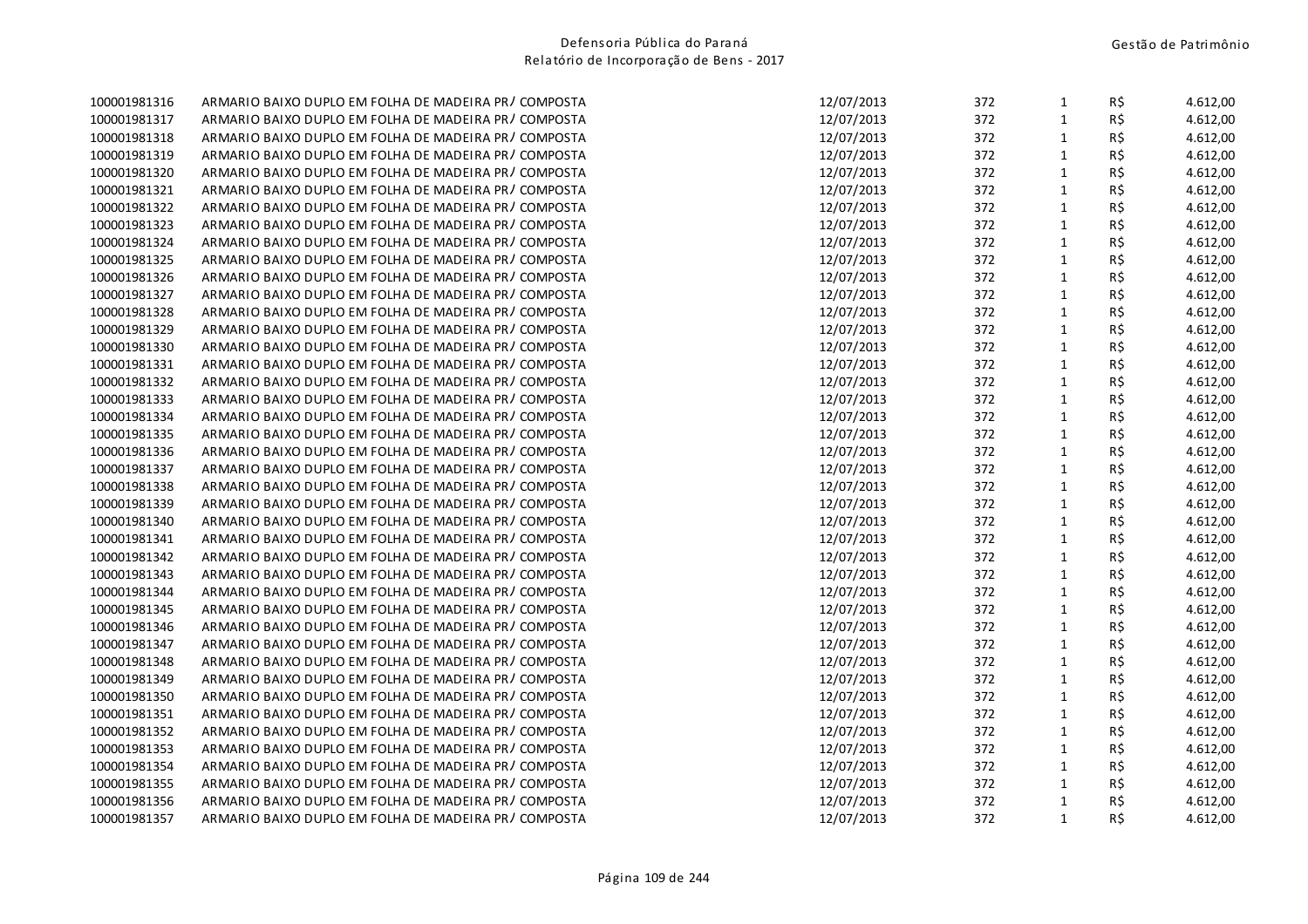| 100001981358 | ARMARIO BAIXO DUPLO EM FOLHA DE MADEIRA PR/COMPOSTA   | 12/07/2013 | 372 | $\mathbf{1}$ | R\$ | 4.612,00 |
|--------------|-------------------------------------------------------|------------|-----|--------------|-----|----------|
| 100001981359 | ARMARIO BAIXO DUPLO EM FOLHA DE MADEIRA PR / COMPOSTA | 12/07/2013 | 372 | $\mathbf{1}$ | R\$ | 4.612,00 |
| 100001981360 | ARMARIO BAIXO DUPLO EM FOLHA DE MADEIRA PR/COMPOSTA   | 12/07/2013 | 372 | $\mathbf{1}$ | R\$ | 4.612,00 |
| 100001981361 | ARMARIO BAIXO DUPLO EM FOLHA DE MADEIRA PR/COMPOSTA   | 12/07/2013 | 372 | $\mathbf{1}$ | R\$ | 4.612,00 |
| 100001981362 | ARMARIO BAIXO DUPLO EM FOLHA DE MADEIRA PR/COMPOSTA   | 12/07/2013 | 372 | $\mathbf{1}$ | R\$ | 4.612,00 |
| 100001981363 | ARMARIO BAIXO DUPLO EM FOLHA DE MADEIRA PR/ COMPOSTA  | 12/07/2013 | 372 | $\mathbf{1}$ | R\$ | 4.612,00 |
| 100001981364 | ARMARIO BAIXO DUPLO EM FOLHA DE MADEIRA PR/COMPOSTA   | 12/07/2013 | 372 | $\mathbf{1}$ | R\$ | 4.612,00 |
| 100001981365 | ARMARIO BAIXO DUPLO EM FOLHA DE MADEIRA PR/COMPOSTA   | 12/07/2013 | 372 | $\mathbf{1}$ | R\$ | 4.612,00 |
| 100001981366 | ARMARIO BAIXO DUPLO EM FOLHA DE MADEIRA PR/COMPOSTA   | 12/07/2013 | 372 | $\mathbf{1}$ | R\$ | 4.612,00 |
| 100001981367 | ARMARIO BAIXO DUPLO EM FOLHA DE MADEIRA PR/COMPOSTA   | 12/07/2013 | 372 | $\mathbf{1}$ | R\$ | 4.612,00 |
| 100001981368 | ARMARIO BAIXO DUPLO EM FOLHA DE MADEIRA PR/COMPOSTA   | 12/07/2013 | 372 | $\mathbf{1}$ | R\$ | 4.612,00 |
| 100001981369 | ARMARIO BAIXO DUPLO EM FOLHA DE MADEIRA PR/COMPOSTA   | 12/07/2013 | 372 | $\mathbf{1}$ | R\$ | 4.612,00 |
| 100001981370 | ARMARIO BAIXO DUPLO EM FOLHA DE MADEIRA PR/COMPOSTA   | 12/07/2013 | 372 | $\mathbf{1}$ | R\$ | 4.612,00 |
| 100001981371 | ARMARIO BAIXO DUPLO EM FOLHA DE MADEIRA PR / COMPOSTA | 12/07/2013 | 372 | $\mathbf 1$  | R\$ | 4.612,00 |
| 100001981372 | ARMARIO BAIXO DUPLO EM FOLHA DE MADEIRA PR/COMPOSTA   | 12/07/2013 | 372 | $\mathbf{1}$ | R\$ | 4.612,00 |
| 100001981373 | ARMARIO BAIXO DUPLO EM FOLHA DE MADEIRA PR/COMPOSTA   | 12/07/2013 | 372 | $\mathbf{1}$ | R\$ | 4.612,00 |
| 100001981374 | ARMARIO BAIXO DUPLO EM FOLHA DE MADEIRA PR/COMPOSTA   | 12/07/2013 | 372 | $\mathbf{1}$ | R\$ | 4.612,00 |
| 100001981375 | ARMARIO BAIXO DUPLO EM FOLHA DE MADEIRA PR/COMPOSTA   | 12/07/2013 | 372 | $\mathbf{1}$ | R\$ | 4.612,00 |
| 100001981376 | ARMARIO BAIXO DUPLO EM FOLHA DE MADEIRA PR/COMPOSTA   | 12/07/2013 | 372 | $\mathbf{1}$ | R\$ | 4.612,00 |
| 100001981377 | ARMARIO BAIXO DUPLO EM FOLHA DE MADEIRA PR/COMPOSTA   | 12/07/2013 | 372 | $\mathbf{1}$ | R\$ | 4.612,00 |
| 100001981378 | ARMARIO BAIXO DUPLO EM FOLHA DE MADEIRA PR/COMPOSTA   | 12/07/2013 | 372 | $\mathbf{1}$ | R\$ | 4.612,00 |
| 100001981379 | ARMARIO BAIXO DUPLO EM FOLHA DE MADEIRA PR/COMPOSTA   | 12/07/2013 | 372 | $\mathbf{1}$ | R\$ | 4.612,00 |
| 100001981380 | ARMARIO BAIXO DUPLO EM FOLHA DE MADEIRA PR/COMPOSTA   | 12/07/2013 | 372 | $\mathbf{1}$ | R\$ | 4.612,00 |
| 100001981381 | ARMARIO BAIXO DUPLO EM FOLHA DE MADEIRA PR/COMPOSTA   | 12/07/2013 | 372 | $\mathbf{1}$ | R\$ | 4.612,00 |
| 100001981382 | ARMARIO BAIXO DUPLO EM FOLHA DE MADEIRA PR/COMPOSTA   | 12/07/2013 | 372 | $\mathbf{1}$ | R\$ | 4.612,00 |
| 100001981383 | ARMARIO BAIXO DUPLO EM FOLHA DE MADEIRA PR/COMPOSTA   | 12/07/2013 | 372 | $\mathbf{1}$ | R\$ | 4.612,00 |
| 100001981384 | ARMARIO BAIXO DUPLO EM FOLHA DE MADEIRA PR/COMPOSTA   | 12/07/2013 | 372 | $\mathbf{1}$ | R\$ | 4.612,00 |
| 100001981385 | ARMARIO BAIXO DUPLO EM FOLHA DE MADEIRA PR/COMPOSTA   | 12/07/2013 | 372 | $\mathbf{1}$ | R\$ | 4.612,00 |
| 100001981386 | ARMARIO BAIXO DUPLO EM FOLHA DE MADEIRA PR/COMPOSTA   | 12/07/2013 | 372 | $\mathbf{1}$ | R\$ | 4.612,00 |
| 100001981387 | ARMARIO BAIXO DUPLO EM FOLHA DE MADEIRA PR/COMPOSTA   | 12/07/2013 | 372 | $\mathbf{1}$ | R\$ | 4.612,00 |
| 100001981388 | ARMARIO BAIXO DUPLO EM FOLHA DE MADEIRA PR/COMPOSTA   | 12/07/2013 | 372 | $\mathbf{1}$ | R\$ | 4.612,00 |
| 100001981389 | ARMARIO BAIXO DUPLO EM FOLHA DE MADEIRA PR/COMPOSTA   | 12/07/2013 | 372 | $\mathbf{1}$ | R\$ | 4.612,00 |
| 100001981390 | ARMARIO BAIXO DUPLO EM FOLHA DE MADEIRA PR/COMPOSTA   | 12/07/2013 | 372 | $\mathbf{1}$ | R\$ | 4.612,00 |
| 100001981391 | ARMARIO BAIXO DUPLO EM FOLHA DE MADEIRA PR/COMPOSTA   | 12/07/2013 | 372 | $\mathbf{1}$ | R\$ | 4.612,00 |
| 100001981392 | ARMARIO BAIXO DUPLO EM FOLHA DE MADEIRA PR/COMPOSTA   | 12/07/2013 | 372 | $\mathbf{1}$ | R\$ | 4.612,00 |
| 100001981393 | ARMARIO BAIXO DUPLO EM FOLHA DE MADEIRA PR/COMPOSTA   | 12/07/2013 | 372 | $\mathbf{1}$ | R\$ | 4.612,00 |
| 100001981394 | ARMARIO BAIXO DUPLO EM FOLHA DE MADEIRA PR/COMPOSTA   | 12/07/2013 | 372 | $\mathbf{1}$ | R\$ | 4.612,00 |
| 100001981395 | ARMIRIO ESCANINHO EM FOLHA DE MADEIRA PR/COMPOSTA     | 12/07/2013 | 372 | $\mathbf{1}$ | R\$ | 5.932,35 |
| 100001981396 | ARMIRIO ESCANINHO EM FOLHA DE MADEIRA PR/COMPOSTA     | 12/07/2013 | 372 | $\mathbf{1}$ | R\$ | 5.932,35 |
| 100001981397 | GAVETEIRO VOLANTE EM FOLHA DE MADEIRA PRE COMPOSTA    | 12/07/2013 | 372 | $\mathbf{1}$ | R\$ | 1.648,83 |
| 100001981398 | GAVETEIRO VOLANTE EM FOLHA DE MADEIRA PRE COMPOSTA    | 12/07/2013 | 372 | $\mathbf{1}$ | R\$ | 1.648,83 |
| 100001981399 | GAVETEIRO VOLANTE EM FOLHA DE MADEIRA PRE COMPOSTA    | 12/07/2013 | 372 | $\mathbf{1}$ | R\$ | 1.648,83 |
|              |                                                       |            |     |              |     |          |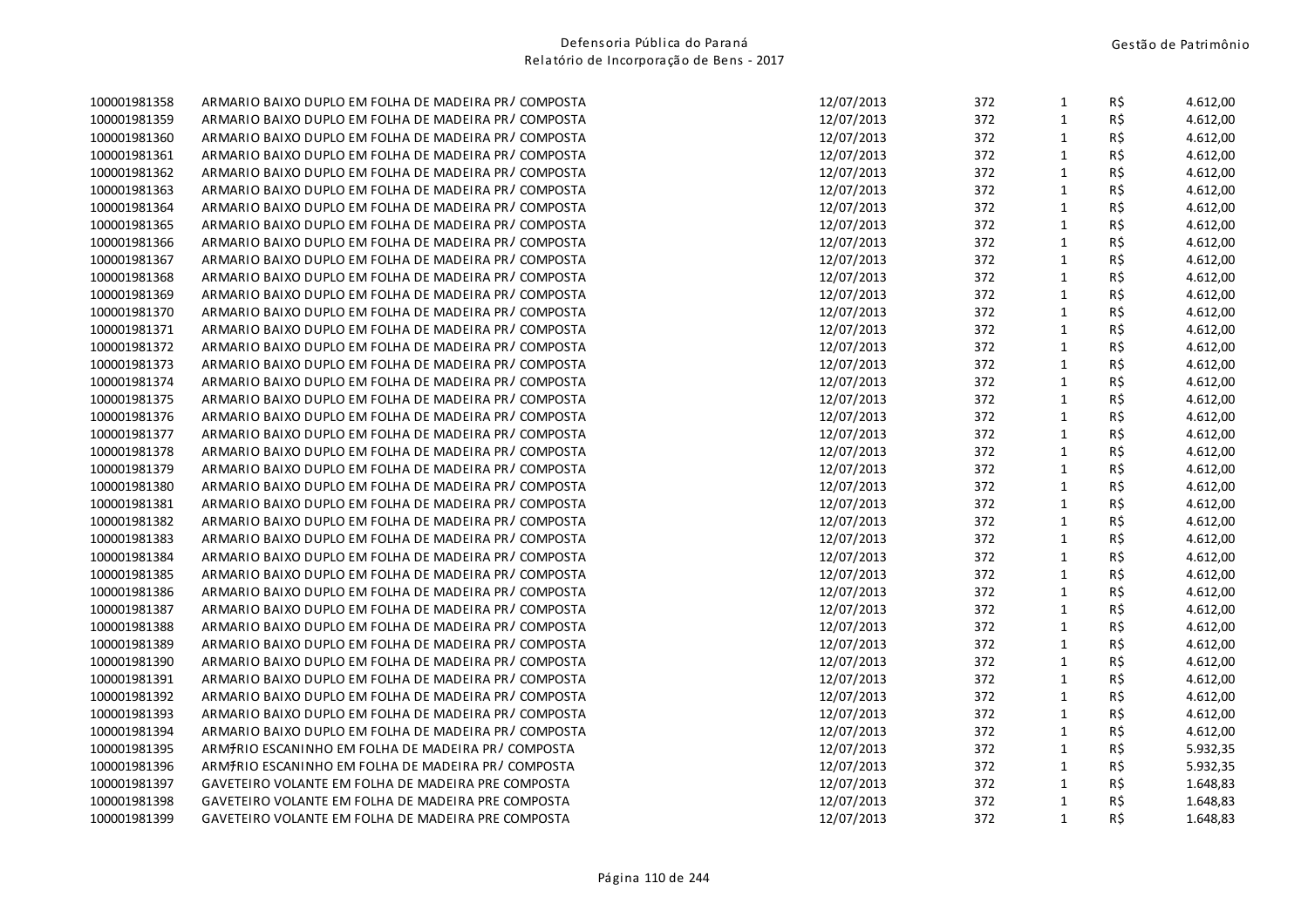| 100001981400 | GAVETEIRO VOLANTE EM FOLHA DE MADEIRA PRE COMPOSTA | 12/07/2013 | 372 | $\mathbf{1}$ | R\$ | 1.648,83 |
|--------------|----------------------------------------------------|------------|-----|--------------|-----|----------|
| 100001981401 | GAVETEIRO VOLANTE EM FOLHA DE MADEIRA PRE COMPOSTA | 12/07/2013 | 372 | $\mathbf{1}$ | R\$ | 1.648,83 |
| 100001981402 | GAVETEIRO VOLANTE EM FOLHA DE MADEIRA PRE COMPOSTA | 12/07/2013 | 372 | $\mathbf{1}$ | R\$ | 1.648,83 |
| 100001981403 | GAVETEIRO VOLANTE EM FOLHA DE MADEIRA PRE COMPOSTA | 12/07/2013 | 372 | $\mathbf{1}$ | R\$ | 1.648,83 |
| 100001981404 | GAVETEIRO VOLANTE EM FOLHA DE MADEIRA PRE COMPOSTA | 12/07/2013 | 372 | $\mathbf 1$  | R\$ | 1.648,83 |
| 100001981405 | GAVETEIRO VOLANTE EM FOLHA DE MADEIRA PRE COMPOSTA | 12/07/2013 | 372 | $\mathbf{1}$ | R\$ | 1.648,83 |
| 100001981406 | GAVETEIRO VOLANTE EM FOLHA DE MADEIRA PRE COMPOSTA | 12/07/2013 | 372 | $\mathbf{1}$ | R\$ | 1.648,83 |
| 100001981407 | GAVETEIRO VOLANTE EM FOLHA DE MADEIRA PRE COMPOSTA | 12/07/2013 | 372 | $\mathbf{1}$ | R\$ | 1.648,83 |
| 100001981408 | GAVETEIRO VOLANTE EM FOLHA DE MADEIRA PRE COMPOSTA | 12/07/2013 | 372 | $\mathbf{1}$ | R\$ | 1.648,83 |
| 100001981409 | GAVETEIRO VOLANTE EM FOLHA DE MADEIRA PRE COMPOSTA | 12/07/2013 | 372 | $\mathbf{1}$ | R\$ | 1.648,83 |
| 100001981410 | GAVETEIRO VOLANTE EM FOLHA DE MADEIRA PRE COMPOSTA | 12/07/2013 | 372 | $\mathbf{1}$ | R\$ | 1.648,83 |
| 100001981411 | GAVETEIRO VOLANTE EM FOLHA DE MADEIRA PRE COMPOSTA | 12/07/2013 | 372 | $\mathbf{1}$ | R\$ | 1.648,83 |
| 100001981412 | GAVETEIRO VOLANTE EM FOLHA DE MADEIRA PRE COMPOSTA | 12/07/2013 | 372 | $\mathbf{1}$ | R\$ | 1.648,83 |
| 100001981413 | GAVETEIRO VOLANTE EM FOLHA DE MADEIRA PRE COMPOSTA | 12/07/2013 | 372 | $\mathbf 1$  | R\$ | 1.648,83 |
| 100001981414 | GAVETEIRO VOLANTE EM FOLHA DE MADEIRA PRE COMPOSTA | 12/07/2013 | 372 | $\mathbf{1}$ | R\$ | 1.648,83 |
| 100001981415 | GAVETEIRO VOLANTE EM FOLHA DE MADEIRA PRE COMPOSTA | 12/07/2013 | 372 | $\mathbf{1}$ | R\$ | 1.648,83 |
| 100001981416 | GAVETEIRO VOLANTE EM FOLHA DE MADEIRA PRE COMPOSTA | 12/07/2013 | 372 | $\mathbf{1}$ | R\$ | 1.648,83 |
| 100001981417 | GAVETEIRO VOLANTE EM FOLHA DE MADEIRA PRE COMPOSTA | 12/07/2013 | 372 | $\mathbf{1}$ | R\$ | 1.648,83 |
| 100001981418 | GAVETEIRO VOLANTE EM FOLHA DE MADEIRA PRE COMPOSTA | 12/07/2013 | 372 | $\mathbf{1}$ | R\$ | 1.648,83 |
| 100001981419 | GAVETEIRO VOLANTE EM FOLHA DE MADEIRA PRE COMPOSTA | 12/07/2013 | 372 | $\mathbf{1}$ | R\$ | 1.648,83 |
| 100001981420 | GAVETEIRO VOLANTE EM FOLHA DE MADEIRA PRE COMPOSTA | 12/07/2013 | 372 | $\mathbf{1}$ | R\$ | 1.648,83 |
| 100001981421 | GAVETEIRO VOLANTE EM FOLHA DE MADEIRA PRE COMPOSTA | 12/07/2013 | 372 | $\mathbf{1}$ | R\$ | 1.648,83 |
| 100001981422 | GAVETEIRO VOLANTE EM FOLHA DE MADEIRA PRE COMPOSTA | 12/07/2013 | 372 | $\mathbf 1$  | R\$ | 1.648,83 |
| 100001981423 | GAVETEIRO VOLANTE EM FOLHA DE MADEIRA PRE COMPOSTA | 12/07/2013 | 372 | $\mathbf{1}$ | R\$ | 1.648,83 |
| 100001981424 | GAVETEIRO VOLANTE EM FOLHA DE MADEIRA PRE COMPOSTA | 12/07/2013 | 372 | $\mathbf{1}$ | R\$ | 1.648,83 |
| 100001981425 | GAVETEIRO VOLANTE EM FOLHA DE MADEIRA PRE COMPOSTA | 12/07/2013 | 372 | $\mathbf{1}$ | R\$ | 1.648,83 |
| 100001981426 | GAVETEIRO VOLANTE EM FOLHA DE MADEIRA PRE COMPOSTA | 12/07/2013 | 372 | $\mathbf{1}$ | R\$ | 1.648,83 |
| 100001981427 | GAVETEIRO VOLANTE EM FOLHA DE MADEIRA PRE COMPOSTA | 12/07/2013 | 372 | $\mathbf{1}$ | R\$ | 1.648,83 |
| 100001981428 | GAVETEIRO VOLANTE EM FOLHA DE MADEIRA PRE COMPOSTA | 12/07/2013 | 372 | $\mathbf{1}$ | R\$ | 1.648,83 |
| 100001981429 | GAVETEIRO VOLANTE EM FOLHA DE MADEIRA PRE COMPOSTA | 12/07/2013 | 372 | $\mathbf 1$  | R\$ | 1.648,83 |
| 100001981430 | GAVETEIRO VOLANTE EM FOLHA DE MADEIRA PRE COMPOSTA | 12/07/2013 | 372 | $\mathbf{1}$ | R\$ | 1.648,83 |
| 100001981431 | GAVETEIRO VOLANTE EM FOLHA DE MADEIRA PRE COMPOSTA | 12/07/2013 | 372 | $\mathbf 1$  | R\$ | 1.648,83 |
| 100001981432 | GAVETEIRO VOLANTE EM FOLHA DE MADEIRA PRE COMPOSTA | 12/07/2013 | 372 | $\mathbf{1}$ | R\$ | 1.648,83 |
| 100001981433 | GAVETEIRO VOLANTE EM FOLHA DE MADEIRA PRE COMPOSTA | 12/07/2013 | 372 | $\mathbf{1}$ | R\$ | 1.648,83 |
| 100001981434 | GAVETEIRO VOLANTE EM FOLHA DE MADEIRA PRE COMPOSTA | 12/07/2013 | 372 | $\mathbf{1}$ | R\$ | 1.648,83 |
| 100001981435 | GAVETEIRO VOLANTE EM FOLHA DE MADEIRA PRE COMPOSTA | 12/07/2013 | 372 | $\mathbf{1}$ | R\$ | 1.648,83 |
| 100001981436 | GAVETEIRO VOLANTE EM FOLHA DE MADEIRA PRE COMPOSTA | 12/07/2013 | 372 | $\mathbf 1$  | R\$ | 1.648,83 |
| 100001981437 | GAVETEIRO VOLANTE EM FOLHA DE MADEIRA PRE COMPOSTA | 12/07/2013 | 372 | $\mathbf{1}$ | R\$ | 1.648,83 |
| 100001981438 | GAVETEIRO VOLANTE EM FOLHA DE MADEIRA PRE COMPOSTA | 12/07/2013 | 372 | $\mathbf{1}$ | R\$ | 1.648,83 |
| 100001981439 | GAVETEIRO VOLANTE EM FOLHA DE MADEIRA PRE COMPOSTA | 12/07/2013 | 372 | $\mathbf{1}$ | R\$ | 1.648,83 |
| 100001981440 | GAVETEIRO VOLANTE EM FOLHA DE MADEIRA PRE COMPOSTA | 12/07/2013 | 372 | $\mathbf{1}$ | R\$ | 1.648,83 |
| 100001981441 | GAVETEIRO VOLANTE EM FOLHA DE MADEIRA PRE COMPOSTA | 12/07/2013 | 372 | $\mathbf{1}$ | R\$ | 1.648,83 |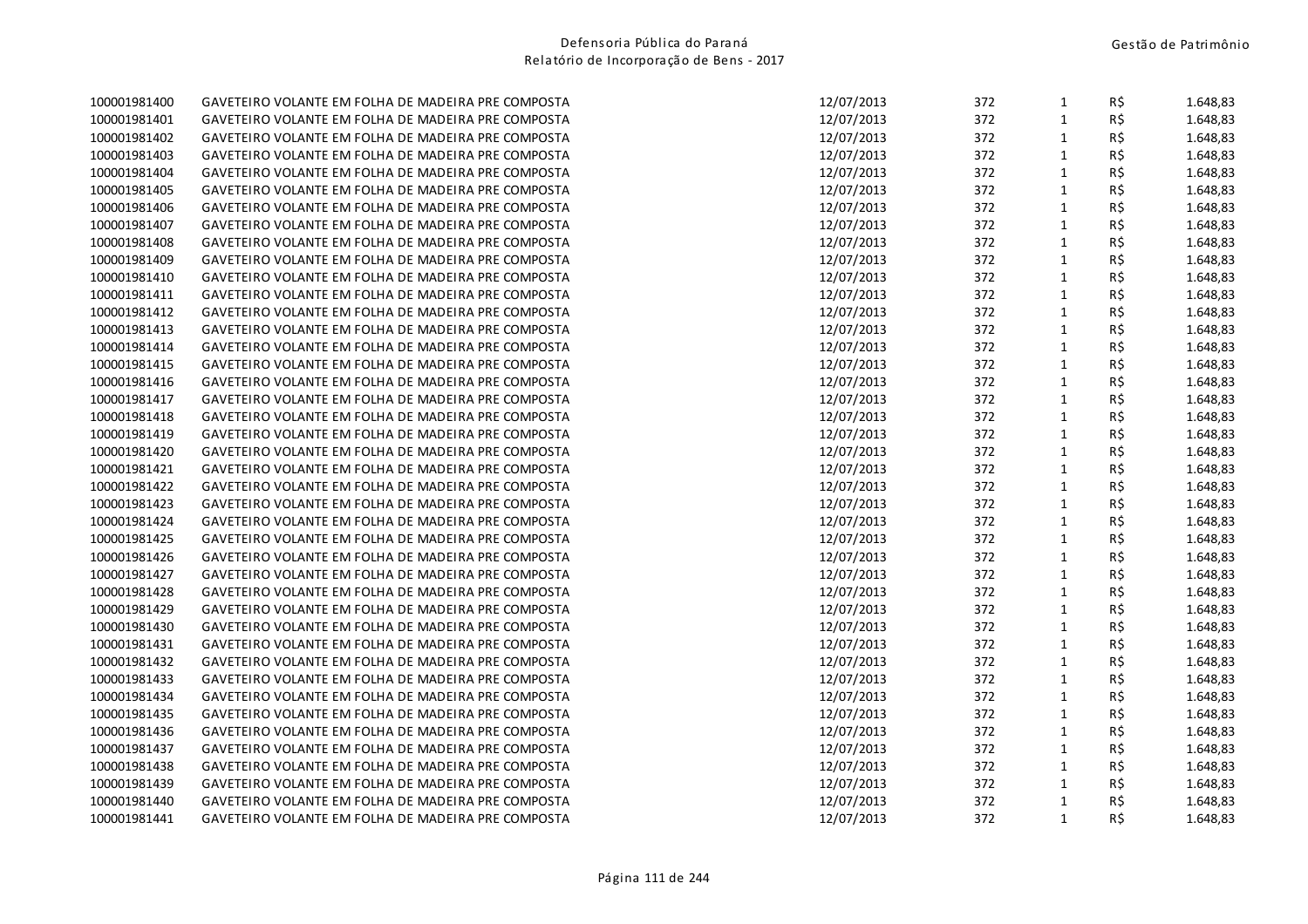| 100001981442 | GAVETEIRO VOLANTE EM FOLHA DE MADEIRA PRE COMPOSTA | 12/07/2013 | 372 | $\mathbf{1}$ | R\$      | 1.648,83 |
|--------------|----------------------------------------------------|------------|-----|--------------|----------|----------|
| 100001981443 | GAVETEIRO VOLANTE EM FOLHA DE MADEIRA PRE COMPOSTA | 12/07/2013 | 372 | $\mathbf{1}$ | R\$      | 1.648,83 |
| 100001981444 | GAVETEIRO VOLANTE EM FOLHA DE MADEIRA PRE COMPOSTA | 12/07/2013 | 372 | $\mathbf{1}$ | R\$      | 1.648,83 |
| 100001981445 | GAVETEIRO VOLANTE EM FOLHA DE MADEIRA PRE COMPOSTA | 12/07/2013 | 372 | $\mathbf{1}$ | R\$      | 1.648,83 |
| 100001981446 | GAVETEIRO VOLANTE EM FOLHA DE MADEIRA PRE COMPOSTA | 12/07/2013 | 372 | $\mathbf 1$  | R\$      | 1.648,83 |
| 100001981447 | GAVETEIRO VOLANTE EM FOLHA DE MADEIRA PRE COMPOSTA | 12/07/2013 | 372 | $\mathbf{1}$ | R\$      | 1.648,83 |
| 100001981448 | GAVETEIRO VOLANTE EM FOLHA DE MADEIRA PRE COMPOSTA | 12/07/2013 | 372 | $\mathbf{1}$ | R\$      | 1.648,83 |
| 100001981449 | GAVETEIRO VOLANTE EM FOLHA DE MADEIRA PRE COMPOSTA | 12/07/2013 | 372 | $\mathbf{1}$ | $R\,$ \$ | 1.648,83 |
| 100001981450 | GAVETEIRO VOLANTE EM FOLHA DE MADEIRA PRE COMPOSTA | 12/07/2013 | 372 | $\mathbf{1}$ | R\$      | 1.648,83 |
| 100001981451 | GAVETEIRO VOLANTE EM FOLHA DE MADEIRA PRE COMPOSTA | 12/07/2013 | 372 | $\mathbf 1$  | R\$      | 1.648,83 |
| 100001981452 | GAVETEIRO VOLANTE EM FOLHA DE MADEIRA PRE COMPOSTA | 12/07/2013 | 372 | $\mathbf{1}$ | R\$      | 1.648,83 |
| 100001981453 | GAVETEIRO VOLANTE EM FOLHA DE MADEIRA PRE COMPOSTA | 12/07/2013 | 372 | $\mathbf{1}$ | R\$      | 1.648,83 |
| 100001981454 | GAVETEIRO VOLANTE EM FOLHA DE MADEIRA PRE COMPOSTA | 12/07/2013 | 372 | $\mathbf{1}$ | R\$      | 1.648,83 |
| 100001981455 | GAVETEIRO VOLANTE EM FOLHA DE MADEIRA PRE COMPOSTA | 12/07/2013 | 372 | $\mathbf{1}$ | R\$      | 1.648,83 |
| 100001981456 | GAVETEIRO VOLANTE EM FOLHA DE MADEIRA PRE COMPOSTA | 12/07/2013 | 372 | $\mathbf{1}$ | R\$      | 1.648,83 |
| 100001981457 | GAVETEIRO VOLANTE EM FOLHA DE MADEIRA PRE COMPOSTA | 12/07/2013 | 372 | $\mathbf{1}$ | R\$      | 1.648,83 |
| 100001981458 | GAVETEIRO VOLANTE EM FOLHA DE MADEIRA PRE COMPOSTA | 12/07/2013 | 372 | $\mathbf{1}$ | R\$      | 1.648,83 |
| 100001981459 | GAVETEIRO VOLANTE EM FOLHA DE MADEIRA PRE COMPOSTA | 12/07/2013 | 372 | $\mathbf{1}$ | R\$      | 1.648,83 |
| 100001981460 | GAVETEIRO VOLANTE EM FOLHA DE MADEIRA PRE COMPOSTA | 12/07/2013 | 372 | $\mathbf 1$  | R\$      | 1.648,83 |
| 100001981461 | GAVETEIRO VOLANTE EM FOLHA DE MADEIRA PRE COMPOSTA | 12/07/2013 | 372 | $\mathbf{1}$ | R\$      | 1.648,83 |
| 100001981462 | GAVETEIRO VOLANTE EM FOLHA DE MADEIRA PRE COMPOSTA | 12/07/2013 | 372 | $\mathbf{1}$ | R\$      | 1.648,83 |
| 100001981463 | GAVETEIRO VOLANTE EM FOLHA DE MADEIRA PRE COMPOSTA | 12/07/2013 | 372 | $\mathbf{1}$ | R\$      | 1.648,83 |
| 100001981464 | GAVETEIRO VOLANTE EM FOLHA DE MADEIRA PRE COMPOSTA | 12/07/2013 | 372 | $\mathbf{1}$ | R\$      | 1.648,83 |
| 100001981465 | GAVETEIRO VOLANTE EM FOLHA DE MADEIRA PRE COMPOSTA | 12/07/2013 | 372 | $\mathbf{1}$ | R\$      | 1.648,83 |
| 100001981466 | GAVETEIRO VOLANTE EM FOLHA DE MADEIRA PRE COMPOSTA | 12/07/2013 | 372 | $\mathbf{1}$ | R\$      | 1.648,83 |
| 100001981467 | GAVETEIRO VOLANTE EM FOLHA DE MADEIRA PRE COMPOSTA | 12/07/2013 | 372 | $\mathbf{1}$ | R\$      | 1.648,83 |
| 100001981468 | GAVETEIRO VOLANTE EM FOLHA DE MADEIRA PRE COMPOSTA | 12/07/2013 | 372 | $\mathbf{1}$ | R\$      | 1.648,83 |
| 100001981469 | GAVETEIRO VOLANTE EM FOLHA DE MADEIRA PRE COMPOSTA | 12/07/2013 | 372 | $\mathbf 1$  | R\$      | 1.648,83 |
| 100001981470 | GAVETEIRO VOLANTE EM FOLHA DE MADEIRA PRE COMPOSTA | 12/07/2013 | 372 | $\mathbf{1}$ | R\$      | 1.648,83 |
| 100001981471 | GAVETEIRO VOLANTE EM FOLHA DE MADEIRA PRE COMPOSTA | 12/07/2013 | 372 | $\mathbf{1}$ | R\$      | 1.648,83 |
| 100001981472 | GAVETEIRO VOLANTE EM FOLHA DE MADEIRA PRE COMPOSTA | 12/07/2013 | 372 | $\mathbf{1}$ | R\$      | 1.648,83 |
| 100001981473 | GAVETEIRO VOLANTE EM FOLHA DE MADEIRA PRE COMPOSTA | 12/07/2013 | 372 | $\mathbf 1$  | R\$      | 1.648,83 |
| 100001981474 | GAVETEIRO VOLANTE EM FOLHA DE MADEIRA PRE COMPOSTA | 12/07/2013 | 372 | $\mathbf{1}$ | R\$      | 1.648,83 |
| 100001981475 | GAVETEIRO VOLANTE EM FOLHA DE MADEIRA PRE COMPOSTA | 12/07/2013 | 372 | $\mathbf{1}$ | R\$      | 1.648,83 |
| 100001981476 | GAVETEIRO VOLANTE EM FOLHA DE MADEIRA PRE COMPOSTA | 12/07/2013 | 372 | $\mathbf{1}$ | R\$      | 1.648,83 |
| 100001981477 | GAVETEIRO VOLANTE EM FOLHA DE MADEIRA PRE COMPOSTA | 12/07/2013 | 372 | $\mathbf{1}$ | R\$      | 1.648,83 |
| 100001981478 | GAVETEIRO VOLANTE EM FOLHA DE MADEIRA PRE COMPOSTA | 12/07/2013 | 372 | $\mathbf{1}$ | R\$      | 1.648,83 |
| 100001981479 | GAVETEIRO VOLANTE EM FOLHA DE MADEIRA PRE COMPOSTA | 12/07/2013 | 372 | $\mathbf{1}$ | R\$      | 1.648,83 |
| 100001981480 | GAVETEIRO VOLANTE EM FOLHA DE MADEIRA PRE COMPOSTA | 12/07/2013 | 372 | $\mathbf{1}$ | R\$      | 1.648,83 |
| 100001981481 | GAVETEIRO VOLANTE EM FOLHA DE MADEIRA PRE COMPOSTA | 12/07/2013 | 372 | $\mathbf{1}$ | R\$      | 1.648,83 |
| 100001981482 | GAVETEIRO VOLANTE EM FOLHA DE MADEIRA PRE COMPOSTA | 12/07/2013 | 372 | $\mathbf{1}$ | R\$      | 1.648,83 |
| 100001981483 | GAVETEIRO VOLANTE EM FOLHA DE MADEIRA PRE COMPOSTA | 12/07/2013 | 372 | $\mathbf{1}$ | R\$      | 1.648,83 |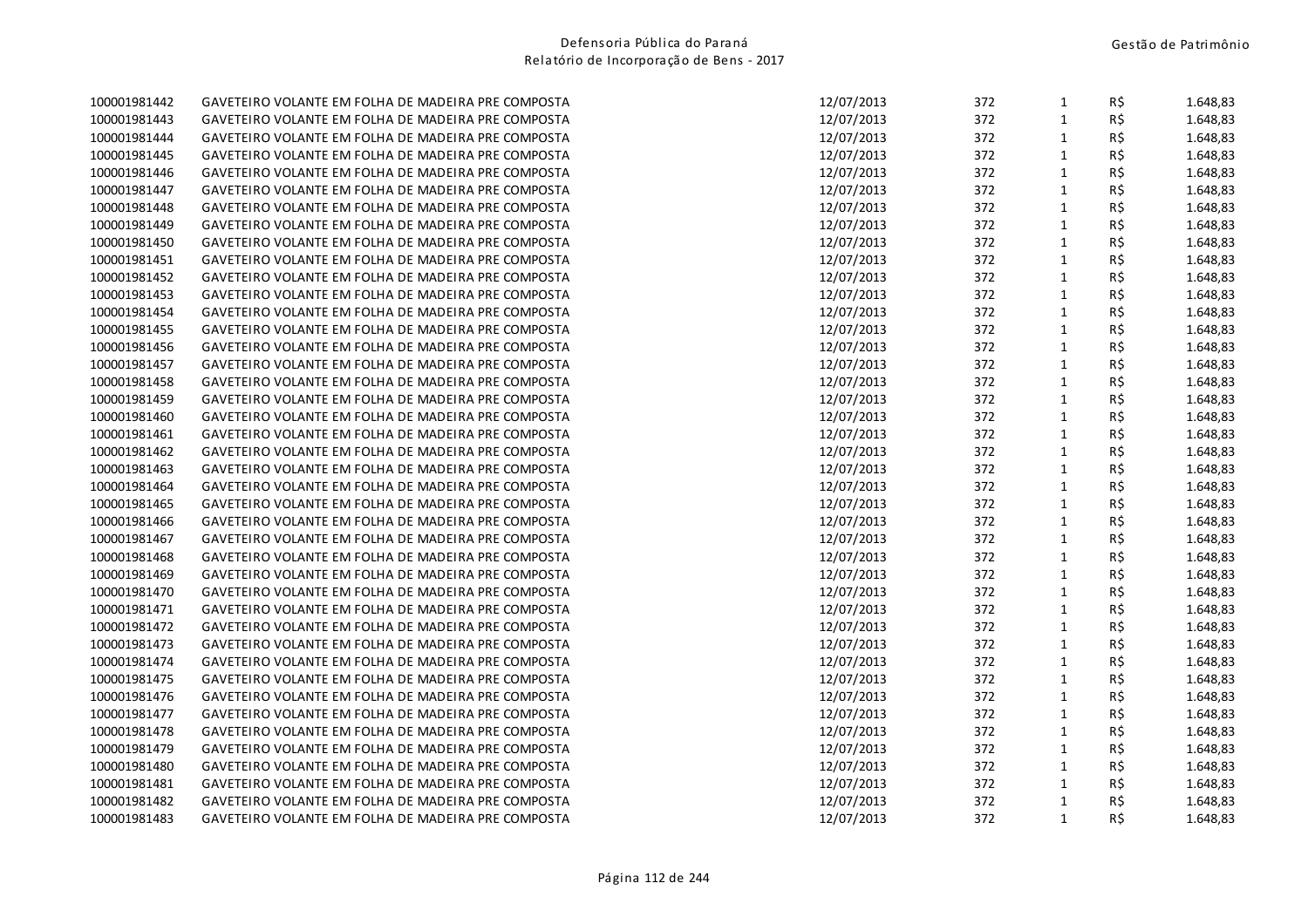| 100001981484 | GAVETEIRO VOLANTE EM FOLHA DE MADEIRA PRE COMPOSTA | 12/07/2013 | 372 | $\mathbf{1}$ | R\$ | 1.648,83 |
|--------------|----------------------------------------------------|------------|-----|--------------|-----|----------|
| 100001981485 | GAVETEIRO VOLANTE EM FOLHA DE MADEIRA PRE COMPOSTA | 12/07/2013 | 372 | $\mathbf{1}$ | R\$ | 1.648,83 |
| 100001981486 | GAVETEIRO VOLANTE EM FOLHA DE MADEIRA PRE COMPOSTA | 12/07/2013 | 372 | $\mathbf{1}$ | R\$ | 1.648,83 |
| 100001981487 | GAVETEIRO VOLANTE EM FOLHA DE MADEIRA PRE COMPOSTA | 12/07/2013 | 372 | $\mathbf{1}$ | R\$ | 1.648,83 |
| 100001981488 | GAVETEIRO VOLANTE EM FOLHA DE MADEIRA PRE COMPOSTA | 12/07/2013 | 372 | $\mathbf 1$  | R\$ | 1.648,83 |
| 100001981489 | GAVETEIRO VOLANTE EM FOLHA DE MADEIRA PRE COMPOSTA | 12/07/2013 | 372 | $\mathbf{1}$ | R\$ | 1.648,83 |
| 100001981490 | GAVETEIRO VOLANTE EM FOLHA DE MADEIRA PRE COMPOSTA | 12/07/2013 | 372 | $\mathbf{1}$ | R\$ | 1.648,83 |
| 100001981491 | GAVETEIRO VOLANTE EM FOLHA DE MADEIRA PRE COMPOSTA | 12/07/2013 | 372 | $\mathbf{1}$ | R\$ | 1.648,83 |
| 100001981492 | GAVETEIRO VOLANTE EM FOLHA DE MADEIRA PRE COMPOSTA | 12/07/2013 | 372 | $\mathbf{1}$ | R\$ | 1.648,83 |
| 100001981493 | GAVETEIRO VOLANTE EM FOLHA DE MADEIRA PRE COMPOSTA | 12/07/2013 | 372 | $\mathbf{1}$ | R\$ | 1.648,83 |
| 100001981494 | GAVETEIRO VOLANTE EM FOLHA DE MADEIRA PRE COMPOSTA | 12/07/2013 | 372 | $\mathbf{1}$ | R\$ | 1.648,83 |
| 100001981495 | GAVETEIRO VOLANTE EM FOLHA DE MADEIRA PRE COMPOSTA | 12/07/2013 | 372 | $\mathbf{1}$ | R\$ | 1.648,83 |
| 100001981496 | GAVETEIRO VOLANTE EM FOLHA DE MADEIRA PRE COMPOSTA | 12/07/2013 | 372 | $\mathbf{1}$ | R\$ | 1.648,83 |
| 100001981497 | GAVETEIRO VOLANTE EM FOLHA DE MADEIRA PRE COMPOSTA | 12/07/2013 | 372 | $\mathbf 1$  | R\$ | 1.648,83 |
| 100001981498 | GAVETEIRO VOLANTE EM FOLHA DE MADEIRA PRE COMPOSTA | 12/07/2013 | 372 | $\mathbf{1}$ | R\$ | 1.648,83 |
| 100001981499 | GAVETEIRO VOLANTE EM FOLHA DE MADEIRA PRE COMPOSTA | 12/07/2013 | 372 | $\mathbf{1}$ | R\$ | 1.648,83 |
| 100001981500 | GAVETEIRO VOLANTE EM FOLHA DE MADEIRA PRE COMPOSTA | 12/07/2013 | 372 | $\mathbf{1}$ | R\$ | 1.648,83 |
| 100001981501 | GAVETEIRO VOLANTE EM FOLHA DE MADEIRA PRE COMPOSTA | 12/07/2013 | 372 | $\mathbf{1}$ | R\$ | 1.648,83 |
| 100001981502 | GAVETEIRO VOLANTE EM FOLHA DE MADEIRA PRE COMPOSTA | 12/07/2013 | 372 | $\mathbf{1}$ | R\$ | 1.648,83 |
| 100001981503 | GAVETEIRO VOLANTE EM FOLHA DE MADEIRA PRE COMPOSTA | 12/07/2013 | 372 | $\mathbf{1}$ | R\$ | 1.648,83 |
| 100001981504 | GAVETEIRO VOLANTE EM FOLHA DE MADEIRA PRE COMPOSTA | 12/07/2013 | 372 | $\mathbf{1}$ | R\$ | 1.648,83 |
| 100001981505 | GAVETEIRO VOLANTE EM FOLHA DE MADEIRA PRE COMPOSTA | 12/07/2013 | 372 | $\mathbf{1}$ | R\$ | 1.648,83 |
| 100001981506 | GAVETEIRO VOLANTE EM FOLHA DE MADEIRA PRE COMPOSTA | 12/07/2013 | 372 | $\mathbf 1$  | R\$ | 1.648,83 |
| 100001981507 | GAVETEIRO VOLANTE EM FOLHA DE MADEIRA PRE COMPOSTA | 12/07/2013 | 372 | $\mathbf{1}$ | R\$ | 1.648,83 |
| 100001981508 | GAVETEIRO VOLANTE EM FOLHA DE MADEIRA PRE COMPOSTA | 12/07/2013 | 372 | $\mathbf{1}$ | R\$ | 1.648,83 |
| 100001981509 | GAVETEIRO VOLANTE EM FOLHA DE MADEIRA PRE COMPOSTA | 12/07/2013 | 372 | $\mathbf{1}$ | R\$ | 1.648,83 |
| 100001981510 | GAVETEIRO VOLANTE EM FOLHA DE MADEIRA PRE COMPOSTA | 12/07/2013 | 372 | $\mathbf{1}$ | R\$ | 1.648,83 |
| 100001981511 | GAVETEIRO VOLANTE EM FOLHA DE MADEIRA PRE COMPOSTA | 12/07/2013 | 372 | $\mathbf{1}$ | R\$ | 1.648,83 |
| 100001981512 | GAVETEIRO VOLANTE EM FOLHA DE MADEIRA PRE COMPOSTA | 12/07/2013 | 372 | $\mathbf{1}$ | R\$ | 1.648,83 |
| 100001981513 | GAVETEIRO VOLANTE EM FOLHA DE MADEIRA PRE COMPOSTA | 12/07/2013 | 372 | $\mathbf 1$  | R\$ | 1.648,83 |
| 100001981514 | GAVETEIRO VOLANTE EM FOLHA DE MADEIRA PRE COMPOSTA | 12/07/2013 | 372 | $\mathbf{1}$ | R\$ | 1.648,83 |
| 100001981515 | GAVETEIRO VOLANTE EM FOLHA DE MADEIRA PRE COMPOSTA | 12/07/2013 | 372 | $\mathbf 1$  | R\$ | 1.648,83 |
| 100001981516 | GAVETEIRO VOLANTE EM FOLHA DE MADEIRA PRE COMPOSTA | 12/07/2013 | 372 | $\mathbf{1}$ | R\$ | 1.648,83 |
| 100001981517 | GAVETEIRO VOLANTE EM FOLHA DE MADEIRA PRE COMPOSTA | 12/07/2013 | 372 | $\mathbf{1}$ | R\$ | 1.648,83 |
| 100001981518 | GAVETEIRO VOLANTE EM FOLHA DE MADEIRA PRE COMPOSTA | 12/07/2013 | 372 | $\mathbf{1}$ | R\$ | 1.648,83 |
| 100001981519 | GAVETEIRO VOLANTE EM FOLHA DE MADEIRA PRE COMPOSTA | 12/07/2013 | 372 | $\mathbf{1}$ | R\$ | 1.648,83 |
| 100001981520 | GAVETEIRO VOLANTE EM FOLHA DE MADEIRA PRE COMPOSTA | 12/07/2013 | 372 | $\mathbf 1$  | R\$ | 1.648,83 |
| 100001981521 | GAVETEIRO VOLANTE EM FOLHA DE MADEIRA PRE COMPOSTA | 12/07/2013 | 372 | $\mathbf{1}$ | R\$ | 1.648,83 |
| 100001981522 | GAVETEIRO VOLANTE EM FOLHA DE MADEIRA PRE COMPOSTA | 12/07/2013 | 372 | $\mathbf{1}$ | R\$ | 1.648,83 |
| 100001981523 | GAVETEIRO VOLANTE EM FOLHA DE MADEIRA PRE COMPOSTA | 12/07/2013 | 372 | $\mathbf{1}$ | R\$ | 1.648,83 |
| 100001981524 | GAVETEIRO VOLANTE EM FOLHA DE MADEIRA PRE COMPOSTA | 12/07/2013 | 372 | $\mathbf{1}$ | R\$ | 1.648,83 |
| 100001981525 | GAVETEIRO VOLANTE EM FOLHA DE MADEIRA PRE COMPOSTA | 12/07/2013 | 372 | $\mathbf{1}$ | R\$ | 1.648,83 |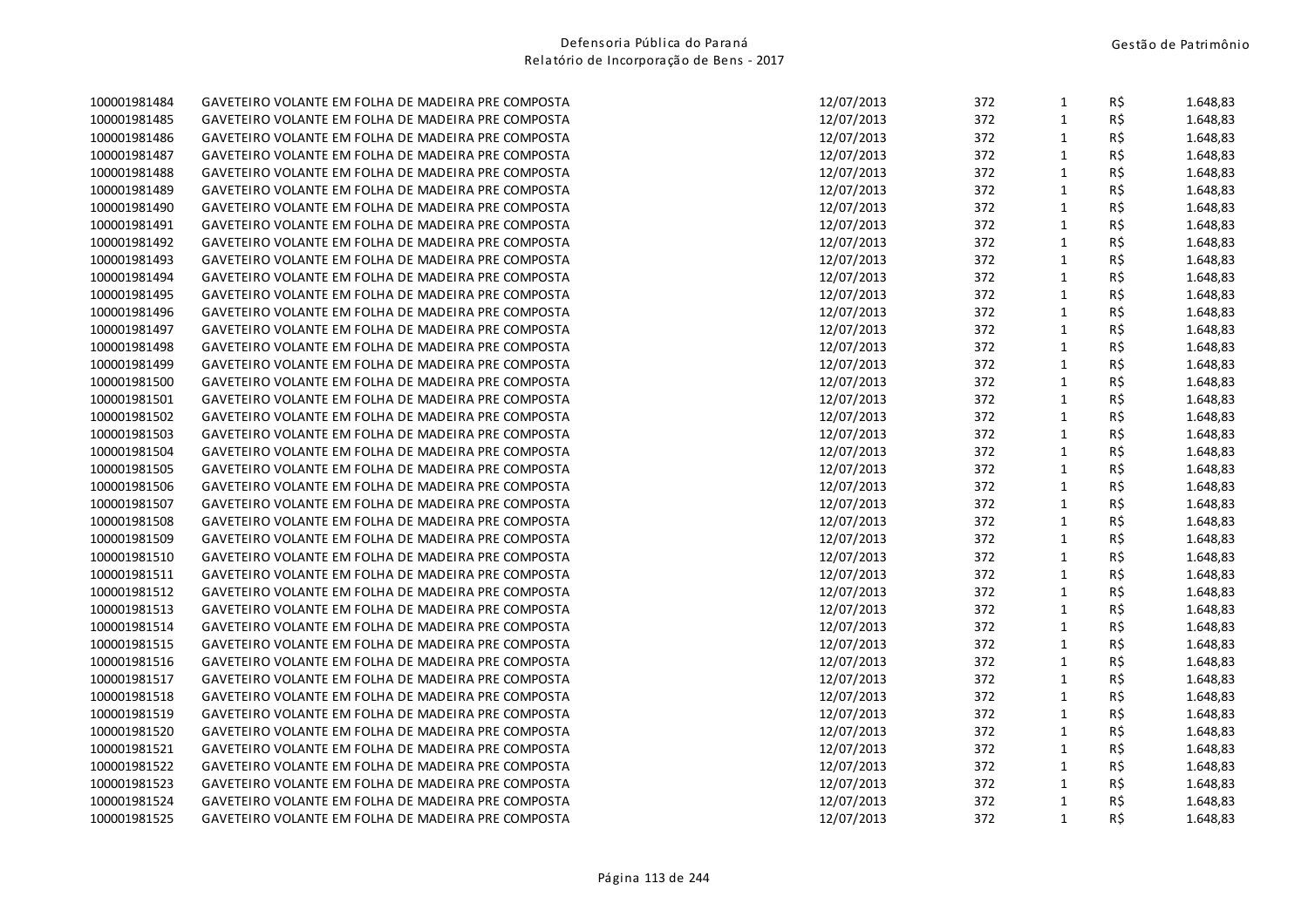| 100001981526 | GAVETEIRO VOLANTE EM FOLHA DE MADEIRA PRE COMPOSTA | 12/07/2013 | 372 | $\mathbf{1}$ | R\$ | 1.648,83 |
|--------------|----------------------------------------------------|------------|-----|--------------|-----|----------|
| 100001981527 | GAVETEIRO VOLANTE EM FOLHA DE MADEIRA PRE COMPOSTA | 12/07/2013 | 372 | $\mathbf{1}$ | R\$ | 1.648,83 |
| 100001981528 | GAVETEIRO VOLANTE EM FOLHA DE MADEIRA PRE COMPOSTA | 12/07/2013 | 372 | $\mathbf{1}$ | R\$ | 1.648,83 |
| 100001981529 | GAVETEIRO VOLANTE EM FOLHA DE MADEIRA PRE COMPOSTA | 12/07/2013 | 372 | $\mathbf{1}$ | R\$ | 1.648,83 |
| 100001981530 | GAVETEIRO VOLANTE EM FOLHA DE MADEIRA PRE COMPOSTA | 12/07/2013 | 372 | $\mathbf 1$  | R\$ | 1.648,83 |
| 100001981531 | GAVETEIRO VOLANTE EM FOLHA DE MADEIRA PRE COMPOSTA | 12/07/2013 | 372 | $\mathbf{1}$ | R\$ | 1.648,83 |
| 100001981532 | GAVETEIRO VOLANTE EM FOLHA DE MADEIRA PRE COMPOSTA | 12/07/2013 | 372 | $\mathbf{1}$ | R\$ | 1.648,83 |
| 100001981533 | GAVETEIRO VOLANTE EM FOLHA DE MADEIRA PRE COMPOSTA | 12/07/2013 | 372 | $\mathbf{1}$ | R\$ | 1.648,83 |
| 100001981534 | GAVETEIRO VOLANTE EM FOLHA DE MADEIRA PRE COMPOSTA | 12/07/2013 | 372 | $\mathbf{1}$ | R\$ | 1.648,83 |
| 100001981535 | GAVETEIRO VOLANTE EM FOLHA DE MADEIRA PRE COMPOSTA | 12/07/2013 | 372 | $\mathbf{1}$ | R\$ | 1.648,83 |
| 100001981536 | GAVETEIRO VOLANTE EM FOLHA DE MADEIRA PRE COMPOSTA | 12/07/2013 | 372 | $\mathbf{1}$ | R\$ | 1.648,83 |
| 100001981537 | GAVETEIRO VOLANTE EM FOLHA DE MADEIRA PRE COMPOSTA | 12/07/2013 | 372 | $\mathbf{1}$ | R\$ | 1.648,83 |
| 100001981538 | GAVETEIRO VOLANTE EM FOLHA DE MADEIRA PRE COMPOSTA | 12/07/2013 | 372 | $\mathbf{1}$ | R\$ | 1.648,83 |
| 100001981539 | GAVETEIRO VOLANTE EM FOLHA DE MADEIRA PRE COMPOSTA | 12/07/2013 | 372 | $\mathbf 1$  | R\$ | 1.648,83 |
| 100001981540 | GAVETEIRO VOLANTE EM FOLHA DE MADEIRA PRE COMPOSTA | 12/07/2013 | 372 | $\mathbf{1}$ | R\$ | 1.648,83 |
| 100001981541 | GAVETEIRO VOLANTE EM FOLHA DE MADEIRA PRE COMPOSTA | 12/07/2013 | 372 | $\mathbf{1}$ | R\$ | 1.648,83 |
| 100001981542 | GAVETEIRO VOLANTE EM FOLHA DE MADEIRA PRE COMPOSTA | 12/07/2013 | 372 | $\mathbf{1}$ | R\$ | 1.648,83 |
| 100001981543 | GAVETEIRO VOLANTE EM FOLHA DE MADEIRA PRE COMPOSTA | 12/07/2013 | 372 | $\mathbf{1}$ | R\$ | 1.648,83 |
| 100001981544 | GAVETEIRO VOLANTE EM FOLHA DE MADEIRA PRE COMPOSTA | 12/07/2013 | 372 | $\mathbf{1}$ | R\$ | 1.648,83 |
| 100001981545 | GAVETEIRO VOLANTE EM FOLHA DE MADEIRA PRE COMPOSTA | 12/07/2013 | 372 | $\mathbf{1}$ | R\$ | 1.648,83 |
| 100001981546 | GAVETEIRO VOLANTE EM FOLHA DE MADEIRA PRE COMPOSTA | 12/07/2013 | 372 | $\mathbf{1}$ | R\$ | 1.648,83 |
| 100001981547 | GAVETEIRO VOLANTE EM FOLHA DE MADEIRA PRE COMPOSTA | 12/07/2013 | 372 | $\mathbf{1}$ | R\$ | 1.648,83 |
| 100001981548 | GAVETEIRO VOLANTE EM FOLHA DE MADEIRA PRE COMPOSTA | 12/07/2013 | 372 | $\mathbf 1$  | R\$ | 1.648,83 |
| 100001981549 | GAVETEIRO VOLANTE EM FOLHA DE MADEIRA PRE COMPOSTA | 12/07/2013 | 372 | $\mathbf{1}$ | R\$ | 1.648,83 |
| 100001981550 | GAVETEIRO VOLANTE EM FOLHA DE MADEIRA PRE COMPOSTA | 12/07/2013 | 372 | $\mathbf{1}$ | R\$ | 1.648,83 |
| 100001981551 | GAVETEIRO VOLANTE EM FOLHA DE MADEIRA PRE COMPOSTA | 12/07/2013 | 372 | $\mathbf{1}$ | R\$ | 1.648,83 |
| 100001981552 | GAVETEIRO VOLANTE EM FOLHA DE MADEIRA PRE COMPOSTA | 12/07/2013 | 372 | $\mathbf{1}$ | R\$ | 1.648,83 |
| 100001981553 | GAVETEIRO VOLANTE EM FOLHA DE MADEIRA PRE COMPOSTA | 12/07/2013 | 372 | $\mathbf{1}$ | R\$ | 1.648,83 |
| 100001981554 | GAVETEIRO VOLANTE EM FOLHA DE MADEIRA PRE COMPOSTA | 12/07/2013 | 372 | $\mathbf{1}$ | R\$ | 1.648,83 |
| 100001981555 | GAVETEIRO VOLANTE EM FOLHA DE MADEIRA PRE COMPOSTA | 12/07/2013 | 372 | $\mathbf 1$  | R\$ | 1.648,83 |
| 100001981556 | GAVETEIRO VOLANTE EM FOLHA DE MADEIRA PRE COMPOSTA | 12/07/2013 | 372 | $\mathbf{1}$ | R\$ | 1.648,83 |
| 100001981557 | GAVETEIRO VOLANTE EM FOLHA DE MADEIRA PRE COMPOSTA | 12/07/2013 | 372 | $\mathbf 1$  | R\$ | 1.648,83 |
| 100001981558 | GAVETEIRO VOLANTE EM FOLHA DE MADEIRA PRE COMPOSTA | 12/07/2013 | 372 | $\mathbf{1}$ | R\$ | 1.648,83 |
| 100001981559 | GAVETEIRO VOLANTE EM FOLHA DE MADEIRA PRE COMPOSTA | 12/07/2013 | 372 | $\mathbf{1}$ | R\$ | 1.648,83 |
| 100001981560 | GAVETEIRO VOLANTE EM FOLHA DE MADEIRA PRE COMPOSTA | 12/07/2013 | 372 | $\mathbf{1}$ | R\$ | 1.648,83 |
| 100001981561 | GAVETEIRO VOLANTE EM FOLHA DE MADEIRA PRE COMPOSTA | 12/07/2013 | 372 | $\mathbf{1}$ | R\$ | 1.648,83 |
| 100001981562 | GAVETEIRO VOLANTE EM FOLHA DE MADEIRA PRE COMPOSTA | 12/07/2013 | 372 | $\mathbf 1$  | R\$ | 1.648,83 |
| 100001981563 | GAVETEIRO VOLANTE EM FOLHA DE MADEIRA PRE COMPOSTA | 12/07/2013 | 372 | $\mathbf{1}$ | R\$ | 1.648,83 |
| 100001981564 | GAVETEIRO VOLANTE EM FOLHA DE MADEIRA PRE COMPOSTA | 12/07/2013 | 372 | $\mathbf{1}$ | R\$ | 1.648,83 |
| 100001981565 | GAVETEIRO VOLANTE EM FOLHA DE MADEIRA PRE COMPOSTA | 12/07/2013 | 372 | $\mathbf{1}$ | R\$ | 1.648,83 |
| 100001981566 | GAVETEIRO VOLANTE EM FOLHA DE MADEIRA PRE COMPOSTA | 12/07/2013 | 372 | $\mathbf{1}$ | R\$ | 1.648,83 |
| 100001981567 | GAVETEIRO VOLANTE EM FOLHA DE MADEIRA PRE COMPOSTA | 12/07/2013 | 372 | $\mathbf{1}$ | R\$ | 1.648,83 |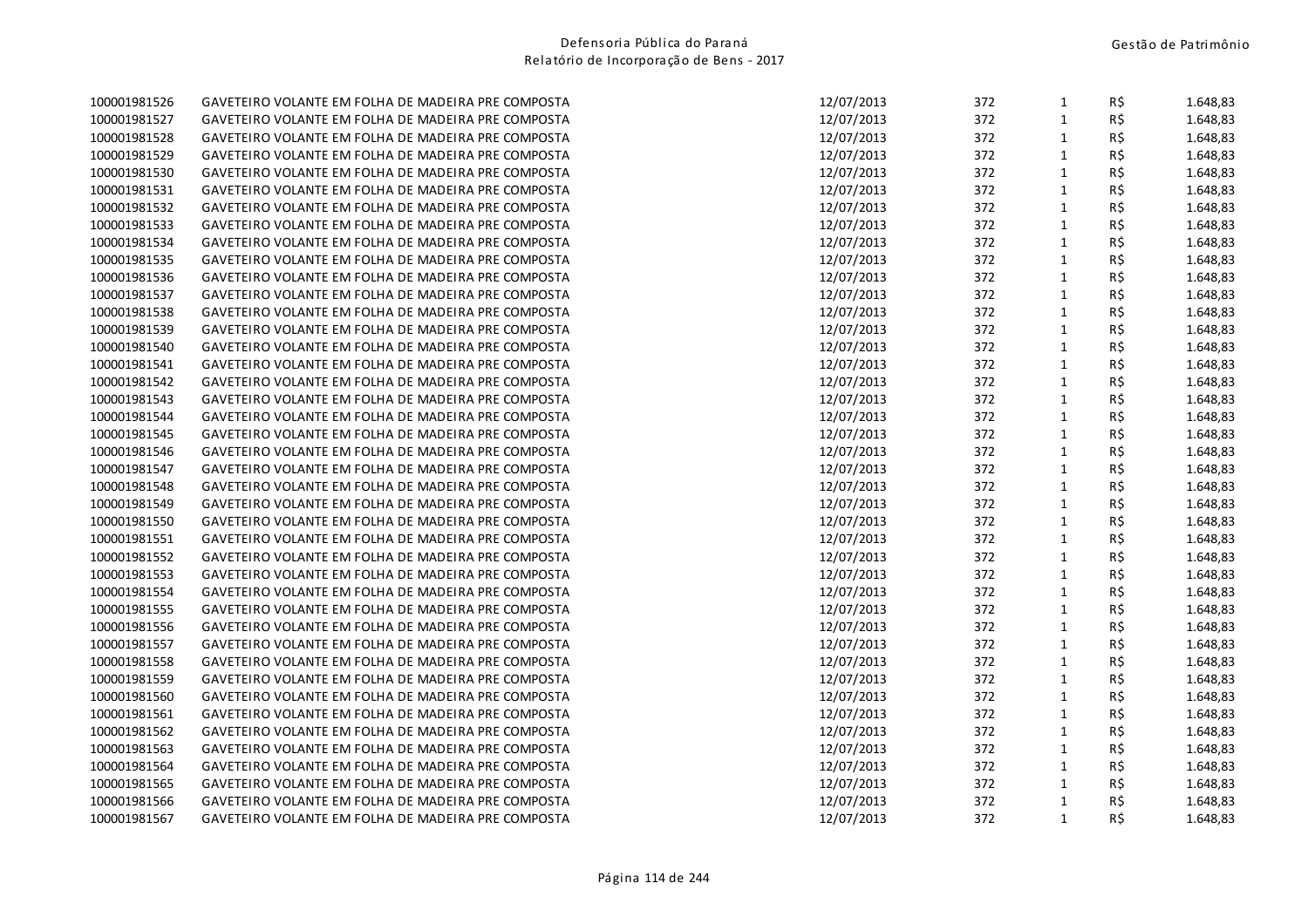| 100001981568 | GAVETEIRO VOLANTE EM FOLHA DE MADEIRA PRE COMPOSTA | 12/07/2013 | 372 | $\mathbf{1}$ | R\$      | 1.648,83 |
|--------------|----------------------------------------------------|------------|-----|--------------|----------|----------|
| 100001981569 | GAVETEIRO VOLANTE EM FOLHA DE MADEIRA PRE COMPOSTA | 12/07/2013 | 372 | $\mathbf{1}$ | R\$      | 1.648,83 |
| 100001981570 | GAVETEIRO VOLANTE EM FOLHA DE MADEIRA PRE COMPOSTA | 12/07/2013 | 372 | $\mathbf{1}$ | R\$      | 1.648,83 |
| 100001981571 | GAVETEIRO VOLANTE EM FOLHA DE MADEIRA PRE COMPOSTA | 12/07/2013 | 372 | $\mathbf{1}$ | R\$      | 1.648,83 |
| 100001981572 | GAVETEIRO VOLANTE EM FOLHA DE MADEIRA PRE COMPOSTA | 12/07/2013 | 372 | $\mathbf 1$  | R\$      | 1.648,83 |
| 100001981573 | GAVETEIRO VOLANTE EM FOLHA DE MADEIRA PRE COMPOSTA | 12/07/2013 | 372 | $\mathbf{1}$ | R\$      | 1.648,83 |
| 100001981574 | GAVETEIRO VOLANTE EM FOLHA DE MADEIRA PRE COMPOSTA | 12/07/2013 | 372 | $\mathbf{1}$ | R\$      | 1.648,83 |
| 100001981575 | GAVETEIRO VOLANTE EM FOLHA DE MADEIRA PRE COMPOSTA | 12/07/2013 | 372 | $\mathbf{1}$ | $R\,$ \$ | 1.648,83 |
| 100001981576 | GAVETEIRO VOLANTE EM FOLHA DE MADEIRA PRE COMPOSTA | 12/07/2013 | 372 | $\mathbf{1}$ | R\$      | 1.648,83 |
| 100001981577 | GAVETEIRO VOLANTE EM FOLHA DE MADEIRA PRE COMPOSTA | 12/07/2013 | 372 | $\mathbf 1$  | R\$      | 1.648,83 |
| 100001981578 | GAVETEIRO VOLANTE EM FOLHA DE MADEIRA PRE COMPOSTA | 12/07/2013 | 372 | $\mathbf{1}$ | R\$      | 1.648,83 |
| 100001981579 | GAVETEIRO VOLANTE EM FOLHA DE MADEIRA PRE COMPOSTA | 12/07/2013 | 372 | $\mathbf{1}$ | R\$      | 1.648,83 |
| 100001981580 | GAVETEIRO VOLANTE EM FOLHA DE MADEIRA PRE COMPOSTA | 12/07/2013 | 372 | $\mathbf{1}$ | R\$      | 1.648,83 |
| 100001981581 | GAVETEIRO VOLANTE EM FOLHA DE MADEIRA PRE COMPOSTA | 12/07/2013 | 372 | $\mathbf{1}$ | R\$      | 1.648,83 |
| 100001981582 | GAVETEIRO VOLANTE EM FOLHA DE MADEIRA PRE COMPOSTA | 12/07/2013 | 372 | $\mathbf{1}$ | R\$      | 1.648,83 |
| 100001981583 | GAVETEIRO VOLANTE EM FOLHA DE MADEIRA PRE COMPOSTA | 12/07/2013 | 372 | $\mathbf{1}$ | R\$      | 1.648,83 |
| 100001981584 | GAVETEIRO VOLANTE EM FOLHA DE MADEIRA PRE COMPOSTA | 12/07/2013 | 372 | $\mathbf{1}$ | R\$      | 1.648,83 |
| 100001981585 | GAVETEIRO VOLANTE EM FOLHA DE MADEIRA PRE COMPOSTA | 12/07/2013 | 372 | $\mathbf{1}$ | R\$      | 1.648,83 |
| 100001981586 | GAVETEIRO VOLANTE EM FOLHA DE MADEIRA PRE COMPOSTA | 12/07/2013 | 372 | $\mathbf 1$  | R\$      | 1.648,83 |
| 100001981587 | GAVETEIRO VOLANTE EM FOLHA DE MADEIRA PRE COMPOSTA | 12/07/2013 | 372 | $\mathbf{1}$ | R\$      | 1.648,83 |
| 100001981588 | GAVETEIRO VOLANTE EM FOLHA DE MADEIRA PRE COMPOSTA | 12/07/2013 | 372 | $\mathbf{1}$ | R\$      | 1.648,83 |
| 100001981589 | GAVETEIRO VOLANTE EM FOLHA DE MADEIRA PRE COMPOSTA | 12/07/2013 | 372 | $\mathbf{1}$ | R\$      | 1.648,83 |
| 100001981590 | GAVETEIRO VOLANTE EM FOLHA DE MADEIRA PRE COMPOSTA | 12/07/2013 | 372 | $\mathbf{1}$ | R\$      | 1.648,83 |
| 100001981591 | GAVETEIRO VOLANTE EM FOLHA DE MADEIRA PRE COMPOSTA | 12/07/2013 | 372 | $\mathbf{1}$ | R\$      | 1.648,83 |
| 100001981592 | GAVETEIRO VOLANTE EM FOLHA DE MADEIRA PRE COMPOSTA | 12/07/2013 | 372 | $\mathbf{1}$ | R\$      | 1.648,83 |
| 100001981593 | GAVETEIRO VOLANTE EM FOLHA DE MADEIRA PRE COMPOSTA | 12/07/2013 | 372 | $\mathbf{1}$ | R\$      | 1.648,83 |
| 100001981594 | GAVETEIRO VOLANTE EM FOLHA DE MADEIRA PRE COMPOSTA | 12/07/2013 | 372 | $\mathbf{1}$ | R\$      | 1.648,83 |
| 100001981595 | GAVETEIRO VOLANTE EM FOLHA DE MADEIRA PRE COMPOSTA | 12/07/2013 | 372 | $\mathbf 1$  | R\$      | 1.648,83 |
| 100001981596 | GAVETEIRO VOLANTE EM FOLHA DE MADEIRA PRE COMPOSTA | 12/07/2013 | 372 | $\mathbf{1}$ | R\$      | 1.648,83 |
| 100001981597 | GAVETEIRO VOLANTE EM FOLHA DE MADEIRA PRE COMPOSTA | 12/07/2013 | 372 | $\mathbf{1}$ | R\$      | 1.648,83 |
| 100001981598 | GAVETEIRO VOLANTE EM FOLHA DE MADEIRA PRE COMPOSTA | 12/07/2013 | 372 | $\mathbf{1}$ | R\$      | 1.648,83 |
| 100001981599 | GAVETEIRO VOLANTE EM FOLHA DE MADEIRA PRE COMPOSTA | 12/07/2013 | 372 | $\mathbf 1$  | R\$      | 1.648,83 |
| 100001981600 | GAVETEIRO VOLANTE EM FOLHA DE MADEIRA PRE COMPOSTA | 12/07/2013 | 372 | $\mathbf{1}$ | R\$      | 1.648,83 |
| 100001981601 | GAVETEIRO VOLANTE EM FOLHA DE MADEIRA PRE COMPOSTA | 12/07/2013 | 372 | $\mathbf{1}$ | R\$      | 1.648,83 |
| 100001981602 | GAVETEIRO VOLANTE EM FOLHA DE MADEIRA PRE COMPOSTA | 12/07/2013 | 372 | $\mathbf{1}$ | R\$      | 1.648,83 |
| 100001981603 | GAVETEIRO VOLANTE EM FOLHA DE MADEIRA PRE COMPOSTA | 12/07/2013 | 372 | $\mathbf{1}$ | R\$      | 1.648,83 |
| 100001981604 | GAVETEIRO VOLANTE EM FOLHA DE MADEIRA PRE COMPOSTA | 12/07/2013 | 372 | $\mathbf{1}$ | R\$      | 1.648,83 |
| 100001981605 | GAVETEIRO VOLANTE EM FOLHA DE MADEIRA PRE COMPOSTA | 12/07/2013 | 372 | $\mathbf{1}$ | R\$      | 1.648,83 |
| 100001981606 | GAVETEIRO VOLANTE EM FOLHA DE MADEIRA PRE COMPOSTA | 12/07/2013 | 372 | $\mathbf{1}$ | R\$      | 1.648,83 |
| 100001981607 | GAVETEIRO VOLANTE EM FOLHA DE MADEIRA PRE COMPOSTA | 12/07/2013 | 372 | $\mathbf{1}$ | R\$      | 1.648,83 |
| 100001981608 | GAVETEIRO VOLANTE EM FOLHA DE MADEIRA PRE COMPOSTA | 12/07/2013 | 372 | $\mathbf{1}$ | R\$      | 1.648,83 |
| 100001981609 | GAVETEIRO VOLANTE EM FOLHA DE MADEIRA PRE COMPOSTA | 12/07/2013 | 372 | $\mathbf{1}$ | R\$      | 1.648,83 |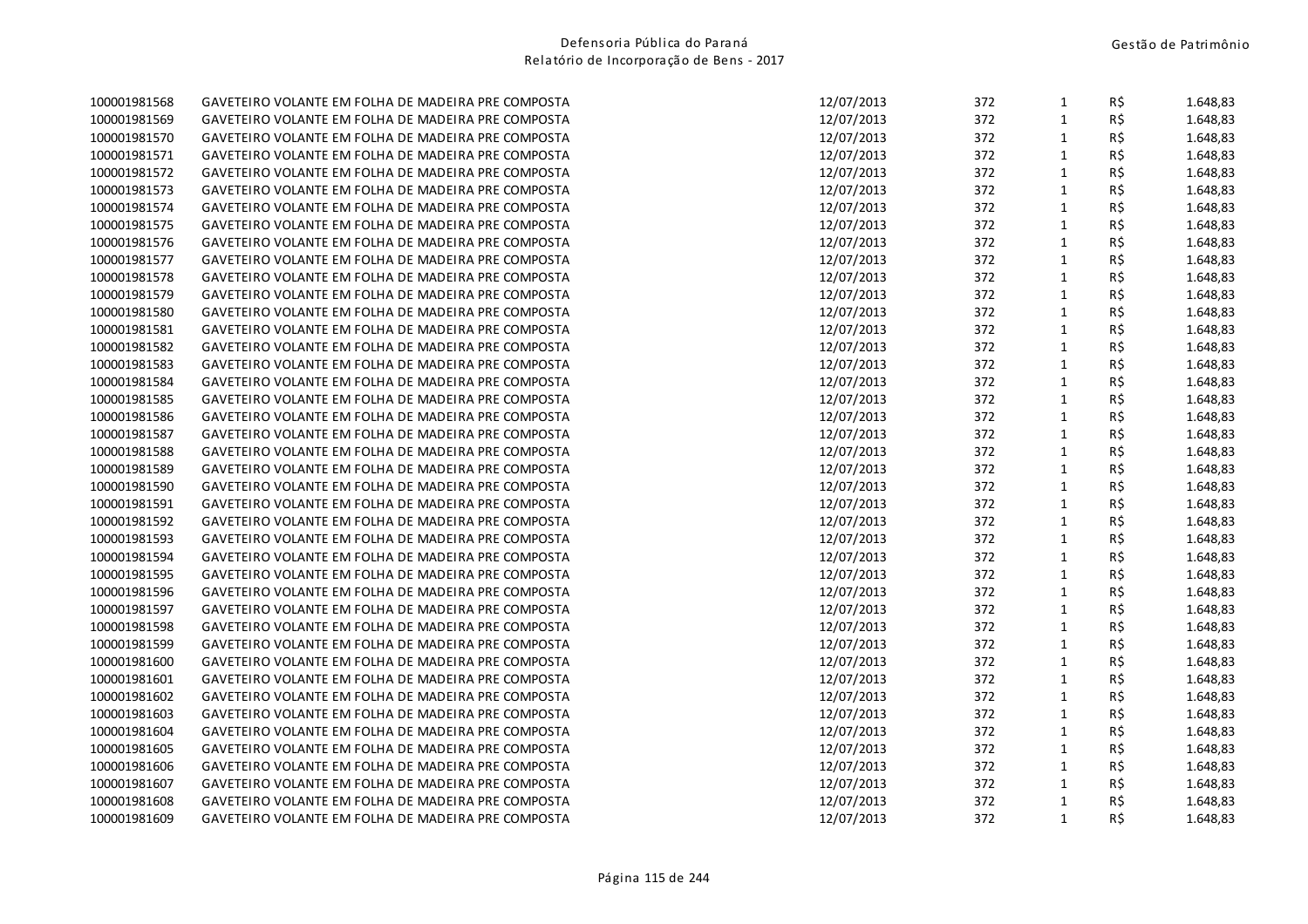| 100001981610 | GAVETEIRO VOLANTE EM FOLHA DE MADEIRA PRE COMPOSTA | 12/07/2013 | 372 | $\mathbf{1}$ | R\$      | 1.648,83 |
|--------------|----------------------------------------------------|------------|-----|--------------|----------|----------|
| 100001981611 | GAVETEIRO VOLANTE EM FOLHA DE MADEIRA PRE COMPOSTA | 12/07/2013 | 372 | $\mathbf{1}$ | R\$      | 1.648,83 |
| 100001981612 | GAVETEIRO VOLANTE EM FOLHA DE MADEIRA PRE COMPOSTA | 12/07/2013 | 372 | $\mathbf{1}$ | R\$      | 1.648,83 |
| 100001981613 | GAVETEIRO VOLANTE EM FOLHA DE MADEIRA PRE COMPOSTA | 12/07/2013 | 372 | $\mathbf{1}$ | R\$      | 1.648,83 |
| 100001981614 | GAVETEIRO VOLANTE EM FOLHA DE MADEIRA PRE COMPOSTA | 12/07/2013 | 372 | $\mathbf 1$  | R\$      | 1.648,83 |
| 100001981615 | GAVETEIRO VOLANTE EM FOLHA DE MADEIRA PRE COMPOSTA | 12/07/2013 | 372 | $\mathbf{1}$ | R\$      | 1.648,83 |
| 100001981616 | GAVETEIRO VOLANTE EM FOLHA DE MADEIRA PRE COMPOSTA | 12/07/2013 | 372 | $\mathbf{1}$ | R\$      | 1.648,83 |
| 100001981617 | GAVETEIRO VOLANTE EM FOLHA DE MADEIRA PRE COMPOSTA | 12/07/2013 | 372 | $\mathbf{1}$ | $R\,$ \$ | 1.648,83 |
| 100001981618 | GAVETEIRO VOLANTE EM FOLHA DE MADEIRA PRE COMPOSTA | 12/07/2013 | 372 | $\mathbf{1}$ | R\$      | 1.648,83 |
| 100001981619 | GAVETEIRO VOLANTE EM FOLHA DE MADEIRA PRE COMPOSTA | 12/07/2013 | 372 | $\mathbf 1$  | R\$      | 1.648,83 |
| 100001981620 | GAVETEIRO VOLANTE EM FOLHA DE MADEIRA PRE COMPOSTA | 12/07/2013 | 372 | $\mathbf{1}$ | R\$      | 1.648,83 |
| 100001981621 | GAVETEIRO VOLANTE EM FOLHA DE MADEIRA PRE COMPOSTA | 12/07/2013 | 372 | $\mathbf{1}$ | R\$      | 1.648,83 |
| 100001981622 | GAVETEIRO VOLANTE EM FOLHA DE MADEIRA PRE COMPOSTA | 12/07/2013 | 372 | $\mathbf{1}$ | R\$      | 1.648,83 |
| 100001981623 | GAVETEIRO VOLANTE EM FOLHA DE MADEIRA PRE COMPOSTA | 12/07/2013 | 372 | $\mathbf{1}$ | R\$      | 1.648,83 |
| 100001981624 | GAVETEIRO VOLANTE EM FOLHA DE MADEIRA PRE COMPOSTA | 12/07/2013 | 372 | $\mathbf{1}$ | R\$      | 1.648,83 |
| 100001981625 | GAVETEIRO VOLANTE EM FOLHA DE MADEIRA PRE COMPOSTA | 12/07/2013 | 372 | $\mathbf{1}$ | R\$      | 1.648,83 |
| 100001981626 | GAVETEIRO VOLANTE EM FOLHA DE MADEIRA PRE COMPOSTA | 12/07/2013 | 372 | $\mathbf{1}$ | R\$      | 1.648,83 |
| 100001981627 | GAVETEIRO VOLANTE EM FOLHA DE MADEIRA PRE COMPOSTA | 12/07/2013 | 372 | $\mathbf{1}$ | R\$      | 1.648,83 |
| 100001981628 | GAVETEIRO VOLANTE EM FOLHA DE MADEIRA PRE COMPOSTA | 12/07/2013 | 372 | $\mathbf 1$  | R\$      | 1.648,83 |
| 100001981629 | GAVETEIRO VOLANTE EM FOLHA DE MADEIRA PRE COMPOSTA | 12/07/2013 | 372 | $\mathbf{1}$ | R\$      | 1.648,83 |
| 100001981630 | GAVETEIRO VOLANTE EM FOLHA DE MADEIRA PRE COMPOSTA | 12/07/2013 | 372 | $\mathbf{1}$ | R\$      | 1.648,83 |
| 100001981631 | GAVETEIRO VOLANTE EM FOLHA DE MADEIRA PRE COMPOSTA | 12/07/2013 | 372 | $\mathbf{1}$ | R\$      | 1.648,83 |
| 100001981632 | GAVETEIRO VOLANTE EM FOLHA DE MADEIRA PRE COMPOSTA | 12/07/2013 | 372 | $\mathbf{1}$ | R\$      | 1.648,83 |
| 100001981633 | GAVETEIRO VOLANTE EM FOLHA DE MADEIRA PRE COMPOSTA | 12/07/2013 | 372 | $\mathbf{1}$ | R\$      | 1.648,83 |
| 100001981634 | GAVETEIRO VOLANTE EM FOLHA DE MADEIRA PRE COMPOSTA | 12/07/2013 | 372 | $\mathbf{1}$ | R\$      | 1.648,83 |
| 100001981635 | GAVETEIRO VOLANTE EM FOLHA DE MADEIRA PRE COMPOSTA | 12/07/2013 | 372 | $\mathbf{1}$ | R\$      | 1.648,83 |
| 100001981636 | GAVETEIRO VOLANTE EM FOLHA DE MADEIRA PRE COMPOSTA | 12/07/2013 | 372 | $\mathbf{1}$ | R\$      | 1.648,83 |
| 100001981637 | GAVETEIRO VOLANTE EM FOLHA DE MADEIRA PRE COMPOSTA | 12/07/2013 | 372 | $\mathbf 1$  | R\$      | 1.648,83 |
| 100001981638 | GAVETEIRO VOLANTE EM FOLHA DE MADEIRA PRE COMPOSTA | 12/07/2013 | 372 | $\mathbf{1}$ | R\$      | 1.648,83 |
| 100001981639 | GAVETEIRO VOLANTE EM FOLHA DE MADEIRA PRE COMPOSTA | 12/07/2013 | 372 | $\mathbf{1}$ | R\$      | 1.648,83 |
| 100001981640 | GAVETEIRO VOLANTE EM FOLHA DE MADEIRA PRE COMPOSTA | 12/07/2013 | 372 | $\mathbf{1}$ | R\$      | 1.648,83 |
| 100001981641 | GAVETEIRO VOLANTE EM FOLHA DE MADEIRA PRE COMPOSTA | 12/07/2013 | 372 | $\mathbf 1$  | R\$      | 1.648,83 |
| 100001981642 | GAVETEIRO VOLANTE EM FOLHA DE MADEIRA PRE COMPOSTA | 12/07/2013 | 372 | $\mathbf{1}$ | R\$      | 1.648,83 |
| 100001981643 | GAVETEIRO VOLANTE EM FOLHA DE MADEIRA PRE COMPOSTA | 12/07/2013 | 372 | $\mathbf{1}$ | R\$      | 1.648,83 |
| 100001981644 | GAVETEIRO VOLANTE EM FOLHA DE MADEIRA PRE COMPOSTA | 12/07/2013 | 372 | $\mathbf{1}$ | R\$      | 1.648,83 |
| 100001981645 | GAVETEIRO VOLANTE EM FOLHA DE MADEIRA PRE COMPOSTA | 12/07/2013 | 372 | $\mathbf{1}$ | R\$      | 1.648,83 |
| 100001981646 | GAVETEIRO VOLANTE EM FOLHA DE MADEIRA PRE COMPOSTA | 12/07/2013 | 372 | $\mathbf{1}$ | R\$      | 1.648,83 |
| 100001981647 | GAVETEIRO VOLANTE EM FOLHA DE MADEIRA PRE COMPOSTA | 12/07/2013 | 372 | $\mathbf{1}$ | R\$      | 1.648,83 |
| 100001981648 | GAVETEIRO VOLANTE EM FOLHA DE MADEIRA PRE COMPOSTA | 12/07/2013 | 372 | $\mathbf{1}$ | R\$      | 1.648,83 |
| 100001981649 | GAVETEIRO VOLANTE EM FOLHA DE MADEIRA PRE COMPOSTA | 12/07/2013 | 372 | $\mathbf{1}$ | R\$      | 1.648,83 |
| 100001981650 | GAVETEIRO VOLANTE EM FOLHA DE MADEIRA PRE COMPOSTA | 12/07/2013 | 372 | $\mathbf{1}$ | R\$      | 1.648,83 |
| 100001981651 | GAVETEIRO VOLANTE EM FOLHA DE MADEIRA PRE COMPOSTA | 12/07/2013 | 372 | $\mathbf{1}$ | R\$      | 1.648,83 |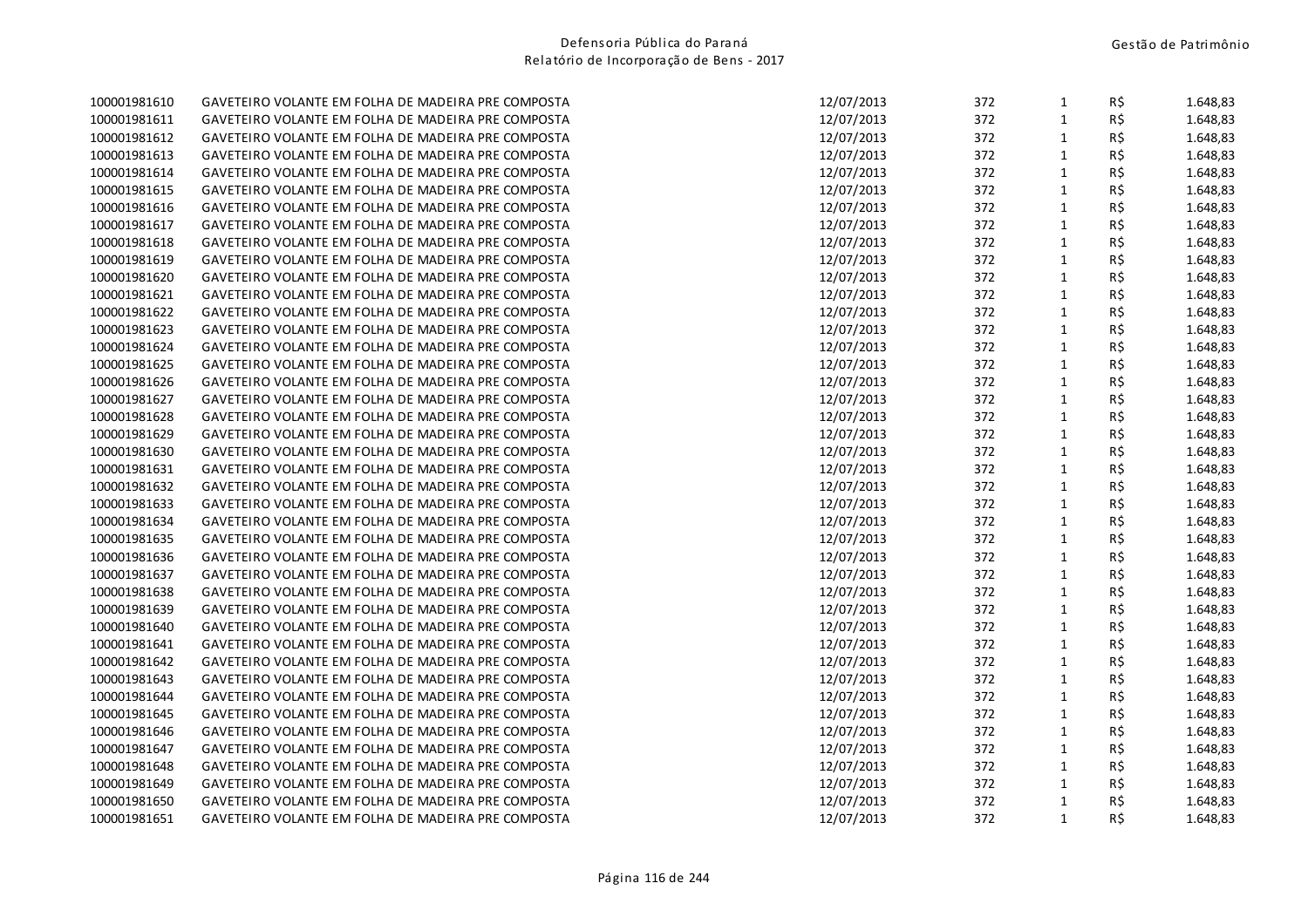| 100001981652 | GAVETEIRO VOLANTE EM FOLHA DE MADEIRA PRE COMPOSTA | 12/07/2013 | 372 | $\mathbf{1}$ | R\$ | 1.648,83 |
|--------------|----------------------------------------------------|------------|-----|--------------|-----|----------|
| 100001981653 | GAVETEIRO VOLANTE EM FOLHA DE MADEIRA PRE COMPOSTA | 12/07/2013 | 372 | $\mathbf 1$  | R\$ | 1.648,83 |
| 100001981654 | GAVETEIRO VOLANTE EM FOLHA DE MADEIRA PRE COMPOSTA | 12/07/2013 | 372 | $\mathbf{1}$ | R\$ | 1.648,83 |
| 100001981655 | GAVETEIRO VOLANTE EM FOLHA DE MADEIRA PRE COMPOSTA | 12/07/2013 | 372 | $\mathbf{1}$ | R\$ | 1.648,83 |
| 100001981656 | GAVETEIRO VOLANTE EM FOLHA DE MADEIRA PRE COMPOSTA | 12/07/2013 | 372 | $\mathbf{1}$ | R\$ | 1.648,83 |
| 100001981657 | GAVETEIRO VOLANTE EM FOLHA DE MADEIRA PRE COMPOSTA | 12/07/2013 | 372 | $\mathbf{1}$ | R\$ | 1.648,83 |
| 100001981658 | GAVETEIRO VOLANTE EM FOLHA DE MADEIRA PRE COMPOSTA | 12/07/2013 | 372 | $\mathbf{1}$ | R\$ | 1.648,83 |
| 100001981659 | GAVETEIRO VOLANTE EM FOLHA DE MADEIRA PRE COMPOSTA | 12/07/2013 | 372 | $\mathbf{1}$ | R\$ | 1.648,83 |
| 100001981660 | GAVETEIRO VOLANTE EM FOLHA DE MADEIRA PRE COMPOSTA | 12/07/2013 | 372 | $\mathbf{1}$ | R\$ | 1.648,83 |
| 100001981661 | GAVETEIRO VOLANTE EM FOLHA DE MADEIRA PRE COMPOSTA | 12/07/2013 | 372 | $\mathbf{1}$ | R\$ | 1.648,83 |
| 100001981662 | GAVETEIRO VOLANTE EM FOLHA DE MADEIRA PRE COMPOSTA | 12/07/2013 | 372 | $\mathbf{1}$ | R\$ | 1.648,83 |
| 100001981663 | GAVETEIRO VOLANTE EM FOLHA DE MADEIRA PRE COMPOSTA | 12/07/2013 | 372 | $\mathbf{1}$ | R\$ | 1.648,83 |
| 100001981664 | GAVETEIRO VOLANTE EM FOLHA DE MADEIRA PRE COMPOSTA | 12/07/2013 | 372 | $\mathbf{1}$ | R\$ | 1.648,83 |
| 100001981665 | GAVETEIRO VOLANTE EM FOLHA DE MADEIRA PRE COMPOSTA | 12/07/2013 | 372 | $\mathbf 1$  | R\$ | 1.648,83 |
| 100001981666 | GAVETEIRO VOLANTE EM FOLHA DE MADEIRA PRE COMPOSTA | 12/07/2013 | 372 | $\mathbf{1}$ | R\$ | 1.648,83 |
| 100001981667 | GAVETEIRO VOLANTE EM FOLHA DE MADEIRA PRE COMPOSTA | 12/07/2013 | 372 | $\mathbf{1}$ | R\$ | 1.648,83 |
| 100001981668 | GAVETEIRO VOLANTE EM FOLHA DE MADEIRA PRE COMPOSTA | 12/07/2013 | 372 | $\mathbf{1}$ | R\$ | 1.648,83 |
| 100001981669 | GAVETEIRO VOLANTE EM FOLHA DE MADEIRA PRE COMPOSTA | 12/07/2013 | 372 | $\mathbf{1}$ | R\$ | 1.648,83 |
| 100001981670 | GAVETEIRO VOLANTE EM FOLHA DE MADEIRA PRE COMPOSTA | 12/07/2013 | 372 | $\mathbf{1}$ | R\$ | 1.648,83 |
| 100001981671 | GAVETEIRO VOLANTE EM FOLHA DE MADEIRA PRE COMPOSTA | 12/07/2013 | 372 | $\mathbf{1}$ | R\$ | 1.648,83 |
| 100001981672 | GAVETEIRO VOLANTE EM FOLHA DE MADEIRA PRE COMPOSTA | 12/07/2013 | 372 | $\mathbf{1}$ | R\$ | 1.648,83 |
| 100001981673 | GAVETEIRO VOLANTE EM FOLHA DE MADEIRA PRE COMPOSTA | 12/07/2013 | 372 | $\mathbf{1}$ | R\$ | 1.648,83 |
| 100001981674 | GAVETEIRO VOLANTE EM FOLHA DE MADEIRA PRE COMPOSTA | 12/07/2013 | 372 | $\mathbf 1$  | R\$ | 1.648,83 |
| 100001981675 | GAVETEIRO VOLANTE EM FOLHA DE MADEIRA PRE COMPOSTA | 12/07/2013 | 372 | $\mathbf{1}$ | R\$ | 1.648,83 |
| 100001981676 | GAVETEIRO VOLANTE EM FOLHA DE MADEIRA PRE COMPOSTA | 12/07/2013 | 372 | $\mathbf{1}$ | R\$ | 1.648,83 |
| 100001981677 | GAVETEIRO VOLANTE EM FOLHA DE MADEIRA PRE COMPOSTA | 12/07/2013 | 372 | $\mathbf{1}$ | R\$ | 1.648,83 |
| 100001981678 | GAVETEIRO VOLANTE EM FOLHA DE MADEIRA PRE COMPOSTA | 12/07/2013 | 372 | $\mathbf{1}$ | R\$ | 1.648,83 |
| 100001981679 | GAVETEIRO VOLANTE EM FOLHA DE MADEIRA PRE COMPOSTA | 12/07/2013 | 372 | $\mathbf{1}$ | R\$ | 1.648,83 |
| 100001981680 | GAVETEIRO VOLANTE EM FOLHA DE MADEIRA PRE COMPOSTA | 12/07/2013 | 372 | $\mathbf{1}$ | R\$ | 1.648,83 |
| 100001981681 | GAVETEIRO VOLANTE EM FOLHA DE MADEIRA PRE COMPOSTA | 12/07/2013 | 372 | $\mathbf{1}$ | R\$ | 1.648,83 |
| 100001981682 | GAVETEIRO VOLANTE EM FOLHA DE MADEIRA PRE COMPOSTA | 12/07/2013 | 372 | $\mathbf{1}$ | R\$ | 1.648,83 |
| 100001981683 | GAVETEIRO VOLANTE EM FOLHA DE MADEIRA PRE COMPOSTA | 12/07/2013 | 372 | $\mathbf{1}$ | R\$ | 1.648,83 |
| 100001981684 | GAVETEIRO VOLANTE EM FOLHA DE MADEIRA PRE COMPOSTA | 12/07/2013 | 372 | $\mathbf{1}$ | R\$ | 1.648,83 |
| 100001981685 | GAVETEIRO VOLANTE EM FOLHA DE MADEIRA PRE COMPOSTA | 12/07/2013 | 372 | $\mathbf{1}$ | R\$ | 1.648,83 |
| 100001981686 | GAVETEIRO VOLANTE EM FOLHA DE MADEIRA PRE COMPOSTA | 12/07/2013 | 372 | $\mathbf{1}$ | R\$ | 1.648,83 |
| 100001981687 | <b>BANDEJA PORTA LAPIS</b>                         | 12/07/2013 | 372 | $\mathbf{1}$ | R\$ | 17,74    |
| 100001981688 | <b>BANDEJA PORTA LAPIS</b>                         | 12/07/2013 | 372 | $\mathbf{1}$ | R\$ | 17,74    |
| 100001981689 | <b>BANDEJA PORTA LAPIS</b>                         | 12/07/2013 | 372 | $\mathbf{1}$ | R\$ | 17,74    |
| 100001981690 | <b>BANDEJA PORTA LAPIS</b>                         | 12/07/2013 | 372 | $\mathbf{1}$ | R\$ | 17,74    |
| 100001981691 | <b>BANDEJA PORTA LAPIS</b>                         | 12/07/2013 | 372 | $\mathbf{1}$ | R\$ | 17,74    |
| 100001981692 | <b>BANDEJA PORTA LAPIS</b>                         | 12/07/2013 | 372 | $\mathbf{1}$ | R\$ | 17,74    |
| 100001981693 | <b>BANDEJA PORTA LAPIS</b>                         | 12/07/2013 | 372 | $\mathbf{1}$ | R\$ | 17,74    |
|              |                                                    |            |     |              |     |          |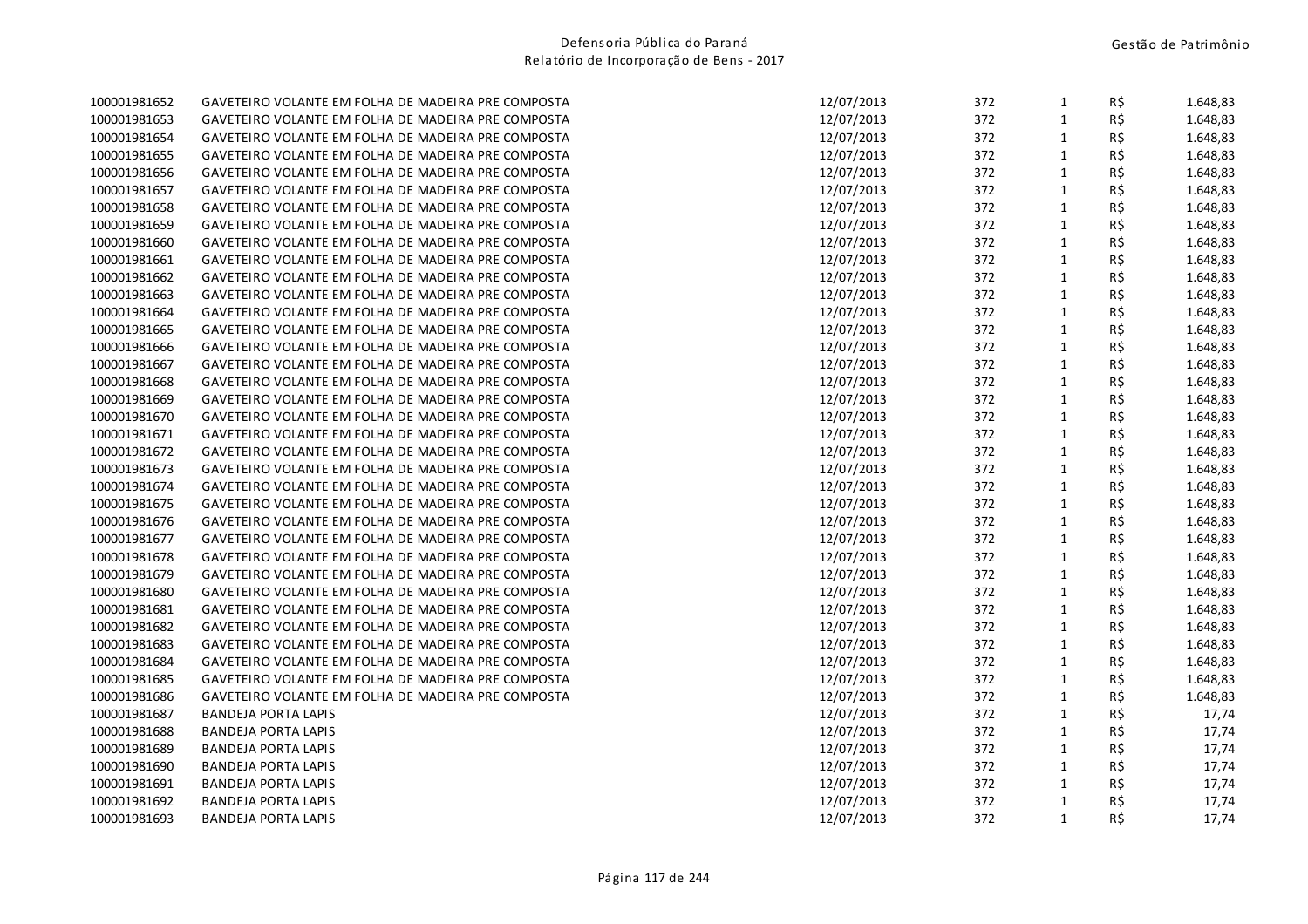| 100001981694 | BANDEJA PORTA LAPIS        | 12/07/2013 | 372 | $\mathbf{1}$ | R\$ | 17,74 |
|--------------|----------------------------|------------|-----|--------------|-----|-------|
| 100001981695 | <b>BANDEJA PORTA LAPIS</b> | 12/07/2013 | 372 | $\mathbf{1}$ | R\$ | 17,74 |
| 100001981696 | <b>BANDEJA PORTA LAPIS</b> | 12/07/2013 | 372 | 1            | R\$ | 17,74 |
| 100001981697 | BANDEJA PORTA LAPIS        | 12/07/2013 | 372 | $\mathbf 1$  | R\$ | 17,74 |
| 100001981698 | <b>BANDEJA PORTA LAPIS</b> | 12/07/2013 | 372 | $\mathbf{1}$ | R\$ | 17,74 |
| 100001981699 | BANDEJA PORTA LAPIS        | 12/07/2013 | 372 | $\mathbf{1}$ | R\$ | 17,74 |
| 100001981700 | <b>BANDEJA PORTA LAPIS</b> | 12/07/2013 | 372 | $\mathbf{1}$ | R\$ | 17,74 |
| 100001981701 | <b>BANDEJA PORTA LAPIS</b> | 12/07/2013 | 372 | $\mathbf{1}$ | R\$ | 17,74 |
| 100001981702 | <b>BANDEJA PORTA LAPIS</b> | 12/07/2013 | 372 | $\mathbf{1}$ | R\$ | 17,74 |
| 100001981703 | <b>BANDEJA PORTA LAPIS</b> | 12/07/2013 | 372 | $\mathbf{1}$ | R\$ | 17,74 |
| 100001981704 | <b>BANDEJA PORTA LAPIS</b> | 12/07/2013 | 372 | $\mathbf{1}$ | R\$ | 17,74 |
| 100001981705 | <b>BANDEJA PORTA LAPIS</b> | 12/07/2013 | 372 | $\mathbf{1}$ | R\$ | 17,74 |
| 100001981706 | <b>BANDEJA PORTA LAPIS</b> | 12/07/2013 | 372 | $\mathbf{1}$ | R\$ | 17,74 |
| 100001981707 | BANDEJA PORTA LAPIS        | 12/07/2013 | 372 | $\mathbf{1}$ | R\$ | 17,74 |
| 100001981708 | <b>BANDEJA PORTA LAPIS</b> | 12/07/2013 | 372 | $\mathbf{1}$ | R\$ | 17,74 |
| 100001981709 | <b>BANDEJA PORTA LAPIS</b> | 12/07/2013 | 372 | $\mathbf{1}$ | R\$ | 17,74 |
| 100001981710 | <b>BANDEJA PORTA LAPIS</b> | 12/07/2013 | 372 | $\mathbf{1}$ | R\$ | 17,74 |
| 100001981711 | <b>BANDEJA PORTA LAPIS</b> | 12/07/2013 | 372 | $\mathbf{1}$ | R\$ | 17,74 |
| 100001981712 | BANDEJA PORTA LAPIS        | 12/07/2013 | 372 | $\mathbf{1}$ | R\$ | 17,74 |
| 100001981713 | <b>BANDEJA PORTA LAPIS</b> | 12/07/2013 | 372 | $\mathbf{1}$ | R\$ | 17,74 |
| 100001981714 | BANDEJA PORTA LAPIS        | 12/07/2013 | 372 | $\mathbf{1}$ | R\$ | 17,74 |
| 100001981715 | <b>BANDEJA PORTA LAPIS</b> | 12/07/2013 | 372 | $\mathbf{1}$ | R\$ | 17,74 |
| 100001981716 | BANDEJA PORTA LAPIS        | 12/07/2013 | 372 | $\mathbf{1}$ | R\$ | 17,74 |
| 100001981717 | <b>BANDEJA PORTA LAPIS</b> | 12/07/2013 | 372 | $\mathbf{1}$ | R\$ | 17,74 |
| 100001981718 | <b>BANDEJA PORTA LAPIS</b> | 12/07/2013 | 372 | $\mathbf{1}$ | R\$ | 17,74 |
| 100001981719 | BANDEJA PORTA LAPIS        | 12/07/2013 | 372 | $\mathbf{1}$ | R\$ | 17,74 |
| 100001981720 | <b>BANDEJA PORTA LAPIS</b> | 12/07/2013 | 372 | $\mathbf{1}$ | R\$ | 17,74 |
| 100001981721 | BANDEJA PORTA LAPIS        | 12/07/2013 | 372 | $\mathbf{1}$ | R\$ | 17,74 |
| 100001981722 | <b>BANDEJA PORTA LAPIS</b> | 12/07/2013 | 372 | $\mathbf{1}$ | R\$ | 17,74 |
| 100001981723 | <b>BANDEJA PORTA LAPIS</b> | 12/07/2013 | 372 | $\mathbf{1}$ | R\$ | 17,74 |
| 100001981724 | <b>BANDEJA PORTA LAPIS</b> | 12/07/2013 | 372 | $\mathbf{1}$ | R\$ | 17,74 |
| 100001981725 | BANDEJA PORTA LAPIS        | 12/07/2013 | 372 | $\mathbf{1}$ | R\$ | 17,74 |
| 100001981726 | <b>BANDEJA PORTA LAPIS</b> | 12/07/2013 | 372 | $\mathbf{1}$ | R\$ | 17,74 |
| 100001981727 | <b>BANDEJA PORTA LAPIS</b> | 12/07/2013 | 372 | $\mathbf{1}$ | R\$ | 17,74 |
| 100001981728 | <b>BANDEJA PORTA LAPIS</b> | 12/07/2013 | 372 | $\mathbf{1}$ | R\$ | 17,74 |
| 100001981729 | <b>BANDEJA PORTA LAPIS</b> | 12/07/2013 | 372 | $\mathbf{1}$ | R\$ | 17,74 |
| 100001981730 | <b>BANDEJA PORTA LAPIS</b> | 12/07/2013 | 372 | $\mathbf{1}$ | R\$ | 17,74 |
| 100001981731 | <b>BANDEJA PORTA LAPIS</b> | 12/07/2013 | 372 | $\mathbf{1}$ | R\$ | 17,74 |
| 100001981732 | <b>BANDEJA PORTA LAPIS</b> | 12/07/2013 | 372 | $\mathbf{1}$ | R\$ | 17,74 |
| 100001981733 | <b>BANDEJA PORTA LAPIS</b> | 12/07/2013 | 372 | $\mathbf{1}$ | R\$ | 17,74 |
| 100001981734 | BANDEJA PORTA LAPIS        | 12/07/2013 | 372 | $\mathbf{1}$ | R\$ | 17,74 |
| 100001981735 | BANDEJA PORTA LAPIS        | 12/07/2013 | 372 | $\mathbf{1}$ | R\$ | 17,74 |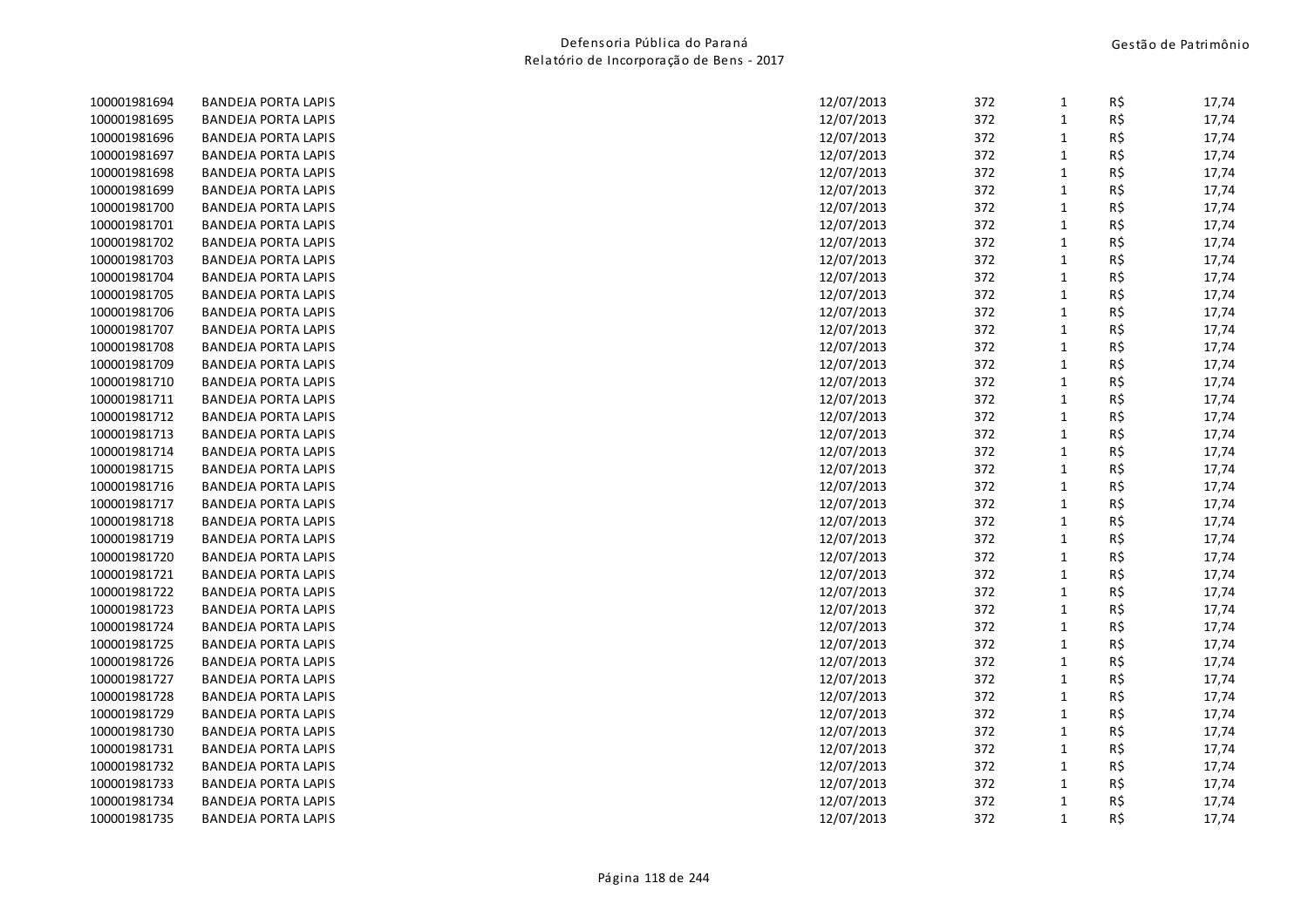| 100001981736 | <b>BANDEJA PORTA LAPIS</b> | 12/07/2013 | 372 | $\mathbf{1}$ | R\$ | 17,74 |
|--------------|----------------------------|------------|-----|--------------|-----|-------|
| 100001981737 | <b>BANDEJA PORTA LAPIS</b> | 12/07/2013 | 372 | $\mathbf 1$  | R\$ | 17,74 |
| 100001981738 | <b>BANDEJA PORTA LAPIS</b> | 12/07/2013 | 372 | $\mathbf{1}$ | R\$ | 17,74 |
| 100001981739 | <b>BANDEJA PORTA LAPIS</b> | 12/07/2013 | 372 | $\mathbf 1$  | R\$ | 17,74 |
| 100001981740 | <b>BANDEJA PORTA LAPIS</b> | 12/07/2013 | 372 | $\mathbf{1}$ | R\$ | 17,74 |
| 100001981741 | <b>BANDEJA PORTA LAPIS</b> | 12/07/2013 | 372 | $\mathbf 1$  | R\$ | 17,74 |
| 100001981742 | <b>BANDEJA PORTA LAPIS</b> | 12/07/2013 | 372 | $\mathbf{1}$ | R\$ | 17,74 |
| 100001981743 | <b>BANDEJA PORTA LAPIS</b> | 12/07/2013 | 372 | $\mathbf 1$  | R\$ | 17,74 |
| 100001981744 | <b>BANDEJA PORTA LAPIS</b> | 12/07/2013 | 372 | $\mathbf 1$  | R\$ | 17,74 |
| 100001981745 | <b>BANDEJA PORTA LAPIS</b> | 12/07/2013 | 372 | $\mathbf 1$  | R\$ | 17,74 |
| 100001981746 | <b>BANDEJA PORTA LAPIS</b> | 12/07/2013 | 372 | $\mathbf{1}$ | R\$ | 17,74 |
| 100001981747 | <b>BANDEJA PORTA LAPIS</b> | 12/07/2013 | 372 | $\mathbf{1}$ | R\$ | 17,74 |
| 100001981748 | <b>BANDEJA PORTA LAPIS</b> | 12/07/2013 | 372 | $\mathbf{1}$ | R\$ | 17,74 |
| 100001981749 | <b>BANDEJA PORTA LAPIS</b> | 12/07/2013 | 372 | $\mathbf{1}$ | R\$ | 17,74 |
| 100001981750 | <b>BANDEJA PORTA LAPIS</b> | 12/07/2013 | 372 | $\mathbf{1}$ | R\$ | 17,74 |
| 100001981751 | <b>BANDEJA PORTA LAPIS</b> | 12/07/2013 | 372 | $\mathbf{1}$ | R\$ | 17,74 |
| 100001981752 | <b>BANDEJA PORTA LAPIS</b> | 12/07/2013 | 372 | $\mathbf{1}$ | R\$ | 17,74 |
| 100001981753 | <b>BANDEJA PORTA LAPIS</b> | 12/07/2013 | 372 | $\mathbf 1$  | R\$ | 17,74 |
| 100001981754 | <b>BANDEJA PORTA LAPIS</b> | 12/07/2013 | 372 | $\mathbf{1}$ | R\$ | 17,74 |
| 100001981755 | <b>BANDEJA PORTA LAPIS</b> | 12/07/2013 | 372 | $\mathbf{1}$ | R\$ | 17,74 |
| 100001981756 | <b>BANDEJA PORTA LAPIS</b> | 12/07/2013 | 372 | $\mathbf{1}$ | R\$ | 17,74 |
| 100001981757 | <b>BANDEJA PORTA LAPIS</b> | 12/07/2013 | 372 | $\mathbf{1}$ | R\$ | 17,74 |
| 100001981758 | <b>BANDEJA PORTA LAPIS</b> | 12/07/2013 | 372 | $\mathbf 1$  | R\$ | 17,74 |
| 100001981759 | <b>BANDEJA PORTA LAPIS</b> | 12/07/2013 | 372 | $\mathbf 1$  | R\$ | 17,74 |
| 100001981760 | <b>BANDEJA PORTA LAPIS</b> | 12/07/2013 | 372 | $\mathbf{1}$ | R\$ | 17,74 |
| 100001981761 | <b>BANDEJA PORTA LAPIS</b> | 12/07/2013 | 372 | $\mathbf{1}$ | R\$ | 17,74 |
| 100001981762 | <b>BANDEJA PORTA LAPIS</b> | 12/07/2013 | 372 | $\mathbf 1$  | R\$ | 17,74 |
| 100001981763 | <b>BANDEJA PORTA LAPIS</b> | 12/07/2013 | 372 | $\mathbf 1$  | R\$ | 17,74 |
| 100001981764 | <b>BANDEJA PORTA LAPIS</b> | 12/07/2013 | 372 | $\mathbf{1}$ | R\$ | 17,74 |
| 100001981765 | <b>BANDEJA PORTA LAPIS</b> | 12/07/2013 | 372 | $\mathbf{1}$ | R\$ | 17,74 |
| 100001981766 | <b>BANDEJA PORTA LAPIS</b> | 12/07/2013 | 372 | $\mathbf{1}$ | R\$ | 17,74 |
| 100001981767 | <b>BANDEJA PORTA LAPIS</b> | 12/07/2013 | 372 | $\mathbf 1$  | R\$ | 17,74 |
| 100001981768 | <b>BANDEJA PORTA LAPIS</b> | 12/07/2013 | 372 | $\mathbf{1}$ | R\$ | 17,74 |
| 100001981769 | <b>BANDEJA PORTA LAPIS</b> | 12/07/2013 | 372 | $\mathbf{1}$ | R\$ | 17,74 |
| 100001981770 | <b>BANDEJA PORTA LAPIS</b> | 12/07/2013 | 372 | $\mathbf{1}$ | R\$ | 17,74 |
| 100001981771 | <b>BANDEJA PORTA LAPIS</b> | 12/07/2013 | 372 | $\mathbf{1}$ | R\$ | 17,74 |
| 100001981772 | <b>BANDEJA PORTA LAPIS</b> | 12/07/2013 | 372 | $\mathbf 1$  | R\$ | 17,74 |
| 100001981773 | <b>BANDEJA PORTA LAPIS</b> | 12/07/2013 | 372 | $\mathbf{1}$ | R\$ | 17,74 |
| 100001981774 | <b>BANDEJA PORTA LAPIS</b> | 12/07/2013 | 372 | $\mathbf{1}$ | R\$ | 17,74 |
| 100001981775 | <b>BANDEJA PORTA LAPIS</b> | 12/07/2013 | 372 | $\mathbf{1}$ | R\$ | 17,74 |
| 100001981776 | <b>BANDEJA PORTA LAPIS</b> | 12/07/2013 | 372 | $\mathbf{1}$ | R\$ | 17,74 |
| 100001981777 | <b>BANDEJA PORTA LAPIS</b> | 12/07/2013 | 372 | $\mathbf{1}$ | R\$ | 17,74 |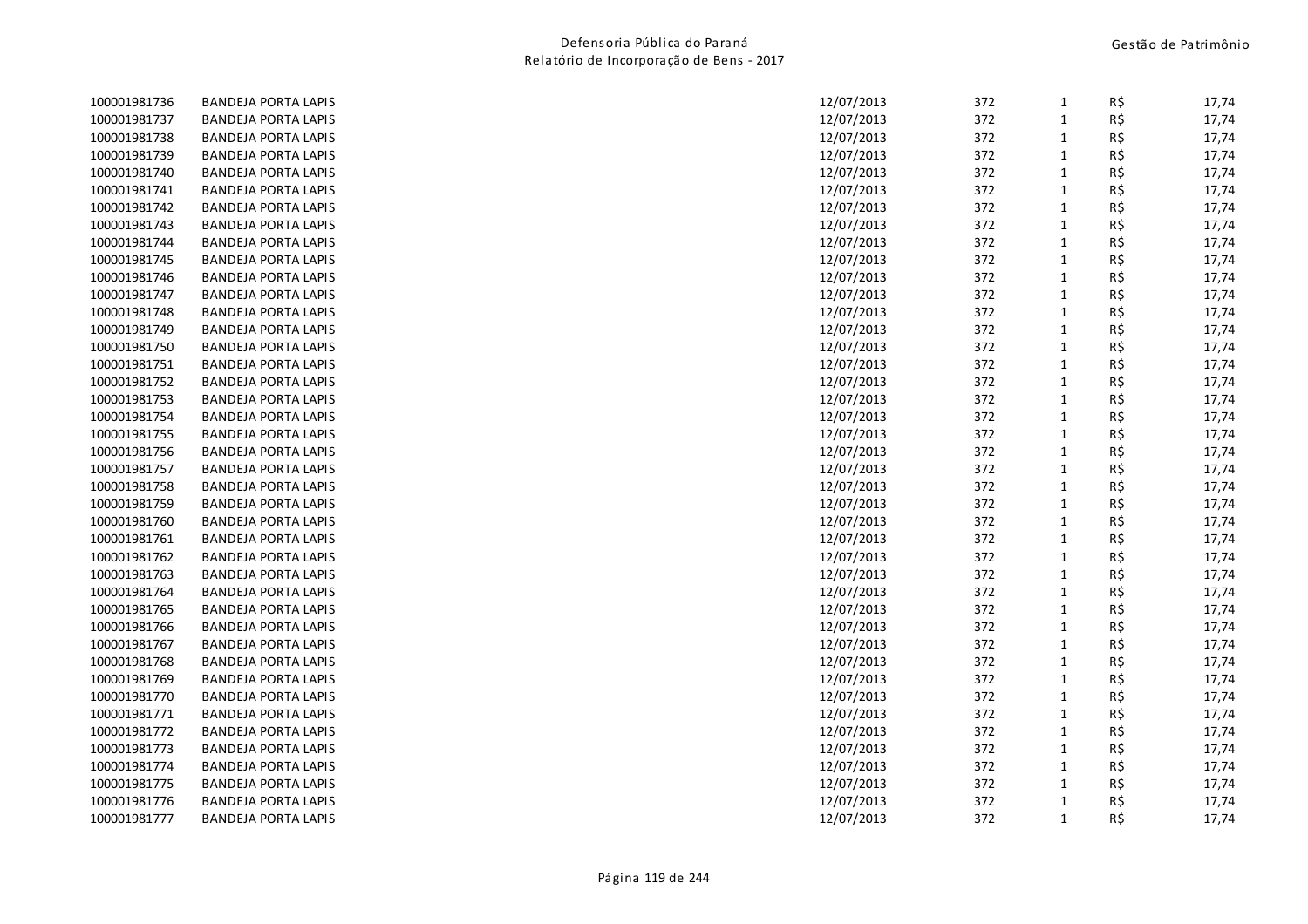| 100001981778 | <b>BANDEJA PORTA LAPIS</b> | 12/07/2013 | 372 | $\mathbf{1}$ | R\$ | 17,74 |
|--------------|----------------------------|------------|-----|--------------|-----|-------|
| 100001981779 | <b>BANDEJA PORTA LAPIS</b> | 12/07/2013 | 372 | $\mathbf 1$  | R\$ | 17,74 |
| 100001981780 | <b>BANDEJA PORTA LAPIS</b> | 12/07/2013 | 372 | $\mathbf{1}$ | R\$ | 17,74 |
| 100001981781 | <b>BANDEJA PORTA LAPIS</b> | 12/07/2013 | 372 | $\mathbf 1$  | R\$ | 17,74 |
| 100001981782 | <b>BANDEJA PORTA LAPIS</b> | 12/07/2013 | 372 | $\mathbf{1}$ | R\$ | 17,74 |
| 100001981783 | <b>BANDEJA PORTA LAPIS</b> | 12/07/2013 | 372 | $\mathbf 1$  | R\$ | 17,74 |
| 100001981784 | <b>BANDEJA PORTA LAPIS</b> | 12/07/2013 | 372 | $\mathbf{1}$ | R\$ | 17,74 |
| 100001981785 | <b>BANDEJA PORTA LAPIS</b> | 12/07/2013 | 372 | $\mathbf 1$  | R\$ | 17,74 |
| 100001981786 | <b>BANDEJA PORTA LAPIS</b> | 12/07/2013 | 372 | $\mathbf 1$  | R\$ | 17,74 |
| 100001981787 | <b>BANDEJA PORTA LAPIS</b> | 12/07/2013 | 372 | $\mathbf 1$  | R\$ | 17,74 |
| 100001981788 | <b>BANDEJA PORTA LAPIS</b> | 12/07/2013 | 372 | $\mathbf{1}$ | R\$ | 17,74 |
| 100001981789 | <b>BANDEJA PORTA LAPIS</b> | 12/07/2013 | 372 | $\mathbf{1}$ | R\$ | 17,74 |
| 100001981790 | <b>BANDEJA PORTA LAPIS</b> | 12/07/2013 | 372 | $\mathbf{1}$ | R\$ | 17,74 |
| 100001981791 | <b>BANDEJA PORTA LAPIS</b> | 12/07/2013 | 372 | $\mathbf{1}$ | R\$ | 17,74 |
| 100001981792 | <b>BANDEJA PORTA LAPIS</b> | 12/07/2013 | 372 | $\mathbf{1}$ | R\$ | 17,74 |
| 100001981793 | <b>BANDEJA PORTA LAPIS</b> | 12/07/2013 | 372 | $\mathbf{1}$ | R\$ | 17,74 |
| 100001981794 | <b>BANDEJA PORTA LAPIS</b> | 12/07/2013 | 372 | $\mathbf{1}$ | R\$ | 17,74 |
| 100001981795 | <b>BANDEJA PORTA LAPIS</b> | 12/07/2013 | 372 | $\mathbf 1$  | R\$ | 17,74 |
| 100001981796 | <b>BANDEJA PORTA LAPIS</b> | 12/07/2013 | 372 | $\mathbf{1}$ | R\$ | 17,74 |
| 100001981797 | <b>BANDEJA PORTA LAPIS</b> | 12/07/2013 | 372 | $\mathbf{1}$ | R\$ | 17,74 |
| 100001981798 | <b>BANDEJA PORTA LAPIS</b> | 12/07/2013 | 372 | $\mathbf{1}$ | R\$ | 17,74 |
| 100001981799 | <b>BANDEJA PORTA LAPIS</b> | 12/07/2013 | 372 | $\mathbf{1}$ | R\$ | 17,74 |
| 100001981800 | <b>BANDEJA PORTA LAPIS</b> | 12/07/2013 | 372 | $\mathbf 1$  | R\$ | 17,74 |
| 100001981801 | <b>BANDEJA PORTA LAPIS</b> | 12/07/2013 | 372 | $\mathbf 1$  | R\$ | 17,74 |
| 100001981802 | <b>BANDEJA PORTA LAPIS</b> | 12/07/2013 | 372 | $\mathbf{1}$ | R\$ | 17,74 |
| 100001981803 | <b>BANDEJA PORTA LAPIS</b> | 12/07/2013 | 372 | $\mathbf{1}$ | R\$ | 17,74 |
| 100001981804 | <b>BANDEJA PORTA LAPIS</b> | 12/07/2013 | 372 | $\mathbf 1$  | R\$ | 17,74 |
| 100001981805 | <b>BANDEJA PORTA LAPIS</b> | 12/07/2013 | 372 | $\mathbf 1$  | R\$ | 17,74 |
| 100001981806 | <b>BANDEJA PORTA LAPIS</b> | 12/07/2013 | 372 | $\mathbf{1}$ | R\$ | 17,74 |
| 100001981807 | <b>BANDEJA PORTA LAPIS</b> | 12/07/2013 | 372 | $\mathbf{1}$ | R\$ | 17,74 |
| 100001981808 | <b>BANDEJA PORTA LAPIS</b> | 12/07/2013 | 372 | $\mathbf{1}$ | R\$ | 17,74 |
| 100001981809 | <b>BANDEJA PORTA LAPIS</b> | 12/07/2013 | 372 | $\mathbf 1$  | R\$ | 17,74 |
| 100001981810 | <b>BANDEJA PORTA LAPIS</b> | 12/07/2013 | 372 | $\mathbf{1}$ | R\$ | 17,74 |
| 100001981811 | <b>BANDEJA PORTA LAPIS</b> | 12/07/2013 | 372 | $\mathbf{1}$ | R\$ | 17,74 |
| 100001981812 | <b>BANDEJA PORTA LAPIS</b> | 12/07/2013 | 372 | $\mathbf{1}$ | R\$ | 17,74 |
| 100001981813 | <b>BANDEJA PORTA LAPIS</b> | 12/07/2013 | 372 | $\mathbf{1}$ | R\$ | 17,74 |
| 100001981814 | <b>BANDEJA PORTA LAPIS</b> | 12/07/2013 | 372 | $\mathbf 1$  | R\$ | 17,74 |
| 100001981815 | <b>BANDEJA PORTA LAPIS</b> | 12/07/2013 | 372 | $\mathbf{1}$ | R\$ | 17,74 |
| 100001981816 | <b>BANDEJA PORTA LAPIS</b> | 12/07/2013 | 372 | $\mathbf{1}$ | R\$ | 17,74 |
| 100001981817 | <b>BANDEJA PORTA LAPIS</b> | 12/07/2013 | 372 | $\mathbf{1}$ | R\$ | 17,74 |
| 100001981818 | <b>BANDEJA PORTA LAPIS</b> | 12/07/2013 | 372 | $\mathbf{1}$ | R\$ | 17,74 |
| 100001981819 | <b>BANDEJA PORTA LAPIS</b> | 12/07/2013 | 372 | $\mathbf{1}$ | R\$ | 17,74 |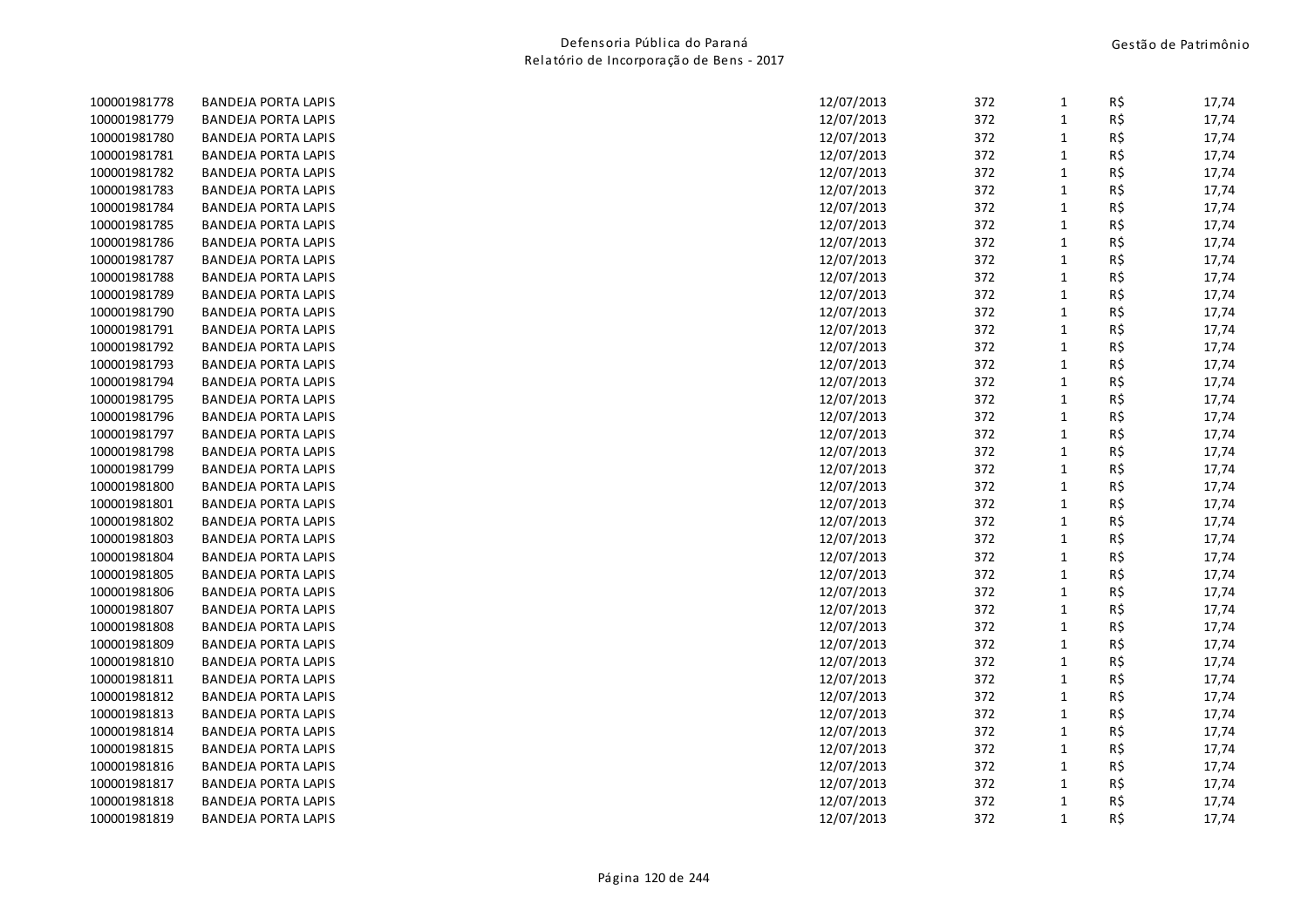| 100001981820 | <b>BANDEJA PORTA LAPIS</b> | 12/07/2013 | 372 | 1            | R\$ | 17,74 |
|--------------|----------------------------|------------|-----|--------------|-----|-------|
| 100001981821 | <b>BANDEJA PORTA LAPIS</b> | 12/07/2013 | 372 | $1\,$        | R\$ | 17,74 |
| 100001981822 | <b>BANDEJA PORTA LAPIS</b> | 12/07/2013 | 372 | $\mathbf{1}$ | R\$ | 17,74 |
| 100001981823 | <b>BANDEJA PORTA LAPIS</b> | 12/07/2013 | 372 | $1\,$        | R\$ | 17,74 |
| 100001981824 | <b>BANDEJA PORTA LAPIS</b> | 12/07/2013 | 372 | $\mathbf{1}$ | R\$ | 17,74 |
| 100001981825 | <b>BANDEJA PORTA LAPIS</b> | 12/07/2013 | 372 | $1\,$        | R\$ | 17,74 |
| 100001981826 | <b>BANDEJA PORTA LAPIS</b> | 12/07/2013 | 372 | $\mathbf{1}$ | R\$ | 17,74 |
| 100001981827 | <b>BANDEJA PORTA LAPIS</b> | 12/07/2013 | 372 | $1\,$        | R\$ | 17,74 |
| 100001981828 | <b>BANDEJA PORTA LAPIS</b> | 12/07/2013 | 372 | $\mathbf 1$  | R\$ | 17,74 |
| 100001981829 | <b>BANDEJA PORTA LAPIS</b> | 12/07/2013 | 372 | $1\,$        | R\$ | 17,74 |
| 100001981830 | <b>BANDEJA PORTA LAPIS</b> | 12/07/2013 | 372 | $\mathbf 1$  | R\$ | 17,74 |
| 100001981831 | <b>BANDEJA PORTA LAPIS</b> | 12/07/2013 | 372 | $\mathbf{1}$ | R\$ | 17,74 |
| 100001981832 | <b>BANDEJA PORTA LAPIS</b> | 12/07/2013 | 372 | $\mathbf 1$  | R\$ | 17,74 |
| 100001981833 | <b>BANDEJA PORTA LAPIS</b> | 12/07/2013 | 372 | $\mathbf 1$  | R\$ | 17,74 |
| 100001981834 | <b>BANDEJA PORTA LAPIS</b> | 12/07/2013 | 372 | $1\,$        | R\$ | 17,74 |
| 100001981835 | <b>BANDEJA PORTA LAPIS</b> | 12/07/2013 | 372 | $\mathbf 1$  | R\$ | 17,74 |
| 100001981836 | <b>BANDEJA PORTA LAPIS</b> | 12/07/2013 | 372 | $1\,$        | R\$ | 17,74 |
| 100001981837 | <b>BANDEJA PORTA LAPIS</b> | 12/07/2013 | 372 | $\mathbf 1$  | R\$ | 17,74 |
| 100001981838 | <b>BANDEJA PORTA LAPIS</b> | 12/07/2013 | 372 | $\mathbf{1}$ | R\$ | 17,74 |
| 100001981839 | <b>BANDEJA PORTA LAPIS</b> | 12/07/2013 | 372 | $\mathbf 1$  | R\$ | 17,74 |
| 100001981840 | <b>BANDEJA PORTA LAPIS</b> | 12/07/2013 | 372 | $\mathbf{1}$ | R\$ | 17,74 |
| 100001981841 | <b>BANDEJA PORTA LAPIS</b> | 12/07/2013 | 372 | $1\,$        | R\$ | 17,74 |
| 100001981842 | <b>BANDEJA PORTA LAPIS</b> | 12/07/2013 | 372 | $\mathbf{1}$ | R\$ | 17,74 |
| 100001981843 | <b>BANDEJA PORTA LAPIS</b> | 12/07/2013 | 372 | $1\,$        | R\$ | 17,74 |
| 100001981844 | <b>BANDEJA PORTA LAPIS</b> | 12/07/2013 | 372 | $\mathbf 1$  | R\$ | 17,74 |
| 100001981845 | <b>BANDEJA PORTA LAPIS</b> | 12/07/2013 | 372 | $\mathbf{1}$ | R\$ | 17,74 |
| 100001981846 | <b>BANDEJA PORTA LAPIS</b> | 12/07/2013 | 372 | $\mathbf 1$  | R\$ | 17,74 |
| 100001981847 | <b>BANDEJA PORTA LAPIS</b> | 12/07/2013 | 372 | $\mathbf{1}$ | R\$ | 17,74 |
| 100001981848 | <b>BANDEJA PORTA LAPIS</b> | 12/07/2013 | 372 | $\mathbf 1$  | R\$ | 17,74 |
| 100001981849 | <b>BANDEJA PORTA LAPIS</b> | 12/07/2013 | 372 | $\mathbf{1}$ | R\$ | 17,74 |
| 100001981850 | <b>BANDEJA PORTA LAPIS</b> | 12/07/2013 | 372 | $\mathbf{1}$ | R\$ | 17,74 |
| 100001981851 | <b>BANDEJA PORTA LAPIS</b> | 12/07/2013 | 372 | $\mathbf 1$  | R\$ | 17,74 |
| 100001981852 | <b>BANDEJA PORTA LAPIS</b> | 12/07/2013 | 372 | $\mathbf{1}$ | R\$ | 17,74 |
| 100001981853 | <b>BANDEJA PORTA LAPIS</b> | 12/07/2013 | 372 | $\mathbf 1$  | R\$ | 17,74 |
| 100001981854 | <b>BANDEJA PORTA LAPIS</b> | 12/07/2013 | 372 | $\mathbf{1}$ | R\$ | 17,74 |
| 100001981855 | <b>BANDEJA PORTA LAPIS</b> | 12/07/2013 | 372 | $\mathbf 1$  | R\$ | 17,74 |
| 100001981856 | <b>BANDEJA PORTA LAPIS</b> | 12/07/2013 | 372 | $\mathbf 1$  | R\$ | 17,74 |
| 100001981857 | <b>BANDEJA PORTA LAPIS</b> | 12/07/2013 | 372 | $\mathbf 1$  | R\$ | 17,74 |
| 100001981858 | <b>BANDEJA PORTA LAPIS</b> | 12/07/2013 | 372 | $\mathbf{1}$ | R\$ | 17,74 |
| 100001981859 | <b>BANDEJA PORTA LAPIS</b> | 12/07/2013 | 372 | $\mathbf{1}$ | R\$ | 17,74 |
| 100001981860 | <b>BANDEJA PORTA LAPIS</b> | 12/07/2013 | 372 | $1\,$        | R\$ | 17,74 |
| 100001981861 | <b>BANDEJA PORTA LAPIS</b> | 12/07/2013 | 372 | $\mathbf{1}$ | R\$ | 17,74 |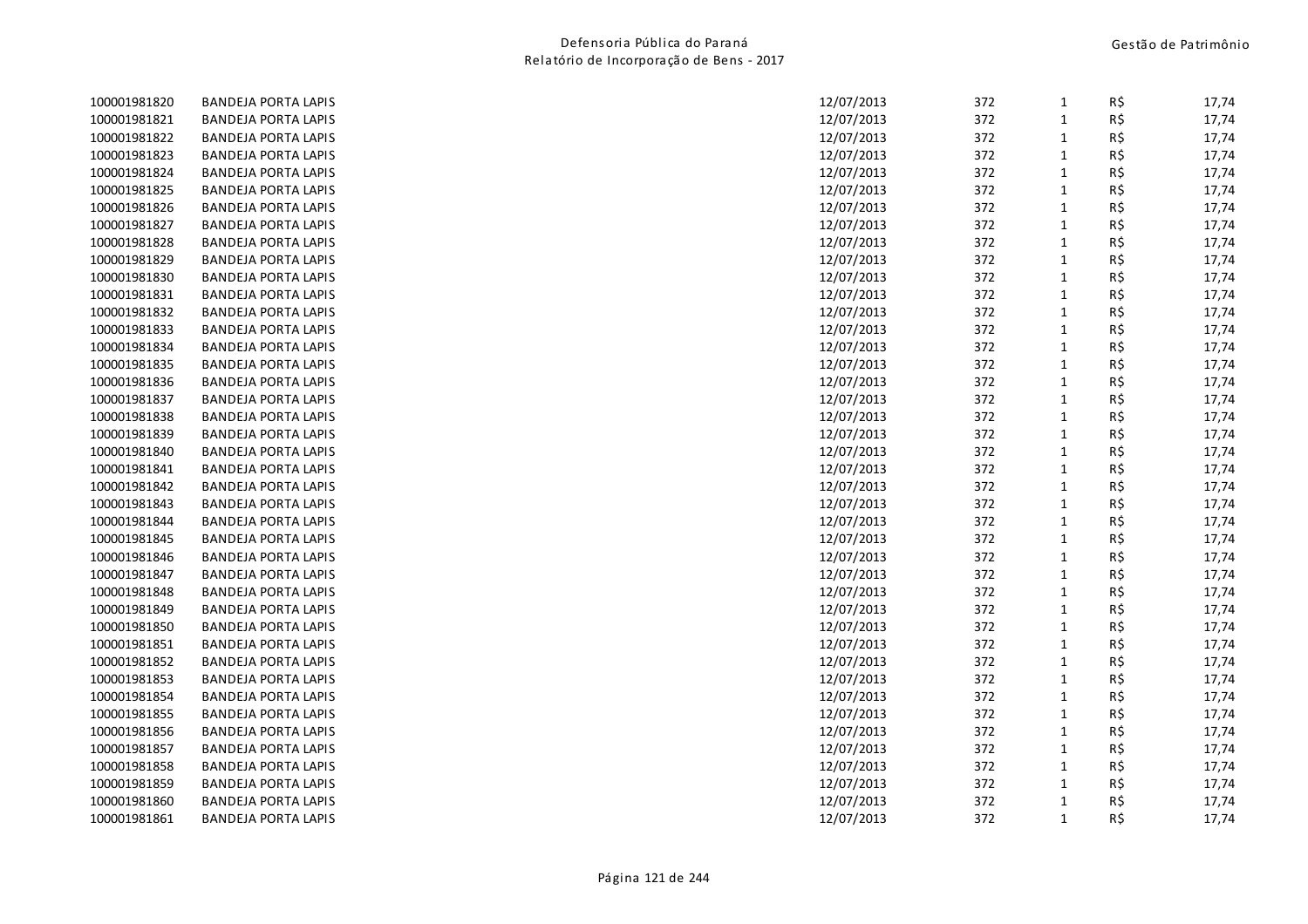| 100001981862 | <b>BANDEJA PORTA LAPIS</b> | 12/07/2013 | 372 | $\mathbf{1}$ | R\$ | 17,74 |
|--------------|----------------------------|------------|-----|--------------|-----|-------|
| 100001981863 | <b>BANDEJA PORTA LAPIS</b> | 12/07/2013 | 372 | $\mathbf 1$  | R\$ | 17,74 |
| 100001981864 | <b>BANDEJA PORTA LAPIS</b> | 12/07/2013 | 372 | $\mathbf{1}$ | R\$ | 17,74 |
| 100001981865 | <b>BANDEJA PORTA LAPIS</b> | 12/07/2013 | 372 | $\mathbf 1$  | R\$ | 17,74 |
| 100001981866 | <b>BANDEJA PORTA LAPIS</b> | 12/07/2013 | 372 | $\mathbf{1}$ | R\$ | 17,74 |
| 100001981867 | <b>BANDEJA PORTA LAPIS</b> | 12/07/2013 | 372 | $\mathbf{1}$ | R\$ | 17,74 |
| 100001981868 | <b>BANDEJA PORTA LAPIS</b> | 12/07/2013 | 372 | $\mathbf{1}$ | R\$ | 17,74 |
| 100001981869 | <b>BANDEJA PORTA LAPIS</b> | 12/07/2013 | 372 | $\mathbf{1}$ | R\$ | 17,74 |
| 100001981870 | <b>BANDEJA PORTA LAPIS</b> | 12/07/2013 | 372 | $\mathbf 1$  | R\$ | 17,74 |
| 100001981871 | <b>BANDEJA PORTA LAPIS</b> | 12/07/2013 | 372 | $\mathbf 1$  | R\$ | 17,74 |
| 100001981872 | <b>BANDEJA PORTA LAPIS</b> | 12/07/2013 | 372 | $\mathbf{1}$ | R\$ | 17,74 |
| 100001981873 | <b>BANDEJA PORTA LAPIS</b> | 12/07/2013 | 372 | $\mathbf{1}$ | R\$ | 17,74 |
| 100001981874 | <b>BANDEJA PORTA LAPIS</b> | 12/07/2013 | 372 | $\mathbf{1}$ | R\$ | 17,74 |
| 100001981875 | <b>BANDEJA PORTA LAPIS</b> | 12/07/2013 | 372 | $\mathbf{1}$ | R\$ | 17,74 |
| 100001981876 | <b>BANDEJA PORTA LAPIS</b> | 12/07/2013 | 372 | $\mathbf{1}$ | R\$ | 17,74 |
| 100001981877 | <b>BANDEJA PORTA LAPIS</b> | 12/07/2013 | 372 | $\mathbf{1}$ | R\$ | 17,74 |
| 100001981878 | <b>BANDEJA PORTA LAPIS</b> | 12/07/2013 | 372 | $\mathbf{1}$ | R\$ | 17,74 |
| 100001981879 | <b>BANDEJA PORTA LAPIS</b> | 12/07/2013 | 372 | $\mathbf 1$  | R\$ | 17,74 |
| 100001981880 | <b>BANDEJA PORTA LAPIS</b> | 12/07/2013 | 372 | $\mathbf{1}$ | R\$ | 17,74 |
| 100001981881 | <b>BANDEJA PORTA LAPIS</b> | 12/07/2013 | 372 | $\mathbf{1}$ | R\$ | 17,74 |
| 100001981882 | <b>BANDEJA PORTA LAPIS</b> | 12/07/2013 | 372 | $\mathbf{1}$ | R\$ | 17,74 |
| 100001981883 | <b>BANDEJA PORTA LAPIS</b> | 12/07/2013 | 372 | $\mathbf{1}$ | R\$ | 17,74 |
| 100001981884 | <b>BANDEJA PORTA LAPIS</b> | 12/07/2013 | 372 | $\mathbf 1$  | R\$ | 17,74 |
| 100001981885 | <b>BANDEJA PORTA LAPIS</b> | 12/07/2013 | 372 | $\mathbf 1$  | R\$ | 17,74 |
| 100001981886 | <b>BANDEJA PORTA LAPIS</b> | 12/07/2013 | 372 | $\mathbf{1}$ | R\$ | 17,74 |
| 100001981887 | <b>BANDEJA PORTA LAPIS</b> | 12/07/2013 | 372 | $\mathbf{1}$ | R\$ | 17,74 |
| 100001981888 | <b>BANDEJA PORTA LAPIS</b> | 12/07/2013 | 372 | $\mathbf 1$  | R\$ | 17,74 |
| 100001981889 | <b>BANDEJA PORTA LAPIS</b> | 12/07/2013 | 372 | $\mathbf 1$  | R\$ | 17,74 |
| 100001981890 | <b>BANDEJA PORTA LAPIS</b> | 12/07/2013 | 372 | $\mathbf{1}$ | R\$ | 17,74 |
| 100001981891 | <b>BANDEJA PORTA LAPIS</b> | 12/07/2013 | 372 | $\mathbf{1}$ | R\$ | 17,74 |
| 100001981892 | <b>BANDEJA PORTA LAPIS</b> | 12/07/2013 | 372 | $\mathbf{1}$ | R\$ | 17,74 |
| 100001981893 | <b>BANDEJA PORTA LAPIS</b> | 12/07/2013 | 372 | $\mathbf 1$  | R\$ | 17,74 |
| 100001981894 | <b>BANDEJA PORTA LAPIS</b> | 12/07/2013 | 372 | $\mathbf{1}$ | R\$ | 17,74 |
| 100001981895 | <b>BANDEJA PORTA LAPIS</b> | 12/07/2013 | 372 | $\mathbf{1}$ | R\$ | 17,74 |
| 100001981896 | <b>BANDEJA PORTA LAPIS</b> | 12/07/2013 | 372 | $\mathbf{1}$ | R\$ | 17,74 |
| 100001981897 | <b>BANDEJA PORTA LAPIS</b> | 12/07/2013 | 372 | $\mathbf{1}$ | R\$ | 17,74 |
| 100001981898 | <b>BANDEJA PORTA LAPIS</b> | 12/07/2013 | 372 | $\mathbf 1$  | R\$ | 17,74 |
| 100001981899 | <b>BANDEJA PORTA LAPIS</b> | 12/07/2013 | 372 | $\mathbf{1}$ | R\$ | 17,74 |
| 100001981900 | <b>BANDEJA PORTA LAPIS</b> | 12/07/2013 | 372 | $\mathbf{1}$ | R\$ | 17,74 |
| 100001981901 | <b>BANDEJA PORTA LAPIS</b> | 12/07/2013 | 372 | $\mathbf{1}$ | R\$ | 17,74 |
| 100001981902 | <b>BANDEJA PORTA LAPIS</b> | 12/07/2013 | 372 | $\mathbf{1}$ | R\$ | 17,74 |
| 100001981903 | <b>BANDEJA PORTA LAPIS</b> | 12/07/2013 | 372 | $\mathbf{1}$ | R\$ | 17,74 |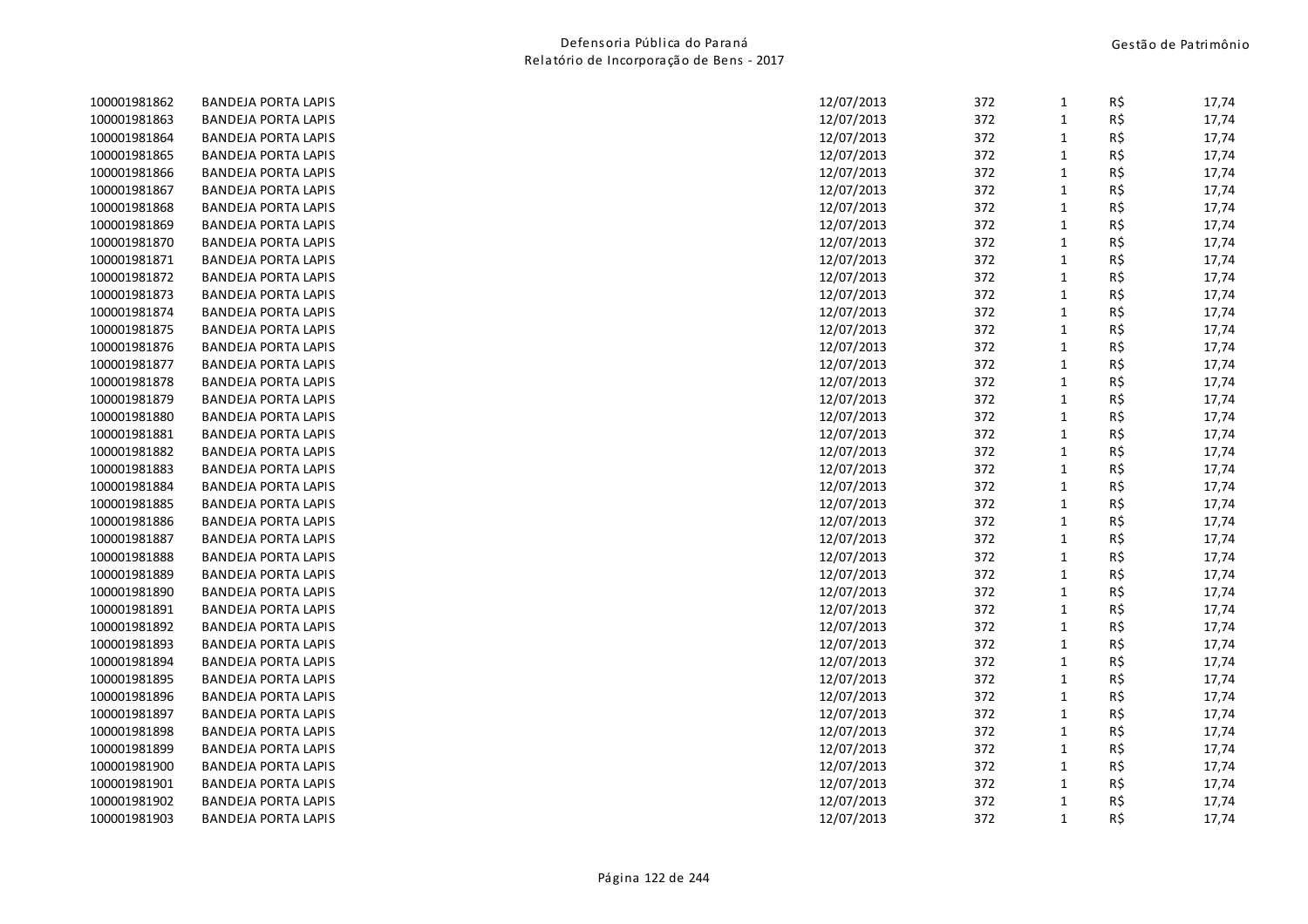| 100001981904 | <b>BANDEJA PORTA LAPIS</b> | 12/07/2013 | 372 | $\mathbf{1}$ | R\$ | 17,74 |
|--------------|----------------------------|------------|-----|--------------|-----|-------|
| 100001981905 | <b>BANDEJA PORTA LAPIS</b> | 12/07/2013 | 372 | $\mathbf 1$  | R\$ | 17,74 |
| 100001981906 | <b>BANDEJA PORTA LAPIS</b> | 12/07/2013 | 372 | $\mathbf{1}$ | R\$ | 17,74 |
| 100001981907 | <b>BANDEJA PORTA LAPIS</b> | 12/07/2013 | 372 | $\mathbf 1$  | R\$ | 17,74 |
| 100001981908 | <b>BANDEJA PORTA LAPIS</b> | 12/07/2013 | 372 | $\mathbf{1}$ | R\$ | 17,74 |
| 100001981909 | <b>BANDEJA PORTA LAPIS</b> | 12/07/2013 | 372 | $\mathbf 1$  | R\$ | 17,74 |
| 100001981910 | <b>BANDEJA PORTA LAPIS</b> | 12/07/2013 | 372 | $\mathbf{1}$ | R\$ | 17,74 |
| 100001981911 | <b>BANDEJA PORTA LAPIS</b> | 12/07/2013 | 372 | $\mathbf 1$  | R\$ | 17,74 |
| 100001981912 | <b>BANDEJA PORTA LAPIS</b> | 12/07/2013 | 372 | $\mathbf 1$  | R\$ | 17,74 |
| 100001981913 | <b>BANDEJA PORTA LAPIS</b> | 12/07/2013 | 372 | $\mathbf 1$  | R\$ | 17,74 |
| 100001981914 | <b>BANDEJA PORTA LAPIS</b> | 12/07/2013 | 372 | $\mathbf{1}$ | R\$ | 17,74 |
| 100001981915 | <b>BANDEJA PORTA LAPIS</b> | 12/07/2013 | 372 | $\mathbf{1}$ | R\$ | 17,74 |
| 100001981916 | <b>BANDEJA PORTA LAPIS</b> | 12/07/2013 | 372 | $\mathbf{1}$ | R\$ | 17,74 |
| 100001981917 | <b>BANDEJA PORTA LAPIS</b> | 12/07/2013 | 372 | $\mathbf{1}$ | R\$ | 17,74 |
| 100001981918 | <b>BANDEJA PORTA LAPIS</b> | 12/07/2013 | 372 | $\mathbf{1}$ | R\$ | 17,74 |
| 100001981919 | <b>BANDEJA PORTA LAPIS</b> | 12/07/2013 | 372 | $\mathbf{1}$ | R\$ | 17,74 |
| 100001981920 | <b>BANDEJA PORTA LAPIS</b> | 12/07/2013 | 372 | $\mathbf{1}$ | R\$ | 17,74 |
| 100001981921 | <b>BANDEJA PORTA LAPIS</b> | 12/07/2013 | 372 | $\mathbf 1$  | R\$ | 17,74 |
| 100001981922 | <b>BANDEJA PORTA LAPIS</b> | 12/07/2013 | 372 | $\mathbf{1}$ | R\$ | 17,74 |
| 100001981923 | <b>BANDEJA PORTA LAPIS</b> | 12/07/2013 | 372 | $\mathbf 1$  | R\$ | 17,74 |
| 100001981924 | <b>BANDEJA PORTA LAPIS</b> | 12/07/2013 | 372 | $\mathbf{1}$ | R\$ | 17,74 |
| 100001981925 | <b>BANDEJA PORTA LAPIS</b> | 12/07/2013 | 372 | $\mathbf{1}$ | R\$ | 17,74 |
| 100001981926 | <b>BANDEJA PORTA LAPIS</b> | 12/07/2013 | 372 | $\mathbf 1$  | R\$ | 17,74 |
| 100001981927 | <b>BANDEJA PORTA LAPIS</b> | 12/07/2013 | 372 | $\mathbf 1$  | R\$ | 17,74 |
| 100001981928 | <b>BANDEJA PORTA LAPIS</b> | 12/07/2013 | 372 | $\mathbf 1$  | R\$ | 17,74 |
| 100001981929 | <b>BANDEJA PORTA LAPIS</b> | 12/07/2013 | 372 | $\mathbf{1}$ | R\$ | 17,74 |
| 100001981930 | <b>BANDEJA PORTA LAPIS</b> | 12/07/2013 | 372 | $\mathbf 1$  | R\$ | 17,74 |
| 100001981931 | <b>BANDEJA PORTA LAPIS</b> | 12/07/2013 | 372 | $\mathbf 1$  | R\$ | 17,74 |
| 100001981932 | <b>BANDEJA PORTA LAPIS</b> | 12/07/2013 | 372 | $\mathbf{1}$ | R\$ | 17,74 |
| 100001981933 | <b>BANDEJA PORTA LAPIS</b> | 12/07/2013 | 372 | $\mathbf{1}$ | R\$ | 17,74 |
| 100001981934 | <b>BANDEJA PORTA LAPIS</b> | 12/07/2013 | 372 | $\mathbf{1}$ | R\$ | 17,74 |
| 100001981935 | <b>BANDEJA PORTA LAPIS</b> | 12/07/2013 | 372 | $\mathbf 1$  | R\$ | 17,74 |
| 100001981936 | <b>BANDEJA PORTA LAPIS</b> | 12/07/2013 | 372 | $\mathbf{1}$ | R\$ | 17,74 |
| 100001981937 | <b>BANDEJA PORTA LAPIS</b> | 12/07/2013 | 372 | $\mathbf 1$  | R\$ | 17,74 |
| 100001981938 | <b>BANDEJA PORTA LAPIS</b> | 12/07/2013 | 372 | $\mathbf{1}$ | R\$ | 17,74 |
| 100001981939 | <b>BANDEJA PORTA LAPIS</b> | 12/07/2013 | 372 | $\mathbf{1}$ | R\$ | 17,74 |
| 100001981940 | <b>BANDEJA PORTA LAPIS</b> | 12/07/2013 | 372 | $\mathbf 1$  | R\$ | 17,74 |
| 100001981941 | <b>BANDEJA PORTA LAPIS</b> | 12/07/2013 | 372 | $\mathbf{1}$ | R\$ | 17,74 |
| 100001981942 | <b>BANDEJA PORTA LAPIS</b> | 12/07/2013 | 372 | $\mathbf{1}$ | R\$ | 17,74 |
| 100001981943 | <b>BANDEJA PORTA LAPIS</b> | 12/07/2013 | 372 | $\mathbf{1}$ | R\$ | 17,74 |
| 100001981944 | <b>BANDEJA PORTA LAPIS</b> | 12/07/2013 | 372 | $\mathbf{1}$ | R\$ | 17,74 |
| 100001981945 | <b>BANDEJA PORTA LAPIS</b> | 12/07/2013 | 372 | $\mathbf{1}$ | R\$ | 17,74 |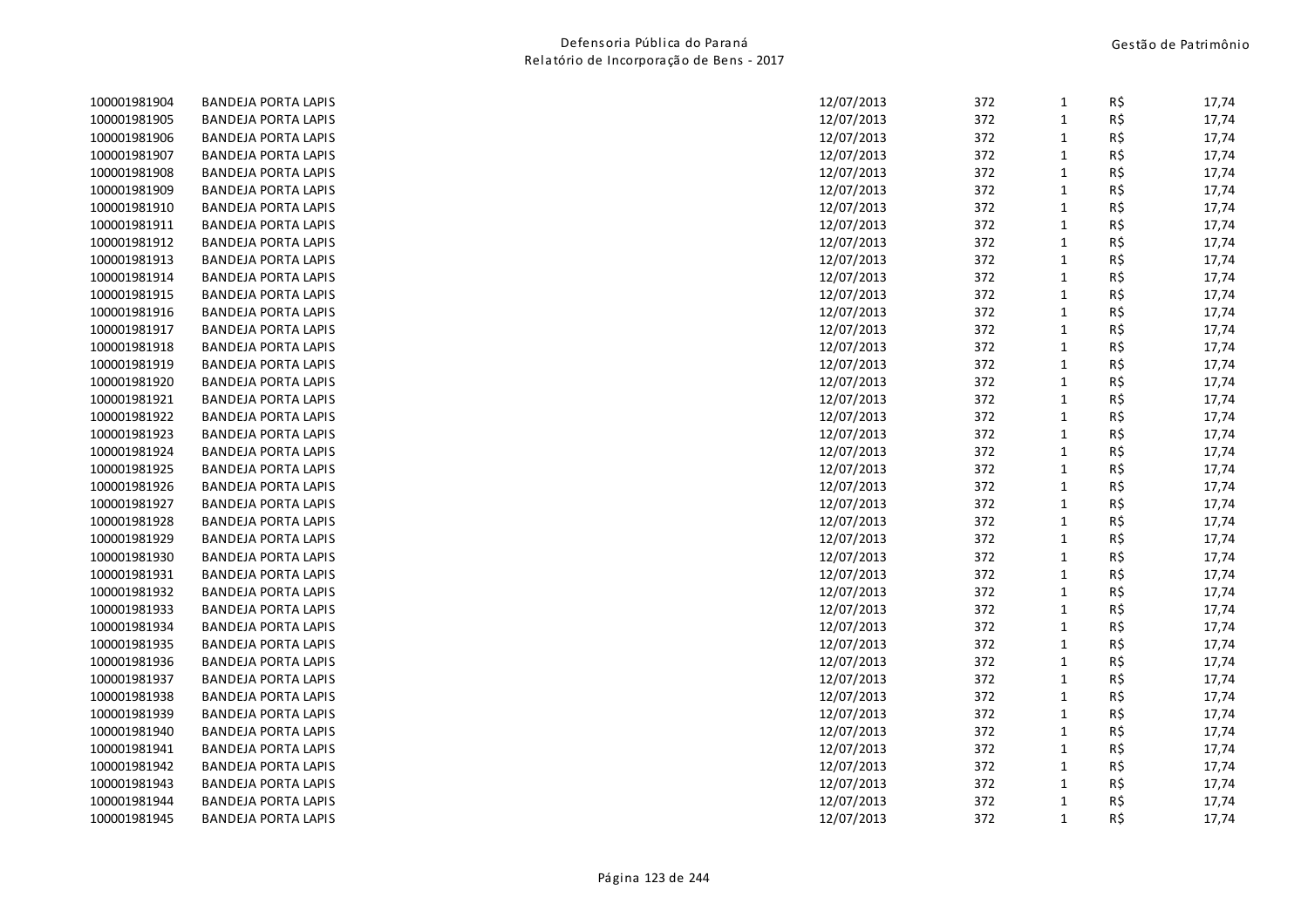| 100001981946 | <b>BANDEJA PORTA LAPIS</b>        | 12/07/2013 | 372 | $\mathbf{1}$ | R\$ | 17,74    |
|--------------|-----------------------------------|------------|-----|--------------|-----|----------|
| 100001981947 | <b>BANDEJA PORTA LAPIS</b>        | 12/07/2013 | 372 | $\mathbf{1}$ | R\$ | 17,74    |
| 100001981948 | <b>BANDEJA PORTA LAPIS</b>        | 12/07/2013 | 372 | $\mathbf{1}$ | R\$ | 17,74    |
| 100001981949 | <b>BANDEJA PORTA LAPIS</b>        | 12/07/2013 | 372 | $\mathbf{1}$ | R\$ | 17,74    |
| 100001981950 | <b>BANDEJA PORTA LAPIS</b>        | 12/07/2013 | 372 | $\mathbf{1}$ | R\$ | 17,74    |
| 100001981951 | <b>BANDEJA PORTA LAPIS</b>        | 12/07/2013 | 372 | $\mathbf 1$  | R\$ | 17,74    |
| 100001981952 | <b>BANDEJA PORTA LAPIS</b>        | 12/07/2013 | 372 | $\mathbf{1}$ | R\$ | 17,74    |
| 100001981953 | <b>BANDEJA PORTA LAPIS</b>        | 12/07/2013 | 372 | $\mathbf{1}$ | R\$ | 17,74    |
| 100001981954 | <b>BANDEJA PORTA LAPIS</b>        | 12/07/2013 | 372 | $\mathbf{1}$ | R\$ | 17,74    |
| 100001981955 | <b>BANDEJA PORTA LAPIS</b>        | 12/07/2013 | 372 | $\mathbf 1$  | R\$ | 17,74    |
| 100001981956 | <b>BANDEJA PORTA LAPIS</b>        | 12/07/2013 | 372 | $\mathbf{1}$ | R\$ | 17,74    |
| 100001981957 | <b>BANDEJA PORTA LAPIS</b>        | 12/07/2013 | 372 | $\mathbf{1}$ | R\$ | 17,74    |
| 100001981958 | <b>BANDEJA PORTA LAPIS</b>        | 12/07/2013 | 372 | $\mathbf{1}$ | R\$ | 17,74    |
| 100001981959 | <b>BANDEJA PORTA LAPIS</b>        | 12/07/2013 | 372 | $\mathbf 1$  | R\$ | 17,74    |
| 100001981960 | <b>BANDEJA PORTA LAPIS</b>        | 12/07/2013 | 372 | $\mathbf{1}$ | R\$ | 17,74    |
| 100001981961 | <b>BANDEJA PORTA LAPIS</b>        | 12/07/2013 | 372 | $\mathbf{1}$ | R\$ | 17,74    |
| 100001981962 | <b>BANDEJA PORTA LAPIS</b>        | 12/07/2013 | 372 | $\mathbf{1}$ | R\$ | 17,74    |
| 100001981963 | <b>BANDEJA PORTA LAPIS</b>        | 12/07/2013 | 372 | $\mathbf{1}$ | R\$ | 17,74    |
| 100001981964 | <b>BANDEJA PORTA LAPIS</b>        | 12/07/2013 | 372 | $\mathbf 1$  | R\$ | 17,74    |
| 100001981965 | <b>BANDEJA PORTA LAPIS</b>        | 12/07/2013 | 372 | $\mathbf 1$  | R\$ | 17,74    |
| 100001981966 | <b>BANDEJA PORTA LAPIS</b>        | 12/07/2013 | 372 | $\mathbf 1$  | R\$ | 17,74    |
| 100001981967 | <b>BANDEJA PORTA LAPIS</b>        | 12/07/2013 | 372 | $\mathbf{1}$ | R\$ | 17,74    |
| 100001981968 | <b>BANDEJA PORTA LAPIS</b>        | 12/07/2013 | 372 | $\mathbf 1$  | R\$ | 17,74    |
| 100001981969 | <b>BANDEJA PORTA LAPIS</b>        | 12/07/2013 | 372 | $\mathbf{1}$ | R\$ | 17,74    |
| 100001981970 | <b>BANDEJA PORTA LAPIS</b>        | 12/07/2013 | 372 | $\mathbf{1}$ | R\$ | 17,74    |
| 100001981971 | <b>BANDEJA PORTA LAPIS</b>        | 12/07/2013 | 372 | $\mathbf{1}$ | R\$ | 17,74    |
| 100001981972 | <b>BANDEJA PORTA LAPIS</b>        | 12/07/2013 | 372 | $\mathbf{1}$ | R\$ | 17,74    |
| 100001981973 | <b>BANDEJA PORTA LAPIS</b>        | 12/07/2013 | 372 | $\mathbf 1$  | R\$ | 17,74    |
| 100001981974 | <b>BANDEJA PORTA LAPIS</b>        | 12/07/2013 | 372 | $\mathbf{1}$ | R\$ | 17,74    |
| 100001981975 | <b>BANDEJA PORTA LAPIS</b>        | 12/07/2013 | 372 | $\mathbf 1$  | R\$ | 17,74    |
| 100001981976 | <b>BANDEJA PORTA LAPIS</b>        | 12/07/2013 | 372 | $\mathbf{1}$ | R\$ | 17,74    |
| 100001981977 | PENINSULA CURVA EM L AUTOPORTANTE | 12/07/2013 | 372 | $\mathbf 1$  | R\$ | 3.980,77 |
| 100001981978 | PENINSULA CURVA EM L AUTOPORTANTE | 12/07/2013 | 372 | $\mathbf{1}$ | R\$ | 3.980,77 |
| 100001981979 | PENINSULLA EM L AUTOPORTANTE      | 12/07/2013 | 372 | $\mathbf{1}$ | R\$ | 3.980,77 |
| 100001981980 | PENINSULLA EM L AUTOPORTANTE      | 12/07/2013 | 372 | $\mathbf{1}$ | R\$ | 3.980,77 |
| 100001981981 | PENINSULLA EM L AUTOPORTANTE      | 12/07/2013 | 372 | $\mathbf 1$  | R\$ | 3.980,77 |
| 100001981982 | PENINSULLA EM L AUTOPORTANTE      | 12/07/2013 | 372 | $\mathbf 1$  | R\$ | 3.980,77 |
| 100001981983 | PENINSULLA EM L AUTOPORTANTE      | 12/07/2013 | 372 | $\mathbf{1}$ | R\$ | 3.980,77 |
| 100001981984 | PENINSULLA EM L AUTOPORTANTE      | 12/07/2013 | 372 | $\mathbf{1}$ | R\$ | 3.980,77 |
| 100001981985 | PENINSULLA EM L AUTOPORTANTE      | 12/07/2013 | 372 | $\mathbf{1}$ | R\$ | 3.980,77 |
| 100001981986 | PENINSULLA EM L AUTOPORTANTE      | 12/07/2013 | 372 | $\mathbf{1}$ | R\$ | 3.980,77 |
| 100001981987 | PENINSULLA EM L AUTOPORTANTE      | 12/07/2013 | 372 | $\mathbf{1}$ | R\$ | 3.980,77 |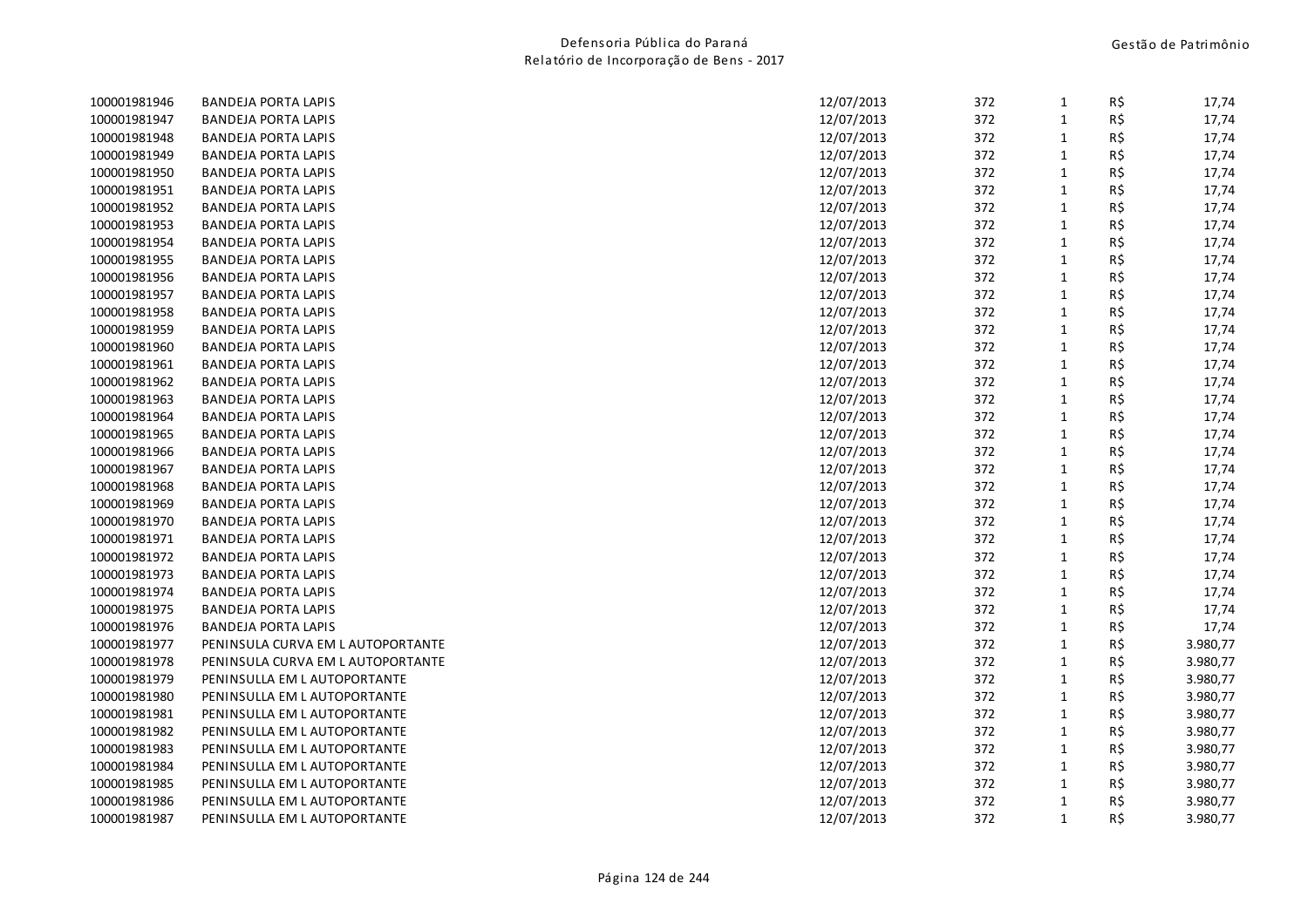| 100001981988 | PENINSULLA EM L AUTOPORTANTE | 12/07/2013 | 372 | $\mathbf{1}$ | R\$ | 3.980,77 |
|--------------|------------------------------|------------|-----|--------------|-----|----------|
| 100001981989 | PENINSULLA EM L AUTOPORTANTE | 12/07/2013 | 372 | $\mathbf 1$  | R\$ | 3.980,77 |
| 100001981990 | PENINSULLA EM L AUTOPORTANTE | 12/07/2013 | 372 | $\mathbf 1$  | R\$ | 3.980,77 |
| 100001981991 | PENINSULLA EM L AUTOPORTANTE | 12/07/2013 | 372 | $\mathbf{1}$ | R\$ | 3.980,77 |
| 100001981992 | PENINSULLA EM L AUTOPORTANTE | 12/07/2013 | 372 | $\mathbf 1$  | R\$ | 3.980,77 |
| 100001981993 | PENINSULLA EM L AUTOPORTANTE | 12/07/2013 | 372 | $\mathbf 1$  | R\$ | 3.980,77 |
| 100001981994 | PENINSULLA EM L AUTOPORTANTE | 12/07/2013 | 372 | $\mathbf 1$  | R\$ | 3.980,77 |
| 100001981995 | PENINSULLA EM L AUTOPORTANTE | 12/07/2013 | 372 | $\mathbf 1$  | R\$ | 3.980,77 |
| 100001981996 | PENINSULLA EM L AUTOPORTANTE | 12/07/2013 | 372 | $\mathbf 1$  | R\$ | 3.980,77 |
| 100001981997 | PENINSULLA EM L AUTOPORTANTE | 12/07/2013 | 372 | $\mathbf 1$  | R\$ | 3.980,77 |
| 100001981998 | PENINSULLA EM L AUTOPORTANTE | 12/07/2013 | 372 | $\mathbf 1$  | R\$ | 3.980,77 |
| 100001981999 | PENINSULLA EM L AUTOPORTANTE | 12/07/2013 | 372 | $\mathbf 1$  | R\$ | 3.980,77 |
| 100001982000 | PENINSULLA EM L AUTOPORTANTE | 12/07/2013 | 372 | $\mathbf 1$  | R\$ | 3.980,77 |
| 100001982001 | PENINSULLA EM L AUTOPORTANTE | 12/07/2013 | 372 | $\mathbf 1$  | R\$ | 3.980,77 |
| 100001982002 | PENINSULLA EM L AUTOPORTANTE | 12/07/2013 | 372 | $\mathbf 1$  | R\$ | 3.980,77 |
| 100001982003 | PENINSULLA EM L AUTOPORTANTE | 12/07/2013 | 372 | $\mathbf 1$  | R\$ | 3.980,77 |
| 100001982004 | PENINSULLA EM L AUTOPORTANTE | 12/07/2013 | 372 | $\mathbf 1$  | R\$ | 3.980,77 |
| 100001982005 | PENINSULLA EM L AUTOPORTANTE | 12/07/2013 | 372 | $\mathbf 1$  | R\$ | 3.980,77 |
| 100001982006 | PENINSULLA EM L AUTOPORTANTE | 12/07/2013 | 372 | $\mathbf 1$  | R\$ | 3.980,77 |
| 100001982007 | PENINSULLA EM L AUTOPORTANTE | 12/07/2013 | 372 | $\mathbf 1$  | R\$ | 3.980,77 |
| 100001982008 | PENINSULLA EM L AUTOPORTANTE | 12/07/2013 | 372 | $\mathbf 1$  | R\$ | 3.980,77 |
| 100001982009 | PENINSULLA EM L AUTOPORTANTE | 12/07/2013 | 372 | $\mathbf 1$  | R\$ | 3.980,77 |
| 100001982010 | PENINSULLA EM L AUTOPORTANTE | 12/07/2013 | 372 | $\mathbf 1$  | R\$ | 3.980,77 |
| 100001982011 | PENINSULLA EM L AUTOPORTANTE | 12/07/2013 | 372 | $\mathbf 1$  | R\$ | 3.980,77 |
| 100001982012 | PENINSULLA EM L AUTOPORTANTE | 12/07/2013 | 372 | $\mathbf 1$  | R\$ | 3.980,77 |
| 100001982013 | PENINSULLA EM L AUTOPORTANTE | 12/07/2013 | 372 | $\mathbf 1$  | R\$ | 3.980,77 |
| 100001982014 | PENINSULLA EM L AUTOPORTANTE | 12/07/2013 | 372 | $\mathbf 1$  | R\$ | 3.980,77 |
| 100001982015 | PENINSULLA EM L AUTOPORTANTE | 12/07/2013 | 372 | $\mathbf 1$  | R\$ | 3.980,77 |
| 100001982016 | PENINSULLA EM L AUTOPORTANTE | 12/07/2013 | 372 | $\mathbf 1$  | R\$ | 3.980,77 |
| 100001982017 | PENINSULLA EM L AUTOPORTANTE | 12/07/2013 | 372 | $\mathbf 1$  | R\$ | 3.980,77 |
| 100001982018 | PENINSULLA EM L AUTOPORTANTE | 12/07/2013 | 372 | $\mathbf 1$  | R\$ | 3.980,77 |
| 100001982019 | PENINSULLA EM L AUTOPORTANTE | 12/07/2013 | 372 | $\mathbf 1$  | R\$ | 3.980,77 |
| 100001982020 | PENINSULLA EM L AUTOPORTANTE | 12/07/2013 | 372 | $\mathbf 1$  | R\$ | 3.980,77 |
| 100001982021 | PENINSULLA EM L AUTOPORTANTE | 12/07/2013 | 372 | $\mathbf 1$  | R\$ | 3.980,77 |
| 100001982022 | PENINSULLA EM L AUTOPORTANTE | 12/07/2013 | 372 | $1\,$        | R\$ | 3.980,77 |
| 100001982023 | PENINSULLA EM L AUTOPORTANTE | 12/07/2013 | 372 | $\mathbf 1$  | R\$ | 3.980,77 |
| 100001982024 | PENINSULLA EM L AUTOPORTANTE | 12/07/2013 | 372 | $\mathbf 1$  | R\$ | 3.980,77 |
| 100001982025 | PENINSULLA EM L AUTOPORTANTE | 12/07/2013 | 372 | $\mathbf 1$  | R\$ | 3.980,77 |
| 100001982026 | PENINSULLA EM L AUTOPORTANTE | 12/07/2013 | 372 | $\mathbf 1$  | R\$ | 3.980,77 |
| 100001982027 | PENINSULLA EM L AUTOPORTANTE | 12/07/2013 | 372 | $\mathbf 1$  | R\$ | 3.980,77 |
| 100001982028 | PENINSULLA EM L AUTOPORTANTE | 12/07/2013 | 372 | $\mathbf 1$  | R\$ | 3.980,77 |
| 100001982029 | PENINSULLA EM L AUTOPORTANTE | 12/07/2013 | 372 | $1\,$        | R\$ | 3.980,77 |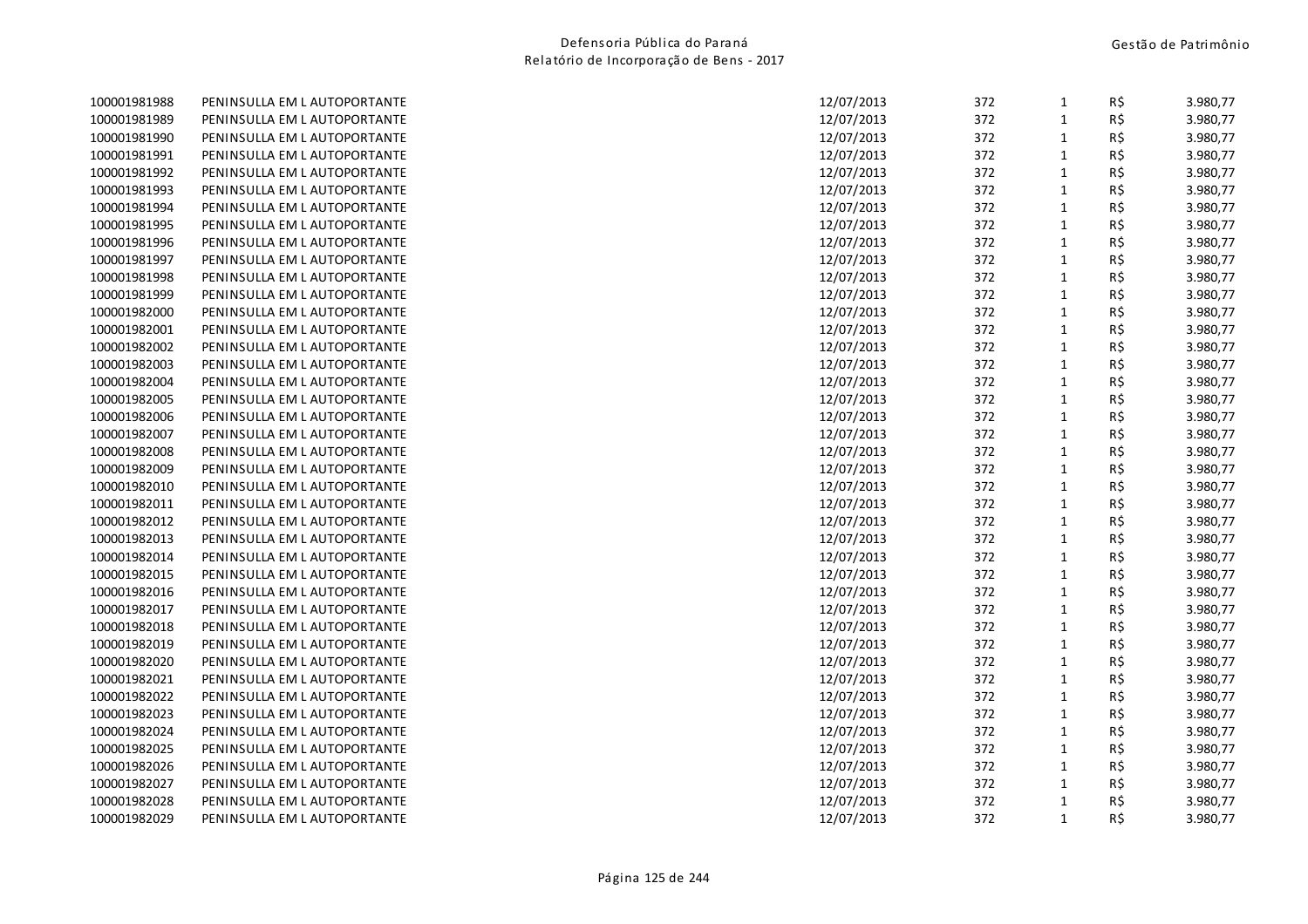| 100001982030 | PENINSULLA EM L AUTOPORTANTE      | 12/07/2013 | 372 | $\mathbf{1}$ | R\$ | 3.980,77 |
|--------------|-----------------------------------|------------|-----|--------------|-----|----------|
| 100001982031 | PENINSULLA EM L AUTOPORTANTE      | 12/07/2013 | 372 | $\mathbf{1}$ | R\$ | 3.980,77 |
| 100001982032 | PENINSULLA EM L AUTOPORTANTE      | 12/07/2013 | 372 | $\mathbf{1}$ | R\$ | 3.980,77 |
| 100001982033 | PENINSULLA EM L AUTOPORTANTE      | 12/07/2013 | 372 | $\mathbf{1}$ | R\$ | 3.980,77 |
| 100001982034 | PENINSULLA EM L AUTOPORTANTE      | 12/07/2013 | 372 | $\mathbf{1}$ | R\$ | 3.980,77 |
| 100001982035 | PENINSULA CURVA EM L AUTOPORTANTE | 12/07/2013 | 372 | $\mathbf{1}$ | R\$ | 3.980,77 |
| 100001982036 | PENINSULA CURVA EM L AUTOPORTANTE | 12/07/2013 | 372 | $\mathbf{1}$ | R\$ | 3.980,77 |
| 100001982037 | PENINSULA CURVA EM L AUTOPORTANTE | 12/07/2013 | 372 | $\mathbf{1}$ | R\$ | 3.980,77 |
| 100001982038 | PENINSULA CURVA EM L AUTOPORTANTE | 12/07/2013 | 372 | $\mathbf{1}$ | R\$ | 3.980,77 |
| 100001982039 | PENINSULA CURVA EM L AUTOPORTANTE | 12/07/2013 | 372 | $\mathbf{1}$ | R\$ | 3.980,77 |
| 100001982040 | PENINSULA CURVA EM L AUTOPORTANTE | 12/07/2013 | 372 | $\mathbf{1}$ | R\$ | 3.980,77 |
| 100001982041 | PENINSULA CURVA EM L AUTOPORTANTE | 12/07/2013 | 372 | $\mathbf{1}$ | R\$ | 3.980,77 |
| 100001982042 | PENINSULA CURVA EM L AUTOPORTANTE | 12/07/2013 | 372 | $\mathbf{1}$ | R\$ | 3.980,77 |
| 100001982043 | PENINSULA CURVA EM L AUTOPORTANTE | 12/07/2013 | 372 | $\mathbf{1}$ | R\$ | 3.980,77 |
| 100001982044 | PENINSULA CURVA EM L AUTOPORTANTE | 12/07/2013 | 372 | $\mathbf{1}$ | R\$ | 3.980,77 |
| 100001982045 | PENINSULA CURVA EM L AUTOPORTANTE | 12/07/2013 | 372 | 1            | R\$ | 3.980,77 |
| 100001982046 | PENINSULA CURVA EM L AUTOPORTANTE | 12/07/2013 | 372 | $\mathbf{1}$ | R\$ | 3.980,77 |
| 100001982047 | PENINSULA CURVA EM L AUTOPORTANTE | 12/07/2013 | 372 | $\mathbf{1}$ | R\$ | 3.980,77 |
| 100001982048 | PENINSULA CURVA EM L AUTOPORTANTE | 12/07/2013 | 372 | $\mathbf{1}$ | R\$ | 3.980,77 |
| 100001982049 | PENINSULA CURVA EM L AUTOPORTANTE | 12/07/2013 | 372 | $\mathbf{1}$ | R\$ | 3.980,77 |
| 100001982050 | PENINSULA CURVA EM L AUTOPORTANTE | 12/07/2013 | 372 | $\mathbf{1}$ | R\$ | 3.980,77 |
| 100001982051 | PENINSULA CURVA EM L AUTOPORTANTE | 12/07/2013 | 372 | $\mathbf{1}$ | R\$ | 3.980,77 |
| 100001982052 | PENINSULA CURVA EM L AUTOPORTANTE | 12/07/2013 | 372 | $\mathbf{1}$ | R\$ | 3.980,77 |
| 100001982053 | PENINSULA CURVA EM L AUTOPORTANTE | 12/07/2013 | 372 | $\mathbf{1}$ | R\$ | 3.980,77 |
| 100001982054 | PENINSULA CURVA EM L AUTOPORTANTE | 12/07/2013 | 372 | $\mathbf{1}$ | R\$ | 3.980,77 |
| 100001982055 | PENINSULA CURVA EM L AUTOPORTANTE | 12/07/2013 | 372 | $\mathbf{1}$ | R\$ | 3.980,77 |
| 100001982056 | PENINSULA CURVA EM L AUTOPORTANTE | 12/07/2013 | 372 | $\mathbf{1}$ | R\$ | 3.980,77 |
| 100001982057 | PENINSULA CURVA EM L AUTOPORTANTE | 12/07/2013 | 372 | $\mathbf{1}$ | R\$ | 3.980,77 |
| 100001982058 | PENINSULA CURVA EM L AUTOPORTANTE | 12/07/2013 | 372 | $\mathbf{1}$ | R\$ | 3.980,77 |
| 100001982059 | PENINSULA CURVA EM L AUTOPORTANTE | 12/07/2013 | 372 | $\mathbf{1}$ | R\$ | 3.980,77 |
| 100001982060 | PENINSULA CURVA EM L AUTOPORTANTE | 12/07/2013 | 372 | $\mathbf{1}$ | R\$ | 3.980,77 |
| 100001982061 | PENINSULA CURVA EM L AUTOPORTANTE | 12/07/2013 | 372 | $\mathbf{1}$ | R\$ | 3.980,77 |
| 100001982062 | PENINSULA CURVA EM L AUTOPORTANTE | 12/07/2013 | 372 | 1            | R\$ | 3.980,77 |
| 100001982063 | PENINSULA CURVA EM L AUTOPORTANTE | 12/07/2013 | 372 | $\mathbf{1}$ | R\$ | 3.980,77 |
| 100001982064 | PENINSULA CURVA EM L AUTOPORTANTE | 12/07/2013 | 372 | $\mathbf{1}$ | R\$ | 3.980,77 |
| 100001982065 | PENINSULA CURVA EM L AUTOPORTANTE | 12/07/2013 | 372 | $\mathbf{1}$ | R\$ | 3.980,77 |
| 100001982066 | PENINSULA CURVA EM L AUTOPORTANTE | 12/07/2013 | 372 | $\mathbf{1}$ | R\$ | 3.980,77 |
| 100001982067 | PENINSULA CURVA EM L AUTOPORTANTE | 12/07/2013 | 372 | $\mathbf{1}$ | R\$ | 3.980,77 |
| 100001982068 | PENINSULA CURVA EM L AUTOPORTANTE | 12/07/2013 | 372 | $\mathbf{1}$ | R\$ | 3.980,77 |
| 100001982069 | PENINSULA CURVA EM L AUTOPORTANTE | 12/07/2013 | 372 | $\mathbf{1}$ | R\$ | 3.980,77 |
| 100001982070 | PENINSULA CURVA EM L AUTOPORTANTE | 12/07/2013 | 372 | $\mathbf{1}$ | R\$ | 3.980,77 |
| 100001982071 | PENINSULA CURVA EM L AUTOPORTANTE | 12/07/2013 | 372 | 1            | R\$ | 3.980,77 |
|              |                                   |            |     |              |     |          |

| 12/07/2013 | 372 | 1              | R\$ | 3.980,77 |
|------------|-----|----------------|-----|----------|
| 12/07/2013 | 372 | $\mathbf{1}$   | R\$ | 3.980,77 |
| 12/07/2013 | 372 | $\mathbf{1}$   | R\$ | 3.980,77 |
| 12/07/2013 | 372 | $\mathbf{1}$   | R\$ | 3.980,77 |
| 12/07/2013 | 372 | $\mathbf{1}$   | R\$ | 3.980,77 |
| 12/07/2013 | 372 | $\mathbf{1}$   | R\$ | 3.980,77 |
| 12/07/2013 | 372 | $\mathbf{1}$   | R\$ | 3.980,77 |
| 12/07/2013 | 372 | $\mathbf{1}$   | R\$ | 3.980,77 |
| 12/07/2013 | 372 | $\mathbf 1$    | R\$ | 3.980,77 |
| 12/07/2013 | 372 | $\mathbf{1}$   | R\$ | 3.980,77 |
| 12/07/2013 | 372 | $\mathbf{1}$   | R\$ | 3.980,77 |
| 12/07/2013 | 372 | $\mathbf{1}$   | R\$ | 3.980,77 |
| 12/07/2013 | 372 | $\mathbf{1}$   | R\$ | 3.980,77 |
| 12/07/2013 | 372 | $\overline{1}$ | R\$ | 3.980,77 |
| 12/07/2013 | 372 | $\mathbf{1}$   | R\$ | 3.980,77 |
| 12/07/2013 | 372 | 1              | R\$ | 3.980,77 |
| 12/07/2013 | 372 | $\mathbf{1}$   | R\$ | 3.980,77 |
| 12/07/2013 | 372 | $\mathbf{1}$   | R\$ | 3.980,77 |
| 12/07/2013 | 372 | $\mathbf{1}$   | R\$ | 3.980,77 |
| 12/07/2013 | 372 | 1              | R\$ | 3.980,77 |
| 12/07/2013 | 372 | $\mathbf{1}$   | R\$ | 3.980,77 |
| 12/07/2013 | 372 | $\mathbf{1}$   | R\$ | 3.980,77 |
| 12/07/2013 | 372 | $\mathbf{1}$   | R\$ | 3.980,77 |
| 12/07/2013 | 372 | $\mathbf{1}$   | R\$ | 3.980,77 |
| 12/07/2013 | 372 | $\mathbf{1}$   | R\$ | 3.980,77 |
| 12/07/2013 | 372 | 1              | R\$ | 3.980,77 |
| 12/07/2013 | 372 | $\mathbf{1}$   | R\$ | 3.980,77 |
| 12/07/2013 | 372 | $\mathbf 1$    | R\$ | 3.980,77 |
| 12/07/2013 | 372 | $\mathbf{1}$   | R\$ | 3.980,77 |
| 12/07/2013 | 372 | $\mathbf{1}$   | R\$ | 3.980,77 |
| 12/07/2013 | 372 | $\mathbf{1}$   | R\$ | 3.980,77 |
| 12/07/2013 | 372 | $\mathbf{1}$   | R\$ | 3.980,77 |
| 12/07/2013 | 372 | $\mathbf{1}$   | R\$ | 3.980,77 |
| 12/07/2013 | 372 | $\mathbf 1$    | R\$ | 3.980,77 |
| 12/07/2013 | 372 | $\mathbf{1}$   | R\$ | 3.980,77 |
| 12/07/2013 | 372 | $\mathbf 1$    | R\$ | 3.980,77 |
| 12/07/2013 | 372 | $\mathbf{1}$   | R\$ | 3.980,77 |
| 12/07/2013 | 372 | $\mathbf{1}$   | R\$ | 3.980,77 |
| 12/07/2013 | 372 | $\mathbf{1}$   | R\$ | 3.980,77 |
| 12/07/2013 | 372 | $\mathbf{1}$   | R\$ | 3.980,77 |
| 12/07/2013 | 372 | $\overline{1}$ | R\$ | 3.980,77 |
| 12/07/2013 | 372 | $\mathbf{1}$   | R\$ | 3.980,77 |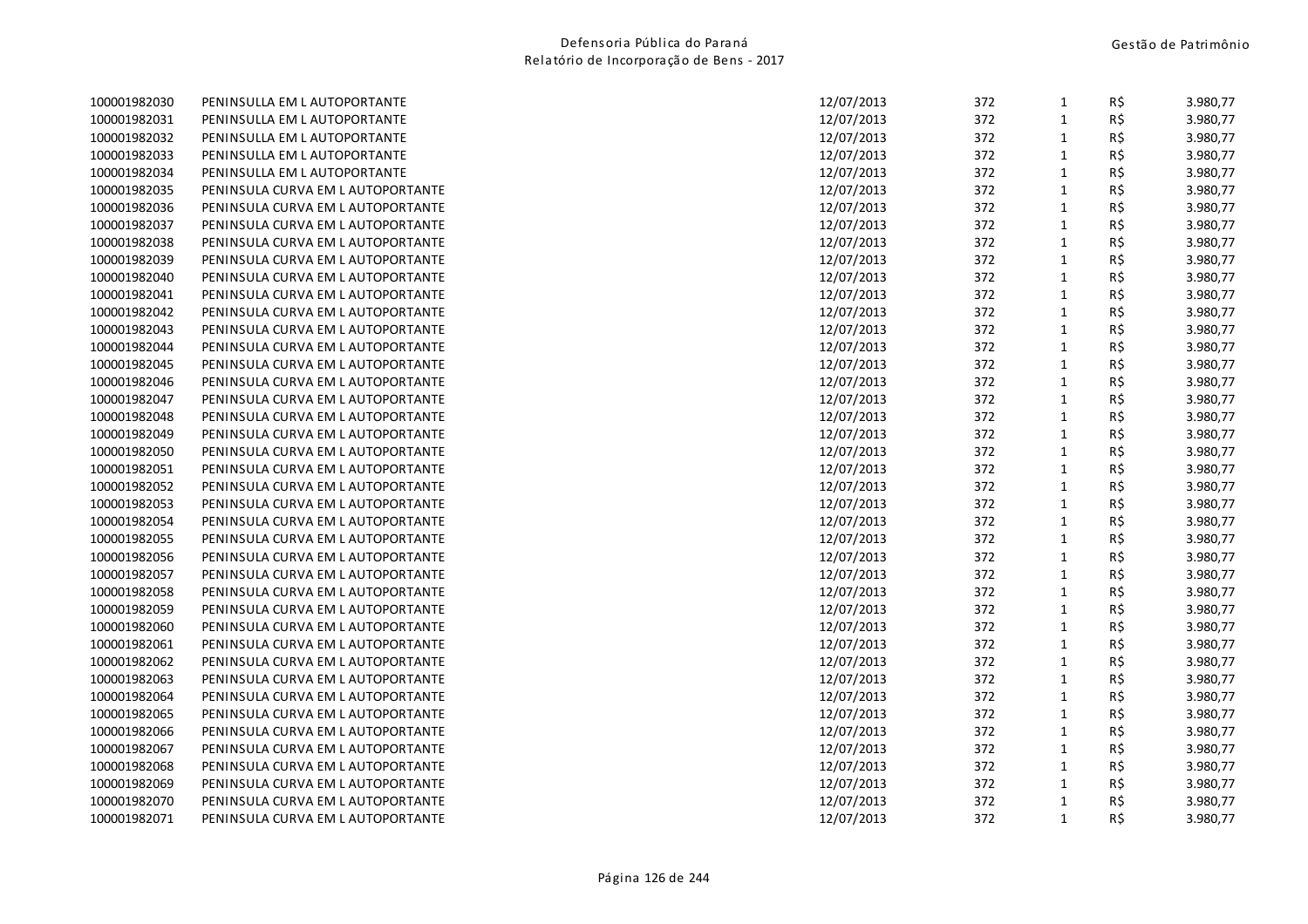| 100001982072 | PENINSULA CURVA EM L AUTOPORTANTE |
|--------------|-----------------------------------|
| 100001982073 | PENINSULA CURVA EM L AUTOPORTANTE |
| 100001982074 | PENINSULA CURVA EM L AUTOPORTANTE |
| 100001982075 | PENINSULA CURVA EM L AUTOPORTANTE |
| 100001982076 | PENINSULA CURVA EM L AUTOPORTANTE |
| 100001982077 | PENINSULA CURVA EM L AUTOPORTANTE |
| 100001982078 | PENINSULA CURVA EM L AUTOPORTANTE |
| 100001982079 | PENINSULA CURVA EM L AUTOPORTANTE |
| 100001982080 | PENINSULA CURVA EM L AUTOPORTANTE |
| 100001982081 | PENINSULA CURVA EM L AUTOPORTANTE |
| 100001982082 | PENINSULA CURVA EM L AUTOPORTANTE |
| 100001982083 | PENINSULA CURVA EM L AUTOPORTANTE |
| 100001982084 | PENINSULA CURVA EM L AUTOPORTANTE |
| 100001982085 | PENINSULA CURVA EM L AUTOPORTANTE |
| 100001982086 | PENINSULA CURVA EM L AUTOPORTANTE |
| 100001982087 | PENINSULA CURVA EM L AUTOPORTANTE |
| 100001982088 | PENINSULA CURVA EM L AUTOPORTANTE |
| 100001982089 | PENINSULA CURVA EM L AUTOPORTANTE |
| 100001982090 | PENINSULA CURVA EM L AUTOPORTANTE |
| 100001982091 | PENINSULA CURVA EM L AUTOPORTANTE |
| 100001982092 | PENINSULA CURVA EM L AUTOPORTANTE |
| 100001982093 | PENINSULA CURVA EM L AUTOPORTANTE |
| 100001982094 | PENINSULA CURVA EM L AUTOPORTANTE |
| 100001982095 | PENINSULA CURVA EM L AUTOPORTANTE |
| 100001982096 | PENINSULA CURVA EM L AUTOPORTANTE |
| 100001982097 | PENINSULA CURVA EM L AUTOPORTANTE |
| 100001982098 | PENINSULA CURVA EM L AUTOPORTANTE |
| 100001982099 | PENINSULA CURVA EM L AUTOPORTANTE |
| 100001982100 | PENINSULA CURVA EM L AUTOPORTANTE |
| 100001982101 | PENINSULA CURVA EM L AUTOPORTANTE |
| 100001982102 | PENINSULA CURVA EM L              |
| 100001982103 | PENINSULA CURVA EM L              |
| 100001982104 | PENINSULA CURVA EM L              |
| 100001982105 | PENINSULA CURVA EM L              |
| 100001982106 | PENINSULA CURVA EM L              |
| 100001982107 | PENINSULA CURVA EM L              |
| 100001982108 | PENINSULA CURVA EM L              |
| 100001982109 | PENINSULA CURVA EM L              |
| 100001982111 | PENINSULA CURVA EM L              |
| 100001982112 | PENINSULA CURVA EM L              |
| 100001982113 | PENINSULA CURVA EM L              |
| 100001982114 | PENINSULA CURVA EM L              |

| 100001982072 | PENINSULA CURVA EM L AUTOPORTANTE | 12/07/2013 | 372 | 1            | R\$ | 3.980,77 |
|--------------|-----------------------------------|------------|-----|--------------|-----|----------|
| 100001982073 | PENINSULA CURVA EM L AUTOPORTANTE | 12/07/2013 | 372 | $\mathbf 1$  | R\$ | 3.980,77 |
| 100001982074 | PENINSULA CURVA EM L AUTOPORTANTE | 12/07/2013 | 372 | $\mathbf{1}$ | R\$ | 3.980,77 |
| 100001982075 | PENINSULA CURVA EM L AUTOPORTANTE | 12/07/2013 | 372 | $\mathbf{1}$ | R\$ | 3.980,77 |
| 100001982076 | PENINSULA CURVA EM L AUTOPORTANTE | 12/07/2013 | 372 | $\mathbf 1$  | R\$ | 3.980,77 |
| 100001982077 | PENINSULA CURVA EM L AUTOPORTANTE | 12/07/2013 | 372 | $\mathbf 1$  | R\$ | 3.980,77 |
| 100001982078 | PENINSULA CURVA EM L AUTOPORTANTE | 12/07/2013 | 372 | $\mathbf{1}$ | R\$ | 3.980,77 |
| 100001982079 | PENINSULA CURVA EM L AUTOPORTANTE | 12/07/2013 | 372 | $\mathbf{1}$ | R\$ | 3.980,77 |
| 100001982080 | PENINSULA CURVA EM L AUTOPORTANTE | 12/07/2013 | 372 | $\mathbf 1$  | R\$ | 3.980,77 |
| 100001982081 | PENINSULA CURVA EM L AUTOPORTANTE | 12/07/2013 | 372 | $\mathbf{1}$ | R\$ | 3.980,77 |
| 100001982082 | PENINSULA CURVA EM L AUTOPORTANTE | 12/07/2013 | 372 | $\mathbf{1}$ | R\$ | 3.980,77 |
| 100001982083 | PENINSULA CURVA EM L AUTOPORTANTE | 12/07/2013 | 372 | $\mathbf{1}$ | R\$ | 3.980,77 |
| 100001982084 | PENINSULA CURVA EM L AUTOPORTANTE | 12/07/2013 | 372 | $\mathbf{1}$ | R\$ | 3.980,77 |
| 100001982085 | PENINSULA CURVA EM L AUTOPORTANTE | 12/07/2013 | 372 | $\mathbf 1$  | R\$ | 3.980,77 |
| 100001982086 | PENINSULA CURVA EM L AUTOPORTANTE | 12/07/2013 | 372 | $\mathbf{1}$ | R\$ | 3.980,77 |
| 100001982087 | PENINSULA CURVA EM L AUTOPORTANTE | 12/07/2013 | 372 | $\mathbf{1}$ | R\$ | 3.980,77 |
| 100001982088 | PENINSULA CURVA EM L AUTOPORTANTE | 12/07/2013 | 372 | $\mathbf{1}$ | R\$ | 3.980,77 |
| 100001982089 | PENINSULA CURVA EM L AUTOPORTANTE | 12/07/2013 | 372 | $\mathbf{1}$ | R\$ | 3.980,77 |
| 100001982090 | PENINSULA CURVA EM L AUTOPORTANTE | 12/07/2013 | 372 | $\mathbf 1$  | R\$ | 3.980,77 |
| 100001982091 | PENINSULA CURVA EM L AUTOPORTANTE | 12/07/2013 | 372 | $\mathbf 1$  | R\$ | 3.980,77 |
| 100001982092 | PENINSULA CURVA EM L AUTOPORTANTE | 12/07/2013 | 372 | $\mathbf{1}$ | R\$ | 3.980,77 |
| 100001982093 | PENINSULA CURVA EM L AUTOPORTANTE | 12/07/2013 | 372 | $\mathbf 1$  | R\$ | 3.980,77 |
| 100001982094 | PENINSULA CURVA EM L AUTOPORTANTE | 12/07/2013 | 372 | $\mathbf 1$  | R\$ | 3.980,77 |
| 100001982095 | PENINSULA CURVA EM L AUTOPORTANTE | 12/07/2013 | 372 | $\mathbf{1}$ | R\$ | 3.980,77 |
| 100001982096 | PENINSULA CURVA EM L AUTOPORTANTE | 12/07/2013 | 372 | $\mathbf{1}$ | R\$ | 3.980,77 |
| 100001982097 | PENINSULA CURVA EM L AUTOPORTANTE | 12/07/2013 | 372 | $\mathbf{1}$ | R\$ | 3.980,77 |
| 100001982098 | PENINSULA CURVA EM L AUTOPORTANTE | 12/07/2013 | 372 | $\mathbf{1}$ | R\$ | 3.980,77 |
| 100001982099 | PENINSULA CURVA EM L AUTOPORTANTE | 12/07/2013 | 372 | $\mathbf{1}$ | R\$ | 3.980,77 |
| 100001982100 | PENINSULA CURVA EM L AUTOPORTANTE | 12/07/2013 | 372 | $\mathbf{1}$ | R\$ | 3.980,77 |
| 100001982101 | PENINSULA CURVA EM L AUTOPORTANTE | 12/07/2013 | 372 | $\mathbf{1}$ | R\$ | 3.980,77 |
| 100001982102 | PENINSULA CURVA EM L              | 12/07/2013 | 372 | $\mathbf{1}$ | R\$ | 3.980,77 |
| 100001982103 | PENINSULA CURVA EM L              | 12/07/2013 | 372 | $\mathbf 1$  | R\$ | 3.980,77 |
| 100001982104 | PENINSULA CURVA EM L              | 12/07/2013 | 372 | $\mathbf{1}$ | R\$ | 3.980,77 |
| 100001982105 | PENINSULA CURVA EM L              | 12/07/2013 | 372 | $\mathbf{1}$ | R\$ | 3.980,77 |
| 100001982106 | PENINSULA CURVA EM L              | 12/07/2013 | 372 | $\mathbf{1}$ | R\$ | 3.980,77 |
| 100001982107 | PENINSULA CURVA EM L              | 12/07/2013 | 372 | $\mathbf{1}$ | R\$ | 3.980,77 |
| 100001982108 | PENINSULA CURVA EM L              | 12/07/2013 | 372 | $\mathbf 1$  | R\$ | 3.980,77 |
| 100001982109 | PENINSULA CURVA EM L              | 12/07/2013 | 372 | $\mathbf 1$  | R\$ | 3.980,77 |
| 100001982111 | PENINSULA CURVA EM L              | 12/07/2013 | 372 | $\mathbf{1}$ | R\$ | 3.980,77 |
| 100001982112 | PENINSULA CURVA EM L              | 12/07/2013 | 372 | $\mathbf{1}$ | R\$ | 3.980,77 |
| 100001982113 | PENINSULA CURVA EM L              | 12/07/2013 | 372 | $1\,$        | R\$ | 3.980,77 |
| 100001982114 | PENINSULA CURVA EM L              | 12/07/2013 | 372 | $\mathbf{1}$ | R\$ | 3.980,77 |
|              |                                   |            |     |              |     |          |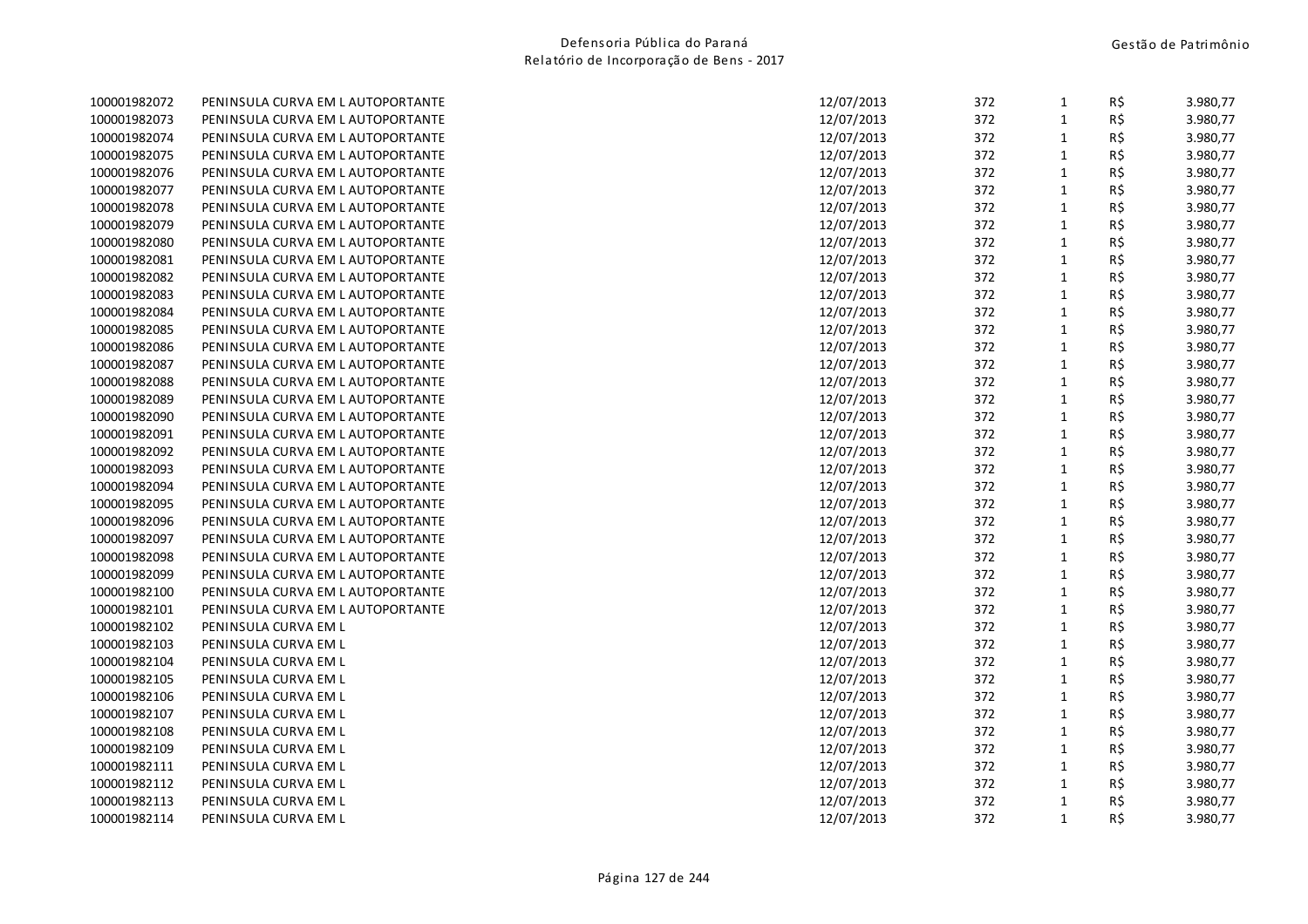| 100001982115 | PENINSULA CURVA EM L                                 | 12/07/2013 | 372 | $\mathbf{1}$ | R\$ | 3.980,77 |
|--------------|------------------------------------------------------|------------|-----|--------------|-----|----------|
| 100001982116 | MESA RETANGULAR AUTOPORTANTE EM MADEIRA PRE COMPOSTA | 12/07/2013 | 372 | $\mathbf{1}$ | R\$ | 1.915,40 |
| 100001982117 | MESA RETANGULAR AUTOPORTANTE EM MADEIRA PRE COMPOSTA | 12/07/2013 | 372 | $\mathbf{1}$ | R\$ | 1.915,40 |
| 100001982118 | MESA RETANGULAR AURTOPOTANTE EM MADEIRA PRE COMPOSTA | 12/07/2013 | 372 | $\mathbf{1}$ | R\$ | 2.577,27 |
| 100001982119 | MESA RETANGULAR EM MADEIRA PRE COMPOSTA              | 12/07/2013 | 372 | $\mathbf 1$  | R\$ | 2.811,84 |
| 100001982120 | MESA RETANGULAR EM MADEIRA PRE COMPOSTA              | 12/07/2013 | 372 | $\mathbf 1$  | R\$ | 2.811,84 |
| 100001982121 | MESA RETANGULAR EM MADEIRA PRE COMPOSTA              | 12/07/2013 | 372 | $\mathbf{1}$ | R\$ | 2.811,84 |
| 100001982122 | MESA RETANGULAR EM MADEIRA PRE COMPOSTA              | 12/07/2013 | 372 | $\mathbf{1}$ | R\$ | 2.811,84 |
| 100001982123 | MESA RETANGULAR EM MADEIRA PRE COMPOSTA              | 12/07/2013 | 372 | $\mathbf 1$  | R\$ | 2.811,84 |
| 100001982124 | MESA RETANGULAR EM MADEIRA PRE COMPOSTA              | 12/07/2013 | 372 | $\mathbf{1}$ | R\$ | 2.811,84 |
| 100001982125 | MESA RETANGULAR EM MADEIRA PRE COMPOSTA              | 12/07/2013 | 372 | $\mathbf{1}$ | R\$ | 2.811,84 |
| 100001982126 | MESA RETANGULAR EM MADEIRA PRE COMPOSTA              | 12/07/2013 | 372 | $\mathbf{1}$ | R\$ | 2.811,84 |
| 100001982127 | MESA RETANGULAR EM MADEIRA PRE COMPOSTA              | 12/07/2013 | 372 | $\mathbf{1}$ | R\$ | 2.811,84 |
| 100001982128 | MESA RETANGULAR EM MADEIRA PRE COMPOSTA              | 12/07/2013 | 372 | $\mathbf 1$  | R\$ | 2.811,84 |
| 100001982129 | MESA RETANGULAR EM MADEIRA PRE COMPOSTA              | 12/07/2013 | 372 | $\mathbf{1}$ | R\$ | 2.811,84 |
| 100001982130 | MESA RETANGULAR EM MADEIRA PRE COMPOSTA              | 12/07/2013 | 372 | $\mathbf{1}$ | R\$ | 2.811,84 |
| 100001982131 | MESA RETANGULAR EM MADEIRA PRE COMPOSTA              | 12/07/2013 | 372 | $\mathbf{1}$ | R\$ | 2.811,84 |
| 100001982132 | MESA RETANGULAR EM MADEIRA PRE COMPOSTA              | 12/07/2013 | 372 | $\mathbf 1$  | R\$ | 2.811,84 |
| 100001982133 | MESA RETANGULAR EM MADEIRA PRE COMPOSTA              | 12/07/2013 | 372 | $\mathbf{1}$ | R\$ | 2.811,84 |
| 100001982134 | MESA RETANGULAR EM MADEIRA PRE COMPOSTA              | 12/07/2013 | 372 | $\mathbf{1}$ | R\$ | 2.811,84 |
| 100001982135 | MESA RETANGULAR EM MADEIRA PRE COMPOSTA              | 12/07/2013 | 372 | $\mathbf{1}$ | R\$ | 2.811,84 |
| 100001982136 | MESA RETANGULAR EM MADEIRA PRE COMPOSTA              | 12/07/2013 | 372 | $\mathbf 1$  | R\$ | 2.811,84 |
| 100001982137 | MESA RETANGULAR EM MADEIRA PRE COMPOSTA              | 12/07/2013 | 372 | $\mathbf 1$  | R\$ | 2.811,84 |
| 100001982138 | MESA RETANGULAR EM MADEIRA PRE COMPOSTA              | 12/07/2013 | 372 | $\mathbf{1}$ | R\$ | 2.811,84 |
| 100001982139 | MESA RETANGULAR EM MADEIRA PRE COMPOSTA              | 12/07/2013 | 372 | $\mathbf{1}$ | R\$ | 2.811,84 |
| 100001982140 | MESA RETANGULAR EM MADEIRA PRE COMPOSTA              | 12/07/2013 | 372 | $\mathbf{1}$ | R\$ | 2.811,84 |
| 100001982141 | MESA RETANGULAR EM MADEIRA PRE COMPOSTA              | 12/07/2013 | 372 | $\mathbf{1}$ | R\$ | 2.811,84 |
| 100001982142 | MESA RETANGULAR EM MADEIRA PRE COMPOSTA              | 12/07/2013 | 372 | $\mathbf{1}$ | R\$ | 2.811,84 |
| 100001982143 | MESA RETANGULAR EM MADEIRA PRE COMPOSTA              | 12/07/2013 | 372 | $\mathbf{1}$ | R\$ | 2.811,84 |
| 100001982144 | MESA RETANGULAR EM MADEIRA PRE COMPOSTA              | 12/07/2013 | 372 | $\mathbf{1}$ | R\$ | 2.811,84 |
| 100001982145 | MESA RETANGULAR EM MADEIRA PRE COMPOSTA              | 12/07/2013 | 372 | $\mathbf 1$  | R\$ | 2.811,84 |
| 100001982146 | MESA RETANGULAR EM MADEIRA PRE COMPOSTA              | 12/07/2013 | 372 | $\mathbf 1$  | R\$ | 2.811,84 |
| 100001982147 | MESA RETANGULAR EM MADEIRA PRE COMPOSTA              | 12/07/2013 | 372 | $\mathbf{1}$ | R\$ | 2.811,84 |
| 100001982148 | MESA RETANGULAR EM MADEIRA PRE COMPOSTA              | 12/07/2013 | 372 | $\mathbf{1}$ | R\$ | 2.811,84 |
| 100001982149 | MESA RETANGULAR EM MADEIRA PRE COMPOSTA              | 12/07/2013 | 372 | $\mathbf{1}$ | R\$ | 2.811,84 |
| 100001982150 | MESA RETANGULAR EM MADEIRA PRE COMPOSTA              | 12/07/2013 | 372 | $\mathbf 1$  | R\$ | 2.811,84 |
| 100001982151 | MESA RETANGULAR EM MADEIRA PRE COMPOSTA              | 12/07/2013 | 372 | $\mathbf{1}$ | R\$ | 2.811,84 |
| 100001982152 | MESA RETANGULAR EM MADEIRA PRE COMPOSTA              | 12/07/2013 | 372 | $\mathbf{1}$ | R\$ | 2.811,84 |
| 100001982153 | MESA RETANGULAR EM MADEIRA PRE COMPOSTA              | 12/07/2013 | 372 | $\mathbf{1}$ | R\$ | 2.811,84 |
| 100001982154 | MESA RETANGULAR EM MADEIRA PRE COMPOSTA              | 12/07/2013 | 372 | $\mathbf{1}$ | R\$ | 2.811,84 |
| 100001982155 | MESA RETANGULAR EM MADEIRA PRE COMPOSTA              | 12/07/2013 | 372 | $\mathbf{1}$ | R\$ | 2.811,84 |
| 100001982156 | MESA RETANGULAR EM MADEIRA PRE COMPOSTA              | 12/07/2013 | 372 | $\mathbf 1$  | R\$ | 2.811,84 |
|              |                                                      |            |     |              |     |          |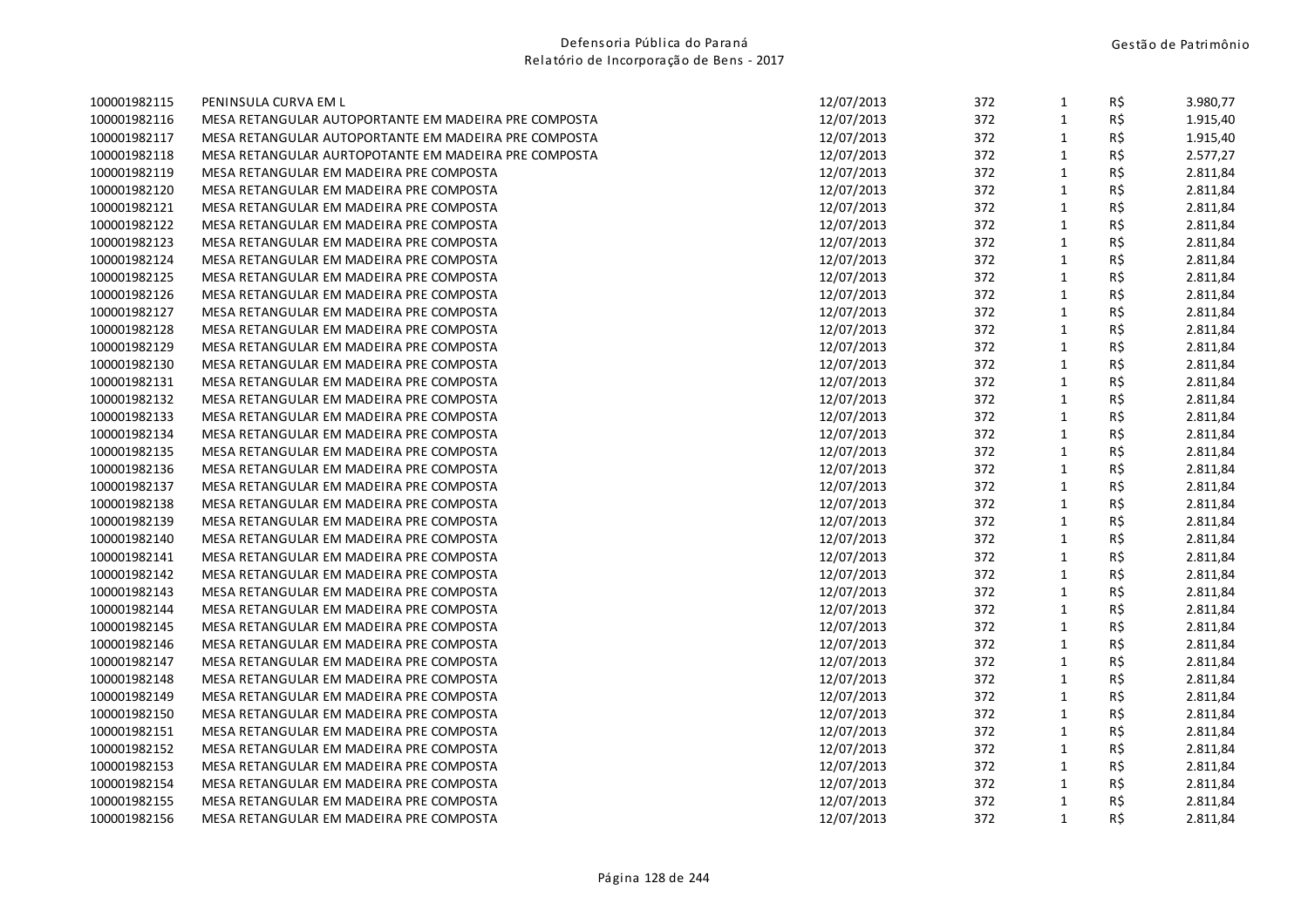| 100001982157 | MESA RETANGULAR EM MADEIRA PRE COMPOSTA     | 12/07/2013 | 372 | $\mathbf{1}$ | R\$ | 2.811,84 |
|--------------|---------------------------------------------|------------|-----|--------------|-----|----------|
| 100001982158 | MESA RETANGULAR EM MADEIRA PRE COMPOSTA     | 12/07/2013 | 372 | $1\,$        | R\$ | 2.811,84 |
| 100001982159 | MESA RETANGULAR EM MADEIRA PRE COMPOSTA     | 12/07/2013 | 372 | $1\,$        | R\$ | 2.811,84 |
| 100001982160 | MESA RETANGULAR EM MADEIRA PRE COMPOSTA     | 12/07/2013 | 372 | $\mathbf{1}$ | R\$ | 2.811,84 |
| 100001982161 | MESA RETANGULAR EM MADEIRA PRE COMPOSTA     | 12/07/2013 | 372 | $\mathbf 1$  | R\$ | 2.811,84 |
| 100001982162 | MESA RETANGULAR EM MADEIRA PRE COMPOSTA     | 12/07/2013 | 372 | $\mathbf{1}$ | R\$ | 2.811,84 |
| 100001982163 | MESA RETANGULAR EM MADEIRA PRE COMPOSTA     | 12/07/2013 | 372 | $\mathbf 1$  | R\$ | 2.811,84 |
| 100001982164 | MESA RETANGULAR EM MADEIRA PRE COMPOSTA     | 12/07/2013 | 372 | $\mathbf{1}$ | R\$ | 2.811,84 |
| 100001982165 | MESA RETANGULAR EM MADEIRA PRE COMPOSTA     | 12/07/2013 | 372 | $\mathbf{1}$ | R\$ | 2.811,84 |
| 100001982166 | MESA RETANGULAR EM MADEIRA PRE COMPOSTA     | 12/07/2013 | 372 | $\mathbf{1}$ | R\$ | 2.811,84 |
| 100001982167 | MESA RETANGULAR EM MADEIRA PRE COMPOSTA     | 12/07/2013 | 372 | $1\,$        | R\$ | 2.811,84 |
| 100001982168 | MESA RETANGULAR EM MADEIRA PRE COMPOSTA     | 12/07/2013 | 372 | $1\,$        | R\$ | 2.811,84 |
| 100001982169 | MESA RETANGULAR EM MADEIRA PRE COMPOSTA     | 12/07/2013 | 372 | $1\,$        | R\$ | 2.811,84 |
| 100001982170 | MESA RETANGULAR EM MADEIRA PRE COMPOSTA     | 12/07/2013 | 372 | $\mathbf 1$  | R\$ | 2.811,84 |
| 100001982171 | MESA RETANGULAR EM MADEIRA PRE COMPOSTA     | 12/07/2013 | 372 | $\mathbf{1}$ | R\$ | 2.811,84 |
| 100001982172 | MESA RETANGULAR EM MADEIRA PRE COMPOSTA     | 12/07/2013 | 372 | $\mathbf 1$  | R\$ | 2.811,84 |
| 100001982173 | MESA RETANGULAR EM MADEIRA PRE COMPOSTA     | 12/07/2013 | 372 | $1\,$        | R\$ | 2.811,84 |
| 100001982174 | MESA RETANGULAR EM MADEIRA PRE COMPOSTA     | 12/07/2013 | 372 | $\mathbf 1$  | R\$ | 2.811,84 |
| 100001982175 | MESA RETANGULAR EM MADEIRA PRE COMPOSTA     | 12/07/2013 | 372 | $\mathbf 1$  | R\$ | 2.811,84 |
| 100001982176 | MESA RETANGULAR EM MADEIRA PRE COMPOSTA     | 12/07/2013 | 372 | $1\,$        | R\$ | 2.811,84 |
| 100001982177 | MESA RETANGULAR EM MADEIRA PRE COMPOSTA     | 12/07/2013 | 372 | $1\,$        | R\$ | 2.811,84 |
| 100001982178 | MESA RETANGULAR EM MADEIRA PRE COMPOSTA     | 12/07/2013 | 372 | $\mathbf 1$  | R\$ | 2.811,84 |
| 100001982179 | MESA RETANGULAR EM MADEIRA PRE COMPOSTA     | 12/07/2013 | 372 | $1\,$        | R\$ | 1.998,29 |
| 100001982180 | MESA RETANGULAR EM MADEIRA PRE COMPOSTA     | 12/07/2013 | 372 | $\mathbf{1}$ | R\$ | 1.998,29 |
| 100001982181 | MESA RETANGULAR EM MADEIRA PRE COMPOSTA     | 12/07/2013 | 372 | $\mathbf{1}$ | R\$ | 2.209,43 |
| 100001982182 | MESA RETANGULAR EM MADEIRA PRE COMPOSTA     | 12/07/2013 | 372 | $\mathbf{1}$ | R\$ | 2.308,68 |
| 100001982183 | MESA RETANGULAR EM MADEIRA PRE COMPOSTA     | 12/07/2013 | 372 | $1\,$        | R\$ | 2.406,06 |
| 100001982184 | MESA RETANGULAR EM MADEIRA PRE COMPOSTA     | 12/07/2013 | 372 | $\mathbf 1$  | R\$ | 2.503,21 |
| 100001982185 | MESA RETANGULAR EM MADEIRA PRE COMPOSTA     | 12/07/2013 | 372 | $1\,$        | R\$ | 2.503,21 |
| 100001982186 | MESA RETANGULAR EM MADEIRA PRE COMPOSTA     | 12/07/2013 | 372 | $\mathbf 1$  | R\$ | 2.651,38 |
| 100001982187 | MESA RETANGULAR EM MADEIRA PRE COMPOSTA     | 12/07/2013 | 372 | $\mathbf{1}$ | R\$ | 2.651,38 |
| 100001982188 | MESA EM L EM FOLHA DE MADEIRA PRE COMPOSTA  | 12/07/2013 | 372 | $\mathbf 1$  | R\$ | 2.310,19 |
| 100001982189 | MESA L AUTOPORTANTE EM MADEIRA PRE COMPOSTA | 12/07/2013 | 372 | $1\,$        | R\$ | 2.550,17 |
| 100001982190 | <b>BALCAO RETANGULAR AUTOPORTANTE</b>       | 12/07/2013 | 372 | $\mathbf{1}$ | R\$ | 2.293,71 |
| 100001982191 | <b>BALCAO RETANGULAR AUTOPORTANTE</b>       | 12/07/2013 | 372 | $\mathbf{1}$ | R\$ | 2.293,71 |
| 100001982192 | <b>BALCAO RETANGULAR AUTOPORTANTE</b>       | 12/07/2013 | 372 | $1\,$        | R\$ | 2.482,03 |
| 100001982193 | MESA DE APOIO AUTOPORTANTE                  | 12/07/2013 | 372 | $\mathbf 1$  | R\$ | 4.134,53 |
| 100001982194 | PAINEL EM TECIDO COM CALHA PARA FIACAO      | 12/07/2013 | 372 | $\mathbf{1}$ | R\$ | 1.448,51 |
| 100001982195 | PAINEL EM TECIDO COM CALHA PARA FIACAO      | 12/07/2013 | 372 | $\mathbf{1}$ | R\$ | 1.448,51 |
| 100001982196 | PAINEL EM TECIDO COM CALHA PARA FIACAO      | 12/07/2013 | 372 | $\mathbf{1}$ | R\$ | 1.448,51 |
| 100001982197 | PAINEL EM TECIDO COM CALHA PARA FIACAO      | 12/07/2013 | 372 | $\mathbf 1$  | R\$ | 1.448,51 |
| 100001982198 | PAINEL EM TECIDO COM CALHA PARA FIACAO      | 12/07/2013 | 372 | $\mathbf{1}$ | R\$ | 1.448,51 |
|              |                                             |            |     |              |     |          |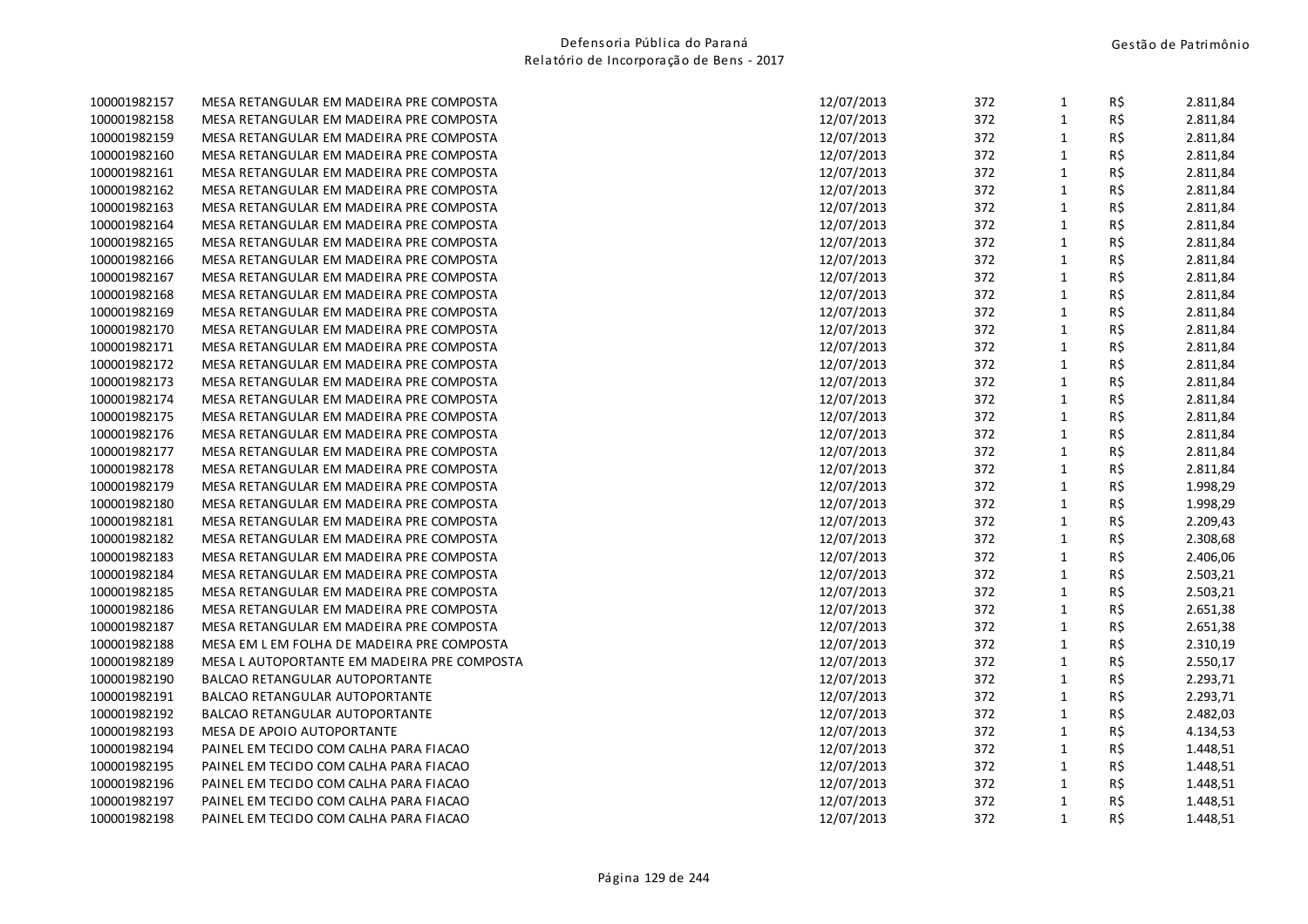| 100001982199 | PAINEL EM TECIDO COM CALHA PARA FIACAO | 12/07/2013 | 372 | $\mathbf{1}$ | R\$ | 1.448,51 |
|--------------|----------------------------------------|------------|-----|--------------|-----|----------|
| 100001982200 | PAINEL EM TECIDO COM CALHA PARA FIACAO | 12/07/2013 | 372 | $\mathbf{1}$ | R\$ | 1.448,51 |
| 100001982201 | PAINEL EM TECIDO COM CALHA PARA FIACAO | 12/07/2013 | 372 | $\mathbf{1}$ | R\$ | 1.448,51 |
| 100001982202 | PAINEL EM TECIDO COM CALHA PARA FIACAO | 12/07/2013 | 372 | $\mathbf 1$  | R\$ | 1.448,51 |
| 100001982203 | PAINEL EM TECIDO COM CALHA PARA FIACAO | 12/07/2013 | 372 | $\mathbf{1}$ | R\$ | 1.448,51 |
| 100001982204 | PAINEL EM TECIDO COM CALHA PARA FIACAO | 12/07/2013 | 372 | $\mathbf{1}$ | R\$ | 1.448,51 |
| 100001982205 | PAINEL EM TECIDO COM CALHA PARA FIACAO | 12/07/2013 | 372 | $\mathbf{1}$ | R\$ | 1.448,51 |
| 100001982206 | PAINEL EM TECIDO COM CALHA PARA FIACAO | 12/07/2013 | 372 | $\mathbf{1}$ | R\$ | 1.448,51 |
| 100001982207 | PAINEL EM TECIDO COM CALHA PARA FIACAO | 12/07/2013 | 372 | $\mathbf 1$  | R\$ | 1.448,51 |
| 100001982208 | PAINEL EM TECIDO COM CALHA PARA FIACAO | 12/07/2013 | 372 | $\mathbf{1}$ | R\$ | 1.448,51 |
| 100001982209 | PAINEL EM TECIDO COM CALHA PARA FIACAO | 12/07/2013 | 372 | $\mathbf{1}$ | R\$ | 1.448,51 |
| 100001982210 | PAINEL EM TECIDO COM CALHA PARA FIACAO | 12/07/2013 | 372 | $\mathbf{1}$ | R\$ | 1.448,51 |
| 100001982211 | PAINEL EM TECIDO COM CALHA PARA FIACAO | 12/07/2013 | 372 | $\mathbf 1$  | R\$ | 1.448,51 |
| 100001982212 | PAINEL EM TECIDO COM CALHA PARA FIACAO | 12/07/2013 | 372 | $\mathbf 1$  | R\$ | 1.448,51 |
| 100001982213 | PAINEL EM TECIDO COM CALHA PARA FIACAO | 12/07/2013 | 372 | $\mathbf{1}$ | R\$ | 1.448,51 |
| 100001982214 | PAINEL EM TECIDO COM CALHA PARA FIACAO | 12/07/2013 | 372 | $\mathbf{1}$ | R\$ | 1.448,51 |
| 100001982215 | PAINEL EM TECIDO COM CALHA PARA FIACAO | 12/07/2013 | 372 | $\mathbf{1}$ | R\$ | 1.448,51 |
| 100001982216 | PAINEL EM TECIDO COM CALHA PARA FIACAO | 12/07/2013 | 372 | $\mathbf 1$  | R\$ | 1.448,51 |
| 100001982217 | PAINEL EM TECIDO COM CALHA PARA FIACAO | 12/07/2013 | 372 | $\mathbf{1}$ | R\$ | 1.448,51 |
| 100001982218 | PAINEL EM TECIDO COM CALHA PARA FIACAO | 12/07/2013 | 372 | $\mathbf{1}$ | R\$ | 1.448,51 |
| 100001982219 | PAINEL EM TECIDO COM CALHA PARA FIACAO | 12/07/2013 | 372 | $\mathbf{1}$ | R\$ | 1.448,51 |
| 100001982220 | PAINEL EM TECIDO COM CALHA PARA FIACAO | 12/07/2013 | 372 | $\mathbf{1}$ | R\$ | 1.448,51 |
| 100001982221 | PAINEL EM TECIDO COM CALHA PARA FIACAO | 12/07/2013 | 372 | $\mathbf 1$  | R\$ | 1.448,51 |
| 100001982222 | PAINEL EM TECIDO COM CALHA PARA FIACAO | 12/07/2013 | 372 | $\mathbf{1}$ | R\$ | 1.448,51 |
| 100001982223 | PAINEL EM TECIDO COM CALHA             | 12/07/2013 | 372 | $\mathbf{1}$ | R\$ | 1.609,17 |
| 100001982224 | PAINEL EM TECIDO COM CALHA             | 12/07/2013 | 372 | $\mathbf{1}$ | R\$ | 1.609,17 |
| 100001982225 | PAINEL EM TECIDO COM CALHA             | 12/07/2013 | 372 | $\mathbf 1$  | R\$ | 1.609,17 |
| 100001982226 | PAINEL EM TECIDO COM CALHA             | 12/07/2013 | 372 | $\mathbf{1}$ | R\$ | 1.609,17 |
| 100001982227 | PAINEL EM TECIDO COM CALHA             | 12/07/2013 | 372 | $\mathbf{1}$ | R\$ | 1.609,17 |
| 100001982228 | PAINEL EM TECIDO COM CALHA             | 12/07/2013 | 372 | $\mathbf{1}$ | R\$ | 1.609,17 |
| 100001982229 | PAINEL EM TECIDO COM CALHA             | 12/07/2013 | 372 | $\mathbf{1}$ | R\$ | 1.609,17 |
| 100001982230 | PAINEL EM TECIDO COM CALHA             | 12/07/2013 | 372 | $\mathbf 1$  | R\$ | 1.609,17 |
| 100001982231 | PAINEL EM TECIDO COM CALHA             | 12/07/2013 | 372 | $\mathbf{1}$ | R\$ | 1.609,17 |
| 100001982232 | PAINEL EM TECIDO COM CALHA             | 12/07/2013 | 372 | $\mathbf{1}$ | R\$ | 1.609,17 |
| 100001982233 | PAINEL EM TECIDO COM CALHA             | 12/07/2013 | 372 | $\mathbf{1}$ | R\$ | 1.609,17 |
| 100001982234 | PAINEL EM TECIDO COM CALHA             | 12/07/2013 | 372 | $\mathbf 1$  | R\$ | 1.609,17 |
| 100001982235 | PAINEL EM TECIDO COM CALHA             | 12/07/2013 | 372 | $\mathbf{1}$ | R\$ | 1.609,17 |
| 100001982236 | PAINEL EM TECIDO COM CALHA             | 12/07/2013 | 372 | $\mathbf{1}$ | R\$ | 1.609,17 |
| 100001982237 | PAINEL EM TECIDO COM CALHA             | 12/07/2013 | 372 | $\mathbf{1}$ | R\$ | 1.609,17 |
| 100001982238 | PAINEL EM TECIDO COM CALHA             | 12/07/2013 | 372 | $\mathbf{1}$ | R\$ | 1.609,17 |
| 100001982239 | PAINEL EM TECIDO COM CALHA             | 12/07/2013 | 372 | $\mathbf{1}$ | R\$ | 1.609,17 |
| 100001982240 | PAINEL EM TECIDO COM CALHA             | 12/07/2013 | 372 | $\mathbf{1}$ | R\$ | 1.609,17 |
|              |                                        |            |     |              |     |          |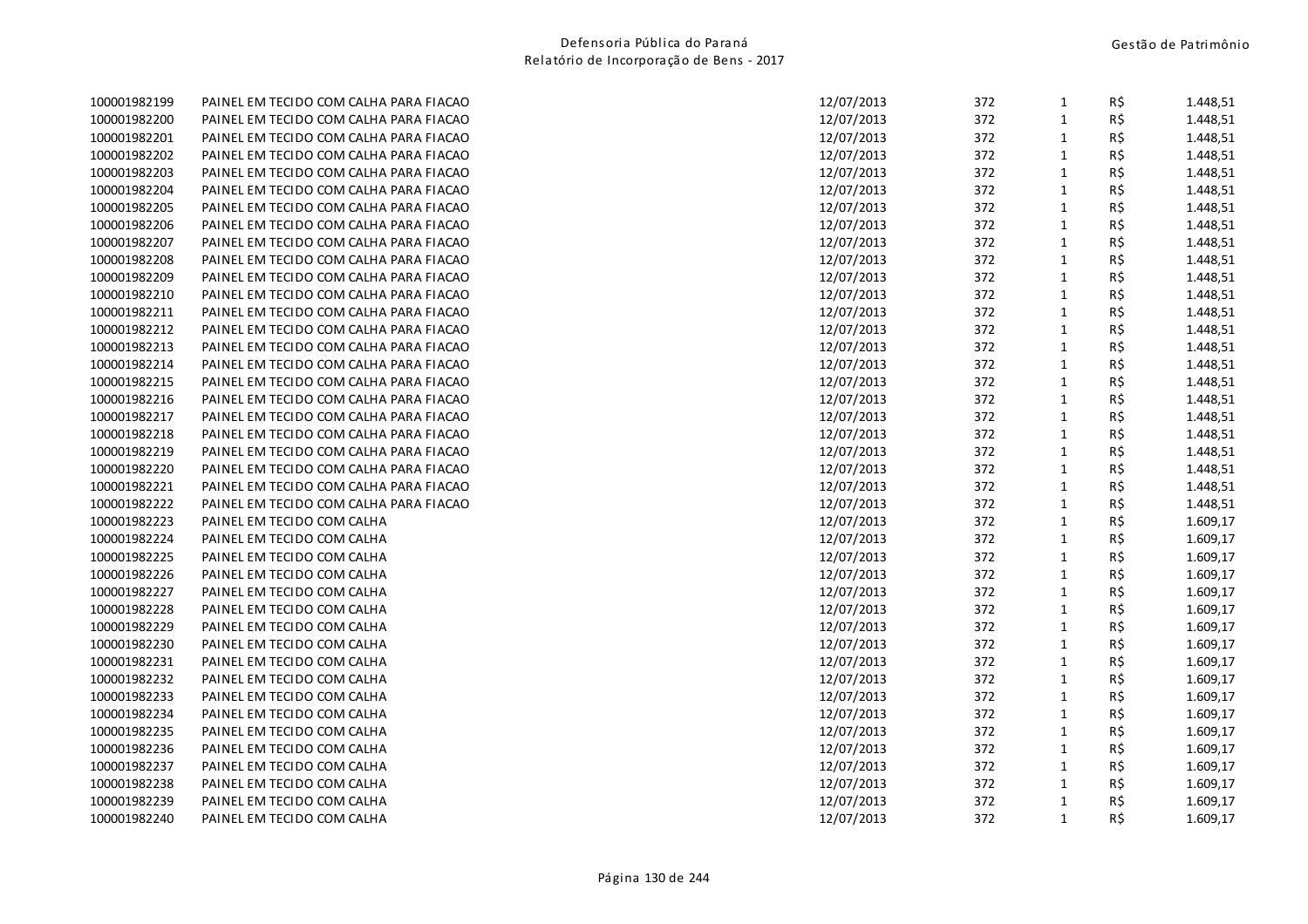| 100001982241 | PAINEL EM TECIDO COM CALHA | 12/07/2013 | 372 | $\mathbf{1}$ | R\$ | 1.609,17 |
|--------------|----------------------------|------------|-----|--------------|-----|----------|
| 100001982242 | PAINEL EM TECIDO COM CALHA | 12/07/2013 | 372 | $\mathbf{1}$ | R\$ | 1.609,17 |
| 100001982243 | PAINEL EM TECIDO COM CALHA | 12/07/2013 | 372 | $\mathbf{1}$ | R\$ | 1.609,17 |
| 100001982244 | PAINEL EM TECIDO COM CALHA | 12/07/2013 | 372 | $\mathbf{1}$ | R\$ | 1.609,17 |
| 100001982245 | PAINEL EM TECIDO COM CALHA | 12/07/2013 | 372 | $\mathbf{1}$ | R\$ | 1.609,17 |
| 100001982246 | PAINEL EM TECIDO COM CALHA | 12/07/2013 | 372 | $\mathbf{1}$ | R\$ | 1.609,17 |
| 100001982247 | PAINEL EM TECIDO COM CALHA | 12/07/2013 | 372 | 1            | R\$ | 1.609,17 |
| 100001982248 | PAINEL EM TECIDO COM CALHA | 12/07/2013 | 372 | $\mathbf{1}$ | R\$ | 1.609,17 |
| 100001982249 | PAINEL EM TECIDO COM CALHA | 12/07/2013 | 372 | $\mathbf{1}$ | R\$ | 1.609,17 |
| 100001982250 | PAINEL EM TECIDO COM CALHA | 12/07/2013 | 372 | $\mathbf{1}$ | R\$ | 1.609,17 |
| 100001982251 | PAINEL EM TECIDO COM CALHA | 12/07/2013 | 372 | $\mathbf{1}$ | R\$ | 1.609,17 |
| 100001982252 | PAINEL EM TECIDO COM CALHA | 12/07/2013 | 372 | $\mathbf{1}$ | R\$ | 1.609,17 |
| 100001982253 | PAINEL EM TECIDO COM CALHA | 12/07/2013 | 372 | $\mathbf{1}$ | R\$ | 1.609,17 |
| 100001982254 | PAINEL EM TECIDO COM CALHA | 12/07/2013 | 372 | $\mathbf{1}$ | R\$ | 1.609,17 |
| 100001982255 | PAINEL EM TECIDO COM CALHA | 12/07/2013 | 372 | $\mathbf{1}$ | R\$ | 1.609,17 |
| 100001982256 | PAINEL EM TECIDO COM CALHA | 12/07/2013 | 372 | $\mathbf{1}$ | R\$ | 1.609,17 |
| 100001982257 | PAINEL EM TECIDO COM CALHA | 12/07/2013 | 372 | $\mathbf{1}$ | R\$ | 1.609,17 |
| 100001982258 | PAINEL EM TECIDO COM CALHA | 12/07/2013 | 372 | $\mathbf{1}$ | R\$ | 1.609,17 |
| 100001982259 | PAINEL EM TECIDO COM CALHA | 12/07/2013 | 372 | $\mathbf{1}$ | R\$ | 1.609,17 |
| 100001982260 | PAINEL EM TECIDO COM CALHA | 12/07/2013 | 372 | $\mathbf{1}$ | R\$ | 1.609,17 |
| 100001982261 | PAINEL EM TECIDO COM CALHA | 12/07/2013 | 372 | $\mathbf{1}$ | R\$ | 1.609,17 |
| 100001982262 | PAINEL EM TECIDO COM CALHA | 12/07/2013 | 372 | $\mathbf{1}$ | R\$ | 1.609,17 |
| 100001982263 | PAINEL EM TECIDO COM CALHA | 12/07/2013 | 372 | $\mathbf 1$  | R\$ | 1.609,17 |
| 100001982264 | PAINEL EM TECIDO COM CALHA | 12/07/2013 | 372 | 1            | R\$ | 1.609,17 |
| 100001982265 | PAINEL EM TECIDO COM CALHA | 12/07/2013 | 372 | 1            | R\$ | 1.609,17 |
| 100001982266 | PAINEL EM TECIDO COM CALHA | 12/07/2013 | 372 | 1            | R\$ | 1.609,17 |
| 100001982267 | PAINEL EM TECIDO COM CALHA | 12/07/2013 | 372 | $\mathbf{1}$ | R\$ | 1.609,17 |
| 100001982268 | PAINEL EM TECIDO COM CALHA | 12/07/2013 | 372 | $\mathbf{1}$ | R\$ | 1.609,17 |
| 100001982269 | PAINEL EM TECIDO COM CALHA | 12/07/2013 | 372 | $\mathbf{1}$ | R\$ | 1.609,17 |
| 100001982270 | PAINEL EM TECIDO COM CALHA | 12/07/2013 | 372 | $\mathbf{1}$ | R\$ | 1.609,17 |
| 100001982271 | PAINEL EM TECIDO COM CALHA | 12/07/2013 | 372 | $\mathbf{1}$ | R\$ | 1.609,17 |
| 100001982272 | PAINEL EM TECIDO COM CALHA | 12/07/2013 | 372 | $\mathbf{1}$ | R\$ | 1.609,17 |
| 100001982273 | PAINEL EM TECIDO COM CALHA | 12/07/2013 | 372 | $\mathbf{1}$ | R\$ | 1.609,17 |
| 100001982274 | PAINEL EM TECIDO COM CALHA | 12/07/2013 | 372 | $\mathbf{1}$ | R\$ | 1.609,17 |
| 100001982275 | PAINEL EM TECIDO COM CALHA | 12/07/2013 | 372 | $\mathbf{1}$ | R\$ | 1.745,63 |
| 100001982276 | PAINEL EM TECIDO COM CALHA | 12/07/2013 | 372 | $\mathbf{1}$ | R\$ | 1.745,63 |
| 100001982277 | PAINEL EM TECIDO COM CALHA | 12/07/2013 | 372 | $\mathbf{1}$ | R\$ | 1.745,63 |
| 100001982278 | PAINEL EM TECIDO COM CALHA | 12/07/2013 | 372 | $\mathbf{1}$ | R\$ | 1.745,63 |
| 100001982279 | PAINEL EM TECIDO COM CALHA | 12/07/2013 | 372 | $\mathbf{1}$ | R\$ | 1.745,63 |
| 100001982280 | PAINEL EM TECIDO COM CALHA | 12/07/2013 | 372 | $\mathbf{1}$ | R\$ | 1.745,63 |
| 100001982281 | PAINEL EM TECIDO COM CALHA | 12/07/2013 | 372 | $\mathbf{1}$ | R\$ | 1.745,63 |
| 100001982282 | PAINEL EM TECIDO COM CALHA | 12/07/2013 | 372 | $\mathbf{1}$ | R\$ | 1.745,63 |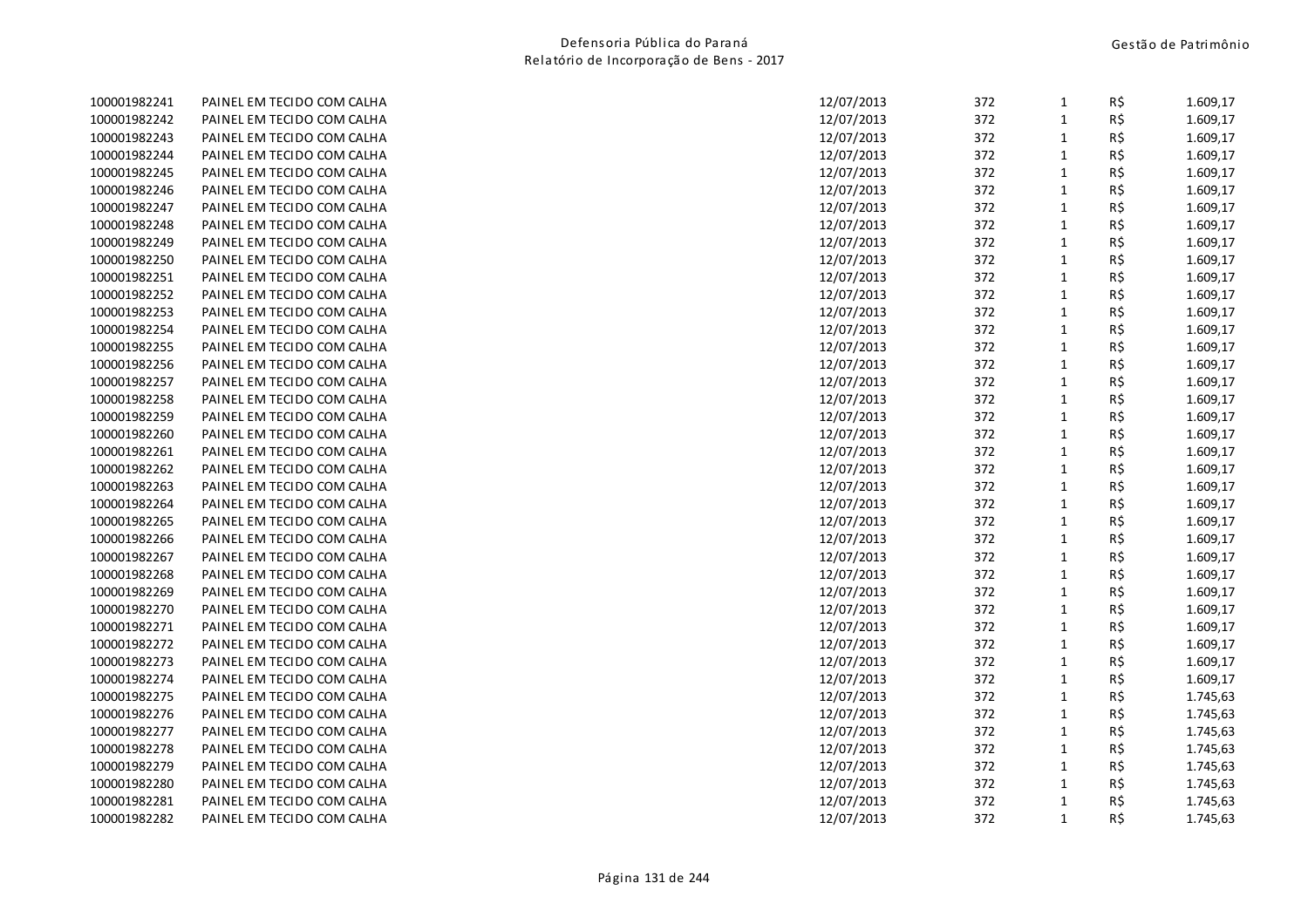| 100001982283 | PAINEL EM TECIDO COM CALHA                              | 12/07/2013 | 372 | $\mathbf{1}$ | R\$            | 1.745,63 |
|--------------|---------------------------------------------------------|------------|-----|--------------|----------------|----------|
| 100001982284 | PAINEL EM TECIDO COM CALHA                              | 12/07/2013 | 372 | $\mathbf{1}$ | R\$            | 1.745,63 |
| 100001982285 | PAINEL EM TECIDO COM CALHA                              | 12/07/2013 | 372 | $\mathbf{1}$ | R\$            | 1.745,63 |
| 100001982286 | PAINEL EM TECIDO COM CALHA                              | 12/07/2013 | 372 | $\mathbf{1}$ | R\$            | 1.745,63 |
| 100001982287 | PAINEL EM TECIDO COM CALHA                              | 12/07/2013 | 372 | $\mathbf{1}$ | R\$            | 1.745,63 |
| 100001982288 | PAINEL EM TECIDO COM CALHA                              | 12/07/2013 | 372 | $\mathbf{1}$ | R\$            | 1.745,63 |
| 100001982289 | PAINEL EM TECIDO COM CALHA                              | 12/07/2013 | 372 | $\mathbf{1}$ | R\$            | 1.745,63 |
| 100001982290 | PAINEL EM TECIDO COM CALHA                              | 12/07/2013 | 372 | $\mathbf{1}$ | R\$            | 1.745,63 |
| 100001982291 | PAINEL EM TECIDO COM CALHA                              | 12/07/2013 | 372 | $\mathbf{1}$ | R\$            | 1.745,63 |
| 100001982292 | PAINEL EM TECIDO COM CALHA                              | 12/07/2013 | 372 | $\mathbf{1}$ | R\$            | 1.745,63 |
| 100001982293 | PAINEL EM TECIDO COM CALHA                              | 12/07/2013 | 372 | $\mathbf{1}$ | R\$            | 1.745,63 |
| 100001982294 | PAINEL EM TECIDO COM CALHA                              | 12/07/2013 | 372 | $\mathbf{1}$ | R\$            | 1.745,63 |
| 100001982295 | PAINEL EM TECIDO COM CALHA                              | 12/07/2013 | 372 | $\mathbf{1}$ | R\$            | 1.745,63 |
| 100001982296 | PAINEL EM TECIDO COM CALHA                              | 12/07/2013 | 372 | $\mathbf{1}$ | R\$            | 1.745,63 |
| 100001982297 | PAINEL EM TECIDO COM CALHA                              | 12/07/2013 | 372 | $\mathbf{1}$ | R\$            | 1.745,63 |
| 100001982298 | PAINEL EM TECIDO COM CALHA                              | 12/07/2013 | 372 | $\mathbf{1}$ | R\$            | 1.745,63 |
| 100001982299 | PAINEL EM TECIDO COM CALHA                              | 12/07/2013 | 372 | $\mathbf{1}$ | R\$            | 1.745,63 |
| 100001982300 | PAINEL EM TECIDO COM CALHA                              | 12/07/2013 | 372 | $\mathbf{1}$ | R\$            | 1.745,63 |
| 100001982301 | PAINEL EM TECIDO COM CALHA                              | 12/07/2013 | 372 | $\mathbf{1}$ | R\$            | 1.745,63 |
| 100001982302 | PAINEL EM TECIDO COM CALHA                              | 12/07/2013 | 372 | $\mathbf 1$  | R\$            | 1.745,63 |
| 100001982303 | PAINEL EM TECIDO COM CALHA                              | 12/07/2013 | 372 | $\mathbf{1}$ | R\$            | 1.745,63 |
| 100001982304 | PAINEL EM TECIDO COM CALHA                              | 12/07/2013 | 372 | $\mathbf{1}$ | R\$            | 1.745,63 |
| 100001982305 | PAINEL EM TECIDO COM CALHA                              | 12/07/2013 | 372 | $\mathbf{1}$ | R\$            | 1.745,63 |
| 100001982306 | PAINEL EM TECIDO COM CALHA                              | 12/07/2013 | 372 | $\mathbf{1}$ | R\$            | 1.745,63 |
| 100001982307 | PAINEL EM TECIDO COM CALHA                              | 12/07/2013 | 372 | $\mathbf{1}$ | R\$            | 1.745,63 |
| 100001982308 | PAINEL EM TECIDO COM CALHA                              | 12/07/2013 | 372 | $\mathbf{1}$ | R\$            | 1.745,63 |
| 100001982309 | PAINEL EM TECIDO COM CALHA                              | 12/07/2013 | 372 | $\mathbf{1}$ | R\$            | 1.745,63 |
| 100001982310 | PAINEL EM TECIDO COM CALHA                              | 12/07/2013 | 372 | $\mathbf{1}$ | R\$            | 1.745,63 |
| 100001982311 | PAINEL EM TECIDO COM CALHA                              | 12/07/2013 | 372 | $\mathbf{1}$ | R\$            | 1.745,63 |
| 100001982312 | SUPERFICIE DE TRABALHO ACOPLADA EM MADEIRA PRE COMPOSTA | 12/07/2013 | 372 | $\mathbf{1}$ | R\$            | 872,94   |
| 100001982313 | SUPERFICIE DE TRABALHO ACOPLADA EM MADEIRA PRE COMPOSTA | 12/07/2013 | 372 | $\mathbf{1}$ | R\$            | 872,94   |
| 100001982314 | SUPERFICIE DE TRABALHO ACOPLADA EM MADEIRA PRE COMPOSTA | 12/07/2013 | 372 | $\mathbf{1}$ | $R\frac{2}{3}$ | 872,94   |
| 100001982315 | SUPERFICIE DE TRABALHO ACOPLADA EM MADEIRA PRE COMPOSTA | 12/07/2013 | 372 | $\mathbf{1}$ | R\$            | 872,94   |
| 100001982316 | SUPERFICIE DE TRABALHO ACOPLADA EM MADEIRA PRE COMPOSTA | 12/07/2013 | 372 | $\mathbf{1}$ | R\$            | 872,94   |
| 100001982317 | SUPERFICIE DE TRABALHO ACOPLADA EM MADEIRA PRE COMPOSTA | 12/07/2013 | 372 | $\mathbf{1}$ | R\$            | 872,94   |
| 100001982318 | SUPERFICIE DE TRABALHO ACOPLADA EM MADEIRA PRE COMPOSTA | 12/07/2013 | 372 | $\mathbf{1}$ | R\$            | 872,94   |
| 100001982319 | SUPERFICIE DE TRABALHO ACOPLADA EM MADEIRA PRE COMPOSTA | 12/07/2013 | 372 | $\mathbf{1}$ | R\$            | 797,61   |
| 100001982320 | SUPERFICIE DE TRABALHO ACOPLADA EM MADEIRA PRE COMPOSTA | 12/07/2013 | 372 | $\mathbf{1}$ | R\$            | 797,61   |
| 100001982321 | SUPERFICIE DE TRABALHO ACOPLADA EM MADEIRA PRE COMPOSTA | 12/07/2013 | 372 | $\mathbf{1}$ | R\$            | 797,61   |
| 100001982322 | SUPERFICIE DE TRABALHO ACOPLADA EM MADEIRA PRE COMPOSTA | 12/07/2013 | 372 | $\mathbf{1}$ | R\$            | 797,61   |
| 100001982323 | SUPERFICIE DE TRABALHO ACOPLADA EM MADEIRA PRE COMPOSTA | 12/07/2013 | 372 | $\mathbf{1}$ | R\$            | 797,61   |
| 100001982324 | SUPERFICIE DE TRABALHO ACOPLADA EM MADEIRA PRE COMPOSTA | 12/07/2013 | 372 | $\mathbf{1}$ | R\$            | 797,61   |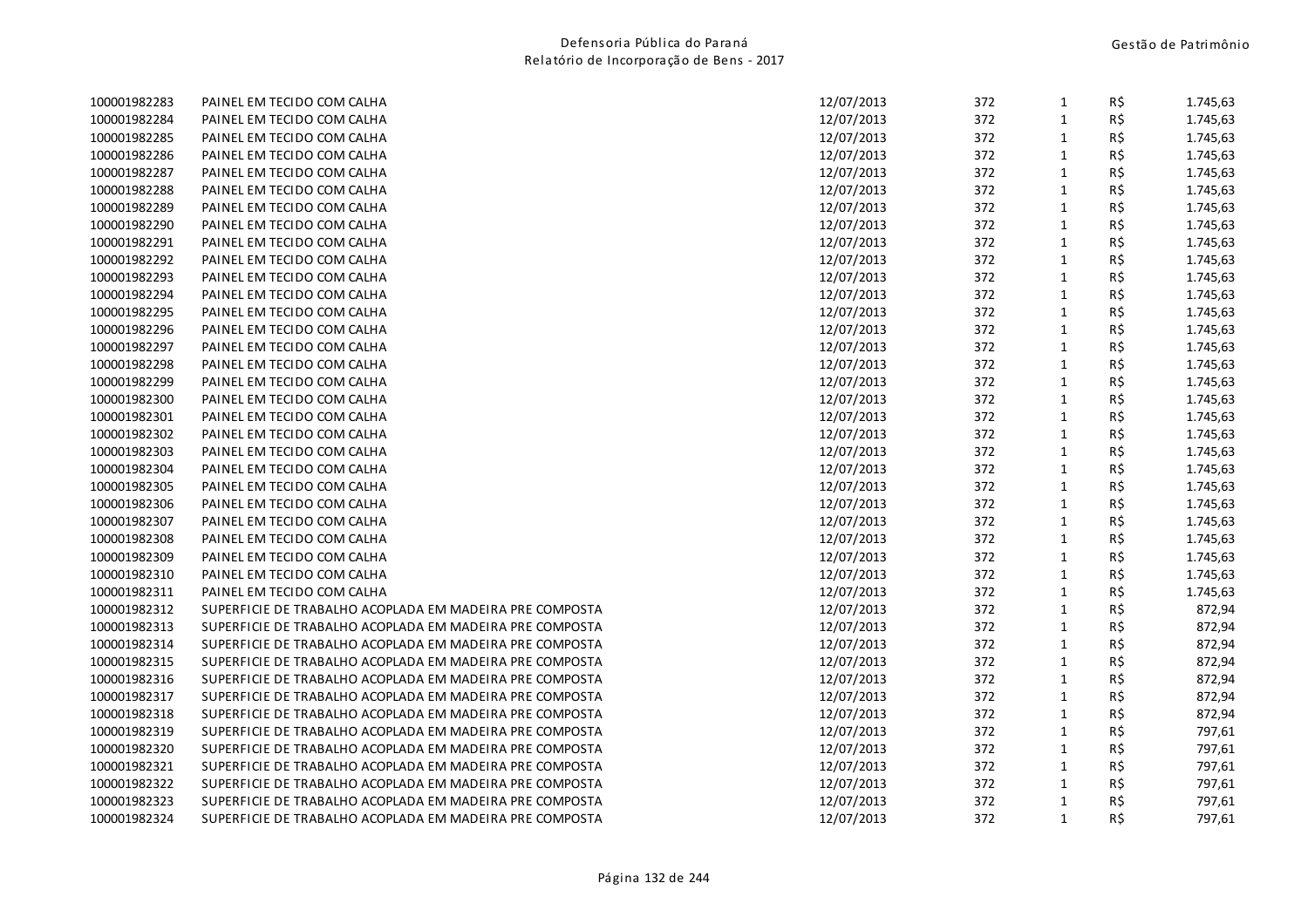| 100001982325 | SUPERFICIE DE TRABALHO ACOPLADA EM MADEIRA PRE COMPOSTA      | 12/07/2013 | 372 | $\mathbf{1}$ | R\$        | 797,61 |
|--------------|--------------------------------------------------------------|------------|-----|--------------|------------|--------|
| 100001982326 | SUPERFICIE DE TRABALHO ACOPLADA EM MADEIRA PRE COMPOSTA      | 12/07/2013 | 372 | $\mathbf{1}$ | R\$        | 797,61 |
| 100001982327 | SUPERFICIE DE TRABALHO ACOPLADA EM MADEIRA PRE COMPOSTA      | 12/07/2013 | 372 | $\mathbf{1}$ | R\$        | 797,61 |
| 100001982328 | SUPERFICIE DE TRABALHO ACOPLADA EM MADEIRA PRE COMPOSTA      | 12/07/2013 | 372 | $\mathbf{1}$ | R\$        | 797,61 |
| 100001982329 | SUPERFICIE DE TRABALHO ACOPLADA EM MADEIRA PRE COMPOSTA      | 12/07/2013 | 372 | $\mathbf{1}$ | R\$        | 797,61 |
| 100001982330 | SUPERFICIE DE TRABALHO ACOPLADA EM MADEIRA PRE COMPOSTA      | 12/07/2013 | 372 | $\mathbf{1}$ | R\$        | 797,61 |
| 100001982331 | SUPERFICIE DE TRABALHO ACOPLADA EM MADEIRA PRE COMPOSTA      | 12/07/2013 | 372 | $\mathbf{1}$ | R\$        | 797,61 |
| 100001982332 | SUPERFICIE DE TRABALHO ACOPLADA EM MADEIRA PRE COMPOSTA      | 12/07/2013 | 372 | 1            | R\$        | 797,61 |
| 100001982333 | SUPERFICIE DE TRABALHO ACOPLADA EM MADEIRA PRE COMPOSTA      | 12/07/2013 | 372 | $\mathbf{1}$ | R\$        | 797,61 |
| 100001982334 | SUPERFICIE DE TRABALHO ACOPLADA EM MADEIRA PRE COMPOSTA      | 12/07/2013 | 372 | $\mathbf{1}$ | R\$        | 797,61 |
| 100001982335 | SUPERFICIE DE TRABALHO ACOPLADA EM MADEIRA PRE COMPOSTA      | 12/07/2013 | 372 | $\mathbf{1}$ | R\$        | 797,61 |
| 100001982336 | SUPERFICIE DE TRABALHO ACOPLADA EM MADEIRA PRE COMPOSTA      | 12/07/2013 | 372 | $\mathbf{1}$ | R\$        | 797,61 |
| 100001982337 | SUPERFICIE DE TRABALHO ACOPLADA EM MADEIRA PRE COMPOSTA      | 12/07/2013 | 372 | $\mathbf{1}$ | R\$        | 797,61 |
| 100001982338 | SUPERFICIE DE TRABALHO ACOPLADA EM MADEIRA PRE COMPOSTA      | 12/07/2013 | 372 | $\mathbf{1}$ | R\$        | 797,61 |
| 100001982339 | SUPERFICIE DE TRABALHO ACOPLADA EM MADEIRA PRE COMPOSTA      | 12/07/2013 | 372 | $\mathbf{1}$ | R\$        | 797,61 |
| 100001982340 | SUPERFICIE DE TRABALHO ACOPLADA EM MADEIRA PRE COMPOSTA      | 12/07/2013 | 372 | $\mathbf{1}$ | R\$        | 797,61 |
| 100001982341 | SUPERFICIE DE TRABALHO ACOPLADA EM MADEIRA PRE COMPOSTA      | 12/07/2013 | 372 | 1            | $R\hat{S}$ | 797,61 |
| 100001982342 | SUPERFICIE DE TRABALHO ACOPLADA EM MADEIRA PRE COMPOSTA      | 12/07/2013 | 372 | $\mathbf{1}$ | R\$        | 797,61 |
| 100001982343 | SUPERFICIE DE TRABALHO ACOPLADA EM MADEIRA PRE COMPOSTA      | 12/07/2013 | 372 | $\mathbf{1}$ | R\$        | 797,61 |
| 100001982344 | SUPERFICIE DE TRABALHO ACOPLADA EM MADEIRA PRE COMPOSTA      | 12/07/2013 | 372 | $\mathbf{1}$ | R\$        | 797,61 |
| 100001982345 | SUPERFICIE DE TRABALHO ACOPLADA EM MADEIRA PRE COMPOSTA      | 12/07/2013 | 372 | $\mathbf{1}$ | R\$        | 797,61 |
| 100001982346 | SUPERFICIE DE TRABALHO ACOPLADA EM MADEIRA PRE COMPOSTA      | 12/07/2013 | 372 | $\mathbf{1}$ | R\$        | 797,61 |
| 100001982347 | SUPERFICIE DE TRABALHO ACOPLADA EM FOLHA DE MADEIRA PRE COMP | 12/07/2013 | 372 | $\mathbf{1}$ | R\$        | 779,98 |
| 100001982348 | SUPERFICIE DE TRABALHO ACOPLADA EM FOLHA DE MADEIRA PRE COMP | 12/07/2013 | 372 | $\mathbf{1}$ | R\$        | 779,98 |
| 100001982349 | SUPERFICIE DE TRABALHO ACOPLADA EM FOLHA DE MADEIRA PRE COMP | 12/07/2013 | 372 | $\mathbf{1}$ | R\$        | 779,98 |
| 100001982350 | SUPERFICIE DE TRABALHO ACOPLADA EM FOLHA DE MADEIRA PRE COMP | 12/07/2013 | 372 | $\mathbf{1}$ | R\$        | 779,98 |
| 100001982351 | SUPERFICIE DE TRABALHO ACOPLADA EM FOLHA DE MADEIRA PRE COMP | 12/07/2013 | 372 | $\mathbf{1}$ | R\$        | 779,98 |
| 100001982352 | SUPERFICIE DE TRABALHO ACOPLADA EM FOLHA DE MADEIRA PRE COMP | 12/07/2013 | 372 | $\mathbf{1}$ | R\$        | 779,98 |
| 100001982353 | SUPERFICIE DE TRABALHO ACOPLADA EM FOLHA DE MADEIRA PRE COMP | 12/07/2013 | 372 | $\mathbf{1}$ | R\$        | 779,98 |
| 100001982354 | SUPERFICIE DE TRABALHO ACOPLADA EM FOLHA DE MADEIRA PRE COMP | 12/07/2013 | 372 | $\mathbf{1}$ | R\$        | 779,98 |
| 100001982355 | SUPERFICIE DE TRABALHO ACOPLADA EM FOLHA DE MADEIRA PRE COMP | 12/07/2013 | 372 | $\mathbf{1}$ | R\$        | 779,98 |
| 100001982356 | SUPERFICIE DE TRABALHO ACOPLADA EM FOLHA DE MADEIRA PRE COMP | 12/07/2013 | 372 | $\mathbf{1}$ | R\$        | 779,98 |
| 100001982357 | SUPERFICIE DE TRABALHO ACOPLADA EM FOLHA DE MADEIRA PRE COMP | 12/07/2013 | 372 | $\mathbf{1}$ | R\$        | 779,98 |
| 100001982358 | SUPERFICIE DE TRABALHO ACOPLADA EM FOLHA DE MADEIRA PRE COMP | 12/07/2013 | 372 | $\mathbf{1}$ | R\$        | 779,98 |
| 100001982359 | SUPERFICIE DE TRABALHO ACOPLADA EM FOLHA DE MADEIRA PRE COMP | 12/07/2013 | 372 | $\mathbf{1}$ | R\$        | 779,98 |
| 100001982360 | SUPERFICIE DE TRABALHO ACOPLADA EM FOLHA DE MADEIRA PRE COMP | 12/07/2013 | 372 | $\mathbf{1}$ | R\$        | 779,98 |
| 100001982361 | SUPERFICIE DE TRABALHO ACOPLADA EM FOLHA DE MADEIRA PRE COMP | 12/07/2013 | 372 | $\mathbf{1}$ | R\$        | 779,98 |
| 100001982362 | SUPERFICIE DE TRABALHO ACOPLADA EM FOLHA DE MADEIRA PRE COMP | 12/07/2013 | 372 | $\mathbf{1}$ | R\$        | 779,98 |
| 100001982363 | SUPERFICIE DE TRABALHO ACOPLADA EM FOLHA DE MADEIRA PRE COMP | 12/07/2013 | 372 | $\mathbf{1}$ | $R\hat{S}$ | 779,98 |
| 100001982364 | SUPERFICIE DE TRABALHO ACOPLADA EM FOLHA DE MADEIRA PRE COMP | 12/07/2013 | 372 | $\mathbf{1}$ | $R\hat{S}$ | 779,98 |
| 100001982365 | SUPERFICIE DE TRABALHO ACOPLADA EM FOLHA DE MADEIRA PRE COMP | 12/07/2013 | 372 | $\mathbf{1}$ | R\$        | 779,98 |
| 100001982366 | SUPERFICIE DE TRABALHO ACOPLADA EM FOLHA DE MADEIRA PRE COMP | 12/07/2013 | 372 | $\mathbf{1}$ | R\$        | 779,98 |
|              |                                                              |            |     |              |            |        |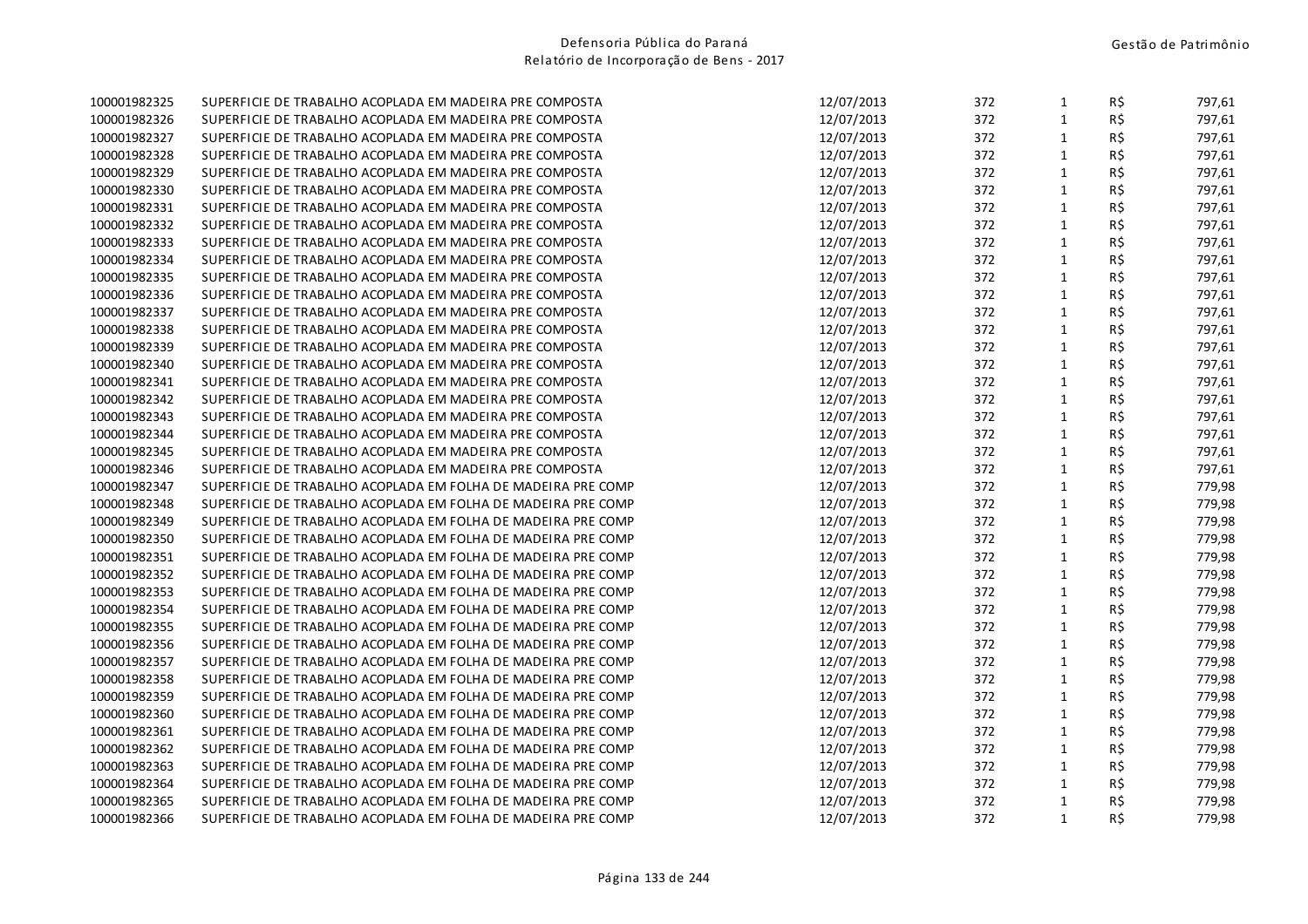| 100001982367 | SUPERFICIE DE TRABALHO ACOPLADA EM FOLHA DE MADEIRA PRE COMP | 12/07/2013 | 372 | $\mathbf{1}$ | R\$            | 779,98   |
|--------------|--------------------------------------------------------------|------------|-----|--------------|----------------|----------|
| 100001982368 | SUPERFICIE DE TRABALHO ACOPLADA EM FOLHA DE MADEIRA PRE COMP | 12/07/2013 | 372 | $\mathbf{1}$ | R\$            | 779,98   |
| 100001982369 | SUPERFICIE DE TRABALHO ACOPLADA EM FOLHA DE MADEIRA PRE COMP | 12/07/2013 | 372 | 1            | R\$            | 779,98   |
| 100001982370 | SUPERFICIE DE TRABALHO ACOPLADA EM FOLHA DE MADEIRA PRE COMP | 12/07/2013 | 372 | $\mathbf{1}$ | R\$            | 779,98   |
| 100001982371 | SUPERFICIE DE TRABALHO ACOPLADA EM FOLHA DE MADEIRA PRE COMP | 12/07/2013 | 372 | 1            | R\$            | 779,98   |
| 100001982372 | SUPERFICIE DE TRABALHO ACOPLADA EM FOLHA DE MADEIRA PRE COMP | 12/07/2013 | 372 | $\mathbf{1}$ | R\$            | 779,98   |
| 100001982373 | SUPERFICIE DE TRABALHO ACOPLADA EM FOLHA DE MADEIRA PRE COMP | 12/07/2013 | 372 | $\mathbf{1}$ | R\$            | 779,98   |
| 100001982374 | SUPERFICIE DE TRABALHO ACOPLADA EM FOLHA DE MADEIRA PRE COMP | 12/07/2013 | 372 | $\mathbf{1}$ | R\$            | 779,98   |
| 100001982375 | SUPERFICIE DE TRABALHO ACOPLADA EM FOLHA DE MADEIRA PRE COMP | 12/07/2013 | 372 | $\mathbf{1}$ | R\$            | 779,98   |
| 100001982376 | SUPERFICIE DE TRABALHO ACOPLADA EM FOLHA DE MADEIRA PRE COMP | 12/07/2013 | 372 | $\mathbf{1}$ | R\$            | 779,98   |
| 100001982377 | SUPERFICIE DE TRABALHO ACOPLADA EM FOLHA DE MADEIRA PRE COMP | 12/07/2013 | 372 | $\mathbf{1}$ | R\$            | 779,98   |
| 100001982378 | SUPERFICIE DE TRABALHO ACOPLADA EM FOLHA DE MADEIRA PRE COMP | 12/07/2013 | 372 | $\mathbf{1}$ | R\$            | 779,98   |
| 100001982379 | SUPERFICIE DE TRABALHO ACOPLADA EM FOLHA DE MADEIRA PRE COMP | 12/07/2013 | 372 | $\mathbf{1}$ | $R\frac{2}{3}$ | 969,54   |
| 100001982380 | SUPERFICIE DE TRABALHO ACOPLADA EM FOLHA DE MADEIRA PRE COMP | 12/07/2013 | 372 | 1            | R\$            | 969,54   |
| 100001982381 | SUPERFICIE EM LACOPLADA EM FOLHA DE MADEIRA PRE COMPOSTA     | 12/07/2013 | 372 | $\mathbf{1}$ | R\$            | 2.010,81 |
| 100001982382 | SUPERFICIE EM LACOPLADA EM FOLHA DE MADEIRA PRE COMPOSTA     | 12/07/2013 | 372 | $\mathbf{1}$ | R\$            | 2.010,81 |
| 100001982383 | SUPERFICIE EM LACOPLADA EM FOLHA DE MADEIRA PRE COMPOSTA     | 12/07/2013 | 372 | $\mathbf{1}$ | $R\,$ \$       | 2.010,81 |
| 100001982384 | SUPERFICIE EM LACOPLADA EM FOLHA DE MADEIRA PRE COMPOSTA     | 12/07/2013 | 372 | $\mathbf{1}$ | $R\hat{S}$     | 2.010,81 |
| 100001982385 | SUPERFICIE EM LACOPLADA EM FOLHA DE MADEIRA PRE COMPOSTA     | 12/07/2013 | 372 | $\mathbf{1}$ | R\$            | 2.010,81 |
| 100001982386 | SUPERFICIE EM LACOPLADA EM FOLHA DE MADEIRA PRE COMPOSTA     | 12/07/2013 | 372 | $\mathbf{1}$ | R\$            | 2.010,81 |
| 100001982387 | SUPERFICIE EM LACOPLADA EM FOLHA DE MADEIRA PRE COMPOSTA     | 12/07/2013 | 372 | $\mathbf{1}$ | R\$            | 2.010,81 |
| 100001982388 | SUPERFICIE EM LACOPLADA EM FOLHA DE MADEIRA PRE COMPOSTA     | 12/07/2013 | 372 | $\mathbf{1}$ | R\$            | 2.010,81 |
| 100001982389 | SUPERFICIE EM LACOPLADA EM FOLHA DE MADEIRA PRE COMPOSTA     | 12/07/2013 | 372 | $\mathbf{1}$ | R\$            | 2.010,81 |
| 100001982390 | SUPERFICIE EM LACOPLADA EM FOLHA DE MADEIRA PRE COMPOSTA     | 12/07/2013 | 372 | $\mathbf{1}$ | R\$            | 2.010,81 |
| 100001982391 | SUPERFICIE EM LACOPLADA EM FOLHA DE MADEIRA PRE COMPOSTA     | 12/07/2013 | 372 | $\mathbf{1}$ | R\$            | 2.010,81 |
| 100001982392 | SUPERFICIE EM LACOPLADA EM FOLHA DE MADEIRA PRE COMPOSTA     | 12/07/2013 | 372 | 1            | $R\hat{S}$     | 2.010,81 |
| 100001982393 | SUPERFICIE EM LACOPLADA EM FOLHA DE MADEIRA PRE COMPOSTA     | 12/07/2013 | 372 | $\mathbf{1}$ | R\$            | 2.010,81 |
| 100001982394 | SUPERFICIE EM LACOPLADA EM FOLHA DE MADEIRA PRE COMPOSTA     | 12/07/2013 | 372 | 1            | R\$            | 2.010,81 |
| 100001982395 | SUPERFICIE EM LACOPLADA EM FOLHA DE MADEIRA PRE COMPOSTA     | 12/07/2013 | 372 | $\mathbf{1}$ | R\$            | 2.010,81 |
| 100001982396 | SUPERFICIE EM LACOPLADA EM FOLHA DE MADEIRA PRE COMPOSTA     | 12/07/2013 | 372 | $\mathbf{1}$ | R\$            | 2.010,81 |
| 100001982397 | SUPERFICIE EM LACOPLADA EM FOLHA DE MADEIRA PRE COMPOSTA     | 12/07/2013 | 372 | $\mathbf{1}$ | R\$            | 2.010,81 |
| 100001982398 | SUPERFICIE EM LACOPLADA EM FOLHA DE MADEIRA PRE COMPOSTA     | 12/07/2013 | 372 | $\mathbf{1}$ | R\$            | 2.010,81 |
| 100001982399 | SUPERFICIE EM LACOPLADA EM FOLHA DE MADEIRA PRE COMPOSTA     | 12/07/2013 | 372 | $\mathbf{1}$ | R\$            | 2.010,81 |
| 100001982400 | SUPERFICIE EM LACOPLADA EM FOLHA DE MADEIRA PRE COMPOSTA     | 12/07/2013 | 372 | $\mathbf{1}$ | R\$            | 2.010,81 |
| 100001982402 | SUPERFICIE EM LACOPLADA EM FOLHA DE MADEIRA PRE COMPOSTA     | 12/07/2013 | 372 | $\mathbf{1}$ | R\$            | 2.010,81 |
| 100001982408 | SUPERFICIE EM LACOPLADA EM FOLHA DE MADEIRA PRE COMPOSTA     | 12/07/2013 | 372 | $\mathbf{1}$ | R\$            | 2.168,57 |
| 100001982409 | SUPERFICIE EM LACOPLADA EM FOLHA DE MADEIRA PRE COMPOSTA     | 12/07/2013 | 372 | $\mathbf{1}$ | R\$            | 2.168,57 |
| 100001982410 | SUPERFICIE EM LACOPLADA EM FOLHA DE MADEIRA PRE COMPOSTA     | 12/07/2013 | 372 | $\mathbf{1}$ | R\$            | 2.168,57 |
| 100001982411 | SUPERFICIE EM LACOPLADA EM FOLHA DE MADEIRA PRE COMPOSTA     | 12/07/2013 | 372 | $\mathbf{1}$ | $R\hat{S}$     | 2.344,05 |
| 100001982412 | SUPERFICIE EM LACOPLADA EM FOLHA DE MADEIRA PRE COMPOSTA     | 12/07/2013 | 372 | 1            | $R\hat{S}$     | 2.344,05 |
| 100001982413 | SUPERFICIE EM LACOPLADA EM FOLHA DE MADEIRA PRE COMPOSTA     | 12/07/2013 | 372 | $\mathbf{1}$ | R\$            | 2.344,05 |
| 100001982414 | SUPERFICIE EM LACOPLADA EM FOLHA DE MADEIRA PRE COMPOSTA     | 12/07/2013 | 372 | $\mathbf{1}$ | R\$            | 2.344,05 |
|              |                                                              |            |     |              |                |          |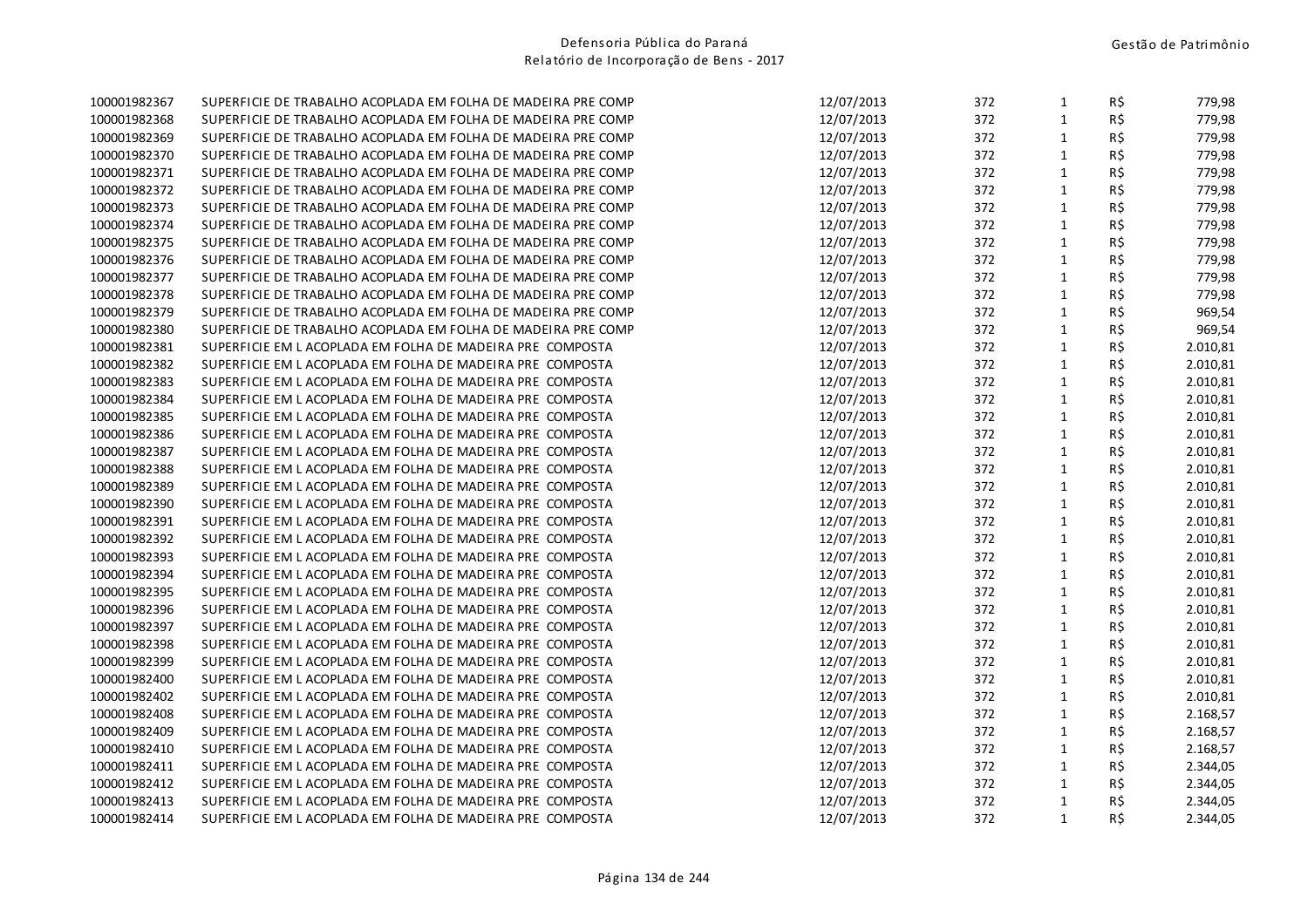| 100001982427 | SUPERFICIE BALCAO EM FOLHA DE MADEIRA PRE COMPOSTA           | 12/07/2013 | 372 | $\mathbf{1}$ | R\$            | 264,02    |
|--------------|--------------------------------------------------------------|------------|-----|--------------|----------------|-----------|
| 100001982430 | PAINEIS DIVISORES EM FOLHA DE MADEIRA PRE COMPOSTA           | 12/07/2013 | 372 | $\mathbf{1}$ | R\$            | 680,44    |
| 100001982431 | PAINEIS DIVISORES EM FOLHA DE MADEIRA PRE COMPOSTA           | 12/07/2013 | 372 | $\mathbf{1}$ | R\$            | 680,44    |
| 100001982432 | PAINEIS DIVISORES EM FOLHA DE MADEIRA PRE COMPOSTA           | 12/07/2013 | 372 | $\mathbf{1}$ | R\$            | 680,44    |
| 100001982433 | PAINEIS DIVISORES EM FOLHA DE MADEIRA PRE COMPOSTA           | 12/07/2013 | 372 | $\mathbf{1}$ | R\$            | 680,44    |
| 100001982434 | PAINEIS DIVISORES EM FOLHA DE MADEIRA PRE COMPOSTA           | 12/07/2013 | 372 | $\mathbf{1}$ | R\$            | 680,44    |
| 100001982435 | PAINEIS DIVISORES EM FOLHA DE MADEIRA PRE COMPOSTA           | 12/07/2013 | 372 | $\mathbf{1}$ | R\$            | 680,44    |
| 100001982436 | PAINEIS DIVISORES EM FOLHA DE MADEIRA PRE COMPOSTA           | 12/07/2013 | 372 | $\mathbf{1}$ | R\$            | 680,44    |
| 100001982437 | PAINEIS DIVISORES EM FOLHA DE MADEIRA PRE COMPOSTA           | 12/07/2013 | 372 | $\mathbf{1}$ | $R\hat{S}$     | 680,44    |
| 100001982438 | PAINEIS DIVISORES EM FOLHA DE MADEIRA PRE COMPOSTA           | 12/07/2013 | 372 | $\mathbf{1}$ | R\$            | 680,44    |
| 100001982439 | PAINEIS DIVISORES EM FOLHA DE MADEIRA PRE COMPOSTA           | 12/07/2013 | 372 | $\mathbf{1}$ | R\$            | 680,44    |
| 100001982443 | PAINEIS DIVISORES EM FOLHA DE MADEIRA PRE COMPOSTA           | 12/07/2013 | 372 | $\mathbf{1}$ | R\$            | 680,44    |
| 100001982444 | PAINEIS DIVISORES EM FOLHA DE MADEIRA PRE COMPOSTA           | 12/07/2013 | 372 | $\mathbf{1}$ | R\$            | 680,44    |
| 100001982445 | PAINEIS DIVISORES EM FOLHA DE MADEIRA PRE COMPOSTA           | 12/07/2013 | 372 | $\mathbf{1}$ | R\$            | 680,44    |
| 100001982446 | PAINEIS DIVISORES EM FOLHA DE MADEIRA PRE COMPOSTA           | 12/07/2013 | 372 | $\mathbf{1}$ | R\$            | 680,44    |
| 100001982447 | PAINEIS DIVISORES EM FOLHA DE MADEIRA PRE COMPOSTA           | 12/07/2013 | 372 | $\mathbf{1}$ | R\$            | 680,44    |
| 100001982448 | PAINEIS DIVISORES EM FOLHA DE MADEIRA PRE COMPOSTA           | 12/07/2013 | 372 | $\mathbf{1}$ | R\$            | 680,44    |
| 100001982449 | PAINEIS DIVISORES EM FOLHA DE MADEIRA PRE COMPOSTA           | 12/07/2013 | 372 | $\mathbf{1}$ | R\$            | 680,44    |
| 100001982450 | MESA RETANGULAR AS BASE SEGMENTADA EM FOLHA DE MADEIRA PRE C | 12/07/2013 | 372 | $\mathbf{1}$ | R\$            | 8.357,20  |
| 100001982451 | MESA RETANGULAR AS BASE SEGMENTADA EM FOLHA DE MADEIRA PRE C | 12/07/2013 | 372 | $\mathbf{1}$ | R\$            | 8.357,20  |
| 100001982452 | MESA RETANGULAR AS BASE SEGMENTADA EM FOLHA DE MADEIRA PRE C | 12/07/2013 | 372 | $\mathbf{1}$ | $R\frac{2}{3}$ | 8.357,20  |
| 100001982453 | MESA RETANGULAR AS BASE SEGMENTADA EM FOLHA DE MADEIRA PRE C | 12/07/2013 | 372 | $\mathbf{1}$ | $R\zeta$       | 8.357,20  |
| 100001982454 | MESA RETANGULAR AS BASE SEGMENTADA EM FOLHA DE MADEIRA PRE C | 12/07/2013 | 372 | $\mathbf 1$  | R\$            | 9.428,49  |
| 100001982455 | MESA RETANGULAR AS BASE SEGMENTADA EM FOLHA DE MADEIRA PRE C | 12/07/2013 | 372 | $\mathbf{1}$ | R\$            | 9.428,49  |
| 100001982456 | MESA RETANGULAR AS BASE SEGMENTADA EM FOLHA DE MADEIRA PRE C | 12/07/2013 | 372 | $\mathbf{1}$ | R\$            | 9.428,49  |
| 100001982458 | MESA CIRCULAR AS BASE SEGMENTADA EM FOLHA DE MADEIRA PRE COM | 12/07/2013 | 372 | $\mathbf{1}$ | R\$            | 7.561,02  |
| 100001982459 | MESA CIRCULAR AS BASE SEGMENTADA EM FOLHA DE MADEIRA PRE COM | 12/07/2013 | 372 | $\mathbf{1}$ | R\$            | 7.561,02  |
| 100001982460 | MESA QUADRADA AS BASE SEGMENTADA EM FOLHA DE MADEIRA PRE COM | 12/07/2013 | 372 | $\mathbf{1}$ | R\$            | 2.150,70  |
| 100001982461 | MESA QUADRADA AS BASE SEGMENTADA EM FOLHA DE MADEIRA PRE COM | 12/07/2013 | 372 | $\mathbf{1}$ | R\$            | 2.150,70  |
| 100001982462 | MESA QUADRADA AS BASE SEGMENTADA EM FOLHA DE MADEIRA PRE COM | 12/07/2013 | 372 | $\mathbf{1}$ | R\$            | 2.150,70  |
| 100001982463 | MESA QUADRADA AS BASE SEGMENTADA EM FOLHA DE MADEIRA PRE COM | 12/07/2013 | 372 | $\mathbf{1}$ | $R\zeta$       | 2.150,70  |
| 100001982464 | MESA QUADRADA AS BASE SEGMENTADA EM FOLHA DE MADEIRA PRE COM | 12/07/2013 | 372 | $\mathbf{1}$ | R\$            | 2.150,70  |
| 100001982465 | MESA QUADRADA BASE UNIVERSAL EM FOLHA DE MADEIRA PRE COMPOST | 12/07/2013 | 372 | $\mathbf 1$  | R\$            | 1.955,65  |
| 100001982466 | MESA QUADRADA BASE UNIVERSAL EM FOLHA DE MADEIRA PRE COMPOST | 12/07/2013 | 372 | $\mathbf{1}$ | R\$            | 1.955,65  |
| 100001982467 | CONJUNTO DIRETORIA EM FOLHA DE MADEIRA PRE COMPOSTA          | 12/07/2013 | 372 | $\mathbf{1}$ | R\$            | 12.756,44 |
| 100001982468 | MESA DE CENTRO EM FOLHA DE MADEIRA EBANIZADA                 | 12/07/2013 | 372 | $\mathbf 1$  | R\$            | 5.923,95  |
| 100001982469 | MESA U AUTOPORTANTE EM FOLHA DE MADEIRA PRE COMPOSTA         | 12/07/2013 | 372 | $\mathbf{1}$ | R\$            | 17.589,25 |
| 100001982470 | MESA ELIPTICA EM FOLHA DE MADEIRA PRE EBANIZADA              | 12/07/2013 | 372 | $\mathbf{1}$ | R\$            | 4.152,61  |
| 100001982471 | POLTRONA GIRATORIA                                           | 12/07/2013 | 372 | $\mathbf{1}$ | R\$            | 2.441,03  |
| 100001982472 | POLTRONA GIRATORIA                                           | 12/07/2013 | 372 | $\mathbf{1}$ | R\$            | 2.441,03  |
| 100001982473 | POLTRONA GIRATORIA                                           | 12/07/2013 | 372 | $\mathbf{1}$ | R\$            | 2.441,03  |
| 100001982474 | POLTRONA GIRATORIA                                           | 12/07/2013 | 372 | $\mathbf{1}$ | R\$            | 2.441,03  |
|              |                                                              |            |     |              |                |           |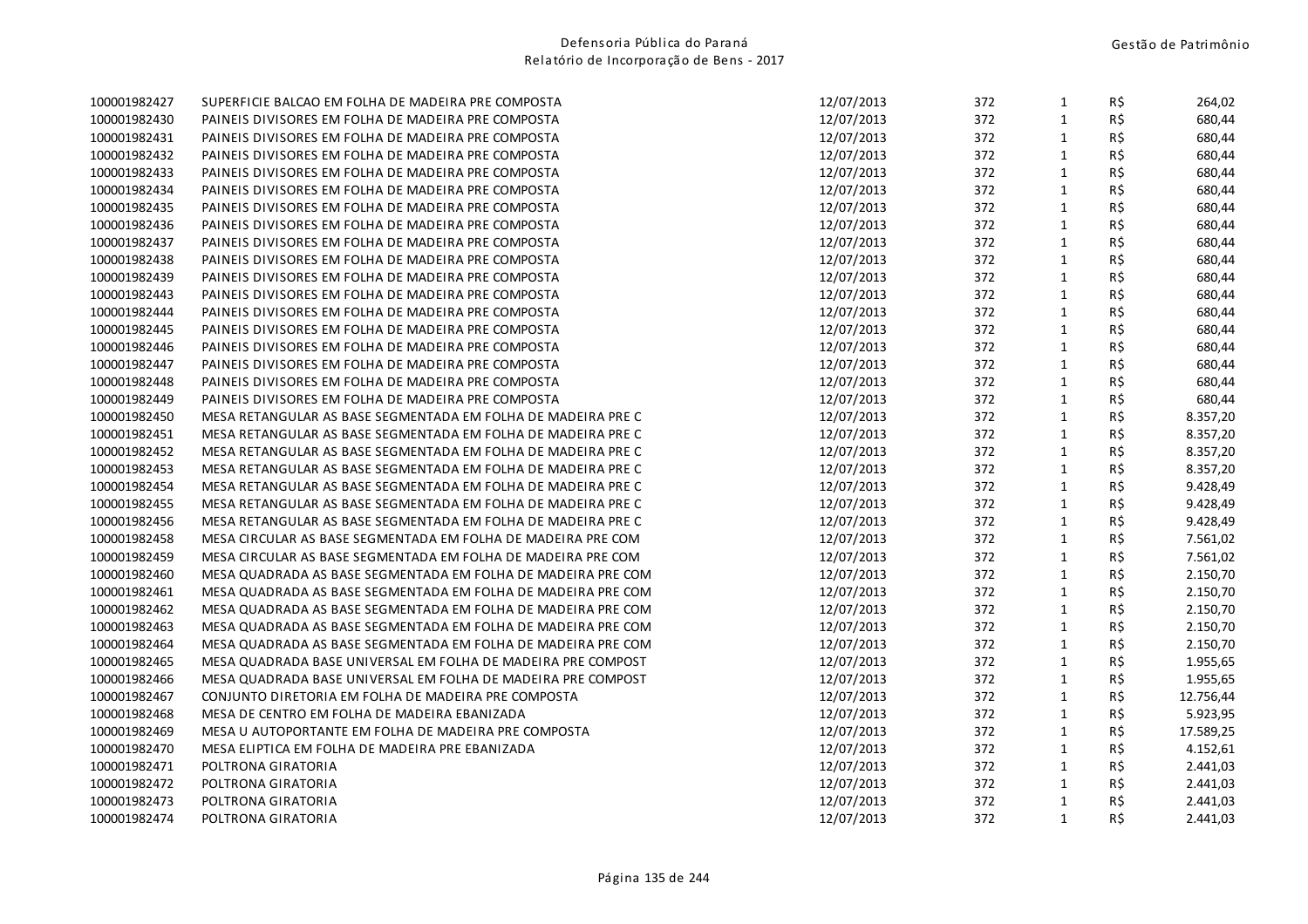| 100001982475 | POLTRONA GIRATORIA | 12/07/2013 | 372 | $\mathbf{1}$ | R\$ | 2.441,03 |
|--------------|--------------------|------------|-----|--------------|-----|----------|
| 100001982476 | POLTRONA GIRATORIA | 12/07/2013 | 372 | $1\,$        | R\$ | 2.441,03 |
| 100001982477 | POLTRONA GIRATORIA | 12/07/2013 | 372 | $\mathbf{1}$ | R\$ | 2.441,03 |
| 100001982478 | POLTRONA GIRATORIA | 12/07/2013 | 372 | $1\,$        | R\$ | 2.441,03 |
| 100001982479 | POLTRONA GIRATORIA | 12/07/2013 | 372 | $\mathbf{1}$ | R\$ | 2.441,03 |
| 100001982480 | POLTRONA GIRATORIA | 12/07/2013 | 372 | $1\,$        | R\$ | 2.441,03 |
| 100001982481 | POLTRONA GIRATORIA | 12/07/2013 | 372 | 1            | R\$ | 2.441,03 |
| 100001982482 | POLTRONA GIRATORIA | 12/07/2013 | 372 | $1\,$        | R\$ | 2.441,03 |
| 100001982483 | POLTRONA GIRATORIA | 12/07/2013 | 372 | $\mathbf 1$  | R\$ | 2.441,03 |
| 100001982484 | POLTRONA GIRATORIA | 12/07/2013 | 372 | $\mathbf{1}$ | R\$ | 2.441,03 |
| 100001982485 | POLTRONA GIRATORIA | 12/07/2013 | 372 | $\mathbf{1}$ | R\$ | 2.441,03 |
| 100001982486 | POLTRONA GIRATORIA | 12/07/2013 | 372 | $\mathbf{1}$ | R\$ | 2.441,03 |
| 100001982487 | POLTRONA GIRATORIA | 12/07/2013 | 372 | $\mathbf{1}$ | R\$ | 2.441,03 |
| 100001982488 | POLTRONA GIRATORIA | 12/07/2013 | 372 | $\mathbf{1}$ | R\$ | 2.441,03 |
| 100001982489 | POLTRONA GIRATORIA | 12/07/2013 | 372 | $\mathbf{1}$ | R\$ | 2.441,03 |
| 100001982490 | POLTRONA GIRATORIA | 12/07/2013 | 372 | $\mathbf{1}$ | R\$ | 2.441,03 |
| 100001982491 | POLTRONA GIRATORIA | 12/07/2013 | 372 | $\mathbf{1}$ | R\$ | 2.441,03 |
| 100001982492 | POLTRONA GIRATORIA | 12/07/2013 | 372 | $1\,$        | R\$ | 2.441,03 |
| 100001982493 | POLTRONA GIRATORIA | 12/07/2013 | 372 | $\mathbf{1}$ | R\$ | 2.441,03 |
| 100001982494 | POLTRONA GIRATORIA | 12/07/2013 | 372 | $1\,$        | R\$ | 2.441,03 |
| 100001982495 | POLTRONA GIRATORIA | 12/07/2013 | 372 | $\mathbf{1}$ | R\$ | 2.441,03 |
| 100001982496 | POLTRONA GIRATORIA | 12/07/2013 | 372 | 1            | R\$ | 2.441,03 |
| 100001982497 | POLTRONA GIRATORIA | 12/07/2013 | 372 | $1\,$        | R\$ | 2.441,03 |
| 100001982498 | POLTRONA GIRATORIA | 12/07/2013 | 372 | $\mathbf{1}$ | R\$ | 2.441,03 |
| 100001982499 | POLTRONA GIRATORIA | 12/07/2013 | 372 | $1\,$        | R\$ | 2.441,03 |
| 100001982500 | POLTRONA GIRATORIA | 12/07/2013 | 372 | $\mathbf{1}$ | R\$ | 2.441,03 |
| 100001982501 | POLTRONA GIRATORIA | 12/07/2013 | 372 | $1\,$        | R\$ | 2.441,03 |
| 100001982502 | POLTRONA GIRATORIA | 12/07/2013 | 372 | $\mathbf{1}$ | R\$ | 2.441,03 |
| 100001982503 | POLTRONA GIRATORIA | 12/07/2013 | 372 | $\mathbf{1}$ | R\$ | 2.441,03 |
| 100001982504 | POLTRONA GIRATORIA | 12/07/2013 | 372 | $\mathbf{1}$ | R\$ | 2.441,03 |
| 100001982505 | POLTRONA GIRATORIA | 12/07/2013 | 372 | $\mathbf{1}$ | R\$ | 2.441,03 |
| 100001982506 | POLTRONA GIRATORIA | 12/07/2013 | 372 | $\mathbf{1}$ | R\$ | 2.441,03 |
| 100001982507 | POLTRONA GIRATORIA | 12/07/2013 | 372 | $\mathbf{1}$ | R\$ | 2.441,03 |
| 100001982508 | POLTRONA GIRATORIA | 12/07/2013 | 372 | $\mathbf{1}$ | R\$ | 2.441,03 |
| 100001982509 | POLTRONA GIRATORIA | 12/07/2013 | 372 | $\mathbf{1}$ | R\$ | 2.441,03 |
| 100001982510 | POLTRONA GIRATORIA | 12/07/2013 | 372 | $1\,$        | R\$ | 2.441,03 |
| 100001982511 | POLTRONA GIRATORIA | 12/07/2013 | 372 | $\mathbf 1$  | R\$ | 2.441,03 |
| 100001982512 | POLTRONA GIRATORIA | 12/07/2013 | 372 | $\mathbf{1}$ | R\$ | 2.441,03 |
| 100001982513 | POLTRONA GIRATORIA | 12/07/2013 | 372 | $\mathbf{1}$ | R\$ | 2.441,03 |
| 100001982514 | POLTRONA GIRATORIA | 12/07/2013 | 372 | 1            | R\$ | 2.441,03 |
| 100001982515 | POLTRONA GIRATORIA | 12/07/2013 | 372 | 1            | R\$ | 2.441,03 |
| 100001982516 | POLTRONA GIRATORIA | 12/07/2013 | 372 | $\mathbf{1}$ | R\$ | 2.441,03 |
|              |                    |            |     |              |     |          |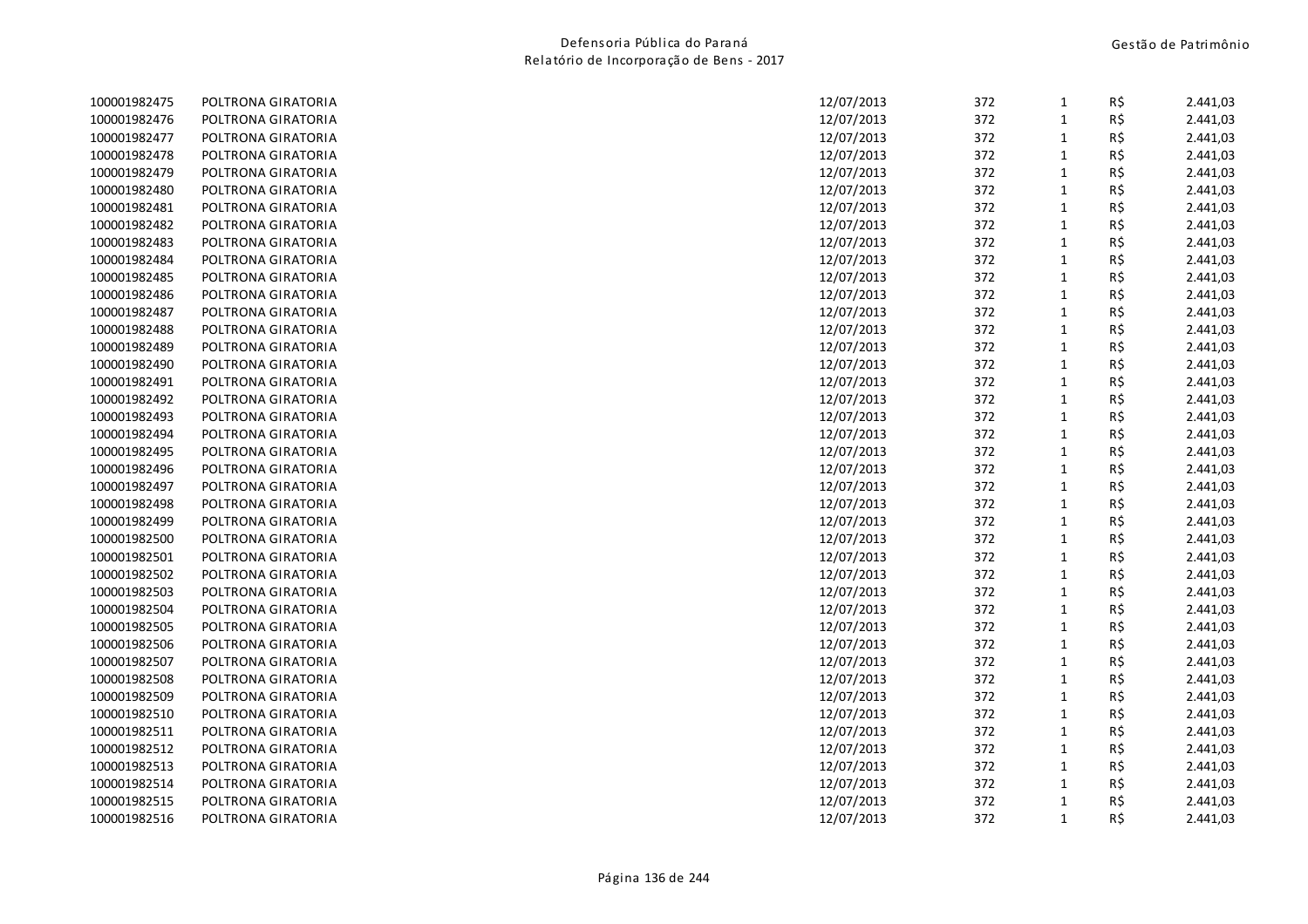| 100001982517 | POLTRONA GIRATORIA | 12/07/2013 | 372 | $\mathbf{1}$ | R\$ | 2.441,03 |
|--------------|--------------------|------------|-----|--------------|-----|----------|
| 100001982518 | POLTRONA GIRATORIA | 12/07/2013 | 372 | $1\,$        | R\$ | 2.441,03 |
| 100001982519 | POLTRONA GIRATORIA | 12/07/2013 | 372 | $\mathbf{1}$ | R\$ | 2.441,03 |
| 100001982520 | POLTRONA GIRATORIA | 12/07/2013 | 372 | $1\,$        | R\$ | 2.441,03 |
| 100001982521 | POLTRONA GIRATORIA | 12/07/2013 | 372 | $\mathbf{1}$ | R\$ | 2.441,03 |
| 100001982522 | POLTRONA GIRATORIA | 12/07/2013 | 372 | $1\,$        | R\$ | 2.441,03 |
| 100001982523 | POLTRONA GIRATORIA | 12/07/2013 | 372 | $\mathbf{1}$ | R\$ | 2.441,03 |
| 100001982524 | POLTRONA GIRATORIA | 12/07/2013 | 372 | $1\,$        | R\$ | 2.441,03 |
| 100001982525 | POLTRONA GIRATORIA | 12/07/2013 | 372 | $\mathbf 1$  | R\$ | 2.441,03 |
| 100001982526 | POLTRONA GIRATORIA | 12/07/2013 | 372 | $\mathbf{1}$ | R\$ | 2.441,03 |
| 100001982527 | POLTRONA GIRATORIA | 12/07/2013 | 372 | $\mathbf{1}$ | R\$ | 2.441,03 |
| 100001982528 | POLTRONA GIRATORIA | 12/07/2013 | 372 | $\mathbf{1}$ | R\$ | 2.441,03 |
| 100001982529 | POLTRONA GIRATORIA | 12/07/2013 | 372 | $\mathbf{1}$ | R\$ | 2.441,03 |
| 100001982530 | POLTRONA GIRATORIA | 12/07/2013 | 372 | $\mathbf{1}$ | R\$ | 2.441,03 |
| 100001982531 | POLTRONA GIRATORIA | 12/07/2013 | 372 | $\mathbf{1}$ | R\$ | 2.441,03 |
| 100001982532 | POLTRONA GIRATORIA | 12/07/2013 | 372 | $\mathbf{1}$ | R\$ | 2.441,03 |
| 100001982533 | POLTRONA GIRATORIA | 12/07/2013 | 372 | $\mathbf{1}$ | R\$ | 2.441,03 |
| 100001982534 | POLTRONA GIRATORIA | 12/07/2013 | 372 | $\mathbf{1}$ | R\$ | 2.441,03 |
| 100001982535 | POLTRONA GIRATORIA | 12/07/2013 | 372 | $\mathbf{1}$ | R\$ | 2.441,03 |
| 100001982536 | POLTRONA GIRATORIA | 12/07/2013 | 372 | $1\,$        | R\$ | 2.441,03 |
| 100001982537 | POLTRONA GIRATORIA | 12/07/2013 | 372 | $\mathbf{1}$ | R\$ | 2.441,03 |
| 100001982538 | POLTRONA GIRATORIA | 12/07/2013 | 372 | $\mathbf 1$  | R\$ | 2.441,03 |
| 100001982539 | POLTRONA GIRATORIA | 12/07/2013 | 372 | $1\,$        | R\$ | 2.441,03 |
| 100001982540 | POLTRONA GIRATORIA | 12/07/2013 | 372 | $\mathbf{1}$ | R\$ | 2.441,03 |
| 100001982541 | POLTRONA GIRATORIA | 12/07/2013 | 372 | $1\,$        | R\$ | 2.441,03 |
| 100001982542 | POLTRONA GIRATORIA | 12/07/2013 | 372 | $\mathbf{1}$ | R\$ | 2.441,03 |
| 100001982543 | POLTRONA GIRATORIA | 12/07/2013 | 372 | $1\,$        | R\$ | 2.441,03 |
| 100001982544 | POLTRONA GIRATORIA | 12/07/2013 | 372 | $\mathbf{1}$ | R\$ | 2.441,03 |
| 100001982545 | POLTRONA GIRATORIA | 12/07/2013 | 372 | $\mathbf{1}$ | R\$ | 2.441,03 |
| 100001982546 | POLTRONA GIRATORIA | 12/07/2013 | 372 | $\mathbf{1}$ | R\$ | 2.441,03 |
| 100001982547 | POLTRONA GIRATORIA | 12/07/2013 | 372 | $\mathbf{1}$ | R\$ | 2.441,03 |
| 100001982548 | POLTRONA GIRATORIA | 12/07/2013 | 372 | $\mathbf{1}$ | R\$ | 2.441,03 |
| 100001982549 | POLTRONA GIRATORIA | 12/07/2013 | 372 | $\mathbf{1}$ | R\$ | 2.441,03 |
| 100001982550 | POLTRONA GIRATORIA | 12/07/2013 | 372 | $\mathbf{1}$ | R\$ | 2.441,03 |
| 100001982551 | POLTRONA GIRATORIA | 12/07/2013 | 372 | $\mathbf{1}$ | R\$ | 2.441,03 |
| 100001982552 | POLTRONA GIRATORIA | 12/07/2013 | 372 | $1\,$        | R\$ | 2.441,03 |
| 100001982553 | POLTRONA GIRATORIA | 12/07/2013 | 372 | $\mathbf{1}$ | R\$ | 2.441,03 |
| 100001982554 | POLTRONA GIRATORIA | 12/07/2013 | 372 | $\mathbf{1}$ | R\$ | 2.441,03 |
| 100001982555 | POLTRONA GIRATORIA | 12/07/2013 | 372 | $\mathbf{1}$ | R\$ | 2.441,03 |
| 100001982556 | POLTRONA GIRATORIA | 12/07/2013 | 372 | 1            | R\$ | 2.441,03 |
| 100001982557 | POLTRONA GIRATORIA | 12/07/2013 | 372 | $1\,$        | R\$ | 2.441,03 |
| 100001982558 | POLTRONA GIRATORIA | 12/07/2013 | 372 | $\mathbf{1}$ | R\$ | 2.441,03 |
|              |                    |            |     |              |     |          |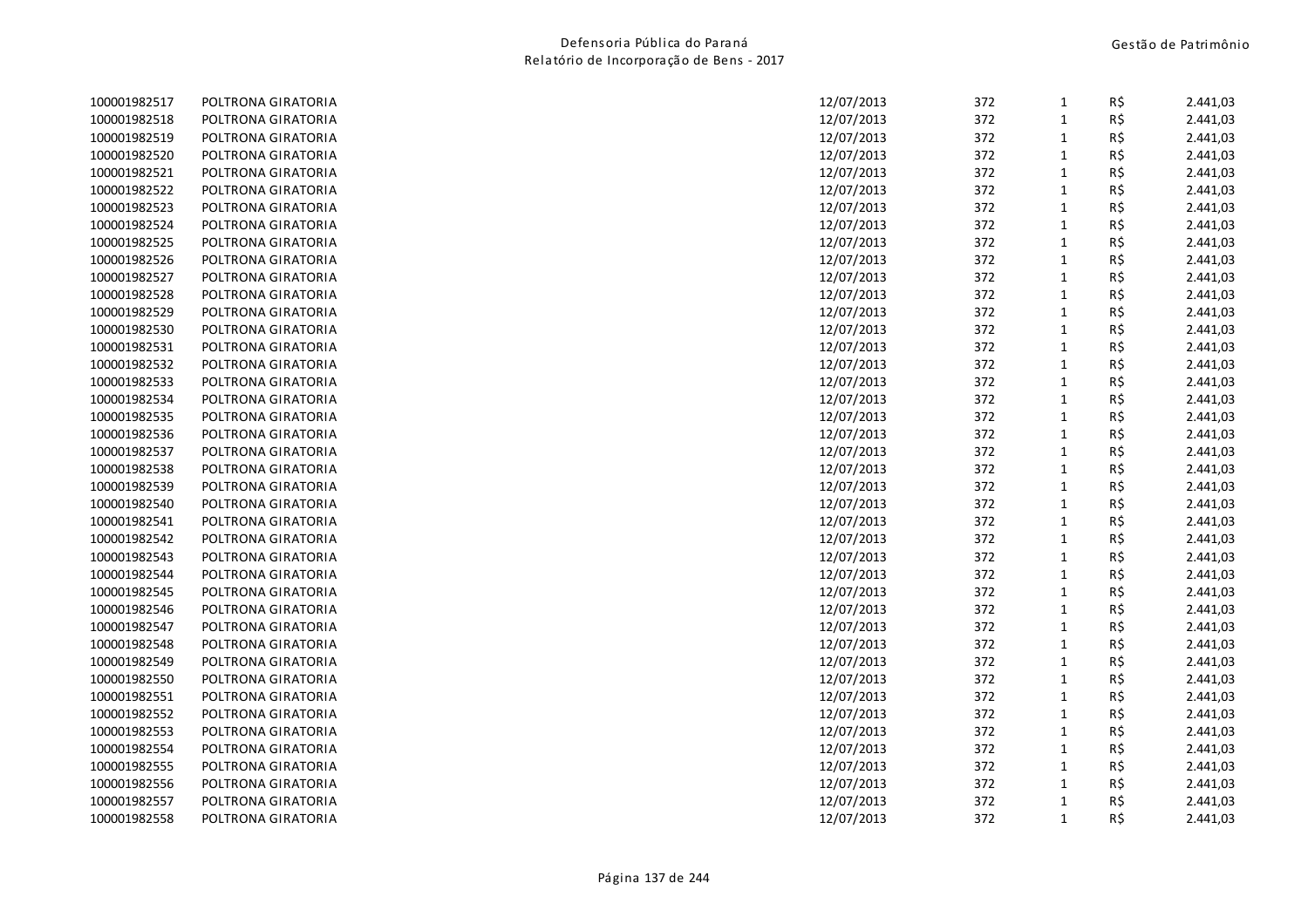| 100001982559 | POLTRONA GIRATORIA | 12/07/2013 | 372 | $\mathbf{1}$ | R\$ | 2.441,03 |
|--------------|--------------------|------------|-----|--------------|-----|----------|
| 100001982560 | POLTRONA GIRATORIA | 12/07/2013 | 372 | $1\,$        | R\$ | 2.441,03 |
| 100001982561 | POLTRONA GIRATORIA | 12/07/2013 | 372 | $\mathbf{1}$ | R\$ | 2.441,03 |
| 100001982562 | POLTRONA GIRATORIA | 12/07/2013 | 372 | $\mathbf{1}$ | R\$ | 2.441,03 |
| 100001982563 | POLTRONA GIRATORIA | 12/07/2013 | 372 | $\mathbf{1}$ | R\$ | 2.441,03 |
| 100001982564 | POLTRONA GIRATORIA | 12/07/2013 | 372 | $\mathbf{1}$ | R\$ | 2.441,03 |
| 100001982565 | POLTRONA GIRATORIA | 12/07/2013 | 372 | $\mathbf{1}$ | R\$ | 2.441,03 |
| 100001982566 | POLTRONA GIRATORIA | 12/07/2013 | 372 | $\mathbf{1}$ | R\$ | 2.441,03 |
| 100001982567 | POLTRONA GIRATORIA | 12/07/2013 | 372 | $1\,$        | R\$ | 2.441,03 |
| 100001982568 | POLTRONA GIRATORIA | 12/07/2013 | 372 | $1\,$        | R\$ | 2.441,03 |
| 100001982569 | POLTRONA GIRATORIA | 12/07/2013 | 372 | $1\,$        | R\$ | 2.441,03 |
| 100001982570 | POLTRONA GIRATORIA | 12/07/2013 | 372 | $\mathbf{1}$ | R\$ | 2.441,03 |
| 100001982571 | POLTRONA GIRATORIA | 12/07/2013 | 372 | $\mathbf{1}$ | R\$ | 2.441,03 |
| 100001982572 | POLTRONA GIRATORIA | 12/07/2013 | 372 | $\mathbf 1$  | R\$ | 2.441,03 |
| 100001982573 | POLTRONA GIRATORIA | 12/07/2013 | 372 | $\mathbf{1}$ | R\$ | 2.441,03 |
| 100001982574 | POLTRONA GIRATORIA | 12/07/2013 | 372 | $\mathbf{1}$ | R\$ | 2.441,03 |
| 100001982575 | POLTRONA GIRATORIA | 12/07/2013 | 372 | $\mathbf{1}$ | R\$ | 2.441,03 |
| 100001982576 | POLTRONA GIRATORIA | 12/07/2013 | 372 | $\mathbf{1}$ | R\$ | 2.441,03 |
| 100001982577 | POLTRONA GIRATORIA | 12/07/2013 | 372 | $\mathbf{1}$ | R\$ | 2.441,03 |
| 100001982578 | POLTRONA GIRATORIA | 12/07/2013 | 372 | $\mathbf{1}$ | R\$ | 2.441,03 |
| 100001982579 | POLTRONA GIRATORIA | 12/07/2013 | 372 | $\mathbf{1}$ | R\$ | 2.441,03 |
| 100001982580 | POLTRONA GIRATORIA | 12/07/2013 | 372 | $\mathbf{1}$ | R\$ | 2.441,03 |
| 100001982581 | POLTRONA GIRATORIA | 12/07/2013 | 372 | $\mathbf 1$  | R\$ | 2.441,03 |
| 100001982582 | POLTRONA GIRATORIA | 12/07/2013 | 372 | $1\,$        | R\$ | 2.441,03 |
| 100001982583 | POLTRONA GIRATORIA | 12/07/2013 | 372 | 1            | R\$ | 2.441,03 |
| 100001982584 | POLTRONA GIRATORIA | 12/07/2013 | 372 | $\mathbf{1}$ | R\$ | 2.441,03 |
| 100001982585 | POLTRONA GIRATORIA | 12/07/2013 | 372 | 1            | R\$ | 2.441,03 |
| 100001982586 | POLTRONA GIRATORIA | 12/07/2013 | 372 | $\mathbf{1}$ | R\$ | 2.441,03 |
| 100001982587 | POLTRONA GIRATORIA | 12/07/2013 | 372 | $\mathbf{1}$ | R\$ | 2.441,03 |
| 100001982588 | POLTRONA GIRATORIA | 12/07/2013 | 372 | $\mathbf{1}$ | R\$ | 2.441,03 |
| 100001982589 | POLTRONA GIRATORIA | 12/07/2013 | 372 | $\mathbf{1}$ | R\$ | 2.441,03 |
| 100001982590 | POLTRONA GIRATORIA | 12/07/2013 | 372 | $\mathbf 1$  | R\$ | 2.441,03 |
| 100001982591 | POLTRONA GIRATORIA | 12/07/2013 | 372 | $\mathbf{1}$ | R\$ | 2.441,03 |
| 100001982592 | POLTRONA GIRATORIA | 12/07/2013 | 372 | $\mathbf{1}$ | R\$ | 2.441,03 |
| 100001982593 | POLTRONA GIRATORIA | 12/07/2013 | 372 | $\mathbf{1}$ | R\$ | 2.441,03 |
| 100001982594 | POLTRONA GIRATORIA | 12/07/2013 | 372 | $1\,$        | R\$ | 2.441,03 |
| 100001982595 | POLTRONA GIRATORIA | 12/07/2013 | 372 | $\mathbf{1}$ | R\$ | 2.441,03 |
| 100001982596 | POLTRONA GIRATORIA | 12/07/2013 | 372 | $\mathbf{1}$ | R\$ | 2.441,03 |
| 100001982597 | POLTRONA GIRATORIA | 12/07/2013 | 372 | $\mathbf{1}$ | R\$ | 2.441,03 |
| 100001982598 | POLTRONA GIRATORIA | 12/07/2013 | 372 | 1            | R\$ | 2.441,03 |
| 100001982599 | POLTRONA GIRATORIA | 12/07/2013 | 372 | 1            | R\$ | 2.441,03 |
| 100001982600 | POLTRONA GIRATORIA | 12/07/2013 | 372 | $\mathbf{1}$ | R\$ | 2.441,03 |
|              |                    |            |     |              |     |          |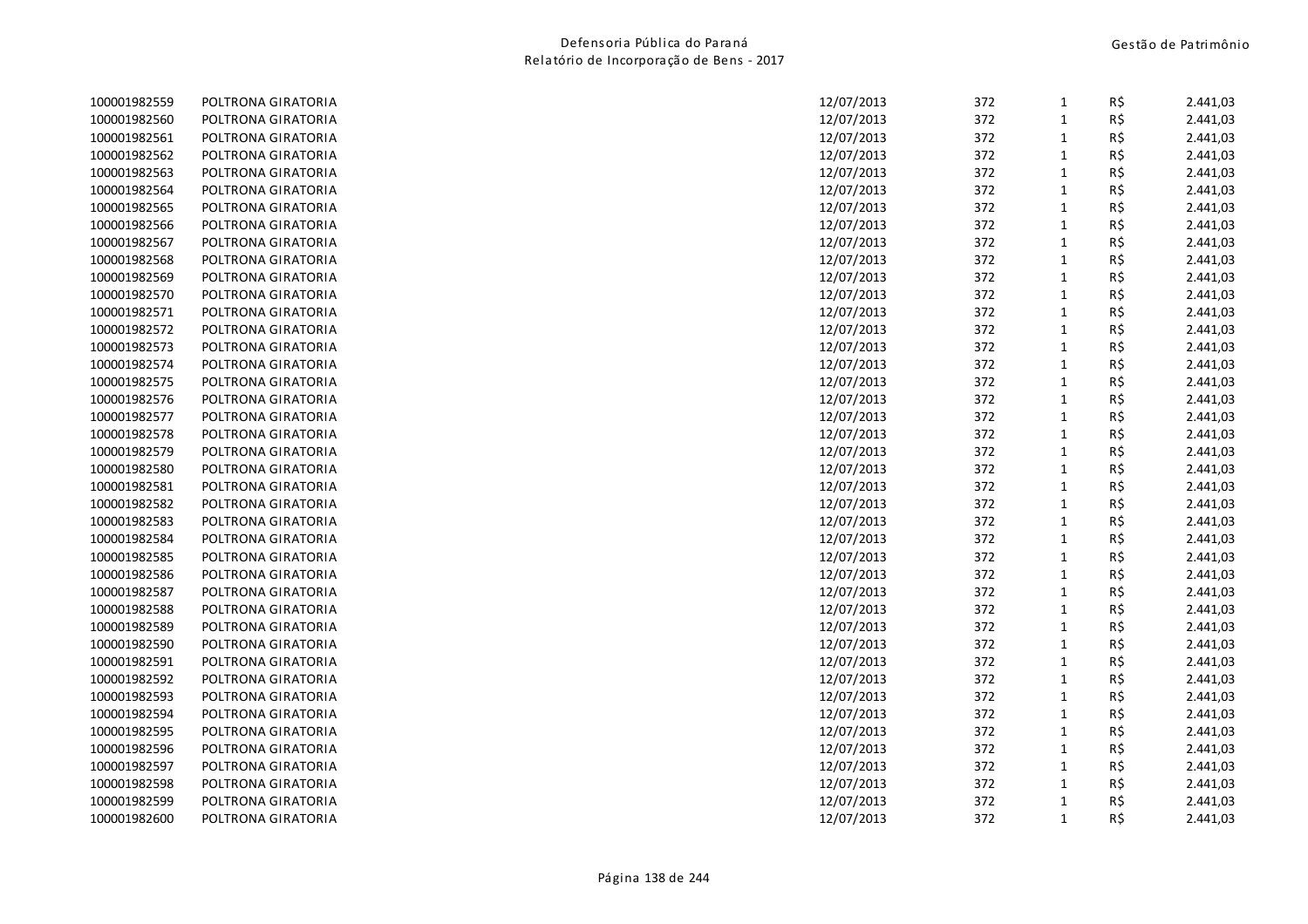| 100001982601 | POLTRONA GIRATORIA | 372<br>12/07/2013 | 1            | R\$ | 2.441,03 |
|--------------|--------------------|-------------------|--------------|-----|----------|
| 100001982602 | POLTRONA GIRATORIA | 372<br>12/07/2013 | $\mathbf 1$  | R\$ | 2.441,03 |
| 100001982603 | POLTRONA GIRATORIA | 372<br>12/07/2013 | 1            | R\$ | 2.441,03 |
| 100001982604 | POLTRONA GIRATORIA | 372<br>12/07/2013 | $\mathbf{1}$ | R\$ | 1.425,91 |
| 100001982605 | POLTRONA GIRATORIA | 372<br>12/07/2013 | $\mathbf{1}$ | R\$ | 1.425,91 |
| 100001982606 | POLTRONA GIRATORIA | 372<br>12/07/2013 | $\mathbf{1}$ | R\$ | 1.425,91 |
| 100001982607 | POLTRONA GIRATORIA | 372<br>12/07/2013 | 1            | R\$ | 1.425,91 |
| 100001982608 | POLTRONA GIRATORIA | 12/07/2013<br>372 | $\mathbf{1}$ | R\$ | 1.425,91 |
| 100001982609 | POLTRONA GIRATORIA | 12/07/2013<br>372 | $\mathbf{1}$ | R\$ | 1.425,91 |
| 100001982610 | POLTRONA GIRATORIA | 372<br>12/07/2013 | $\mathbf{1}$ | R\$ | 1.425,91 |
| 100001982611 | POLTRONA GIRATORIA | 12/07/2013<br>372 | $\mathbf{1}$ | R\$ | 1.425,91 |
| 100001982612 | POLTRONA GIRATORIA | 372<br>12/07/2013 | $\mathbf{1}$ | R\$ | 1.425,91 |
| 100001982613 | POLTRONA GIRATORIA | 372<br>12/07/2013 | $\mathbf{1}$ | R\$ | 1.425,91 |
| 100001982614 | POLTRONA GIRATORIA | 12/07/2013<br>372 | $\mathbf{1}$ | R\$ | 1.425,91 |
| 100001982615 | POLTRONA GIRATORIA | 372<br>12/07/2013 | $\mathbf{1}$ | R\$ | 1.425,91 |
| 100001982616 | POLTRONA GIRATORIA | 12/07/2013<br>372 | $\mathbf{1}$ | R\$ | 1.425,91 |
| 100001982617 | POLTRONA GIRATORIA | 372<br>12/07/2013 | $\mathbf{1}$ | R\$ | 1.425,91 |
| 100001982618 | POLTRONA GIRATORIA | 372<br>12/07/2013 | $\mathbf{1}$ | R\$ | 1.425,91 |
| 100001982619 | POLTRONA GIRATORIA | 372<br>12/07/2013 | $\mathbf{1}$ | R\$ | 1.425,91 |
| 100001982620 | POLTRONA GIRATORIA | 12/07/2013<br>372 | $\mathbf{1}$ | R\$ | 1.425,91 |
| 100001982621 | POLTRONA GIRATORIA | 372<br>12/07/2013 | $\mathbf{1}$ | R\$ | 1.425,91 |
| 100001982622 | POLTRONA GIRATORIA | 372<br>12/07/2013 | $\mathbf{1}$ | R\$ | 1.425,91 |
| 100001982623 | POLTRONA GIRATORIA | 372<br>12/07/2013 | $1\,$        | R\$ | 1.425,91 |
| 100001982624 | POLTRONA GIRATORIA | 12/07/2013<br>372 | $\mathbf{1}$ | R\$ | 1.425,91 |
| 100001982625 | POLTRONA GIRATORIA | 372<br>12/07/2013 | $\mathbf{1}$ | R\$ | 1.425,91 |
| 100001982626 | POLTRONA GIRATORIA | 372<br>12/07/2013 | 1            | R\$ | 1.425,91 |
| 100001982627 | POLTRONA GIRATORIA | 12/07/2013<br>372 | $\mathbf{1}$ | R\$ | 1.425,91 |
| 100001982628 | POLTRONA GIRATORIA | 372<br>12/07/2013 | $1\,$        | R\$ | 1.425,91 |
| 100001982629 | POLTRONA GIRATORIA | 372<br>12/07/2013 | $\mathbf{1}$ | R\$ | 1.425,91 |
| 100001982630 | POLTRONA GIRATORIA | 372<br>12/07/2013 | $1\,$        | R\$ | 1.425,91 |
| 100001982631 | POLTRONA GIRATORIA | 12/07/2013<br>372 | $\mathbf{1}$ | R\$ | 1.425,91 |
| 100001982632 | POLTRONA GIRATORIA | 12/07/2013<br>372 | $\mathbf{1}$ | R\$ | 1.425,91 |
| 100001982633 | POLTRONA GIRATORIA | 372<br>12/07/2013 | $\mathbf{1}$ | R\$ | 1.425,91 |
| 100001982634 | POLTRONA GIRATORIA | 12/07/2013<br>372 | $\mathbf{1}$ | R\$ | 1.425,91 |
| 100001982635 | POLTRONA GIRATORIA | 372<br>12/07/2013 | $\mathbf{1}$ | R\$ | 1.425,91 |
| 100001982636 | POLTRONA GIRATORIA | 372<br>12/07/2013 | $\mathbf{1}$ | R\$ | 1.425,91 |
| 100001982637 | POLTRONA GIRATORIA | 12/07/2013<br>372 | $\mathbf{1}$ | R\$ | 1.425,91 |
| 100001982638 | POLTRONA GIRATORIA | 372<br>12/07/2013 | $\mathbf{1}$ | R\$ | 1.425,91 |
| 100001982639 | POLTRONA GIRATORIA | 12/07/2013<br>372 | $\mathbf{1}$ | R\$ | 1.425,91 |
| 100001982640 | POLTRONA GIRATORIA | 372<br>12/07/2013 | $\mathbf{1}$ | R\$ | 1.425,91 |
| 100001982641 | POLTRONA GIRATORIA | 372<br>12/07/2013 | $\mathbf{1}$ | R\$ | 1.425,91 |
| 100001982642 | POLTRONA GIRATORIA | 372<br>12/07/2013 | $\mathbf{1}$ | R\$ | 1.425,91 |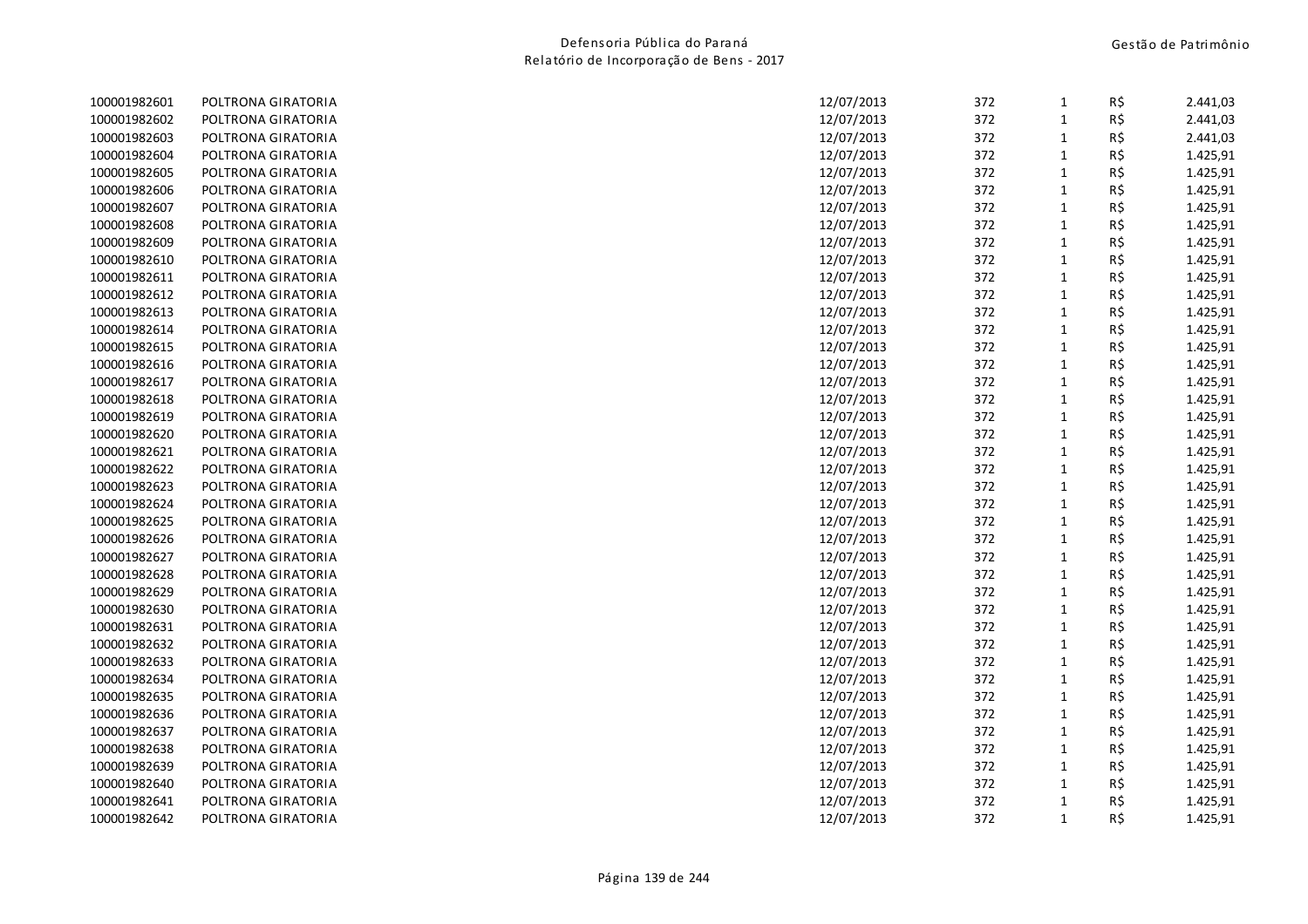| 100001982643 | POLTRONA GIRATORIA | 12/07/2013<br>372 | $\mathbf{1}$ | R\$ | 1.425,91 |
|--------------|--------------------|-------------------|--------------|-----|----------|
| 100001982644 | POLTRONA GIRATORIA | 12/07/2013<br>372 | $\mathbf{1}$ | R\$ | 1.425,91 |
| 100001982645 | POLTRONA GIRATORIA | 372<br>12/07/2013 | $\mathbf{1}$ | R\$ | 1.425,91 |
| 100001982646 | POLTRONA GIRATORIA | 372<br>12/07/2013 | $\mathbf 1$  | R\$ | 1.425,91 |
| 100001982647 | POLTRONA GIRATORIA | 372<br>12/07/2013 | $\mathbf{1}$ | R\$ | 1.425,91 |
| 100001982648 | POLTRONA GIRATORIA | 372<br>12/07/2013 | $\mathbf{1}$ | R\$ | 1.425,91 |
| 100001982649 | POLTRONA GIRATORIA | 372<br>12/07/2013 | $\mathbf{1}$ | R\$ | 1.425,91 |
| 100001982650 | POLTRONA GIRATORIA | 12/07/2013<br>372 | $\mathbf{1}$ | R\$ | 1.425,91 |
| 100001982651 | POLTRONA GIRATORIA | 12/07/2013<br>372 | $\mathbf{1}$ | R\$ | 1.425,91 |
| 100001982652 | POLTRONA GIRATORIA | 372<br>12/07/2013 | $\mathbf{1}$ | R\$ | 1.425,91 |
| 100001982653 | POLTRONA GIRATORIA | 12/07/2013<br>372 | $\mathbf{1}$ | R\$ | 1.425,91 |
| 100001982654 | POLTRONA GIRATORIA | 372<br>12/07/2013 | $\mathbf{1}$ | R\$ | 1.425,91 |
| 100001982655 | POLTRONA GIRATORIA | 372<br>12/07/2013 | $\mathbf{1}$ | R\$ | 1.425,91 |
| 100001982656 | POLTRONA GIRATORIA | 12/07/2013<br>372 | $\mathbf{1}$ | R\$ | 1.425,91 |
| 100001982657 | POLTRONA GIRATORIA | 12/07/2013<br>372 | $\mathbf{1}$ | R\$ | 1.425,91 |
| 100001982658 | POLTRONA GIRATORIA | 12/07/2013<br>372 | $\mathbf{1}$ | R\$ | 1.425,91 |
| 100001982659 | POLTRONA GIRATORIA | 372<br>12/07/2013 | $\mathbf{1}$ | R\$ | 1.425,91 |
| 100001982660 | POLTRONA GIRATORIA | 12/07/2013<br>372 | $\mathbf 1$  | R\$ | 1.425,91 |
| 100001982661 | POLTRONA GIRATORIA | 372<br>12/07/2013 | $\mathbf{1}$ | R\$ | 1.425,91 |
| 100001982662 | POLTRONA GIRATORIA | 12/07/2013<br>372 | $\mathbf{1}$ | R\$ | 1.425,91 |
| 100001982663 | POLTRONA GIRATORIA | 372<br>12/07/2013 | $\mathbf{1}$ | R\$ | 1.425,91 |
| 100001982664 | POLTRONA GIRATORIA | 12/07/2013<br>372 | $\mathbf{1}$ | R\$ | 1.425,91 |
| 100001982665 | POLTRONA GIRATORIA | 372<br>12/07/2013 | $\mathbf{1}$ | R\$ | 1.425,91 |
| 100001982666 | POLTRONA GIRATORIA | 12/07/2013<br>372 | $\mathbf{1}$ | R\$ | 1.425,91 |
| 100001982667 | POLTRONA GIRATORIA | 372<br>12/07/2013 | $\mathbf{1}$ | R\$ | 1.425,91 |
| 100001982668 | POLTRONA GIRATORIA | 372<br>12/07/2013 | $\mathbf{1}$ | R\$ | 1.425,91 |
| 100001982669 | POLTRONA GIRATORIA | 372<br>12/07/2013 | $\mathbf 1$  | R\$ | 1.425,91 |
| 100001982670 | POLTRONA GIRATORIA | 372<br>12/07/2013 | $\mathbf 1$  | R\$ | 1.425,91 |
| 100001982671 | POLTRONA GIRATORIA | 372<br>12/07/2013 | $\mathbf{1}$ | R\$ | 1.425,91 |
| 100001982672 | POLTRONA GIRATORIA | 372<br>12/07/2013 | $\mathbf{1}$ | R\$ | 1.425,91 |
| 100001982673 | POLTRONA GIRATORIA | 12/07/2013<br>372 | $\mathbf{1}$ | R\$ | 1.425,91 |
| 100001982674 | POLTRONA GIRATORIA | 12/07/2013<br>372 | $\mathbf{1}$ | R\$ | 1.425,91 |
| 100001982675 | POLTRONA GIRATORIA | 12/07/2013<br>372 | $\mathbf{1}$ | R\$ | 1.425,91 |
| 100001982676 | POLTRONA GIRATORIA | 12/07/2013<br>372 | $\mathbf{1}$ | R\$ | 1.425,91 |
| 100001982677 | POLTRONA GIRATORIA | 372<br>12/07/2013 | $\mathbf{1}$ | R\$ | 1.425,91 |
| 100001982678 | POLTRONA GIRATORIA | 372<br>12/07/2013 | $\mathbf{1}$ | R\$ | 1.425,91 |
| 100001982679 | POLTRONA GIRATORIA | 12/07/2013<br>372 | $\mathbf 1$  | R\$ | 1.425,91 |
| 100001982680 | POLTRONA GIRATORIA | 12/07/2013<br>372 | $\mathbf{1}$ | R\$ | 1.425,91 |
| 100001982681 | POLTRONA GIRATORIA | 12/07/2013<br>372 | $\mathbf{1}$ | R\$ | 1.425,91 |
| 100001982682 | POLTRONA GIRATORIA | 12/07/2013<br>372 | $\mathbf{1}$ | R\$ | 1.425,91 |
| 100001982683 | POLTRONA GIRATORIA | 12/07/2013<br>372 | $\mathbf{1}$ | R\$ | 1.425,91 |
| 100001982684 | POLTRONA GIRATORIA | 372<br>12/07/2013 | $\mathbf{1}$ | R\$ | 1.425,91 |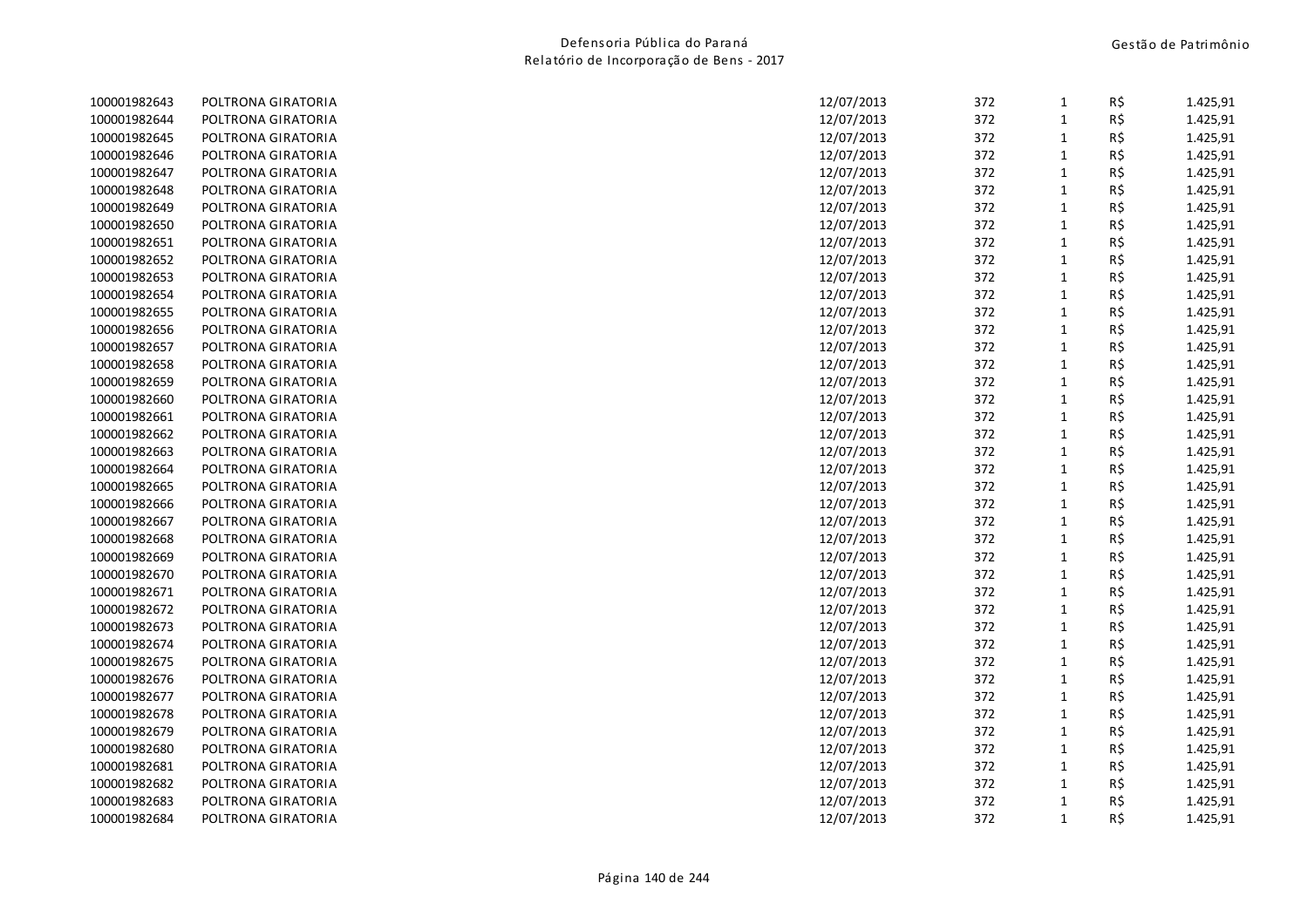| 100001982685 | POLTRONA GIRATORIA | 12/07/2013 | 372 | $\mathbf{1}$ | R\$ | 1.425,91 |
|--------------|--------------------|------------|-----|--------------|-----|----------|
| 100001982686 | POLTRONA GIRATORIA | 12/07/2013 | 372 | $\mathbf 1$  | R\$ | 1.425,91 |
| 100001982687 | POLTRONA GIRATORIA | 12/07/2013 | 372 | $\mathbf{1}$ | R\$ | 1.425,91 |
| 100001982688 | POLTRONA GIRATORIA | 12/07/2013 | 372 | $\mathbf{1}$ | R\$ | 1.425,91 |
| 100001982689 | POLTRONA GIRATORIA | 12/07/2013 | 372 | $\mathbf{1}$ | R\$ | 1.425,91 |
| 100001982690 | POLTRONA GIRATORIA | 12/07/2013 | 372 | $\mathbf{1}$ | R\$ | 1.425,91 |
| 100001982691 | POLTRONA GIRATORIA | 12/07/2013 | 372 | 1            | R\$ | 1.425,91 |
| 100001982692 | POLTRONA GIRATORIA | 12/07/2013 | 372 | $\mathbf{1}$ | R\$ | 1.425,91 |
| 100001982693 | POLTRONA GIRATORIA | 12/07/2013 | 372 | $\mathbf{1}$ | R\$ | 1.425,91 |
| 100001982694 | POLTRONA GIRATORIA | 12/07/2013 | 372 | $\mathbf{1}$ | R\$ | 1.425,91 |
| 100001982695 | POLTRONA GIRATORIA | 12/07/2013 | 372 | $\mathbf{1}$ | R\$ | 1.425,91 |
| 100001982696 | POLTRONA GIRATORIA | 12/07/2013 | 372 | $\mathbf{1}$ | R\$ | 1.425,91 |
| 100001982697 | POLTRONA GIRATORIA | 12/07/2013 | 372 | $\mathbf{1}$ | R\$ | 1.425,91 |
| 100001982698 | POLTRONA GIRATORIA | 12/07/2013 | 372 | $\mathbf{1}$ | R\$ | 1.425,91 |
| 100001982699 | POLTRONA GIRATORIA | 12/07/2013 | 372 | $\mathbf{1}$ | R\$ | 1.425,91 |
| 100001982700 | POLTRONA GIRATORIA | 12/07/2013 | 372 | $\mathbf{1}$ | R\$ | 1.425,91 |
| 100001982701 | POLTRONA GIRATORIA | 12/07/2013 | 372 | $\mathbf{1}$ | R\$ | 1.425,91 |
| 100001982702 | POLTRONA GIRATORIA | 12/07/2013 | 372 | $\mathbf{1}$ | R\$ | 1.425,91 |
| 100001982703 | POLTRONA GIRATORIA | 12/07/2013 | 372 | $\mathbf{1}$ | R\$ | 1.425,91 |
| 100001982704 | POLTRONA GIRATORIA | 12/07/2013 | 372 | $\mathbf{1}$ | R\$ | 1.425,91 |
| 100001982705 | POLTRONA GIRATORIA | 12/07/2013 | 372 | $\mathbf{1}$ | R\$ | 1.425,91 |
| 100001982706 | POLTRONA GIRATORIA | 12/07/2013 | 372 | $\mathbf{1}$ | R\$ | 1.425,91 |
| 100001982707 | POLTRONA GIRATORIA | 12/07/2013 | 372 | $1\,$        | R\$ | 1.425,91 |
| 100001982708 | POLTRONA GIRATORIA | 12/07/2013 | 372 | $\mathbf{1}$ | R\$ | 1.425,91 |
| 100001982709 | POLTRONA GIRATORIA | 12/07/2013 | 372 | $\mathbf{1}$ | R\$ | 1.425,91 |
| 100001982710 | POLTRONA GIRATORIA | 12/07/2013 | 372 | 1            | R\$ | 1.425,91 |
| 100001982711 | POLTRONA GIRATORIA | 12/07/2013 | 372 | $\mathbf{1}$ | R\$ | 1.425,91 |
| 100001982712 | POLTRONA GIRATORIA | 12/07/2013 | 372 | $1\,$        | R\$ | 1.425,91 |
| 100001982713 | POLTRONA GIRATORIA | 12/07/2013 | 372 | $\mathbf{1}$ | R\$ | 1.425,91 |
| 100001982714 | POLTRONA GIRATORIA | 12/07/2013 | 372 | $1\,$        | R\$ | 1.425,91 |
| 100001982715 | POLTRONA GIRATORIA | 12/07/2013 | 372 | $\mathbf{1}$ | R\$ | 1.425,91 |
| 100001982716 | POLTRONA GIRATORIA | 12/07/2013 | 372 | $\mathbf{1}$ | R\$ | 1.425,91 |
| 100001982717 | POLTRONA GIRATORIA | 12/07/2013 | 372 | $\mathbf{1}$ | R\$ | 1.425,91 |
| 100001982718 | POLTRONA GIRATORIA | 12/07/2013 | 372 | $\mathbf{1}$ | R\$ | 1.425,91 |
| 100001982719 | POLTRONA GIRATORIA | 12/07/2013 | 372 | $\mathbf{1}$ | R\$ | 1.425,91 |
| 100001982720 | POLTRONA GIRATORIA | 12/07/2013 | 372 | $\mathbf{1}$ | R\$ | 1.425,91 |
| 100001982721 | POLTRONA GIRATORIA | 12/07/2013 | 372 | $\mathbf{1}$ | R\$ | 1.425,91 |
| 100001982722 | POLTRONA GIRATORIA | 12/07/2013 | 372 | $\mathbf{1}$ | R\$ | 1.425,91 |
| 100001982723 | POLTRONA GIRATORIA | 12/07/2013 | 372 | $\mathbf{1}$ | R\$ | 1.425,91 |
| 100001982724 | POLTRONA GIRATORIA | 12/07/2013 | 372 | $\mathbf{1}$ | R\$ | 1.425,91 |
| 100001982725 | POLTRONA GIRATORIA | 12/07/2013 | 372 | $\mathbf{1}$ | R\$ | 1.425,91 |
| 100001982726 | POLTRONA GIRATORIA | 12/07/2013 | 372 | $\mathbf{1}$ | R\$ | 1.425,91 |
|              |                    |            |     |              |     |          |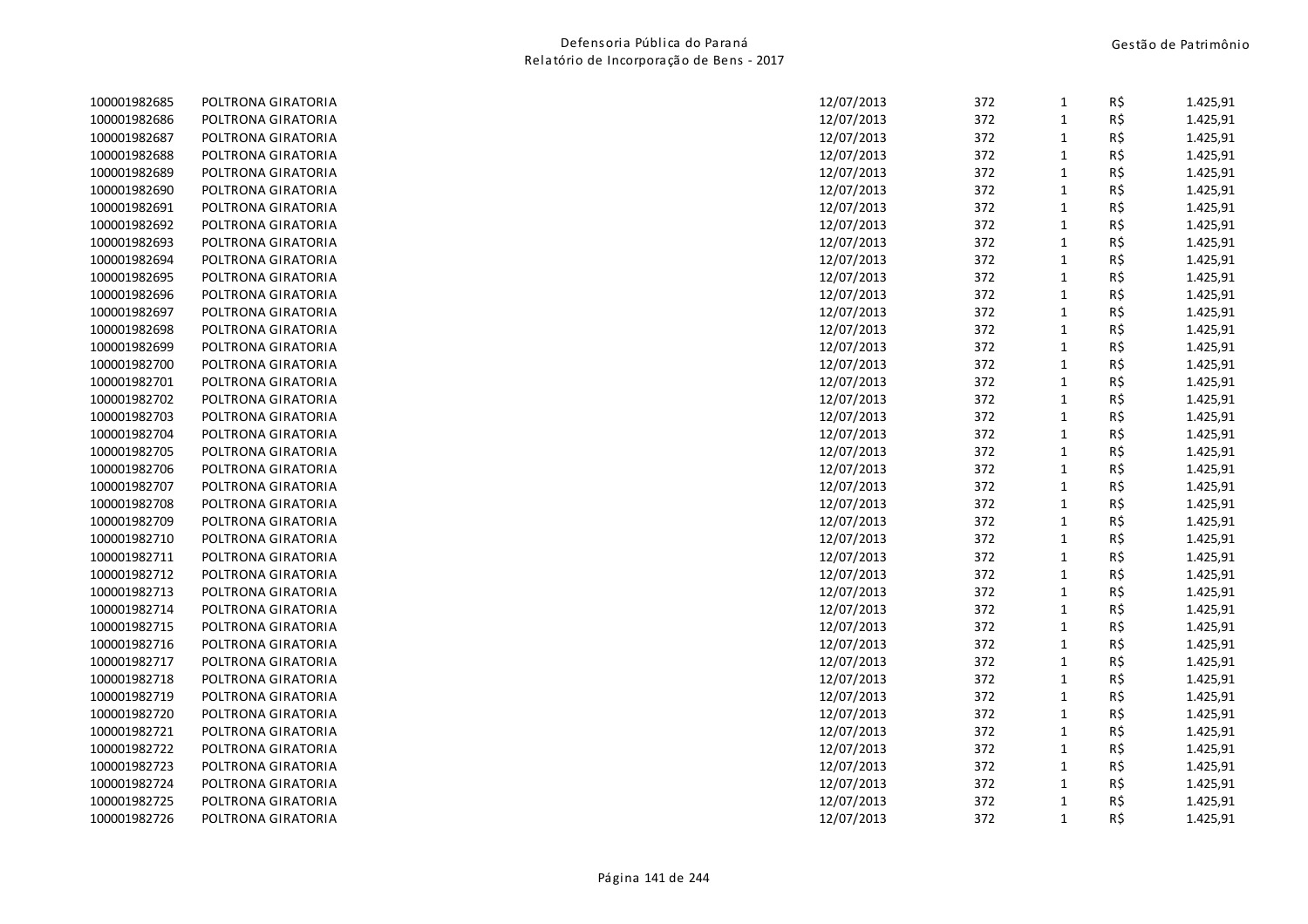| 100001982727 | POLTRONA GIRATORIA | 12/07/2013 | 372 | $\mathbf{1}$ | R\$ | 1.425,91 |
|--------------|--------------------|------------|-----|--------------|-----|----------|
| 100001982728 | POLTRONA GIRATORIA | 12/07/2013 | 372 | $\mathbf{1}$ | R\$ | 1.425,91 |
| 100001982729 | POLTRONA GIRATORIA | 12/07/2013 | 372 | $\mathbf{1}$ | R\$ | 1.425,91 |
| 100001982730 | POLTRONA GIRATORIA | 12/07/2013 | 372 | $\mathbf{1}$ | R\$ | 1.425,91 |
| 100001982731 | POLTRONA GIRATORIA | 12/07/2013 | 372 | $\mathbf{1}$ | R\$ | 1.425,91 |
| 100001982732 | POLTRONA GIRATORIA | 12/07/2013 | 372 | $\mathbf{1}$ | R\$ | 1.425,91 |
| 100001982733 | POLTRONA GIRATORIA | 12/07/2013 | 372 | $\mathbf{1}$ | R\$ | 1.425,91 |
| 100001982734 | POLTRONA GIRATORIA | 12/07/2013 | 372 | $\mathbf{1}$ | R\$ | 1.425,91 |
| 100001982735 | POLTRONA GIRATORIA | 12/07/2013 | 372 | $\mathbf 1$  | R\$ | 1.425,91 |
| 100001982736 | POLTRONA GIRATORIA | 12/07/2013 | 372 | $\mathbf{1}$ | R\$ | 1.425,91 |
| 100001982737 | POLTRONA GIRATORIA | 12/07/2013 | 372 | $\mathbf{1}$ | R\$ | 1.425,91 |
| 100001982738 | POLTRONA GIRATORIA | 12/07/2013 | 372 | $\mathbf{1}$ | R\$ | 1.425,91 |
| 100001982739 | POLTRONA GIRATORIA | 12/07/2013 | 372 | $\mathbf{1}$ | R\$ | 1.425,91 |
| 100001982740 | POLTRONA GIRATORIA | 12/07/2013 | 372 | $\mathbf{1}$ | R\$ | 1.425,91 |
| 100001982741 | POLTRONA GIRATORIA | 12/07/2013 | 372 | $\mathbf{1}$ | R\$ | 1.425,91 |
| 100001982742 | POLTRONA GIRATORIA | 12/07/2013 | 372 | $\mathbf{1}$ | R\$ | 1.425,91 |
| 100001982743 | POLTRONA GIRATORIA | 12/07/2013 | 372 | $\mathbf{1}$ | R\$ | 1.425,91 |
| 100001982744 | POLTRONA GIRATORIA | 12/07/2013 | 372 | $\mathbf{1}$ | R\$ | 1.425,91 |
| 100001982745 | POLTRONA GIRATORIA | 12/07/2013 | 372 | $\mathbf{1}$ | R\$ | 1.425,91 |
| 100001982746 | POLTRONA GIRATORIA | 12/07/2013 | 372 | $\mathbf{1}$ | R\$ | 1.425,91 |
| 100001982747 | POLTRONA GIRATORIA | 12/07/2013 | 372 | $\mathbf{1}$ | R\$ | 1.425,91 |
| 100001982748 | POLTRONA GIRATORIA | 12/07/2013 | 372 | $\mathbf{1}$ | R\$ | 1.425,91 |
| 100001982749 | POLTRONA GIRATORIA | 12/07/2013 | 372 | $\mathbf{1}$ | R\$ | 1.425,91 |
| 100001982750 | POLTRONA GIRATORIA | 12/07/2013 | 372 | $\mathbf{1}$ | R\$ | 1.425,91 |
| 100001982751 | POLTRONA GIRATORIA | 12/07/2013 | 372 | $\mathbf{1}$ | R\$ | 1.425,91 |
| 100001982752 | POLTRONA GIRATORIA | 12/07/2013 | 372 | $\mathbf{1}$ | R\$ | 1.425,91 |
| 100001982753 | POLTRONA GIRATORIA | 12/07/2013 | 372 | $\mathbf 1$  | R\$ | 1.425,91 |
| 100001982754 | POLTRONA GIRATORIA | 12/07/2013 | 372 | $\mathbf 1$  | R\$ | 1.425,91 |
| 100001982755 | POLTRONA GIRATORIA | 12/07/2013 | 372 | $\mathbf{1}$ | R\$ | 1.425,91 |
| 100001982756 | POLTRONA GIRATORIA | 12/07/2013 | 372 | $\mathbf{1}$ | R\$ | 1.425,91 |
| 100001982757 | POLTRONA GIRATORIA | 12/07/2013 | 372 | $\mathbf{1}$ | R\$ | 1.425,91 |
| 100001982758 | POLTRONA GIRATORIA | 12/07/2013 | 372 | $\mathbf{1}$ | R\$ | 1.425,91 |
| 100001982759 | POLTRONA GIRATORIA | 12/07/2013 | 372 | $\mathbf{1}$ | R\$ | 1.425,91 |
| 100001982760 | POLTRONA GIRATORIA | 12/07/2013 | 372 | $\mathbf{1}$ | R\$ | 1.425,91 |
| 100001982761 | POLTRONA GIRATORIA | 12/07/2013 | 372 | $\mathbf{1}$ | R\$ | 1.425,91 |
| 100001982762 | POLTRONA GIRATORIA | 12/07/2013 | 372 | $\mathbf{1}$ | R\$ | 1.425,91 |
| 100001982763 | POLTRONA GIRATORIA | 12/07/2013 | 372 | $\mathbf{1}$ | R\$ | 1.425,91 |
| 100001982764 | POLTRONA GIRATORIA | 12/07/2013 | 372 | $\mathbf{1}$ | R\$ | 1.425,91 |
| 100001982765 | POLTRONA GIRATORIA | 12/07/2013 | 372 | $\mathbf{1}$ | R\$ | 1.425,91 |
| 100001982766 | POLTRONA GIRATORIA | 12/07/2013 | 372 | $\mathbf{1}$ | R\$ | 1.425,91 |
| 100001982767 | POLTRONA GIRATORIA | 12/07/2013 | 372 | $\mathbf{1}$ | R\$ | 1.425,91 |
| 100001982768 | POLTRONA GIRATORIA | 12/07/2013 | 372 | $\mathbf{1}$ | R\$ | 1.425,91 |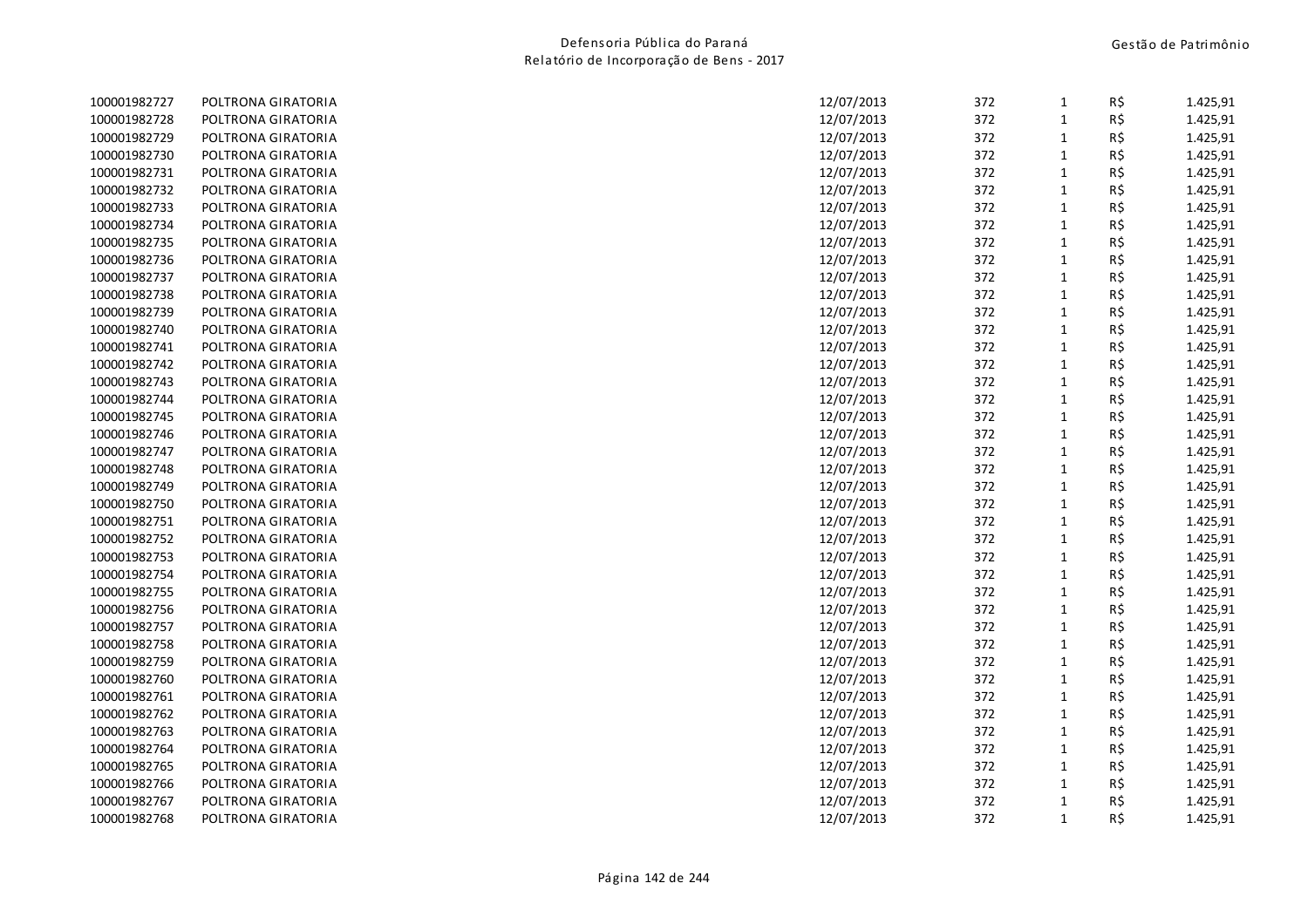| 100001982769 | POLTRONA GIRATORIA | 12/07/2013 | 372 | $\mathbf{1}$ | R\$ | 1.425,91 |
|--------------|--------------------|------------|-----|--------------|-----|----------|
| 100001982770 | POLTRONA GIRATORIA | 12/07/2013 | 372 | $\mathbf{1}$ | R\$ | 1.425,91 |
| 100001982771 | POLTRONA GIRATORIA | 12/07/2013 | 372 | $\mathbf{1}$ | R\$ | 1.425,91 |
| 100001982772 | POLTRONA GIRATORIA | 12/07/2013 | 372 | $\mathbf 1$  | R\$ | 1.425,91 |
| 100001982773 | POLTRONA GIRATORIA | 12/07/2013 | 372 | $\mathbf{1}$ | R\$ | 1.425,91 |
| 100001982774 | POLTRONA GIRATORIA | 12/07/2013 | 372 | $\mathbf{1}$ | R\$ | 1.425,91 |
| 100001982775 | POLTRONA GIRATORIA | 12/07/2013 | 372 | $\mathbf{1}$ | R\$ | 1.425,91 |
| 100001982776 | POLTRONA GIRATORIA | 12/07/2013 | 372 | $\mathbf{1}$ | R\$ | 1.425,91 |
| 100001982777 | POLTRONA GIRATORIA | 12/07/2013 | 372 | $\mathbf{1}$ | R\$ | 1.425,91 |
| 100001982778 | POLTRONA GIRATORIA | 12/07/2013 | 372 | $\mathbf{1}$ | R\$ | 1.425,91 |
| 100001982779 | POLTRONA GIRATORIA | 12/07/2013 | 372 | $\mathbf{1}$ | R\$ | 1.425,91 |
| 100001982780 | POLTRONA GIRATORIA | 12/07/2013 | 372 | $\mathbf{1}$ | R\$ | 1.425,91 |
| 100001982781 | POLTRONA GIRATORIA | 12/07/2013 | 372 | $\mathbf{1}$ | R\$ | 1.425,91 |
| 100001982782 | POLTRONA GIRATORIA | 12/07/2013 | 372 | $\mathbf{1}$ | R\$ | 1.425,91 |
| 100001982783 | POLTRONA GIRATORIA | 12/07/2013 | 372 | $\mathbf{1}$ | R\$ | 1.425,91 |
| 100001982784 | POLTRONA GIRATORIA | 12/07/2013 | 372 | $\mathbf{1}$ | R\$ | 1.425,91 |
| 100001982785 | POLTRONA GIRATORIA | 12/07/2013 | 372 | $\mathbf{1}$ | R\$ | 1.425,91 |
| 100001982786 | POLTRONA GIRATORIA | 12/07/2013 | 372 | $\mathbf 1$  | R\$ | 1.425,91 |
| 100001982787 | POLTRONA GIRATORIA | 12/07/2013 | 372 | $\mathbf{1}$ | R\$ | 1.425,91 |
| 100001982788 | POLTRONA GIRATORIA | 12/07/2013 | 372 | $\mathbf{1}$ | R\$ | 1.425,91 |
| 100001982789 | POLTRONA GIRATORIA | 12/07/2013 | 372 | $\mathbf{1}$ | R\$ | 1.425,91 |
| 100001982790 | POLTRONA GIRATORIA | 12/07/2013 | 372 | $\mathbf{1}$ | R\$ | 1.425,91 |
| 100001982791 | POLTRONA GIRATORIA | 12/07/2013 | 372 | $\mathbf{1}$ | R\$ | 1.425,91 |
| 100001982792 | POLTRONA GIRATORIA | 12/07/2013 | 372 | $\mathbf{1}$ | R\$ | 1.425,91 |
| 100001982793 | POLTRONA GIRATORIA | 12/07/2013 | 372 | $\mathbf{1}$ | R\$ | 1.425,91 |
| 100001982794 | POLTRONA GIRATORIA | 12/07/2013 | 372 | $\mathbf{1}$ | R\$ | 1.425,91 |
| 100001982795 | POLTRONA GIRATORIA | 12/07/2013 | 372 | $\mathbf 1$  | R\$ | 1.425,91 |
| 100001982796 | POLTRONA GIRATORIA | 12/07/2013 | 372 | $\mathbf 1$  | R\$ | 1.425,91 |
| 100001982797 | POLTRONA GIRATORIA | 12/07/2013 | 372 | $\mathbf{1}$ | R\$ | 1.425,91 |
| 100001982798 | POLTRONA GIRATORIA | 12/07/2013 | 372 | $\mathbf{1}$ | R\$ | 1.425,91 |
| 100001982799 | POLTRONA GIRATORIA | 12/07/2013 | 372 | $\mathbf{1}$ | R\$ | 1.425,91 |
| 100001982800 | POLTRONA GIRATORIA | 12/07/2013 | 372 | $\mathbf{1}$ | R\$ | 1.425,91 |
| 100001982801 | POLTRONA GIRATORIA | 12/07/2013 | 372 | $\mathbf{1}$ | R\$ | 1.425,91 |
| 100001982802 | POLTRONA GIRATORIA | 12/07/2013 | 372 | $\mathbf{1}$ | R\$ | 1.425,91 |
| 100001982803 | POLTRONA GIRATORIA | 12/07/2013 | 372 | $\mathbf{1}$ | R\$ | 1.425,91 |
| 100001982804 | POLTRONA GIRATORIA | 12/07/2013 | 372 | $\mathbf{1}$ | R\$ | 1.425,91 |
| 100001982805 | POLTRONA GIRATORIA | 12/07/2013 | 372 | $\mathbf{1}$ | R\$ | 1.425,91 |
| 100001982806 | POLTRONA GIRATORIA | 12/07/2013 | 372 | $\mathbf{1}$ | R\$ | 1.425,91 |
| 100001982807 | POLTRONA GIRATORIA | 12/07/2013 | 372 | $\mathbf{1}$ | R\$ | 1.425,91 |
| 100001982808 | POLTRONA GIRATORIA | 12/07/2013 | 372 | $\mathbf{1}$ | R\$ | 1.425,91 |
| 100001982809 | POLTRONA GIRATORIA | 12/07/2013 | 372 | $\mathbf{1}$ | R\$ | 1.425,91 |
| 100001982810 | POLTRONA GIRATORIA | 12/07/2013 | 372 | $\mathbf{1}$ | R\$ | 1.425,91 |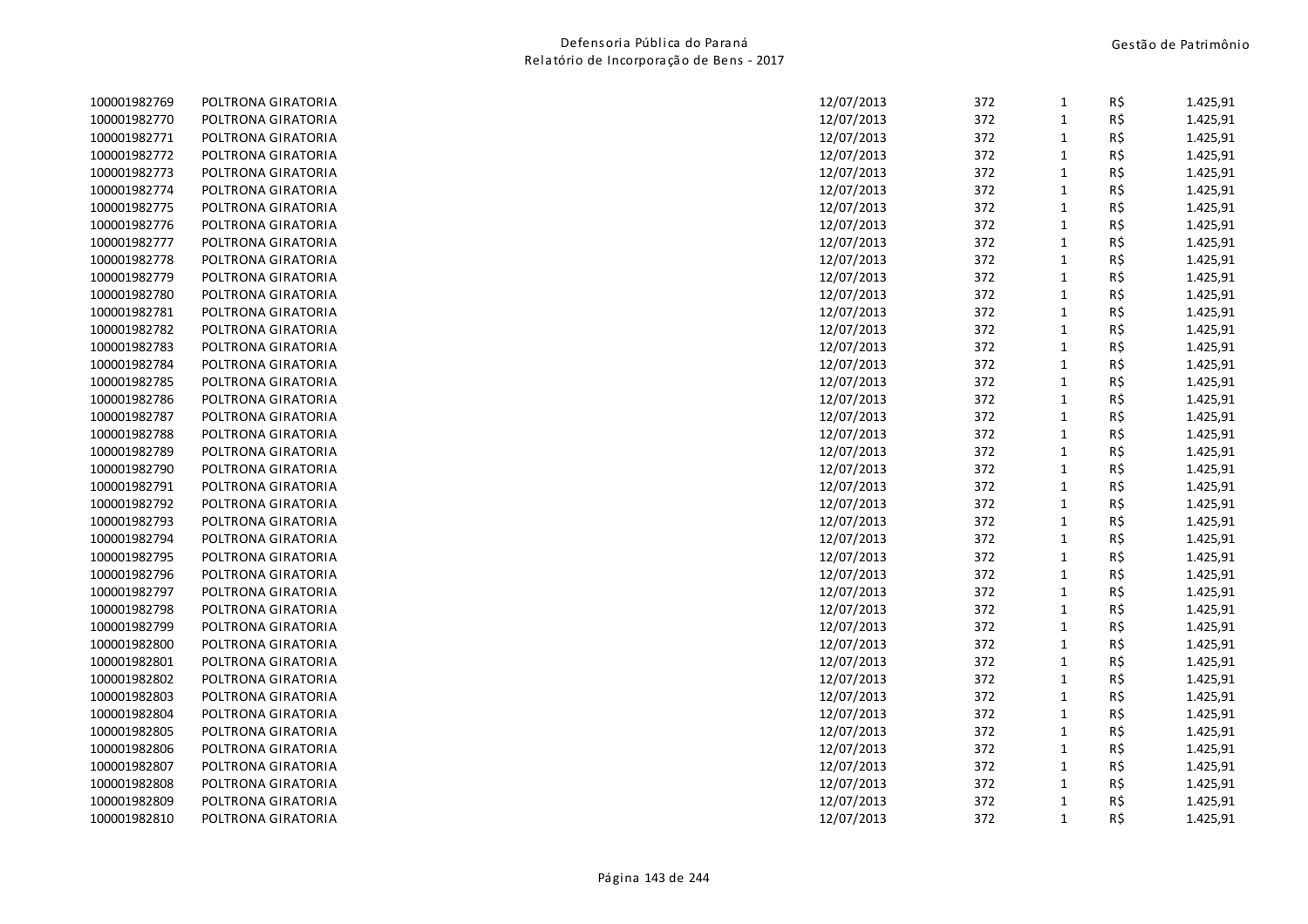| 100001982811 | POLTRONA GIRATORIA | 12/07/2013 | 372 | $\mathbf{1}$ | R\$ | 1.425,91 |
|--------------|--------------------|------------|-----|--------------|-----|----------|
| 100001982812 | POLTRONA GIRATORIA | 12/07/2013 | 372 | $\mathbf{1}$ | R\$ | 1.425,91 |
| 100001982813 | POLTRONA GIRATORIA | 12/07/2013 | 372 | $\mathbf{1}$ | R\$ | 1.425,91 |
| 100001982814 | POLTRONA GIRATORIA | 12/07/2013 | 372 | $\mathbf{1}$ | R\$ | 1.425,91 |
| 100001982815 | POLTRONA GIRATORIA | 12/07/2013 | 372 | $\mathbf{1}$ | R\$ | 1.425,91 |
| 100001982816 | POLTRONA GIRATORIA | 12/07/2013 | 372 | $\mathbf{1}$ | R\$ | 1.425,91 |
| 100001982817 | POLTRONA GIRATORIA | 12/07/2013 | 372 | $\mathbf{1}$ | R\$ | 1.425,91 |
| 100001982818 | POLTRONA GIRATORIA | 12/07/2013 | 372 | $\mathbf{1}$ | R\$ | 1.425,91 |
| 100001982819 | POLTRONA GIRATORIA | 12/07/2013 | 372 | $\mathbf{1}$ | R\$ | 1.425,91 |
| 100001982820 | POLTRONA GIRATORIA | 12/07/2013 | 372 | $\mathbf{1}$ | R\$ | 1.425,91 |
| 100001982821 | POLTRONA GIRATORIA | 12/07/2013 | 372 | $\mathbf{1}$ | R\$ | 1.425,91 |
| 100001982822 | POLTRONA GIRATORIA | 12/07/2013 | 372 | $\mathbf{1}$ | R\$ | 1.425,91 |
| 100001982823 | POLTRONA GIRATORIA | 12/07/2013 | 372 | $\mathbf{1}$ | R\$ | 1.425,91 |
| 100001982824 | POLTRONA GIRATORIA | 12/07/2013 | 372 | $\mathbf{1}$ | R\$ | 1.425,91 |
| 100001982825 | POLTRONA GIRATORIA | 12/07/2013 | 372 | $\mathbf{1}$ | R\$ | 1.425,91 |
| 100001982826 | POLTRONA GIRATORIA | 12/07/2013 | 372 | $\mathbf{1}$ | R\$ | 1.425,91 |
| 100001982827 | POLTRONA GIRATORIA | 12/07/2013 | 372 | $\mathbf{1}$ | R\$ | 1.425,91 |
| 100001982828 | POLTRONA GIRATORIA | 12/07/2013 | 372 | $\mathbf{1}$ | R\$ | 1.425,91 |
| 100001982829 | POLTRONA GIRATORIA | 12/07/2013 | 372 | $\mathbf{1}$ | R\$ | 1.425,91 |
| 100001982830 | POLTRONA GIRATORIA | 12/07/2013 | 372 | $\mathbf{1}$ | R\$ | 1.425,91 |
| 100001982831 | POLTRONA GIRATORIA | 12/07/2013 | 372 | $\mathbf{1}$ | R\$ | 1.425,91 |
| 100001982832 | POLTRONA GIRATORIA | 12/07/2013 | 372 | $\mathbf{1}$ | R\$ | 1.425,91 |
| 100001982833 | POLTRONA GIRATORIA | 12/07/2013 | 372 | $\mathbf{1}$ | R\$ | 1.425,91 |
| 100001982834 | POLTRONA GIRATORIA | 12/07/2013 | 372 | $\mathbf{1}$ | R\$ | 1.425,91 |
| 100001982835 | POLTRONA GIRATORIA | 12/07/2013 | 372 | $\mathbf{1}$ | R\$ | 1.425,91 |
| 100001982836 | POLTRONA GIRATORIA | 12/07/2013 | 372 | $\mathbf{1}$ | R\$ | 1.425,91 |
| 100001982837 | POLTRONA GIRATORIA | 12/07/2013 | 372 | $\mathbf{1}$ | R\$ | 1.425,91 |
| 100001982838 | POLTRONA GIRATORIA | 12/07/2013 | 372 | $\mathbf 1$  | R\$ | 1.425,91 |
| 100001982839 | POLTRONA GIRATORIA | 12/07/2013 | 372 | $\mathbf{1}$ | R\$ | 1.425,91 |
| 100001982840 | POLTRONA GIRATORIA | 12/07/2013 | 372 | $\mathbf{1}$ | R\$ | 1.425,91 |
| 100001982841 | POLTRONA GIRATORIA | 12/07/2013 | 372 | $\mathbf{1}$ | R\$ | 1.425,91 |
| 100001982842 | POLTRONA GIRATORIA | 12/07/2013 | 372 | $\mathbf{1}$ | R\$ | 1.425,91 |
| 100001982843 | POLTRONA GIRATORIA | 12/07/2013 | 372 | $\mathbf{1}$ | R\$ | 1.425,91 |
| 100001982844 | POLTRONA GIRATORIA | 12/07/2013 | 372 | $\mathbf{1}$ | R\$ | 1.425,91 |
| 100001982845 | POLTRONA GIRATORIA | 12/07/2013 | 372 | $\mathbf{1}$ | R\$ | 1.425,91 |
| 100001982846 | POLTRONA GIRATORIA | 12/07/2013 | 372 | $\mathbf{1}$ | R\$ | 1.425,91 |
| 100001982847 | POLTRONA GIRATORIA | 12/07/2013 | 372 | $\mathbf{1}$ | R\$ | 1.425,91 |
| 100001982848 | POLTRONA GIRATORIA | 12/07/2013 | 372 | $\mathbf{1}$ | R\$ | 1.425,91 |
| 100001982849 | POLTRONA GIRATORIA | 12/07/2013 | 372 | $\mathbf{1}$ | R\$ | 1.425,91 |
| 100001982850 | POLTRONA GIRATORIA | 12/07/2013 | 372 | $\mathbf{1}$ | R\$ | 1.425,91 |
| 100001982851 | POLTRONA GIRATORIA | 12/07/2013 | 372 | $\mathbf{1}$ | R\$ | 1.425,91 |
| 100001982852 | POLTRONA GIRATORIA | 12/07/2013 | 372 | $\mathbf{1}$ | R\$ | 1.425,91 |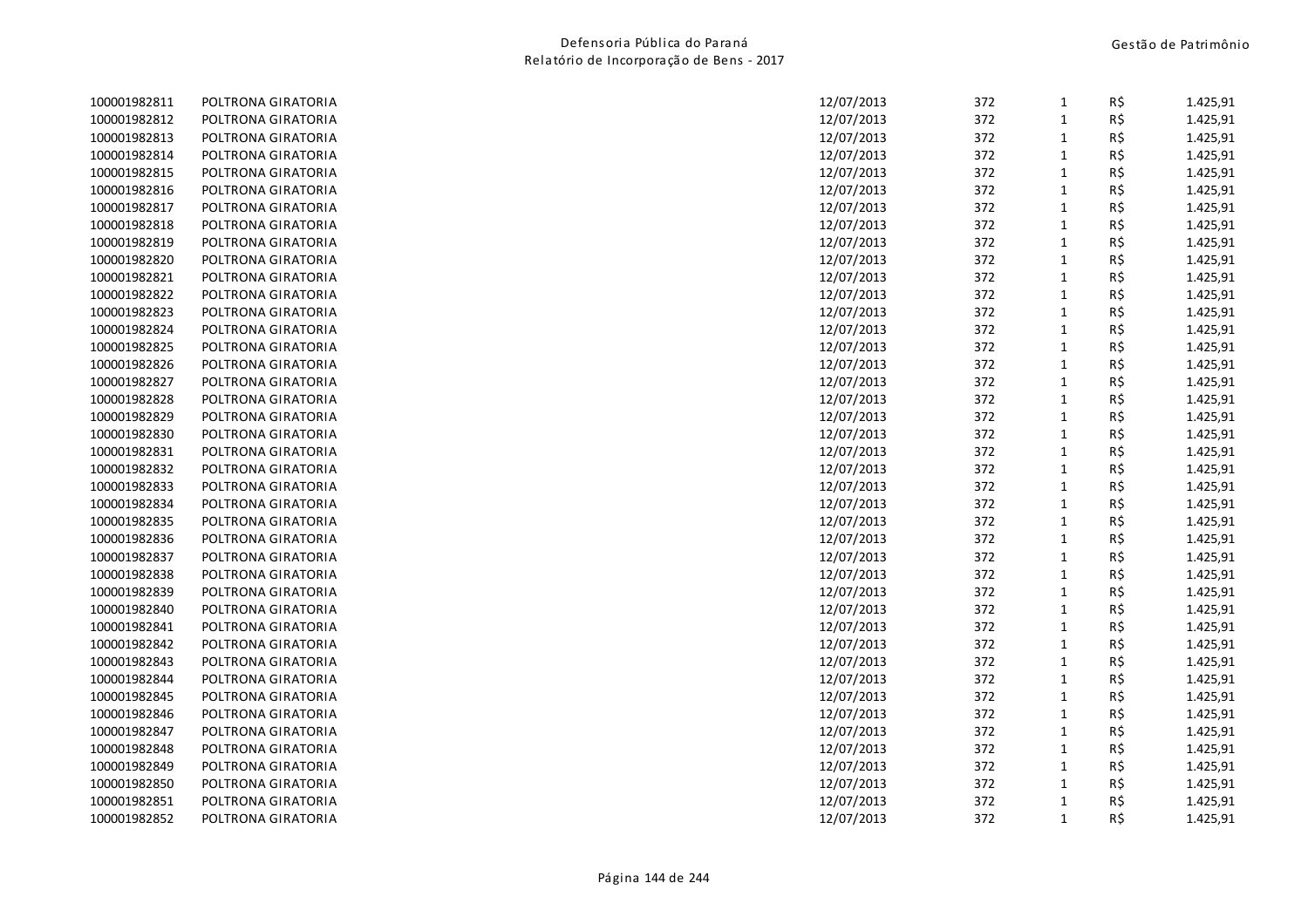| 100001982853 | POLTRONA FIXA | 12/07/2013 | 372 | 1            | R\$ | 652,27 |
|--------------|---------------|------------|-----|--------------|-----|--------|
| 100001982854 | POLTRONA FIXA | 12/07/2013 | 372 | $\mathbf{1}$ | R\$ | 652,27 |
| 100001982855 | POLTRONA FIXA | 12/07/2013 | 372 | $\mathbf{1}$ | R\$ | 652,27 |
| 100001982856 | POLTRONA FIXA | 12/07/2013 | 372 | $\mathbf{1}$ | R\$ | 652,27 |
| 100001982857 | POLTRONA FIXA | 12/07/2013 | 372 | $\mathbf{1}$ | R\$ | 652,27 |
| 100001982858 | POLTRONA FIXA | 12/07/2013 | 372 | $\mathbf{1}$ | R\$ | 652,27 |
| 100001982859 | POLTRONA FIXA | 12/07/2013 | 372 | $\mathbf{1}$ | R\$ | 652,27 |
| 100001982860 | POLTRONA FIXA | 12/07/2013 | 372 | $\mathbf{1}$ | R\$ | 652,27 |
| 100001982861 | POLTRONA FIXA | 12/07/2013 | 372 | $\mathbf 1$  | R\$ | 652,27 |
| 100001982862 | POLTRONA FIXA | 12/07/2013 | 372 | $\mathbf{1}$ | R\$ | 652,27 |
| 100001982863 | POLTRONA FIXA | 12/07/2013 | 372 | $\mathbf{1}$ | R\$ | 652,27 |
| 100001982864 | POLTRONA FIXA | 12/07/2013 | 372 | $\mathbf{1}$ | R\$ | 652,27 |
| 100001982865 | POLTRONA FIXA | 12/07/2013 | 372 | $\mathbf{1}$ | R\$ | 652,27 |
| 100001982866 | POLTRONA FIXA | 12/07/2013 | 372 | $\mathbf{1}$ | R\$ | 652,27 |
| 100001982867 | POLTRONA FIXA | 12/07/2013 | 372 | $\mathbf{1}$ | R\$ | 652,27 |
| 100001982868 | POLTRONA FIXA | 12/07/2013 | 372 | $\mathbf{1}$ | R\$ | 652,27 |
| 100001982869 | POLTRONA FIXA | 12/07/2013 | 372 | $\mathbf{1}$ | R\$ | 652,27 |
| 100001982870 | POLTRONA FIXA | 12/07/2013 | 372 | $\mathbf{1}$ | R\$ | 652,27 |
| 100001982871 | POLTRONA FIXA | 12/07/2013 | 372 | $\mathbf{1}$ | R\$ | 652,27 |
| 100001982872 | POLTRONA FIXA | 12/07/2013 | 372 | $\mathbf{1}$ | R\$ | 652,27 |
| 100001982873 | POLTRONA FIXA | 12/07/2013 | 372 | $\mathbf{1}$ | R\$ | 652,27 |
| 100001982874 | POLTRONA FIXA | 12/07/2013 | 372 | $\mathbf{1}$ | R\$ | 652,27 |
| 100001982875 | POLTRONA FIXA | 12/07/2013 | 372 | $\mathbf{1}$ | R\$ | 652,27 |
| 100001982876 | POLTRONA FIXA | 12/07/2013 | 372 | $\mathbf{1}$ | R\$ | 652,27 |
| 100001982877 | POLTRONA FIXA | 12/07/2013 | 372 | $\mathbf{1}$ | R\$ | 652,27 |
| 100001982878 | POLTRONA FIXA | 12/07/2013 | 372 | $\mathbf{1}$ | R\$ | 652,27 |
| 100001982879 | POLTRONA FIXA | 12/07/2013 | 372 | $\mathbf 1$  | R\$ | 652,27 |
| 100001982880 | POLTRONA FIXA | 12/07/2013 | 372 | $\mathbf{1}$ | R\$ | 652,27 |
| 100001982881 | POLTRONA FIXA | 12/07/2013 | 372 | $\mathbf{1}$ | R\$ | 652,27 |
| 100001982882 | POLTRONA FIXA | 12/07/2013 | 372 | $\mathbf{1}$ | R\$ | 652,27 |
| 100001982883 | POLTRONA FIXA | 12/07/2013 | 372 | $\mathbf{1}$ | R\$ | 652,27 |
| 100001982884 | POLTRONA FIXA | 12/07/2013 | 372 | $\mathbf{1}$ | R\$ | 652,27 |
| 100001982885 | POLTRONA FIXA | 12/07/2013 | 372 | $\mathbf{1}$ | R\$ | 652,27 |
| 100001982886 | POLTRONA FIXA | 12/07/2013 | 372 | $\mathbf{1}$ | R\$ | 652,27 |
| 100001982887 | POLTRONA FIXA | 12/07/2013 | 372 | $\mathbf{1}$ | R\$ | 652,27 |
| 100001982888 | POLTRONA FIXA | 12/07/2013 | 372 | $\mathbf 1$  | R\$ | 652,27 |
| 100001982889 | POLTRONA FIXA | 12/07/2013 | 372 | $\mathbf 1$  | R\$ | 652,27 |
| 100001982890 | POLTRONA FIXA | 12/07/2013 | 372 | $\mathbf{1}$ | R\$ | 652,27 |
| 100001982891 | POLTRONA FIXA | 12/07/2013 | 372 | $\mathbf{1}$ | R\$ | 652,27 |
| 100001982892 | POLTRONA FIXA | 12/07/2013 | 372 | $\mathbf{1}$ | R\$ | 652,27 |
| 100001982893 | POLTRONA FIXA | 12/07/2013 | 372 | $\mathbf{1}$ | R\$ | 652,27 |
| 100001982894 | POLTRONA FIXA | 12/07/2013 | 372 | $\mathbf{1}$ | R\$ | 652,27 |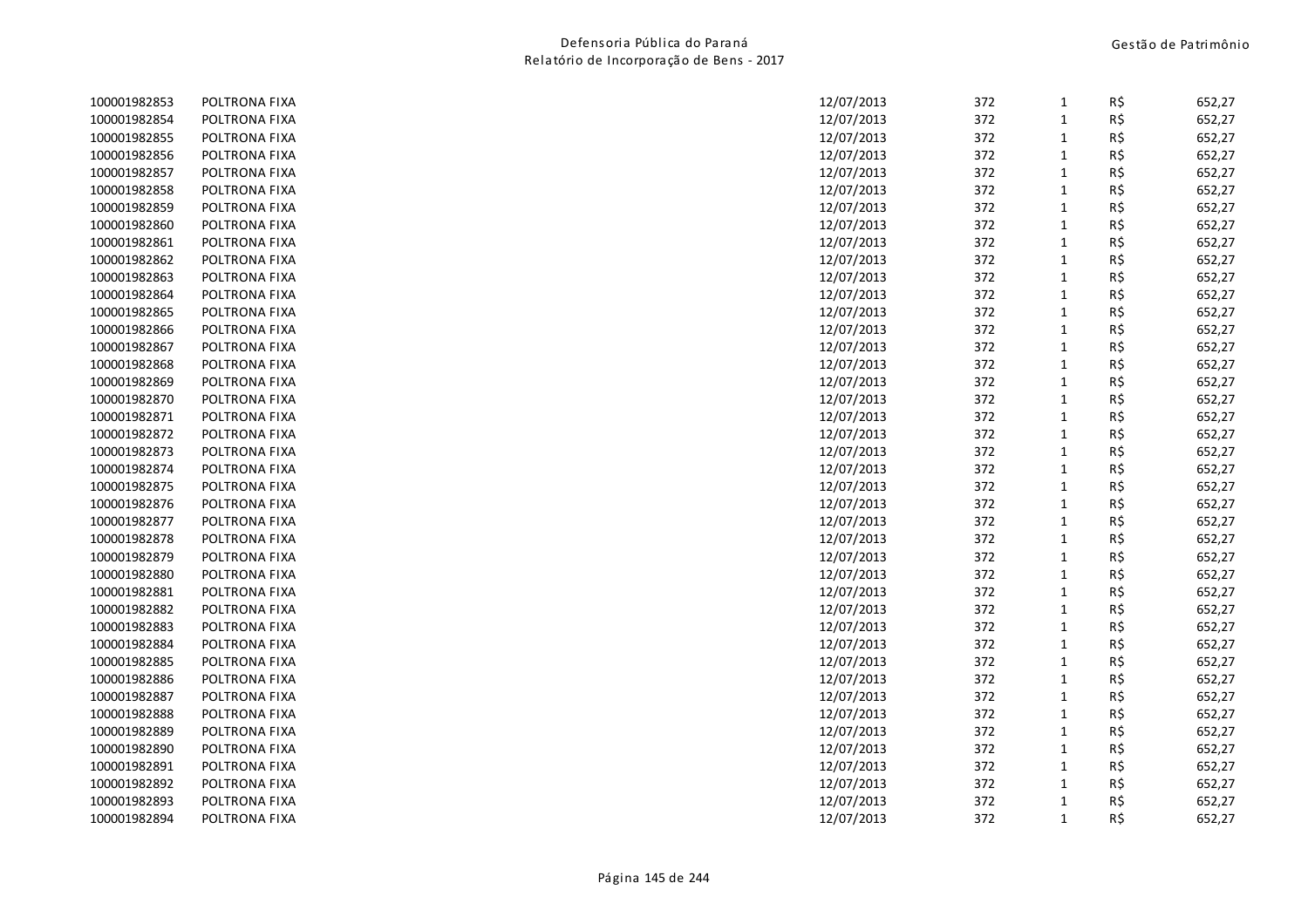| 100001982895 | POLTRONA FIXA | 12/07/2013 | 372 | 1            | R\$ | 652,27 |
|--------------|---------------|------------|-----|--------------|-----|--------|
| 100001982896 | POLTRONA FIXA | 12/07/2013 | 372 | $\mathbf{1}$ | R\$ | 652,27 |
| 100001982897 | POLTRONA FIXA | 12/07/2013 | 372 | $\mathbf{1}$ | R\$ | 652,27 |
| 100001982898 | POLTRONA FIXA | 12/07/2013 | 372 | $\mathbf{1}$ | R\$ | 652,27 |
| 100001982899 | POLTRONA FIXA | 12/07/2013 | 372 | $\mathbf{1}$ | R\$ | 652,27 |
| 100001982900 | POLTRONA FIXA | 12/07/2013 | 372 | $\mathbf{1}$ | R\$ | 652,27 |
| 100001982901 | POLTRONA FIXA | 12/07/2013 | 372 | $\mathbf{1}$ | R\$ | 652,27 |
| 100001982902 | POLTRONA FIXA | 12/07/2013 | 372 | $\mathbf{1}$ | R\$ | 652,27 |
| 100001982903 | POLTRONA FIXA | 12/07/2013 | 372 | $\mathbf{1}$ | R\$ | 652,27 |
| 100001982904 | POLTRONA FIXA | 12/07/2013 | 372 | $\mathbf{1}$ | R\$ | 652,27 |
| 100001982905 | POLTRONA FIXA | 12/07/2013 | 372 | $\mathbf{1}$ | R\$ | 652,27 |
| 100001982906 | POLTRONA FIXA | 12/07/2013 | 372 | $\mathbf{1}$ | R\$ | 652,27 |
| 100001982907 | POLTRONA FIXA | 12/07/2013 | 372 | $\mathbf{1}$ | R\$ | 652,27 |
| 100001982908 | POLTRONA FIXA | 12/07/2013 | 372 | $\mathbf{1}$ | R\$ | 652,27 |
| 100001982909 | POLTRONA FIXA | 12/07/2013 | 372 | $\mathbf{1}$ | R\$ | 652,27 |
| 100001982910 | POLTRONA FIXA | 12/07/2013 | 372 | $\mathbf{1}$ | R\$ | 652,27 |
| 100001982911 | POLTRONA FIXA | 12/07/2013 | 372 | $\mathbf{1}$ | R\$ | 652,27 |
| 100001982912 | POLTRONA FIXA | 12/07/2013 | 372 | $\mathbf{1}$ | R\$ | 652,27 |
| 100001982913 | POLTRONA FIXA | 12/07/2013 | 372 | $\mathbf{1}$ | R\$ | 652,27 |
| 100001982914 | POLTRONA FIXA | 12/07/2013 | 372 | $\mathbf{1}$ | R\$ | 652,27 |
| 100001982915 | POLTRONA FIXA | 12/07/2013 | 372 | $\mathbf{1}$ | R\$ | 652,27 |
| 100001982916 | POLTRONA FIXA | 12/07/2013 | 372 | $\mathbf{1}$ | R\$ | 652,27 |
| 100001982917 | POLTRONA FIXA | 12/07/2013 | 372 | $\mathbf{1}$ | R\$ | 652,27 |
| 100001982918 | POLTRONA FIXA | 12/07/2013 | 372 | $\mathbf{1}$ | R\$ | 652,27 |
| 100001982919 | POLTRONA FIXA | 12/07/2013 | 372 | $\mathbf{1}$ | R\$ | 652,27 |
| 100001982920 | POLTRONA FIXA | 12/07/2013 | 372 | $\mathbf{1}$ | R\$ | 652,27 |
| 100001982921 | POLTRONA FIXA | 12/07/2013 | 372 | $\mathbf{1}$ | R\$ | 652,27 |
| 100001982922 | POLTRONA FIXA | 12/07/2013 | 372 | $\mathbf{1}$ | R\$ | 652,27 |
| 100001982923 | POLTRONA FIXA | 12/07/2013 | 372 | $\mathbf{1}$ | R\$ | 652,27 |
| 100001982924 | POLTRONA FIXA | 12/07/2013 | 372 | $\mathbf{1}$ | R\$ | 652,27 |
| 100001982925 | POLTRONA FIXA | 12/07/2013 | 372 | $\mathbf{1}$ | R\$ | 652,27 |
| 100001982926 | POLTRONA FIXA | 12/07/2013 | 372 | $\mathbf{1}$ | R\$ | 652,27 |
| 100001982927 | POLTRONA FIXA | 12/07/2013 | 372 | $\mathbf{1}$ | R\$ | 652,27 |
| 100001982928 | POLTRONA FIXA | 12/07/2013 | 372 | $\mathbf{1}$ | R\$ | 652,27 |
| 100001982929 | POLTRONA FIXA | 12/07/2013 | 372 | $\mathbf{1}$ | R\$ | 652,27 |
| 100001982930 | POLTRONA FIXA | 12/07/2013 | 372 | $\mathbf{1}$ | R\$ | 652,27 |
| 100001982931 | POLTRONA FIXA | 12/07/2013 | 372 | $\mathbf{1}$ | R\$ | 652,27 |
| 100001982932 | POLTRONA FIXA | 12/07/2013 | 372 | $\mathbf{1}$ | R\$ | 652,27 |
| 100001982933 | POLTRONA FIXA | 12/07/2013 | 372 | $\mathbf{1}$ | R\$ | 652,27 |
| 100001982934 | POLTRONA FIXA | 12/07/2013 | 372 | $\mathbf{1}$ | R\$ | 652,27 |
| 100001982935 | POLTRONA FIXA | 12/07/2013 | 372 | $\mathbf{1}$ | R\$ | 652,27 |
| 100001982936 | POLTRONA FIXA | 12/07/2013 | 372 | $\mathbf{1}$ | R\$ | 652,27 |
|              |               |            |     |              |     |        |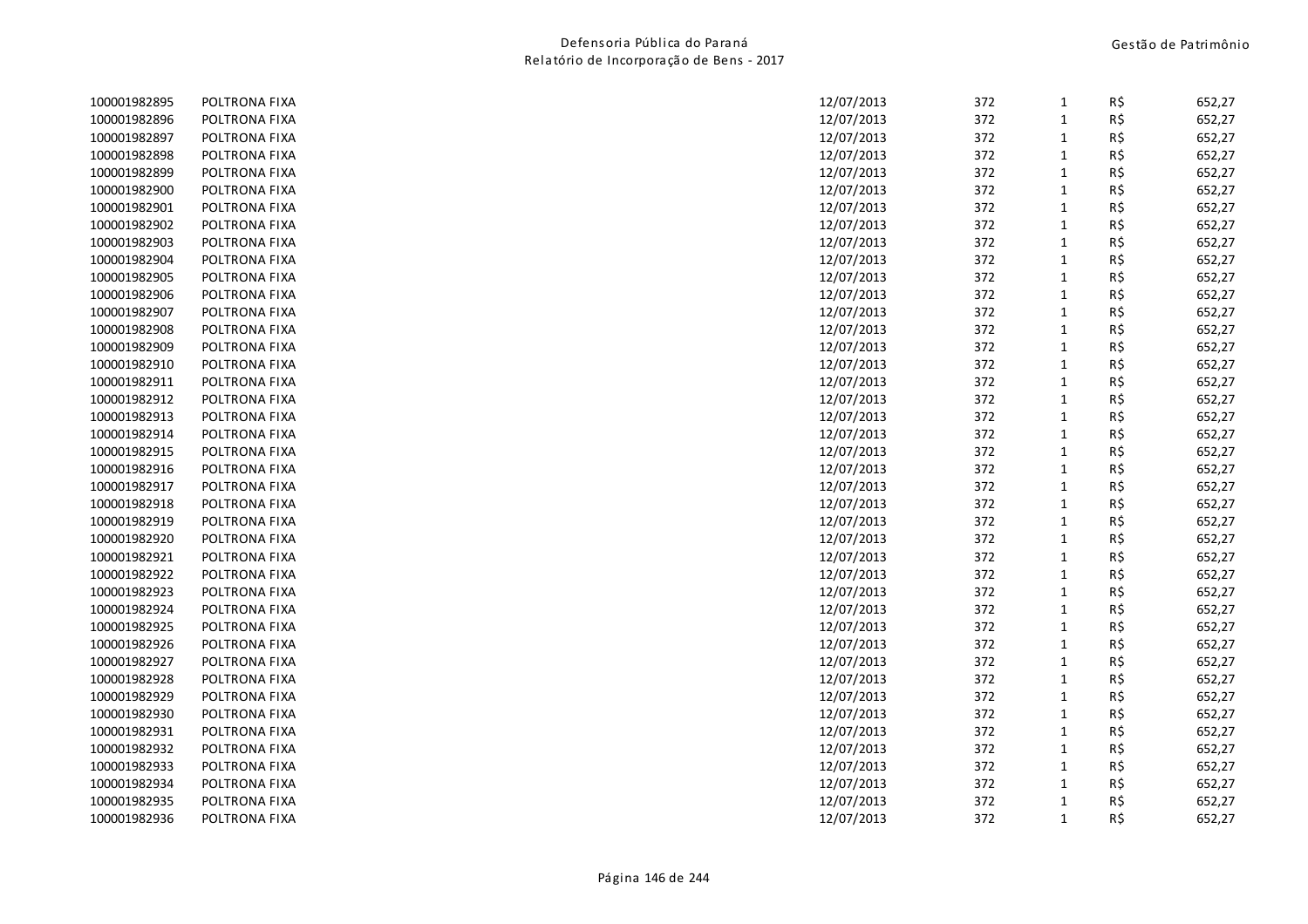| 100001982937 | POLTRONA FIXA | 12/07/2013 | 372 | 1            | R\$ | 652,27 |
|--------------|---------------|------------|-----|--------------|-----|--------|
| 100001982938 | POLTRONA FIXA | 12/07/2013 | 372 | $\mathbf{1}$ | R\$ | 652,27 |
| 100001982939 | POLTRONA FIXA | 12/07/2013 | 372 | 1            | R\$ | 652,27 |
| 100001982940 | POLTRONA FIXA | 12/07/2013 | 372 | $\mathbf{1}$ | R\$ | 652,27 |
| 100001982941 | POLTRONA FIXA | 12/07/2013 | 372 | $\mathbf{1}$ | R\$ | 652,27 |
| 100001982942 | POLTRONA FIXA | 12/07/2013 | 372 | $\mathbf{1}$ | R\$ | 652,27 |
| 100001982943 | POLTRONA FIXA | 12/07/2013 | 372 | $\mathbf{1}$ | R\$ | 652,27 |
| 100001982944 | POLTRONA FIXA | 12/07/2013 | 372 | $\mathbf{1}$ | R\$ | 652,27 |
| 100001982945 | POLTRONA FIXA | 12/07/2013 | 372 | $\mathbf{1}$ | R\$ | 652,27 |
| 100001982946 | POLTRONA FIXA | 12/07/2013 | 372 | $\mathbf{1}$ | R\$ | 652,27 |
| 100001982947 | POLTRONA FIXA | 12/07/2013 | 372 | $\mathbf{1}$ | R\$ | 652,27 |
| 100001982948 | POLTRONA FIXA | 12/07/2013 | 372 | 1            | R\$ | 652,27 |
| 100001982949 | POLTRONA FIXA | 12/07/2013 | 372 | $\mathbf{1}$ | R\$ | 652,27 |
| 100001982950 | POLTRONA FIXA | 12/07/2013 | 372 | 1            | R\$ | 652,27 |
| 100001982951 | POLTRONA FIXA | 12/07/2013 | 372 | $\mathbf{1}$ | R\$ | 652,27 |
| 100001982952 | POLTRONA FIXA | 12/07/2013 | 372 | 1            | R\$ | 652,27 |
| 100001982953 | POLTRONA FIXA | 12/07/2013 | 372 | $\mathbf{1}$ | R\$ | 652,27 |
| 100001982954 | POLTRONA FIXA | 12/07/2013 | 372 | 1            | R\$ | 652,27 |
| 100001982955 | POLTRONA FIXA | 12/07/2013 | 372 | $\mathbf{1}$ | R\$ | 652,27 |
| 100001982956 | POLTRONA FIXA | 12/07/2013 | 372 | $\mathbf{1}$ | R\$ | 652,27 |
| 100001982957 | POLTRONA FIXA | 12/07/2013 | 372 | $\mathbf{1}$ | R\$ | 652,27 |
| 100001982958 | POLTRONA FIXA | 12/07/2013 | 372 | $\mathbf{1}$ | R\$ | 652,27 |
| 100001982959 | POLTRONA FIXA | 12/07/2013 | 372 | $\mathbf{1}$ | R\$ | 652,27 |
| 100001982960 | POLTRONA FIXA | 12/07/2013 | 372 | $\mathbf{1}$ | R\$ | 652,27 |
| 100001982961 | POLTRONA FIXA | 12/07/2013 | 372 | $\mathbf{1}$ | R\$ | 652,27 |
| 100001982962 | POLTRONA FIXA | 12/07/2013 | 372 | 1            | R\$ | 652,27 |
| 100001982963 | POLTRONA FIXA | 12/07/2013 | 372 | $\mathbf{1}$ | R\$ | 652,27 |
| 100001982964 | POLTRONA FIXA | 12/07/2013 | 372 | $\mathbf{1}$ | R\$ | 652,27 |
| 100001982965 | POLTRONA FIXA | 12/07/2013 | 372 | $\mathbf{1}$ | R\$ | 652,27 |
| 100001982966 | POLTRONA FIXA | 12/07/2013 | 372 | $\mathbf{1}$ | R\$ | 652,27 |
| 100001982967 | POLTRONA FIXA | 12/07/2013 | 372 | $\mathbf{1}$ | R\$ | 652,27 |
| 100001982968 | POLTRONA FIXA | 12/07/2013 | 372 | $\mathbf{1}$ | R\$ | 652,27 |
| 100001982969 | POLTRONA FIXA | 12/07/2013 | 372 | $\mathbf{1}$ | R\$ | 652,27 |
| 100001982970 | POLTRONA FIXA | 12/07/2013 | 372 | $\mathbf{1}$ | R\$ | 652,27 |
| 100001982971 | POLTRONA FIXA | 12/07/2013 | 372 | $\mathbf{1}$ | R\$ | 652,27 |
| 100001982972 | POLTRONA FIXA | 12/07/2013 | 372 | $\mathbf{1}$ | R\$ | 652,27 |
| 100001982973 | POLTRONA FIXA | 12/07/2013 | 372 | $\mathbf{1}$ | R\$ | 652,27 |
| 100001982974 | POLTRONA FIXA | 12/07/2013 | 372 | $\mathbf{1}$ | R\$ | 652,27 |
| 100001982975 | POLTRONA FIXA | 12/07/2013 | 372 | 1            | R\$ | 652,27 |
| 100001982976 | POLTRONA FIXA | 12/07/2013 | 372 | 1            | R\$ | 652,27 |
| 100001982977 | POLTRONA FIXA | 12/07/2013 | 372 | 1            | R\$ | 652,27 |
| 100001982978 | POLTRONA FIXA | 12/07/2013 | 372 | $\mathbf{1}$ | R\$ | 652,27 |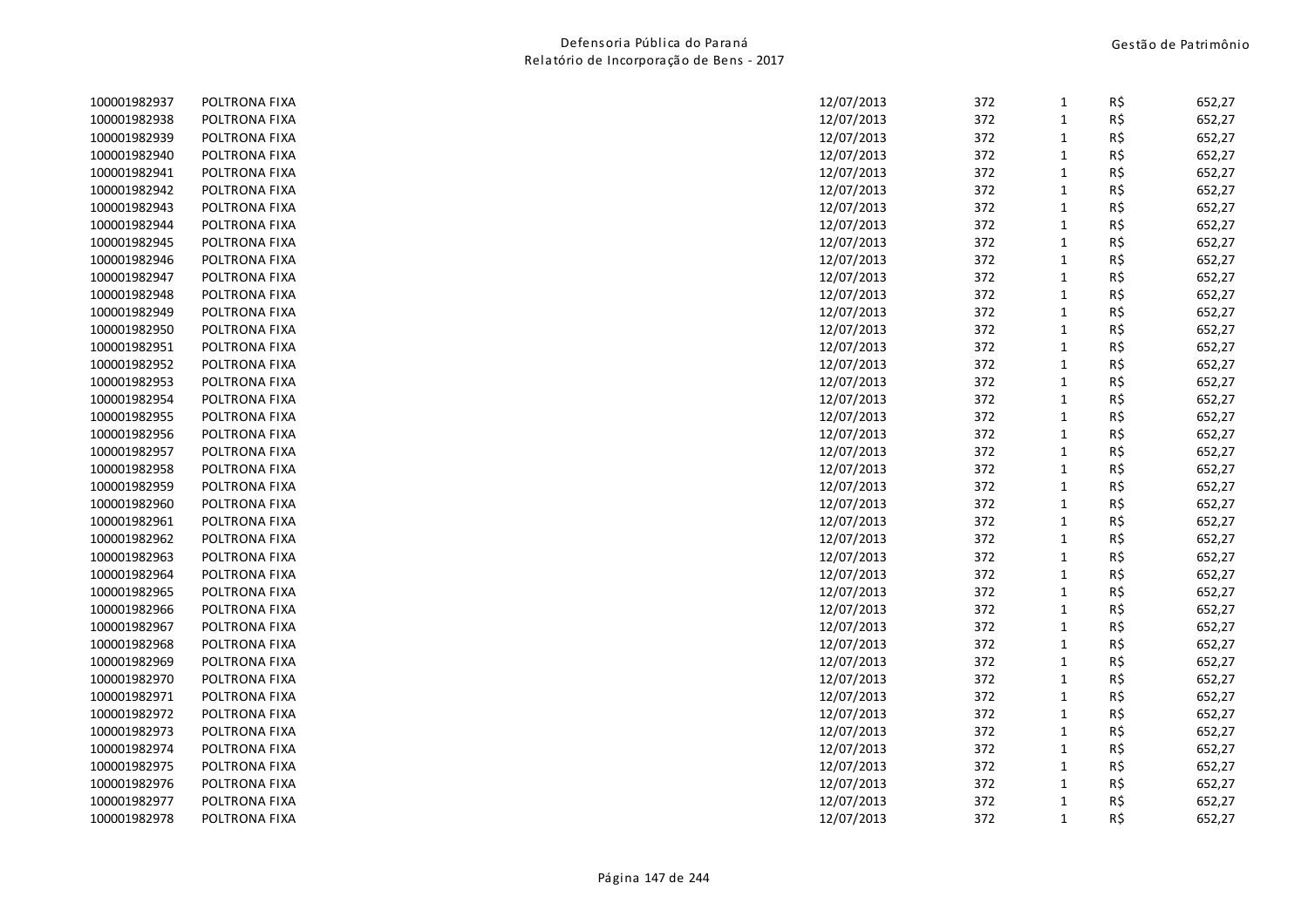| 100001982979 | POLTRONA FIXA | 12/07/2013 | 372 | 1            | R\$ | 652,27 |
|--------------|---------------|------------|-----|--------------|-----|--------|
| 100001982980 | POLTRONA FIXA | 12/07/2013 | 372 | $\mathbf{1}$ | R\$ | 652,27 |
| 100001982981 | POLTRONA FIXA | 12/07/2013 | 372 | $\mathbf{1}$ | R\$ | 652,27 |
| 100001982982 | POLTRONA FIXA | 12/07/2013 | 372 | $\mathbf{1}$ | R\$ | 652,27 |
| 100001982983 | POLTRONA FIXA | 12/07/2013 | 372 | $\mathbf{1}$ | R\$ | 652,27 |
| 100001982984 | POLTRONA FIXA | 12/07/2013 | 372 | $\mathbf{1}$ | R\$ | 652,27 |
| 100001982985 | POLTRONA FIXA | 12/07/2013 | 372 | $\mathbf{1}$ | R\$ | 652,27 |
| 100001982986 | POLTRONA FIXA | 12/07/2013 | 372 | $\mathbf{1}$ | R\$ | 652,27 |
| 100001982987 | POLTRONA FIXA | 12/07/2013 | 372 | $\mathbf{1}$ | R\$ | 652,27 |
| 100001982988 | POLTRONA FIXA | 12/07/2013 | 372 | $\mathbf{1}$ | R\$ | 652,27 |
| 100001982989 | POLTRONA FIXA | 12/07/2013 | 372 | $\mathbf{1}$ | R\$ | 652,27 |
| 100001982990 | POLTRONA FIXA | 12/07/2013 | 372 | $\mathbf{1}$ | R\$ | 652,27 |
| 100001982991 | POLTRONA FIXA | 12/07/2013 | 372 | $\mathbf{1}$ | R\$ | 652,27 |
| 100001982992 | POLTRONA FIXA | 12/07/2013 | 372 | 1            | R\$ | 652,27 |
| 100001982993 | POLTRONA FIXA | 12/07/2013 | 372 | $\mathbf{1}$ | R\$ | 652,27 |
| 100001982994 | POLTRONA FIXA | 12/07/2013 | 372 | $\mathbf{1}$ | R\$ | 652,27 |
| 100001982995 | POLTRONA FIXA | 12/07/2013 | 372 | $\mathbf{1}$ | R\$ | 652,27 |
| 100001982996 | POLTRONA FIXA | 12/07/2013 | 372 | $\mathbf{1}$ | R\$ | 652,27 |
| 100001982997 | POLTRONA FIXA | 12/07/2013 | 372 | $\mathbf{1}$ | R\$ | 652,27 |
| 100001982998 | POLTRONA FIXA | 12/07/2013 | 372 | $\mathbf{1}$ | R\$ | 652,27 |
| 100001982999 | POLTRONA FIXA | 12/07/2013 | 372 | $\mathbf{1}$ | R\$ | 652,27 |
| 100001983000 | POLTRONA FIXA | 12/07/2013 | 372 | $\mathbf{1}$ | R\$ | 652,27 |
| 100001983001 | POLTRONA FIXA | 12/07/2013 | 372 | $\mathbf{1}$ | R\$ | 652,27 |
| 100001983002 | POLTRONA FIXA | 12/07/2013 | 372 | $\mathbf{1}$ | R\$ | 652,27 |
| 100001983003 | POLTRONA FIXA | 12/07/2013 | 372 | $\mathbf{1}$ | R\$ | 652,27 |
| 100001983004 | POLTRONA FIXA | 12/07/2013 | 372 | $\mathbf{1}$ | R\$ | 652,27 |
| 100001983005 | POLTRONA FIXA | 12/07/2013 | 372 | $\mathbf{1}$ | R\$ | 652,27 |
| 100001983006 | POLTRONA FIXA | 12/07/2013 | 372 | $\mathbf{1}$ | R\$ | 652,27 |
| 100001983007 | POLTRONA FIXA | 12/07/2013 | 372 | $\mathbf{1}$ | R\$ | 652,27 |
| 100001983008 | POLTRONA FIXA | 12/07/2013 | 372 | $\mathbf{1}$ | R\$ | 652,27 |
| 100001983009 | POLTRONA FIXA | 12/07/2013 | 372 | $\mathbf{1}$ | R\$ | 652,27 |
| 100001983010 | POLTRONA FIXA | 12/07/2013 | 372 | $\mathbf{1}$ | R\$ | 652,27 |
| 100001983011 | POLTRONA FIXA | 12/07/2013 | 372 | $\mathbf{1}$ | R\$ | 652,27 |
| 100001983012 | POLTRONA FIXA | 12/07/2013 | 372 | $\mathbf{1}$ | R\$ | 652,27 |
| 100001983013 | POLTRONA FIXA | 12/07/2013 | 372 | $\mathbf{1}$ | R\$ | 652,27 |
| 100001983014 | POLTRONA FIXA | 12/07/2013 | 372 | $\mathbf{1}$ | R\$ | 652,27 |
| 100001983015 | POLTRONA FIXA | 12/07/2013 | 372 | $\mathbf{1}$ | R\$ | 652,27 |
| 100001983016 | POLTRONA FIXA | 12/07/2013 | 372 | $\mathbf{1}$ | R\$ | 652,27 |
| 100001983017 | POLTRONA FIXA | 12/07/2013 | 372 | $\mathbf{1}$ | R\$ | 652,27 |
| 100001983018 | POLTRONA FIXA | 12/07/2013 | 372 | $\mathbf{1}$ | R\$ | 652,27 |
| 100001983019 | POLTRONA FIXA | 12/07/2013 | 372 | $\mathbf{1}$ | R\$ | 652,27 |
| 100001983020 | POLTRONA FIXA | 12/07/2013 | 372 | $\mathbf{1}$ | R\$ | 652,27 |
|              |               |            |     |              |     |        |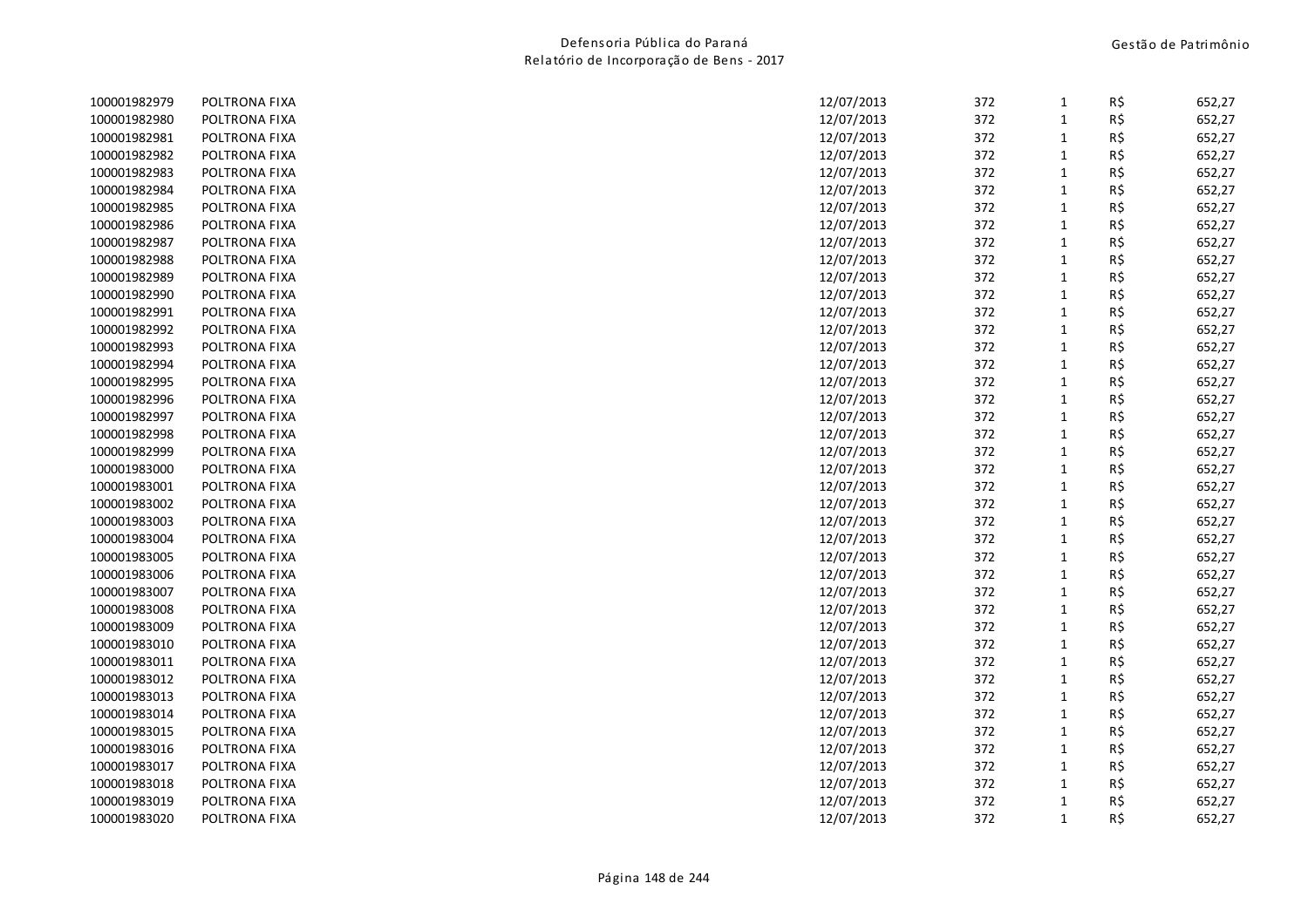| 100001983021 | POLTRONA FIXA | 12/07/2013 | 372 | 1            | R\$ | 652,27 |
|--------------|---------------|------------|-----|--------------|-----|--------|
| 100001983022 | POLTRONA FIXA | 12/07/2013 | 372 | $\mathbf{1}$ | R\$ | 652,27 |
| 100001983023 | POLTRONA FIXA | 12/07/2013 | 372 | $\mathbf{1}$ | R\$ | 652,27 |
| 100001983024 | POLTRONA FIXA | 12/07/2013 | 372 | $\mathbf{1}$ | R\$ | 652,27 |
| 100001983025 | POLTRONA FIXA | 12/07/2013 | 372 | $\mathbf{1}$ | R\$ | 652,27 |
| 100001983026 | POLTRONA FIXA | 12/07/2013 | 372 | $\mathbf{1}$ | R\$ | 652,27 |
| 100001983027 | POLTRONA FIXA | 12/07/2013 | 372 | $\mathbf{1}$ | R\$ | 652,27 |
| 100001983028 | POLTRONA FIXA | 12/07/2013 | 372 | $\mathbf{1}$ | R\$ | 652,27 |
| 100001983029 | POLTRONA FIXA | 12/07/2013 | 372 | $\mathbf{1}$ | R\$ | 652,27 |
| 100001983030 | POLTRONA FIXA | 12/07/2013 | 372 | $\mathbf{1}$ | R\$ | 652,27 |
| 100001983031 | POLTRONA FIXA | 12/07/2013 | 372 | $\mathbf{1}$ | R\$ | 652,27 |
| 100001983032 | POLTRONA FIXA | 12/07/2013 | 372 | $\mathbf{1}$ | R\$ | 652,27 |
| 100001983033 | POLTRONA FIXA | 12/07/2013 | 372 | $\mathbf{1}$ | R\$ | 652,27 |
| 100001983034 | POLTRONA FIXA | 12/07/2013 | 372 | 1            | R\$ | 652,27 |
| 100001983035 | POLTRONA FIXA | 12/07/2013 | 372 | $\mathbf{1}$ | R\$ | 652,27 |
| 100001983036 | POLTRONA FIXA | 12/07/2013 | 372 | $\mathbf{1}$ | R\$ | 652,27 |
| 100001983037 | POLTRONA FIXA | 12/07/2013 | 372 | $\mathbf{1}$ | R\$ | 652,27 |
| 100001983038 | POLTRONA FIXA | 12/07/2013 | 372 | $\mathbf{1}$ | R\$ | 652,27 |
| 100001983039 | POLTRONA FIXA | 12/07/2013 | 372 | $\mathbf{1}$ | R\$ | 652,27 |
| 100001983040 | POLTRONA FIXA | 12/07/2013 | 372 | $\mathbf{1}$ | R\$ | 652,27 |
| 100001983041 | POLTRONA FIXA | 12/07/2013 | 372 | $\mathbf{1}$ | R\$ | 652,27 |
| 100001983042 | POLTRONA FIXA | 12/07/2013 | 372 | $\mathbf{1}$ | R\$ | 652,27 |
| 100001983043 | POLTRONA FIXA | 12/07/2013 | 372 | $\mathbf{1}$ | R\$ | 652,27 |
| 100001983044 | POLTRONA FIXA | 12/07/2013 | 372 | $\mathbf{1}$ | R\$ | 652,27 |
| 100001983045 | POLTRONA FIXA | 12/07/2013 | 372 | $\mathbf{1}$ | R\$ | 652,27 |
| 100001983046 | POLTRONA FIXA | 12/07/2013 | 372 | $\mathbf{1}$ | R\$ | 652,27 |
| 100001983047 | POLTRONA FIXA | 12/07/2013 | 372 | $\mathbf{1}$ | R\$ | 652,27 |
| 100001983048 | POLTRONA FIXA | 12/07/2013 | 372 | $\mathbf{1}$ | R\$ | 652,27 |
| 100001983049 | POLTRONA FIXA | 12/07/2013 | 372 | $\mathbf{1}$ | R\$ | 652,27 |
| 100001983050 | POLTRONA FIXA | 12/07/2013 | 372 | $\mathbf{1}$ | R\$ | 652,27 |
| 100001983051 | POLTRONA FIXA | 12/07/2013 | 372 | $\mathbf{1}$ | R\$ | 652,27 |
| 100001983052 | POLTRONA FIXA | 12/07/2013 | 372 | $\mathbf{1}$ | R\$ | 652,27 |
| 100001983053 | POLTRONA FIXA | 12/07/2013 | 372 | $\mathbf{1}$ | R\$ | 652,27 |
| 100001983054 | POLTRONA FIXA | 12/07/2013 | 372 | $\mathbf{1}$ | R\$ | 652,27 |
| 100001983055 | POLTRONA FIXA | 12/07/2013 | 372 | $\mathbf{1}$ | R\$ | 652,27 |
| 100001983056 | POLTRONA FIXA | 12/07/2013 | 372 | $\mathbf{1}$ | R\$ | 652,27 |
| 100001983057 | POLTRONA FIXA | 12/07/2013 | 372 | $\mathbf{1}$ | R\$ | 652,27 |
| 100001983058 | POLTRONA FIXA | 12/07/2013 | 372 | $\mathbf{1}$ | R\$ | 652,27 |
| 100001983059 | POLTRONA FIXA | 12/07/2013 | 372 | $\mathbf{1}$ | R\$ | 652,27 |
| 100001983060 | POLTRONA FIXA | 12/07/2013 | 372 | $\mathbf{1}$ | R\$ | 652,27 |
| 100001983061 | POLTRONA FIXA | 12/07/2013 | 372 | $\mathbf{1}$ | R\$ | 652,27 |
| 100001983062 | POLTRONA FIXA | 12/07/2013 | 372 | $\mathbf{1}$ | R\$ | 652,27 |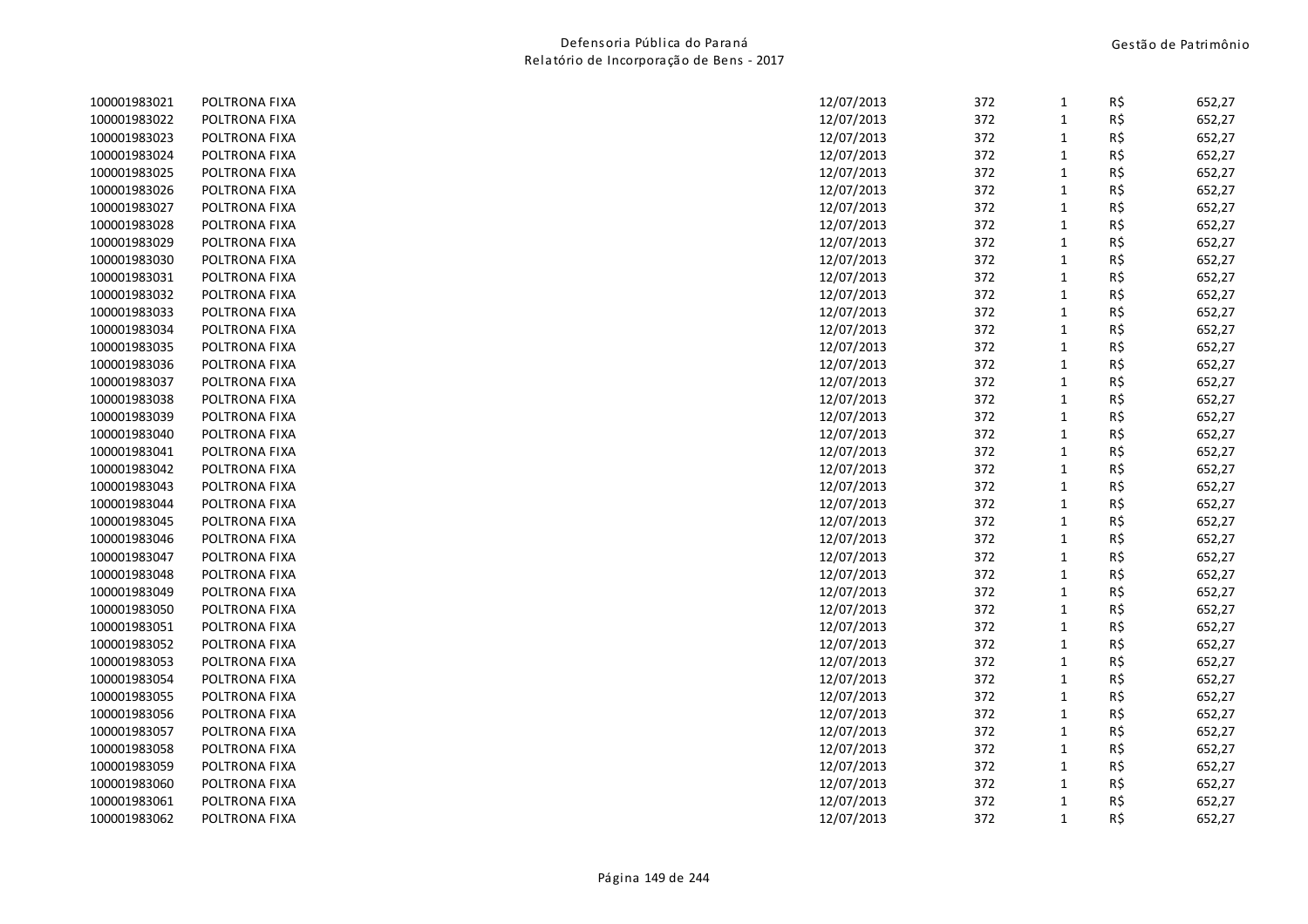| 100001983063 | POLTRONA FIXA | 12/07/2013 | 372 | 1            | R\$ | 652,27 |
|--------------|---------------|------------|-----|--------------|-----|--------|
| 100001983064 | POLTRONA FIXA | 12/07/2013 | 372 | $\mathbf{1}$ | R\$ | 652,27 |
| 100001983065 | POLTRONA FIXA | 12/07/2013 | 372 | $\mathbf{1}$ | R\$ | 652,27 |
| 100001983066 | POLTRONA FIXA | 12/07/2013 | 372 | $\mathbf{1}$ | R\$ | 652,27 |
| 100001983067 | POLTRONA FIXA | 12/07/2013 | 372 | $\mathbf{1}$ | R\$ | 652,27 |
| 100001983068 | POLTRONA FIXA | 12/07/2013 | 372 | $\mathbf{1}$ | R\$ | 652,27 |
| 100001983069 | POLTRONA FIXA | 12/07/2013 | 372 | $\mathbf{1}$ | R\$ | 652,27 |
| 100001983070 | POLTRONA FIXA | 12/07/2013 | 372 | $\mathbf{1}$ | R\$ | 652,27 |
| 100001983071 | POLTRONA FIXA | 12/07/2013 | 372 | $\mathbf{1}$ | R\$ | 652,27 |
| 100001983072 | POLTRONA FIXA | 12/07/2013 | 372 | $\mathbf{1}$ | R\$ | 652,27 |
| 100001983073 | POLTRONA FIXA | 12/07/2013 | 372 | $\mathbf{1}$ | R\$ | 652,27 |
| 100001983074 | POLTRONA FIXA | 12/07/2013 | 372 | $\mathbf{1}$ | R\$ | 652,27 |
| 100001983075 | POLTRONA FIXA | 12/07/2013 | 372 | $\mathbf{1}$ | R\$ | 652,27 |
| 100001983076 | POLTRONA FIXA | 12/07/2013 | 372 | 1            | R\$ | 652,27 |
| 100001983077 | POLTRONA FIXA | 12/07/2013 | 372 | $\mathbf{1}$ | R\$ | 652,27 |
| 100001983078 | POLTRONA FIXA | 12/07/2013 | 372 | $\mathbf{1}$ | R\$ | 652,27 |
| 100001983079 | POLTRONA FIXA | 12/07/2013 | 372 | $\mathbf{1}$ | R\$ | 652,27 |
| 100001983080 | POLTRONA FIXA | 12/07/2013 | 372 | $\mathbf{1}$ | R\$ | 652,27 |
| 100001983081 | POLTRONA FIXA | 12/07/2013 | 372 | $\mathbf{1}$ | R\$ | 652,27 |
| 100001983082 | POLTRONA FIXA | 12/07/2013 | 372 | $\mathbf{1}$ | R\$ | 652,27 |
| 100001983083 | POLTRONA FIXA | 12/07/2013 | 372 | $\mathbf{1}$ | R\$ | 652,27 |
| 100001983084 | POLTRONA FIXA | 12/07/2013 | 372 | $\mathbf{1}$ | R\$ | 652,27 |
| 100001983085 | POLTRONA FIXA | 12/07/2013 | 372 | $\mathbf{1}$ | R\$ | 652,27 |
| 100001983086 | POLTRONA FIXA | 12/07/2013 | 372 | $\mathbf{1}$ | R\$ | 652,27 |
| 100001983087 | POLTRONA FIXA | 12/07/2013 | 372 | $\mathbf{1}$ | R\$ | 652,27 |
| 100001983088 | POLTRONA FIXA | 12/07/2013 | 372 | $\mathbf{1}$ | R\$ | 652,27 |
| 100001983089 | POLTRONA FIXA | 12/07/2013 | 372 | $\mathbf{1}$ | R\$ | 652,27 |
| 100001983090 | POLTRONA FIXA | 12/07/2013 | 372 | $\mathbf{1}$ | R\$ | 652,27 |
| 100001983091 | POLTRONA FIXA | 12/07/2013 | 372 | $\mathbf{1}$ | R\$ | 652,27 |
| 100001983092 | POLTRONA FIXA | 12/07/2013 | 372 | $\mathbf{1}$ | R\$ | 652,27 |
| 100001983093 | POLTRONA FIXA | 12/07/2013 | 372 | $\mathbf{1}$ | R\$ | 652,27 |
| 100001983094 | POLTRONA FIXA | 12/07/2013 | 372 | $\mathbf{1}$ | R\$ | 652,27 |
| 100001983095 | POLTRONA FIXA | 12/07/2013 | 372 | $\mathbf{1}$ | R\$ | 652,27 |
| 100001983096 | POLTRONA FIXA | 12/07/2013 | 372 | $\mathbf{1}$ | R\$ | 652,27 |
| 100001983097 | POLTRONA FIXA | 12/07/2013 | 372 | $\mathbf{1}$ | R\$ | 652,27 |
| 100001983098 | POLTRONA FIXA | 12/07/2013 | 372 | $\mathbf{1}$ | R\$ | 652,27 |
| 100001983099 | POLTRONA FIXA | 12/07/2013 | 372 | $\mathbf{1}$ | R\$ | 652,27 |
| 100001983100 | POLTRONA FIXA | 12/07/2013 | 372 | $\mathbf{1}$ | R\$ | 652,27 |
| 100001983101 | POLTRONA FIXA | 12/07/2013 | 372 | $\mathbf{1}$ | R\$ | 652,27 |
| 100001983102 | POLTRONA FIXA | 12/07/2013 | 372 | $\mathbf{1}$ | R\$ | 652,27 |
| 100001983103 | POLTRONA FIXA | 12/07/2013 | 372 | $\mathbf{1}$ | R\$ | 652,27 |
| 100001983104 | POLTRONA FIXA | 12/07/2013 | 372 | $\mathbf{1}$ | R\$ | 652,27 |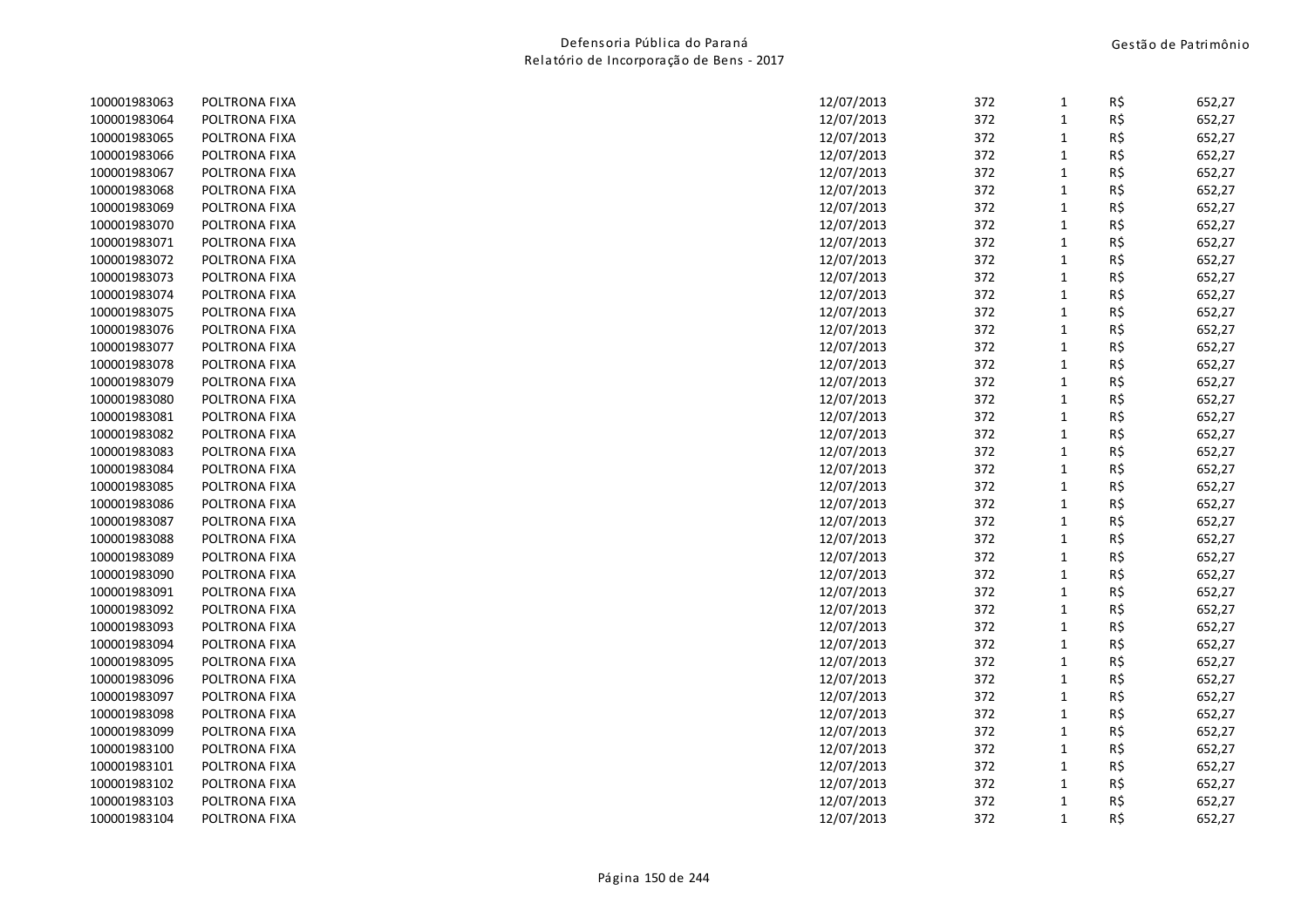| 100001983105 | POLTRONA FIXA | 12/07/2013 | 372 | 1            | R\$ | 652,27 |
|--------------|---------------|------------|-----|--------------|-----|--------|
| 100001983106 | POLTRONA FIXA | 12/07/2013 | 372 | $\mathbf{1}$ | R\$ | 652,27 |
| 100001983107 | POLTRONA FIXA | 12/07/2013 | 372 | 1            | R\$ | 652,27 |
| 100001983108 | POLTRONA FIXA | 12/07/2013 | 372 | $\mathbf{1}$ | R\$ | 652,27 |
| 100001983109 | POLTRONA FIXA | 12/07/2013 | 372 | $\mathbf{1}$ | R\$ | 652,27 |
| 100001983110 | POLTRONA FIXA | 12/07/2013 | 372 | $\mathbf{1}$ | R\$ | 652,27 |
| 100001983111 | POLTRONA FIXA | 12/07/2013 | 372 | $\mathbf{1}$ | R\$ | 652,27 |
| 100001983112 | POLTRONA FIXA | 12/07/2013 | 372 | $\mathbf{1}$ | R\$ | 652,27 |
| 100001983113 | POLTRONA FIXA | 12/07/2013 | 372 | $\mathbf{1}$ | R\$ | 652,27 |
| 100001983114 | POLTRONA FIXA | 12/07/2013 | 372 | $\mathbf{1}$ | R\$ | 652,27 |
| 100001983115 | POLTRONA FIXA | 12/07/2013 | 372 | $\mathbf{1}$ | R\$ | 652,27 |
| 100001983116 | POLTRONA FIXA | 12/07/2013 | 372 | 1            | R\$ | 652,27 |
| 100001983117 | POLTRONA FIXA | 12/07/2013 | 372 | $\mathbf{1}$ | R\$ | 652,27 |
| 100001983118 | POLTRONA FIXA | 12/07/2013 | 372 | 1            | R\$ | 652,27 |
| 100001983119 | POLTRONA FIXA | 12/07/2013 | 372 | $\mathbf{1}$ | R\$ | 652,27 |
| 100001983120 | POLTRONA FIXA | 12/07/2013 | 372 | 1            | R\$ | 652,27 |
| 100001983121 | POLTRONA FIXA | 12/07/2013 | 372 | $\mathbf{1}$ | R\$ | 652,27 |
| 100001983122 | POLTRONA FIXA | 12/07/2013 | 372 | 1            | R\$ | 652,27 |
| 100001983123 | POLTRONA FIXA | 12/07/2013 | 372 | $\mathbf{1}$ | R\$ | 652,27 |
| 100001983124 | POLTRONA FIXA | 12/07/2013 | 372 | $\mathbf{1}$ | R\$ | 652,27 |
| 100001983125 | POLTRONA FIXA | 12/07/2013 | 372 | $\mathbf{1}$ | R\$ | 652,27 |
| 100001983126 | POLTRONA FIXA | 12/07/2013 | 372 | $\mathbf{1}$ | R\$ | 652,27 |
| 100001983127 | POLTRONA FIXA | 12/07/2013 | 372 | $\mathbf{1}$ | R\$ | 652,27 |
| 100001983128 | POLTRONA FIXA | 12/07/2013 | 372 | $\mathbf{1}$ | R\$ | 652,27 |
| 100001983129 | POLTRONA FIXA | 12/07/2013 | 372 | $\mathbf{1}$ | R\$ | 652,27 |
| 100001983130 | POLTRONA FIXA | 12/07/2013 | 372 | 1            | R\$ | 652,27 |
| 100001983131 | POLTRONA FIXA | 12/07/2013 | 372 | $\mathbf{1}$ | R\$ | 652,27 |
| 100001983132 | POLTRONA FIXA | 12/07/2013 | 372 | $\mathbf{1}$ | R\$ | 652,27 |
| 100001983133 | POLTRONA FIXA | 12/07/2013 | 372 | $\mathbf{1}$ | R\$ | 652,27 |
| 100001983134 | POLTRONA FIXA | 12/07/2013 | 372 | $\mathbf{1}$ | R\$ | 652,27 |
| 100001983135 | POLTRONA FIXA | 12/07/2013 | 372 | $\mathbf{1}$ | R\$ | 652,27 |
| 100001983136 | POLTRONA FIXA | 12/07/2013 | 372 | $\mathbf{1}$ | R\$ | 652,27 |
| 100001983137 | POLTRONA FIXA | 12/07/2013 | 372 | $\mathbf{1}$ | R\$ | 652,27 |
| 100001983138 | POLTRONA FIXA | 12/07/2013 | 372 | $\mathbf{1}$ | R\$ | 652,27 |
| 100001983139 | POLTRONA FIXA | 12/07/2013 | 372 | $\mathbf{1}$ | R\$ | 652,27 |
| 100001983140 | POLTRONA FIXA | 12/07/2013 | 372 | $\mathbf{1}$ | R\$ | 652,27 |
| 100001983141 | POLTRONA FIXA | 12/07/2013 | 372 | $\mathbf{1}$ | R\$ | 652,27 |
| 100001983142 | POLTRONA FIXA | 12/07/2013 | 372 | $\mathbf{1}$ | R\$ | 652,27 |
| 100001983143 | POLTRONA FIXA | 12/07/2013 | 372 | 1            | R\$ | 652,27 |
| 100001983144 | POLTRONA FIXA | 12/07/2013 | 372 | 1            | R\$ | 652,27 |
| 100001983145 | POLTRONA FIXA | 12/07/2013 | 372 | 1            | R\$ | 652,27 |
| 100001983146 | POLTRONA FIXA | 12/07/2013 | 372 | $\mathbf{1}$ | R\$ | 652,27 |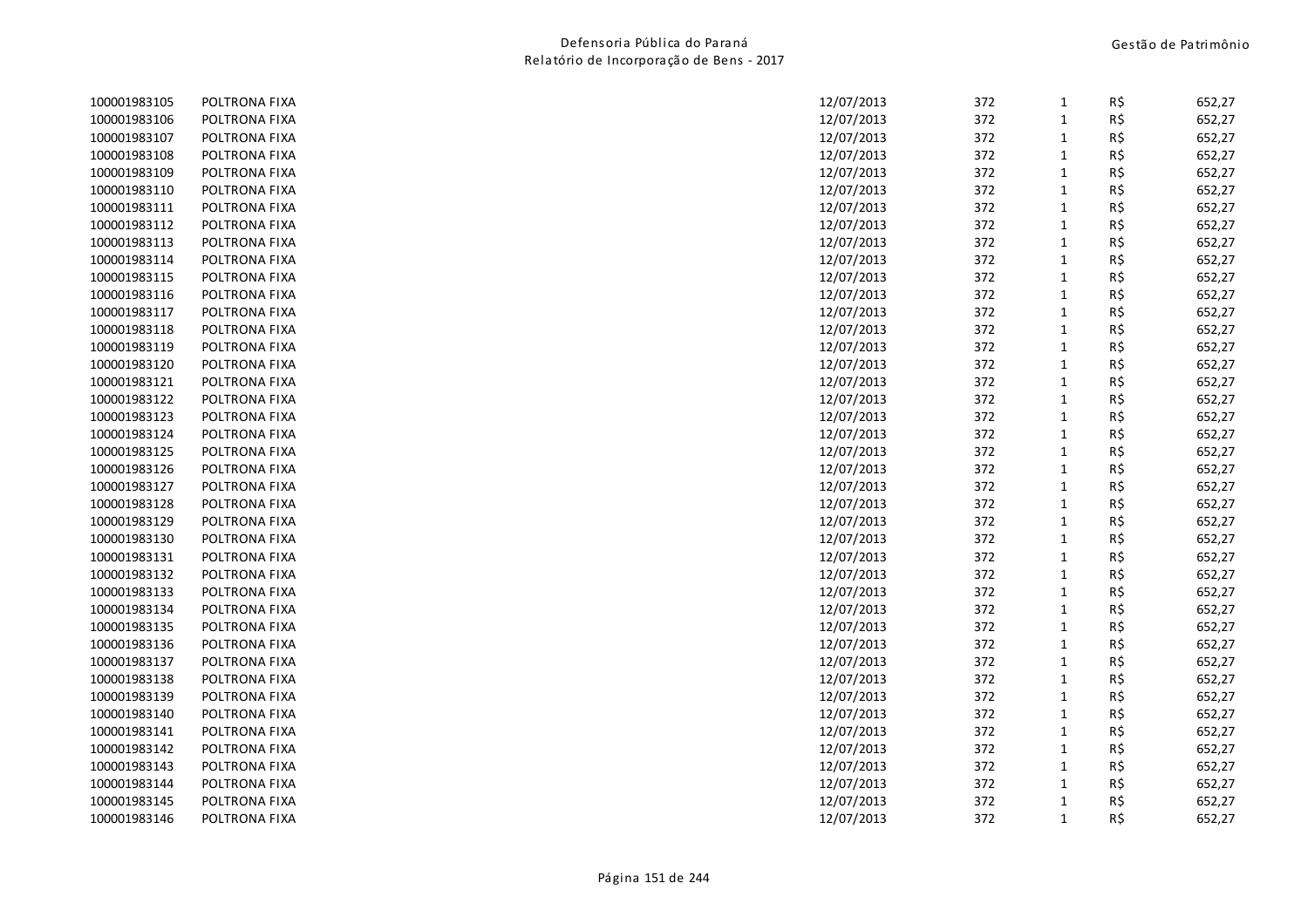| 100001983341 | SOFA COM BRACOS             | 12/07/2013 | 372 | $\mathbf{1}$ | R\$ | 5.567,03 |
|--------------|-----------------------------|------------|-----|--------------|-----|----------|
| 100001983342 | SOFA COM BRACOS             | 12/07/2013 | 372 | $\mathbf{1}$ | R\$ | 5.567,03 |
| 100001983343 | SOFA COM BRACOS             | 12/07/2013 | 372 | $\mathbf{1}$ | R\$ | 5.567,03 |
| 100001983344 | SOFA COM BRACOS             | 12/07/2013 | 372 | $\mathbf{1}$ | R\$ | 5.567,03 |
| 100001983345 | SOFA COM BRACOS             | 12/07/2013 | 372 | $\mathbf{1}$ | R\$ | 5.567,03 |
| 100001983346 | SOFA COM BRACOS             | 12/07/2013 | 372 | $\mathbf{1}$ | R\$ | 5.567,03 |
| 100001983347 | SOFA COM BRACOS             | 12/07/2013 | 372 | $\mathbf{1}$ | R\$ | 5.567,03 |
| 100001983226 | POLTRONA ALUMINIO EXECUTIVA | 12/07/2013 | 372 | $\mathbf{1}$ | R\$ | 5.812,17 |
| 100001983227 | POLTRONA ALUMINIO EXECUTIVA | 12/07/2013 | 372 | $\mathbf{1}$ | R\$ | 5.812,17 |
| 100001983228 | POLTRONA ALUMINIO EXECUTIVA | 12/07/2013 | 372 | $\mathbf{1}$ | R\$ | 5.812,17 |
| 100001983229 | POLTRONA ALUMINIO EXECUTIVA | 12/07/2013 | 372 | $\mathbf{1}$ | R\$ | 5.812,17 |
| 100001983230 | POLTRONA ALUMINIO EXECUTIVA | 12/07/2013 | 372 | $\mathbf{1}$ | R\$ | 5.436,02 |
| 100001983231 | CADEIRA EM LONGARINA        | 12/07/2013 | 372 | $\mathbf{1}$ | R\$ | 7.200,00 |
| 100001983232 | CADEIRA EM LONGARIA         | 12/07/2013 | 372 | $\mathbf 1$  | R\$ | 6.100,00 |
| 100001983233 | CADEIRA EM LONGARIA         | 12/07/2013 | 372 | $\mathbf{1}$ | R\$ | 6.100,00 |
| 100001983234 | POLTRONA FIXA               | 12/07/2013 | 372 | $\mathbf{1}$ | R\$ | 1.043,82 |
| 100001983238 | POLTRONA FIXA               | 12/07/2013 | 372 | 1            | R\$ | 1.043,82 |
| 100001983239 | POLTRONA FIXA               | 12/07/2013 | 372 | $\mathbf{1}$ | R\$ | 1.043,82 |
| 100001983240 | POLTRONA FIXA               | 12/07/2013 | 372 | $\mathbf{1}$ | R\$ | 1.043,82 |
| 100001983241 | POLTRONA FIXA               | 12/07/2013 | 372 | $\mathbf{1}$ | R\$ | 1.043,82 |
| 100001983242 | POLTRONA FIXA               | 12/07/2013 | 372 | $\mathbf{1}$ | R\$ | 1.043,82 |
| 100001983243 | POLTRONA FIXA               | 12/07/2013 | 372 | $\mathbf{1}$ | R\$ | 1.043,82 |
| 100001983244 | POLTRONA FIXA               | 12/07/2013 | 372 | $\mathbf{1}$ | R\$ | 1.043,82 |
| 100001983245 | POLTRONA FIXA               | 12/07/2013 | 372 | $\mathbf{1}$ | R\$ | 1.043,82 |
| 100001983246 | POLTRONA FIXA               | 12/07/2013 | 372 | $\mathbf{1}$ | R\$ | 1.043,82 |
| 100001983247 | POLTRONA FIXA               | 12/07/2013 | 372 | $\mathbf{1}$ | R\$ | 1.043,82 |
| 100001983248 | POLTRONA FIXA               | 12/07/2013 | 372 | $\mathbf{1}$ | R\$ | 1.043,82 |
| 100001983249 | POLTRONA FIXA               | 12/07/2013 | 372 | $\mathbf{1}$ | R\$ | 1.043,82 |
| 100001983250 | POLTRONA FIXA               | 12/07/2013 | 372 | $\mathbf{1}$ | R\$ | 1.043,82 |
| 100001983251 | POLTRONA FIXA               | 12/07/2013 | 372 | $\mathbf{1}$ | R\$ | 1.043,82 |
| 100001983252 | POLTRONA FIXA               | 12/07/2013 | 372 | $\mathbf{1}$ | R\$ | 1.043,82 |
| 100001983253 | POLTRONA FIXA               | 12/07/2013 | 372 | $\mathbf 1$  | R\$ | 1.043,82 |
| 100001983254 | POLTRONA FIXA               | 12/07/2013 | 372 | $\mathbf{1}$ | R\$ | 1.043,82 |
| 100001983255 | POLTRONA FIXA               | 12/07/2013 | 372 | $\mathbf{1}$ | R\$ | 1.043,82 |
| 100001983256 | POLTRONA FIXA               | 12/07/2013 | 372 | $\mathbf{1}$ | R\$ | 1.043,82 |
| 100001983257 | POLTRONA FIXA               | 12/07/2013 | 372 | $\mathbf{1}$ | R\$ | 1.043,82 |
| 100001983258 | POLTRONA FIXA               | 12/07/2013 | 372 | $\mathbf{1}$ | R\$ | 1.043,82 |
| 100001983259 | POLTRONA FIXA               | 12/07/2013 | 372 | $\mathbf{1}$ | R\$ | 1.043,82 |
| 100001983260 | POLTRONA FIXA               | 12/07/2013 | 372 | $\mathbf{1}$ | R\$ | 1.043,82 |
| 100001983261 | POLTRONA FIXA               | 12/07/2013 | 372 | 1            | R\$ | 1.043,82 |
| 100001983262 | POLTRONA FIXA               | 12/07/2013 | 372 | 1            | R\$ | 1.043,82 |
| 100001983263 | POLTRONA FIXA               | 12/07/2013 | 372 | $\mathbf{1}$ | R\$ | 1.043,82 |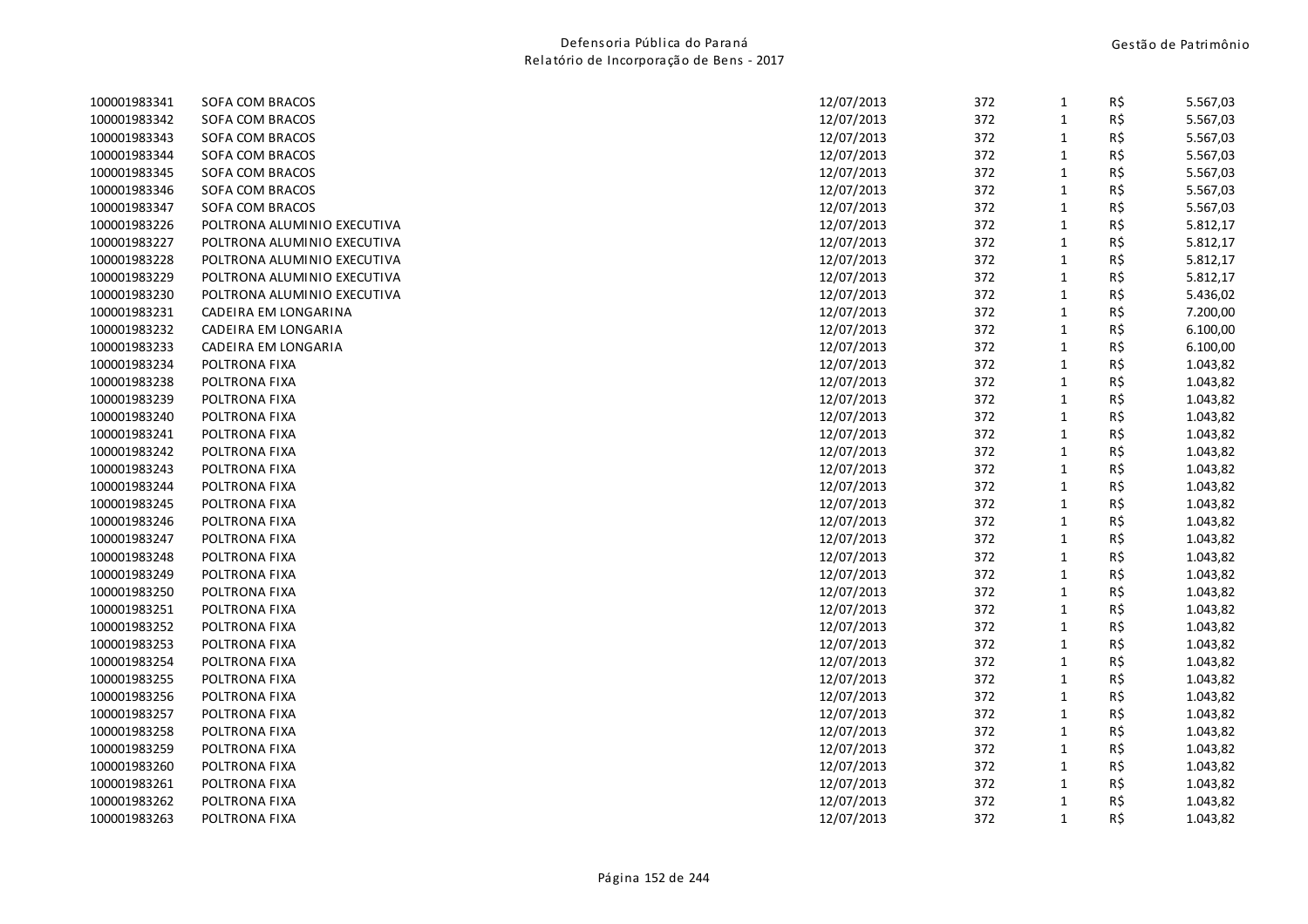| 100001983264 | POLTRONA FIXA                         | 12/07/2013 | 372 | $\mathbf{1}$ | R\$ | 1.043,82 |
|--------------|---------------------------------------|------------|-----|--------------|-----|----------|
| 100001983265 | POLTRONA FIXA                         | 12/07/2013 | 372 | $\mathbf{1}$ | R\$ | 1.043,82 |
| 100001983266 | POLTRONA FIXA                         | 12/07/2013 | 372 | $\mathbf{1}$ | R\$ | 1.043,82 |
| 100001983267 | POLTRONA FIXA                         | 12/07/2013 | 372 | $\mathbf{1}$ | R\$ | 1.043,82 |
| 100001983268 | POLTRONA FIXA                         | 12/07/2013 | 372 | $\mathbf{1}$ | R\$ | 1.043,82 |
| 100001983269 | POLTRONA FIXA                         | 12/07/2013 | 372 | $\mathbf{1}$ | R\$ | 1.043,82 |
| 100001983270 | POLTRONA FIXA COM BRACOS E PRANCHETAS | 12/07/2013 | 372 | $\mathbf{1}$ | R\$ | 2.422,22 |
| 100001983271 | POLTRONA FIXA COM BRACOS E PRANCHETAS | 12/07/2013 | 372 | $\mathbf{1}$ | R\$ | 2.422,22 |
| 100001983272 | POLTRONA FIXA COM BRACOS E PRANCHETAS | 12/07/2013 | 372 | $\mathbf{1}$ | R\$ | 2.422,22 |
| 100001983273 | POLTRONA FIXA COM BRACOS E PRANCHETAS | 12/07/2013 | 372 | $\mathbf{1}$ | R\$ | 2.422,22 |
| 100001983274 | POLTRONA FIXA COM BRACOS E PRANCHETAS | 12/07/2013 | 372 | $\mathbf{1}$ | R\$ | 2.422,22 |
| 100001983275 | POLTRONA FIXA COM BRACOS E PRANCHETAS | 12/07/2013 | 372 | $\mathbf{1}$ | R\$ | 2.422,22 |
| 100001983276 | POLTRONA FIXA COM BRACOS E PRANCHETAS | 12/07/2013 | 372 | $\mathbf{1}$ | R\$ | 2.422,22 |
| 100001983277 | POLTRONA FIXA COM BRACOS E PRANCHETAS | 12/07/2013 | 372 | $\mathbf{1}$ | R\$ | 2.422,22 |
| 100001983278 | POLTRONA FIXA COM BRACOS E PRANCHETAS | 12/07/2013 | 372 | $\mathbf{1}$ | R\$ | 2.422,22 |
| 100001983279 | POLTRONA FIXA COM BRACOS E PRANCHETAS | 12/07/2013 | 372 | $\mathbf{1}$ | R\$ | 2.422,22 |
| 100001983280 | POLTRONA FIXA COM BRACOS E PRANCHETAS | 12/07/2013 | 372 | 1            | R\$ | 2.422,22 |
| 100001983281 | POLTRONA FIXA COM BRACOS E PRANCHETAS | 12/07/2013 | 372 | 1            | R\$ | 2.422,22 |
| 100001983282 | POLTRONA FIXA COM BRACOS E PRANCHETAS | 12/07/2013 | 372 | $\mathbf{1}$ | R\$ | 2.422,22 |
| 100001983283 | POLTRONA FIXA COM BRACOS E PRANCHETAS | 12/07/2013 | 372 | $\mathbf{1}$ | R\$ | 2.422,22 |
| 100001983284 | POLTRONA FIXA COM BRACOS E PRANCHETAS | 12/07/2013 | 372 | $\mathbf{1}$ | R\$ | 2.422,22 |
| 100001983285 | POLTRONA FIXA COM BRACOS E PRANCHETAS | 12/07/2013 | 372 | $\mathbf{1}$ | R\$ | 2.422,22 |
| 100001983286 | POLTRONA FIXA COM BRACOS E PRANCHETAS | 12/07/2013 | 372 | $\mathbf{1}$ | R\$ | 2.422,22 |
| 100001983287 | POLTRONA FIXA COM BRACOS E PRANCHETAS | 12/07/2013 | 372 | $\mathbf{1}$ | R\$ | 2.422,22 |
| 100001983288 | POLTRONA FIXA COM BRACOS E PRANCHETAS | 12/07/2013 | 372 | $\mathbf{1}$ | R\$ | 2.422,22 |
| 100001983289 | POLTRONA FIXA COM BRACOS E PRANCHETAS | 12/07/2013 | 372 | $\mathbf{1}$ | R\$ | 2.422,22 |
| 100001983290 | POLTRONA FIXA COM BRACOS E PRANCHETAS | 12/07/2013 | 372 | $\mathbf{1}$ | R\$ | 2.422,22 |
| 100001983291 | POLTRONA FIXA COM BRACOS E PRANCHETAS | 12/07/2013 | 372 | $\mathbf{1}$ | R\$ | 2.422,22 |
| 100001983292 | POLTRONA FIXA COM BRACOS E PRANCHETAS | 12/07/2013 | 372 | $\mathbf{1}$ | R\$ | 2.422,22 |
| 100001983293 | POLTRONA FIXA COM BRACOS E PRANCHETAS | 12/07/2013 | 372 | $\mathbf{1}$ | R\$ | 2.422,22 |
| 100001983294 | POLTRONA FIXA COM BRACOS E PRANCHETAS | 12/07/2013 | 372 | $\mathbf{1}$ | R\$ | 2.422,22 |
| 100001983295 | POLTRONA FIXA COM BRACOS E PRANCHETAS | 12/07/2013 | 372 | $\mathbf{1}$ | R\$ | 2.422,22 |
| 100001983296 | POLTRONA FIXA COM BRACOS E PRANCHETAS | 12/07/2013 | 372 | $\mathbf{1}$ | R\$ | 2.422,22 |
| 100001983297 | POLTRONA FIXA COM BRACOS E PRANCHETAS | 12/07/2013 | 372 | $\mathbf{1}$ | R\$ | 2.422,22 |
| 100001983298 | POLTRONA FIXA COM BRACOS E PRANCHETAS | 12/07/2013 | 372 | $\mathbf{1}$ | R\$ | 2.422,22 |
| 100001983299 | POLTRONA FIXA COM BRACOS E PRANCHETAS | 12/07/2013 | 372 | $\mathbf{1}$ | R\$ | 2.422,22 |
| 100001983300 | POLTRONA FIXA COM BRACOS E PRANCHETAS | 12/07/2013 | 372 | $\mathbf{1}$ | R\$ | 2.422,22 |
| 100001983301 | POLTRONA FIXA COM BRACOS E PRANCHETAS | 12/07/2013 | 372 | $\mathbf{1}$ | R\$ | 2.422,22 |
| 100001983302 | POLTRONA FIXA COM BRACOS E PRANCHETAS | 12/07/2013 | 372 | $\mathbf{1}$ | R\$ | 2.422,22 |
| 100001983303 | POLTRONA FIXA COM BRACOS E PRANCHETAS | 12/07/2013 | 372 | $\mathbf{1}$ | R\$ | 2.422,22 |
| 100001983304 | POLTRONA FIXA COM BRACOS E PRANCHETAS | 12/07/2013 | 372 | $\mathbf{1}$ | R\$ | 2.422,22 |
| 100001983305 | POLTRONA FIXA COM BRACOS E PRANCHETAS | 12/07/2013 | 372 | $\mathbf{1}$ | R\$ | 2.422,22 |
|              |                                       |            |     |              |     |          |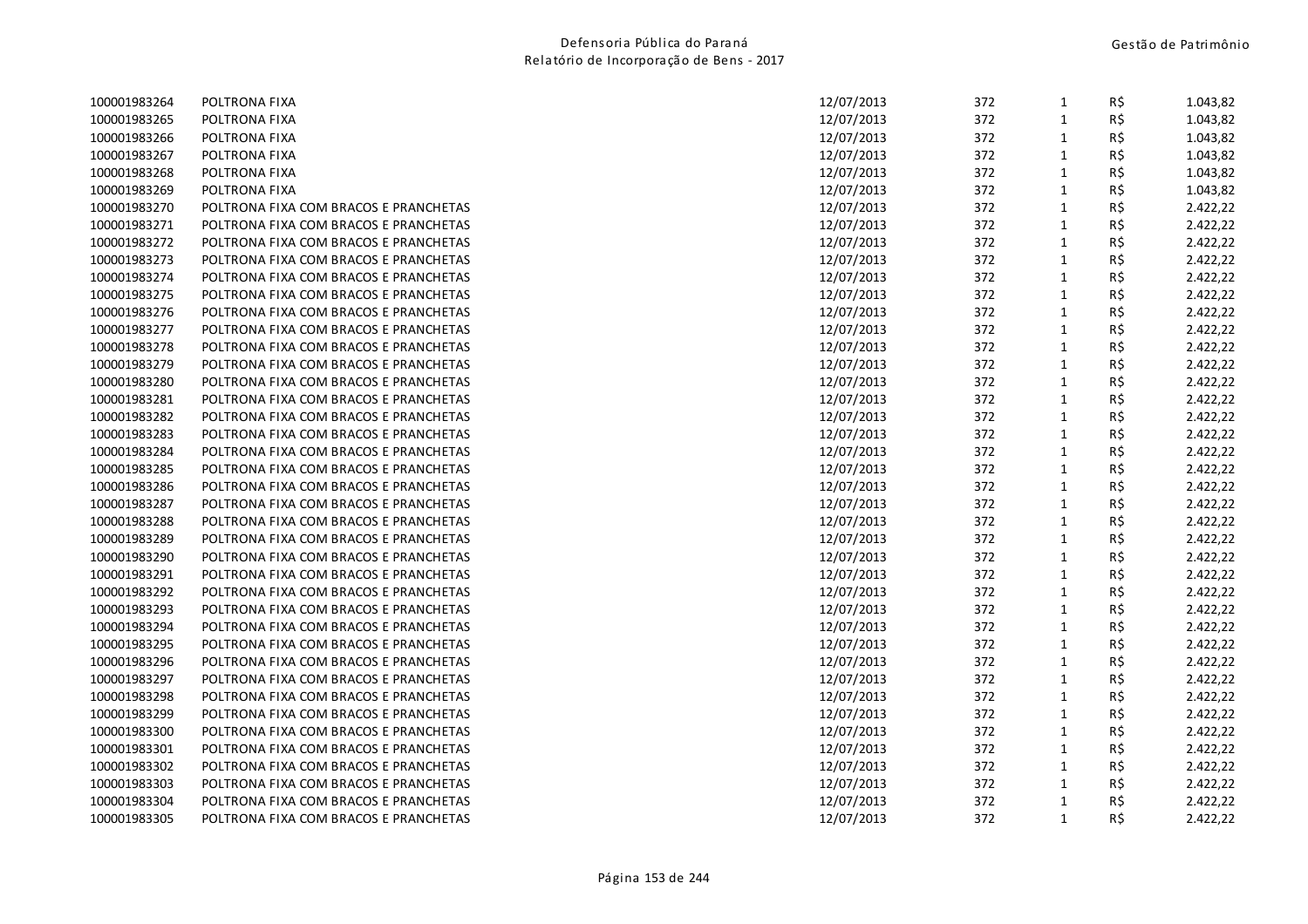| 100001983306 | POLTRONA FIXA COM BRACOS E PRANCHETAS            | 12/07/2013 | 372 | $\mathbf{1}$ | R\$ | 2.422,22 |
|--------------|--------------------------------------------------|------------|-----|--------------|-----|----------|
| 100001983307 | POLTRONA FIXA COM BRACOS E PRANCHETAS            | 12/07/2013 | 372 | $\mathbf{1}$ | R\$ | 2.422,22 |
| 100001983308 | POLTRONA FIXA COM BRACOS E PRANCHETAS            | 12/07/2013 | 372 | $1\,$        | R\$ | 2.422,22 |
| 100001983309 | POLTRONA FIXA COM BRACOS E PRANCHETAS            | 12/07/2013 | 372 | $\mathbf{1}$ | R\$ | 2.422,22 |
| 100001983310 | POLTRONA FIXA COM BRACOS E PRANCHETAS            | 12/07/2013 | 372 | $\mathbf{1}$ | R\$ | 2.422,22 |
| 100001983311 | POLTRONA FIXA COM BRACOS E PRANCHETAS            | 12/07/2013 | 372 | $\mathbf{1}$ | R\$ | 2.422,22 |
| 100001983312 | POLTRONA FIXA COM BRACOS E PRANCHETAS            | 12/07/2013 | 372 | $\mathbf{1}$ | R\$ | 2.422,22 |
| 100001983313 | POLTRONA FIXA COM BRACOS E PRANCHETAS            | 12/07/2013 | 372 | $\mathbf{1}$ | R\$ | 2.422,22 |
| 100001983314 | POLTRONA FIXA COM BRACOS E PRANCHETAS            | 12/07/2013 | 372 | $\mathbf{1}$ | R\$ | 2.422,22 |
| 100001983315 | POLTRONA FIXA COM BRACOS E PRANCHETAS            | 12/07/2013 | 372 | $\mathbf 1$  | R\$ | 2.422,22 |
| 100001983316 | POLTRONA FIXA COM BRACOS E PRANCHETAS            | 12/07/2013 | 372 | $\mathbf{1}$ | R\$ | 2.422,22 |
| 100001983317 | POLTRONA FIXA COM BRACOS E PRANCHETAS            | 12/07/2013 | 372 | $\mathbf{1}$ | R\$ | 2.422,22 |
| 100001983318 | POLTRONA FIXA COM BRACOS E PRANCHETAS            | 12/07/2013 | 372 | $\mathbf{1}$ | R\$ | 2.422,22 |
| 100001983319 | POLTRONA FIXA COM BRACOS E PRANCHETAS            | 12/07/2013 | 372 | $\mathbf 1$  | R\$ | 2.422,22 |
| 100001983320 | POLTRONA FIXA COM BRACOS E PRANCHETAS            | 12/07/2013 | 372 | $\mathbf{1}$ | R\$ | 2.422,22 |
| 100001983321 | POLTRONA FIXA COM BRACOS E PRANCHETAS            | 12/07/2013 | 372 | $\mathbf{1}$ | R\$ | 2.422,22 |
| 100001983322 | POLTRONA FIXA COM BRACOS E PRANCHETAS            | 12/07/2013 | 372 | $\mathbf{1}$ | R\$ | 2.422,22 |
| 100001983323 | POLTRONA FIXA COM BRACOS E PRANCHETAS            | 12/07/2013 | 372 | $\mathbf{1}$ | R\$ | 2.422,22 |
| 100001983324 | POLTRONA FIXA COM BRACOS E PRANCHETAS            | 12/07/2013 | 372 | $\mathbf 1$  | R\$ | 2.422,22 |
| 100001983325 | POLTRONA FIXA COM BRACOS E PRANCHETAS            | 12/07/2013 | 372 | $\mathbf{1}$ | R\$ | 2.422,22 |
| 100001983326 | POLTRONA FIXA COM BRACOS E PRANCHETAS            | 12/07/2013 | 372 | $\mathbf 1$  | R\$ | 2.422,22 |
| 100001983327 | POLTRONA FIXA COM BRACOS E PRANCHETAS            | 12/07/2013 | 372 | $\mathbf{1}$ | R\$ | 2.422,22 |
| 100001983328 | POLTRONA FIXA COM BRACOS E PRANCHETAS            | 12/07/2013 | 372 | $\mathbf 1$  | R\$ | 2.422,22 |
| 100001983329 | POLTRONA FIXA COM BRACOS E PRANCHETAS            | 12/07/2013 | 372 | $\mathbf 1$  | R\$ | 2.422,22 |
| 100001983330 | POLTRONA FIXA PARA OBESO COM BRACOS E PRANCHETAS | 12/07/2013 | 372 | $\mathbf{1}$ | R\$ | 2.418,54 |
| 100001983331 | POLTRONA FIXA PARA OBESO COM BRACOS E PRANCHETAS | 12/07/2013 | 372 | $\mathbf{1}$ | R\$ | 2.420,77 |
| 100001983332 | SOFA COM BRACOS                                  | 12/07/2013 | 372 | $\mathbf{1}$ | R\$ | 7.397,91 |
| 100001983333 | SOFA COM BRACOS                                  | 12/07/2013 | 372 | $\mathbf 1$  | R\$ | 7.397,91 |
| 100001983334 | SOFA COM BRACOS                                  | 12/07/2013 | 372 | $\mathbf 1$  | R\$ | 5.567,03 |
| 100001983335 | SOFA COM BRACOS                                  | 12/07/2013 | 372 | $\mathbf 1$  | R\$ | 5.567,03 |
| 100001983336 | SOFA COM BRACOS                                  | 12/07/2013 | 372 | $\mathbf{1}$ | R\$ | 5.567,03 |
| 100001983337 | SOFA COM BRACOS                                  | 12/07/2013 | 372 | $\mathbf 1$  | R\$ | 5.567,03 |
| 100001983338 | SOFA COM BRACOS                                  | 12/07/2013 | 372 | $\mathbf 1$  | R\$ | 5.567,03 |
| 100001983339 | SOFA COM BRACOS                                  | 12/07/2013 | 372 | $\mathbf{1}$ | R\$ | 5.567,03 |
| 100001983340 | SOFA COM BRACOS                                  | 12/07/2013 | 372 | $\mathbf{1}$ | R\$ | 5.567,03 |
| 100001983147 | POLTRONA EM LONGARINA                            | 12/06/2013 | 372 | $\mathbf{1}$ | R\$ | 4.849,95 |
| 100001983148 | POLTRONA EM LONGARINA                            | 12/06/2013 | 372 | $\mathbf{1}$ | R\$ | 4.849,95 |
| 100001983149 | POLTRONA EM LONGARINA                            | 12/06/2013 | 372 | $\mathbf 1$  | R\$ | 4.849,95 |
| 100001983150 | POLTRONA EM LONGARINA                            | 12/06/2013 | 372 | $\mathbf{1}$ | R\$ | 4.849,95 |
| 100001983151 | POLTRONA EM LONGARINA                            | 12/06/2013 | 372 | $\mathbf{1}$ | R\$ | 4.849,95 |
| 100001983152 | POLTRONA EM LONGARINA                            | 12/06/2013 | 372 | $\mathbf{1}$ | R\$ | 4.849,95 |
| 100001983153 | POLTRONA EM LONGARINA                            | 12/06/2013 | 372 | $\mathbf{1}$ | R\$ | 4.849,95 |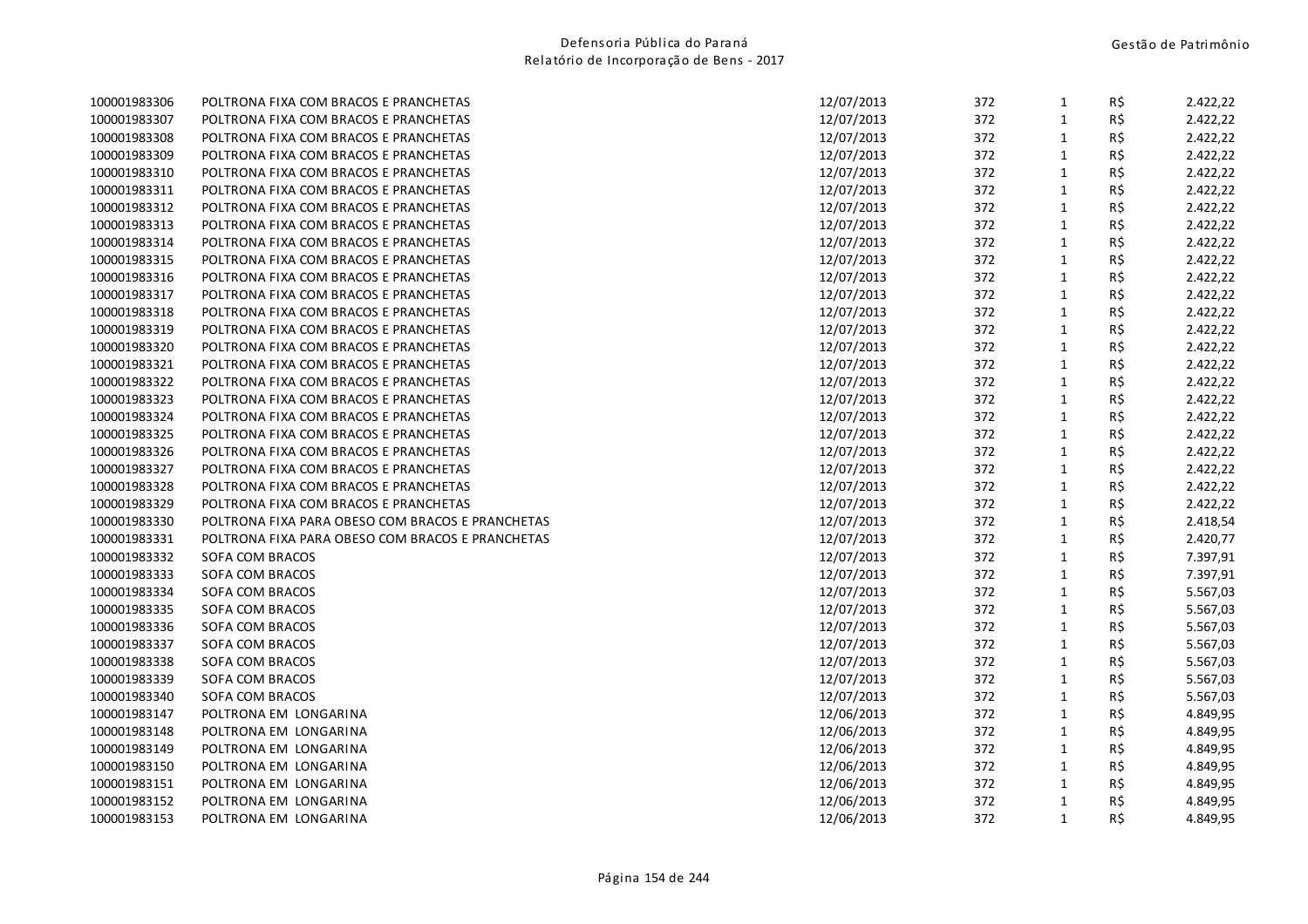| 100001983154 | POLTRONA EM LONGARINA | 12/06/2013<br>372<br>$\mathbf{1}$ | R\$ | 4.849,95 |
|--------------|-----------------------|-----------------------------------|-----|----------|
| 100001983155 | POLTRONA EM LONGARINA | 12/06/2013<br>372<br>$\mathbf{1}$ | R\$ | 4.849,95 |
| 100001983156 | POLTRONA EM LONGARINA | 12/06/2013<br>372<br>$\mathbf{1}$ | R\$ | 4.849,95 |
| 100001983157 | POLTRONA EM LONGARINA | 12/06/2013<br>372<br>$\mathbf{1}$ | R\$ | 4.849,95 |
| 100001983158 | POLTRONA EM LONGARINA | 372<br>$\mathbf{1}$<br>12/06/2013 | R\$ | 4.849,95 |
| 100001983159 | POLTRONA EM LONGARINA | 372<br>$\mathbf 1$<br>12/06/2013  | R\$ | 4.849,95 |
| 100001983160 | POLTRONA EM LONGARINA | 12/06/2013<br>372<br>$\mathbf{1}$ | R\$ | 4.849,95 |
| 100001983161 | POLTRONA EM LONGARINA | 12/06/2013<br>372<br>$\mathbf{1}$ | R\$ | 4.849,95 |
| 100001983162 | POLTRONA EM LONGARINA | 12/06/2013<br>372<br>$\mathbf{1}$ | R\$ | 4.849,95 |
| 100001983163 | POLTRONA EM LONGARINA | $\mathbf 1$<br>12/06/2013<br>372  | R\$ | 4.849,95 |
| 100001983164 | POLTRONA EM LONGARINA | 372<br>$\mathbf{1}$<br>12/06/2013 | R\$ | 4.849,95 |
| 100001983165 | POLTRONA EM LONGARINA | 12/06/2013<br>372<br>$\mathbf{1}$ | R\$ | 4.849,95 |
| 100001983166 | POLTRONA EM LONGARINA | 372<br>$\mathbf{1}$<br>12/06/2013 | R\$ | 4.849,95 |
| 100001983167 | POLTRONA EM LONGARINA | 12/06/2013<br>372<br>$\mathbf{1}$ | R\$ | 4.849,95 |
| 100001983168 | POLTRONA EM LONGARINA | 12/06/2013<br>372<br>$\mathbf{1}$ | R\$ | 4.849,95 |
| 100001983169 | POLTRONA EM LONGARINA | 12/06/2013<br>372<br>$\mathbf{1}$ | R\$ | 4.849,95 |
| 100001983170 | POLTRONA EM LONGARINA | 12/06/2013<br>372<br>$\mathbf{1}$ | R\$ | 4.849,95 |
| 100001983171 | POLTRONA EM LONGARINA | 372<br>$\mathbf{1}$<br>12/06/2013 | R\$ | 4.849,95 |
| 100001983172 | POLTRONA EM LONGARINA | 372<br>$\mathbf 1$<br>12/06/2013  | R\$ | 4.849,95 |
| 100001983173 | POLTRONA EM LONGARINA | 12/06/2013<br>372<br>$\mathbf{1}$ | R\$ | 4.849,95 |
| 100001983174 | POLTRONA EM LONGARINA | 12/06/2013<br>372<br>$\mathbf{1}$ | R\$ | 4.849,95 |
| 100001983175 | POLTRONA EM LONGARINA | 372<br>$\mathbf{1}$<br>12/06/2013 | R\$ | 4.849,95 |
| 100001983176 | POLTRONA EM LONGARINA | 372<br>$\mathbf{1}$<br>12/06/2013 | R\$ | 4.849,95 |
| 100001983177 | POLTRONA EM LONGARINA | $\mathbf{1}$<br>12/06/2013<br>372 | R\$ | 4.849,95 |
| 100001983178 | POLTRONA EM LONGARINA | 12/06/2013<br>372<br>$\mathbf{1}$ | R\$ | 4.849,95 |
| 100001983179 | POLTRONA EM LONGARINA | 372<br>12/06/2013<br>$\mathbf{1}$ | R\$ | 4.849,95 |
| 100001983180 | POLTRONA EM LONGARINA | 12/06/2013<br>372<br>$\mathbf{1}$ | R\$ | 4.849,95 |
| 100001983181 | POLTRONA EM LONGARINA | 12/06/2013<br>372<br>$\mathbf{1}$ | R\$ | 4.849,95 |
| 100001983182 | POLTRONA EM LONGARINA | 372<br>$\mathbf{1}$<br>12/06/2013 | R\$ | 4.849,95 |
| 100001983183 | POLTRONA EM LONGARINA | 372<br>12/06/2013<br>$\mathbf{1}$ | R\$ | 4.849,95 |
| 100001983184 | POLTRONA EM LONGARINA | 372<br>$\mathbf{1}$<br>12/06/2013 | R\$ | 4.849,95 |
| 100001983185 | POLTRONA EM LONGARINA | $\mathbf 1$<br>12/06/2013<br>372  | R\$ | 4.849,95 |
| 100001983186 | POLTRONA EM LONGARINA | 372<br>$\mathbf 1$<br>12/06/2013  | R\$ | 4.849,95 |
| 100001983187 | POLTRONA EM LONGARINA | 372<br>12/06/2013<br>$\mathbf{1}$ | R\$ | 4.849,95 |
| 100001983188 | POLTRONA EM LONGARINA | 12/06/2013<br>372<br>$\mathbf{1}$ | R\$ | 4.849,95 |
| 100001983189 | POLTRONA EM LONGARINA | 372<br>12/06/2013<br>$\mathbf{1}$ | R\$ | 4.849,95 |
| 100001983190 | POLTRONA EM LONGARINA | $\mathbf{1}$<br>12/06/2013<br>372 | R\$ | 4.849,95 |
| 100001983191 | POLTRONA EM LONGARINA | 12/06/2013<br>372<br>$\mathbf{1}$ | R\$ | 4.849,95 |
| 100001983192 | POLTRONA EM LONGARINA | 372<br>$\mathbf{1}$<br>12/06/2013 | R\$ | 4.849,95 |
| 100001983193 | POLTRONA EM LONGARINA | 372<br>$\mathbf{1}$<br>12/06/2013 | R\$ | 4.849,95 |
| 100001983194 | POLTRONA EM LONGARINA | 372<br>$\mathbf{1}$<br>12/06/2013 | R\$ | 4.849,95 |
| 100001983195 | POLTRONA EM LONGARINA | $\mathbf{1}$<br>12/06/2013<br>372 | R\$ | 4.849,95 |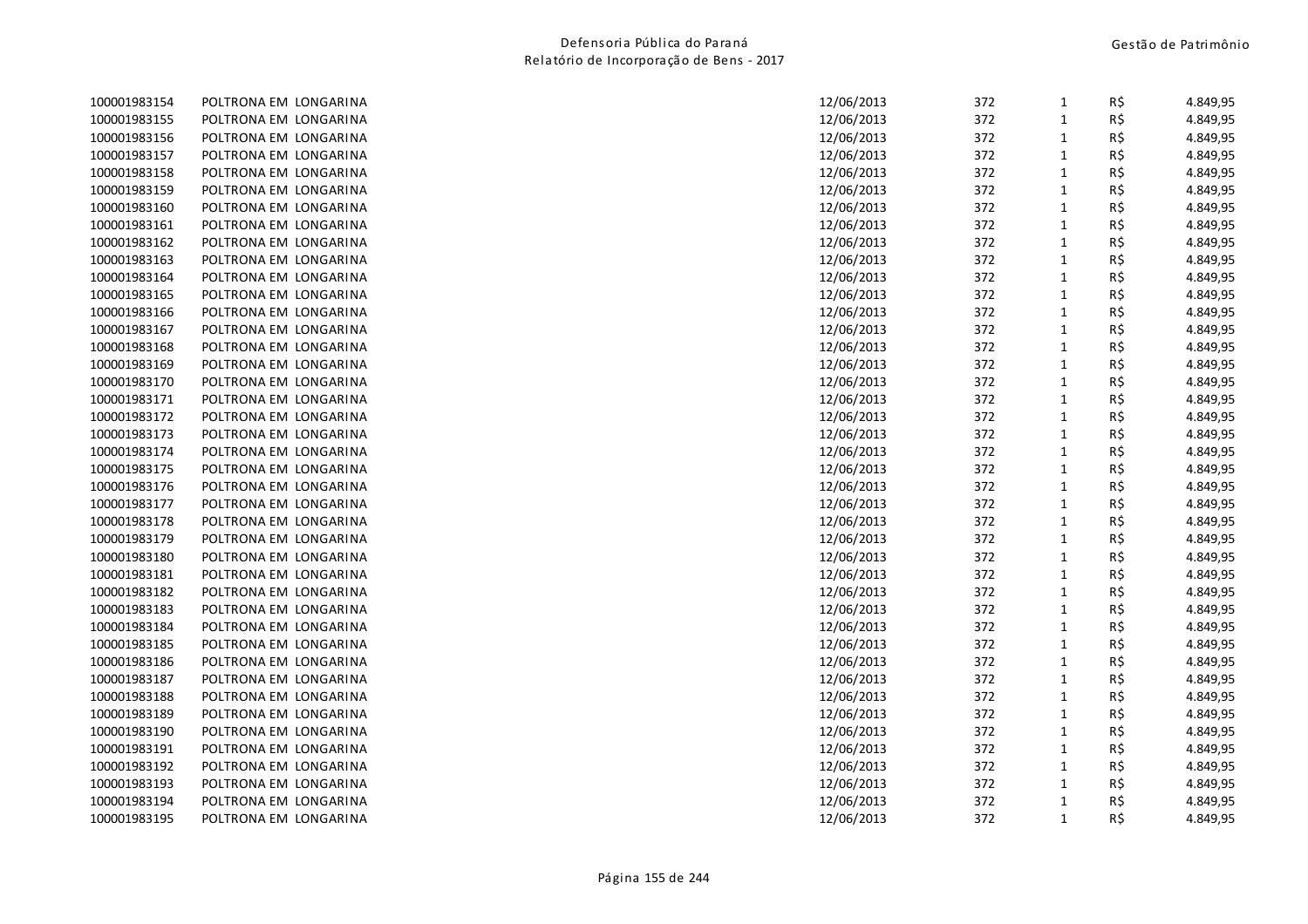| 100001983196 | POLTRONA GIRATORIA     | 12/06/2013 | 372 | $\mathbf{1}$ | R\$ | 4.083,35 |
|--------------|------------------------|------------|-----|--------------|-----|----------|
| 100001983197 | POLTRONA GIRATORIA     | 12/06/2013 | 372 | $\mathbf{1}$ | R\$ | 4.083,35 |
| 100001983198 | POLTRONA GIRATORIA     | 12/06/2013 | 372 | $\mathbf{1}$ | R\$ | 4.083,35 |
| 100001983199 | POLTRONA GIRATORIA     | 12/06/2013 | 372 | $\mathbf 1$  | R\$ | 4.083,35 |
| 100001983200 | POLTRONA GIRATORIA     | 12/06/2013 | 372 | $\mathbf 1$  | R\$ | 4.083,35 |
| 100001983201 | POLTRONA GIRATORIA     | 12/06/2013 | 372 | $\mathbf{1}$ | R\$ | 4.083,35 |
| 100001983202 | POLTRONA GIRATORIA     | 12/06/2013 | 372 | $\mathbf{1}$ | R\$ | 4.083,35 |
| 100001983203 | POLTRONA GIRATORIA     | 12/06/2013 | 372 | $\mathbf{1}$ | R\$ | 4.083,35 |
| 100001983204 | POLTRONA GIRATORIA     | 12/06/2013 | 372 | $\mathbf{1}$ | R\$ | 4.083,35 |
| 100001983205 | POLTRONA GIRATORIA     | 12/06/2013 | 372 | $\mathbf{1}$ | R\$ | 4.083,35 |
| 100001983206 | POLTRONA GIRATORIA     | 12/06/2013 | 372 | $\mathbf{1}$ | R\$ | 4.083,35 |
| 100001983207 | POLTRONA GIRATORIA     | 12/06/2013 | 372 | $\mathbf{1}$ | R\$ | 4.083,35 |
| 100001983208 | POLTRONA GIRATORIA     | 12/06/2013 | 372 | $\mathbf{1}$ | R\$ | 4.083,35 |
| 100001983209 | POLTRONA GIRATORIA     | 12/06/2013 | 372 | $\mathbf 1$  | R\$ | 4.083,35 |
| 100001983210 | POLTRONA GIRATORIA     | 12/06/2013 | 372 | $\mathbf{1}$ | R\$ | 4.083,35 |
| 100001983211 | POLTRONA GIRATORIA     | 12/06/2013 | 372 | $\mathbf{1}$ | R\$ | 4.083,35 |
| 100001983212 | POLTRONA GIRATORIA     | 12/06/2013 | 372 | $\mathbf{1}$ | R\$ | 4.083,35 |
| 100001983213 | POLTRONA GIRATORIA     | 12/06/2013 | 372 | $\mathbf{1}$ | R\$ | 4.083,35 |
| 100001983214 | POLTRONA GIRATORIA     | 12/06/2013 | 372 | $\mathbf{1}$ | R\$ | 4.083,35 |
| 100001983215 | POLTRONA GIRATORIA     | 12/06/2013 | 372 | $\mathbf{1}$ | R\$ | 4.083,35 |
| 100001983216 | POLTRONA GIRATORIA     | 12/06/2013 | 372 | $\mathbf{1}$ | R\$ | 4.083,35 |
| 100001983217 | POLTRONA GIRATORIA     | 12/06/2013 | 372 | $\mathbf{1}$ | R\$ | 4.083,35 |
| 100001983218 | POLTRONA GIRATORIA     | 12/06/2013 | 372 | $\mathbf{1}$ | R\$ | 4.083,35 |
| 100001983219 | POLTRONA GIRATORIA     | 12/06/2013 | 372 | $\mathbf{1}$ | R\$ | 4.083,35 |
| 100001983220 | POLTRONA GIRATORIA     | 12/06/2013 | 372 | $\mathbf{1}$ | R\$ | 4.083,35 |
| 100001983221 | POLTRONA GIRATORIA     | 12/06/2013 | 372 | $\mathbf{1}$ | R\$ | 4.083,35 |
| 100001983222 | POLTRONA GIRATORIA     | 12/06/2013 | 372 | $\mathbf{1}$ | R\$ | 4.083,35 |
| 100001983223 | POLTRONA GIRATORIA     | 12/06/2013 | 372 | $\mathbf{1}$ | R\$ | 4.083,35 |
| 100001983224 | POLTRONA GIRATORIA     | 12/06/2013 | 372 | $\mathbf{1}$ | R\$ | 4.083,35 |
| 100001983225 | POLTRONA GIRATORIA     | 12/06/2013 | 372 | $\mathbf{1}$ | R\$ | 4.083,35 |
| 100001979318 | ARMARIO ALTO 02 PORTAS | 12/04/2013 | 372 | $\mathbf{1}$ | R\$ | 821,86   |
| 100001979319 | ARMARIO ALTO 02 PORTAS | 12/04/2013 | 372 | $\mathbf{1}$ | R\$ | 821,86   |
| 100001979320 | ARMARIO ALTO 02 PORTAS | 12/04/2013 | 372 | $\mathbf{1}$ | R\$ | 821,86   |
| 100001979321 | ARMARIO ALTO 02 PORTAS | 12/04/2013 | 372 | $\mathbf{1}$ | R\$ | 821,86   |
| 100001979322 | ARMARIO ALTO 02 PORTAS | 12/04/2013 | 372 | $\mathbf{1}$ | R\$ | 821,86   |
| 100001979323 | ARMARIO ALTO 02 PORTAS | 12/04/2013 | 372 | $\mathbf{1}$ | R\$ | 821,86   |
| 100001979324 | ARMARIO ALTO 02 PORTAS | 12/04/2013 | 372 | $\mathbf 1$  | R\$ | 821,86   |
| 100001979325 | ARMARIO ALTO 02 PORTAS | 12/04/2013 | 372 | $\mathbf{1}$ | R\$ | 821,86   |
| 100001979326 | ARMARIO ALTO 02 PORTAS | 12/04/2013 | 372 | $\mathbf{1}$ | R\$ | 821,86   |
| 100001979327 | ARMARIO ALTO 02 PORTAS | 12/04/2013 | 372 | $\mathbf{1}$ | R\$ | 821,86   |
| 100001979328 | ARMARIO ALTO 02 PORTAS | 12/04/2013 | 372 | $\mathbf{1}$ | R\$ | 821,86   |
| 100001979329 | ARMARIO ALTO 02 PORTAS | 12/04/2013 | 372 | $\mathbf{1}$ | R\$ | 821,86   |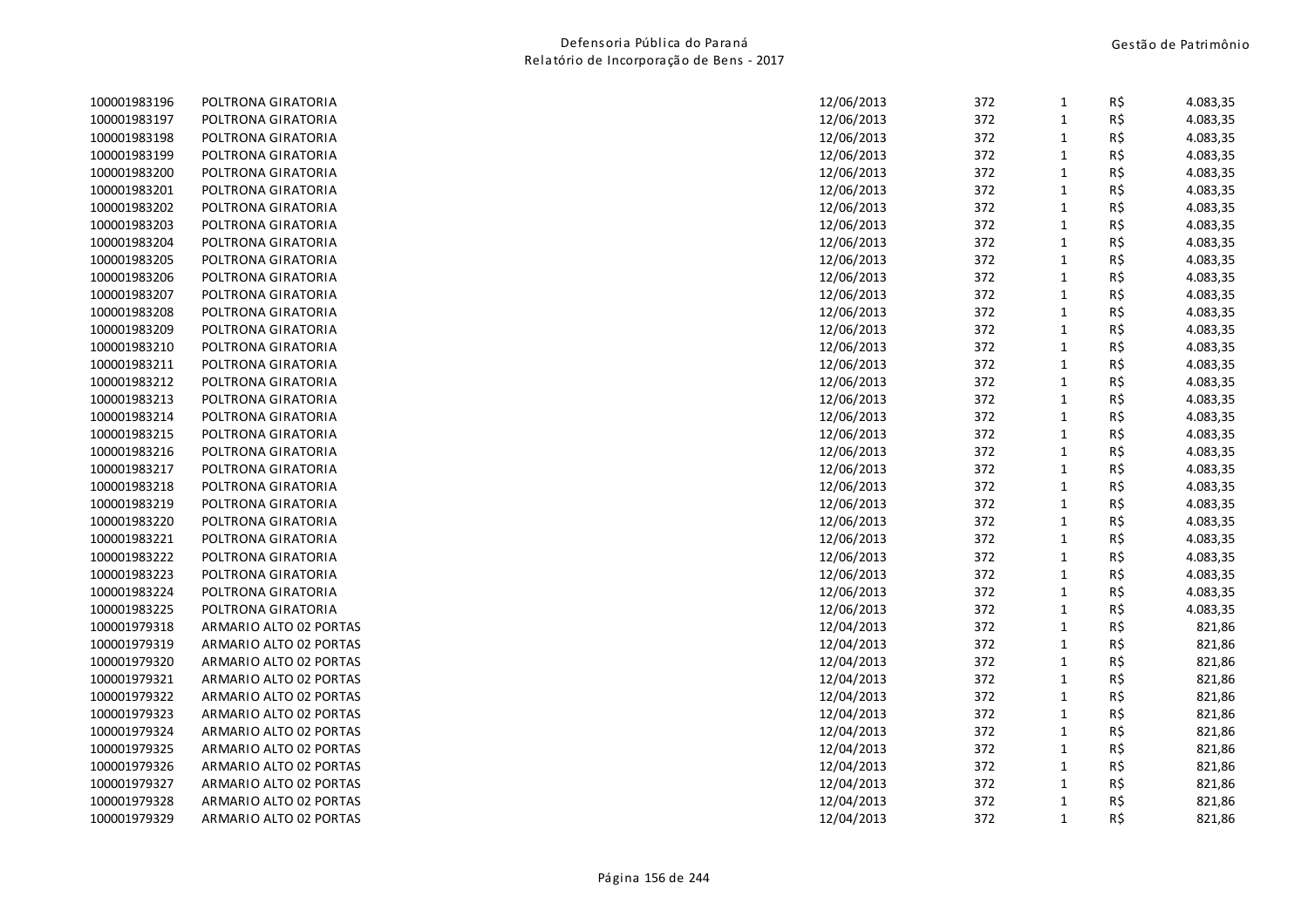| 100001979330 | ARMARIO ALTO 02 PORTAS | 12/04/2013 | 372 | 1            | R\$ | 821,86 |
|--------------|------------------------|------------|-----|--------------|-----|--------|
| 100001979331 | ARMARIO ALTO 02 PORTAS | 12/04/2013 | 372 | $\mathbf{1}$ | R\$ | 821,86 |
| 100001979332 | ARMARIO ALTO 02 PORTAS | 12/04/2013 | 372 | $\mathbf{1}$ | R\$ | 821,86 |
| 100001979333 | ARMARIO ALTO 02 PORTAS | 12/04/2013 | 372 | $\mathbf{1}$ | R\$ | 821,86 |
| 100001979334 | ARMARIO ALTO 02 PORTAS | 12/04/2013 | 372 | $\mathbf{1}$ | R\$ | 821,86 |
| 100001979335 | ARMARIO ALTO 02 PORTAS | 12/04/2013 | 372 | $\mathbf{1}$ | R\$ | 821,86 |
| 100001979336 | ARMARIO ALTO 02 PORTAS | 12/04/2013 | 372 | $\mathbf 1$  | R\$ | 821,86 |
| 100001979337 | ARMARIO ALTO 02 PORTAS | 12/04/2013 | 372 | $\mathbf 1$  | R\$ | 821,86 |
| 100001979338 | ARMARIO ALTO 02 PORTAS | 12/04/2013 | 372 | $\mathbf{1}$ | R\$ | 821,86 |
| 100001979339 | ARMARIO ALTO 02 PORTAS | 12/04/2013 | 372 | $\mathbf{1}$ | R\$ | 821,86 |
| 100001979340 | ARMARIO ALTO 02 PORTAS | 12/04/2013 | 372 | $\mathbf{1}$ | R\$ | 821,86 |
| 100001979341 | ARMARIO ALTO 02 PORTAS | 12/04/2013 | 372 | $\mathbf{1}$ | R\$ | 821,86 |
| 100001979342 | ARMARIO ALTO 02 PORTAS | 12/04/2013 | 372 | $\mathbf{1}$ | R\$ | 821,86 |
| 100001979343 | ARMARIO ALTO 02 PORTAS | 12/04/2013 | 372 | $\mathbf{1}$ | R\$ | 821,86 |
| 100001979344 | ARMARIO ALTO 02 PORTAS | 12/04/2013 | 372 | $\mathbf{1}$ | R\$ | 821,86 |
| 100001979345 | ARMARIO ALTO 02 PORTAS | 12/04/2013 | 372 | $\mathbf{1}$ | R\$ | 821,86 |
| 100001979346 | ARMARIO ALTO 02 PORTAS | 12/04/2013 | 372 | $\mathbf{1}$ | R\$ | 821,86 |
| 100001979347 | ARMARIO ALTO 02 PORTAS | 12/04/2013 | 372 | $\mathbf{1}$ | R\$ | 821,86 |
| 100001979348 | ARMARIO ALTO 02 PORTAS | 12/04/2013 | 372 | $\mathbf{1}$ | R\$ | 821,86 |
| 100001979349 | ARMARIO ALTO 02 PORTAS | 12/04/2013 | 372 | $\mathbf 1$  | R\$ | 821,86 |
| 100001979350 | ARMARIO ALTO 02 PORTAS | 12/04/2013 | 372 | $\mathbf 1$  | R\$ | 821,86 |
| 100001979351 | ARMARIO ALTO 02 PORTAS | 12/04/2013 | 372 | $\mathbf{1}$ | R\$ | 821,86 |
| 100001979352 | ARMARIO ALTO 02 PORTAS | 12/04/2013 | 372 | $\mathbf{1}$ | R\$ | 821,86 |
| 100001979353 | ARMARIO ALTO 02 PORTAS | 12/04/2013 | 372 | $\mathbf 1$  | R\$ | 821,86 |
| 100001979354 | ARMARIO ALTO 02 PORTAS | 12/04/2013 | 372 | $\mathbf{1}$ | R\$ | 821,86 |
| 100001979355 | ARMARIO ALTO 02 PORTAS | 12/04/2013 | 372 | $\mathbf{1}$ | R\$ | 821,86 |
| 100001979356 | ARMARIO ALTO 02 PORTAS | 12/04/2013 | 372 | $\mathbf{1}$ | R\$ | 821,86 |
| 100001979357 | ARMARIO ALTO 02 PORTAS | 12/04/2013 | 372 | $\mathbf{1}$ | R\$ | 821,86 |
| 100001979358 | ARMARIO ALTO 02 PORTAS | 12/04/2013 | 372 | $\mathbf{1}$ | R\$ | 821,86 |
| 100001979359 | ARMARIO ALTO 02 PORTAS | 12/04/2013 | 372 | $\mathbf 1$  | R\$ | 821,86 |
| 100001979360 | ARMARIO ALTO 02 PORTAS | 12/04/2013 | 372 | $\mathbf{1}$ | R\$ | 821,86 |
| 100001979361 | ARMARIO ALTO 02 PORTAS | 12/04/2013 | 372 | $\mathbf{1}$ | R\$ | 821,86 |
| 100001979362 | ARMARIO ALTO 02 PORTAS | 12/04/2013 | 372 | $\mathbf 1$  | R\$ | 821,86 |
| 100001979363 | ARMARIO ALTO 02 PORTAS | 12/04/2013 | 372 | $\mathbf 1$  | R\$ | 821,86 |
| 100001979364 | ARMARIO ALTO 02 PORTAS | 12/04/2013 | 372 | $\mathbf{1}$ | R\$ | 821,86 |
| 100001979365 | ARMARIO ALTO 02 PORTAS | 12/04/2013 | 372 | $\mathbf{1}$ | R\$ | 821,86 |
| 100001979366 | ARMARIO ALTO 02 PORTAS | 12/04/2013 | 372 | $\mathbf 1$  | R\$ | 821,86 |
| 100001979367 | ARMARIO ALTO 02 PORTAS | 12/04/2013 | 372 | $\mathbf{1}$ | R\$ | 821,86 |
| 100001979368 | ARMARIO ALTO 02 PORTAS | 12/04/2013 | 372 | $\mathbf{1}$ | R\$ | 821,86 |
| 100001979369 | ARMARIO ALTO 02 PORTAS | 12/04/2013 | 372 | $\mathbf{1}$ | R\$ | 821,86 |
| 100001979370 | ARMARIO ALTO 02 PORTAS | 12/04/2013 | 372 | $\mathbf{1}$ | R\$ | 821,86 |
| 100001979371 | ARMARIO ALTO 02 PORTAS | 12/04/2013 | 372 | $\mathbf{1}$ | R\$ | 821,86 |
|              |                        |            |     |              |     |        |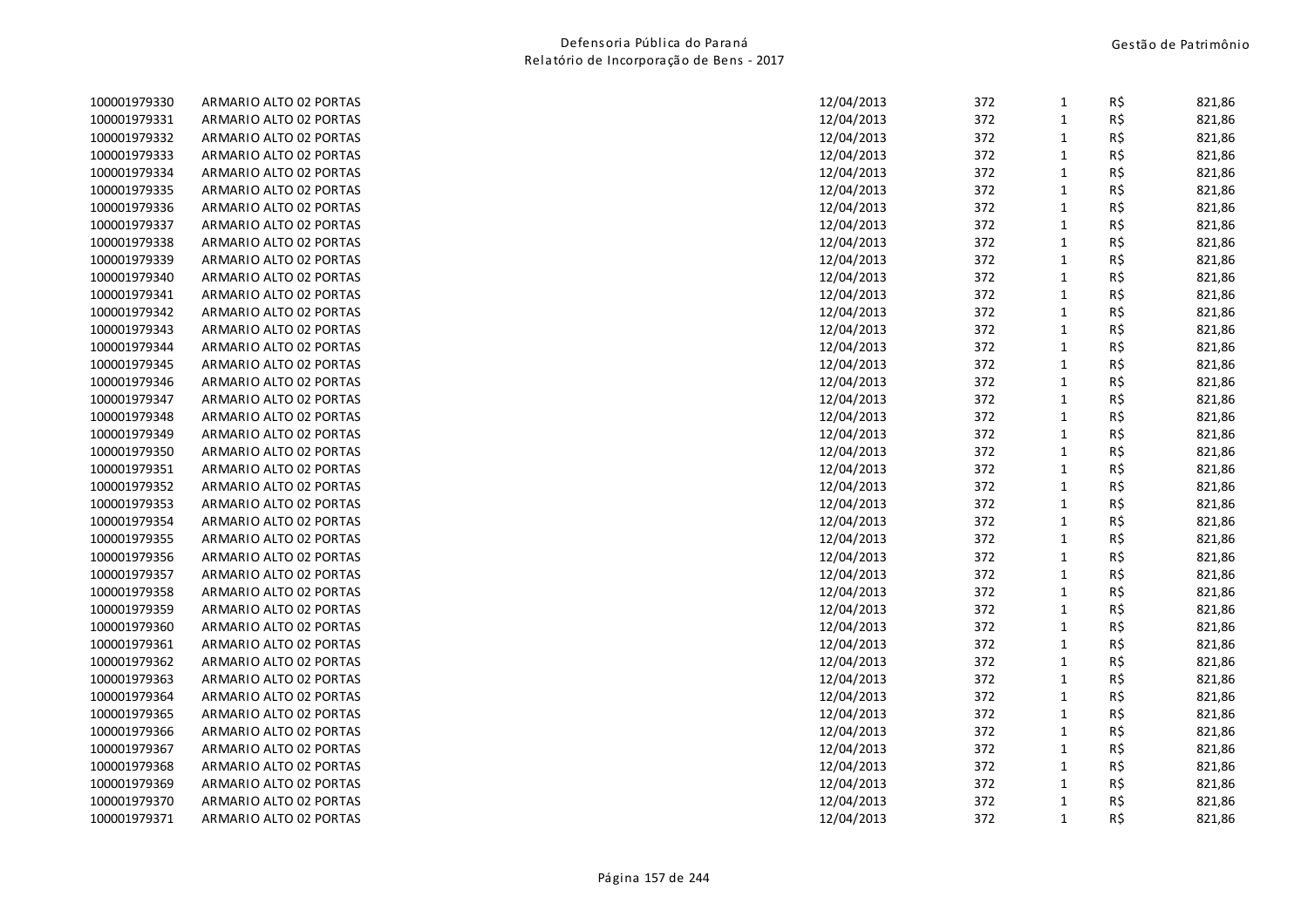| 100001979372 | ARMARIO ALTO 02 PORTAS | 12/04/2013 | 372 | 1            | R\$ | 821,86 |
|--------------|------------------------|------------|-----|--------------|-----|--------|
| 100001979373 | ARMARIO ALTO 02 PORTAS | 12/04/2013 | 372 | $\mathbf{1}$ | R\$ | 821,86 |
| 100001979374 | ARMARIO ALTO 02 PORTAS | 12/04/2013 | 372 | $\mathbf{1}$ | R\$ | 821,86 |
| 100001979375 | ARMARIO ALTO 02 PORTAS | 12/04/2013 | 372 | $\mathbf 1$  | R\$ | 821,86 |
| 100001979376 | ARMARIO ALTO 02 PORTAS | 12/04/2013 | 372 | $\mathbf 1$  | R\$ | 821,86 |
| 100001979377 | ARMARIO ALTO 02 PORTAS | 12/04/2013 | 372 | $\mathbf{1}$ | R\$ | 821,86 |
| 100001979378 | ARMARIO ALTO 02 PORTAS | 12/04/2013 | 372 | $\mathbf{1}$ | R\$ | 821,86 |
| 100001979379 | ARMARIO ALTO 02 PORTAS | 12/04/2013 | 372 | $\mathbf{1}$ | R\$ | 821,86 |
| 100001979380 | ARMARIO ALTO 02 PORTAS | 12/04/2013 | 372 | $\mathbf{1}$ | R\$ | 821,86 |
| 100001979381 | ARMARIO ALTO 02 PORTAS | 12/04/2013 | 372 | $\mathbf 1$  | R\$ | 821,86 |
| 100001979382 | ARMARIO ALTO 02 PORTAS | 12/04/2013 | 372 | $\mathbf 1$  | R\$ | 821,86 |
| 100001979383 | ARMARIO ALTO 02 PORTAS | 12/04/2013 | 372 | $\mathbf{1}$ | R\$ | 821,86 |
| 100001979384 | ARMARIO ALTO 02 PORTAS | 12/04/2013 | 372 | $\mathbf 1$  | R\$ | 821,86 |
| 100001979385 | ARMARIO ALTO 02 PORTAS | 12/04/2013 | 372 | $\mathbf{1}$ | R\$ | 821,86 |
| 100001979386 | ARMARIO ALTO 02 PORTAS | 12/04/2013 | 372 | $\mathbf{1}$ | R\$ | 838,71 |
| 100001979387 | ARMARIO ALTO 02 PORTAS | 12/04/2013 | 372 | $\mathbf{1}$ | R\$ | 838,71 |
| 100001979388 | ARMARIO ALTO 02 PORTAS | 12/04/2013 | 372 | $\mathbf 1$  | R\$ | 838,71 |
| 100001979389 | ARMARIO ALTO 02 PORTAS | 12/04/2013 | 372 | $\mathbf 1$  | R\$ | 838,71 |
| 100001979390 | ARMARIO ALTO 02 PORTAS | 12/04/2013 | 372 | $\mathbf 1$  | R\$ | 838,71 |
| 100001979391 | ARMARIO ALTO 02 PORTAS | 12/04/2013 | 372 | $\mathbf{1}$ | R\$ | 838,71 |
| 100001979392 | ARMARIO ALTO 02 PORTAS | 12/04/2013 | 372 | $\mathbf{1}$ | R\$ | 838,71 |
| 100001979393 | ARMARIO ALTO 02 PORTAS | 12/04/2013 | 372 | $\mathbf{1}$ | R\$ | 838,71 |
| 100001979394 | ARMARIO ALTO 02 PORTAS | 12/04/2013 | 372 | $\mathbf{1}$ | R\$ | 838,71 |
| 100001979395 | ARMARIO ALTO 02 PORTAS | 12/04/2013 | 372 | $\mathbf 1$  | R\$ | 838,71 |
| 100001979396 | ARMARIO ALTO 02 PORTAS | 12/04/2013 | 372 | $\mathbf 1$  | R\$ | 838,71 |
| 100001979397 | ARMARIO ALTO 02 PORTAS | 12/04/2013 | 372 | $\mathbf{1}$ | R\$ | 838,71 |
| 100001979398 | ARMARIO ALTO 02 PORTAS | 12/04/2013 | 372 | $\mathbf 1$  | R\$ | 838,71 |
| 100001979399 | ARMARIO ALTO 02 PORTAS | 12/04/2013 | 372 | $\mathbf{1}$ | R\$ | 838,71 |
| 100001979400 | ARMARIO ALTO 02 PORTAS | 12/04/2013 | 372 | $\mathbf{1}$ | R\$ | 838,71 |
| 100001979401 | ARMARIO ALTO 02 PORTAS | 12/04/2013 | 372 | $\mathbf{1}$ | R\$ | 838,71 |
| 100001979402 | ARMARIO ALTO 02 PORTAS | 12/04/2013 | 372 | $\mathbf 1$  | R\$ | 838,71 |
| 100001979403 | ARMARIO ALTO 02 PORTAS | 12/04/2013 | 372 | $\mathbf 1$  | R\$ | 838,71 |
| 100001979404 | ARMARIO ALTO 02 PORTAS | 12/04/2013 | 372 | $\mathbf 1$  | R\$ | 838,71 |
| 100001979405 | ARMARIO ALTO 02 PORTAS | 12/04/2013 | 372 | $\mathbf{1}$ | R\$ | 838,71 |
| 100001979406 | ARMARIO ALTO 02 PORTAS | 12/04/2013 | 372 | $\mathbf{1}$ | R\$ | 838,71 |
| 100001979407 | ARMARIO ALTO 02 PORTAS | 12/04/2013 | 372 | $\mathbf{1}$ | R\$ | 838,71 |
| 100001979408 | ARMARIO ALTO 02 PORTAS | 12/04/2013 | 372 | $\mathbf{1}$ | R\$ | 838,71 |
| 100001979409 | ARMARIO ALTO 02 PORTAS | 12/04/2013 | 372 | $\mathbf 1$  | R\$ | 838,71 |
| 100001979410 | ARMARIO ALTO 02 PORTAS | 12/04/2013 | 372 | $\mathbf 1$  | R\$ | 838,71 |
| 100001979411 | ARMARIO ALTO 02 PORTAS | 12/04/2013 | 372 | $\mathbf{1}$ | R\$ | 838,71 |
| 100001979412 | ARMARIO ALTO 02 PORTAS | 12/04/2013 | 372 | $\mathbf{1}$ | R\$ | 838,71 |
| 100001979413 | ARMARIO ALTO 02 PORTAS | 12/04/2013 | 372 | $\mathbf{1}$ | R\$ | 838,71 |
|              |                        |            |     |              |     |        |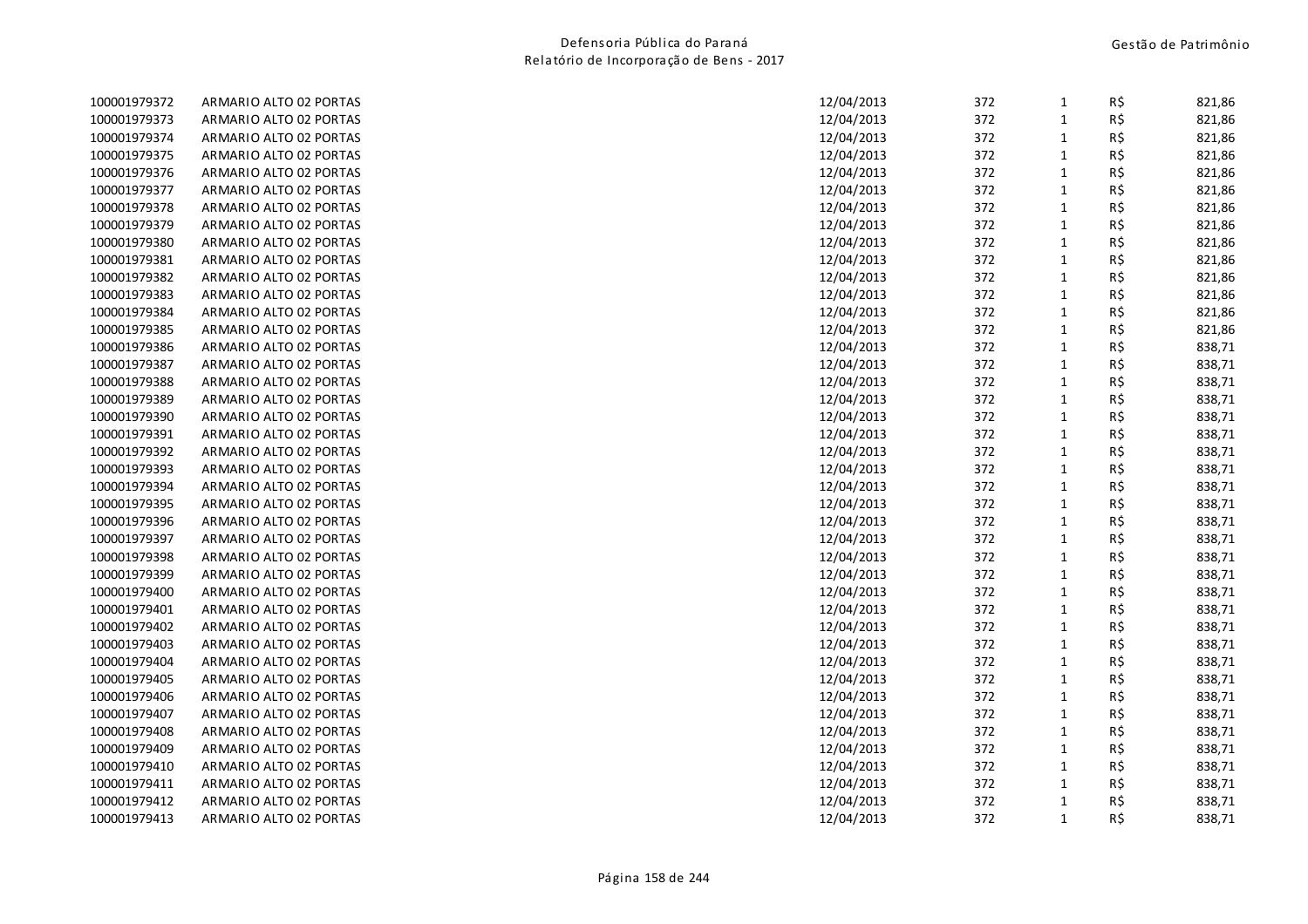| 100001979414 | ARMARIO ALTO 02 PORTAS | 12/04/2013 | 372 | 1            | R\$ | 808,09 |
|--------------|------------------------|------------|-----|--------------|-----|--------|
| 100001979415 | ARMARIO ALTO 02 PORTAS | 12/04/2013 | 372 | $\mathbf{1}$ | R\$ | 808,09 |
| 100001979416 | ARMARIO ALTO 02 PORTAS | 12/04/2013 | 372 | $\mathbf{1}$ | R\$ | 808,09 |
| 100001979417 | ARMARIO ALTO 02 PORTAS | 12/04/2013 | 372 | $\mathbf 1$  | R\$ | 808,09 |
| 100001979418 | ARMARIO ALTO 02 PORTAS | 12/04/2013 | 372 | $\mathbf{1}$ | R\$ | 808,09 |
| 100001979419 | ARMARIO ALTO 02 PORTAS | 12/04/2013 | 372 | $\mathbf{1}$ | R\$ | 808,09 |
| 100001979420 | ARMARIO ALTO 02 PORTAS | 12/04/2013 | 372 | $\mathbf{1}$ | R\$ | 808,09 |
| 100001979421 | ARMARIO ALTO 02 PORTAS | 12/04/2013 | 372 | $\mathbf{1}$ | R\$ | 808,09 |
| 100001979422 | ARMARIO ALTO 02 PORTAS | 12/04/2013 | 372 | $\mathbf{1}$ | R\$ | 808,09 |
| 100001979423 | ARMARIO ALTO 02 PORTAS | 12/04/2013 | 372 | $\mathbf{1}$ | R\$ | 808,09 |
| 100001979424 | ARMARIO ALTO 02 PORTAS | 12/04/2013 | 372 | $\mathbf 1$  | R\$ | 808,09 |
| 100001979425 | ARMARIO ALTO 02 PORTAS | 12/04/2013 | 372 | $\mathbf{1}$ | R\$ | 808,09 |
| 100001979426 | ARMARIO ALTO 02 PORTAS | 12/04/2013 | 372 | $\mathbf 1$  | R\$ | 808,09 |
| 100001979427 | ARMARIO ALTO 02 PORTAS | 12/04/2013 | 372 | $\mathbf{1}$ | R\$ | 808,09 |
| 100001979428 | ARMARIO ALTO 02 PORTAS | 12/04/2013 | 372 | 1            | R\$ | 808,09 |
| 100001979429 | ARMARIO ALTO 02 PORTAS | 12/04/2013 | 372 | $\mathbf{1}$ | R\$ | 808,09 |
| 100001979430 | ARMARIO ALTO 02 PORTAS | 12/04/2013 | 372 | $\mathbf{1}$ | R\$ | 808,09 |
| 100001979431 | ARMARIO ALTO 02 PORTAS | 12/04/2013 | 372 | $\mathbf 1$  | R\$ | 808,09 |
| 100001979432 | ARMARIO ALTO 02 PORTAS | 12/04/2013 | 372 | $\mathbf 1$  | R\$ | 808,09 |
| 100001979433 | ARMARIO ALTO 02 PORTAS | 12/04/2013 | 372 | $\mathbf{1}$ | R\$ | 808,09 |
| 100001979434 | ARMARIO ALTO 02 PORTAS | 12/04/2013 | 372 | $\mathbf{1}$ | R\$ | 808,09 |
| 100001979435 | ARMARIO ALTO 02 PORTAS | 12/04/2013 | 372 | $\mathbf{1}$ | R\$ | 808,09 |
| 100001979436 | ARMARIO ALTO 02 PORTAS | 12/04/2013 | 372 | $\mathbf{1}$ | R\$ | 808,09 |
| 100001979437 | ARMARIO ALTO 02 PORTAS | 12/04/2013 | 372 | $\mathbf{1}$ | R\$ | 808,09 |
| 100001979438 | ARMARIO ALTO 02 PORTAS | 12/04/2013 | 372 | $\mathbf 1$  | R\$ | 808,09 |
| 100001979439 | ARMARIO ALTO 02 PORTAS | 12/04/2013 | 372 | $\mathbf{1}$ | R\$ | 808,09 |
| 100001979440 | ARMARIO ALTO 02 PORTAS | 12/04/2013 | 372 | $\mathbf 1$  | R\$ | 808,09 |
| 100001979441 | ARMARIO ALTO 02 PORTAS | 12/04/2013 | 372 | $\mathbf{1}$ | R\$ | 808,09 |
| 100001979442 | ARMARIO ALTO 02 PORTAS | 12/04/2013 | 372 | $\mathbf{1}$ | R\$ | 808,09 |
| 100001979443 | ARMARIO ALTO 02 PORTAS | 12/04/2013 | 372 | $\mathbf{1}$ | R\$ | 808,09 |
| 100001979444 | ARMARIO ALTO 02 PORTAS | 12/04/2013 | 372 | $\mathbf{1}$ | R\$ | 808,09 |
| 100001979445 | ARMARIO ALTO 02 PORTAS | 12/04/2013 | 372 | $\mathbf 1$  | R\$ | 808,09 |
| 100001979446 | ARMARIO ALTO 02 PORTAS | 12/04/2013 | 372 | $\mathbf{1}$ | R\$ | 808,09 |
| 100001979447 | ARMARIO ALTO 02 PORTAS | 12/04/2013 | 372 | $\mathbf{1}$ | R\$ | 808,09 |
| 100001979448 | ARMARIO ALTO 02 PORTAS | 12/04/2013 | 372 | $\mathbf{1}$ | R\$ | 808,09 |
| 100001979449 | ARMARIO ALTO 02 PORTAS | 12/04/2013 | 372 | $\mathbf{1}$ | R\$ | 808,09 |
| 100001979450 | ARMARIO ALTO 02 PORTAS | 12/04/2013 | 372 | $\mathbf{1}$ | R\$ | 808,09 |
| 100001979451 | ARMARIO ALTO 02 PORTAS | 12/04/2013 | 372 | $\mathbf{1}$ | R\$ | 808,09 |
| 100001979452 | ARMARIO ALTO 02 PORTAS | 12/04/2013 | 372 | $\mathbf{1}$ | R\$ | 808,09 |
| 100001979453 | ARMARIO ALTO 02 PORTAS | 12/04/2013 | 372 | $\mathbf{1}$ | R\$ | 808,09 |
| 100001979454 | ARMARIO ALTO 02 PORTAS | 12/04/2013 | 372 | $\mathbf{1}$ | R\$ | 808,09 |
| 100001979455 | ARMARIO ALTO 02 PORTAS | 12/04/2013 | 372 | $\mathbf{1}$ | R\$ | 808,09 |
|              |                        |            |     |              |     |        |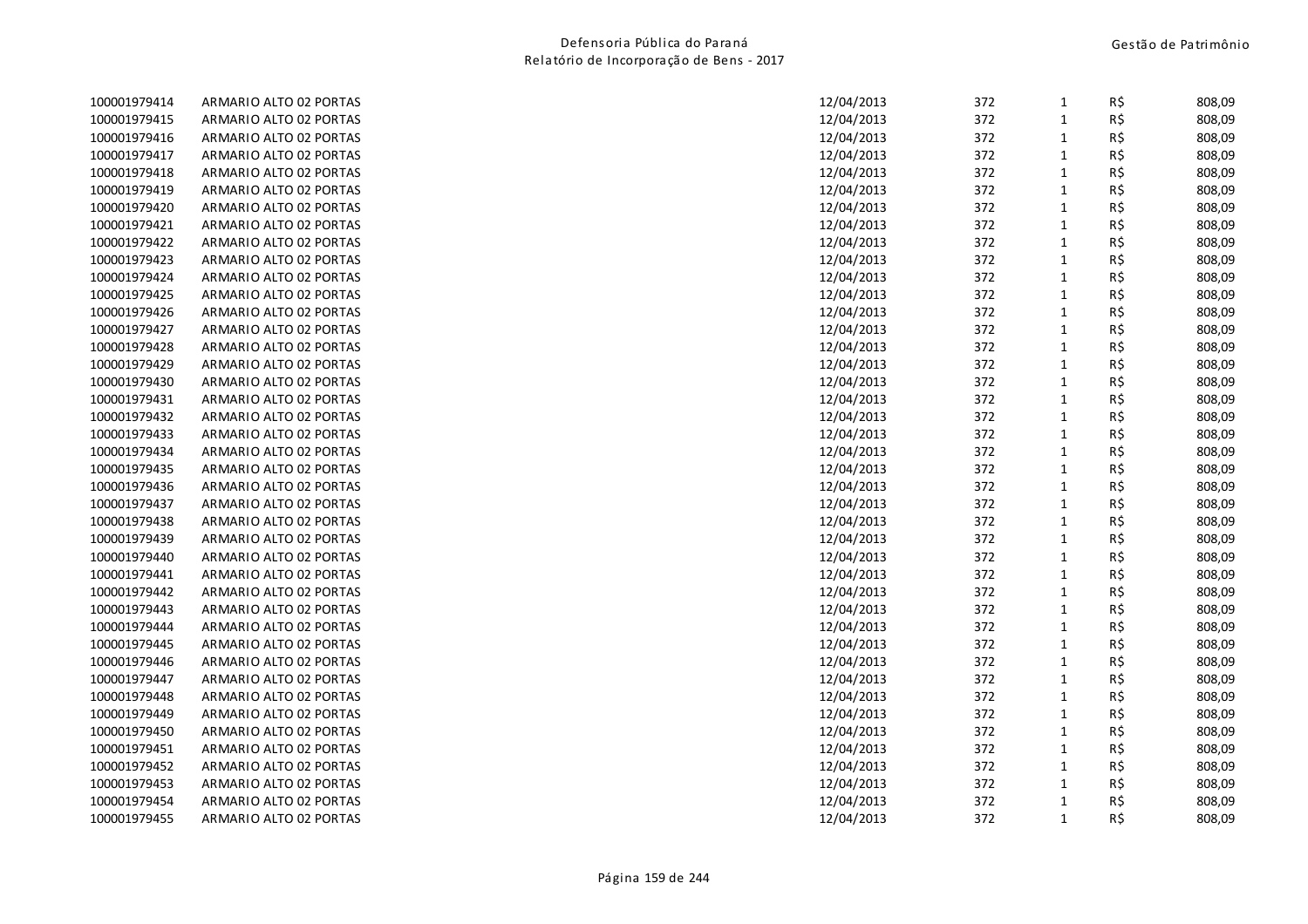| 100001979456 | ARMARIO ALTO 02 PORTAS | 12/04/2013 | 372 | 1            | R\$ | 808,09 |
|--------------|------------------------|------------|-----|--------------|-----|--------|
| 100001979457 | ARMARIO ALTO 02 PORTAS | 12/04/2013 | 372 | $\mathbf{1}$ | R\$ | 808,09 |
| 100001979458 | ARMARIO ALTO 02 PORTAS | 12/04/2013 | 372 | $\mathbf{1}$ | R\$ | 808,09 |
| 100001979459 | ARMARIO ALTO 02 PORTAS | 12/04/2013 | 372 | $\mathbf 1$  | R\$ | 808,09 |
| 100001979460 | ARMARIO ALTO 02 PORTAS | 12/04/2013 | 372 | $\mathbf{1}$ | R\$ | 808,09 |
| 100001979461 | ARMARIO ALTO 02 PORTAS | 12/04/2013 | 372 | $\mathbf{1}$ | R\$ | 808,09 |
| 100001979462 | ARMARIO ALTO 02 PORTAS | 12/04/2013 | 372 | $\mathbf{1}$ | R\$ | 808,09 |
| 100001979463 | ARMARIO ALTO 02 PORTAS | 12/04/2013 | 372 | $\mathbf{1}$ | R\$ | 808,09 |
| 100001979464 | ARMARIO ALTO 02 PORTAS | 12/04/2013 | 372 | $\mathbf{1}$ | R\$ | 808,09 |
| 100001979465 | ARMARIO ALTO 02 PORTAS | 12/04/2013 | 372 | $\mathbf{1}$ | R\$ | 808,09 |
| 100001979466 | ARMARIO ALTO 02 PORTAS | 12/04/2013 | 372 | $\mathbf 1$  | R\$ | 808,09 |
| 100001979467 | ARMARIO ALTO 02 PORTAS | 12/04/2013 | 372 | $\mathbf{1}$ | R\$ | 808,09 |
| 100001979468 | ARMARIO ALTO 02 PORTAS | 12/04/2013 | 372 | $\mathbf 1$  | R\$ | 808,09 |
| 100001979469 | ARMARIO ALTO 02 PORTAS | 12/04/2013 | 372 | $\mathbf{1}$ | R\$ | 808,09 |
| 100001979470 | ARMARIO ALTO 02 PORTAS | 12/04/2013 | 372 | 1            | R\$ | 808,09 |
| 100001979471 | ARMARIO ALTO 02 PORTAS | 12/04/2013 | 372 | $\mathbf{1}$ | R\$ | 808,09 |
| 100001979472 | ARMARIO ALTO 02 PORTAS | 12/04/2013 | 372 | $\mathbf{1}$ | R\$ | 808,09 |
| 100001979473 | ARMARIO ALTO 02 PORTAS | 12/04/2013 | 372 | $\mathbf 1$  | R\$ | 808,09 |
| 100001979474 | ARMARIO ALTO 02 PORTAS | 12/04/2013 | 372 | $\mathbf{1}$ | R\$ | 808,09 |
| 100001979475 | ARMARIO ALTO 02 PORTAS | 12/04/2013 | 372 | $\mathbf{1}$ | R\$ | 808,09 |
| 100001979476 | ARMARIO ALTO 02 PORTAS | 12/04/2013 | 372 | $\mathbf{1}$ | R\$ | 808,09 |
| 100001979477 | ARMARIO ALTO 02 PORTAS | 12/04/2013 | 372 | $\mathbf{1}$ | R\$ | 808,09 |
| 100001979478 | ARMARIO ALTO 02 PORTAS | 12/04/2013 | 372 | $\mathbf{1}$ | R\$ | 808,09 |
| 100001979479 | ARMARIO ALTO 02 PORTAS | 12/04/2013 | 372 | $\mathbf{1}$ | R\$ | 808,09 |
| 100001979480 | ARMARIO ALTO 02 PORTAS | 12/04/2013 | 372 | $\mathbf{1}$ | R\$ | 808,09 |
| 100001979481 | ARMARIO ALTO 02 PORTAS | 12/04/2013 | 372 | $\mathbf{1}$ | R\$ | 808,09 |
| 100001979482 | ARMARIO ALTO 02 PORTAS | 12/04/2013 | 372 | $\mathbf 1$  | R\$ | 808,09 |
| 100001979483 | ARMARIO ALTO 02 PORTAS | 12/04/2013 | 372 | $\mathbf{1}$ | R\$ | 808,09 |
| 100001979484 | ARMARIO ALTO 02 PORTAS | 12/04/2013 | 372 | $\mathbf{1}$ | R\$ | 808,09 |
| 100001979485 | ARMARIO ALTO 02 PORTAS | 12/04/2013 | 372 | $\mathbf{1}$ | R\$ | 808,09 |
| 100001979486 | ARMARIO ALTO 02 PORTAS | 12/04/2013 | 372 | $\mathbf{1}$ | R\$ | 808,09 |
| 100001979487 | ARMARIO ALTO 02 PORTAS | 12/04/2013 | 372 | $\mathbf 1$  | R\$ | 808,09 |
| 100001979488 | ARMARIO ALTO 02 PORTAS | 12/04/2013 | 372 | $\mathbf{1}$ | R\$ | 808,09 |
| 100001979489 | ARMARIO ALTO 02 PORTAS | 12/04/2013 | 372 | $\mathbf{1}$ | R\$ | 808,09 |
| 100001979490 | ARMARIO ALTO 02 PORTAS | 12/04/2013 | 372 | $\mathbf{1}$ | R\$ | 808,09 |
| 100001979491 | ARMARIO ALTO 02 PORTAS | 12/04/2013 | 372 | $\mathbf{1}$ | R\$ | 808,09 |
| 100001979492 | ARMARIO ALTO 02 PORTAS | 12/04/2013 | 372 | $\mathbf{1}$ | R\$ | 808,09 |
| 100001979493 | ARMARIO ALTO 02 PORTAS | 12/04/2013 | 372 | $\mathbf{1}$ | R\$ | 808,09 |
| 100001979494 | ARMARIO ALTO 02 PORTAS | 12/04/2013 | 372 | $\mathbf{1}$ | R\$ | 808,09 |
| 100001979495 | ARMARIO ALTO 02 PORTAS | 12/04/2013 | 372 | $\mathbf{1}$ | R\$ | 808,09 |
| 100001979496 | ARMARIO ALTO 02 PORTAS | 12/04/2013 | 372 | $\mathbf{1}$ | R\$ | 808,09 |
| 100001979497 | ARMARIO ALTO 02 PORTAS | 12/04/2013 | 372 | $\mathbf{1}$ | R\$ | 808,09 |
|              |                        |            |     |              |     |        |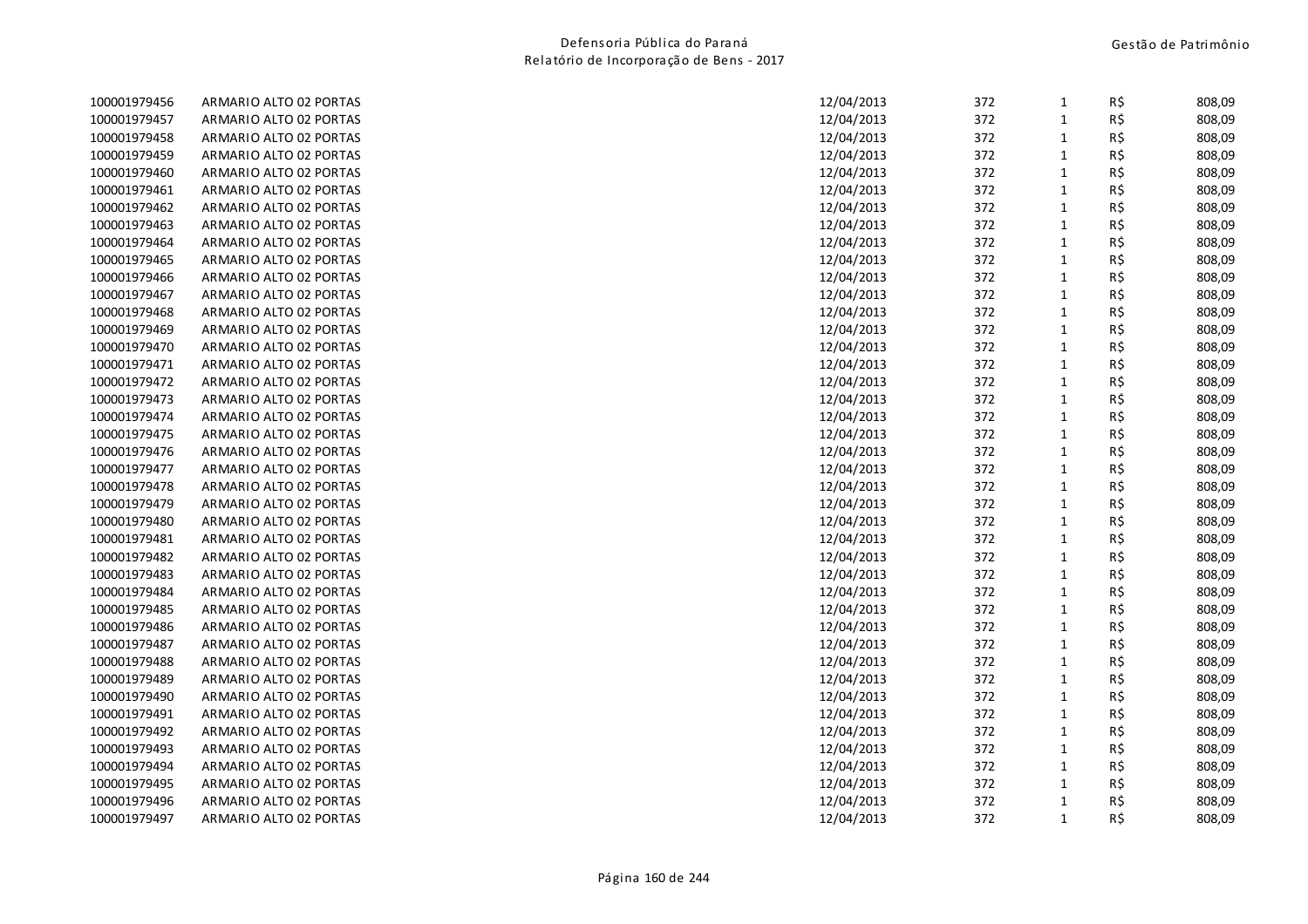| 100001979498 | ARMARIO ALTO 02 PORTAS | 12/04/2013 | 372 | 1            | R\$ | 808,09 |
|--------------|------------------------|------------|-----|--------------|-----|--------|
| 100001979499 | ARMARIO ALTO 02 PORTAS | 12/04/2013 | 372 | $\mathbf{1}$ | R\$ | 808,09 |
| 100001979500 | ARMARIO ALTO 02 PORTAS | 12/04/2013 | 372 | $\mathbf{1}$ | R\$ | 808,09 |
| 100001979501 | ARMARIO ALTO 02 PORTAS | 12/04/2013 | 372 | $\mathbf 1$  | R\$ | 808,09 |
| 100001979502 | ARMARIO ALTO 02 PORTAS | 12/04/2013 | 372 | $\mathbf 1$  | R\$ | 808,09 |
| 100001979503 | ARMARIO ALTO 02 PORTAS | 12/04/2013 | 372 | $\mathbf{1}$ | R\$ | 808,09 |
| 100001979504 | ARMARIO ALTO 02 PORTAS | 12/04/2013 | 372 | $\mathbf{1}$ | R\$ | 808,09 |
| 100001979505 | ARMARIO ALTO 02 PORTAS | 12/04/2013 | 372 | $\mathbf{1}$ | R\$ | 808,09 |
| 100001979506 | ARMARIO ALTO 02 PORTAS | 12/04/2013 | 372 | $\mathbf{1}$ | R\$ | 808,09 |
| 100001979507 | ARMARIO ALTO 02 PORTAS | 12/04/2013 | 372 | $\mathbf 1$  | R\$ | 808,09 |
| 100001979508 | ARMARIO ALTO 02 PORTAS | 12/04/2013 | 372 | $\mathbf 1$  | R\$ | 808,09 |
| 100001979509 | ARMARIO ALTO 02 PORTAS | 12/04/2013 | 372 | $\mathbf{1}$ | R\$ | 808,09 |
| 100001979510 | ARMARIO ALTO 02 PORTAS | 12/04/2013 | 372 | $\mathbf 1$  | R\$ | 808,09 |
| 100001979511 | ARMARIO ALTO 02 PORTAS | 12/04/2013 | 372 | $\mathbf{1}$ | R\$ | 808,09 |
| 100001979512 | ARMARIO ALTO 02 PORTAS | 12/04/2013 | 372 | $\mathbf{1}$ | R\$ | 808,09 |
| 100001979513 | ARMARIO ALTO 02 PORTAS | 12/04/2013 | 372 | $\mathbf{1}$ | R\$ | 808,09 |
| 100001979514 | ARMARIO ALTO 02 PORTAS | 12/04/2013 | 372 | $\mathbf{1}$ | R\$ | 808,09 |
| 100001979515 | ARMARIO ALTO 02 PORTAS | 12/04/2013 | 372 | $\mathbf 1$  | R\$ | 808,09 |
| 100001979516 | ARMARIO ALTO 02 PORTAS | 12/04/2013 | 372 | $\mathbf 1$  | R\$ | 808,09 |
| 100001979517 | ARMARIO ALTO 02 PORTAS | 12/04/2013 | 372 | $\mathbf{1}$ | R\$ | 808,09 |
| 100001979518 | ARMARIO ALTO 02 PORTAS | 12/04/2013 | 372 | $\mathbf{1}$ | R\$ | 808,09 |
| 100001979519 | ARMARIO ALTO 02 PORTAS | 12/04/2013 | 372 | $\mathbf{1}$ | R\$ | 808,09 |
| 100001979520 | ARMARIO ALTO 02 PORTAS | 12/04/2013 | 372 | $\mathbf{1}$ | R\$ | 808,09 |
| 100001979521 | ARMARIO ALTO 02 PORTAS | 12/04/2013 | 372 | $\mathbf 1$  | R\$ | 808,09 |
| 100001979522 | ARMARIO ALTO 02 PORTAS | 12/04/2013 | 372 | $\mathbf{1}$ | R\$ | 808,09 |
| 100001979523 | ARMARIO ALTO 02 PORTAS | 12/04/2013 | 372 | $\mathbf{1}$ | R\$ | 808,09 |
| 100001979524 | ARMARIO ALTO 02 PORTAS | 12/04/2013 | 372 | $\mathbf{1}$ | R\$ | 808,09 |
| 100001979525 | ARMARIO ALTO 02 PORTAS | 12/04/2013 | 372 | $\mathbf{1}$ | R\$ | 808,09 |
| 100001979526 | ARMARIO ALTO 02 PORTAS | 12/04/2013 | 372 | $\mathbf{1}$ | R\$ | 808,09 |
| 100001979527 | ARMARIO ALTO 02 PORTAS | 12/04/2013 | 372 | $\mathbf{1}$ | R\$ | 808,09 |
| 100001979528 | ARMARIO ALTO 02 PORTAS | 12/04/2013 | 372 | $\mathbf 1$  | R\$ | 808,09 |
| 100001979529 | ARMARIO ALTO 02 PORTAS | 12/04/2013 | 372 | $\mathbf 1$  | R\$ | 808,09 |
| 100001979530 | ARMARIO ALTO 02 PORTAS | 12/04/2013 | 372 | $\mathbf{1}$ | R\$ | 808,09 |
| 100001979531 | ARMARIO ALTO 02 PORTAS | 12/04/2013 | 372 | $\mathbf{1}$ | R\$ | 808,09 |
| 100001979532 | ARMARIO ALTO 02 PORTAS | 12/04/2013 | 372 | $\mathbf{1}$ | R\$ | 808,09 |
| 100001979533 | ARMARIO ALTO 2 PORTAS  | 12/04/2013 | 372 | $\mathbf{1}$ | R\$ | 857,80 |
| 100001979534 | ARMARIO ALTO 2 PORTAS  | 12/04/2013 | 372 | $\mathbf{1}$ | R\$ | 857,80 |
| 100001979535 | ARMARIO ALTO 2 PORTAS  | 12/04/2013 | 372 | $\mathbf 1$  | R\$ | 857,80 |
| 100001979555 | POLTRONA FIXA          | 12/04/2013 | 372 | $\mathbf 1$  | R\$ | 606,62 |
| 100001979556 | POLTRONA FIXA          | 12/04/2013 | 372 | $\mathbf{1}$ | R\$ | 606,62 |
| 100001979557 | POLTRONA FIXA          | 12/04/2013 | 372 | $\mathbf{1}$ | R\$ | 606,62 |
| 100001979558 | POLTRONA FIXA          | 12/04/2013 | 372 | $\mathbf{1}$ | R\$ | 606,62 |
|              |                        |            |     |              |     |        |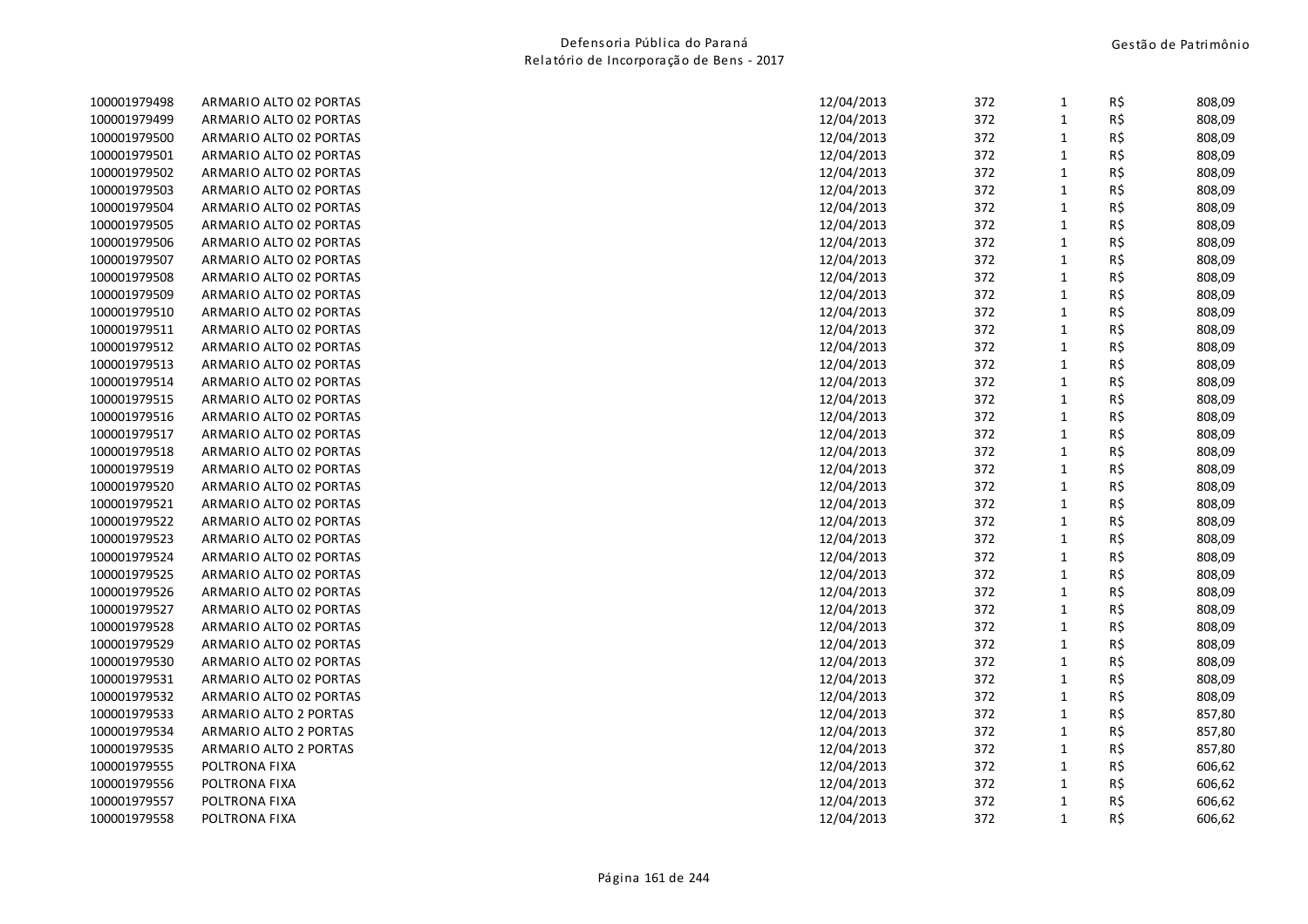| 100001979559 | POLTRONA FIXA | 12/04/2013 | 372 | $\mathbf{1}$ | R\$ | 606,62 |
|--------------|---------------|------------|-----|--------------|-----|--------|
| 100001979560 | POLTRONA FIXA | 12/04/2013 | 372 | $\mathbf{1}$ | R\$ | 606,62 |
| 100001979561 | POLTRONA FIXA | 12/04/2013 | 372 | $\mathbf{1}$ | R\$ | 606,62 |
| 100001979562 | POLTRONA FIXA | 12/04/2013 | 372 | $\mathbf{1}$ | R\$ | 606,62 |
| 100001979563 | POLTRONA FIXA | 12/04/2013 | 372 | $\mathbf 1$  | R\$ | 606,62 |
| 100001979564 | POLTRONA FIXA | 12/04/2013 | 372 | $\mathbf{1}$ | R\$ | 606,62 |
| 100001979565 | POLTRONA FIXA | 12/04/2013 | 372 | $\mathbf{1}$ | R\$ | 606,62 |
| 100001979566 | POLTRONA FIXA | 12/04/2013 | 372 | $\mathbf{1}$ | R\$ | 606,62 |
| 100001979567 | POLTRONA FIXA | 12/04/2013 | 372 | $\mathbf 1$  | R\$ | 606,62 |
| 100001979568 | POLTRONA FIXA | 12/04/2013 | 372 | $\mathbf 1$  | R\$ | 606,62 |
| 100001979569 | POLTRONA FIXA | 12/04/2013 | 372 | $\mathbf{1}$ | R\$ | 606,62 |
| 100001979570 | POLTRONA FIXA | 12/04/2013 | 372 | $\mathbf{1}$ | R\$ | 606,62 |
| 100001979571 | POLTRONA FIXA | 12/04/2013 | 372 | $\mathbf{1}$ | R\$ | 606,62 |
| 100001979572 | POLTRONA FIXA | 12/04/2013 | 372 | $\mathbf 1$  | R\$ | 606,62 |
| 100001979573 | POLTRONA FIXA | 12/04/2013 | 372 | $\mathbf{1}$ | R\$ | 606,62 |
| 100001979574 | POLTRONA FIXA | 12/04/2013 | 372 | $\mathbf{1}$ | R\$ | 606,62 |
| 100001979575 | POLTRONA FIXA | 12/04/2013 | 372 | $\mathbf{1}$ | R\$ | 606,62 |
| 100001979576 | POLTRONA FIXA | 12/04/2013 | 372 | $\mathbf{1}$ | R\$ | 606,62 |
| 100001979577 | POLTRONA FIXA | 12/04/2013 | 372 | $\mathbf{1}$ | R\$ | 606,62 |
| 100001979578 | POLTRONA FIXA | 12/04/2013 | 372 | $\mathbf{1}$ | R\$ | 606,62 |
| 100001979579 | POLTRONA FIXA | 12/04/2013 | 372 | $\mathbf{1}$ | R\$ | 606,62 |
| 100001979580 | POLTRONA FIXA | 12/04/2013 | 372 | $\mathbf{1}$ | R\$ | 606,62 |
| 100001979581 | POLTRONA FIXA | 12/04/2013 | 372 | $\mathbf 1$  | R\$ | 606,62 |
| 100001979582 | POLTRONA FIXA | 12/04/2013 | 372 | $\mathbf{1}$ | R\$ | 606,62 |
| 100001979583 | POLTRONA FIXA | 12/04/2013 | 372 | $\mathbf{1}$ | R\$ | 606,62 |
| 100001979584 | POLTRONA FIXA | 12/04/2013 | 372 | $\mathbf{1}$ | R\$ | 606,62 |
| 100001979585 | POLTRONA FIXA | 12/04/2013 | 372 | $\mathbf{1}$ | R\$ | 606,62 |
| 100001979586 | POLTRONA FIXA | 12/04/2013 | 372 | $\mathbf 1$  | R\$ | 606,62 |
| 100001979587 | POLTRONA FIXA | 12/04/2013 | 372 | $\mathbf 1$  | R\$ | 606,62 |
| 100001979588 | POLTRONA FIXA | 12/04/2013 | 372 | $\mathbf{1}$ | R\$ | 606,62 |
| 100001979589 | POLTRONA FIXA | 12/04/2013 | 372 | $\mathbf{1}$ | R\$ | 606,62 |
| 100001979590 | POLTRONA FIXA | 12/04/2013 | 372 | $\mathbf{1}$ | R\$ | 606,62 |
| 100001979591 | POLTRONA FIXA | 12/04/2013 | 372 | $\mathbf{1}$ | R\$ | 606,62 |
| 100001979592 | POLTRONA FIXA | 12/04/2013 | 372 | $\mathbf{1}$ | R\$ | 606,62 |
| 100001979593 | POLTRONA FIXA | 12/04/2013 | 372 | $\mathbf{1}$ | R\$ | 606,62 |
| 100001979594 | POLTRONA FIXA | 12/04/2013 | 372 | $\mathbf 1$  | R\$ | 606,62 |
| 100001979595 | POLTRONA FIXA | 12/04/2013 | 372 | $\mathbf 1$  | R\$ | 606,62 |
| 100001979596 | POLTRONA FIXA | 12/04/2013 | 372 | $\mathbf{1}$ | R\$ | 606,62 |
| 100001979597 | POLTRONA FIXA | 12/04/2013 | 372 | $\mathbf{1}$ | R\$ | 606,62 |
| 100001979598 | POLTRONA FIXA | 12/04/2013 | 372 | $\mathbf{1}$ | R\$ | 606,62 |
| 100001979599 | POLTRONA FIXA | 12/04/2013 | 372 | $\mathbf{1}$ | R\$ | 606,62 |
| 100001979600 | POLTRONA FIXA | 12/04/2013 | 372 | $\mathbf{1}$ | R\$ | 606,62 |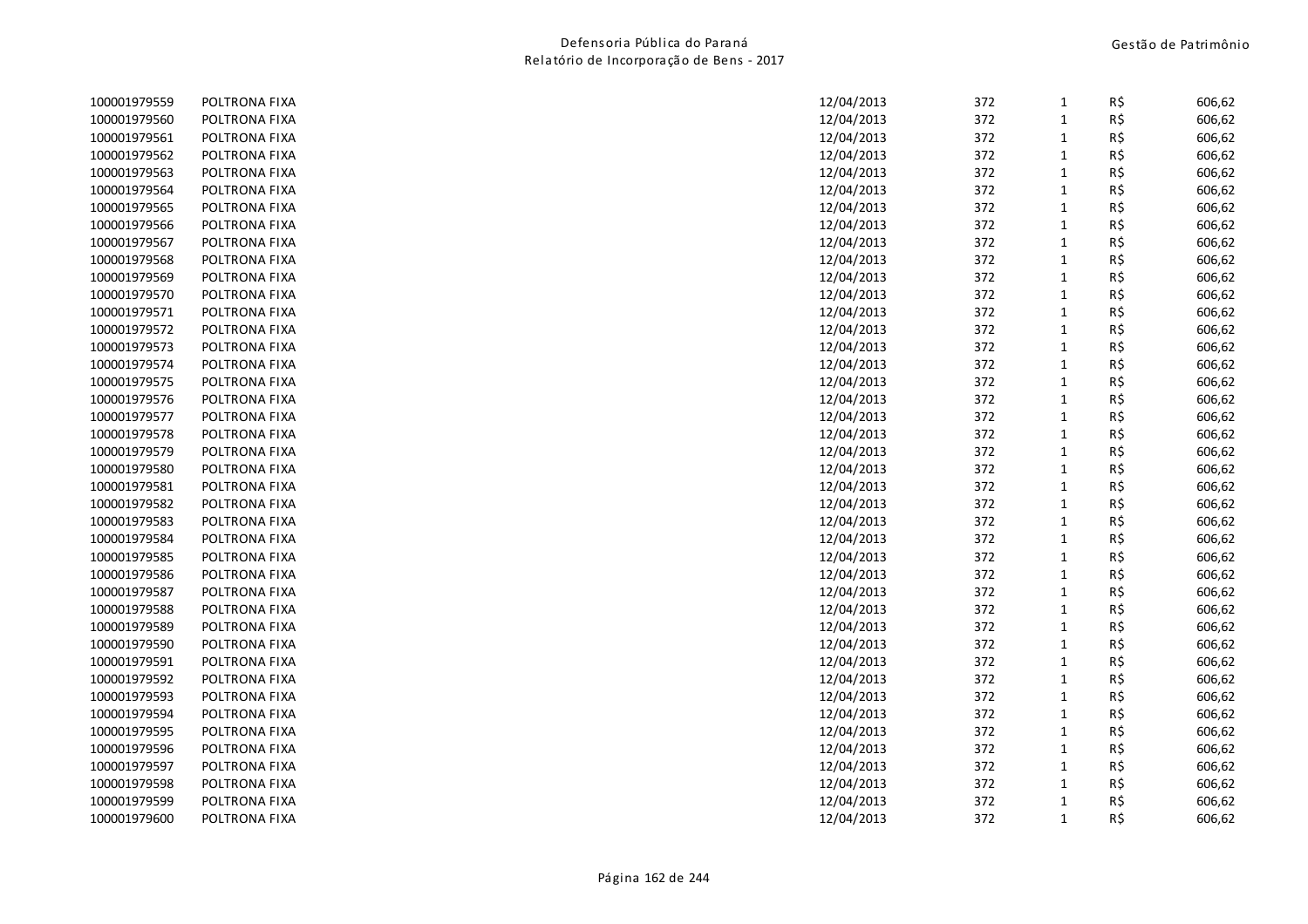|                    |               | 372                                                                                                             | 1                                                                                                     | R\$ | 606,62                                                                                                                                                                                           |
|--------------------|---------------|-----------------------------------------------------------------------------------------------------------------|-------------------------------------------------------------------------------------------------------|-----|--------------------------------------------------------------------------------------------------------------------------------------------------------------------------------------------------|
| POLTRONA FIXA      | 12/04/2013    | 372                                                                                                             | $\mathbf{1}$                                                                                          |     | 606,62                                                                                                                                                                                           |
| POLTRONA FIXA      | 12/04/2013    |                                                                                                                 | $\mathbf{1}$                                                                                          |     | 606,62                                                                                                                                                                                           |
| POLTRONA FIXA      | 12/04/2013    | 372                                                                                                             | $\mathbf{1}$                                                                                          |     | 606,62                                                                                                                                                                                           |
| POLTRONA FIXA      | 12/04/2013    | 372                                                                                                             | $\mathbf{1}$                                                                                          |     | 606,62                                                                                                                                                                                           |
| POLTRONA FIXA      | 12/04/2013    |                                                                                                                 | 1                                                                                                     | R\$ | 606,62                                                                                                                                                                                           |
| POLTRONA FIXA      | 12/04/2013    |                                                                                                                 | 1                                                                                                     |     | 606,62                                                                                                                                                                                           |
| POLTRONA FIXA      | 12/04/2013    | 372                                                                                                             | $\mathbf{1}$                                                                                          | R\$ | 606,62                                                                                                                                                                                           |
| POLTRONA FIXA      | 12/04/2013    | 372                                                                                                             | $\mathbf{1}$                                                                                          | R\$ | 606,62                                                                                                                                                                                           |
| POLTRONA FIXA      |               |                                                                                                                 | $\mathbf{1}$                                                                                          |     | 606,62                                                                                                                                                                                           |
| POLTRONA FIXA      | 12/04/2013    | 372                                                                                                             | $\mathbf{1}$                                                                                          | R\$ | 606,62                                                                                                                                                                                           |
| POLTRONA FIXA      | 12/04/2013    | 372                                                                                                             | 1                                                                                                     | R\$ | 606,62                                                                                                                                                                                           |
| POLTRONA FIXA      | 12/04/2013    | 372                                                                                                             | $\mathbf{1}$                                                                                          |     | 606,62                                                                                                                                                                                           |
| POLTRONA FIXA      | 12/04/2013    | 372                                                                                                             | $\mathbf{1}$                                                                                          | R\$ | 606,62                                                                                                                                                                                           |
| POLTRONA FIXA      | 12/04/2013    | 372                                                                                                             | 1                                                                                                     | R\$ | 606,62                                                                                                                                                                                           |
| POLTRONA FIXA      | 12/04/2013    | 372                                                                                                             | 1                                                                                                     | R\$ | 606,62                                                                                                                                                                                           |
| POLTRONA FIXA      | 12/04/2013    |                                                                                                                 | $\mathbf{1}$                                                                                          |     | 606,62                                                                                                                                                                                           |
| POLTRONA FIXA      | 12/04/2013    | 372                                                                                                             | $\mathbf{1}$                                                                                          |     | 606,62                                                                                                                                                                                           |
| POLTRONA FIXA      |               |                                                                                                                 | $\mathbf{1}$                                                                                          |     | 606,62                                                                                                                                                                                           |
| POLTRONA FIXA      | 12/04/2013    | 372                                                                                                             | 1                                                                                                     | R\$ | 606,62                                                                                                                                                                                           |
| POLTRONA GIRATORIA | 12/04/2013    |                                                                                                                 | 1                                                                                                     |     | 784,38                                                                                                                                                                                           |
| POLTRONA GIRATORIA | 12/04/2013    | 372                                                                                                             | 1                                                                                                     |     | 784,38                                                                                                                                                                                           |
| POLTRONA GIRATORIA | 12/04/2013    | 372                                                                                                             | $\mathbf{1}$                                                                                          |     | 784,38                                                                                                                                                                                           |
| POLTRONA GIRATORIA |               | 372                                                                                                             | $\mathbf{1}$                                                                                          |     | 784,38                                                                                                                                                                                           |
| POLTRONA GIRATORIA | 12/04/2013    | 372                                                                                                             | $\mathbf{1}$                                                                                          | R\$ | 784,38                                                                                                                                                                                           |
| POLTRONA GIRATORIA | 12/04/2013    |                                                                                                                 | 1                                                                                                     |     | 784,38                                                                                                                                                                                           |
| POLTRONA GIRATORIA | 12/04/2013    | 372                                                                                                             | 1                                                                                                     |     | 784,38                                                                                                                                                                                           |
| POLTRONA FIXA      | 12/04/2013    |                                                                                                                 | 1                                                                                                     |     | 607,61                                                                                                                                                                                           |
| POLTRONA FIXA      |               |                                                                                                                 | 1                                                                                                     |     | 607,61                                                                                                                                                                                           |
|                    |               | 372                                                                                                             | 1                                                                                                     |     | 607,61                                                                                                                                                                                           |
| POLTRONA FIXA      | 12/04/2013    |                                                                                                                 | $\mathbf{1}$                                                                                          |     | 607,61                                                                                                                                                                                           |
| POLTRONA FIXA      | 12/04/2013    | 372                                                                                                             | $\mathbf{1}$                                                                                          |     | 607,61                                                                                                                                                                                           |
| POLTRONA FIXA      | 12/04/2013    |                                                                                                                 | $\mathbf{1}$                                                                                          |     | 607,61                                                                                                                                                                                           |
| POLTRONA FIXA      | 12/04/2013    | 372                                                                                                             | 1                                                                                                     |     | 607,61                                                                                                                                                                                           |
| POLTRONA FIXA      | 12/04/2013    |                                                                                                                 | 1                                                                                                     |     | 607,61                                                                                                                                                                                           |
| POLTRONA FIXA      | 12/04/2013    | 372                                                                                                             | $\mathbf{1}$                                                                                          |     | 607,61                                                                                                                                                                                           |
| POLTRONA FIXA      | 12/04/2013    | 372                                                                                                             | $\mathbf{1}$                                                                                          |     | 607,61                                                                                                                                                                                           |
| POLTRONA FIXA      |               |                                                                                                                 | $\mathbf{1}$                                                                                          |     | 607,61                                                                                                                                                                                           |
| POLTRONA FIXA      | 12/04/2013    | 372                                                                                                             | 1                                                                                                     | R\$ | 607,61                                                                                                                                                                                           |
| POLTRONA FIXA      | 12/04/2013    |                                                                                                                 | 1                                                                                                     |     | 607,61                                                                                                                                                                                           |
| POLTRONA FIXA      | 12/04/2013    | 372                                                                                                             | 1                                                                                                     | R\$ | 607,61                                                                                                                                                                                           |
| POLTRONA FIXA      | 12/04/2013    | 372                                                                                                             | $\mathbf{1}$                                                                                          | R\$ | 607,61                                                                                                                                                                                           |
|                    | POLTRONA FIXA | 12/04/2013<br>POLTRONA FIXA<br>12/04/2013<br>12/04/2013<br>12/04/2013<br>12/04/2013<br>12/04/2013<br>12/04/2013 | 372<br>372<br>372<br>372<br>372<br>372<br>372<br>372<br>372<br>372<br>372<br>372<br>372<br>372<br>372 |     | R\$<br>R\$<br>R\$<br>R\$<br>R\$<br>R\$<br>R\$<br>R\$<br>R\$<br>R\$<br>R\$<br>R\$<br>R\$<br>R\$<br>R\$<br>R\$<br>R\$<br>R\$<br>R\$<br>R\$<br>R\$<br>R\$<br>R\$<br>R\$<br>R\$<br>R\$<br>R\$<br>R\$ |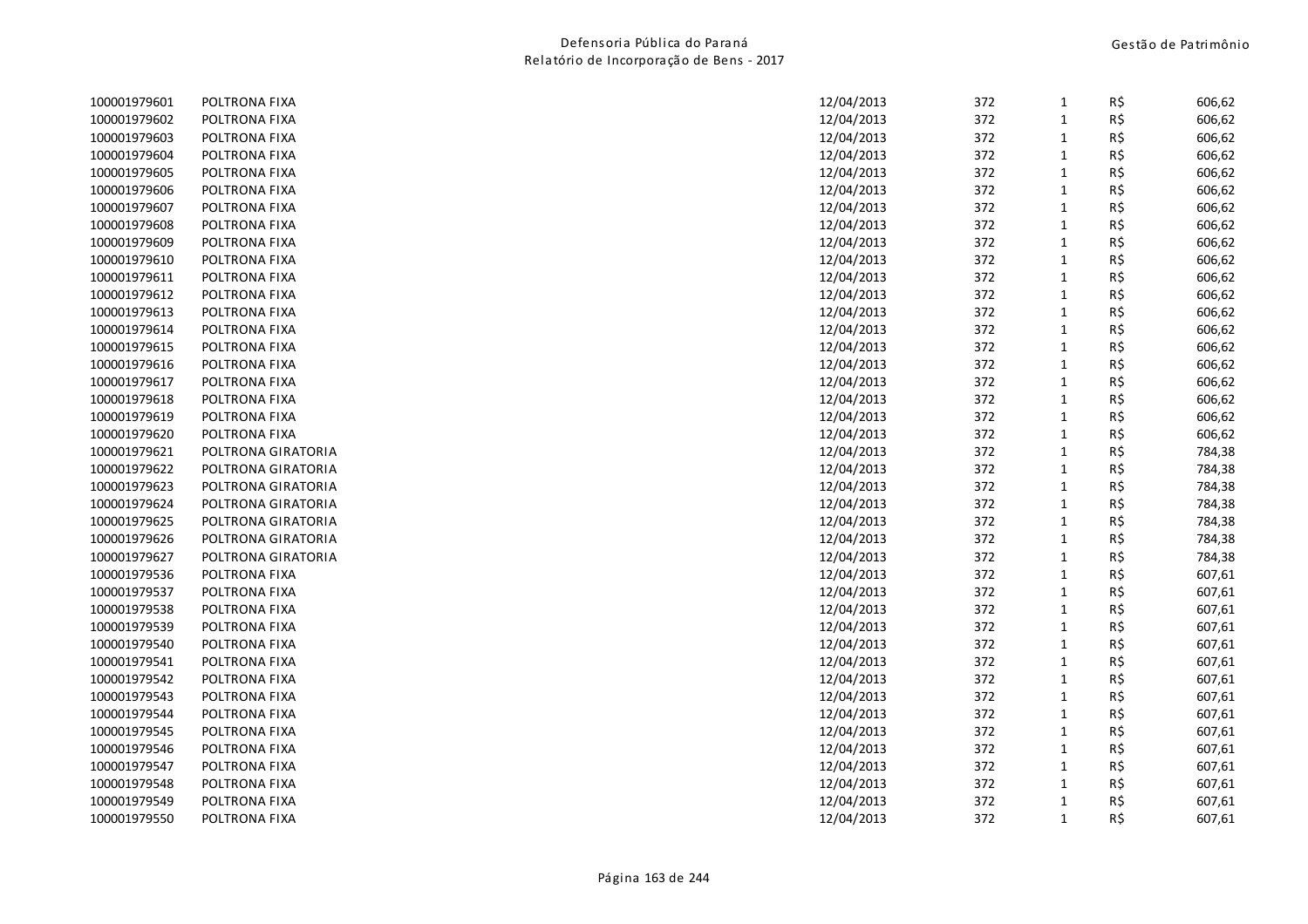| 100001979551 | POLTRONA FIXA                                                | 12/04/2013 | 372 | $\mathbf{1}$ | R\$ | 607,61    |
|--------------|--------------------------------------------------------------|------------|-----|--------------|-----|-----------|
| 100001979552 | POLTRONA FIXA                                                | 12/04/2013 | 372 | $\mathbf{1}$ | R\$ | 607,61    |
| 100001979553 | POLTRONA FIXA                                                | 12/04/2013 | 372 | $\mathbf{1}$ | R\$ | 607,61    |
| 100001979554 | POLTRONA FIXA                                                | 12/04/2013 | 372 | $\mathbf{1}$ | R\$ | 607,61    |
| 100001979628 | POLTRONA GIRATORIA                                           | 12/04/2013 | 372 | $\mathbf 1$  | R\$ | 784,38    |
| 100001979629 | POLTRONA GIRATORIA                                           | 12/04/2013 | 372 | $\mathbf 1$  | R\$ | 784,38    |
| 100001979630 | POLTRONA GIRATORIA                                           | 12/04/2013 | 372 | $\mathbf{1}$ | R\$ | 784,38    |
| 100001979631 | POLTRONA GIRATORIA                                           | 12/04/2013 | 372 | $\mathbf{1}$ | R\$ | 784,38    |
| 100001979632 | POLTRONA GIRATORIA                                           | 12/04/2013 | 372 | $\mathbf{1}$ | R\$ | 784,38    |
| 100001979633 | POLTRONA GIRATORIA                                           | 12/04/2013 | 372 | $\mathbf 1$  | R\$ | 784,38    |
| 100001976354 | VEIC. LOGAN L9M L2EX K7M L2 2012 2012 - COR PRATA-COMB. ALCO | 12/03/2012 | 372 | $\mathbf 1$  | R\$ | 35.890,00 |
| 100001984788 | MONITOR LCD 21,5 "E2223PWD AOC                               | 11/12/2015 | 372 | 393          | R\$ | 545,27    |
| 100001984789 | MONITOR LCD 21,5 "E2223PWD AOC                               | 11/12/2015 | 372 | 393          | R\$ | 545,27    |
| 100001984790 | MONITOR LCD 21,5 "E2223PWD AOC                               | 11/12/2015 | 372 | 393          | R\$ | 545,27    |
| 100001984791 | MONITOR LCD 21,5 "E2223PWD AOC                               | 11/12/2015 | 372 | 393          | R\$ | 545,27    |
| 100001984792 | MONITOR LCD 21,5 "E2223PWD AOC                               | 11/12/2015 | 372 | 393          | R\$ | 545,27    |
| 100001984793 | MONITOR LCD 21,5 "E2223PWD AOC                               | 11/12/2015 | 372 | 393          | R\$ | 545,27    |
| 100001984794 | MONITOR LCD 21,5 "E2223PWD AOC                               | 11/12/2015 | 372 | 393          | R\$ | 545,27    |
| 100001984795 | MONITOR LCD 21,5 "E2223PWD AOC                               | 11/12/2015 | 372 | 393          | R\$ | 545,27    |
| 100001984796 | MONITOR LCD 21,5 "E2223PWD AOC                               | 11/12/2015 | 372 | 393          | R\$ | 545,27    |
| 100001984797 | MONITOR LCD 21,5 "E2223PWD AOC                               | 11/12/2015 | 372 | 393          | R\$ | 545,27    |
| 100001984798 | MONITOR LCD 21,5 "E2223PWD AOC                               | 11/12/2015 | 372 | 393          | R\$ | 545,27    |
| 100001984799 | MONITOR LCD 21,5 "E2223PWD AOC                               | 11/12/2015 | 372 | 393          | R\$ | 545,27    |
| 100001984800 | MONITOR LCD 21,5 "E2223PWD AOC                               | 11/12/2015 | 372 | 393          | R\$ | 545,27    |
| 100001984801 | MONITOR LCD 21,5 "E2223PWD AOC                               | 11/12/2015 | 372 | 393          | R\$ | 545,27    |
| 100001984802 | MONITOR LCD 21,5 "E2223PWD AOC                               | 11/12/2015 | 372 | 393          | R\$ | 545,27    |
| 100001984803 | MONITOR LCD 21,5 "E2223PWD AOC                               | 11/12/2015 | 372 | 393          | R\$ | 545,27    |
| 100001984804 | MONITOR LCD 21,5 "E2223PWD AOC                               | 11/12/2015 | 372 | 393          | R\$ | 545,27    |
| 100001984805 | MONITOR LCD 21,5 "E2223PWD AOC                               | 11/12/2015 | 372 | 393          | R\$ | 545,27    |
| 100001984806 | MONITOR LCD 21,5 "E2223PWD AOC                               | 11/12/2015 | 372 | 393          | R\$ | 545,27    |
| 100001984807 | MONITOR LCD 21,5 "E2223PWD AOC                               | 11/12/2015 | 372 | 393          | R\$ | 545,27    |
| 100001984808 | MONITOR LCD 21,5 "E2223PWD AOC                               | 11/12/2015 | 372 | 393          | R\$ | 545,27    |
| 100001984809 | MONITOR LCD 21,5 "E2223PWD AOC                               | 11/12/2015 | 372 | 393          | R\$ | 545,27    |
| 100001984810 | MONITOR LCD 21,5 "E2223PWD AOC                               | 11/12/2015 | 372 | 393          | R\$ | 545,27    |
| 100001984811 | MONITOR LCD 21,5 "E2223PWD AOC                               | 11/12/2015 | 372 | 393          | R\$ | 545,27    |
| 100001984812 | MONITOR LCD 21,5 "E2223PWD AOC                               | 11/12/2015 | 372 | 393          | R\$ | 545,27    |
| 100001984813 | MONITOR LCD 21,5 "E2223PWD AOC                               | 11/12/2015 | 372 | 393          | R\$ | 545,27    |
| 100001984814 | MONITOR LCD 21,5 "E2223PWD AOC                               | 11/12/2015 | 372 | 393          | R\$ | 545,27    |
| 100001984815 | MONITOR LCD 21,5 "E2223PWD AOC                               | 11/12/2015 | 372 | 393          | R\$ | 545,27    |
| 100001984816 | MONITOR LCD 21,5 "E2223PWD AOC                               | 11/12/2015 | 372 | 393          | R\$ | 545,27    |
| 100001984817 | MONITOR LCD 21,5 "E2223PWD AOC                               | 11/12/2015 | 372 | 393          | R\$ | 545,27    |
| 100001984818 | MONITOR LCD 21,5 "E2223PWD AOC                               | 11/12/2015 | 372 | 393          | R\$ | 545,27    |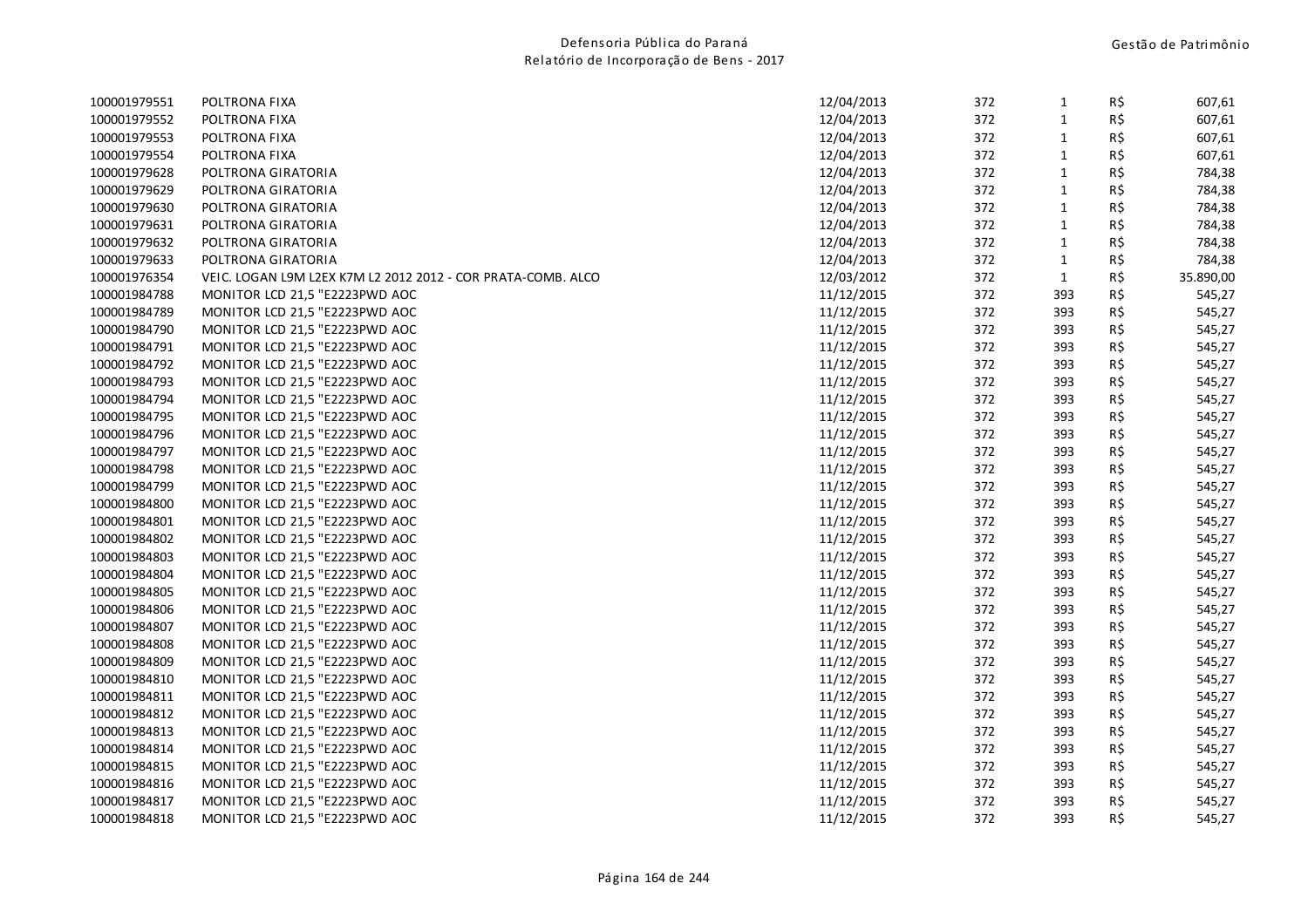| 100001984819 | MONITOR LCD 21,5 "E2223PWD AOC |
|--------------|--------------------------------|
| 100001984820 | MONITOR LCD 21,5 "E2223PWD AOC |
| 100001984821 | MONITOR LCD 21,5 "E2223PWD AOC |
| 100001984822 | MONITOR LCD 21,5 "E2223PWD AOC |
| 100001984823 | MONITOR LCD 21,5 "E2223PWD AOC |
| 100001984824 | MONITOR LCD 21,5 "E2223PWD AOC |
| 100001984825 | MONITOR LCD 21,5 "E2223PWD AOC |
| 100001984826 | MONITOR LCD 21,5 "E2223PWD AOC |
| 100001984827 | MONITOR LCD 21,5 "E2223PWD AOC |
| 100001984828 | MONITOR LCD 21,5 "E2223PWD AOC |
| 100001984829 | MONITOR LCD 21,5 "E2223PWD AOC |
| 100001984830 | MONITOR LCD 21,5 "E2223PWD AOC |
| 100001984831 | MONITOR LCD 21,5 "E2223PWD AOC |
| 100001984832 | MONITOR LCD 21,5 "E2223PWD AOC |
| 100001984833 | MONITOR LCD 21,5 "E2223PWD AOC |
| 100001984834 | MONITOR LCD 21,5 "E2223PWD AOC |
| 100001984835 | MONITOR LCD 21,5 "E2223PWD AOC |
| 100001984836 | MONITOR LCD 21,5 "E2223PWD AOC |
| 100001984837 | MONITOR LCD 21,5 "E2223PWD AOC |
| 100001984838 | MONITOR LCD 21,5 "E2223PWD AOC |
| 100001984839 | MONITOR LCD 21,5 "E2223PWD AOC |
| 100001984840 | MONITOR LCD 21,5 "E2223PWD AOC |
| 100001984841 | MONITOR LCD 21,5 "E2223PWD AOC |
| 100001984842 | MONITOR LCD 21,5 "E2223PWD AOC |
| 100001984843 | MONITOR LCD 21,5 "E2223PWD AOC |
| 100001984844 | MONITOR LCD 21,5 "E2223PWD AOC |
| 100001984845 | MONITOR LCD 21,5 "E2223PWD AOC |
| 100001984846 | MONITOR LCD 21,5 "E2223PWD AOC |
| 100001984847 | MONITOR LCD 21,5 "E2223PWD AOC |
| 100001984848 | MONITOR LCD 21,5 "E2223PWD AOC |
| 100001984849 | MONITOR LCD 21,5 "E2223PWD AOC |
| 100001984850 | MONITOR LCD 21,5 "E2223PWD AOC |
| 100001984851 | MONITOR LCD 21,5 "E2223PWD AOC |
| 100001984852 | MONITOR LCD 21,5 "E2223PWD AOC |
| 100001984853 | MONITOR LCD 21,5 "E2223PWD AOC |
| 100001984854 | MONITOR LCD 21,5 "E2223PWD AOC |
| 100001984855 | MONITOR LCD 21,5 "E2223PWD AOC |
| 100001984856 | MONITOR LCD 21,5 "E2223PWD AOC |
| 100001984857 | MONITOR LCD 21,5 "E2223PWD AOC |
| 100001984858 | MONITOR LCD 21,5 "E2223PWD AOC |
| 100001984859 | MONITOR LCD 21,5 "E2223PWD AOC |
| 100001984860 | MONITOR LCD 21,5 "E2223PWD AOC |

| 100001984819 | MONITOR LCD 21,5 "E2223PWD AOC | 11/12/2015 | 372 | 393 | R\$ | 545,27 |
|--------------|--------------------------------|------------|-----|-----|-----|--------|
| 100001984820 | MONITOR LCD 21,5 "E2223PWD AOC | 11/12/2015 | 372 | 393 | R\$ | 545,27 |
| 100001984821 | MONITOR LCD 21,5 "E2223PWD AOC | 11/12/2015 | 372 | 393 | R\$ | 545,27 |
| 100001984822 | MONITOR LCD 21,5 "E2223PWD AOC | 11/12/2015 | 372 | 393 | R\$ | 545,27 |
| 100001984823 | MONITOR LCD 21,5 "E2223PWD AOC | 11/12/2015 | 372 | 393 | R\$ | 545,27 |
| 100001984824 | MONITOR LCD 21,5 "E2223PWD AOC | 11/12/2015 | 372 | 393 | R\$ | 545,27 |
| 100001984825 | MONITOR LCD 21,5 "E2223PWD AOC | 11/12/2015 | 372 | 393 | R\$ | 545,27 |
| 100001984826 | MONITOR LCD 21,5 "E2223PWD AOC | 11/12/2015 | 372 | 393 | R\$ | 545,27 |
| 100001984827 | MONITOR LCD 21,5 "E2223PWD AOC | 11/12/2015 | 372 | 393 | R\$ | 545,27 |
| 100001984828 | MONITOR LCD 21,5 "E2223PWD AOC | 11/12/2015 | 372 | 393 | R\$ | 545,27 |
| 100001984829 | MONITOR LCD 21,5 "E2223PWD AOC | 11/12/2015 | 372 | 393 | R\$ | 545,27 |
| 100001984830 | MONITOR LCD 21,5 "E2223PWD AOC | 11/12/2015 | 372 | 393 | R\$ | 545,27 |
| 100001984831 | MONITOR LCD 21,5 "E2223PWD AOC | 11/12/2015 | 372 | 393 | R\$ | 545,27 |
| 100001984832 | MONITOR LCD 21,5 "E2223PWD AOC | 11/12/2015 | 372 | 393 | R\$ | 545,27 |
| 100001984833 | MONITOR LCD 21,5 "E2223PWD AOC | 11/12/2015 | 372 | 393 | R\$ | 545,27 |
| 100001984834 | MONITOR LCD 21,5 "E2223PWD AOC | 11/12/2015 | 372 | 393 | R\$ | 545,27 |
| 100001984835 | MONITOR LCD 21,5 "E2223PWD AOC | 11/12/2015 | 372 | 393 | R\$ | 545,27 |
| 100001984836 | MONITOR LCD 21,5 "E2223PWD AOC | 11/12/2015 | 372 | 393 | R\$ | 545,27 |
| 100001984837 | MONITOR LCD 21,5 "E2223PWD AOC | 11/12/2015 | 372 | 393 | R\$ | 545,27 |
| 100001984838 | MONITOR LCD 21,5 "E2223PWD AOC | 11/12/2015 | 372 | 393 | R\$ | 545,27 |
| 100001984839 | MONITOR LCD 21,5 "E2223PWD AOC | 11/12/2015 | 372 | 393 | R\$ | 545,27 |
| 100001984840 | MONITOR LCD 21,5 "E2223PWD AOC | 11/12/2015 | 372 | 393 | R\$ | 545,27 |
| 100001984841 | MONITOR LCD 21,5 "E2223PWD AOC | 11/12/2015 | 372 | 393 | R\$ | 545,27 |
| 100001984842 | MONITOR LCD 21,5 "E2223PWD AOC | 11/12/2015 | 372 | 393 | R\$ | 545,27 |
| 100001984843 | MONITOR LCD 21,5 "E2223PWD AOC | 11/12/2015 | 372 | 393 | R\$ | 545,27 |
| 100001984844 | MONITOR LCD 21,5 "E2223PWD AOC | 11/12/2015 | 372 | 393 | R\$ | 545,27 |
| 100001984845 | MONITOR LCD 21,5 "E2223PWD AOC | 11/12/2015 | 372 | 393 | R\$ | 545,27 |
| 100001984846 | MONITOR LCD 21,5 "E2223PWD AOC | 11/12/2015 | 372 | 393 | R\$ | 545,27 |
| 100001984847 | MONITOR LCD 21,5 "E2223PWD AOC | 11/12/2015 | 372 | 393 | R\$ | 545,27 |
| 100001984848 | MONITOR LCD 21,5 "E2223PWD AOC | 11/12/2015 | 372 | 393 | R\$ | 545,27 |
| 100001984849 | MONITOR LCD 21,5 "E2223PWD AOC | 11/12/2015 | 372 | 393 | R\$ | 545,27 |
| 100001984850 | MONITOR LCD 21,5 "E2223PWD AOC | 11/12/2015 | 372 | 393 | R\$ | 545,27 |
| 100001984851 | MONITOR LCD 21,5 "E2223PWD AOC | 11/12/2015 | 372 | 393 | R\$ | 545,27 |
| 100001984852 | MONITOR LCD 21,5 "E2223PWD AOC | 11/12/2015 | 372 | 393 | R\$ | 545,27 |
| 100001984853 | MONITOR LCD 21,5 "E2223PWD AOC | 11/12/2015 | 372 | 393 | R\$ | 545,27 |
| 100001984854 | MONITOR LCD 21,5 "E2223PWD AOC | 11/12/2015 | 372 | 393 | R\$ | 545,27 |
| 100001984855 | MONITOR LCD 21,5 "E2223PWD AOC | 11/12/2015 | 372 | 393 | R\$ | 545,27 |
| 100001984856 | MONITOR LCD 21,5 "E2223PWD AOC | 11/12/2015 | 372 | 393 | R\$ | 545,27 |
| 100001984857 | MONITOR LCD 21,5 "E2223PWD AOC | 11/12/2015 | 372 | 393 | R\$ | 545,27 |
| 100001984858 | MONITOR LCD 21,5 "E2223PWD AOC | 11/12/2015 | 372 | 393 | R\$ | 545,27 |
| 100001984859 | MONITOR LCD 21,5 "E2223PWD AOC | 11/12/2015 | 372 | 393 | R\$ | 545,27 |
| 100001984860 | MONITOR LCD 21,5 "E2223PWD AOC | 11/12/2015 | 372 | 393 | R\$ | 545,27 |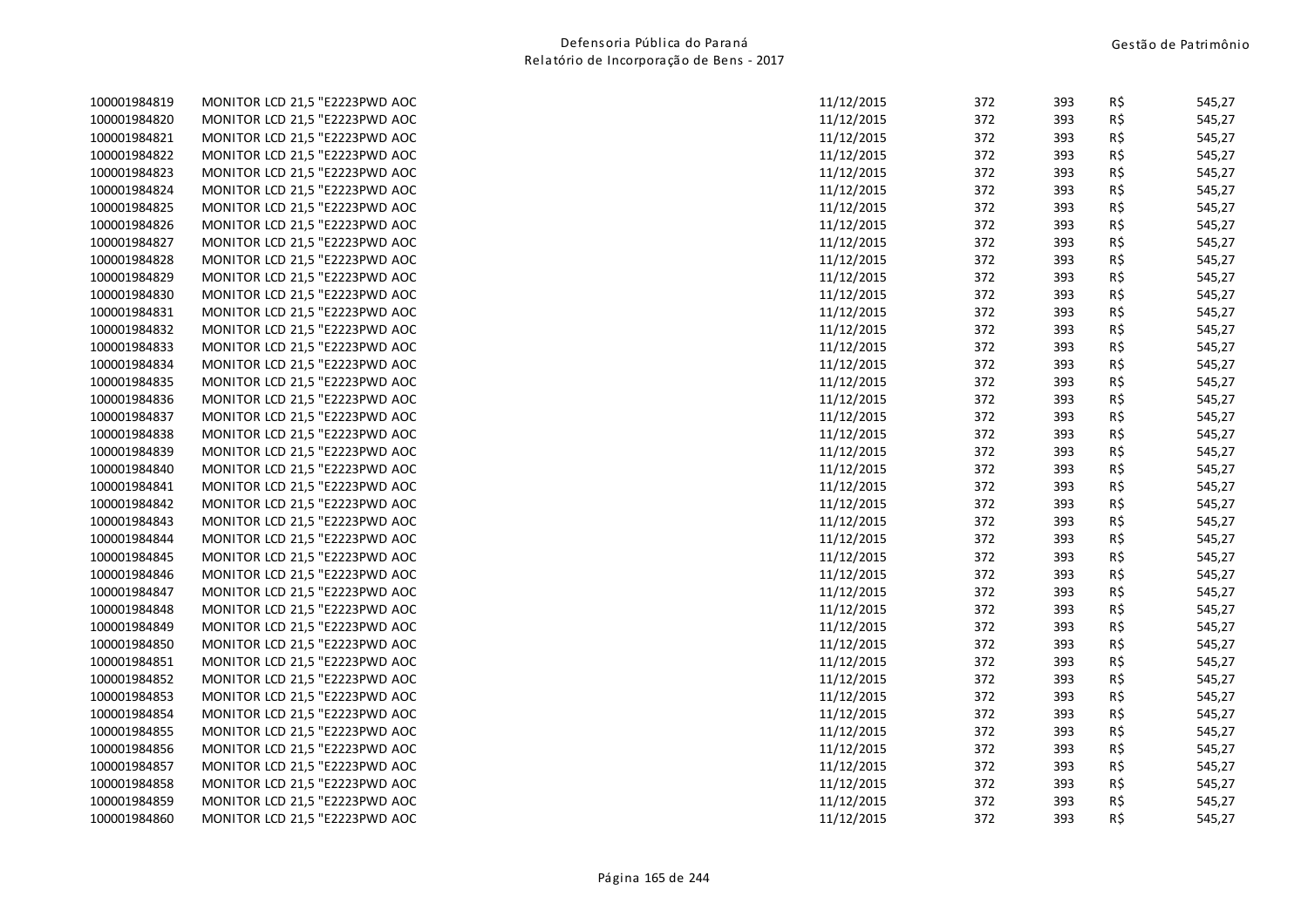| 100001984861 | MONITOR LCD 21,5 "E2223PWD AOC                               | 11/12/2015 | 372 | 393          | R\$ | 545,27     |
|--------------|--------------------------------------------------------------|------------|-----|--------------|-----|------------|
| 100001984862 | MONITOR LCD 21,5 "E2223PWD AOC                               | 11/12/2015 | 372 | 393          | R\$ | 545,27     |
| 100001984863 | MONITOR LCD 21,5 "E2223PWD AOC                               | 11/12/2015 | 372 | 393          | R\$ | 545,27     |
| 100001984864 | MONITOR LCD 21,5 "E2223PWD AOC                               | 11/12/2015 | 372 | 393          | R\$ | 545,27     |
| 100001984865 | MONITOR LCD 21,5 "E2223PWD AOC                               | 11/12/2015 | 372 | 393          | R\$ | 545,27     |
| 100001984866 | MONITOR LCD 21,5 "E2223PWD AOC                               | 11/12/2015 | 372 | 393          | R\$ | 545,27     |
| 100001984867 | MONITOR LCD 21,5 "E2223PWD AOC                               | 11/12/2015 | 372 | 393          | R\$ | 545,27     |
| 100001984868 | MONITOR LCD 21,5 "E2223PWD AOC                               | 11/12/2015 | 372 | 393          | R\$ | 545,27     |
| 100001984869 | MONITOR LCD 21,5 "E2223PWD AOC                               | 11/12/2015 | 372 | 393          | R\$ | 545,27     |
| 100001984870 | MONITOR LCD 21,5 "E2223PWD AOC                               | 11/12/2015 | 372 | 393          | R\$ | 545,27     |
| 100001984871 | MONITOR LCD 21,5 "E2223PWD AOC                               | 11/12/2015 | 372 | 393          | R\$ | 545,27     |
| 100001983851 | MINI RACK W23 16UX67X19                                      | 11/12/2014 | 372 | 386          | R\$ | 818,13     |
| 100001983852 | SMART-UPS RT 2200VA                                          | 11/12/2014 | 372 | 386          | R\$ | 2.863,46   |
| 100001983853 | HP 1910-24G                                                  | 11/12/2014 | 372 | 386          | R\$ | 4.431,55   |
| 100001984873 | OFFICE STANDARD GOVERNMENT LICENSE                           | 11/12/2014 | 372 | 393          | R\$ | 825.988,80 |
| 100001983403 | <b>CURSO DE DIREITO CONSTITUCIONAL</b>                       | 11/12/2013 | 372 | $\mathbf{1}$ | R\$ | 122,85     |
| 100001983404 | CURSO DE DIREITO CONSTITUCIONAL                              | 11/12/2013 | 372 | $\mathbf{1}$ | R\$ | 122,85     |
| 100001983399 | COMENTAIOS A LEI DE LICITACOES E CONTRATOS ADMINISTRATIVOS   | 11/12/2013 | 372 | $\mathbf{1}$ | R\$ | 135,00     |
| 100001983400 | COMENTAIOS A LEI DE LICITACOES E CONTRATOS ADMINISTRATIVOS   | 11/12/2013 | 372 | $\mathbf{1}$ | R\$ | 135,00     |
| 100001983401 | CURSO DE DIREITI CIVIL: PARTE GERAL E LINDB                  | 11/12/2013 | 372 | $\mathbf 1$  | R\$ | 59,94      |
| 100001983402 | CURSO DE DIREITI CIVIL: PARTE GERAL E LINDB                  | 11/12/2013 | 372 | $\mathbf{1}$ | R\$ | 59,94      |
| 100001983405 | <b>CURSO DE DIREITO PROCESSUAL CIVIL</b>                     | 11/12/2013 | 372 | $\mathbf{1}$ | R\$ | 56,94      |
| 100001983406 | DIREITO ADMINISTRATIVO DESCOMPLICADO                         | 11/12/2013 | 372 | $\mathbf{1}$ | R\$ | 103,35     |
| 100001983407 | DIREITO ADMINISTRATIVO DESCOMPLICADO                         | 11/12/2013 | 372 | $\mathbf{1}$ | R\$ | 103,35     |
| 100001983408 | DIREITO CONSTITUCIONAL ESQUEMATIZADO                         | 11/12/2013 | 372 | $\mathbf{1}$ | R\$ | 83,20      |
| 100001983409 | MARKETONG SOCIAL                                             | 11/12/2013 | 372 | $\mathbf{1}$ | R\$ | 62,40      |
| 100001983410 | PREGAO - COMENTARIOS A LEGISLACAO DO PREGAO COMUM E ELETRONI | 11/12/2013 | 372 | $\mathbf{1}$ | R\$ | 60,00      |
| 100001983411 | PREGAO - COMENTARIOS A LEGISLACAO DO PREGAO COMUM E ELETRONI | 11/12/2013 | 372 | $\mathbf{1}$ | R\$ | 60,00      |
| 100001983412 | <b>QUEM TEM MEDO DA IMPRENSA?</b>                            | 11/12/2013 | 372 | $\mathbf{1}$ | R\$ | 17,40      |
| 100001984755 | MODULO MINI GBIC SFP                                         | 11/09/2015 | 372 | 395          | R\$ | 1.643,08   |
| 100001984754 | MODULO MINI GBIC SFP                                         | 11/09/2015 | 372 | 395          | R\$ | 1.643,08   |
| 100001984756 | <b>SMARTS UP RT</b>                                          | 11/09/2015 | 372 | 395          | R\$ | 3.886,12   |
| 100001984757 | RACK W 37                                                    | 11/09/2015 | 372 | 395          | R\$ | 2.999,82   |
| 100001984758 | HP 1910 SWITCH                                               | 11/09/2015 | 372 | 395          | R\$ | 6.135,99   |
| 100001984759 | HP 1910 SWITCH                                               | 11/09/2015 | 372 | 395          | R\$ | 6.135,99   |
| 100001983428 | BALCAO PARA RECEP鈬O EM MDF                                   | 11/08/2014 | 372 | $\mathbf{1}$ | R\$ | 1.824,00   |
| 100001983430 | <b>FURADEIRA</b>                                             | 11/08/2014 | 372 | $\mathbf{1}$ | R\$ | 451,12     |
| 100001979102 | <b>GAVETEIRO VOLANTE</b>                                     | 11/04/2013 | 372 | $\mathbf{1}$ | R\$ | 650,48     |
| 100001979103 | <b>GAVETEIRO VOLANTE</b>                                     | 11/04/2013 | 372 | $\mathbf{1}$ | R\$ | 650,48     |
| 100001979054 | <b>GAVETEIRO VOLANTE</b>                                     | 11/04/2013 | 372 | $\mathbf{1}$ | R\$ | 639,20     |
| 100001979044 | <b>GAVETEIRO VOLANTE</b>                                     | 11/04/2013 | 372 | $\mathbf{1}$ | R\$ | 639,20     |
| 100001979045 | <b>GAVETEIRO VOLANTE</b>                                     | 11/04/2013 | 372 | $\mathbf{1}$ | R\$ | 639,20     |
|              |                                                              |            |     |              |     |            |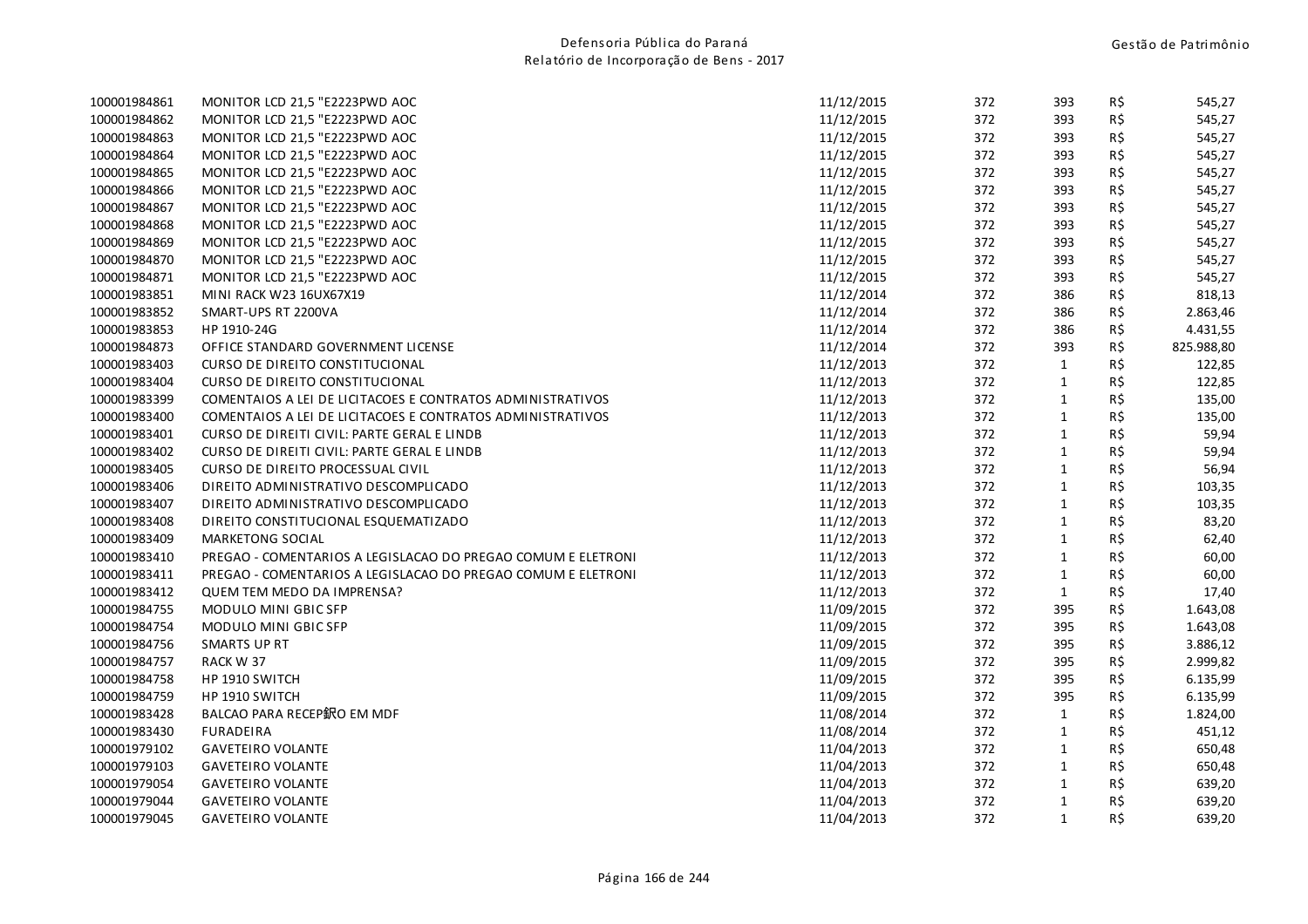| 100001979046 | <b>GAVETEIRO VOLANTE</b> | 11/04/2013 | 372 | 1            | R\$ | 639,20 |
|--------------|--------------------------|------------|-----|--------------|-----|--------|
| 100001979047 | <b>GAVETEIRO VOLANTE</b> | 11/04/2013 | 372 | $\mathbf{1}$ | R\$ | 639,20 |
| 100001979048 | <b>GAVETEIRO VOLANTE</b> | 11/04/2013 | 372 | $\mathbf{1}$ | R\$ | 639,20 |
| 100001979049 | <b>GAVETEIRO VOLANTE</b> | 11/04/2013 | 372 | $\mathbf{1}$ | R\$ | 639,20 |
| 100001979050 | <b>GAVETEIRO VOLANTE</b> | 11/04/2013 | 372 | $\mathbf{1}$ | R\$ | 639,20 |
| 100001979051 | <b>GAVETEIRO VOLANTE</b> | 11/04/2013 | 372 | $\mathbf{1}$ | R\$ | 639,20 |
| 100001979052 | <b>GAVETEIRO VOLANTE</b> | 11/04/2013 | 372 | $\mathbf{1}$ | R\$ | 639,20 |
| 100001979053 | <b>GAVETEIRO VOLANTE</b> | 11/04/2013 | 372 | $\mathbf{1}$ | R\$ | 639,20 |
| 100001979055 | <b>GAVETEIRO VOLANTE</b> | 11/04/2013 | 372 | $\mathbf{1}$ | R\$ | 639,20 |
| 100001979056 | <b>GAVETEIRO VOLANTE</b> | 11/04/2013 | 372 | $\mathbf{1}$ | R\$ | 639,20 |
| 100001979057 | <b>GAVETEIRO VOLANTE</b> | 11/04/2013 | 372 | $\mathbf{1}$ | R\$ | 639,20 |
| 100001979058 | <b>GAVETEIRO VOLANTE</b> | 11/04/2013 | 372 | $\mathbf{1}$ | R\$ | 639,20 |
| 100001979059 | <b>GAVETEIRO VOLANTE</b> | 11/04/2013 | 372 | $\mathbf{1}$ | R\$ | 639,20 |
| 100001979060 | <b>GAVETEIRO VOLANTE</b> | 11/04/2013 | 372 | $\mathbf{1}$ | R\$ | 639,20 |
| 100001979061 | <b>GAVETEIRO VOLANTE</b> | 11/04/2013 | 372 | $\mathbf{1}$ | R\$ | 639,20 |
| 100001979062 | <b>GAVETEIRO VOLANTE</b> | 11/04/2013 | 372 | $\mathbf{1}$ | R\$ | 639,20 |
| 100001979063 | <b>GAVETEIRO VOLANTE</b> | 11/04/2013 | 372 | $\mathbf{1}$ | R\$ | 639,20 |
| 100001979064 | <b>GAVETEIRO VOLANTE</b> | 11/04/2013 | 372 | $\mathbf{1}$ | R\$ | 639,20 |
| 100001979065 | <b>GAVETEIRO VOLANTE</b> | 11/04/2013 | 372 | $\mathbf{1}$ | R\$ | 639,20 |
| 100001979066 | <b>GAVETEIRO VOLANTE</b> | 11/04/2013 | 372 | $\mathbf{1}$ | R\$ | 639,20 |
| 100001979067 | <b>GAVETEIRO VOLANTE</b> | 11/04/2013 | 372 | 1            | R\$ | 639,20 |
| 100001979068 | <b>GAVETEIRO VOLANTE</b> | 11/04/2013 | 372 | $\mathbf{1}$ | R\$ | 639,20 |
| 100001979069 | <b>GAVETEIRO VOLANTE</b> | 11/04/2013 | 372 | $\mathbf{1}$ | R\$ | 639,20 |
| 100001979070 | <b>GAVETEIRO VOLANTE</b> | 11/04/2013 | 372 | $\mathbf{1}$ | R\$ | 639,20 |
| 100001979071 | <b>GAVETEIRO VOLANTE</b> | 11/04/2013 | 372 | $\mathbf{1}$ | R\$ | 639,20 |
| 100001979072 | <b>GAVETEIRO VOLANTE</b> | 11/04/2013 | 372 | $\mathbf{1}$ | R\$ | 637,69 |
| 100001979073 | <b>GAVETEIRO VOLANTE</b> | 11/04/2013 | 372 | $\mathbf{1}$ | R\$ | 637,69 |
| 100001979074 | <b>GAVETEIRO VOLANTE</b> | 11/04/2013 | 372 | $\mathbf{1}$ | R\$ | 637,69 |
| 100001979075 | <b>GAVETEIRO VOLANTE</b> | 11/04/2013 | 372 | $\mathbf{1}$ | R\$ | 637,69 |
| 100001979076 | <b>GAVETEIRO VOLANTE</b> | 11/04/2013 | 372 | $\mathbf{1}$ | R\$ | 637,69 |
| 100001979077 | <b>GAVETEIRO VOLANTE</b> | 11/04/2013 | 372 | $\mathbf{1}$ | R\$ | 637,69 |
| 100001979078 | <b>GAVETEIRO VOLANTE</b> | 11/04/2013 | 372 | $\mathbf 1$  | R\$ | 637,69 |
| 100001979079 | <b>GAVETEIRO VOLANTE</b> | 11/04/2013 | 372 | $\mathbf{1}$ | R\$ | 637,69 |
| 100001979080 | <b>GAVETEIRO VOLANTE</b> | 11/04/2013 | 372 | $\mathbf{1}$ | R\$ | 637,69 |
| 100001979081 | <b>GAVETEIRO VOLANTE</b> | 11/04/2013 | 372 | $\mathbf{1}$ | R\$ | 637,69 |
| 100001979082 | <b>GAVETEIRO VOLANTE</b> | 11/04/2013 | 372 | $\mathbf{1}$ | R\$ | 637,69 |
| 100001979083 | <b>GAVETEIRO VOLANTE</b> | 11/04/2013 | 372 | $\mathbf{1}$ | R\$ | 637,69 |
| 100001979084 | <b>GAVETEIRO VOLANTE</b> | 11/04/2013 | 372 | $\mathbf{1}$ | R\$ | 637,69 |
| 100001979085 | <b>GAVETEIRO VOLANTE</b> | 11/04/2013 | 372 | $\mathbf{1}$ | R\$ | 637,69 |
| 100001979086 | <b>GAVETEIRO VOLANTE</b> | 11/04/2013 | 372 | $\mathbf{1}$ | R\$ | 637,69 |
| 100001979087 | <b>GAVETEIRO VOLANTE</b> | 11/04/2013 | 372 | $\mathbf{1}$ | R\$ | 637,69 |
| 100001979088 | <b>GAVETEIRO VOLANTE</b> | 11/04/2013 | 372 | $\mathbf{1}$ | R\$ | 637,69 |
|              |                          |            |     |              |     |        |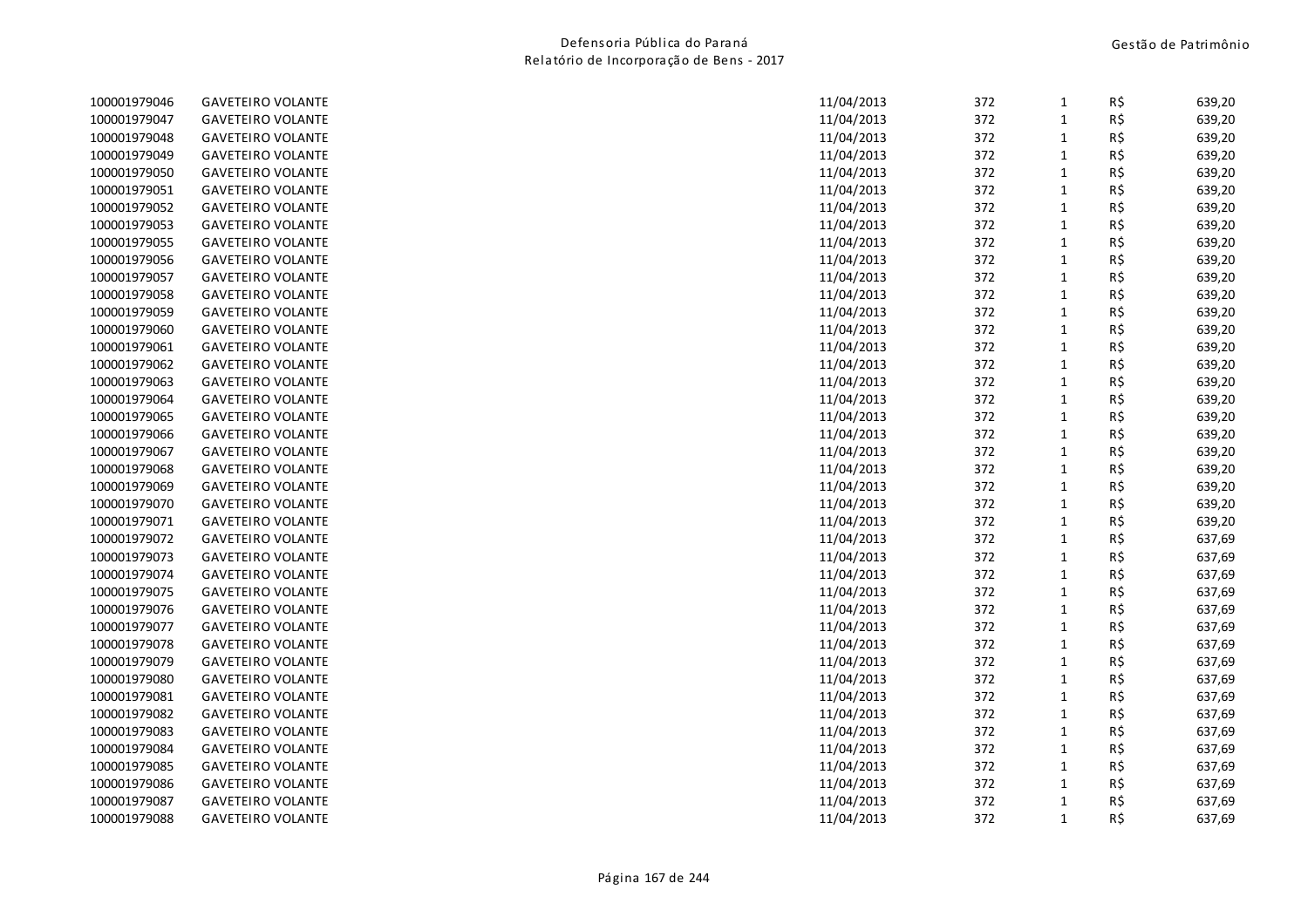| 100001979089 | <b>GAVETEIRO VOLANTE</b> | 11/04/2013 | 372 | $\mathbf{1}$ | R\$ | 637,69 |
|--------------|--------------------------|------------|-----|--------------|-----|--------|
| 100001979090 | <b>GAVETEIRO VOLANTE</b> | 11/04/2013 | 372 | $\mathbf{1}$ | R\$ | 637,69 |
| 100001979091 | <b>GAVETEIRO VOLANTE</b> | 11/04/2013 | 372 | $\mathbf{1}$ | R\$ | 637,69 |
| 100001979092 | <b>GAVETEIRO VOLANTE</b> | 11/04/2013 | 372 | $\mathbf{1}$ | R\$ | 637,69 |
| 100001979093 | <b>GAVETEIRO VOLANTE</b> | 11/04/2013 | 372 | $\mathbf{1}$ | R\$ | 637,69 |
| 100001979094 | <b>GAVETEIRO VOLANTE</b> | 11/04/2013 | 372 | $\mathbf{1}$ | R\$ | 637,69 |
| 100001979095 | <b>GAVETEIRO VOLANTE</b> | 11/04/2013 | 372 | $\mathbf{1}$ | R\$ | 637,69 |
| 100001979096 | <b>GAVETEIRO VOLANTE</b> | 11/04/2013 | 372 | $\mathbf{1}$ | R\$ | 637,69 |
| 100001979097 | <b>GAVETEIRO VOLANTE</b> | 11/04/2013 | 372 | $\mathbf{1}$ | R\$ | 637,69 |
| 100001979098 | <b>GAVETEIRO VOLANTE</b> | 11/04/2013 | 372 | $\mathbf{1}$ | R\$ | 637,69 |
| 100001979099 | <b>GAVETEIRO VOLANTE</b> | 11/04/2013 | 372 | $\mathbf{1}$ | R\$ | 637,69 |
| 100001979100 | <b>GAVETEIRO VOLANTE</b> | 11/04/2013 | 372 | $\mathbf{1}$ | R\$ | 650,48 |
| 100001979101 | <b>GAVETEIRO VOLANTE</b> | 11/04/2013 | 372 | $\mathbf{1}$ | R\$ | 650,48 |
| 100001979104 | <b>GAVETEIRO VOLANTE</b> | 11/04/2013 | 372 | $\mathbf{1}$ | R\$ | 650,48 |
| 100001979105 | <b>GAVETEIRO VOLANTE</b> | 11/04/2013 | 372 | $\mathbf{1}$ | R\$ | 650,48 |
| 100001979106 | <b>GAVETEIRO VOLANTE</b> | 11/04/2013 | 372 | $\mathbf{1}$ | R\$ | 650,48 |
| 100001979107 | <b>GAVETEIRO VOLANTE</b> | 11/04/2013 | 372 | $\mathbf{1}$ | R\$ | 650,48 |
| 100001979108 | <b>GAVETEIRO VOLANTE</b> | 11/04/2013 | 372 | $\mathbf{1}$ | R\$ | 650,48 |
| 100001979109 | <b>GAVETEIRO VOLANTE</b> | 11/04/2013 | 372 | $\mathbf{1}$ | R\$ | 650,48 |
| 100001979110 | <b>GAVETEIRO VOLANTE</b> | 11/04/2013 | 372 | $\mathbf{1}$ | R\$ | 650,48 |
| 100001979111 | <b>GAVETEIRO VOLANTE</b> | 11/04/2013 | 372 | $\mathbf{1}$ | R\$ | 650,48 |
| 100001979112 | <b>GAVETEIRO VOLANTE</b> | 11/04/2013 | 372 | $\mathbf{1}$ | R\$ | 650,48 |
| 100001979113 | <b>GAVETEIRO VOLANTE</b> | 11/04/2013 | 372 | $\mathbf{1}$ | R\$ | 650,48 |
| 100001979114 | <b>GAVETEIRO VOLANTE</b> | 11/04/2013 | 372 | $\mathbf{1}$ | R\$ | 650,48 |
| 100001979115 | <b>GAVETEIRO VOLANTE</b> | 11/04/2013 | 372 | $\mathbf{1}$ | R\$ | 650,48 |
| 100001979116 | <b>GAVETEIRO VOLANTE</b> | 11/04/2013 | 372 | $\mathbf{1}$ | R\$ | 650,48 |
| 100001979117 | <b>GAVETEIRO VOLANTE</b> | 11/04/2013 | 372 | $\mathbf 1$  | R\$ | 650,48 |
| 100001979118 | <b>GAVETEIRO VOLANTE</b> | 11/04/2013 | 372 | $\mathbf{1}$ | R\$ | 650,48 |
| 100001979119 | <b>GAVETEIRO VOLANTE</b> | 11/04/2013 | 372 | $\mathbf{1}$ | R\$ | 650,48 |
| 100001979120 | <b>GAVETEIRO VOLANTE</b> | 11/04/2013 | 372 | $\mathbf{1}$ | R\$ | 650,48 |
| 100001979121 | <b>GAVETEIRO VOLANTE</b> | 11/04/2013 | 372 | $\mathbf{1}$ | R\$ | 650,48 |
| 100001979122 | <b>GAVETEIRO VOLANTE</b> | 11/04/2013 | 372 | $\mathbf 1$  | R\$ | 650,48 |
| 100001979123 | <b>GAVETEIRO VOLANTE</b> | 11/04/2013 | 372 | $\mathbf{1}$ | R\$ | 650,48 |
| 100001979124 | <b>GAVETEIRO VOLANTE</b> | 11/04/2013 | 372 | $\mathbf{1}$ | R\$ | 650,48 |
| 100001979125 | <b>GAVETEIRO VOLANTE</b> | 11/04/2013 | 372 | $\mathbf{1}$ | R\$ | 650,48 |
| 100001979126 | <b>GAVETEIRO VOLANTE</b> | 11/04/2013 | 372 | $\mathbf{1}$ | R\$ | 650,48 |
| 100001979127 | <b>GAVETEIRO VOLANTE</b> | 11/04/2013 | 372 | $\mathbf{1}$ | R\$ | 650,48 |
| 100001979128 | <b>GAVETEIRO VOLANTE</b> | 11/04/2013 | 372 | $\mathbf{1}$ | R\$ | 650,48 |
| 100001979129 | <b>GAVETEIRO VOLANTE</b> | 11/04/2013 | 372 | $\mathbf{1}$ | R\$ | 650,48 |
| 100001979130 | <b>GAVETEIRO VOLANTE</b> | 11/04/2013 | 372 | $\mathbf{1}$ | R\$ | 650,48 |
| 100001979131 | <b>GAVETEIRO VOLANTE</b> | 11/04/2013 | 372 | $\mathbf{1}$ | R\$ | 650,48 |
| 100001979132 | <b>GAVETEIRO VOLANTE</b> | 11/04/2013 | 372 | $\mathbf{1}$ | R\$ | 650,48 |
|              |                          |            |     |              |     |        |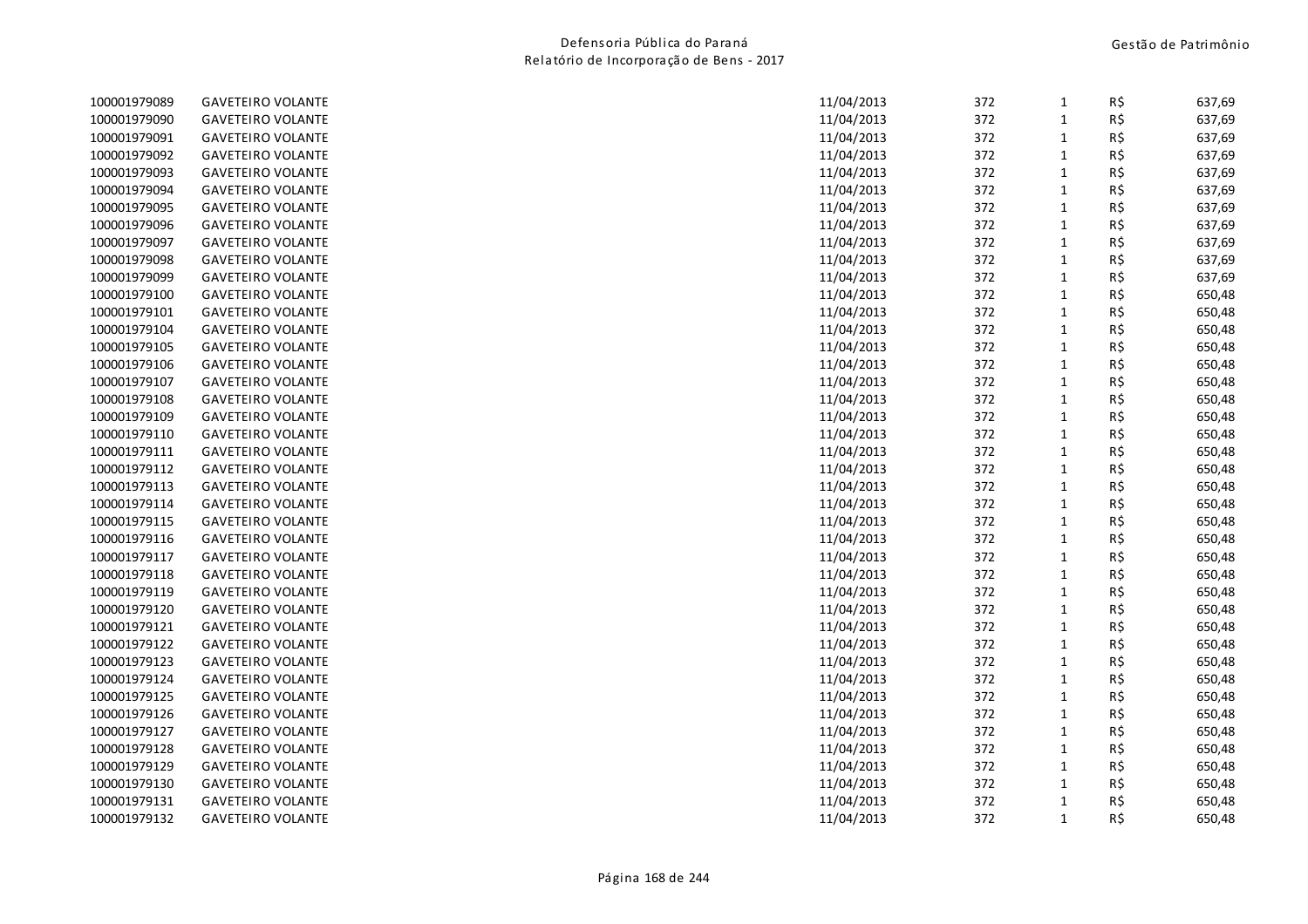| 100001979133 | ARMARIO ALTO 2 PORTAS | 11/04/2013 | 372 | $\mathbf{1}$ | R\$ | 823,81 |
|--------------|-----------------------|------------|-----|--------------|-----|--------|
| 100001979134 | ARMARIO ALTO 2 PORTAS | 11/04/2013 | 372 | $\mathbf 1$  | R\$ | 823,81 |
| 100001979135 | ARMARIO ALTO 2 PORTAS | 11/04/2013 | 372 | $\mathbf{1}$ | R\$ | 823,81 |
| 100001979136 | ARMARIO ALTO 2 PORTAS | 11/04/2013 | 372 | $\mathbf 1$  | R\$ | 823,81 |
| 100001979137 | ARMARIO ALTO 2 PORTAS | 11/04/2013 | 372 | $\mathbf{1}$ | R\$ | 823,81 |
| 100001979138 | ARMARIO ALTO 2 PORTAS | 11/04/2013 | 372 | $\mathbf 1$  | R\$ | 823,81 |
| 100001979139 | ARMARIO ALTO 2 PORTAS | 11/04/2013 | 372 | $\mathbf 1$  | R\$ | 823,81 |
| 100001979140 | ARMARIO ALTO 2 PORTAS | 11/04/2013 | 372 | $\mathbf 1$  | R\$ | 823,81 |
| 100001979141 | ARMARIO ALTO 2 PORTAS | 11/04/2013 | 372 | $\mathbf{1}$ | R\$ | 823,81 |
| 100001979142 | ARMARIO ALTO 2 PORTAS | 11/04/2013 | 372 | $\mathbf 1$  | R\$ | 823,81 |
| 100001979143 | ARMARIO ALTO 2 PORTAS | 11/04/2013 | 372 | $\mathbf 1$  | R\$ | 823,81 |
| 100001979144 | ARMARIO ALTO 2 PORTAS | 11/04/2013 | 372 | $\mathbf 1$  | R\$ | 823,81 |
| 100001979145 | ARMARIO ALTO 2 PORTAS | 11/04/2013 | 372 | $\mathbf{1}$ | R\$ | 823,81 |
| 100001979146 | ARMARIO ALTO 2 PORTAS | 11/04/2013 | 372 | $\mathbf{1}$ | R\$ | 823,81 |
| 100001979147 | ARMARIO ALTO 2 PORTAS | 11/04/2013 | 372 | $\mathbf 1$  | R\$ | 823,81 |
| 100001979148 | ARMARIO ALTO 2 PORTAS | 11/04/2013 | 372 | $\mathbf{1}$ | R\$ | 823,81 |
| 100001979149 | ARMARIO ALTO 2 PORTAS | 11/04/2013 | 372 | $\mathbf{1}$ | R\$ | 823,81 |
| 100001979150 | ARMARIO ALTO 2 PORTAS | 11/04/2013 | 372 | $\mathbf{1}$ | R\$ | 823,81 |
| 100001979151 | ARMARIO ALTO 2 PORTAS | 11/04/2013 | 372 | $\mathbf 1$  | R\$ | 823,81 |
| 100001979152 | ARMARIO ALTO 2 PORTAS | 11/04/2013 | 372 | $\mathbf 1$  | R\$ | 823,81 |
| 100001979153 | ARMARIO ALTO 2 PORTAS | 11/04/2013 | 372 | $\mathbf{1}$ | R\$ | 823,81 |
| 100001979154 | ARMARIO ALTO 2 PORTAS | 11/04/2013 | 372 | $\mathbf{1}$ | R\$ | 823,81 |
| 100001979155 | ARMARIO ALTO 2 PORTAS | 11/04/2013 | 372 | $\mathbf 1$  | R\$ | 823,81 |
| 100001979156 | ARMARIO ALTO 2 PORTAS | 11/04/2013 | 372 | $\mathbf 1$  | R\$ | 823,81 |
| 100001979157 | ARMARIO ALTO 2 PORTAS | 11/04/2013 | 372 | $\mathbf 1$  | R\$ | 823,81 |
| 100001979158 | ARMARIO ALTO 2 PORTAS | 11/04/2013 | 372 | $\mathbf{1}$ | R\$ | 823,81 |
| 100001979159 | ARMARIO ALTO 2 PORTAS | 11/04/2013 | 372 | $\mathbf{1}$ | R\$ | 823,81 |
| 100001979160 | ARMARIO ALTO 2 PORTAS | 11/04/2013 | 372 | $\mathbf 1$  | R\$ | 823,81 |
| 100001979161 | ARMARIO ALTO 2 PORTAS | 11/04/2013 | 372 | $\mathbf 1$  | R\$ | 823,81 |
| 100001979162 | ARMARIO ALTO 2 PORTAS | 11/04/2013 | 372 | $\mathbf{1}$ | R\$ | 823,81 |
| 100001979163 | ARMARIO ALTO 2 PORTAS | 11/04/2013 | 372 | $\mathbf{1}$ | R\$ | 823,81 |
| 100001979164 | ARMARIO ALTO 2 PORTAS | 11/04/2013 | 372 | $\mathbf 1$  | R\$ | 823,81 |
| 100001979165 | ARMARIO ALTO 2 PORTAS | 11/04/2013 | 372 | $\mathbf{1}$ | R\$ | 823,81 |
| 100001979166 | ARMARIO ALTO 2 PORTAS | 11/04/2013 | 372 | $\mathbf{1}$ | R\$ | 823,81 |
| 100001979167 | ARMARIO ALTO 2 PORTAS | 11/04/2013 | 372 | $\mathbf{1}$ | R\$ | 823,81 |
| 100001979168 | ARMARIO ALTO 2 PORTAS | 11/04/2013 | 372 | $\mathbf 1$  | R\$ | 823,81 |
| 100001979169 | ARMARIO ALTO 2 PORTAS | 11/04/2013 | 372 | $\mathbf 1$  | R\$ | 823,81 |
| 100001979170 | ARMARIO ALTO 2 PORTAS | 11/04/2013 | 372 | $\mathbf 1$  | R\$ | 823,81 |
| 100001979171 | ARMARIO ALTO 2 PORTAS | 11/04/2013 | 372 | $\mathbf{1}$ | R\$ | 823,81 |
| 100001979172 | ARMARIO ALTO 2 PORTAS | 11/04/2013 | 372 | $\mathbf{1}$ | R\$ | 823,81 |
| 100001979173 | ARMARIO ALTO 2 PORTAS | 11/04/2013 | 372 | $\mathbf{1}$ | R\$ | 823,81 |
| 100001979174 | ARMARIO ALTO 2 PORTAS | 11/04/2013 | 372 | $\mathbf{1}$ | R\$ | 823,81 |
|              |                       |            |     |              |     |        |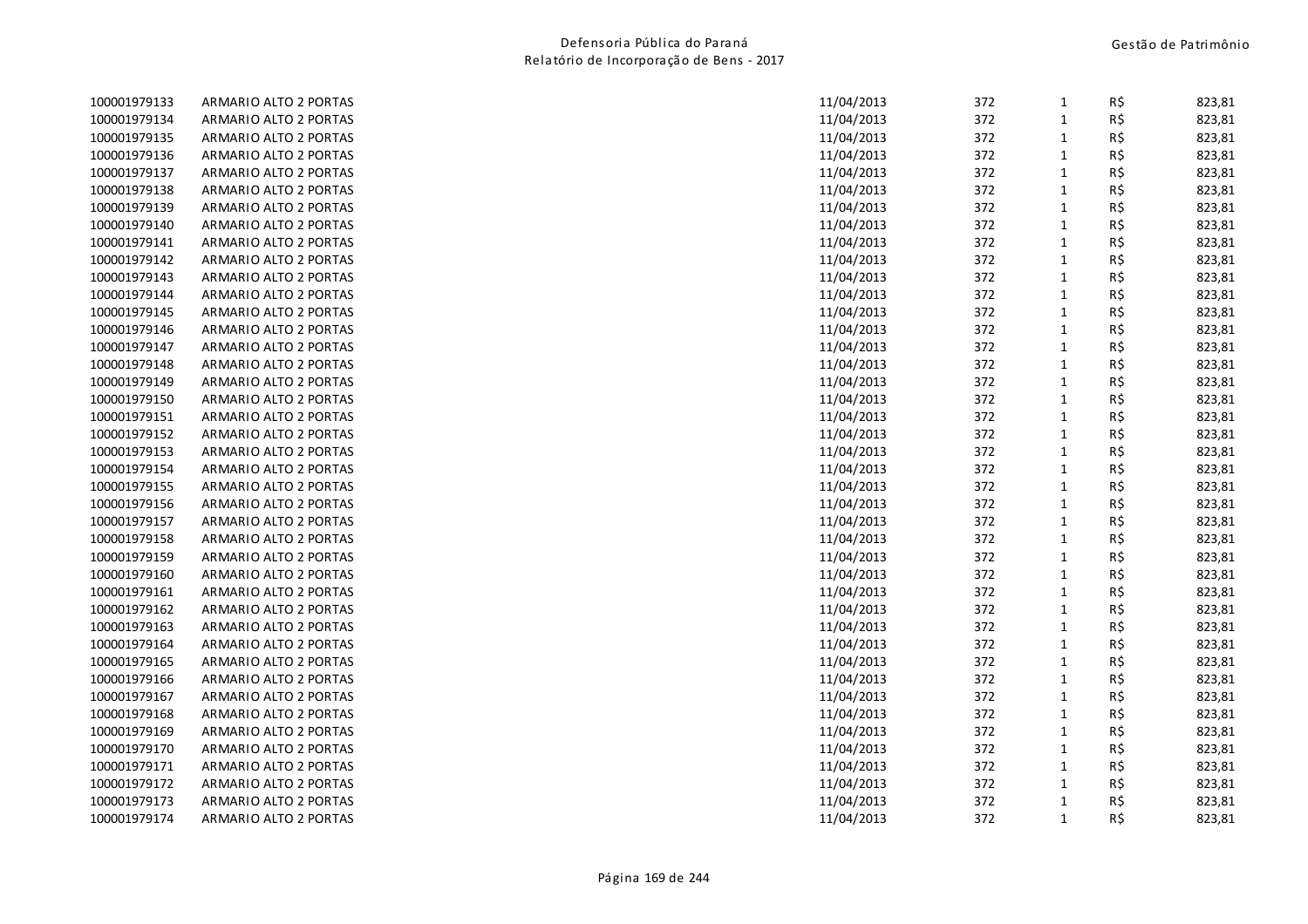| 100001979175 | ARMARIO ALTO 2 PORTAS | 11/04/2013 | 372 | 1            | R\$ | 823,81 |
|--------------|-----------------------|------------|-----|--------------|-----|--------|
| 100001979176 | ARMARIO ALTO 2 PORTAS | 11/04/2013 | 372 | $\mathbf{1}$ | R\$ | 823,81 |
| 100001979177 | ARMARIO ALTO 2 PORTAS | 11/04/2013 | 372 | $\mathbf{1}$ | R\$ | 823,81 |
| 100001979178 | ARMARIO ALTO 2 PORTAS | 11/04/2013 | 372 | $\mathbf{1}$ | R\$ | 823,81 |
| 100001979179 | ARMARIO ALTO 2 PORTAS | 11/04/2013 | 372 | $\mathbf{1}$ | R\$ | 823,81 |
| 100001979180 | ARMARIO ALTO 2 PORTAS | 11/04/2013 | 372 | $\mathbf{1}$ | R\$ | 823,81 |
| 100001979181 | ARMARIO ALTO 2 PORTAS | 11/04/2013 | 372 | $\mathbf 1$  | R\$ | 823,81 |
| 100001979182 | ARMARIO ALTO 2 PORTAS | 11/04/2013 | 372 | $\mathbf{1}$ | R\$ | 823,81 |
| 100001979183 | ARMARIO ALTO 2 PORTAS | 11/04/2013 | 372 | $\mathbf{1}$ | R\$ | 818,82 |
| 100001979184 | ARMARIO ALTO 2 PORTAS | 11/04/2013 | 372 | $\mathbf{1}$ | R\$ | 818,82 |
| 100001979185 | ARMARIO ALTO 2 PORTAS | 11/04/2013 | 372 | $\mathbf 1$  | R\$ | 818,82 |
| 100001979186 | ARMARIO ALTO 2 PORTAS | 11/04/2013 | 372 | $\mathbf 1$  | R\$ | 818,82 |
| 100001979187 | ARMARIO ALTO 2 PORTAS | 11/04/2013 | 372 | $\mathbf{1}$ | R\$ | 818,82 |
| 100001979188 | ARMARIO ALTO 2 PORTAS | 11/04/2013 | 372 | $\mathbf{1}$ | R\$ | 818,82 |
| 100001979189 | ARMARIO ALTO 2 PORTAS | 11/04/2013 | 372 | $\mathbf{1}$ | R\$ | 818,82 |
| 100001979190 | ARMARIO ALTO 2 PORTAS | 11/04/2013 | 372 | $\mathbf{1}$ | R\$ | 818,82 |
| 100001979191 | ARMARIO ALTO 2 PORTAS | 11/04/2013 | 372 | $\mathbf{1}$ | R\$ | 818,82 |
| 100001979192 | ARMARIO ALTO 2 PORTAS | 11/04/2013 | 372 | $\mathbf{1}$ | R\$ | 818,82 |
| 100001979193 | ARMARIO ALTO 2 PORTAS | 11/04/2013 | 372 | $\mathbf{1}$ | R\$ | 818,82 |
| 100001979194 | ARMARIO ALTO 2 PORTAS | 11/04/2013 | 372 | $\mathbf 1$  | R\$ | 818,82 |
| 100001979195 | ARMARIO ALTO 2 PORTAS | 11/04/2013 | 372 | $\mathbf 1$  | R\$ | 818,82 |
| 100001979196 | ARMARIO ALTO 2 PORTAS | 11/04/2013 | 372 | $\mathbf{1}$ | R\$ | 818,82 |
| 100001979197 | ARMARIO ALTO 2 PORTAS | 11/04/2013 | 372 | $\mathbf{1}$ | R\$ | 818,82 |
| 100001979198 | ARMARIO ALTO 2 PORTAS | 11/04/2013 | 372 | $\mathbf 1$  | R\$ | 818,82 |
| 100001979199 | ARMARIO ALTO 2 PORTAS | 11/04/2013 | 372 | $\mathbf{1}$ | R\$ | 818,82 |
| 100001979200 | ARMARIO ALTO 2 PORTAS | 11/04/2013 | 372 | $\mathbf{1}$ | R\$ | 818,82 |
| 100001979201 | ARMARIO ALTO 2 PORTAS | 11/04/2013 | 372 | $\mathbf{1}$ | R\$ | 818,82 |
| 100001979202 | ARMARIO ALTO 2 PORTAS | 11/04/2013 | 372 | $\mathbf{1}$ | R\$ | 818,82 |
| 100001979203 | ARMARIO ALTO 2 PORTAS | 11/04/2013 | 372 | $\mathbf{1}$ | R\$ | 818,82 |
| 100001979204 | ARMARIO ALTO 2 PORTAS | 11/04/2013 | 372 | $\mathbf 1$  | R\$ | 818,82 |
| 100001979205 | ARMARIO ALTO 2 PORTAS | 11/04/2013 | 372 | $\mathbf{1}$ | R\$ | 818,82 |
| 100001979206 | ARMARIO ALTO 2 PORTAS | 11/04/2013 | 372 | $\mathbf{1}$ | R\$ | 818,82 |
| 100001979207 | ARMARIO ALTO 2 PORTAS | 11/04/2013 | 372 | $\mathbf{1}$ | R\$ | 818,82 |
| 100001979208 | ARMARIO ALTO 2 PORTAS | 11/04/2013 | 372 | $\mathbf 1$  | R\$ | 818,82 |
| 100001979209 | ARMARIO ALTO 2 PORTAS | 11/04/2013 | 372 | $\mathbf{1}$ | R\$ | 818,82 |
| 100001979210 | ARMARIO ALTO 2 PORTAS | 11/04/2013 | 372 | $\mathbf{1}$ | R\$ | 818,82 |
| 100001979211 | ARMARIO ALTO 2 PORTAS | 11/04/2013 | 372 | $\mathbf 1$  | R\$ | 818,82 |
| 100001979212 | ARMARIO ALTO 2 PORTAS | 11/04/2013 | 372 | $\mathbf{1}$ | R\$ | 818,82 |
| 100001979213 | ARMARIO ALTO 2 PORTAS | 11/04/2013 | 372 | $\mathbf{1}$ | R\$ | 818,82 |
| 100001979214 | ARMARIO ALTO 2 PORTAS | 11/04/2013 | 372 | $\mathbf{1}$ | R\$ | 818,82 |
| 100001979215 | ARMARIO ALTO 2 PORTAS | 11/04/2013 | 372 | $\mathbf{1}$ | R\$ | 818,82 |
| 100001979216 | ARMARIO ALTO 2 PORTAS | 11/04/2013 | 372 | $\mathbf{1}$ | R\$ | 818,82 |
|              |                       |            |     |              |     |        |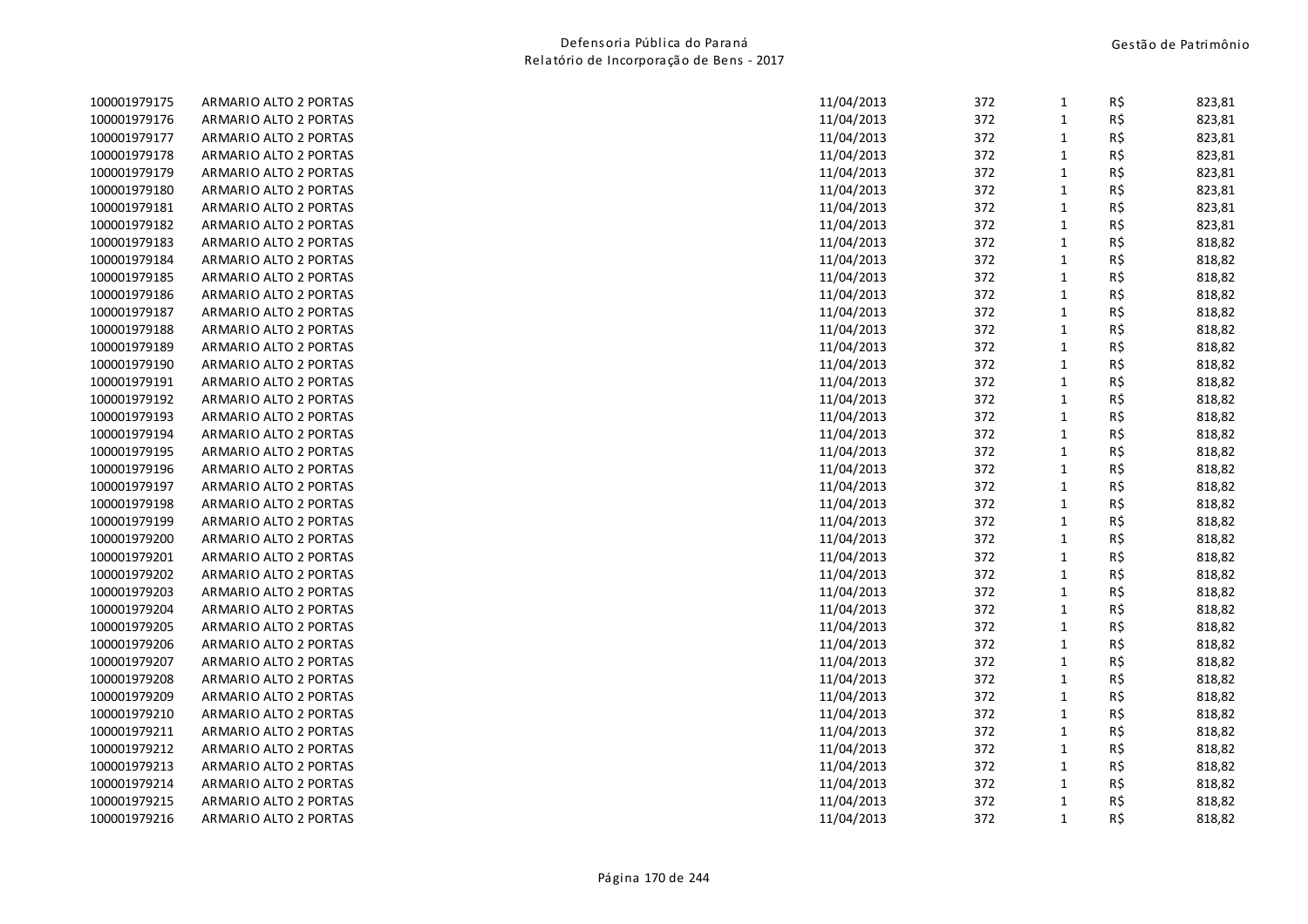| 100001979217 | ARMARIO ALTO 2 PORTAS | 11/04/2013 | 372 | $\mathbf{1}$ | R\$ | 818,82 |
|--------------|-----------------------|------------|-----|--------------|-----|--------|
| 100001979218 | ARMARIO ALTO 2 PORTAS | 11/04/2013 | 372 | $\mathbf 1$  | R\$ | 818,82 |
| 100001979219 | ARMARIO ALTO 2 PORTAS | 11/04/2013 | 372 | $\mathbf 1$  | R\$ | 818,82 |
| 100001979220 | ARMARIO ALTO 2 PORTAS | 11/04/2013 | 372 | $\mathbf{1}$ | R\$ | 818,82 |
| 100001979221 | ARMARIO ALTO 2 PORTAS | 11/04/2013 | 372 | $\mathbf{1}$ | R\$ | 818,82 |
| 100001979222 | ARMARIO ALTO 2 PORTAS | 11/04/2013 | 372 | $\mathbf{1}$ | R\$ | 818,82 |
| 100001979223 | ARMARIO ALTO 2 PORTAS | 11/04/2013 | 372 | $\mathbf 1$  | R\$ | 818,82 |
| 100001979224 | ARMARIO ALTO 2 PORTAS | 11/04/2013 | 372 | $\mathbf{1}$ | R\$ | 818,82 |
| 100001979225 | ARMARIO ALTO 2 PORTAS | 11/04/2013 | 372 | $\mathbf{1}$ | R\$ | 818,82 |
| 100001979226 | ARMARIO ALTO 2 PORTAS | 11/04/2013 | 372 | $\mathbf 1$  | R\$ | 818,82 |
| 100001979227 | ARMARIO ALTO 2 PORTAS | 11/04/2013 | 372 | $\mathbf 1$  | R\$ | 818,82 |
| 100001979228 | ARMARIO ALTO 2 PORTAS | 11/04/2013 | 372 | $\mathbf 1$  | R\$ | 818,82 |
| 100001979229 | ARMARIO ALTO 2 PORTAS | 11/04/2013 | 372 | $\mathbf{1}$ | R\$ | 818,82 |
| 100001979230 | ARMARIO ALTO 2 PORTAS | 11/04/2013 | 372 | $\mathbf{1}$ | R\$ | 818,82 |
| 100001979231 | ARMARIO ALTO 2 PORTAS | 11/04/2013 | 372 | $\mathbf 1$  | R\$ | 818,82 |
| 100001979232 | ARMARIO ALTO 2 PORTAS | 11/04/2013 | 372 | $\mathbf{1}$ | R\$ | 818,82 |
| 100001979233 | ARMARIO ALTO 2 PORTAS | 11/04/2013 | 372 | $\mathbf{1}$ | R\$ | 818,82 |
| 100001979234 | ARMARIO ALTO 2 PORTAS | 11/04/2013 | 372 | $\mathbf{1}$ | R\$ | 818,82 |
| 100001979235 | ARMARIO ALTO 2 PORTAS | 11/04/2013 | 372 | $\mathbf 1$  | R\$ | 818,82 |
| 100001979236 | ARMARIO ALTO 2 PORTAS | 11/04/2013 | 372 | $\mathbf 1$  | R\$ | 818,82 |
| 100001979237 | ARMARIO ALTO 2 PORTAS | 11/04/2013 | 372 | $\mathbf 1$  | R\$ | 818,82 |
| 100001979238 | ARMARIO ALTO 2 PORTAS | 11/04/2013 | 372 | $\mathbf{1}$ | R\$ | 818,82 |
| 100001979239 | ARMARIO ALTO 2 PORTAS | 11/04/2013 | 372 | $\mathbf 1$  | R\$ | 818,82 |
| 100001979240 | ARMARIO ALTO 2 PORTAS | 11/04/2013 | 372 | $\mathbf 1$  | R\$ | 818,82 |
| 100001979241 | ARMARIO ALTO 2 PORTAS | 11/04/2013 | 372 | $\mathbf 1$  | R\$ | 818,82 |
| 100001979242 | ARMARIO ALTO 2 PORTAS | 11/04/2013 | 372 | $\mathbf{1}$ | R\$ | 818,82 |
| 100001979243 | ARMARIO ALTO 2 PORTAS | 11/04/2013 | 372 | $\mathbf{1}$ | R\$ | 818,82 |
| 100001979244 | ARMARIO ALTO 2 PORTAS | 11/04/2013 | 372 | $\mathbf 1$  | R\$ | 818,82 |
| 100001979245 | ARMARIO ALTO 2 PORTAS | 11/04/2013 | 372 | $\mathbf{1}$ | R\$ | 818,82 |
| 100001979246 | ARMARIO ALTO 2 PORTAS | 11/04/2013 | 372 | $\mathbf 1$  | R\$ | 818,82 |
| 100001979247 | ARMARIO ALTO 2 PORTAS | 11/04/2013 | 372 | $\mathbf{1}$ | R\$ | 818,82 |
| 100001979248 | ARMARIO ALTO 2 PORTAS | 11/04/2013 | 372 | $\mathbf{1}$ | R\$ | 818,82 |
| 100001979249 | ARMARIO ALTO 2 PORTAS | 11/04/2013 | 372 | $\mathbf{1}$ | R\$ | 818,82 |
| 100001979250 | ARMARIO ALTO 2 PORTAS | 11/04/2013 | 372 | $\mathbf 1$  | R\$ | 818,82 |
| 100001979251 | ARMARIO ALTO 2 PORTAS | 11/04/2013 | 372 | $\mathbf{1}$ | R\$ | 818,82 |
| 100001979252 | ARMARIO ALTO 2 PORTAS | 11/04/2013 | 372 | $\mathbf 1$  | R\$ | 818,82 |
| 100001979253 | ARMARIO ALTO 2 PORTAS | 11/04/2013 | 372 | $\mathbf 1$  | R\$ | 818,82 |
| 100001979254 | ARMARIO ALTO 2 PORTAS | 11/04/2013 | 372 | $\mathbf{1}$ | R\$ | 818,82 |
| 100001979255 | ARMARIO ALTO 2 PORTAS | 11/04/2013 | 372 | $\mathbf{1}$ | R\$ | 818,82 |
| 100001979256 | ARMARIO ALTO 2 PORTAS | 11/04/2013 | 372 | $\mathbf{1}$ | R\$ | 818,82 |
| 100001979257 | ARMARIO ALTO 2 PORTAS | 11/04/2013 | 372 | $\mathbf{1}$ | R\$ | 818,82 |
| 100001979258 | ARMARIO ALTO 2 PORTAS | 11/04/2013 | 372 | $\mathbf{1}$ | R\$ | 818,82 |
|              |                       |            |     |              |     |        |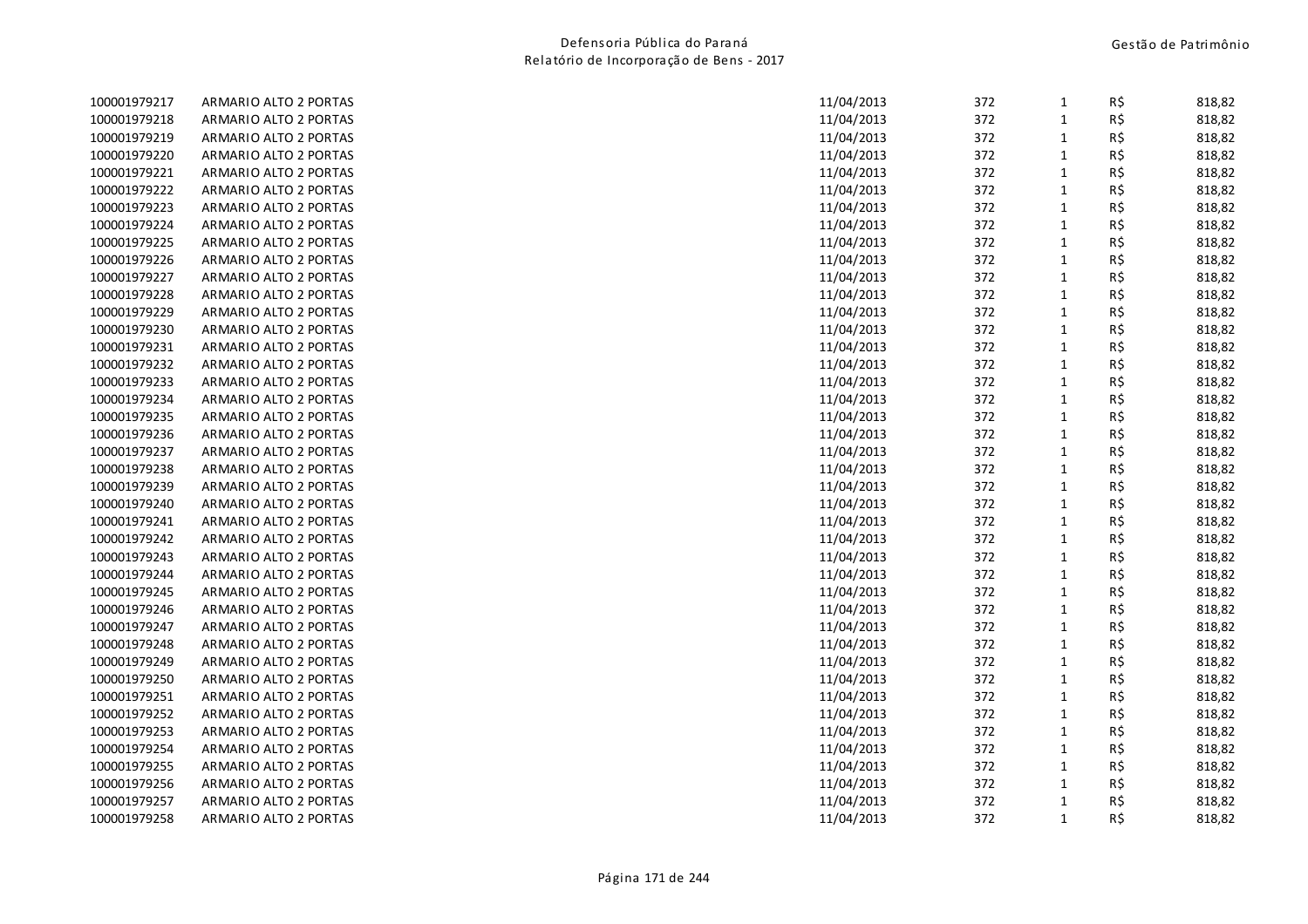| 100001979259 | ARMARIO ALTO 2 PORTAS | 11/04/2013 | 372 | $\mathbf{1}$ | R\$ | 818,82 |
|--------------|-----------------------|------------|-----|--------------|-----|--------|
| 100001979260 | ARMARIO ALTO 2 PORTAS | 11/04/2013 | 372 | $\mathbf 1$  | R\$ | 818,82 |
| 100001979261 | ARMARIO ALTO 2 PORTAS | 11/04/2013 | 372 | $\mathbf{1}$ | R\$ | 818,82 |
| 100001979262 | ARMARIO ALTO 2 PORTAS | 11/04/2013 | 372 | $\mathbf{1}$ | R\$ | 818,82 |
| 100001979263 | ARMARIO ALTO 2 PORTAS | 11/04/2013 | 372 | $\mathbf{1}$ | R\$ | 818,82 |
| 100001979264 | ARMARIO ALTO 2 PORTAS | 11/04/2013 | 372 | $\mathbf{1}$ | R\$ | 818,82 |
| 100001979265 | ARMARIO ALTO 2 PORTAS | 11/04/2013 | 372 | $\mathbf 1$  | R\$ | 818,82 |
| 100001979266 | ARMARIO ALTO 2 PORTAS | 11/04/2013 | 372 | $\mathbf{1}$ | R\$ | 823,81 |
| 100001979267 | ARMARIO ALTO 2 PORTAS | 11/04/2013 | 372 | $\mathbf{1}$ | R\$ | 823,81 |
| 100001979268 | ARMARIO ALTO 2 PORTAS | 11/04/2013 | 372 | $\mathbf 1$  | R\$ | 823,81 |
| 100001979269 | ARMARIO ALTO 2 PORTAS | 11/04/2013 | 372 | $\mathbf 1$  | R\$ | 823,81 |
| 100001979270 | ARMARIO ALTO 2 PORTAS | 11/04/2013 | 372 | $\mathbf 1$  | R\$ | 823,81 |
| 100001979271 | ARMARIO ALTO 2 PORTAS | 11/04/2013 | 372 | $\mathbf{1}$ | R\$ | 823,81 |
| 100001979272 | ARMARIO ALTO 2 PORTAS | 11/04/2013 | 372 | $\mathbf{1}$ | R\$ | 818,82 |
| 100001979273 | ARMARIO ALTO 2 PORTAS | 11/04/2013 | 372 | $\mathbf 1$  | R\$ | 818,82 |
| 100001979274 | ARMARIO ALTO 2 PORTAS | 11/04/2013 | 372 | $\mathbf{1}$ | R\$ | 818,82 |
| 100001979275 | ARMARIO ALTO 2 PORTAS | 11/04/2013 | 372 | $\mathbf{1}$ | R\$ | 818,82 |
| 100001979276 | ARMARIO ALTO 2 PORTAS | 11/04/2013 | 372 | $\mathbf{1}$ | R\$ | 818,82 |
| 100001979277 | ARMARIO ALTO 2 PORTAS | 11/04/2013 | 372 | $\mathbf 1$  | R\$ | 818,82 |
| 100001979278 | ARMARIO ALTO 2 PORTAS | 11/04/2013 | 372 | $\mathbf 1$  | R\$ | 818,82 |
| 100001979279 | ARMARIO ALTO 2 PORTAS | 11/04/2013 | 372 | $\mathbf 1$  | R\$ | 818,82 |
| 100001979280 | ARMARIO ALTO 2 PORTAS | 11/04/2013 | 372 | $\mathbf{1}$ | R\$ | 818,82 |
| 100001979281 | ARMARIO ALTO 2 PORTAS | 11/04/2013 | 372 | $\mathbf 1$  | R\$ | 818,82 |
| 100001979282 | ARMARIO ALTO 2 PORTAS | 11/04/2013 | 372 | $\mathbf 1$  | R\$ | 818,82 |
| 100001979283 | ARMARIO ALTO 2 PORTAS | 11/04/2013 | 372 | $\mathbf 1$  | R\$ | 818,82 |
| 100001979284 | ARMARIO ALTO 2 PORTAS | 11/04/2013 | 372 | $\mathbf{1}$ | R\$ | 818,82 |
| 100001979285 | ARMARIO ALTO 2 PORTAS | 11/04/2013 | 372 | $\mathbf{1}$ | R\$ | 818,82 |
| 100001979286 | ARMARIO ALTO 2 PORTAS | 11/04/2013 | 372 | $\mathbf 1$  | R\$ | 818,82 |
| 100001979287 | ARMARIO ALTO 2 PORTAS | 11/04/2013 | 372 | $\mathbf{1}$ | R\$ | 818,82 |
| 100001979288 | ARMARIO ALTO 2 PORTAS | 11/04/2013 | 372 | $\mathbf 1$  | R\$ | 818,82 |
| 100001979289 | ARMARIO ALTO 2 PORTAS | 11/04/2013 | 372 | $\mathbf{1}$ | R\$ | 818,82 |
| 100001979290 | ARMARIO ALTO 2 PORTAS | 11/04/2013 | 372 | $\mathbf{1}$ | R\$ | 818,82 |
| 100001979291 | ARMARIO ALTO 2 PORTAS | 11/04/2013 | 372 | $\mathbf{1}$ | R\$ | 818,82 |
| 100001979292 | ARMARIO ALTO 2 PORTAS | 11/04/2013 | 372 | $\mathbf 1$  | R\$ | 818,82 |
| 100001979293 | ARMARIO ALTO 2 PORTAS | 11/04/2013 | 372 | $\mathbf{1}$ | R\$ | 818,82 |
| 100001979294 | ARMARIO ALTO 2 PORTAS | 11/04/2013 | 372 | $\mathbf 1$  | R\$ | 818,82 |
| 100001979295 | ARMARIO ALTO 2 PORTAS | 11/04/2013 | 372 | $\mathbf 1$  | R\$ | 818,82 |
| 100001979296 | ARMARIO ALTO 2 PORTAS | 11/04/2013 | 372 | $\mathbf{1}$ | R\$ | 818,82 |
| 100001979297 | ARMARIO ALTO 2 PORTAS | 11/04/2013 | 372 | $\mathbf{1}$ | R\$ | 818,82 |
| 100001979298 | ARMARIO ALTO 2 PORTAS | 11/04/2013 | 372 | $\mathbf{1}$ | R\$ | 818,82 |
| 100001979299 | ARMARIO ALTO 2 PORTAS | 11/04/2013 | 372 | $\mathbf{1}$ | R\$ | 818,82 |
| 100001979300 | ARMARIO ALTO 2 PORTAS | 11/04/2013 | 372 | $\mathbf{1}$ | R\$ | 857,80 |
|              |                       |            |     |              |     |        |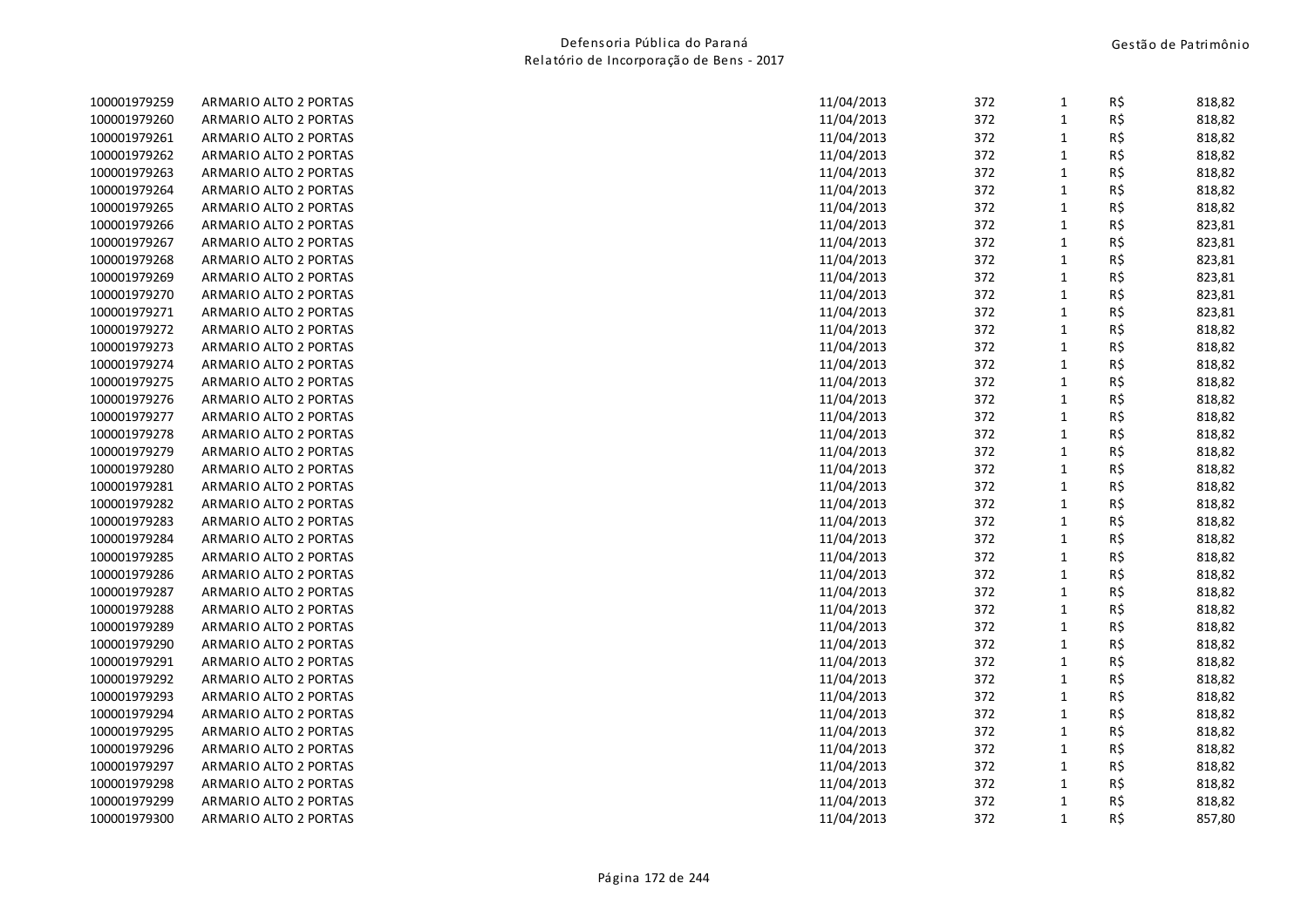| 100001979301 | ARMARIO ALTO 2 PORTAS                                        | 11/04/2013 | 372 | $\mathbf{1}$ | R\$ | 857,80   |
|--------------|--------------------------------------------------------------|------------|-----|--------------|-----|----------|
| 100001979302 | ARMARIO ALTO 2 PORTAS                                        | 11/04/2013 | 372 | $\mathbf{1}$ | R\$ | 857,80   |
| 100001979303 | ARMARIO ALTO 2 PORTAS                                        | 11/04/2013 | 372 | $\mathbf 1$  | R\$ | 857,80   |
| 100001979304 | ARMARIO ALTO 2 PORTAS                                        | 11/04/2013 | 372 | $\mathbf{1}$ | R\$ | 857,80   |
| 100001979305 | ARMARIO ALTO 2 PORTAS                                        | 11/04/2013 | 372 | $\mathbf{1}$ | R\$ | 857,80   |
| 100001979306 | ARMARIO ALTO 2 PORTAS                                        | 11/04/2013 | 372 | $\mathbf{1}$ | R\$ | 857,80   |
| 100001979307 | ARMARIO ALTO 2 PORTAS                                        | 11/04/2013 | 372 | $\mathbf{1}$ | R\$ | 857,80   |
| 100001979308 | ARMARIO ALTO 2 PORTAS                                        | 11/04/2013 | 372 | $\mathbf{1}$ | R\$ | 857,80   |
| 100001979309 | ARMARIO ALTO 2 PORTAS                                        | 11/04/2013 | 372 | $\mathbf{1}$ | R\$ | 857,80   |
| 100001979310 | ARMARIO ALTO 2 PORTAS                                        | 11/04/2013 | 372 | $\mathbf 1$  | R\$ | 857,80   |
| 100001979311 | ARMARIO ALTO 2 PORTAS                                        | 11/04/2013 | 372 | $\mathbf{1}$ | R\$ | 857,80   |
| 100001979312 | ARMARIO ALTO 2 PORTAS                                        | 11/04/2013 | 372 | $\mathbf{1}$ | R\$ | 821,86   |
| 100001979313 | ARMARIO ALTO 2 PORTAS                                        | 11/04/2013 | 372 | $\mathbf{1}$ | R\$ | 821,86   |
| 100001979314 | ARMARIO ALTO 2 PORTAS                                        | 11/04/2013 | 372 | $\mathbf{1}$ | R\$ | 821,86   |
| 100001979315 | ARMARIO ALTO 2 PORTAS                                        | 11/04/2013 | 372 | $\mathbf{1}$ | R\$ | 821,86   |
| 100001979316 | ARMARIO ALTO 2 PORTAS                                        | 11/04/2013 | 372 | $\mathbf{1}$ | R\$ | 821,86   |
| 100001979317 | ARMARIO ALTO 2 PORTAS                                        | 11/04/2013 | 372 | $\mathbf{1}$ | R\$ | 821,86   |
| 100001984521 | HD EXTERNO 1TB                                               | 10/08/2015 | 372 | $\mathbf{1}$ | R\$ | 285,00   |
| 100001382396 | SWITCH COM 24 PORTAS MARCA PLANET MODELO SGSW 2620           | 10/06/2014 | 0   | $\mathbf{1}$ | R\$ | 1.445,00 |
| 100001380528 | SWITCH PLANET FGSQ4840S 48 PORTAS                            | 10/06/2014 | 0   | $\mathbf{1}$ | R\$ | 300,00   |
| 100001380529 | SWITCH ENCORE ENHGS-224                                      | 10/06/2014 | 0   | $\mathbf{1}$ | R\$ | 300,00   |
| 100001382397 | SWITCH MARCA DLINK MODELO DES-1024D C/ 24 PORTAS ADQUIRIDO   | 10/06/2014 | 0   | $\mathbf{1}$ | R\$ | 455,21   |
| 100001382398 | SWITCH 24 PORTAS GERENC. 10/100 2 MGBIC ADQUIRIDO PELO FEPGE | 10/06/2014 | 0   | $\mathbf 1$  | R\$ | 720,00   |
| 100001978752 | <b>GAVETEIRO VOLANTE</b>                                     | 10/04/2013 | 372 | $\mathbf{1}$ | R\$ | 631,24   |
| 100001978573 | LONGARINA 5 LUGARES                                          | 10/04/2013 | 372 | $\mathbf{1}$ | R\$ | 2.384,18 |
| 100001978574 | LONGARINA 5 LUGARES                                          | 10/04/2013 | 372 | $\mathbf{1}$ | R\$ | 2.384,18 |
| 100001978575 | LONGARINA 5 LUGARES                                          | 10/04/2013 | 372 | $\mathbf{1}$ | R\$ | 2.384,18 |
| 100001978576 | LONGARINA 5 LUGARES                                          | 10/04/2013 | 372 | $\mathbf{1}$ | R\$ | 2.384,18 |
| 100001978577 | LONGARINA 5 LUGARES                                          | 10/04/2013 | 372 | $\mathbf{1}$ | R\$ | 2.384,18 |
| 100001978578 | LONGARINA 5 LUGARES                                          | 10/04/2013 | 372 | $\mathbf{1}$ | R\$ | 2.384,18 |
| 100001978579 | LONGARINA 5 LUGARES                                          | 10/04/2013 | 372 | $\mathbf{1}$ | R\$ | 2.384,18 |
| 100001978580 | LONGARINA 5 LUGARES                                          | 10/04/2013 | 372 | $\mathbf{1}$ | R\$ | 2.384,18 |
| 100001978581 | LONGARINA 5 LUGARES                                          | 10/04/2013 | 372 | $\mathbf 1$  | R\$ | 2.384,18 |
| 100001978582 | LONGARINA 5 LUGARES                                          | 10/04/2013 | 372 | $\mathbf{1}$ | R\$ | 2.384,18 |
| 100001978583 | LONGARINA 5 LUGARES                                          | 10/04/2013 | 372 | $\mathbf{1}$ | R\$ | 2.384,18 |
| 100001978584 | LONGARINA 5 LUGARES                                          | 10/04/2013 | 372 | $\mathbf{1}$ | R\$ | 2.384,18 |
| 100001978585 | LONGARINA 5 LUGARES                                          | 10/04/2013 | 372 | $\mathbf{1}$ | R\$ | 2.384,18 |
| 100001978586 | LONGARINA 5 LUGARES                                          | 10/04/2013 | 372 | $\mathbf{1}$ | R\$ | 2.384,18 |
| 100001978587 | <b>GAVETEIRO VOLANTE</b>                                     | 10/04/2013 | 372 | $\mathbf{1}$ | R\$ | 629,29   |
| 100001978588 | <b>GAVETEIRO VOLANTE</b>                                     | 10/04/2013 | 372 | $\mathbf{1}$ | R\$ | 629,29   |
| 100001978589 | <b>GAVETEIRO VOLANTE</b>                                     | 10/04/2013 | 372 | $\mathbf{1}$ | R\$ | 629,29   |
| 100001978590 | <b>GAVETEIRO VOLANTE</b>                                     | 10/04/2013 | 372 | $\mathbf{1}$ | R\$ | 629,29   |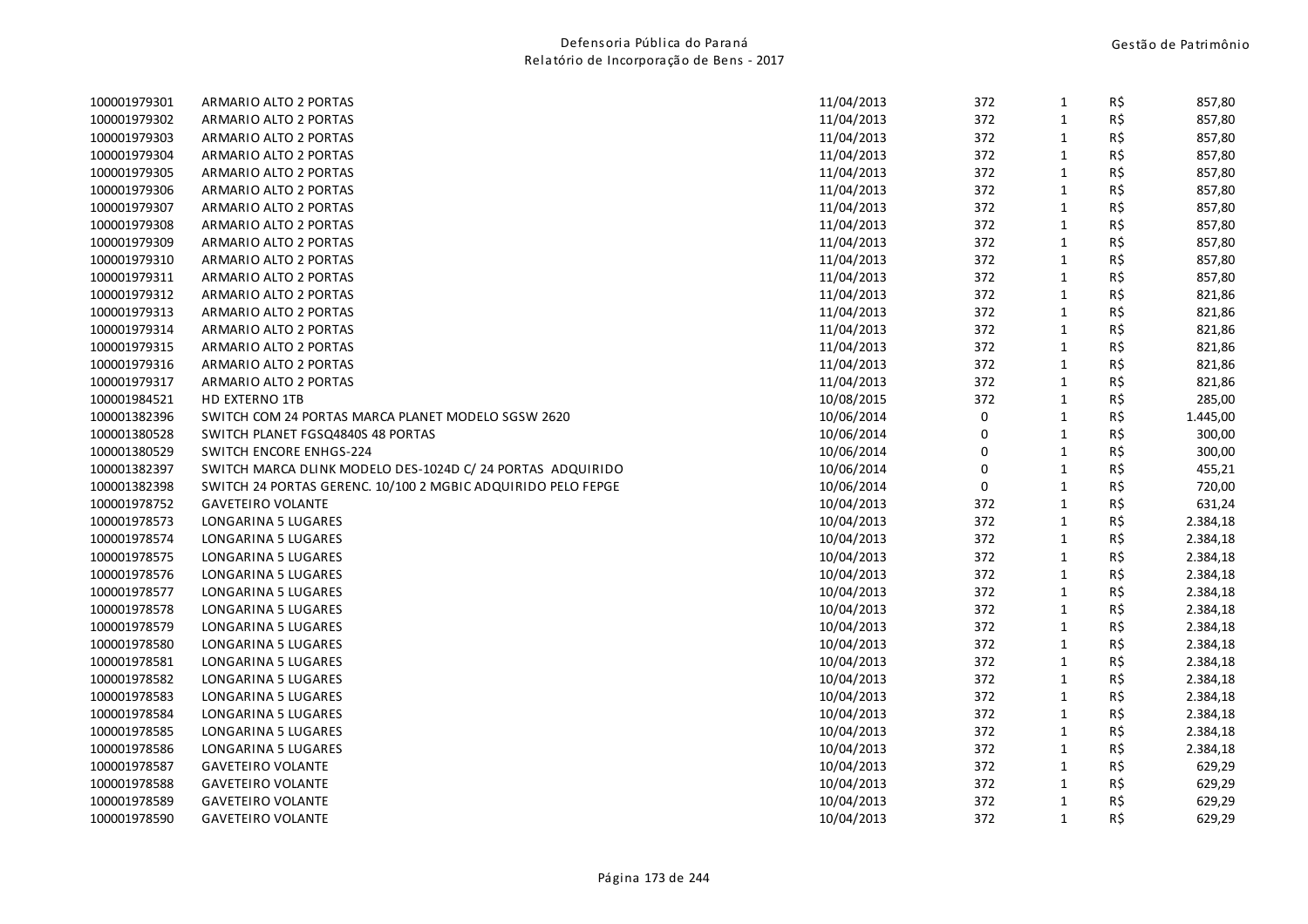| 100001978591 | <b>GAVETEIRO VOLANTE</b> | 10/04/2013 | 372 | $\mathbf{1}$ | R\$ | 629,29 |
|--------------|--------------------------|------------|-----|--------------|-----|--------|
| 100001978592 | <b>GAVETEIRO VOLANTE</b> | 10/04/2013 | 372 | $\mathbf{1}$ | R\$ | 629,29 |
| 100001978593 | <b>GAVETEIRO VOLANTE</b> | 10/04/2013 | 372 | $\mathbf{1}$ | R\$ | 629,29 |
| 100001978594 | <b>GAVETEIRO VOLANTE</b> | 10/04/2013 | 372 | $\mathbf{1}$ | R\$ | 629,29 |
| 100001978595 | <b>GAVETEIRO VOLANTE</b> | 10/04/2013 | 372 | $\mathbf{1}$ | R\$ | 629,29 |
| 100001978596 | <b>GAVETEIRO VOLANTE</b> | 10/04/2013 | 372 | $\mathbf{1}$ | R\$ | 629,29 |
| 100001978597 | <b>GAVETEIRO VOLANTE</b> | 10/04/2013 | 372 | $\mathbf{1}$ | R\$ | 629,29 |
| 100001978598 | <b>GAVETEIRO VOLANTE</b> | 10/04/2013 | 372 | $\mathbf{1}$ | R\$ | 629,29 |
| 100001978599 | <b>GAVETEIRO VOLANTE</b> | 10/04/2013 | 372 | $\mathbf 1$  | R\$ | 629,29 |
| 100001978600 | <b>GAVETEIRO VOLANTE</b> | 10/04/2013 | 372 | $\mathbf{1}$ | R\$ | 629,29 |
| 100001978601 | <b>GAVETEIRO VOLANTE</b> | 10/04/2013 | 372 | $\mathbf{1}$ | R\$ | 629,29 |
| 100001978602 | <b>GAVETEIRO VOLANTE</b> | 10/04/2013 | 372 | $\mathbf{1}$ | R\$ | 629,29 |
| 100001978603 | <b>GAVETEIRO VOLANTE</b> | 10/04/2013 | 372 | $\mathbf{1}$ | R\$ | 629,29 |
| 100001978604 | <b>GAVETEIRO VOLANTE</b> | 10/04/2013 | 372 | $\mathbf{1}$ | R\$ | 629,29 |
| 100001978605 | <b>GAVETEIRO VOLANTE</b> | 10/04/2013 | 372 | $1\,$        | R\$ | 629,29 |
| 100001978606 | <b>GAVETEIRO VOLANTE</b> | 10/04/2013 | 372 | $\mathbf{1}$ | R\$ | 629,29 |
| 100001978607 | <b>GAVETEIRO VOLANTE</b> | 10/04/2013 | 372 | $\mathbf{1}$ | R\$ | 629,29 |
| 100001978608 | <b>GAVETEIRO VOLANTE</b> | 10/04/2013 | 372 | $1\,$        | R\$ | 629,29 |
| 100001978609 | <b>GAVETEIRO VOLANTE</b> | 10/04/2013 | 372 | $\mathbf{1}$ | R\$ | 629,29 |
| 100001978610 | <b>GAVETEIRO VOLANTE</b> | 10/04/2013 | 372 | $1\,$        | R\$ | 629,29 |
| 100001978611 | <b>GAVETEIRO VOLANTE</b> | 10/04/2013 | 372 | $\mathbf{1}$ | R\$ | 629,29 |
| 100001978612 | <b>GAVETEIRO VOLANTE</b> | 10/04/2013 | 372 | $1\,$        | R\$ | 629,29 |
| 100001978613 | <b>GAVETEIRO VOLANTE</b> | 10/04/2013 | 372 | $1\,$        | R\$ | 629,29 |
| 100001978614 | <b>GAVETEIRO VOLANTE</b> | 10/04/2013 | 372 | $1\,$        | R\$ | 629,29 |
| 100001978615 | <b>GAVETEIRO VOLANTE</b> | 10/04/2013 | 372 | $1\,$        | R\$ | 629,29 |
| 100001978616 | <b>GAVETEIRO VOLANTE</b> | 10/04/2013 | 372 | $\mathbf{1}$ | R\$ | 629,29 |
| 100001978617 | <b>GAVETEIRO VOLANTE</b> | 10/04/2013 | 372 | $1\,$        | R\$ | 629,29 |
| 100001978618 | <b>GAVETEIRO VOLANTE</b> | 10/04/2013 | 372 | $\mathbf{1}$ | R\$ | 629,29 |
| 100001978619 | <b>GAVETEIRO VOLANTE</b> | 10/04/2013 | 372 | $\mathbf{1}$ | R\$ | 629,29 |
| 100001978620 | <b>GAVETEIRO VOLANTE</b> | 10/04/2013 | 372 | $1\,$        | R\$ | 629,29 |
| 100001978621 | <b>GAVETEIRO VOLANTE</b> | 10/04/2013 | 372 | $\mathbf 1$  | R\$ | 629,29 |
| 100001978622 | <b>GAVETEIRO VOLANTE</b> | 10/04/2013 | 372 | $1\,$        | R\$ | 629,29 |
| 100001978623 | <b>GAVETEIRO VOLANTE</b> | 10/04/2013 | 372 | $\mathbf{1}$ | R\$ | 629,29 |
| 100001978624 | <b>GAVETEIRO VOLANTE</b> | 10/04/2013 | 372 | $\mathbf{1}$ | R\$ | 629,29 |
| 100001978625 | <b>GAVETEIRO VOLANTE</b> | 10/04/2013 | 372 | $1\,$        | R\$ | 629,29 |
| 100001978626 | <b>GAVETEIRO VOLANTE</b> | 10/04/2013 | 372 | $\mathbf 1$  | R\$ | 629,29 |
| 100001978627 | <b>GAVETEIRO VOLANTE</b> | 10/04/2013 | 372 | $1\,$        | R\$ | 629,29 |
| 100001978628 | <b>GAVETEIRO VOLANTE</b> | 10/04/2013 | 372 | $\mathbf{1}$ | R\$ | 629,29 |
| 100001978629 | <b>GAVETEIRO VOLANTE</b> | 10/04/2013 | 372 | $\mathbf{1}$ | R\$ | 629,29 |
| 100001978630 | <b>GAVETEIRO VOLANTE</b> | 10/04/2013 | 372 | $\mathbf{1}$ | R\$ | 629,29 |
| 100001978631 | <b>GAVETEIRO VOLANTE</b> | 10/04/2013 | 372 | $\mathbf{1}$ | R\$ | 629,29 |
| 100001978632 | <b>GAVETEIRO VOLANTE</b> | 10/04/2013 | 372 | $\mathbf{1}$ | R\$ | 629,29 |
|              |                          |            |     |              |     |        |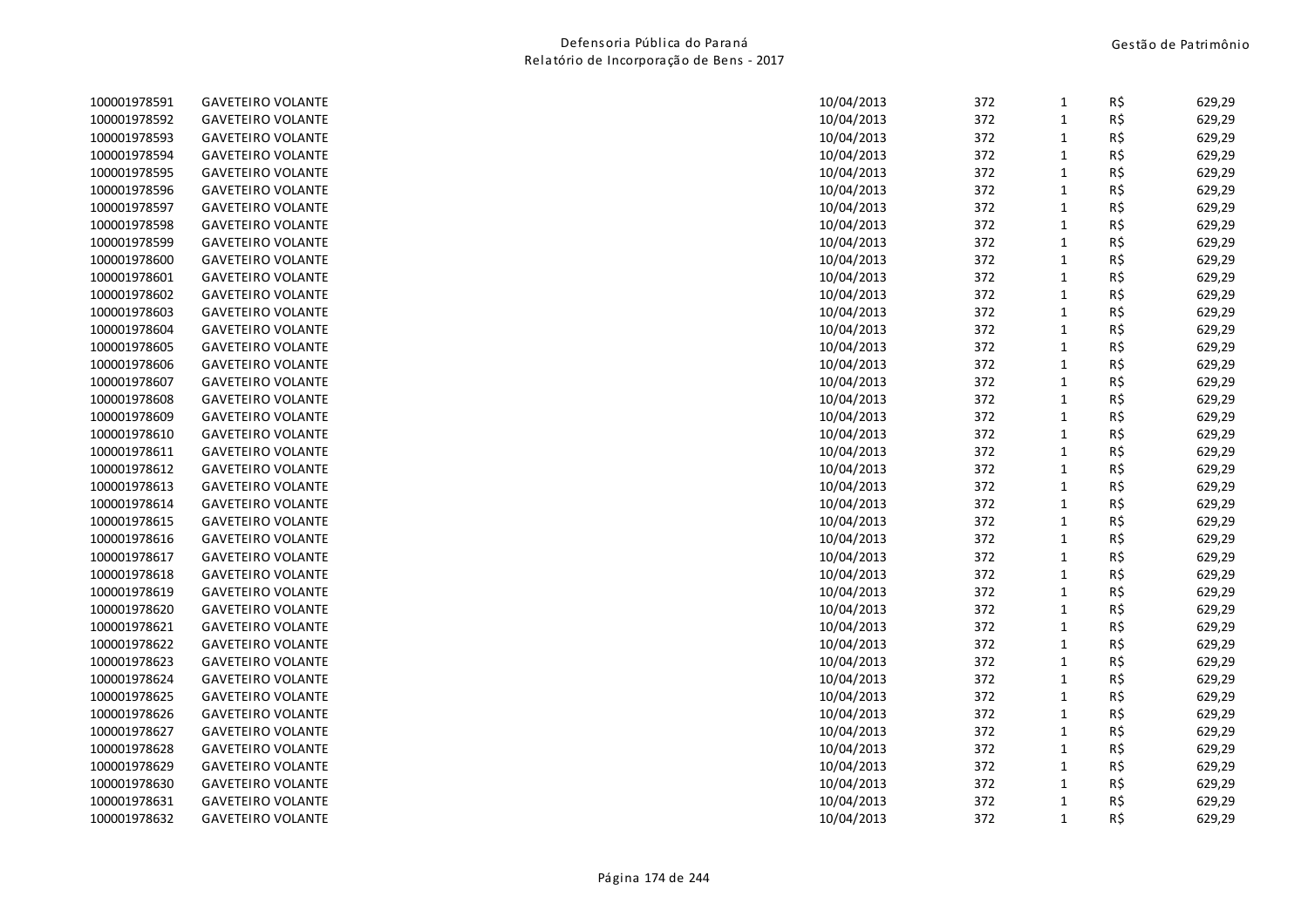| 100001978633 | <b>GAVETEIRO VOLANTE</b> | 10/04/2013 | 372 | $\mathbf{1}$ | R\$ | 629,29 |
|--------------|--------------------------|------------|-----|--------------|-----|--------|
| 100001978634 | <b>GAVETEIRO VOLANTE</b> | 10/04/2013 | 372 | $\mathbf 1$  | R\$ | 629,29 |
| 100001978635 | <b>GAVETEIRO VOLANTE</b> | 10/04/2013 | 372 | $\mathbf{1}$ | R\$ | 629,29 |
| 100001978636 | <b>GAVETEIRO VOLANTE</b> | 10/04/2013 | 372 | $\mathbf{1}$ | R\$ | 629,29 |
| 100001978637 | <b>GAVETEIRO VOLANTE</b> | 10/04/2013 | 372 | $1\,$        | R\$ | 629,29 |
| 100001978638 | <b>GAVETEIRO VOLANTE</b> | 10/04/2013 | 372 | $\mathbf{1}$ | R\$ | 629,29 |
| 100001978639 | <b>GAVETEIRO VOLANTE</b> | 10/04/2013 | 372 | $1\,$        | R\$ | 629,29 |
| 100001978640 | <b>GAVETEIRO VOLANTE</b> | 10/04/2013 | 372 | $\mathbf{1}$ | R\$ | 629,29 |
| 100001978641 | <b>GAVETEIRO VOLANTE</b> | 10/04/2013 | 372 | $\mathbf 1$  | R\$ | 629,29 |
| 100001978642 | <b>GAVETEIRO VOLANTE</b> | 10/04/2013 | 372 | $1\,$        | R\$ | 629,29 |
| 100001978643 | <b>GAVETEIRO VOLANTE</b> | 10/04/2013 | 372 | $\mathbf{1}$ | R\$ | 629,29 |
| 100001978644 | <b>GAVETEIRO VOLANTE</b> | 10/04/2013 | 372 | $1\,$        | R\$ | 629,29 |
| 100001978645 | <b>GAVETEIRO VOLANTE</b> | 10/04/2013 | 372 | $\mathbf 1$  | R\$ | 629,29 |
| 100001978646 | <b>GAVETEIRO VOLANTE</b> | 10/04/2013 | 372 | $1\,$        | R\$ | 629,29 |
| 100001978647 | <b>GAVETEIRO VOLANTE</b> | 10/04/2013 | 372 | $\mathbf{1}$ | R\$ | 629,29 |
| 100001978648 | <b>GAVETEIRO VOLANTE</b> | 10/04/2013 | 372 | $\mathbf{1}$ | R\$ | 629,29 |
| 100001978649 | <b>GAVETEIRO VOLANTE</b> | 10/04/2013 | 372 | $\mathbf{1}$ | R\$ | 629,29 |
| 100001978650 | <b>GAVETEIRO VOLANTE</b> | 10/04/2013 | 372 | $\mathbf 1$  | R\$ | 629,29 |
| 100001978651 | <b>GAVETEIRO VOLANTE</b> | 10/04/2013 | 372 | $1\,$        | R\$ | 629,29 |
| 100001978652 | <b>GAVETEIRO VOLANTE</b> | 10/04/2013 | 372 | $\mathbf{1}$ | R\$ | 629,29 |
| 100001978653 | <b>GAVETEIRO VOLANTE</b> | 10/04/2013 | 372 | $\mathbf{1}$ | R\$ | 629,29 |
| 100001978654 | <b>GAVETEIRO VOLANTE</b> | 10/04/2013 | 372 | $1\,$        | R\$ | 629,29 |
| 100001978655 | <b>GAVETEIRO VOLANTE</b> | 10/04/2013 | 372 | $1\,$        | R\$ | 629,29 |
| 100001978656 | <b>GAVETEIRO VOLANTE</b> | 10/04/2013 | 372 | $\mathbf{1}$ | R\$ | 629,29 |
| 100001978657 | <b>GAVETEIRO VOLANTE</b> | 10/04/2013 | 372 | $\mathbf{1}$ | R\$ | 629,29 |
| 100001978658 | <b>GAVETEIRO VOLANTE</b> | 10/04/2013 | 372 | $1\,$        | R\$ | 629,29 |
| 100001978659 | <b>GAVETEIRO VOLANTE</b> | 10/04/2013 | 372 | $\mathbf 1$  | R\$ | 629,29 |
| 100001978660 | <b>GAVETEIRO VOLANTE</b> | 10/04/2013 | 372 | $1\,$        | R\$ | 629,29 |
| 100001978661 | <b>GAVETEIRO VOLANTE</b> | 10/04/2013 | 372 | $\mathbf{1}$ | R\$ | 629,29 |
| 100001978662 | <b>GAVETEIRO VOLANTE</b> | 10/04/2013 | 372 | $\mathbf{1}$ | R\$ | 629,29 |
| 100001978663 | <b>GAVETEIRO VOLANTE</b> | 10/04/2013 | 372 | $1\,$        | R\$ | 629,29 |
| 100001978664 | <b>GAVETEIRO VOLANTE</b> | 10/04/2013 | 372 | $\mathbf{1}$ | R\$ | 629,29 |
| 100001978665 | <b>GAVETEIRO VOLANTE</b> | 10/04/2013 | 372 | $\mathbf{1}$ | R\$ | 629,29 |
| 100001978666 | <b>GAVETEIRO VOLANTE</b> | 10/04/2013 | 372 | $\mathbf{1}$ | R\$ | 629,29 |
| 100001978667 | <b>GAVETEIRO VOLANTE</b> | 10/04/2013 | 372 | $\mathbf{1}$ | R\$ | 629,29 |
| 100001978668 | <b>GAVETEIRO VOLANTE</b> | 10/04/2013 | 372 | $\mathbf 1$  | R\$ | 629,29 |
| 100001978669 | <b>GAVETEIRO VOLANTE</b> | 10/04/2013 | 372 | $\mathbf{1}$ | R\$ | 629,29 |
| 100001978670 | <b>GAVETEIRO VOLANTE</b> | 10/04/2013 | 372 | $\mathbf{1}$ | R\$ | 632,46 |
| 100001978671 | <b>GAVETEIRO VOLANTE</b> | 10/04/2013 | 372 | $\mathbf{1}$ | R\$ | 632,46 |
| 100001978672 | <b>GAVETEIRO VOLANTE</b> | 10/04/2013 | 372 | $\mathbf{1}$ | R\$ | 632,46 |
| 100001978673 | <b>GAVETEIRO VOLANTE</b> | 10/04/2013 | 372 | $\mathbf{1}$ | R\$ | 632,46 |
| 100001978674 | <b>GAVETEIRO VOLANTE</b> | 10/04/2013 | 372 | $\mathbf{1}$ | R\$ | 632,46 |
|              |                          |            |     |              |     |        |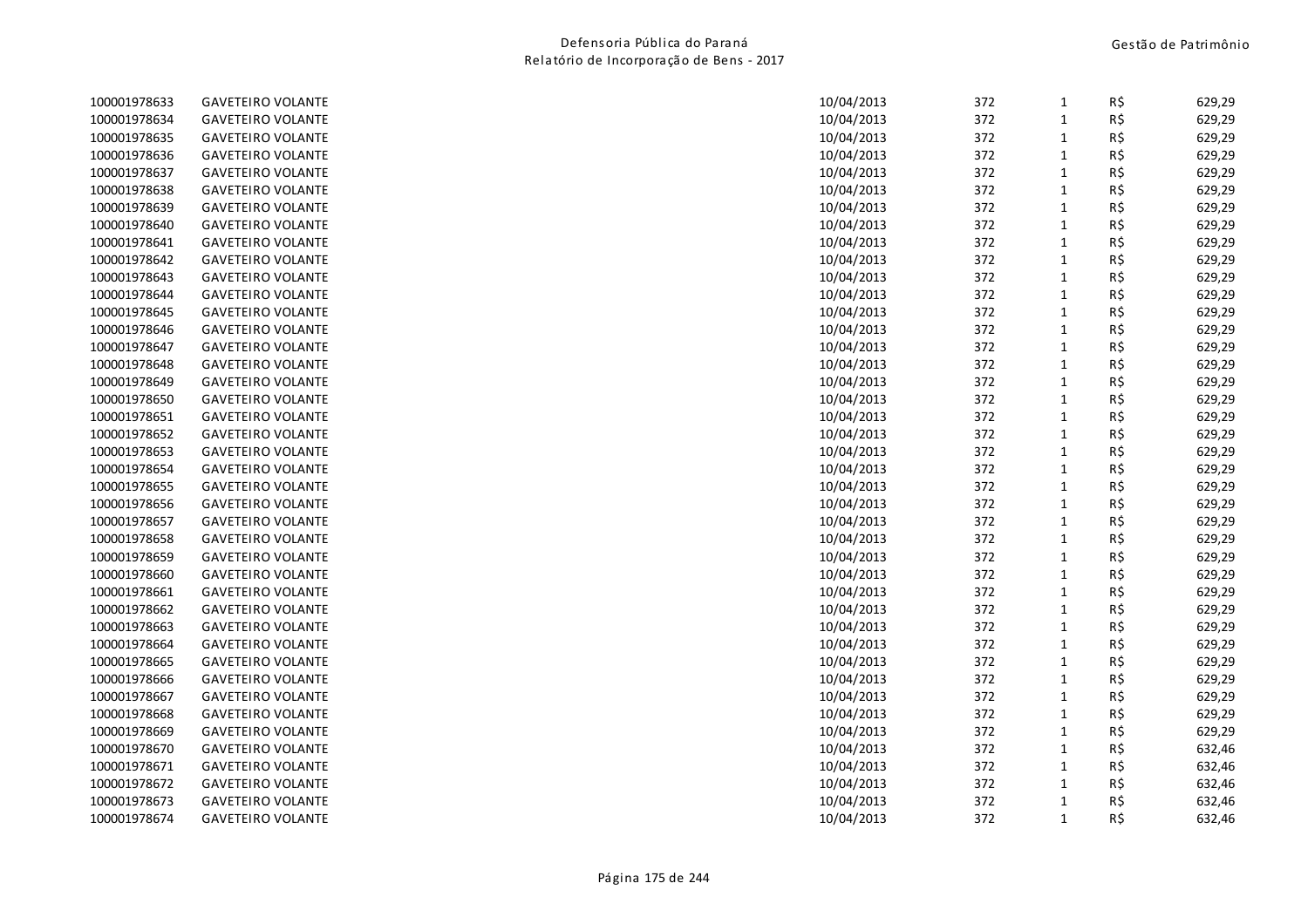| 100001978675 | <b>GAVETEIRO VOLANTE</b> | 10/04/2013 | 372 | $\mathbf{1}$ | R\$ | 632,46 |
|--------------|--------------------------|------------|-----|--------------|-----|--------|
| 100001978676 | <b>GAVETEIRO VOLANTE</b> | 10/04/2013 | 372 | $\mathbf 1$  | R\$ | 632,46 |
| 100001978677 | <b>GAVETEIRO VOLANTE</b> | 10/04/2013 | 372 | $\mathbf{1}$ | R\$ | 632,46 |
| 100001978678 | <b>GAVETEIRO VOLANTE</b> | 10/04/2013 | 372 | $\mathbf 1$  | R\$ | 632,46 |
| 100001978679 | <b>GAVETEIRO VOLANTE</b> | 10/04/2013 | 372 | $\mathbf{1}$ | R\$ | 632,46 |
| 100001978680 | <b>GAVETEIRO VOLANTE</b> | 10/04/2013 | 372 | $\mathbf{1}$ | R\$ | 632,46 |
| 100001978681 | <b>GAVETEIRO VOLANTE</b> | 10/04/2013 | 372 | $\mathbf{1}$ | R\$ | 632,46 |
| 100001978682 | <b>GAVETEIRO VOLANTE</b> | 10/04/2013 | 372 | $\mathbf{1}$ | R\$ | 632,46 |
| 100001978683 | <b>GAVETEIRO VOLANTE</b> | 10/04/2013 | 372 | $\mathbf 1$  | R\$ | 632,46 |
| 100001978684 | <b>GAVETEIRO VOLANTE</b> | 10/04/2013 | 372 | $\mathbf{1}$ | R\$ | 632,46 |
| 100001978685 | <b>GAVETEIRO VOLANTE</b> | 10/04/2013 | 372 | $\mathbf{1}$ | R\$ | 632,46 |
| 100001978686 | <b>GAVETEIRO VOLANTE</b> | 10/04/2013 | 372 | $\mathbf{1}$ | R\$ | 632,46 |
| 100001978687 | <b>GAVETEIRO VOLANTE</b> | 10/04/2013 | 372 | $\mathbf 1$  | R\$ | 632,46 |
| 100001978688 | <b>GAVETEIRO VOLANTE</b> | 10/04/2013 | 372 | $\mathbf{1}$ | R\$ | 632,46 |
| 100001978689 | <b>GAVETEIRO VOLANTE</b> | 10/04/2013 | 372 | $\mathbf{1}$ | R\$ | 632,46 |
| 100001978690 | <b>GAVETEIRO VOLANTE</b> | 10/04/2013 | 372 | $\mathbf{1}$ | R\$ | 632,46 |
| 100001978691 | <b>GAVETEIRO VOLANTE</b> | 10/04/2013 | 372 | $\mathbf{1}$ | R\$ | 632,46 |
| 100001978692 | <b>GAVETEIRO VOLANTE</b> | 10/04/2013 | 372 | $\mathbf 1$  | R\$ | 632,46 |
| 100001978693 | <b>GAVETEIRO VOLANTE</b> | 10/04/2013 | 372 | $\mathbf{1}$ | R\$ | 632,46 |
| 100001978694 | <b>GAVETEIRO VOLANTE</b> | 10/04/2013 | 372 | $\mathbf{1}$ | R\$ | 632,46 |
| 100001978695 | <b>GAVETEIRO VOLANTE</b> | 10/04/2013 | 372 | $\mathbf{1}$ | R\$ | 632,46 |
| 100001978696 | <b>GAVETEIRO VOLANTE</b> | 10/04/2013 | 372 | $\mathbf{1}$ | R\$ | 632,46 |
| 100001978697 | <b>GAVETEIRO VOLANTE</b> | 10/04/2013 | 372 | $\mathbf{1}$ | R\$ | 632,46 |
| 100001978698 | <b>GAVETEIRO VOLANTE</b> | 10/04/2013 | 372 | $\mathbf{1}$ | R\$ | 632,46 |
| 100001978699 | <b>GAVETEIRO VOLANTE</b> | 10/04/2013 | 372 | $\mathbf{1}$ | R\$ | 632,46 |
| 100001978700 | <b>GAVETEIRO VOLANTE</b> | 10/04/2013 | 372 | $\mathbf{1}$ | R\$ | 632,46 |
| 100001978701 | <b>GAVETEIRO VOLANTE</b> | 10/04/2013 | 372 | $\mathbf 1$  | R\$ | 632,46 |
| 100001978702 | <b>GAVETEIRO VOLANTE</b> | 10/04/2013 | 372 | $\mathbf{1}$ | R\$ | 632,46 |
| 100001978703 | <b>GAVETEIRO VOLANTE</b> | 10/04/2013 | 372 | $\mathbf{1}$ | R\$ | 632,46 |
| 100001978704 | <b>GAVETEIRO VOLANTE</b> | 10/04/2013 | 372 | $\mathbf{1}$ | R\$ | 632,46 |
| 100001978705 | <b>GAVETEIRO VOLANTE</b> | 10/04/2013 | 372 | $\mathbf{1}$ | R\$ | 632,46 |
| 100001978706 | <b>GAVETEIRO VOLANTE</b> | 10/04/2013 | 372 | $\mathbf 1$  | R\$ | 632,46 |
| 100001978707 | <b>GAVETEIRO VOLANTE</b> | 10/04/2013 | 372 | $\mathbf{1}$ | R\$ | 632,46 |
| 100001978708 | <b>GAVETEIRO VOLANTE</b> | 10/04/2013 | 372 | $\mathbf{1}$ | R\$ | 632,46 |
| 100001978709 | <b>GAVETEIRO VOLANTE</b> | 10/04/2013 | 372 | $\mathbf{1}$ | R\$ | 632,46 |
| 100001978710 | <b>GAVETEIRO VOLANTE</b> | 10/04/2013 | 372 | $\mathbf 1$  | R\$ | 632,46 |
| 100001978711 | <b>GAVETEIRO VOLANTE</b> | 10/04/2013 | 372 | $\mathbf{1}$ | R\$ | 632,46 |
| 100001978712 | <b>GAVETEIRO VOLANTE</b> | 10/04/2013 | 372 | $\mathbf{1}$ | R\$ | 632,46 |
| 100001978713 | <b>GAVETEIRO VOLANTE</b> | 10/04/2013 | 372 | $\mathbf{1}$ | R\$ | 632,46 |
| 100001978714 | <b>GAVETEIRO VOLANTE</b> | 10/04/2013 | 372 | $\mathbf{1}$ | R\$ | 632,46 |
| 100001978715 | <b>GAVETEIRO VOLANTE</b> | 10/04/2013 | 372 | $\mathbf{1}$ | R\$ | 632,46 |
| 100001978716 | <b>GAVETEIRO VOLANTE</b> | 10/04/2013 | 372 | $\mathbf{1}$ | R\$ | 632,46 |
|              |                          |            |     |              |     |        |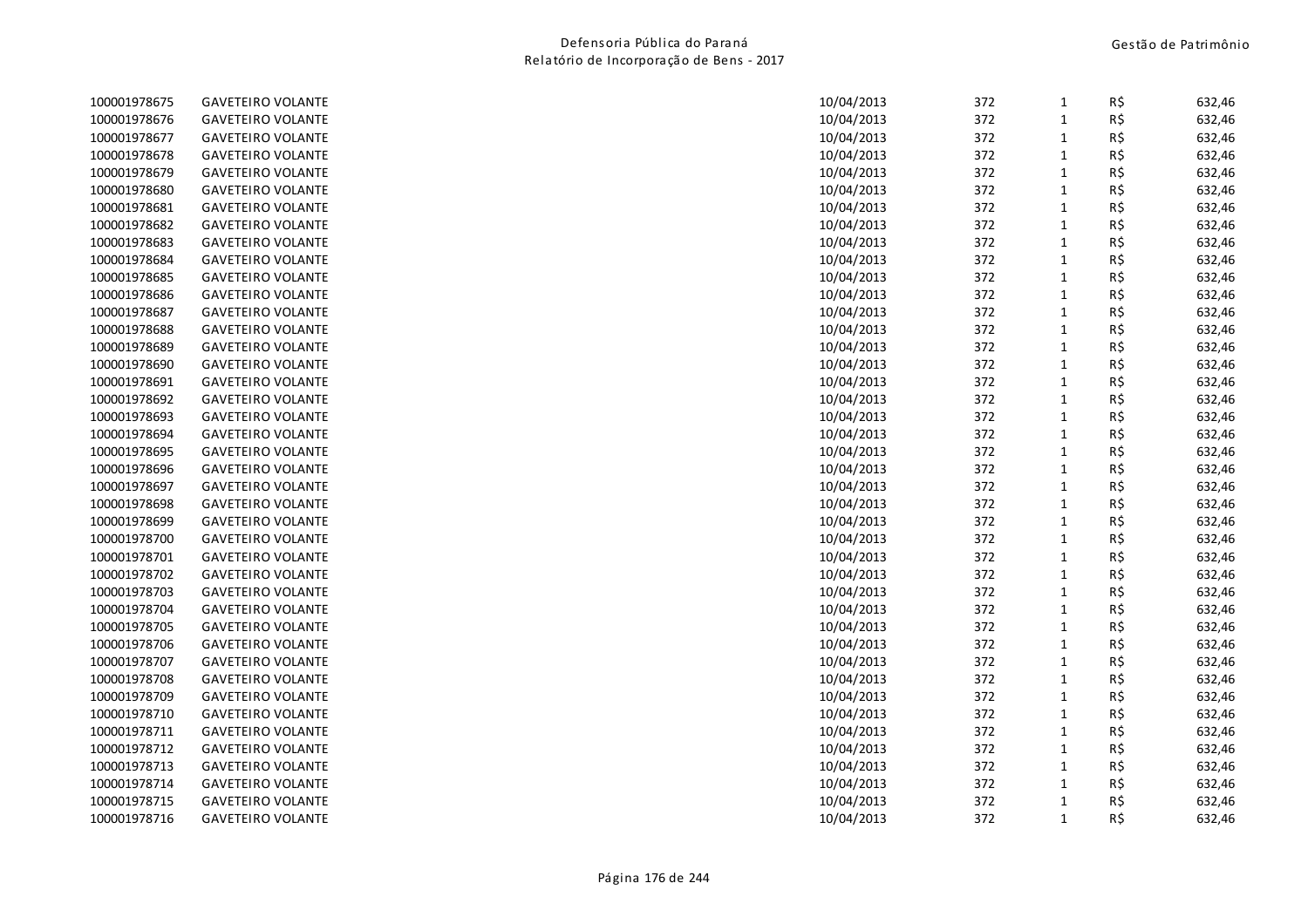| <b>GAVETEIRO VOLANTE</b> | 10/04/2013                                                                       | 372                      | $\mathbf{1}$                                                                                                 | R\$         | 632,46                                                                                                                                          |
|--------------------------|----------------------------------------------------------------------------------|--------------------------|--------------------------------------------------------------------------------------------------------------|-------------|-------------------------------------------------------------------------------------------------------------------------------------------------|
| <b>GAVETEIRO VOLANTE</b> | 10/04/2013                                                                       | 372                      | $\mathbf 1$                                                                                                  | R\$         | 632,46                                                                                                                                          |
| <b>GAVETEIRO VOLANTE</b> | 10/04/2013                                                                       | 372                      | $\mathbf{1}$                                                                                                 | R\$         | 632,46                                                                                                                                          |
| <b>GAVETEIRO VOLANTE</b> | 10/04/2013                                                                       | 372                      | $\mathbf{1}$                                                                                                 |             | 632,46                                                                                                                                          |
| <b>GAVETEIRO VOLANTE</b> | 10/04/2013                                                                       | 372                      | $\mathbf{1}$                                                                                                 | R\$         | 632,46                                                                                                                                          |
| <b>GAVETEIRO VOLANTE</b> | 10/04/2013                                                                       | 372                      | $\mathbf{1}$                                                                                                 | R\$         | 632,46                                                                                                                                          |
| <b>GAVETEIRO VOLANTE</b> | 10/04/2013                                                                       | 372                      | $\mathbf{1}$                                                                                                 | R\$         | 632,46                                                                                                                                          |
| <b>GAVETEIRO VOLANTE</b> | 10/04/2013                                                                       | 372                      | $\mathbf{1}$                                                                                                 |             | 632,46                                                                                                                                          |
| <b>GAVETEIRO VOLANTE</b> | 10/04/2013                                                                       | 372                      | $\mathbf 1$                                                                                                  | R\$         | 632,46                                                                                                                                          |
| <b>GAVETEIRO VOLANTE</b> | 10/04/2013                                                                       | 372                      | $\mathbf 1$                                                                                                  | R\$         | 631,24                                                                                                                                          |
| <b>GAVETEIRO VOLANTE</b> | 10/04/2013                                                                       | 372                      | $\mathbf{1}$                                                                                                 | R\$         | 631,24                                                                                                                                          |
|                          | 10/04/2013                                                                       | 372                      | $\mathbf{1}$                                                                                                 | R\$         | 631,24                                                                                                                                          |
| <b>GAVETEIRO VOLANTE</b> | 10/04/2013                                                                       |                          | $\mathbf{1}$                                                                                                 |             | 631,24                                                                                                                                          |
| <b>GAVETEIRO VOLANTE</b> | 10/04/2013                                                                       | 372                      | $\mathbf{1}$                                                                                                 | R\$         | 631,24                                                                                                                                          |
| <b>GAVETEIRO VOLANTE</b> | 10/04/2013                                                                       | 372                      | $\mathbf{1}$                                                                                                 | R\$         | 631,24                                                                                                                                          |
| <b>GAVETEIRO VOLANTE</b> | 10/04/2013                                                                       | 372                      | $\mathbf{1}$                                                                                                 | R\$         | 631,24                                                                                                                                          |
| <b>GAVETEIRO VOLANTE</b> | 10/04/2013                                                                       | 372                      | $\mathbf{1}$                                                                                                 | R\$         | 631,24                                                                                                                                          |
| <b>GAVETEIRO VOLANTE</b> | 10/04/2013                                                                       | 372                      | $\mathbf{1}$                                                                                                 | R\$         | 631,24                                                                                                                                          |
| <b>GAVETEIRO VOLANTE</b> | 10/04/2013                                                                       | 372                      | $\mathbf 1$                                                                                                  | R\$         | 631,24                                                                                                                                          |
| <b>GAVETEIRO VOLANTE</b> | 10/04/2013                                                                       |                          | $\mathbf{1}$                                                                                                 |             | 631,24                                                                                                                                          |
| <b>GAVETEIRO VOLANTE</b> | 10/04/2013                                                                       | 372                      | $\mathbf{1}$                                                                                                 | R\$         | 631,24                                                                                                                                          |
| <b>GAVETEIRO VOLANTE</b> | 10/04/2013                                                                       | 372                      | $\mathbf{1}$                                                                                                 | R\$         | 631,24                                                                                                                                          |
| <b>GAVETEIRO VOLANTE</b> | 10/04/2013                                                                       | 372                      | $\mathbf{1}$                                                                                                 |             | 631,24                                                                                                                                          |
| <b>GAVETEIRO VOLANTE</b> |                                                                                  |                          | $\mathbf{1}$                                                                                                 |             | 631,24                                                                                                                                          |
|                          | 10/04/2013                                                                       |                          | $\mathbf{1}$                                                                                                 | R\$         | 631,24                                                                                                                                          |
| <b>GAVETEIRO VOLANTE</b> | 10/04/2013                                                                       |                          | $\mathbf{1}$                                                                                                 |             | 631,24                                                                                                                                          |
| <b>GAVETEIRO VOLANTE</b> | 10/04/2013                                                                       | 372                      | $\mathbf{1}$                                                                                                 |             | 631,24                                                                                                                                          |
| <b>GAVETEIRO VOLANTE</b> | 10/04/2013                                                                       |                          | $\mathbf{1}$                                                                                                 |             | 631,24                                                                                                                                          |
| <b>GAVETEIRO VOLANTE</b> | 10/04/2013                                                                       |                          | $\mathbf{1}$                                                                                                 |             | 631,24                                                                                                                                          |
| <b>GAVETEIRO VOLANTE</b> | 10/04/2013                                                                       |                          | $\mathbf{1}$                                                                                                 |             | 631,24                                                                                                                                          |
| <b>GAVETEIRO VOLANTE</b> | 10/04/2013                                                                       |                          | $\mathbf{1}$                                                                                                 |             | 631,24                                                                                                                                          |
|                          |                                                                                  |                          |                                                                                                              |             | 631,24                                                                                                                                          |
| <b>GAVETEIRO VOLANTE</b> | 10/04/2013                                                                       |                          | $\mathbf{1}$                                                                                                 |             | 631,24                                                                                                                                          |
| <b>GAVETEIRO VOLANTE</b> | 10/04/2013                                                                       |                          | $\mathbf{1}$                                                                                                 |             | 631,24                                                                                                                                          |
| <b>GAVETEIRO VOLANTE</b> | 10/04/2013                                                                       |                          | $\mathbf{1}$                                                                                                 |             | 631,24                                                                                                                                          |
| <b>GAVETEIRO VOLANTE</b> | 10/04/2013                                                                       | 372                      | $\mathbf{1}$                                                                                                 |             | 631,24                                                                                                                                          |
| <b>GAVETEIRO VOLANTE</b> | 10/04/2013                                                                       |                          | $\mathbf{1}$                                                                                                 |             | 639,11                                                                                                                                          |
| <b>GAVETEIRO VOLANTE</b> | 10/04/2013                                                                       |                          | $\mathbf{1}$                                                                                                 | R\$         | 639,11                                                                                                                                          |
| <b>GAVETEIRO VOLANTE</b> | 10/04/2013                                                                       | 372                      | $\mathbf{1}$                                                                                                 | R\$         | 639,11                                                                                                                                          |
| <b>GAVETEIRO VOLANTE</b> | 10/04/2013                                                                       | 372                      | $\mathbf{1}$                                                                                                 |             | 639,11                                                                                                                                          |
| <b>GAVETEIRO VOLANTE</b> | 10/04/2013                                                                       |                          | $\mathbf{1}$                                                                                                 |             | 639,11                                                                                                                                          |
| <b>GAVETEIRO VOLANTE</b> | 10/04/2013                                                                       | 372                      | $\mathbf{1}$                                                                                                 |             | 639,11                                                                                                                                          |
|                          | <b>GAVETEIRO VOLANTE</b><br><b>GAVETEIRO VOLANTE</b><br><b>GAVETEIRO VOLANTE</b> | 10/04/2013<br>10/04/2013 | 372<br>372<br>372<br>372<br>372<br>372<br>372<br>372<br>372<br>372<br>372<br>372<br>372<br>372<br>372<br>372 | $\mathbf 1$ | R\$<br>R\$<br>R\$<br>R\$<br>R\$<br>R\$<br>R\$<br>R\$<br>R\$<br>R\$<br>R\$<br>R\$<br>R\$<br>R\$<br>R\$<br>R\$<br>R\$<br>R\$<br>R\$<br>R\$<br>R\$ |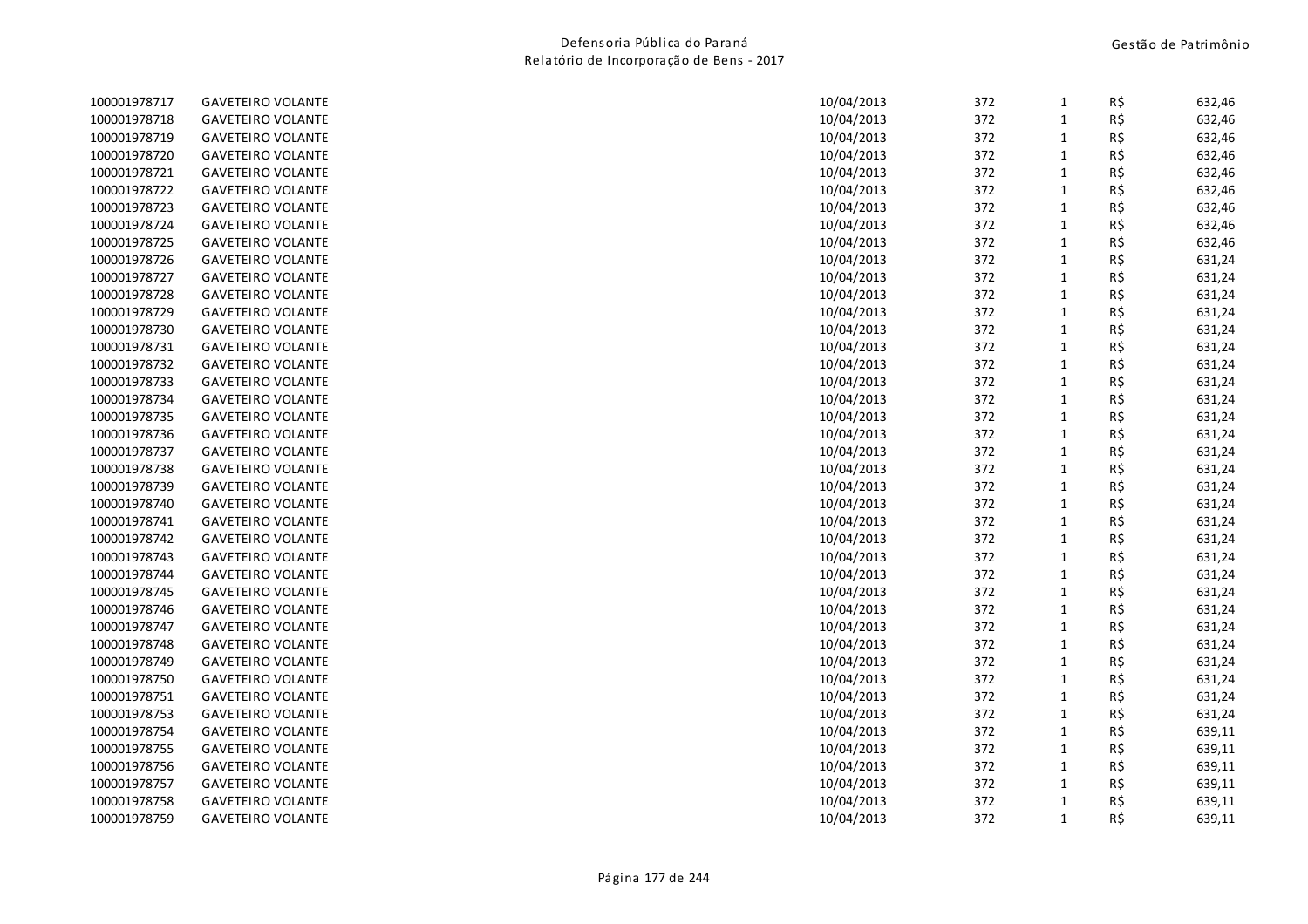| 100001978760 | <b>GAVETEIRO VOLANTE</b> | 10/04/2013 | 372 | $\mathbf{1}$ | R\$ | 639,11 |
|--------------|--------------------------|------------|-----|--------------|-----|--------|
| 100001978761 | <b>GAVETEIRO VOLANTE</b> | 10/04/2013 | 372 | $\mathbf{1}$ | R\$ | 639,11 |
| 100001978762 | <b>GAVETEIRO VOLANTE</b> | 10/04/2013 | 372 | $\mathbf{1}$ | R\$ | 639,11 |
| 100001978763 | <b>GAVETEIRO VOLANTE</b> | 10/04/2013 | 372 | $\mathbf{1}$ | R\$ | 639,11 |
| 100001978764 | <b>GAVETEIRO VOLANTE</b> | 10/04/2013 | 372 | $\mathbf{1}$ | R\$ | 639,11 |
| 100001978765 | <b>GAVETEIRO VOLANTE</b> | 10/04/2013 | 372 | $\mathbf{1}$ | R\$ | 639,11 |
| 100001978766 | <b>GAVETEIRO VOLANTE</b> | 10/04/2013 | 372 | $\mathbf{1}$ | R\$ | 639,11 |
| 100001978767 | <b>GAVETEIRO VOLANTE</b> | 10/04/2013 | 372 | $\mathbf{1}$ | R\$ | 639,11 |
| 100001978768 | <b>GAVETEIRO VOLANTE</b> | 10/04/2013 | 372 | $\mathbf{1}$ | R\$ | 639,11 |
| 100001978769 | <b>GAVETEIRO VOLANTE</b> | 10/04/2013 | 372 | $\mathbf{1}$ | R\$ | 639,11 |
| 100001978770 | <b>GAVETEIRO VOLANTE</b> | 10/04/2013 | 372 | $\mathbf{1}$ | R\$ | 639,11 |
| 100001978771 | <b>GAVETEIRO VOLANTE</b> | 10/04/2013 | 372 | $\mathbf{1}$ | R\$ | 639,11 |
| 100001978772 | <b>GAVETEIRO VOLANTE</b> | 10/04/2013 | 372 | $\mathbf{1}$ | R\$ | 639,11 |
| 100001978773 | <b>GAVETEIRO VOLANTE</b> | 10/04/2013 | 372 | $\mathbf{1}$ | R\$ | 639,11 |
| 100001978774 | <b>GAVETEIRO VOLANTE</b> | 10/04/2013 | 372 | $\mathbf{1}$ | R\$ | 639,11 |
| 100001978775 | <b>GAVETEIRO VOLANTE</b> | 10/04/2013 | 372 | $\mathbf{1}$ | R\$ | 639,11 |
| 100001978776 | <b>GAVETEIRO VOLANTE</b> | 10/04/2013 | 372 | $\mathbf{1}$ | R\$ | 639,11 |
| 100001978777 | <b>GAVETEIRO VOLANTE</b> | 10/04/2013 | 372 | $\mathbf{1}$ | R\$ | 639,11 |
| 100001978778 | <b>GAVETEIRO VOLANTE</b> | 10/04/2013 | 372 | $\mathbf{1}$ | R\$ | 639,11 |
| 100001978779 | <b>GAVETEIRO VOLANTE</b> | 10/04/2013 | 372 | $\mathbf{1}$ | R\$ | 639,11 |
| 100001978780 | <b>GAVETEIRO VOLANTE</b> | 10/04/2013 | 372 | $\mathbf{1}$ | R\$ | 639,11 |
| 100001978781 | <b>GAVETEIRO VOLANTE</b> | 10/04/2013 | 372 | $\mathbf{1}$ | R\$ | 639,11 |
| 100001978782 | <b>GAVETEIRO VOLANTE</b> | 10/04/2013 | 372 | $\mathbf{1}$ | R\$ | 639,11 |
| 100001978783 | <b>GAVETEIRO VOLANTE</b> | 10/04/2013 | 372 | $\mathbf{1}$ | R\$ | 639,11 |
| 100001978784 | <b>GAVETEIRO VOLANTE</b> | 10/04/2013 | 372 | $\mathbf{1}$ | R\$ | 639,11 |
| 100001978785 | <b>GAVETEIRO VOLANTE</b> | 10/04/2013 | 372 | $\mathbf{1}$ | R\$ | 639,11 |
| 100001978786 | <b>GAVETEIRO VOLANTE</b> | 10/04/2013 | 372 | $\mathbf{1}$ | R\$ | 639,11 |
| 100001978787 | <b>GAVETEIRO VOLANTE</b> | 10/04/2013 | 372 | $\mathbf{1}$ | R\$ | 639,11 |
| 100001978788 | <b>GAVETEIRO VOLANTE</b> | 10/04/2013 | 372 | $\mathbf{1}$ | R\$ | 639,11 |
| 100001978789 | <b>GAVETEIRO VOLANTE</b> | 10/04/2013 | 372 | $\mathbf{1}$ | R\$ | 639,11 |
| 100001978790 | <b>GAVETEIRO VOLANTE</b> | 10/04/2013 | 372 | $\mathbf 1$  | R\$ | 639,11 |
| 100001978791 | <b>GAVETEIRO VOLANTE</b> | 10/04/2013 | 372 | $\mathbf{1}$ | R\$ | 639,11 |
| 100001978792 | <b>GAVETEIRO VOLANTE</b> | 10/04/2013 | 372 | $\mathbf{1}$ | R\$ | 639,11 |
| 100001978793 | <b>GAVETEIRO VOLANTE</b> | 10/04/2013 | 372 | $\mathbf{1}$ | R\$ | 639,11 |
| 100001978794 | <b>GAVETEIRO VOLANTE</b> | 10/04/2013 | 372 | $\mathbf{1}$ | R\$ | 639,11 |
| 100001978795 | <b>GAVETEIRO VOLANTE</b> | 10/04/2013 | 372 | $\mathbf{1}$ | R\$ | 639,11 |
| 100001978796 | <b>GAVETEIRO VOLANTE</b> | 10/04/2013 | 372 | $\mathbf{1}$ | R\$ | 639,11 |
| 100001978797 | <b>GAVETEIRO VOLANTE</b> | 10/04/2013 | 372 | $\mathbf{1}$ | R\$ | 639,11 |
| 100001978798 | <b>GAVETEIRO VOLANTE</b> | 10/04/2013 | 372 | $\mathbf{1}$ | R\$ | 639,11 |
| 100001978799 | <b>GAVETEIRO VOLANTE</b> | 10/04/2013 | 372 | $\mathbf{1}$ | R\$ | 639,11 |
| 100001978800 | <b>GAVETEIRO VOLANTE</b> | 10/04/2013 | 372 | $\mathbf 1$  | R\$ | 639,11 |
| 100001978801 | <b>GAVETEIRO VOLANTE</b> | 10/04/2013 | 372 | $\mathbf{1}$ | R\$ | 639,11 |
|              |                          |            |     |              |     |        |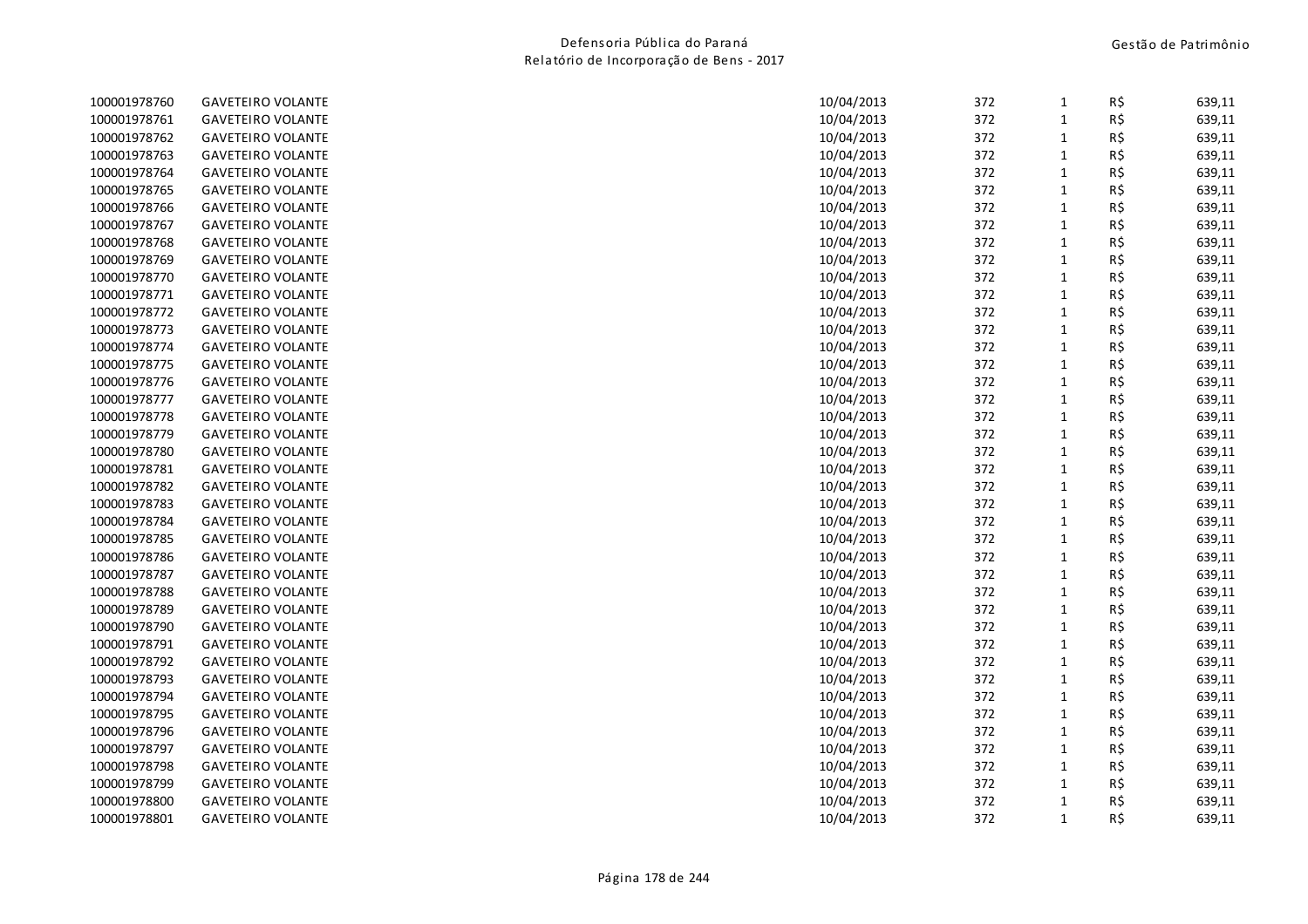| 100001978802 | <b>GAVETEIRO VOLANTE</b> | 10/04/2013 | 372 | $\mathbf{1}$ | R\$ | 639,11 |
|--------------|--------------------------|------------|-----|--------------|-----|--------|
| 100001978803 | <b>GAVETEIRO VOLANTE</b> | 10/04/2013 | 372 | $\mathbf 1$  | R\$ | 639,11 |
| 100001978804 | <b>GAVETEIRO VOLANTE</b> | 10/04/2013 | 372 | $\mathbf{1}$ | R\$ | 639,11 |
| 100001978805 | <b>GAVETEIRO VOLANTE</b> | 10/04/2013 | 372 | $\mathbf 1$  | R\$ | 639,11 |
| 100001978806 | <b>GAVETEIRO VOLANTE</b> | 10/04/2013 | 372 | $\mathbf{1}$ | R\$ | 639,11 |
| 100001978807 | <b>GAVETEIRO VOLANTE</b> | 10/04/2013 | 372 | $\mathbf{1}$ | R\$ | 639,11 |
| 100001978808 | <b>GAVETEIRO VOLANTE</b> | 10/04/2013 | 372 | $\mathbf{1}$ | R\$ | 639,11 |
| 100001978809 | <b>GAVETEIRO VOLANTE</b> | 10/04/2013 | 372 | $\mathbf 1$  | R\$ | 639,11 |
| 100001978810 | <b>GAVETEIRO VOLANTE</b> | 10/04/2013 | 372 | $\mathbf 1$  | R\$ | 639,11 |
| 100001978811 | <b>GAVETEIRO VOLANTE</b> | 10/04/2013 | 372 | $\mathbf{1}$ | R\$ | 639,11 |
| 100001978812 | <b>GAVETEIRO VOLANTE</b> | 10/04/2013 | 372 | $\mathbf{1}$ | R\$ | 639,11 |
| 100001978813 | <b>GAVETEIRO VOLANTE</b> | 10/04/2013 | 372 | $\mathbf{1}$ | R\$ | 639,11 |
| 100001978814 | <b>GAVETEIRO VOLANTE</b> | 10/04/2013 | 372 | $\mathbf{1}$ | R\$ | 639,11 |
| 100001978815 | <b>GAVETEIRO VOLANTE</b> | 10/04/2013 | 372 | $\mathbf{1}$ | R\$ | 639,11 |
| 100001978816 | <b>GAVETEIRO VOLANTE</b> | 10/04/2013 | 372 | $\mathbf{1}$ | R\$ | 639,11 |
| 100001978817 | <b>GAVETEIRO VOLANTE</b> | 10/04/2013 | 372 | $\mathbf{1}$ | R\$ | 639,11 |
| 100001978818 | <b>GAVETEIRO VOLANTE</b> | 10/04/2013 | 372 | $\mathbf{1}$ | R\$ | 639,11 |
| 100001978819 | <b>GAVETEIRO VOLANTE</b> | 10/04/2013 | 372 | $\mathbf 1$  | R\$ | 639,11 |
| 100001978820 | <b>GAVETEIRO VOLANTE</b> | 10/04/2013 | 372 | $\mathbf{1}$ | R\$ | 639,11 |
| 100001978821 | <b>GAVETEIRO VOLANTE</b> | 10/04/2013 | 372 | $\mathbf{1}$ | R\$ | 639,11 |
| 100001978822 | <b>GAVETEIRO VOLANTE</b> | 10/04/2013 | 372 | $\mathbf{1}$ | R\$ | 639,11 |
| 100001978823 | <b>GAVETEIRO VOLANTE</b> | 10/04/2013 | 372 | $\mathbf{1}$ | R\$ | 639,11 |
| 100001978824 | <b>GAVETEIRO VOLANTE</b> | 10/04/2013 | 372 | $\mathbf 1$  | R\$ | 639,11 |
| 100001978825 | <b>GAVETEIRO VOLANTE</b> | 10/04/2013 | 372 | $\mathbf{1}$ | R\$ | 639,11 |
| 100001978826 | <b>GAVETEIRO VOLANTE</b> | 10/04/2013 | 372 | $\mathbf{1}$ | R\$ | 639,11 |
| 100001978827 | <b>GAVETEIRO VOLANTE</b> | 10/04/2013 | 372 | $\mathbf{1}$ | R\$ | 639,11 |
| 100001978828 | <b>GAVETEIRO VOLANTE</b> | 10/04/2013 | 372 | $\mathbf{1}$ | R\$ | 639,11 |
| 100001978829 | <b>GAVETEIRO VOLANTE</b> | 10/04/2013 | 372 | $\mathbf{1}$ | R\$ | 639,11 |
| 100001978830 | <b>GAVETEIRO VOLANTE</b> | 10/04/2013 | 372 | $\mathbf{1}$ | R\$ | 639,11 |
| 100001978831 | <b>GAVETEIRO VOLANTE</b> | 10/04/2013 | 372 | $\mathbf{1}$ | R\$ | 639,11 |
| 100001978832 | <b>GAVETEIRO VOLANTE</b> | 10/04/2013 | 372 | $\mathbf{1}$ | R\$ | 639,11 |
| 100001978833 | <b>GAVETEIRO VOLANTE</b> | 10/04/2013 | 372 | $\mathbf{1}$ | R\$ | 639,11 |
| 100001978834 | <b>GAVETEIRO VOLANTE</b> | 10/04/2013 | 372 | $\mathbf{1}$ | R\$ | 639,11 |
| 100001978835 | <b>GAVETEIRO VOLANTE</b> | 10/04/2013 | 372 | $\mathbf{1}$ | R\$ | 639,11 |
| 100001978836 | <b>GAVETEIRO VOLANTE</b> | 10/04/2013 | 372 | $\mathbf{1}$ | R\$ | 639,11 |
| 100001978837 | <b>GAVETEIRO VOLANTE</b> | 10/04/2013 | 372 | $\mathbf{1}$ | R\$ | 639,11 |
| 100001978838 | <b>GAVETEIRO VOLANTE</b> | 10/04/2013 | 372 | $\mathbf{1}$ | R\$ | 639,11 |
| 100001978839 | <b>GAVETEIRO VOLANTE</b> | 10/04/2013 | 372 | $\mathbf{1}$ | R\$ | 639,11 |
| 100001978840 | <b>GAVETEIRO VOLANTE</b> | 10/04/2013 | 372 | $\mathbf{1}$ | R\$ | 639,11 |
| 100001978841 | <b>GAVETEIRO VOLANTE</b> | 10/04/2013 | 372 | $\mathbf{1}$ | R\$ | 639,11 |
| 100001978842 | <b>GAVETEIRO VOLANTE</b> | 10/04/2013 | 372 | $\mathbf 1$  | R\$ | 639,11 |
| 100001978843 | <b>GAVETEIRO VOLANTE</b> | 10/04/2013 | 372 | $\mathbf{1}$ | R\$ | 639,11 |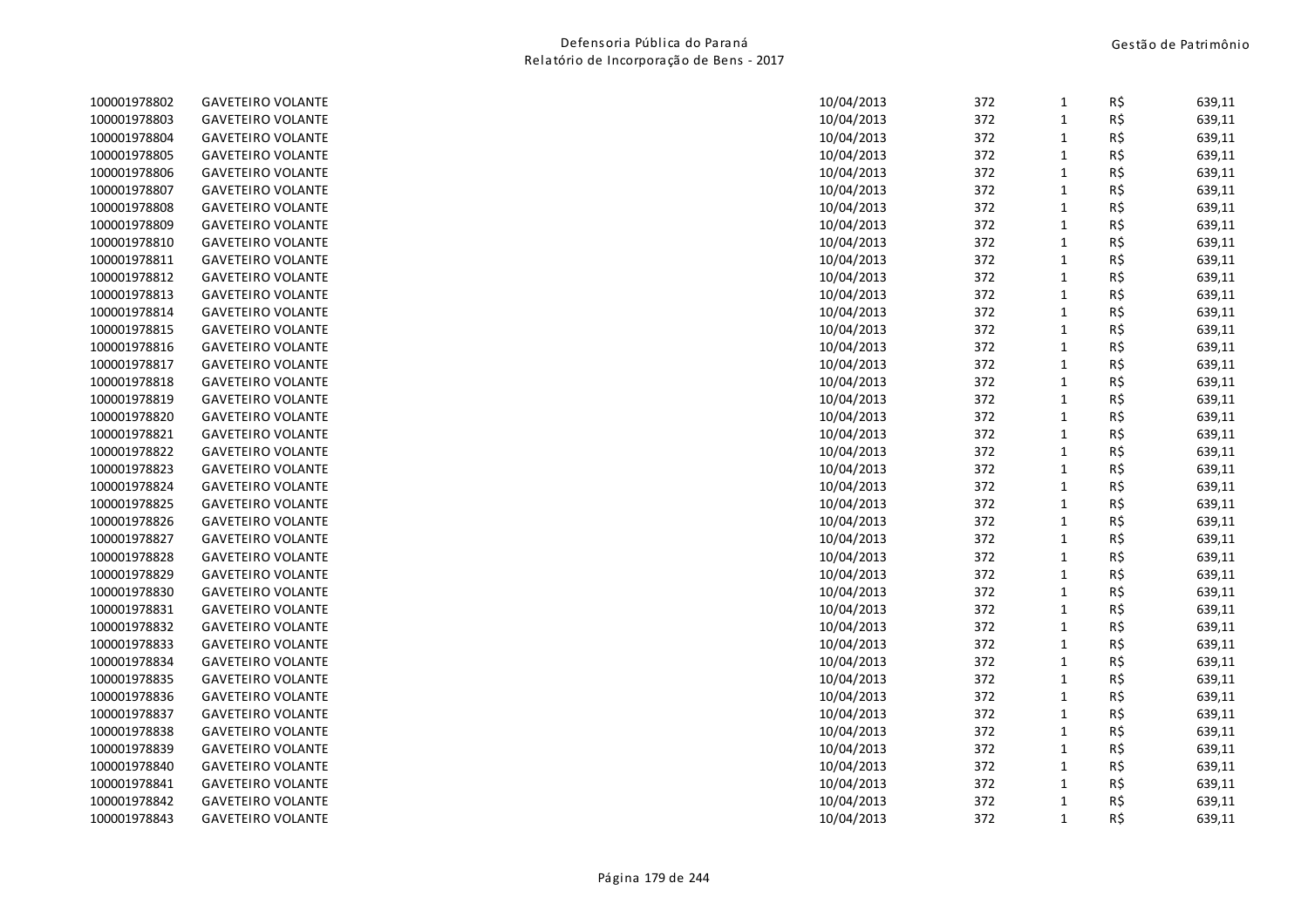| 100001978844 | <b>GAVETEIRO VOLANTE</b> | 10/04/2013 | 372 | $\mathbf{1}$ | R\$ | 639,11 |
|--------------|--------------------------|------------|-----|--------------|-----|--------|
| 100001978845 | <b>GAVETEIRO VOLANTE</b> | 10/04/2013 | 372 | $\mathbf{1}$ | R\$ | 639,11 |
| 100001978846 | <b>GAVETEIRO VOLANTE</b> | 10/04/2013 | 372 | $\mathbf{1}$ | R\$ | 639,11 |
| 100001978847 | <b>GAVETEIRO VOLANTE</b> | 10/04/2013 | 372 | $\mathbf{1}$ | R\$ | 639,11 |
| 100001978848 | <b>GAVETEIRO VOLANTE</b> | 10/04/2013 | 372 | $\mathbf{1}$ | R\$ | 639,11 |
| 100001978849 | <b>GAVETEIRO VOLANTE</b> | 10/04/2013 | 372 | $\mathbf{1}$ | R\$ | 639,11 |
| 100001978850 | <b>GAVETEIRO VOLANTE</b> | 10/04/2013 | 372 | $\mathbf{1}$ | R\$ | 639,11 |
| 100001978851 | <b>GAVETEIRO VOLANTE</b> | 10/04/2013 | 372 | $\mathbf{1}$ | R\$ | 639,11 |
| 100001978852 | <b>GAVETEIRO VOLANTE</b> | 10/04/2013 | 372 | $\mathbf{1}$ | R\$ | 639,11 |
| 100001978853 | <b>GAVETEIRO VOLANTE</b> | 10/04/2013 | 372 | $\mathbf{1}$ | R\$ | 639,11 |
| 100001978854 | <b>GAVETEIRO VOLANTE</b> | 10/04/2013 | 372 | $\mathbf{1}$ | R\$ | 639,11 |
| 100001978855 | <b>GAVETEIRO VOLANTE</b> | 10/04/2013 | 372 | $\mathbf{1}$ | R\$ | 639,11 |
| 100001978856 | <b>GAVETEIRO VOLANTE</b> | 10/04/2013 | 372 | $\mathbf{1}$ | R\$ | 639,11 |
| 100001978857 | <b>GAVETEIRO VOLANTE</b> | 10/04/2013 | 372 | $\mathbf{1}$ | R\$ | 639,11 |
| 100001978858 | <b>GAVETEIRO VOLANTE</b> | 10/04/2013 | 372 | $\mathbf{1}$ | R\$ | 639,11 |
| 100001978859 | <b>GAVETEIRO VOLANTE</b> | 10/04/2013 | 372 | $\mathbf{1}$ | R\$ | 639,11 |
| 100001978860 | <b>GAVETEIRO VOLANTE</b> | 10/04/2013 | 372 | $\mathbf{1}$ | R\$ | 639,11 |
| 100001978861 | <b>GAVETEIRO VOLANTE</b> | 10/04/2013 | 372 | $\mathbf{1}$ | R\$ | 639,11 |
| 100001978862 | <b>GAVETEIRO VOLANTE</b> | 10/04/2013 | 372 | $\mathbf{1}$ | R\$ | 639,11 |
| 100001978863 | <b>GAVETEIRO VOLANTE</b> | 10/04/2013 | 372 | $\mathbf{1}$ | R\$ | 639,11 |
| 100001978864 | <b>GAVETEIRO VOLANTE</b> | 10/04/2013 | 372 | $\mathbf{1}$ | R\$ | 639,11 |
| 100001978865 | <b>GAVETEIRO VOLANTE</b> | 10/04/2013 | 372 | $\mathbf{1}$ | R\$ | 639,11 |
| 100001978866 | <b>GAVETEIRO VOLANTE</b> | 10/04/2013 | 372 | $\mathbf{1}$ | R\$ | 639,11 |
| 100001978867 | <b>GAVETEIRO VOLANTE</b> | 10/04/2013 | 372 | $\mathbf{1}$ | R\$ | 639,11 |
| 100001978868 | <b>GAVETEIRO VOLANTE</b> | 10/04/2013 | 372 | $\mathbf{1}$ | R\$ | 639,11 |
| 100001978869 | <b>GAVETEIRO VOLANTE</b> | 10/04/2013 | 372 | $\mathbf{1}$ | R\$ | 639,11 |
| 100001978870 | <b>GAVETEIRO VOLANTE</b> | 10/04/2013 | 372 | $\mathbf{1}$ | R\$ | 639,11 |
| 100001978871 | <b>GAVETEIRO VOLANTE</b> | 10/04/2013 | 372 | $\mathbf{1}$ | R\$ | 639,11 |
| 100001978872 | <b>GAVETEIRO VOLANTE</b> | 10/04/2013 | 372 | $\mathbf{1}$ | R\$ | 639,11 |
| 100001978873 | <b>GAVETEIRO VOLANTE</b> | 10/04/2013 | 372 | $\mathbf{1}$ | R\$ | 639,20 |
| 100001978874 | <b>GAVETEIRO VOLANTE</b> | 10/04/2013 | 372 | $\mathbf 1$  | R\$ | 639,20 |
| 100001978875 | <b>GAVETEIRO VOLANTE</b> | 10/04/2013 | 372 | $\mathbf{1}$ | R\$ | 639,20 |
| 100001978876 | <b>GAVETEIRO VOLANTE</b> | 10/04/2013 | 372 | $\mathbf{1}$ | R\$ | 639,20 |
| 100001978877 | <b>GAVETEIRO VOLANTE</b> | 10/04/2013 | 372 | $\mathbf{1}$ | R\$ | 639,20 |
| 100001978878 | <b>GAVETEIRO VOLANTE</b> | 10/04/2013 | 372 | $\mathbf{1}$ | R\$ | 639,20 |
| 100001978879 | <b>GAVETEIRO VOLANTE</b> | 10/04/2013 | 372 | $\mathbf{1}$ | R\$ | 639,20 |
| 100001978880 | <b>GAVETEIRO VOLANTE</b> | 10/04/2013 | 372 | $\mathbf{1}$ | R\$ | 639,20 |
| 100001978881 | <b>GAVETEIRO VOLANTE</b> | 10/04/2013 | 372 | $\mathbf{1}$ | R\$ | 639,20 |
| 100001978882 | <b>GAVETEIRO VOLANTE</b> | 10/04/2013 | 372 | $\mathbf{1}$ | R\$ | 639,20 |
| 100001978883 | <b>GAVETEIRO VOLANTE</b> | 10/04/2013 | 372 | $\mathbf{1}$ | R\$ | 639,20 |
| 100001978884 | <b>GAVETEIRO VOLANTE</b> | 10/04/2013 | 372 | $\mathbf 1$  | R\$ | 639,20 |
| 100001978885 | <b>GAVETEIRO VOLANTE</b> | 10/04/2013 | 372 | $\mathbf{1}$ | R\$ | 639,20 |
|              |                          |            |     |              |     |        |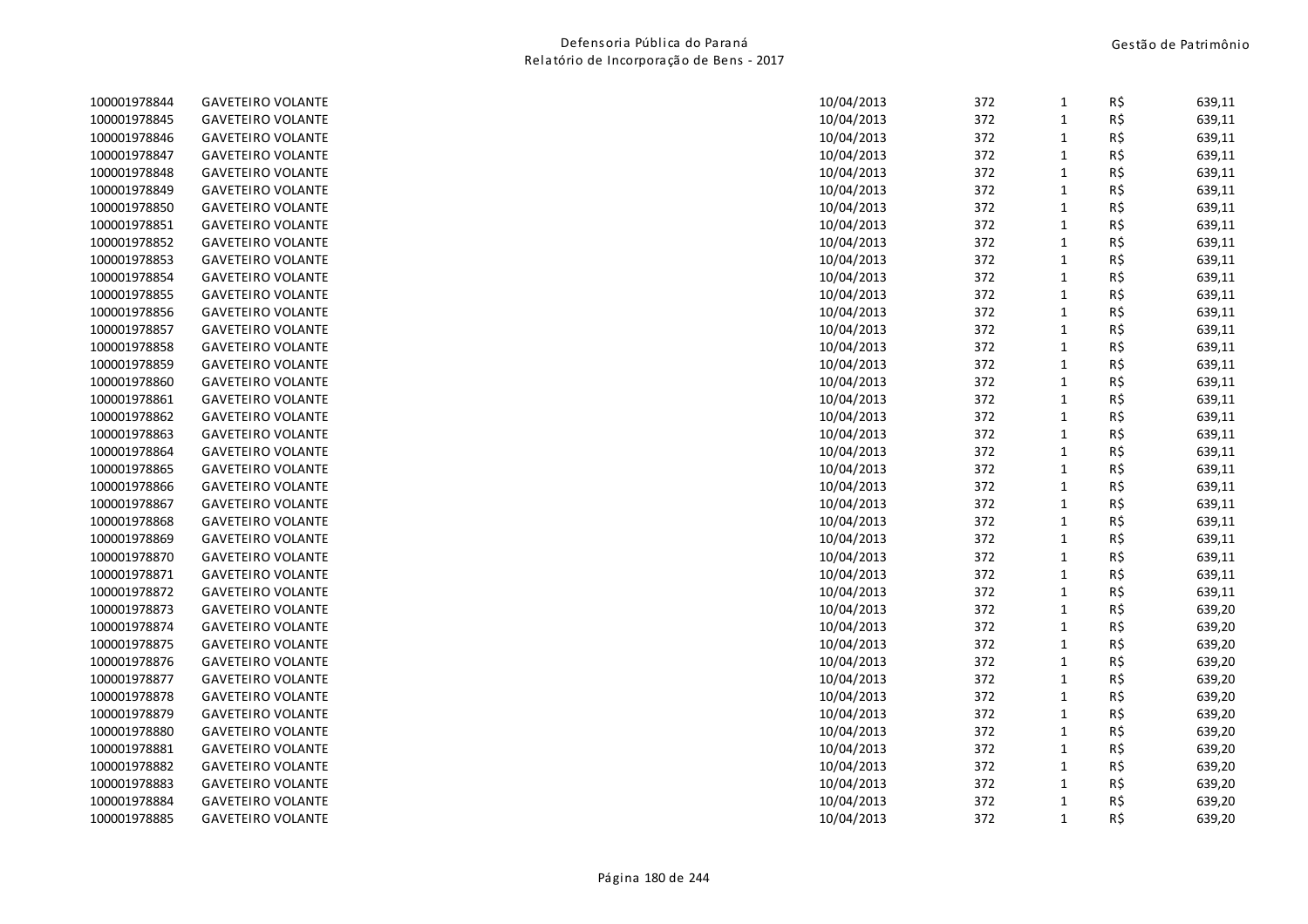| 100001978886 | <b>GAVETEIRO VOLANTE</b> | 10/04/2013 | 372 | $\mathbf{1}$ | R\$ | 639,20 |
|--------------|--------------------------|------------|-----|--------------|-----|--------|
| 100001978887 | <b>GAVETEIRO VOLANTE</b> | 10/04/2013 | 372 | $\mathbf 1$  | R\$ | 639,20 |
| 100001978888 | <b>GAVETEIRO VOLANTE</b> | 10/04/2013 | 372 | $\mathbf{1}$ | R\$ | 639,20 |
| 100001978889 | <b>GAVETEIRO VOLANTE</b> | 10/04/2013 | 372 | $\mathbf{1}$ | R\$ | 639,20 |
| 100001978890 | <b>GAVETEIRO VOLANTE</b> | 10/04/2013 | 372 | $\mathbf{1}$ | R\$ | 639,20 |
| 100001978891 | <b>GAVETEIRO VOLANTE</b> | 10/04/2013 | 372 | $\mathbf{1}$ | R\$ | 639,20 |
| 100001978892 | <b>GAVETEIRO VOLANTE</b> | 10/04/2013 | 372 | $\mathbf{1}$ | R\$ | 639,20 |
| 100001978893 | <b>GAVETEIRO VOLANTE</b> | 10/04/2013 | 372 | $\mathbf{1}$ | R\$ | 639,20 |
| 100001978894 | <b>GAVETEIRO VOLANTE</b> | 10/04/2013 | 372 | $\mathbf 1$  | R\$ | 639,20 |
| 100001978895 | <b>GAVETEIRO VOLANTE</b> | 10/04/2013 | 372 | $\mathbf{1}$ | R\$ | 639,20 |
| 100001978896 | <b>GAVETEIRO VOLANTE</b> | 10/04/2013 | 372 | $\mathbf{1}$ | R\$ | 639,20 |
| 100001978897 | <b>GAVETEIRO VOLANTE</b> | 10/04/2013 | 372 | $\mathbf{1}$ | R\$ | 639,20 |
| 100001978898 | <b>GAVETEIRO VOLANTE</b> | 10/04/2013 | 372 | $\mathbf 1$  | R\$ | 639,20 |
| 100001978899 | <b>GAVETEIRO VOLANTE</b> | 10/04/2013 | 372 | $\mathbf{1}$ | R\$ | 639,20 |
| 100001978900 | <b>GAVETEIRO VOLANTE</b> | 10/04/2013 | 372 | $\mathbf{1}$ | R\$ | 639,20 |
| 100001978901 | <b>GAVETEIRO VOLANTE</b> | 10/04/2013 | 372 | $\mathbf{1}$ | R\$ | 639,20 |
| 100001978902 | <b>GAVETEIRO VOLANTE</b> | 10/04/2013 | 372 | $\mathbf{1}$ | R\$ | 639,20 |
| 100001978903 | <b>GAVETEIRO VOLANTE</b> | 10/04/2013 | 372 | $\mathbf{1}$ | R\$ | 639,20 |
| 100001978904 | <b>GAVETEIRO VOLANTE</b> | 10/04/2013 | 372 | $\mathbf{1}$ | R\$ | 639,20 |
| 100001978905 | <b>GAVETEIRO VOLANTE</b> | 10/04/2013 | 372 | $\mathbf{1}$ | R\$ | 639,20 |
| 100001978906 | <b>GAVETEIRO VOLANTE</b> | 10/04/2013 | 372 | $\mathbf{1}$ | R\$ | 639,20 |
| 100001978907 | <b>GAVETEIRO VOLANTE</b> | 10/04/2013 | 372 | $\mathbf{1}$ | R\$ | 639,20 |
| 100001978908 | <b>GAVETEIRO VOLANTE</b> | 10/04/2013 | 372 | $\mathbf{1}$ | R\$ | 639,20 |
| 100001978909 | <b>GAVETEIRO VOLANTE</b> | 10/04/2013 | 372 | $\mathbf{1}$ | R\$ | 639,20 |
| 100001978910 | <b>GAVETEIRO VOLANTE</b> | 10/04/2013 | 372 | $\mathbf{1}$ | R\$ | 639,20 |
| 100001978911 | <b>GAVETEIRO VOLANTE</b> | 10/04/2013 | 372 | $\mathbf{1}$ | R\$ | 639,20 |
| 100001978912 | <b>GAVETEIRO VOLANTE</b> | 10/04/2013 | 372 | $\mathbf 1$  | R\$ | 639,20 |
| 100001978913 | <b>GAVETEIRO VOLANTE</b> | 10/04/2013 | 372 | $\mathbf{1}$ | R\$ | 639,20 |
| 100001978914 | <b>GAVETEIRO VOLANTE</b> | 10/04/2013 | 372 | $\mathbf{1}$ | R\$ | 639,20 |
| 100001978915 | <b>GAVETEIRO VOLANTE</b> | 10/04/2013 | 372 | $\mathbf{1}$ | R\$ | 639,20 |
| 100001978916 | <b>GAVETEIRO VOLANTE</b> | 10/04/2013 | 372 | $\mathbf{1}$ | R\$ | 639,20 |
| 100001978917 | <b>GAVETEIRO VOLANTE</b> | 10/04/2013 | 372 | $\mathbf 1$  | R\$ | 639,20 |
| 100001978918 | <b>GAVETEIRO VOLANTE</b> | 10/04/2013 | 372 | $\mathbf{1}$ | R\$ | 639,20 |
| 100001978919 | <b>GAVETEIRO VOLANTE</b> | 10/04/2013 | 372 | $\mathbf{1}$ | R\$ | 639,20 |
| 100001978920 | <b>GAVETEIRO VOLANTE</b> | 10/04/2013 | 372 | $\mathbf{1}$ | R\$ | 639,20 |
| 100001978921 | <b>GAVETEIRO VOLANTE</b> | 10/04/2013 | 372 | $\mathbf 1$  | R\$ | 639,20 |
| 100001978922 | <b>GAVETEIRO VOLANTE</b> | 10/04/2013 | 372 | $\mathbf{1}$ | R\$ | 639,20 |
| 100001978923 | <b>GAVETEIRO VOLANTE</b> | 10/04/2013 | 372 | $\mathbf{1}$ | R\$ | 639,20 |
| 100001978924 | <b>GAVETEIRO VOLANTE</b> | 10/04/2013 | 372 | $\mathbf{1}$ | R\$ | 639,20 |
| 100001978925 | <b>GAVETEIRO VOLANTE</b> | 10/04/2013 | 372 | $\mathbf{1}$ | R\$ | 639,20 |
| 100001978926 | <b>GAVETEIRO VOLANTE</b> | 10/04/2013 | 372 | $\mathbf{1}$ | R\$ | 639,20 |
| 100001978927 | <b>GAVETEIRO VOLANTE</b> | 10/04/2013 | 372 | $\mathbf{1}$ | R\$ | 639,20 |
|              |                          |            |     |              |     |        |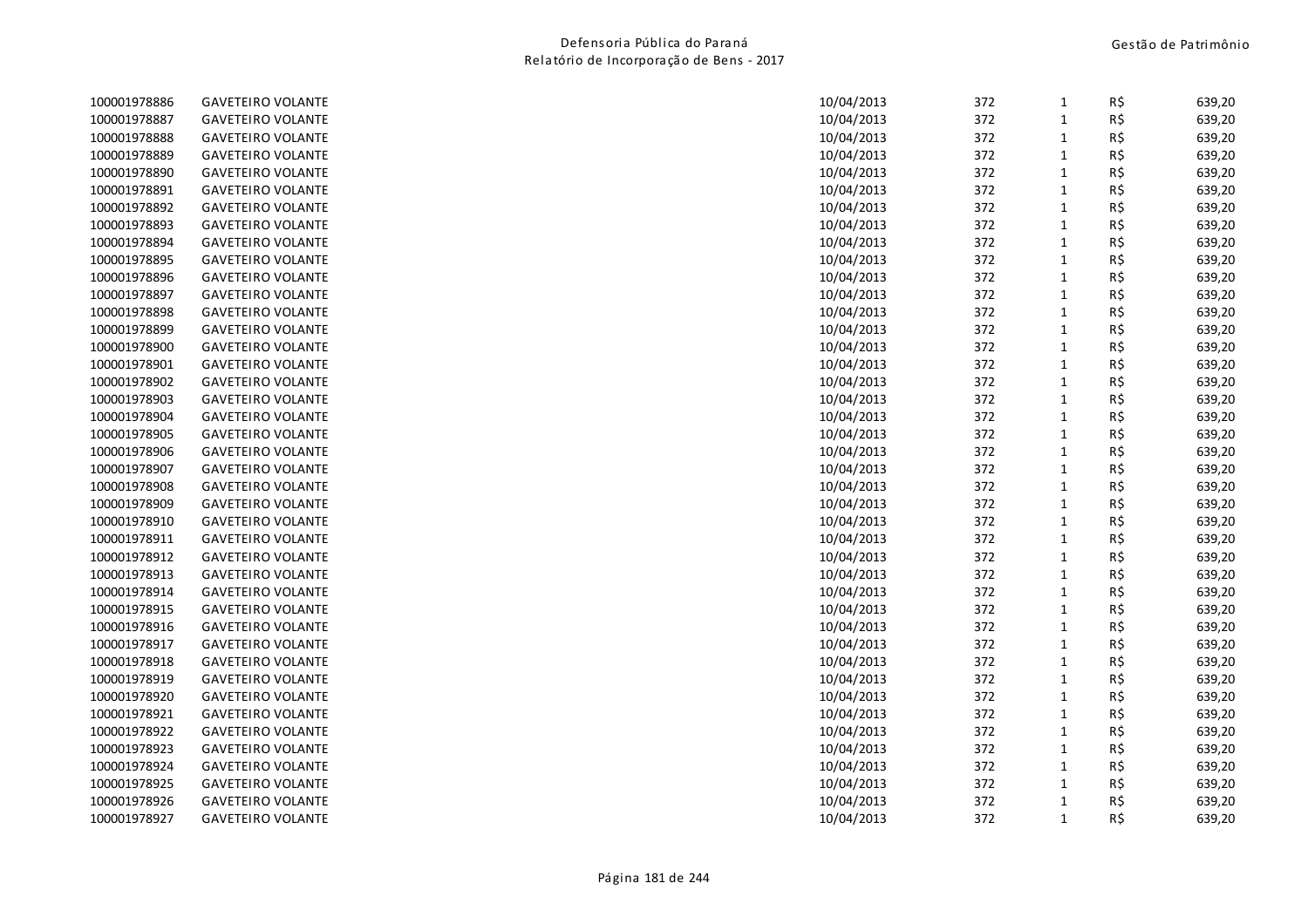| 100001978928 | <b>GAVETEIRO VOLANTE</b> | 10/04/2013 | 372 | $\mathbf{1}$ | R\$ | 639,20 |
|--------------|--------------------------|------------|-----|--------------|-----|--------|
| 100001978929 | <b>GAVETEIRO VOLANTE</b> | 10/04/2013 | 372 | $\mathbf{1}$ | R\$ | 639,20 |
| 100001978930 | <b>GAVETEIRO VOLANTE</b> | 10/04/2013 | 372 | $\mathbf{1}$ | R\$ | 639,20 |
| 100001978931 | <b>GAVETEIRO VOLANTE</b> | 10/04/2013 | 372 | $\mathbf{1}$ | R\$ | 639,20 |
| 100001978932 | <b>GAVETEIRO VOLANTE</b> | 10/04/2013 | 372 | $\mathbf 1$  | R\$ | 639,20 |
| 100001978933 | <b>GAVETEIRO VOLANTE</b> | 10/04/2013 | 372 | $\mathbf{1}$ | R\$ | 639,20 |
| 100001978934 | <b>GAVETEIRO VOLANTE</b> | 10/04/2013 | 372 | $\mathbf{1}$ | R\$ | 639,20 |
| 100001978935 | <b>GAVETEIRO VOLANTE</b> | 10/04/2013 | 372 | $\mathbf{1}$ | R\$ | 639,20 |
| 100001978936 | <b>GAVETEIRO VOLANTE</b> | 10/04/2013 | 372 | $\mathbf 1$  | R\$ | 639,20 |
| 100001978937 | <b>GAVETEIRO VOLANTE</b> | 10/04/2013 | 372 | $\mathbf{1}$ | R\$ | 639,20 |
| 100001978938 | <b>GAVETEIRO VOLANTE</b> | 10/04/2013 | 372 | $\mathbf{1}$ | R\$ | 639,20 |
| 100001978939 | <b>GAVETEIRO VOLANTE</b> | 10/04/2013 | 372 | $\mathbf{1}$ | R\$ | 639,20 |
| 100001978940 | <b>GAVETEIRO VOLANTE</b> | 10/04/2013 | 372 | $\mathbf{1}$ | R\$ | 639,20 |
| 100001978941 | <b>GAVETEIRO VOLANTE</b> | 10/04/2013 | 372 | $\mathbf{1}$ | R\$ | 639,20 |
| 100001978942 | <b>GAVETEIRO VOLANTE</b> | 10/04/2013 | 372 | $\mathbf{1}$ | R\$ | 639,20 |
| 100001978943 | <b>GAVETEIRO VOLANTE</b> | 10/04/2013 | 372 | $\mathbf{1}$ | R\$ | 639,20 |
| 100001978944 | <b>GAVETEIRO VOLANTE</b> | 10/04/2013 | 372 | $\mathbf{1}$ | R\$ | 639,20 |
| 100001978945 | <b>GAVETEIRO VOLANTE</b> | 10/04/2013 | 372 | $\mathbf{1}$ | R\$ | 639,20 |
| 100001978946 | <b>GAVETEIRO VOLANTE</b> | 10/04/2013 | 372 | $\mathbf{1}$ | R\$ | 639,20 |
| 100001978947 | <b>GAVETEIRO VOLANTE</b> | 10/04/2013 | 372 | $\mathbf{1}$ | R\$ | 649,70 |
| 100001978948 | <b>GAVETEIRO VOLANTE</b> | 10/04/2013 | 372 | $\mathbf{1}$ | R\$ | 649,70 |
| 100001978949 | <b>GAVETEIRO VOLANTE</b> | 10/04/2013 | 372 | $\mathbf{1}$ | R\$ | 649,70 |
| 100001978950 | <b>GAVETEIRO VOLANTE</b> | 10/04/2013 | 372 | $\mathbf{1}$ | R\$ | 649,70 |
| 100001978951 | <b>GAVETEIRO VOLANTE</b> | 10/04/2013 | 372 | $\mathbf{1}$ | R\$ | 649,70 |
| 100001978952 | <b>GAVETEIRO VOLANTE</b> | 10/04/2013 | 372 | $\mathbf{1}$ | R\$ | 649,70 |
| 100001978953 | <b>GAVETEIRO VOLANTE</b> | 10/04/2013 | 372 | $\mathbf{1}$ | R\$ | 649,70 |
| 100001978954 | <b>GAVETEIRO VOLANTE</b> | 10/04/2013 | 372 | $\mathbf{1}$ | R\$ | 649,70 |
| 100001978955 | <b>GAVETEIRO VOLANTE</b> | 10/04/2013 | 372 | $\mathbf{1}$ | R\$ | 649,70 |
| 100001978956 | <b>GAVETEIRO VOLANTE</b> | 10/04/2013 | 372 | $\mathbf{1}$ | R\$ | 649,70 |
| 100001978957 | <b>GAVETEIRO VOLANTE</b> | 10/04/2013 | 372 | $\mathbf{1}$ | R\$ | 649,70 |
| 100001978958 | <b>GAVETEIRO VOLANTE</b> | 10/04/2013 | 372 | $\mathbf 1$  | R\$ | 649,70 |
| 100001978959 | <b>GAVETEIRO VOLANTE</b> | 10/04/2013 | 372 | $\mathbf{1}$ | R\$ | 649,70 |
| 100001978960 | <b>GAVETEIRO VOLANTE</b> | 10/04/2013 | 372 | $\mathbf{1}$ | R\$ | 649,70 |
| 100001978961 | <b>GAVETEIRO VOLANTE</b> | 10/04/2013 | 372 | $\mathbf{1}$ | R\$ | 649,70 |
| 100001978962 | <b>GAVETEIRO VOLANTE</b> | 10/04/2013 | 372 | $\mathbf{1}$ | R\$ | 649,70 |
| 100001978963 | <b>GAVETEIRO VOLANTE</b> | 10/04/2013 | 372 | $\mathbf 1$  | R\$ | 649,70 |
| 100001978964 | <b>GAVETEIRO VOLANTE</b> | 10/04/2013 | 372 | $\mathbf{1}$ | R\$ | 649,70 |
| 100001978965 | <b>GAVETEIRO VOLANTE</b> | 10/04/2013 | 372 | $\mathbf{1}$ | R\$ | 649,70 |
| 100001978966 | <b>GAVETEIRO VOLANTE</b> | 10/04/2013 | 372 | $\mathbf{1}$ | R\$ | 649,70 |
| 100001978967 | <b>GAVETEIRO VOLANTE</b> | 10/04/2013 | 372 | $\mathbf{1}$ | R\$ | 649,70 |
| 100001978968 | <b>GAVETEIRO VOLANTE</b> | 10/04/2013 | 372 | $\mathbf{1}$ | R\$ | 649,70 |
| 100001978969 | <b>GAVETEIRO VOLANTE</b> | 10/04/2013 | 372 | $\mathbf{1}$ | R\$ | 649,70 |
|              |                          |            |     |              |     |        |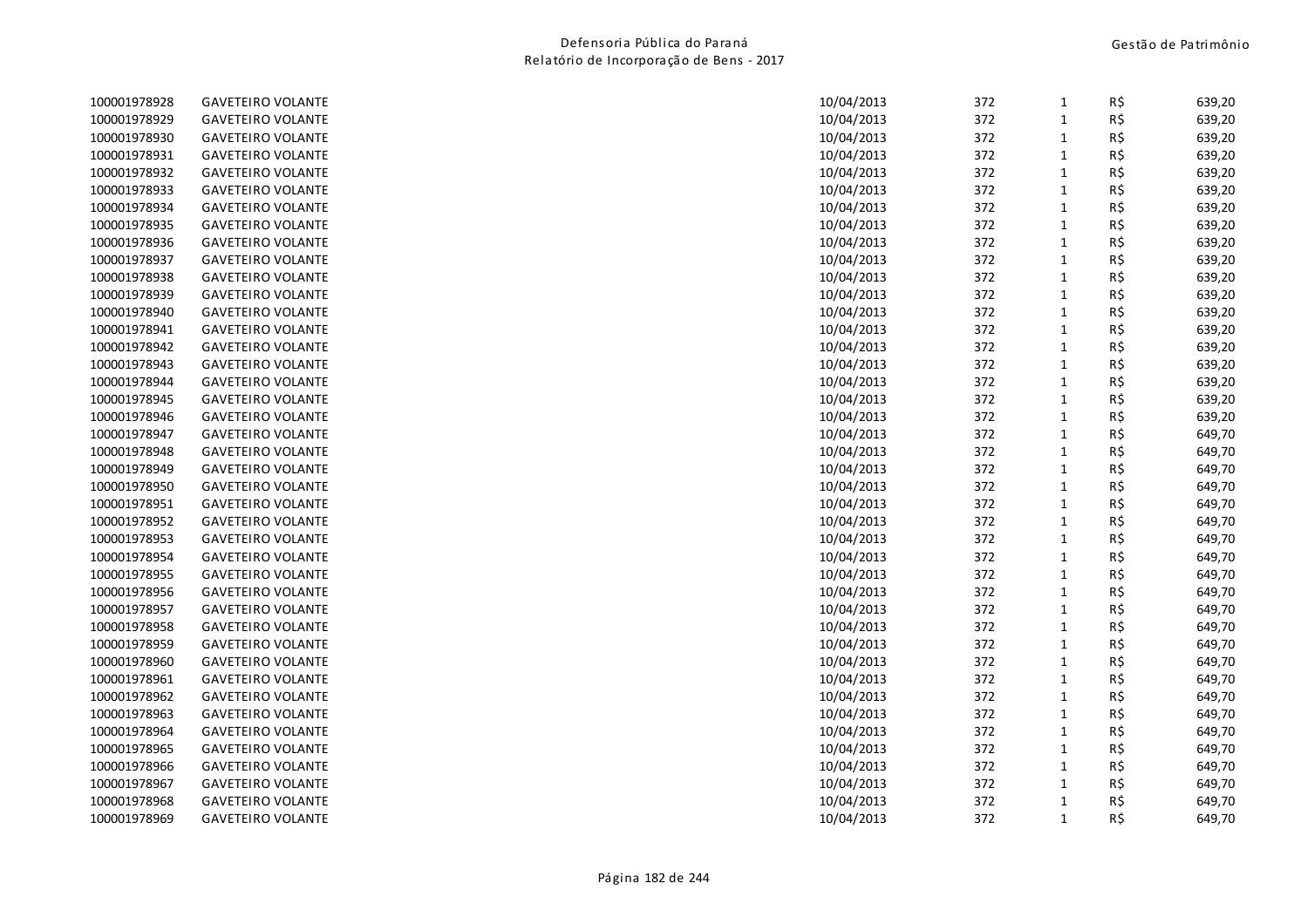| 100001978970 | <b>GAVETEIRO VOLANTE</b> | 10/04/2013 | 372 | $\mathbf{1}$ | R\$ | 649,70 |
|--------------|--------------------------|------------|-----|--------------|-----|--------|
| 100001978971 | <b>GAVETEIRO VOLANTE</b> | 10/04/2013 | 372 | $\mathbf 1$  | R\$ | 649,70 |
| 100001978972 | <b>GAVETEIRO VOLANTE</b> | 10/04/2013 | 372 | $\mathbf{1}$ | R\$ | 649,70 |
| 100001978973 | <b>GAVETEIRO VOLANTE</b> | 10/04/2013 | 372 | $\mathbf{1}$ | R\$ | 649,70 |
| 100001978974 | <b>GAVETEIRO VOLANTE</b> | 10/04/2013 | 372 | $\mathbf{1}$ | R\$ | 649,70 |
| 100001978975 | <b>GAVETEIRO VOLANTE</b> | 10/04/2013 | 372 | $\mathbf{1}$ | R\$ | 649,70 |
| 100001978976 | <b>GAVETEIRO VOLANTE</b> | 10/04/2013 | 372 | $\mathbf{1}$ | R\$ | 649,70 |
| 100001978977 | <b>GAVETEIRO VOLANTE</b> | 10/04/2013 | 372 | $\mathbf{1}$ | R\$ | 649,70 |
| 100001978978 | <b>GAVETEIRO VOLANTE</b> | 10/04/2013 | 372 | $\mathbf 1$  | R\$ | 649,70 |
| 100001978979 | <b>GAVETEIRO VOLANTE</b> | 10/04/2013 | 372 | $\mathbf{1}$ | R\$ | 649,70 |
| 100001978980 | <b>GAVETEIRO VOLANTE</b> | 10/04/2013 | 372 | $\mathbf{1}$ | R\$ | 649,70 |
| 100001978981 | <b>GAVETEIRO VOLANTE</b> | 10/04/2013 | 372 | $\mathbf{1}$ | R\$ | 649,70 |
| 100001978982 | <b>GAVETEIRO VOLANTE</b> | 10/04/2013 | 372 | $\mathbf{1}$ | R\$ | 649,70 |
| 100001978983 | <b>GAVETEIRO VOLANTE</b> | 10/04/2013 | 372 | $\mathbf{1}$ | R\$ | 649,70 |
| 100001978984 | <b>GAVETEIRO VOLANTE</b> | 10/04/2013 | 372 | $\mathbf{1}$ | R\$ | 649,70 |
| 100001978985 | <b>GAVETEIRO VOLANTE</b> | 10/04/2013 | 372 | $\mathbf{1}$ | R\$ | 649,70 |
| 100001978986 | <b>GAVETEIRO VOLANTE</b> | 10/04/2013 | 372 | $\mathbf{1}$ | R\$ | 649,70 |
| 100001978987 | <b>GAVETEIRO VOLANTE</b> | 10/04/2013 | 372 | $\mathbf 1$  | R\$ | 649,70 |
| 100001978988 | <b>GAVETEIRO VOLANTE</b> | 10/04/2013 | 372 | $\mathbf{1}$ | R\$ | 649,70 |
| 100001978989 | <b>GAVETEIRO VOLANTE</b> | 10/04/2013 | 372 | $\mathbf{1}$ | R\$ | 649,70 |
| 100001978990 | <b>GAVETEIRO VOLANTE</b> | 10/04/2013 | 372 | $\mathbf{1}$ | R\$ | 649,70 |
| 100001978991 | <b>GAVETEIRO VOLANTE</b> | 10/04/2013 | 372 | $\mathbf{1}$ | R\$ | 649,70 |
| 100001978992 | <b>GAVETEIRO VOLANTE</b> | 10/04/2013 | 372 | $\mathbf 1$  | R\$ | 649,70 |
| 100001978993 | <b>GAVETEIRO VOLANTE</b> | 10/04/2013 | 372 | $\mathbf{1}$ | R\$ | 649,70 |
| 100001978994 | <b>GAVETEIRO VOLANTE</b> | 10/04/2013 | 372 | $\mathbf{1}$ | R\$ | 649,70 |
| 100001978995 | <b>GAVETEIRO VOLANTE</b> | 10/04/2013 | 372 | $\mathbf{1}$ | R\$ | 649,70 |
| 100001978996 | <b>GAVETEIRO VOLANTE</b> | 10/04/2013 | 372 | $\mathbf 1$  | R\$ | 649,70 |
| 100001978997 | <b>GAVETEIRO VOLANTE</b> | 10/04/2013 | 372 | $\mathbf{1}$ | R\$ | 649,70 |
| 100001978998 | <b>GAVETEIRO VOLANTE</b> | 10/04/2013 | 372 | $\mathbf{1}$ | R\$ | 649,70 |
| 100001978999 | <b>GAVETEIRO VOLANTE</b> | 10/04/2013 | 372 | $\mathbf{1}$ | R\$ | 649,70 |
| 100001979000 | <b>GAVETEIRO VOLANTE</b> | 10/04/2013 | 372 | $\mathbf{1}$ | R\$ | 649,70 |
| 100001979001 | <b>GAVETEIRO VOLANTE</b> | 10/04/2013 | 372 | $\mathbf{1}$ | R\$ | 649,70 |
| 100001979002 | <b>GAVETEIRO VOLANTE</b> | 10/04/2013 | 372 | $\mathbf{1}$ | R\$ | 649,70 |
| 100001979003 | <b>GAVETEIRO VOLANTE</b> | 10/04/2013 | 372 | $\mathbf{1}$ | R\$ | 649,70 |
| 100001979004 | <b>GAVETEIRO VOLANTE</b> | 10/04/2013 | 372 | $\mathbf{1}$ | R\$ | 649,70 |
| 100001979005 | <b>GAVETEIRO VOLANTE</b> | 10/04/2013 | 372 | $\mathbf{1}$ | R\$ | 649,70 |
| 100001979006 | <b>GAVETEIRO VOLANTE</b> | 10/04/2013 | 372 | $\mathbf{1}$ | R\$ | 649,70 |
| 100001979007 | <b>GAVETEIRO VOLANTE</b> | 10/04/2013 | 372 | $\mathbf{1}$ | R\$ | 649,70 |
| 100001979008 | <b>GAVETEIRO VOLANTE</b> | 10/04/2013 | 372 | $\mathbf{1}$ | R\$ | 649,70 |
| 100001979009 | <b>GAVETEIRO VOLANTE</b> | 10/04/2013 | 372 | $\mathbf{1}$ | R\$ | 649,70 |
| 100001979010 | <b>GAVETEIRO VOLANTE</b> | 10/04/2013 | 372 | $\mathbf{1}$ | R\$ | 649,70 |
| 100001979011 | <b>GAVETEIRO VOLANTE</b> | 10/04/2013 | 372 | $\mathbf{1}$ | R\$ | 649,70 |
|              |                          |            |     |              |     |        |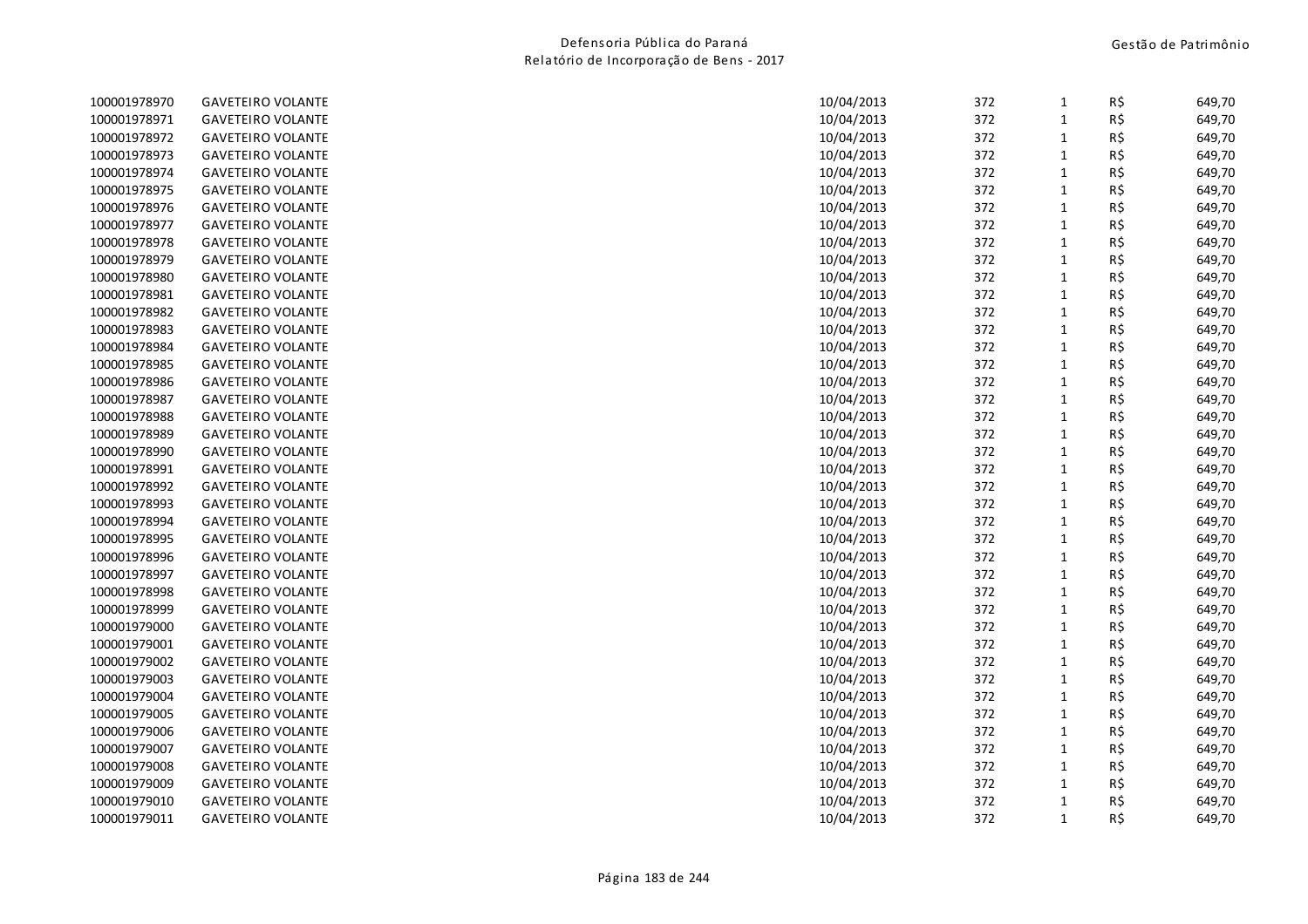| 10/04/2013<br>372<br>100001979013<br><b>GAVETEIRO VOLANTE</b><br>$1\,$<br>100001979014<br>10/04/2013<br>372<br>$1\,$<br><b>GAVETEIRO VOLANTE</b><br>372<br>100001979015<br><b>GAVETEIRO VOLANTE</b><br>10/04/2013<br>$\mathbf{1}$<br>$\mathbf 1$<br>100001979016<br><b>GAVETEIRO VOLANTE</b><br>10/04/2013<br>372<br>100001979017<br>10/04/2013<br>372<br>$\mathbf{1}$<br><b>GAVETEIRO VOLANTE</b><br>100001979018<br>10/04/2013<br>372<br>$\mathbf{1}$<br><b>GAVETEIRO VOLANTE</b><br>372<br>100001979019<br><b>GAVETEIRO VOLANTE</b><br>10/04/2013<br>$\mathbf{1}$<br>100001979020<br>10/04/2013<br>372<br>$1\,$<br><b>GAVETEIRO VOLANTE</b><br>10/04/2013<br>372<br>$\mathbf 1$<br>100001979021<br><b>GAVETEIRO VOLANTE</b><br>372<br>100001979022<br><b>GAVETEIRO VOLANTE</b><br>10/04/2013<br>$1\,$<br>372<br>$\mathbf{1}$<br>100001979023<br><b>GAVETEIRO VOLANTE</b><br>10/04/2013<br>100001979024<br><b>GAVETEIRO VOLANTE</b><br>10/04/2013<br>372<br>$\mathbf{1}$<br>100001979025<br>10/04/2013<br>372<br>$\mathbf{1}$<br><b>GAVETEIRO VOLANTE</b><br>372<br>$\mathbf{1}$<br>100001979026<br>10/04/2013<br><b>GAVETEIRO VOLANTE</b><br>10/04/2013<br>372<br>$\mathbf{1}$<br>100001979027<br><b>GAVETEIRO VOLANTE</b><br>10/04/2013<br>372<br>$\mathbf{1}$<br>100001979028<br><b>GAVETEIRO VOLANTE</b><br>100001979029<br>10/04/2013<br>372<br>$1\,$<br><b>GAVETEIRO VOLANTE</b><br>$\mathbf 1$<br>100001979030<br><b>GAVETEIRO VOLANTE</b><br>10/04/2013<br>372<br>100001979031<br>10/04/2013<br>372<br>$\mathbf{1}$<br><b>GAVETEIRO VOLANTE</b><br>$\mathbf{1}$<br>100001979032<br><b>GAVETEIRO VOLANTE</b><br>10/04/2013<br>372<br>10/04/2013<br>372<br>$\mathbf{1}$<br>100001979033<br><b>GAVETEIRO VOLANTE</b><br>372<br>$\mathbf 1$<br>100001979034<br><b>GAVETEIRO VOLANTE</b><br>10/04/2013<br>10/04/2013<br>372<br>$1\,$<br>100001979035<br><b>GAVETEIRO VOLANTE</b><br>372<br>100001979036<br><b>GAVETEIRO VOLANTE</b><br>10/04/2013<br>$\mathbf{1}$<br>372<br>100001979037<br><b>GAVETEIRO VOLANTE</b><br>10/04/2013<br>$\mathbf{1}$ | R\$<br>649,70<br>R\$<br>649,70<br>R\$<br>649,70<br>R\$<br>649,70<br>R\$<br>649,70<br>R\$<br>649,70<br>R\$<br>649,70<br>R\$<br>649,70<br>R\$<br>649,70<br>649,70<br>R\$<br>R\$<br>649,70<br>R\$<br>649,70<br>R\$<br>649,70 |
|---------------------------------------------------------------------------------------------------------------------------------------------------------------------------------------------------------------------------------------------------------------------------------------------------------------------------------------------------------------------------------------------------------------------------------------------------------------------------------------------------------------------------------------------------------------------------------------------------------------------------------------------------------------------------------------------------------------------------------------------------------------------------------------------------------------------------------------------------------------------------------------------------------------------------------------------------------------------------------------------------------------------------------------------------------------------------------------------------------------------------------------------------------------------------------------------------------------------------------------------------------------------------------------------------------------------------------------------------------------------------------------------------------------------------------------------------------------------------------------------------------------------------------------------------------------------------------------------------------------------------------------------------------------------------------------------------------------------------------------------------------------------------------------------------------------------------------------------------------------------------------------------------------------------------------------------------------------------------------------------------------------------------------------------------------|---------------------------------------------------------------------------------------------------------------------------------------------------------------------------------------------------------------------------|
|                                                                                                                                                                                                                                                                                                                                                                                                                                                                                                                                                                                                                                                                                                                                                                                                                                                                                                                                                                                                                                                                                                                                                                                                                                                                                                                                                                                                                                                                                                                                                                                                                                                                                                                                                                                                                                                                                                                                                                                                                                                         |                                                                                                                                                                                                                           |
|                                                                                                                                                                                                                                                                                                                                                                                                                                                                                                                                                                                                                                                                                                                                                                                                                                                                                                                                                                                                                                                                                                                                                                                                                                                                                                                                                                                                                                                                                                                                                                                                                                                                                                                                                                                                                                                                                                                                                                                                                                                         |                                                                                                                                                                                                                           |
|                                                                                                                                                                                                                                                                                                                                                                                                                                                                                                                                                                                                                                                                                                                                                                                                                                                                                                                                                                                                                                                                                                                                                                                                                                                                                                                                                                                                                                                                                                                                                                                                                                                                                                                                                                                                                                                                                                                                                                                                                                                         |                                                                                                                                                                                                                           |
|                                                                                                                                                                                                                                                                                                                                                                                                                                                                                                                                                                                                                                                                                                                                                                                                                                                                                                                                                                                                                                                                                                                                                                                                                                                                                                                                                                                                                                                                                                                                                                                                                                                                                                                                                                                                                                                                                                                                                                                                                                                         |                                                                                                                                                                                                                           |
|                                                                                                                                                                                                                                                                                                                                                                                                                                                                                                                                                                                                                                                                                                                                                                                                                                                                                                                                                                                                                                                                                                                                                                                                                                                                                                                                                                                                                                                                                                                                                                                                                                                                                                                                                                                                                                                                                                                                                                                                                                                         |                                                                                                                                                                                                                           |
|                                                                                                                                                                                                                                                                                                                                                                                                                                                                                                                                                                                                                                                                                                                                                                                                                                                                                                                                                                                                                                                                                                                                                                                                                                                                                                                                                                                                                                                                                                                                                                                                                                                                                                                                                                                                                                                                                                                                                                                                                                                         |                                                                                                                                                                                                                           |
|                                                                                                                                                                                                                                                                                                                                                                                                                                                                                                                                                                                                                                                                                                                                                                                                                                                                                                                                                                                                                                                                                                                                                                                                                                                                                                                                                                                                                                                                                                                                                                                                                                                                                                                                                                                                                                                                                                                                                                                                                                                         |                                                                                                                                                                                                                           |
|                                                                                                                                                                                                                                                                                                                                                                                                                                                                                                                                                                                                                                                                                                                                                                                                                                                                                                                                                                                                                                                                                                                                                                                                                                                                                                                                                                                                                                                                                                                                                                                                                                                                                                                                                                                                                                                                                                                                                                                                                                                         |                                                                                                                                                                                                                           |
|                                                                                                                                                                                                                                                                                                                                                                                                                                                                                                                                                                                                                                                                                                                                                                                                                                                                                                                                                                                                                                                                                                                                                                                                                                                                                                                                                                                                                                                                                                                                                                                                                                                                                                                                                                                                                                                                                                                                                                                                                                                         |                                                                                                                                                                                                                           |
|                                                                                                                                                                                                                                                                                                                                                                                                                                                                                                                                                                                                                                                                                                                                                                                                                                                                                                                                                                                                                                                                                                                                                                                                                                                                                                                                                                                                                                                                                                                                                                                                                                                                                                                                                                                                                                                                                                                                                                                                                                                         |                                                                                                                                                                                                                           |
|                                                                                                                                                                                                                                                                                                                                                                                                                                                                                                                                                                                                                                                                                                                                                                                                                                                                                                                                                                                                                                                                                                                                                                                                                                                                                                                                                                                                                                                                                                                                                                                                                                                                                                                                                                                                                                                                                                                                                                                                                                                         |                                                                                                                                                                                                                           |
|                                                                                                                                                                                                                                                                                                                                                                                                                                                                                                                                                                                                                                                                                                                                                                                                                                                                                                                                                                                                                                                                                                                                                                                                                                                                                                                                                                                                                                                                                                                                                                                                                                                                                                                                                                                                                                                                                                                                                                                                                                                         |                                                                                                                                                                                                                           |
|                                                                                                                                                                                                                                                                                                                                                                                                                                                                                                                                                                                                                                                                                                                                                                                                                                                                                                                                                                                                                                                                                                                                                                                                                                                                                                                                                                                                                                                                                                                                                                                                                                                                                                                                                                                                                                                                                                                                                                                                                                                         |                                                                                                                                                                                                                           |
|                                                                                                                                                                                                                                                                                                                                                                                                                                                                                                                                                                                                                                                                                                                                                                                                                                                                                                                                                                                                                                                                                                                                                                                                                                                                                                                                                                                                                                                                                                                                                                                                                                                                                                                                                                                                                                                                                                                                                                                                                                                         | R\$<br>649,70                                                                                                                                                                                                             |
|                                                                                                                                                                                                                                                                                                                                                                                                                                                                                                                                                                                                                                                                                                                                                                                                                                                                                                                                                                                                                                                                                                                                                                                                                                                                                                                                                                                                                                                                                                                                                                                                                                                                                                                                                                                                                                                                                                                                                                                                                                                         | R\$<br>649,70                                                                                                                                                                                                             |
|                                                                                                                                                                                                                                                                                                                                                                                                                                                                                                                                                                                                                                                                                                                                                                                                                                                                                                                                                                                                                                                                                                                                                                                                                                                                                                                                                                                                                                                                                                                                                                                                                                                                                                                                                                                                                                                                                                                                                                                                                                                         | R\$<br>649,70                                                                                                                                                                                                             |
|                                                                                                                                                                                                                                                                                                                                                                                                                                                                                                                                                                                                                                                                                                                                                                                                                                                                                                                                                                                                                                                                                                                                                                                                                                                                                                                                                                                                                                                                                                                                                                                                                                                                                                                                                                                                                                                                                                                                                                                                                                                         | R\$<br>649,70                                                                                                                                                                                                             |
|                                                                                                                                                                                                                                                                                                                                                                                                                                                                                                                                                                                                                                                                                                                                                                                                                                                                                                                                                                                                                                                                                                                                                                                                                                                                                                                                                                                                                                                                                                                                                                                                                                                                                                                                                                                                                                                                                                                                                                                                                                                         | R\$<br>637,69                                                                                                                                                                                                             |
|                                                                                                                                                                                                                                                                                                                                                                                                                                                                                                                                                                                                                                                                                                                                                                                                                                                                                                                                                                                                                                                                                                                                                                                                                                                                                                                                                                                                                                                                                                                                                                                                                                                                                                                                                                                                                                                                                                                                                                                                                                                         | R\$<br>637,69                                                                                                                                                                                                             |
|                                                                                                                                                                                                                                                                                                                                                                                                                                                                                                                                                                                                                                                                                                                                                                                                                                                                                                                                                                                                                                                                                                                                                                                                                                                                                                                                                                                                                                                                                                                                                                                                                                                                                                                                                                                                                                                                                                                                                                                                                                                         | R\$<br>637,69                                                                                                                                                                                                             |
|                                                                                                                                                                                                                                                                                                                                                                                                                                                                                                                                                                                                                                                                                                                                                                                                                                                                                                                                                                                                                                                                                                                                                                                                                                                                                                                                                                                                                                                                                                                                                                                                                                                                                                                                                                                                                                                                                                                                                                                                                                                         | R\$<br>637,69                                                                                                                                                                                                             |
|                                                                                                                                                                                                                                                                                                                                                                                                                                                                                                                                                                                                                                                                                                                                                                                                                                                                                                                                                                                                                                                                                                                                                                                                                                                                                                                                                                                                                                                                                                                                                                                                                                                                                                                                                                                                                                                                                                                                                                                                                                                         | R\$<br>637,69                                                                                                                                                                                                             |
|                                                                                                                                                                                                                                                                                                                                                                                                                                                                                                                                                                                                                                                                                                                                                                                                                                                                                                                                                                                                                                                                                                                                                                                                                                                                                                                                                                                                                                                                                                                                                                                                                                                                                                                                                                                                                                                                                                                                                                                                                                                         | R\$<br>637,69                                                                                                                                                                                                             |
|                                                                                                                                                                                                                                                                                                                                                                                                                                                                                                                                                                                                                                                                                                                                                                                                                                                                                                                                                                                                                                                                                                                                                                                                                                                                                                                                                                                                                                                                                                                                                                                                                                                                                                                                                                                                                                                                                                                                                                                                                                                         | R\$<br>637,69                                                                                                                                                                                                             |
|                                                                                                                                                                                                                                                                                                                                                                                                                                                                                                                                                                                                                                                                                                                                                                                                                                                                                                                                                                                                                                                                                                                                                                                                                                                                                                                                                                                                                                                                                                                                                                                                                                                                                                                                                                                                                                                                                                                                                                                                                                                         | R\$<br>637,69                                                                                                                                                                                                             |
| 372<br>100001979038<br><b>GAVETEIRO VOLANTE</b><br>10/04/2013<br>$\mathbf{1}$                                                                                                                                                                                                                                                                                                                                                                                                                                                                                                                                                                                                                                                                                                                                                                                                                                                                                                                                                                                                                                                                                                                                                                                                                                                                                                                                                                                                                                                                                                                                                                                                                                                                                                                                                                                                                                                                                                                                                                           | R\$<br>637,69                                                                                                                                                                                                             |
| $\mathbf 1$<br>100001979039<br>10/04/2013<br>372<br><b>GAVETEIRO VOLANTE</b>                                                                                                                                                                                                                                                                                                                                                                                                                                                                                                                                                                                                                                                                                                                                                                                                                                                                                                                                                                                                                                                                                                                                                                                                                                                                                                                                                                                                                                                                                                                                                                                                                                                                                                                                                                                                                                                                                                                                                                            | R\$<br>637,69                                                                                                                                                                                                             |
| 10/04/2013<br>372<br>$\mathbf{1}$<br>100001979040<br><b>GAVETEIRO VOLANTE</b>                                                                                                                                                                                                                                                                                                                                                                                                                                                                                                                                                                                                                                                                                                                                                                                                                                                                                                                                                                                                                                                                                                                                                                                                                                                                                                                                                                                                                                                                                                                                                                                                                                                                                                                                                                                                                                                                                                                                                                           | R\$<br>637,69                                                                                                                                                                                                             |
| 100001979041<br><b>GAVETEIRO VOLANTE</b><br>10/04/2013<br>372<br>$\mathbf{1}$                                                                                                                                                                                                                                                                                                                                                                                                                                                                                                                                                                                                                                                                                                                                                                                                                                                                                                                                                                                                                                                                                                                                                                                                                                                                                                                                                                                                                                                                                                                                                                                                                                                                                                                                                                                                                                                                                                                                                                           | R\$<br>637,69                                                                                                                                                                                                             |
| 372<br>100001979042<br><b>GAVETEIRO VOLANTE</b><br>10/04/2013<br>$\mathbf{1}$                                                                                                                                                                                                                                                                                                                                                                                                                                                                                                                                                                                                                                                                                                                                                                                                                                                                                                                                                                                                                                                                                                                                                                                                                                                                                                                                                                                                                                                                                                                                                                                                                                                                                                                                                                                                                                                                                                                                                                           | R\$<br>637,69                                                                                                                                                                                                             |
| $\mathbf 1$<br>100001979043<br><b>GAVETEIRO VOLANTE</b><br>10/04/2013<br>372                                                                                                                                                                                                                                                                                                                                                                                                                                                                                                                                                                                                                                                                                                                                                                                                                                                                                                                                                                                                                                                                                                                                                                                                                                                                                                                                                                                                                                                                                                                                                                                                                                                                                                                                                                                                                                                                                                                                                                            | R\$<br>637,69                                                                                                                                                                                                             |
| 372<br>10001<br>100001985055<br><b>TELEFONE CELULAR</b><br>10/02/2016                                                                                                                                                                                                                                                                                                                                                                                                                                                                                                                                                                                                                                                                                                                                                                                                                                                                                                                                                                                                                                                                                                                                                                                                                                                                                                                                                                                                                                                                                                                                                                                                                                                                                                                                                                                                                                                                                                                                                                                   | R\$<br>288,72                                                                                                                                                                                                             |
| 100001983854<br>UNIDADE CONDENSADORA Q/F SPACE 48.000<br>O VALOR AP<br>09/12/2014<br>372<br>376                                                                                                                                                                                                                                                                                                                                                                                                                                                                                                                                                                                                                                                                                                                                                                                                                                                                                                                                                                                                                                                                                                                                                                                                                                                                                                                                                                                                                                                                                                                                                                                                                                                                                                                                                                                                                                                                                                                                                         | R\$<br>5.346,20                                                                                                                                                                                                           |
| 376<br>100001983855<br>UNIDADE CONDENSADORA Q/F SPACE 48.000<br>O VALOR AP<br>09/12/2014<br>372                                                                                                                                                                                                                                                                                                                                                                                                                                                                                                                                                                                                                                                                                                                                                                                                                                                                                                                                                                                                                                                                                                                                                                                                                                                                                                                                                                                                                                                                                                                                                                                                                                                                                                                                                                                                                                                                                                                                                         | R\$<br>5.346,20                                                                                                                                                                                                           |
| 376<br>100001983856<br>UNIDADE CONDENSADORA Q/F SPACE 60.000<br><b>VALOR ACRE</b><br>09/12/2014<br>372                                                                                                                                                                                                                                                                                                                                                                                                                                                                                                                                                                                                                                                                                                                                                                                                                                                                                                                                                                                                                                                                                                                                                                                                                                                                                                                                                                                                                                                                                                                                                                                                                                                                                                                                                                                                                                                                                                                                                  | R\$<br>5.748,00                                                                                                                                                                                                           |
| 09/12/2014<br>372<br>376<br>100001983857<br>UNIDADE CONDENSADORA Q/F SPACE 60.000<br><b>VALOR ACRE</b>                                                                                                                                                                                                                                                                                                                                                                                                                                                                                                                                                                                                                                                                                                                                                                                                                                                                                                                                                                                                                                                                                                                                                                                                                                                                                                                                                                                                                                                                                                                                                                                                                                                                                                                                                                                                                                                                                                                                                  | R\$<br>5.748,00                                                                                                                                                                                                           |
| 376<br>100001983858<br>UNIDADE CONDENSADORA Q/F SPACE 60.000<br><b>VALOR ACRE</b><br>09/12/2014<br>372                                                                                                                                                                                                                                                                                                                                                                                                                                                                                                                                                                                                                                                                                                                                                                                                                                                                                                                                                                                                                                                                                                                                                                                                                                                                                                                                                                                                                                                                                                                                                                                                                                                                                                                                                                                                                                                                                                                                                  | R\$<br>5.748,00                                                                                                                                                                                                           |
| <b>VALOR ACRE</b><br>09/12/2014<br>372<br>376<br>100001983859<br>UNIDADE CONDENSADORA HW 12.000 WAY QF                                                                                                                                                                                                                                                                                                                                                                                                                                                                                                                                                                                                                                                                                                                                                                                                                                                                                                                                                                                                                                                                                                                                                                                                                                                                                                                                                                                                                                                                                                                                                                                                                                                                                                                                                                                                                                                                                                                                                  | R\$<br>2.948,00                                                                                                                                                                                                           |
| <b>VALOR ACRE</b><br>372<br>376<br>100001983860<br>UNIDADE CONDENSADORA HW 12.000 WAY QF<br>09/12/2014                                                                                                                                                                                                                                                                                                                                                                                                                                                                                                                                                                                                                                                                                                                                                                                                                                                                                                                                                                                                                                                                                                                                                                                                                                                                                                                                                                                                                                                                                                                                                                                                                                                                                                                                                                                                                                                                                                                                                  | R\$<br>2.948,00                                                                                                                                                                                                           |
| 372<br>376<br>100001983861<br>UNIDADE CONDENSADORA HW 12.000 WAY QF<br><b>VALOR ACRE</b><br>09/12/2014                                                                                                                                                                                                                                                                                                                                                                                                                                                                                                                                                                                                                                                                                                                                                                                                                                                                                                                                                                                                                                                                                                                                                                                                                                                                                                                                                                                                                                                                                                                                                                                                                                                                                                                                                                                                                                                                                                                                                  | R\$<br>2.948,00                                                                                                                                                                                                           |
| 100001983962<br>09/12/2014<br>372<br>376<br>UNIDADE EVAPORADORA HW 12.000 Q/F WAY<br><b>VALOR ACRE</b>                                                                                                                                                                                                                                                                                                                                                                                                                                                                                                                                                                                                                                                                                                                                                                                                                                                                                                                                                                                                                                                                                                                                                                                                                                                                                                                                                                                                                                                                                                                                                                                                                                                                                                                                                                                                                                                                                                                                                  | R\$<br>5.244,00                                                                                                                                                                                                           |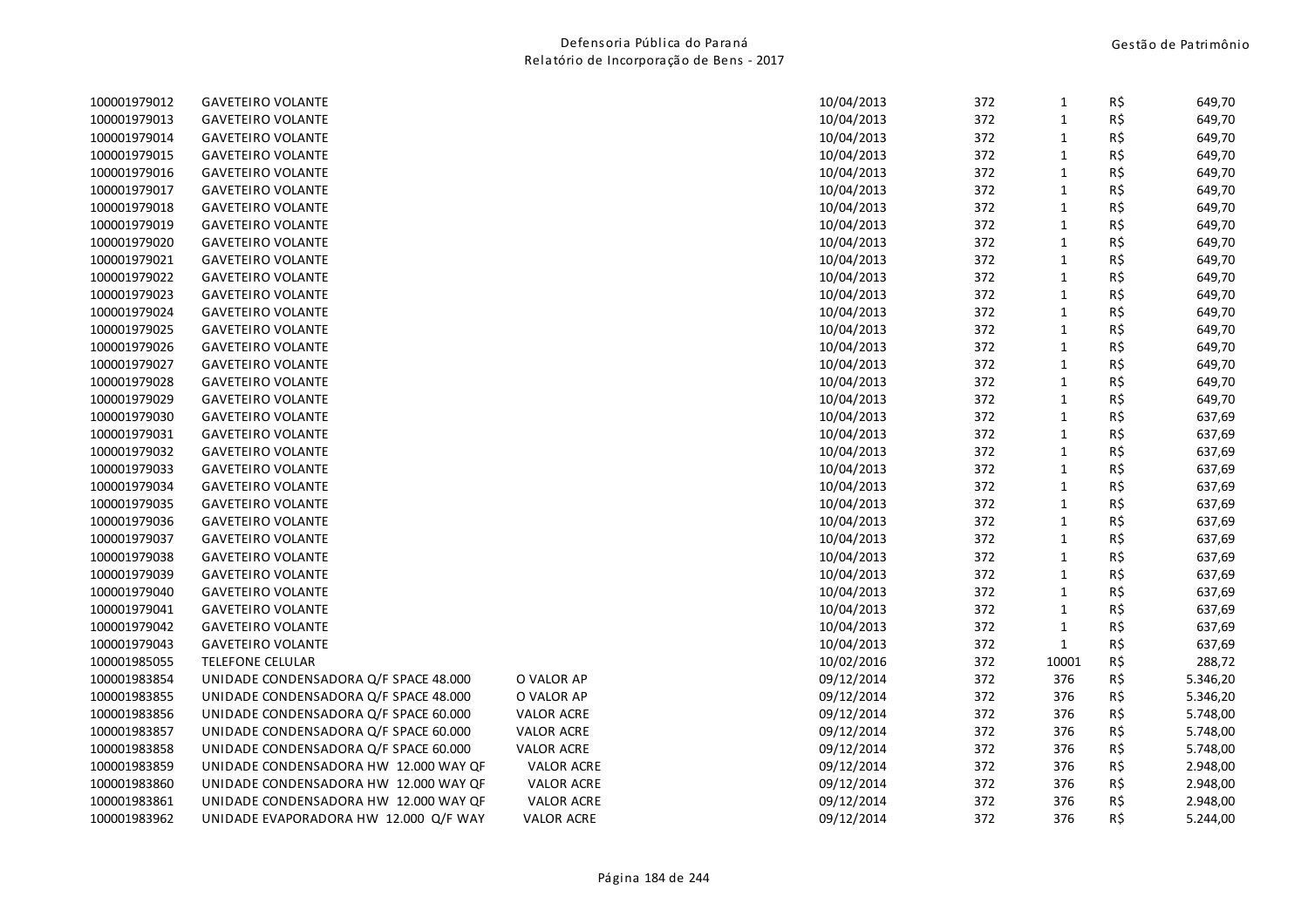| 100001983965 | UNIDADE CONDENSADORA Q/F 30.000 MIDEA ELITE            | <b>VALOR ACRE</b> | 09/12/2014 | 372 | 376 | R\$ | 4.126,80  |
|--------------|--------------------------------------------------------|-------------------|------------|-----|-----|-----|-----------|
| 100001983966 | UNIDADE CONDENSADORA Q/F 30.000 MIDEA ELITE            | <b>VALOR ACRE</b> | 09/12/2014 | 372 | 376 | R\$ | 4.126,80  |
| 100001983967 | UNIDADE CONDENSADORA Q/F 30.000 MIDEA ELITE            | <b>VALOR ACRE</b> | 09/12/2014 | 372 | 376 | R\$ | 4.126,80  |
| 100001983968 | UNIDADE CONDENSADORA Q/F 30.000 MIDEA ELITE            | <b>VALOR ACRE</b> | 09/12/2014 | 372 | 376 | R\$ | 4.126,80  |
| 100001983969 | UNIDADE CONDENSADORA Q/F 30.000 MIDEA ELITE            | <b>VALOR ACRE</b> | 09/12/2014 | 372 | 376 | R\$ | 4.126,80  |
| 100001983870 | VALOR ACRESCIDO OS CUSTOS DO SERVIJO CONFORME NOTA2579 |                   | 09/12/2014 | 372 | 376 | R\$ | 11.266,00 |
| 100001983875 | UNIDADE EVAPORADORA Q/F SPACE 60.000                   | <b>VALOR ACRE</b> | 09/12/2014 | 372 | 376 | R\$ | 8.859,39  |
| 100001983878 | UNIDADE EVAPORADORA Q/F SPACE 48.000                   | <b>VALOR ACRE</b> | 09/12/2014 | 372 | 376 | R\$ | 2.775,80  |
| 100001983879 | UNIDADE EVAPORADORA Q/F SPACE 48.000                   | <b>VALOR ACRE</b> | 09/12/2014 | 372 | 376 | R\$ | 2.775,80  |
| 100001983871 | UNIDADE CONDENSARORA Q/F SPACE 48.000                  | <b>VALOR ACRE</b> | 09/12/2014 | 372 | 401 | R\$ | 5.039,20  |
| 100001983872 | UNIDADE CONDENSARORA Q/F SPACE 60.000                  | <b>VALOR ACRE</b> | 09/12/2014 | 372 | 401 | R\$ | 5.441,00  |
| 100001983873 | UNIDADE EVAPORADORA Q/F SPACE 60.000                   | <b>VALOR ACRE</b> | 09/12/2014 | 372 | 401 | R\$ | 2.641,00  |
| 100001983874 | UNIDADE CONDENSADORA Q/F 30.000 MIDEA ELITE            | <b>VALOR ACRE</b> | 09/12/2014 | 372 | 401 | R\$ | 3.819,80  |
| 100001983880 | UNIDADE EVAPORADORA Q/F 30.000 MIDEA ELITE             | <b>VALOR ACRE</b> | 09/12/2014 | 372 | 401 | R\$ | 1.946,20  |
| 100001983881 | UNIDADE EVAPORADORA Q/F SPACE 48.000                   | <b>VALOR ACRE</b> | 09/12/2014 | 372 | 401 | R\$ | 2.478,77  |
| 100001983970 | UNIDADE CONDENSADORA HW 12.000 Q/F WAY                 | <b>VALOR ACRE</b> | 09/12/2014 | 372 | 401 | R\$ | 2.641,00  |
| 100001983971 | UNIDADE CONDENSADORA HW 12.000 Q/F WAY                 | VALOR ACRE        | 09/12/2014 | 372 | 401 | R\$ | 2.641,00  |
| 100001983972 | UNIDADE CONDENSADORA HW 12.000 Q/F WAY                 | <b>VALOR ACRE</b> | 09/12/2014 | 372 | 401 | R\$ | 2.641,00  |
| 100001983973 | UNIDADE CONDENSADORA HW 12.000 Q/F WAY                 | <b>VALOR ACRE</b> | 09/12/2014 | 372 | 401 | R\$ | 2.641,00  |
| 100001983974 | UNIDADE CONDENSADORA HW 12.000 Q/F WAY                 | VALOR ACRE        | 09/12/2014 | 372 | 401 | R\$ | 2.641,00  |
| 100001983975 | UNIDADE CONDENSADORA HW 12.000 Q/F WAY                 | <b>VALOR ACRE</b> | 09/12/2014 | 372 | 401 | R\$ | 2.641,00  |
| 100001983976 | UNIDADE CONDENSADORA HW 12.000 Q/F WAY                 | <b>VALOR ACRE</b> | 09/12/2014 | 372 | 401 | R\$ | 2.641,00  |
| 100001983977 | UNIDADE CONDENSADORA HW 12.000 Q/F WAY                 | <b>VALOR ACRE</b> | 09/12/2014 | 372 | 401 | R\$ | 2.641,00  |
| 100001983978 | UNIDADE CONDENSADORA HW 12.000 Q/F WAY                 | <b>VALOR ACRE</b> | 09/12/2014 | 372 | 401 | R\$ | 2.641,00  |
| 100001983979 | UNIDADE CONDENSADORA HW 12.000 Q/F WAY                 | <b>VALOR ACRE</b> | 09/12/2014 | 372 | 401 | R\$ | 2.641,00  |
| 100001983980 | UNIDADE CONDENSADORA HW 12.000 Q/F WAY                 | <b>VALOR ACRE</b> | 09/12/2014 | 372 | 401 | R\$ | 2.641,00  |
| 100001983981 | UNIDADE CONDENSADORA HW 12.000 Q/F WAY                 | <b>VALOR ACRE</b> | 09/12/2014 | 372 | 401 | R\$ | 2.641,00  |
| 100001983982 | UNIDADE CONDENSADORA HW 12.000 Q/F WAY                 | <b>VALOR ACRE</b> | 09/12/2014 | 372 | 401 | R\$ | 2.641,00  |
| 100001983983 | UNIDADE CONDENSADORA HW 12.000 Q/F WAY                 | <b>VALOR ACRE</b> | 09/12/2014 | 372 | 401 | R\$ | 2.641,00  |
| 100001983984 | UNIDADE CONDENSADORA HW 12.000 Q/F WAY                 | VALOR ACRE        | 09/12/2014 | 372 | 401 | R\$ | 2.641,00  |
| 100001983985 | UNIDADE CONDENSADORA HW 12.000 Q/F WAY                 | <b>VALOR ACRE</b> | 09/12/2014 | 372 | 401 | R\$ | 2.641,00  |
| 100001983986 | UNIDADE EVAPORADORA Q/F 12.000 Q/F WAY                 | <b>VALOR ACRE</b> | 09/12/2014 | 372 | 401 | R\$ | 1.441,00  |
| 100001983987 | UNIDADE EVAPORADORA Q/F 12.000 Q/F WAY                 | <b>VALOR ACRE</b> | 09/12/2014 | 372 | 401 | R\$ | 1.441,00  |
| 100001983988 | UNIDADE EVAPORADORA Q/F 12.000 Q/F WAY                 | <b>VALOR ACRE</b> | 09/12/2014 | 372 | 401 | R\$ | 1.441,00  |
| 100001983989 | UNIDADE EVAPORADORA Q/F 12.000 Q/F WAY                 | <b>VALOR ACRE</b> | 09/12/2014 | 372 | 401 | R\$ | 1.441,00  |
| 100001983990 | UNIDADE EVAPORADORA Q/F 12.000 Q/F WAY                 | <b>VALOR ACRE</b> | 09/12/2014 | 372 | 401 | R\$ | 1.441,00  |
| 100001983991 | UNIDADE EVAPORADORA Q/F 12.000 Q/F WAY                 | <b>VALOR ACRE</b> | 09/12/2014 | 372 | 401 | R\$ | 1.441,00  |
| 100001983992 | UNIDADE EVAPORADORA Q/F 12.000 Q/F WAY                 | <b>VALOR ACRE</b> | 09/12/2014 | 372 | 401 | R\$ | 1.441,00  |
| 100001983993 | UNIDADE EVAPORADORA Q/F 12.000 Q/F WAY                 | <b>VALOR ACRE</b> | 09/12/2014 | 372 | 401 | R\$ | 1.441,00  |
| 100001983994 | UNIDADE EVAPORADORA Q/F 12.000 Q/F WAY                 | <b>VALOR ACRE</b> | 09/12/2014 | 372 | 401 | R\$ | 1.441,00  |
| 100001983995 | UNIDADE EVAPORADORA Q/F 12.000 Q/F WAY                 | <b>VALOR ACRE</b> | 09/12/2014 | 372 | 401 | R\$ | 1.441,00  |
| 100001983996 | UNIDADE EVAPORADORA Q/F 12.000 Q/F WAY                 | <b>VALOR ACRE</b> | 09/12/2014 | 372 | 401 | R\$ | 1.441,00  |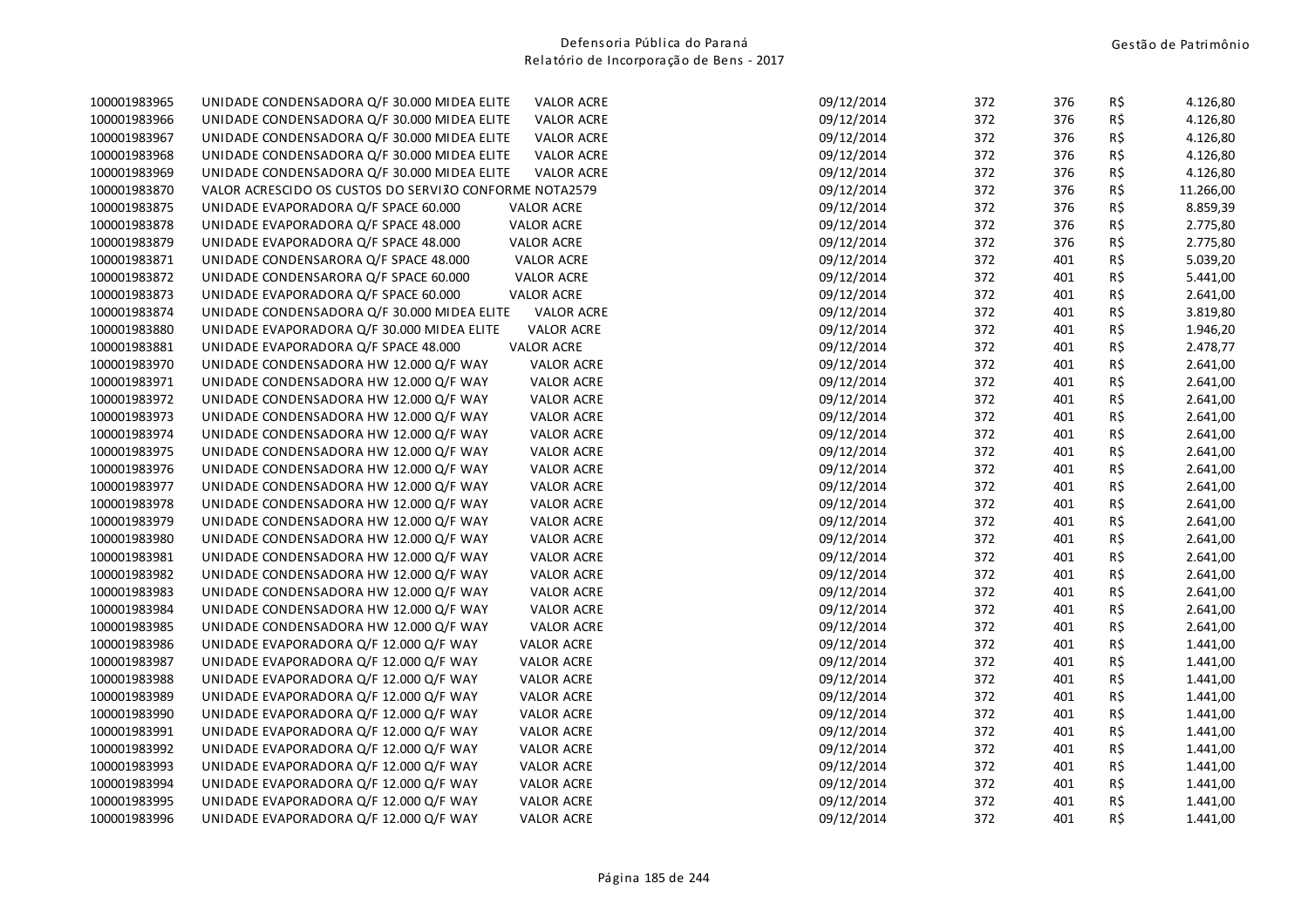| 100001983997 | UNIDADE EVAPORADORA Q/F 12.000 Q/F WAY | <b>VALOR ACRE</b> | 09/12/2014 | 372 | 401          | R\$ | 1.441,00 |
|--------------|----------------------------------------|-------------------|------------|-----|--------------|-----|----------|
| 100001983998 | UNIDADE EVAPORADORA Q/F 12.000 Q/F WAY | <b>VALOR ACRE</b> | 09/12/2014 | 372 | 401          | R\$ | 1.441,00 |
| 100001983999 | UNIDADE EVAPORADORA Q/F 12.000 Q/F WAY | <b>VALOR ACRE</b> | 09/12/2014 | 372 | 401          | R\$ | 1.441,00 |
| 100001984000 | UNIDADE EVAPORADORA Q/F 12.000 Q/F WAY | <b>VALOR ACRE</b> | 09/12/2014 | 372 | 401          | R\$ | 1.441,00 |
| 100001984001 | UNIDADE EVAPORADORA Q/F 12.000 Q/F WAY | <b>VALOR ACRE</b> | 09/12/2014 | 372 | 401          | R\$ | 1.441,00 |
| 100001975766 | <b>BEBEDOURO MASTER 127</b>            |                   | 09/12/2011 | 372 | $\mathbf{1}$ | R\$ | 493,00   |
| 100001975767 | <b>BEBEDOURO MASTER 127</b>            |                   | 09/12/2011 | 372 | $\mathbf 1$  | R\$ | 493,00   |
| 100001975768 | <b>BEBEDOURO MASTER 127</b>            |                   | 09/12/2011 | 372 | $\mathbf{1}$ | R\$ | 493,00   |
| 100001978564 | LONGARINA 5 LUGARES                    |                   | 09/04/2013 | 372 | $\mathbf 1$  | R\$ | 2.371,41 |
| 100001978565 | LONGARINA 5 LUGARES                    |                   | 09/04/2013 | 372 | $\mathbf{1}$ | R\$ | 2.371,41 |
| 100001978566 | LONGARINA 5 LUGARES                    |                   | 09/04/2013 | 372 | $\mathbf{1}$ | R\$ | 2.371,41 |
| 100001978537 | LONGARINA 5 LUGARES                    |                   | 09/04/2013 | 372 | $\mathbf{1}$ | R\$ | 2.411,44 |
| 100001978538 | LONGARINA 5 LUGARES                    |                   | 09/04/2013 | 372 | $\mathbf{1}$ | R\$ | 2.411,44 |
| 100001978539 | LONGARINA 5 LUGARES                    |                   | 09/04/2013 | 372 | $\mathbf{1}$ | R\$ | 2.411,44 |
| 100001978540 | LONGARINA 5 LUGARES                    |                   | 09/04/2013 | 372 | $\mathbf{1}$ | R\$ | 2.411,44 |
| 100001978541 | LONGARINA 5 LUGARES                    |                   | 09/04/2013 | 372 | $\mathbf{1}$ | R\$ | 2.411,44 |
| 100001978459 | POLTRONA GIRATORIA                     |                   | 09/04/2013 | 372 | $\mathbf{1}$ | R\$ | 848,44   |
| 100001978460 | POLTRONA GIRATORIA                     |                   | 09/04/2013 | 372 | $\mathbf{1}$ | R\$ | 848,44   |
| 100001978463 | POLTRONA GIRATORIA                     |                   | 09/04/2013 | 372 | $\mathbf{1}$ | R\$ | 848,44   |
| 100001978464 | POLTRONA GIRATORIA                     |                   | 09/04/2013 | 372 | $\mathbf 1$  | R\$ | 848,44   |
| 100001978569 | LONGARINA 5 LUGARES                    |                   | 09/04/2013 | 372 | $\mathbf{1}$ | R\$ | 2.371,41 |
| 100001978468 | POLTRONA GIRATORIA                     |                   | 09/04/2013 | 372 | $\mathbf{1}$ | R\$ | 848,44   |
| 100001978470 | POLTRONA GIRATORIA                     |                   | 09/04/2013 | 372 | $\mathbf{1}$ | R\$ | 848,44   |
| 100001978472 | POLTRONA GIRATORIA                     |                   | 09/04/2013 | 372 | $\mathbf{1}$ | R\$ | 848,44   |
| 100001978476 | POLTRONA GIRATORIA                     |                   | 09/04/2013 | 372 | $\mathbf{1}$ | R\$ | 848,44   |
| 100001978480 | POLTRONA GIRATORIA                     |                   | 09/04/2013 | 372 | $\mathbf{1}$ | R\$ | 848,44   |
| 100001977487 | POLTRONA FIXA                          |                   | 09/04/2013 | 372 | $\mathbf{1}$ | R\$ | 606,70   |
| 100001977488 | POLTRONA FIXA                          |                   | 09/04/2013 | 372 | $\mathbf{1}$ | R\$ | 606,70   |
| 100001977489 | POLTRONA FIXA                          |                   | 09/04/2013 | 372 | $\mathbf{1}$ | R\$ | 606,70   |
| 100001977490 | POLTRONA FIXA                          |                   | 09/04/2013 | 372 | $\mathbf 1$  | R\$ | 606,70   |
| 100001977491 | POLTRONA FIXA                          |                   | 09/04/2013 | 372 | $\mathbf{1}$ | R\$ | 606,70   |
| 100001977492 | POLTRONA FIXA                          |                   | 09/04/2013 | 372 | $\mathbf{1}$ | R\$ | 606,70   |
| 100001977493 | POLTRONA FIXA                          |                   | 09/04/2013 | 372 | $\mathbf{1}$ | R\$ | 606,70   |
| 100001977494 | POLTRONA FIXA                          |                   | 09/04/2013 | 372 | $\mathbf{1}$ | R\$ | 606,70   |
| 100001977495 | POLTRONA FIXA                          |                   | 09/04/2013 | 372 | $\mathbf{1}$ | R\$ | 606,70   |
| 100001977496 | POLTRONA FIXA                          |                   | 09/04/2013 | 372 | $\mathbf{1}$ | R\$ | 606,70   |
| 100001977497 | POLTRONA FIXA                          |                   | 09/04/2013 | 372 | $\mathbf 1$  | R\$ | 606,70   |
| 100001977498 | POLTRONA FIXA                          |                   | 09/04/2013 | 372 | $\mathbf{1}$ | R\$ | 606,70   |
| 100001977499 | POLTRONA FIXA                          |                   | 09/04/2013 | 372 | $\mathbf{1}$ | R\$ | 606,70   |
| 100001977500 | POLTRONA FIXA                          |                   | 09/04/2013 | 372 | $\mathbf{1}$ | R\$ | 606,70   |
| 100001977501 | POLTRONA FIXA                          |                   | 09/04/2013 | 372 | $\mathbf{1}$ | R\$ | 606,70   |
| 100001977502 | POLTRONA FIXA                          |                   | 09/04/2013 | 372 | $\mathbf{1}$ | R\$ | 606,70   |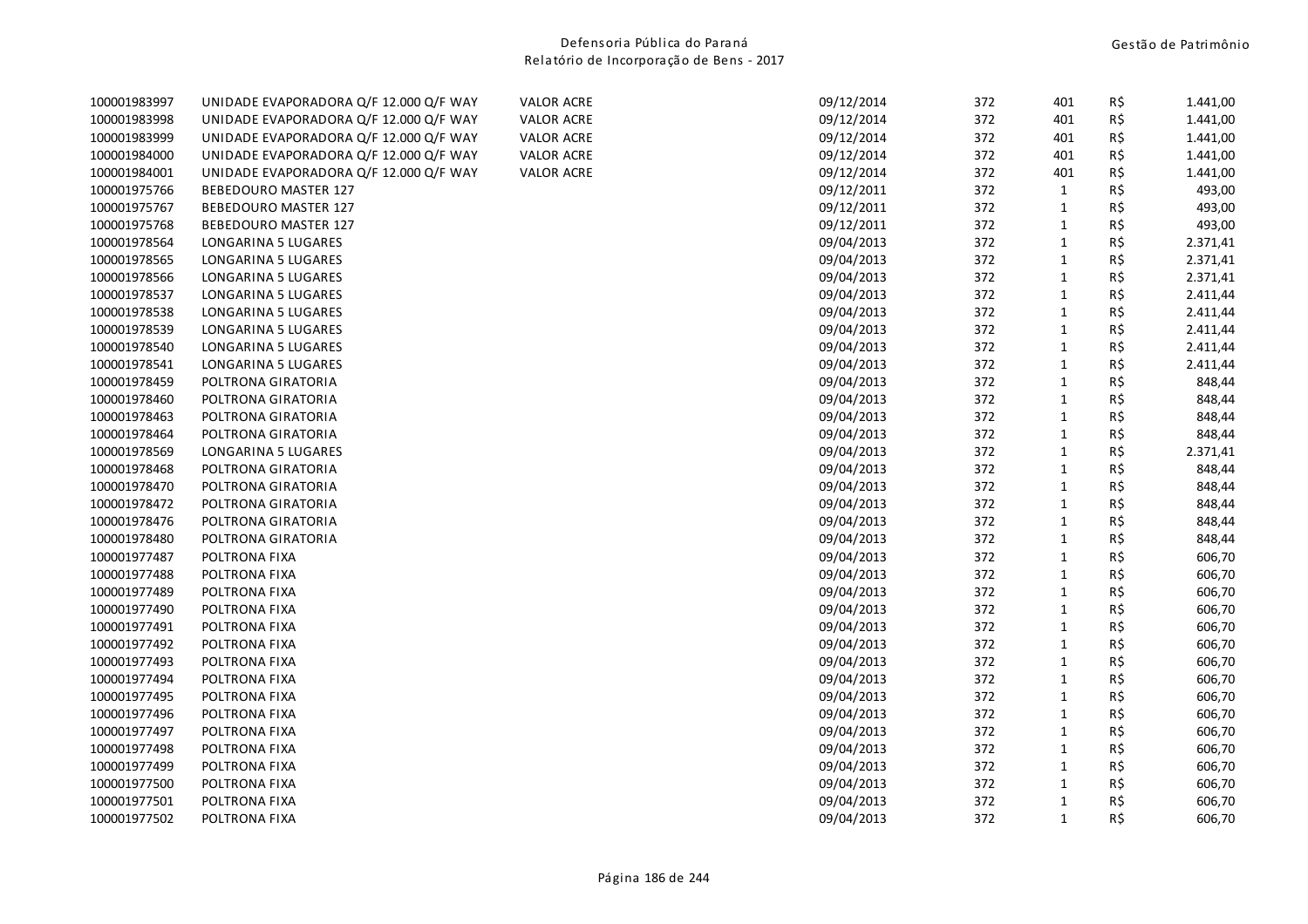| 100001977503 | POLTRONA FIXA | 09/04/2013 | 372 | $\mathbf{1}$ | R\$ | 606,70 |
|--------------|---------------|------------|-----|--------------|-----|--------|
| 100001977504 | POLTRONA FIXA | 09/04/2013 | 372 | $\mathbf{1}$ | R\$ | 606,70 |
| 100001977505 | POLTRONA FIXA | 09/04/2013 | 372 | $\mathbf{1}$ | R\$ | 606,70 |
| 100001977506 | POLTRONA FIXA | 09/04/2013 | 372 | $\mathbf{1}$ | R\$ | 606,70 |
| 100001977507 | POLTRONA FIXA | 09/04/2013 | 372 | $\mathbf{1}$ | R\$ | 606,70 |
| 100001977508 | POLTRONA FIXA | 09/04/2013 | 372 | $\mathbf{1}$ | R\$ | 606,70 |
| 100001977509 | POLTRONA FIXA | 09/04/2013 | 372 | $\mathbf{1}$ | R\$ | 606,70 |
| 100001977510 | POLTRONA FIXA | 09/04/2013 | 372 | $\mathbf{1}$ | R\$ | 606,70 |
| 100001977511 | POLTRONA FIXA | 09/04/2013 | 372 | $\mathbf{1}$ | R\$ | 606,70 |
| 100001977512 | POLTRONA FIXA | 09/04/2013 | 372 | $\mathbf 1$  | R\$ | 606,70 |
| 100001977513 | POLTRONA FIXA | 09/04/2013 | 372 | $\mathbf 1$  | R\$ | 606,70 |
| 100001977514 | POLTRONA FIXA | 09/04/2013 | 372 | $\mathbf{1}$ | R\$ | 606,70 |
| 100001977515 | POLTRONA FIXA | 09/04/2013 | 372 | $\mathbf{1}$ | R\$ | 606,70 |
| 100001977516 | POLTRONA FIXA | 09/04/2013 | 372 | $\mathbf 1$  | R\$ | 606,70 |
| 100001977517 | POLTRONA FIXA | 09/04/2013 | 372 | $\mathbf{1}$ | R\$ | 606,70 |
| 100001977518 | POLTRONA FIXA | 09/04/2013 | 372 | $\mathbf{1}$ | R\$ | 606,70 |
| 100001977519 | POLTRONA FIXA | 09/04/2013 | 372 | $\mathbf{1}$ | R\$ | 606,70 |
| 100001977520 | POLTRONA FIXA | 09/04/2013 | 372 | $\mathbf{1}$ | R\$ | 606,70 |
| 100001977521 | POLTRONA FIXA | 09/04/2013 | 372 | $\mathbf 1$  | R\$ | 606,70 |
| 100001977522 | POLTRONA FIXA | 09/04/2013 | 372 | $\mathbf{1}$ | R\$ | 606,70 |
| 100001977523 | POLTRONA FIXA | 09/04/2013 | 372 | $\mathbf{1}$ | R\$ | 606,70 |
| 100001977524 | POLTRONA FIXA | 09/04/2013 | 372 | $\mathbf{1}$ | R\$ | 606,70 |
| 100001977525 | POLTRONA FIXA | 09/04/2013 | 372 | $\mathbf 1$  | R\$ | 606,70 |
| 100001977526 | POLTRONA FIXA | 09/04/2013 | 372 | $\mathbf{1}$ | R\$ | 606,70 |
| 100001977527 | POLTRONA FIXA | 09/04/2013 | 372 | $\mathbf{1}$ | R\$ | 606,70 |
| 100001977528 | POLTRONA FIXA | 09/04/2013 | 372 | $\mathbf{1}$ | R\$ | 606,70 |
| 100001977529 | POLTRONA FIXA | 09/04/2013 | 372 | $\mathbf{1}$ | R\$ | 606,70 |
| 100001977530 | POLTRONA FIXA | 09/04/2013 | 372 | $\mathbf{1}$ | R\$ | 606,70 |
| 100001977531 | POLTRONA FIXA | 09/04/2013 | 372 | $\mathbf{1}$ | R\$ | 606,70 |
| 100001977532 | POLTRONA FIXA | 09/04/2013 | 372 | $\mathbf{1}$ | R\$ | 606,70 |
| 100001977533 | POLTRONA FIXA | 09/04/2013 | 372 | $\mathbf{1}$ | R\$ | 606,70 |
| 100001977534 | POLTRONA FIXA | 09/04/2013 | 372 | $\mathbf 1$  | R\$ | 606,70 |
| 100001977535 | POLTRONA FIXA | 09/04/2013 | 372 | $\mathbf{1}$ | R\$ | 606,70 |
| 100001977536 | POLTRONA FIXA | 09/04/2013 | 372 | $\mathbf{1}$ | R\$ | 606,70 |
| 100001977537 | POLTRONA FIXA | 09/04/2013 | 372 | $\mathbf{1}$ | R\$ | 606,70 |
| 100001977538 | POLTRONA FIXA | 09/04/2013 | 372 | $\mathbf{1}$ | R\$ | 606,70 |
| 100001977539 | POLTRONA FIXA | 09/04/2013 | 372 | $\mathbf{1}$ | R\$ | 606,70 |
| 100001977540 | POLTRONA FIXA | 09/04/2013 | 372 | $\mathbf{1}$ | R\$ | 606,70 |
| 100001977541 | POLTRONA FIXA | 09/04/2013 | 372 | $\mathbf{1}$ | R\$ | 606,70 |
| 100001977542 | POLTRONA FIXA | 09/04/2013 | 372 | $\mathbf{1}$ | R\$ | 606,70 |
| 100001977543 | POLTRONA FIXA | 09/04/2013 | 372 | $\mathbf{1}$ | R\$ | 606,70 |
| 100001977544 | POLTRONA FIXA | 09/04/2013 | 372 | $\mathbf{1}$ | R\$ | 606,70 |
|              |               |            |     |              |     |        |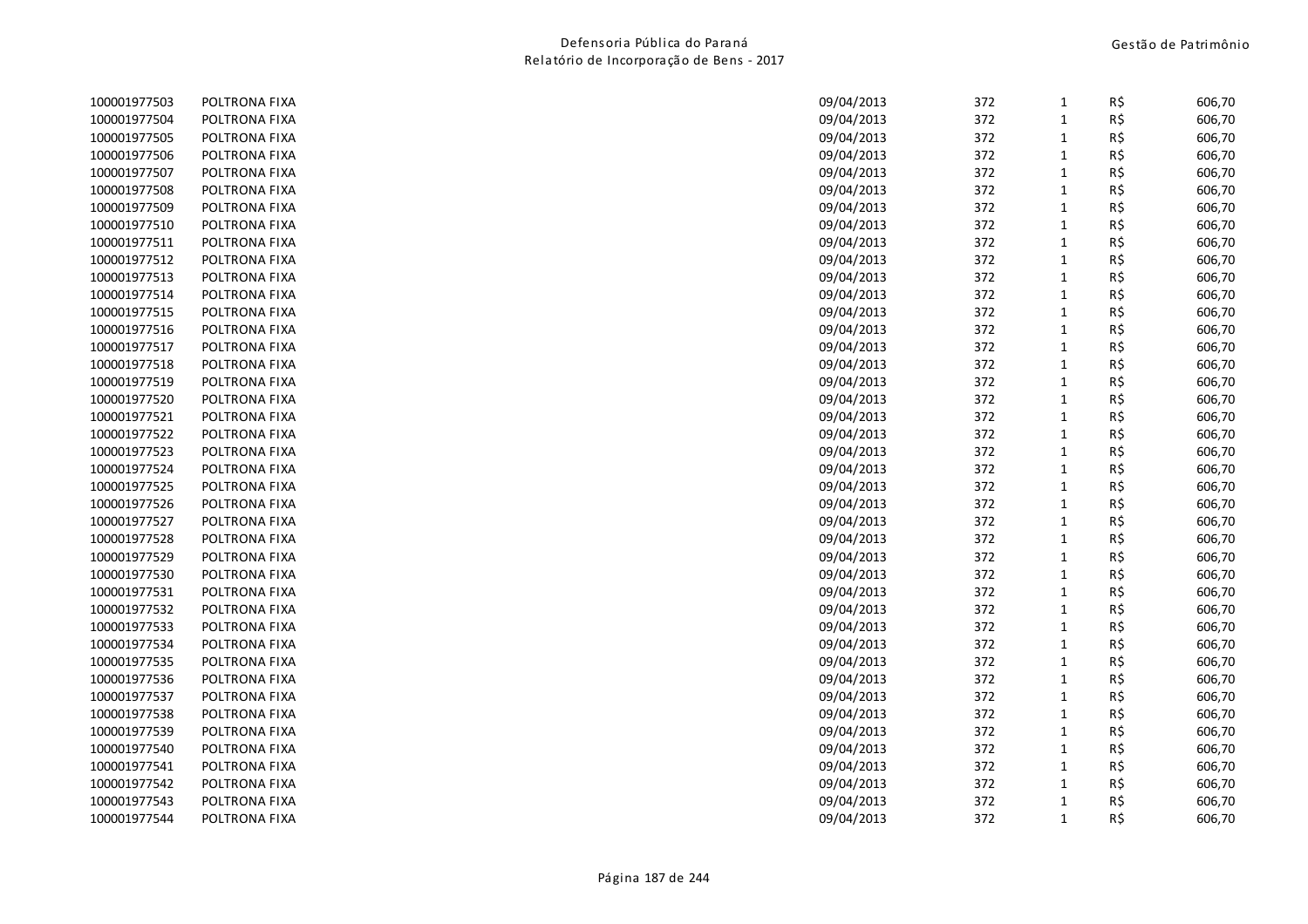| 100001977545 | POLTRONA FIXA | 09/04/2013 | 372 | $\mathbf{1}$ | R\$ | 606,70 |
|--------------|---------------|------------|-----|--------------|-----|--------|
| 100001977546 | POLTRONA FIXA | 09/04/2013 | 372 | $\mathbf{1}$ | R\$ | 606,70 |
| 100001977547 | POLTRONA FIXA | 09/04/2013 | 372 | $\mathbf{1}$ | R\$ | 606,70 |
| 100001977548 | POLTRONA FIXA | 09/04/2013 | 372 | $\mathbf{1}$ | R\$ | 606,70 |
| 100001977549 | POLTRONA FIXA | 09/04/2013 | 372 | $\mathbf{1}$ | R\$ | 606,70 |
| 100001977550 | POLTRONA FIXA | 09/04/2013 | 372 | $\mathbf{1}$ | R\$ | 606,70 |
| 100001977551 | POLTRONA FIXA | 09/04/2013 | 372 | $\mathbf{1}$ | R\$ | 606,70 |
| 100001977552 | POLTRONA FIXA | 09/04/2013 | 372 | $\mathbf{1}$ | R\$ | 606,70 |
| 100001977553 | POLTRONA FIXA | 09/04/2013 | 372 | $\mathbf{1}$ | R\$ | 606,70 |
| 100001977554 | POLTRONA FIXA | 09/04/2013 | 372 | $\mathbf 1$  | R\$ | 606,70 |
| 100001977555 | POLTRONA FIXA | 09/04/2013 | 372 | $\mathbf{1}$ | R\$ | 606,70 |
| 100001977556 | POLTRONA FIXA | 09/04/2013 | 372 | $\mathbf{1}$ | R\$ | 606,70 |
| 100001977557 | POLTRONA FIXA | 09/04/2013 | 372 | $\mathbf{1}$ | R\$ | 606,70 |
| 100001977558 | POLTRONA FIXA | 09/04/2013 | 372 | $\mathbf 1$  | R\$ | 606,70 |
| 100001977559 | POLTRONA FIXA | 09/04/2013 | 372 | $\mathbf{1}$ | R\$ | 606,70 |
| 100001977560 | POLTRONA FIXA | 09/04/2013 | 372 | $\mathbf{1}$ | R\$ | 606,70 |
| 100001977561 | POLTRONA FIXA | 09/04/2013 | 372 | $\mathbf{1}$ | R\$ | 606,70 |
| 100001977562 | POLTRONA FIXA | 09/04/2013 | 372 | $\mathbf{1}$ | R\$ | 606,70 |
| 100001977563 | POLTRONA FIXA | 09/04/2013 | 372 | $\mathbf{1}$ | R\$ | 606,70 |
| 100001977564 | POLTRONA FIXA | 09/04/2013 | 372 | $\mathbf{1}$ | R\$ | 606,70 |
| 100001977565 | POLTRONA FIXA | 09/04/2013 | 372 | $\mathbf{1}$ | R\$ | 606,70 |
| 100001977566 | POLTRONA FIXA | 09/04/2013 | 372 | $\mathbf{1}$ | R\$ | 606,70 |
| 100001977567 | POLTRONA FIXA | 09/04/2013 | 372 | $\mathbf 1$  | R\$ | 606,70 |
| 100001977568 | POLTRONA FIXA | 09/04/2013 | 372 | $\mathbf{1}$ | R\$ | 606,70 |
| 100001977569 | POLTRONA FIXA | 09/04/2013 | 372 | $\mathbf{1}$ | R\$ | 606,70 |
| 100001977570 | POLTRONA FIXA | 09/04/2013 | 372 | $\mathbf{1}$ | R\$ | 606,70 |
| 100001977571 | POLTRONA FIXA | 09/04/2013 | 372 | $\mathbf{1}$ | R\$ | 606,70 |
| 100001977572 | POLTRONA FIXA | 09/04/2013 | 372 | $\mathbf 1$  | R\$ | 606,70 |
| 100001977573 | POLTRONA FIXA | 09/04/2013 | 372 | $\mathbf{1}$ | R\$ | 606,70 |
| 100001977574 | POLTRONA FIXA | 09/04/2013 | 372 | $\mathbf{1}$ | R\$ | 606,70 |
| 100001977575 | POLTRONA FIXA | 09/04/2013 | 372 | $\mathbf{1}$ | R\$ | 606,70 |
| 100001977576 | POLTRONA FIXA | 09/04/2013 | 372 | $\mathbf 1$  | R\$ | 606,70 |
| 100001977577 | POLTRONA FIXA | 09/04/2013 | 372 | $\mathbf{1}$ | R\$ | 606,70 |
| 100001977578 | POLTRONA FIXA | 09/04/2013 | 372 | $\mathbf{1}$ | R\$ | 606,70 |
| 100001977579 | POLTRONA FIXA | 09/04/2013 | 372 | $\mathbf{1}$ | R\$ | 606,70 |
| 100001977580 | POLTRONA FIXA | 09/04/2013 | 372 | $\mathbf{1}$ | R\$ | 606,70 |
| 100001977581 | POLTRONA FIXA | 09/04/2013 | 372 | $\mathbf 1$  | R\$ | 606,70 |
| 100001977582 | POLTRONA FIXA | 09/04/2013 | 372 | $\mathbf{1}$ | R\$ | 606,70 |
| 100001977583 | POLTRONA FIXA | 09/04/2013 | 372 | $\mathbf{1}$ | R\$ | 606,70 |
| 100001977584 | POLTRONA FIXA | 09/04/2013 | 372 | $\mathbf{1}$ | R\$ | 606,70 |
| 100001977585 | POLTRONA FIXA | 09/04/2013 | 372 | $\mathbf{1}$ | R\$ | 606,70 |
| 100001977586 | POLTRONA FIXA | 09/04/2013 | 372 | $\mathbf{1}$ | R\$ | 606,70 |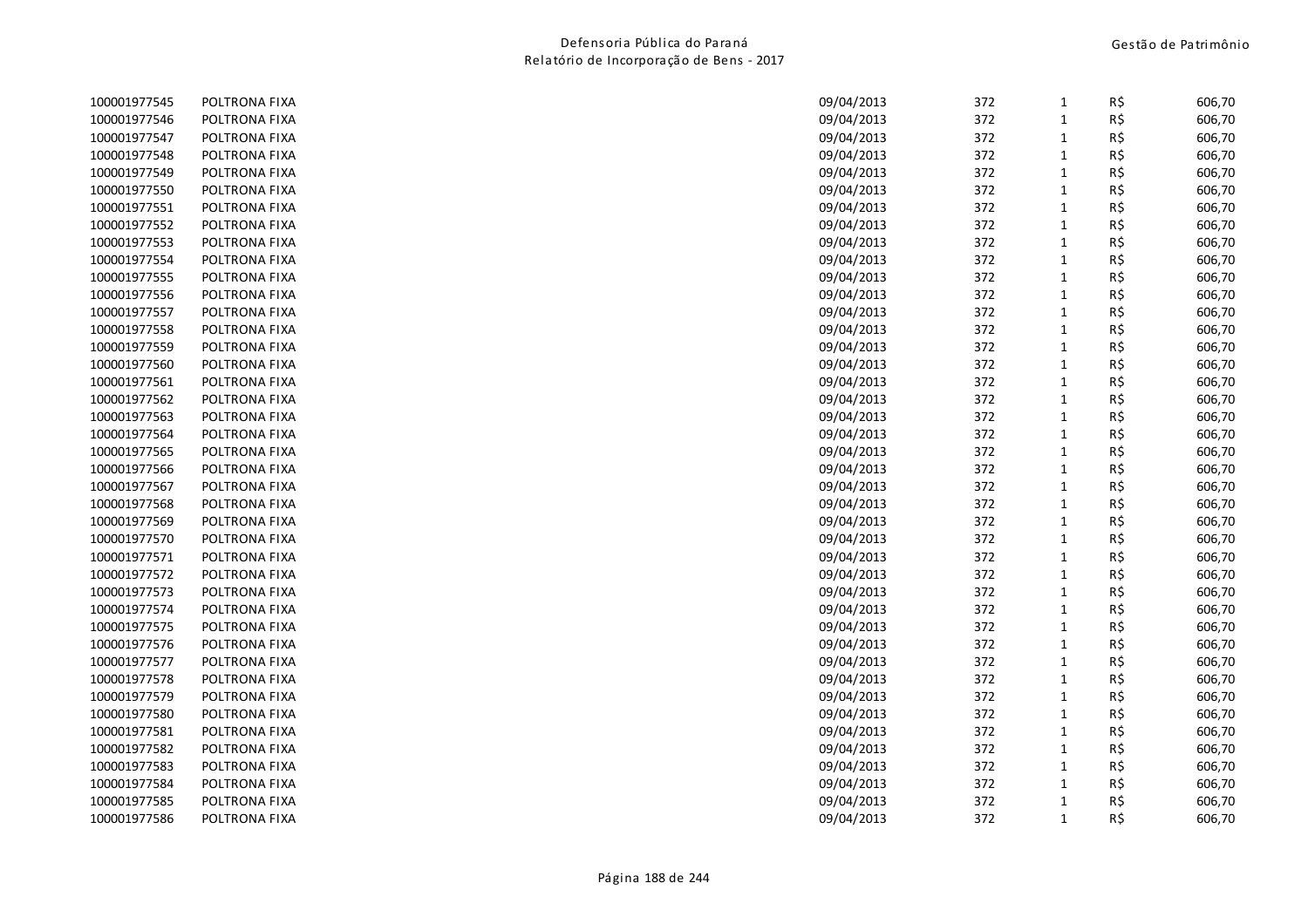| 100001977587 | POLTRONA FIXA | 09/04/2013 | 372 | $\mathbf{1}$ | R\$ | 606,70 |
|--------------|---------------|------------|-----|--------------|-----|--------|
| 100001977588 | POLTRONA FIXA | 09/04/2013 | 372 | $\mathbf{1}$ | R\$ | 606,70 |
| 100001977589 | POLTRONA FIXA | 09/04/2013 | 372 | $\mathbf{1}$ | R\$ | 606,70 |
| 100001977590 | POLTRONA FIXA | 09/04/2013 | 372 | $\mathbf{1}$ | R\$ | 606,70 |
| 100001977591 | POLTRONA FIXA | 09/04/2013 | 372 | $\mathbf{1}$ | R\$ | 606,70 |
| 100001977592 | POLTRONA FIXA | 09/04/2013 | 372 | $\mathbf{1}$ | R\$ | 606,70 |
| 100001977593 | POLTRONA FIXA | 09/04/2013 | 372 | $\mathbf{1}$ | R\$ | 606,70 |
| 100001977594 | POLTRONA FIXA | 09/04/2013 | 372 | $\mathbf{1}$ | R\$ | 606,70 |
| 100001977595 | POLTRONA FIXA | 09/04/2013 | 372 | $\mathbf 1$  | R\$ | 606,70 |
| 100001977596 | POLTRONA FIXA | 09/04/2013 | 372 | $\mathbf{1}$ | R\$ | 606,70 |
| 100001977597 | POLTRONA FIXA | 09/04/2013 | 372 | $\mathbf{1}$ | R\$ | 606,70 |
| 100001977598 | POLTRONA FIXA | 09/04/2013 | 372 | $\mathbf{1}$ | R\$ | 606,70 |
| 100001977599 | POLTRONA FIXA | 09/04/2013 | 372 | $\mathbf{1}$ | R\$ | 606,70 |
| 100001977600 | POLTRONA FIXA | 09/04/2013 | 372 | $\mathbf 1$  | R\$ | 606,70 |
| 100001977601 | POLTRONA FIXA | 09/04/2013 | 372 | $\mathbf{1}$ | R\$ | 606,70 |
| 100001977602 | POLTRONA FIXA | 09/04/2013 | 372 | $\mathbf{1}$ | R\$ | 606,70 |
| 100001977603 | POLTRONA FIXA | 09/04/2013 | 372 | $\mathbf{1}$ | R\$ | 606,70 |
| 100001977604 | POLTRONA FIXA | 09/04/2013 | 372 | $\mathbf{1}$ | R\$ | 606,70 |
| 100001977605 | POLTRONA FIXA | 09/04/2013 | 372 | $\mathbf 1$  | R\$ | 606,70 |
| 100001977606 | POLTRONA FIXA | 09/04/2013 | 372 | $\mathbf{1}$ | R\$ | 606,70 |
| 100001977607 | POLTRONA FIXA | 09/04/2013 | 372 | $\mathbf 1$  | R\$ | 606,70 |
| 100001977608 | POLTRONA FIXA | 09/04/2013 | 372 | $\mathbf{1}$ | R\$ | 606,70 |
| 100001977609 | POLTRONA FIXA | 09/04/2013 | 372 | $\mathbf{1}$ | R\$ | 606,70 |
| 100001977610 | POLTRONA FIXA | 09/04/2013 | 372 | $\mathbf{1}$ | R\$ | 606,70 |
| 100001977611 | POLTRONA FIXA | 09/04/2013 | 372 | $\mathbf{1}$ | R\$ | 606,70 |
| 100001977612 | POLTRONA FIXA | 09/04/2013 | 372 | $\mathbf{1}$ | R\$ | 606,70 |
| 100001977613 | POLTRONA FIXA | 09/04/2013 | 372 | $\mathbf{1}$ | R\$ | 606,70 |
| 100001977614 | POLTRONA FIXA | 09/04/2013 | 372 | $\mathbf{1}$ | R\$ | 606,70 |
| 100001977615 | POLTRONA FIXA | 09/04/2013 | 372 | $\mathbf{1}$ | R\$ | 606,70 |
| 100001977616 | POLTRONA FIXA | 09/04/2013 | 372 | $\mathbf{1}$ | R\$ | 606,70 |
| 100001977617 | POLTRONA FIXA | 09/04/2013 | 372 | $\mathbf{1}$ | R\$ | 606,70 |
| 100001977618 | POLTRONA FIXA | 09/04/2013 | 372 | $\mathbf 1$  | R\$ | 606,70 |
| 100001977619 | POLTRONA FIXA | 09/04/2013 | 372 | $\mathbf{1}$ | R\$ | 606,70 |
| 100001977620 | POLTRONA FIXA | 09/04/2013 | 372 | $\mathbf{1}$ | R\$ | 606,70 |
| 100001977621 | POLTRONA FIXA | 09/04/2013 | 372 | $\mathbf{1}$ | R\$ | 606,70 |
| 100001977622 | POLTRONA FIXA | 09/04/2013 | 372 | $\mathbf 1$  | R\$ | 606,70 |
| 100001977623 | POLTRONA FIXA | 09/04/2013 | 372 | $\mathbf{1}$ | R\$ | 606,70 |
| 100001977624 | POLTRONA FIXA | 09/04/2013 | 372 | $\mathbf{1}$ | R\$ | 606,70 |
| 100001977625 | POLTRONA FIXA | 09/04/2013 | 372 | $\mathbf{1}$ | R\$ | 606,70 |
| 100001977626 | POLTRONA FIXA | 09/04/2013 | 372 | $\mathbf{1}$ | R\$ | 606,70 |
| 100001977627 | POLTRONA FIXA | 09/04/2013 | 372 | $\mathbf{1}$ | R\$ | 606,70 |
| 100001977628 | POLTRONA FIXA | 09/04/2013 | 372 | $\mathbf{1}$ | R\$ | 606,70 |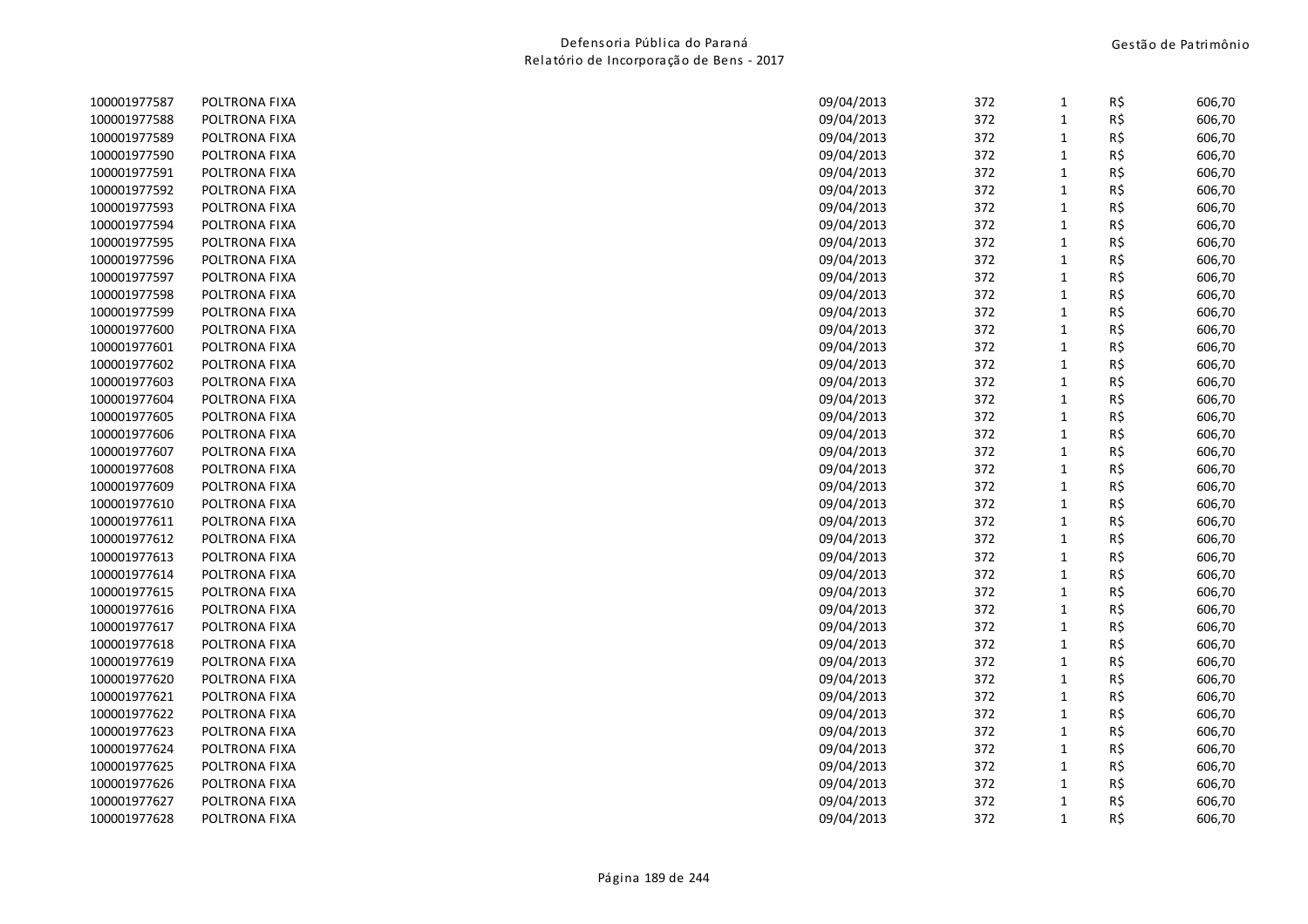| 100001977629 | POLTRONA FIXA | 09/04/2013 | 372 | 1            | R\$ | 606,70 |
|--------------|---------------|------------|-----|--------------|-----|--------|
| 100001977630 | POLTRONA FIXA | 09/04/2013 | 372 | $\mathbf{1}$ | R\$ | 606,70 |
| 100001977631 | POLTRONA FIXA | 09/04/2013 | 372 | $\mathbf{1}$ | R\$ | 606,70 |
| 100001977632 | POLTRONA FIXA | 09/04/2013 | 372 | $\mathbf{1}$ | R\$ | 606,70 |
| 100001977633 | POLTRONA FIXA | 09/04/2013 | 372 | $\mathbf 1$  | R\$ | 606,70 |
| 100001977634 | POLTRONA FIXA | 09/04/2013 | 372 | $\mathbf{1}$ | R\$ | 606,70 |
| 100001977635 | POLTRONA FIXA | 09/04/2013 | 372 | $\mathbf{1}$ | R\$ | 606,70 |
| 100001977636 | POLTRONA FIXA | 09/04/2013 | 372 | $\mathbf{1}$ | R\$ | 606,70 |
| 100001977637 | POLTRONA FIXA | 09/04/2013 | 372 | $\mathbf{1}$ | R\$ | 606,70 |
| 100001977638 | POLTRONA FIXA | 09/04/2013 | 372 | $\mathbf{1}$ | R\$ | 606,70 |
| 100001977639 | POLTRONA FIXA | 09/04/2013 | 372 | $\mathbf{1}$ | R\$ | 606,70 |
| 100001977640 | POLTRONA FIXA | 09/04/2013 | 372 | $\mathbf{1}$ | R\$ | 606,70 |
| 100001977641 | POLTRONA FIXA | 09/04/2013 | 372 | $\mathbf{1}$ | R\$ | 606,70 |
| 100001977642 | POLTRONA FIXA | 09/04/2013 | 372 | $\mathbf{1}$ | R\$ | 606,70 |
| 100001977643 | POLTRONA FIXA | 09/04/2013 | 372 | $\mathbf{1}$ | R\$ | 606,70 |
| 100001977644 | POLTRONA FIXA | 09/04/2013 | 372 | $\mathbf{1}$ | R\$ | 606,70 |
| 100001977645 | POLTRONA FIXA | 09/04/2013 | 372 | $\mathbf{1}$ | R\$ | 606,70 |
| 100001977646 | POLTRONA FIXA | 09/04/2013 | 372 | $\mathbf{1}$ | R\$ | 606,70 |
| 100001977647 | POLTRONA FIXA | 09/04/2013 | 372 | $\mathbf{1}$ | R\$ | 606,70 |
| 100001977648 | POLTRONA FIXA | 09/04/2013 | 372 | $\mathbf{1}$ | R\$ | 606,70 |
| 100001977649 | POLTRONA FIXA | 09/04/2013 | 372 | $\mathbf{1}$ | R\$ | 606,70 |
| 100001977650 | POLTRONA FIXA | 09/04/2013 | 372 | $\mathbf{1}$ | R\$ | 606,70 |
| 100001977651 | POLTRONA FIXA | 09/04/2013 | 372 | $\mathbf{1}$ | R\$ | 606,70 |
| 100001977652 | POLTRONA FIXA | 09/04/2013 | 372 | $\mathbf{1}$ | R\$ | 606,70 |
| 100001977653 | POLTRONA FIXA | 09/04/2013 | 372 | $\mathbf{1}$ | R\$ | 606,70 |
| 100001977654 | POLTRONA FIXA | 09/04/2013 | 372 | $\mathbf{1}$ | R\$ | 606,70 |
| 100001977655 | POLTRONA FIXA | 09/04/2013 | 372 | $\mathbf{1}$ | R\$ | 606,70 |
| 100001977656 | POLTRONA FIXA | 09/04/2013 | 372 | $\mathbf 1$  | R\$ | 606,70 |
| 100001977657 | POLTRONA FIXA | 09/04/2013 | 372 | $\mathbf{1}$ | R\$ | 606,70 |
| 100001977658 | POLTRONA FIXA | 09/04/2013 | 372 | $\mathbf{1}$ | R\$ | 606,70 |
| 100001977659 | POLTRONA FIXA | 09/04/2013 | 372 | $\mathbf{1}$ | R\$ | 606,70 |
| 100001977660 | POLTRONA FIXA | 09/04/2013 | 372 | $\mathbf 1$  | R\$ | 606,70 |
| 100001977661 | POLTRONA FIXA | 09/04/2013 | 372 | $\mathbf{1}$ | R\$ | 606,70 |
| 100001977662 | POLTRONA FIXA | 09/04/2013 | 372 | $\mathbf{1}$ | R\$ | 606,70 |
| 100001977663 | POLTRONA FIXA | 09/04/2013 | 372 | $\mathbf{1}$ | R\$ | 618,80 |
| 100001977664 | POLTRONA FIXA | 09/04/2013 | 372 | $\mathbf 1$  | R\$ | 618,80 |
| 100001977665 | POLTRONA FIXA | 09/04/2013 | 372 | $\mathbf 1$  | R\$ | 618,80 |
| 100001977666 | POLTRONA FIXA | 09/04/2013 | 372 | $\mathbf{1}$ | R\$ | 618,80 |
| 100001977667 | POLTRONA FIXA | 09/04/2013 | 372 | $\mathbf{1}$ | R\$ | 618,80 |
| 100001977668 | POLTRONA FIXA | 09/04/2013 | 372 | $\mathbf{1}$ | R\$ | 618,80 |
| 100001977669 | POLTRONA FIXA | 09/04/2013 | 372 | $\mathbf{1}$ | R\$ | 618,80 |
| 100001977670 | POLTRONA FIXA | 09/04/2013 | 372 | $\mathbf{1}$ | R\$ | 618,80 |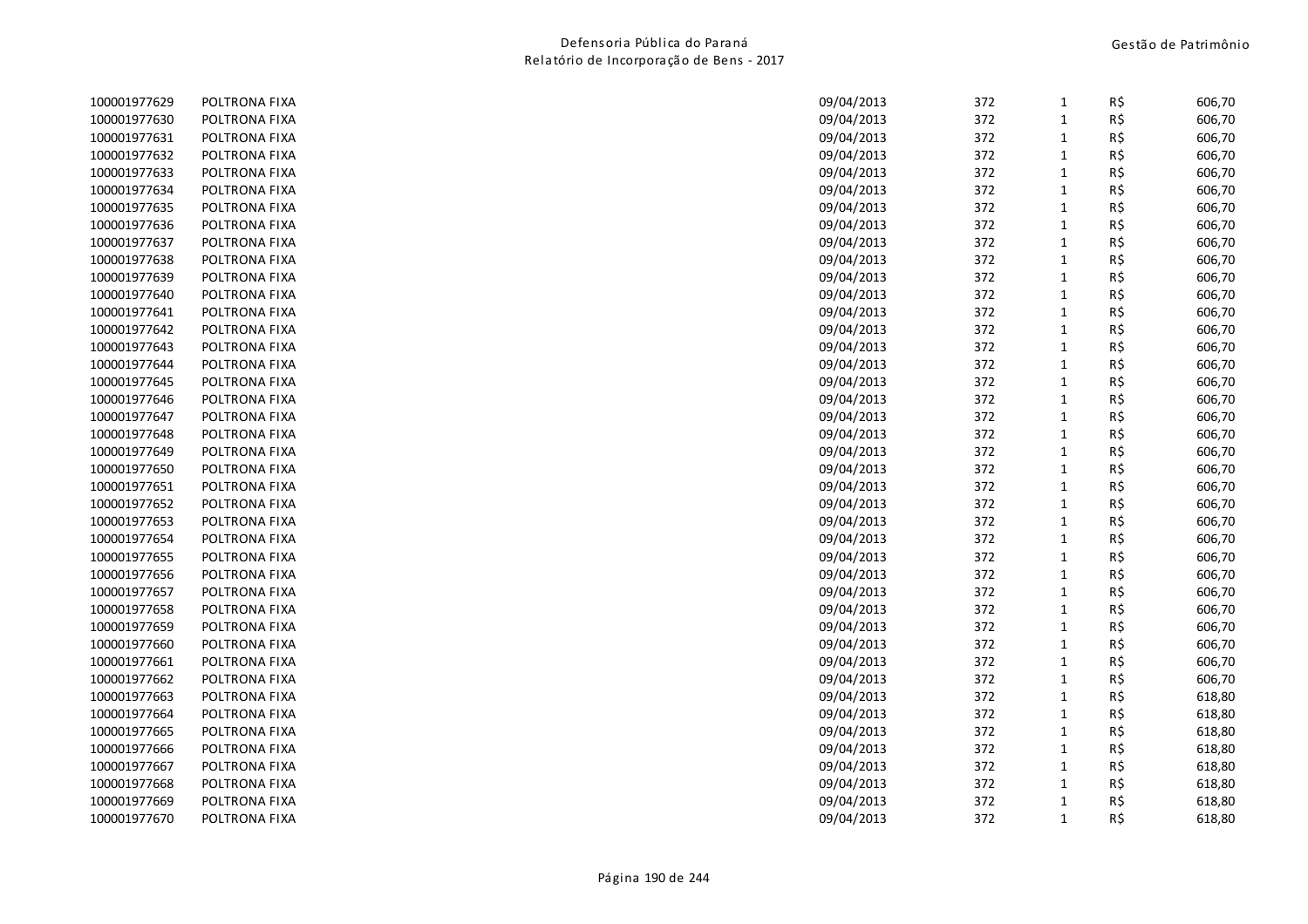| 100001977671 | POLTRONA FIXA | 09/04/2013 | 372 | $\mathbf{1}$ | R\$ | 618,80 |
|--------------|---------------|------------|-----|--------------|-----|--------|
| 100001977672 | POLTRONA FIXA | 09/04/2013 | 372 | $\mathbf{1}$ | R\$ | 618,80 |
| 100001977673 | POLTRONA FIXA | 09/04/2013 | 372 | $\mathbf{1}$ | R\$ | 618,80 |
| 100001977674 | POLTRONA FIXA | 09/04/2013 | 372 | $\mathbf{1}$ | R\$ | 618,80 |
| 100001977675 | POLTRONA FIXA | 09/04/2013 | 372 | $\mathbf{1}$ | R\$ | 618,80 |
| 100001977676 | POLTRONA FIXA | 09/04/2013 | 372 | $\mathbf{1}$ | R\$ | 618,80 |
| 100001977677 | POLTRONA FIXA | 09/04/2013 | 372 | $\mathbf{1}$ | R\$ | 618,80 |
| 100001977678 | POLTRONA FIXA | 09/04/2013 | 372 | $\mathbf{1}$ | R\$ | 618,80 |
| 100001977679 | POLTRONA FIXA | 09/04/2013 | 372 | $\mathbf{1}$ | R\$ | 618,80 |
| 100001977680 | POLTRONA FIXA | 09/04/2013 | 372 | $\mathbf 1$  | R\$ | 618,80 |
| 100001977681 | POLTRONA FIXA | 09/04/2013 | 372 | $\mathbf{1}$ | R\$ | 618,80 |
| 100001977682 | POLTRONA FIXA | 09/04/2013 | 372 | $\mathbf{1}$ | R\$ | 618,80 |
| 100001977683 | POLTRONA FIXA | 09/04/2013 | 372 | $\mathbf{1}$ | R\$ | 618,80 |
| 100001977684 | POLTRONA FIXA | 09/04/2013 | 372 | $\mathbf{1}$ | R\$ | 618,80 |
| 100001977685 | POLTRONA FIXA | 09/04/2013 | 372 | $\mathbf{1}$ | R\$ | 618,80 |
| 100001977686 | POLTRONA FIXA | 09/04/2013 | 372 | $\mathbf{1}$ | R\$ | 618,80 |
| 100001977687 | POLTRONA FIXA | 09/04/2013 | 372 | $\mathbf{1}$ | R\$ | 618,80 |
| 100001977688 | POLTRONA FIXA | 09/04/2013 | 372 | $\mathbf{1}$ | R\$ | 618,80 |
| 100001977689 | POLTRONA FIXA | 09/04/2013 | 372 | $\mathbf 1$  | R\$ | 607,56 |
| 100001977690 | POLTRONA FIXA | 09/04/2013 | 372 | $\mathbf{1}$ | R\$ | 607,56 |
| 100001977691 | POLTRONA FIXA | 09/04/2013 | 372 | $\mathbf 1$  | R\$ | 607,56 |
| 100001977692 | POLTRONA FIXA | 09/04/2013 | 372 | $\mathbf{1}$ | R\$ | 607,56 |
| 100001977693 | POLTRONA FIXA | 09/04/2013 | 372 | $\mathbf{1}$ | R\$ | 607,56 |
| 100001977694 | POLTRONA FIXA | 09/04/2013 | 372 | $\mathbf{1}$ | R\$ | 607,56 |
| 100001977695 | POLTRONA FIXA | 09/04/2013 | 372 | $\mathbf{1}$ | R\$ | 607,56 |
| 100001977696 | POLTRONA FIXA | 09/04/2013 | 372 | $\mathbf{1}$ | R\$ | 607,56 |
| 100001977697 | POLTRONA FIXA | 09/04/2013 | 372 | $\mathbf{1}$ | R\$ | 607,56 |
| 100001977698 | POLTRONA FIXA | 09/04/2013 | 372 | $\mathbf{1}$ | R\$ | 607,56 |
| 100001977699 | POLTRONA FIXA | 09/04/2013 | 372 | $\mathbf{1}$ | R\$ | 607,56 |
| 100001977700 | POLTRONA FIXA | 09/04/2013 | 372 | $\mathbf{1}$ | R\$ | 607,56 |
| 100001977701 | POLTRONA FIXA | 09/04/2013 | 372 | $\mathbf{1}$ | R\$ | 607,56 |
| 100001977702 | POLTRONA FIXA | 09/04/2013 | 372 | $\mathbf{1}$ | R\$ | 607,56 |
| 100001977703 | POLTRONA FIXA | 09/04/2013 | 372 | $\mathbf{1}$ | R\$ | 607,56 |
| 100001977704 | POLTRONA FIXA | 09/04/2013 | 372 | $\mathbf{1}$ | R\$ | 607,56 |
| 100001977705 | POLTRONA FIXA | 09/04/2013 | 372 | $\mathbf{1}$ | R\$ | 607,56 |
| 100001977706 | POLTRONA FIXA | 09/04/2013 | 372 | $\mathbf{1}$ | R\$ | 607,56 |
| 100001977707 | POLTRONA FIXA | 09/04/2013 | 372 | $\mathbf{1}$ | R\$ | 607,56 |
| 100001977708 | POLTRONA FIXA | 09/04/2013 | 372 | $\mathbf{1}$ | R\$ | 607,56 |
| 100001977709 | POLTRONA FIXA | 09/04/2013 | 372 | $\mathbf{1}$ | R\$ | 607,56 |
| 100001977710 | POLTRONA FIXA | 09/04/2013 | 372 | $\mathbf{1}$ | R\$ | 607,56 |
| 100001977711 | POLTRONA FIXA | 09/04/2013 | 372 | $\mathbf{1}$ | R\$ | 607,56 |
| 100001977712 | POLTRONA FIXA | 09/04/2013 | 372 | $\mathbf{1}$ | R\$ | 607,56 |
|              |               |            |     |              |     |        |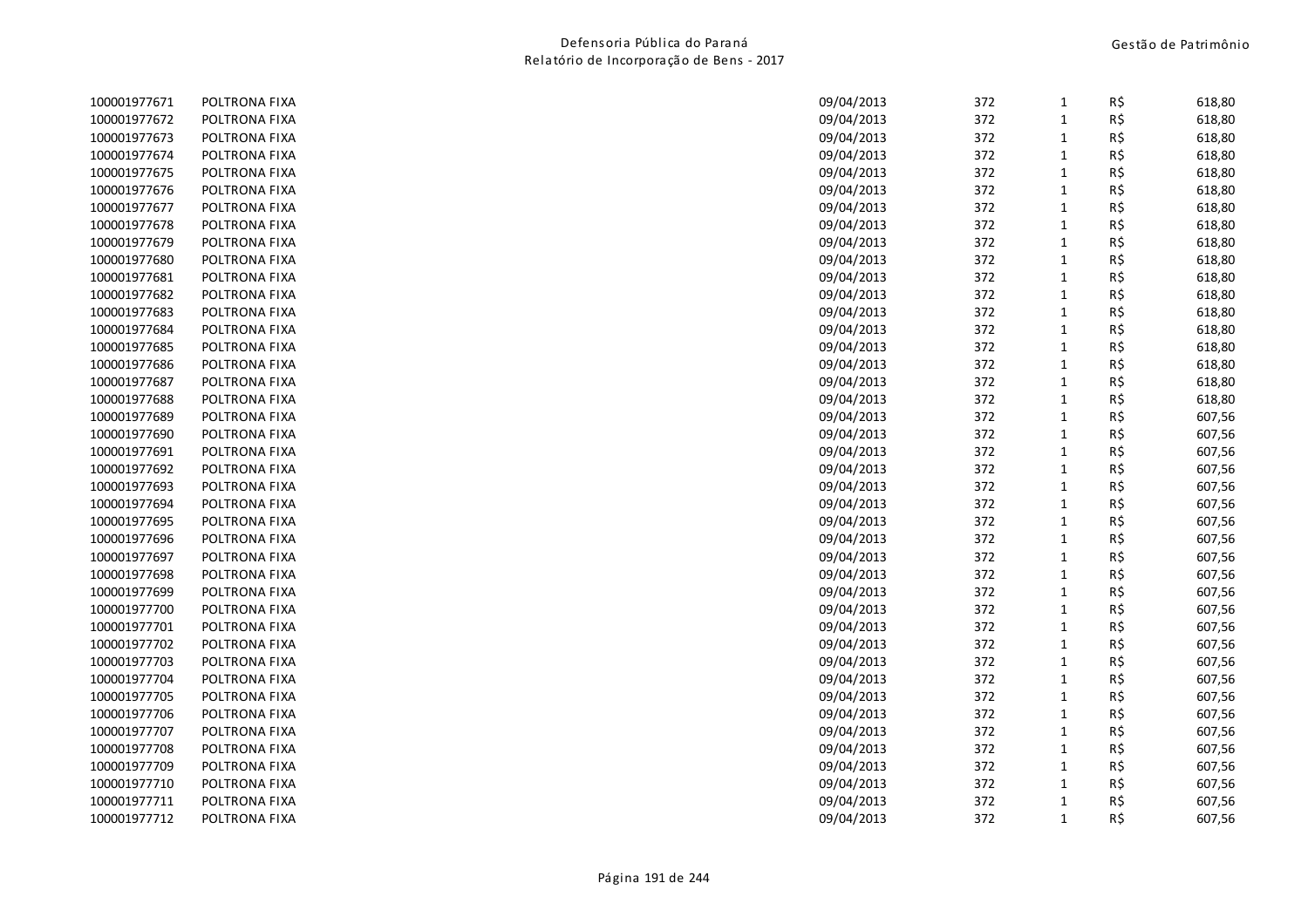| 100001977713 | POLTRONA FIXA | 09/04/2013 | 372 | $\mathbf{1}$ | R\$ | 607,56 |
|--------------|---------------|------------|-----|--------------|-----|--------|
| 100001977714 | POLTRONA FIXA | 09/04/2013 | 372 | $\mathbf{1}$ | R\$ | 607,56 |
| 100001977715 | POLTRONA FIXA | 09/04/2013 | 372 | $\mathbf{1}$ | R\$ | 607,56 |
| 100001977716 | POLTRONA FIXA | 09/04/2013 | 372 | $\mathbf 1$  | R\$ | 607,56 |
| 100001977717 | POLTRONA FIXA | 09/04/2013 | 372 | $\mathbf{1}$ | R\$ | 607,56 |
| 100001977718 | POLTRONA FIXA | 09/04/2013 | 372 | $\mathbf{1}$ | R\$ | 607,56 |
| 100001977719 | POLTRONA FIXA | 09/04/2013 | 372 | $\mathbf{1}$ | R\$ | 607,56 |
| 100001977720 | POLTRONA FIXA | 09/04/2013 | 372 | $\mathbf{1}$ | R\$ | 607,56 |
| 100001977721 | POLTRONA FIXA | 09/04/2013 | 372 | $\mathbf{1}$ | R\$ | 607,56 |
| 100001977722 | POLTRONA FIXA | 09/04/2013 | 372 | $\mathbf{1}$ | R\$ | 607,56 |
| 100001977723 | POLTRONA FIXA | 09/04/2013 | 372 | $\mathbf{1}$ | R\$ | 607,56 |
| 100001977724 | POLTRONA FIXA | 09/04/2013 | 372 | $\mathbf{1}$ | R\$ | 607,56 |
| 100001977725 | POLTRONA FIXA | 09/04/2013 | 372 | $\mathbf{1}$ | R\$ | 607,56 |
| 100001977726 | POLTRONA FIXA | 09/04/2013 | 372 | $\mathbf{1}$ | R\$ | 607,56 |
| 100001977727 | POLTRONA FIXA | 09/04/2013 | 372 | $\mathbf{1}$ | R\$ | 607,56 |
| 100001977728 | POLTRONA FIXA | 09/04/2013 | 372 | $\mathbf{1}$ | R\$ | 607,56 |
| 100001977729 | POLTRONA FIXA | 09/04/2013 | 372 | $\mathbf{1}$ | R\$ | 607,56 |
| 100001977730 | POLTRONA FIXA | 09/04/2013 | 372 | $\mathbf 1$  | R\$ | 607,56 |
| 100001977731 | POLTRONA FIXA | 09/04/2013 | 372 | $\mathbf{1}$ | R\$ | 607,56 |
| 100001977732 | POLTRONA FIXA | 09/04/2013 | 372 | $\mathbf{1}$ | R\$ | 607,56 |
| 100001977733 | POLTRONA FIXA | 09/04/2013 | 372 | $\mathbf{1}$ | R\$ | 607,56 |
| 100001977734 | POLTRONA FIXA | 09/04/2013 | 372 | $\mathbf{1}$ | R\$ | 607,56 |
| 100001977735 | POLTRONA FIXA | 09/04/2013 | 372 | $\mathbf 1$  | R\$ | 607,56 |
| 100001977736 | POLTRONA FIXA | 09/04/2013 | 372 | $\mathbf{1}$ | R\$ | 607,56 |
| 100001977737 | POLTRONA FIXA | 09/04/2013 | 372 | $\mathbf{1}$ | R\$ | 607,56 |
| 100001977738 | POLTRONA FIXA | 09/04/2013 | 372 | 1            | R\$ | 607,56 |
| 100001977739 | POLTRONA FIXA | 09/04/2013 | 372 | $\mathbf{1}$ | R\$ | 607,56 |
| 100001977740 | POLTRONA FIXA | 09/04/2013 | 372 | $\mathbf{1}$ | R\$ | 607,56 |
| 100001977741 | POLTRONA FIXA | 09/04/2013 | 372 | $\mathbf{1}$ | R\$ | 607,56 |
| 100001977742 | POLTRONA FIXA | 09/04/2013 | 372 | $\mathbf{1}$ | R\$ | 607,56 |
| 100001977743 | POLTRONA FIXA | 09/04/2013 | 372 | $\mathbf{1}$ | R\$ | 607,56 |
| 100001977744 | POLTRONA FIXA | 09/04/2013 | 372 | $\mathbf{1}$ | R\$ | 607,56 |
| 100001977745 | POLTRONA FIXA | 09/04/2013 | 372 | $\mathbf{1}$ | R\$ | 607,56 |
| 100001977746 | POLTRONA FIXA | 09/04/2013 | 372 | $\mathbf{1}$ | R\$ | 607,56 |
| 100001977747 | POLTRONA FIXA | 09/04/2013 | 372 | $\mathbf{1}$ | R\$ | 607,56 |
| 100001977748 | POLTRONA FIXA | 09/04/2013 | 372 | $\mathbf{1}$ | R\$ | 607,56 |
| 100001977749 | POLTRONA FIXA | 09/04/2013 | 372 | $\mathbf 1$  | R\$ | 607,56 |
| 100001977750 | POLTRONA FIXA | 09/04/2013 | 372 | $\mathbf{1}$ | R\$ | 607,56 |
| 100001977751 | POLTRONA FIXA | 09/04/2013 | 372 | $\mathbf{1}$ | R\$ | 607,56 |
| 100001977752 | POLTRONA FIXA | 09/04/2013 | 372 | $\mathbf{1}$ | R\$ | 607,56 |
| 100001977753 | POLTRONA FIXA | 09/04/2013 | 372 | $\mathbf{1}$ | R\$ | 607,56 |
| 100001977754 | POLTRONA FIXA | 09/04/2013 | 372 | $\mathbf{1}$ | R\$ | 607,56 |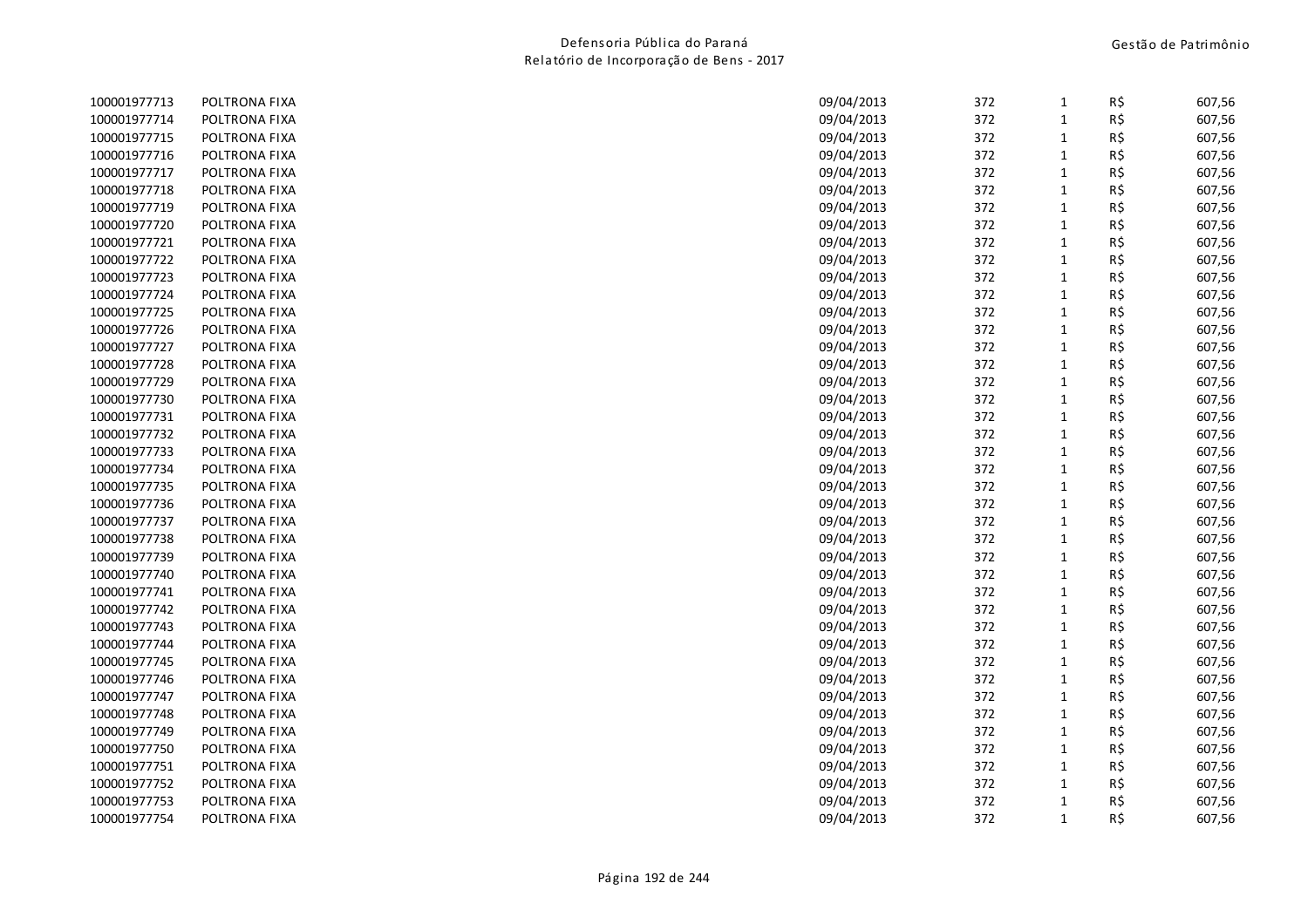| 100001977755 | POLTRONA FIXA | 09/04/2013 | 372 | $\mathbf{1}$ | R\$ | 607,56 |
|--------------|---------------|------------|-----|--------------|-----|--------|
| 100001977756 | POLTRONA FIXA | 09/04/2013 | 372 | $\mathbf{1}$ | R\$ | 607,56 |
| 100001977757 | POLTRONA FIXA | 09/04/2013 | 372 | $\mathbf{1}$ | R\$ | 607,56 |
| 100001977758 | POLTRONA FIXA | 09/04/2013 | 372 | $\mathbf 1$  | R\$ | 607,56 |
| 100001977759 | POLTRONA FIXA | 09/04/2013 | 372 | $\mathbf{1}$ | R\$ | 607,56 |
| 100001977760 | POLTRONA FIXA | 09/04/2013 | 372 | $\mathbf{1}$ | R\$ | 607,56 |
| 100001977761 | POLTRONA FIXA | 09/04/2013 | 372 | $\mathbf{1}$ | R\$ | 607,56 |
| 100001977762 | POLTRONA FIXA | 09/04/2013 | 372 | $\mathbf{1}$ | R\$ | 607,56 |
| 100001977763 | POLTRONA FIXA | 09/04/2013 | 372 | $\mathbf{1}$ | R\$ | 607,56 |
| 100001977764 | POLTRONA FIXA | 09/04/2013 | 372 | $\mathbf{1}$ | R\$ | 607,56 |
| 100001977765 | POLTRONA FIXA | 09/04/2013 | 372 | $\mathbf{1}$ | R\$ | 607,56 |
| 100001977766 | POLTRONA FIXA | 09/04/2013 | 372 | $\mathbf{1}$ | R\$ | 607,56 |
| 100001977767 | POLTRONA FIXA | 09/04/2013 | 372 | $\mathbf{1}$ | R\$ | 607,56 |
| 100001977768 | POLTRONA FIXA | 09/04/2013 | 372 | $\mathbf{1}$ | R\$ | 607,56 |
| 100001977769 | POLTRONA FIXA | 09/04/2013 | 372 | $\mathbf{1}$ | R\$ | 607,56 |
| 100001977770 | POLTRONA FIXA | 09/04/2013 | 372 | $\mathbf{1}$ | R\$ | 607,56 |
| 100001977771 | POLTRONA FIXA | 09/04/2013 | 372 | $\mathbf{1}$ | R\$ | 607,56 |
| 100001977772 | POLTRONA FIXA | 09/04/2013 | 372 | $\mathbf 1$  | R\$ | 607,56 |
| 100001977773 | POLTRONA FIXA | 09/04/2013 | 372 | $\mathbf{1}$ | R\$ | 607,56 |
| 100001977774 | POLTRONA FIXA | 09/04/2013 | 372 | $\mathbf{1}$ | R\$ | 607,56 |
| 100001977775 | POLTRONA FIXA | 09/04/2013 | 372 | $\mathbf{1}$ | R\$ | 607,56 |
| 100001977776 | POLTRONA FIXA | 09/04/2013 | 372 | $\mathbf{1}$ | R\$ | 607,56 |
| 100001977777 | POLTRONA FIXA | 09/04/2013 | 372 | $\mathbf 1$  | R\$ | 607,56 |
| 100001977778 | POLTRONA FIXA | 09/04/2013 | 372 | $\mathbf{1}$ | R\$ | 607,56 |
| 100001977779 | POLTRONA FIXA | 09/04/2013 | 372 | $\mathbf{1}$ | R\$ | 607,56 |
| 100001977780 | POLTRONA FIXA | 09/04/2013 | 372 | 1            | R\$ | 607,56 |
| 100001977781 | POLTRONA FIXA | 09/04/2013 | 372 | $\mathbf{1}$ | R\$ | 607,56 |
| 100001977782 | POLTRONA FIXA | 09/04/2013 | 372 | $\mathbf{1}$ | R\$ | 607,56 |
| 100001977783 | POLTRONA FIXA | 09/04/2013 | 372 | $\mathbf{1}$ | R\$ | 607,56 |
| 100001977784 | POLTRONA FIXA | 09/04/2013 | 372 | $\mathbf{1}$ | R\$ | 607,56 |
| 100001977785 | POLTRONA FIXA | 09/04/2013 | 372 | $\mathbf{1}$ | R\$ | 607,56 |
| 100001977786 | POLTRONA FIXA | 09/04/2013 | 372 | $\mathbf{1}$ | R\$ | 607,56 |
| 100001977787 | POLTRONA FIXA | 09/04/2013 | 372 | $\mathbf{1}$ | R\$ | 607,56 |
| 100001977788 | POLTRONA FIXA | 09/04/2013 | 372 | $\mathbf{1}$ | R\$ | 607,56 |
| 100001977789 | POLTRONA FIXA | 09/04/2013 | 372 | $\mathbf{1}$ | R\$ | 607,56 |
| 100001977790 | POLTRONA FIXA | 09/04/2013 | 372 | $\mathbf{1}$ | R\$ | 607,56 |
| 100001977791 | POLTRONA FIXA | 09/04/2013 | 372 | $\mathbf 1$  | R\$ | 607,56 |
| 100001977792 | POLTRONA FIXA | 09/04/2013 | 372 | $\mathbf{1}$ | R\$ | 607,56 |
| 100001977793 | POLTRONA FIXA | 09/04/2013 | 372 | $\mathbf{1}$ | R\$ | 607,56 |
| 100001977794 | POLTRONA FIXA | 09/04/2013 | 372 | $\mathbf{1}$ | R\$ | 607,56 |
| 100001977795 | POLTRONA FIXA | 09/04/2013 | 372 | $\mathbf{1}$ | R\$ | 607,56 |
| 100001977796 | POLTRONA FIXA | 09/04/2013 | 372 | $\mathbf{1}$ | R\$ | 607,56 |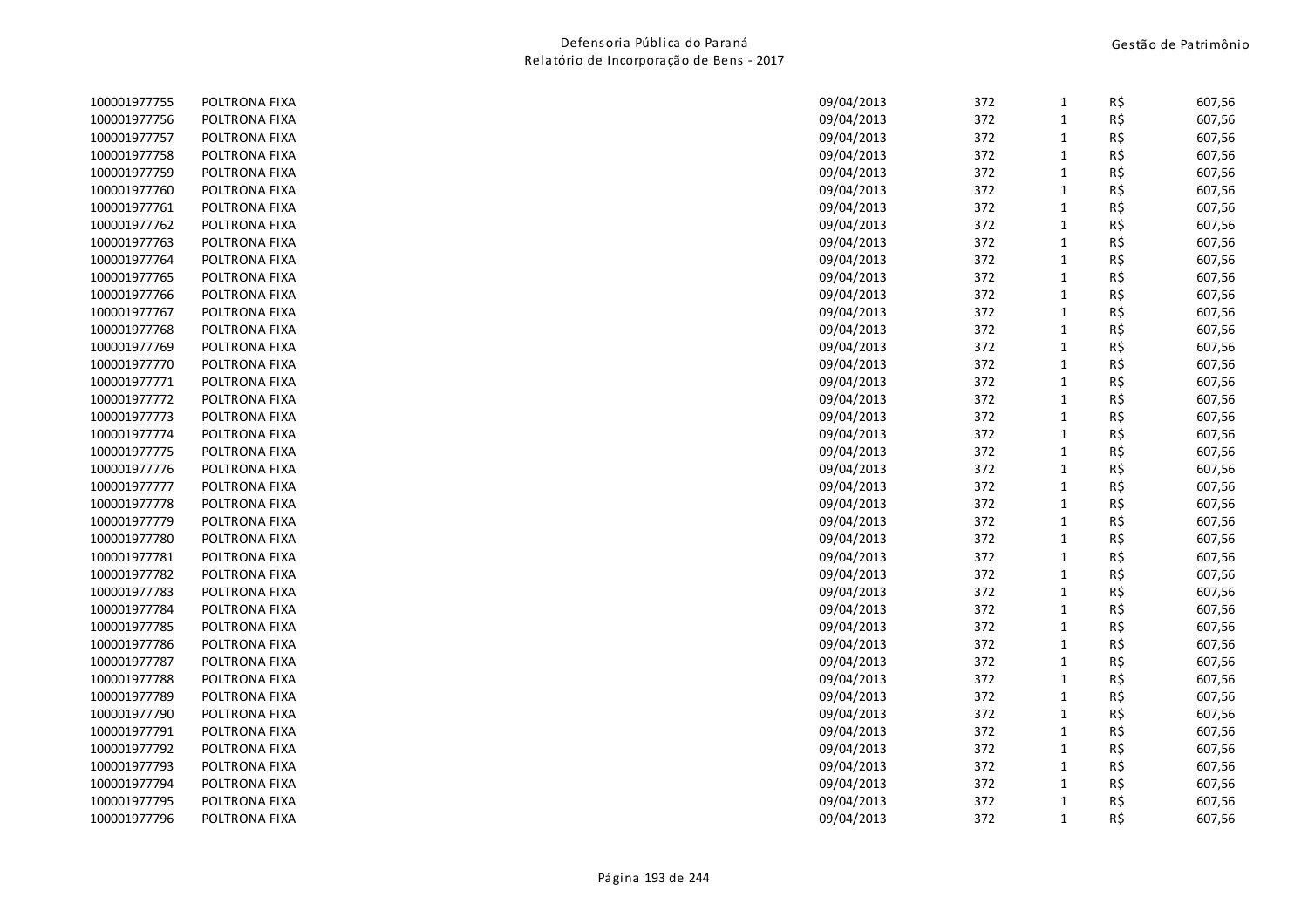| 100001977797 | POLTRONA FIXA | 09/04/2013 | 372 | 1            | R\$ | 607,56 |
|--------------|---------------|------------|-----|--------------|-----|--------|
| 100001977798 | POLTRONA FIXA | 09/04/2013 | 372 | $\mathbf{1}$ | R\$ | 607,56 |
| 100001977799 | POLTRONA FIXA | 09/04/2013 | 372 | $\mathbf{1}$ | R\$ | 607,56 |
| 100001977800 | POLTRONA FIXA | 09/04/2013 | 372 | $\mathbf{1}$ | R\$ | 607,56 |
| 100001977801 | POLTRONA FIXA | 09/04/2013 | 372 | $\mathbf 1$  | R\$ | 607,56 |
| 100001977802 | POLTRONA FIXA | 09/04/2013 | 372 | $\mathbf{1}$ | R\$ | 607,56 |
| 100001977803 | POLTRONA FIXA | 09/04/2013 | 372 | $\mathbf{1}$ | R\$ | 607,56 |
| 100001977804 | POLTRONA FIXA | 09/04/2013 | 372 | $\mathbf{1}$ | R\$ | 607,56 |
| 100001977805 | POLTRONA FIXA | 09/04/2013 | 372 | $\mathbf{1}$ | R\$ | 607,56 |
| 100001977806 | POLTRONA FIXA | 09/04/2013 | 372 | $\mathbf{1}$ | R\$ | 607,56 |
| 100001977807 | POLTRONA FIXA | 09/04/2013 | 372 | $\mathbf{1}$ | R\$ | 607,56 |
| 100001977808 | POLTRONA FIXA | 09/04/2013 | 372 | $\mathbf{1}$ | R\$ | 607,56 |
| 100001977809 | POLTRONA FIXA | 09/04/2013 | 372 | $\mathbf{1}$ | R\$ | 607,56 |
| 100001977810 | POLTRONA FIXA | 09/04/2013 | 372 | $\mathbf{1}$ | R\$ | 607,56 |
| 100001977811 | POLTRONA FIXA | 09/04/2013 | 372 | $\mathbf{1}$ | R\$ | 607,56 |
| 100001977812 | POLTRONA FIXA | 09/04/2013 | 372 | $\mathbf{1}$ | R\$ | 607,56 |
| 100001977813 | POLTRONA FIXA | 09/04/2013 | 372 | $\mathbf{1}$ | R\$ | 607,56 |
| 100001977814 | POLTRONA FIXA | 09/04/2013 | 372 | $\mathbf{1}$ | R\$ | 607,56 |
| 100001977815 | POLTRONA FIXA | 09/04/2013 | 372 | $\mathbf{1}$ | R\$ | 607,56 |
| 100001977816 | POLTRONA FIXA | 09/04/2013 | 372 | $\mathbf{1}$ | R\$ | 607,56 |
| 100001977817 | POLTRONA FIXA | 09/04/2013 | 372 | $\mathbf{1}$ | R\$ | 607,56 |
| 100001977818 | POLTRONA FIXA | 09/04/2013 | 372 | $\mathbf{1}$ | R\$ | 607,56 |
| 100001977819 | POLTRONA FIXA | 09/04/2013 | 372 | $\mathbf{1}$ | R\$ | 607,56 |
| 100001977820 | POLTRONA FIXA | 09/04/2013 | 372 | $\mathbf{1}$ | R\$ | 607,56 |
| 100001977821 | POLTRONA FIXA | 09/04/2013 | 372 | $\mathbf{1}$ | R\$ | 607,56 |
| 100001977822 | POLTRONA FIXA | 09/04/2013 | 372 | $\mathbf{1}$ | R\$ | 607,56 |
| 100001977823 | POLTRONA FIXA | 09/04/2013 | 372 | $\mathbf{1}$ | R\$ | 607,56 |
| 100001977824 | POLTRONA FIXA | 09/04/2013 | 372 | $\mathbf 1$  | R\$ | 607,56 |
| 100001977825 | POLTRONA FIXA | 09/04/2013 | 372 | $\mathbf{1}$ | R\$ | 607,56 |
| 100001977826 | POLTRONA FIXA | 09/04/2013 | 372 | $\mathbf{1}$ | R\$ | 607,56 |
| 100001977827 | POLTRONA FIXA | 09/04/2013 | 372 | $\mathbf{1}$ | R\$ | 607,56 |
| 100001977828 | POLTRONA FIXA | 09/04/2013 | 372 | $\mathbf 1$  | R\$ | 607,56 |
| 100001977829 | POLTRONA FIXA | 09/04/2013 | 372 | $\mathbf{1}$ | R\$ | 607,56 |
| 100001977830 | POLTRONA FIXA | 09/04/2013 | 372 | $\mathbf{1}$ | R\$ | 607,56 |
| 100001977831 | POLTRONA FIXA | 09/04/2013 | 372 | $\mathbf{1}$ | R\$ | 607,56 |
| 100001977832 | POLTRONA FIXA | 09/04/2013 | 372 | $\mathbf{1}$ | R\$ | 607,56 |
| 100001977833 | POLTRONA FIXA | 09/04/2013 | 372 | $\mathbf 1$  | R\$ | 607,56 |
| 100001977834 | POLTRONA FIXA | 09/04/2013 | 372 | $\mathbf{1}$ | R\$ | 607,56 |
| 100001977835 | POLTRONA FIXA | 09/04/2013 | 372 | $\mathbf{1}$ | R\$ | 607,56 |
| 100001977836 | POLTRONA FIXA | 09/04/2013 | 372 | $\mathbf{1}$ | R\$ | 607,56 |
| 100001977837 | POLTRONA FIXA | 09/04/2013 | 372 | $\mathbf{1}$ | R\$ | 607,56 |
| 100001977838 | POLTRONA FIXA | 09/04/2013 | 372 | $\mathbf{1}$ | R\$ | 607,56 |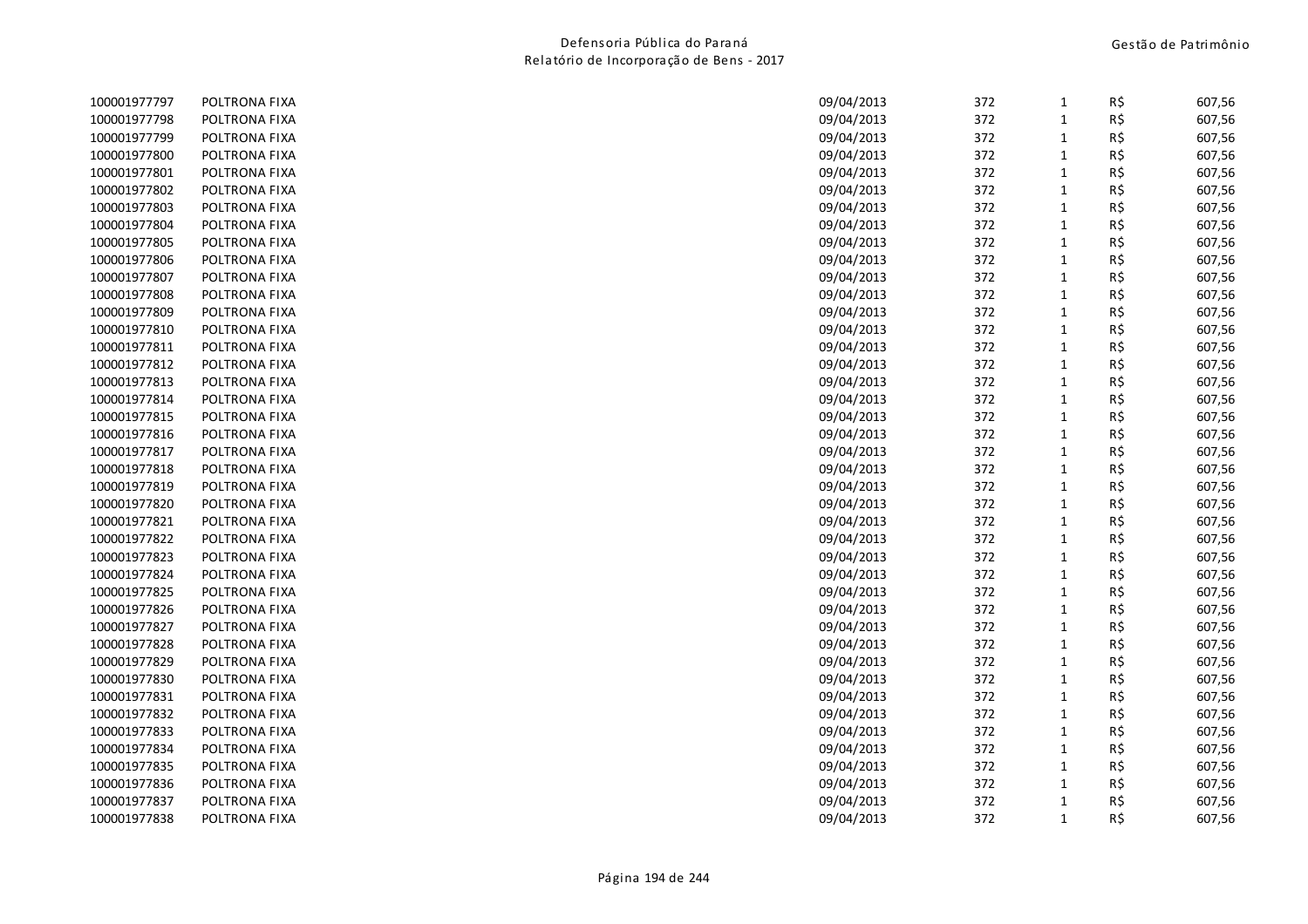| 100001977839 | POLTRONA FIXA       | 09/04/2013 | 372 | $\mathbf{1}$ | R\$ | 607,56   |
|--------------|---------------------|------------|-----|--------------|-----|----------|
| 100001977840 | POLTRONA FIXA       | 09/04/2013 | 372 | $\mathbf{1}$ | R\$ | 607,56   |
| 100001977841 | POLTRONA FIXA       | 09/04/2013 | 372 | $\mathbf{1}$ | R\$ | 607,56   |
| 100001977842 | POLTRONA FIXA       | 09/04/2013 | 372 | $\mathbf{1}$ | R\$ | 607,56   |
| 100001977843 | POLTRONA FIXA       | 09/04/2013 | 372 | $\mathbf 1$  | R\$ | 607,56   |
| 100001977844 | POLTRONA FIXA       | 09/04/2013 | 372 | $\mathbf 1$  | R\$ | 607,56   |
| 100001977845 | POLTRONA FIXA       | 09/04/2013 | 372 | $\mathbf{1}$ | R\$ | 607,56   |
| 100001977846 | POLTRONA FIXA       | 09/04/2013 | 372 | $\mathbf{1}$ | R\$ | 607,56   |
| 100001977847 | POLTRONA FIXA       | 09/04/2013 | 372 | $\mathbf 1$  | R\$ | 607,56   |
| 100001977848 | POLTRONA FIXA       | 09/04/2013 | 372 | $\mathbf 1$  | R\$ | 607,56   |
| 100001977849 | <b>MESA ANGULAR</b> | 09/04/2013 | 372 | $\mathbf{1}$ | R\$ | 1.533,25 |
| 100001977850 | <b>MESA ANGULAR</b> | 09/04/2013 | 372 | $\mathbf{1}$ | R\$ | 1.533,25 |
| 100001977851 | <b>MESA ANGULAR</b> | 09/04/2013 | 372 | $\mathbf{1}$ | R\$ | 1.533,25 |
| 100001977852 | <b>MESA ANGULAR</b> | 09/04/2013 | 372 | $\mathbf{1}$ | R\$ | 1.533,25 |
| 100001977853 | <b>MESA ANGULAR</b> | 09/04/2013 | 372 | $\mathbf 1$  | R\$ | 1.533,25 |
| 100001977854 | <b>MESA ANGULAR</b> | 09/04/2013 | 372 | $\mathbf{1}$ | R\$ | 1.533,25 |
| 100001977855 | <b>MESA ANGULAR</b> | 09/04/2013 | 372 | $\mathbf{1}$ | R\$ | 1.533,25 |
| 100001977856 | <b>MESA ANGULAR</b> | 09/04/2013 | 372 | $\mathbf 1$  | R\$ | 1.533,25 |
| 100001977857 | <b>MESA ANGULAR</b> | 09/04/2013 | 372 | $\mathbf{1}$ | R\$ | 1.533,25 |
| 100001977858 | <b>MESA ANGULAR</b> | 09/04/2013 | 372 | $\mathbf 1$  | R\$ | 1.533,25 |
| 100001977859 | <b>MESA ANGULAR</b> | 09/04/2013 | 372 | $\mathbf{1}$ | R\$ | 1.533,25 |
| 100001977860 | <b>MESA ANGULAR</b> | 09/04/2013 | 372 | $\mathbf{1}$ | R\$ | 1.533,25 |
| 100001977861 | <b>MESA ANGULAR</b> | 09/04/2013 | 372 | $\mathbf 1$  | R\$ | 1.533,25 |
| 100001977862 | <b>MESA ANGULAR</b> | 09/04/2013 | 372 | $\mathbf{1}$ | R\$ | 1.533,25 |
| 100001977863 | <b>MESA ANGULAR</b> | 09/04/2013 | 372 | $\mathbf 1$  | R\$ | 1.533,25 |
| 100001977864 | <b>MESA ANGULAR</b> | 09/04/2013 | 372 | $\mathbf{1}$ | R\$ | 1.533,25 |
| 100001977865 | <b>MESA ANGULAR</b> | 09/04/2013 | 372 | $\mathbf 1$  | R\$ | 1.533,25 |
| 100001977866 | <b>MESA ANGULAR</b> | 09/04/2013 | 372 | $\mathbf 1$  | R\$ | 1.533,25 |
| 100001977867 | <b>MESA ANGULAR</b> | 09/04/2013 | 372 | $\mathbf{1}$ | R\$ | 1.533,25 |
| 100001977868 | <b>MESA ANGULAR</b> | 09/04/2013 | 372 | $\mathbf 1$  | R\$ | 1.533,25 |
| 100001977869 | <b>MESA ANGULAR</b> | 09/04/2013 | 372 | $\mathbf{1}$ | R\$ | 1.533,25 |
| 100001977870 | <b>MESA ANGULAR</b> | 09/04/2013 | 372 | $\mathbf{1}$ | R\$ | 1.533,25 |
| 100001977871 | <b>MESA ANGULAR</b> | 09/04/2013 | 372 | $\mathbf{1}$ | R\$ | 1.533,25 |
| 100001977872 | <b>MESA ANGULAR</b> | 09/04/2013 | 372 | $\mathbf 1$  | R\$ | 1.533,25 |
| 100001977873 | <b>MESA ANGULAR</b> | 09/04/2013 | 372 | $\mathbf{1}$ | R\$ | 1.533,25 |
| 100001977874 | <b>MESA ANGULAR</b> | 09/04/2013 | 372 | $\mathbf 1$  | R\$ | 1.533,25 |
| 100001977875 | <b>MESA ANGULAR</b> | 09/04/2013 | 372 | $\mathbf 1$  | R\$ | 1.533,25 |
| 100001977876 | <b>MESA ANGULAR</b> | 09/04/2013 | 372 | $\mathbf 1$  | R\$ | 1.533,25 |
| 100001977877 | <b>MESA ANGULAR</b> | 09/04/2013 | 372 | $\mathbf{1}$ | R\$ | 1.533,25 |
| 100001977878 | <b>MESA ANGULAR</b> | 09/04/2013 | 372 | $\mathbf{1}$ | R\$ | 1.533,25 |
| 100001977879 | <b>MESA ANGULAR</b> | 09/04/2013 | 372 | $\mathbf{1}$ | R\$ | 1.533,25 |
| 100001977880 | <b>MESA ANGULAR</b> | 09/04/2013 | 372 | $\mathbf{1}$ | R\$ | 1.533,25 |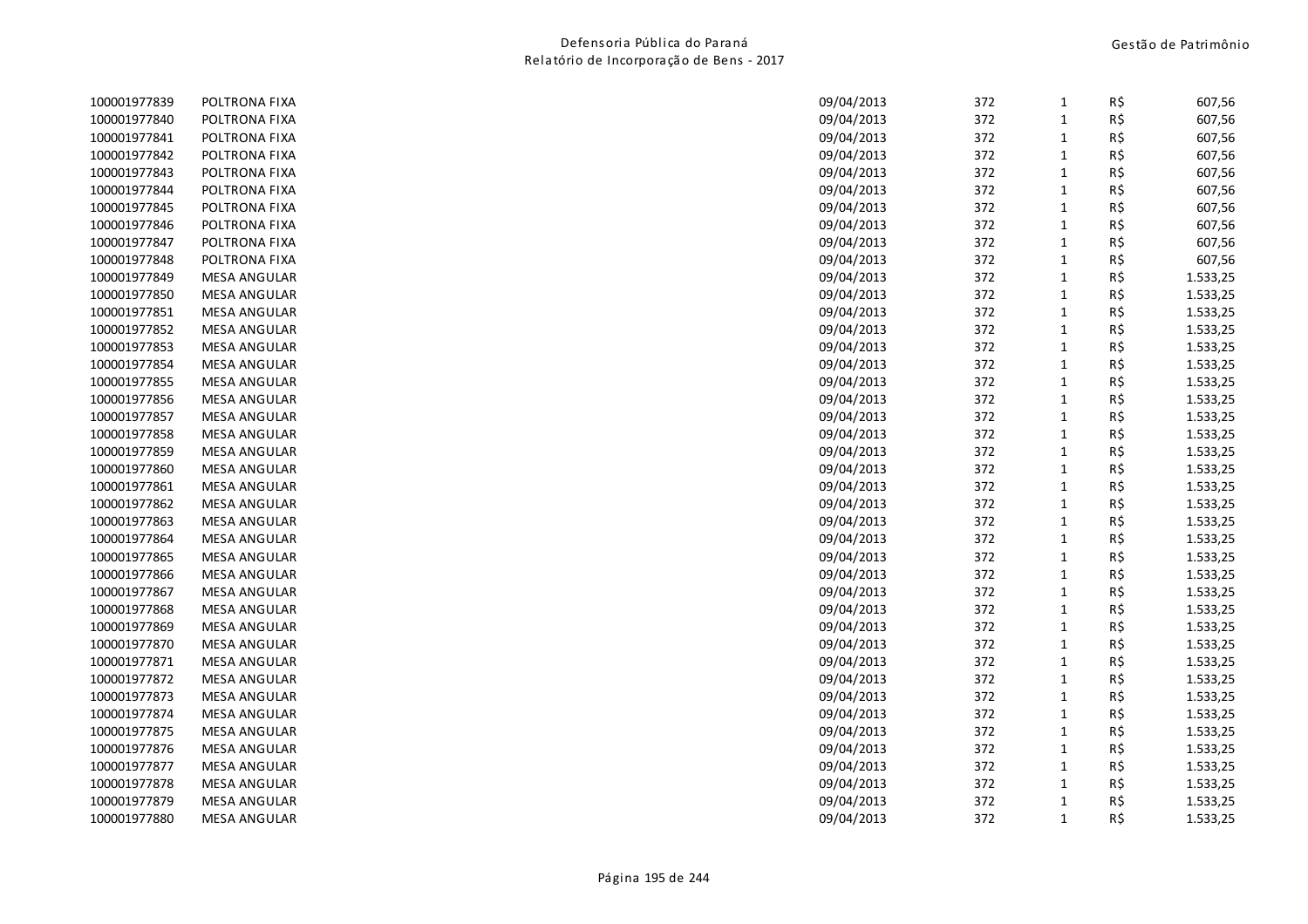| 100001977881 | <b>MESA ANGULAR</b>      | 09/04/2013 | 372 | $\mathbf{1}$ | R\$ | 1.533,25 |
|--------------|--------------------------|------------|-----|--------------|-----|----------|
| 100001977882 | <b>MESA ANGULAR</b>      | 09/04/2013 | 372 | $\mathbf 1$  | R\$ | 1.533,25 |
| 100001977883 | <b>MESA ANGULAR</b>      | 09/04/2013 | 372 | $\mathbf{1}$ | R\$ | 1.533,25 |
| 100001977884 | <b>MESA ANGULAR</b>      | 09/04/2013 | 372 | $1\,$        | R\$ | 1.533,25 |
| 100001977885 | <b>MESA ANGULAR</b>      | 09/04/2013 | 372 | $\mathbf 1$  | R\$ | 1.533,25 |
| 100001977886 | <b>MESA ANGULAR</b>      | 09/04/2013 | 372 | $1\,$        | R\$ | 1.533,25 |
| 100001977887 | <b>MESA ANGULAR</b>      | 09/04/2013 | 372 | $\mathbf 1$  | R\$ | 1.533,25 |
| 100001977888 | <b>MESA ANGULAR</b>      | 09/04/2013 | 372 | $\mathbf{1}$ | R\$ | 1.533,25 |
| 100001977889 | <b>MESA ANGULAR</b>      | 09/04/2013 | 372 | $\mathbf 1$  | R\$ | 1.533,25 |
| 100001977890 | <b>MESA ANGULAR</b>      | 09/04/2013 | 372 | $\mathbf 1$  | R\$ | 1.533,25 |
| 100001977891 | <b>GAVETEIRO VOLANTE</b> | 09/04/2013 | 372 | $1\,$        | R\$ | 668,25   |
| 100001977892 | <b>GAVETEIRO VOLANTE</b> | 09/04/2013 | 372 | $\mathbf 1$  | R\$ | 668,25   |
| 100001977893 | GAVETEIRO VOLANTE        | 09/04/2013 | 372 | $1\,$        | R\$ | 668,25   |
| 100001977894 | <b>GAVETEIRO VOLANTE</b> | 09/04/2013 | 372 | $\mathbf 1$  | R\$ | 668,25   |
| 100001977895 | GAVETEIRO VOLANTE        | 09/04/2013 | 372 | $\mathbf{1}$ | R\$ | 668,25   |
| 100001977896 | GAVETEIRO VOLANTE        | 09/04/2013 | 372 | $1\,$        | R\$ | 668,25   |
| 100001977897 | GAVETEIRO VOLANTE        | 09/04/2013 | 372 | $\mathbf{1}$ | R\$ | 668,25   |
| 100001977898 | GAVETEIRO VOLANTE        | 09/04/2013 | 372 | $\mathbf 1$  | R\$ | 668,25   |
| 100001977899 | <b>GAVETEIRO VOLANTE</b> | 09/04/2013 | 372 | $\mathbf 1$  | R\$ | 668,25   |
| 100001977900 | GAVETEIRO VOLANTE        | 09/04/2013 | 372 | $\mathbf 1$  | R\$ | 668,25   |
| 100001977901 | <b>GAVETEIRO VOLANTE</b> | 09/04/2013 | 372 | $\mathbf{1}$ | R\$ | 668,25   |
| 100001977902 | <b>GAVETEIRO VOLANTE</b> | 09/04/2013 | 372 | $\mathbf 1$  | R\$ | 668,25   |
| 100001977903 | <b>GAVETEIRO VOLANTE</b> | 09/04/2013 | 372 | $\mathbf 1$  | R\$ | 668,25   |
| 100001977904 | <b>GAVETEIRO VOLANTE</b> | 09/04/2013 | 372 | $\mathbf 1$  | R\$ | 668,25   |
| 100001977905 | <b>GAVETEIRO VOLANTE</b> | 09/04/2013 | 372 | $\mathbf{1}$ | R\$ | 668,25   |
| 100001977906 | <b>GAVETEIRO VOLANTE</b> | 09/04/2013 | 372 | $\mathbf{1}$ | R\$ | 668,25   |
| 100001977907 | <b>GAVETEIRO VOLANTE</b> | 09/04/2013 | 372 | $\mathbf 1$  | R\$ | 668,25   |
| 100001977908 | <b>GAVETEIRO VOLANTE</b> | 09/04/2013 | 372 | $\mathbf{1}$ | R\$ | 668,25   |
| 100001977909 | <b>GAVETEIRO VOLANTE</b> | 09/04/2013 | 372 | $\mathbf 1$  | R\$ | 668,25   |
| 100001977910 | GAVETEIRO VOLANTE        | 09/04/2013 | 372 | $\mathbf{1}$ | R\$ | 668,25   |
| 100001977911 | <b>GAVETEIRO VOLANTE</b> | 09/04/2013 | 372 | $\mathbf 1$  | R\$ | 668,25   |
| 100001977912 | <b>GAVETEIRO VOLANTE</b> | 09/04/2013 | 372 | $\mathbf{1}$ | R\$ | 668,25   |
| 100001977913 | <b>GAVETEIRO VOLANTE</b> | 09/04/2013 | 372 | $1\,$        | R\$ | 668,25   |
| 100001977914 | <b>GAVETEIRO VOLANTE</b> | 09/04/2013 | 372 | $\mathbf{1}$ | R\$ | 668,25   |
| 100001977915 | GAVETEIRO VOLANTE        | 09/04/2013 | 372 | $\mathbf{1}$ | R\$ | 668,25   |
| 100001977916 | <b>GAVETEIRO VOLANTE</b> | 09/04/2013 | 372 | $\mathbf 1$  | R\$ | 668,25   |
| 100001977917 | GAVETEIRO VOLANTE        | 09/04/2013 | 372 | $\mathbf{1}$ | R\$ | 668,25   |
| 100001977918 | <b>GAVETEIRO VOLANTE</b> | 09/04/2013 | 372 | $\mathbf{1}$ | R\$ | 668,25   |
| 100001977919 | GAVETEIRO VOLANTE        | 09/04/2013 | 372 | $\mathbf{1}$ | R\$ | 668,25   |
| 100001977920 | <b>GAVETEIRO VOLANTE</b> | 09/04/2013 | 372 | $\mathbf{1}$ | R\$ | 668,25   |
| 100001977921 | <b>GAVETEIRO VOLANTE</b> | 09/04/2013 | 372 | $\mathbf{1}$ | R\$ | 668,25   |
| 100001977922 | <b>GAVETEIRO VOLANTE</b> | 09/04/2013 | 372 | $\mathbf{1}$ | R\$ | 668,25   |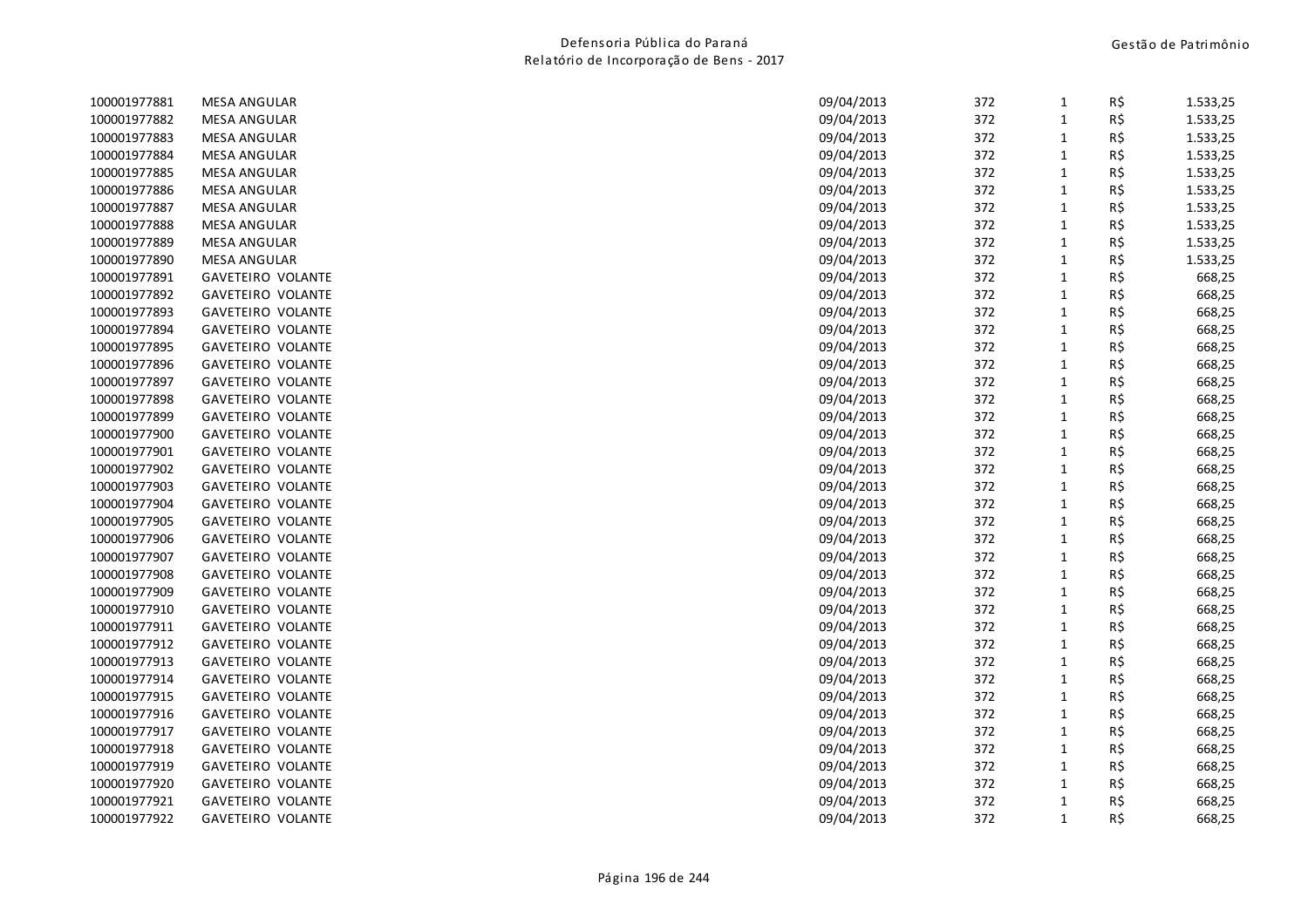| 100001977923 | <b>GAVETEIRO VOLANTE</b> | 09/04/2013 | 372 | $\mathbf{1}$ | R\$ | 668,25   |
|--------------|--------------------------|------------|-----|--------------|-----|----------|
| 100001977924 | <b>GAVETEIRO VOLANTE</b> | 09/04/2013 | 372 | $\mathbf{1}$ | R\$ | 668,25   |
| 100001977925 | GAVETEIRO VOLANTE        | 09/04/2013 | 372 | $\mathbf{1}$ | R\$ | 668,25   |
| 100001977926 | <b>GAVETEIRO VOLANTE</b> | 09/04/2013 | 372 | $\mathbf{1}$ | R\$ | 668,25   |
| 100001977927 | <b>GAVETEIRO VOLANTE</b> | 09/04/2013 | 372 | $\mathbf{1}$ | R\$ | 668,25   |
| 100001977928 | <b>GAVETEIRO VOLANTE</b> | 09/04/2013 | 372 | $\mathbf{1}$ | R\$ | 668,25   |
| 100001977929 | <b>GAVETEIRO VOLANTE</b> | 09/04/2013 | 372 | $\mathbf{1}$ | R\$ | 668,25   |
| 100001977930 | <b>GAVETEIRO VOLANTE</b> | 09/04/2013 | 372 | $\mathbf{1}$ | R\$ | 668,25   |
| 100001977931 | <b>GAVETEIRO VOLANTE</b> | 09/04/2013 | 372 | $\mathbf{1}$ | R\$ | 668,25   |
| 100001977932 | GAVETEIRO VOLANTE        | 09/04/2013 | 372 | $\mathbf{1}$ | R\$ | 668,25   |
| 100001977933 | POLTRONA FIXA            | 09/04/2013 | 372 | $\mathbf{1}$ | R\$ | 607,72   |
| 100001977934 | POLTRONA FIXA            | 09/04/2013 | 372 | $\mathbf{1}$ | R\$ | 607,72   |
| 100001977935 | POLTRONA FIXA            | 09/04/2013 | 372 | $\mathbf{1}$ | R\$ | 607,72   |
| 100001977936 | POLTRONA FIXA            | 09/04/2013 | 372 | $\mathbf 1$  | R\$ | 607,72   |
| 100001977937 | POLTRONA FIXA            | 09/04/2013 | 372 | $\mathbf{1}$ | R\$ | 607,72   |
| 100001977938 | POLTRONA FIXA            | 09/04/2013 | 372 | $\mathbf{1}$ | R\$ | 607,72   |
| 100001977939 | POLTRONA FIXA            | 09/04/2013 | 372 | $\mathbf{1}$ | R\$ | 607,72   |
| 100001977940 | POLTRONA FIXA            | 09/04/2013 | 372 | $\mathbf{1}$ | R\$ | 607,72   |
| 100001977941 | POLTRONA FIXA            | 09/04/2013 | 372 | $\mathbf{1}$ | R\$ | 607,72   |
| 100001977942 | POLTRONA FIXA            | 09/04/2013 | 372 | $\mathbf{1}$ | R\$ | 607,72   |
| 100001977943 | POLTRONA FIXA            | 09/04/2013 | 372 | $\mathbf{1}$ | R\$ | 607,72   |
| 100001977944 | POLTRONA FIXA            | 09/04/2013 | 372 | $\mathbf{1}$ | R\$ | 607,72   |
| 100001977945 | POLTRONA FIXA            | 09/04/2013 | 372 | $\mathbf 1$  | R\$ | 607,72   |
| 100001977946 | POLTRONA FIXA            | 09/04/2013 | 372 | $\mathbf{1}$ | R\$ | 607,72   |
| 100001977947 | LONGARINA 5 LUGARES      | 09/04/2013 | 372 | $\mathbf{1}$ | R\$ | 2.371,41 |
| 100001977948 | ARMARIO ALTO 02 PORTAS   | 09/04/2013 | 372 | $\mathbf{1}$ | R\$ | 827,70   |
| 100001977949 | ARMARIO ALTO 02 PORTAS   | 09/04/2013 | 372 | $\mathbf{1}$ | R\$ | 827,70   |
| 100001977950 | ARMARIO ALTO 02 PORTAS   | 09/04/2013 | 372 | $\mathbf{1}$ | R\$ | 827,70   |
| 100001977951 | ARMARIO ALTO 02 PORTAS   | 09/04/2013 | 372 | $\mathbf{1}$ | R\$ | 827,70   |
| 100001977952 | ARMARIO ALTO 02 PORTAS   | 09/04/2013 | 372 | $\mathbf{1}$ | R\$ | 827,70   |
| 100001977953 | ARMARIO ALTO 02 PORTAS   | 09/04/2013 | 372 | $\mathbf{1}$ | R\$ | 827,70   |
| 100001977954 | ARMARIO ALTO 02 PORTAS   | 09/04/2013 | 372 | $\mathbf 1$  | R\$ | 827,70   |
| 100001977955 | ARMARIO ALTO 02 PORTAS   | 09/04/2013 | 372 | $\mathbf{1}$ | R\$ | 827,70   |
| 100001977956 | ARMARIO ALTO 02 PORTAS   | 09/04/2013 | 372 | $\mathbf{1}$ | R\$ | 827,70   |
| 100001977957 | ARMARIO ALTO 02 PORTAS   | 09/04/2013 | 372 | $\mathbf{1}$ | R\$ | 827,70   |
| 100001977958 | ARMARIO ALTO 02 PORTAS   | 09/04/2013 | 372 | $\mathbf{1}$ | R\$ | 827,70   |
| 100001977959 | ARMARIO ALTO 02 PORTAS   | 09/04/2013 | 372 | $\mathbf{1}$ | R\$ | 827,70   |
| 100001977960 | ARMARIO ALTO 02 PORTAS   | 09/04/2013 | 372 | $\mathbf{1}$ | R\$ | 827,70   |
| 100001977961 | ARMARIO ALTO 02 PORTAS   | 09/04/2013 | 372 | $\mathbf{1}$ | R\$ | 827,70   |
| 100001977962 | ARMARIO ALTO 02 PORTAS   | 09/04/2013 | 372 | $\mathbf{1}$ | R\$ | 827,70   |
| 100001977963 | ARMARIO ALTO 02 PORTAS   | 09/04/2013 | 372 | $\mathbf{1}$ | R\$ | 827,70   |
| 100001977964 | ARMARIO ALTO 02 PORTAS   | 09/04/2013 | 372 | $\mathbf{1}$ | R\$ | 827,70   |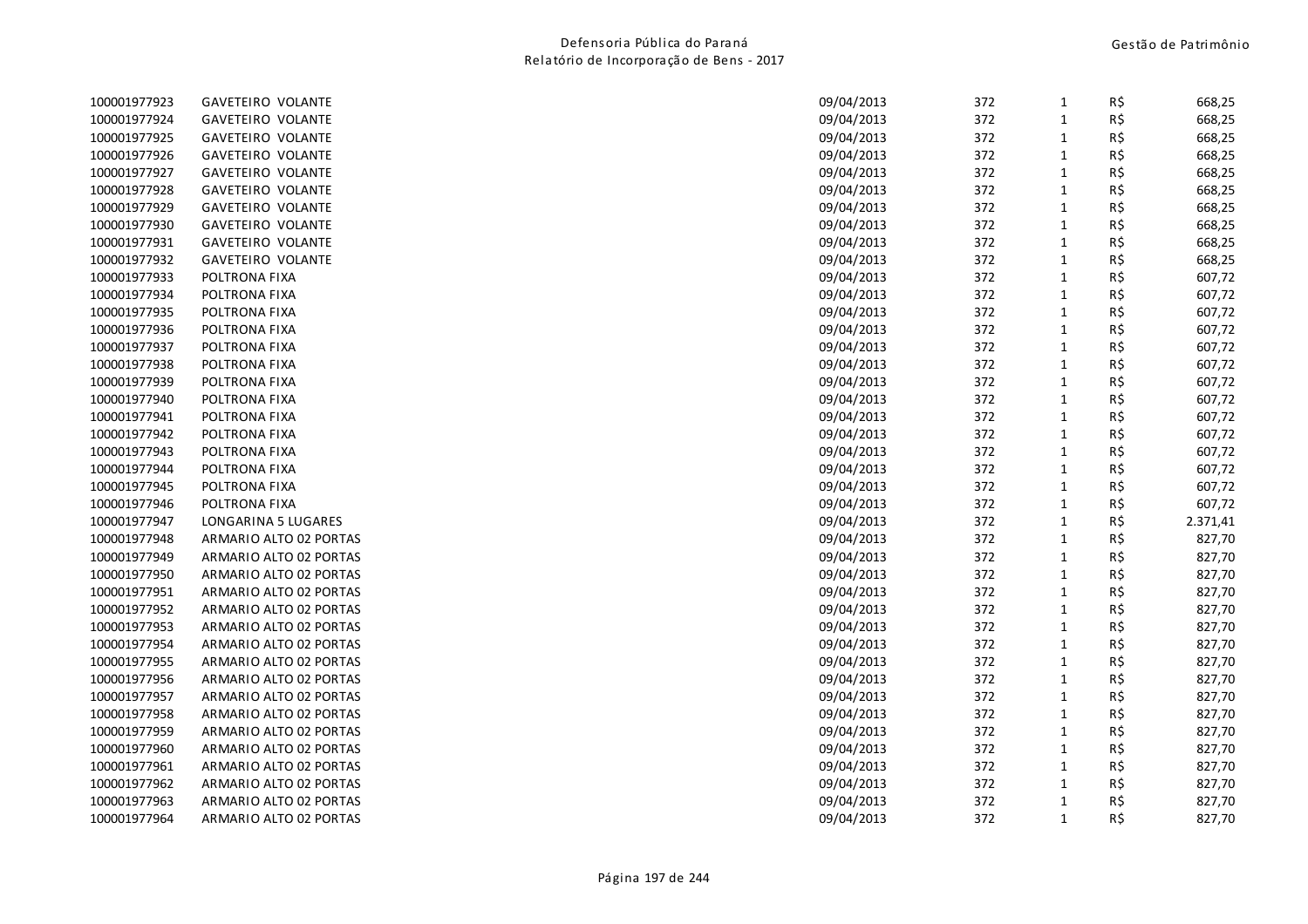| 100001977965 | ARMARIO ALTO 02 PORTAS | 09/04/2013 | 372 | $\mathbf{1}$ | R\$ | 827,70 |
|--------------|------------------------|------------|-----|--------------|-----|--------|
| 100001977966 | ARMARIO ALTO 02 PORTAS | 09/04/2013 | 372 | $\mathbf{1}$ | R\$ | 827,70 |
| 100001977967 | ARMARIO ALTO 02 PORTAS | 09/04/2013 | 372 | 1            | R\$ | 827,70 |
| 100001977968 | ARMARIO ALTO 02 PORTAS | 09/04/2013 | 372 | $\mathbf 1$  | R\$ | 827,70 |
| 100001977969 | ARMARIO ALTO 02 PORTAS | 09/04/2013 | 372 | $\mathbf{1}$ | R\$ | 827,70 |
| 100001977970 | ARMARIO ALTO 02 PORTAS | 09/04/2013 | 372 | $\mathbf{1}$ | R\$ | 827,70 |
| 100001977971 | ARMARIO ALTO 02 PORTAS | 09/04/2013 | 372 | $\mathbf{1}$ | R\$ | 827,70 |
| 100001977972 | ARMARIO ALTO 02 PORTAS | 09/04/2013 | 372 | $\mathbf{1}$ | R\$ | 827,70 |
| 100001977973 | ARMARIO ALTO 02 PORTAS | 09/04/2013 | 372 | $\mathbf{1}$ | R\$ | 827,70 |
| 100001977974 | ARMARIO ALTO 02 PORTAS | 09/04/2013 | 372 | $\mathbf{1}$ | R\$ | 827,70 |
| 100001977975 | ARMARIO ALTO 02 PORTAS | 09/04/2013 | 372 | $\mathbf{1}$ | R\$ | 827,70 |
| 100001977976 | ARMARIO ALTO 02 PORTAS | 09/04/2013 | 372 | $\mathbf{1}$ | R\$ | 827,70 |
| 100001977977 | ARMARIO ALTO 02 PORTAS | 09/04/2013 | 372 | $\mathbf{1}$ | R\$ | 827,70 |
| 100001977978 | ARMARIO ALTO 02 PORTAS | 09/04/2013 | 372 | $\mathbf{1}$ | R\$ | 827,70 |
| 100001977979 | ARMARIO ALTO 02 PORTAS | 09/04/2013 | 372 | $\mathbf{1}$ | R\$ | 827,70 |
| 100001977980 | ARMARIO ALTO 02 PORTAS | 09/04/2013 | 372 | $\mathbf{1}$ | R\$ | 827,70 |
| 100001977981 | ARMARIO ALTO 02 PORTAS | 09/04/2013 | 372 | $\mathbf{1}$ | R\$ | 827,70 |
| 100001977982 | ARMARIO ALTO 02 PORTAS | 09/04/2013 | 372 | $\mathbf 1$  | R\$ | 827,70 |
| 100001977983 | ARMARIO ALTO 02 PORTAS | 09/04/2013 | 372 | $\mathbf{1}$ | R\$ | 827,70 |
| 100001977984 | ARMARIO ALTO 02 PORTAS | 09/04/2013 | 372 | $\mathbf{1}$ | R\$ | 827,70 |
| 100001977985 | ARMARIO ALTO 02 PORTAS | 09/04/2013 | 372 | $\mathbf{1}$ | R\$ | 827,70 |
| 100001977986 | ARMARIO ALTO 02 PORTAS | 09/04/2013 | 372 | $\mathbf{1}$ | R\$ | 827,70 |
| 100001977987 | ARMARIO ALTO 02 PORTAS | 09/04/2013 | 372 | $\mathbf{1}$ | R\$ | 827,70 |
| 100001977988 | ARMARIO ALTO 02 PORTAS | 09/04/2013 | 372 | $\mathbf 1$  | R\$ | 827,70 |
| 100001977989 | ARMARIO ALTO 02 PORTAS | 09/04/2013 | 372 | $\mathbf{1}$ | R\$ | 827,70 |
| 100001977990 | POLTRONA FIXA          | 09/04/2013 | 372 | $\mathbf{1}$ | R\$ | 606,74 |
| 100001977991 | POLTRONA FIXA          | 09/04/2013 | 372 | $\mathbf{1}$ | R\$ | 606,74 |
| 100001977992 | POLTRONA FIXA          | 09/04/2013 | 372 | $\mathbf{1}$ | R\$ | 606,74 |
| 100001977993 | POLTRONA FIXA          | 09/04/2013 | 372 | $\mathbf{1}$ | R\$ | 606,74 |
| 100001977994 | POLTRONA FIXA          | 09/04/2013 | 372 | $\mathbf{1}$ | R\$ | 606,74 |
| 100001977995 | POLTRONA FIXA          | 09/04/2013 | 372 | $\mathbf{1}$ | R\$ | 606,74 |
| 100001977996 | POLTRONA FIXA          | 09/04/2013 | 372 | $\mathbf{1}$ | R\$ | 606,74 |
| 100001977997 | POLTRONA FIXA          | 09/04/2013 | 372 | $\mathbf{1}$ | R\$ | 606,74 |
| 100001977998 | POLTRONA FIXA          | 09/04/2013 | 372 | $\mathbf{1}$ | R\$ | 606,74 |
| 100001977999 | POLTRONA FIXA          | 09/04/2013 | 372 | $\mathbf{1}$ | R\$ | 606,74 |
| 100001978000 | POLTRONA FIXA          | 09/04/2013 | 372 | $\mathbf{1}$ | R\$ | 606,74 |
| 100001978001 | POLTRONA FIXA          | 09/04/2013 | 372 | $\mathbf 1$  | R\$ | 606,74 |
| 100001978002 | POLTRONA FIXA          | 09/04/2013 | 372 | $\mathbf{1}$ | R\$ | 606,74 |
| 100001978003 | POLTRONA FIXA          | 09/04/2013 | 372 | $\mathbf{1}$ | R\$ | 606,74 |
| 100001978004 | POLTRONA FIXA          | 09/04/2013 | 372 | $\mathbf{1}$ | R\$ | 606,74 |
| 100001978005 | POLTRONA FIXA          | 09/04/2013 | 372 | $\mathbf{1}$ | R\$ | 606,74 |
| 100001978006 | POLTRONA FIXA          | 09/04/2013 | 372 | $\mathbf{1}$ | R\$ | 606,74 |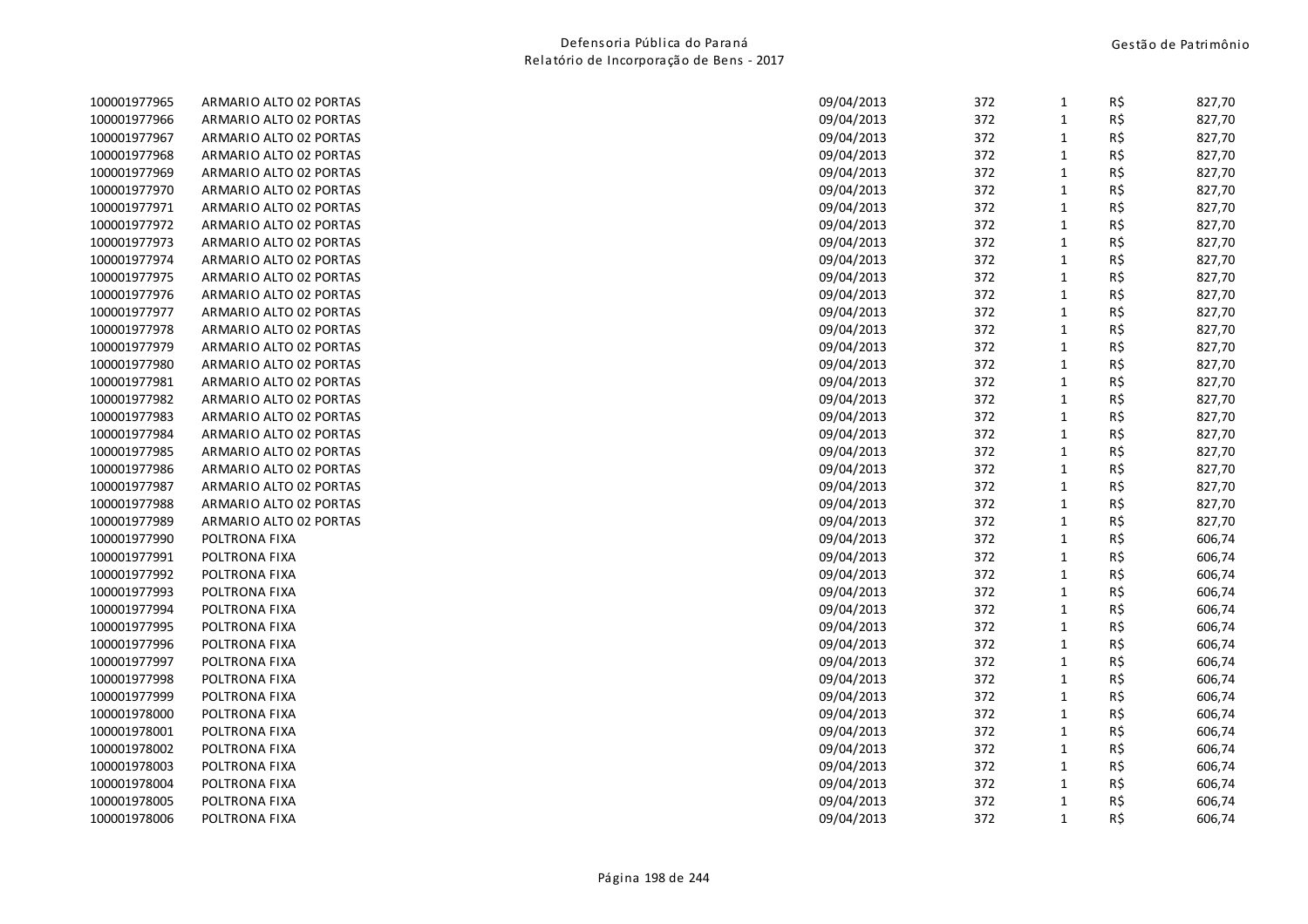| 100001978007 | POLTRONA FIXA | 09/04/2013 | 372 | 1            | R\$ | 606,74 |
|--------------|---------------|------------|-----|--------------|-----|--------|
| 100001978008 | POLTRONA FIXA | 09/04/2013 | 372 | $\mathbf{1}$ | R\$ | 606,74 |
| 100001978009 | POLTRONA FIXA | 09/04/2013 | 372 | $\mathbf{1}$ | R\$ | 606,74 |
| 100001978010 | POLTRONA FIXA | 09/04/2013 | 372 | $1\,$        | R\$ | 606,74 |
| 100001978011 | POLTRONA FIXA | 09/04/2013 | 372 | $\mathbf 1$  | R\$ | 606,74 |
| 100001978012 | POLTRONA FIXA | 09/04/2013 | 372 | $1\,$        | R\$ | 606,74 |
| 100001978013 | POLTRONA FIXA | 09/04/2013 | 372 | $\mathbf{1}$ | R\$ | 606,74 |
| 100001978014 | POLTRONA FIXA | 09/04/2013 | 372 | $\mathbf{1}$ | R\$ | 606,74 |
| 100001978015 | POLTRONA FIXA | 09/04/2013 | 372 | $\mathbf{1}$ | R\$ | 606,74 |
| 100001978016 | POLTRONA FIXA | 09/04/2013 | 372 | $\mathbf{1}$ | R\$ | 606,74 |
| 100001978017 | POLTRONA FIXA | 09/04/2013 | 372 | $\mathbf{1}$ | R\$ | 606,74 |
| 100001978018 | POLTRONA FIXA | 09/04/2013 | 372 | $\mathbf{1}$ | R\$ | 606,74 |
| 100001978019 | POLTRONA FIXA | 09/04/2013 | 372 | $\mathbf 1$  | R\$ | 606,74 |
| 100001978020 | POLTRONA FIXA | 09/04/2013 | 372 | $1\,$        | R\$ | 606,74 |
| 100001978021 | POLTRONA FIXA | 09/04/2013 | 372 | $\mathbf{1}$ | R\$ | 606,74 |
| 100001978022 | POLTRONA FIXA | 09/04/2013 | 372 | $\mathbf{1}$ | R\$ | 606,74 |
| 100001978023 | POLTRONA FIXA | 09/04/2013 | 372 | $\mathbf{1}$ | R\$ | 606,74 |
| 100001978024 | POLTRONA FIXA | 09/04/2013 | 372 | $\mathbf{1}$ | R\$ | 606,74 |
| 100001978025 | POLTRONA FIXA | 09/04/2013 | 372 | $\mathbf{1}$ | R\$ | 606,74 |
| 100001978026 | POLTRONA FIXA | 09/04/2013 | 372 | $\mathbf{1}$ | R\$ | 606,74 |
| 100001978027 | POLTRONA FIXA | 09/04/2013 | 372 | $\mathbf{1}$ | R\$ | 606,74 |
| 100001978028 | POLTRONA FIXA | 09/04/2013 | 372 | $\mathbf{1}$ | R\$ | 606,74 |
| 100001978029 | POLTRONA FIXA | 09/04/2013 | 372 | $\mathbf{1}$ | R\$ | 606,74 |
| 100001978030 | POLTRONA FIXA | 09/04/2013 | 372 | $\mathbf{1}$ | R\$ | 606,74 |
| 100001978031 | POLTRONA FIXA | 09/04/2013 | 372 | $1\,$        | R\$ | 606,74 |
| 100001978032 | POLTRONA FIXA | 09/04/2013 | 372 | $\mathbf{1}$ | R\$ | 606,74 |
| 100001978033 | POLTRONA FIXA | 09/04/2013 | 372 | $\mathbf{1}$ | R\$ | 606,74 |
| 100001978034 | POLTRONA FIXA | 09/04/2013 | 372 | $\mathbf 1$  | R\$ | 606,74 |
| 100001978035 | POLTRONA FIXA | 09/04/2013 | 372 | $1\,$        | R\$ | 606,74 |
| 100001978036 | POLTRONA FIXA | 09/04/2013 | 372 | $\mathbf{1}$ | R\$ | 606,74 |
| 100001978037 | POLTRONA FIXA | 09/04/2013 | 372 | $\mathbf{1}$ | R\$ | 606,74 |
| 100001978038 | POLTRONA FIXA | 09/04/2013 | 372 | $\mathbf 1$  | R\$ | 606,74 |
| 100001978039 | POLTRONA FIXA | 09/04/2013 | 372 | $\mathbf{1}$ | R\$ | 606,74 |
| 100001978040 | POLTRONA FIXA | 09/04/2013 | 372 | $\mathbf{1}$ | R\$ | 606,74 |
| 100001978041 | POLTRONA FIXA | 09/04/2013 | 372 | $\mathbf{1}$ | R\$ | 606,74 |
| 100001978042 | POLTRONA FIXA | 09/04/2013 | 372 | $\mathbf{1}$ | R\$ | 606,74 |
| 100001978043 | POLTRONA FIXA | 09/04/2013 | 372 | $1\,$        | R\$ | 606,74 |
| 100001978044 | POLTRONA FIXA | 09/04/2013 | 372 | $\mathbf{1}$ | R\$ | 606,74 |
| 100001978045 | POLTRONA FIXA | 09/04/2013 | 372 | $1\,$        | R\$ | 606,74 |
| 100001978046 | POLTRONA FIXA | 09/04/2013 | 372 | $\mathbf{1}$ | R\$ | 606,74 |
| 100001978047 | POLTRONA FIXA | 09/04/2013 | 372 | $\mathbf{1}$ | R\$ | 606,74 |
| 100001978048 | POLTRONA FIXA | 09/04/2013 | 372 | $\mathbf{1}$ | R\$ | 606,74 |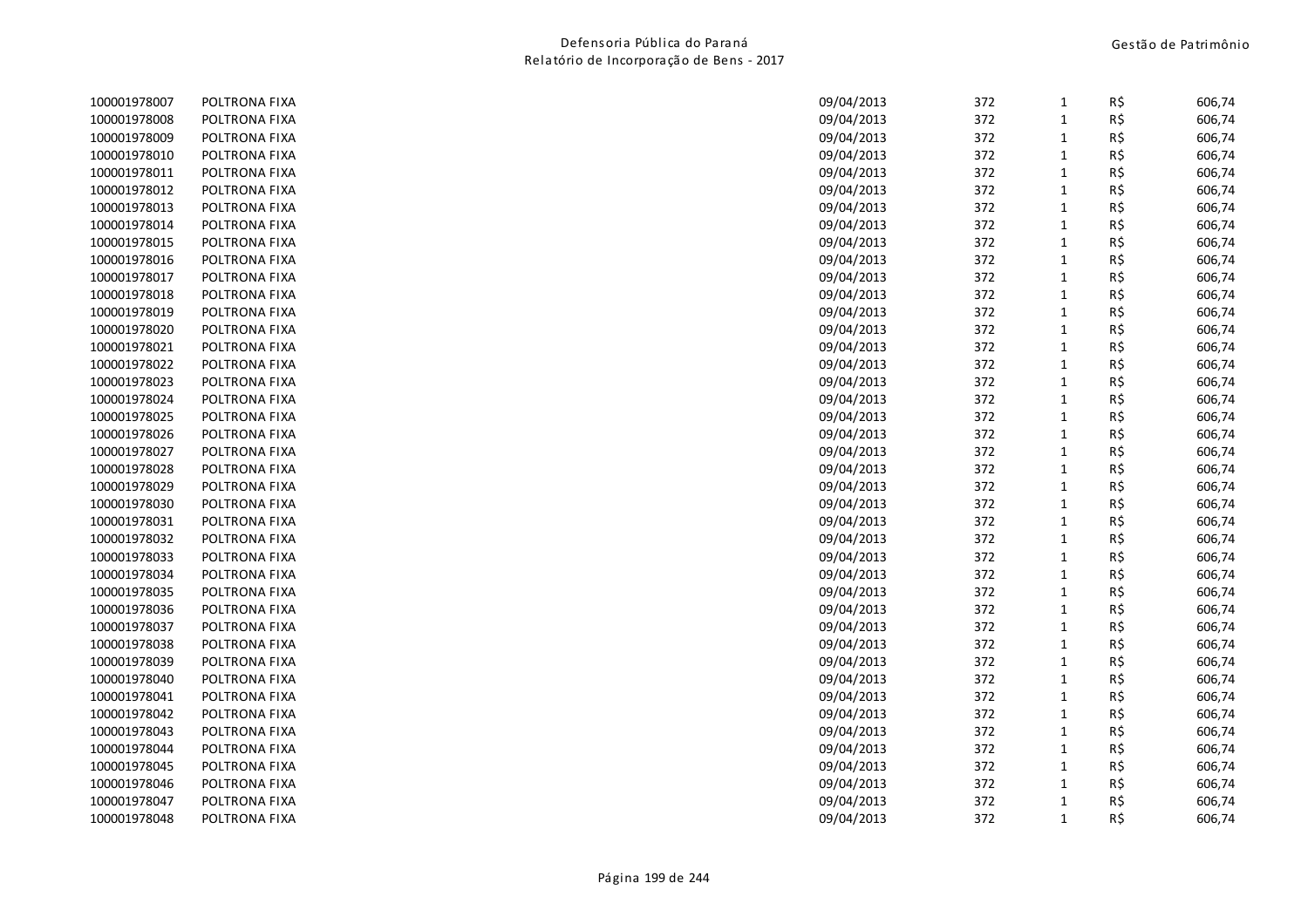| 100001978049 | POLTRONA FIXA | 09/04/2013 | 372 | 1            | R\$ | 606,74 |
|--------------|---------------|------------|-----|--------------|-----|--------|
| 100001978050 | POLTRONA FIXA | 09/04/2013 | 372 | $\mathbf{1}$ | R\$ | 606,74 |
| 100001978051 | POLTRONA FIXA | 09/04/2013 | 372 | $\mathbf{1}$ | R\$ | 606,74 |
| 100001978052 | POLTRONA FIXA | 09/04/2013 | 372 | $\mathbf{1}$ | R\$ | 606,74 |
| 100001978053 | POLTRONA FIXA | 09/04/2013 | 372 | $\mathbf{1}$ | R\$ | 606,74 |
| 100001978054 | POLTRONA FIXA | 09/04/2013 | 372 | $\mathbf{1}$ | R\$ | 606,74 |
| 100001978055 | POLTRONA FIXA | 09/04/2013 | 372 | $\mathbf{1}$ | R\$ | 606,74 |
| 100001978056 | POLTRONA FIXA | 09/04/2013 | 372 | $\mathbf{1}$ | R\$ | 606,74 |
| 100001978057 | POLTRONA FIXA | 09/04/2013 | 372 | $\mathbf{1}$ | R\$ | 606,74 |
| 100001978058 | POLTRONA FIXA | 09/04/2013 | 372 | $\mathbf{1}$ | R\$ | 606,74 |
| 100001978059 | POLTRONA FIXA | 09/04/2013 | 372 | $\mathbf{1}$ | R\$ | 606,74 |
| 100001978060 | POLTRONA FIXA | 09/04/2013 | 372 | $\mathbf{1}$ | R\$ | 606,74 |
| 100001978061 | POLTRONA FIXA | 09/04/2013 | 372 | $\mathbf{1}$ | R\$ | 606,74 |
| 100001978062 | POLTRONA FIXA | 09/04/2013 | 372 | $\mathbf 1$  | R\$ | 606,74 |
| 100001978063 | POLTRONA FIXA | 09/04/2013 | 372 | $\mathbf{1}$ | R\$ | 606,74 |
| 100001978064 | POLTRONA FIXA | 09/04/2013 | 372 | $\mathbf{1}$ | R\$ | 606,74 |
| 100001978065 | POLTRONA FIXA | 09/04/2013 | 372 | $\mathbf{1}$ | R\$ | 606,74 |
| 100001978066 | POLTRONA FIXA | 09/04/2013 | 372 | $\mathbf 1$  | R\$ | 606,74 |
| 100001978067 | POLTRONA FIXA | 09/04/2013 | 372 | $\mathbf{1}$ | R\$ | 606,74 |
| 100001978068 | POLTRONA FIXA | 09/04/2013 | 372 | $\mathbf{1}$ | R\$ | 606,74 |
| 100001978069 | POLTRONA FIXA | 09/04/2013 | 372 | $\mathbf{1}$ | R\$ | 606,74 |
| 100001978070 | POLTRONA FIXA | 09/04/2013 | 372 | $\mathbf{1}$ | R\$ | 606,74 |
| 100001978071 | POLTRONA FIXA | 09/04/2013 | 372 | $\mathbf 1$  | R\$ | 606,74 |
| 100001978072 | POLTRONA FIXA | 09/04/2013 | 372 | $\mathbf{1}$ | R\$ | 606,74 |
| 100001978073 | POLTRONA FIXA | 09/04/2013 | 372 | $\mathbf{1}$ | R\$ | 606,74 |
| 100001978074 | POLTRONA FIXA | 09/04/2013 | 372 | $\mathbf{1}$ | R\$ | 606,74 |
| 100001978075 | POLTRONA FIXA | 09/04/2013 | 372 | $\mathbf 1$  | R\$ | 606,74 |
| 100001978076 | POLTRONA FIXA | 09/04/2013 | 372 | $\mathbf{1}$ | R\$ | 606,74 |
| 100001978077 | POLTRONA FIXA | 09/04/2013 | 372 | $\mathbf 1$  | R\$ | 606,74 |
| 100001978078 | POLTRONA FIXA | 09/04/2013 | 372 | $\mathbf{1}$ | R\$ | 606,74 |
| 100001978079 | POLTRONA FIXA | 09/04/2013 | 372 | $\mathbf{1}$ | R\$ | 606,74 |
| 100001978080 | POLTRONA FIXA | 09/04/2013 | 372 | $\mathbf{1}$ | R\$ | 606,74 |
| 100001978081 | POLTRONA FIXA | 09/04/2013 | 372 | $\mathbf{1}$ | R\$ | 606,74 |
| 100001978082 | POLTRONA FIXA | 09/04/2013 | 372 | $\mathbf{1}$ | R\$ | 606,74 |
| 100001978083 | POLTRONA FIXA | 09/04/2013 | 372 | $\mathbf{1}$ | R\$ | 606,74 |
| 100001978084 | POLTRONA FIXA | 09/04/2013 | 372 | $\mathbf{1}$ | R\$ | 606,74 |
| 100001978085 | POLTRONA FIXA | 09/04/2013 | 372 | $\mathbf{1}$ | R\$ | 606,74 |
| 100001978086 | POLTRONA FIXA | 09/04/2013 | 372 | $\mathbf{1}$ | R\$ | 606,74 |
| 100001978087 | POLTRONA FIXA | 09/04/2013 | 372 | $\mathbf{1}$ | R\$ | 606,74 |
| 100001978088 | POLTRONA FIXA | 09/04/2013 | 372 | $\mathbf{1}$ | R\$ | 606,74 |
| 100001978089 | POLTRONA FIXA | 09/04/2013 | 372 | $\mathbf{1}$ | R\$ | 606,74 |
| 100001978090 | POLTRONA FIXA | 09/04/2013 | 372 | $\mathbf{1}$ | R\$ | 606,74 |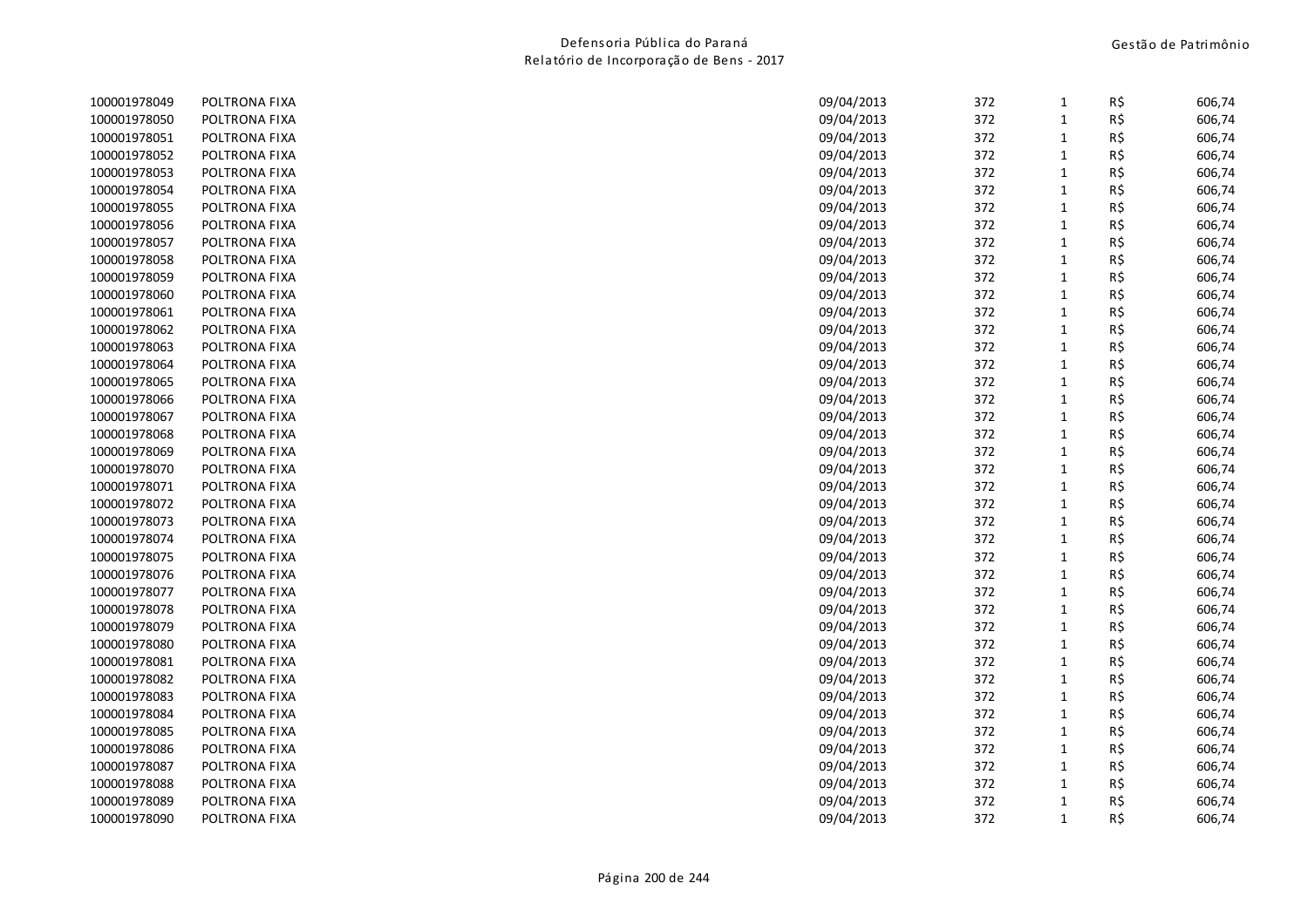| 100001978091 | POLTRONA FIXA | 09/04/2013 | 372 | $\mathbf{1}$ | R\$ | 606,74 |
|--------------|---------------|------------|-----|--------------|-----|--------|
| 100001978092 | POLTRONA FIXA | 09/04/2013 | 372 | $\mathbf{1}$ | R\$ | 606,74 |
| 100001978093 | POLTRONA FIXA | 09/04/2013 | 372 | $\mathbf{1}$ | R\$ | 606,74 |
| 100001978094 | POLTRONA FIXA | 09/04/2013 | 372 | $\mathbf{1}$ | R\$ | 606,74 |
| 100001978095 | POLTRONA FIXA | 09/04/2013 | 372 | $\mathbf{1}$ | R\$ | 606,74 |
| 100001978096 | POLTRONA FIXA | 09/04/2013 | 372 | $\mathbf{1}$ | R\$ | 606,74 |
| 100001978097 | POLTRONA FIXA | 09/04/2013 | 372 | $\mathbf{1}$ | R\$ | 606,74 |
| 100001978098 | POLTRONA FIXA | 09/04/2013 | 372 | $\mathbf{1}$ | R\$ | 606,74 |
| 100001978099 | POLTRONA FIXA | 09/04/2013 | 372 | $\mathbf 1$  | R\$ | 606,74 |
| 100001978100 | POLTRONA FIXA | 09/04/2013 | 372 | $\mathbf 1$  | R\$ | 606,74 |
| 100001978101 | POLTRONA FIXA | 09/04/2013 | 372 | $\mathbf{1}$ | R\$ | 606,74 |
| 100001978102 | POLTRONA FIXA | 09/04/2013 | 372 | $\mathbf{1}$ | R\$ | 606,74 |
| 100001978103 | POLTRONA FIXA | 09/04/2013 | 372 | $\mathbf{1}$ | R\$ | 606,74 |
| 100001978104 | POLTRONA FIXA | 09/04/2013 | 372 | $\mathbf 1$  | R\$ | 606,74 |
| 100001978105 | POLTRONA FIXA | 09/04/2013 | 372 | $\mathbf{1}$ | R\$ | 606,74 |
| 100001978106 | POLTRONA FIXA | 09/04/2013 | 372 | $\mathbf{1}$ | R\$ | 606,74 |
| 100001978107 | POLTRONA FIXA | 09/04/2013 | 372 | $\mathbf{1}$ | R\$ | 606,74 |
| 100001978108 | POLTRONA FIXA | 09/04/2013 | 372 | $\mathbf{1}$ | R\$ | 606,74 |
| 100001978109 | POLTRONA FIXA | 09/04/2013 | 372 | $\mathbf{1}$ | R\$ | 606,74 |
| 100001978110 | POLTRONA FIXA | 09/04/2013 | 372 | $\mathbf{1}$ | R\$ | 606,74 |
| 100001978111 | POLTRONA FIXA | 09/04/2013 | 372 | $\mathbf{1}$ | R\$ | 606,74 |
| 100001978112 | POLTRONA FIXA | 09/04/2013 | 372 | $\mathbf{1}$ | R\$ | 606,74 |
| 100001978113 | POLTRONA FIXA | 09/04/2013 | 372 | $\mathbf 1$  | R\$ | 606,74 |
| 100001978114 | POLTRONA FIXA | 09/04/2013 | 372 | $\mathbf{1}$ | R\$ | 606,74 |
| 100001978115 | POLTRONA FIXA | 09/04/2013 | 372 | $\mathbf{1}$ | R\$ | 606,74 |
| 100001978116 | POLTRONA FIXA | 09/04/2013 | 372 | $\mathbf{1}$ | R\$ | 606,74 |
| 100001978117 | POLTRONA FIXA | 09/04/2013 | 372 | $\mathbf 1$  | R\$ | 606,74 |
| 100001978118 | POLTRONA FIXA | 09/04/2013 | 372 | $\mathbf 1$  | R\$ | 606,74 |
| 100001978119 | POLTRONA FIXA | 09/04/2013 | 372 | $\mathbf{1}$ | R\$ | 606,74 |
| 100001978120 | POLTRONA FIXA | 09/04/2013 | 372 | $\mathbf{1}$ | R\$ | 606,74 |
| 100001978121 | POLTRONA FIXA | 09/04/2013 | 372 | $\mathbf{1}$ | R\$ | 606,74 |
| 100001978122 | POLTRONA FIXA | 09/04/2013 | 372 | $\mathbf 1$  | R\$ | 606,74 |
| 100001978123 | POLTRONA FIXA | 09/04/2013 | 372 | $\mathbf{1}$ | R\$ | 606,74 |
| 100001978124 | POLTRONA FIXA | 09/04/2013 | 372 | $\mathbf{1}$ | R\$ | 606,74 |
| 100001978125 | POLTRONA FIXA | 09/04/2013 | 372 | $\mathbf{1}$ | R\$ | 606,74 |
| 100001978126 | POLTRONA FIXA | 09/04/2013 | 372 | $\mathbf 1$  | R\$ | 606,74 |
| 100001978127 | POLTRONA FIXA | 09/04/2013 | 372 | $\mathbf 1$  | R\$ | 606,74 |
| 100001978128 | POLTRONA FIXA | 09/04/2013 | 372 | $\mathbf{1}$ | R\$ | 606,74 |
| 100001978129 | POLTRONA FIXA | 09/04/2013 | 372 | $\mathbf{1}$ | R\$ | 606,74 |
| 100001978130 | POLTRONA FIXA | 09/04/2013 | 372 | $\mathbf{1}$ | R\$ | 606,74 |
| 100001978131 | POLTRONA FIXA | 09/04/2013 | 372 | $\mathbf{1}$ | R\$ | 606,74 |
| 100001978132 | POLTRONA FIXA | 09/04/2013 | 372 | $\mathbf{1}$ | R\$ | 606,74 |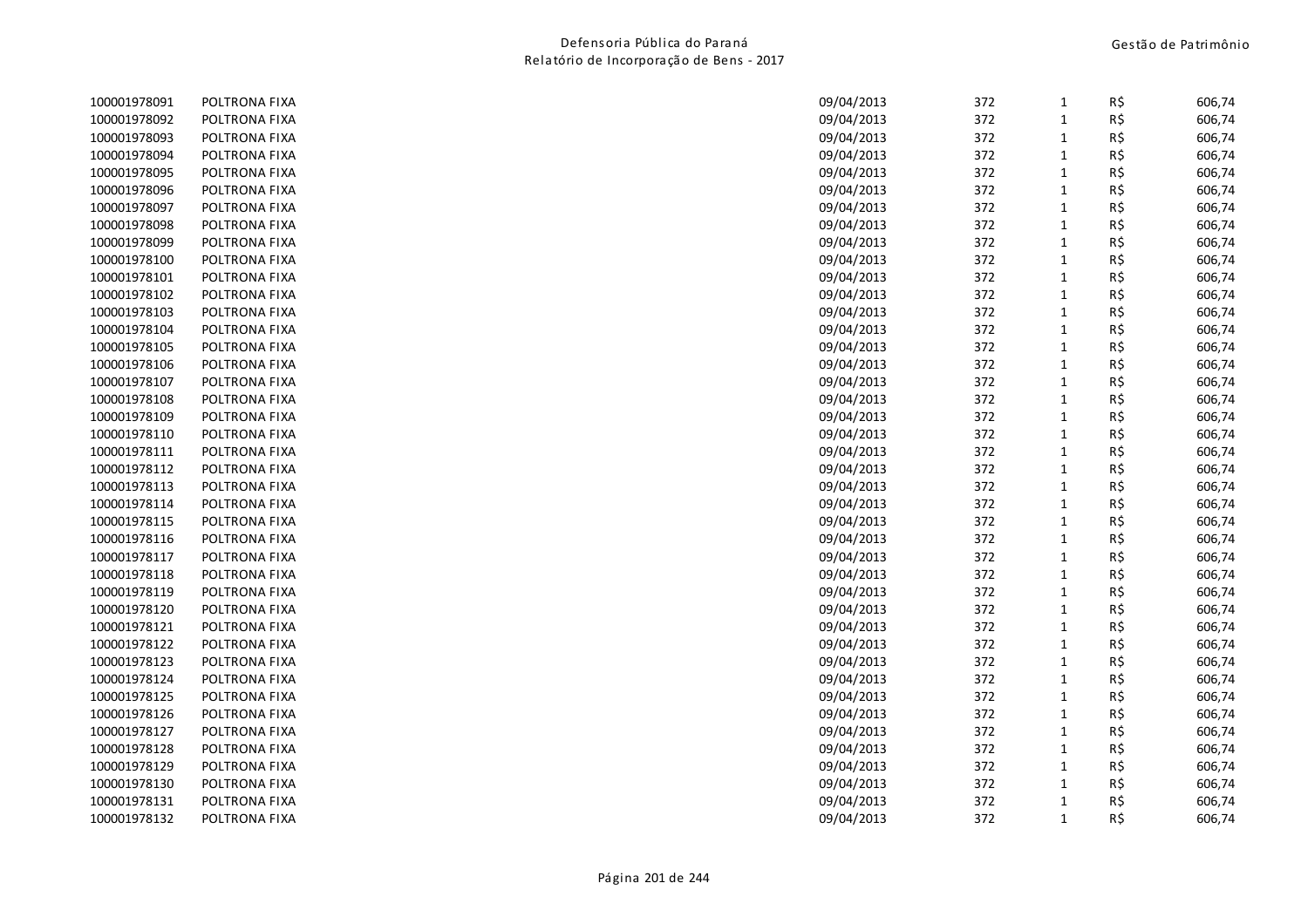| 100001978133 | POLTRONA FIXA | 09/04/2013 | 372 | $\mathbf{1}$ | R\$ | 606,74 |
|--------------|---------------|------------|-----|--------------|-----|--------|
| 100001978134 | POLTRONA FIXA | 09/04/2013 | 372 | $\mathbf{1}$ | R\$ | 606,74 |
| 100001978135 | POLTRONA FIXA | 09/04/2013 | 372 | $\mathbf{1}$ | R\$ | 606,74 |
| 100001978136 | POLTRONA FIXA | 09/04/2013 | 372 | $\mathbf{1}$ | R\$ | 606,74 |
| 100001978137 | POLTRONA FIXA | 09/04/2013 | 372 | $\mathbf{1}$ | R\$ | 606,74 |
| 100001978138 | POLTRONA FIXA | 09/04/2013 | 372 | $\mathbf{1}$ | R\$ | 606,74 |
| 100001978139 | POLTRONA FIXA | 09/04/2013 | 372 | $\mathbf{1}$ | R\$ | 606,74 |
| 100001978140 | POLTRONA FIXA | 09/04/2013 | 372 | $\mathbf{1}$ | R\$ | 606,74 |
| 100001978141 | POLTRONA FIXA | 09/04/2013 | 372 | $\mathbf{1}$ | R\$ | 606,74 |
| 100001978142 | POLTRONA FIXA | 09/04/2013 | 372 | $\mathbf 1$  | R\$ | 606,74 |
| 100001978143 | POLTRONA FIXA | 09/04/2013 | 372 | $\mathbf 1$  | R\$ | 606,74 |
| 100001978144 | POLTRONA FIXA | 09/04/2013 | 372 | $\mathbf{1}$ | R\$ | 606,74 |
| 100001978145 | POLTRONA FIXA | 09/04/2013 | 372 | $\mathbf{1}$ | R\$ | 606,74 |
| 100001978146 | POLTRONA FIXA | 09/04/2013 | 372 | $\mathbf 1$  | R\$ | 606,74 |
| 100001978147 | POLTRONA FIXA | 09/04/2013 | 372 | $\mathbf{1}$ | R\$ | 606,74 |
| 100001978148 | POLTRONA FIXA | 09/04/2013 | 372 | $\mathbf{1}$ | R\$ | 606,74 |
| 100001978149 | POLTRONA FIXA | 09/04/2013 | 372 | $\mathbf{1}$ | R\$ | 606,74 |
| 100001978150 | POLTRONA FIXA | 09/04/2013 | 372 | $\mathbf{1}$ | R\$ | 606,74 |
| 100001978151 | POLTRONA FIXA | 09/04/2013 | 372 | $\mathbf 1$  | R\$ | 606,74 |
| 100001978152 | POLTRONA FIXA | 09/04/2013 | 372 | $\mathbf{1}$ | R\$ | 607,56 |
| 100001978153 | POLTRONA FIXA | 09/04/2013 | 372 | $\mathbf{1}$ | R\$ | 607,56 |
| 100001978154 | POLTRONA FIXA | 09/04/2013 | 372 | $\mathbf{1}$ | R\$ | 607,56 |
| 100001978155 | POLTRONA FIXA | 09/04/2013 | 372 | $\mathbf 1$  | R\$ | 607,56 |
| 100001978156 | POLTRONA FIXA | 09/04/2013 | 372 | $\mathbf{1}$ | R\$ | 607,56 |
| 100001978157 | POLTRONA FIXA | 09/04/2013 | 372 | $\mathbf{1}$ | R\$ | 607,56 |
| 100001978158 | POLTRONA FIXA | 09/04/2013 | 372 | $\mathbf{1}$ | R\$ | 607,56 |
| 100001978159 | POLTRONA FIXA | 09/04/2013 | 372 | $\mathbf{1}$ | R\$ | 607,56 |
| 100001978160 | POLTRONA FIXA | 09/04/2013 | 372 | $\mathbf{1}$ | R\$ | 607,56 |
| 100001978161 | POLTRONA FIXA | 09/04/2013 | 372 | $\mathbf{1}$ | R\$ | 607,56 |
| 100001978162 | POLTRONA FIXA | 09/04/2013 | 372 | $\mathbf{1}$ | R\$ | 607,56 |
| 100001978163 | POLTRONA FIXA | 09/04/2013 | 372 | $\mathbf{1}$ | R\$ | 607,56 |
| 100001978164 | POLTRONA FIXA | 09/04/2013 | 372 | $\mathbf 1$  | R\$ | 607,56 |
| 100001978165 | POLTRONA FIXA | 09/04/2013 | 372 | $\mathbf{1}$ | R\$ | 607,56 |
| 100001978166 | POLTRONA FIXA | 09/04/2013 | 372 | $\mathbf{1}$ | R\$ | 607,56 |
| 100001978167 | POLTRONA FIXA | 09/04/2013 | 372 | $\mathbf{1}$ | R\$ | 607,56 |
| 100001978168 | POLTRONA FIXA | 09/04/2013 | 372 | $\mathbf{1}$ | R\$ | 607,56 |
| 100001978169 | POLTRONA FIXA | 09/04/2013 | 372 | $\mathbf{1}$ | R\$ | 607,56 |
| 100001978170 | POLTRONA FIXA | 09/04/2013 | 372 | $\mathbf{1}$ | R\$ | 607,56 |
| 100001978171 | POLTRONA FIXA | 09/04/2013 | 372 | $\mathbf{1}$ | R\$ | 607,56 |
| 100001978172 | POLTRONA FIXA | 09/04/2013 | 372 | $\mathbf{1}$ | R\$ | 607,56 |
| 100001978173 | POLTRONA FIXA | 09/04/2013 | 372 | $\mathbf{1}$ | R\$ | 607,56 |
| 100001978174 | POLTRONA FIXA | 09/04/2013 | 372 | $\mathbf{1}$ | R\$ | 607,56 |
|              |               |            |     |              |     |        |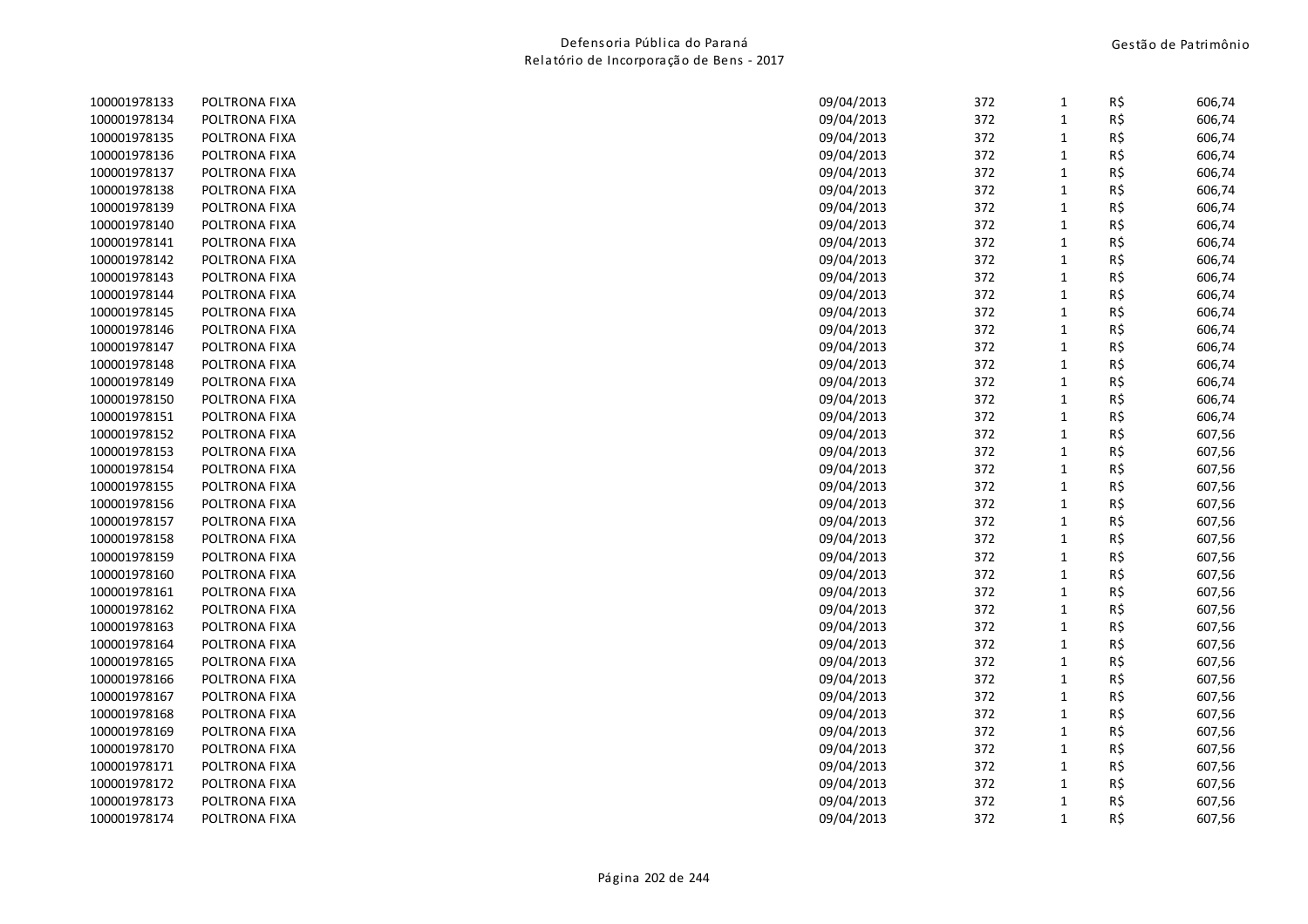| 100001978175 | POLTRONA FIXA | 09/04/2013 | 372 | $\mathbf{1}$ | R\$ | 607,56 |
|--------------|---------------|------------|-----|--------------|-----|--------|
| 100001978176 | POLTRONA FIXA | 09/04/2013 | 372 | $\mathbf{1}$ | R\$ | 607,56 |
| 100001978177 | POLTRONA FIXA | 09/04/2013 | 372 | $\mathbf{1}$ | R\$ | 607,56 |
| 100001978178 | POLTRONA FIXA | 09/04/2013 | 372 | $\mathbf{1}$ | R\$ | 607,56 |
| 100001978179 | POLTRONA FIXA | 09/04/2013 | 372 | $\mathbf{1}$ | R\$ | 607,56 |
| 100001978180 | POLTRONA FIXA | 09/04/2013 | 372 | $\mathbf 1$  | R\$ | 607,56 |
| 100001978181 | POLTRONA FIXA | 09/04/2013 | 372 | $\mathbf{1}$ | R\$ | 607,56 |
| 100001978182 | POLTRONA FIXA | 09/04/2013 | 372 | $\mathbf{1}$ | R\$ | 607,56 |
| 100001978183 | POLTRONA FIXA | 09/04/2013 | 372 | $\mathbf 1$  | R\$ | 607,56 |
| 100001978184 | POLTRONA FIXA | 09/04/2013 | 372 | $\mathbf 1$  | R\$ | 607,56 |
| 100001978185 | POLTRONA FIXA | 09/04/2013 | 372 | $\mathbf{1}$ | R\$ | 607,56 |
| 100001978186 | POLTRONA FIXA | 09/04/2013 | 372 | $\mathbf{1}$ | R\$ | 607,56 |
| 100001978187 | POLTRONA FIXA | 09/04/2013 | 372 | $\mathbf{1}$ | R\$ | 607,56 |
| 100001978188 | POLTRONA FIXA | 09/04/2013 | 372 | $\mathbf 1$  | R\$ | 607,56 |
| 100001978189 | POLTRONA FIXA | 09/04/2013 | 372 | $\mathbf{1}$ | R\$ | 607,56 |
| 100001978190 | POLTRONA FIXA | 09/04/2013 | 372 | $\mathbf{1}$ | R\$ | 607,56 |
| 100001978191 | POLTRONA FIXA | 09/04/2013 | 372 | $\mathbf{1}$ | R\$ | 607,56 |
| 100001978192 | POLTRONA FIXA | 09/04/2013 | 372 | $\mathbf{1}$ | R\$ | 607,56 |
| 100001978193 | POLTRONA FIXA | 09/04/2013 | 372 | $\mathbf 1$  | R\$ | 607,56 |
| 100001978194 | POLTRONA FIXA | 09/04/2013 | 372 | $\mathbf{1}$ | R\$ | 607,56 |
| 100001978195 | POLTRONA FIXA | 09/04/2013 | 372 | $\mathbf{1}$ | R\$ | 607,56 |
| 100001978196 | POLTRONA FIXA | 09/04/2013 | 372 | $\mathbf{1}$ | R\$ | 607,56 |
| 100001978197 | POLTRONA FIXA | 09/04/2013 | 372 | $\mathbf 1$  | R\$ | 607,56 |
| 100001978198 | POLTRONA FIXA | 09/04/2013 | 372 | $\mathbf{1}$ | R\$ | 607,56 |
| 100001978199 | POLTRONA FIXA | 09/04/2013 | 372 | $\mathbf{1}$ | R\$ | 607,56 |
| 100001978200 | POLTRONA FIXA | 09/04/2013 | 372 | $\mathbf{1}$ | R\$ | 607,56 |
| 100001978201 | POLTRONA FIXA | 09/04/2013 | 372 | $\mathbf 1$  | R\$ | 607,56 |
| 100001978202 | POLTRONA FIXA | 09/04/2013 | 372 | $\mathbf 1$  | R\$ | 607,56 |
| 100001978203 | POLTRONA FIXA | 09/04/2013 | 372 | $\mathbf{1}$ | R\$ | 607,56 |
| 100001978204 | POLTRONA FIXA | 09/04/2013 | 372 | $\mathbf{1}$ | R\$ | 607,56 |
| 100001978205 | POLTRONA FIXA | 09/04/2013 | 372 | $\mathbf{1}$ | R\$ | 607,56 |
| 100001978206 | POLTRONA FIXA | 09/04/2013 | 372 | $\mathbf 1$  | R\$ | 607,56 |
| 100001978207 | POLTRONA FIXA | 09/04/2013 | 372 | $\mathbf{1}$ | R\$ | 607,56 |
| 100001978208 | POLTRONA FIXA | 09/04/2013 | 372 | $\mathbf 1$  | R\$ | 607,56 |
| 100001978209 | POLTRONA FIXA | 09/04/2013 | 372 | $\mathbf{1}$ | R\$ | 607,56 |
| 100001978210 | POLTRONA FIXA | 09/04/2013 | 372 | $\mathbf 1$  | R\$ | 607,56 |
| 100001978211 | POLTRONA FIXA | 09/04/2013 | 372 | $\mathbf 1$  | R\$ | 607,56 |
| 100001978212 | POLTRONA FIXA | 09/04/2013 | 372 | $\mathbf{1}$ | R\$ | 607,56 |
| 100001978213 | POLTRONA FIXA | 09/04/2013 | 372 | $\mathbf{1}$ | R\$ | 607,56 |
| 100001978214 | POLTRONA FIXA | 09/04/2013 | 372 | $\mathbf{1}$ | R\$ | 607,56 |
| 100001978215 | POLTRONA FIXA | 09/04/2013 | 372 | $\mathbf{1}$ | R\$ | 607,56 |
| 100001978216 | POLTRONA FIXA | 09/04/2013 | 372 | $\mathbf{1}$ | R\$ | 607,56 |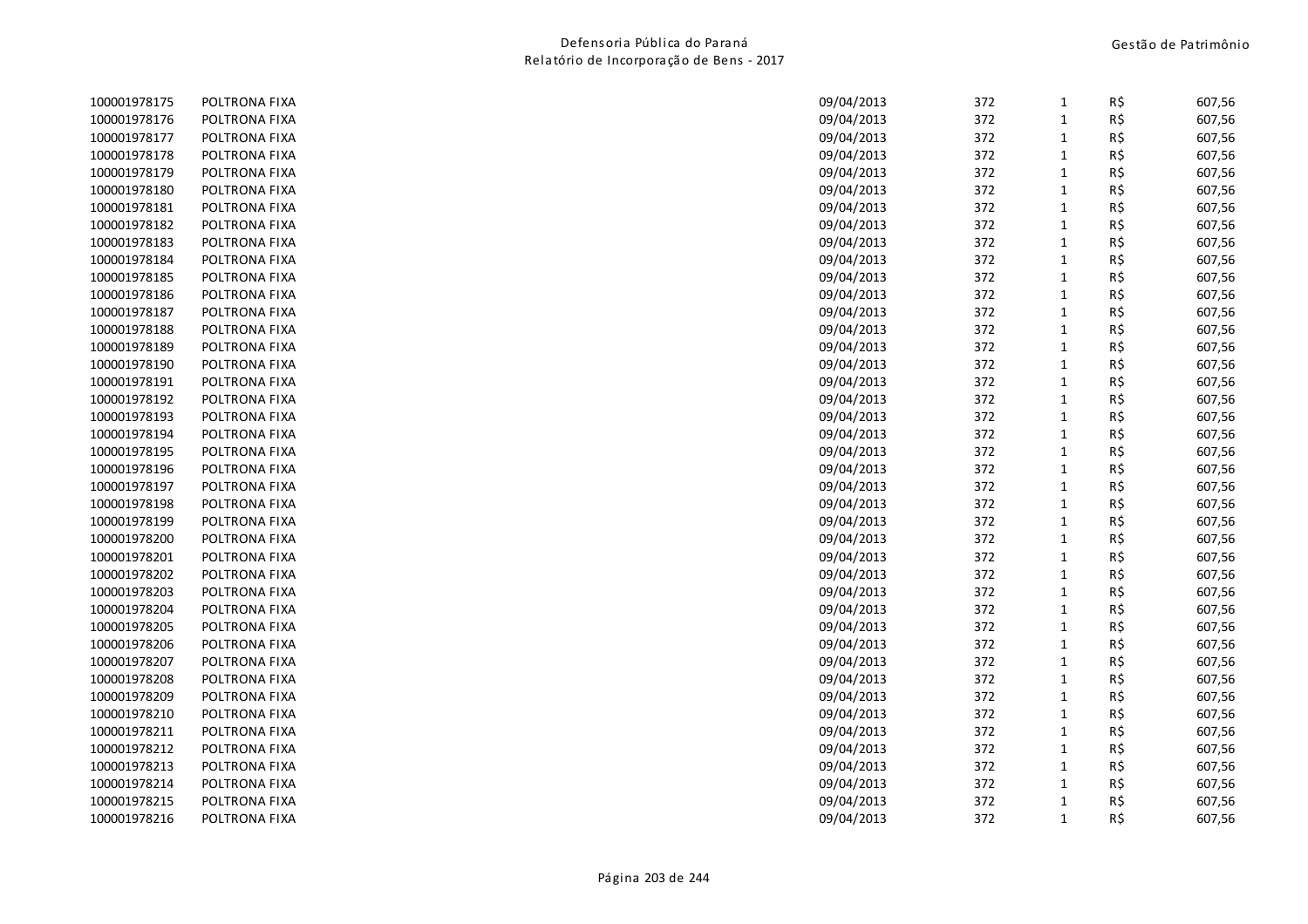| 100001978217 | POLTRONA FIXA | 09/04/2013 | 372 | $\mathbf{1}$ | R\$ | 607,56 |
|--------------|---------------|------------|-----|--------------|-----|--------|
| 100001978218 | POLTRONA FIXA | 09/04/2013 | 372 | $\mathbf{1}$ | R\$ | 607,56 |
| 100001978219 | POLTRONA FIXA | 09/04/2013 | 372 | $\mathbf{1}$ | R\$ | 607,56 |
| 100001978220 | POLTRONA FIXA | 09/04/2013 | 372 | $\mathbf{1}$ | R\$ | 607,56 |
| 100001978221 | POLTRONA FIXA | 09/04/2013 | 372 | $\mathbf{1}$ | R\$ | 607,56 |
| 100001978222 | POLTRONA FIXA | 09/04/2013 | 372 | $\mathbf{1}$ | R\$ | 606,70 |
| 100001978223 | POLTRONA FIXA | 09/04/2013 | 372 | $\mathbf{1}$ | R\$ | 606,70 |
| 100001978224 | POLTRONA FIXA | 09/04/2013 | 372 | $\mathbf{1}$ | R\$ | 606,70 |
| 100001978225 | POLTRONA FIXA | 09/04/2013 | 372 | $\mathbf{1}$ | R\$ | 606,70 |
| 100001978226 | POLTRONA FIXA | 09/04/2013 | 372 | $\mathbf 1$  | R\$ | 606,70 |
| 100001978227 | POLTRONA FIXA | 09/04/2013 | 372 | $\mathbf{1}$ | R\$ | 606,70 |
| 100001978228 | POLTRONA FIXA | 09/04/2013 | 372 | $\mathbf{1}$ | R\$ | 606,70 |
| 100001978229 | POLTRONA FIXA | 09/04/2013 | 372 | $\mathbf{1}$ | R\$ | 606,70 |
| 100001978230 | POLTRONA FIXA | 09/04/2013 | 372 | $\mathbf 1$  | R\$ | 606,70 |
| 100001978231 | POLTRONA FIXA | 09/04/2013 | 372 | $\mathbf{1}$ | R\$ | 606,70 |
| 100001978232 | POLTRONA FIXA | 09/04/2013 | 372 | $\mathbf{1}$ | R\$ | 606,70 |
| 100001978233 | POLTRONA FIXA | 09/04/2013 | 372 | $\mathbf{1}$ | R\$ | 606,70 |
| 100001978234 | POLTRONA FIXA | 09/04/2013 | 372 | $\mathbf{1}$ | R\$ | 606,70 |
| 100001978235 | POLTRONA FIXA | 09/04/2013 | 372 | $\mathbf{1}$ | R\$ | 606,74 |
| 100001978236 | POLTRONA FIXA | 09/04/2013 | 372 | $\mathbf{1}$ | R\$ | 606,74 |
| 100001978237 | POLTRONA FIXA | 09/04/2013 | 372 | $\mathbf{1}$ | R\$ | 606,74 |
| 100001978238 | POLTRONA FIXA | 09/04/2013 | 372 | $\mathbf{1}$ | R\$ | 606,74 |
| 100001978239 | POLTRONA FIXA | 09/04/2013 | 372 | $\mathbf 1$  | R\$ | 607,61 |
| 100001978240 | POLTRONA FIXA | 09/04/2013 | 372 | $\mathbf{1}$ | R\$ | 607,61 |
| 100001978241 | POLTRONA FIXA | 09/04/2013 | 372 | $\mathbf{1}$ | R\$ | 607,61 |
| 100001978242 | POLTRONA FIXA | 09/04/2013 | 372 | $\mathbf{1}$ | R\$ | 607,61 |
| 100001978243 | POLTRONA FIXA | 09/04/2013 | 372 | $\mathbf 1$  | R\$ | 607,61 |
| 100001978244 | POLTRONA FIXA | 09/04/2013 | 372 | $\mathbf 1$  | R\$ | 607,61 |
| 100001978245 | POLTRONA FIXA | 09/04/2013 | 372 | $\mathbf{1}$ | R\$ | 607,61 |
| 100001978246 | POLTRONA FIXA | 09/04/2013 | 372 | $\mathbf{1}$ | R\$ | 607,61 |
| 100001978247 | POLTRONA FIXA | 09/04/2013 | 372 | $\mathbf{1}$ | R\$ | 607,61 |
| 100001978248 | POLTRONA FIXA | 09/04/2013 | 372 | $\mathbf 1$  | R\$ | 607,61 |
| 100001978249 | POLTRONA FIXA | 09/04/2013 | 372 | $\mathbf{1}$ | R\$ | 607,70 |
| 100001978250 | POLTRONA FIXA | 09/04/2013 | 372 | $\mathbf{1}$ | R\$ | 607,70 |
| 100001978251 | POLTRONA FIXA | 09/04/2013 | 372 | $\mathbf{1}$ | R\$ | 607,70 |
| 100001978252 | POLTRONA FIXA | 09/04/2013 | 372 | $\mathbf 1$  | R\$ | 607,70 |
| 100001978253 | POLTRONA FIXA | 09/04/2013 | 372 | $\mathbf 1$  | R\$ | 607,70 |
| 100001978254 | POLTRONA FIXA | 09/04/2013 | 372 | $\mathbf{1}$ | R\$ | 607,70 |
| 100001978255 | POLTRONA FIXA | 09/04/2013 | 372 | $\mathbf{1}$ | R\$ | 607,70 |
| 100001978256 | POLTRONA FIXA | 09/04/2013 | 372 | $\mathbf{1}$ | R\$ | 607,70 |
| 100001978257 | POLTRONA FIXA | 09/04/2013 | 372 | $\mathbf{1}$ | R\$ | 607,70 |
| 100001978258 | POLTRONA FIXA | 09/04/2013 | 372 | $\mathbf{1}$ | R\$ | 607,70 |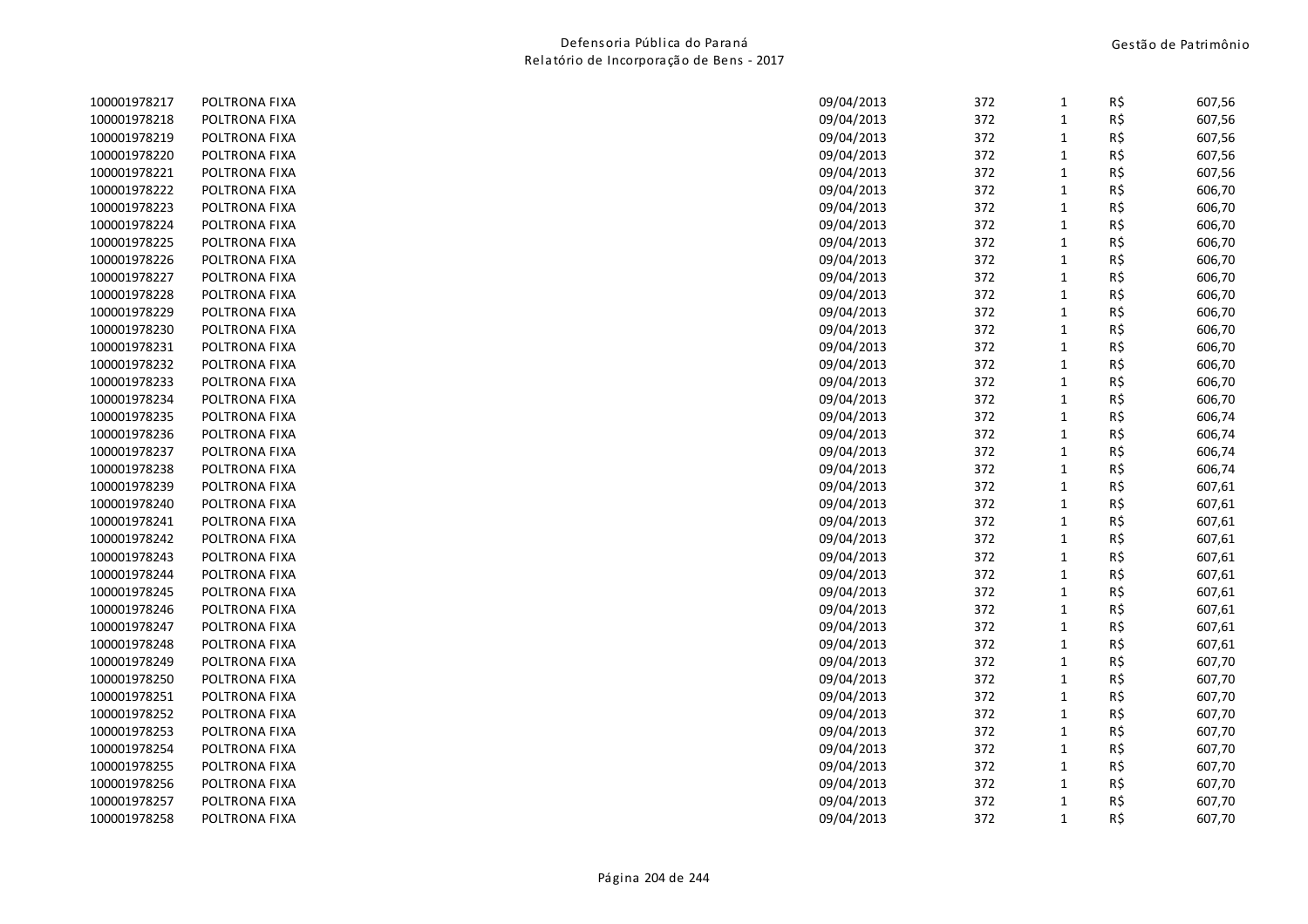| 100001978259 | POLTRONA FIXA | 09/04/2013 | 372 | 1            | R\$ | 607,70 |
|--------------|---------------|------------|-----|--------------|-----|--------|
| 100001978260 | POLTRONA FIXA | 09/04/2013 | 372 | 1            | R\$ | 607,70 |
| 100001978261 | POLTRONA FIXA | 09/04/2013 | 372 | $\mathbf{1}$ | R\$ | 607,70 |
| 100001978262 | POLTRONA FIXA | 09/04/2013 | 372 | 1            | R\$ | 607,70 |
| 100001978263 | POLTRONA FIXA | 09/04/2013 | 372 | $\mathbf{1}$ | R\$ | 607,70 |
| 100001978264 | POLTRONA FIXA | 09/04/2013 | 372 | $\mathbf{1}$ | R\$ | 607,70 |
| 100001978265 | POLTRONA FIXA | 09/04/2013 | 372 | $\mathbf{1}$ | R\$ | 607,70 |
| 100001978266 | POLTRONA FIXA | 09/04/2013 | 372 | $\mathbf{1}$ | R\$ | 607,70 |
| 100001978267 | POLTRONA FIXA | 09/04/2013 | 372 | $\mathbf{1}$ | R\$ | 607,70 |
| 100001978268 | POLTRONA FIXA | 09/04/2013 | 372 | $\mathbf{1}$ | R\$ | 607,70 |
| 100001978269 | POLTRONA FIXA | 09/04/2013 | 372 | $\mathbf{1}$ | R\$ | 607,70 |
| 100001978270 | POLTRONA FIXA | 09/04/2013 | 372 | $\mathbf{1}$ | R\$ | 607,70 |
| 100001978271 | POLTRONA FIXA | 09/04/2013 | 372 | $\mathbf{1}$ | R\$ | 607,70 |
| 100001978272 | POLTRONA FIXA | 09/04/2013 | 372 | $\mathbf{1}$ | R\$ | 607,70 |
| 100001978273 | POLTRONA FIXA | 09/04/2013 | 372 | $\mathbf{1}$ | R\$ | 607,70 |
| 100001978274 | POLTRONA FIXA | 09/04/2013 | 372 | $\mathbf{1}$ | R\$ | 607,70 |
| 100001978275 | POLTRONA FIXA | 09/04/2013 | 372 | $\mathbf{1}$ | R\$ | 607,70 |
| 100001978276 | POLTRONA FIXA | 09/04/2013 | 372 | $\mathbf{1}$ | R\$ | 607,70 |
| 100001978277 | POLTRONA FIXA | 09/04/2013 | 372 | $\mathbf{1}$ | R\$ | 607,70 |
| 100001978278 | POLTRONA FIXA | 09/04/2013 | 372 | $\mathbf{1}$ | R\$ | 607,70 |
| 100001978279 | POLTRONA FIXA | 09/04/2013 | 372 | $\mathbf{1}$ | R\$ | 607,70 |
| 100001978280 | POLTRONA FIXA | 09/04/2013 | 372 | $\mathbf{1}$ | R\$ | 607,70 |
| 100001978281 | POLTRONA FIXA | 09/04/2013 | 372 | $\mathbf{1}$ | R\$ | 607,70 |
| 100001978282 | POLTRONA FIXA | 09/04/2013 | 372 | $\mathbf{1}$ | R\$ | 607,70 |
| 100001978283 | POLTRONA FIXA | 09/04/2013 | 372 | 1            | R\$ | 607,70 |
| 100001978284 | POLTRONA FIXA | 09/04/2013 | 372 | 1            | R\$ | 607,70 |
| 100001978285 | POLTRONA FIXA | 09/04/2013 | 372 | $\mathbf{1}$ | R\$ | 607,70 |
| 100001978286 | POLTRONA FIXA | 09/04/2013 | 372 | $\mathbf{1}$ | R\$ | 607,70 |
| 100001978287 | POLTRONA FIXA | 09/04/2013 | 372 | $\mathbf{1}$ | R\$ | 607,70 |
| 100001978288 | POLTRONA FIXA | 09/04/2013 | 372 | $\mathbf{1}$ | R\$ | 607,70 |
| 100001978289 | POLTRONA FIXA | 09/04/2013 | 372 | 1            | R\$ | 607,70 |
| 100001978290 | POLTRONA FIXA | 09/04/2013 | 372 | $\mathbf{1}$ | R\$ | 607,70 |
| 100001978291 | POLTRONA FIXA | 09/04/2013 | 372 | $\mathbf{1}$ | R\$ | 607,70 |
| 100001978292 | POLTRONA FIXA | 09/04/2013 | 372 | $\mathbf{1}$ | R\$ | 607,70 |
| 100001978293 | POLTRONA FIXA | 09/04/2013 | 372 | $\mathbf{1}$ | R\$ | 607,70 |
| 100001978294 | POLTRONA FIXA | 09/04/2013 | 372 | $\mathbf{1}$ | R\$ | 607,70 |
| 100001978295 | POLTRONA FIXA | 09/04/2013 | 372 | $\mathbf{1}$ | R\$ | 607,70 |
| 100001978296 | POLTRONA FIXA | 09/04/2013 | 372 | $\mathbf{1}$ | R\$ | 607,70 |
| 100001978297 | POLTRONA FIXA | 09/04/2013 | 372 | $\mathbf{1}$ | R\$ | 607,70 |
| 100001978298 | POLTRONA FIXA | 09/04/2013 | 372 | 1            | R\$ | 607,70 |
| 100001978299 | POLTRONA FIXA | 09/04/2013 | 372 | $\mathbf{1}$ | R\$ | 607,70 |
| 100001978300 | POLTRONA FIXA | 09/04/2013 | 372 | 1            | R\$ | 607,70 |
|              |               |            |     |              |     |        |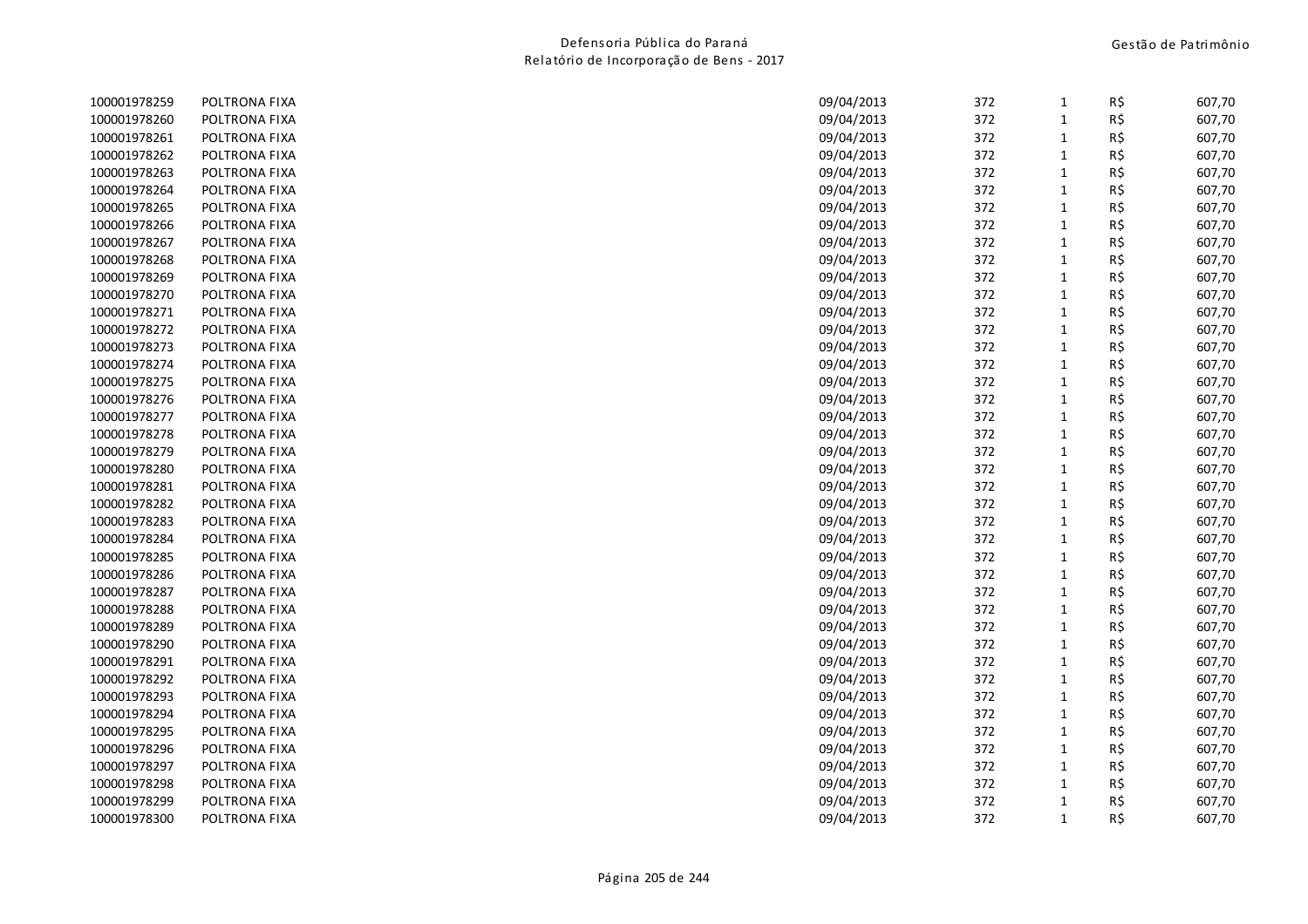| 100001978301 | POLTRONA FIXA | 09/04/2013 | 372 | 1            | R\$ | 607,70 |
|--------------|---------------|------------|-----|--------------|-----|--------|
| 100001978302 | POLTRONA FIXA | 09/04/2013 | 372 | $\mathbf{1}$ | R\$ | 607,70 |
| 100001978303 | POLTRONA FIXA | 09/04/2013 | 372 | 1            | R\$ | 607,70 |
| 100001978304 | POLTRONA FIXA | 09/04/2013 | 372 | $\mathbf{1}$ | R\$ | 607,70 |
| 100001978305 | POLTRONA FIXA | 09/04/2013 | 372 | $\mathbf{1}$ | R\$ | 607,70 |
| 100001978306 | POLTRONA FIXA | 09/04/2013 | 372 | $\mathbf{1}$ | R\$ | 607,70 |
| 100001978307 | POLTRONA FIXA | 09/04/2013 | 372 | 1            | R\$ | 607,70 |
| 100001978308 | POLTRONA FIXA | 09/04/2013 | 372 | $\mathbf{1}$ | R\$ | 607,70 |
| 100001978309 | POLTRONA FIXA | 09/04/2013 | 372 | $\mathbf{1}$ | R\$ | 607,70 |
| 100001978310 | POLTRONA FIXA | 09/04/2013 | 372 | $\mathbf{1}$ | R\$ | 607,70 |
| 100001978311 | POLTRONA FIXA | 09/04/2013 | 372 | $\mathbf{1}$ | R\$ | 607,70 |
| 100001978312 | POLTRONA FIXA | 09/04/2013 | 372 | $\mathbf{1}$ | R\$ | 607,70 |
| 100001978313 | POLTRONA FIXA | 09/04/2013 | 372 | $\mathbf{1}$ | R\$ | 607,70 |
| 100001978314 | POLTRONA FIXA | 09/04/2013 | 372 | $\mathbf{1}$ | R\$ | 607,70 |
| 100001978315 | POLTRONA FIXA | 09/04/2013 | 372 | $\mathbf{1}$ | R\$ | 607,70 |
| 100001978316 | POLTRONA FIXA | 09/04/2013 | 372 | $\mathbf{1}$ | R\$ | 607,70 |
| 100001978317 | POLTRONA FIXA | 09/04/2013 | 372 | $\mathbf{1}$ | R\$ | 607,70 |
| 100001978318 | POLTRONA FIXA | 09/04/2013 | 372 | $\mathbf{1}$ | R\$ | 607,70 |
| 100001978319 | POLTRONA FIXA | 09/04/2013 | 372 | $\mathbf{1}$ | R\$ | 607,70 |
| 100001978320 | POLTRONA FIXA | 09/04/2013 | 372 | $\mathbf{1}$ | R\$ | 607,70 |
| 100001978321 | POLTRONA FIXA | 09/04/2013 | 372 | $\mathbf{1}$ | R\$ | 607,70 |
| 100001978322 | POLTRONA FIXA | 09/04/2013 | 372 | $\mathbf{1}$ | R\$ | 607,70 |
| 100001978323 | POLTRONA FIXA | 09/04/2013 | 372 | $\mathbf{1}$ | R\$ | 607,70 |
| 100001978324 | POLTRONA FIXA | 09/04/2013 | 372 | 1            | R\$ | 607,70 |
| 100001978325 | POLTRONA FIXA | 09/04/2013 | 372 | $\mathbf{1}$ | R\$ | 607,70 |
| 100001978326 | POLTRONA FIXA | 09/04/2013 | 372 | $\mathbf{1}$ | R\$ | 607,70 |
| 100001978327 | POLTRONA FIXA | 09/04/2013 | 372 | $\mathbf{1}$ | R\$ | 607,70 |
| 100001978328 | POLTRONA FIXA | 09/04/2013 | 372 | $\mathbf{1}$ | R\$ | 607,70 |
| 100001978329 | POLTRONA FIXA | 09/04/2013 | 372 | $\mathbf{1}$ | R\$ | 607,70 |
| 100001978330 | POLTRONA FIXA | 09/04/2013 | 372 | $\mathbf{1}$ | R\$ | 607,70 |
| 100001978331 | POLTRONA FIXA | 09/04/2013 | 372 | $\mathbf{1}$ | R\$ | 607,70 |
| 100001978332 | POLTRONA FIXA | 09/04/2013 | 372 | $\mathbf{1}$ | R\$ | 607,70 |
| 100001978333 | POLTRONA FIXA | 09/04/2013 | 372 | $\mathbf{1}$ | R\$ | 607,70 |
| 100001978334 | POLTRONA FIXA | 09/04/2013 | 372 | $\mathbf{1}$ | R\$ | 607,70 |
| 100001978335 | POLTRONA FIXA | 09/04/2013 | 372 | 1            | R\$ | 607,70 |
| 100001978336 | POLTRONA FIXA | 09/04/2013 | 372 | $\mathbf{1}$ | R\$ | 607,70 |
| 100001978337 | POLTRONA FIXA | 09/04/2013 | 372 | $\mathbf{1}$ | R\$ | 607,70 |
| 100001978338 | POLTRONA FIXA | 09/04/2013 | 372 | $\mathbf{1}$ | R\$ | 607,70 |
| 100001978339 | POLTRONA FIXA | 09/04/2013 | 372 | $\mathbf{1}$ | R\$ | 607,70 |
| 100001978340 | POLTRONA FIXA | 09/04/2013 | 372 | 1            | R\$ | 607,70 |
| 100001978341 | POLTRONA FIXA | 09/04/2013 | 372 | 1            | R\$ | 607,70 |
| 100001978342 | POLTRONA FIXA | 09/04/2013 | 372 | $\mathbf{1}$ | R\$ | 607,70 |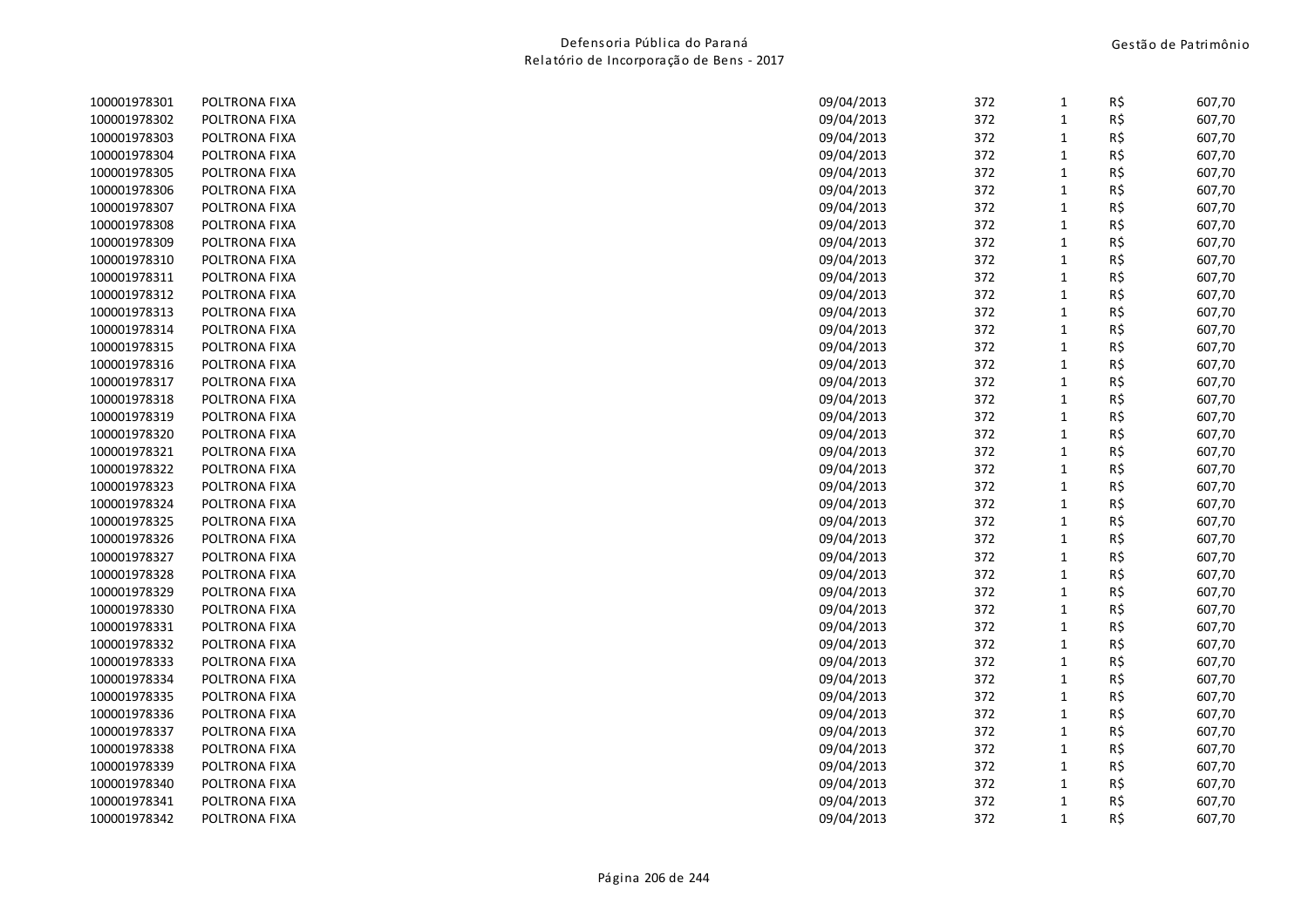| 100001978343 | POLTRONA FIXA      | 09/04/2013 | 372 | $\mathbf{1}$ | R\$ | 607,70 |
|--------------|--------------------|------------|-----|--------------|-----|--------|
| 100001978344 | POLTRONA FIXA      | 09/04/2013 | 372 | $\mathbf{1}$ | R\$ | 607,70 |
| 100001978345 | POLTRONA FIXA      | 09/04/2013 | 372 | $\mathbf{1}$ | R\$ | 607,70 |
| 100001978346 | POLTRONA FIXA      | 09/04/2013 | 372 | $\mathbf{1}$ | R\$ | 607,70 |
| 100001978347 | POLTRONA FIXA      | 09/04/2013 | 372 | $\mathbf{1}$ | R\$ | 607,70 |
| 100001978348 | POLTRONA FIXA      | 09/04/2013 | 372 | $\mathbf{1}$ | R\$ | 607,70 |
| 100001978349 | POLTRONA FIXA      | 09/04/2013 | 372 | 1            | R\$ | 607,70 |
| 100001978350 | POLTRONA FIXA      | 09/04/2013 | 372 | $\mathbf{1}$ | R\$ | 607,70 |
| 100001978351 | POLTRONA FIXA      | 09/04/2013 | 372 | $\mathbf{1}$ | R\$ | 607,70 |
| 100001978352 | POLTRONA FIXA      | 09/04/2013 | 372 | $\mathbf{1}$ | R\$ | 607,70 |
| 100001978353 | POLTRONA FIXA      | 09/04/2013 | 372 | $\mathbf{1}$ | R\$ | 607,70 |
| 100001978354 | POLTRONA FIXA      | 09/04/2013 | 372 | $\mathbf{1}$ | R\$ | 607,70 |
| 100001978355 | POLTRONA FIXA      | 09/04/2013 | 372 | $\mathbf{1}$ | R\$ | 607,70 |
| 100001978356 | POLTRONA FIXA      | 09/04/2013 | 372 | $\mathbf{1}$ | R\$ | 607,70 |
| 100001978357 | POLTRONA FIXA      | 09/04/2013 | 372 | $\mathbf{1}$ | R\$ | 607,61 |
| 100001978358 | POLTRONA FIXA      | 09/04/2013 | 372 | $\mathbf{1}$ | R\$ | 607,61 |
| 100001978359 | POLTRONA FIXA      | 09/04/2013 | 372 | $\mathbf{1}$ | R\$ | 607,61 |
| 100001978360 | POLTRONA FIXA      | 09/04/2013 | 372 | $\mathbf{1}$ | R\$ | 607,61 |
| 100001978361 | POLTRONA FIXA      | 09/04/2013 | 372 | $\mathbf{1}$ | R\$ | 607,61 |
| 100001978362 | POLTRONA FIXA      | 09/04/2013 | 372 | $\mathbf{1}$ | R\$ | 607,61 |
| 100001978363 | POLTRONA FIXA      | 09/04/2013 | 372 | $\mathbf{1}$ | R\$ | 607,61 |
| 100001978364 | POLTRONA FIXA      | 09/04/2013 | 372 | $\mathbf{1}$ | R\$ | 607,61 |
| 100001978365 | POLTRONA FIXA      | 09/04/2013 | 372 | $\mathbf{1}$ | R\$ | 607,61 |
| 100001978366 | POLTRONA FIXA      | 09/04/2013 | 372 | $\mathbf{1}$ | R\$ | 607,61 |
| 100001978367 | POLTRONA FIXA      | 09/04/2013 | 372 | $\mathbf{1}$ | R\$ | 607,61 |
| 100001978368 | POLTRONA FIXA      | 09/04/2013 | 372 | $\mathbf{1}$ | R\$ | 607,61 |
| 100001978369 | POLTRONA FIXA      | 09/04/2013 | 372 | $\mathbf{1}$ | R\$ | 607,61 |
| 100001978370 | POLTRONA FIXA      | 09/04/2013 | 372 | $\mathbf{1}$ | R\$ | 607,61 |
| 100001978371 | POLTRONA FIXA      | 09/04/2013 | 372 | $\mathbf{1}$ | R\$ | 607,61 |
| 100001978372 | POLTRONA FIXA      | 09/04/2013 | 372 | $\mathbf{1}$ | R\$ | 607,61 |
| 100001978373 | POLTRONA FIXA      | 09/04/2013 | 372 | $\mathbf{1}$ | R\$ | 607,61 |
| 100001978374 | POLTRONA FIXA      | 09/04/2013 | 372 | $\mathbf{1}$ | R\$ | 607,61 |
| 100001978375 | POLTRONA FIXA      | 09/04/2013 | 372 | $\mathbf{1}$ | R\$ | 607,61 |
| 100001978376 | POLTRONA FIXA      | 09/04/2013 | 372 | $\mathbf{1}$ | R\$ | 607,61 |
| 100001978377 | POLTRONA GIRATORIA | 09/04/2013 | 372 | $\mathbf{1}$ | R\$ | 848,44 |
| 100001978378 | POLTRONA GIRATORIA | 09/04/2013 | 372 | $\mathbf{1}$ | R\$ | 848,44 |
| 100001978379 | POLTRONA GIRATORIA | 09/04/2013 | 372 | $\mathbf{1}$ | R\$ | 848,44 |
| 100001978380 | POLTRONA GIRATORIA | 09/04/2013 | 372 | $\mathbf{1}$ | R\$ | 848,44 |
| 100001978381 | POLTRONA GIRATORIA | 09/04/2013 | 372 | $\mathbf{1}$ | R\$ | 848,44 |
| 100001978484 | POLTRONA GIRATORIA | 09/04/2013 | 372 | $\mathbf{1}$ | R\$ | 818,20 |
| 100001978485 | POLTRONA GIRATORIA | 09/04/2013 | 372 | 1            | R\$ | 818,20 |
| 100001978486 | POLTRONA GIRATORIA | 09/04/2013 | 372 | $\mathbf{1}$ | R\$ | 818,20 |
|              |                    |            |     |              |     |        |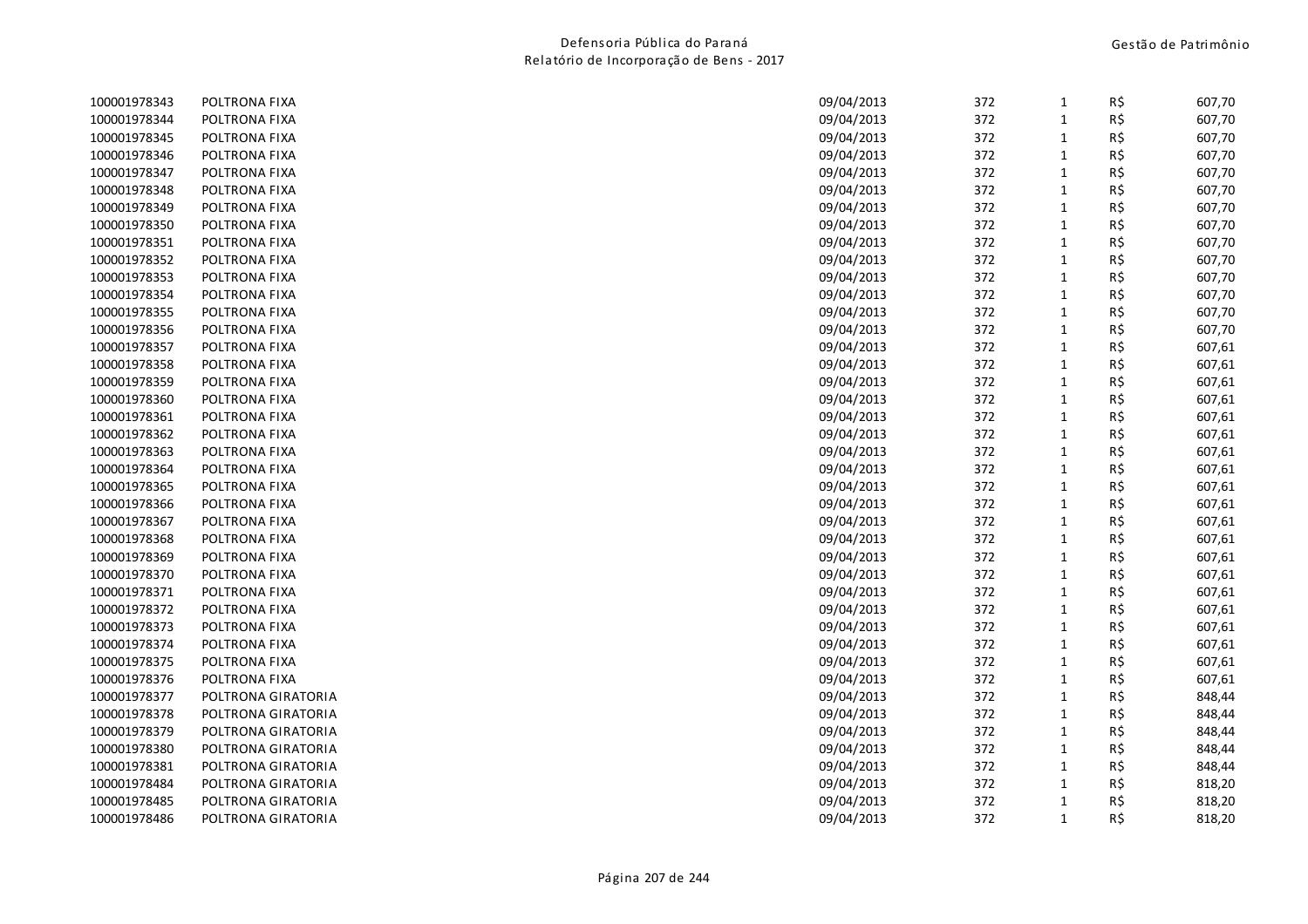| 100001978488 | POLTRONA GIRATORIA  | 09/04/2013 | 372 |              |     |          |
|--------------|---------------------|------------|-----|--------------|-----|----------|
|              |                     |            |     | $\mathbf{1}$ | R\$ | 818,20   |
| 100001978489 | POLTRONA GIRATORIA  | 09/04/2013 | 372 | $\mathbf{1}$ | R\$ | 818,20   |
| 100001978490 | POLTRONA GIRATORIA  | 09/04/2013 | 372 | $\mathbf{1}$ | R\$ | 818,20   |
| 100001978491 | POLTRONA GIRATORIA  | 09/04/2013 | 372 | $\mathbf 1$  | R\$ | 818,20   |
| 100001978492 | POLTRONA GIRATORIA  | 09/04/2013 | 372 | $\mathbf{1}$ | R\$ | 818,20   |
| 100001978493 | POLTRONA GIRATORIA  | 09/04/2013 | 372 | $\mathbf{1}$ | R\$ | 818,20   |
| 100001978494 | POLTRONA GIRATORIA  | 09/04/2013 | 372 | $\mathbf{1}$ | R\$ | 818,20   |
| 100001978495 | POLTRONA GIRATORIA  | 09/04/2013 | 372 | $\mathbf{1}$ | R\$ | 818,20   |
| 100001978496 | POLTRONA GIRATORIA  | 09/04/2013 | 372 | $\mathbf{1}$ | R\$ | 818,20   |
| 100001978497 | POLTRONA GIRATORIA  | 09/04/2013 | 372 | $\mathbf{1}$ | R\$ | 818,20   |
| 100001978498 | POLTRONA GIRATORIA  | 09/04/2013 | 372 | $\mathbf{1}$ | R\$ | 818,20   |
| 100001978499 | POLTRONA GIRATORIA  | 09/04/2013 | 372 | $\mathbf{1}$ | R\$ | 818,20   |
| 100001978500 | POLTRONA GIRATORIA  | 09/04/2013 | 372 | $\mathbf{1}$ | R\$ | 818,20   |
| 100001978501 | POLTRONA GIRATORIA  | 09/04/2013 | 372 | $\mathbf{1}$ | R\$ | 818,20   |
| 100001978502 | LONGARINA 5 LUGARES | 09/04/2013 | 372 | $\mathbf{1}$ | R\$ | 2.351,63 |
| 100001978503 | LONGARINA 5 LUGARES | 09/04/2013 | 372 | $\mathbf{1}$ | R\$ | 2.351,63 |
| 100001978504 | LONGARINA 5 LUGARES | 09/04/2013 | 372 | $\mathbf{1}$ | R\$ | 2.351,63 |
| 100001978505 | LONGARINA 5 LUGARES | 09/04/2013 | 372 | $\mathbf{1}$ | R\$ | 2.351,63 |
| 100001978506 | LONGARINA 5 LUGARES | 09/04/2013 | 372 | $\mathbf{1}$ | R\$ | 2.351,63 |
| 100001978507 | LONGARINA 5 LUGARES | 09/04/2013 | 372 | $\mathbf{1}$ | R\$ | 2.351,63 |
| 100001978508 | LONGARINA 5 LUGARES | 09/04/2013 | 372 | $\mathbf{1}$ | R\$ | 2.351,63 |
| 100001978509 | LONGARINA 5 LUGARES | 09/04/2013 | 372 | $\mathbf 1$  | R\$ | 2.351,63 |
| 100001978510 | LONGARINA 5 LUGARES | 09/04/2013 | 372 | $\mathbf{1}$ | R\$ | 2.351,63 |
| 100001978511 | LONGARINA 5 LUGARES | 09/04/2013 | 372 | $\mathbf{1}$ | R\$ | 2.351,63 |
| 100001978512 | LONGARINA 5 LUGARES | 09/04/2013 | 372 | $\mathbf{1}$ | R\$ | 2.351,63 |
| 100001978513 | LONGARINA 5 LUGARES | 09/04/2013 | 372 | $\mathbf{1}$ | R\$ | 2.351,63 |
| 100001978514 | LONGARINA 5 LUGARES | 09/04/2013 | 372 | $\mathbf{1}$ | R\$ | 2.351,63 |
| 100001978515 | LONGARINA 5 LUGARES | 09/04/2013 | 372 | $\mathbf{1}$ | R\$ | 2.351,63 |
| 100001978516 | LONGARINA 5 LUGARES | 09/04/2013 | 372 | $\mathbf{1}$ | R\$ | 2.351,63 |
| 100001978517 | LONGARINA 5 LUGARES | 09/04/2013 | 372 | $\mathbf{1}$ | R\$ | 2.351,63 |
| 100001978518 | LONGARINA 5 LUGARES | 09/04/2013 | 372 | $\mathbf{1}$ | R\$ | 2.351,63 |
| 100001978519 | LONGARINA 5 LUGARES | 09/04/2013 | 372 | $\mathbf{1}$ | R\$ | 2.351,63 |
| 100001978520 | LONGARINA 5 LUGARES | 09/04/2013 | 372 | $\mathbf{1}$ | R\$ | 2.351,63 |
| 100001978382 | POLTRONA GIRATORIA  | 09/04/2013 | 372 | $\mathbf{1}$ | R\$ | 848,44   |
| 100001978383 | POLTRONA GIRATORIA  | 09/04/2013 | 372 | $\mathbf{1}$ | R\$ | 848,44   |
| 100001978384 | POLTRONA GIRATORIA  | 09/04/2013 | 372 | $\mathbf{1}$ | R\$ | 848,44   |
| 100001978385 | POLTRONA GIRATORIA  | 09/04/2013 | 372 | $\mathbf{1}$ | R\$ | 848,44   |
| 100001978386 | POLTRONA GIRATORIA  | 09/04/2013 | 372 | $\mathbf{1}$ | R\$ | 848,44   |
| 100001978387 | POLTRONA GIRATORIA  | 09/04/2013 | 372 | $\mathbf{1}$ | R\$ | 848,44   |
| 100001978388 | POLTRONA GIRATORIA  | 09/04/2013 | 372 | $\mathbf{1}$ | R\$ | 848,44   |
| 100001978389 | POLTRONA GIRATORIA  | 09/04/2013 | 372 | $\mathbf{1}$ | R\$ | 848,44   |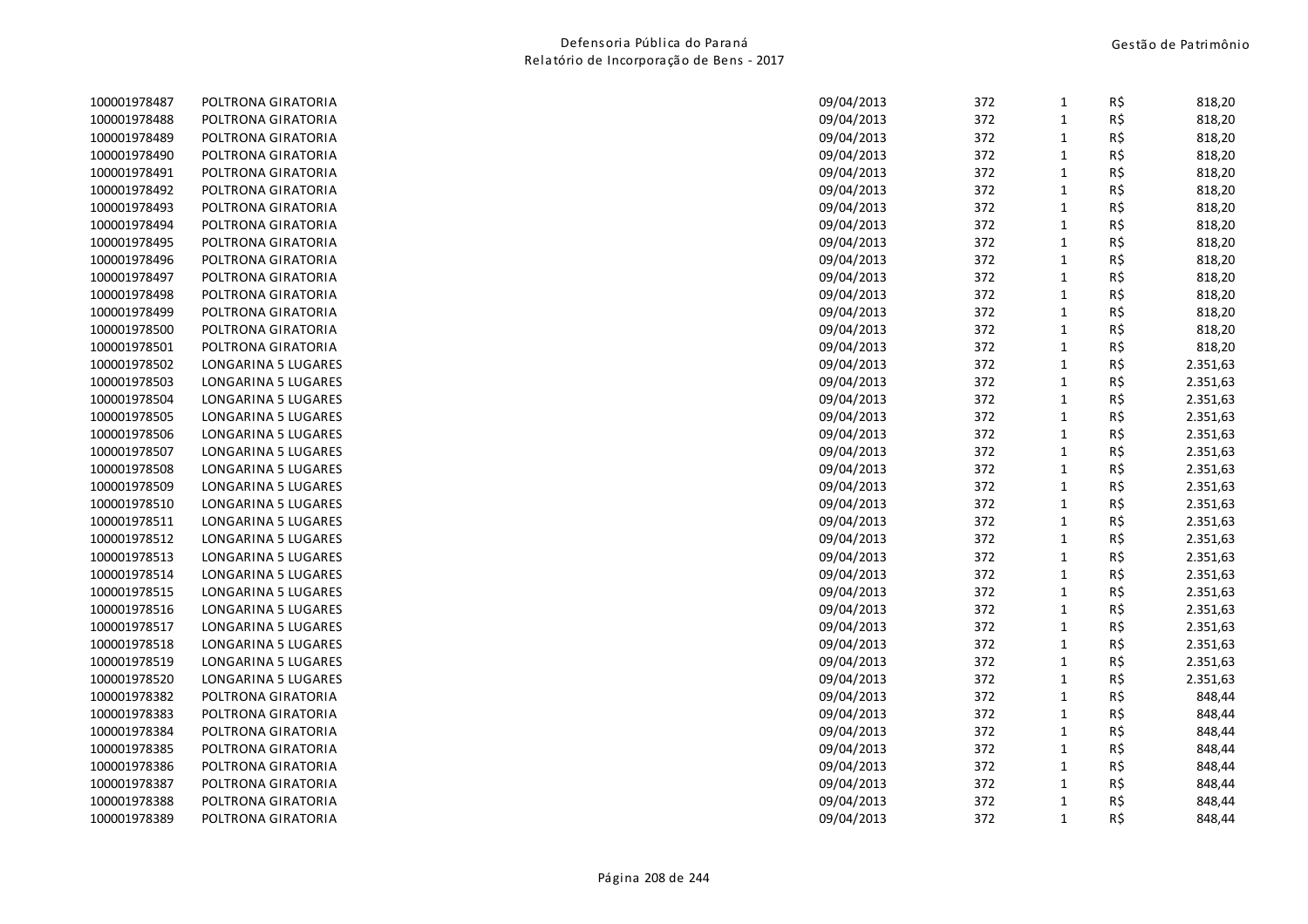| 100001978390 | POLTRONA GIRATORIA | 09/04/2013 | 372 | $\mathbf{1}$ | R\$ | 848,44 |
|--------------|--------------------|------------|-----|--------------|-----|--------|
| 100001978391 | POLTRONA GIRATORIA | 09/04/2013 | 372 | 1            | R\$ | 848,44 |
| 100001978392 | POLTRONA GIRATORIA | 09/04/2013 | 372 | $\mathbf{1}$ | R\$ | 848,44 |
| 100001978393 | POLTRONA GIRATORIA | 09/04/2013 | 372 | $\mathbf{1}$ | R\$ | 848,44 |
| 100001978394 | POLTRONA GIRATORIA | 09/04/2013 | 372 | $\mathbf{1}$ | R\$ | 848,44 |
| 100001978395 | POLTRONA GIRATORIA | 09/04/2013 | 372 | $\mathbf{1}$ | R\$ | 848,44 |
| 100001978396 | POLTRONA GIRATORIA | 09/04/2013 | 372 | $\mathbf{1}$ | R\$ | 848,44 |
| 100001978397 | POLTRONA GIRATORIA | 09/04/2013 | 372 | 1            | R\$ | 848,44 |
| 100001978398 | POLTRONA GIRATORIA | 09/04/2013 | 372 | $\mathbf{1}$ | R\$ | 848,44 |
| 100001978399 | POLTRONA GIRATORIA | 09/04/2013 | 372 | $\mathbf{1}$ | R\$ | 848,44 |
| 100001978400 | POLTRONA GIRATORIA | 09/04/2013 | 372 | $\mathbf{1}$ | R\$ | 848,44 |
| 100001978401 | POLTRONA GIRATORIA | 09/04/2013 | 372 | $\mathbf{1}$ | R\$ | 848,44 |
| 100001978402 | POLTRONA GIRATORIA | 09/04/2013 | 372 | 1            | R\$ | 848,44 |
| 100001978403 | POLTRONA GIRATORIA | 09/04/2013 | 372 | $\mathbf{1}$ | R\$ | 848,44 |
| 100001978404 | POLTRONA GIRATORIA | 09/04/2013 | 372 | 1            | R\$ | 848,44 |
| 100001978405 | POLTRONA GIRATORIA | 09/04/2013 | 372 | $\mathbf{1}$ | R\$ | 848,44 |
| 100001978406 | POLTRONA GIRATORIA | 09/04/2013 | 372 | 1            | R\$ | 848,44 |
| 100001978407 | POLTRONA GIRATORIA | 09/04/2013 | 372 | 1            | R\$ | 848,44 |
| 100001978408 | POLTRONA GIRATORIA | 09/04/2013 | 372 | $\mathbf{1}$ | R\$ | 848,44 |
| 100001978409 | POLTRONA GIRATORIA | 09/04/2013 | 372 | $\mathbf{1}$ | R\$ | 848,44 |
| 100001978410 | POLTRONA GIRATORIA | 09/04/2013 | 372 | $\mathbf{1}$ | R\$ | 848,44 |
| 100001978411 | POLTRONA GIRATORIA | 09/04/2013 | 372 | $\mathbf{1}$ | R\$ | 848,44 |
| 100001978412 | POLTRONA GIRATORIA | 09/04/2013 | 372 | $\mathbf{1}$ | R\$ | 848,44 |
| 100001978413 | POLTRONA GIRATORIA | 09/04/2013 | 372 | $\mathbf{1}$ | R\$ | 848,44 |
| 100001978414 | POLTRONA GIRATORIA | 09/04/2013 | 372 | $\mathbf{1}$ | R\$ | 848,44 |
| 100001978415 | POLTRONA GIRATORIA | 09/04/2013 | 372 | $\mathbf{1}$ | R\$ | 848,44 |
| 100001978416 | POLTRONA GIRATORIA | 09/04/2013 | 372 | 1            | R\$ | 848,44 |
| 100001978417 | POLTRONA GIRATORIA | 09/04/2013 | 372 | $\mathbf{1}$ | R\$ | 848,44 |
| 100001978418 | POLTRONA GIRATORIA | 09/04/2013 | 372 | $\mathbf{1}$ | R\$ | 848,44 |
| 100001978419 | POLTRONA GIRATORIA | 09/04/2013 | 372 | $\mathbf{1}$ | R\$ | 848,44 |
| 100001978420 | POLTRONA GIRATORIA | 09/04/2013 | 372 | 1            | R\$ | 848,44 |
| 100001978421 | POLTRONA GIRATORIA | 09/04/2013 | 372 | $\mathbf{1}$ | R\$ | 848,44 |
| 100001978422 | POLTRONA GIRATORIA | 09/04/2013 | 372 | 1            | R\$ | 848,44 |
| 100001978423 | POLTRONA GIRATORIA | 09/04/2013 | 372 | 1            | R\$ | 848,44 |
| 100001978424 | POLTRONA GIRATORIA | 09/04/2013 | 372 | 1            | R\$ | 848,44 |
| 100001978425 | POLTRONA GIRATORIA | 09/04/2013 | 372 | 1            | R\$ | 848,44 |
| 100001978426 | POLTRONA GIRATORIA | 09/04/2013 | 372 | $\mathbf{1}$ | R\$ | 848,44 |
| 100001978427 | POLTRONA GIRATORIA | 09/04/2013 | 372 | $\mathbf{1}$ | R\$ | 848,44 |
| 100001978428 | POLTRONA GIRATORIA | 09/04/2013 | 372 | $\mathbf{1}$ | R\$ | 848,44 |
| 100001978429 | POLTRONA GIRATORIA | 09/04/2013 | 372 | 1            | R\$ | 848,44 |
| 100001978430 | POLTRONA GIRATORIA | 09/04/2013 | 372 | 1            | R\$ | 848,44 |
| 100001978431 | POLTRONA GIRATORIA | 09/04/2013 | 372 | $\mathbf{1}$ | R\$ | 848,44 |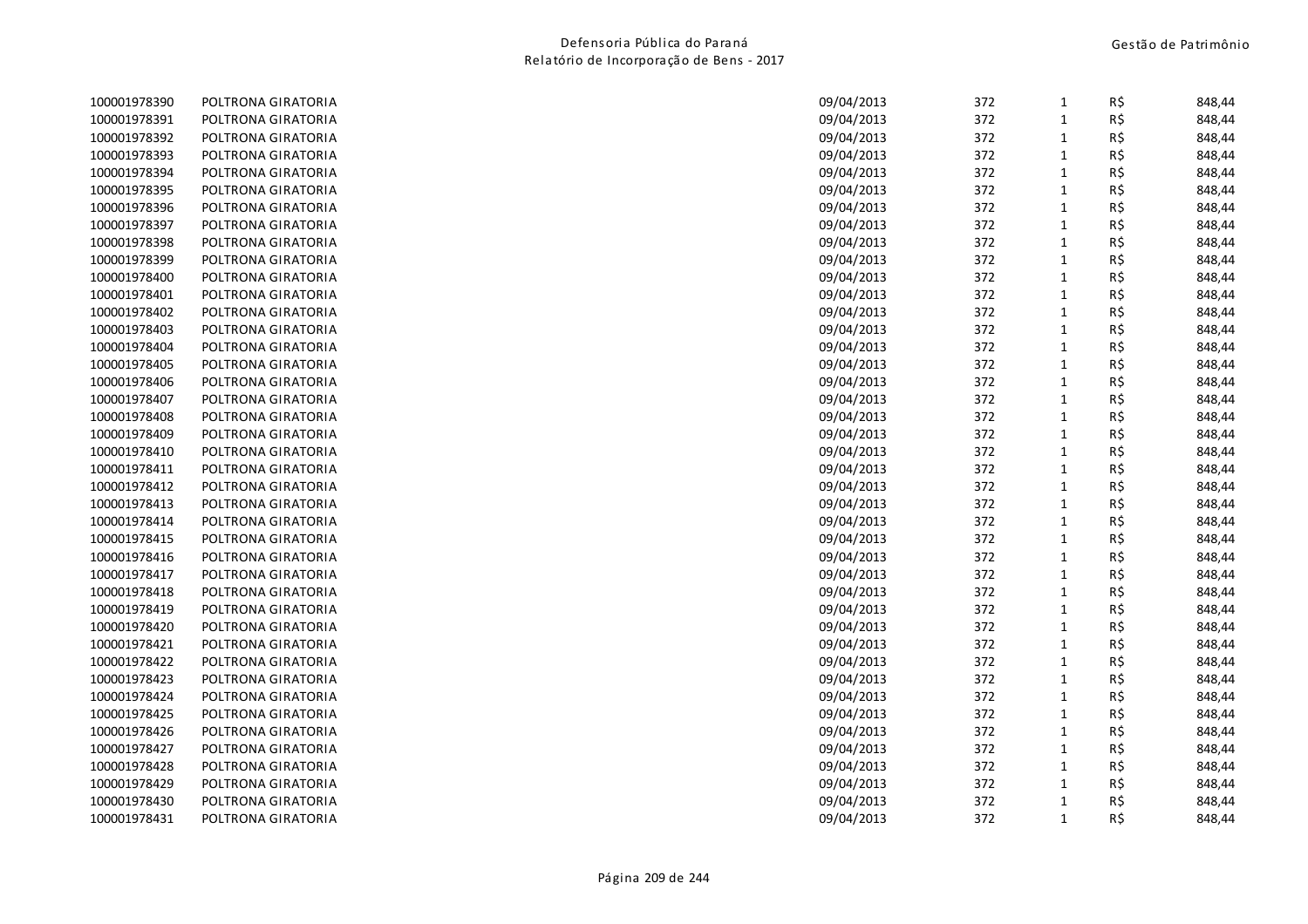| 100001978432 | POLTRONA GIRATORIA | 09/04/2013 | 372 | $\mathbf{1}$ | R\$ | 848,44 |
|--------------|--------------------|------------|-----|--------------|-----|--------|
| 100001978433 | POLTRONA GIRATORIA | 09/04/2013 | 372 | $\mathbf{1}$ | R\$ | 848,44 |
| 100001978434 | POLTRONA GIRATORIA | 09/04/2013 | 372 | $\mathbf{1}$ | R\$ | 848,44 |
| 100001978435 | POLTRONA GIRATORIA | 09/04/2013 | 372 | $\mathbf{1}$ | R\$ | 848,44 |
| 100001978436 | POLTRONA GIRATORIA | 09/04/2013 | 372 | $\mathbf{1}$ | R\$ | 848,44 |
| 100001978437 | POLTRONA GIRATORIA | 09/04/2013 | 372 | $\mathbf{1}$ | R\$ | 848,44 |
| 100001978438 | POLTRONA GIRATORIA | 09/04/2013 | 372 | $\mathbf{1}$ | R\$ | 848,44 |
| 100001978439 | POLTRONA GIRATORIA | 09/04/2013 | 372 | $\mathbf{1}$ | R\$ | 848,44 |
| 100001978440 | POLTRONA GIRATORIA | 09/04/2013 | 372 | $\mathbf{1}$ | R\$ | 848,44 |
| 100001978441 | POLTRONA GIRATORIA | 09/04/2013 | 372 | $\mathbf{1}$ | R\$ | 848,44 |
| 100001978442 | POLTRONA GIRATORIA | 09/04/2013 | 372 | $\mathbf{1}$ | R\$ | 848,44 |
| 100001978443 | POLTRONA GIRATORIA | 09/04/2013 | 372 | $\mathbf{1}$ | R\$ | 848,44 |
| 100001978444 | POLTRONA GIRATORIA | 09/04/2013 | 372 | $\mathbf{1}$ | R\$ | 848,44 |
| 100001978445 | POLTRONA GIRATORIA | 09/04/2013 | 372 | $\mathbf{1}$ | R\$ | 848,44 |
| 100001978446 | POLTRONA GIRATORIA | 09/04/2013 | 372 | $\mathbf{1}$ | R\$ | 848,44 |
| 100001978447 | POLTRONA GIRATORIA | 09/04/2013 | 372 | $\mathbf{1}$ | R\$ | 848,44 |
| 100001978448 | POLTRONA GIRATORIA | 09/04/2013 | 372 | $\mathbf{1}$ | R\$ | 848,44 |
| 100001978449 | POLTRONA GIRATORIA | 09/04/2013 | 372 | $\mathbf{1}$ | R\$ | 848,44 |
| 100001978450 | POLTRONA GIRATORIA | 09/04/2013 | 372 | $\mathbf{1}$ | R\$ | 848,44 |
| 100001978451 | POLTRONA GIRATORIA | 09/04/2013 | 372 | $\mathbf{1}$ | R\$ | 848,44 |
| 100001978452 | POLTRONA GIRATORIA | 09/04/2013 | 372 | $\mathbf{1}$ | R\$ | 848,44 |
| 100001978453 | POLTRONA GIRATORIA | 09/04/2013 | 372 | 1            | R\$ | 848,44 |
| 100001978455 | POLTRONA GIRATORIA | 09/04/2013 | 372 | $\mathbf{1}$ | R\$ | 848,44 |
| 100001978456 | POLTRONA GIRATORIA | 09/04/2013 | 372 | 1            | R\$ | 848,44 |
| 100001978457 | POLTRONA GIRATORIA | 09/04/2013 | 372 | $\mathbf{1}$ | R\$ | 848,44 |
| 100001978458 | POLTRONA GIRATORIA | 09/04/2013 | 372 | $\mathbf{1}$ | R\$ | 848,44 |
| 100001978461 | POLTRONA GIRATORIA | 09/04/2013 | 372 | $\mathbf{1}$ | R\$ | 848,44 |
| 100001978462 | POLTRONA GIRATORIA | 09/04/2013 | 372 | $\mathbf{1}$ | R\$ | 848,44 |
| 100001978465 | POLTRONA GIRATORIA | 09/04/2013 | 372 | $\mathbf{1}$ | R\$ | 848,44 |
| 100001978466 | POLTRONA GIRATORIA | 09/04/2013 | 372 | $\mathbf{1}$ | R\$ | 848,44 |
| 100001978467 | POLTRONA GIRATORIA | 09/04/2013 | 372 | $\mathbf{1}$ | R\$ | 848,44 |
| 100001978469 | POLTRONA GIRATORIA | 09/04/2013 | 372 | $\mathbf{1}$ | R\$ | 848,44 |
| 100001978471 | POLTRONA GIRATORIA | 09/04/2013 | 372 | $\mathbf{1}$ | R\$ | 848,44 |
| 100001978473 | POLTRONA GIRATORIA | 09/04/2013 | 372 | $\mathbf{1}$ | R\$ | 848,44 |
| 100001978474 | POLTRONA GIRATORIA | 09/04/2013 | 372 | $\mathbf{1}$ | R\$ | 848,44 |
| 100001978475 | POLTRONA GIRATORIA | 09/04/2013 | 372 | $\mathbf{1}$ | R\$ | 848,44 |
| 100001978477 | POLTRONA GIRATORIA | 09/04/2013 | 372 | $\mathbf{1}$ | R\$ | 848,44 |
| 100001978478 | POLTRONA GIRATORIA | 09/04/2013 | 372 | $\mathbf{1}$ | R\$ | 848,44 |
| 100001978479 | POLTRONA GIRATORIA | 09/04/2013 | 372 | $\mathbf{1}$ | R\$ | 848,44 |
| 100001978481 | POLTRONA GIRATORIA | 09/04/2013 | 372 | $\mathbf{1}$ | R\$ | 818,20 |
| 100001978482 | POLTRONA GIRATORIA | 09/04/2013 | 372 | $\mathbf{1}$ | R\$ | 818,20 |
| 100001978483 | POLTRONA GIRATORIA | 09/04/2013 | 372 | $\mathbf{1}$ | R\$ | 818,20 |
|              |                    |            |     |              |     |        |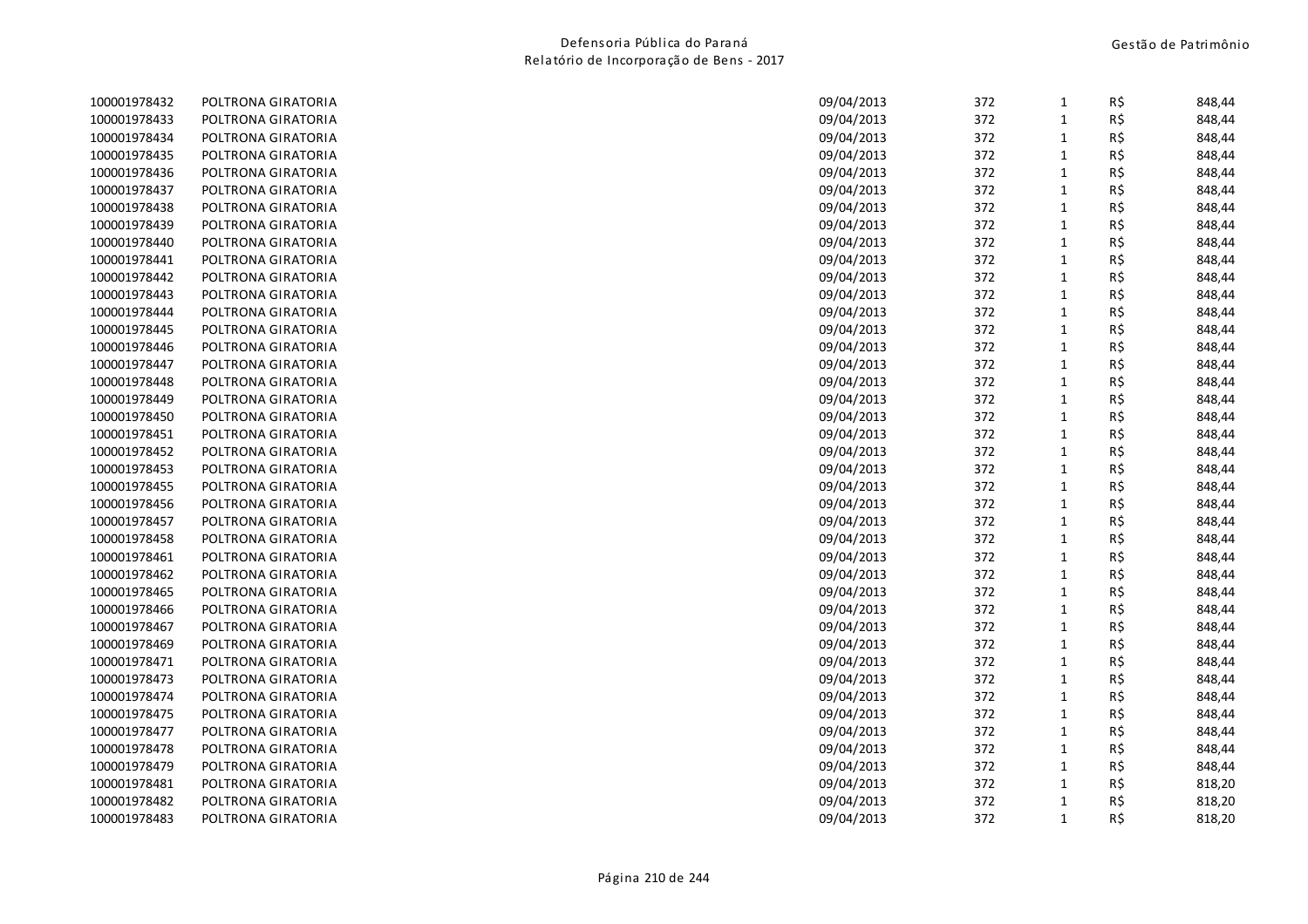| 100001978521 | LONGARINA 5 LUGARES | 09/04/2013 | 372 | $\mathbf{1}$ | R\$ | 2.411,44 |
|--------------|---------------------|------------|-----|--------------|-----|----------|
| 100001978522 | LONGARINA 5 LUGARES | 09/04/2013 | 372 | $\mathbf 1$  | R\$ | 2.411,44 |
| 100001978523 | LONGARINA 5 LUGARES | 09/04/2013 | 372 | $1\,$        | R\$ | 2.411,44 |
| 100001978524 | LONGARINA 5 LUGARES | 09/04/2013 | 372 | $\mathbf 1$  | R\$ | 2.411,44 |
| 100001978525 | LONGARINA 5 LUGARES | 09/04/2013 | 372 | $\mathbf{1}$ | R\$ | 2.411,44 |
| 100001978526 | LONGARINA 5 LUGARES | 09/04/2013 | 372 | $\mathbf 1$  | R\$ | 2.411,44 |
| 100001978527 | LONGARINA 5 LUGARES | 09/04/2013 | 372 | $\mathbf{1}$ | R\$ | 2.411,44 |
| 100001978528 | LONGARINA 5 LUGARES | 09/04/2013 | 372 | $\mathbf 1$  | R\$ | 2.411,44 |
| 100001978529 | LONGARINA 5 LUGARES | 09/04/2013 | 372 | $\mathbf 1$  | R\$ | 2.411,44 |
| 100001978530 | LONGARINA 5 LUGARES | 09/04/2013 | 372 | $\mathbf 1$  | R\$ | 2.411,44 |
| 100001978531 | LONGARINA 5 LUGARES | 09/04/2013 | 372 | $\mathbf 1$  | R\$ | 2.411,44 |
| 100001978532 | LONGARINA 5 LUGARES | 09/04/2013 | 372 | $\mathbf{1}$ | R\$ | 2.411,44 |
| 100001978533 | LONGARINA 5 LUGARES | 09/04/2013 | 372 | $\mathbf 1$  | R\$ | 2.411,44 |
| 100001978534 | LONGARINA 5 LUGARES | 09/04/2013 | 372 | $\mathbf 1$  | R\$ | 2.411,44 |
| 100001978535 | LONGARINA 5 LUGARES | 09/04/2013 | 372 | $\mathbf 1$  | R\$ | 2.411,44 |
| 100001978536 | LONGARINA 5 LUGARES | 09/04/2013 | 372 | $\mathbf 1$  | R\$ | 2.411,44 |
| 100001978542 | LONGARINA 5 LUGARES | 09/04/2013 | 372 | $\mathbf 1$  | R\$ | 2.411,44 |
| 100001978543 | LONGARINA 5 LUGARES | 09/04/2013 | 372 | $\mathbf 1$  | R\$ | 2.411,44 |
| 100001978544 | LONGARINA 5 LUGARES | 09/04/2013 | 372 | $\mathbf 1$  | R\$ | 2.451,58 |
| 100001978545 | LONGARINA 5 LUGARES | 09/04/2013 | 372 | $\mathbf 1$  | R\$ | 2.451,58 |
| 100001978546 | LONGARINA 5 LUGARES | 09/04/2013 | 372 | $\mathbf 1$  | R\$ | 2.451,58 |
| 100001978547 | LONGARINA 5 LUGARES | 09/04/2013 | 372 | $\mathbf 1$  | R\$ | 2.451,58 |
| 100001978548 | LONGARINA 5 LUGARES | 09/04/2013 | 372 | $\mathbf 1$  | R\$ | 2.451,58 |
| 100001978549 | LONGARINA 5 LUGARES | 09/04/2013 | 372 | $\mathbf{1}$ | R\$ | 2.451,58 |
| 100001978550 | LONGARINA 5 LUGARES | 09/04/2013 | 372 | $\mathbf 1$  | R\$ | 2.451,58 |
| 100001978551 | LONGARINA 5 LUGARES | 09/04/2013 | 372 | $\mathbf 1$  | R\$ | 2.451,58 |
| 100001978552 | LONGARINA 5 LUGARES | 09/04/2013 | 372 | $\mathbf 1$  | R\$ | 2.451,58 |
| 100001978553 | LONGARINA 5 LUGARES | 09/04/2013 | 372 | $\mathbf 1$  | R\$ | 2.451,58 |
| 100001978554 | LONGARINA 5 LUGARES | 09/04/2013 | 372 | $\mathbf 1$  | R\$ | 2.451,58 |
| 100001978555 | LONGARINA 5 LUGARES | 09/04/2013 | 372 | $\mathbf 1$  | R\$ | 2.451,58 |
| 100001978556 | LONGARINA 5 LUGARES | 09/04/2013 | 372 | $1\,$        | R\$ | 2.371,41 |
| 100001978557 | LONGARINA 5 LUGARES | 09/04/2013 | 372 | $\mathbf 1$  | R\$ | 2.371,41 |
| 100001978558 | LONGARINA 5 LUGARES | 09/04/2013 | 372 | $1\,$        | R\$ | 2.371,41 |
| 100001978559 | LONGARINA 5 LUGARES | 09/04/2013 | 372 | $\mathbf 1$  | R\$ | 2.371,41 |
| 100001978560 | LONGARINA 5 LUGARES | 09/04/2013 | 372 | $\mathbf{1}$ | R\$ | 2.371,41 |
| 100001978561 | LONGARINA 5 LUGARES | 09/04/2013 | 372 | $\mathbf 1$  | R\$ | 2.371,41 |
| 100001978562 | LONGARINA 5 LUGARES | 09/04/2013 | 372 | $\mathbf 1$  | R\$ | 2.371,41 |
| 100001978563 | LONGARINA 5 LUGARES | 09/04/2013 | 372 | $\mathbf 1$  | R\$ | 2.371,41 |
| 100001978567 | LONGARINA 5 LUGARES | 09/04/2013 | 372 | $\mathbf 1$  | R\$ | 2.371,41 |
| 100001978568 | LONGARINA 5 LUGARES | 09/04/2013 | 372 | $\mathbf{1}$ | R\$ | 2.371,41 |
| 100001978570 | LONGARINA 5 LUGARES | 09/04/2013 | 372 | $1\,$        | R\$ | 2.371,41 |
| 100001978571 | LONGARINA 5 LUGARES | 09/04/2013 | 372 | $\mathbf{1}$ | R\$ | 2.351,41 |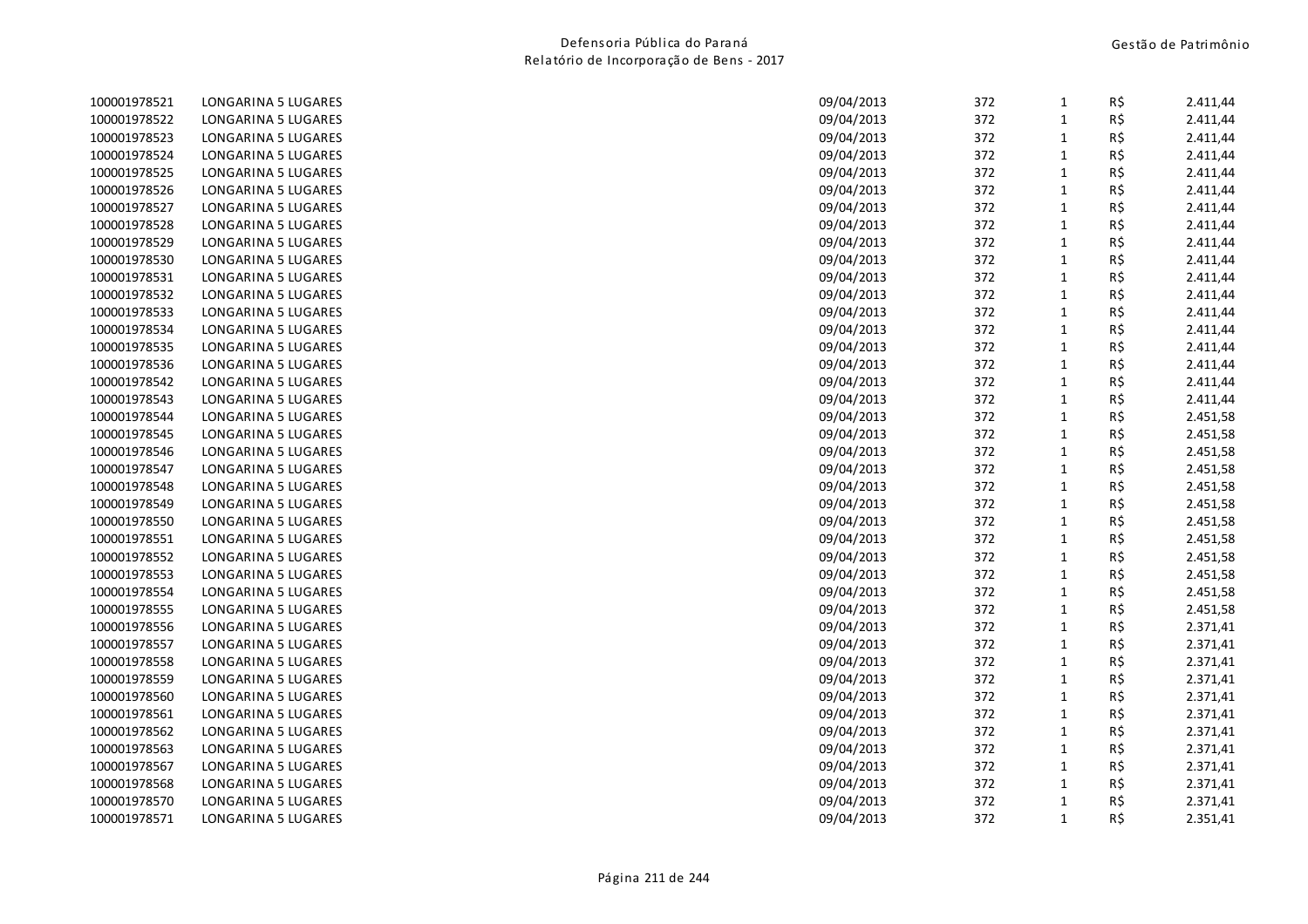| 100001978572 | LONGARINA 5 LUGARES | 09/04/2013 | 372 | $\mathbf{1}$ | R\$ | 2.351,41 |
|--------------|---------------------|------------|-----|--------------|-----|----------|
| 100001984913 | DIVISORIA NAVAL     | 08/07/2016 | 372 | 376          | R\$ | 1,00     |
| 100001977443 | POLTRONA GIRATERIA  | 08/04/2013 | 372 | $\mathbf{1}$ | R\$ | 848,44   |
| 100001977444 | POLTRONA GIRATERIA  | 08/04/2013 | 372 | $\mathbf{1}$ | R\$ | 848,44   |
| 100001977445 | POLTRONA GIRATERIA  | 08/04/2013 | 372 | $\mathbf{1}$ | R\$ | 848,44   |
| 100001977446 | POLTRONA GIRATERIA  | 08/04/2013 | 372 | $\mathbf{1}$ | R\$ | 848,44   |
| 100001977447 | POLTRONA GIRATERIA  | 08/04/2013 | 372 | $\mathbf{1}$ | R\$ | 848,44   |
| 100001977448 | POLTRONA GIRATERIA  | 08/04/2013 | 372 | $\mathbf{1}$ | R\$ | 848,44   |
| 100001977449 | POLTRONA GIRATERIA  | 08/04/2013 | 372 | $\mathbf{1}$ | R\$ | 848,44   |
| 100001977433 | POLTRONA GIRATERIA  | 08/04/2013 | 372 | $1\,$        | R\$ | 780,15   |
| 100001977434 | POLTRONA GIRATERIA  | 08/04/2013 | 372 | $\mathbf{1}$ | R\$ | 780,15   |
| 100001977090 | POLTRONA FIXA       | 08/04/2013 | 372 | $\mathbf{1}$ | R\$ | 606,70   |
| 100001977091 | POLTRONA FIXA       | 08/04/2013 | 372 | $\mathbf{1}$ | R\$ | 606,70   |
| 100001977092 | POLTRONA FIXA       | 08/04/2013 | 372 | $\mathbf{1}$ | R\$ | 606,70   |
| 100001977093 | POLTRONA FIXA       | 08/04/2013 | 372 | $1\,$        | R\$ | 606,70   |
| 100001977094 | POLTRONA FIXA       | 08/04/2013 | 372 | $\mathbf{1}$ | R\$ | 606,70   |
| 100001977095 | POLTRONA FIXA       | 08/04/2013 | 372 | $\mathbf{1}$ | R\$ | 606,70   |
| 100001977096 | POLTRONA FIXA       | 08/04/2013 | 372 | $\mathbf{1}$ | R\$ | 606,70   |
| 100001977097 | POLTRONA FIXA       | 08/04/2013 | 372 | $\mathbf{1}$ | R\$ | 606,70   |
| 100001977098 | POLTRONA FIXA       | 08/04/2013 | 372 | $\mathbf{1}$ | R\$ | 606,70   |
| 100001977099 | POLTRONA FIXA       | 08/04/2013 | 372 | $\mathbf{1}$ | R\$ | 606,70   |
| 100001977100 | POLTRONA FIXA       | 08/04/2013 | 372 | $\mathbf{1}$ | R\$ | 606,70   |
| 100001977101 | POLTRONA FIXA       | 08/04/2013 | 372 | $\mathbf{1}$ | R\$ | 606,70   |
| 100001977102 | POLTRONA FIXA       | 08/04/2013 | 372 | $\mathbf{1}$ | R\$ | 606,70   |
| 100001977103 | POLTRONA FIXA       | 08/04/2013 | 372 | $\mathbf{1}$ | R\$ | 606,70   |
| 100001977104 | POLTRONA FIXA       | 08/04/2013 | 372 | $\mathbf{1}$ | R\$ | 606,70   |
| 100001977105 | POLTRONA FIXA       | 08/04/2013 | 372 | $\mathbf{1}$ | R\$ | 606,70   |
| 100001977106 | POLTRONA FIXA       | 08/04/2013 | 372 | $1\,$        | R\$ | 606,70   |
| 100001977107 | POLTRONA FIXA       | 08/04/2013 | 372 | $\mathbf{1}$ | R\$ | 606,70   |
| 100001977108 | POLTRONA FIXA       | 08/04/2013 | 372 | $\mathbf{1}$ | R\$ | 606,70   |
| 100001977109 | POLTRONA FIXA       | 08/04/2013 | 372 | $\mathbf{1}$ | R\$ | 606,70   |
| 100001977110 | POLTRONA FIXA       | 08/04/2013 | 372 | $1\,$        | R\$ | 606,70   |
| 100001977111 | POLTRONA FIXA       | 08/04/2013 | 372 | $\mathbf{1}$ | R\$ | 606,70   |
| 100001977112 | POLTRONA FIXA       | 08/04/2013 | 372 | $\mathbf{1}$ | R\$ | 606,70   |
| 100001977113 | POLTRONA FIXA       | 08/04/2013 | 372 | 1            | R\$ | 606,70   |
| 100001977114 | POLTRONA FIXA       | 08/04/2013 | 372 | $\mathbf{1}$ | R\$ | 606,70   |
| 100001977115 | POLTRONA FIXA       | 08/04/2013 | 372 | $\mathbf{1}$ | R\$ | 606,70   |
| 100001977116 | POLTRONA FIXA       | 08/04/2013 | 372 | $\mathbf{1}$ | R\$ | 606,70   |
| 100001977117 | POLTRONA FIXA       | 08/04/2013 | 372 | $\mathbf{1}$ | R\$ | 606,70   |
| 100001977118 | POLTRONA FIXA       | 08/04/2013 | 372 | $\mathbf{1}$ | R\$ | 606,70   |
| 100001977119 | POLTRONA FIXA       | 08/04/2013 | 372 | $\mathbf{1}$ | R\$ | 606,70   |
| 100001977120 | POLTRONA FIXA       | 08/04/2013 | 372 | $\mathbf{1}$ | R\$ | 606,70   |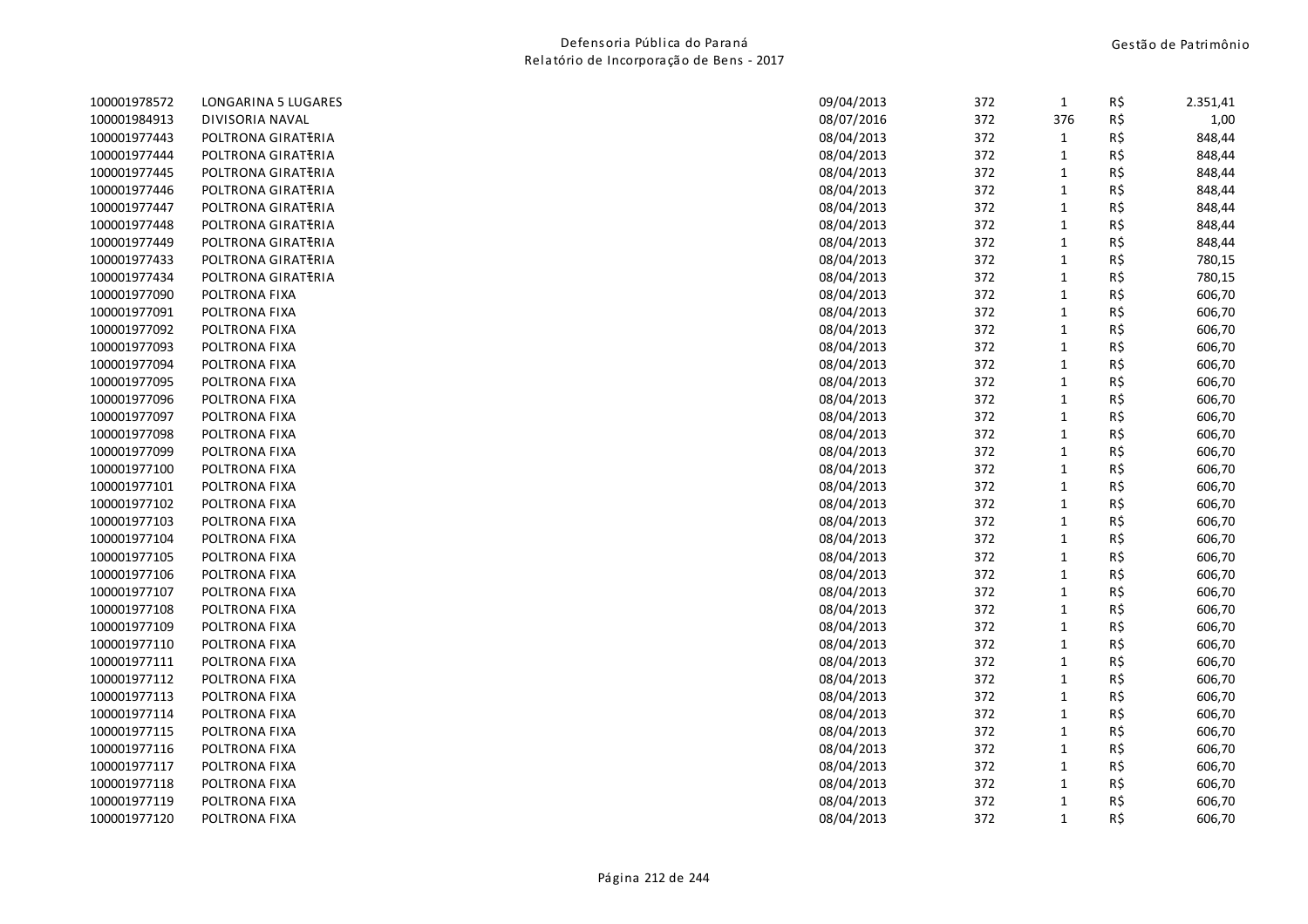| 100001977121 | POLTRONA FIXA | 08/04/2013 | 372 | $\mathbf{1}$ | R\$ | 606,70 |
|--------------|---------------|------------|-----|--------------|-----|--------|
| 100001977122 | POLTRONA FIXA | 08/04/2013 | 372 | $\mathbf{1}$ | R\$ | 606,70 |
| 100001977123 | POLTRONA FIXA | 08/04/2013 | 372 | $\mathbf{1}$ | R\$ | 606,70 |
| 100001977124 | POLTRONA FIXA | 08/04/2013 | 372 | $\mathbf{1}$ | R\$ | 606,70 |
| 100001977125 | POLTRONA FIXA | 08/04/2013 | 372 | $\mathbf{1}$ | R\$ | 606,70 |
| 100001977126 | POLTRONA FIXA | 08/04/2013 | 372 | $\mathbf{1}$ | R\$ | 606,70 |
| 100001977127 | POLTRONA FIXA | 08/04/2013 | 372 | $\mathbf{1}$ | R\$ | 606,70 |
| 100001977128 | POLTRONA FIXA | 08/04/2013 | 372 | $\mathbf{1}$ | R\$ | 606,70 |
| 100001977129 | POLTRONA FIXA | 08/04/2013 | 372 | $\mathbf{1}$ | R\$ | 606,70 |
| 100001977130 | POLTRONA FIXA | 08/04/2013 | 372 | $\mathbf{1}$ | R\$ | 606,70 |
| 100001977131 | POLTRONA FIXA | 08/04/2013 | 372 | $\mathbf{1}$ | R\$ | 606,70 |
| 100001977132 | POLTRONA FIXA | 08/04/2013 | 372 | $\mathbf{1}$ | R\$ | 606,70 |
| 100001977133 | POLTRONA FIXA | 08/04/2013 | 372 | $\mathbf{1}$ | R\$ | 606,70 |
| 100001977134 | POLTRONA FIXA | 08/04/2013 | 372 | $\mathbf{1}$ | R\$ | 606,70 |
| 100001977135 | POLTRONA FIXA | 08/04/2013 | 372 | $\mathbf{1}$ | R\$ | 606,70 |
| 100001977136 | POLTRONA FIXA | 08/04/2013 | 372 | $\mathbf{1}$ | R\$ | 606,70 |
| 100001977137 | POLTRONA FIXA | 08/04/2013 | 372 | $\mathbf{1}$ | R\$ | 606,70 |
| 100001977138 | POLTRONA FIXA | 08/04/2013 | 372 | $\mathbf{1}$ | R\$ | 606,70 |
| 100001977139 | POLTRONA FIXA | 08/04/2013 | 372 | $\mathbf 1$  | R\$ | 606,70 |
| 100001977140 | POLTRONA FIXA | 08/04/2013 | 372 | $\mathbf{1}$ | R\$ | 606,70 |
| 100001977141 | POLTRONA FIXA | 08/04/2013 | 372 | $\mathbf{1}$ | R\$ | 606,70 |
| 100001977142 | POLTRONA FIXA | 08/04/2013 | 372 | $1\,$        | R\$ | 606,70 |
| 100001977143 | POLTRONA FIXA | 08/04/2013 | 372 | $\mathbf{1}$ | R\$ | 606,70 |
| 100001977144 | POLTRONA FIXA | 08/04/2013 | 372 | $\mathbf{1}$ | R\$ | 606,70 |
| 100001977145 | POLTRONA FIXA | 08/04/2013 | 372 | $\mathbf{1}$ | R\$ | 606,70 |
| 100001977146 | POLTRONA FIXA | 08/04/2013 | 372 | $\mathbf{1}$ | R\$ | 606,70 |
| 100001977147 | POLTRONA FIXA | 08/04/2013 | 372 | $\mathbf{1}$ | R\$ | 606,70 |
| 100001977148 | POLTRONA FIXA | 08/04/2013 | 372 | $\mathbf{1}$ | R\$ | 606,70 |
| 100001977149 | POLTRONA FIXA | 08/04/2013 | 372 | $\mathbf{1}$ | R\$ | 606,70 |
| 100001977150 | POLTRONA FIXA | 08/04/2013 | 372 | $\mathbf{1}$ | R\$ | 606,70 |
| 100001977151 | POLTRONA FIXA | 08/04/2013 | 372 | $1\,$        | R\$ | 606,70 |
| 100001977152 | POLTRONA FIXA | 08/04/2013 | 372 | $\mathbf 1$  | R\$ | 606,70 |
| 100001977153 | POLTRONA FIXA | 08/04/2013 | 372 | $\mathbf{1}$ | R\$ | 606,70 |
| 100001977154 | POLTRONA FIXA | 08/04/2013 | 372 | $\mathbf{1}$ | R\$ | 606,70 |
| 100001977155 | POLTRONA FIXA | 08/04/2013 | 372 | $\mathbf{1}$ | R\$ | 606,70 |
| 100001977156 | POLTRONA FIXA | 08/04/2013 | 372 | $\mathbf{1}$ | R\$ | 606,70 |
| 100001977157 | POLTRONA FIXA | 08/04/2013 | 372 | $\mathbf{1}$ | R\$ | 606,70 |
| 100001977158 | POLTRONA FIXA | 08/04/2013 | 372 | $\mathbf{1}$ | R\$ | 606,70 |
| 100001977159 | POLTRONA FIXA | 08/04/2013 | 372 | $\mathbf{1}$ | R\$ | 606,70 |
| 100001977160 | POLTRONA FIXA | 08/04/2013 | 372 | $\mathbf{1}$ | R\$ | 606,70 |
| 100001977161 | POLTRONA FIXA | 08/04/2013 | 372 | $\mathbf{1}$ | R\$ | 606,70 |
| 100001977162 | POLTRONA FIXA | 08/04/2013 | 372 | $\mathbf{1}$ | R\$ | 606,70 |
|              |               |            |     |              |     |        |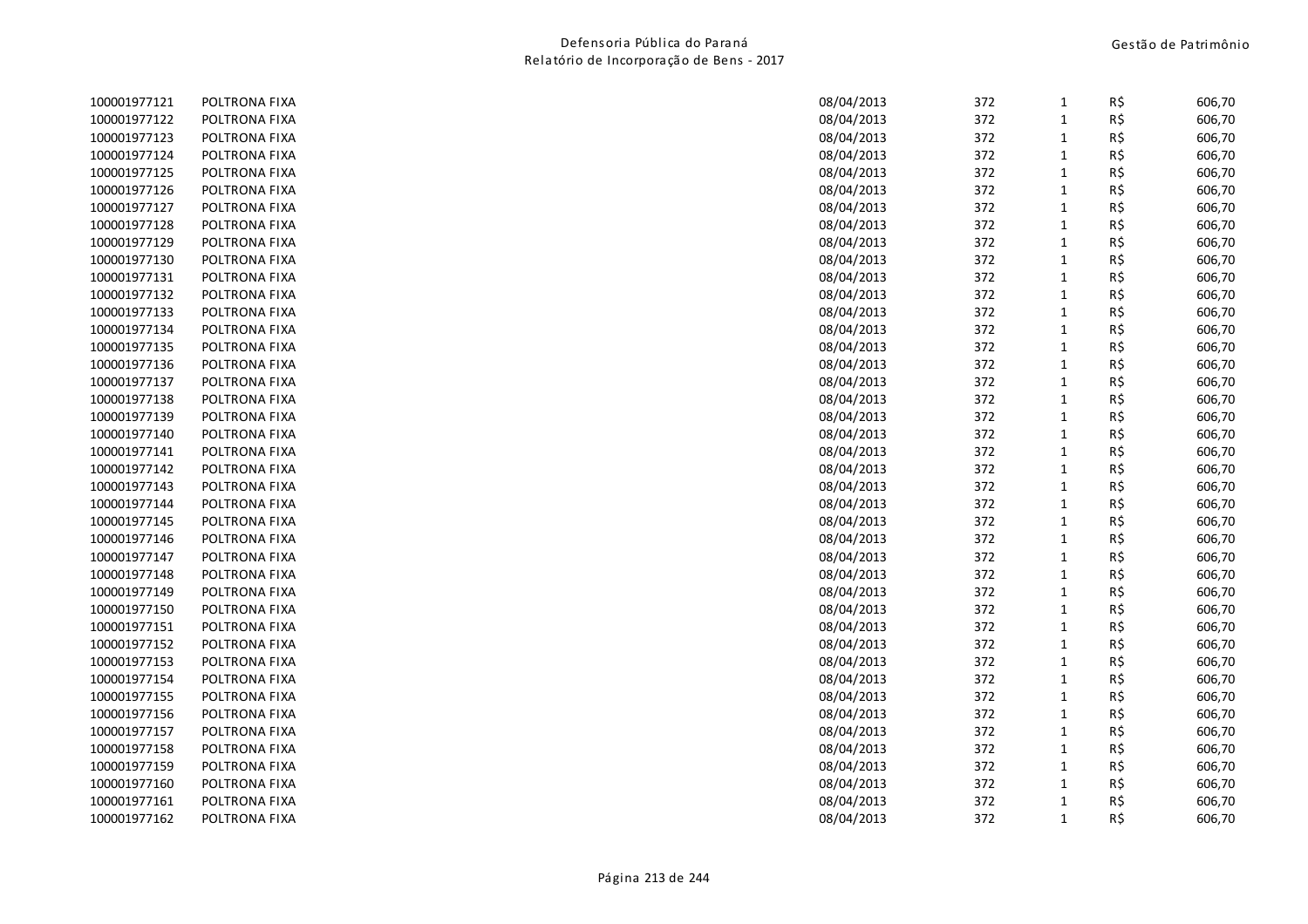| 100001977163 | POLTRONA FIXA      |         | 08/04/2013 | 372 | $\mathbf{1}$ | R\$ | 606,70 |
|--------------|--------------------|---------|------------|-----|--------------|-----|--------|
| 100001977164 | POLTRONA FIXA      |         | 08/04/2013 | 372 | 1            | R\$ | 606,70 |
| 100001977165 | POLTRONA FIXA      |         | 08/04/2013 | 372 | $\mathbf{1}$ | R\$ | 606,70 |
| 100001977166 | POLTRONA FIXA      |         | 08/04/2013 | 372 | $\mathbf{1}$ | R\$ | 606,70 |
| 100001977167 | POLTRONA FIXA      |         | 08/04/2013 | 372 | $\mathbf{1}$ | R\$ | 606,70 |
| 100001977168 | POLTRONA FIXA      |         | 08/04/2013 | 372 | 1            | R\$ | 606,70 |
| 100001977169 | POLTRONA FIXA      |         | 08/04/2013 | 372 | $\mathbf 1$  | R\$ | 606,70 |
| 100001977170 | POLTRONA FIXA      |         | 08/04/2013 | 372 | $\mathbf{1}$ | R\$ | 606,70 |
| 100001977171 | POLTRONA FIXA      |         | 08/04/2013 | 372 | $\mathbf{1}$ | R\$ | 606,70 |
| 100001977172 | POLTRONA FIXA      |         | 08/04/2013 | 372 | 1            | R\$ | 606,70 |
| 100001977173 | POLTRONA FIXA      |         | 08/04/2013 | 372 | $\mathbf{1}$ | R\$ | 606,70 |
| 100001977174 | POLTRONA FIXA      |         | 08/04/2013 | 372 | $\mathbf{1}$ | R\$ | 606,70 |
| 100001977175 | POLTRONA FIXA      |         | 08/04/2013 | 372 | $\mathbf{1}$ | R\$ | 606,70 |
| 100001977176 | POLTRONA FIXA      |         | 08/04/2013 | 372 | $\mathbf{1}$ | R\$ | 606,70 |
| 100001977177 | POLTRONA FIXA      |         | 08/04/2013 | 372 | $\mathbf{1}$ | R\$ | 606,70 |
| 100001977178 | POLTRONA FIXA      |         | 08/04/2013 | 372 | $\mathbf{1}$ | R\$ | 606,70 |
| 100001977179 | POLTRONA GIRATERIA | S       | 08/04/2013 | 372 | $\mathbf{1}$ | R\$ | 774,20 |
| 100001977180 | POLTRONA GIRATERIA | $\sf S$ | 08/04/2013 | 372 | $\mathbf{1}$ | R\$ | 774,20 |
| 100001977181 | POLTRONA GIRATERIA | $\sf S$ | 08/04/2013 | 372 | 1            | R\$ | 774,20 |
| 100001977182 | POLTRONA GIRATERIA | S       | 08/04/2013 | 372 | $\mathbf{1}$ | R\$ | 774,20 |
| 100001977183 | POLTRONA GIRATERIA | S       | 08/04/2013 | 372 | $\mathbf{1}$ | R\$ | 774,20 |
| 100001977184 | POLTRONA GIRATERIA | S       | 08/04/2013 | 372 | $\mathbf{1}$ | R\$ | 774,20 |
| 100001977185 | POLTRONA GIRATERIA | S       | 08/04/2013 | 372 | $\mathbf{1}$ | R\$ | 774,20 |
| 100001977186 | POLTRONA GIRATERIA | S       | 08/04/2013 | 372 | $\mathbf{1}$ | R\$ | 774,20 |
| 100001977187 | POLTRONA GIRATERIA | S       | 08/04/2013 | 372 | $\mathbf{1}$ | R\$ | 774,20 |
| 100001977188 | POLTRONA GIRATERIA | S       | 08/04/2013 | 372 | $\mathbf{1}$ | R\$ | 774,20 |
| 100001977189 | POLTRONA GIRATERIA | S       | 08/04/2013 | 372 | 1            | R\$ | 774,20 |
| 100001977190 | POLTRONA GIRATERIA | S       | 08/04/2013 | 372 | $\mathbf{1}$ | R\$ | 774,20 |
| 100001977191 | POLTRONA GIRATERIA | S       | 08/04/2013 | 372 | $\mathbf{1}$ | R\$ | 774,20 |
| 100001977192 | POLTRONA GIRATERIA | $\sf S$ | 08/04/2013 | 372 | $\mathbf{1}$ | R\$ | 774,20 |
| 100001977193 | POLTRONA GIRATERIA | $\sf S$ | 08/04/2013 | 372 | $\mathbf{1}$ | R\$ | 774,20 |
| 100001977194 | POLTRONA GIRATERIA | S       | 08/04/2013 | 372 | 1            | R\$ | 774,20 |
| 100001977195 | POLTRONA GIRATERIA | S       | 08/04/2013 | 372 | $\mathbf{1}$ | R\$ | 774,20 |
| 100001977196 | POLTRONA GIRATERIA | S       | 08/04/2013 | 372 | $\mathbf{1}$ | R\$ | 774,20 |
| 100001977197 | POLTRONA GIRATERIA | S       | 08/04/2013 | 372 | $\mathbf{1}$ | R\$ | 774,20 |
| 100001977198 | POLTRONA GIRATERIA | S       | 08/04/2013 | 372 | 1            | R\$ | 774,20 |
| 100001977199 | POLTRONA GIRATERIA | S       | 08/04/2013 | 372 | $\mathbf{1}$ | R\$ | 774,20 |
| 100001977200 | POLTRONA GIRATERIA | S       | 08/04/2013 | 372 | $\mathbf{1}$ | R\$ | 774,20 |
| 100001977201 | POLTRONA GIRATERIA | S       | 08/04/2013 | 372 | 1            | R\$ | 774,20 |
| 100001977202 | POLTRONA GIRATERIA | S       | 08/04/2013 | 372 | $\mathbf{1}$ | R\$ | 774,20 |
| 100001977203 | POLTRONA GIRATERIA | S       | 08/04/2013 | 372 | 1            | R\$ | 774,20 |
| 100001977204 | POLTRONA GIRATERIA | S       | 08/04/2013 | 372 | $\mathbf{1}$ | R\$ | 774,20 |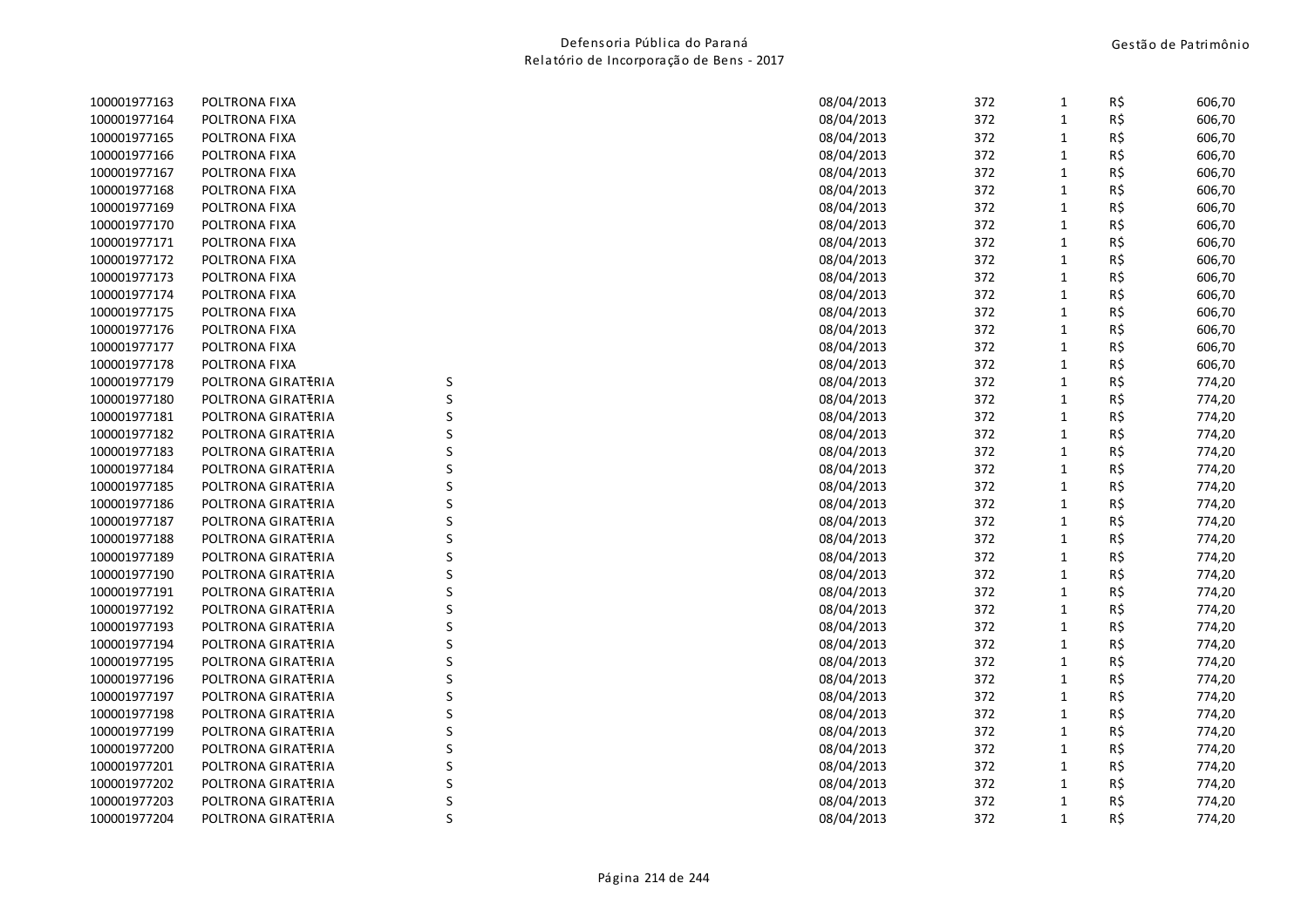| 100001977205 | LONGARINA 5 LUGARES | 08/04/2013 | 372 | 1            | R\$ | 2.351,63 |
|--------------|---------------------|------------|-----|--------------|-----|----------|
| 100001977206 | LONGARINA 5 LUGARES | 08/04/2013 | 372 | $\mathbf{1}$ | R\$ | 2.351,63 |
| 100001977207 | LONGARINA 5 LUGARES | 08/04/2013 | 372 | $\mathbf{1}$ | R\$ | 2.351,63 |
| 100001977208 | LONGARINA 5 LUGARES | 08/04/2013 | 372 | $\mathbf 1$  | R\$ | 2.351,63 |
| 100001977209 | LONGARINA 5 LUGARES | 08/04/2013 | 372 | $\mathbf 1$  | R\$ | 2.351,63 |
| 100001977210 | LONGARINA 5 LUGARES | 08/04/2013 | 372 | $\mathbf{1}$ | R\$ | 2.351,63 |
| 100001977211 | LONGARINA 5 LUGARES | 08/04/2013 | 372 | $\mathbf{1}$ | R\$ | 2.351,63 |
| 100001977212 | LONGARINA 5 LUGARES | 08/04/2013 | 372 | $\mathbf{1}$ | R\$ | 2.351,63 |
| 100001977213 | LONGARINA 5 LUGARES | 08/04/2013 | 372 | $\mathbf 1$  | R\$ | 2.351,63 |
| 100001977214 | LONGARINA 5 LUGARES | 08/04/2013 | 372 | $\mathbf 1$  | R\$ | 2.351,63 |
| 100001977215 | LONGARINA 5 LUGARES | 08/04/2013 | 372 | $\mathbf 1$  | R\$ | 2.351,63 |
| 100001977216 | LONGARINA 5 LUGARES | 08/04/2013 | 372 | $\mathbf{1}$ | R\$ | 2.351,63 |
| 100001977217 | LONGARINA 5 LUGARES | 08/04/2013 | 372 | $\mathbf 1$  | R\$ | 2.351,63 |
| 100001977218 | LONGARINA 5 LUGARES | 08/04/2013 | 372 | $\mathbf{1}$ | R\$ | 2.351,63 |
| 100001977219 | LONGARINA 5 LUGARES | 08/04/2013 | 372 | $\mathbf{1}$ | R\$ | 2.351,63 |
| 100001977220 | LONGARINA 5 LUGARES | 08/04/2013 | 372 | $\mathbf 1$  | R\$ | 2.351,63 |
| 100001977221 | LONGARINA 5 LUGARES | 08/04/2013 | 372 | $\mathbf 1$  | R\$ | 2.351,63 |
| 100001977222 | LONGARINA 5 LUGARES | 08/04/2013 | 372 | $\mathbf 1$  | R\$ | 2.351,63 |
| 100001977223 | LONGARINA 5 LUGARES | 08/04/2013 | 372 | $\mathbf 1$  | R\$ | 2.351,63 |
| 100001977224 | LONGARINA 5 LUGARES | 08/04/2013 | 372 | $\mathbf 1$  | R\$ | 2.351,63 |
| 100001977225 | LONGARINA 5 LUGARES | 08/04/2013 | 372 | $\mathbf{1}$ | R\$ | 2.351,63 |
| 100001977226 | LONGARINA 5 LUGARES | 08/04/2013 | 372 | $\mathbf{1}$ | R\$ | 2.351,63 |
| 100001977227 | LONGARINA 5 LUGARES | 08/04/2013 | 372 | $\mathbf{1}$ | R\$ | 2.351,63 |
| 100001977228 | LONGARINA 5 LUGARES | 08/04/2013 | 372 | $\mathbf{1}$ | R\$ | 2.351,63 |
| 100001977229 | LONGARINA 5 LUGARES | 08/04/2013 | 372 | $\mathbf{1}$ | R\$ | 2.351,63 |
| 100001977230 | LONGARINA 5 LUGARES | 08/04/2013 | 372 | $\mathbf{1}$ | R\$ | 2.351,63 |
| 100001977231 | LONGARINA 5 LUGARES | 08/04/2013 | 372 | $\mathbf 1$  | R\$ | 2.351,63 |
| 100001977232 | LONGARINA 5 LUGARES | 08/04/2013 | 372 | $\mathbf{1}$ | R\$ | 2.351,63 |
| 100001977233 | LONGARINA 5 LUGARES | 08/04/2013 | 372 | $\mathbf{1}$ | R\$ | 2.351,63 |
| 100001977234 | LONGARINA 5 LUGARES | 08/04/2013 | 372 | $\mathbf{1}$ | R\$ | 2.351,63 |
| 100001977235 | LONGARINA 5 LUGARES | 08/04/2013 | 372 | $\mathbf 1$  | R\$ | 2.351,63 |
| 100001977236 | LONGARINA 5 LUGARES | 08/04/2013 | 372 | $\mathbf 1$  | R\$ | 2.351,63 |
| 100001977237 | POLTRONA FIXA       | 08/04/2013 | 372 | $\mathbf{1}$ | R\$ | 618,80   |
| 100001977238 | POLTRONA FIXA       | 08/04/2013 | 372 | $\mathbf 1$  | R\$ | 618,80   |
| 100001977239 | POLTRONA FIXA       | 08/04/2013 | 372 | $\mathbf{1}$ | R\$ | 618,80   |
| 100001977240 | POLTRONA FIXA       | 08/04/2013 | 372 | $\mathbf 1$  | R\$ | 618,80   |
| 100001977241 | POLTRONA FIXA       | 08/04/2013 | 372 | $\mathbf 1$  | R\$ | 618,80   |
| 100001977242 | POLTRONA FIXA       | 08/04/2013 | 372 | $\mathbf{1}$ | R\$ | 618,80   |
| 100001977243 | POLTRONA FIXA       | 08/04/2013 | 372 | $\mathbf 1$  | R\$ | 618,80   |
| 100001977244 | POLTRONA FIXA       | 08/04/2013 | 372 | $\mathbf{1}$ | R\$ | 618,80   |
| 100001977245 | POLTRONA FIXA       | 08/04/2013 | 372 | $\mathbf{1}$ | R\$ | 618,80   |
| 100001977246 | POLTRONA FIXA       | 08/04/2013 | 372 | $\mathbf{1}$ | R\$ | 618,80   |
|              |                     |            |     |              |     |          |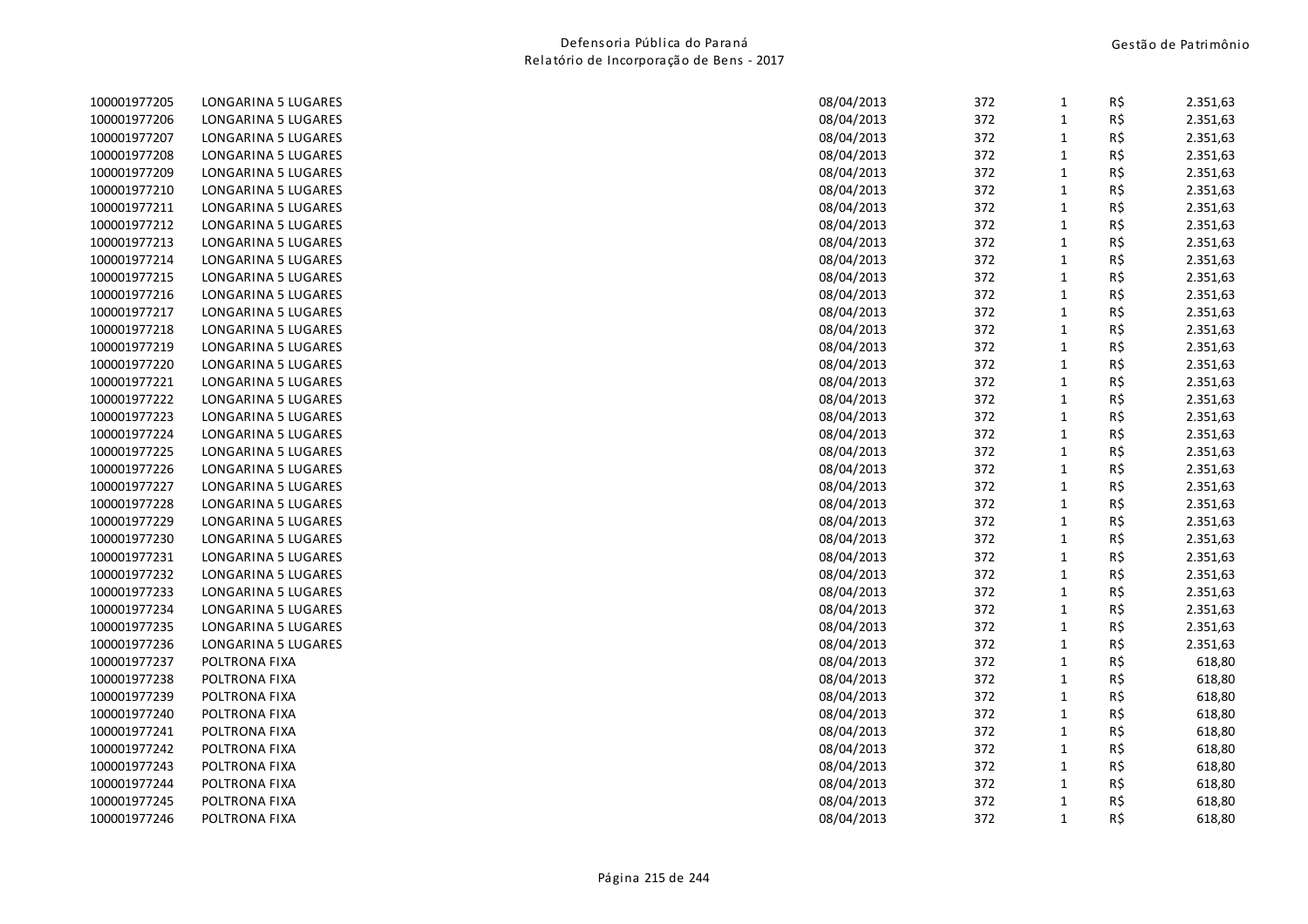| POLTRONA FIXA | 08/04/2013 | 372                      | 1                        | R\$ | 618,80                                        |
|---------------|------------|--------------------------|--------------------------|-----|-----------------------------------------------|
| POLTRONA FIXA | 08/04/2013 | 372                      | $\mathbf{1}$             | R\$ | 618,80                                        |
| POLTRONA FIXA | 08/04/2013 | 372                      | 1                        | R\$ | 618,80                                        |
| POLTRONA FIXA | 08/04/2013 | 372                      | $\mathbf{1}$             | R\$ | 618,80                                        |
| POLTRONA FIXA | 08/04/2013 | 372                      | $\mathbf{1}$             | R\$ | 618,80                                        |
| POLTRONA FIXA | 08/04/2013 | 372                      | $\mathbf{1}$             | R\$ | 618,80                                        |
| POLTRONA FIXA | 08/04/2013 | 372                      | $\mathbf{1}$             | R\$ | 618,80                                        |
| POLTRONA FIXA | 08/04/2013 | 372                      | $\mathbf{1}$             | R\$ | 618,80                                        |
| POLTRONA FIXA | 08/04/2013 | 372                      | $\mathbf{1}$             | R\$ | 618,80                                        |
| POLTRONA FIXA | 08/04/2013 | 372                      | $\mathbf{1}$             | R\$ | 618,80                                        |
| POLTRONA FIXA | 08/04/2013 | 372                      | $\mathbf{1}$             | R\$ | 618,80                                        |
| POLTRONA FIXA | 08/04/2013 | 372                      | $\mathbf{1}$             | R\$ | 618,80                                        |
| POLTRONA FIXA | 08/04/2013 | 372                      | $\mathbf{1}$             | R\$ | 618,80                                        |
| POLTRONA FIXA | 08/04/2013 | 372                      | $\mathbf{1}$             | R\$ | 618,80                                        |
| POLTRONA FIXA | 08/04/2013 | 372                      | $\mathbf{1}$             | R\$ | 618,80                                        |
| POLTRONA FIXA | 08/04/2013 | 372                      | $\mathbf{1}$             | R\$ | 618,80                                        |
| POLTRONA FIXA | 08/04/2013 | 372                      | $\mathbf{1}$             | R\$ | 618,80                                        |
| POLTRONA FIXA | 08/04/2013 | 372                      | 1                        | R\$ | 618,80                                        |
| POLTRONA FIXA | 08/04/2013 | 372                      | $\mathbf{1}$             | R\$ | 618,80                                        |
| POLTRONA FIXA | 08/04/2013 | 372                      | $\mathbf{1}$             | R\$ | 618,80                                        |
| POLTRONA FIXA | 08/04/2013 | 372                      | $\mathbf{1}$             | R\$ | 618,80                                        |
| POLTRONA FIXA | 08/04/2013 | 372                      | $\mathbf{1}$             | R\$ | 618,80                                        |
| POLTRONA FIXA | 08/04/2013 | 372                      | $\mathbf{1}$             | R\$ | 618,80                                        |
| POLTRONA FIXA | 08/04/2013 | 372                      | $\mathbf{1}$             | R\$ | 618,80                                        |
| POLTRONA FIXA | 08/04/2013 | 372                      | $\mathbf{1}$             | R\$ | 618,80                                        |
| POLTRONA FIXA | 08/04/2013 | 372                      | $\mathbf{1}$             | R\$ | 618,80                                        |
| POLTRONA FIXA | 08/04/2013 |                          | $\mathbf{1}$             |     | 618,80                                        |
| POLTRONA FIXA | 08/04/2013 | 372                      | $\mathbf{1}$             | R\$ | 618,80                                        |
| POLTRONA FIXA |            |                          | $\mathbf{1}$             |     | 618,80                                        |
| POLTRONA FIXA | 08/04/2013 | 372                      | $\mathbf{1}$             | R\$ | 618,80                                        |
| POLTRONA FIXA | 08/04/2013 |                          | $\mathbf{1}$             |     | 618,80                                        |
| POLTRONA FIXA | 08/04/2013 | 372                      | $\mathbf{1}$             |     | 618,80                                        |
| POLTRONA FIXA | 08/04/2013 | 372                      | $\mathbf{1}$             |     | 618,80                                        |
| POLTRONA FIXA | 08/04/2013 | 372                      | $\mathbf{1}$             | R\$ | 618,80                                        |
| POLTRONA FIXA | 08/04/2013 | 372                      | $\mathbf{1}$             | R\$ | 618,80                                        |
| POLTRONA FIXA | 08/04/2013 | 372                      | $\mathbf{1}$             | R\$ | 618,80                                        |
| POLTRONA FIXA |            |                          | $\mathbf{1}$             |     | 618,80                                        |
| POLTRONA FIXA | 08/04/2013 | 372                      | $\mathbf{1}$             |     | 618,80                                        |
| POLTRONA FIXA | 08/04/2013 | 372                      | 1                        | R\$ | 618,80                                        |
| POLTRONA FIXA | 08/04/2013 | 372                      | $\mathbf{1}$             | R\$ | 618,80                                        |
| POLTRONA FIXA | 08/04/2013 | 372                      | 1                        | R\$ | 618,80                                        |
| POLTRONA FIXA | 08/04/2013 | 372                      | $\mathbf{1}$             | R\$ | 618,80                                        |
|               |            | 08/04/2013<br>08/04/2013 | 372<br>372<br>372<br>372 |     | R\$<br>R\$<br>R\$<br>R\$<br>R\$<br>R\$<br>R\$ |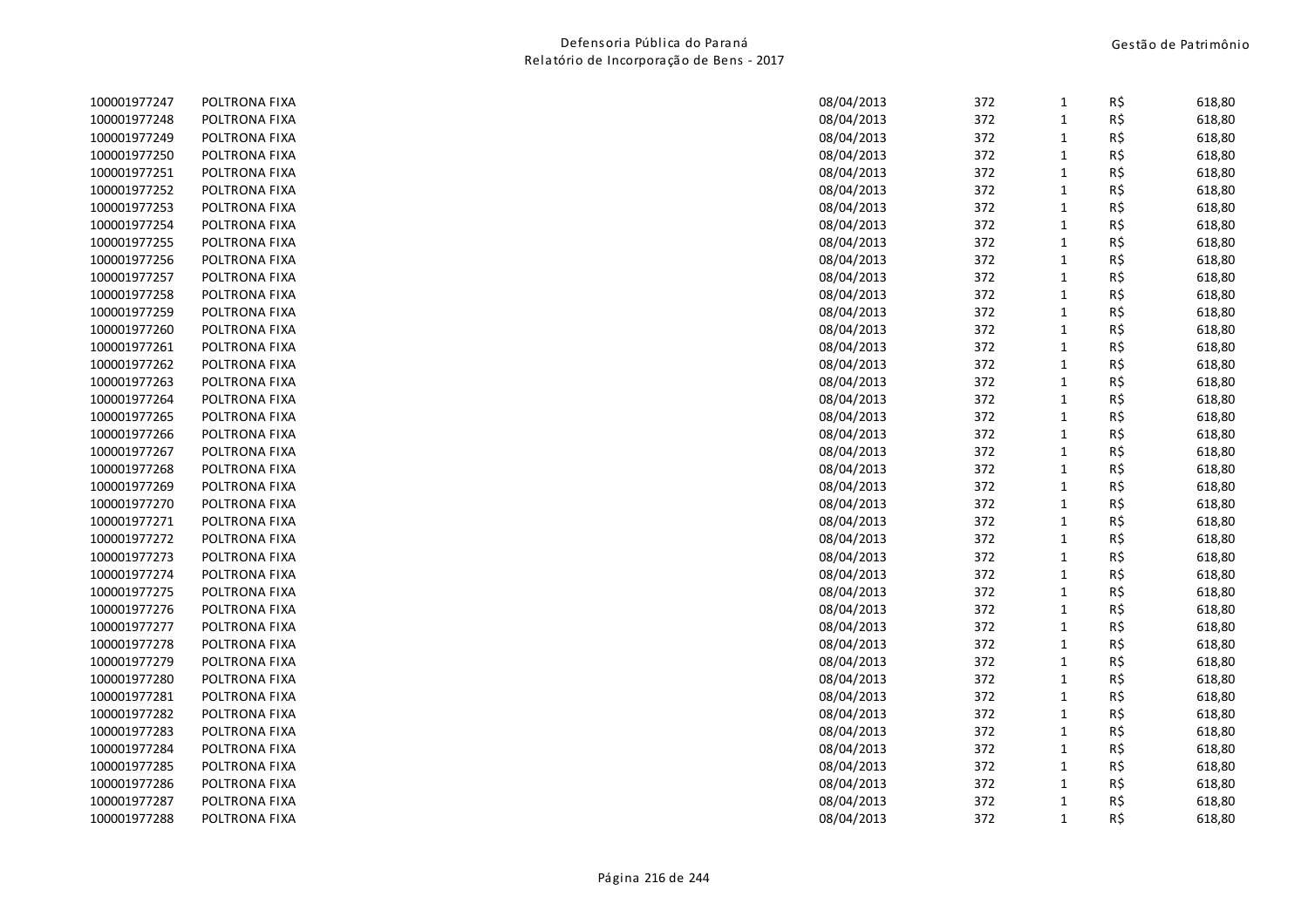| 100001977289 | POLTRONA FIXA      | 08/04/2013 | 372 | $\mathbf{1}$ | R\$ | 618,80 |
|--------------|--------------------|------------|-----|--------------|-----|--------|
| 100001977290 | POLTRONA FIXA      | 08/04/2013 | 372 | $\mathbf{1}$ | R\$ | 618,80 |
| 100001977291 | POLTRONA FIXA      | 08/04/2013 | 372 | $\mathbf{1}$ | R\$ | 618,80 |
| 100001977292 | POLTRONA FIXA      | 08/04/2013 | 372 | $\mathbf{1}$ | R\$ | 618,80 |
| 100001977293 | POLTRONA FIXA      | 08/04/2013 | 372 | $\mathbf{1}$ | R\$ | 618,80 |
| 100001977294 | POLTRONA FIXA      | 08/04/2013 | 372 | $\mathbf{1}$ | R\$ | 618,80 |
| 100001977295 | POLTRONA FIXA      | 08/04/2013 | 372 | $\mathbf{1}$ | R\$ | 618,80 |
| 100001977296 | POLTRONA FIXA      | 08/04/2013 | 372 | $\mathbf{1}$ | R\$ | 618,80 |
| 100001977297 | POLTRONA FIXA      | 08/04/2013 | 372 | $\mathbf{1}$ | R\$ | 618,80 |
| 100001977298 | POLTRONA FIXA      | 08/04/2013 | 372 | $\mathbf{1}$ | R\$ | 618,80 |
| 100001977299 | POLTRONA FIXA      | 08/04/2013 | 372 | $\mathbf{1}$ | R\$ | 618,80 |
| 100001977300 | POLTRONA FIXA      | 08/04/2013 | 372 | $\mathbf{1}$ | R\$ | 618,80 |
| 100001977301 | POLTRONA FIXA      | 08/04/2013 | 372 | $\mathbf{1}$ | R\$ | 618,80 |
| 100001977302 | POLTRONA FIXA      | 08/04/2013 | 372 | $\mathbf{1}$ | R\$ | 618,80 |
| 100001977303 | POLTRONA FIXA      | 08/04/2013 | 372 | $\mathbf{1}$ | R\$ | 618,80 |
| 100001977304 | POLTRONA FIXA      | 08/04/2013 | 372 | $\mathbf{1}$ | R\$ | 618,80 |
| 100001977305 | POLTRONA FIXA      | 08/04/2013 | 372 | $\mathbf{1}$ | R\$ | 618,80 |
| 100001977306 | POLTRONA FIXA      | 08/04/2013 | 372 | $\mathbf{1}$ | R\$ | 618,80 |
| 100001977307 | POLTRONA FIXA      | 08/04/2013 | 372 | $\mathbf{1}$ | R\$ | 618,80 |
| 100001977308 | POLTRONA FIXA      | 08/04/2013 | 372 | $\mathbf{1}$ | R\$ | 618,80 |
| 100001977309 | POLTRONA FIXA      | 08/04/2013 | 372 | $\mathbf{1}$ | R\$ | 618,80 |
| 100001977310 | POLTRONA FIXA      | 08/04/2013 | 372 | $1\,$        | R\$ | 618,80 |
| 100001977311 | POLTRONA FIXA      | 08/04/2013 | 372 | $\mathbf{1}$ | R\$ | 618,80 |
| 100001977312 | POLTRONA FIXA      | 08/04/2013 | 372 | $\mathbf{1}$ | R\$ | 618,80 |
| 100001977313 | POLTRONA FIXA      | 08/04/2013 | 372 | $\mathbf{1}$ | R\$ | 618,80 |
| 100001977314 | POLTRONA FIXA      | 08/04/2013 | 372 | $\mathbf{1}$ | R\$ | 618,80 |
| 100001977315 | POLTRONA FIXA      | 08/04/2013 | 372 | $\mathbf{1}$ | R\$ | 618,80 |
| 100001977316 | POLTRONA FIXA      | 08/04/2013 | 372 | $\mathbf{1}$ | R\$ | 618,80 |
| 100001977317 | POLTRONA FIXA      | 08/04/2013 | 372 | $\mathbf{1}$ | R\$ | 618,80 |
| 100001977318 | POLTRONA FIXA      | 08/04/2013 | 372 | $\mathbf{1}$ | R\$ | 618,80 |
| 100001977319 | POLTRONA FIXA      | 08/04/2013 | 372 | $\mathbf{1}$ | R\$ | 618,80 |
| 100001977320 | POLTRONA FIXA      | 08/04/2013 | 372 | $\mathbf{1}$ | R\$ | 618,80 |
| 100001977321 | POLTRONA FIXA      | 08/04/2013 | 372 | $\mathbf{1}$ | R\$ | 618,80 |
| 100001977322 | POLTRONA FIXA      | 08/04/2013 | 372 | $\mathbf{1}$ | R\$ | 618,80 |
| 100001977323 | POLTRONA GIRATERIA | 08/04/2013 | 372 | $\mathbf{1}$ | R\$ | 780,15 |
| 100001977324 | POLTRONA GIRATERIA | 08/04/2013 | 372 | $\mathbf{1}$ | R\$ | 780,15 |
| 100001977325 | POLTRONA GIRATERIA | 08/04/2013 | 372 | $\mathbf{1}$ | R\$ | 780,15 |
| 100001977326 | POLTRONA GIRATERIA | 08/04/2013 | 372 | $\mathbf{1}$ | R\$ | 780,15 |
| 100001977327 | POLTRONA GIRATERIA | 08/04/2013 | 372 | $\mathbf{1}$ | R\$ | 780,15 |
| 100001977328 | POLTRONA GIRATERIA | 08/04/2013 | 372 | $\mathbf{1}$ | R\$ | 780,15 |
| 100001977329 | POLTRONA GIRATERIA | 08/04/2013 | 372 | $\mathbf{1}$ | R\$ | 780,15 |
| 100001977330 | POLTRONA GIRATERIA | 08/04/2013 | 372 | $\mathbf{1}$ | R\$ | 780,15 |
|              |                    |            |     |              |     |        |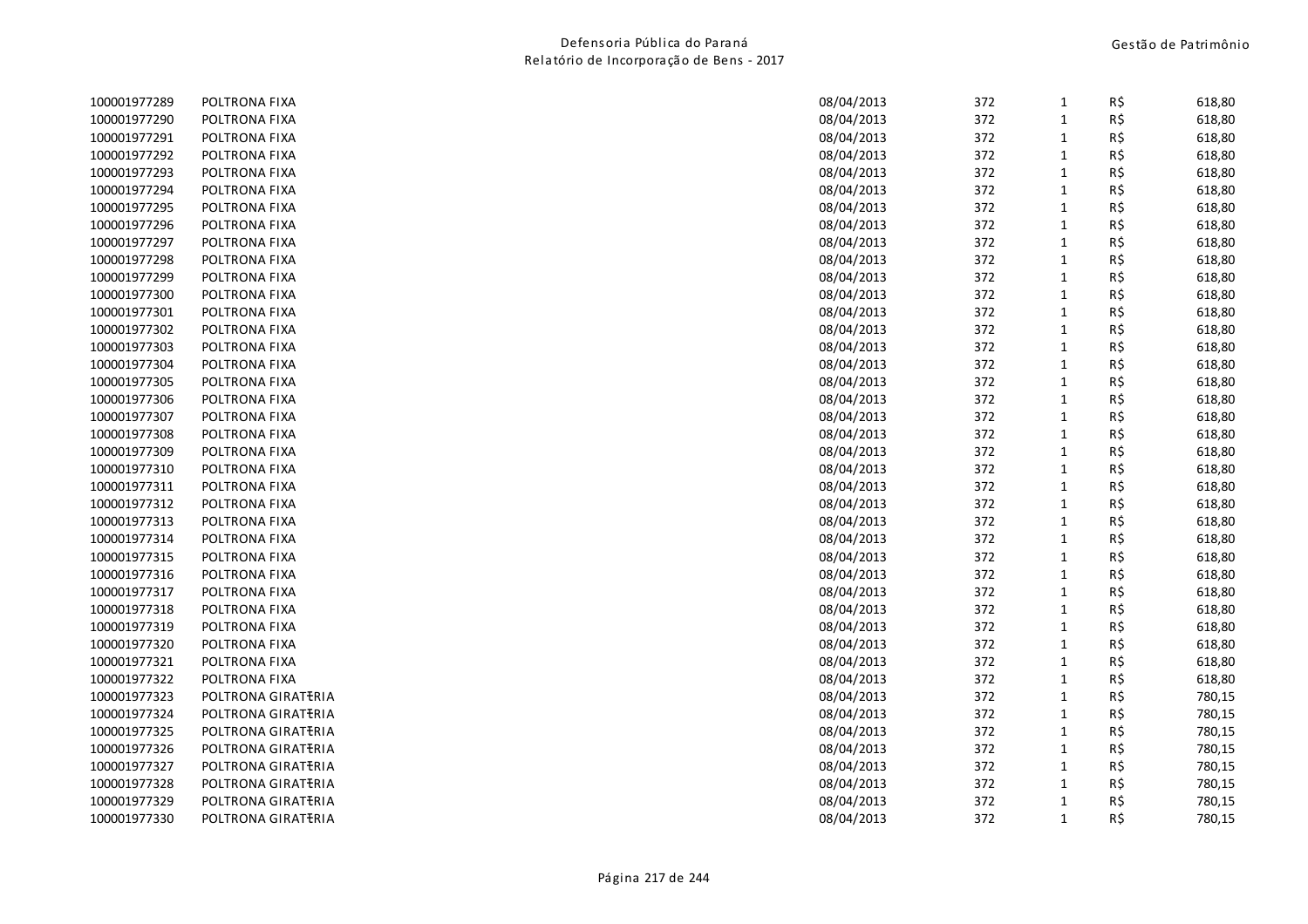| 100001977331 | POLTRONA GIRATERIA | 08/04/2013 | 372 | $\mathbf{1}$ | R\$ | 780,15 |
|--------------|--------------------|------------|-----|--------------|-----|--------|
| 100001977332 | POLTRONA GIRATERIA | 08/04/2013 | 372 | $\mathbf{1}$ | R\$ | 780,15 |
| 100001977333 | POLTRONA GIRATERIA | 08/04/2013 | 372 | $\mathbf{1}$ | R\$ | 780,15 |
| 100001977334 | POLTRONA GIRATERIA | 08/04/2013 | 372 | $\mathbf{1}$ | R\$ | 780,15 |
| 100001977335 | POLTRONA GIRATERIA | 08/04/2013 | 372 | $\mathbf{1}$ | R\$ | 780,15 |
| 100001977336 | POLTRONA GIRATERIA | 08/04/2013 | 372 | $\mathbf{1}$ | R\$ | 780,15 |
| 100001977337 | POLTRONA GIRATERIA | 08/04/2013 | 372 | $\mathbf{1}$ | R\$ | 780,15 |
| 100001977338 | POLTRONA GIRATERIA | 08/04/2013 | 372 | $\mathbf{1}$ | R\$ | 780,15 |
| 100001977339 | POLTRONA GIRATERIA | 08/04/2013 | 372 | $\mathbf{1}$ | R\$ | 780,15 |
| 100001977340 | POLTRONA GIRATERIA | 08/04/2013 | 372 | $\mathbf{1}$ | R\$ | 780,15 |
| 100001977341 | POLTRONA GIRATERIA | 08/04/2013 | 372 | $\mathbf{1}$ | R\$ | 780,15 |
| 100001977342 | POLTRONA GIRATERIA | 08/04/2013 | 372 | $\mathbf{1}$ | R\$ | 780,15 |
| 100001977343 | POLTRONA GIRATERIA | 08/04/2013 | 372 | $\mathbf{1}$ | R\$ | 780,15 |
| 100001977344 | POLTRONA GIRATERIA | 08/04/2013 | 372 | $\mathbf{1}$ | R\$ | 780,15 |
| 100001977345 | POLTRONA GIRATERIA | 08/04/2013 | 372 | $\mathbf{1}$ | R\$ | 780,15 |
| 100001977346 | POLTRONA GIRATERIA | 08/04/2013 | 372 | $\mathbf{1}$ | R\$ | 780,15 |
| 100001977347 | POLTRONA GIRATERIA | 08/04/2013 | 372 | $\mathbf{1}$ | R\$ | 780,15 |
| 100001977348 | POLTRONA GIRATERIA | 08/04/2013 | 372 | $\mathbf{1}$ | R\$ | 780,15 |
| 100001977349 | POLTRONA GIRATERIA | 08/04/2013 | 372 | $\mathbf{1}$ | R\$ | 780,15 |
| 100001977350 | POLTRONA GIRATERIA | 08/04/2013 | 372 | $\mathbf{1}$ | R\$ | 780,15 |
| 100001977351 | POLTRONA GIRATERIA | 08/04/2013 | 372 | $\mathbf{1}$ | R\$ | 780,15 |
| 100001977352 | POLTRONA GIRATERIA | 08/04/2013 | 372 | $\mathbf{1}$ | R\$ | 780,15 |
| 100001977353 | POLTRONA GIRATERIA | 08/04/2013 | 372 | $\mathbf{1}$ | R\$ | 780,15 |
| 100001977354 | POLTRONA GIRATERIA | 08/04/2013 | 372 | $\mathbf{1}$ | R\$ | 780,15 |
| 100001977355 | POLTRONA GIRATERIA | 08/04/2013 | 372 | $\mathbf{1}$ | R\$ | 780,15 |
| 100001977356 | POLTRONA GIRATERIA | 08/04/2013 | 372 | $\mathbf{1}$ | R\$ | 780,15 |
| 100001977357 | POLTRONA GIRATERIA | 08/04/2013 | 372 | $\mathbf{1}$ | R\$ | 780,15 |
| 100001977358 | POLTRONA GIRATERIA | 08/04/2013 | 372 | $\mathbf{1}$ | R\$ | 780,15 |
| 100001977359 | POLTRONA GIRATERIA | 08/04/2013 | 372 | $\mathbf{1}$ | R\$ | 780,15 |
| 100001977360 | POLTRONA GIRATERIA | 08/04/2013 | 372 | $\mathbf{1}$ | R\$ | 780,15 |
| 100001977361 | POLTRONA GIRATERIA | 08/04/2013 | 372 | $\mathbf{1}$ | R\$ | 780,15 |
| 100001977362 | POLTRONA GIRATERIA | 08/04/2013 | 372 | $\mathbf{1}$ | R\$ | 780,15 |
| 100001977363 | POLTRONA GIRATERIA | 08/04/2013 | 372 | $\mathbf{1}$ | R\$ | 774,20 |
| 100001977364 | POLTRONA GIRATERIA | 08/04/2013 | 372 | $\mathbf{1}$ | R\$ | 774,20 |
| 100001977365 | POLTRONA GIRATERIA | 08/04/2013 | 372 | $\mathbf{1}$ | R\$ | 774,20 |
| 100001977366 | POLTRONA GIRATERIA | 08/04/2013 | 372 | 1            | R\$ | 774,20 |
| 100001977367 | POLTRONA GIRATERIA | 08/04/2013 | 372 | $\mathbf{1}$ | R\$ | 774,20 |
| 100001977368 | POLTRONA GIRATERIA | 08/04/2013 | 372 | $\mathbf{1}$ | R\$ | 774,20 |
| 100001977369 | POLTRONA GIRATERIA | 08/04/2013 | 372 | $\mathbf{1}$ | R\$ | 774,20 |
| 100001977370 | POLTRONA GIRATERIA | 08/04/2013 | 372 | $\mathbf{1}$ | R\$ | 774,20 |
| 100001977371 | POLTRONA GIRATERIA | 08/04/2013 | 372 | 1            | R\$ | 774,20 |
| 100001977372 | POLTRONA GIRATERIA | 08/04/2013 | 372 | $\mathbf{1}$ | R\$ | 774,20 |
|              |                    |            |     |              |     |        |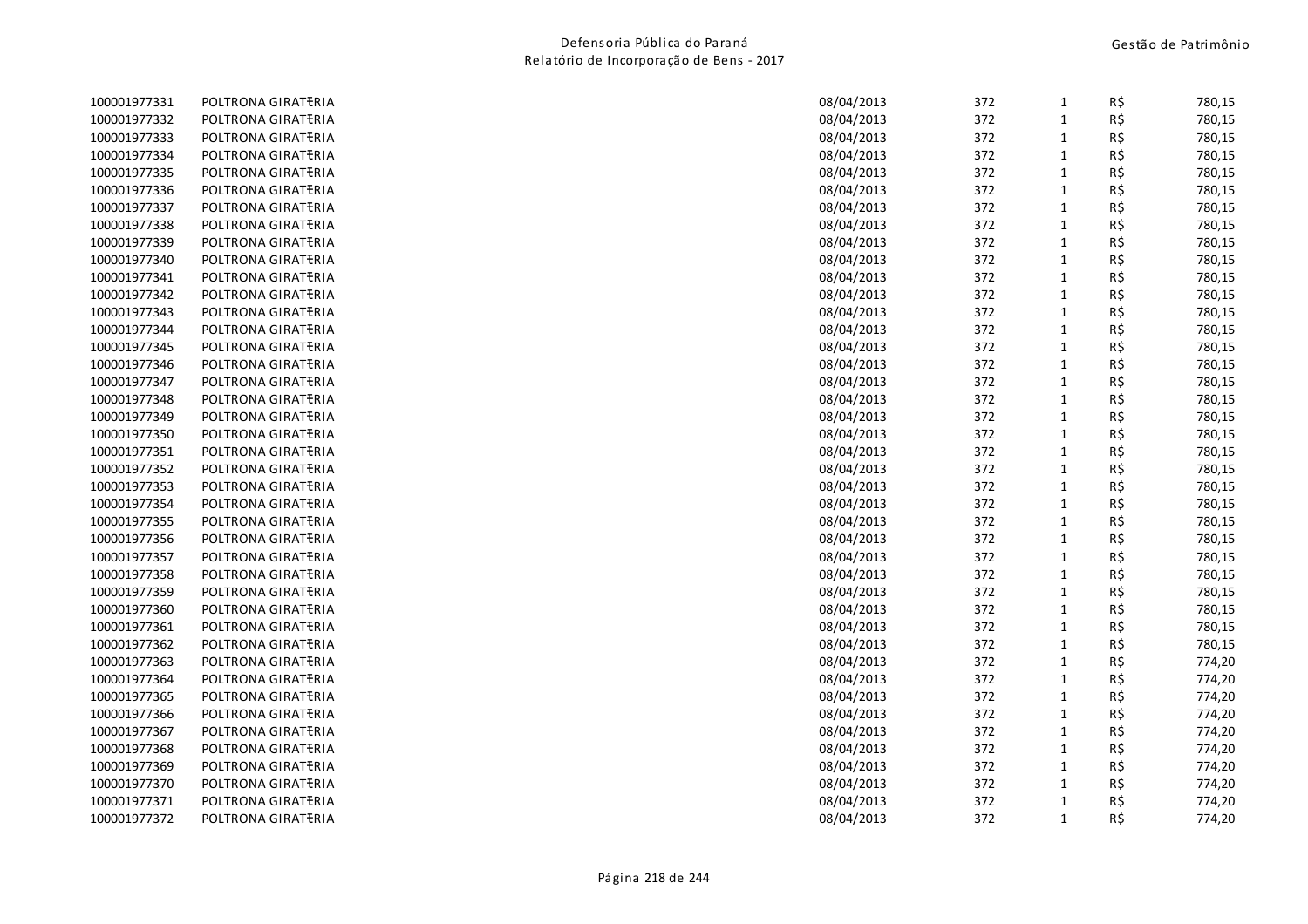| 100001977373 | POLTRONA GIRATERIA | 08/04/2013 | 372 | $\mathbf{1}$ | R\$ | 774,20 |
|--------------|--------------------|------------|-----|--------------|-----|--------|
| 100001977374 | POLTRONA GIRATERIA | 08/04/2013 | 372 | $\mathbf{1}$ | R\$ | 774,20 |
| 100001977375 | POLTRONA GIRATERIA | 08/04/2013 | 372 | $\mathbf{1}$ | R\$ | 774,20 |
| 100001977376 | POLTRONA GIRATERIA | 08/04/2013 | 372 | $\mathbf{1}$ | R\$ | 774,20 |
| 100001977377 | POLTRONA GIRATERIA | 08/04/2013 | 372 | $\mathbf{1}$ | R\$ | 774,20 |
| 100001977378 | POLTRONA GIRATERIA | 08/04/2013 | 372 | $\mathbf{1}$ | R\$ | 774,20 |
| 100001977379 | POLTRONA GIRATERIA | 08/04/2013 | 372 | $\mathbf{1}$ | R\$ | 774,20 |
| 100001977380 | POLTRONA GIRATERIA | 08/04/2013 | 372 | $\mathbf{1}$ | R\$ | 774,20 |
| 100001977381 | POLTRONA GIRATERIA | 08/04/2013 | 372 | $\mathbf{1}$ | R\$ | 774,20 |
| 100001977382 | POLTRONA GIRATERIA | 08/04/2013 | 372 | $\mathbf{1}$ | R\$ | 774,20 |
| 100001977383 | POLTRONA GIRATERIA | 08/04/2013 | 372 | $\mathbf{1}$ | R\$ | 774,20 |
| 100001977384 | POLTRONA GIRATERIA | 08/04/2013 | 372 | $\mathbf{1}$ | R\$ | 774,20 |
| 100001977385 | POLTRONA GIRATERIA | 08/04/2013 | 372 | $\mathbf{1}$ | R\$ | 774,20 |
| 100001977386 | POLTRONA GIRATERIA | 08/04/2013 | 372 | $\mathbf{1}$ | R\$ | 774,20 |
| 100001977387 | POLTRONA GIRATERIA | 08/04/2013 | 372 | $\mathbf{1}$ | R\$ | 774,20 |
| 100001977388 | POLTRONA GIRATERIA | 08/04/2013 | 372 | $\mathbf{1}$ | R\$ | 774,20 |
| 100001977389 | POLTRONA GIRATERIA | 08/04/2013 | 372 | $\mathbf{1}$ | R\$ | 774,20 |
| 100001977390 | POLTRONA GIRATERIA | 08/04/2013 | 372 | $\mathbf{1}$ | R\$ | 774,20 |
| 100001977391 | POLTRONA GIRATERIA | 08/04/2013 | 372 | $\mathbf{1}$ | R\$ | 774,20 |
| 100001977392 | POLTRONA GIRATERIA | 08/04/2013 | 372 | $\mathbf{1}$ | R\$ | 774,20 |
| 100001977393 | POLTRONA GIRATERIA | 08/04/2013 | 372 | $\mathbf{1}$ | R\$ | 774,20 |
| 100001977394 | POLTRONA GIRATERIA | 08/04/2013 | 372 | $\mathbf{1}$ | R\$ | 774,20 |
| 100001977395 | POLTRONA GIRATERIA | 08/04/2013 | 372 | $\mathbf{1}$ | R\$ | 774,20 |
| 100001977396 | POLTRONA GIRATERIA | 08/04/2013 | 372 | $\mathbf{1}$ | R\$ | 774,20 |
| 100001977397 | POLTRONA GIRATERIA | 08/04/2013 | 372 | $\mathbf{1}$ | R\$ | 774,20 |
| 100001977398 | POLTRONA GIRATERIA | 08/04/2013 | 372 | $\mathbf{1}$ | R\$ | 774,20 |
| 100001977399 | POLTRONA GIRATERIA | 08/04/2013 | 372 | $\mathbf{1}$ | R\$ | 774,20 |
| 100001977400 | POLTRONA GIRATERIA | 08/04/2013 | 372 | $\mathbf{1}$ | R\$ | 774,20 |
| 100001977401 | POLTRONA GIRATERIA | 08/04/2013 | 372 | $\mathbf{1}$ | R\$ | 774,20 |
| 100001977402 | POLTRONA GIRATERIA | 08/04/2013 | 372 | $\mathbf{1}$ | R\$ | 774,20 |
| 100001977403 | POLTRONA GIRATERIA | 08/04/2013 | 372 | $\mathbf{1}$ | R\$ | 774,20 |
| 100001977404 | POLTRONA GIRATERIA | 08/04/2013 | 372 | $\mathbf{1}$ | R\$ | 774,20 |
| 100001977405 | POLTRONA GIRATERIA | 08/04/2013 | 372 | $\mathbf{1}$ | R\$ | 774,20 |
| 100001977406 | POLTRONA GIRATERIA | 08/04/2013 | 372 | $\mathbf{1}$ | R\$ | 774,20 |
| 100001977407 | POLTRONA GIRATERIA | 08/04/2013 | 372 | $\mathbf{1}$ | R\$ | 774,20 |
| 100001977408 | POLTRONA GIRATERIA | 08/04/2013 | 372 | $\mathbf{1}$ | R\$ | 774,20 |
| 100001977409 | POLTRONA GIRATERIA | 08/04/2013 | 372 | $\mathbf{1}$ | R\$ | 774,20 |
| 100001977410 | POLTRONA GIRATERIA | 08/04/2013 | 372 | $\mathbf{1}$ | R\$ | 774,20 |
| 100001977411 | POLTRONA GIRATERIA | 08/04/2013 | 372 | $\mathbf{1}$ | R\$ | 774,20 |
| 100001977412 | POLTRONA GIRATERIA | 08/04/2013 | 372 | $\mathbf{1}$ | R\$ | 774,20 |
| 100001977413 | POLTRONA GIRATERIA | 08/04/2013 | 372 | $\mathbf{1}$ | R\$ | 774,20 |
| 100001977414 | POLTRONA GIRATERIA | 08/04/2013 | 372 | $\mathbf{1}$ | R\$ | 774,20 |
|              |                    |            |     |              |     |        |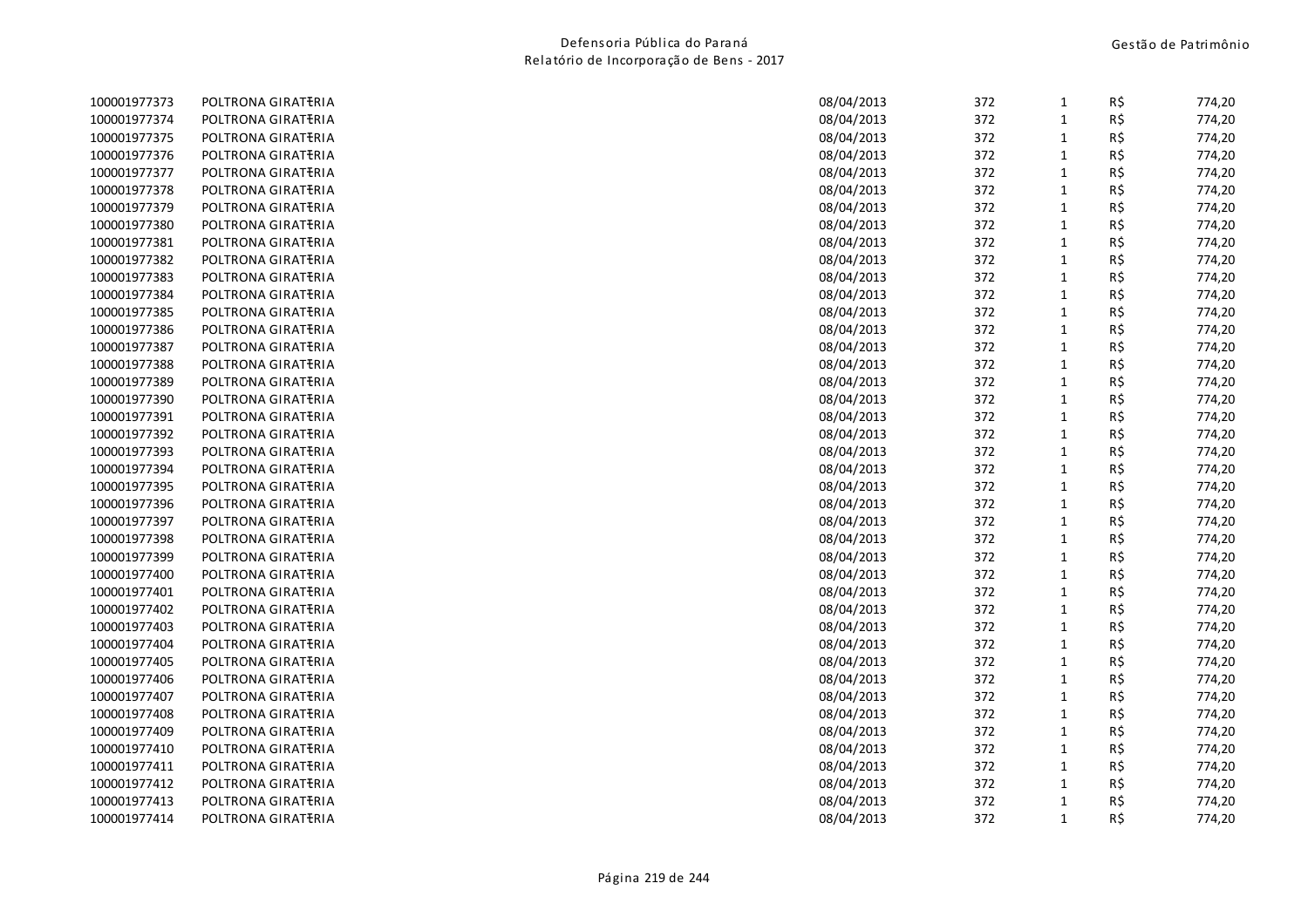| 100001977415 | POLTRONA GIRATERIA | 08/04/2013 | 372 | $\mathbf{1}$ | R\$ | 774,20 |
|--------------|--------------------|------------|-----|--------------|-----|--------|
| 100001977416 | POLTRONA GIRATERIA | 08/04/2013 | 372 | $\mathbf{1}$ | R\$ | 774,20 |
| 100001977417 | POLTRONA GIRATERIA | 08/04/2013 | 372 | $\mathbf{1}$ | R\$ | 774,20 |
| 100001977418 | POLTRONA GIRATERIA | 08/04/2013 | 372 | $\mathbf{1}$ | R\$ | 774,20 |
| 100001977419 | POLTRONA GIRATERIA | 08/04/2013 | 372 | $\mathbf{1}$ | R\$ | 774,20 |
| 100001977422 | POLTRONA GIRATERIA | 08/04/2013 | 372 | $\mathbf{1}$ | R\$ | 780,15 |
| 100001977420 | POLTRONA GIRATERIA | 08/04/2013 | 372 | $\mathbf{1}$ | R\$ | 780,15 |
| 100001977421 | POLTRONA GIRATERIA | 08/04/2013 | 372 | $\mathbf{1}$ | R\$ | 780,15 |
| 100001977423 | POLTRONA GIRATERIA | 08/04/2013 | 372 | $\mathbf 1$  | R\$ | 780,15 |
| 100001977424 | POLTRONA GIRATERIA | 08/04/2013 | 372 | $\mathbf{1}$ | R\$ | 780,15 |
| 100001977425 | POLTRONA GIRATERIA | 08/04/2013 | 372 | $\mathbf{1}$ | R\$ | 780,15 |
| 100001977426 | POLTRONA GIRATERIA | 08/04/2013 | 372 | $\mathbf{1}$ | R\$ | 780,15 |
| 100001977427 | POLTRONA GIRATERIA | 08/04/2013 | 372 | $\mathbf{1}$ | R\$ | 780,15 |
| 100001977428 | POLTRONA GIRATERIA | 08/04/2013 | 372 | $\mathbf{1}$ | R\$ | 780,15 |
| 100001977429 | POLTRONA GIRATERIA | 08/04/2013 | 372 | $\mathbf{1}$ | R\$ | 780,15 |
| 100001977430 | POLTRONA GIRATERIA | 08/04/2013 | 372 | $\mathbf{1}$ | R\$ | 780,15 |
| 100001977431 | POLTRONA GIRATERIA | 08/04/2013 | 372 | $1\,$        | R\$ | 780,15 |
| 100001977432 | POLTRONA GIRATERIA | 08/04/2013 | 372 | $\mathbf 1$  | R\$ | 780,15 |
| 100001977435 | POLTRONA GIRATERIA | 08/04/2013 | 372 | $\mathbf{1}$ | R\$ | 780,15 |
| 100001977436 | POLTRONA GIRATERIA | 08/04/2013 | 372 | $\mathbf{1}$ | R\$ | 848,44 |
| 100001977437 | POLTRONA GIRATERIA | 08/04/2013 | 372 | $\mathbf{1}$ | R\$ | 848,44 |
| 100001977438 | POLTRONA GIRATERIA | 08/04/2013 | 372 | $\mathbf{1}$ | R\$ | 848,44 |
| 100001977439 | POLTRONA GIRATERIA | 08/04/2013 | 372 | $\mathbf 1$  | R\$ | 848,44 |
| 100001977440 | POLTRONA GIRATERIA | 08/04/2013 | 372 | $\mathbf{1}$ | R\$ | 848,44 |
| 100001977441 | POLTRONA GIRATERIA | 08/04/2013 | 372 | $\mathbf{1}$ | R\$ | 848,44 |
| 100001977442 | POLTRONA GIRATERIA | 08/04/2013 | 372 | $\mathbf{1}$ | R\$ | 848,44 |
| 100001977450 | POLTRONA GIRATERIA | 08/04/2013 | 372 | $\mathbf{1}$ | R\$ | 848,44 |
| 100001977451 | POLTRONA FIXA      | 08/04/2013 | 372 | $\mathbf{1}$ | R\$ | 606,70 |
| 100001977452 | POLTRONA FIXA      | 08/04/2013 | 372 | $\mathbf{1}$ | R\$ | 606,70 |
| 100001977453 | POLTRONA FIXA      | 08/04/2013 | 372 | $\mathbf{1}$ | R\$ | 606,70 |
| 100001977454 | POLTRONA FIXA      | 08/04/2013 | 372 | $\mathbf{1}$ | R\$ | 606,70 |
| 100001977455 | POLTRONA FIXA      | 08/04/2013 | 372 | $\mathbf{1}$ | R\$ | 606,70 |
| 100001977456 | POLTRONA FIXA      | 08/04/2013 | 372 | $\mathbf{1}$ | R\$ | 606,70 |
| 100001977457 | POLTRONA FIXA      | 08/04/2013 | 372 | $\mathbf{1}$ | R\$ | 606,70 |
| 100001977458 | POLTRONA FIXA      | 08/04/2013 | 372 | $\mathbf{1}$ | R\$ | 606,70 |
| 100001977459 | POLTRONA FIXA      | 08/04/2013 | 372 | $\mathbf{1}$ | R\$ | 606,70 |
| 100001977460 | POLTRONA FIXA      | 08/04/2013 | 372 | $\mathbf{1}$ | R\$ | 606,70 |
| 100001977461 | POLTRONA FIXA      | 08/04/2013 | 372 | $\mathbf{1}$ | R\$ | 606,70 |
| 100001977462 | POLTRONA FIXA      | 08/04/2013 | 372 | $\mathbf{1}$ | R\$ | 606,70 |
| 100001977463 | POLTRONA FIXA      | 08/04/2013 | 372 | $\mathbf{1}$ | R\$ | 606,70 |
| 100001977464 | POLTRONA FIXA      | 08/04/2013 | 372 | $\mathbf{1}$ | R\$ | 606,70 |
| 100001977465 | POLTRONA FIXA      | 08/04/2013 | 372 | $\mathbf{1}$ | R\$ | 606,70 |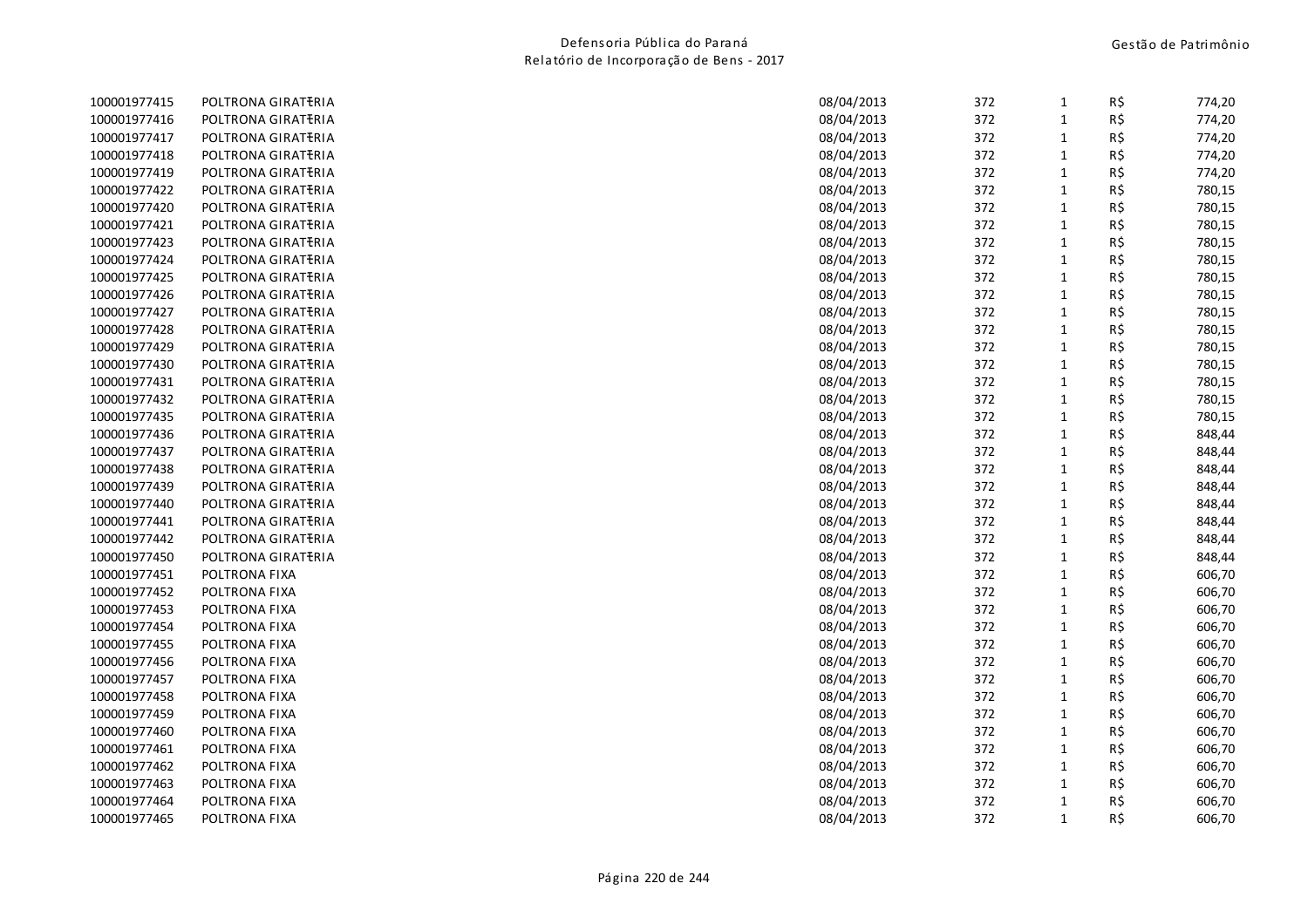| 100001977466 | POLTRONA FIXA                             | 08/04/2013 | 372 | $\mathbf{1}$ | R\$ | 606,70 |
|--------------|-------------------------------------------|------------|-----|--------------|-----|--------|
| 100001977467 | POLTRONA FIXA                             | 08/04/2013 | 372 | 1            | R\$ | 606,70 |
| 100001977468 | POLTRONA FIXA                             | 08/04/2013 | 372 | 1            | R\$ | 606,70 |
| 100001977469 | POLTRONA FIXA                             | 08/04/2013 | 372 | $\mathbf{1}$ | R\$ | 606,70 |
| 100001977470 | POLTRONA FIXA                             | 08/04/2013 | 372 | $\mathbf{1}$ | R\$ | 606,70 |
| 100001977471 | POLTRONA FIXA                             | 08/04/2013 | 372 | 1            | R\$ | 606,70 |
| 100001977472 | POLTRONA FIXA                             | 08/04/2013 | 372 | $\mathbf{1}$ | R\$ | 606,70 |
| 100001977473 | POLTRONA FIXA                             | 08/04/2013 | 372 | $\mathbf{1}$ | R\$ | 606,70 |
| 100001977474 | POLTRONA FIXA                             | 08/04/2013 | 372 | 1            | R\$ | 606,70 |
| 100001977475 | POLTRONA FIXA                             | 08/04/2013 | 372 | 1            | R\$ | 606,70 |
| 100001977476 | POLTRONA FIXA                             | 08/04/2013 | 372 | $\mathbf{1}$ | R\$ | 606,70 |
| 100001977477 | POLTRONA FIXA                             | 08/04/2013 | 372 | $\mathbf{1}$ | R\$ | 606,70 |
| 100001977478 | POLTRONA FIXA                             | 08/04/2013 | 372 | $\mathbf{1}$ | R\$ | 606,70 |
| 100001977479 | POLTRONA FIXA                             | 08/04/2013 | 372 | $\mathbf{1}$ | R\$ | 606,70 |
| 100001977480 | POLTRONA FIXA                             | 08/04/2013 | 372 | $\mathbf{1}$ | R\$ | 606,70 |
| 100001977481 | POLTRONA FIXA                             | 08/04/2013 | 372 | $\mathbf{1}$ | R\$ | 606,70 |
| 100001977482 | POLTRONA FIXA                             | 08/04/2013 | 372 | $\mathbf{1}$ | R\$ | 606,70 |
| 100001977483 | POLTRONA FIXA                             | 08/04/2013 | 372 | $\mathbf{1}$ | R\$ | 606,70 |
| 100001977484 | POLTRONA FIXA                             | 08/04/2013 | 372 | 1            | R\$ | 606,70 |
| 100001977485 | POLTRONA FIXA                             | 08/04/2013 | 372 | $\mathbf{1}$ | R\$ | 606,70 |
| 100001977486 | POLTRONA FIXA                             | 08/04/2013 | 372 | $\mathbf{1}$ | R\$ | 606,70 |
| 100001984946 | IMPRESSORA SAMSUNG M2020W                 | 07/12/2016 | 372 | 10001        | R\$ | 143,24 |
| 100001984947 | <b>IMPRESSORA</b>                         | 07/12/2016 | 372 | 10001        | R\$ | 173,36 |
| 100001985079 | <b>IMPRESSORA</b>                         | 07/12/2016 | 372 | 10001        | R\$ | 153,21 |
| 100001985100 | <b>IMPRESSORA</b>                         | 07/12/2016 | 372 | 10001        | R\$ | 153,21 |
| 100001984998 | <b>IMPRESSORA</b>                         | 07/12/2016 | 372 | 10001        | R\$ | 153,21 |
| 100001985074 | <b>CELULAR</b>                            | 07/12/2016 | 372 | 10001        | R\$ | 338,57 |
| 100001984949 | <b>HD EXTERNO 1TB</b>                     | 07/12/2016 | 372 | 10001        | R\$ | 166,91 |
| 100001985002 | <b>GRAVADOR DIGITAL</b>                   | 07/12/2016 | 372 | 10001        | R\$ | 189,97 |
| 100001985136 | GRAVADOR EM GERAL PARA USO EM COMUNICACAO | 07/12/2016 | 372 | 10001        | R\$ | 189,97 |
| 100001985031 | <b>TELEFONE CELULAR</b>                   | 07/12/2016 | 372 | 10001        | R\$ | 288,72 |
| 100001984943 | TELEFONE CELULAR                          | 07/12/2016 | 372 | 10001        | R\$ | 288,72 |
| 100001985090 | TELEFONE CELULAR                          | 07/12/2016 | 372 | 10001        | R\$ | 288,72 |
| 100001984997 | <b>TELEFONE CELULAR</b>                   | 07/12/2016 | 372 | 10001        | R\$ | 288,72 |
| 100001985102 | TELEFONE CELULAR                          | 07/12/2016 | 372 | 10001        | R\$ | 288,72 |
| 100001985047 | <b>TELEFONE CELULAR</b>                   | 07/12/2016 | 372 | 10001        | R\$ | 288,72 |
| 100001985001 | <b>TELEFONE CELULAR</b>                   | 07/12/2016 | 372 | 10001        | R\$ | 288,72 |
| 100001985142 | <b>TELEFONE CELULAR</b>                   | 07/12/2016 | 372 | 10001        | R\$ | 288,72 |
| 100001985149 | <b>TELEFONE CELULAR</b>                   | 07/12/2016 | 372 | 10001        | R\$ | 288,72 |
| 100001985064 | TELEFONE CELULAR                          | 07/12/2016 | 372 | 10001        | R\$ | 288,72 |
| 100001985006 | <b>TELEFONE CELULAR</b>                   | 07/12/2016 | 372 | 10001        | R\$ | 288,72 |
| 100001985085 | TELEFONE CELULAR                          | 07/12/2016 | 372 | 10001        | R\$ | 288,72 |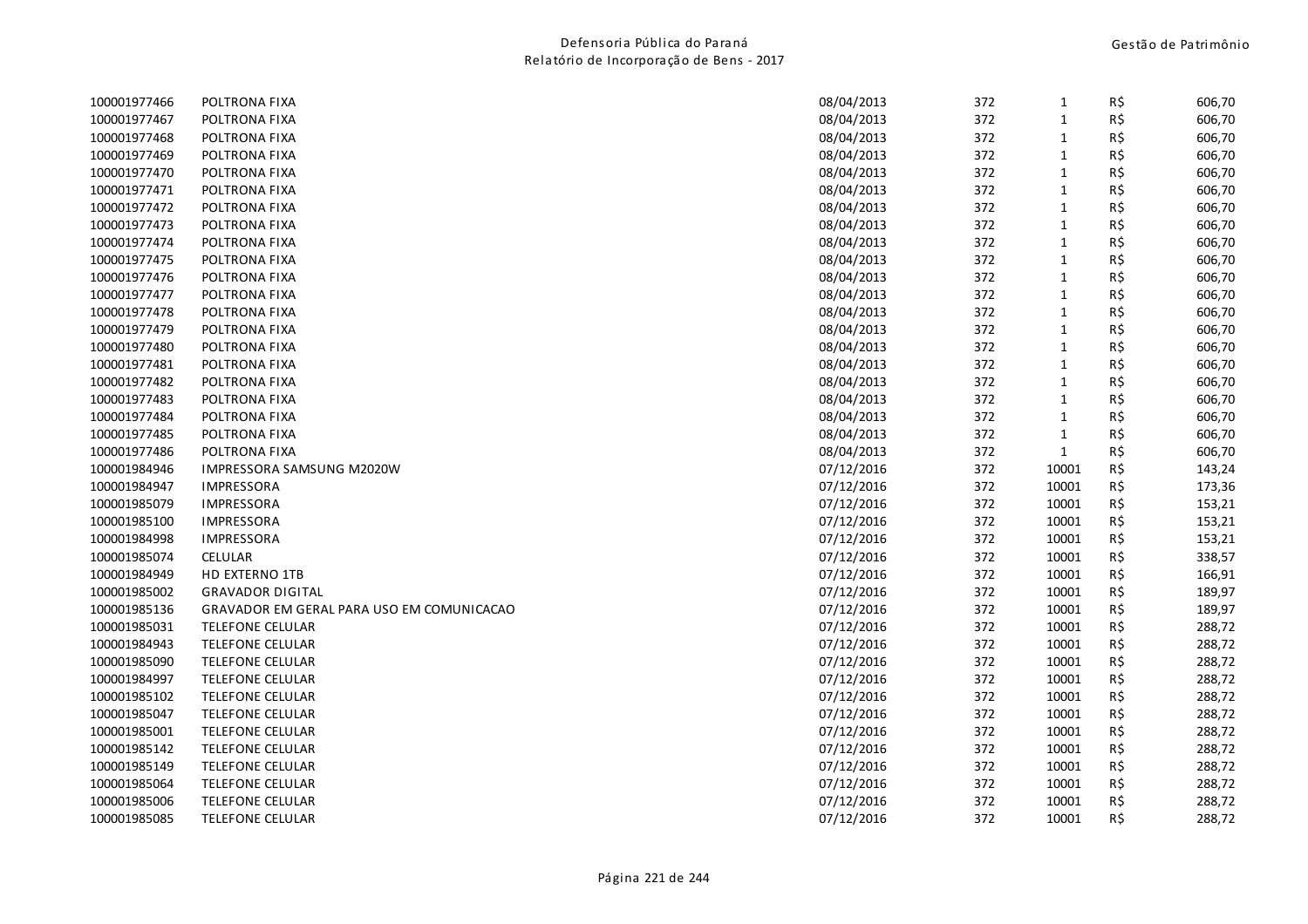| 100001985105 | TELEFONE CELULAR                     | 07/12/2016 | 372 | 10001 | R\$ | 288,72 |
|--------------|--------------------------------------|------------|-----|-------|-----|--------|
| 100001985081 | <b>TELEFONE CELULAR</b>              | 07/12/2016 | 372 | 10001 | R\$ | 288,72 |
| 100001985058 | TELEFONE CELULAR                     | 07/12/2016 | 372 | 10001 | R\$ | 288,72 |
| 100001985050 | <b>TELEFONE CELULAR</b>              | 07/12/2016 | 372 | 10001 | R\$ | 288,76 |
| 100001985111 | TELEFONE CELULAR                     | 07/12/2016 | 372 | 10001 | R\$ | 288,72 |
| 100001984941 | <b>TELEFONE CELULAR</b>              | 07/12/2016 | 372 | 10001 | R\$ | 288,72 |
| 100001985018 | <b>TELEFONE CELULAR</b>              | 07/12/2016 | 372 | 10001 | R\$ | 288,72 |
| 100001985096 | <b>TELEFONE CELULAR</b>              | 07/12/2016 | 372 | 10001 | R\$ | 288,72 |
| 100001984948 | HD EXTERNO 1TB                       | 07/12/2016 | 372 | 10001 | R\$ | 185,61 |
| 100001984915 | <b>HD EXTERNO 1TB</b>                | 07/12/2016 | 372 | 10001 | R\$ | 185,61 |
| 100003161301 | TELEFONE SEM FIO PANASONIC KX.TG1711 | 07/12/2016 | 372 | 10001 | R\$ | 60,24  |
| 100003161303 | <b>SCANNER PORTATIL SATE</b>         | 07/12/2016 | 372 | 10001 | R\$ | 105,30 |
| 100001985106 | SCANNER PORTATIL SATE                | 07/12/2016 | 372 | 10001 | R\$ | 105,30 |
| 100001985077 | <b>SCANNER PORTATIL SATE</b>         | 07/12/2016 | 372 | 10001 | R\$ | 105,30 |
| 100001985095 | SCANNER PORTATIL SATE                | 07/12/2016 | 372 | 10001 | R\$ | 105,30 |
| 100001985045 | <b>SCANNER PORTATIL SATE</b>         | 07/12/2016 | 372 | 10001 | R\$ | 105,30 |
| 100003161304 | HD EXTERNO SAMSUNG 1TB               | 07/12/2016 | 372 | 10001 | R\$ | 198,95 |
| 100003161306 | SCANNER PORTATIL SAMSUNG 1TB         | 07/12/2016 | 372 | 10001 | R\$ | 198,95 |
| 100003161307 | SCANNER PORTATIL SAMSUNG 1TB         | 07/12/2016 | 372 | 10001 | R\$ | 198,95 |
| 100003161309 | TABLET GENISIS GT.9320               | 07/12/2016 | 372 | 10001 | R\$ | 115,80 |
| 100003161310 | TELEFONE SEM FIO PANASONIC KX.TG1711 | 07/12/2016 | 372 | 10001 | R\$ | 64,20  |
| 100003161311 | TELEFONE SEM FIO PANASONIC KX.TG1711 | 07/12/2016 | 372 | 10001 | R\$ | 64,20  |
| 100003161312 | TELEFONE SEM FIO PANASONIC KX.TG1711 | 07/12/2016 | 372 | 10001 | R\$ | 64,20  |
| 100003161313 | CELULAR MICROSOFT LUMIA 435          | 07/12/2016 | 372 | 10001 | R\$ | 198,80 |
| 100003161314 | CELULAR MICROSOFT LUMIA 435          | 07/12/2016 | 372 | 10001 | R\$ | 198,80 |
| 100003161315 | CELULAR MICROSOFT LUMIA 435          | 07/12/2016 | 372 | 10001 | R\$ | 198,80 |
| 100003161316 | CELULAR MICROSOFT LUMIA 435          | 07/12/2016 | 372 | 10001 | R\$ | 198,80 |
| 100003161317 | CELULAR MICROSOFT LUMIA 435          | 07/12/2016 | 372 | 10001 | R\$ | 198,80 |
| 100003161318 | CELULAR MICROSOFT LUMIA 435          | 07/12/2016 | 372 | 10001 | R\$ | 198,80 |
| 100003161319 | CELULAR MICROSOFT LUMIA 435          | 07/12/2016 | 372 | 10001 | R\$ | 198,80 |
| 100003161320 | CELULAR MICROSOFT LUMIA 435          | 07/12/2016 | 372 | 10001 | R\$ | 198,80 |
| 100003161321 | CELULAR MICROSOFT LUMIA 435          | 07/12/2016 | 372 | 10001 | R\$ | 198,80 |
| 100003161322 | CELULAR MICROSOFT LUMIA 435          | 07/12/2016 | 372 | 10001 | R\$ | 198,80 |
| 100003161323 | CELULAR MICROSOFT LUMIA 435          | 07/12/2016 | 372 | 10001 | R\$ | 198,80 |
| 100003161324 | CELULAR MICROSOFT LUMIA 435          | 07/12/2016 | 372 | 10001 | R\$ | 198,80 |
| 100003161325 | CELULAR MICROSOFT LUMIA 435          | 07/12/2016 | 372 | 10001 | R\$ | 198,80 |
| 100003161326 | CELULAR MICROSOFT LUMIA 435          | 07/12/2016 | 372 | 10001 | R\$ | 198,80 |
| 100003161327 | CELULAR MICROSOFT LUMIA 435          | 07/12/2016 | 372 | 10001 | R\$ | 198,80 |
| 100003161328 | CELULAR MICROSOFT LUMIA 435          | 07/12/2016 | 372 | 10001 | R\$ | 198,80 |
| 100003161329 | CELULAR MICROSOFT LUMIA 435          | 07/12/2016 | 372 | 10001 | R\$ | 198,80 |
| 100003161330 | CELULAR MICROSOFT LUMIA 435          | 07/12/2016 | 372 | 10001 | R\$ | 198,80 |
| 100003161331 | CELULAR MICROSOFT LUMIA 435          | 07/12/2016 | 372 | 10001 | R\$ | 198,80 |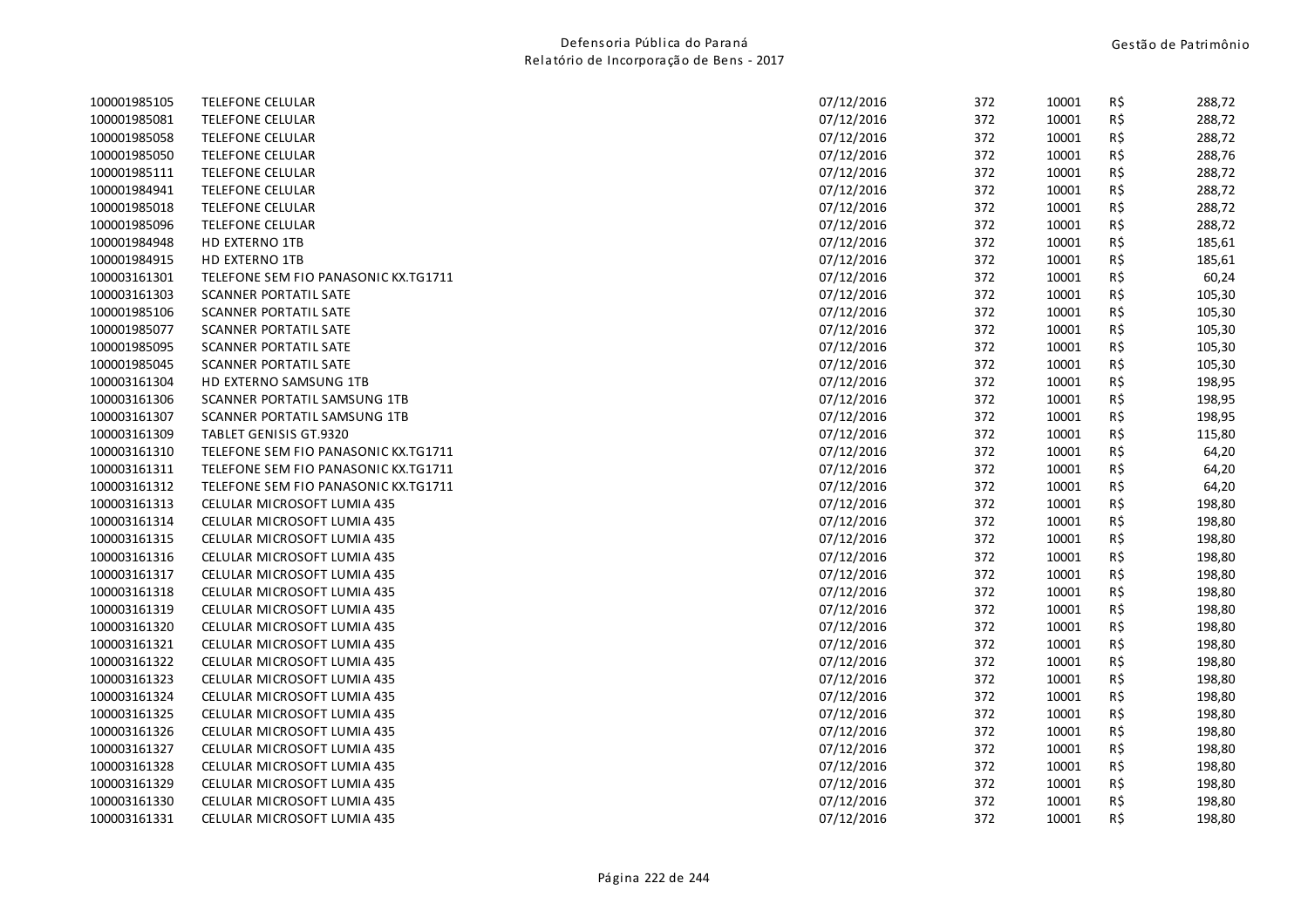| 100003161332 | CELULAR MICROSOFT LUMIA 435            | 07/12/2016 | 372 | 10001 | R\$            | 198,80 |
|--------------|----------------------------------------|------------|-----|-------|----------------|--------|
| 100003161333 | CELULAR MICROSOFT LUMIA 435            | 07/12/2016 | 372 | 10001 | R\$            | 198,80 |
| 100003161334 | CELULAR MICROSOFT LUMIA 435            | 07/12/2016 | 372 | 10001 | $R\frac{2}{3}$ | 198,80 |
| 100003161335 | CELULAR MICROSOFT LUMIA 435            | 07/12/2016 | 372 | 10001 | R\$            | 198,80 |
| 100003161336 | CELULAR MICROSOFT LUMIA 435            | 07/12/2016 | 372 | 10001 | R\$            | 198,80 |
| 100003161337 | CELULAR MICROSOFT LUMIA 435            | 07/12/2016 | 372 | 10001 | R\$            | 198,80 |
| 100003161338 | CELULAR MICROSOFT LUMIA 435            | 07/12/2016 | 372 | 10001 | R\$            | 198,80 |
| 100003161339 | CELULAR MICROSOFT LUMIA 435            | 07/12/2016 | 372 | 10001 | $R\,$ \$       | 198,80 |
| 100003161341 | CELULAR MICROSOFT LUMIA 435            | 07/12/2016 | 372 | 10001 | R\$            | 198,80 |
| 100003161342 | CELULAR MICROSOFT LUMIA 435            | 07/12/2016 | 372 | 10001 | R\$            | 198,80 |
| 100003161343 | TELEFONE CELULAR MICROSOFT LUMIA 435   | 07/12/2016 | 372 | 10001 | R\$            | 198,80 |
| 100003161344 | TELEFONE CELULAR MICROSOFT LUMIA 435   | 07/12/2016 | 372 | 10001 | R\$            | 198,80 |
| 100003161345 | TELEFONE CELULAR MICROSOFT 435         | 07/12/2016 | 372 | 10001 | R\$            | 198,80 |
| 100003161346 | TELEFONE CELULAR MICROSOFT LUMIA 435   | 07/12/2016 | 372 | 10001 | R\$            | 198,80 |
| 100003161347 | TELEFONE CELULAR MICROSOFT LUMIA 435   | 07/12/2016 | 372 | 10001 | R\$            | 198,80 |
| 100003161348 | TELEFONE CELULAR MICROSOFT LUMIA 435   | 07/12/2016 | 372 | 10001 | R\$            | 198,80 |
| 100003161349 | TELEFONE CELULAR MICROSOFT LUMIA 435   | 07/12/2016 | 372 | 10001 | $R\,$ \$       | 198,80 |
| 100003161350 | TELEFONE CELULAR MICROSOFT LUMIA 435   | 07/12/2016 | 372 | 10001 | R\$            | 198,80 |
| 100003161351 | TELEFONE CELULAR MICROSOFT LUMIA 435   | 07/12/2016 | 372 | 10001 | R\$            | 198,80 |
| 100003161352 | TELEFONE CELULAR MICROSOFT LUMIA 435   | 07/12/2016 | 372 | 10001 | R\$            | 198,80 |
| 100003161353 | TELEFONE CELULAR MICROSOFT LUMIA 435   | 07/12/2016 | 372 | 10001 | R\$            | 198,80 |
| 100003161354 | TELEFONE CELULAR MICROSOFT LUMIA 435   | 07/12/2016 | 372 | 10001 | R\$            | 198,80 |
| 100003161355 | TELEFONE CELULAR SAMSUNG J1 MINI       | 07/12/2016 | 372 | 10001 | R\$            | 288,72 |
| 100003161356 | TELEFONE CELULAR J1 MINI               | 07/12/2016 | 372 | 10001 | R\$            | 288,72 |
| 100003161357 | TELEFONE CELULAR SAMSUNG J1            | 07/12/2016 | 372 | 10001 | R\$            | 288,87 |
| 100003161358 | TELEFONE CELULAR SAMSUNG J1            | 07/12/2016 | 372 | 10001 | R\$            | 288,87 |
| 100003161359 | TELEFONE CELULAR SAMSUNG J1            | 07/12/2016 | 372 | 10001 | R\$            | 288,72 |
| 100003161360 | TELEFONE CELULAR SAMSUNG J1 MINI       | 07/12/2016 | 372 | 10001 | R\$            | 288,72 |
| 100003161361 | TEELFONE CELULAR SAMSUNG J1 MINI       | 07/12/2016 | 372 | 10001 | R\$            | 288,72 |
| 100003161362 | TEELFONE CELULAR SAMSUNG J1 MINI       | 07/12/2016 | 372 | 10001 | R\$            | 288,72 |
| 100003161363 | TELEFONE CELULAR SAMSUNG GALAXY J1 ACE | 07/12/2016 | 372 | 10001 | R\$            | 288,72 |
| 100003161364 | TELEFONE CELULAR SAMSUNG GALAXY J1 ACE | 07/12/2016 | 372 | 10001 | R\$            | 288,72 |
| 100003161365 | TELEFONE CELULAR SAMSUNG GALAXY J1 ACE | 07/12/2016 | 372 | 10001 | R\$            | 288,72 |
| 100003161366 | TELEFONE CELULAR SAMSUNG GALAXY J1 ACE | 07/12/2016 | 372 | 10001 | R\$            | 288,72 |
| 100003161367 | TELEFONE CELULAR SAMSUNG GALAXY J1 ACE | 07/12/2016 | 372 | 10001 | $R\,$ \$       | 288,72 |
| 100003161368 | TELEFONE CELULAR SAMSUNG GALAXY J1 ACE | 07/12/2016 | 372 | 10001 | $R\frac{2}{3}$ | 288,72 |
| 100003161369 | TELEFONE CELULAR SAMSUNG GALAXY J1 ACE | 07/12/2016 | 372 | 10001 | R\$            | 288,72 |
| 100003161370 | TELEFONE CELULAR SAMSUNG GALAXY J1 ACE | 07/12/2016 | 372 | 10001 | R\$            | 288,72 |
| 100003161371 | TELEFONE CELULAR SAMSUNG GALAXY J1 ACE | 07/12/2016 | 372 | 10001 | R\$            | 288,72 |
| 100003161372 | TELEFONE CELULAR SAMSUNG GALAXY J1 ACE | 07/12/2016 | 372 | 10001 | R\$            | 288,72 |
| 100003161373 | TELEFONE CELULAR SAMSUNG GALAXY J1 ACE | 07/12/2016 | 372 | 10001 | R\$            | 288,72 |
| 100003161374 | TELEFONE CELULAR SAMSUNG GALAXY J1 ACE | 07/12/2016 | 372 | 10001 | R\$            | 288,72 |
|              |                                        |            |     |       |                |        |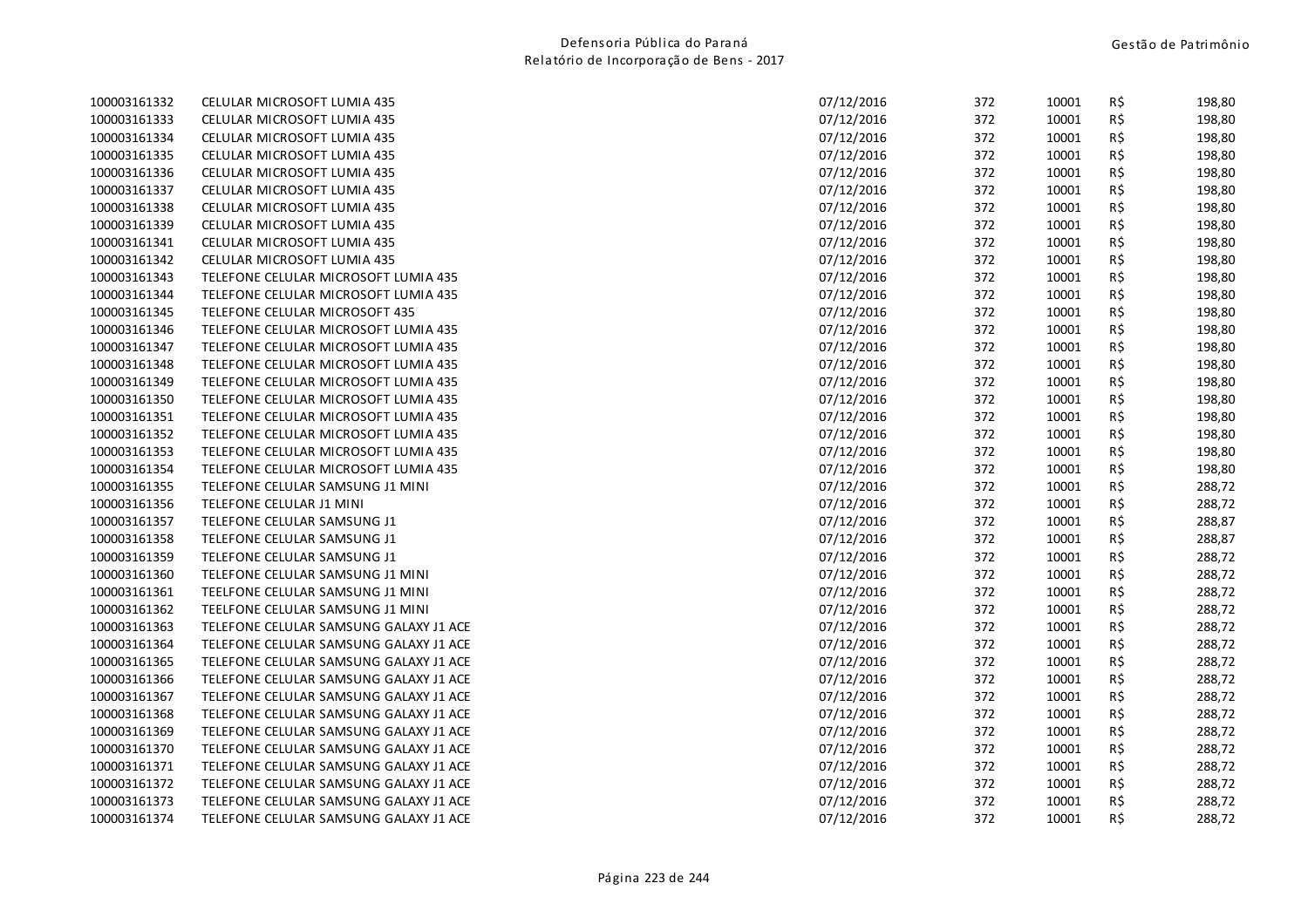| 100003161375 | TELEFONE CELULAR SAMSUNG GALAXY J1 ACE     | 07/12/2016 | 372 | 10001 | R\$ | 288,72 |
|--------------|--------------------------------------------|------------|-----|-------|-----|--------|
| 100003161376 | TELEFONE CELULAR SAMSUNG GALAXY J1 ACE     | 07/12/2016 | 372 | 10001 | R\$ | 288,72 |
| 100003161377 | TELEFONE CELULAR SAMSUNG GALAXY J1 ACE     | 07/12/2016 | 372 | 10001 | R\$ | 288,72 |
| 100003161378 | TELEFONE CELULAR SAMSUNG GALAXY J1 ACE     | 07/12/2016 | 372 | 10001 | R\$ | 288,72 |
| 100003161379 | TELEFONE CELULAR SAMSUNG GALAXY J1 ACE     | 07/12/2016 | 372 | 10001 | R\$ | 288,72 |
| 100003161380 | TELEFONE CELULAR SAMSUNG GALAXY J1         | 07/12/2016 | 372 | 10001 | R\$ | 338,57 |
| 100003161381 | TELEFONE CELULAR LG L70                    | 07/12/2016 | 372 | 10001 | R\$ | 305,41 |
| 100003161382 | TELEFONE CELULAR LG L70                    | 07/12/2016 | 372 | 10001 | R\$ | 305,41 |
| 100003161388 | TELEFONE CELULAR LG L70                    | 07/12/2016 | 372 | 10001 | R\$ | 305,41 |
| 100003161389 | TELEFONE CELULAR LG L50                    | 07/12/2016 | 372 | 10001 | R\$ | 411,87 |
| 100003161384 | TELEFONE CELULAR LG L50                    | 07/12/2016 | 372 | 10001 | R\$ | 411,87 |
| 100003161383 | TELEFONE CELULAR LG L90                    | 07/12/2016 | 372 | 10001 | R\$ | 422,34 |
| 100003161385 | TELEFONE CELULAR LG L3                     | 07/12/2016 | 372 | 10001 | R\$ | 198,85 |
| 100003161390 | TELEFONE CELULAR SAMSUNG ACE 4             | 07/12/2016 | 372 | 10001 | R\$ | 251,31 |
| 100003161387 | TELEFONE CELULAR SAMSUNG GALAXY CORE PRIME | 07/12/2016 | 372 | 10001 | R\$ | 373,47 |
| 100003161386 | TELEFONE CELULAR SAMSUNG GALAXY CORE PRIME | 07/12/2016 | 372 | 10001 | R\$ | 373,47 |
| 100003161308 | HD EXTERNO SAMSUNG 1TB                     | 07/12/2016 | 372 | 10001 | R\$ | 198,80 |
| 100003161305 | HD EXTERNO SAMSUNG 1 TB                    | 07/12/2016 | 372 | 10001 | R\$ | 198,80 |
| 100003161398 | <b>TABLET GENESIS GT7402</b>               | 07/12/2016 | 372 | 10001 | R\$ | 152,54 |
| 100003161395 | <b>TABLET GENESIS GT7402</b>               | 07/12/2016 | 372 | 10001 | R\$ | 152,54 |
| 100003161394 | TELEFONE SEM FIO PANASONIC                 | 07/12/2016 | 372 | 10001 | R\$ | 67,07  |
| 100003161401 | TABLET GENESIS GT.7402                     | 07/12/2016 | 372 | 10001 | R\$ | 115,80 |
| 100003161403 | TABLET GENESIS GT.7402                     | 07/12/2016 | 372 | 10001 | R\$ | 115,80 |
| 100003161400 | <b>TABLET GENESIS GT.7402</b>              | 07/12/2016 | 372 | 10001 | R\$ | 115,80 |
| 100003161399 | TABLET GENESIS GT.7402                     | 07/12/2016 | 372 | 10001 | R\$ | 115,80 |
| 100003161411 | <b>TABLET GENESIS GT.7402</b>              | 07/12/2016 | 372 | 10001 | R\$ | 115,80 |
| 100003161410 | <b>TABLET GENESIS GT.7402</b>              | 07/12/2016 | 372 | 10001 | R\$ | 115,80 |
| 100003161412 | TABLET GENESIS GT.7402                     | 07/12/2016 | 372 | 10001 | R\$ | 115,80 |
| 100003161409 | TABLET GENESIS GT.7402                     | 07/12/2016 | 372 | 10001 | R\$ | 115,80 |
| 100003161402 | TABLET GENESIS GT.7402                     | 07/12/2016 | 372 | 10001 | R\$ | 115,80 |
| 100003161422 | TABLET GENESIS GT.7304                     | 07/12/2016 | 372 | 10001 | R\$ | 143,99 |
| 100003161405 | <b>TABLET GENESIS GT.7304</b>              | 07/12/2016 | 372 | 10001 | R\$ | 143,99 |
| 100003161408 | <b>TABLET GENESIS GT.7304</b>              | 07/12/2016 | 372 | 10001 | R\$ | 143,99 |
| 100003161404 | TABLET GENESIS GT.7304                     | 07/12/2016 | 372 | 10001 | R\$ | 143,99 |
| 100003161424 | <b>TABLET GENESIS GT.7304</b>              | 07/12/2016 | 372 | 10001 | R\$ | 143,99 |
| 100003161429 | TABLET GENESIS GT.7304                     | 07/12/2016 | 372 | 10001 | R\$ | 143,99 |
| 100003161427 | <b>TABLET GENESIS GT.7304</b>              | 07/12/2016 | 372 | 10001 | R\$ | 143,99 |
| 100003161421 | TABLET GENESIS GT.7304                     | 07/12/2016 | 372 | 10001 | R\$ | 143,99 |
| 100003161406 | <b>TABLET GENESIS GT.7304</b>              | 07/12/2016 | 372 | 10001 | R\$ | 143,99 |
| 100003161423 | <b>TABLET GENESIS GT.7304</b>              | 07/12/2016 | 372 | 10001 | R\$ | 143,99 |
| 100003161420 | <b>TABLET GENESIS GT.7304</b>              | 07/12/2016 | 372 | 10001 | R\$ | 143,99 |
| 100003161431 | <b>TABLET GENESIS GT.7304</b>              | 07/12/2016 | 372 | 10001 | R\$ | 143,99 |
|              |                                            |            |     |       |     |        |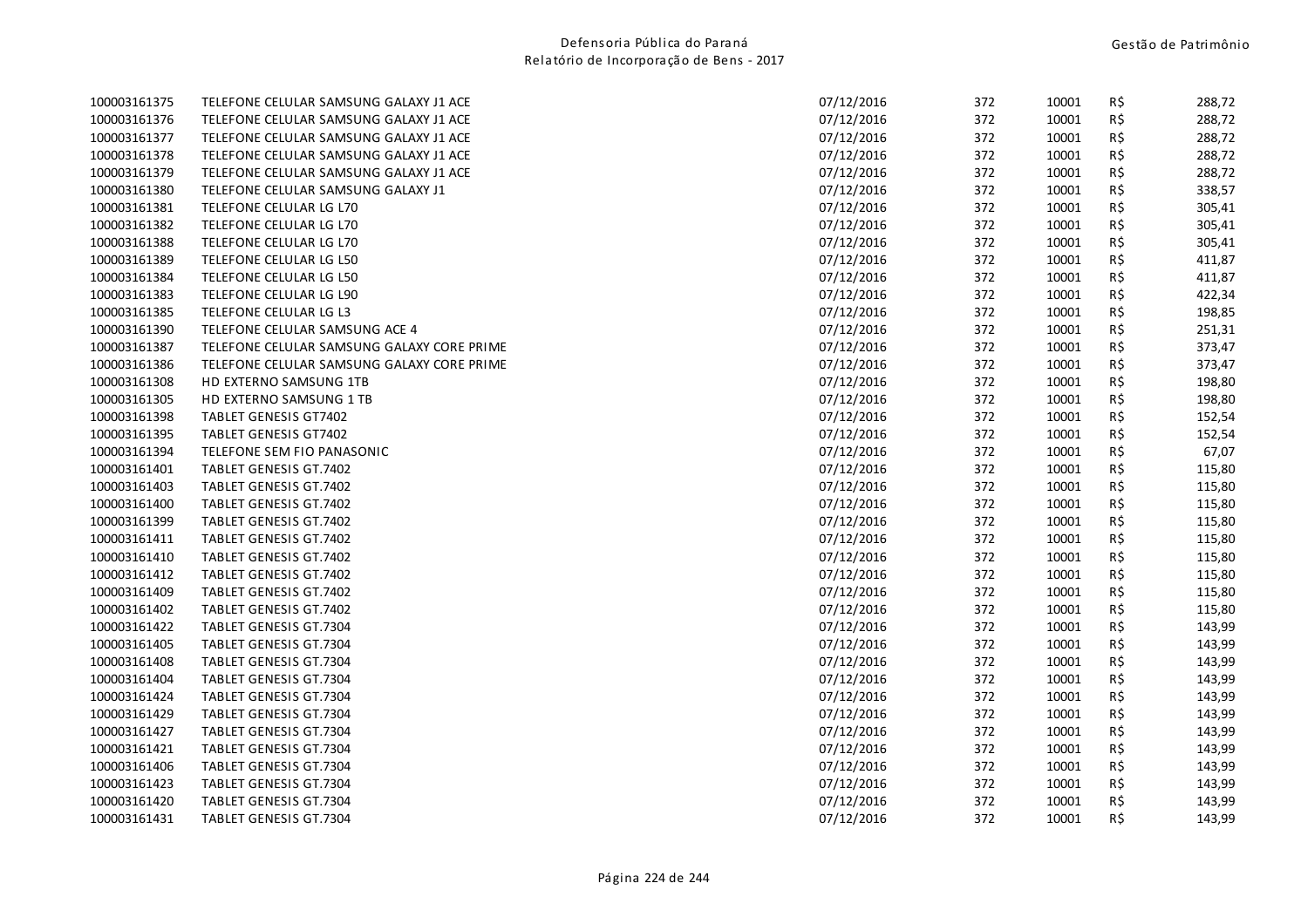| 100003161407 | <b>TABLET GENESIS GT.7304</b>          | 07/12/2016 | 372 | 10001 | R\$ | 143,99 |
|--------------|----------------------------------------|------------|-----|-------|-----|--------|
| 100003161426 | <b>TABLET GENESIS GT.7304</b>          | 07/12/2016 | 372 | 10001 | R\$ | 143,99 |
| 100003161419 | <b>TABLET GENESIS GT.7304</b>          | 07/12/2016 | 372 | 10001 | R\$ | 143,99 |
| 100003161425 | <b>TABLET GENESIS GT.7304</b>          | 07/12/2016 | 372 | 10001 | R\$ | 143,99 |
| 100003161416 | <b>TABLET GENESIS GT.7304</b>          | 07/12/2016 | 372 | 10001 | R\$ | 143,99 |
| 100003161428 | <b>TABLET GENESIS GT.7304</b>          | 07/12/2016 | 372 | 10001 | R\$ | 143,99 |
| 100003161414 | <b>TABLET GENESIS GT.7304</b>          | 07/12/2016 | 372 | 10001 | R\$ | 143,99 |
| 100003161430 | TABLET GENESIS GT.7304                 | 07/12/2016 | 372 | 10001 | R\$ | 143,99 |
| 100003161413 | TABLET GENESIS GT.7304                 | 07/12/2016 | 372 | 10001 | R\$ | 143,99 |
| 100003161417 | <b>TABLET GENESIS GT.7304</b>          | 07/12/2016 | 372 | 10001 | R\$ | 143,99 |
| 100003161418 | <b>TABLET GENESIS GT.7304</b>          | 07/12/2016 | 372 | 10001 | R\$ | 143,99 |
| 100003161415 | <b>TABLET GENESIS GT.7304</b>          | 07/12/2016 | 372 | 10001 | R\$ | 143,99 |
| 100003161432 | GRAVADOR DIGITAL SONY ICD.PX440        | 07/12/2016 | 372 | 10001 | R\$ | 189,97 |
| 100003161433 | <b>GRAVADOR DIGITAL SONY ICD.PX440</b> | 07/12/2016 | 372 | 10001 | R\$ | 189,97 |
| 100003161434 | <b>GRAVADOR DIGITAL SONY ICD.PX440</b> | 07/12/2016 | 372 | 10001 | R\$ | 189,97 |
| 100003161435 | <b>GRAVADOR DIGITAL SONY ICD.PX440</b> | 07/12/2016 | 372 | 10001 | R\$ | 189,97 |
| 100003161436 | GRAVADOR DIGITAL SONY ICD.PX440        | 07/12/2016 | 372 | 10001 | R\$ | 189,97 |
| 100003161437 | GRAVADOR DIGITAL SONY ICD.PX440        | 07/12/2016 | 372 | 10001 | R\$ | 189,97 |
| 100003161438 | GRAVADOR DIGITAL SONY ICD.PX440        | 07/12/2016 | 372 | 10001 | R\$ | 189,97 |
| 100003161439 | <b>GRAVADOR DIGITAL SONY ICD.PX440</b> | 07/12/2016 | 372 | 10001 | R\$ | 189,97 |
| 100003161440 | GRAVADOR DIGITAL SONY ICD.PX440        | 07/12/2016 | 372 | 10001 | R\$ | 189,97 |
| 100003161441 | <b>GRAVADOR DIGITAL SONY ICD.PX440</b> | 07/12/2016 | 372 | 10001 | R\$ | 189,97 |
| 100003161442 | <b>GRAVADOR DIGITAL SONY ICD.PX440</b> | 07/12/2016 | 372 | 10001 | R\$ | 189,97 |
| 100003161443 | <b>GRAVADOR DIGITAL SONY ICD.PX440</b> | 07/12/2016 | 372 | 10001 | R\$ | 189,97 |
| 100003161444 | <b>GRAVADOR DIGITAL SONY ICD.PX440</b> | 07/12/2016 | 372 | 10001 | R\$ | 189,97 |
| 100003161445 | <b>GRAVADOR DIGITAL ICD.PX440</b>      | 07/12/2016 | 372 | 10001 | R\$ | 189,97 |
| 100003161446 | <b>GRAVADOR DIGITAL SONY ICD.PX440</b> | 07/12/2016 | 372 | 10001 | R\$ | 189,97 |
| 100003161447 | <b>GRAVADOR DIGITAL SONY ICD.PX440</b> | 07/12/2016 | 372 | 10001 | R\$ | 189,97 |
| 100003161448 | <b>GRAVADOR DIGITAL SONY ICD.PX440</b> | 07/12/2016 | 372 | 10001 | R\$ | 189,97 |
| 100003161449 | GRAVADOR DIGITAL SONY ICD.PX440        | 07/12/2016 | 372 | 10001 | R\$ | 189,97 |
| 100003161450 | <b>GRAVADOR DIGITAL SONY ICD.PX440</b> | 07/12/2016 | 372 | 10001 | R\$ | 189,97 |
| 100003161451 | <b>GRAVADOR DIGITAL SONY ICD.PX440</b> | 07/12/2016 | 372 | 10001 | R\$ | 189,97 |
| 100003161452 | <b>GRAVADOR DIGITAL SONY ICD.PX440</b> | 07/12/2016 | 372 | 10001 | R\$ | 189,97 |
| 100003161453 | GRAVADOR DIGITAL SONY ICD.PX440        | 07/12/2016 | 372 | 10001 | R\$ | 189,97 |
| 100003161454 | GRAVADOR DIGITAL SONY ICD.PX440        | 07/12/2016 | 372 | 10001 | R\$ | 189,97 |
| 100003161393 | GRAVADOR DIGITAL SONY ICD.PX440        | 07/12/2016 | 372 | 10001 | R\$ | 189,97 |
| 100001985086 | <b>GRAVADOR DIGITAL SONY ICD.PX440</b> | 07/12/2016 | 372 | 10001 | R\$ | 189,97 |
| 100001985113 | GRAVADOR DIGITAL SONY ICD.PX440        | 07/12/2016 | 372 | 10001 | R\$ | 189,97 |
| 100003161455 | HD EXTERNO SAMSUNG 500GB               | 07/12/2016 | 372 | 10001 | R\$ | 178,01 |
| 100003161456 | HD EXTERNO SAMSUNG 500GB               | 07/12/2016 | 372 | 10001 | R\$ | 178,01 |
| 100003161457 | HD EXTERNO SAMSUNG 500GB               | 07/12/2016 | 372 | 10001 | R\$ | 178,01 |
| 100003161458 | HD EXTERNO SAMSUNG 500GB               | 07/12/2016 | 372 | 10001 | R\$ | 178,01 |
|              |                                        |            |     |       |     |        |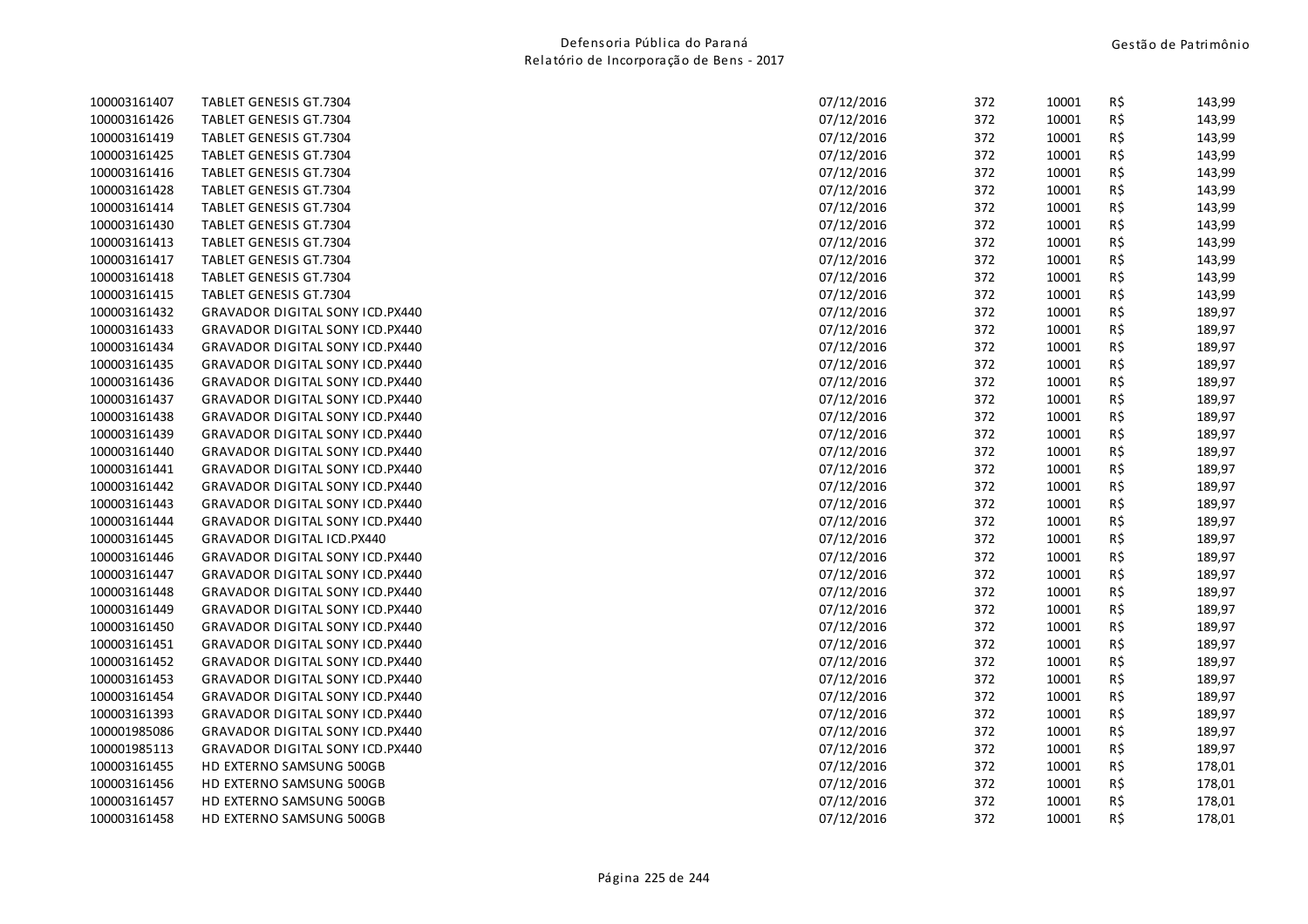| 100003161459 | HD EXTERNO SAMSUNG 500GB  | 07/12/2016 | 372 | 10001 | R\$ | 178,01 |
|--------------|---------------------------|------------|-----|-------|-----|--------|
| 100003161460 | HD EXTERNO SAMSUNG 500GB  | 07/12/2016 | 372 | 10001 | R\$ | 178,01 |
| 100003161461 | HD EXTERNO SAMSUNG 500GB  | 07/12/2016 | 372 | 10001 | R\$ | 178,01 |
| 100003161462 | HD EXTERNO SAMSUNG 500GB  | 07/12/2016 | 372 | 10001 | R\$ | 178,01 |
| 100003161463 | HD EXTERNO SAMSUNG 500GB  | 07/12/2016 | 372 | 10001 | R\$ | 178,01 |
| 100003161464 | HD EXTERNO SAMSUNG 500GB  | 07/12/2016 | 372 | 10001 | R\$ | 178,01 |
| 100003161465 | HD EXTERNO SAMSUNG 500GB  | 07/12/2016 | 372 | 10001 | R\$ | 178,01 |
| 100003161466 | HD EXTERNO SAMSUNG 500GB  | 07/12/2016 | 372 | 10001 | R\$ | 178,01 |
| 100003161467 | HD EXTERNO SAMSUNG 500GB  | 07/12/2016 | 372 | 10001 | R\$ | 178,01 |
| 100003161468 | HD EXTERNO SAMSUNG 500GB  | 07/12/2016 | 372 | 10001 | R\$ | 178,01 |
| 100003161469 | HD EXTERNO SAMSUNG 500GB  | 07/12/2016 | 372 | 10001 | R\$ | 178,01 |
| 100003161470 | HD EXTERNO SAMSUNG 500GB  | 07/12/2016 | 372 | 10001 | R\$ | 178,01 |
| 100003161471 | HD EXTERNO SAMSUNG 500GB  | 07/12/2016 | 372 | 10001 | R\$ | 178,01 |
| 100003161472 | HD EXTERNO SAMSUNG 500GB  | 07/12/2016 | 372 | 10001 | R\$ | 178,01 |
| 100003161473 | HD EXTERNO SAMSUNG 500GB  | 07/12/2016 | 372 | 10001 | R\$ | 178,01 |
| 100003161474 | HD EXTERNO SAMSUNG 500GB  | 07/12/2016 | 372 | 10001 | R\$ | 178,01 |
| 100003161475 | HD EXTERNO SAMSUNG 500GB  | 07/12/2016 | 372 | 10001 | R\$ | 178,01 |
| 100003161476 | HD EXTERNO SAMSUNG 500GB  | 07/12/2016 | 372 | 10001 | R\$ | 178,01 |
| 100003161477 | HD EXTERNO SAMSUNG 500GB, | 07/12/2016 | 372 | 10001 | R\$ | 178,01 |
| 100003161478 | HD EXTERNO SAMSUNG 500GB  | 07/12/2016 | 372 | 10001 | R\$ | 178,01 |
| 100003161479 | HD EXTERNO SAMSUNG 500GB  | 07/12/2016 | 372 | 10001 | R\$ | 178,01 |
| 100003161480 | HD EXTERNO SAMSUNG 500GB  | 07/12/2016 | 372 | 10001 | R\$ | 178,08 |
| 100003161481 | HD EXTERNO SAMSUNG 500GB  | 07/12/2016 | 372 | 10001 | R\$ | 178,01 |
| 100003161482 | HD EXTERNO SAMSUNG 500GB  | 07/12/2016 | 372 | 10001 | R\$ | 178,01 |
| 100003161483 | HD EXTERNO SAMSUNG 500GB  | 07/12/2016 | 372 | 10001 | R\$ | 178,01 |
| 100003161484 | HD EXTERNO SAMSUNG 500GB  | 07/12/2016 | 372 | 10001 | R\$ | 178,01 |
| 100003161485 | HD EXTERNO SAMSUNG 500GB  | 07/12/2016 | 372 | 10001 | R\$ | 178,01 |
| 100003161486 | HD EXTERNO SAMSUNG 500GB  | 07/12/2016 | 372 | 10001 | R\$ | 178,01 |
| 100003161487 | HD EXTERNO SAMSUNG 500GB  | 07/12/2016 | 372 | 10001 | R\$ | 178,01 |
| 100003161488 | HD EXTERNO SAMSUNG 500GB  | 07/12/2016 | 372 | 10001 | R\$ | 178,01 |
| 100003161489 | HD EXTERNO SAMSUNG 500GB  | 07/12/2016 | 372 | 10001 | R\$ | 178,01 |
| 100003161490 | HD EXTERNO SAMSUNG 500GB  | 07/12/2016 | 372 | 10001 | R\$ | 178,01 |
| 100003161491 | HD EXTERNO SAMSUNG 500GB  | 07/12/2016 | 372 | 10001 | R\$ | 178,01 |
| 100003161492 | HD EXTERNO SAMSUNG 500GB  | 07/12/2016 | 372 | 10001 | R\$ | 178,01 |
| 100003161493 | HD EXTERNO SAMSUNG 500GB  | 07/12/2016 | 372 | 10001 | R\$ | 178,01 |
| 100003161494 | HD EXTERNO SAMSUNG 500GB  | 07/12/2016 | 372 | 10001 | R\$ | 178,01 |
| 100003161519 | HD EXTERNO SEAGATE 2TB    | 07/12/2016 | 372 | 10001 | R\$ | 245,56 |
| 100003161495 | HD EXTERNO SEAGATE 1TB    | 07/12/2016 | 372 | 10001 | R\$ | 185,61 |
| 100003161496 | HD EXTERNO SEAGATE 1TB    | 07/12/2016 | 372 | 10001 | R\$ | 185,61 |
| 100003161497 | <b>HD EXTERNO</b>         | 07/12/2016 | 372 | 10001 | R\$ | 185,61 |
| 100003161498 | HD EXTERNO SEAGATE 1TB    | 07/12/2016 | 372 | 10001 | R\$ | 185,61 |
| 100003161499 | HD EXTERNO                | 07/12/2016 | 372 | 10001 | R\$ | 185,61 |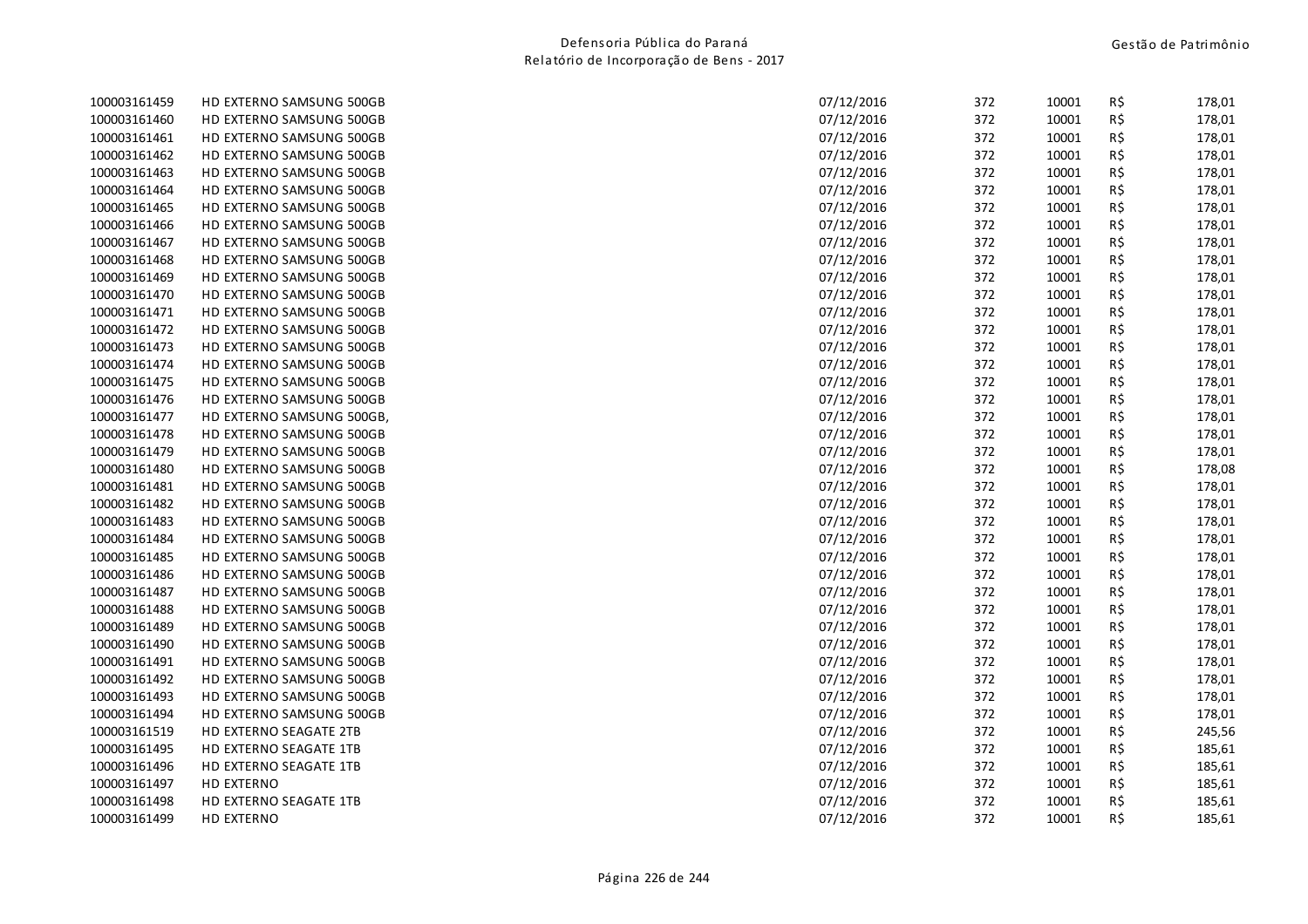| 100003161500 | <b>HD EXTERNO SEAGATE 1TB</b>                            | 07/12/2016 | 372 | 10001 | R\$ | 185,61   |
|--------------|----------------------------------------------------------|------------|-----|-------|-----|----------|
| 100003161501 | <b>HD EXTERNO SEAGATE 1TB</b>                            | 07/12/2016 | 372 | 10001 | R\$ | 185,61   |
| 100003161502 | <b>HD EXTERNO SEAGATE 1TB</b>                            | 07/12/2016 | 372 | 10001 | R\$ | 185,61   |
| 100003161503 | HD EXTERNO SEAGATE 1TB                                   | 07/12/2016 | 372 | 10001 | R\$ | 185,61   |
| 100003161504 | HD EXTERNO SEAGATE 1TB                                   | 07/12/2016 | 372 | 10001 | R\$ | 185,61   |
| 100003161505 | HD EXTERNO SEAGATE 1TB                                   | 07/12/2016 | 372 | 10001 | R\$ | 185,61   |
| 100003161506 | <b>HD EXTERNO SEAGATE 1TB</b>                            | 07/12/2016 | 372 | 10001 | R\$ | 185,61   |
| 100003161507 | HD EXTERNO SEAGATE 1TB                                   | 07/12/2016 | 372 | 10001 | R\$ | 185,61   |
| 100003161508 | <b>HD EXTERNO SEAGATE 1TB</b>                            | 07/12/2016 | 372 | 10001 | R\$ | 185,61   |
| 100003161509 | HD EXTERNO SEAGATE 1TB                                   | 07/12/2016 | 372 | 10001 | R\$ | 185,61   |
| 100003161510 | <b>HD EXTERNO SEAGATE 1TB</b>                            | 07/12/2016 | 372 | 10001 | R\$ | 185,61   |
| 100003161511 | HD EXTERNO SEAGATE 1TB                                   | 07/12/2016 | 372 | 10001 | R\$ | 185,61   |
| 100003161512 | HD EXTERNO SEAGATE 1TB                                   | 07/12/2016 | 372 | 10001 | R\$ | 185,61   |
| 100003161513 | HD EXTERNO SEAGATE 1TB                                   | 07/12/2016 | 372 | 10001 | R\$ | 185,61   |
| 100003161514 | <b>HD EXTERNO SEAGATE 1TB</b>                            | 07/12/2016 | 372 | 10001 | R\$ | 185,61   |
| 100003161515 | HD EXTERNO SEAGATE 1TB                                   | 07/12/2016 | 372 | 10001 | R\$ | 185,61   |
| 100003161516 | HD EXTERNO SEAGATE 1TB                                   | 07/12/2016 | 372 | 10001 | R\$ | 185,61   |
| 100003161517 | HD EXTERNO SEAGATE 1TB                                   | 07/12/2016 | 372 | 10001 | R\$ | 185,61   |
| 100003161518 | <b>HD EXTERNO SEAGATE 1TB</b>                            | 07/12/2016 | 372 | 10001 | R\$ | 185,61   |
| 100003161520 | HD EXTERNO SEAGATE 1TB                                   | 07/12/2016 | 372 | 10001 | R\$ | 185,61   |
| 100003161521 | <b>HD EXTERNO SEAGATE 1TB</b>                            | 07/12/2016 | 372 | 10001 | R\$ | 185,61   |
| 100003161522 | HD EXTERNO SEAGATE 1TB                                   | 07/12/2016 | 372 | 10001 | R\$ | 185,61   |
| 100003161523 | <b>HD EXTERNO SEAGATE 1TB</b>                            | 07/12/2016 | 372 | 10001 | R\$ | 185,61   |
| 100003161524 | HD EXTERNO SEAGATE 1TB                                   | 07/12/2016 | 372 | 10001 | R\$ | 185,61   |
| 100003161525 | <b>HD EXTERNO SEAGATE 1TB</b>                            | 07/12/2016 | 372 | 10001 | R\$ | 185,61   |
| 100003161526 | HD EXTERNO SEAGATE 1TB                                   | 07/12/2016 | 372 | 10001 | R\$ | 185,61   |
| 100003161527 | HD EXTERNO SEAGATE 1TB                                   | 07/12/2016 | 372 | 10001 | R\$ | 185,61   |
| 100003161528 | HD EXTERNO SEAGATE 1TB                                   | 07/12/2016 | 372 | 10001 | R\$ | 185,61   |
| 100003161529 | HD EXTERNO SEAGATE 1TB                                   | 07/12/2016 | 372 | 10001 | R\$ | 185,61   |
| 100003161530 | HD EXTERNO SEAGATE 1TB                                   | 07/12/2016 | 372 | 10001 | R\$ | 185,61   |
| 100003161531 | HD EXTERNO SEAGATE 1TB                                   | 07/12/2016 | 372 | 10001 | R\$ | 185,61   |
| 100003161532 | HD EXTERNO SEAGATE 1TB                                   | 07/12/2016 | 372 | 10001 | R\$ | 185,61   |
| 100003161533 | HD EXTERNO SEAGATE 1TB                                   | 07/12/2016 | 372 | 10001 | R\$ | 185,61   |
| 100003161534 | HD EXTERNO SEAGATE 1TB                                   | 07/12/2016 | 372 | 10001 | R\$ | 185,61   |
| 100003161535 | HD EXTERNO SEAGATE 1TB                                   | 07/12/2016 | 372 | 10001 | R\$ | 185,61   |
| 100003161536 | HD EXTERNO SEAGATE 1TB                                   | 07/12/2016 | 372 | 10001 | R\$ | 185,61   |
| 100001985009 | IMPRESSORA HP M176N                                      | 07/12/2016 | 372 | 10001 | R\$ | 677,55   |
| 100003161537 | GRAVADOR DIGITAL SONY ICD.PX440                          | 07/12/2016 | 372 | 10001 | R\$ | 189,97   |
| 100003161538 | TABLET POWERPACK PMD.7327                                | 07/12/2016 | 372 | 10001 | R\$ | 105,19   |
| 100001985063 | <b>IMPRESSORA SAMSUNG M2020W</b>                         | 07/12/2016 | 372 | 10001 | R\$ | 143,24   |
| 100003161539 | IMPRESSORA SAMSUNG M2020W                                | 07/12/2016 | 372 | 10001 | R\$ | 142,20   |
| 100001983842 | CONDENSADORA - O VALOR INCORPORADO FOI ACRESC O VALOR DO | 07/10/2014 | 372 | 386   | R\$ | 2.552,00 |
|              |                                                          |            |     |       |     |          |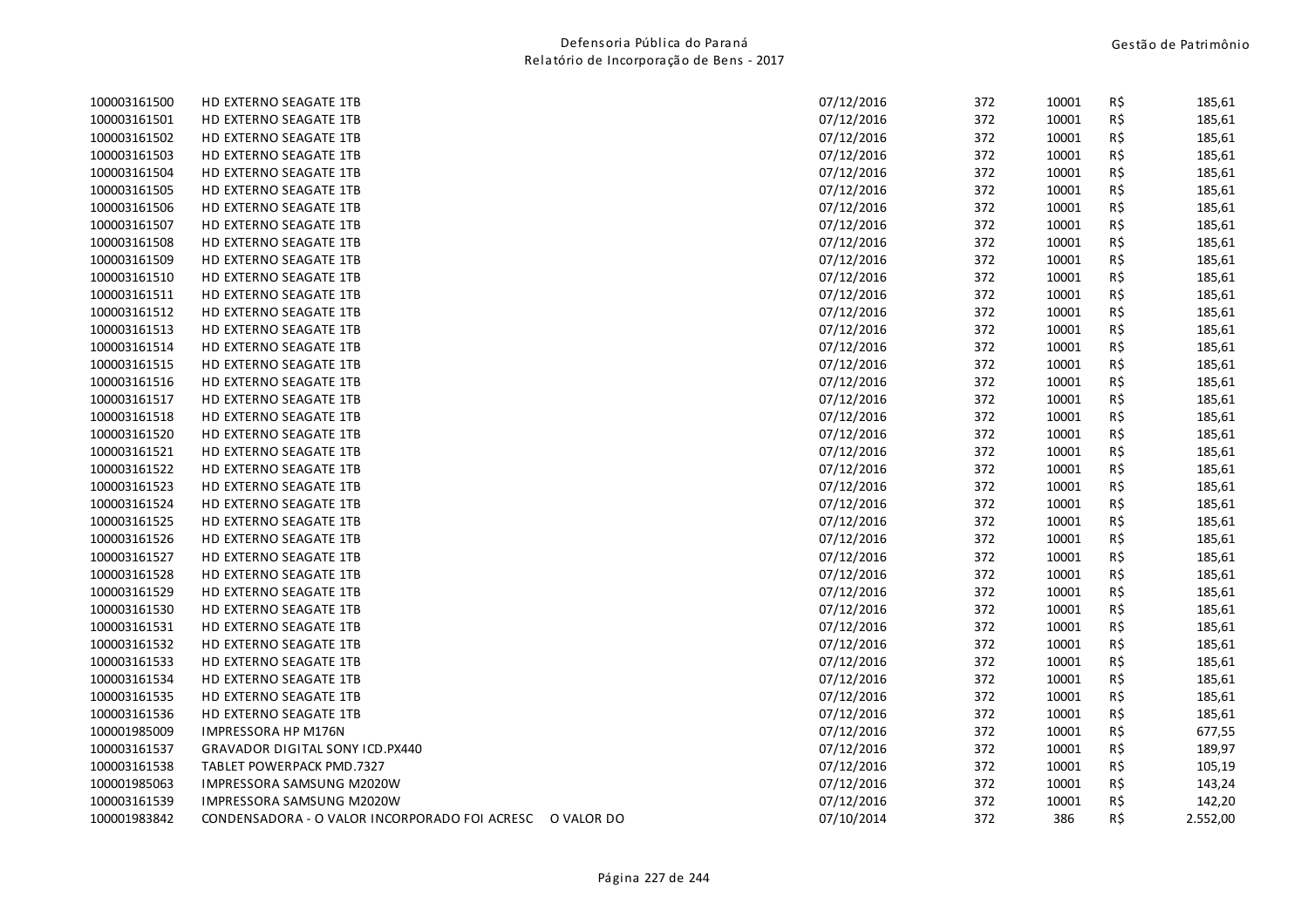| 100001983843 | CONDENSADORA - O VALOR INCORPORADO FOI ACRESC<br>O VALOR DO  | 07/10/2014 | 372 | 386 | R\$ | 2.552,00 |
|--------------|--------------------------------------------------------------|------------|-----|-----|-----|----------|
| 100001983844 | CONDENSADORA - O VALOR INCORPORADO FOI ACRESC<br>O VALOR DO  | 07/10/2014 | 372 | 386 | R\$ | 2.552,00 |
| 100001983845 | O VALOR DO<br>EVAPORADORA - O VALOR INCORPORADO FOI ACRESC   | 07/10/2014 | 372 | 386 | R\$ | 1.352,23 |
| 100001983846 | EVAPORADORA - O VALOR INCORPORADO FOI ACRESC<br>O VALOR DO   | 07/10/2014 | 372 | 386 | R\$ | 1.352,23 |
| 100001983847 | O VALOR DO<br>EVAPORADORA - O VALOR INCORPORADO FOI ACRESC   | 07/10/2014 | 372 | 386 | R\$ | 1.352,23 |
| 100001984004 | HP 1910 48G SWITCH                                           | 06/01/2015 | 372 | 372 | R\$ | 6.135,99 |
| 100001984005 | HP 1910 48G SWITCH                                           | 06/01/2015 | 372 | 372 | R\$ | 6.135,99 |
| 100001984006 | <b>HP 1910 48G SWITCH</b>                                    | 06/01/2015 | 372 | 372 | R\$ | 6.135,99 |
| 100001984007 | <b>HP 1910 48G SWITCH</b>                                    | 06/01/2015 | 372 | 372 | R\$ | 6.135,99 |
| 100001984008 | <b>HP 1910 48G SWITCH</b>                                    | 06/01/2015 | 372 | 372 | R\$ | 6.135,99 |
| 100001984009 | HP 1910 48G SWITCH                                           | 06/01/2015 | 372 | 372 | R\$ | 6.135,99 |
| 100001984010 | HP 1910 48G SWITCH                                           | 06/01/2015 | 372 | 372 | R\$ | 6.135,99 |
| 100001984555 | MONITOR LED 21 POLEGADAS                                     | 05/08/2015 | 372 | 380 | R\$ | 400,00   |
| 100001984696 | MONITOR LED 21 POLEGADAS                                     | 05/08/2015 | 372 | 395 | R\$ | 400,00   |
| 100001984697 | MONITOR LED 21 POLEGADAS                                     | 05/08/2015 | 372 | 395 | R\$ | 400,00   |
| 100001984698 | MONITOR LED 21 POLEGADAS                                     | 05/08/2015 | 372 | 395 | R\$ | 400,00   |
| 100001984699 | MONITOR LED 21 POLEGADAS                                     | 05/08/2015 | 372 | 395 | R\$ | 400,00   |
| 100001984700 | MONITOR LED 21 POLEGADAS                                     | 05/08/2015 | 372 | 395 | R\$ | 400,00   |
| 100001984701 | MONITOR LED 21 POLEGADAS                                     | 05/08/2015 | 372 | 395 | R\$ | 400,00   |
| 100001984702 | MONITOR LED 21 POLEGADAS                                     | 05/08/2015 | 372 | 395 | R\$ | 400,00   |
| 100001984703 | MONITOR LED 21 POLEGADAS                                     | 05/08/2015 | 372 | 395 | R\$ | 400,00   |
| 100001984704 | MONITOR LED 21 POLEGADAS                                     | 05/08/2015 | 372 | 395 | R\$ | 400,00   |
| 100001984705 | MONITOR LED 21 POLEGADAS                                     | 05/08/2015 | 372 | 395 | R\$ | 400,00   |
| 100001984706 | MONITOR LED 21 POLEGADAS                                     | 05/08/2015 | 372 | 395 | R\$ | 400,00   |
| 100001984707 | MONITOR LED 21 POLEGADAS                                     | 05/08/2015 | 372 | 395 | R\$ | 400,00   |
| 100001984708 | MONITOR LED 21 POLEGADAS                                     | 05/08/2015 | 372 | 395 | R\$ | 400,00   |
| 100001984709 | MONITOR LED 21 POLEGADAS                                     | 05/08/2015 | 372 | 395 | R\$ | 400,00   |
| 100001984710 | MONITOR LED 21 POLEGADAS                                     | 05/08/2015 | 372 | 395 | R\$ | 400,00   |
| 100001984711 | MONITOR LED 21 POLEGADAS                                     | 05/08/2015 | 372 | 395 | R\$ | 400,00   |
| 100001984712 | MONITOR LED 21 POLEGADAS                                     | 05/08/2015 | 372 | 395 | R\$ | 400,00   |
| 100001984713 | MONITOR LED 21 POLEGADAS                                     | 05/08/2015 | 372 | 395 | R\$ | 400,00   |
| 100001984714 | MONITOR LED 21 POLEGADAS                                     | 05/08/2015 | 372 | 395 | R\$ | 400,00   |
| 100001984715 | MONITOR LED 21 POLEGADAS                                     | 05/08/2015 | 372 | 395 | R\$ | 400,00   |
| 100001984716 | MONITOR LED 21 POLEGADAS                                     | 05/08/2015 | 372 | 395 | R\$ | 400,00   |
| 100001984717 | <b>MONITOR LED 21 POLEGADAS</b>                              | 05/08/2015 | 372 | 395 | R\$ | 400,00   |
| 100001984556 | UDP AMD A8 6500 MEM8G HD 1TB DVD RW + MOUSE USB OPTICO TECLA | 05/08/2015 | 372 | 381 | R\$ | 3.654,76 |
| 100001984557 | UDP AMD A8 6500 MEM8G HD 1TB DVD RW + MOUSE USB OPTICO TECLA | 05/08/2015 | 372 | 381 | R\$ | 3.654,76 |
| 100001984558 | UDP AMD A8 6500 MEM8G HD 1TB DVD RW + MOUSE USB OPTICO TECLA | 05/08/2015 | 372 | 381 | R\$ | 3.654,76 |
| 100001984559 | UDP AMD A8 6500 MEM8G HD 1TB DVD RW + MOUSE USB OPTICO TECLA | 05/08/2015 | 372 | 381 | R\$ | 3.654,76 |
| 100001984560 | UDP AMD A8 6500 MEM8G HD 1TB DVD RW + MOUSE USB OPTICO TECLA | 05/08/2015 | 372 | 381 | R\$ | 3.654,76 |
| 100001984561 | UDP AMD A8 6500 MEM8G HD 1TB DVD RW + MOUSE USB OPTICO TECLA | 05/08/2015 | 372 | 381 | R\$ | 3.654,76 |
| 100001984562 | UDP AMD A8 6500 MEM8G HD 1TB DVD RW + MOUSE USB OPTICO TECLA | 05/08/2015 | 372 | 381 | R\$ | 3.654,76 |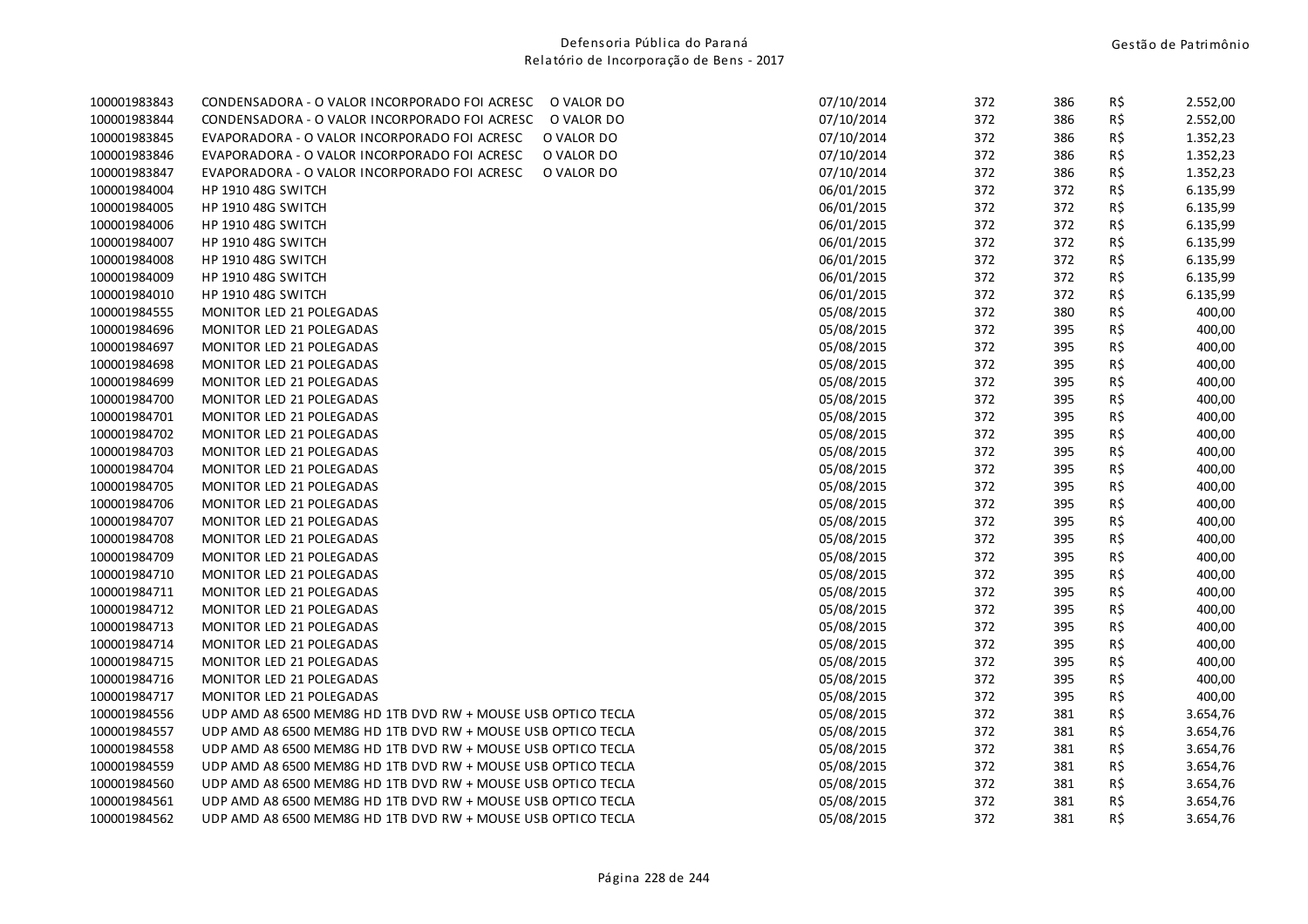| 100001984563 | UDP AMD A8 6500 MEM8G HD 1TB DVD RW + MOUSE USB OPTICO TECLA | 05/08/2015 | 372 | 381 | R\$ | 3.654,76 |
|--------------|--------------------------------------------------------------|------------|-----|-----|-----|----------|
| 100001984564 | UDP AMD A8 6500 MEM8G HD 1TB DVD RW + MOUSE USB OPTICO TECLA | 05/08/2015 | 372 | 381 | R\$ | 3.654,76 |
| 100001984565 | UDP AMD A8 6500 MEM8G HD 1TB DVD RW + MOUSE USB OPTICO TECLA | 05/08/2015 | 372 | 381 | R\$ | 3.654,76 |
| 100001984566 | MONITOR LED 21 POLEGADAS                                     | 05/08/2015 | 372 | 381 | R\$ | 400,00   |
| 100001984567 | MONITOR LED 21 POLEGADAS                                     | 05/08/2015 | 372 | 381 | R\$ | 400,00   |
| 100001984568 | MONITOR LED 21 POLEGADAS                                     | 05/08/2015 | 372 | 381 | R\$ | 400,00   |
| 100001984569 | MONITOR LED 21 POLEGADAS                                     | 05/08/2015 | 372 | 381 | R\$ | 400,00   |
| 100001984570 | MONITOR LED 21 POLEGADAS                                     | 05/08/2015 | 372 | 381 | R\$ | 400,00   |
| 100001984571 | MONITOR LED 21 POLEGADAS                                     | 05/08/2015 | 372 | 381 | R\$ | 400,00   |
| 100001984572 | MONITOR LED 21 POLEGADAS                                     | 05/08/2015 | 372 | 381 | R\$ | 400,00   |
| 100001984573 | MONITOR LED 21 POLEGADAS                                     | 05/08/2015 | 372 | 381 | R\$ | 400,00   |
| 100001984574 | MONITOR LED 21 POLEGADAS                                     | 05/08/2015 | 372 | 381 | R\$ | 400,00   |
| 100001984575 | MONITOR LED 21 POLEGADAS                                     | 05/08/2015 | 372 | 381 | R\$ | 400,00   |
| 100001984625 | UDP AMD A8 6500 MEM8G HD 1TB DVD RW + MOUSE USB OPTICO TECLA | 05/08/2015 | 372 | 376 | R\$ | 3.654,76 |
| 100001984626 | UDP AMD A8 6500 MEM8G HD 1TB DVD RW + MOUSE USB OPTICO TECLA | 05/08/2015 | 372 | 376 | R\$ | 3.654,76 |
| 100001984638 | UDP AMD A8 6500 MEM8G HD 1TB DVD RW + MOUSE USB OPTICO TECLA | 05/08/2015 | 372 | 376 | R\$ | 3.654,76 |
| 100001984534 | UDP AMD A8 6500 MEM8G HD 1TB DVD RW + MOUSE USB OPTICO TECLA | 05/08/2015 | 372 | 380 | R\$ | 3.654,76 |
| 100001984576 | UDP AMD A8 6500 MEM8G HD 1TB DVD RW + MOUSE USB OPTICO TECLA | 05/08/2015 | 372 | 396 | R\$ | 3.654,76 |
| 100001984577 | UDP AMD A8 6500 MEM8G HD 1TB DVD RW + MOUSE USB OPTICO TECLA | 05/08/2015 | 372 | 396 | R\$ | 3.654,76 |
| 100001984578 | UDP AMD A8 6500 MEM8G HD 1TB DVD RW + MOUSE USB OPTICO TECLA | 05/08/2015 | 372 | 396 | R\$ | 3.654,76 |
| 100001984579 | UDP AMD A8 6500 MEM8G HD 1TB DVD RW + MOUSE USB OPTICO TECLA | 05/08/2015 | 372 | 396 | R\$ | 3.654,76 |
| 100001984580 | UDP AMD A8 6500 MEM8G HD 1TB DVD RW + MOUSE USB OPTICO TECLA | 05/08/2015 | 372 | 396 | R\$ | 3.654,76 |
| 100001984581 | UDP AMD A8 6500 MEM8G HD 1TB DVD RW + MOUSE USB OPTICO TECLA | 05/08/2015 | 372 | 396 | R\$ | 3.654,76 |
| 100001984582 | UDP AMD A8 6500 MEM8G HD 1TB DVD RW + MOUSE USB OPTICO TECLA | 05/08/2015 | 372 | 396 | R\$ | 3.654,76 |
| 100001984583 | UDP AMD A8 6500 MEM8G HD 1TB DVD RW + MOUSE USB OPTICO TECLA | 05/08/2015 | 372 | 396 | R\$ | 3.654,76 |
| 100001984584 | UDP AMD A8 6500 MEM8G HD 1TB DVD RW + MOUSE USB OPTICO TECLA | 05/08/2015 | 372 | 396 | R\$ | 3.654,76 |
| 100001984585 | UDP AMD A8 6500 MEM8G HD 1TB DVD RW + MOUSE USB OPTICO TECLA | 05/08/2015 | 372 | 396 | R\$ | 3.654,76 |
| 100001984586 | UDP AMD A8 6500 MEM8G HD 1TB DVD RW + MOUSE USB OPTICO TECLA | 05/08/2015 | 372 | 396 | R\$ | 3.654,76 |
| 100001984587 | UDP AMD A8 6500 MEM8G HD 1TB DVD RW + MOUSE USB OPTICO TECLA | 05/08/2015 | 372 | 396 | R\$ | 3.654,76 |
| 100001984588 | UDP AMD A8 6500 MEM8G HD 1TB DVD RW + MOUSE USB OPTICO TECLA | 05/08/2015 | 372 | 396 | R\$ | 3.654,76 |
| 100001984589 | UDP AMD A8 6500 MEM8G HD 1TB DVD RW + MOUSE USB OPTICO TECLA | 05/08/2015 | 372 | 396 | R\$ | 3.654,76 |
| 100001984590 | UDP AMD A8 6500 MEM8G HD 1TB DVD RW + MOUSE USB OPTICO TECLA | 05/08/2015 | 372 | 396 | R\$ | 3.654,76 |
| 100001984591 | MONITOR GN DATEN LED 21 POLEGADAS                            | 05/08/2015 | 372 | 396 | R\$ | 400,00   |
| 100001984592 | <b>MONITOR GN DATEN LED 21 POLEGADAS</b>                     | 05/08/2015 | 372 | 396 | R\$ | 400,00   |
| 100001984593 | MONITOR GN DATEN LED 21 POLEGADAS                            | 05/08/2015 | 372 | 396 | R\$ | 400,00   |
| 100001984594 | MONITOR GN DATEN LED 21 POLEGADAS                            | 05/08/2015 | 372 | 396 | R\$ | 400,00   |
| 100001984595 | MONITOR GN DATEN LED 21 POLEGADAS                            | 05/08/2015 | 372 | 396 | R\$ | 400,00   |
| 100001984596 | MONITOR GN DATEN LED 21 POLEGADAS                            | 05/08/2015 | 372 | 396 | R\$ | 400,00   |
| 100001984597 | MONITOR GN DATEN LED 21 POLEGADAS                            | 05/08/2015 | 372 | 396 | R\$ | 400,00   |
| 100001984598 | MONITOR GN DATEN LED 21 POLEGADAS                            | 05/08/2015 | 372 | 396 | R\$ | 400,00   |
| 100001984599 | MONITOR GN DATEN LED 21 POLEGADAS                            | 05/08/2015 | 372 | 396 | R\$ | 400,00   |
| 100001984600 | MONITOR GN DATEN LED 21 POLEGADAS                            | 05/08/2015 | 372 | 396 | R\$ | 400,00   |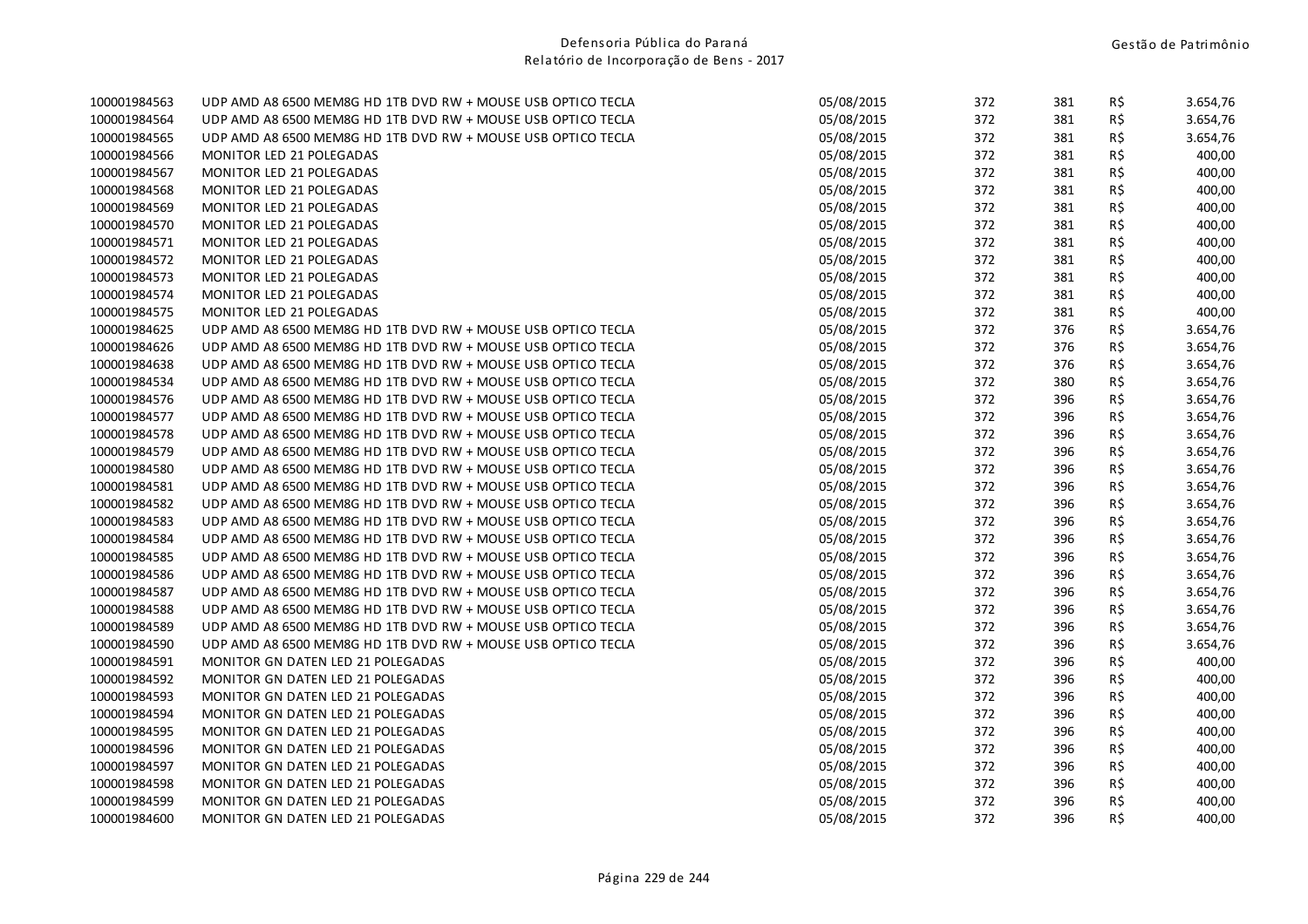| 100001984601 | MONITOR GN DATEN LED 21 POLEGADAS                            | 05/08/2015 | 372 | 396 | R\$ | 400,00   |
|--------------|--------------------------------------------------------------|------------|-----|-----|-----|----------|
| 100001984602 | MONITOR GN DATEN LED 21 POLEGADAS                            | 05/08/2015 | 372 | 396 | R\$ | 400,00   |
| 100001984603 | <b>MONITOR GN DATEN LED 21 POLEGADAS</b>                     | 05/08/2015 | 372 | 396 | R\$ | 400,00   |
| 100001984604 | MONITOR GN DATEN LED 21 POLEGADAS                            | 05/08/2015 | 372 | 396 | R\$ | 400,00   |
| 100001984605 | MONITOR GN DATEN LED 21 POLEGADAS                            | 05/08/2015 | 372 | 396 | R\$ | 400,00   |
| 100001984606 | UDP AMD A8 6500 MEM8G HD 1TB DVD RW + MOUSE USB OPTICO TECLA | 05/08/2015 | 372 | 376 | R\$ | 3.654,76 |
| 100001984607 | UDP AMD A8 6500 MEM8G HD 1TB DVD RW + MOUSE USB OPTICO TECLA | 05/08/2015 | 372 | 376 | R\$ | 3.654,76 |
| 100001984608 | UDP AMD A8 6500 MEM8G HD 1TB DVD RW + MOUSE USB OPTICO TECLA | 05/08/2015 | 372 | 376 | R\$ | 3.654,76 |
| 100001984609 | UDP AMD A8 6500 MEM8G HD 1TB DVD RW + MOUSE USB OPTICO TECLA | 05/08/2015 | 372 | 376 | R\$ | 3.654,76 |
| 100001984610 | UDP AMD A8 6500 MEM8G HD 1TB DVD RW + MOUSE USB OPTICO TECLA | 05/08/2015 | 372 | 376 | R\$ | 3.654,76 |
| 100001984611 | UDP AMD A8 6500 MEM8G HD 1TB DVD RW + MOUSE USB OPTICO TECLA | 05/08/2015 | 372 | 376 | R\$ | 3.654,76 |
| 100001984612 | UDP AMD A8 6500 MEM8G HD 1TB DVD RW + MOUSE USB OPTICO TECLA | 05/08/2015 | 372 | 376 | R\$ | 3.654,76 |
| 100001984613 | UDP AMD A8 6500 MEM8G HD 1TB DVD RW + MOUSE USB OPTICO TECLA | 05/08/2015 | 372 | 376 | R\$ | 3.654,76 |
| 100001984614 | UDP AMD A8 6500 MEM8G HD 1TB DVD RW + MOUSE USB OPTICO TECLA | 05/08/2015 | 372 | 376 | R\$ | 3.654,76 |
| 100001984615 | UDP AMD A8 6500 MEM8G HD 1TB DVD RW + MOUSE USB OPTICO TECLA | 05/08/2015 | 372 | 376 | R\$ | 3.654,76 |
| 100001984616 | UDP AMD A8 6500 MEM8G HD 1TB DVD RW + MOUSE USB OPTICO TECLA | 05/08/2015 | 372 | 376 | R\$ | 3.654,76 |
| 100001984617 | UDP AMD A8 6500 MEM8G HD 1TB DVD RW + MOUSE USB OPTICO TECLA | 05/08/2015 | 372 | 376 | R\$ | 3.654,76 |
| 100001984618 | UDP AMD A8 6500 MEM8G HD 1TB DVD RW + MOUSE USB OPTICO TECLA | 05/08/2015 | 372 | 376 | R\$ | 3.654,76 |
| 100001984619 | UDP AMD A8 6500 MEM8G HD 1TB DVD RW + MOUSE USB OPTICO TECLA | 05/08/2015 | 372 | 376 | R\$ | 3.654,76 |
| 100001984620 | UDP AMD A8 6500 MEM8G HD 1TB DVD RW + MOUSE USB OPTICO TECLA | 05/08/2015 | 372 | 376 | R\$ | 3.654,76 |
| 100001984621 | UDP AMD A8 6500 MEM8G HD 1TB DVD RW + MOUSE USB OPTICO TECLA | 05/08/2015 | 372 | 376 | R\$ | 3.654,76 |
| 100001984622 | UDP AMD A8 6500 MEM8G HD 1TB DVD RW + MOUSE USB OPTICO TECLA | 05/08/2015 | 372 | 376 | R\$ | 3.654,76 |
| 100001984623 | UDP AMD A8 6500 MEM8G HD 1TB DVD RW + MOUSE USB OPTICO TECLA | 05/08/2015 | 372 | 376 | R\$ | 3.654,76 |
| 100001984624 | UDP AMD A8 6500 MEM8G HD 1TB DVD RW + MOUSE USB OPTICO TECLA | 05/08/2015 | 372 | 376 | R\$ | 3.654,76 |
| 100001984627 | UDP AMD A8 6500 MEM8G HD 1TB DVD RW + MOUSE USB OPTICO TECLA | 05/08/2015 | 372 | 376 | R\$ | 3.654,76 |
| 100001984628 | UDP AMD A8 6500 MEM8G HD 1TB DVD RW + MOUSE USB OPTICO TECLA | 05/08/2015 | 372 | 376 | R\$ | 3.654,76 |
| 100001984629 | UDP AMD A8 6500 MEM8G HD 1TB DVD RW + MOUSE USB OPTICO TECLA | 05/08/2015 | 372 | 376 | R\$ | 3.654,76 |
| 100001984630 | UDP AMD A8 6500 MEM8G HD 1TB DVD RW + MOUSE USB OPTICO TECLA | 05/08/2015 | 372 | 376 | R\$ | 3.654,76 |
| 100001984631 | UDP AMD A8 6500 MEM8G HD 1TB DVD RW + MOUSE USB OPTICO TECLA | 05/08/2015 | 372 | 376 | R\$ | 3.654,76 |
| 100001984632 | UDP AMD A8 6500 MEM8G HD 1TB DVD RW + MOUSE USB OPTICO TECLA | 05/08/2015 | 372 | 376 | R\$ | 3.654,76 |
| 100001984633 | UDP AMD A8 6500 MEM8G HD 1TB DVD RW + MOUSE USB OPTICO TECLA | 05/08/2015 | 372 | 376 | R\$ | 3.654,76 |
| 100001984634 | UDP AMD A8 6500 MEM8G HD 1TB DVD RW + MOUSE USB OPTICO TECLA | 05/08/2015 | 372 | 376 | R\$ | 3.654,76 |
| 100001984635 | UDP AMD A8 6500 MEM8G HD 1TB DVD RW + MOUSE USB OPTICO TECLA | 05/08/2015 | 372 | 376 | R\$ | 3.654,76 |
| 100001984636 | UDP AMD A8 6500 MEM8G HD 1TB DVD RW + MOUSE USB OPTICO TECLA | 05/08/2015 | 372 | 376 | R\$ | 3.654,76 |
| 100001984637 | UDP AMD A8 6500 MEM8G HD 1TB DVD RW + MOUSE USB OPTICO TECLA | 05/08/2015 | 372 | 376 | R\$ | 3.654,76 |
| 100001984639 | UDP AMD A8 6500 MEM8G HD 1TB DVD RW + MOUSE USB OPTICO TECLA | 05/08/2015 | 372 | 376 | R\$ | 3.654,76 |
| 100001984640 | MONITOR LED 21 POLEGADAS                                     | 05/08/2015 | 372 | 376 | R\$ | 400,00   |
| 100001984674 | UDP AMD A8 6500 MEM8G HD 1TB DVD RW + MOUSE USB OPTICO TECLA | 05/08/2015 | 372 | 395 | R\$ | 3.654,76 |
| 100001984675 | UDP AMD A8 6500 MEM8G HD 1TB DVD RW + MOUSE USB OPTICO TECLA | 05/08/2015 | 372 | 395 | R\$ | 3.654,76 |
| 100001984676 | UDP AMD A8 6500 MEM8G HD 1TB DVD RW + MOUSE USB OPTICO TECLA | 05/08/2015 | 372 | 395 | R\$ | 3.654,76 |
| 100001984677 | UDP AMD A8 6500 MEM8G HD 1TB DVD RW + MOUSE USB OPTICO TECLA | 05/08/2015 | 372 | 395 | R\$ | 3.654,76 |
| 100001984678 | UDP AMD A8 6500 MEM8G HD 1TB DVD RW + MOUSE USB OPTICO TECLA | 05/08/2015 | 372 | 395 | R\$ | 3.654,76 |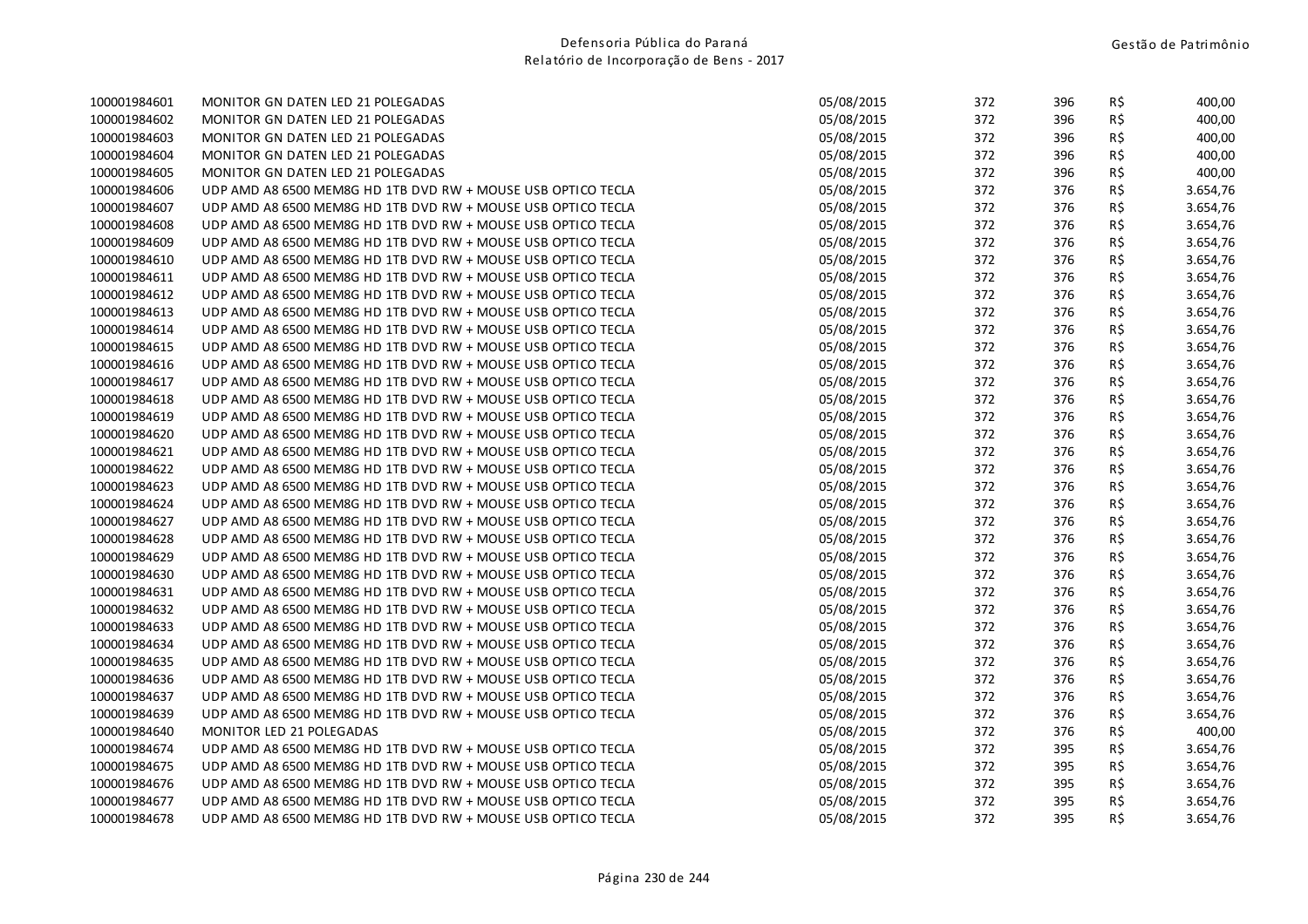| 100001984679 | UDP AMD A8 6500 MEM8G HD 1TB DVD RW + MOUSE USB OPTICO TECLA | 05/08/2015 | 372 | 395 | R\$ | 3.654,76 |
|--------------|--------------------------------------------------------------|------------|-----|-----|-----|----------|
| 100001984680 | UDP AMD A8 6500 MEM8G HD 1TB DVD RW + MOUSE USB OPTICO TECLA | 05/08/2015 | 372 | 395 | R\$ | 3.654,76 |
| 100001984681 | UDP AMD A8 6500 MEM8G HD 1TB DVD RW + MOUSE USB OPTICO TECLA | 05/08/2015 | 372 | 395 | R\$ | 3.654,76 |
| 100001984682 | UDP AMD A8 6500 MEM8G HD 1TB DVD RW + MOUSE USB OPTICO TECLA | 05/08/2015 | 372 | 395 | R\$ | 3.654,76 |
| 100001984683 | UDP AMD A8 6500 MEM8G HD 1TB DVD RW + MOUSE USB OPTICO TECLA | 05/08/2015 | 372 | 395 | R\$ | 3.654,76 |
| 100001984684 | UDP AMD A8 6500 MEM8G HD 1TB DVD RW + MOUSE USB OPTICO TECLA | 05/08/2015 | 372 | 395 | R\$ | 3.654,76 |
| 100001984685 | UDP AMD A8 6500 MEM8G HD 1TB DVD RW + MOUSE USB OPTICO TECLA | 05/08/2015 | 372 | 395 | R\$ | 3.654,76 |
| 100001984686 | UDP AMD A8 6500 MEM8G HD 1TB DVD RW + MOUSE USB OPTICO TECLA | 05/08/2015 | 372 | 395 | R\$ | 3.654,76 |
| 100001984687 | UDP AMD A8 6500 MEM8G HD 1TB DVD RW + MOUSE USB OPTICO TECLA | 05/08/2015 | 372 | 395 | R\$ | 3.654,76 |
| 100001984688 | UDP AMD A8 6500 MEM8G HD 1TB DVD RW + MOUSE USB OPTICO TECLA | 05/08/2015 | 372 | 395 | R\$ | 3.654,76 |
| 100001984689 | UDP AMD A8 6500 MEM8G HD 1TB DVD RW + MOUSE USB OPTICO TECLA | 05/08/2015 | 372 | 395 | R\$ | 3.654,76 |
| 100001984690 | UDP AMD A8 6500 MEM8G HD 1TB DVD RW + MOUSE USB OPTICO TECLA | 05/08/2015 | 372 | 395 | R\$ | 3.654,76 |
| 100001984691 | UDP AMD A8 6500 MEM8G HD 1TB DVD RW + MOUSE USB OPTICO TECLA | 05/08/2015 | 372 | 395 | R\$ | 3.654,76 |
| 100001984692 | UDP AMD A8 6500 MEM8G HD 1TB DVD RW + MOUSE USB OPTICO TECLA | 05/08/2015 | 372 | 395 | R\$ | 3.654,76 |
| 100001984693 | UDP AMD A8 6500 MEM8G HD 1TB DVD RW + MOUSE USB OPTICO TECLA | 05/08/2015 | 372 | 395 | R\$ | 3.654,76 |
| 100001984694 | UDP AMD A8 6500 MEM8G HD 1TB DVD RW + MOUSE USB OPTICO TECLA | 05/08/2015 | 372 | 395 | R\$ | 3.654,76 |
| 100001984695 | UDP AMD A8 6500 MEM8G HD 1TB DVD RW + MOUSE USB OPTICO TECLA | 05/08/2015 | 372 | 395 | R\$ | 3.654,76 |
| 100001984641 | MONITOR LED 21 POLEGADAS                                     | 05/08/2015 | 372 | 376 | R\$ | 400,00   |
| 100001984642 | MONITOR LED 21 POLEGADAS                                     | 05/08/2015 | 372 | 376 | R\$ | 400,00   |
| 100001984643 | MONITOR LED 21 POLEGADAS                                     | 05/08/2015 | 372 | 376 | R\$ | 400,00   |
| 100001984644 | MONITOR LED 21 POLEGADAS                                     | 05/08/2015 | 372 | 376 | R\$ | 400,00   |
| 100001984645 | MONITOR LED 21 POLEGADAS                                     | 05/08/2015 | 372 | 376 | R\$ | 400,00   |
| 100001984646 | MONITOR LED 21 POLEGADAS                                     | 05/08/2015 | 372 | 376 | R\$ | 400,00   |
| 100001984647 | MONITOR LED 21 POLEGADAS                                     | 05/08/2015 | 372 | 376 | R\$ | 400,00   |
| 100001984648 | MONITOR LED 21 POLEGADAS                                     | 05/08/2015 | 372 | 376 | R\$ | 400,00   |
| 100001984649 | MONITOR LED 21 POLEGADAS                                     | 05/08/2015 | 372 | 376 | R\$ | 400,00   |
| 100001984650 | MONITOR LED 21 POLEGADAS                                     | 05/08/2015 | 372 | 376 | R\$ | 400,00   |
| 100001984651 | MONITOR LED 21 POLEGADAS                                     | 05/08/2015 | 372 | 376 | R\$ | 400,00   |
| 100001984652 | MONITOR LED 21 POLEGADAS                                     | 05/08/2015 | 372 | 376 | R\$ | 400,00   |
| 100001984653 | MONITOR LED 21 POLEGADAS                                     | 05/08/2015 | 372 | 376 | R\$ | 400,00   |
| 100001984654 | MONITOR LED 21 POLEGADAS                                     | 05/08/2015 | 372 | 376 | R\$ | 400,00   |
| 100001984655 | MONITOR LED 21 POLEGADAS                                     | 05/08/2015 | 372 | 376 | R\$ | 400,00   |
| 100001984656 | MONITOR LED 21 POLEGADAS                                     | 05/08/2015 | 372 | 376 | R\$ | 400,00   |
| 100001984657 | MONITOR LED 21 POLEGADAS                                     | 05/08/2015 | 372 | 376 | R\$ | 400,00   |
| 100001984658 | MONITOR LED 21 POLEGADAS                                     | 05/08/2015 | 372 | 376 | R\$ | 400,00   |
| 100001984659 | MONITOR LED 21 POLEGADAS                                     | 05/08/2015 | 372 | 376 | R\$ | 400,00   |
| 100001984660 | MONITOR LED 21 POLEGADAS                                     | 05/08/2015 | 372 | 376 | R\$ | 400,00   |
| 100001984661 | MONITOR LED 21 POLEGADAS                                     | 05/08/2015 | 372 | 376 | R\$ | 400,00   |
| 100001984662 | MONITOR LED 21 POLEGADAS                                     | 05/08/2015 | 372 | 376 | R\$ | 400,00   |
| 100001984663 | MONITOR LED 21 POLEGADAS                                     | 05/08/2015 | 372 | 376 | R\$ | 400,00   |
| 100001984664 | MONITOR LED 21 POLEGADAS                                     | 05/08/2015 | 372 | 376 | R\$ | 400,00   |
| 100001984665 | MONITOR LED 21 POLEGADAS                                     | 05/08/2015 | 372 | 376 | R\$ | 400,00   |
|              |                                                              |            |     |     |     |          |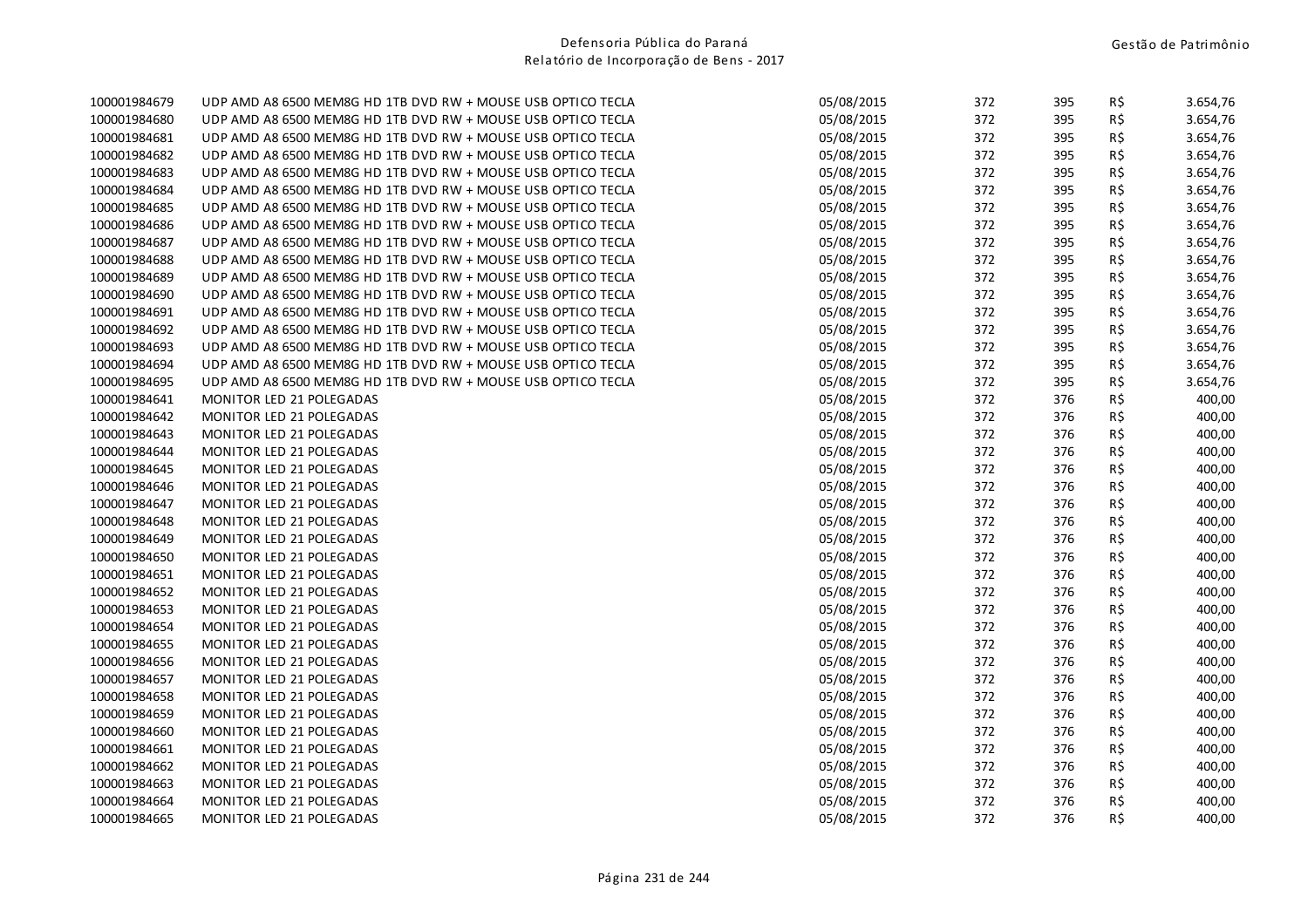| 100001984666<br>MONITOR LED 21 POLEGADAS                                     | 05/08/2015 | 372 | 376 |     |          |
|------------------------------------------------------------------------------|------------|-----|-----|-----|----------|
|                                                                              |            |     |     | R\$ | 400,00   |
| 100001984667<br><b>MONITOR LED 21 POLEGADAS</b>                              | 05/08/2015 | 372 | 376 | R\$ | 400,00   |
| 100001984668<br><b>MONITOR LED 21 POLEGADAS</b>                              | 05/08/2015 | 372 | 376 | R\$ | 400,00   |
| 100001984669<br>MONITOR LED 21 POLEGADAS                                     | 05/08/2015 | 372 | 376 | R\$ | 400,00   |
| 100001984670<br>MONITOR LED 21 POLEGADAS                                     | 05/08/2015 | 372 | 376 | R\$ | 400,00   |
| 100001984671<br>MONITOR LED 21 POLEGADAS                                     | 05/08/2015 | 372 | 376 | R\$ | 400,00   |
| 100001984672<br>MONITOR LED 21 POLEGADAS                                     | 05/08/2015 | 372 | 376 | R\$ | 400,00   |
| 100001984673<br>MONITOR LED 21 POLEGADAS                                     | 05/08/2015 | 372 | 376 | R\$ | 400,00   |
| 100001984718<br>UDP AMD A8 6500 MEM8G HD 1TB DVD RW + MOUSE USB OPTICO TECLA | 05/08/2015 | 372 | 401 | R\$ | 3.654,76 |
| 100001984719<br>UDP AMD A8 6500 MEM8G HD 1TB DVD RW + MOUSE USB OPTICO TECLA | 05/08/2015 | 372 | 401 | R\$ | 3.654,76 |
| 100001984720<br>UDP AMD A8 6500 MEM8G HD 1TB DVD RW + MOUSE USB OPTICO TECLA | 05/08/2015 | 372 | 401 | R\$ | 3.654,76 |
| 100001984721<br>UDP AMD A8 6500 MEM8G HD 1TB DVD RW + MOUSE USB OPTICO TECLA | 05/08/2015 | 372 | 401 | R\$ | 3.654,76 |
| 100001984722<br>UDP AMD A8 6500 MEM8G HD 1TB DVD RW + MOUSE USB OPTICO TECLA | 05/08/2015 | 372 | 401 | R\$ | 3.654,76 |
| 100001984723<br>UDP AMD A8 6500 MEM8G HD 1TB DVD RW + MOUSE USB OPTICO TECLA | 05/08/2015 | 372 | 401 | R\$ | 3.654,76 |
| 100001984724<br>UDP AMD A8 6500 MEM8G HD 1TB DVD RW + MOUSE USB OPTICO TECLA | 05/08/2015 | 372 | 401 | R\$ | 3.654,76 |
| UDP AMD A8 6500 MEM8G HD 1TB DVD RW + MOUSE USB OPTICO TECLA<br>100001984725 | 05/08/2015 | 372 | 401 | R\$ | 3.654,76 |
| 100001984726<br>UDP AMD A8 6500 MEM8G HD 1TB DVD RW + MOUSE USB OPTICO TECLA | 05/08/2015 | 372 | 401 | R\$ | 3.654,76 |
| 100001984727<br>MONITOR LED 21 POLEGADAS                                     | 05/08/2015 | 372 | 401 | R\$ | 400,00   |
| 100001984728<br>MONITOR LED 21 POLEGADAS                                     | 05/08/2015 | 372 | 401 | R\$ | 400,00   |
| 100001984729<br>MONITOR LED 21 POLEGADAS                                     | 05/08/2015 | 372 | 401 | R\$ | 400,00   |
| 100001984730<br>MONITOR LED 21 POLEGADAS                                     | 05/08/2015 | 372 | 401 | R\$ | 400,00   |
| 100001984731<br>MONITOR LED 21 POLEGADAS                                     | 05/08/2015 | 372 | 401 | R\$ | 400,00   |
| 100001984732<br><b>MONITOR LED 21 POLEGADAS</b>                              | 05/08/2015 | 372 | 401 | R\$ | 400,00   |
| 100001984733<br>MONITOR LED 21 POLEGADAS                                     | 05/08/2015 | 372 | 401 | R\$ | 400,00   |
| 100001984734<br>MONITOR LED 21 POLEGADAS                                     | 05/08/2015 | 372 | 401 | R\$ | 400,00   |
| 100001984735<br>MONITOR LED 21 POLEGADAS                                     | 05/08/2015 | 372 | 401 | R\$ | 400,00   |
| 100001984522<br>UDP AMD A8 6500 MEM8G HD 1TB DVD RW + MOUSE USB OPTICO TECLA | 05/08/2015 | 372 | 380 | R\$ | 3.654,76 |
| 100001984523<br>UDP AMD A8 6500 MEM8G HD 1TB DVD RW + MOUSE USB OPTICO TECLA | 05/08/2015 | 372 | 380 | R\$ | 3.654,76 |
| 100001984524<br>UDP AMD A8 6500 MEM8G HD 1TB DVD RW + MOUSE USB OPTICO TECLA | 05/08/2015 | 372 | 380 | R\$ | 3.654,76 |
| 100001984525<br>UDP AMD A8 6500 MEM8G HD 1TB DVD RW + MOUSE USB OPTICO TECLA | 05/08/2015 | 372 | 380 | R\$ | 3.654,76 |
| 100001984526<br>UDP AMD A8 6500 MEM8G HD 1TB DVD RW + MOUSE USB OPTICO TECLA | 05/08/2015 | 372 | 380 | R\$ | 3.654,76 |
| 100001984527<br>UDP AMD A8 6500 MEM8G HD 1TB DVD RW + MOUSE USB OPTICO TECLA | 05/08/2015 | 372 | 380 | R\$ | 3.654,76 |
| 100001984528<br>UDP AMD A8 6500 MEM8G HD 1TB DVD RW + MOUSE USB OPTICO TECLA | 05/08/2015 | 372 | 380 | R\$ | 3.654,76 |
| 100001984529<br>UDP AMD A8 6500 MEM8G HD 1TB DVD RW + MOUSE USB OPTICO TECLA | 05/08/2015 | 372 | 380 | R\$ | 3.654,76 |
| 100001984530<br>UDP AMD A8 6500 MEM8G HD 1TB DVD RW + MOUSE USB OPTICO TECLA | 05/08/2015 | 372 | 380 | R\$ | 3.654,76 |
| 100001984531<br>UDP AMD A8 6500 MEM8G HD 1TB DVD RW + MOUSE USB OPTICO TECLA | 05/08/2015 | 372 | 380 | R\$ | 3.654,76 |
| UDP AMD A8 6500 MEM8G HD 1TB DVD RW + MOUSE USB OPTICO TECLA<br>100001984532 | 05/08/2015 | 372 | 380 | R\$ | 3.654,76 |
| 100001984533<br>UDP AMD A8 6500 MEM8G HD 1TB DVD RW + MOUSE USB OPTICO TECLA | 05/08/2015 | 372 | 380 | R\$ | 3.654,76 |
| 100001984535<br>UDP AMD A8 6500 MEM8G HD 1TB DVD RW + MOUSE USB OPTICO TECLA | 05/08/2015 | 372 | 380 | R\$ | 3.654,76 |
| UDP AMD A8 6500 MEM8G HD 1TB DVD RW + MOUSE USB OPTICO TECLA<br>100001984536 | 05/08/2015 | 372 | 380 | R\$ | 3.654,76 |
| 100001984537<br>UDP AMD A8 6500 MEM8G HD 1TB DVD RW + MOUSE USB OPTICO TECLA | 05/08/2015 | 372 | 380 | R\$ | 3.654,76 |
| 100001984538<br>UDP AMD A8 6500 MEM8G HD 1TB DVD RW + MOUSE USB OPTICO TECLA | 05/08/2015 | 372 | 380 | R\$ | 3.654,76 |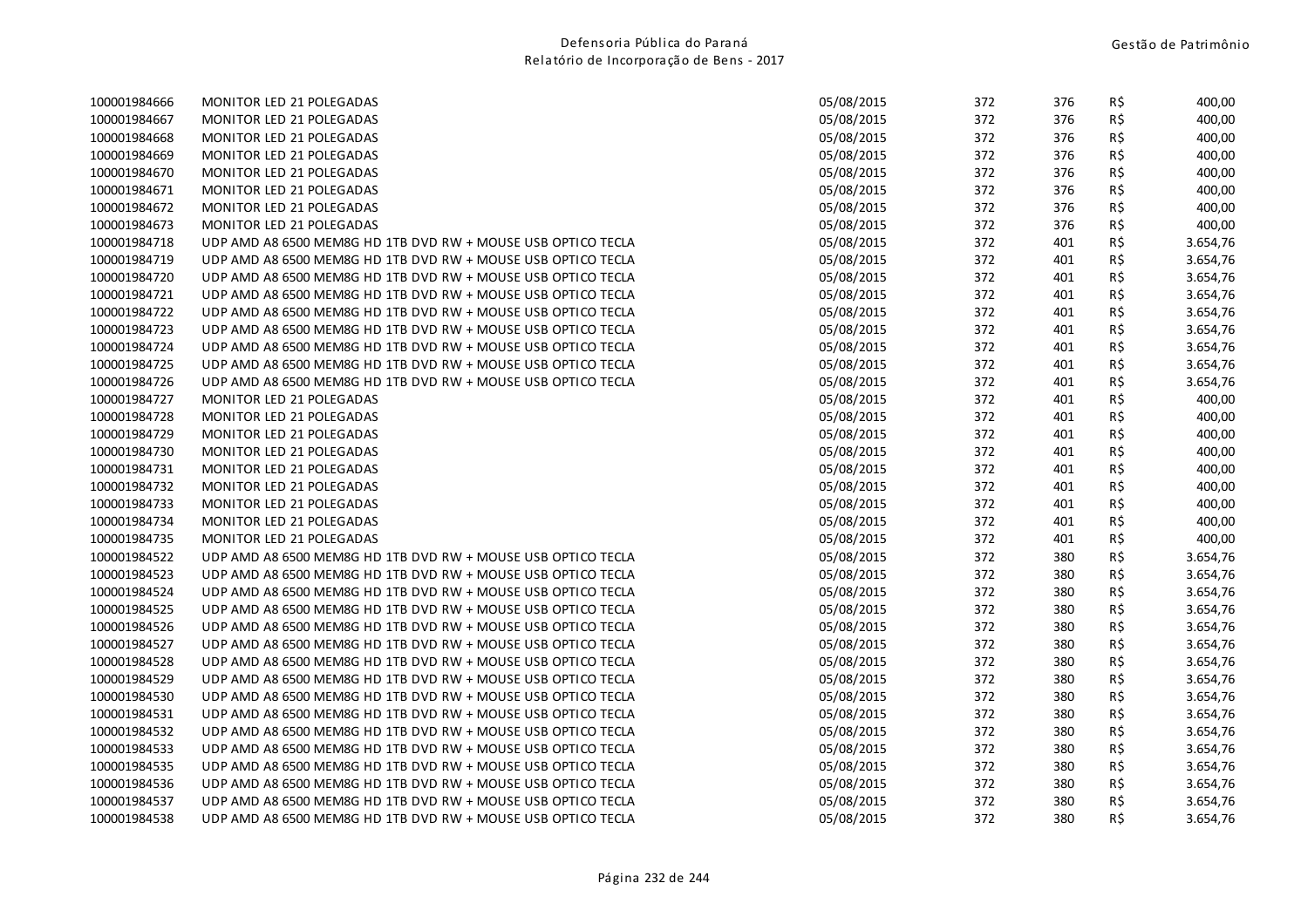| 100001984539 | MONITOR LED 21 POLEGADAS                                     | 05/08/2015 | 372 | 380          | R\$ | 400,00   |
|--------------|--------------------------------------------------------------|------------|-----|--------------|-----|----------|
| 100001984540 | MONITOR LED 21 POLEGADAS                                     | 05/08/2015 | 372 | 380          | R\$ | 400,00   |
| 100001984541 | MONITOR LED 21 POLEGADAS                                     | 05/08/2015 | 372 | 380          | R\$ | 400,00   |
| 100001984542 | MONITOR LED 21 POLEGADAS                                     | 05/08/2015 | 372 | 380          | R\$ | 400,00   |
| 100001984543 | MONITOR LED 21 POLEGADAS                                     | 05/08/2015 | 372 | 380          | R\$ | 400,00   |
| 100001984544 | MONITOR LED 21 POLEGADAS                                     | 05/08/2015 | 372 | 380          | R\$ | 400,00   |
| 100001984545 | MONITOR LED 21 POLEGADAS                                     | 05/08/2015 | 372 | 380          | R\$ | 400,00   |
| 100001984546 | MONITOR LED 21 POLEGADAS                                     | 05/08/2015 | 372 | 380          | R\$ | 400,00   |
| 100001984547 | MONITOR LED 21 POLEGADAS                                     | 05/08/2015 | 372 | 380          | R\$ | 400,00   |
| 100001984548 | MONITOR LED 21 POLEGADAS                                     | 05/08/2015 | 372 | 380          | R\$ | 400,00   |
| 100001984549 | MONITOR LED 21 POLEGADAS                                     | 05/08/2015 | 372 | 380          | R\$ | 400,00   |
| 100001984550 | MONITOR LED 21 POLEGADAS                                     | 05/08/2015 | 372 | 380          | R\$ | 400,00   |
| 100001984551 | MONITOR LED 21 POLEGADAS                                     | 05/08/2015 | 372 | 380          | R\$ | 400,00   |
| 100001984552 | MONITOR LED 21 POLEGADAS                                     | 05/08/2015 | 372 | 380          | R\$ | 400,00   |
| 100001984553 | MONITOR LED 21 POLEGADAS                                     | 05/08/2015 | 372 | 380          | R\$ | 400,00   |
| 100001984554 | MONITOR LED 21 POLEGADAS                                     | 05/08/2015 | 372 | 380          | R\$ | 400,00   |
| 100003161340 | CELULAR MICROSOFT LUMIA 435                                  | 04/12/2016 | 372 | 10001        | R\$ | 198,80   |
| 100001984773 | UNIDADE EVAPORADORA SPACE 48.0000 CR - VALOR ACRESCIDO OS CU | 04/09/2015 | 372 | 381          | R\$ | 3.581,57 |
| 100001984774 | UNIDADE CONDENSADORA SPACE 60.000 CR - VALOR ACRESCIDO OS CU | 04/09/2015 | 372 | 381          | R\$ | 5.481,56 |
| 100001984770 | UNIDADE CONDENSADORA SPACE 48.000 CR - VALOR ACRECIDO OS CUS | 04/09/2015 | 372 | 381          | R\$ | 5.081,56 |
| 100001984771 | UNIDADE EVAPORADORA SPACE 48.000 CR - VALOR ACRESCIDO OS CUS | 04/09/2015 | 372 | 381          | R\$ | 3.581,57 |
| 100001984772 | UNIDADE CONDENSADORA SPACE 48.000 CR - VALOR ACRESCIDO OS CU | 04/09/2015 | 372 | 381          | R\$ | 5.081,56 |
| 100001984775 | UNIDADE EVAPORADORA SPACE 60.000 CR - VALOR ACRESCIDO OS CUS | 04/09/2015 | 372 | 381          | R\$ | 3.781,57 |
| 100001984776 | UNIDADE CONDENSADORA SPACE 60.000 CR - VALOR ACRESCIDO OS CU | 04/09/2015 | 372 | 381          | R\$ | 5.481,56 |
| 100001984777 | UNIDADE EVAPORADORA SPACE 60.000 CR - VALOR ACRESCIDO OS CUS | 04/09/2015 | 372 | 381          | R\$ | 3.781,57 |
| 100001978454 | POLTRONA GIRATORIA                                           | 04/09/2013 | 372 | $\mathbf{1}$ | R\$ | 848,44   |
| 100003161391 | BICICLETARIO DE CHAO GALV. - 06 VAGAS                        | 04/04/2017 | 372 | 10006        | R\$ | 296,00   |
| 100001983372 | LICITA370 E CONTRATO ADMINISTRATIVO                          | 03/09/2013 | 372 | $\mathbf{1}$ | R\$ | 107,46   |
| 100001984519 | <b>SWITCH</b>                                                | 03/08/2015 | 372 | 376          | R\$ | 6.135,99 |
| 100001984516 | SMART UPS RT 3000 VA                                         | 03/08/2015 | 372 | 376          | R\$ | 3.886,12 |
| 100001984517 | RACK W37                                                     | 03/08/2015 | 372 | 376          | R\$ | 2.999,82 |
| 100001984518 | HP 1910 48G SWITCH                                           | 03/08/2015 | 372 | 376          | R\$ | 6.135,99 |
| 100001980961 | APARELHO TELEF 4CO COM FIO                                   | 03/05/2013 | 372 | $\mathbf{1}$ | R\$ | 31,00    |
| 100001980940 | APARELHO TELEF 1CO COM FIO                                   | 03/05/2013 | 372 | $\mathbf{1}$ | R\$ | 31,00    |
| 100001980941 | APARELHO TELEF 4CO COM FIO                                   | 03/05/2013 | 372 | $\mathbf{1}$ | R\$ | 31,00    |
| 100001980942 | APARELHO TELEF 1CO COM FIO                                   | 03/05/2013 | 372 | $\mathbf{1}$ | R\$ | 31,00    |
| 100001980943 | APARELHO TELEF 1CO COM FIO                                   | 03/05/2013 | 372 | $\mathbf{1}$ | R\$ | 31,00    |
| 100001980944 | APARELHO TELEF 1CO COM FIO                                   | 03/05/2013 | 372 | $\mathbf{1}$ | R\$ | 31,00    |
| 100001980945 | APARELHO TELEF 4CO COM FIO                                   | 03/05/2013 | 372 | $\mathbf{1}$ | R\$ | 31,00    |
| 100001980946 | APARELHO TELEF 1CO COM FIO                                   | 03/05/2013 | 372 | $\mathbf{1}$ | R\$ | 31,00    |
| 100001980947 | APARELHO TELEF 1CO COM FIO                                   | 03/05/2013 | 372 | $\mathbf{1}$ | R\$ | 31,00    |
| 100001980948 | APARELHO TELEF 4CO COM FIO                                   | 03/05/2013 | 372 | $\mathbf{1}$ | R\$ | 31,00    |
|              |                                                              |            |     |              |     |          |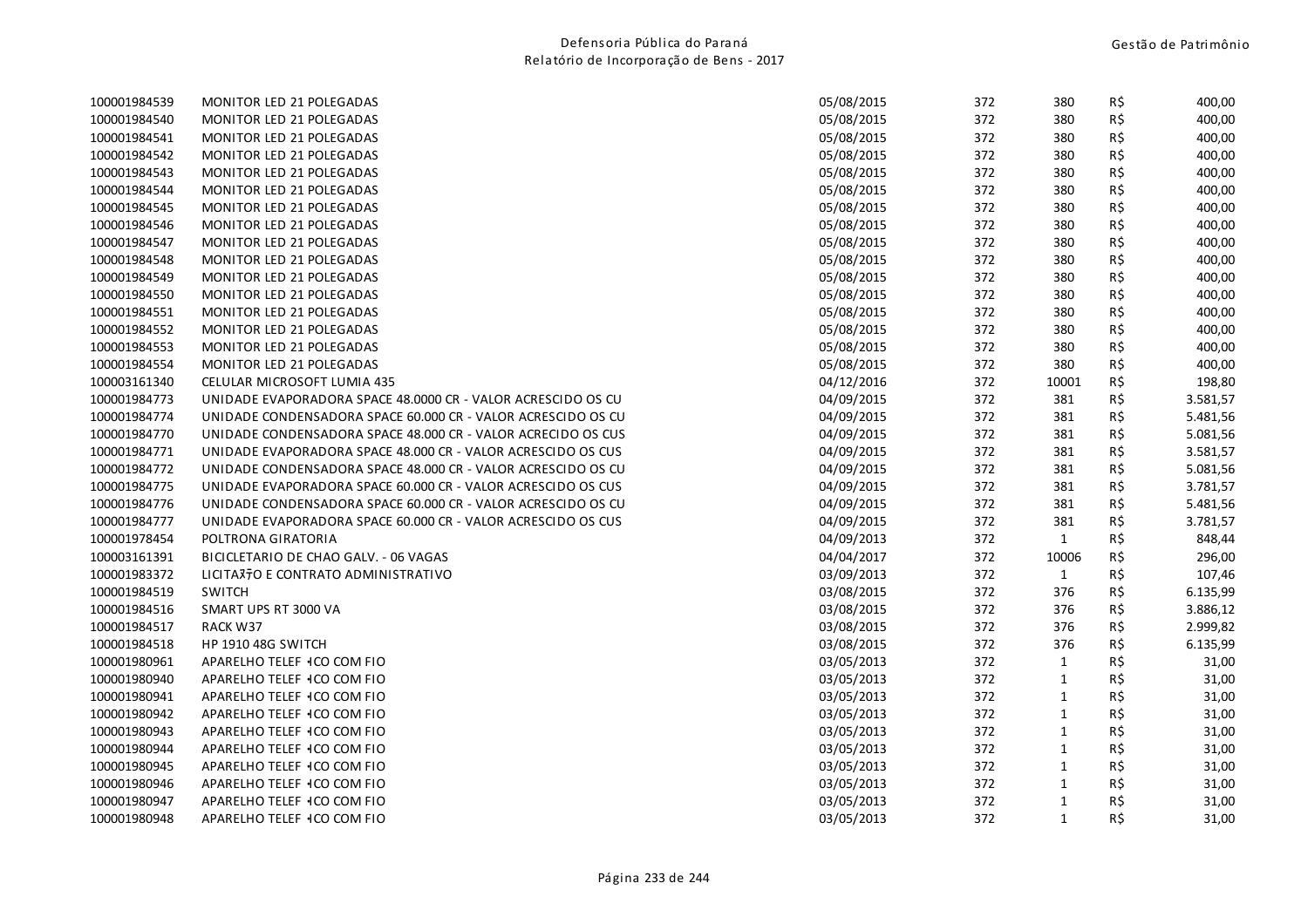| 100001980949 | APARELHO TELEFEICO COM FIO | 03/05/2013<br>372<br>$\mathbf{1}$ | R\$ | 31,00    |
|--------------|----------------------------|-----------------------------------|-----|----------|
| 100001980950 | APARELHO TELEFEICO COM FIO | 372<br>$\mathbf 1$<br>03/05/2013  | R\$ | 31,00    |
| 100001980951 | APARELHO TELEFEICO COM FIO | 372<br>$\mathbf{1}$<br>03/05/2013 | R\$ | 31,00    |
| 100001980952 | APARELHO TELEFEICO COM FIO | 372<br>$\mathbf{1}$<br>03/05/2013 | R\$ | 31,00    |
| 100001980953 | APARELHO TELEFEICO COM FIO | $\mathbf{1}$<br>03/05/2013<br>372 | R\$ | 31,00    |
| 100001980954 | APARELHO TELEFEICO COM FIO | 03/05/2013<br>372<br>$\mathbf{1}$ | R\$ | 31,00    |
| 100001980955 | APARELHO TELEFEICO COM FIO | 03/05/2013<br>372<br>$\mathbf{1}$ | R\$ | 31,00    |
| 100001980956 | APARELHO TELEFEICO COM FIO | $\mathbf{1}$<br>03/05/2013<br>372 | R\$ | 31,00    |
| 100001980957 | APARELHO TELEFEICO COM FIO | $\mathbf 1$<br>03/05/2013<br>372  | R\$ | 31,00    |
| 100001980958 | APARELHO TELEFEICO COM FIO | 372<br>$\mathbf 1$<br>03/05/2013  | R\$ | 31,00    |
| 100001980959 | APARELHO TELEFEICO COM FIO | 03/05/2013<br>372<br>$\mathbf{1}$ | R\$ | 31,00    |
| 100001980960 | APARELHO TELEFEICO COM FIO | $\mathbf{1}$<br>03/05/2013<br>372 | R\$ | 31,00    |
| 100001980962 | APARELHO TELEFEICO COM FIO | 372<br>$\mathbf{1}$<br>03/05/2013 | R\$ | 31,00    |
| 100001980963 | APARELHO TELEFEICO COM FIO | $\mathbf{1}$<br>03/05/2013<br>372 | R\$ | 31,00    |
| 100001980964 | APARELHO TELEFEICO COM FIO | 03/05/2013<br>372<br>$\mathbf 1$  | R\$ | 31,00    |
| 100001980965 | APARELHO TELEFEICO COM FIO | 03/05/2013<br>372<br>$\mathbf{1}$ | R\$ | 31,00    |
| 100001980966 | APARELHO TELEFEICO COM FIO | 372<br>$\mathbf{1}$<br>03/05/2013 | R\$ | 31,00    |
| 100001980967 | APARELHO TELEFEICO COM FIO | 372<br>$\mathbf{1}$<br>03/05/2013 | R\$ | 31,00    |
| 100001980968 | APARELHO TELEFEICO COM FIO | 372<br>$\mathbf 1$<br>03/05/2013  | R\$ | 31,00    |
| 100001980969 | APARELHO TELEFEICO COM FIO | 03/05/2013<br>372<br>$\mathbf{1}$ | R\$ | 31,00    |
| 100001980970 | APARELHO TELEFEICO COM FIO | $\mathbf{1}$<br>03/05/2013<br>372 | R\$ | 31,00    |
| 100001980971 | APARELHO TELEFEICO COM FIO | $\mathbf{1}$<br>03/05/2013<br>372 | R\$ | 31,00    |
| 100001980972 | APARELHO TELEFEICO COM FIO | $\mathbf 1$<br>372<br>03/05/2013  | R\$ | 31,00    |
| 100001980973 | APARELHO TELEFEICO COM FIO | 03/05/2013<br>372<br>$\mathbf{1}$ | R\$ | 31,00    |
| 100001980974 | APARELHO TELEFEICO COM FIO | 372<br>$\mathbf 1$<br>03/05/2013  | R\$ | 31,00    |
| 100001980975 | APARELHO TELEFEICO COM FIO | 372<br>$\mathbf{1}$<br>03/05/2013 | R\$ | 31,00    |
| 100001980976 | APARELHO TELEFEICO COM FIO | $\mathbf{1}$<br>03/05/2013<br>372 | R\$ | 31,00    |
| 100001980977 | APARELHO TELEFEICO COM FIO | $\mathbf{1}$<br>03/05/2013<br>372 | R\$ | 31,00    |
| 100001980978 | APARELHO TELEFEICO COM FIO | $\mathbf{1}$<br>03/05/2013<br>372 | R\$ | 31,00    |
| 100001980979 | APARELHO TELEFEICO COM FIO | 372<br>$\mathbf{1}$<br>03/05/2013 | R\$ | 31,00    |
| 100001980980 | APARELHO TELEFEICO COM FIO | $\mathbf 1$<br>03/05/2013<br>372  | R\$ | 31,00    |
| 100001980981 | APARELHO TELEFEICO COM FIO | $\mathbf 1$<br>03/05/2013<br>372  | R\$ | 31,00    |
| 100001980982 | APARELHO TELEFEICO COM FIO | $\mathbf 1$<br>03/05/2013<br>372  | R\$ | 31,00    |
| 100001980983 | APARELHO TELEFEICO COM FIO | 03/05/2013<br>372<br>$\mathbf{1}$ | R\$ | 31,00    |
| 100001980984 | APARELHO TELEFEICO COM FIO | 372<br>$\mathbf{1}$<br>03/05/2013 | R\$ | 31,00    |
| 100001980985 | APARELHO TELEFEICO COM FIO | $\mathbf{1}$<br>372<br>03/05/2013 | R\$ | 31,00    |
| 100001980986 | APARELHO TELEFEICO COM FIO | $\mathbf{1}$<br>03/05/2013<br>372 | R\$ | 31,00    |
| 100001980987 | APARELHO TELEFEICO COM FIO | 03/05/2013<br>372<br>$\mathbf{1}$ | R\$ | 31,00    |
| 100001980988 | APARELHO TELEFEICO COM FIO | $\mathbf 1$<br>03/05/2013<br>372  | R\$ | 31,00    |
| 100001980989 | APARELHO TELEFEICO COM FIO | 03/05/2013<br>372<br>$\mathbf{1}$ | R\$ | 31,00    |
| 100001983850 | <b>SWITC HP 1910</b>       | 378<br>372<br>02/12/2014          | R\$ | 4.431,55 |
| 100001983848 | LAN RACK PISO              | 372<br>378<br>02/12/2012          | R\$ | 1.227,20 |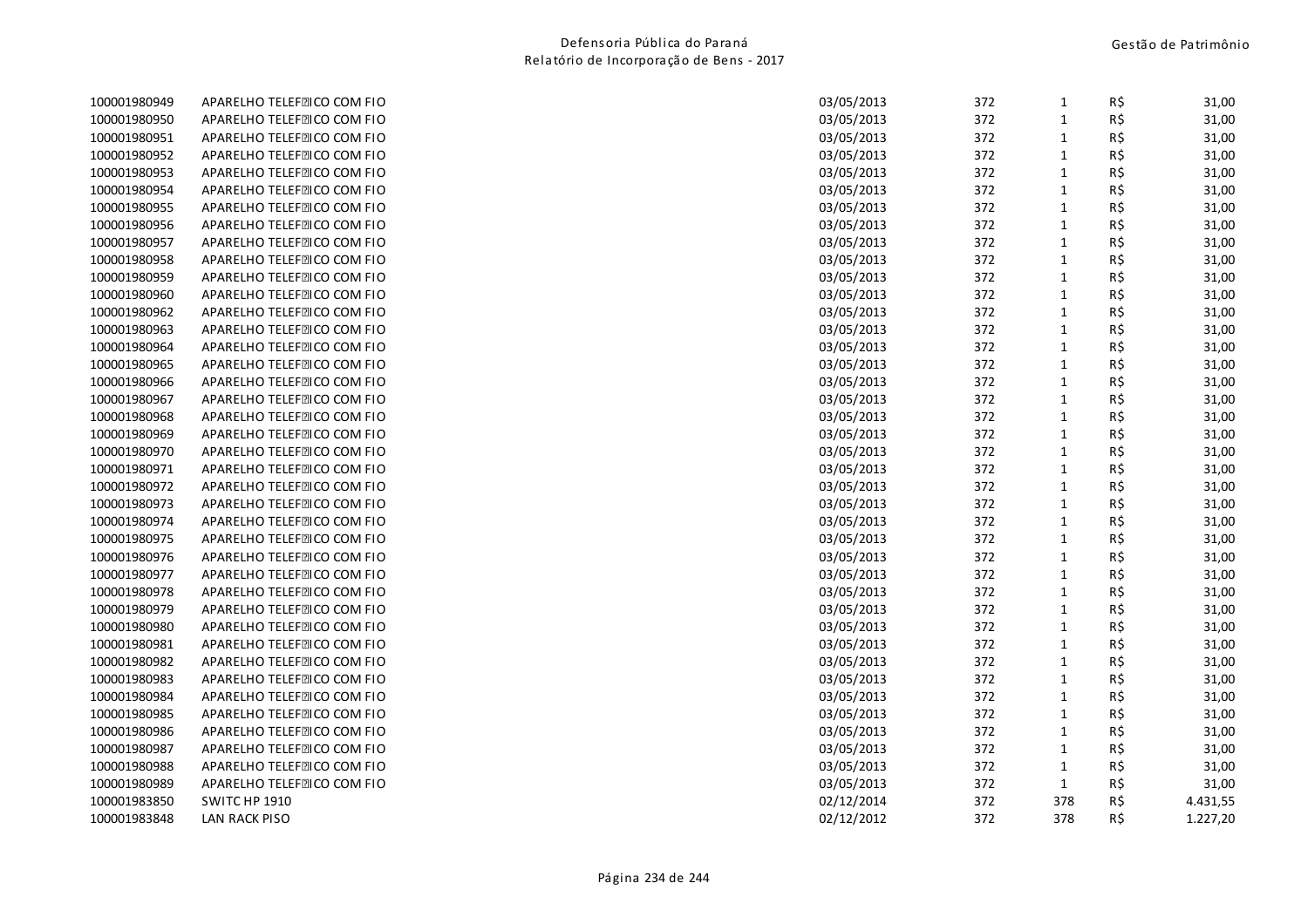| 100001984059 | PERSIANAS<br>PERSIANAS | 02/01/2015 | 372 | 372 | R\$ |        |
|--------------|------------------------|------------|-----|-----|-----|--------|
|              |                        |            |     |     |     | 192,35 |
| 100001984060 |                        | 02/01/2015 | 372 | 372 | R\$ | 192,27 |
| 100001984061 | PERSIANAS              | 02/01/2015 | 372 | 372 | R\$ | 192,27 |
| 100001984062 | PERSIANAS              | 02/01/2015 | 372 | 372 | R\$ | 192,27 |
| 100001984063 | PERSIANAS              | 02/01/2015 | 372 | 372 | R\$ | 192,27 |
| 100001984064 | PERSIANAS              | 02/01/2015 | 372 | 372 | R\$ | 192,27 |
| 100001984065 | PERSIANAS              | 02/01/2015 | 372 | 372 | R\$ | 192,27 |
| 100001984066 | PERSIANAS              | 02/01/2015 | 372 | 372 | R\$ | 192,27 |
| 100001984067 | PERSIANAS              | 02/01/2015 | 372 | 372 | R\$ | 192,27 |
| 100001984068 | PERSIANAS              | 02/01/2015 | 372 | 372 | R\$ | 192,27 |
| 100001984069 | PERSIANAS              | 02/01/2015 | 372 | 372 | R\$ | 192,27 |
| 100001984070 | PERSIANAS              | 02/01/2015 | 372 | 372 | R\$ | 192,27 |
| 100001984071 | PERSIANAS              | 02/01/2015 | 372 | 372 | R\$ | 192,27 |
| 100001984072 | PERSIANAS              | 02/01/2015 | 372 | 372 | R\$ | 192,27 |
| 100001984073 | PERSIANAS              | 02/01/2015 | 372 | 372 | R\$ | 192,27 |
| 100001984074 | PERSIANAS              | 02/01/2015 | 372 | 372 | R\$ | 192,27 |
| 100001984075 | PERSIANAS              | 02/01/2015 | 372 | 372 | R\$ | 192,27 |
| 100001984076 | PERSIANAS              | 02/01/2015 | 372 | 372 | R\$ | 192,27 |
| 100001984077 | PERSIANAS              | 02/01/2015 | 372 | 372 | R\$ | 192,27 |
| 100001984078 | PERSIANAS              | 02/01/2015 | 372 | 372 | R\$ | 192,27 |
| 100001984079 | PERSIANAS              | 02/01/2015 | 372 | 372 | R\$ | 192,27 |
| 100001984080 | PERSIANAS              | 02/01/2015 | 372 | 372 | R\$ | 192,27 |
| 100001984081 | PERSIANAS              | 02/01/2015 | 372 | 372 | R\$ | 192,27 |
| 100001984082 | PERSIANAS              | 02/01/2015 | 372 | 372 | R\$ | 192,27 |
| 100001984083 | PERSIANAS              | 02/01/2015 | 372 | 372 | R\$ | 192,27 |
| 100001984084 | PERSIANAS              | 02/01/2015 | 372 | 372 | R\$ | 192,27 |
| 100001984085 | PERSIANAS              | 02/01/2015 | 372 | 372 | R\$ | 192,27 |
| 100001984086 | PERSIANAS              | 02/01/2015 | 372 | 372 | R\$ | 192,27 |
| 100001984087 | PERSIANAS              | 02/01/2015 | 372 | 372 | R\$ | 192,27 |
| 100001984088 | PERSIANAS              | 02/01/2015 | 372 | 372 | R\$ | 192,27 |
| 100001984089 | PERSIANAS              | 02/01/2015 | 372 | 372 | R\$ | 192,27 |
| 100001984090 | PERSIANAS              | 02/01/2015 | 372 | 372 | R\$ | 192,27 |
| 100001984091 | PERSIANAS              | 02/01/2015 | 372 | 372 | R\$ | 192,27 |
| 100001984092 | PERSIANAS              | 02/01/2015 | 372 | 372 | R\$ | 192,27 |
| 100001984093 | PERSIANAS              | 02/01/2015 | 372 | 372 | R\$ | 192,27 |
| 100001984094 | PERSIANAS              | 02/01/2015 | 372 | 372 | R\$ | 192,27 |
| 100001984095 | PERSIANAS              | 02/01/2015 | 372 | 372 | R\$ | 192,27 |
| 100001984096 | PERSIANAS              | 02/01/2015 | 372 | 372 | R\$ | 192,27 |
| 100001984097 | PERSIANAS              | 02/01/2015 | 372 | 372 | R\$ | 192,27 |
| 100001984098 | PERSIANAS              | 02/01/2015 | 372 | 372 | R\$ | 192,27 |
| 100001984099 | PERSIANAS              | 02/01/2015 | 372 | 372 | R\$ | 192,27 |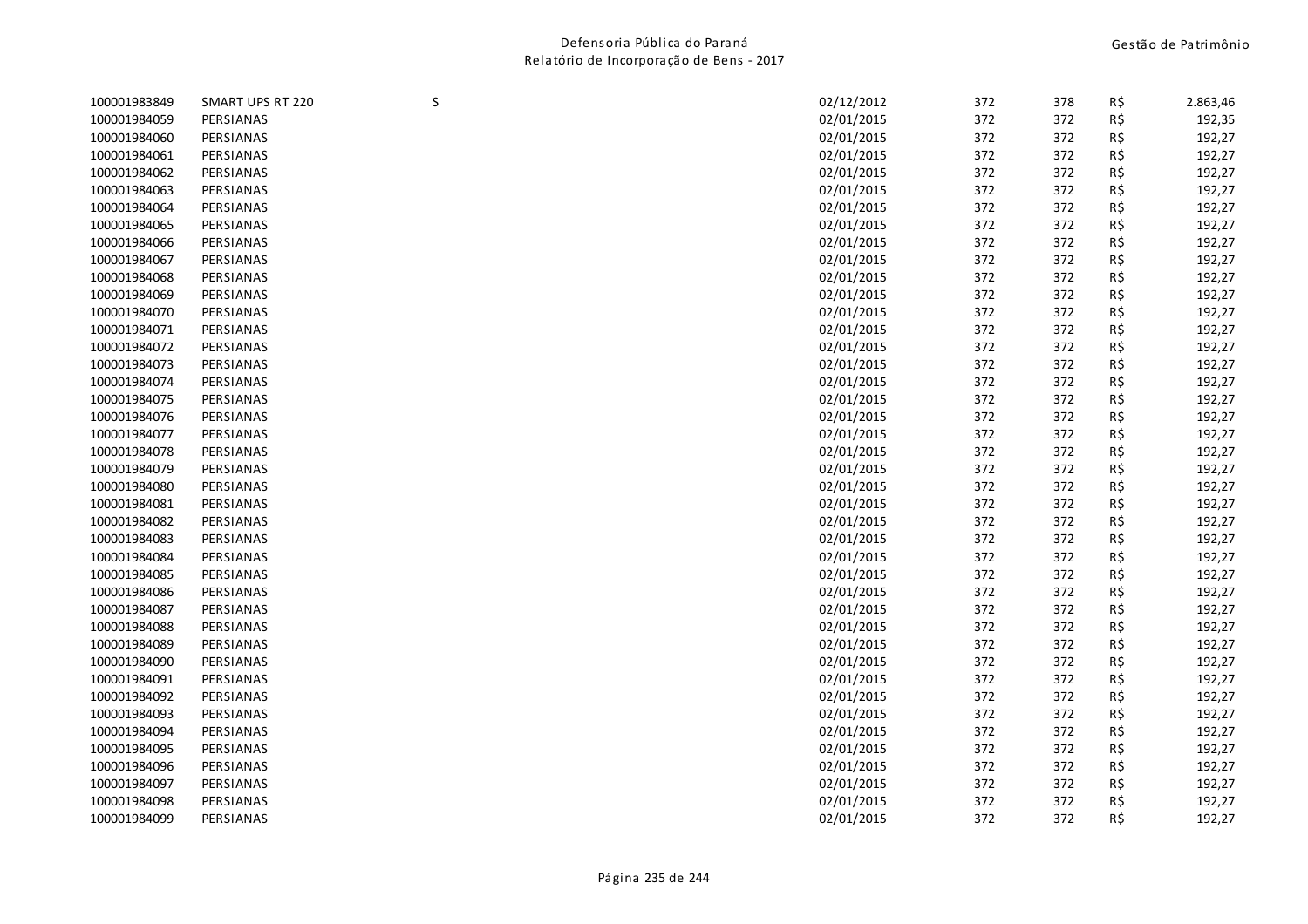| 100001984100 | PERSIANAS | 02/01/2015 | 372 | 372 | R\$ | 192,27 |
|--------------|-----------|------------|-----|-----|-----|--------|
| 100001984101 | PERSIANAS | 02/01/2015 | 372 | 372 | R\$ | 192,27 |
| 100001984102 | PERSIANAS | 02/01/2015 | 372 | 372 | R\$ | 192,27 |
| 100001984103 | PERSIANAS | 02/01/2015 | 372 | 372 | R\$ | 192,27 |
| 100001984104 | PERSIANAS | 02/01/2015 | 372 | 372 | R\$ | 192,27 |
| 100001984105 | PERSIANAS | 02/01/2015 | 372 | 372 | R\$ | 192,27 |
| 100001984106 | PERSIANAS | 02/01/2015 | 372 | 372 | R\$ | 192,27 |
| 100001984107 | PERSIANAS | 02/01/2015 | 372 | 372 | R\$ | 192,27 |
| 100001984108 | PERSIANAS | 02/01/2015 | 372 | 372 | R\$ | 192,27 |
| 100001984109 | PERSIANAS | 02/01/2015 | 372 | 372 | R\$ | 192,27 |
| 100001984110 | PERSIANAS | 02/01/2015 | 372 | 372 | R\$ | 192,27 |
| 100001984111 | PERSIANAS | 02/01/2015 | 372 | 372 | R\$ | 192,27 |
| 100001984112 | PERSIANAS | 02/01/2015 | 372 | 372 | R\$ | 192,27 |
| 100001984113 | PERSIANAS | 02/01/2015 | 372 | 372 | R\$ | 192,27 |
| 100001984114 | PERSIANAS | 02/01/2015 | 372 | 372 | R\$ | 192,27 |
| 100001984115 | PERSIANAS | 02/01/2015 | 372 | 372 | R\$ | 192,27 |
| 100001984116 | PERSIANAS | 02/01/2015 | 372 | 372 | R\$ | 192,27 |
| 100001984117 | PERSIANAS | 02/01/2015 | 372 | 372 | R\$ | 192,27 |
| 100001984118 | PERSIANAS | 02/01/2015 | 372 | 372 | R\$ | 192,27 |
| 100001984119 | PERSIANAS | 02/01/2015 | 372 | 372 | R\$ | 192,27 |
| 100001984120 | PERSIANAS | 02/01/2015 | 372 | 372 | R\$ | 192,27 |
| 100001984121 | PERSIANAS | 02/01/2015 | 372 | 372 | R\$ | 192,27 |
| 100001984122 | PERSIANAS | 02/01/2015 | 372 | 372 | R\$ | 192,27 |
| 100001984123 | PERSIANAS | 02/01/2015 | 372 | 372 | R\$ | 192,27 |
| 100001984124 | PERSIANAS | 02/01/2015 | 372 | 372 | R\$ | 192,27 |
| 100001984125 | PERSIANAS | 02/01/2015 | 372 | 372 | R\$ | 192,27 |
| 100001984126 | PERSIANAS | 02/01/2015 | 372 | 372 | R\$ | 192,27 |
| 100001984127 | PERSIANAS | 02/01/2015 | 372 | 372 | R\$ | 192,27 |
| 100001984128 | PERSIANAS | 02/01/2015 | 372 | 372 | R\$ | 192,27 |
| 100001984129 | PERSIANAS | 02/01/2015 | 372 | 372 | R\$ | 192,27 |
| 100001984130 | PERSIANAS | 02/01/2015 | 372 | 372 | R\$ | 192,27 |
| 100001984131 | PERSIANAS | 02/01/2015 | 372 | 372 | R\$ | 192,27 |
| 100001984132 | PERSIANAS | 02/01/2015 | 372 | 372 | R\$ | 192,27 |
| 100001984133 | PERSIANAS | 02/01/2015 | 372 | 372 | R\$ | 192,27 |
| 100001984134 | PERSIANAS | 02/01/2015 | 372 | 372 | R\$ | 192,27 |
| 100001984135 | PERSIANAS | 02/01/2015 | 372 | 372 | R\$ | 192,27 |
| 100001984136 | PERSIANAS | 02/01/2015 | 372 | 372 | R\$ | 192,27 |
| 100001984137 | PERSIANAS | 02/01/2015 | 372 | 372 | R\$ | 192,27 |
| 100001984138 | PERSIANAS | 02/01/2015 | 372 | 372 | R\$ | 192,27 |
| 100001984139 | PERSIANAS | 02/01/2015 | 372 | 372 | R\$ | 192,27 |
| 100001984140 | PERSIANAS | 02/01/2015 | 372 | 372 | R\$ | 192,27 |
| 100001984141 | PERSIANAS | 02/01/2015 | 372 | 372 | R\$ | 192,27 |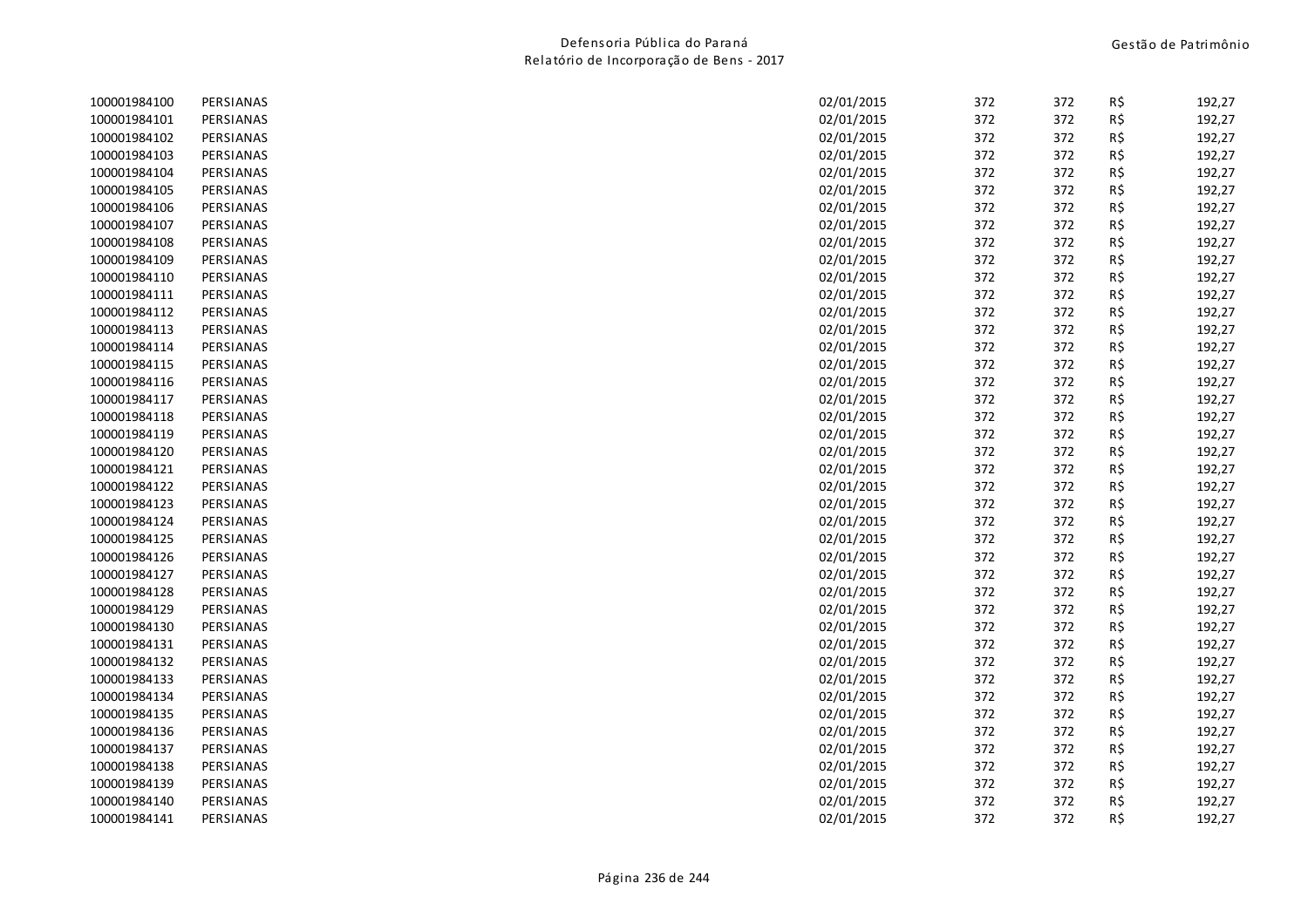| 100001984142 | PERSIANAS | 02/01/2015 | 372 | 372 | R\$ | 192,27 |
|--------------|-----------|------------|-----|-----|-----|--------|
| 100001984143 | PERSIANAS | 02/01/2015 | 372 | 372 | R\$ | 192,27 |
| 100001984144 | PERSIANAS | 02/01/2015 | 372 | 372 | R\$ | 192,27 |
| 100001984145 | PERSIANAS | 02/01/2015 | 372 | 372 | R\$ | 192,27 |
| 100001984146 | PERSIANAS | 02/01/2015 | 372 | 372 | R\$ | 192,27 |
| 100001984147 | PERSIANAS | 02/01/2015 | 372 | 372 | R\$ | 192,27 |
| 100001984148 | PERSIANAS | 02/01/2015 | 372 | 372 | R\$ | 192,27 |
| 100001984149 | PERSIANAS | 02/01/2015 | 372 | 372 | R\$ | 192,27 |
| 100001984150 | PERSIANAS | 02/01/2015 | 372 | 372 | R\$ | 192,27 |
| 100001984151 | PERSIANAS | 02/01/2015 | 372 | 372 | R\$ | 192,27 |
| 100001984152 | PERSIANAS | 02/01/2015 | 372 | 372 | R\$ | 192,27 |
| 100001984153 | PERSIANAS | 02/01/2015 | 372 | 372 | R\$ | 192,27 |
| 100001984154 | PERSIANAS | 02/01/2015 | 372 | 372 | R\$ | 192,27 |
| 100001984155 | PERSIANAS | 02/01/2015 | 372 | 372 | R\$ | 192,27 |
| 100001984156 | PERSIANAS | 02/01/2015 | 372 | 372 | R\$ | 192,27 |
| 100001984157 | PERSIANAS | 02/01/2015 | 372 | 372 | R\$ | 192,27 |
| 100001984158 | PERSIANAS | 02/01/2015 | 372 | 372 | R\$ | 192,27 |
| 100001984159 | PERSIANAS | 02/01/2015 | 372 | 372 | R\$ | 192,27 |
| 100001984160 | PERSIANAS | 02/01/2015 | 372 | 372 | R\$ | 192,27 |
| 100001984161 | PERSIANAS | 02/01/2015 | 372 | 372 | R\$ | 192,27 |
| 100001984162 | PERSIANAS | 02/01/2015 | 372 | 372 | R\$ | 192,27 |
| 100001984163 | PERSIANAS | 02/01/2015 | 372 | 372 | R\$ | 192,27 |
| 100001984164 | PERSIANAS | 02/01/2015 | 372 | 372 | R\$ | 192,27 |
| 100001984165 | PERSIANAS | 02/01/2015 | 372 | 372 | R\$ | 192,27 |
| 100001984166 | PERSIANAS | 02/01/2015 | 372 | 372 | R\$ | 192,27 |
| 100001984167 | PERSIANAS | 02/01/2015 | 372 | 372 | R\$ | 192,27 |
| 100001984168 | PERSIANAS | 02/01/2015 | 372 | 372 | R\$ | 192,27 |
| 100001984169 | PERSIANAS | 02/01/2015 | 372 | 372 | R\$ | 192,27 |
| 100001984170 | PERSIANAS | 02/01/2015 | 372 | 372 | R\$ | 192,27 |
| 100001984171 | PERSIANAS | 02/01/2015 | 372 | 372 | R\$ | 192,27 |
| 100001984172 | PERSIANAS | 02/01/2015 | 372 | 372 | R\$ | 192,27 |
| 100001984173 | PERSIANAS | 02/01/2015 | 372 | 372 | R\$ | 192,27 |
| 100001984174 | PERSIANAS | 02/01/2015 | 372 | 372 | R\$ | 192,27 |
| 100001984175 | PERSIANAS | 02/01/2015 | 372 | 372 | R\$ | 192,27 |
| 100001984176 | PERSIANAS | 02/01/2015 | 372 | 372 | R\$ | 192,27 |
| 100001984177 | PERSIANAS | 02/01/2015 | 372 | 372 | R\$ | 192,27 |
| 100001984178 | PERSIANAS | 02/01/2015 | 372 | 372 | R\$ | 192,27 |
| 100001984179 | PERSIANAS | 02/01/2015 | 372 | 372 | R\$ | 192,27 |
| 100001984180 | PERSIANAS | 02/01/2015 | 372 | 372 | R\$ | 192,27 |
| 100001984181 | PERSIANAS | 02/01/2015 | 372 | 372 | R\$ | 192,27 |
| 100001984182 | PERSIANAS | 02/01/2015 | 372 | 372 | R\$ | 192,27 |
| 100001984183 | PERSIANAS | 02/01/2015 | 372 | 372 | R\$ | 192,27 |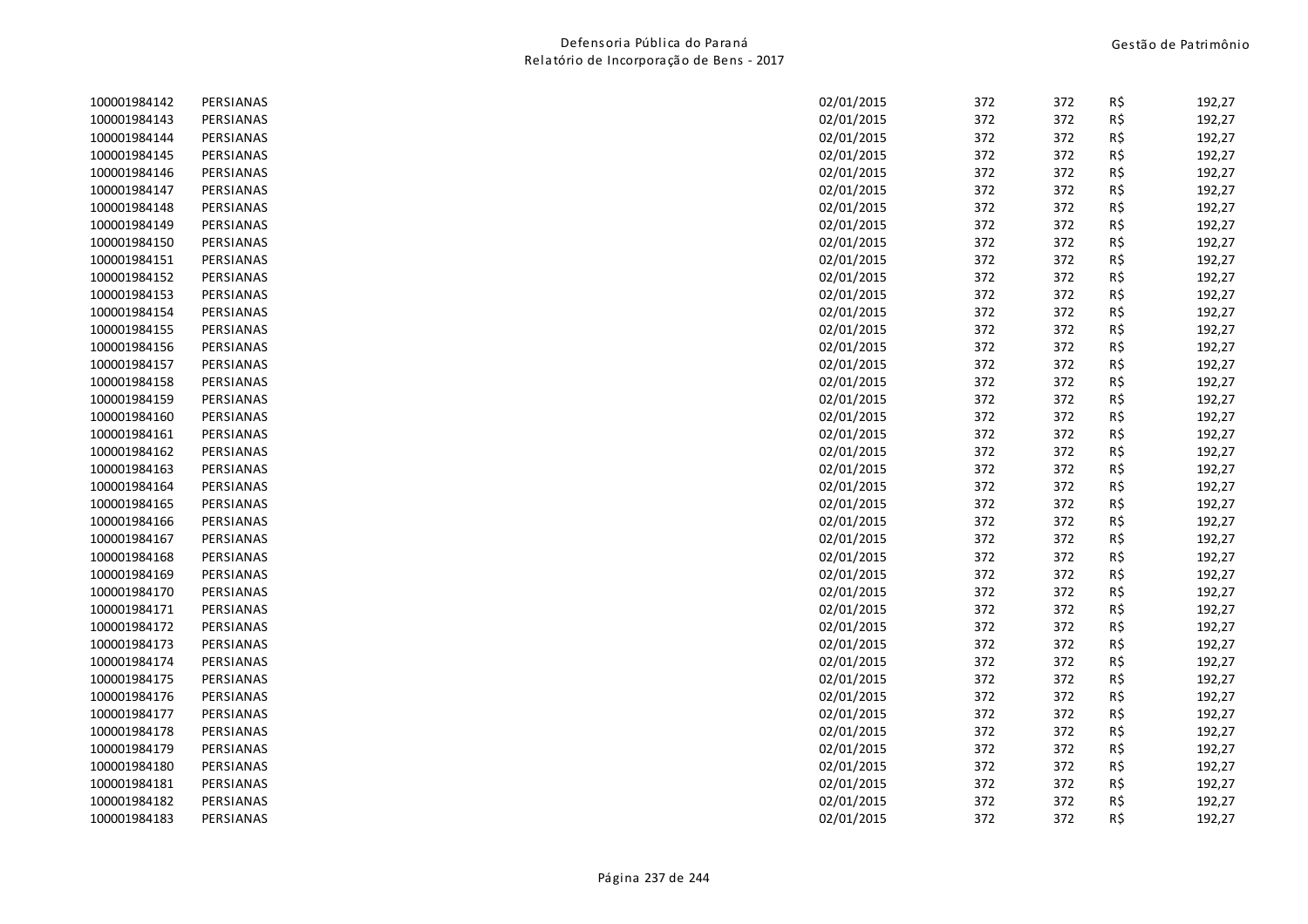| 100001984184 | PERSIANAS | 02/01/2015 | 372 | 372 | R\$ | 192,27 |
|--------------|-----------|------------|-----|-----|-----|--------|
| 100001984185 | PERSIANAS | 02/01/2015 | 372 | 372 | R\$ | 192,27 |
| 100001984186 | PERSIANAS | 02/01/2015 | 372 | 372 | R\$ | 192,27 |
| 100001984187 | PERSIANAS | 02/01/2015 | 372 | 372 | R\$ | 192,27 |
| 100001984188 | PERSIANAS | 02/01/2015 | 372 | 372 | R\$ | 192,27 |
| 100001984189 | PERSIANAS | 02/01/2015 | 372 | 372 | R\$ | 192,27 |
| 100001984190 | PERSIANAS | 02/01/2015 | 372 | 372 | R\$ | 192,27 |
| 100001984191 | PERSIANAS | 02/01/2015 | 372 | 372 | R\$ | 192,27 |
| 100001984192 | PERSIANAS | 02/01/2015 | 372 | 372 | R\$ | 192,27 |
| 100001984193 | PERSIANAS | 02/01/2015 | 372 | 372 | R\$ | 192,27 |
| 100001984194 | PERSIANAS | 02/01/2015 | 372 | 372 | R\$ | 192,27 |
| 100001984195 | PERSIANAS | 02/01/2015 | 372 | 372 | R\$ | 192,27 |
| 100001984196 | PERSIANAS | 02/01/2015 | 372 | 372 | R\$ | 192,27 |
| 100001984197 | PERSIANAS | 02/01/2015 | 372 | 372 | R\$ | 192,27 |
| 100001984198 | PERSIANAS | 02/01/2015 | 372 | 372 | R\$ | 192,27 |
| 100001984199 | PERSIANAS | 02/01/2015 | 372 | 372 | R\$ | 192,27 |
| 100001984200 | PERSIANAS | 02/01/2015 | 372 | 372 | R\$ | 192,27 |
| 100001984201 | PERSIANAS | 02/01/2015 | 372 | 372 | R\$ | 192,27 |
| 100001984202 | PERSIANAS | 02/01/2015 | 372 | 372 | R\$ | 192,27 |
| 100001984203 | PERSIANAS | 02/01/2015 | 372 | 372 | R\$ | 192,27 |
| 100001984204 | PERSIANAS | 02/01/2015 | 372 | 372 | R\$ | 192,27 |
| 100001984205 | PERSIANAS | 02/01/2015 | 372 | 372 | R\$ | 192,27 |
| 100001984206 | PERSIANAS | 02/01/2015 | 372 | 372 | R\$ | 192,27 |
| 100001984207 | PERSIANAS | 02/01/2015 | 372 | 372 | R\$ | 192,27 |
| 100001984208 | PERSIANAS | 02/01/2015 | 372 | 372 | R\$ | 192,27 |
| 100001984209 | PERSIANAS | 02/01/2015 | 372 | 372 | R\$ | 192,27 |
| 100001984210 | PERSIANAS | 02/01/2015 | 372 | 372 | R\$ | 192,27 |
| 100001984211 | PERSIANAS | 02/01/2015 | 372 | 372 | R\$ | 192,27 |
| 100001984212 | PERSIANAS | 02/01/2015 | 372 | 372 | R\$ | 192,27 |
| 100001984213 | PERSIANAS | 02/01/2015 | 372 | 372 | R\$ | 192,27 |
| 100001984214 | PERSIANAS | 02/01/2015 | 372 | 372 | R\$ | 192,27 |
| 100001984215 | PERSIANAS | 02/01/2015 | 372 | 372 | R\$ | 192,27 |
| 100001984216 | PERSIANAS | 02/01/2015 | 372 | 372 | R\$ | 192,27 |
| 100001984217 | PERSIANAS | 02/01/2015 | 372 | 372 | R\$ | 192,27 |
| 100001984218 | PERSIANAS | 02/01/2015 | 372 | 372 | R\$ | 192,27 |
| 100001984219 | PERSIANAS | 02/01/2015 | 372 | 372 | R\$ | 192,27 |
| 100001984220 | PERSIANAS | 02/01/2015 | 372 | 372 | R\$ | 192,27 |
| 100001984221 | PERSIANAS | 02/01/2015 | 372 | 372 | R\$ | 192,27 |
| 100001984222 | PERSIANAS | 02/01/2015 | 372 | 372 | R\$ | 192,27 |
| 100001984223 | PERSIANAS | 02/01/2015 | 372 | 372 | R\$ | 192,27 |
| 100001984224 | PERSIANAS | 02/01/2015 | 372 | 372 | R\$ | 192,27 |
| 100001984225 | PERSIANAS | 02/01/2015 | 372 | 372 | R\$ | 192,27 |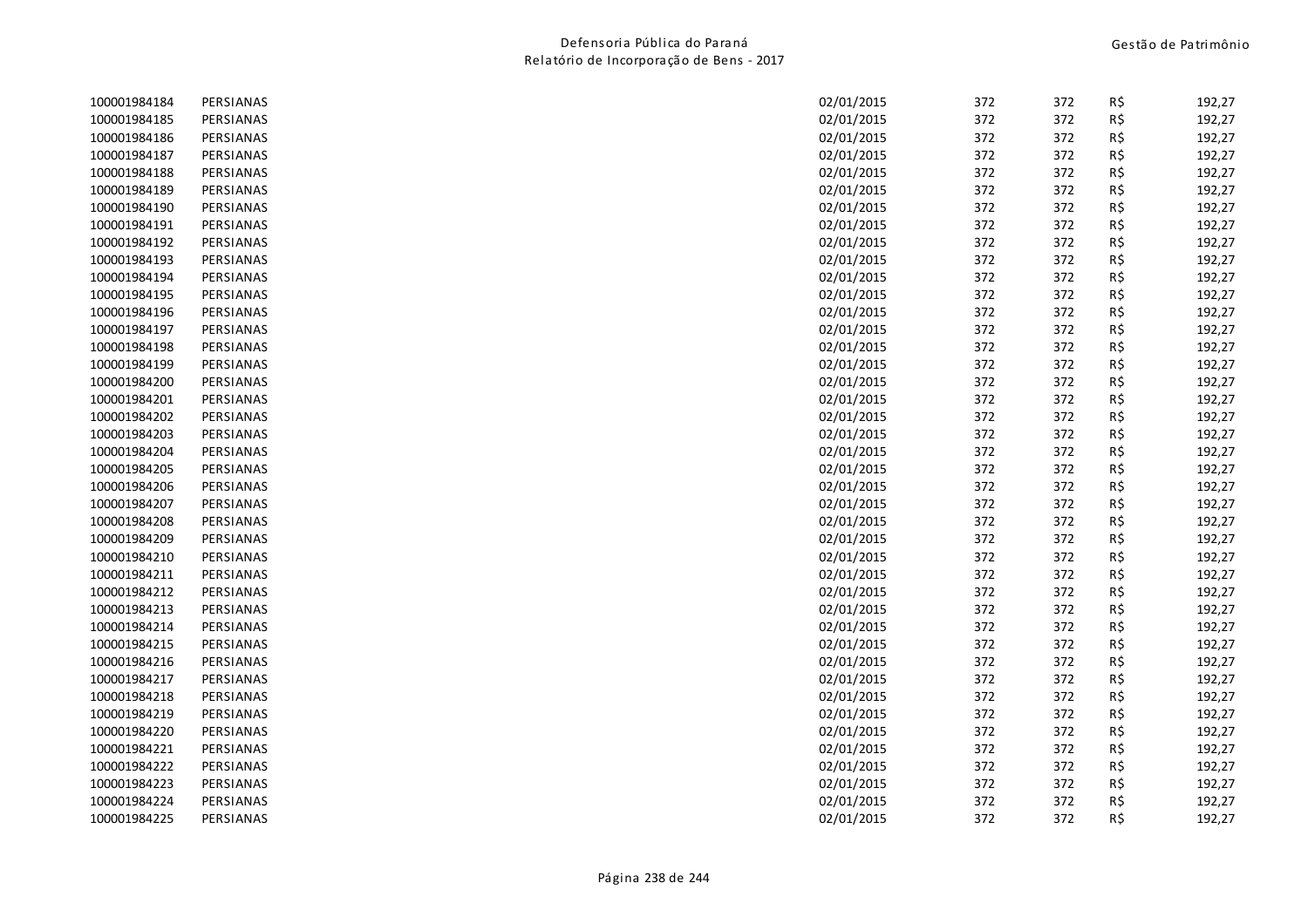| 100001984226 | PERSIANAS | 02/01/2015 | 372 | 372 | R\$ | 192,27 |
|--------------|-----------|------------|-----|-----|-----|--------|
| 100001984227 | PERSIANAS | 02/01/2015 | 372 | 372 | R\$ | 192,27 |
| 100001984228 | PERSIANAS | 02/01/2015 | 372 | 372 | R\$ | 192,27 |
| 100001984229 | PERSIANAS | 02/01/2015 | 372 | 372 | R\$ | 192,27 |
| 100001984230 | PERSIANAS | 02/01/2015 | 372 | 372 | R\$ | 192,27 |
| 100001984231 | PERSIANAS | 02/01/2015 | 372 | 372 | R\$ | 192,27 |
| 100001984232 | PERSIANAS | 02/01/2015 | 372 | 372 | R\$ | 192,27 |
| 100001984233 | PERSIANAS | 02/01/2015 | 372 | 372 | R\$ | 192,27 |
| 100001984234 | PERSIANAS | 02/01/2015 | 372 | 372 | R\$ | 192,27 |
| 100001984235 | PERSIANAS | 02/01/2015 | 372 | 372 | R\$ | 192,27 |
| 100001984236 | PERSIANAS | 02/01/2015 | 372 | 372 | R\$ | 192,27 |
| 100001984237 | PERSIANAS | 02/01/2015 | 372 | 372 | R\$ | 192,27 |
| 100001984238 | PERSIANAS | 02/01/2015 | 372 | 372 | R\$ | 192,27 |
| 100001984239 | PERSIANAS | 02/01/2015 | 372 | 372 | R\$ | 192,27 |
| 100001984240 | PERSIANAS | 02/01/2015 | 372 | 372 | R\$ | 192,27 |
| 100001984241 | PERSIANAS | 02/01/2015 | 372 | 372 | R\$ | 192,27 |
| 100001984242 | PERSIANAS | 02/01/2015 | 372 | 372 | R\$ | 192,27 |
| 100001984243 | PERSIANAS | 02/01/2015 | 372 | 372 | R\$ | 192,27 |
| 100001984244 | PERSIANAS | 02/01/2015 | 372 | 372 | R\$ | 192,27 |
| 100001984245 | PERSIANAS | 02/01/2015 | 372 | 372 | R\$ | 192,27 |
| 100001984246 | PERSIANAS | 02/01/2015 | 372 | 372 | R\$ | 192,27 |
| 100001984247 | PERSIANAS | 02/01/2015 | 372 | 372 | R\$ | 192,27 |
| 100001984248 | PERSIANAS | 02/01/2015 | 372 | 372 | R\$ | 192,27 |
| 100001984249 | PERSIANAS | 02/01/2015 | 372 | 372 | R\$ | 192,27 |
| 100001984250 | PERSIANAS | 02/01/2015 | 372 | 372 | R\$ | 192,27 |
| 100001984251 | PERSIANAS | 02/01/2015 | 372 | 372 | R\$ | 192,27 |
| 100001984252 | PERSIANAS | 02/01/2015 | 372 | 372 | R\$ | 192,27 |
| 100001984253 | PERSIANAS | 02/01/2015 | 372 | 372 | R\$ | 192,27 |
| 100001984254 | PERSIANAS | 02/01/2015 | 372 | 372 | R\$ | 192,27 |
| 100001984255 | PERSIANAS | 02/01/2015 | 372 | 372 | R\$ | 192,27 |
| 100001984256 | PERSIANAS | 02/01/2015 | 372 | 372 | R\$ | 192,27 |
| 100001984257 | PERSIANAS | 02/01/2015 | 372 | 372 | R\$ | 192,27 |
| 100001984258 | PERSIANAS | 02/01/2015 | 372 | 372 | R\$ | 192,27 |
| 100001984259 | PERSIANAS | 02/01/2015 | 372 | 372 | R\$ | 192,27 |
| 100001984260 | PERSIANAS | 02/01/2015 | 372 | 372 | R\$ | 192,27 |
| 100001984261 | PERSIANAS | 02/01/2015 | 372 | 372 | R\$ | 192,27 |
| 100001984262 | PERSIANAS | 02/01/2015 | 372 | 372 | R\$ | 192,27 |
| 100001984263 | PERSIANAS | 02/01/2015 | 372 | 372 | R\$ | 192,27 |
| 100001984264 | PERSIANAS | 02/01/2015 | 372 | 372 | R\$ | 192,27 |
| 100001984265 | PERSIANAS | 02/01/2015 | 372 | 372 | R\$ | 192,27 |
| 100001984266 | PERSIANAS | 02/01/2015 | 372 | 372 | R\$ | 192,27 |
| 100001984267 | PERSIANAS | 02/01/2015 | 372 | 372 | R\$ | 192,27 |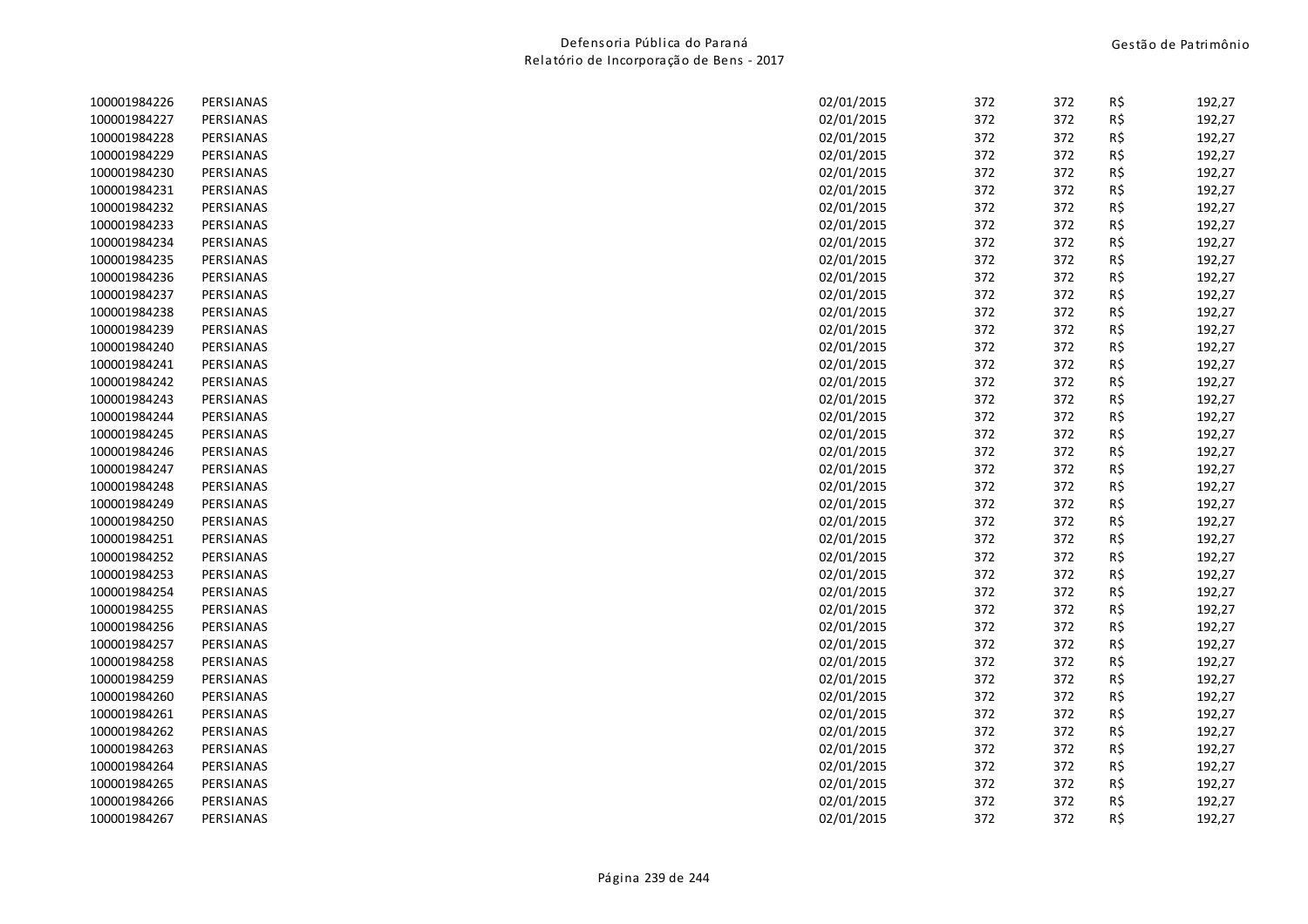| 100001984268 | PERSIANAS | 02/01/2015 | 372 | 372 | R\$ | 192,27 |
|--------------|-----------|------------|-----|-----|-----|--------|
| 100001984269 | PERSIANAS | 02/01/2015 | 372 | 372 | R\$ | 192,27 |
| 100001984270 | PERSIANAS | 02/01/2015 | 372 | 372 | R\$ | 192,27 |
| 100001984271 | PERSIANAS | 02/01/2015 | 372 | 372 | R\$ | 192,27 |
| 100001984272 | PERSIANAS | 02/01/2015 | 372 | 372 | R\$ | 192,27 |
| 100001984273 | PERSIANAS | 02/01/2015 | 372 | 372 | R\$ | 192,27 |
| 100001984274 | PERSIANAS | 02/01/2015 | 372 | 372 | R\$ | 192,27 |
| 100001984275 | PERSIANAS | 02/01/2015 | 372 | 372 | R\$ | 192,27 |
| 100001984276 | PERSIANAS | 02/01/2015 | 372 | 372 | R\$ | 192,27 |
| 100001984277 | PERSIANAS | 02/01/2015 | 372 | 372 | R\$ | 192,27 |
| 100001984278 | PERSIANAS | 02/01/2015 | 372 | 372 | R\$ | 192,27 |
| 100001984279 | PERSIANAS | 02/01/2015 | 372 | 372 | R\$ | 192,27 |
| 100001984280 | PERSIANAS | 02/01/2015 | 372 | 372 | R\$ | 192,27 |
| 100001984281 | PERSIANAS | 02/01/2015 | 372 | 372 | R\$ | 192,27 |
| 100001984282 | PERSIANAS | 02/01/2015 | 372 | 372 | R\$ | 192,27 |
| 100001984283 | PERSIANAS | 02/01/2015 | 372 | 372 | R\$ | 192,27 |
| 100001984284 | PERSIANAS | 02/01/2015 | 372 | 372 | R\$ | 192,27 |
| 100001984285 | PERSIANAS | 02/01/2015 | 372 | 372 | R\$ | 192,27 |
| 100001984286 | PERSIANAS | 02/01/2015 | 372 | 372 | R\$ | 192,27 |
| 100001984287 | PERSIANAS | 02/01/2015 | 372 | 372 | R\$ | 192,27 |
| 100001984288 | PERSIANAS | 02/01/2015 | 372 | 372 | R\$ | 192,27 |
| 100001984289 | PERSIANAS | 02/01/2015 | 372 | 372 | R\$ | 192,27 |
| 100001984290 | PERSIANAS | 02/01/2015 | 372 | 372 | R\$ | 192,27 |
| 100001984291 | PERSIANAS | 02/01/2015 | 372 | 372 | R\$ | 192,27 |
| 100001984292 | PERSIANAS | 02/01/2015 | 372 | 372 | R\$ | 192,27 |
| 100001984293 | PERSIANAS | 02/01/2015 | 372 | 372 | R\$ | 192,27 |
| 100001984294 | PERSIANAS | 02/01/2015 | 372 | 372 | R\$ | 192,27 |
| 100001984295 | PERSIANAS | 02/01/2015 | 372 | 372 | R\$ | 192,27 |
| 100001984296 | PERSIANAS | 02/01/2015 | 372 | 372 | R\$ | 192,27 |
| 100001984297 | PERSIANAS | 02/01/2015 | 372 | 372 | R\$ | 192,27 |
| 100001984298 | PERSIANAS | 02/01/2015 | 372 | 372 | R\$ | 192,27 |
| 100001984299 | PERSIANAS | 02/01/2015 | 372 | 372 | R\$ | 192,27 |
| 100001984300 | PERSIANAS | 02/01/2015 | 372 | 372 | R\$ | 192,27 |
| 100001984301 | PERSIANAS | 02/01/2015 | 372 | 372 | R\$ | 192,27 |
| 100001984302 | PERSIANAS | 02/01/2015 | 372 | 372 | R\$ | 192,27 |
| 100001984303 | PERSIANAS | 02/01/2015 | 372 | 372 | R\$ | 192,27 |
| 100001984304 | PERSIANAS | 02/01/2015 | 372 | 372 | R\$ | 192,27 |
| 100001984305 | PERSIANAS | 02/01/2015 | 372 | 372 | R\$ | 192,27 |
| 100001984306 | PERSIANAS | 02/01/2015 | 372 | 372 | R\$ | 192,27 |
| 100001984307 | PERSIANAS | 02/01/2015 | 372 | 372 | R\$ | 192,27 |
| 100001984308 | PERSIANAS | 02/01/2015 | 372 | 372 | R\$ | 192,27 |
| 100001984309 | PERSIANAS | 02/01/2015 | 372 | 372 | R\$ | 192,27 |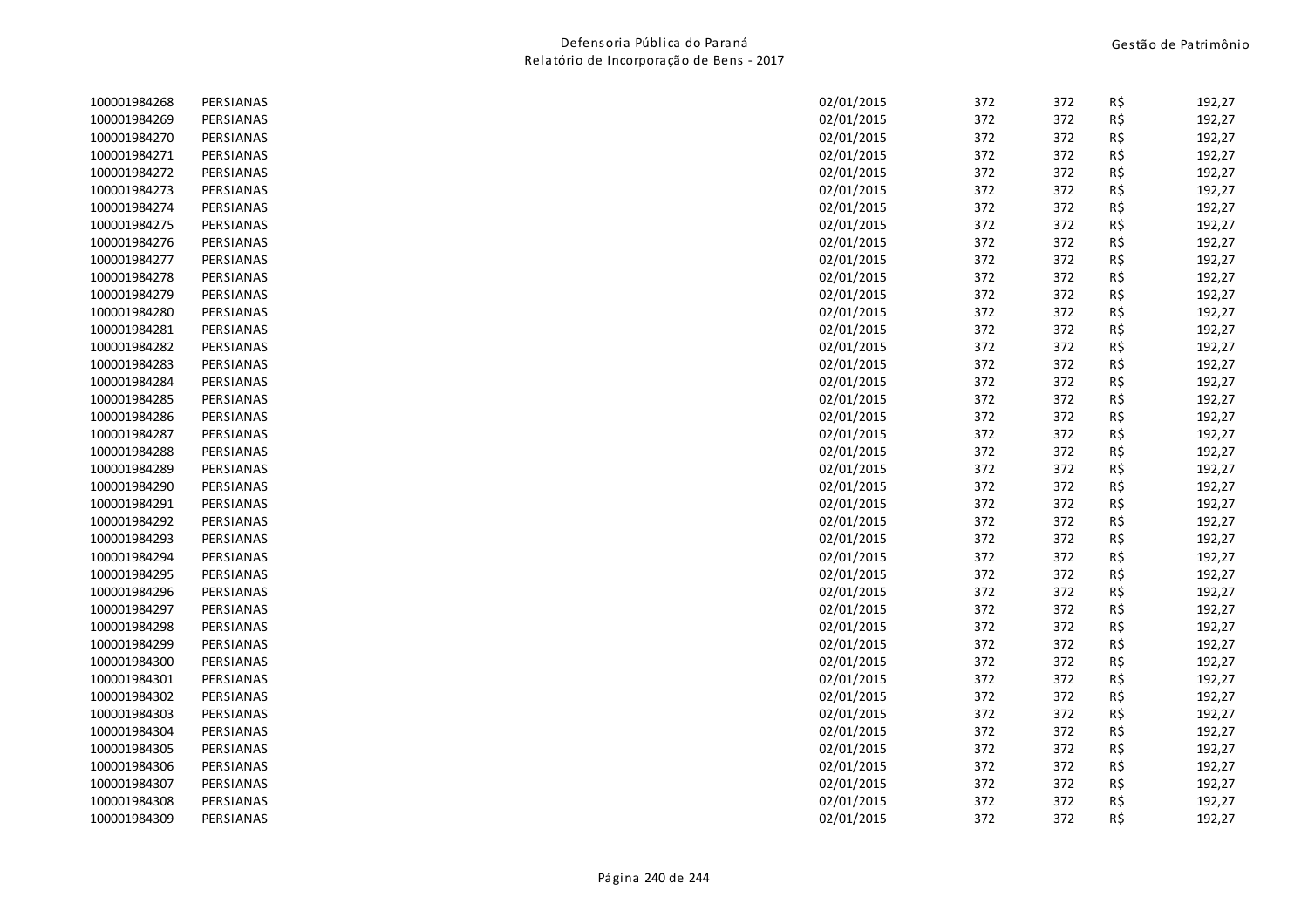| 100001984310 | PERSIANAS | 02/01/2015 | 372 | 372 | R\$ | 192,27 |
|--------------|-----------|------------|-----|-----|-----|--------|
| 100001984311 | PERSIANAS | 02/01/2015 | 372 | 372 | R\$ | 192,27 |
| 100001984312 | PERSIANAS | 02/01/2015 | 372 | 372 | R\$ | 192,27 |
| 100001984313 | PERSIANAS | 02/01/2015 | 372 | 372 | R\$ | 192,27 |
| 100001984314 | PERSIANAS | 02/01/2015 | 372 | 372 | R\$ | 192,27 |
| 100001984315 | PERSIANAS | 02/01/2015 | 372 | 372 | R\$ | 192,27 |
| 100001984316 | PERSIANAS | 02/01/2015 | 372 | 372 | R\$ | 192,27 |
| 100001984317 | PERSIANAS | 02/01/2015 | 372 | 372 | R\$ | 192,27 |
| 100001984318 | PERSIANAS | 02/01/2015 | 372 | 372 | R\$ | 192,27 |
| 100001984319 | PERSIANAS | 02/01/2015 | 372 | 372 | R\$ | 192,27 |
| 100001984320 | PERSIANAS | 02/01/2015 | 372 | 372 | R\$ | 192,27 |
| 100001984321 | PERSIANAS | 02/01/2015 | 372 | 372 | R\$ | 192,27 |
| 100001984322 | PERSIANAS | 02/01/2015 | 372 | 372 | R\$ | 192,27 |
| 100001984323 | PERSIANAS | 02/01/2015 | 372 | 372 | R\$ | 192,27 |
| 100001984324 | PERSIANAS | 02/01/2015 | 372 | 372 | R\$ | 192,27 |
| 100001984325 | PERSIANAS | 02/01/2015 | 372 | 372 | R\$ | 192,27 |
| 100001984326 | PERSIANAS | 02/01/2015 | 372 | 372 | R\$ | 192,27 |
| 100001984327 | PERSIANAS | 02/01/2015 | 372 | 372 | R\$ | 192,27 |
| 100001984328 | PERSIANAS | 02/01/2015 | 372 | 372 | R\$ | 192,27 |
| 100001984329 | PERSIANAS | 02/01/2015 | 372 | 372 | R\$ | 192,27 |
| 100001984330 | PERSIANAS | 02/01/2015 | 372 | 372 | R\$ | 192,27 |
| 100001984331 | PERSIANAS | 02/01/2015 | 372 | 372 | R\$ | 192,27 |
| 100001984332 | PERSIANAS | 02/01/2015 | 372 | 372 | R\$ | 192,27 |
| 100001984333 | PERSIANAS | 02/01/2015 | 372 | 372 | R\$ | 192,27 |
| 100001984334 | PERSIANAS | 02/01/2015 | 372 | 372 | R\$ | 192,27 |
| 100001984335 | PERSIANAS | 02/01/2015 | 372 | 372 | R\$ | 192,27 |
| 100001984336 | PERSIANAS | 02/01/2015 | 372 | 372 | R\$ | 192,27 |
| 100001984337 | PERSIANAS | 02/01/2015 | 372 | 372 | R\$ | 192,27 |
| 100001984338 | PERSIANAS | 02/01/2015 | 372 | 372 | R\$ | 192,27 |
| 100001984339 | PERSIANAS | 02/01/2015 | 372 | 372 | R\$ | 192,27 |
| 100001984340 | PERSIANAS | 02/01/2015 | 372 | 372 | R\$ | 192,27 |
| 100001984341 | PERSIANAS | 02/01/2015 | 372 | 372 | R\$ | 192,27 |
| 100001984342 | PERSIANAS | 02/01/2015 | 372 | 372 | R\$ | 192,27 |
| 100001984343 | PERSIANAS | 02/01/2015 | 372 | 372 | R\$ | 192,27 |
| 100001984344 | PERSIANAS | 02/01/2015 | 372 | 372 | R\$ | 192,27 |
| 100001984345 | PERSIANAS | 02/01/2015 | 372 | 372 | R\$ | 192,27 |
| 100001984346 | PERSIANAS | 02/01/2015 | 372 | 372 | R\$ | 192,27 |
| 100001984347 | PERSIANAS | 02/01/2015 | 372 | 372 | R\$ | 192,27 |
| 100001984348 | PERSIANAS | 02/01/2015 | 372 | 372 | R\$ | 192,27 |
| 100001984349 | PERSIANAS | 02/01/2015 | 372 | 372 | R\$ | 192,27 |
| 100001984350 | PERSIANAS | 02/01/2015 | 372 | 372 | R\$ | 192,27 |
| 100001984351 | PERSIANAS | 02/01/2015 | 372 | 372 | R\$ | 192,27 |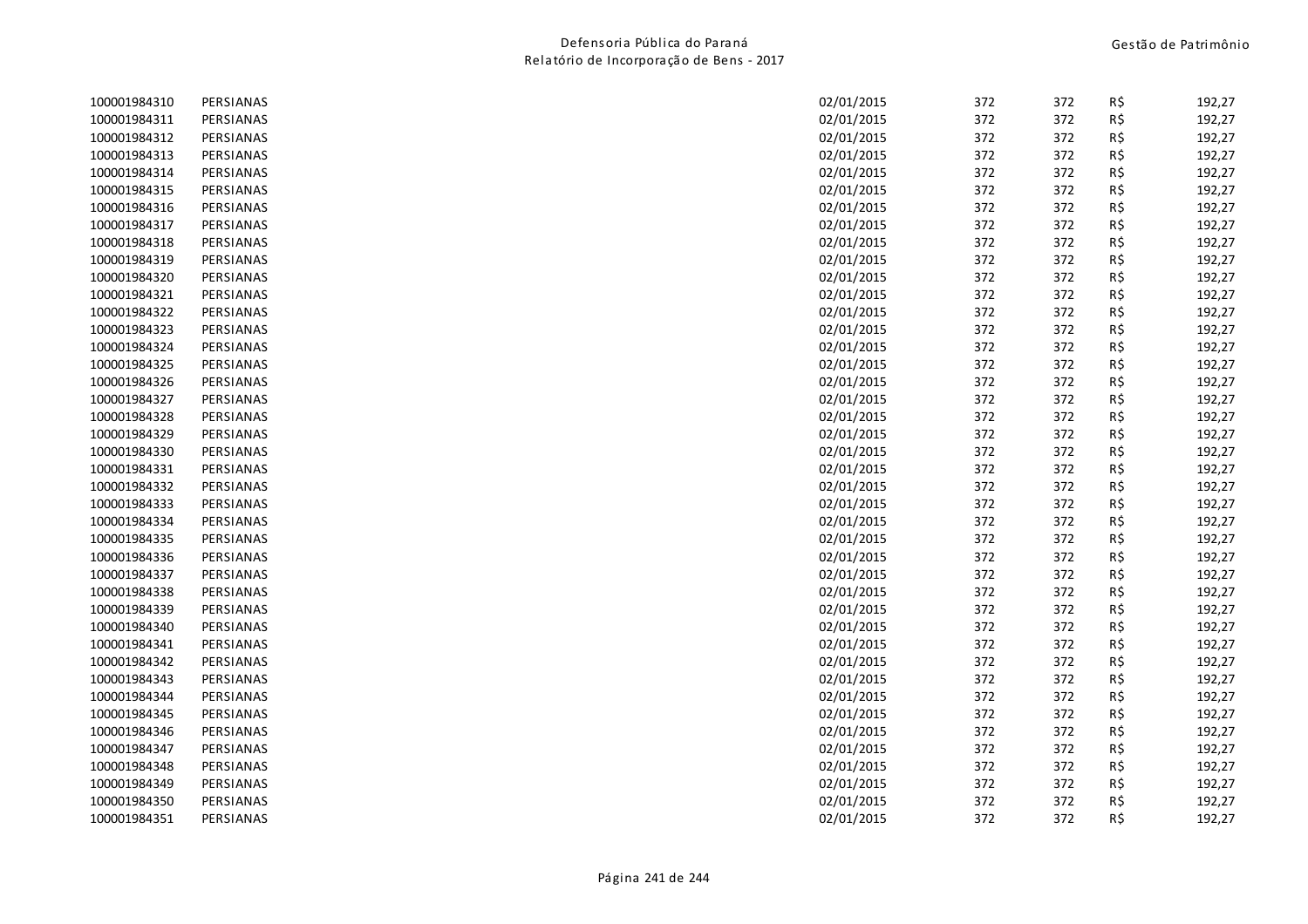| 100001984352 | PERSIANAS | 02/01/2015 | 372 | 372 | R\$ | 192,27 |
|--------------|-----------|------------|-----|-----|-----|--------|
| 100001984353 | PERSIANAS | 02/01/2015 | 372 | 372 | R\$ | 192,27 |
| 100001984354 | PERSIANAS | 02/01/2015 | 372 | 372 | R\$ | 192,27 |
| 100001984355 | PERSIANAS | 02/01/2015 | 372 | 372 | R\$ | 192,27 |
| 100001984356 | PERSIANAS | 02/01/2015 | 372 | 372 | R\$ | 192,27 |
| 100001984357 | PERSIANAS | 02/01/2015 | 372 | 372 | R\$ | 192,27 |
| 100001984358 | PERSIANAS | 02/01/2015 | 372 | 372 | R\$ | 192,27 |
| 100001984359 | PERSIANAS | 02/01/2015 | 372 | 372 | R\$ | 192,27 |
| 100001984360 | PERSIANAS | 02/01/2015 | 372 | 372 | R\$ | 192,27 |
| 100001984361 | PERSIANAS | 02/01/2015 | 372 | 372 | R\$ | 192,27 |
| 100001984362 | PERSIANAS | 02/01/2015 | 372 | 372 | R\$ | 192,27 |
| 100001984363 | PERSIANAS | 02/01/2015 | 372 | 372 | R\$ | 192,27 |
| 100001984364 | PERSIANAS | 02/01/2015 | 372 | 372 | R\$ | 192,27 |
| 100001984365 | PERSIANAS | 02/01/2015 | 372 | 372 | R\$ | 192,27 |
| 100001984366 | PERSIANAS | 02/01/2015 | 372 | 372 | R\$ | 192,27 |
| 100001984367 | PERSIANAS | 02/01/2015 | 372 | 372 | R\$ | 192,27 |
| 100001984368 | PERSIANAS | 02/01/2015 | 372 | 372 | R\$ | 192,27 |
| 100001984369 | PERSIANAS | 02/01/2015 | 372 | 372 | R\$ | 192,27 |
| 100001984370 | PERSIANAS | 02/01/2015 | 372 | 372 | R\$ | 192,27 |
| 100001984371 | PERSIANAS | 02/01/2015 | 372 | 372 | R\$ | 192,27 |
| 100001984372 | PERSIANAS | 02/01/2015 | 372 | 372 | R\$ | 192,27 |
| 100001984373 | PERSIANAS | 02/01/2015 | 372 | 372 | R\$ | 192,27 |
| 100001984374 | PERSIANAS | 02/01/2015 | 372 | 372 | R\$ | 192,27 |
| 100001984375 | PERSIANAS | 02/01/2015 | 372 | 372 | R\$ | 192,27 |
| 100001984376 | PERSIANAS | 02/01/2015 | 372 | 372 | R\$ | 192,27 |
| 100001984377 | PERSIANAS | 02/01/2015 | 372 | 372 | R\$ | 192,27 |
| 100001984378 | PERSIANAS | 02/01/2015 | 372 | 372 | R\$ | 192,27 |
| 100001984379 | PERSIANAS | 02/01/2015 | 372 | 372 | R\$ | 192,27 |
| 100001984380 | PERSIANAS | 02/01/2015 | 372 | 372 | R\$ | 192,27 |
| 100001984381 | PERSIANAS | 02/01/2015 | 372 | 372 | R\$ | 192,27 |
| 100001984382 | PERSIANAS | 02/01/2015 | 372 | 372 | R\$ | 192,27 |
| 100001984383 | PERSIANAS | 02/01/2015 | 372 | 372 | R\$ | 192,27 |
| 100001984384 | PERSIANAS | 02/01/2015 | 372 | 372 | R\$ | 192,27 |
| 100001984385 | PERSIANAS | 02/01/2015 | 372 | 372 | R\$ | 192,27 |
| 100001984386 | PERSIANAS | 02/01/2015 | 372 | 372 | R\$ | 192,27 |
| 100001984387 | PERSIANAS | 02/01/2015 | 372 | 372 | R\$ | 192,27 |
| 100001984388 | PERSIANAS | 02/01/2015 | 372 | 372 | R\$ | 192,27 |
| 100001984389 | PERSIANAS | 02/01/2015 | 372 | 372 | R\$ | 192,27 |
| 100001984390 | PERSIANAS | 02/01/2015 | 372 | 372 | R\$ | 192,27 |
| 100001984391 | PERSIANAS | 02/01/2015 | 372 | 372 | R\$ | 192,27 |
| 100001984392 | PERSIANAS | 02/01/2015 | 372 | 372 | R\$ | 192,27 |
| 100001984393 | PERSIANAS | 02/01/2015 | 372 | 372 | R\$ | 192,27 |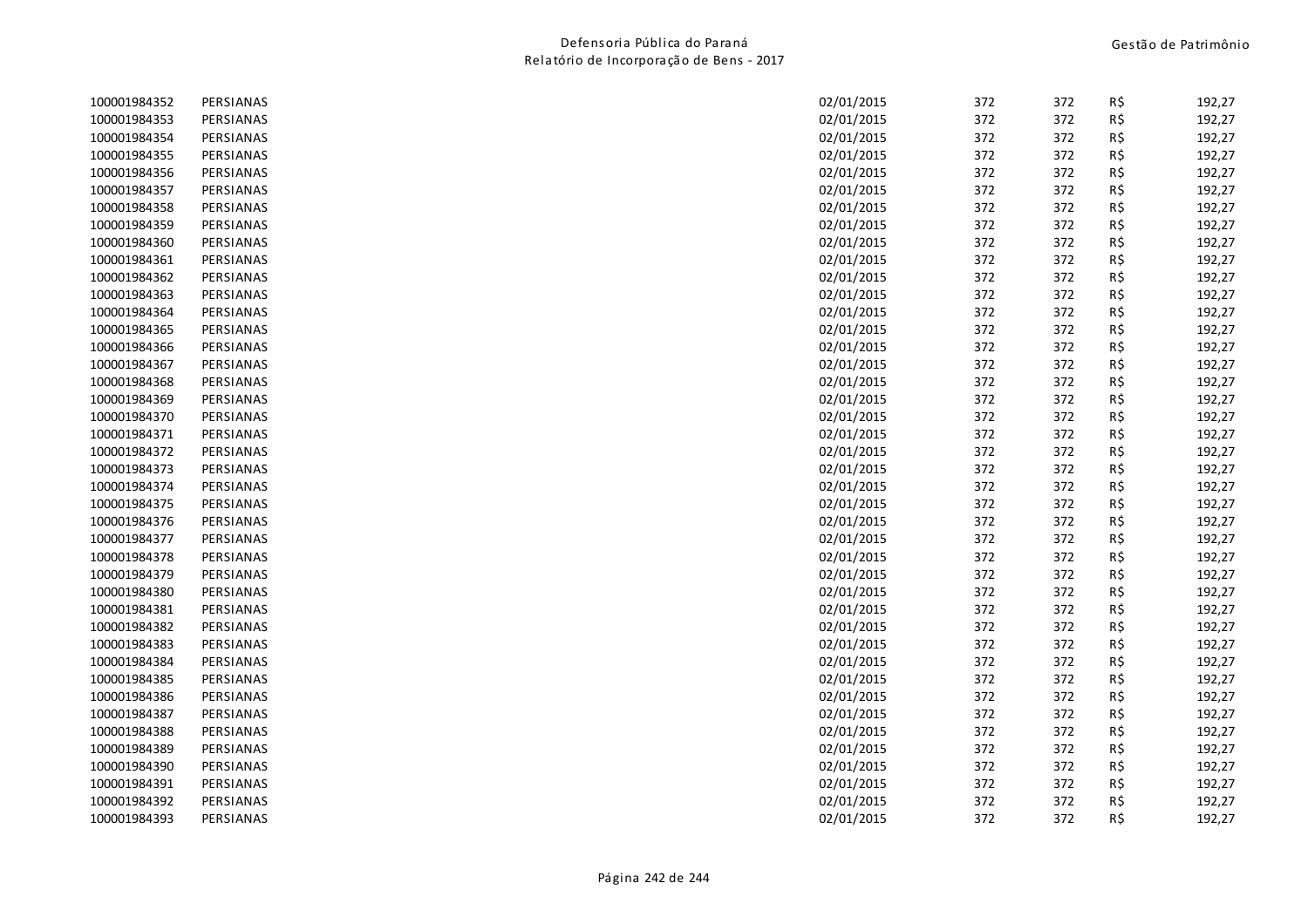| 100001984394 | PERSIANAS | 02/01/2015 | 372 | 372 | R\$ | 192,27 |
|--------------|-----------|------------|-----|-----|-----|--------|
| 100001984395 | PERSIANAS | 02/01/2015 | 372 | 372 | R\$ | 192,27 |
| 100001984396 | PERSIANAS | 02/01/2015 | 372 | 372 | R\$ | 192,27 |
| 100001984397 | PERSIANAS | 02/01/2015 | 372 | 372 | R\$ | 192,27 |
| 100001984398 | PERSIANAS | 02/01/2015 | 372 | 372 | R\$ | 192,27 |
| 100001984399 | PERSIANAS | 02/01/2015 | 372 | 372 | R\$ | 192,27 |
| 100001984400 | PERSIANAS | 02/01/2015 | 372 | 372 | R\$ | 192,27 |
| 100001984401 | PERSIANAS | 02/01/2015 | 372 | 372 | R\$ | 192,27 |
| 100001984402 | PERSIANAS | 02/01/2015 | 372 | 372 | R\$ | 192,27 |
| 100001984403 | PERSIANAS | 02/01/2015 | 372 | 372 | R\$ | 192,27 |
| 100001984404 | PERSIANAS | 02/01/2015 | 372 | 372 | R\$ | 192,27 |
| 100001984405 | PERSIANAS | 02/01/2015 | 372 | 372 | R\$ | 192,27 |
| 100001984406 | PERSIANAS | 02/01/2015 | 372 | 372 | R\$ | 192,27 |
| 100001984407 | PERSIANAS | 02/01/2015 | 372 | 372 | R\$ | 192,27 |
| 100001984408 | PERSIANAS | 02/01/2015 | 372 | 372 | R\$ | 192,27 |
| 100001984409 | PERSIANAS | 02/01/2015 | 372 | 372 | R\$ | 192,27 |
| 100001984410 | PERSIANAS | 02/01/2015 | 372 | 372 | R\$ | 192,27 |
| 100001984411 | PERSIANAS | 02/01/2015 | 372 | 372 | R\$ | 192,27 |
| 100001984412 | PERSIANAS | 02/01/2015 | 372 | 372 | R\$ | 192,27 |
| 100001984413 | PERSIANAS | 02/01/2015 | 372 | 372 | R\$ | 192,27 |
| 100001984414 | PERSIANAS | 02/01/2015 | 372 | 372 | R\$ | 192,27 |
| 100001984415 | PERSIANAS | 02/01/2015 | 372 | 372 | R\$ | 192,27 |
| 100001984416 | PERSIANAS | 02/01/2015 | 372 | 372 | R\$ | 192,27 |
| 100001984417 | PERSIANAS | 02/01/2015 | 372 | 372 | R\$ | 192,27 |
| 100001984418 | PERSIANAS | 02/01/2015 | 372 | 372 | R\$ | 192,27 |
| 100001984419 | PERSIANAS | 02/01/2015 | 372 | 372 | R\$ | 192,27 |
| 100001984420 | PERSIANAS | 02/01/2015 | 372 | 372 | R\$ | 192,27 |
| 100001984421 | PERSIANAS | 02/01/2015 | 372 | 372 | R\$ | 192,27 |
| 100001984422 | PERSIANAS | 02/01/2015 | 372 | 372 | R\$ | 192,27 |
| 100001984423 | PERSIANAS | 02/01/2015 | 372 | 372 | R\$ | 192,27 |
| 100001984424 | PERSIANAS | 02/01/2015 | 372 | 372 | R\$ | 192,27 |
| 100001984425 | PERSIANAS | 02/01/2015 | 372 | 372 | R\$ | 192,27 |
| 100001984426 | PERSIANAS | 02/01/2015 | 372 | 372 | R\$ | 192,27 |
| 100001984427 | PERSIANAS | 02/01/2015 | 372 | 372 | R\$ | 192,27 |
| 100001984428 | PERSIANAS | 02/01/2015 | 372 | 372 | R\$ | 192,27 |
| 100001984429 | PERSIANAS | 02/01/2015 | 372 | 372 | R\$ | 192,27 |
| 100001984430 | PERSIANAS | 02/01/2015 | 372 | 372 | R\$ | 192,27 |
| 100001984431 | PERSIANAS | 02/01/2015 | 372 | 372 | R\$ | 192,27 |
| 100001984432 | PERSIANAS | 02/01/2015 | 372 | 372 | R\$ | 192,27 |
| 100001984433 | PERSIANAS | 02/01/2015 | 372 | 372 | R\$ | 192,27 |
| 100001984434 | PERSIANAS | 02/01/2015 | 372 | 372 | R\$ | 192,27 |
| 100001984435 | PERSIANAS | 02/01/2015 | 372 | 372 | R\$ | 192,27 |